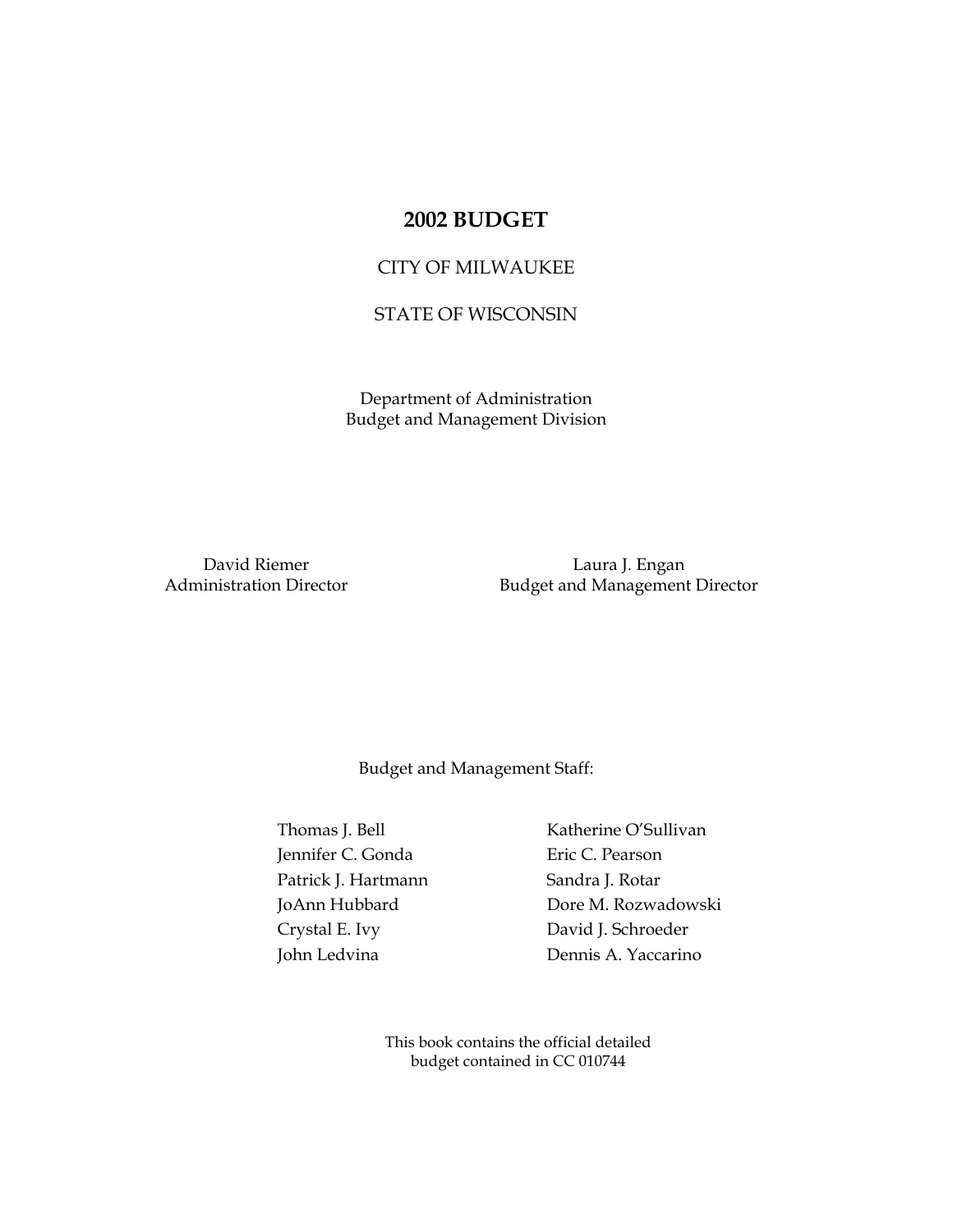#### SECTION I. CITY BUDGET UNDER THE CONTROL OF THE COMMON COUNCIL

A. GENERAL CITY PURPOSES FUND

### 1. BUDGETS FOR GENERAL CITY PURPOSES

2001 salary amounts are at 1998 rates of pay except Local #215, MPA, Local #61, Local #494, and Management/Non-represented members which are at 2000 rates of pay. 2002 salary amounts are at 2000 rates of pay except DC 48, Management and non-represented members which are at 2002 rates of pay.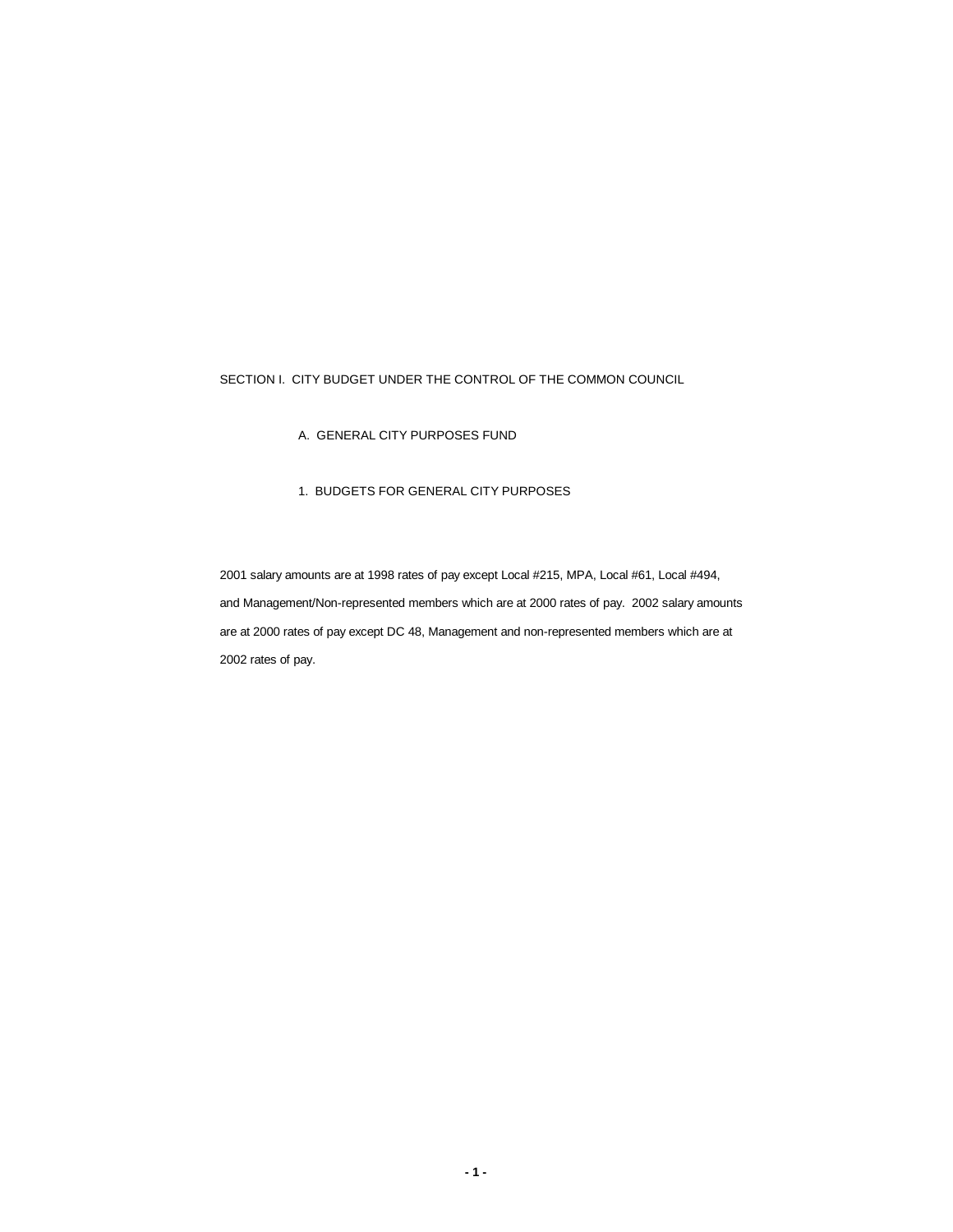|                      |              |                       |                  | 2000            |              | 2001           |                                                                                              |                    | 2002           |
|----------------------|--------------|-----------------------|------------------|-----------------|--------------|----------------|----------------------------------------------------------------------------------------------|--------------------|----------------|
|                      |              | <b>ACCOUNT NUMBER</b> |                  | EXPENDITURE     |              | <b>BUDGET</b>  | PAY                                                                                          |                    | <b>BUDGET</b>  |
| <b>FUND ORG SBCL</b> |              |                       | <u>ACCOUNT</u>   | <b>DOLLARS</b>  | <b>UNITS</b> | <b>DOLLARS</b> | <b>LINE DESCRIPTION</b>                                                                      | <u>RANGE UNITS</u> | <b>DOLLARS</b> |
|                      |              |                       |                  |                 |              |                | DEPARTMENT OF ADMINISTRATION<br>OPERATING BUDGETARY CONTROL UNIT<br>SUMMARY (1 BCU = $5$ DU) |                    |                |
|                      |              |                       |                  |                 |              |                | <b>OUTCOME INDICATORS:</b>                                                                   |                    |                |
|                      |              |                       |                  |                 |              |                | Ratio of persons looking for or expected to work to the                                      |                    |                |
|                      |              |                       |                  | .91 to 1        |              | 1.15 to 1      | number of job openings in the Milwaukee Metro area.                                          |                    | 1.15 to 1      |
|                      |              |                       |                  |                 |              |                | City tax rate as a percent of the                                                            |                    |                |
|                      |              |                       |                  | 116.6%          |              | 129.2%         | metro area average.                                                                          |                    | 122.9%         |
|                      |              |                       |                  | $Aa2/AA+$       |              | $Aa2/AA+$      | Maintain or improve city's bond rating.                                                      |                    | $Aa2/AA+$      |
|                      |              |                       |                  |                 |              |                | Percentage of customers satisfied with                                                       |                    |                |
|                      |              |                       |                  |                 |              | 85%            | information services.                                                                        |                    | n/a            |
|                      |              |                       |                  | 20,000,000      |              | 12,000,000     | Number of "hits" on city web page.                                                           |                    | 30,000,000     |
|                      |              |                       |                  |                 |              |                | Number of persons accessing the city's                                                       |                    |                |
|                      |              |                       |                  |                 |              | 50,000         | internet site.                                                                               |                    | n/a            |
|                      |              |                       |                  |                 |              |                | Number of service requests received and                                                      |                    |                |
|                      |              |                       |                  |                 |              | n/a            | processed through the city's web site.                                                       |                    | 10,000         |
|                      |              |                       |                  |                 |              |                | Number of financial transactions completed                                                   |                    |                |
|                      |              |                       |                  |                 |              | n/a            | through the city's web site.                                                                 |                    | 1,000          |
|                      |              |                       |                  |                 |              |                | SALARIES & WAGES                                                                             |                    |                |
|                      |              |                       |                  | 5,714           |              |                | Overtime Compensated                                                                         |                    |                |
|                      |              |                       |                  | 4,485,743       |              | 4,410,371      | All Other Salaries & Wages                                                                   |                    |                |
| 0001                 | 1510 R999    |                       | 006000           | 4,491,457       |              | 4,410,371      | NET SALARIES & WAGES TOTAL                                                                   |                    | 4,669,776      |
|                      |              |                       |                  |                 | 135          |                | TOTAL NUMBER OF POSITIONS AUTHORIZED                                                         | 132                |                |
|                      |              |                       |                  |                 | 86.00        |                | <b>O&amp;M FTE'S</b>                                                                         | 81.60              |                |
|                      |              |                       |                  |                 | 32.75        |                | NON-O&M FTE'S                                                                                | 36.65              |                |
| 0001                 | 1510 R999    |                       | 006100           | 1,386,183       |              | 1,452,056      | ESTIMATED EMPLOYEE FRINGE BENEFITS                                                           |                    | 1,587,724      |
|                      |              |                       |                  |                 |              |                | (Involves Revenue Offset-No                                                                  |                    |                |
|                      |              |                       |                  |                 |              |                | Transfers From This Account)                                                                 |                    |                |
|                      |              |                       |                  |                 |              |                | OPERATING EXPENDITURES                                                                       |                    |                |
| 0001                 | 1510         | R999                  | 630100           | 217,693         |              | 87,848         | General Office Expense                                                                       |                    | 81,583         |
| 0001                 | 1510         | R999                  | 630500           | 5,012           |              |                | Tools & Machinery Parts                                                                      |                    |                |
| 0001                 | 1510 R999    |                       | 631000           | 3,968           |              |                | <b>Construction Supplies</b>                                                                 |                    |                |
| 0001                 |              | 1510 R999             | 631500           |                 |              |                | Energy                                                                                       |                    |                |
| 0001<br>0001         | 1510<br>1510 | R999<br>R999          | 632000<br>632500 | 62,681<br>4,220 |              | 4,000<br>6,670 | <b>Other Operating Supplies</b><br><b>Facility Rental</b>                                    |                    | 4,000<br>4,650 |
| 0001                 | 1510         | R999                  | 633000           | 2,013           |              | 7,600          | Vehicle Rental                                                                               |                    | 2,400          |
| 0001                 | 1510         | R999                  | 633500           | 292,419         |              | 127,500        | Non-Vehicle Equipment Rental                                                                 |                    | 56,704         |
| 0001                 | 1510 R999    |                       | 634000           | 235,388         |              | 194,650        | <b>Professional Services</b>                                                                 |                    | 93,500         |
| 0001                 | 1510 R999    |                       | 634500           | 650,532         |              | 830,990        | Information Technology Services                                                              |                    | 761,259        |
| 0001                 | 1510         | R999                  | 635000           | 11,160          |              | 20,200         | <b>Property Services</b>                                                                     |                    | 17,659         |
| 0001                 | 1510         | R999                  | 635500           | 141             |              |                | <b>Infrastructure Services</b>                                                               |                    |                |
| 0001                 | 1510         | R999                  | 636000           | 97              |              |                | Vehicle Repair Services                                                                      |                    |                |
| 0001                 | 1510         | R999                  | 636500           | 197,077         |              | 160,051        | <b>Other Operating Services</b>                                                              |                    | 129,237        |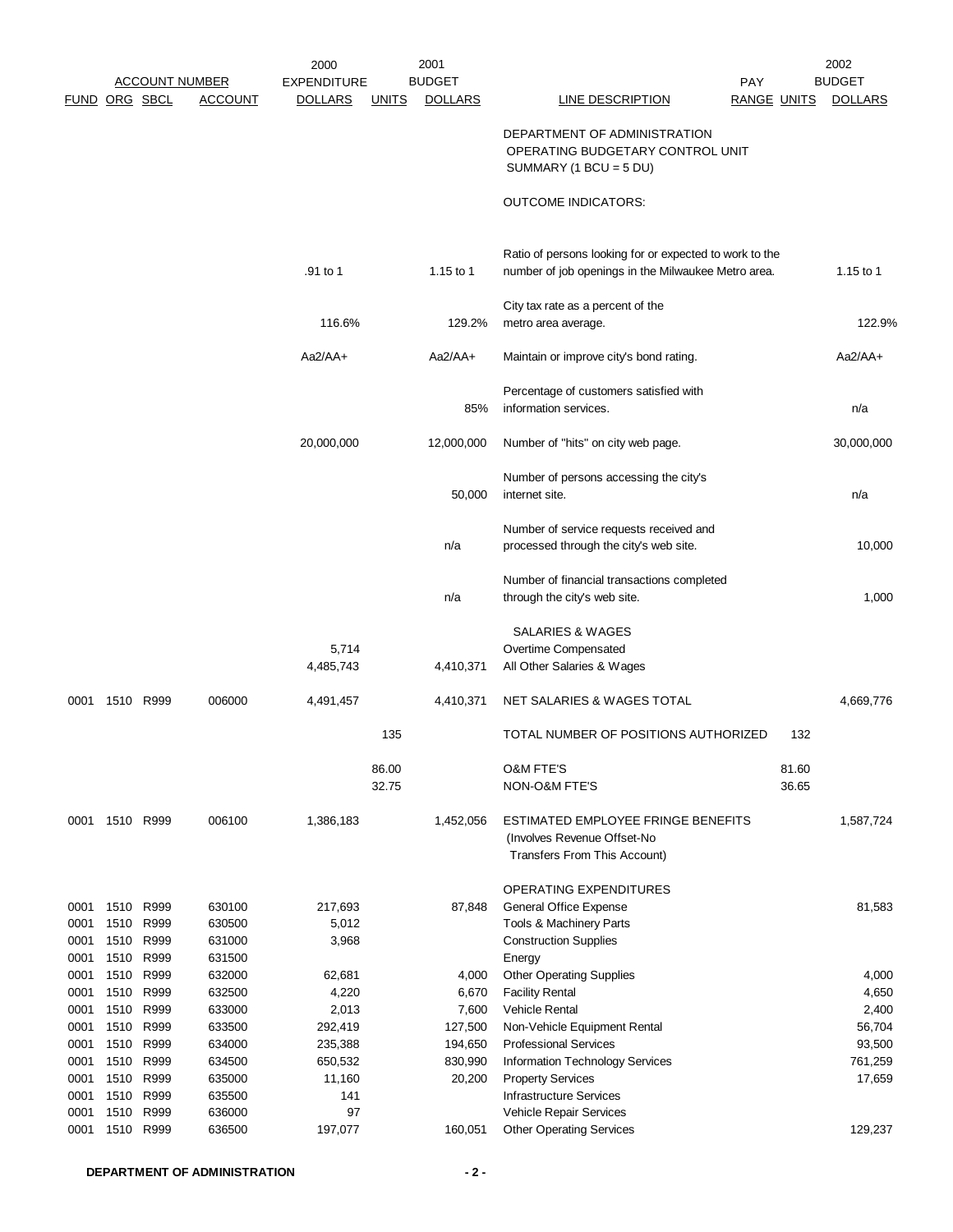|               |      |      |                       | 2000               |              | 2001           |                                    |                    | 2002           |
|---------------|------|------|-----------------------|--------------------|--------------|----------------|------------------------------------|--------------------|----------------|
|               |      |      | <b>ACCOUNT NUMBER</b> | <b>EXPENDITURE</b> |              | <b>BUDGET</b>  |                                    | <b>PAY</b>         | <b>BUDGET</b>  |
| FUND ORG SBCL |      |      | <b>ACCOUNT</b>        | <b>DOLLARS</b>     | <b>UNITS</b> | <b>DOLLARS</b> | <b>LINE DESCRIPTION</b>            | <b>RANGE UNITS</b> | <b>DOLLARS</b> |
|               |      |      |                       |                    |              |                |                                    |                    |                |
| 0001          | 1510 | R999 | 637000                |                    |              |                | Loans and Grants                   |                    |                |
| 0001          | 1510 | R999 | 637501                | 307,486            |              | 41,056         | Reimburse Other Departments        |                    | 36,500         |
|               |      |      |                       |                    |              |                |                                    |                    |                |
| 0001          | 1510 | R999 | 006300                | 1,989,887          |              | 1,480,565      | <b>OPERATING EXPENDITURES</b>      |                    | 1,187,492      |
| 0001          | 1510 | R999 | 006800                | 125,046            |              | 109,800        | <b>EQUIPMENT PURCHASES</b>         |                    | 76,400         |
|               |      |      |                       |                    |              |                |                                    |                    |                |
|               |      |      |                       |                    |              |                | Miscellaneous Expense Fund         |                    |                |
|               |      |      |                       |                    |              |                |                                    |                    |                |
|               |      |      |                       | 1,030,338          |              | 1,166,615      | <b>SPECIAL FUNDS</b>               |                    | 1,166,615      |
|               |      |      |                       |                    |              |                |                                    |                    |                |
|               |      |      |                       |                    |              |                | DEPARTMENT OF ADMINISTRATION       |                    |                |
|               |      |      |                       |                    |              |                | (OPERATING) BUDGETARY CONTROL UNIT |                    |                |
|               |      |      |                       | 9,022,911          |              | 8,619,407      | TOTAL (1 BCU=5 DU)                 |                    | 8,688,007      |
|               |      |      |                       |                    |              |                | TOTAL DIRECT LABOR HOUR ALLOCATION |                    |                |
|               |      |      |                       | 142,993            |              | 153,900        |                                    |                    | 146,880        |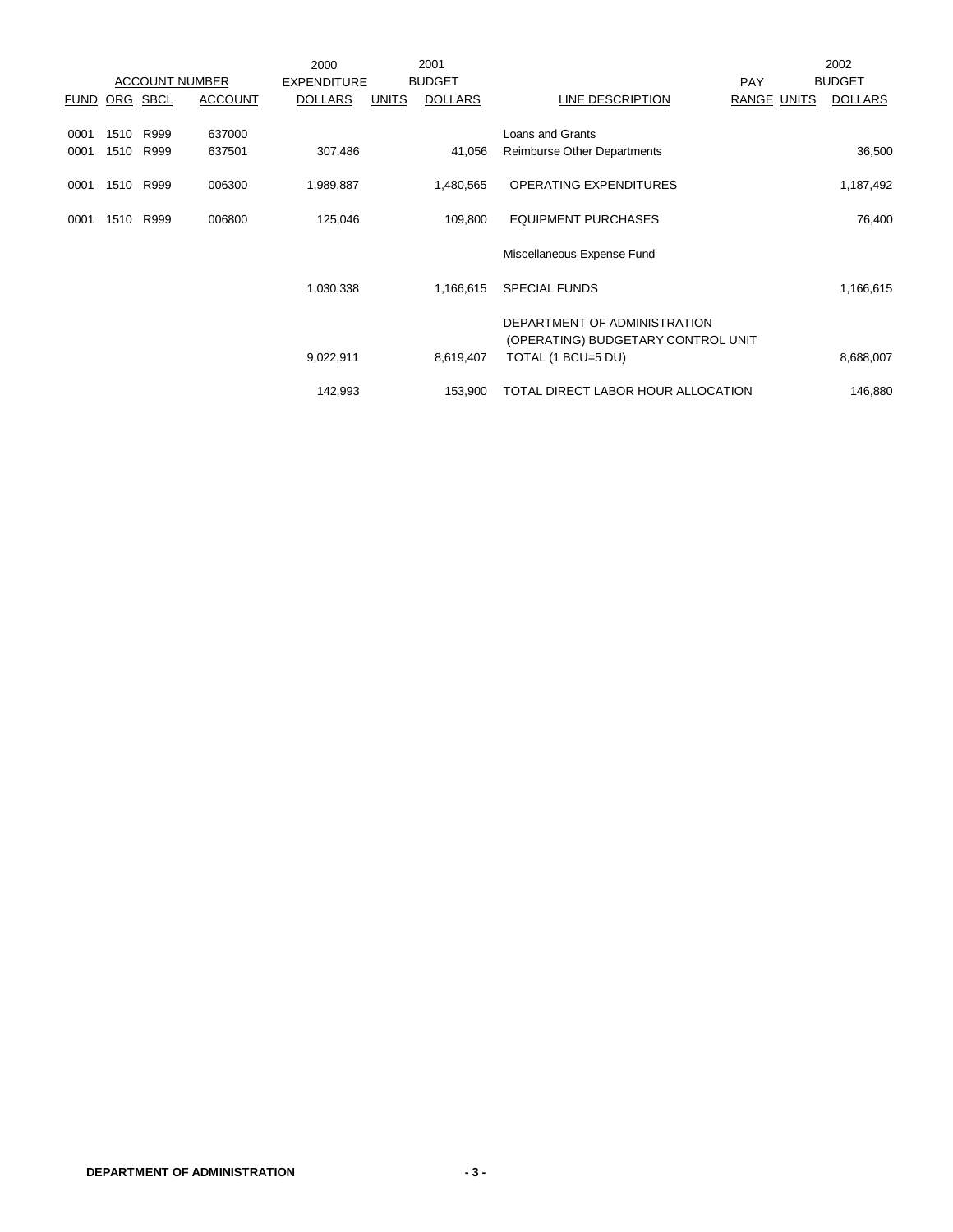|      |               |                       |                | 2000               |                              | 2001           |                                                                                                                                                                                                        |                    |       | 2002           |
|------|---------------|-----------------------|----------------|--------------------|------------------------------|----------------|--------------------------------------------------------------------------------------------------------------------------------------------------------------------------------------------------------|--------------------|-------|----------------|
|      |               | <b>ACCOUNT NUMBER</b> |                | <b>EXPENDITURE</b> |                              | <b>BUDGET</b>  |                                                                                                                                                                                                        | PAY                |       | <b>BUDGET</b>  |
|      | FUND ORG SBCL |                       | <b>ACCOUNT</b> | <b>DOLLARS</b>     | <b>UNITS</b>                 | <b>DOLLARS</b> | LINE DESCRIPTION                                                                                                                                                                                       | <b>RANGE UNITS</b> |       | <b>DOLLARS</b> |
|      |               |                       |                |                    |                              |                |                                                                                                                                                                                                        |                    |       |                |
|      |               |                       |                |                    |                              |                | DEPARTMENT OF ADMINISTRATION -                                                                                                                                                                         |                    |       |                |
|      |               |                       |                |                    |                              |                | ADMINISTRATION DIVISION                                                                                                                                                                                |                    |       |                |
|      |               |                       |                |                    |                              |                |                                                                                                                                                                                                        |                    |       |                |
|      |               |                       |                |                    |                              |                | SALARIES & WAGES                                                                                                                                                                                       |                    |       |                |
|      |               |                       |                |                    | 1                            | 120,155        | Administration Director (Y)                                                                                                                                                                            | 18                 | 1     | 126,814        |
|      |               |                       |                |                    | 1                            | 99,874         | Administration Deputy Director (Y)                                                                                                                                                                     | 16                 | 1     | 111,222        |
|      |               |                       |                |                    | 1                            | 57,234         | Management and Accounting Officer                                                                                                                                                                      | 6                  | 1     | 61,451         |
|      |               |                       |                |                    | $\mathbf{1}$<br>$\mathbf{1}$ | 38,865         | <b>Client Services Representative</b><br><b>Administrative Assistant III</b>                                                                                                                           | 594<br>530         |       |                |
|      |               |                       |                |                    |                              | 33,415         |                                                                                                                                                                                                        |                    | 1     | 36,755         |
|      |               |                       |                |                    |                              |                | OFFICE OF COMMUNITY BLOCK GRANT<br><b>ADMINISTRATION</b>                                                                                                                                               |                    |       |                |
|      |               |                       |                |                    | 1                            | 95,384         | Block Grant Director (A)(X)(Y)                                                                                                                                                                         | 15                 | 1     | 100,854        |
|      |               |                       |                |                    | 1                            | 70,499         | Associate Director (A)(X)(Y)                                                                                                                                                                           | 11                 | 1     | 74,554         |
|      |               |                       |                |                    | 1                            | 58,729         | Grant Compliance Manager (A)(X)(Y)                                                                                                                                                                     | 9                  | 1     | 62,089         |
|      |               |                       |                |                    | 1                            | 50,250         | <b>Grant Monitor</b>                                                                                                                                                                                   | 8                  |       |                |
|      |               |                       |                |                    | 5                            | 238,943        | Grant Monitor (A) (X)(Y)                                                                                                                                                                               | 6                  | 6     | 288,114        |
|      |               |                       |                |                    | 1                            | 31,435         | Administrative Assistant I (A)(X)                                                                                                                                                                      | 435                | 1     | 30,607         |
|      |               |                       |                |                    | $\sqrt{2}$                   | 28,271         | Office Assistant II (A)                                                                                                                                                                                | 410                | 2     | 30,212         |
|      |               |                       |                |                    | 1                            | 31,607         | Program Assistant I (A)                                                                                                                                                                                | 460                | 1     | 35,777         |
|      |               |                       |                |                    | $\overline{2}$               | 77,138         | Administrative Specialist-Sr. (A) (X) (Y)                                                                                                                                                              | 4                  | 2     | 92,043         |
|      |               |                       |                |                    |                              |                | EQUAL RIGHTS COMMISSION & EQUAL<br>OPPORTUNITIES-DISADVANTAGED                                                                                                                                         |                    |       |                |
|      |               |                       |                |                    |                              |                | BUSINESS ENTERPRISE PROGRAM                                                                                                                                                                            |                    |       |                |
|      |               |                       |                |                    | 5                            |                | Equal Rights Commissioner (D)                                                                                                                                                                          |                    |       |                |
|      |               |                       |                |                    | $\mathbf{1}$                 | 63,264         | Equal Opportunity Enterprise Mgr. (Y)                                                                                                                                                                  | 8                  |       |                |
|      |               |                       |                |                    | 1                            | 45,316         | Equal Opportunity Enter. Analyst-Sr. (Y)                                                                                                                                                               | 4                  |       |                |
|      |               |                       |                |                    | $\mathbf{1}$                 | 39,395         | Equal Rights Specialist-Senior(Y)                                                                                                                                                                      | 4                  |       |                |
|      |               |                       |                |                    | 1                            | 42,375         | Equal Opportunity Enter. Anal.-Sr. (A)(Y)                                                                                                                                                              | 4                  |       |                |
|      |               |                       |                |                    | 1                            | 31,987         | <b>Office Assistant IV</b>                                                                                                                                                                             | 445                |       |                |
|      |               |                       |                |                    | 30                           | 1,254,136      | <b>Total Before Adjustments</b>                                                                                                                                                                        |                    | 19    | 1,050,492      |
|      |               |                       |                |                    |                              |                | Salary & Wage Rate Changes                                                                                                                                                                             |                    |       |                |
|      |               |                       |                |                    |                              |                | Overtime Compensated                                                                                                                                                                                   |                    |       |                |
|      |               |                       |                |                    |                              | (45,083)       | Personnel Cost Adjustment                                                                                                                                                                              |                    |       | (21, 446)      |
|      |               |                       |                |                    |                              |                | Other                                                                                                                                                                                                  |                    |       |                |
|      |               |                       |                |                    |                              | 1,209,053      | Gross Salaries & Wages Total                                                                                                                                                                           |                    |       | 1,029,046      |
|      |               |                       |                |                    |                              |                | <b>Reimbursable Services Deduction</b>                                                                                                                                                                 |                    |       |                |
|      |               |                       |                |                    |                              |                | Capital Improvements Deduction                                                                                                                                                                         |                    |       |                |
|      |               |                       |                |                    |                              | (724, 631)     | Grants and Aids Deduction                                                                                                                                                                              |                    |       | (714, 250)     |
| 0001 | 1511 R999     |                       | 006000         | 554,765            |                              | 484,422        | NET SALARIES & WAGES TOTAL (C)                                                                                                                                                                         |                    |       | 314,796        |
|      |               |                       |                |                    | 9.00                         |                | <b>O&amp;M FTE'S</b>                                                                                                                                                                                   |                    | 4.00  |                |
|      |               |                       |                |                    | 15.00                        |                | NON-O&M FTE'S                                                                                                                                                                                          |                    | 14.00 |                |
|      |               |                       |                |                    |                              |                |                                                                                                                                                                                                        |                    |       |                |
|      |               |                       |                |                    |                              |                | (A) To terminate upon expiration of the Community Development<br>Block Grant Program year unless grant agreement is renewed or<br>fiscal year is altered by Common Council action.                     |                    |       |                |
|      |               |                       |                |                    |                              |                | (C) The Department of Administration shall ensure that a staff person<br>is available to respond to walk-in and telephone inquiries<br>pertaining to the business of the Business Operations Division. |                    |       |                |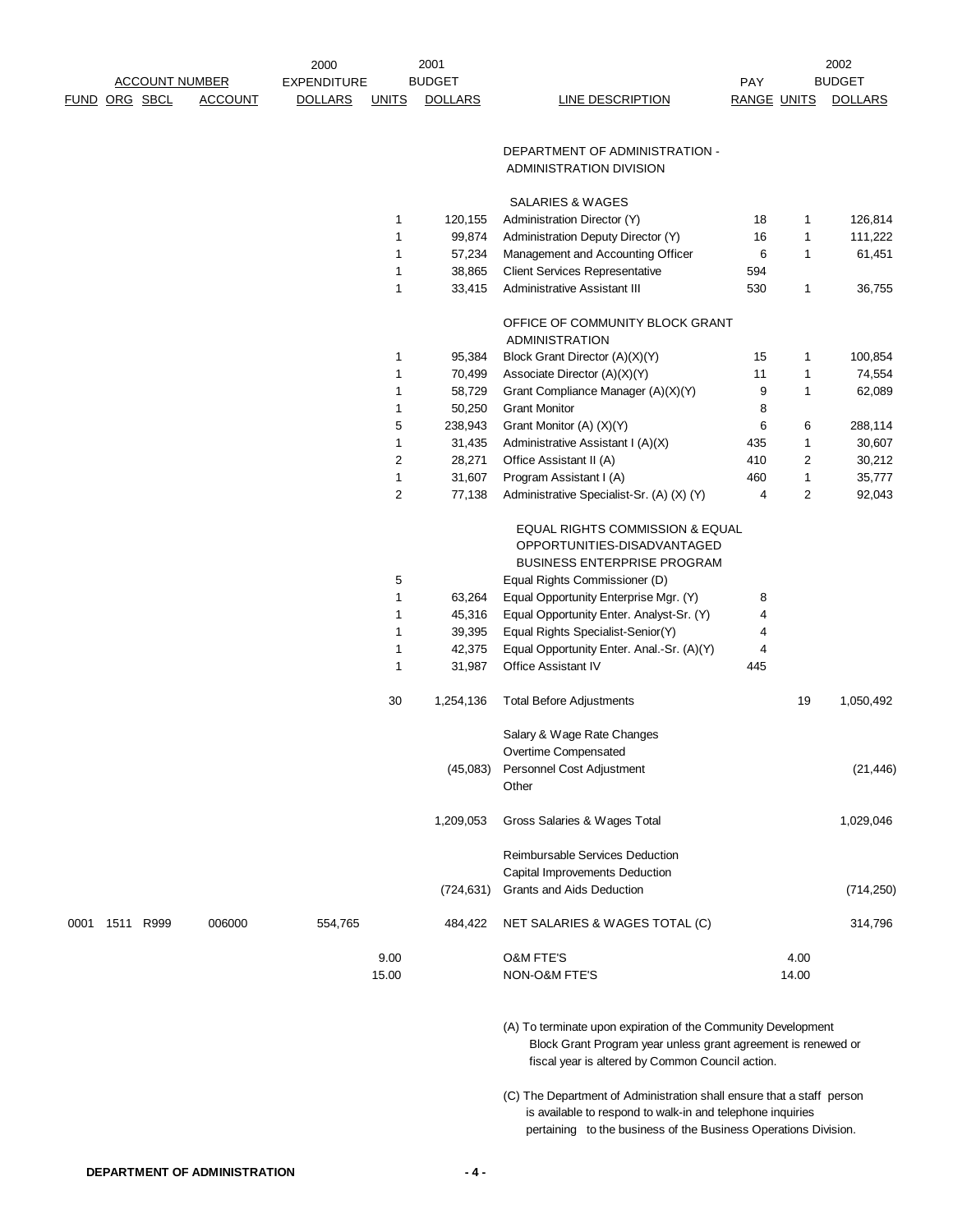|                              |                              |                              |                                      | 2000               |              | 2001           |                                                                                                                                                            |                    | 2002           |
|------------------------------|------------------------------|------------------------------|--------------------------------------|--------------------|--------------|----------------|------------------------------------------------------------------------------------------------------------------------------------------------------------|--------------------|----------------|
|                              |                              |                              | <b>ACCOUNT NUMBER</b>                | <b>EXPENDITURE</b> |              | <b>BUDGET</b>  |                                                                                                                                                            | <b>PAY</b>         | <b>BUDGET</b>  |
| <b>FUND ORG SBCL</b>         |                              |                              | <u>ACCOUNT</u>                       | <b>DOLLARS</b>     | <u>UNITS</u> | <b>DOLLARS</b> | <b>LINE DESCRIPTION</b>                                                                                                                                    | <u>RANGE UNITS</u> | <b>DOLLARS</b> |
|                              |                              |                              |                                      |                    |              |                | (D) Equal Rights Commissioner positions do not contribute to<br>the FTE count.                                                                             |                    |                |
|                              |                              |                              |                                      |                    |              |                | (X) Private Auto Allowance may be paid pursuant to Section 350-183<br>of the Milwaukee Code.                                                               |                    |                |
|                              |                              |                              |                                      |                    |              |                | (Y) Required to file a statement of economic interests in accordance with<br>the Milwaukee Code of Ordinances Chapter 303-Code of Ethics.                  |                    |                |
| 0001                         |                              | 1511 R999                    | 006100                               | 169,824            |              | 159,859        | ESTIMATED EMPLOYEE FRINGE BENEFITS<br>(Involves Revenue Offset - No<br>Transfers From This Account)                                                        |                    | 107,031        |
| 0001<br>0001                 | 1511<br>1511                 | R999<br>R999                 | 630100<br>630500                     | 9,033              |              | 10,784         | <b>OPERATING EXPENDITURES</b><br>General Office Expense<br>Tools & Machinery Parts                                                                         |                    | 10,300         |
| 0001<br>0001<br>0001<br>0001 | 1511<br>1511<br>1511<br>1511 | R999<br>R999<br>R999<br>R999 | 631000<br>631500<br>632000<br>632500 |                    |              |                | <b>Construction Supplies</b><br>Energy<br><b>Other Operating Supplies</b><br><b>Facility Rental</b>                                                        |                    |                |
| 0001<br>0001<br>0001         | 1511<br>1511<br>1511         | R999<br>R999<br>R999         | 633000<br>633500<br>634000           | 29<br>2,576        |              | 6,000          | <b>Vehicle Rental</b><br>Non-Vehicle Equipment Rental<br><b>Professional Services</b>                                                                      |                    | 5,000          |
| 0001<br>0001<br>0001         | 1511<br>1511<br>1511         | R999<br>R999<br>R999         | 634500<br>635000<br>635500           | 160                |              | 5,000          | Information Technology Services<br><b>Property Services</b><br><b>Infrastructure Services</b>                                                              |                    | 5,000          |
| 0001<br>0001<br>0001         | 1511<br>1511<br>1511         | R999<br>R999<br>R999         | 636000<br>636500<br>637000           | 80,063             |              | 35,663         | Vehicle Repair Services<br><b>Other Operating Services</b><br>Loans and Grants                                                                             |                    | 18,000         |
| 0001                         | 1511                         | R999                         | 637501                               | 235,725            |              | 8,005          | Reimburse Other Departments                                                                                                                                |                    | 8,000          |
| 0001                         | 1511                         | R999                         | 006300                               | 327,586            |              | 65,452         | <b>OPERATING EXPENDITURES</b>                                                                                                                              |                    | 46,300         |
|                              |                              |                              |                                      |                    |              |                | <b>EQUIPMENT PURCHASES</b>                                                                                                                                 |                    |                |
|                              |                              |                              |                                      |                    |              |                | <b>Additional Equipment</b>                                                                                                                                |                    |                |
|                              |                              |                              |                                      |                    |              |                | Subtotal - Additional Equipment                                                                                                                            |                    |                |
|                              |                              |                              |                                      |                    |              |                | Replacement Equipment                                                                                                                                      |                    |                |
|                              |                              |                              |                                      |                    |              |                | Subtotal - Replacement Equipment                                                                                                                           |                    |                |
|                              | 0001 1511 R999               |                              | 006800                               |                    |              |                | <b>EQUIPMENT PURCHASES TOTAL</b>                                                                                                                           |                    |                |
| 0001<br>0001                 |                              | 1510 R151<br>1510 R156       | 006300<br>006300                     | 50,000             |              | 58,000         | <b>SPECIAL FUNDS</b><br>Min. & Dis. Bus. Jt. Cert.<br>Min. & Dis. Bus. Jt. Cert.<br>City of Milwaukee Disadvantaged<br><b>Business Enterprises Program</b> |                    |                |
|                              |                              |                              |                                      | 50,000             |              | 58,000         | SPECIAL FUNDS TOTAL                                                                                                                                        |                    |                |
|                              |                              |                              |                                      | 1,102,175          |              | 767,733        | DEPARTMENT OF ADMINISTRATION -<br>ADMINISTRATION DIVISION TOTAL                                                                                            |                    | 468,127        |

PROGRAM RESULT MEASURES/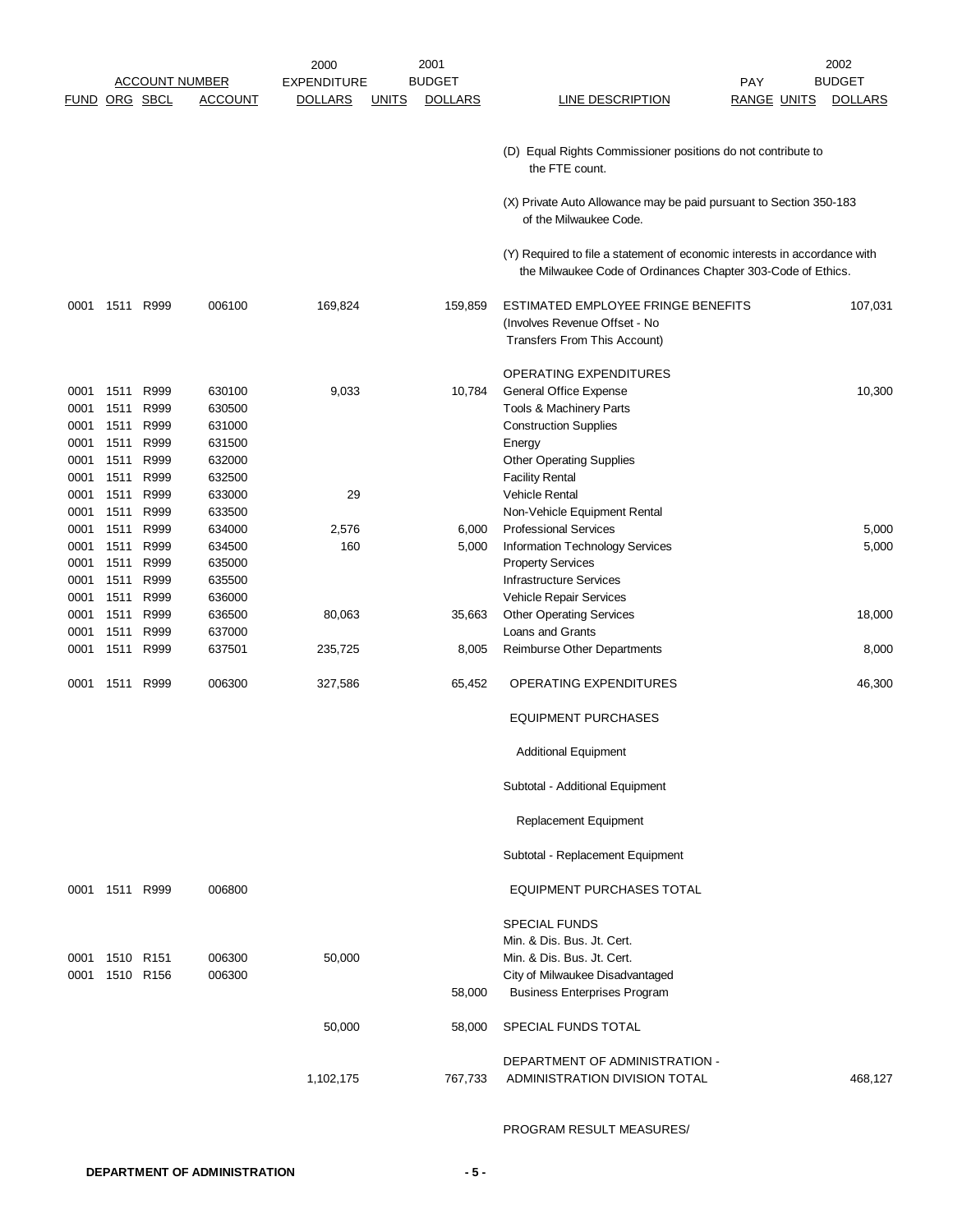|             |      | <b>ACCOUNT NUMBER</b> |                | 2000<br><b>EXPENDITURE</b> |              | 2001<br><b>BUDGET</b> |                                                                                                               | PAY                |      | 2002<br><b>BUDGET</b> |
|-------------|------|-----------------------|----------------|----------------------------|--------------|-----------------------|---------------------------------------------------------------------------------------------------------------|--------------------|------|-----------------------|
| <b>FUND</b> | ORG  | <b>SBCL</b>           | <b>ACCOUNT</b> | <b>DOLLARS</b>             | <b>UNITS</b> | <b>DOLLARS</b>        | LINE DESCRIPTION                                                                                              | <b>RANGE UNITS</b> |      | <b>DOLLARS</b>        |
|             |      |                       |                | <b>UNITS</b>               | $\%$         | <b>UNITS</b>          | INTERNAL MANAGEMENT INDICATORS:                                                                               |                    | %    | <b>UNITS</b>          |
| 0001        | 1511 | 0970                  |                | 3,855                      |              | 4,176                 | <b>Equal Opportunities Disadvantaged</b><br><b>Business Enterprise Program</b><br>Est. Direct Labor Hours (P) |                    |      |                       |
| 0001        | 1511 | 0200                  |                | 7,854                      | 100.0        | 7,424                 | Management & Administration<br>Est. Direct Labor Hours (P)                                                    |                    | 72.7 | 5,400                 |
|             |      |                       |                | 16,128                     |              | 16.200                | TOTAL DIRECT LABOR HOUR ALLOCATION                                                                            |                    |      | 7,200                 |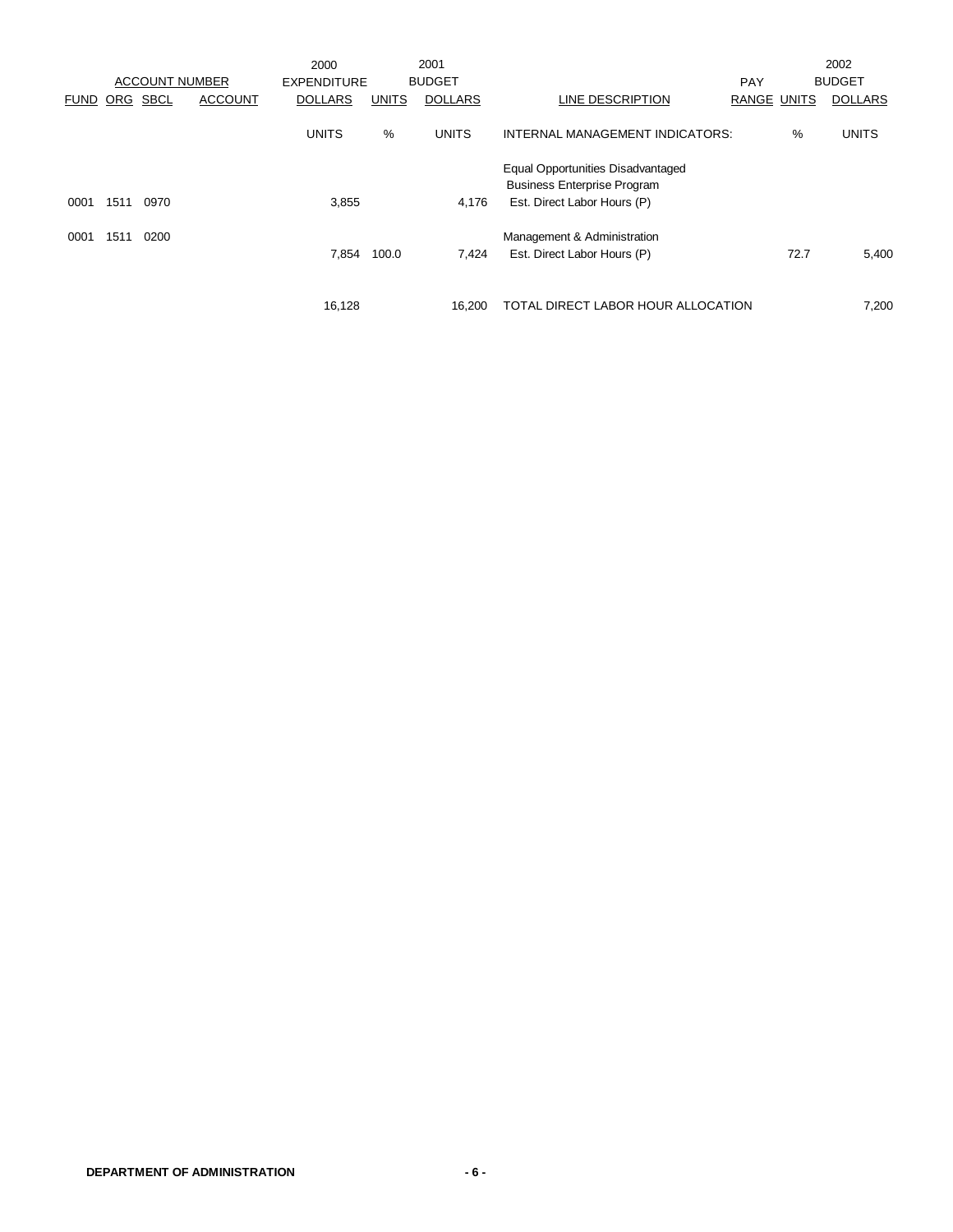|               |           |                        |                       | 2000               |              | 2001              |                                                                                                                                           |                    |       | 2002           |
|---------------|-----------|------------------------|-----------------------|--------------------|--------------|-------------------|-------------------------------------------------------------------------------------------------------------------------------------------|--------------------|-------|----------------|
|               |           |                        | <b>ACCOUNT NUMBER</b> | <b>EXPENDITURE</b> |              | <b>BUDGET</b>     |                                                                                                                                           | PAY                |       | <b>BUDGET</b>  |
| FUND ORG SBCL |           |                        | <b>ACCOUNT</b>        | <b>DOLLARS</b>     | <b>UNITS</b> | <b>DOLLARS</b>    | LINE DESCRIPTION                                                                                                                          | <b>RANGE UNITS</b> |       | <b>DOLLARS</b> |
|               |           |                        |                       |                    |              |                   | DEPARTMENT OF ADMINISTRATION<br><b>BUDGET AND MANAGEMENT</b>                                                                              |                    |       |                |
|               |           |                        |                       |                    |              |                   | <b>DIVISION</b>                                                                                                                           |                    |       |                |
|               |           |                        |                       |                    |              |                   | SALARIES & WAGES                                                                                                                          |                    |       |                |
|               |           |                        |                       |                    | 1            | 96,549            | Budget & Management Director (Y)                                                                                                          | 17                 | 1     | 106,383        |
|               |           |                        |                       |                    | 2            | 116,736           | Budget & Management Team Leader (Y)                                                                                                       | 11                 | 2     | 130,731        |
|               |           |                        |                       |                    | 1            | 56,225            | <b>Program Evaluation Specialist</b>                                                                                                      | 10                 | 1     | 56,652         |
|               |           |                        |                       |                    | 1            | 50,013            | Capital Plng. and Finance Specialist (Y)                                                                                                  | 9                  | 1     | 57,051         |
|               |           |                        |                       |                    | 2            | 100,265           | Budget & Mgmt. Special Asst.                                                                                                              | 8                  | 2     | 106,482        |
|               |           |                        |                       |                    | $\mathbf{1}$ | 71,930            | City Economist (Y)                                                                                                                        | 11                 | 1     | 79,255         |
|               |           |                        |                       |                    | 1            | 48,731            | <b>Fiscal Planning Specialist</b>                                                                                                         | 8                  | 1     | 50,508         |
|               |           |                        |                       |                    | 2            | 81,167            | Budget & Management Analyst - Lead                                                                                                        | 6                  | 2     | 87,778         |
|               |           |                        |                       |                    | 1<br>1       | 38,143<br>33,240  | Office Supervisor II<br>Program Assistant II                                                                                              | 2<br>530           | 1     | 42,027         |
|               |           |                        |                       |                    | 1            | 31,380            | Program Assistant I                                                                                                                       | 460                | 1     | 33,565         |
|               |           |                        |                       |                    | 1            | 21,219            | <b>Office Assistant III</b>                                                                                                               | 425                |       |                |
|               |           |                        |                       |                    |              |                   | Administrative Services Specialist                                                                                                        | $\mathbf{1}$       | 1     | 38,341         |
|               |           |                        |                       |                    |              |                   |                                                                                                                                           |                    |       |                |
|               |           |                        |                       |                    | 1            | 9,130             | <b>AUXILIARY</b><br>Budget & Management Analyst - Senior                                                                                  | 5                  | 1     | 5,000          |
|               |           |                        |                       |                    |              |                   |                                                                                                                                           |                    |       |                |
|               |           |                        |                       |                    | 16           | 754,728           | <b>Total Before Adjustments</b>                                                                                                           |                    | 15    | 793,773        |
|               |           |                        |                       |                    |              |                   | Salary & Wage Rate Changes                                                                                                                |                    |       |                |
|               |           |                        |                       |                    |              |                   | Overtime Compensated                                                                                                                      |                    |       |                |
|               |           |                        |                       |                    |              | (25,095)<br>4,500 | Personnel Cost Adjustment<br>Other                                                                                                        |                    |       | (15, 740)      |
|               |           |                        |                       |                    | 16           | 734,133           | Gross Salaries & Wages Total                                                                                                              |                    | 15    | 778,033        |
|               |           |                        |                       |                    |              |                   | Reimbursable Services Deduction                                                                                                           |                    |       |                |
|               |           |                        |                       |                    |              |                   | Capital Improvements Deduction                                                                                                            |                    |       |                |
|               |           |                        |                       |                    |              |                   | Grants and Aids Deduction                                                                                                                 |                    |       |                |
| 0001          | 1512 R999 |                        | 006000                | 664,650            |              | 734,133           | NET SALARIES & WAGES TOTAL                                                                                                                |                    |       | 778,033        |
|               |           |                        |                       |                    | 15.00        |                   | <b>O&amp;M FTE'S</b>                                                                                                                      |                    | 14.50 |                |
|               |           |                        |                       |                    |              |                   | NON-O&M FTE'S                                                                                                                             |                    |       |                |
|               |           |                        |                       |                    |              |                   | (Y) Required to file a statement of economic interests in accordance with<br>the Milwaukee Code of Ordinances Chapter 303-Code of Ethics. |                    |       |                |
| 0001          | 1512 R999 |                        | 006100                | 213,694            |              | 242,264           | ESTIMATED EMPLOYEE FRINGE BENEFITS<br>(Involves Revenue Offset - No<br>Transfers From This Account)                                       |                    |       | 264,531        |
|               |           |                        |                       |                    |              |                   |                                                                                                                                           |                    |       |                |
|               |           |                        |                       |                    |              |                   | OPERATING EXPENDITURES                                                                                                                    |                    |       |                |
| 0001          | 1512 R999 |                        | 630100                | 10,471             |              | 7,264             | General Office Expense                                                                                                                    |                    |       | 9,483          |
| 0001          |           | 1512 R999              | 630500                |                    |              |                   | Tools & Machinery Parts                                                                                                                   |                    |       |                |
| 0001          |           | 1512 R999              | 631000                |                    |              |                   | <b>Construction Supplies</b>                                                                                                              |                    |       |                |
| 0001<br>0001  |           | 1512 R999<br>1512 R999 | 631500<br>632000      |                    |              |                   | Energy<br><b>Other Operating Supplies</b>                                                                                                 |                    |       |                |
| 0001          | 1512      | R999                   | 632500                |                    |              | 100               | <b>Facility Rental</b>                                                                                                                    |                    |       |                |
| 0001          |           | 1512 R999              | 633000                |                    |              | 200               | Vehicle Rental                                                                                                                            |                    |       |                |
| 0001          |           | 1512 R999              | 633500                | 354                |              | 5,700             | Non-Vehicle Equipment Rental                                                                                                              |                    |       | 3,754          |
| 0001          |           | 1512 R999              | 634000                | 8,267              |              | 10,000            | <b>Professional Services</b>                                                                                                              |                    |       | 10,000         |
|               |           |                        |                       |                    |              |                   |                                                                                                                                           |                    |       |                |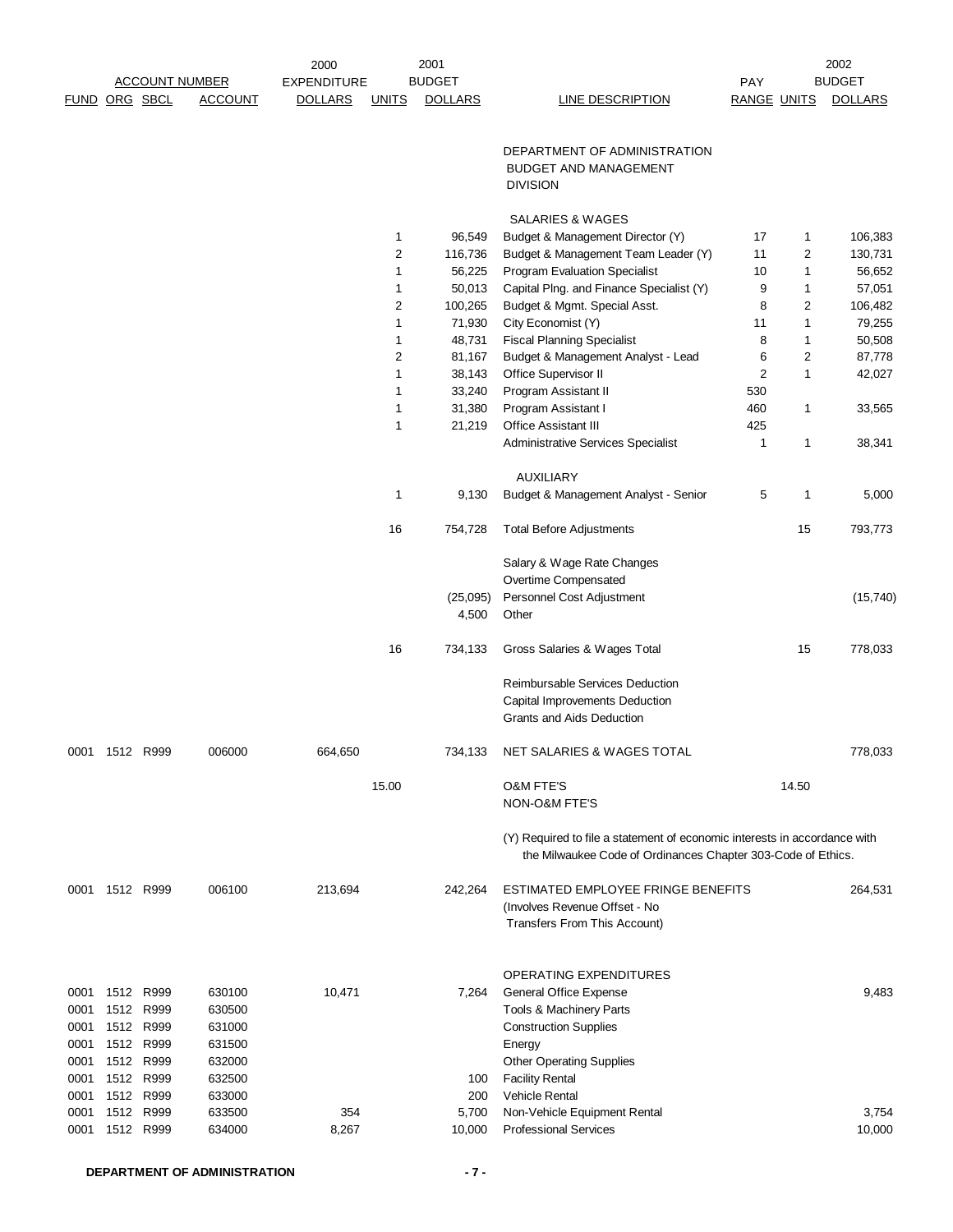|                |           |      |                       | 2000               |              | 2001           |                                               |                    |       | 2002           |
|----------------|-----------|------|-----------------------|--------------------|--------------|----------------|-----------------------------------------------|--------------------|-------|----------------|
|                |           |      | <b>ACCOUNT NUMBER</b> | <b>EXPENDITURE</b> |              | <b>BUDGET</b>  |                                               | <b>PAY</b>         |       | <b>BUDGET</b>  |
| FUND ORG SBCL  |           |      | <b>ACCOUNT</b>        | <b>DOLLARS</b>     | <b>UNITS</b> | <b>DOLLARS</b> | <b>LINE DESCRIPTION</b>                       | <b>RANGE UNITS</b> |       | <b>DOLLARS</b> |
| 0001           | 1512 R999 |      | 634500                | 951                |              | 5,000          | Information Technology Services               |                    |       | 3,500          |
| 0001           | 1512 R999 |      | 635000                | 9,453              |              | 6,000          | <b>Property Services</b>                      |                    |       | 5,659          |
| 0001           | 1512      | R999 | 635500                |                    |              |                | <b>Infrastructure Services</b>                |                    |       |                |
| 0001           | 1512 R999 |      | 636000                |                    |              |                | Vehicle Repair Services                       |                    |       |                |
| 0001           | 1512 R999 |      | 636500                | 17,740             |              | 32,490         | <b>Other Operating Services</b>               |                    |       | 24,300         |
| 0001           | 1512 R999 |      | 637000                |                    |              |                | Loans and Grants                              |                    |       |                |
| 0001           | 1512 R999 |      | 637501                | 6,818              |              |                | Reimburse Other Departments                   |                    |       |                |
|                |           |      |                       |                    |              |                |                                               |                    |       |                |
| 0001           | 1512 R999 |      | 006300                | 54,054             |              | 66,754         | OPERATING EXPENDITURES                        |                    |       | 56,696         |
|                |           |      |                       |                    |              |                | <b>EQUIPMENT PURCHASES</b>                    |                    |       |                |
|                |           |      |                       |                    |              |                | <b>Additional Equipment</b>                   |                    |       |                |
|                |           |      |                       |                    |              |                | Subtotal - Additional Equipment               |                    |       |                |
|                |           |      |                       | 5,604              | 3            | 4,000          | Replacement Equipment<br>Computers, desktop   |                    | 3     | 4,000          |
|                |           |      |                       | 3,240              |              |                | Notebook Computer and port replicator         |                    |       |                |
|                |           |      |                       | 1,999              |              |                | Printer, Laser                                |                    |       |                |
|                |           |      |                       | 210                |              |                | Computer software, disks                      |                    |       |                |
|                |           |      |                       |                    |              |                |                                               |                    |       |                |
|                |           |      |                       | 11,053             | 3            | 4,000          | Subtotal - Replacement Equipment              |                    | 3     | 4,000          |
| 0001           | 1512 R999 |      | 006800                | 11,053             | 3            | 4,000          | EQUIPMENT PURCHASES TOTAL                     |                    | 3     | 4,000          |
|                |           |      |                       |                    |              |                | <b>SPECIAL FUNDS</b>                          |                    |       |                |
| 0001           | 1510 R152 |      | 006300                |                    |              |                | <b>ERS Consultant Study</b>                   |                    |       |                |
|                |           |      |                       |                    |              |                | SPECIAL FUNDS TOTAL                           |                    |       |                |
|                |           |      |                       |                    |              |                | DOA-BUDGET & MANAGEMENT DIVISION              |                    |       |                |
|                |           |      |                       | 943,451            |              | 1,047,151      | <b>TOTAL</b>                                  |                    |       | 1,103,260      |
|                |           |      |                       |                    |              |                | PROGRAM RESULT MEASURES/                      |                    |       |                |
|                |           |      |                       | <b>UNITS</b>       | %            | <b>UNITS</b>   | INTERNAL MANAGEMENT INDICATORS:               |                    | %     | <b>UNITS</b>   |
|                |           |      |                       |                    |              |                | <b>Budget &amp; Policy Administration</b>     |                    |       |                |
|                |           |      |                       |                    |              |                | Limit budget growth to projected rate of      |                    |       |                |
|                |           |      |                       |                    |              |                | inflation, as measured by CPI (percentage     |                    |       |                |
| 0001           | 1512 2100 |      | P15101                |                    | 3.4% 113.0   | 2.6%           | change in budget appropriation, A-F)          |                    | 111.5 | 2.9%           |
| 0001           | 1512 2100 |      | P15102                |                    |              |                | Change in Property Values                     |                    |       |                |
|                |           |      |                       |                    |              |                |                                               |                    |       |                |
|                |           |      |                       |                    |              |                | Capital Planning & Analysis                   |                    |       |                |
|                |           |      |                       |                    |              |                | Inflation adjusted value of infrastructure in |                    |       |                |
| 0001 1512 2110 |           |      | P15103                |                    | ('96adj)     | 2,692,384      | thousands                                     |                    |       |                |
|                |           |      |                       |                    |              |                | <b>Strategic Management</b>                   |                    |       |                |
|                |           |      |                       |                    |              |                | Share of local economy dedicated to general   |                    |       |                |
| 0001           | 1512 2200 |      | P15104                | 2.90% 320.5        |              | 2.50%          | city government.                              |                    | 100.0 | 2.50%          |
| 0001           | 1512 2200 |      | P15105                |                    |              |                | Percent of Outcome Indicators Showing         |                    |       |                |
|                |           |      |                       |                    |              |                | Improvement                                   |                    |       |                |
|                |           |      |                       |                    |              |                |                                               |                    |       |                |
|                |           |      |                       |                    |              |                | PROGRAM RESULT MEASURES/                      |                    |       |                |
|                |           |      |                       | <b>UNITS</b>       | $\%$         | <b>UNITS</b>   | INTERNAL MANAGEMENT INDICATORS:               |                    | $\%$  | <b>UNITS</b>   |
|                |           |      |                       |                    |              |                | Policy Planning & Analysis                    |                    |       |                |
| 0001           | 1512 2210 |      | P15106                | $-3.8$             |              | $+2.5%$        | Accuracy of forecasts                         |                    | 100.0 | $+/-2.5$       |
|                |           |      |                       |                    |              |                |                                               |                    |       |                |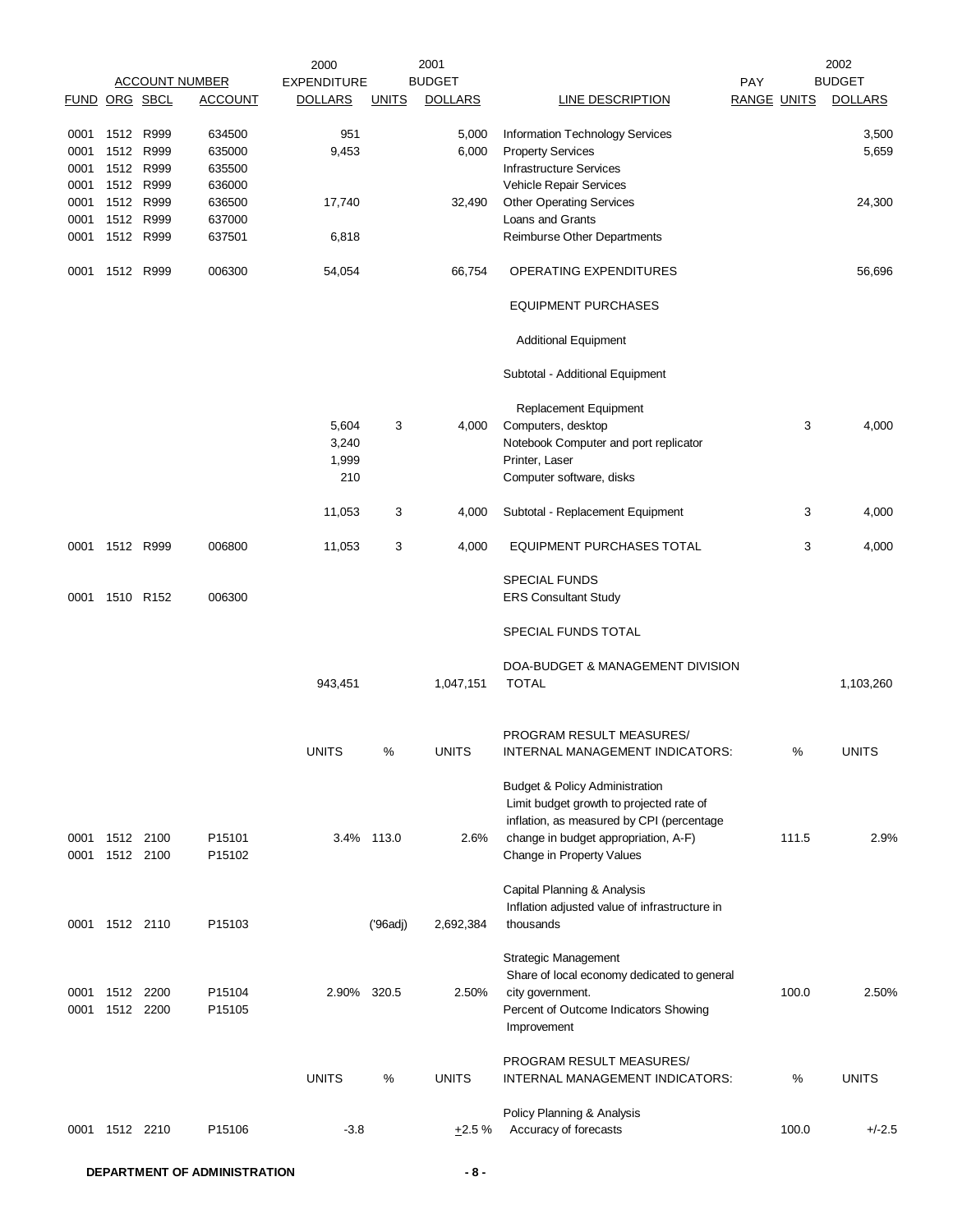|             |                 |           |                       | 2000           |              | 2001           |                                           |             |       | 2002           |
|-------------|-----------------|-----------|-----------------------|----------------|--------------|----------------|-------------------------------------------|-------------|-------|----------------|
|             |                 |           | <b>ACCOUNT NUMBER</b> | EXPENDITURE    |              | <b>BUDGET</b>  |                                           | <b>PAY</b>  |       | <b>BUDGET</b>  |
| <b>FUND</b> | <u>ORG SBCL</u> |           | <b>ACCOUNT</b>        | <b>DOLLARS</b> | <b>UNITS</b> | <b>DOLLARS</b> | LINE DESCRIPTION                          | RANGE UNITS |       | <b>DOLLARS</b> |
|             |                 |           |                       |                |              |                |                                           |             |       |                |
| 0001        |                 | 1512 2210 | P <sub>15107</sub>    |                |              |                | Number of Strategic Plans Completed       |             |       |                |
|             |                 |           |                       |                |              |                |                                           |             |       |                |
|             |                 |           |                       |                |              |                | Program Evaluation                        |             |       |                |
| 0001        | 1512            | 2220      | P <sub>15108</sub>    |                | 100% 100.0   | 95%            | Percentage of recommendations implemented |             | 100.0 | 95%            |
|             |                 |           |                       |                |              |                |                                           |             |       |                |
|             |                 |           |                       | 27,478         |              | 26.100         | TOTAL DIRECT LABOR HOUR ALLOCATION        |             |       | 26,100         |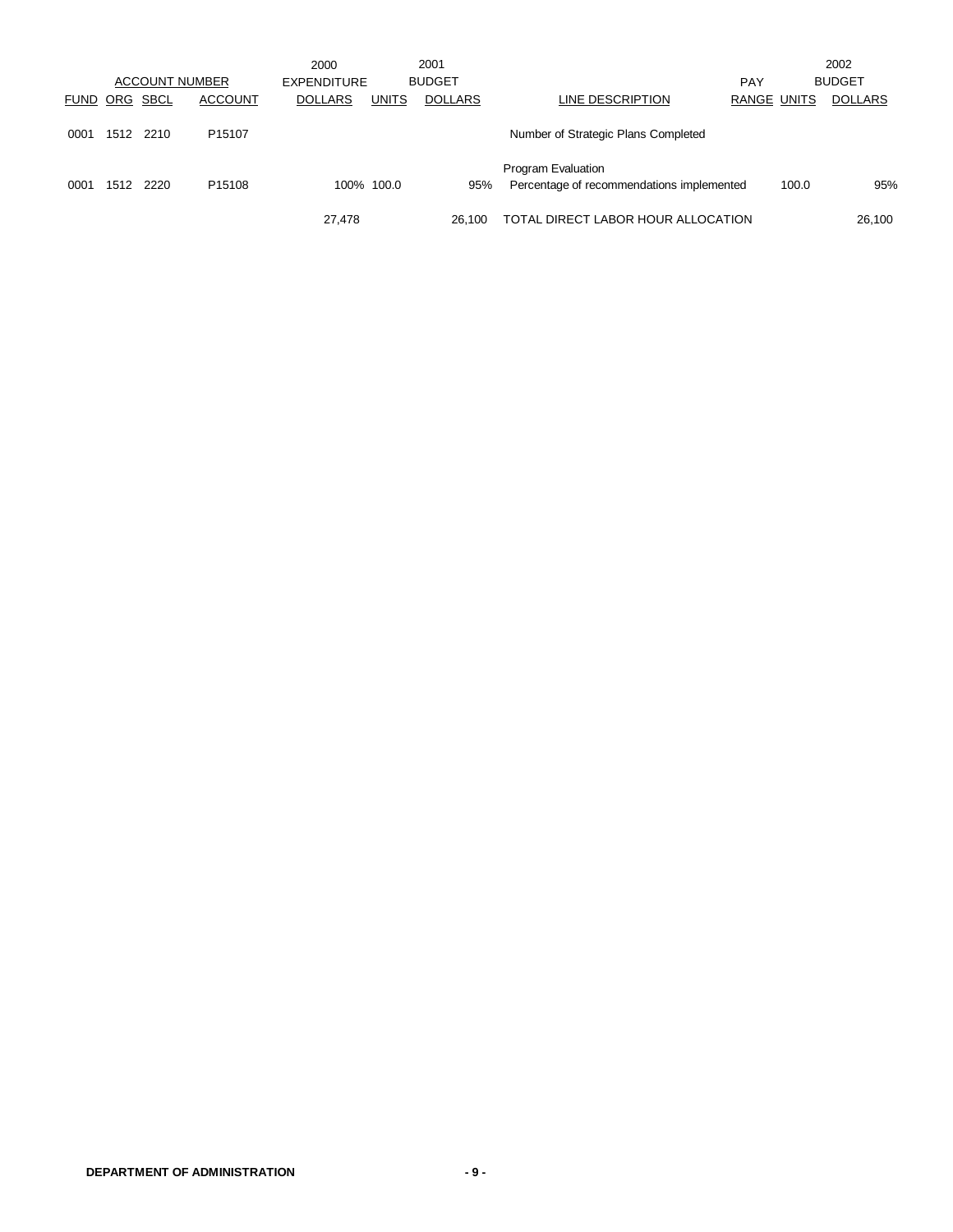|                      | <b>ACCOUNT NUMBER</b> |                | <b>EXPENDITURE</b> |                | <b>BUDGET</b>  |                                                                      | PAY                |            | <b>BUDGET</b>  |
|----------------------|-----------------------|----------------|--------------------|----------------|----------------|----------------------------------------------------------------------|--------------------|------------|----------------|
| <b>FUND ORG SBCL</b> |                       | <b>ACCOUNT</b> | <b>DOLLARS</b>     | <b>UNITS</b>   | <b>DOLLARS</b> | LINE DESCRIPTION                                                     | <b>RANGE UNITS</b> |            | <b>DOLLARS</b> |
|                      |                       |                |                    |                |                | DEPARTMENT OF ADMINISTRATION-<br><b>BUSINESS OPERATIONS DIVISION</b> |                    |            |                |
|                      |                       |                |                    |                |                | SALARIES & WAGES                                                     |                    |            |                |
|                      |                       |                |                    |                |                | ADMINISTRATIVE SERVICES                                              |                    |            |                |
|                      |                       |                |                    | 1              | 72,120         | City Purchasing Director (Y)                                         | 15                 | 1          | 82,379         |
|                      |                       |                |                    | $\mathbf{1}$   | 56,100         | Administrative Specialist-Senior (Y)                                 | $\overline{4}$     | 1          | 59,228         |
|                      |                       |                |                    | $\mathbf{1}$   | 32,503         | Program Assistant II                                                 | 530                | 1          | 37,257         |
|                      |                       |                |                    | $\mathbf{1}$   | 39,303         | Systems Support Specialist-Sr.                                       | 4                  |            |                |
|                      |                       |                |                    |                |                | Network Coordinator-Associate                                        | 4                  | 1          | 42,002         |
|                      |                       |                |                    |                |                | PROCUREMENT SERVICES                                                 |                    |            |                |
|                      |                       |                |                    | 1              | 43,002         | Procurement Administrator (Y)                                        | 6                  | 1          | 45,531         |
|                      |                       |                |                    | 3              | 126,679        | Purchasing Agent - Senior (Y)                                        | 4                  | 3          | 139,586        |
|                      |                       |                |                    | 1              | 29,128         | <b>Purchasing Assistant II</b>                                       | 435                | 1          | 32,615         |
|                      |                       |                |                    | 1              | 14,524         | Purchasing Assistant II (0.5 FTE)                                    | 435                | 1          | 16,307         |
|                      |                       |                |                    | $\mathbf{1}$   | 53,954         | Procurement Specialist (Y)                                           | 5                  | 1          | 57,657         |
|                      |                       |                |                    |                |                | <b>MATERIALS MANAGEMENT</b>                                          |                    |            |                |
|                      |                       |                |                    | 1              | 35,022         | Salvage and Sales Coordinator (Y)                                    | 530                | 1          | 41,977         |
|                      |                       |                |                    |                |                | EQUAL RIGHTS COMMISSION & EQUAL                                      |                    |            |                |
|                      |                       |                |                    |                |                | OPPORTUNITIES-DISADVANTAGED                                          |                    |            |                |
|                      |                       |                |                    |                |                | BUSINESS ENTERPRISE PROGRAM                                          |                    |            |                |
|                      |                       |                |                    |                |                | Equal Rights Commissioner (D)                                        |                    | 5          |                |
|                      |                       |                |                    |                |                | Equal Opportunity Enterprise Mgr. (Y)                                | 8                  | 1          | 58,783         |
|                      |                       |                |                    |                |                | Equal Opportunity Enter. Analyst-Sr. (Y)                             | 4                  | 1          | 49,931         |
|                      |                       |                |                    |                |                | Equal Rights Specialist-Senior(Y)                                    | 4                  | 1          | 43,407         |
|                      |                       |                |                    |                |                | Equal Opportunity Enter. Anal.-Sr. (A)(Y)                            | 4                  | 1          | 46,692         |
|                      |                       |                |                    |                |                | MILWAUKEE PRINTING AND RECORDS                                       |                    |            |                |
|                      |                       |                |                    | $\mathbf{1}$   | 56,714         | Printing and Records Manager (Y)                                     | 7                  | 1          | 62,491         |
|                      |                       |                |                    |                |                |                                                                      |                    |            |                |
|                      |                       |                |                    |                |                | REPRODUCTION SECTION                                                 |                    |            |                |
|                      |                       |                |                    | 1              | 37,257         | Printing Operations Supervisor (Y)                                   | 2                  | 1          | 41,052         |
|                      |                       |                |                    | 1              | 29,729         | Lead Offset Press Operator                                           | 340                | 1          | 33,723         |
|                      |                       |                |                    | $\mathbf{1}$   | 29,049         | Duplicating Equipment Operator II                                    | 330                | 1          | 33,723         |
|                      |                       |                |                    |                |                | MAIL DELIVERY SECTION                                                |                    |            |                |
|                      |                       |                |                    | $\overline{c}$ | 51,323         | Mail Processor                                                       | 424                | $\sqrt{2}$ | 57,551         |
|                      |                       |                |                    |                |                | MICROFILM AND RECORDS STORAGE<br><b>SECTION</b>                      |                    |            |                |
|                      |                       |                |                    | 1              | 44,545         | Microfilm Supervisor (Y)                                             | 2                  | 1          | 47,604         |
|                      |                       |                |                    | 1              | 29,729         | Microfilm Technician II (Y)                                          | 335                | 1          | 33,379         |
|                      |                       |                |                    | $\mathbf 1$    | 28,402         | Microfilm Technician I                                               | 325                | 1          | 32,615         |
|                      |                       |                |                    | 1              | 22,263         | Microfilm Processor                                                  | 410                | 1          | 28,346         |
|                      |                       |                |                    | $\mathbf{1}$   | 28,008         | <b>Computer Assistant I</b>                                          | 425                | 1          | 31,360         |
|                      |                       |                |                    |                |                | <b>AUXILIARY PERSONNEL</b>                                           |                    |            |                |
|                      |                       |                |                    | 1              |                | Offset Press Operator II                                             | 335                | 1          |                |
|                      |                       |                |                    | $\mathbf{1}$   |                | Mail Processor II                                                    | 425                | 1          |                |
|                      |                       |                |                    | 5              | 10,200         | MPR Aide (0.25 FTE)                                                  |                    | 5          | 10,200         |
|                      |                       |                | 528,774            | 30             | 869,554        | <b>Total Before Adjustments</b>                                      |                    | 39         | 1,165,396      |

2002

2000

2001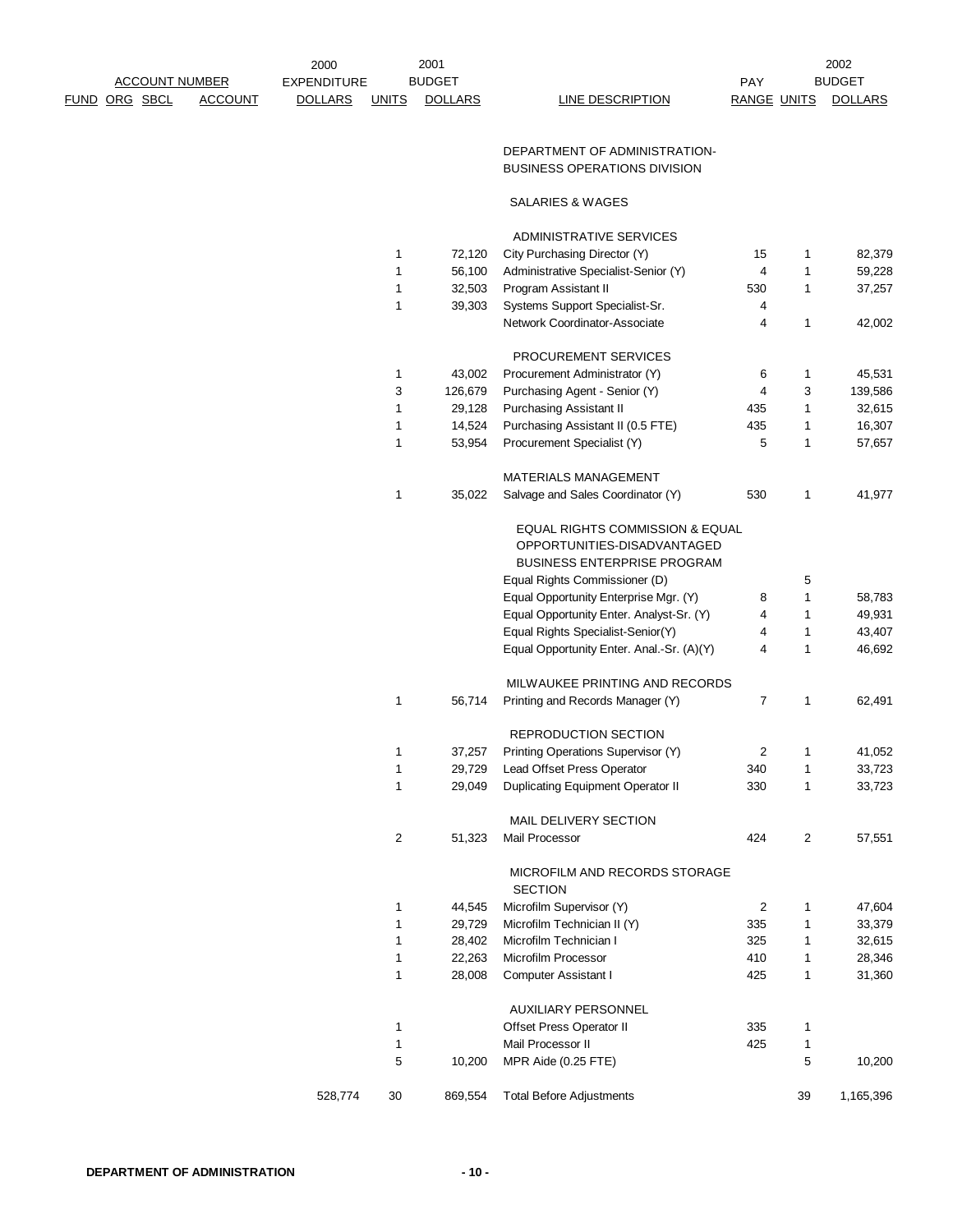|                      |                |           |                       | 2000               |              | 2001           |                                                                                                                                                                                    |                    |       | 2002           |
|----------------------|----------------|-----------|-----------------------|--------------------|--------------|----------------|------------------------------------------------------------------------------------------------------------------------------------------------------------------------------------|--------------------|-------|----------------|
|                      |                |           | <b>ACCOUNT NUMBER</b> | <b>EXPENDITURE</b> |              | <b>BUDGET</b>  |                                                                                                                                                                                    | PAY                |       | <b>BUDGET</b>  |
| <b>FUND ORG SBCL</b> |                |           | <u>ACCOUNT</u>        | <b>DOLLARS</b>     | <u>UNITS</u> | <b>DOLLARS</b> | <b>LINE DESCRIPTION</b>                                                                                                                                                            | <b>RANGE UNITS</b> |       | <b>DOLLARS</b> |
|                      |                |           |                       | 1,297              |              |                | Salary & Wage Rate Change<br>Overtime Compensated                                                                                                                                  |                    |       |                |
|                      |                |           |                       |                    |              | (17, 391)      | Personnel Cost Adjustment<br>Other                                                                                                                                                 |                    |       | (23, 245)      |
|                      |                |           |                       | 530,071            |              | 852,163        | Gross Salaries & Wages Total                                                                                                                                                       |                    |       | 1,142,151      |
|                      |                |           |                       |                    |              | (367, 219)     | <b>Reimbursable Services Deduction</b>                                                                                                                                             |                    |       | (412, 044)     |
|                      |                |           |                       |                    |              |                | Capital Improvements Deduction                                                                                                                                                     |                    |       |                |
|                      |                |           |                       |                    |              |                | Grants & Aids Deduction                                                                                                                                                            |                    |       | (46, 692)      |
| 0001                 | 1513 R999      |           | 006000                | 530,071            |              | 484,944        | NET SALARIES & WAGES TOTAL                                                                                                                                                         |                    |       | 683,415        |
|                      |                |           |                       |                    | 11.50        |                | <b>O&amp;M FTE'S</b>                                                                                                                                                               |                    | 14.50 |                |
|                      |                |           |                       |                    | 12.25        |                | NON-O&M FTE'S                                                                                                                                                                      |                    | 13.25 |                |
|                      |                |           |                       |                    |              |                | (A) To terminate upon expiration of the Community Development<br>Block Grant Program year unless grant agreement is renewed or<br>fiscal year is altered by Common Council action. |                    |       |                |
|                      |                |           |                       |                    |              |                | (D) Equal Rights Commissioner positions do not contribute to<br>the FTE count.                                                                                                     |                    |       |                |
|                      |                |           |                       |                    |              |                | (Y) Required to file a statement of economic interests in accordance with<br>the Milwaukee Code of Ordinances Chapter 303-Code of Ethics.                                          |                    |       |                |
| 0001                 | 1513 R999      |           | 006100                | 154,122            |              | 156,665        | ESTIMATED EMPLOYEE FRINGE BENEFITS<br>(Involves Revenue Offset-No<br>Transfers from this Account)                                                                                  |                    |       | 232,361        |
|                      |                |           |                       |                    |              |                | <b>OPERATING EXPENDITURES</b>                                                                                                                                                      |                    |       |                |
| 0001                 | 1513 R999      |           | 630100                | 170,956            |              | 16,700         | General Office Expense                                                                                                                                                             |                    |       | 16,700         |
| 0001                 | 1513           | R999      | 630500                | 4,492              |              |                | Tools & Machinery Parts                                                                                                                                                            |                    |       |                |
| 0001                 | 1513           | R999      | 631000                | 3,968              |              |                | <b>Construction Supplies</b>                                                                                                                                                       |                    |       |                |
| 0001                 |                | 1513 R999 | 631500                |                    |              |                | Energy                                                                                                                                                                             |                    |       |                |
| 0001                 | 1513           | R999      | 632000                | 5,946              |              | 3,000          | <b>Other Operating Supplies</b>                                                                                                                                                    |                    |       | 3,000          |
| 0001                 | 1513 R999      |           | 632500                |                    |              | 2,150          | <b>Facility Rental</b>                                                                                                                                                             |                    |       |                |
| 0001                 | 1513 R999      |           | 633000                | 1,984              |              | 4,400          | Vehicle Rental                                                                                                                                                                     |                    |       | 2,400          |
| 0001                 | 1513 R999      |           | 633500                | 287,990            |              | 300            | Non-Vehicle Equipment Rental                                                                                                                                                       |                    |       | 300            |
| 0001                 | 1513 R999      |           | 634000                | 20,892             |              | 59,650         | <b>Professional Services</b>                                                                                                                                                       |                    |       | 21,000         |
| 0001                 | 1513 R999      |           | 634500                | 6,785              |              | 45,400         | Information Technology Services                                                                                                                                                    |                    |       | 34,000         |
| 0001                 | 1513 R999      |           | 635000                | 3                  |              | 14,000         | <b>Property Services</b>                                                                                                                                                           |                    |       | 12,000         |
| 0001                 | 1513 R999      |           | 635500                |                    |              |                | <b>Infrastructure Services</b>                                                                                                                                                     |                    |       |                |
| 0001                 | 1513 R999      |           | 636000                | 97                 |              |                | Vehicle Repair Services                                                                                                                                                            |                    |       |                |
| 0001                 | 1513 R999      |           | 636500                | 46,131             |              | 21,874         | <b>Other Operating Services</b>                                                                                                                                                    |                    |       | 21,088         |
| 0001                 | 1513 R999      |           | 637000                |                    |              |                | Loans and Grants                                                                                                                                                                   |                    |       |                |
| 0001                 | 1513 R999      |           | 637501                | 14,337             |              | 22,551         | Reimburse Other Departments                                                                                                                                                        |                    |       | 21,000         |
|                      | 0001 1513 R999 |           | 006300                | 563,581            |              | 190,025        | OPERATING EXPENDITURES                                                                                                                                                             |                    |       | 131,488        |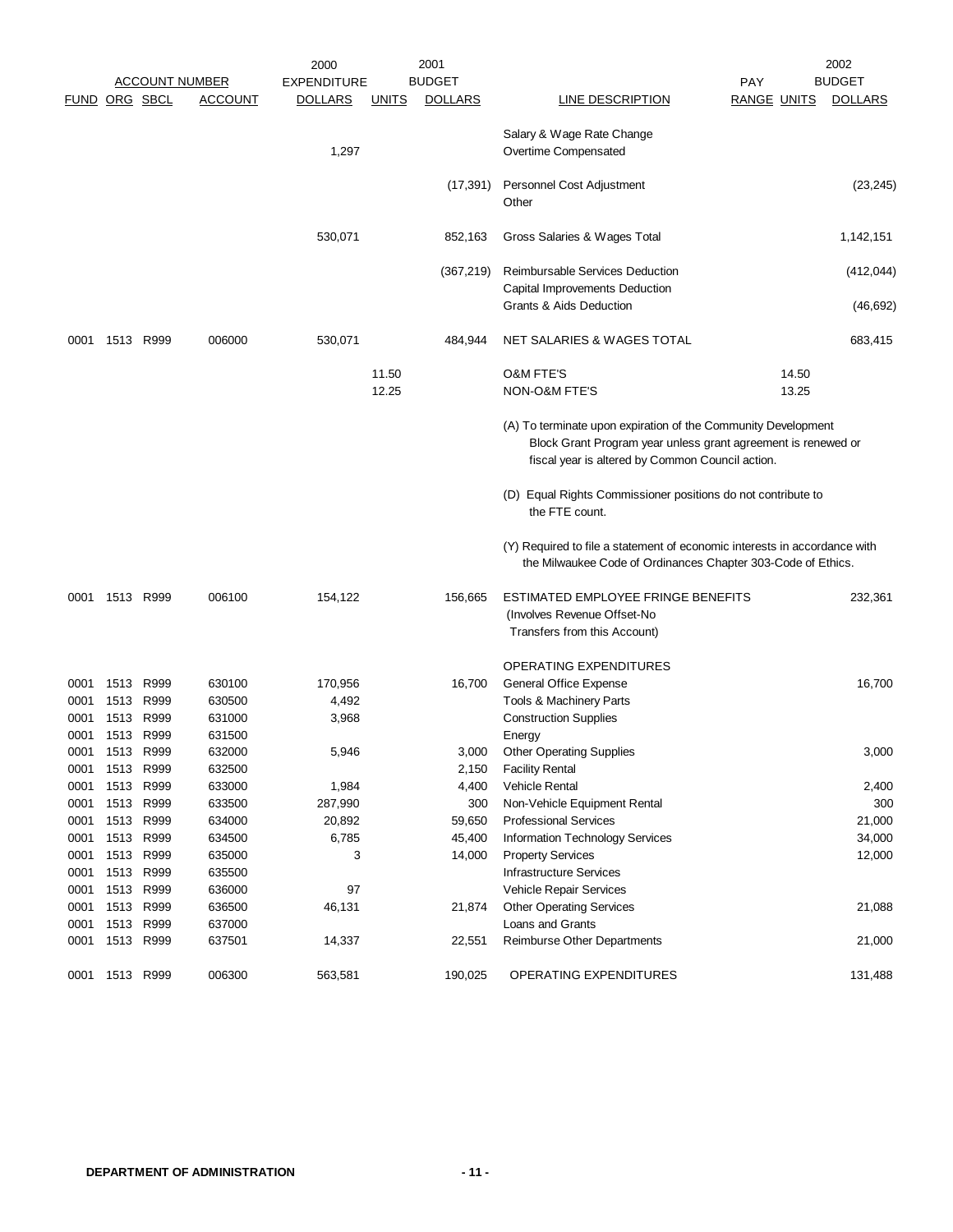|                      |      |           |                       | 2000               |              | 2001            |                                                  |                    | 2002           |
|----------------------|------|-----------|-----------------------|--------------------|--------------|-----------------|--------------------------------------------------|--------------------|----------------|
|                      |      |           | <b>ACCOUNT NUMBER</b> | <b>EXPENDITURE</b> |              | <b>BUDGET</b>   |                                                  | PAY                | <b>BUDGET</b>  |
| <b>FUND ORG SBCL</b> |      |           | <b>ACCOUNT</b>        | <b>DOLLARS</b>     | <b>UNITS</b> | <b>DOLLARS</b>  | LINE DESCRIPTION                                 | <b>RANGE UNITS</b> | <b>DOLLARS</b> |
|                      |      |           |                       |                    |              |                 | <b>EQUIPMENT PURCHASES</b>                       |                    |                |
|                      |      |           |                       |                    |              |                 | <b>Additional Equipment</b>                      |                    |                |
|                      |      |           |                       | 31,827             |              |                 | Replacement Workstations                         |                    |                |
|                      |      |           |                       | 15,275             | 1            | 6,800           | <b>Computer Equipment</b>                        | $\overline{7}$     | 15,400         |
|                      |      |           |                       |                    | 1            | 4,200           | <b>Printing Rollers</b>                          |                    |                |
|                      |      |           |                       |                    | 1<br>1       | 2,900<br>24,900 | Shrink Wraps<br>Reader Printer-Digital Scanner   |                    |                |
|                      |      |           |                       |                    |              |                 |                                                  |                    |                |
|                      |      |           |                       | 47,102             | 4            | 38,800          | Subtotal - Additional Equipment                  | 7                  | 15,400         |
|                      |      |           |                       |                    |              |                 | Replacement Equipment                            |                    |                |
|                      |      |           |                       |                    |              |                 | Subtotal - Replacement Equipment                 |                    |                |
| 0001                 |      | 1513 R999 | 006800                | 47,102             | 4            | 38,800          | <b>EQUIPMENT PURCHASES TOTAL</b>                 | 7                  | 15,400         |
|                      |      |           |                       |                    |              |                 | <b>SPECIAL FUNDS</b>                             |                    |                |
| 0001                 |      | 1513 R156 | 006300                |                    |              |                 | City of Milwaukee Disadvantaged Business Program |                    | 58,000         |
|                      |      |           |                       |                    |              |                 | SPECIAL FUNDS TOTAL                              |                    | 58,000         |
|                      |      |           |                       | 1,294,876          |              | 870,434         | DOA-BUSINESS OPERATIONS DIVISION TOTAL           |                    | 1,120,664      |
|                      |      |           |                       |                    |              |                 | PROGRAM RESULT MEASURES/                         |                    |                |
|                      |      |           |                       | <b>UNITS</b>       | %            | <b>UNITS</b>    | INTERNAL MANAGEMENT INDICATORS:                  | %                  | <b>UNITS</b>   |
|                      |      |           |                       |                    |              |                 | <b>Informal Bids</b>                             |                    |                |
| 0001                 | 1513 | 0931      | P15110                | 841                | 100.0        | 800             | No. of Informal Requisitions                     | 100.0              | 800            |
| 0001                 | 1513 | 0931      | P15111                | 19                 | 80.0         | 20              | Average No. of Days to PO                        | 90.0               | 18             |
|                      |      |           |                       |                    |              |                 | ProCard                                          |                    |                |
|                      |      |           |                       |                    |              |                 | No. of Outstanding Cardholders at the            |                    |                |
| 0001                 | 1513 | 0935      | P15117                | 378                | 119.8        | 400             | end of a quarter (P)                             | 100.0              | 400            |
| 0001                 | 1513 | 0935      | P15118                | 11,492             | 100.0        | 11,000          | No. of ProCard Transactions (Q-1)                | 109.1              | 12,000         |
| 0001                 | 1513 | 0935      | P15119                | 3,208,708          | 123          | 3,200,000       | Dollars spent with the ProCard Prog. (Q-2)       | 106.3              | 3,400,000      |
|                      |      |           |                       |                    |              |                 | <b>Formal Bids</b>                               |                    |                |
| 0001                 | 1513 | 0932      | P15112                | 146                | 107.1        | 150             | No. of Formal Contracts                          | 100.0              | 150            |
| 0001                 | 1513 | 0932      | P15113                | 83                 | 87.0         | 65              | Average No. of Days to PO                        | 96.9               | 63             |
|                      |      |           |                       |                    |              |                 | Formal RFP's                                     |                    |                |
| 0001                 | 1513 | 0934      | P15115                | 6                  | 88.2         | 15              | No. of Formal RFP's                              | 66.7               | 10             |
| 0001                 | 1513 | 0934      | P15116                | 244                | 92.9         | 65              | Average No. of Days to PO                        | 153.8              | 100            |
|                      |      |           |                       |                    |              |                 | <b>Inventory Management</b>                      |                    |                |
| 0001                 | 1513 | 0936      | P15120                |                    | 6.325 109.1  | 6.0             | Value of Inventory in millions (P)               | 100.0              | 6.0            |
| 0001                 | 1513 | 0936      | P15121                |                    | 1.37 146.0   | 2.00            | <b>Turnover Rate</b>                             | 65.0               | 1.30           |
|                      |      |           |                       |                    |              |                 | Disposition-Wrecked and Abandoned<br>Vehicles    |                    |                |
|                      |      |           |                       |                    |              |                 | No. of Vehicles Sold (P)                         |                    |                |
|                      |      |           |                       |                    |              | 300,000         | Revenue \$'s (Q-1)                               |                    |                |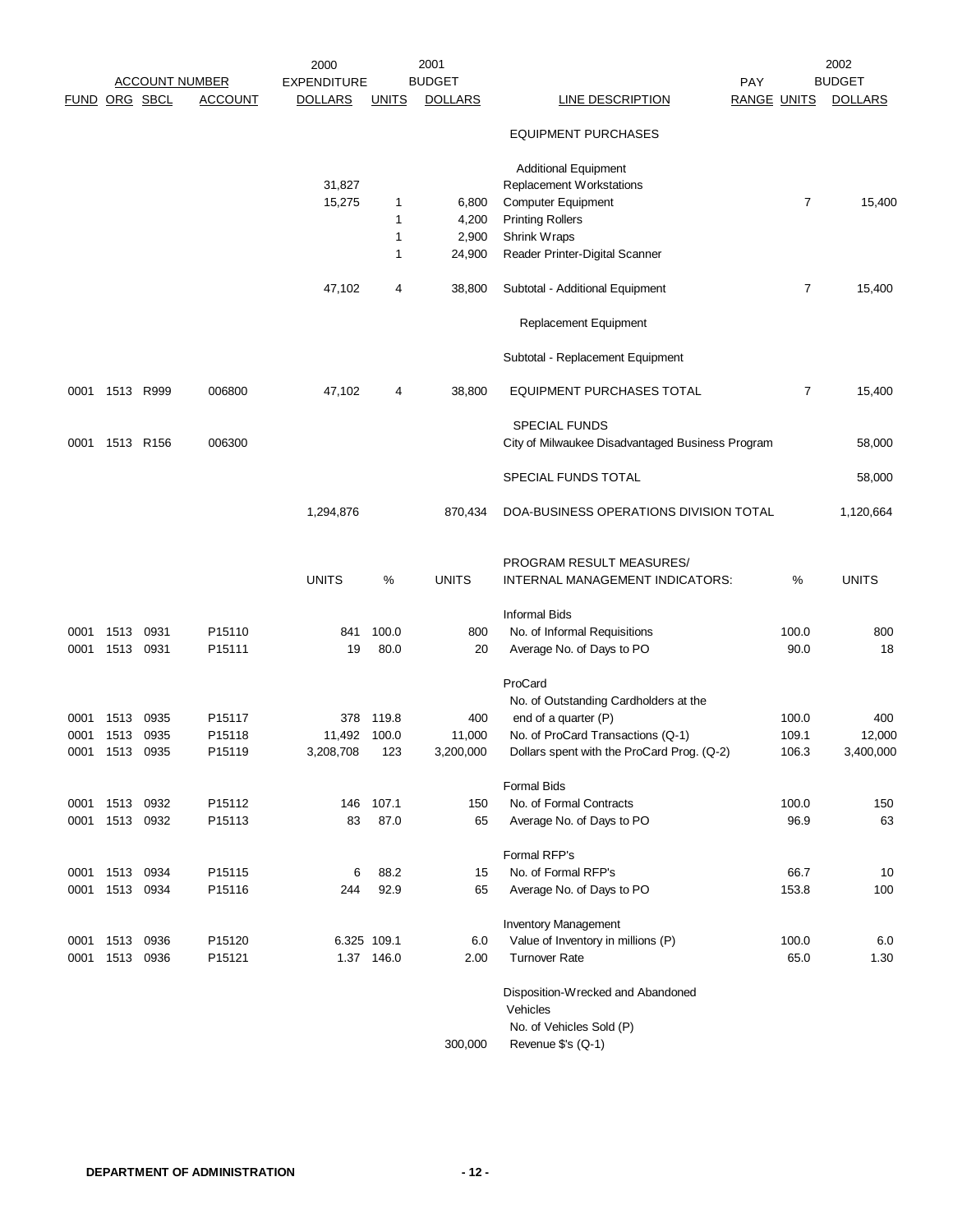|               |           |      |                       | 2000               |              | 2001           |                                                |                    |       | 2002           |
|---------------|-----------|------|-----------------------|--------------------|--------------|----------------|------------------------------------------------|--------------------|-------|----------------|
|               |           |      | <b>ACCOUNT NUMBER</b> | <b>EXPENDITURE</b> |              | <b>BUDGET</b>  |                                                | PAY                |       | <b>BUDGET</b>  |
| FUND ORG SBCL |           |      | <b>ACCOUNT</b>        | <b>DOLLARS</b>     | <b>UNITS</b> | <b>DOLLARS</b> | <b>LINE DESCRIPTION</b>                        | <b>RANGE UNITS</b> |       | <b>DOLLARS</b> |
|               |           |      |                       |                    |              |                | PROGRAM RESULT MEASURES/                       |                    |       |                |
|               |           |      |                       | <b>UNITS</b>       | $\%$         | <b>UNITS</b>   | INTERNAL MANAGEMENT INDICATORS:                |                    | %     | <b>UNITS</b>   |
|               |           |      |                       |                    |              |                | Surplus Disposition - Other                    |                    |       |                |
| 0001          | 1513      | 0943 | P <sub>15122</sub>    | 92,963             | 17.8         | 100,000        | Revenue \$'s                                   |                    | 100.0 | 100,000        |
| 0001          | 1513      | 0943 | P <sub>15123</sub>    | 71                 | 3.4          | 70             | Lot/Transactions                               |                    | 100.0 | 70             |
|               |           |      |                       |                    |              |                | Automation                                     |                    |       |                |
|               |           |      |                       |                    |              |                | Est. Direct Labor Hours (P)                    |                    |       |                |
| 0001          | 1513      | 0503 | P15109                |                    | 113 100.0    | 25             | No. of Projects Completed                      |                    | 100.0 | 25             |
|               |           |      |                       |                    |              |                | <b>Customer Satisfaction</b>                   |                    |       |                |
| 0001          | 1513      | 0930 | P15124                | 95                 | 100.0        | 95             | Percent of Customer Satisfaction (P)           |                    | 100.0 | 95             |
|               |           |      |                       |                    |              |                |                                                |                    |       |                |
|               |           |      |                       |                    |              |                | Records Scheduling                             |                    |       |                |
|               |           |      |                       | 80                 | <b>NA</b>    | 60             | No. of New Records Scheduled (P)               |                    | 133.3 | 80             |
|               |           |      |                       | 350                | <b>NA</b>    | 40             | No. of Old Record Schedules Revised (Q-1)      |                    | 875.0 | 350            |
|               |           |      |                       | 49                 | <b>NA</b>    | 48             | No. of Existing Records Scheduled (Q-2)        |                    | 102.1 | 49             |
| 0001          | 1513 0361 |      |                       |                    |              |                | <b>High Speed Duplication</b>                  |                    |       |                |
|               |           |      |                       | 7,298              | NA           | 7,200          | No. Copies (Thousands) (P)                     |                    | 101.4 | 7,298          |
|               |           |      |                       | 6                  | NA           | 8              | Turnaround Time (Hrs.) (Q-1)                   |                    | 75.0  | 6              |
|               |           |      |                       |                    |              |                | No. of Originals                               |                    |       |                |
|               |           |      |                       | 200                | NA           | 200            | (Thousands) (Q-2)                              |                    | 100.0 | 200            |
| 0001          | 1513      | 0363 |                       |                    |              |                | <b>Offset Printing</b>                         |                    |       |                |
|               |           |      |                       |                    |              |                |                                                |                    |       |                |
|               |           |      |                       |                    |              |                | No. of Impressions                             |                    |       |                |
|               |           |      |                       | 1,658              | NA           | 2,000          | (Thousands) (P)                                |                    | 82.9  | 1,658          |
|               |           |      |                       | 10                 | <b>NA</b>    | 10             | Turnaround Time (Days) (Q-1)                   |                    | 100.0 | 10             |
|               |           |      |                       | 266                | NA           | 320            | No. of Jobs (Q-2)                              |                    | 83.1  | 266            |
| 0001          | 1513 0364 |      |                       |                    |              |                | <b>Printing Procurement</b>                    |                    |       |                |
|               |           |      |                       |                    |              |                | No. of Green Dept. Requisitions                |                    |       |                |
|               |           |      |                       | 411                | <b>NA</b>    | 150            | (Processed) (P)                                |                    | 274.0 | 411            |
|               |           |      |                       | 514                | <b>NA</b>    | 200            | No. of Items on Requisitions (Q-1)             |                    | 257.0 | 514            |
|               |           |      |                       |                    |              |                | Ave. No. of Days to                            |                    |       |                |
|               |           |      |                       | 15                 | <b>NA</b>    | 30             | Process (Q-2)                                  |                    | 50.0  | 15             |
| 0001          | 1513 0367 |      |                       |                    |              |                | <b>Equipment Pool</b>                          |                    |       |                |
|               |           |      |                       | 30                 | <b>NA</b>    | 100            | No. of Requests Filled (P)                     |                    | 30.0  | 30             |
|               |           |      |                       |                    |              |                | No. of Requests Not Filled (Q1)                |                    |       |                |
|               |           |      |                       |                    |              |                |                                                |                    |       |                |
| 0001          | 1513 0322 |      |                       |                    |              |                | Interdepartmental Mail<br>No. of Items Handled |                    |       |                |
|               |           |      |                       | 915                | <b>NA</b>    | 1,500          | (Thousands)(P)                                 |                    | 61.0  | 915            |
|               |           |      |                       |                    |              |                | Ave. No. of Hrs. to                            |                    |       |                |
|               |           |      |                       | 5                  | NA           | 5              | Process Item (Q1)                              |                    | 100.0 | 5              |
|               |           |      |                       | 4,725              | <b>NA</b>    | 4,725          | No. of Mail Messenger Stops(Q-2)               |                    | 100.0 | 4,725          |
|               |           |      |                       |                    |              |                |                                                |                    |       |                |
| 0001          | 1513 0321 |      |                       |                    |              |                | U.S. Mail                                      |                    |       |                |
|               |           |      |                       |                    |              |                | No. of Pieces Mailed                           |                    |       |                |
|               |           |      |                       | 1,110              | <b>NA</b>    | 1,400          | (Thousands)(P)                                 |                    | 79.3  | 1,110          |
| 0001          | 1513 0341 |      |                       |                    |              |                | City Records Center-Disposal Operations        |                    |       |                |
|               |           |      |                       | 3,000              | <b>NA</b>    | 2,200          | Cubic Feet of Materials Disposed of (P)        |                    | 136.4 | 3,000          |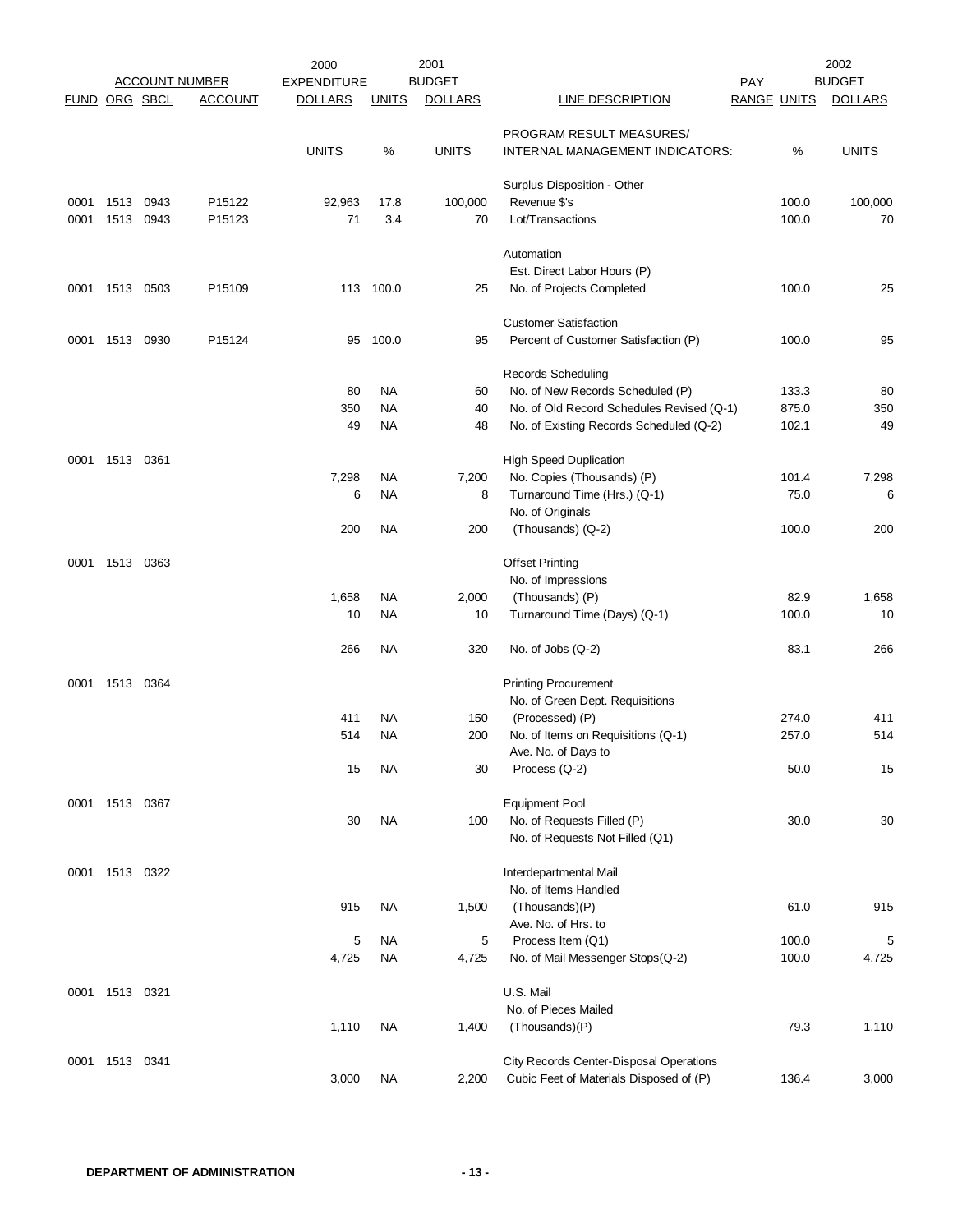|             |            |                       |                | 2000               |              | 2001           |                                                               |                    |       | 2002           |
|-------------|------------|-----------------------|----------------|--------------------|--------------|----------------|---------------------------------------------------------------|--------------------|-------|----------------|
|             |            | <b>ACCOUNT NUMBER</b> |                | <b>EXPENDITURE</b> |              | <b>BUDGET</b>  |                                                               | <b>PAY</b>         |       | <b>BUDGET</b>  |
| <u>FUND</u> | <b>ORG</b> | <b>SBCL</b>           | <b>ACCOUNT</b> | <b>DOLLARS</b>     | <b>UNITS</b> | <b>DOLLARS</b> | LINE DESCRIPTION                                              | <b>RANGE UNITS</b> |       | <b>DOLLARS</b> |
|             |            |                       |                |                    |              |                | PROGRAM RESULT MEASURES/                                      |                    |       |                |
|             |            |                       |                | <b>UNITS</b>       | $\%$         | <b>UNITS</b>   | INTERNAL MANAGEMENT INDICATORS:                               |                    | $\%$  | <b>UNITS</b>   |
| 0001        | 1513       | 0351                  |                |                    |              |                | City Records Center-Film                                      |                    |       |                |
|             |            |                       |                |                    |              |                | Operations                                                    |                    |       |                |
|             |            |                       |                | 8,000              | NA           | 10,000         | No. of Exposures (in hundreds) (P)                            |                    | 80.0  | 8,000          |
| 0001        | 1513       | 0330                  |                |                    |              |                | City Records Center - Reference                               |                    |       |                |
|             |            |                       |                |                    |              |                | Operations                                                    |                    |       |                |
|             |            |                       |                | 25,000             | <b>NA</b>    | 24,000         | No. of Records Requested (P)                                  |                    | 104.2 | 25,000         |
| 0001        | 1513       | 0354                  |                |                    |              |                | <b>City Records Center-Reproduction</b><br>Operations - Other |                    |       |                |
|             |            |                       |                | 25,000             | <b>NA</b>    | 32,000         | No. of Aperture Cards and Microfilm<br>Jackets Prepared (P)   |                    | 78.1  | 25,000         |
| 0001        | 1513       | 0560                  |                | 700,000            | <b>NA</b>    | 400,000        | Imaging                                                       |                    | 175.0 | 700,000        |
|             |            |                       |                | 19,126             |              | 20,700         | TOTAL DIRECT LABOR HOUR ALLOCATION                            |                    |       | 26,100         |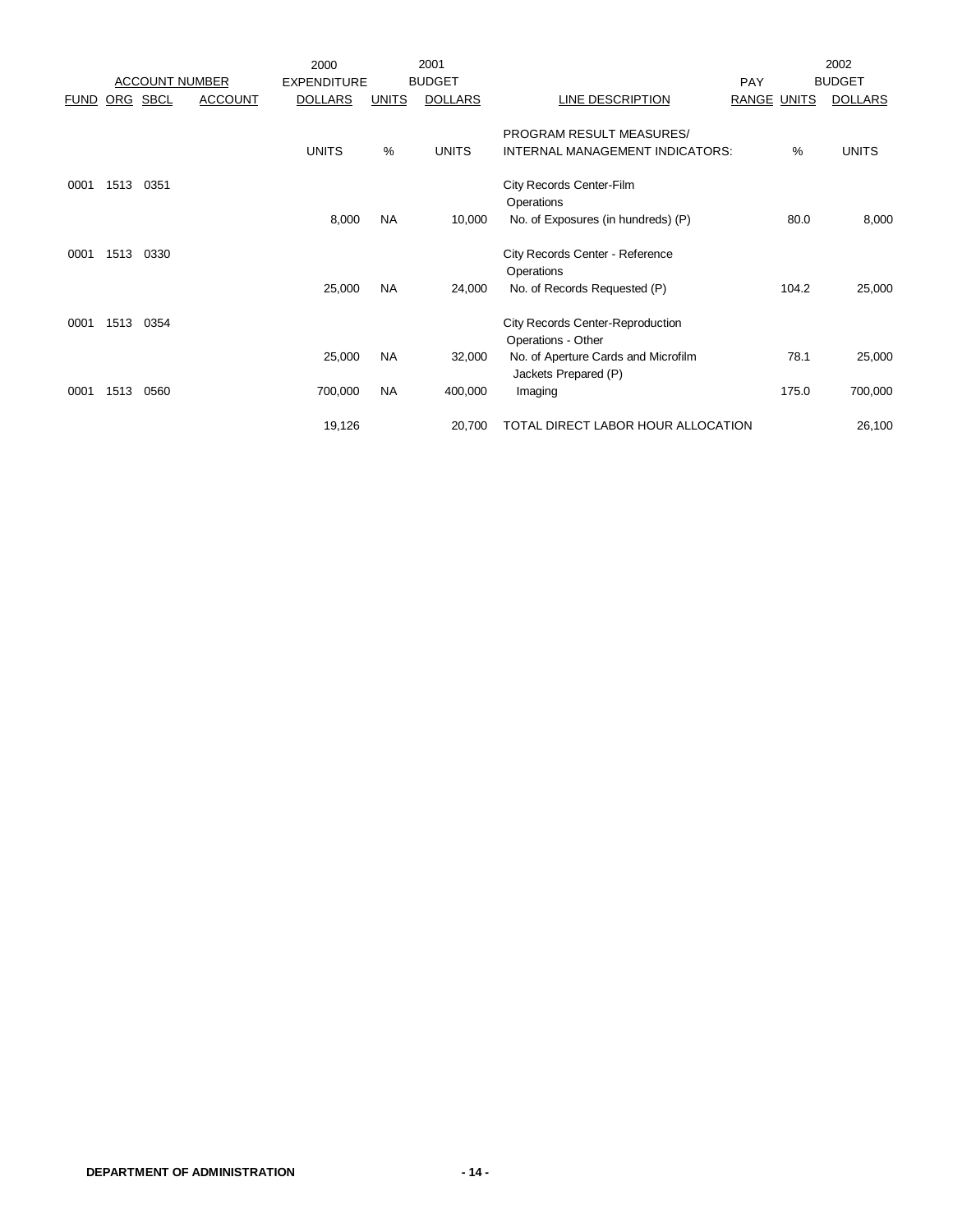|                      |      |                   |                       | 2000               |                | 2001           |                                                                                                                                           |                    |      | 2002           |
|----------------------|------|-------------------|-----------------------|--------------------|----------------|----------------|-------------------------------------------------------------------------------------------------------------------------------------------|--------------------|------|----------------|
|                      |      |                   | <b>ACCOUNT NUMBER</b> | <b>EXPENDITURE</b> |                | <b>BUDGET</b>  |                                                                                                                                           | PAY                |      | <b>BUDGET</b>  |
| <b>FUND ORG SBCL</b> |      |                   | <b>ACCOUNT</b>        | <b>DOLLARS</b>     | <u>UNITS</u>   | <b>DOLLARS</b> | LINE DESCRIPTION                                                                                                                          | <b>RANGE UNITS</b> |      | <b>DOLLARS</b> |
|                      |      |                   |                       |                    |                |                |                                                                                                                                           |                    |      |                |
|                      |      |                   |                       |                    |                |                | DEPARTMENT OF ADMINISTRATION -                                                                                                            |                    |      |                |
|                      |      |                   |                       |                    |                |                | INTERGOVERNMENTAL RELATIONS                                                                                                               |                    |      |                |
|                      |      |                   |                       |                    |                |                | <b>DIVISION</b>                                                                                                                           |                    |      |                |
|                      |      |                   |                       |                    |                |                | SALARIES & WAGES                                                                                                                          |                    |      |                |
|                      |      |                   |                       |                    | 1              | 94,760         | Legislative Liaison Director (Y)                                                                                                          | 17                 | 1    | 104,411        |
|                      |      |                   |                       |                    | $\mathbf{1}$   | 70,932         | Legislative Fiscal Manager-Senior(Y)                                                                                                      | 12                 | 1    | 78,156         |
|                      |      |                   |                       |                    | $\overline{c}$ | 127,736        | Legislative Fiscal Manager (Y)                                                                                                            | 11                 | 2    | 134,630        |
|                      |      |                   |                       |                    | $\mathbf{1}$   | 44,545         | Office Supervisor II                                                                                                                      | $\overline{2}$     | 1    | 47,604         |
|                      |      |                   |                       |                    | 1              | 31,987         | Office Assistant IV                                                                                                                       | 445                | 1    | 34,183         |
|                      |      |                   |                       |                    |                |                | <b>AUXILIARY POSITIONS</b>                                                                                                                |                    |      |                |
|                      |      |                   |                       |                    | 1              |                | Legislative Coordinator-Senior                                                                                                            | 10                 | 1    |                |
|                      |      |                   |                       |                    | 7              | 369,960        | <b>Total Before Adjustments</b>                                                                                                           |                    | 7    | 398,984        |
|                      |      |                   |                       |                    |                |                | Salary & Wage Rate Changes                                                                                                                |                    |      |                |
|                      |      |                   |                       |                    |                |                | Overtime Compensated                                                                                                                      |                    |      |                |
|                      |      |                   |                       |                    |                | (7, 399)       | Personnel Cost Adjustment<br>Other                                                                                                        |                    |      | (7,980)        |
|                      |      |                   |                       |                    |                | 362,561        | Gross Salaries & Wages Total                                                                                                              |                    |      | 391,004        |
|                      |      |                   |                       |                    |                |                | Reimbursable Services Deduction                                                                                                           |                    |      |                |
|                      |      |                   |                       |                    |                |                | Capital Improvements Deduction                                                                                                            |                    |      |                |
|                      |      |                   |                       |                    |                |                | Grants & Aids Deduction                                                                                                                   |                    |      |                |
| 0001                 |      | 1514 R999         | 006000                | 399,443            |                | 362,561        | NET SALARIES & WAGES TOTAL                                                                                                                |                    |      | 391,004        |
|                      |      |                   |                       |                    | 6.00           |                | <b>O&amp;M FTE'S</b>                                                                                                                      |                    | 6.00 |                |
|                      |      |                   |                       |                    |                |                | NON-O&M FTE'S                                                                                                                             |                    |      |                |
|                      |      |                   |                       |                    |                |                | (Y) Required to file a statement of economic interests in accordance with<br>the Milwaukee Code of Ordinances Chapter 303-Code of Ethics. |                    |      |                |
| 0001                 | 1514 | R999              | 006100                | 125,585            |                | 119,645        | ESTIMATED EMPLOYEE FRINGE BENEFITS                                                                                                        |                    |      | 132,941        |
|                      |      |                   |                       |                    |                |                | (Involves Revenue Offset-No                                                                                                               |                    |      |                |
|                      |      |                   |                       |                    |                |                | Transfers From This Account)                                                                                                              |                    |      |                |
|                      |      |                   |                       |                    |                |                | OPERATING EXPENDITURES                                                                                                                    |                    |      |                |
| 0001                 | 1514 | R999              | 630100                | 4,762              |                | 6,000          | General Office Expense                                                                                                                    |                    |      | 6,000          |
| 0001                 |      | 1514 R999         | 630500                | 520                |                |                | Tools & Machinery Parts                                                                                                                   |                    |      |                |
| 0001                 |      | 1514 R999         | 631000                |                    |                |                | <b>Construction Supplies</b>                                                                                                              |                    |      |                |
| 0001                 |      | 1514 R999         | 631500                |                    |                |                | Energy                                                                                                                                    |                    |      |                |
| 0001                 |      | 1514 R999         | 632000                | 434                |                | 1,000          | <b>Other Operating Supplies</b>                                                                                                           |                    |      | 1,000          |
| 0001                 | 1514 | R999              | 632500                | 4,220              |                | 4,420          | <b>Facility Rental</b>                                                                                                                    |                    |      | 4,650          |
| 0001                 |      | 1514 R999         | 633000                |                    |                |                | <b>Vehicle Rental</b>                                                                                                                     |                    |      |                |
| 0001                 |      | 1514 R999         | 633500                | 2,185              |                | 2,500          | Non-Vehicle Equipment Rental                                                                                                              |                    |      | 2,650          |
| 0001                 |      | 1514 R999         | 634000                | 13,685             |                | 9,000          | <b>Professional Services</b>                                                                                                              |                    |      | 7,500          |
| 0001                 |      | 1514 R999         | 634500                | 1,407              |                | 5,000          | Information Technology Services                                                                                                           |                    |      | 2,500          |
| 0001                 |      | 1514 R999         | 635000                |                    |                | 200            | <b>Property Services</b>                                                                                                                  |                    |      |                |
| 0001                 | 1514 | R999              | 635500                |                    |                |                | <b>Infrastructure Services</b>                                                                                                            |                    |      |                |
| 0001                 | 1514 | R999              | 636000                |                    |                |                | Vehicle Repair Services                                                                                                                   |                    |      |                |
| 0001                 | 1514 | R999<br>1514 R999 | 636500<br>637000      | 8,325              |                | 18,175         | <b>Other Operating Services</b><br>Loans and Grants                                                                                       |                    |      | 15,000         |
| 0001<br>0001         |      | 1514 R999         | 637501                | 6,320              |                | 10,500         | Reimburse Other Departments                                                                                                               |                    |      | 7,500          |
| 0001                 |      | 1514 R999         | 006300                | 41,858             |                | 56,795         | OPERATING EXPENDITURES                                                                                                                    |                    |      | 46,800         |
|                      |      |                   |                       |                    |                |                |                                                                                                                                           |                    |      |                |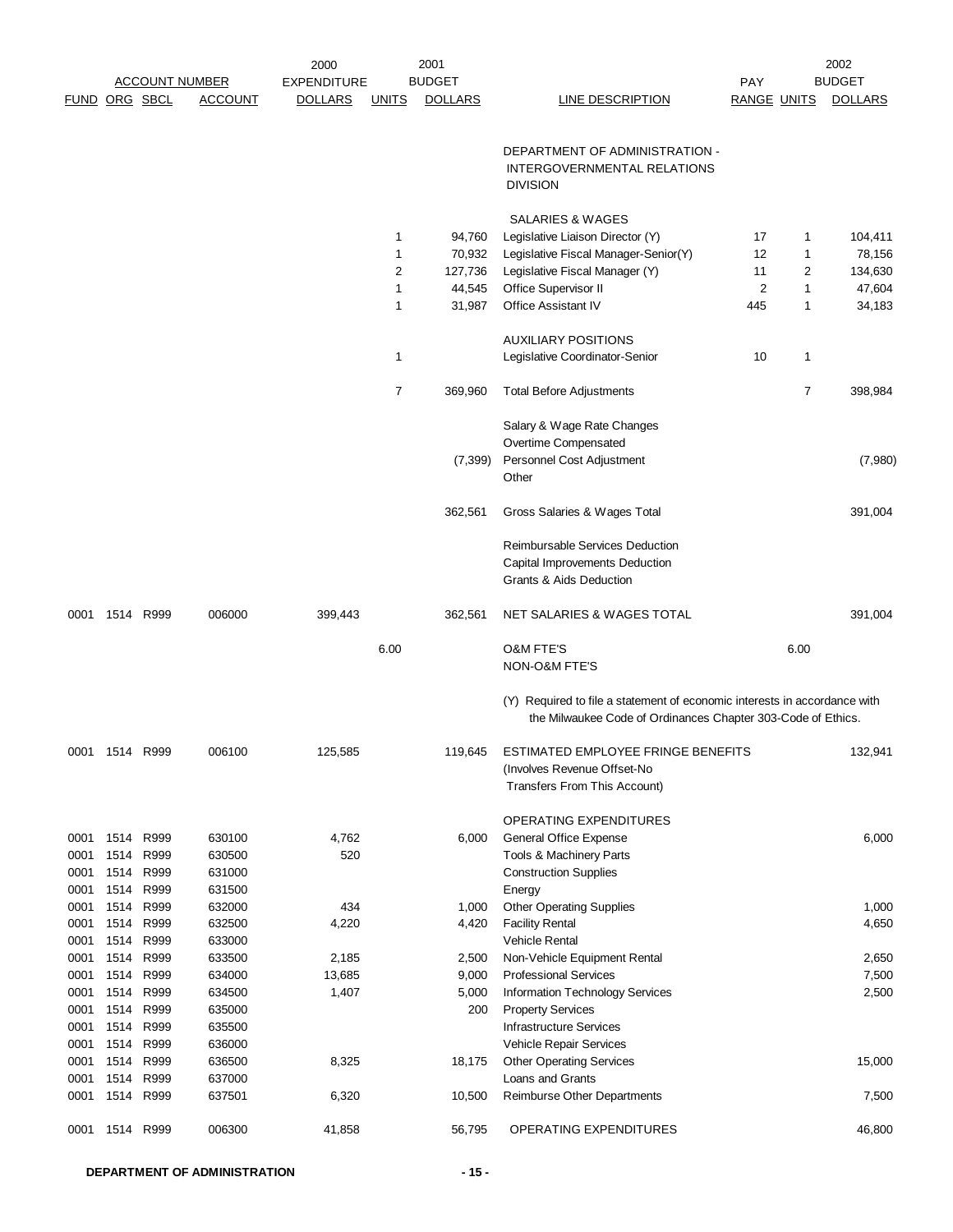|                      |                | <b>ACCOUNT NUMBER</b> |                | 2000<br><b>EXPENDITURE</b> |              | 2001<br><b>BUDGET</b> |                                                                             | PAY                |       | 2002<br><b>BUDGET</b> |
|----------------------|----------------|-----------------------|----------------|----------------------------|--------------|-----------------------|-----------------------------------------------------------------------------|--------------------|-------|-----------------------|
| <b>FUND ORG SBCL</b> |                |                       | <b>ACCOUNT</b> | <b>DOLLARS</b>             | <b>UNITS</b> | <b>DOLLARS</b>        | <b>LINE DESCRIPTION</b>                                                     | <b>RANGE UNITS</b> |       | <b>DOLLARS</b>        |
|                      |                |                       |                |                            |              |                       | <b>EQUIPMENT PURCHASES</b>                                                  |                    |       |                       |
|                      |                |                       |                |                            |              |                       | <b>Additional Equipment</b>                                                 |                    |       |                       |
|                      |                |                       |                |                            |              |                       | Subtotal - Additional Equipment                                             |                    |       |                       |
|                      |                |                       |                | 232                        |              |                       | Replacement Equipment<br><b>Computer Monitors</b>                           |                    |       |                       |
|                      |                |                       |                | 232                        |              |                       | Subtotal - Replacement Equipment                                            |                    |       |                       |
| 0001                 | 1514 R999      |                       | 006800         | 232                        |              |                       | <b>EQUIPMENT PURCHASES TOTAL</b>                                            |                    |       |                       |
|                      |                |                       |                |                            |              |                       | <b>SPECIAL FUNDS</b>                                                        |                    |       |                       |
|                      |                |                       |                |                            |              |                       | SPECIAL FUNDS TOTAL                                                         |                    |       |                       |
|                      |                |                       |                | 567,118                    |              | 539,001               | DOA-INTERGOVERNMENTAL RELATIONS<br><b>DIVISION TOTAL</b>                    |                    |       | 570,745               |
|                      |                |                       |                | <b>UNITS</b>               | %            | <b>UNITS</b>          | PROGRAM RESULT MEASURES/<br>INTERNAL MANAGEMENT INDICATORS:                 |                    | %     | <b>UNITS</b>          |
|                      | 0001 1514 2011 |                       |                | 8,007                      | 85.8         | 7,902                 | <b>State Issues</b><br>Hours                                                |                    | 95.5  | 7,550                 |
|                      | 0001 1514 2012 |                       |                |                            | 453 100.0    | 450                   | <b>Federal Issues</b><br>Hours                                              |                    | 100.0 | 450                   |
|                      | 0001 1514 2013 |                       |                |                            | 389 103.0    | 504                   | County & Local Issues<br>Hours                                              |                    | 99.2  | 500                   |
| 0001                 | 1514 0200      |                       |                | 2,321                      | 79.4         | 1,944                 | Management & Administration<br>Hours                                        |                    | 118.3 | 2,300                 |
| 0001                 | 1514 2010      |                       | P15125         |                            | 100.0        | 4                     | Number of items in city legislative package<br>enacted by state legislature |                    | 100.0 | 4                     |
|                      |                |                       |                | 11,170                     |              | 10,800                | TOTAL DIRECT LABOR HOUR ALLOCATION                                          |                    |       | 10,800                |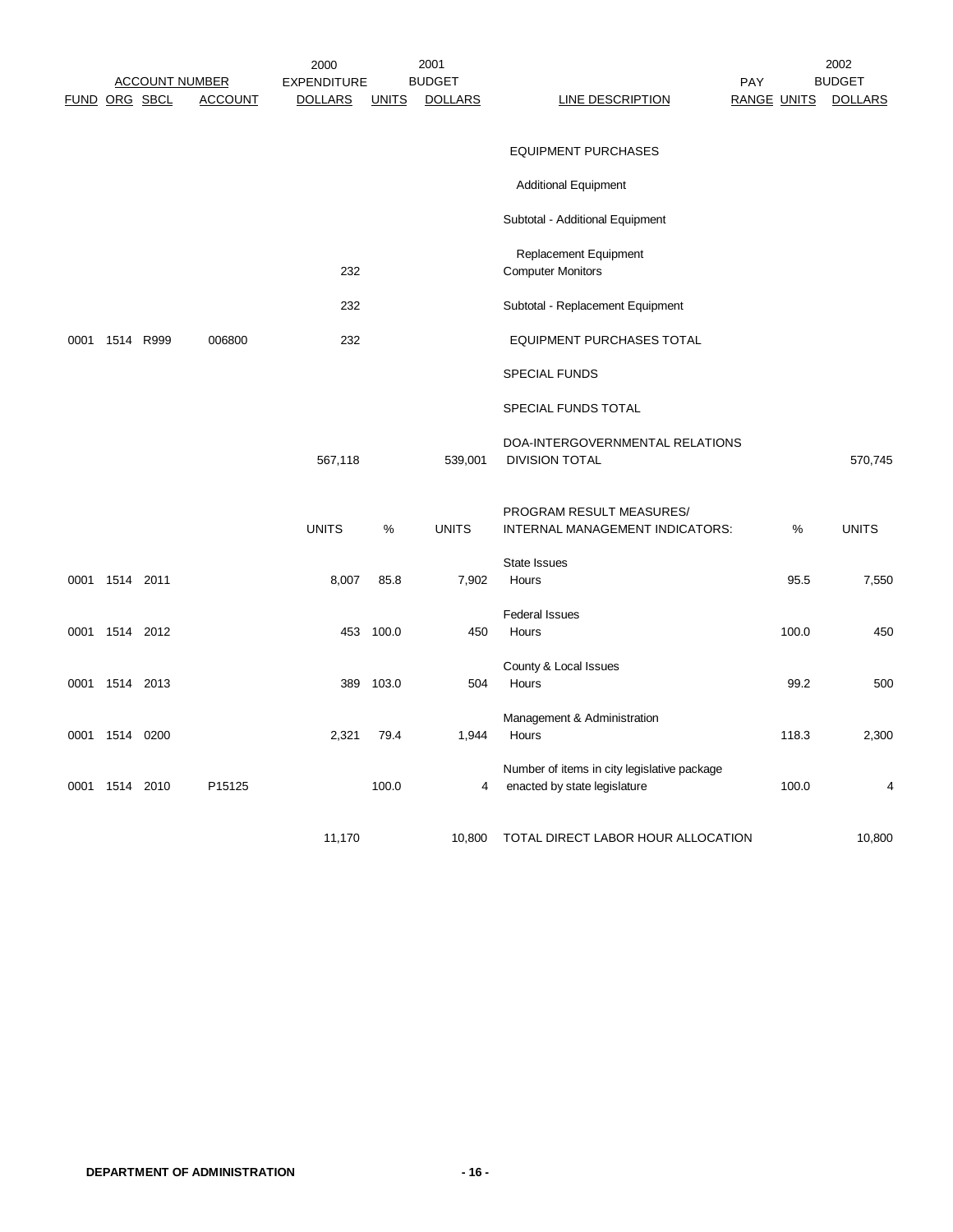|                       |                | 2000               |                         | 2001           |                                                              |                    |                         | 2002             |
|-----------------------|----------------|--------------------|-------------------------|----------------|--------------------------------------------------------------|--------------------|-------------------------|------------------|
| <b>ACCOUNT NUMBER</b> |                | <b>EXPENDITURE</b> |                         | <b>BUDGET</b>  |                                                              | PAY                |                         | <b>BUDGET</b>    |
| FUND ORG SBCL         | <b>ACCOUNT</b> | <b>DOLLARS</b>     | <b>UNITS</b>            | <b>DOLLARS</b> | LINE DESCRIPTION                                             | <b>RANGE UNITS</b> |                         | <b>DOLLARS</b>   |
|                       |                |                    |                         |                | DEPARTMENT OF ADMINISTRATION-                                |                    |                         |                  |
|                       |                |                    |                         |                | INFORMATION AND TECHNOLOGY                                   |                    |                         |                  |
|                       |                |                    |                         |                | <b>MANAGEMENT DIVISION</b>                                   |                    |                         |                  |
|                       |                |                    |                         |                | SALARIES & WAGES                                             |                    |                         |                  |
|                       |                |                    | 1                       | 95,431         | Chief Information Officer (Y)                                | 17                 | $\mathbf{1}$            | 106,383          |
|                       |                |                    | 1                       | 75,308         | Information Resource Manager (Y)                             | 11                 | 1                       | 79,817           |
|                       |                |                    | 1                       | 65,307         | Security Administrator                                       | 8                  | 1                       | 69,791           |
|                       |                |                    | 1                       | 34,681         | Administrative Assistant II                                  | 445                | 1                       | 37,063           |
|                       |                |                    | 1                       | 46,649         | Community Info Services Coord.                               | 8                  | 1                       | 60,752           |
|                       |                |                    |                         |                | City Web Administrator                                       | 5                  | $\mathbf{1}$            | 45,139           |
|                       |                |                    |                         |                | <b>CORPORATE INFORMATION SERVICES</b>                        |                    |                         |                  |
|                       |                |                    | 1                       | 102,107        | Information Systems Manager                                  | 15                 | 1                       | 109,118          |
|                       |                |                    | 1                       | 30,365         | Office Supervisor I                                          | 1                  | $\mathbf{1}$            | 39,625           |
|                       |                |                    | 2                       | 151,677        | Systems Analyst/Project Leader                               | 11                 | $\overline{\mathbf{c}}$ | 167,731          |
|                       |                |                    | 1                       | 79,120         | Technical Systems Analyst (A)                                | 8                  | $\mathbf{1}$            | 83,531           |
|                       |                |                    | 1                       | 59,580         | Systems Analyst-Sr.                                          | 8                  | 1                       | 49,854           |
|                       |                |                    | 1                       | 41,672         | Project Assistant II                                         | 594                | $\mathbf{1}$            | 46,660           |
|                       |                |                    | 1                       | 84,318         | Systems Analyst Manager                                      | 12                 | $\mathbf 1$             | 90,107           |
|                       |                |                    | 1                       | 61,617         | Data Base Administrator                                      | 11                 | $\mathbf{1}$            | 67,149           |
|                       |                |                    | 1                       | 78,497         | <b>Enterprise Systems Manager</b>                            | 13                 | 1                       | 88,758           |
|                       |                |                    | 8                       | 471,785        | Systems Analyst Sr.                                          | 8                  | 8                       | 509,120          |
|                       |                |                    | 3                       | 134,918        | Programmer Analyst                                           | 598                | 3                       | 155,714          |
|                       |                |                    | 1                       | 37,593         | Programmer II                                                | 556                | 1                       | 45,531           |
|                       |                |                    | 1                       | 75,755         | Systems Analyst/Project Leader                               | 11                 | 1                       | 84,553           |
|                       |                |                    | 2                       | 130,614        | Systems Analyst-Sr.                                          | 8                  | $\overline{\mathbf{c}}$ | 139,582          |
|                       |                |                    | 1                       | 37,805         | <b>Operations Analyst</b>                                    | 595                | $\mathbf{1}$            | 42,994           |
|                       |                |                    | 1                       | 30,446         | <b>Computer Scheduler</b>                                    | 530                |                         |                  |
|                       |                |                    | 1                       | 31,703         | <b>Computer Operator III</b>                                 | 520                | 1                       | 35,755           |
|                       |                |                    | 1                       | 30,820         | <b>Computer Operator II</b>                                  | 505                | 1                       | 34,183           |
|                       |                |                    | 1                       | 75,755         | Systems Analyst/Project Leader                               | 11                 | 1                       | 84,349           |
|                       |                |                    | 1                       | 61,984         | Network Systems Integrator                                   | 9                  | $\mathbf{1}$            | 53,158           |
|                       |                |                    | 1                       | 45,990         | <b>Computer Operations Coordinator</b>                       | 3                  |                         |                  |
|                       |                |                    | $\overline{\mathbf{c}}$ | 84,693         | Network Analyst-Senior                                       | 591                | 2                       | 95,242           |
|                       |                |                    | 2                       | 60,523         | Information Technology Specialist                            | 532                | 2                       | 70,273           |
|                       |                |                    | 3                       | 31,237         | Programmer II                                                | 556                | 1                       | 43,507           |
|                       |                |                    | 1                       | 41,397         | Network Analyst-Asst.                                        | 598                | 1                       | 49,128           |
|                       |                |                    |                         |                | Systems Analyst Project Leader (M)                           | 11                 | 1                       | 60,397           |
|                       |                |                    |                         |                | Systems Analyst Sr. (M)<br>Programmer Analyst (M)            | 8<br>598           | 1<br>$\mathbf{1}$       | 49,854<br>46,352 |
|                       |                |                    |                         |                | <b>GEOGRAPHIC INFORMATION SYSTEMS</b><br><b>SUPPORT TEAM</b> |                    |                         |                  |
|                       |                |                    | 1                       | 70,015         | Geographic Information Systems Manager                       | 12                 | 1                       | 77,146           |
|                       |                |                    | 2                       | 94,248         | Systems Analyst Sr.                                          | 8                  | 2                       | 116,205          |
|                       |                |                    | 1                       | 55,395         | <b>Systems Analyst-Specialist</b>                            | $\overline{7}$     | 1                       | 48,238           |
|                       |                |                    | 1                       | 49,243         | <b>Programmer Analyst</b>                                    | 598                | 1                       | 56,300           |
|                       |                |                    | 1                       | 69,763         | Systems Analyst/Project Leader                               | 11                 | 1                       | 76,868           |
|                       |                |                    | 1                       | 64,557         | Systems Analyst/Project Leader                               | 11                 | $\mathbf{1}$            | 71,131           |
|                       |                | 2,338,111          | 52                      | 2,792,568      | <b>Total Before Adjustments</b>                              |                    | 52                      | 3,187,058        |
|                       |                |                    |                         |                | Salary & Wage Rate Change                                    |                    |                         |                  |
|                       |                | 4,417              |                         |                | Overtime Compensated                                         |                    |                         |                  |
|                       |                |                    |                         | (98,078)       | Personnel Cost Adjustment                                    |                    |                         | (62, 750)        |
|                       |                |                    |                         |                | Other                                                        |                    |                         | (113, 303)       |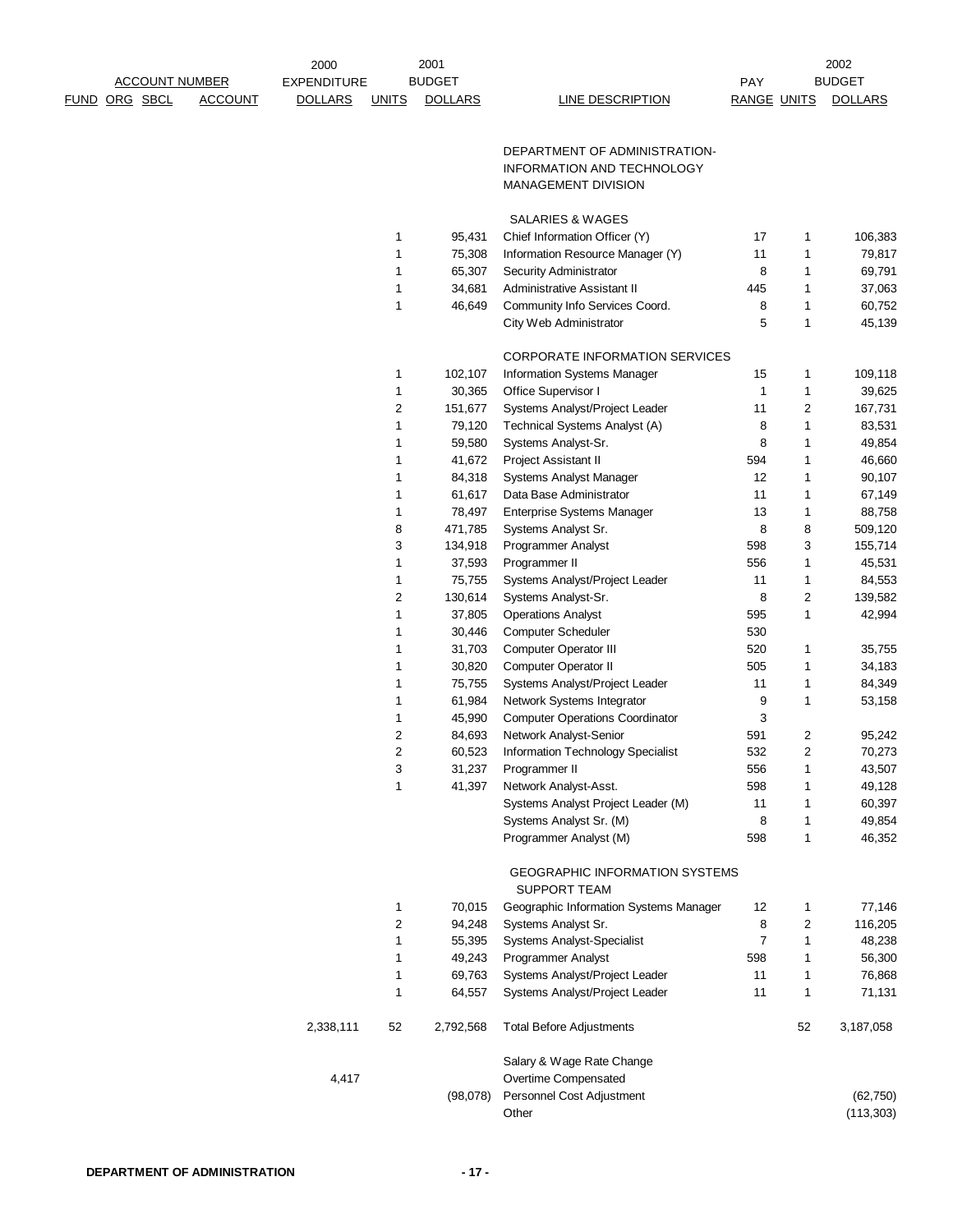|                      |                |           |                | 2000               |              | 2001           |                                                                                                                                                                                                                     |                    |       | 2002           |
|----------------------|----------------|-----------|----------------|--------------------|--------------|----------------|---------------------------------------------------------------------------------------------------------------------------------------------------------------------------------------------------------------------|--------------------|-------|----------------|
|                      |                |           | ACCOUNT NUMBER | <b>EXPENDITURE</b> |              | <b>BUDGET</b>  |                                                                                                                                                                                                                     | <b>PAY</b>         |       | <b>BUDGET</b>  |
| <b>FUND ORG SBCL</b> |                |           | <b>ACCOUNT</b> | <b>DOLLARS</b>     | <b>UNITS</b> | <b>DOLLARS</b> | <b>LINE DESCRIPTION</b>                                                                                                                                                                                             | <b>RANGE UNITS</b> |       | <b>DOLLARS</b> |
|                      |                |           |                | 2,342,528          | 52           | 2,694,490      | Gross Salaries & Wages Total                                                                                                                                                                                        |                    | 52    | 3,011,005      |
|                      |                |           |                |                    |              | (350, 179)     | Reimbursable Services Deduction                                                                                                                                                                                     |                    |       | (351, 874)     |
|                      |                |           |                |                    |              |                | Capital Improvements Deduction<br>Grants & Aids Deduction                                                                                                                                                           |                    |       | (156, 603)     |
| 0001                 |                | 1515 R999 | 006000         | 2,342,528          |              | 2,344,311      | NET SALARIES & WAGES TOTAL                                                                                                                                                                                          |                    |       | 2,502,528      |
|                      |                |           |                |                    | 44.50        |                | <b>O&amp;M FTE'S</b>                                                                                                                                                                                                |                    | 42.60 |                |
|                      |                |           |                |                    | 5.50         |                | NON-O&M FTE'S                                                                                                                                                                                                       |                    | 9.40  |                |
|                      |                |           |                |                    |              |                | (A) This position is fully funded for 2000 but will revert to a Technical<br>Systems Analyst position, Salary Grade 8, during the first quarter of<br>2001. Position to be paid at Salary Grade 11 until that time. |                    |       |                |
|                      |                |           |                |                    |              |                | (M) Community Mapping, Planning, and Analysis for Safety Strategies<br>(COMPASS) Grant. Position authority to expire 12/31/02, or<br>when COMPASS grant expires.                                                    |                    |       |                |
|                      |                |           |                |                    |              |                | (Y) Required to file a statement of economic interests in accordance with<br>the Milwaukee Code of Ordinances Chapter 303-Code of Ethics.                                                                           |                    |       |                |
| 0001                 |                | 1515 R999 | 006100         | 722,958            |              | 773,623        | ESTIMATED EMPLOYEE FRINGE BENEFITS<br>(Involves Revenue Offset-No<br>Transfers from this Account)                                                                                                                   |                    |       | 850,860        |
|                      |                |           |                |                    |              |                | OPERATING EXPENDITURES                                                                                                                                                                                              |                    |       |                |
| 0001                 | 1515           | R999      | 630100         | 22,471             |              | 47,100         | General Office Expense                                                                                                                                                                                              |                    |       | 39,100         |
| 0001                 | 1515           | R999      | 630500         |                    |              |                | Tools & Machinery Parts                                                                                                                                                                                             |                    |       |                |
| 0001                 | 1515           | R999      | 631000         |                    |              |                | <b>Construction Supplies</b>                                                                                                                                                                                        |                    |       |                |
| 0001                 |                | 1515 R999 | 631500         |                    |              |                | Energy                                                                                                                                                                                                              |                    |       |                |
| 0001                 |                | 1515 R999 | 632000         | 56,301             |              |                | <b>Other Operating Supplies</b>                                                                                                                                                                                     |                    |       |                |
| 0001                 | 1515           | R999      | 632500         |                    |              |                | <b>Facility Rental</b>                                                                                                                                                                                              |                    |       |                |
| 0001                 | 1515           | R999      | 633000         |                    |              | 3,000          | Vehicle Rental                                                                                                                                                                                                      |                    |       |                |
| 0001                 | 1515           | R999      | 633500         | 1,890              |              | 119,000        | Non-Vehicle Equipment Rental                                                                                                                                                                                        |                    |       | 50,000         |
| 0001                 |                | 1515 R999 | 634000         | 189,968            |              | 110,000        | <b>Professional Services</b>                                                                                                                                                                                        |                    |       | 50,000         |
| 0001                 | 1515           | R999      | 634500         | 641,229            |              | 770,590        | Information Technology Services                                                                                                                                                                                     |                    |       | 716,259        |
|                      | 0001 1515 R999 |           | 635000         | 1,704              |              |                | <b>Property Services</b>                                                                                                                                                                                            |                    |       |                |
| 0001                 |                | 1515 R999 | 635500         | 141                |              |                | <b>Infrastructure Services</b>                                                                                                                                                                                      |                    |       |                |
| 0001                 |                | 1515 R999 | 636000         |                    |              |                | Vehicle Repair Services                                                                                                                                                                                             |                    |       |                |
| 0001                 | 1515           | R999      | 636500         | 44,818             |              | 51,849         | <b>Other Operating Services</b>                                                                                                                                                                                     |                    |       | 50,849         |
| 0001                 |                | 1515 R999 | 637000         |                    |              |                | Loans and Grants                                                                                                                                                                                                    |                    |       |                |
| 0001                 |                | 1515 R999 | 637501         | 44,286             |              |                | Reimburse Other Departments                                                                                                                                                                                         |                    |       |                |
| 0001                 | 1515 R999      |           | 006300         | 1,002,808          |              | 1,101,539      | OPERATING EXPENDITURES                                                                                                                                                                                              |                    |       | 906,208        |
|                      |                |           |                |                    |              |                | <b>EQUIPMENT PURCHASES</b>                                                                                                                                                                                          |                    |       |                |
|                      |                |           |                |                    |              |                | <b>Additional Equipment</b>                                                                                                                                                                                         |                    |       |                |
|                      |                |           |                |                    |              |                | Workstations                                                                                                                                                                                                        |                    |       |                |
|                      |                |           |                |                    |              |                | Hub/Router Switch                                                                                                                                                                                                   |                    |       |                |
|                      |                |           |                |                    |              |                | Workstation Upgrades/Server                                                                                                                                                                                         |                    |       |                |
|                      |                |           |                |                    |              |                | Printer                                                                                                                                                                                                             |                    |       |                |
|                      |                |           |                | 56,020             |              | 40,000         | Workstations                                                                                                                                                                                                        |                    |       |                |
|                      |                |           |                |                    |              | 7,000          | <b>Certificate Server</b>                                                                                                                                                                                           |                    |       |                |
|                      |                |           |                | 10,639             |              | 20,000         | Server Upgrades                                                                                                                                                                                                     |                    |       |                |
|                      |                |           |                |                    |              |                | <b>Computer Equipment</b>                                                                                                                                                                                           |                    | 28    | 57,000         |
|                      |                |           |                |                    |              |                | Miscellaneous Additional Equipment                                                                                                                                                                                  |                    |       |                |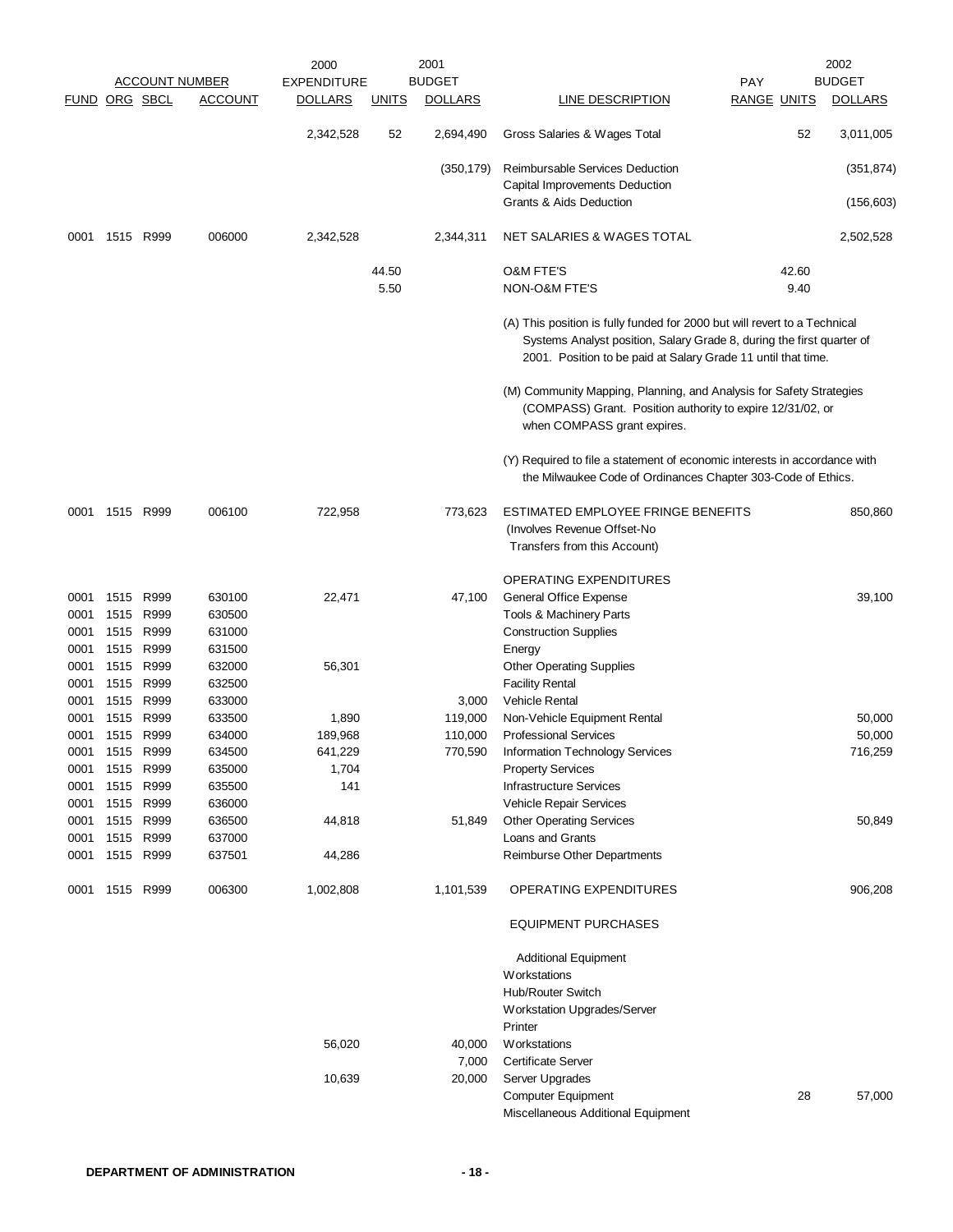|             |          |                  |                       | 2000               |              | 2001           |                                             |                    |       | 2002           |
|-------------|----------|------------------|-----------------------|--------------------|--------------|----------------|---------------------------------------------|--------------------|-------|----------------|
|             |          |                  | <b>ACCOUNT NUMBER</b> | <b>EXPENDITURE</b> |              | <b>BUDGET</b>  |                                             | PAY                |       | <b>BUDGET</b>  |
| <b>FUND</b> | ORG SBCL |                  | <b>ACCOUNT</b>        | <b>DOLLARS</b>     | <b>UNITS</b> | <b>DOLLARS</b> | <b>LINE DESCRIPTION</b>                     | <b>RANGE UNITS</b> |       | <b>DOLLARS</b> |
|             |          |                  |                       | 66,659             |              | 67,000         | Subtotal - Additional Equipment             |                    | 28    | 57,000         |
|             |          |                  |                       |                    |              |                | Replacement Equipment                       |                    |       |                |
|             |          |                  |                       |                    |              |                | Subtotal - Replacement Equipment            |                    |       |                |
| 0001        |          | 1515 R999        | 006800                | 66,659             |              | 67,000         | <b>EQUIPMENT PURCHASES TOTAL</b>            |                    | 28    | 57,000         |
|             |          |                  |                       |                    |              |                | <b>SPECIAL FUNDS</b>                        |                    |       |                |
| 0001        |          | 1510 R153        | 006300                | 335,030            |              | 370,000        | <b>Financial Systems Upgrade</b>            |                    |       | 370,000        |
| 0001        | 1510     | R <sub>154</sub> | 006300                | 110,661            |              | 136,300        | <b>Enterprise System Training</b>           |                    |       | 136,300        |
| 0001        | 1510     | R <sub>155</sub> | 006300                | 534,647            |              | 602,315        | Enterprise System Maintenance and Support   |                    |       | 602,315        |
|             |          |                  |                       | 980,338            |              | 1,108,615      | SPECIAL FUNDS TOTAL                         |                    |       | 1,108,615      |
|             |          |                  |                       |                    |              |                | DEPARTMENT OF ADMINISTRATION                |                    |       |                |
|             |          |                  |                       |                    |              |                | <b>INFORMATION AND TECHNOLOGY</b>           |                    |       |                |
|             |          |                  |                       | 5,115,291          |              | 5,395,088      | MANAGEMENT DIVISION TOTAL                   |                    |       | 5,425,211      |
|             |          |                  |                       |                    |              |                |                                             |                    |       |                |
|             |          |                  |                       |                    |              |                | PROGRAM RESULT MEASURES/                    |                    |       |                |
|             |          |                  |                       | <b>UNITS</b>       | $\%$         | <b>UNITS</b>   | INTERNAL MANAGEMENT INDICATORS:             |                    | $\%$  | <b>UNITS</b>   |
| 0001        | 1515     | 0540             | P15126                | 1,100              | 137.5        | 1,100          | Number of City users with access to CityNet |                    | 100.0 | 1,100          |
|             |          |                  |                       |                    |              |                | Number of City departments with presence on |                    |       |                |
| 0001        | 1515     | 0540             | P15127                |                    | 12 120.0     | 12             | internet server                             |                    | 100.0 | 12             |
| 0001        | 1515     | 0500             | P15128                |                    | 4 100.0      | 4              | Number of policy standards adopted          |                    | 100.0 | 4              |
|             |          |                  |                       |                    |              |                |                                             |                    |       |                |
|             |          |                  |                       | 69,091             |              | 80,100         | DIRECT LABOR HOUR ALLOCATION                |                    |       | 76,680         |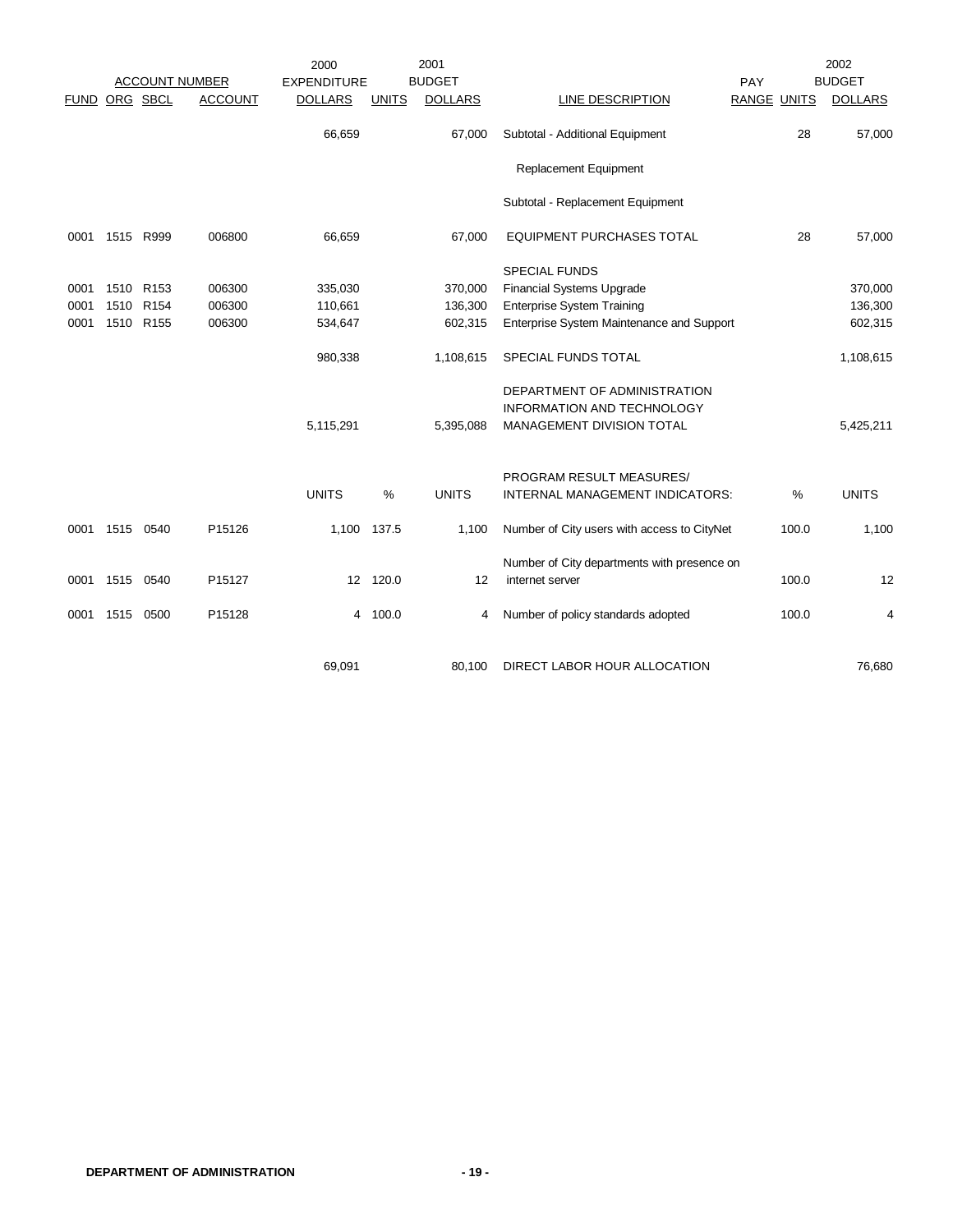|             |                       |                | 2000               |                         | 2001           |                                                 |                    |    | 2002           |
|-------------|-----------------------|----------------|--------------------|-------------------------|----------------|-------------------------------------------------|--------------------|----|----------------|
|             | <b>ACCOUNT NUMBER</b> |                | <b>EXPENDITURE</b> |                         | <b>BUDGET</b>  |                                                 | <b>PAY</b>         |    | <b>BUDGET</b>  |
| <u>FUND</u> | ORG SBCL              | <b>ACCOUNT</b> | <b>DOLLARS</b>     | <u>UNITS</u>            | <b>DOLLARS</b> | <b>LINE DESCRIPTION</b>                         | <b>RANGE UNITS</b> |    | <b>DOLLARS</b> |
|             |                       |                |                    |                         |                |                                                 |                    |    |                |
|             |                       |                |                    |                         |                | ASSESSOR'S OFFICE                               |                    |    |                |
|             |                       |                |                    |                         |                | BUDGETARY CONTROL UNIT (1BCU=1DU)               |                    |    |                |
|             |                       |                |                    |                         |                | <b>OUTCOME INDICATORS:</b>                      |                    |    |                |
|             |                       |                |                    |                         |                |                                                 |                    |    |                |
|             |                       |                |                    |                         |                | Assessment level as a percentage of             |                    |    |                |
|             |                       |                | 101.0%             |                         | 97.0%          | market value.                                   |                    |    | 80-85%         |
|             |                       |                |                    |                         |                | *Note: A revaluation will be conducted in 2002. |                    |    |                |
|             |                       |                | 8.5                |                         | $<$ 10         | Coefficient of Dispersion                       |                    |    | < 9            |
|             |                       |                | 1.01               |                         | 1.0            | <b>Price Related Differential</b>               |                    |    | 1.0            |
|             |                       |                |                    |                         |                |                                                 |                    |    |                |
|             |                       |                |                    |                         |                | SALARIES & WAGES                                |                    |    |                |
|             |                       |                |                    | $\mathbf{1}$            | 108,519        | Commissioner of Assessments (Y)                 | 18                 | 1  | 119,572        |
|             |                       |                |                    |                         |                | SYSTEMS AND ADMINISTRATION DIVISION             |                    |    |                |
|             |                       |                |                    |                         |                | Assessment Analysis Manager (X)                 | 10                 |    |                |
|             |                       |                |                    | $\mathbf{1}$            | 78,110         | Business Systems Manager (X)(Y)                 | 11                 | 1  | 84,553         |
|             |                       |                |                    | $\mathbf{1}$            | 69,637         | Assessment Systems Analyst                      | 9                  |    |                |
|             |                       |                |                    |                         |                | Systems Analyst Project Leader                  | 11                 | 1  | 83,571         |
|             |                       |                |                    | 1                       | 65,308         | Network Administrator (X)(Y)                    | 8                  | 1  | 69,791         |
|             |                       |                |                    | 1                       | 41,825         | Property Rec. Draft Tech IV                     | 604                | 1  | 49,145         |
|             |                       |                |                    | 1                       | 30,446         | Accounting Assistant II                         | 445                | 1  | 34,183         |
|             |                       |                |                    | 1                       | 33,007         | Office Supervisor II                            | 2                  | 1  | 38,524         |
|             |                       |                |                    | 1                       | 35,023         | Program Assistant II                            | 530                | 1  | 39,322         |
|             |                       |                |                    | 4                       | 111,724        | <b>Office Assistant III</b>                     | 425                | 4  | 125,440        |
|             |                       |                |                    | 3                       | 78,375         | Office Assistant II                             | 410                | 3  | 87,997         |
|             |                       |                |                    |                         |                | ASSESSMENT DIVISION                             |                    |    |                |
|             |                       |                |                    | $\mathbf{1}$            | 102,107        | Chief Assessor (X) (Y)                          | 12                 |    |                |
|             |                       |                |                    |                         |                | Chief Assessor (X) (Y)                          | 15                 | 1  | 109,118        |
|             |                       |                |                    |                         |                | <b>REAL PROPERTY</b>                            |                    |    |                |
|             |                       |                |                    | 2                       | 139,274        | Supervising Assessor (X) (Y)                    | 9                  | 2  | 148,836        |
|             |                       |                |                    | 5                       | 306,436        | Supervising Assessor Assistant (X) (Y)          | 7                  | 5  | 327,478        |
|             |                       |                |                    | 33                      | 1,462,174      | Senior Property Appraiser                       | 583                |    |                |
|             |                       |                |                    |                         |                | Senior Property Appraiser                       | 588                | 29 | 1,658,717      |
|             |                       |                |                    | $\mathbf{1}$            | 30,837         | Property Appraiser                              | 533                |    |                |
|             |                       |                |                    |                         |                | Property Appraiser                              | 536                | 5  | 195,421        |
|             |                       |                |                    | $\mathbf{1}$            | 29,049         | <b>Accounting Assistant I</b>                   | 435                | 1  | 32,615         |
|             |                       |                |                    | $\mathbf{1}$            | 27,931         | Office Assistant III                            | 425                | 1  | 28,360         |
|             |                       |                |                    | 3                       | 77,886         | Office Assistant II (X)                         | 410                | 3  | 87,997         |
|             |                       |                |                    |                         |                | <b>AUXILIARY POSITIONS</b>                      |                    |    |                |
|             |                       |                |                    | $\overline{\mathbf{c}}$ |                | Property Appraiser (A)                          | 533                |    |                |
|             |                       |                |                    |                         |                | <b>Property Appraiser</b>                       | 536                | 3  | 103,340        |
|             |                       |                |                    |                         |                | <b>BOARD OF REVIEW</b>                          |                    |    |                |
|             |                       |                |                    | 5                       | 31,750         | Member, Board of Review (Y)                     | 45                 | 5  | 31,750         |
|             |                       |                |                    |                         |                |                                                 |                    |    |                |
|             |                       |                |                    | 69                      | 2,859,418      | <b>Total Before Adjustments</b>                 |                    | 70 | 3,455,730      |
|             |                       |                |                    |                         |                | Salary & Wage Rate Changes                      |                    |    |                |
|             |                       |                |                    |                         |                | Overtime Compensated                            |                    |    |                |
|             |                       |                |                    |                         | (112,960)      | Personnel Cost Adjustment                       |                    |    | (198, 173)     |
|             |                       |                |                    |                         |                | Other                                           |                    |    |                |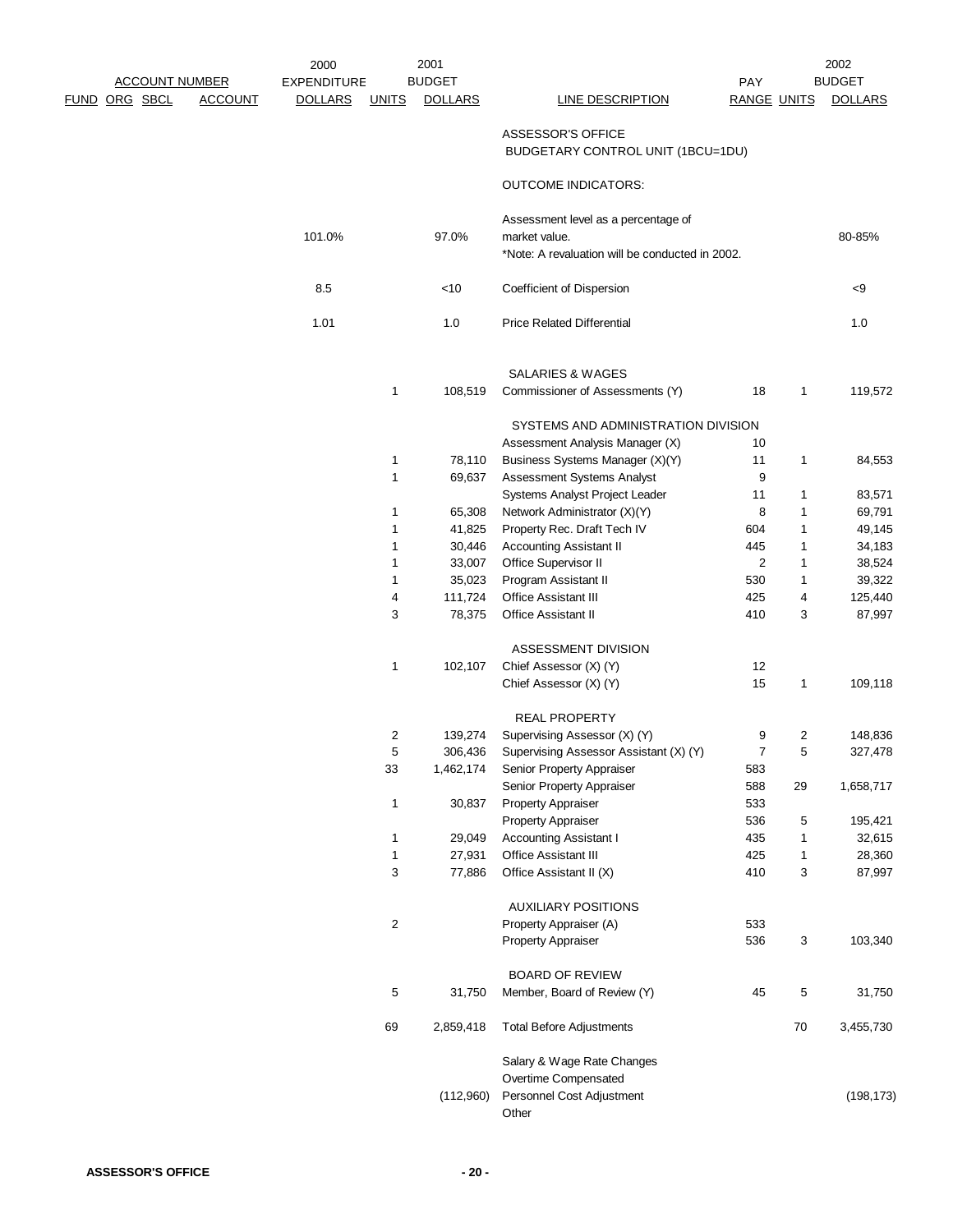|                      |           |                        |                       | 2000               |              | 2001           |                                                                                              |                    |       | 2002           |
|----------------------|-----------|------------------------|-----------------------|--------------------|--------------|----------------|----------------------------------------------------------------------------------------------|--------------------|-------|----------------|
|                      |           |                        | <b>ACCOUNT NUMBER</b> | <b>EXPENDITURE</b> |              | <b>BUDGET</b>  |                                                                                              | <b>PAY</b>         |       | <b>BUDGET</b>  |
| <b>FUND ORG SBCL</b> |           |                        | <b>ACCOUNT</b>        | <b>DOLLARS</b>     | <b>UNITS</b> | <b>DOLLARS</b> | <b>LINE DESCRIPTION</b>                                                                      | <b>RANGE UNITS</b> |       | <b>DOLLARS</b> |
|                      |           |                        |                       |                    | 69           | 2,746,458      | Gross Salaries & Wages Total                                                                 |                    | 70    | 3,257,557      |
|                      |           |                        |                       |                    |              |                | Reimbursable Services Deduction                                                              |                    |       |                |
|                      |           |                        |                       |                    |              |                | Capital Improvements Deduction                                                               |                    |       |                |
|                      |           |                        |                       |                    |              |                | Grants & Aids Deduction                                                                      |                    |       |                |
| 0001                 |           | 2300 R999              | 006000                | 3,118,320          |              | 2,746,458      | NET SALARIES & WAGES TOTAL                                                                   |                    |       | 3,257,557      |
|                      |           |                        |                       |                    |              |                |                                                                                              |                    |       |                |
|                      |           |                        |                       |                    | 61.87        |                | <b>O&amp;M FTE'S</b>                                                                         |                    | 61.33 |                |
|                      |           |                        |                       |                    |              |                | NON-O&M FTE'S                                                                                |                    |       |                |
|                      |           |                        |                       |                    |              |                | (A) To be evaluated during the year to determine the impact on<br>office functions.          |                    |       |                |
|                      |           |                        |                       |                    |              |                | (X) Private Auto Allowance May Be Paid Pursuant to<br>Section 350-183 of the Milwaukee Code. |                    |       |                |
|                      |           |                        |                       |                    |              |                | (Y) Required to file a statement of economic interests in accordance                         |                    |       |                |
|                      |           |                        |                       |                    |              |                | with the Milwaukee Code of Ordinances Chapter 303-Code of Ethics.                            |                    |       |                |
| 0001                 |           | 2300 R999              | 006100                | 940,307            |              | 906,331        | ESTIMATED EMPLOYEE FRINGE BENEFITS                                                           |                    |       | 1,107,569      |
|                      |           |                        |                       |                    |              |                | (Involves Revenue Offset - No Transfers)                                                     |                    |       |                |
|                      |           |                        |                       |                    |              |                | From This Account)                                                                           |                    |       |                |
|                      |           |                        |                       |                    |              |                | <b>OPERATING EXPENDITURES</b>                                                                |                    |       |                |
| 0001                 | 2300      | R999                   | 630100                | 107,777            |              | 68,200         | General Office Expense                                                                       |                    |       | 124,340        |
| 0001                 |           | 2300 R999              | 630500                |                    |              |                | Tools & Machinery Parts                                                                      |                    |       |                |
| 0001                 | 2300 R999 |                        | 631000                |                    |              |                | <b>Construction Supplies</b>                                                                 |                    |       |                |
| 0001                 | 2300      | R999                   | 631500                |                    |              |                | Energy                                                                                       |                    |       |                |
| 0001                 |           | 2300 R999              | 632000                |                    |              | 2,550          | <b>Other Operating Supplies</b>                                                              |                    |       |                |
| 0001                 | 2300 R999 |                        | 632500                |                    |              |                | <b>Facility Rental</b>                                                                       |                    |       |                |
| 0001                 | 2300      | R999                   | 633000                | 41,213             |              | 50,000         | Vehicle Rental                                                                               |                    |       | 42,000         |
| 0001                 |           | 2300 R999              | 633500                | 6,418              |              | 11,000         | Non-Vehicle Equipment Rental                                                                 |                    |       | 7,000          |
| 0001                 |           | 2300 R999              | 634000                | 74,052             |              | 57,114         | <b>Professional Services</b>                                                                 |                    |       | 107,600        |
| 0001<br>0001         |           | 2300 R999<br>2300 R999 | 634500<br>635000      | 33,641             |              | 34,000         | Information Technology Services<br><b>Property Services</b>                                  |                    |       | 15,000         |
| 0001                 | 2300      | R999                   | 635500                |                    |              | 17,850         | <b>Infrastructure Services</b>                                                               |                    |       | 6,200          |
| 0001                 |           | 2300 R999              | 636000                |                    |              |                | Vehicle Repair Services                                                                      |                    |       |                |
| 0001                 | 2300      | R999                   | 636500                | 5,845              |              | 3,748          | <b>Other Operating Services</b>                                                              |                    |       |                |
| 0001                 | 2300      | R999                   | 637000                |                    |              |                | Loans and Grants                                                                             |                    |       |                |
| 0001                 |           | 2300 R999              | 637501                | 36,269             |              | 23,200         | Reimburse Other Departments                                                                  |                    |       | 21,500         |
| 0001                 | 2300 R999 |                        | 006300                | 305,215            |              | 267,662        | OPERATING EXPENDITURES                                                                       |                    |       | 323,640        |
|                      |           |                        |                       |                    |              |                | <b>EQUIPMENT PURCHASES</b>                                                                   |                    |       |                |
|                      |           |                        |                       |                    |              |                | <b>Additional Equipment</b>                                                                  |                    |       |                |
|                      |           |                        |                       |                    |              |                | Subtotal - Additional Equipment                                                              |                    |       |                |
|                      |           |                        |                       |                    |              |                | Replacement Equipment                                                                        |                    |       |                |
|                      |           |                        |                       |                    |              |                | Subtotal - Replacement Equipment                                                             |                    |       |                |
| 0001                 |           | 2300 R999              | 006800                |                    |              |                | <b>EQUIPMENT PURCHASES TOTAL</b>                                                             |                    |       |                |
|                      |           |                        |                       |                    |              |                | <b>SPECIAL FUNDS</b>                                                                         |                    |       |                |
| 0001                 |           | 2300 R234              | 006300                | 50,984             |              |                | Year 2000 Systems Conversions                                                                |                    |       |                |
| 0001                 | 2300      | R235                   | 006300                | 39,552             |              |                | System Interface Conversions                                                                 |                    |       |                |
|                      |           |                        |                       |                    |              |                |                                                                                              |                    |       |                |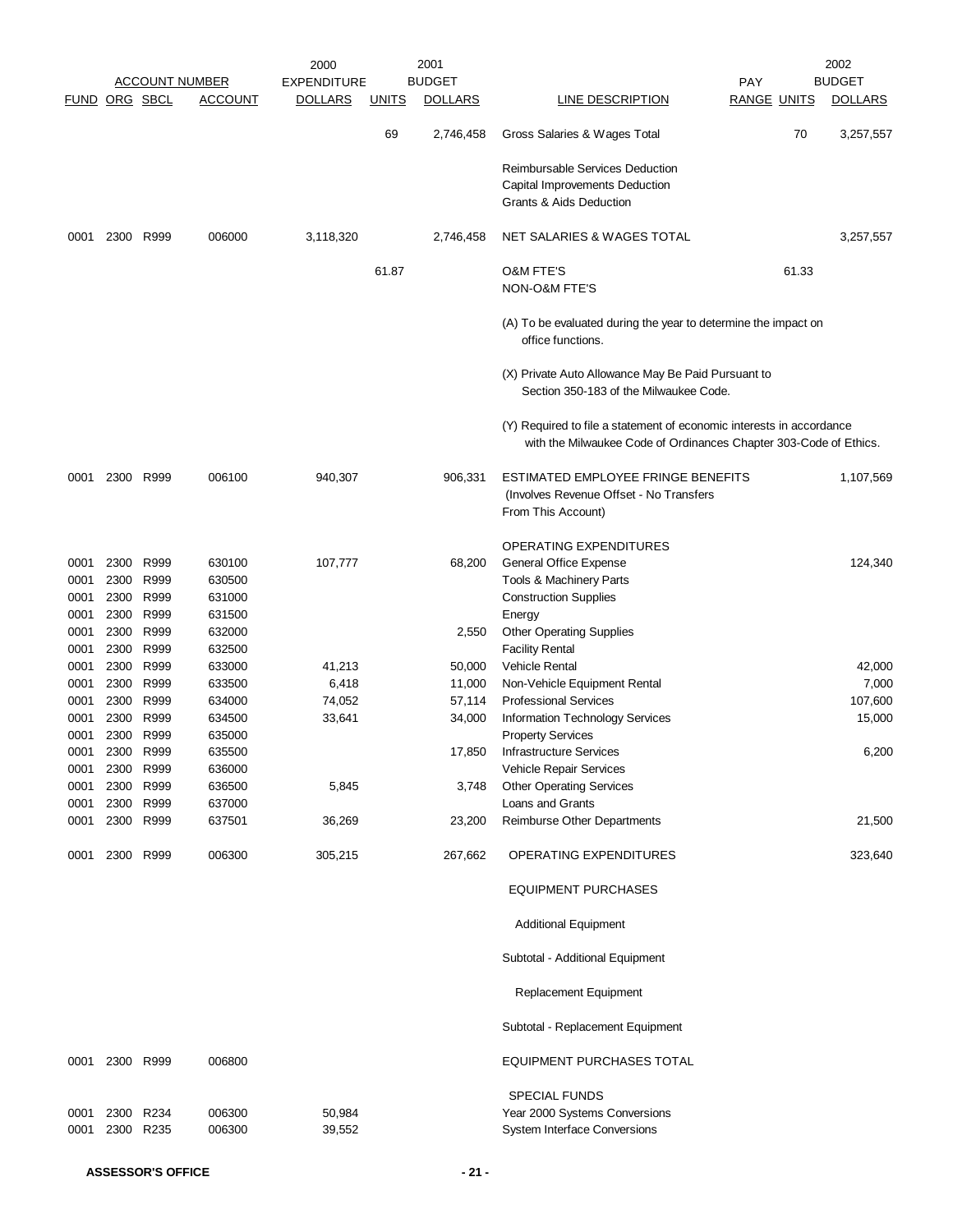|               |              |              | <b>ACCOUNT NUMBER</b> | 2000<br><b>EXPENDITURE</b> |                | 2001<br><b>BUDGET</b> |                                                                                            | <b>PAY</b>         | 2002<br><b>BUDGET</b> |
|---------------|--------------|--------------|-----------------------|----------------------------|----------------|-----------------------|--------------------------------------------------------------------------------------------|--------------------|-----------------------|
| FUND ORG SBCL |              |              | <b>ACCOUNT</b>        | <b>DOLLARS</b>             | <b>UNITS</b>   | <b>DOLLARS</b>        | <b>LINE DESCRIPTION</b>                                                                    | <b>RANGE UNITS</b> | <b>DOLLARS</b>        |
| 0001          | 2300         | R236         | 006300                |                            |                | 98,000                | Personal Property Valuation                                                                |                    |                       |
| 0001          | 2300         | R237         | 006300                | 90,536                     |                | 98,000                | Systems Upgrade and Modification<br>SPECIAL FUNDS TOTAL                                    |                    | 77,900<br>77,900      |
|               |              |              |                       | 4,454,378                  |                | 4,018,451             | ASSESSOR'S OFFICE BUDGETARY<br>CONTROL UNIT TOTAL (1BCU=1DU)                               |                    | 4,766,666             |
|               |              |              |                       |                            |                |                       |                                                                                            |                    |                       |
|               |              |              |                       | <b>UNITS</b>               | %              | <b>UNITS</b>          | PROGRAM RESULT MEASURES/<br>INTERNAL MANAGEMENT INDICATORS:                                | %                  | <b>UNITS</b>          |
| 0001          | 2300         | 1220         | P23001                | 134,852                    | 100.0          | 134,800               | Residential/Condominium Real<br>Total Taxable RES/CDM Parcels on Roll (P)                  | 100.0              | 134,900               |
|               |              |              |                       |                            |                |                       | Parcels Processed Due to New Construction                                                  |                    |                       |
| 0001          | 2300         | 1220         | P23002                | 5,903                      | 100.0          | 7,000                 | Remodeling or Repair (Q-1)                                                                 | 86.0               | 6,000                 |
| 0001          | 2300         | 1220         | P23003                | 4,325                      | 72.0           | 8,000                 | Parcels Reviewed Due to Owners Request Sales<br>Exemption Requests Class Change Special    | 56.0               | 4,500                 |
|               |              |              |                       |                            |                |                       | Number Exemption Requests Granted<br>(Excluding government owned property)                 | 2.0                | 50                    |
|               |              |              |                       |                            |                |                       | Value of Exempt Property<br>(Excluding government owned property)                          | 25.0               | 1,800,000             |
| 0001          | 2300         | 1220         | P23004                |                            | 391 150.0      | 1,500                 | Projects Reassessments or Area Review (Q-2)                                                | 27.0               | 400                   |
| 0001          | 2300         | 1230         | P23005                | 14,158                     | 100.0          | 14,500                | Commercial/Apartment Real Property Evaluation<br>Total Taxable COM/APT Parcels on Roll (P) | 100.0              | 14,200                |
|               |              |              |                       |                            |                |                       | Parcels Processed Due to New Construction                                                  |                    |                       |
| 0001          | 2300 1230    |              | P23006                |                            | 832 150.0      | 1,500                 | Remodeling or Repair (Q-1)                                                                 | 53.0               | 800                   |
| 0001          | 2300 1230    |              | P23007                |                            | 1,244 153.0    | 2,000                 | Parcels Reviewed Due to Owners<br><b>Request Sales Review</b>                              | 63.0               | 1,250                 |
|               |              |              |                       |                            |                |                       |                                                                                            |                    |                       |
|               |              |              |                       |                            |                |                       | Requests Class Change Special Projects                                                     |                    |                       |
| 0001          | 2300 1230    |              | P23008                |                            | 6,393 200.0    | 5,000                 | Reassessments or Area Review (Q-2)                                                         | 128.0              | 6,400                 |
|               |              |              |                       |                            |                |                       | Personal Property Valuation                                                                |                    |                       |
| 0001          | 2300<br>2300 | 1210<br>1213 | P23009<br>P23010      | 14,673                     | 105.0<br>100.0 | 14,600                | Accounts Assessed (P)                                                                      | 103.0<br>86.0      | 15,000                |
| 0001<br>0001  | 2300         | 1214         | P23011                | 3,850<br>215               | 100.0          | 4,000<br>200          | Doomages (Q-1)<br>Audits (Q-2)                                                             | 125.0              | 3,500<br>250          |
|               |              |              |                       |                            |                |                       | Objections & Appeals                                                                       |                    |                       |
| 0001          | 2300         | 1250         |                       |                            |                |                       |                                                                                            |                    |                       |
|               |              |              |                       |                            |                |                       | Assessment objections as a percent of real                                                 |                    |                       |
| 0001          | 2300 1250    |              |                       | 2.6%                       |                | <2%                   | and personal property assessments.                                                         | 100.0              | <2%                   |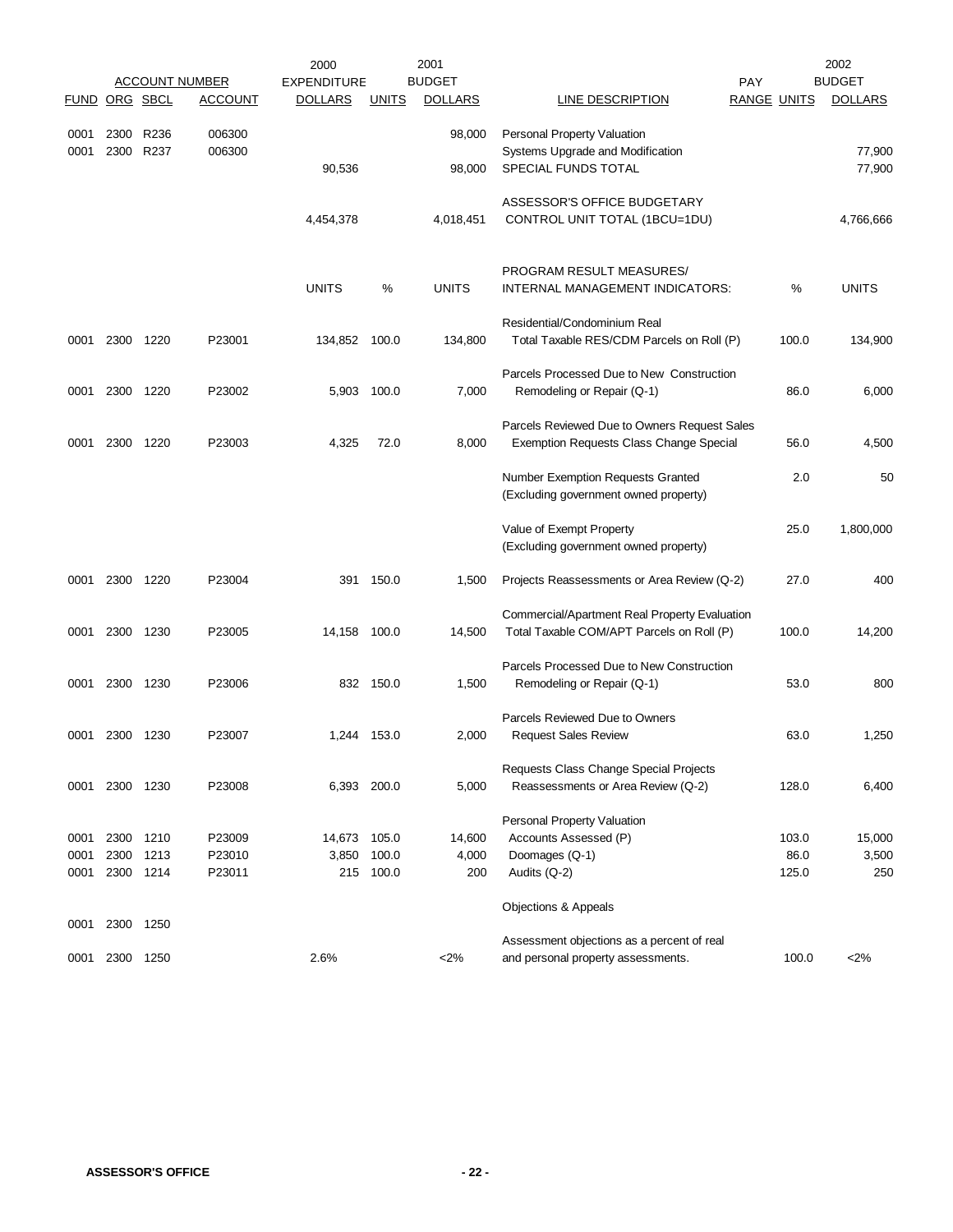|               |      |      |                       | 2000               |              | 2001           |                                           |                    | 2002           |
|---------------|------|------|-----------------------|--------------------|--------------|----------------|-------------------------------------------|--------------------|----------------|
|               |      |      | <b>ACCOUNT NUMBER</b> | <b>EXPENDITURE</b> |              | <b>BUDGET</b>  |                                           | PAY                | <b>BUDGET</b>  |
| FUND ORG SBCL |      |      | <b>ACCOUNT</b>        | <b>DOLLARS</b>     | <b>UNITS</b> | <b>DOLLARS</b> | LINE DESCRIPTION                          | <b>RANGE UNITS</b> | <b>DOLLARS</b> |
|               |      |      |                       |                    |              |                | PROGRAM RESULT MEASURES/                  |                    |                |
|               |      |      |                       | <b>UNITS</b>       | %            | <b>UNITS</b>   | INTERNAL MANAGEMENT INDICATORS:           | %                  | <b>UNITS</b>   |
| 0001          | 2300 | 1250 |                       |                    |              |                | Formal assessment appeals as a percent of |                    |                |
|               |      |      |                       | 0.013%             |              | $< 05\%$       | real and personal property assessments.   | 100.0              | <05%           |
| 0001          | 2300 | 0220 | P23012                | 3,933              | 16.0         | 400            | Formal Objections (P)                     | 1000.0             | 4,000          |
|               |      |      |                       |                    |              |                | Board of Assessors-Cases                  |                    |                |
|               |      |      | P23013                |                    | 3,492 154.0  | 4,000          | Processed (Q-1)                           | 88.0               | 3,500          |
| 0001          | 2300 | 1240 |                       |                    |              |                | <b>Board of Review-Cases</b>              |                    |                |
| 0001          | 2300 | 1240 | P23014                | 194                | 100.0        | 200            | Closed (Q-2)                              | 100.0              | 200            |
|               |      |      |                       |                    |              |                | Sales Analysis                            |                    |                |
|               |      |      | P23015                | 13,901             | 100.0        | 12,000         | Sales Processed (P)                       | 100.0              | 12,000         |
| 0001          | 2300 | 0610 |                       |                    |              |                | Number of Valid Sales in Sales            |                    |                |
| 0001          | 2300 | 0610 | P23016                |                    | 4,866 100.0  | 5,500          | Inventory (Q-1)                           | 90.9               | 5,000          |
|               |      |      |                       |                    |              |                | <b>Property Ownership Records</b>         |                    |                |
| 0001          | 2300 | 0200 | P23017                | 20,800             | 100.0        | 26,000         | Ownership Documents Recorded (P)          | 80.8               | 21,000         |
|               |      |      | P23018                |                    | 14 100.0     | 16             | Percent of Total Records Serviced (Q-1)   | 81.0               | 13             |
|               |      |      |                       |                    |              |                | <b>Information Service</b>                |                    |                |
|               |      |      | P23019                |                    | 200.0        | 50,000         | Inquiries (P)                             |                    |                |
|               |      |      |                       | 8,342              | 192.0        | 5,000          | Est. Direct Labor Hours (Q-1)             | 160.0              | 8,000          |
|               |      |      |                       |                    |              |                | Management & Administration               |                    |                |
|               |      |      |                       | 22,425             | 77.0         | 20,000         | Est. Direct Labor Hours (P)               | 113.0              | 22,500         |
|               |      |      |                       |                    |              |                |                                           |                    |                |
|               |      |      |                       | 116,531            |              | 111,368        | TOTAL DIRECT LABOR HOUR ALLOCATION        |                    | 110,394        |
|               |      |      |                       |                    |              |                | Totals do not include 10,400 Direct       |                    |                |
|               |      |      |                       |                    |              |                | Labor Hours for members of the            |                    |                |
|               |      |      |                       |                    |              |                | Board of Review.                          |                    |                |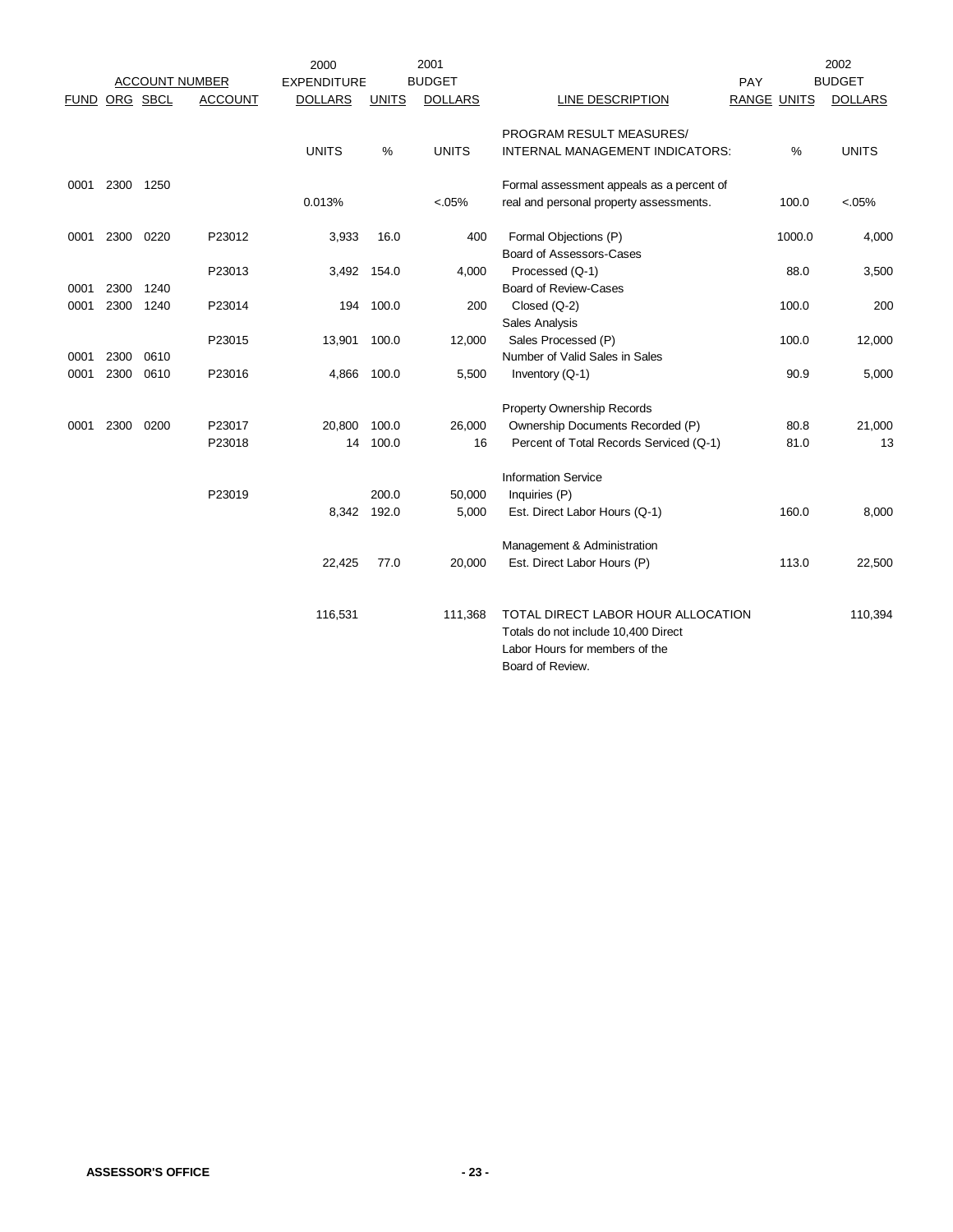|      | FUND ORG SBCL |           | <b>ACCOUNT NUMBER</b><br><b>ACCOUNT</b> | 2000<br><b>EXPENDITURE</b><br><b>DOLLARS</b> | <b>UNITS</b>        | 2001<br><b>BUDGET</b><br><b>DOLLARS</b> | <b>LINE DESCRIPTION</b>                                                                     | PAY<br><b>RANGE UNITS</b> |                         | 2002<br><b>BUDGET</b><br><b>DOLLARS</b> |
|------|---------------|-----------|-----------------------------------------|----------------------------------------------|---------------------|-----------------------------------------|---------------------------------------------------------------------------------------------|---------------------------|-------------------------|-----------------------------------------|
|      |               |           |                                         |                                              |                     |                                         | <b>CITY ATTORNEY</b><br>BUDGETARY CONTROL UNIT (1BCU=1DU)                                   |                           |                         |                                         |
|      |               |           |                                         |                                              |                     |                                         | <b>OUTCOME INDICATORS:</b>                                                                  |                           |                         |                                         |
|      |               |           |                                         |                                              |                     |                                         | Percent of cases resolved by pre-                                                           |                           |                         |                                         |
|      |               |           |                                         |                                              | 62%                 |                                         | trial evaluations.                                                                          |                           |                         | 69%                                     |
|      |               |           |                                         |                                              | 5%                  |                                         | Percent of claims that result in lawsuits<br>(claims filed three years prior)               |                           |                         | 5%                                      |
|      |               |           |                                         |                                              |                     |                                         | <b>SALARIES &amp; WAGES</b>                                                                 |                           |                         |                                         |
|      |               |           |                                         |                                              | 1                   | 124,632                                 | City Attorney (Y)                                                                           | 19                        | 1                       | 126,814                                 |
|      |               |           |                                         |                                              | 1                   | 123,990                                 | Deputy City Attorney (Y)                                                                    | 18                        | $\mathbf{1}$            | 126,814                                 |
|      |               |           |                                         |                                              | 3                   | 342,261                                 | Spec. Deputy City Attorney (A) (Y)                                                          | 16                        | 3                       | 346,948                                 |
|      |               |           |                                         |                                              | 1                   | 69,828                                  | Spec. Asst. to the City Attorney (Y)                                                        | 9                         | 1                       | 74,419                                  |
|      |               |           |                                         |                                              |                     |                                         | <b>LEGAL DIVISION</b>                                                                       |                           |                         |                                         |
|      |               |           |                                         |                                              | 30                  | 2,219,221                               | Asst. City Attorney (A)(Y)                                                                  | 148                       | 30                      | 2,406,146                               |
|      |               |           |                                         |                                              | $\overline{c}$      | 114,661                                 | Asst. City Attorney (0.60 FTE) (Y)                                                          | 148                       | $\overline{\mathbf{c}}$ | 121,605                                 |
|      |               |           |                                         |                                              | 5                   | 188,163                                 | Paralegal                                                                                   | 2                         | 4                       | 159,246                                 |
|      |               |           |                                         |                                              |                     |                                         | ADMINISTRATIVE DIVISION                                                                     |                           |                         |                                         |
|      |               |           |                                         |                                              | 1                   | 50,750                                  | Administrative Specialist-Senior                                                            | 4                         | $\mathbf{1}$            | 54,086                                  |
|      |               |           |                                         |                                              | 2                   | 92,990                                  | Investigator/Adjuster (Y)                                                                   | 4                         | 2                       | 92,828                                  |
|      |               |           |                                         |                                              | 1                   | 44,667                                  | Executive Administrative Assistant II                                                       | $\overline{2}$            | $\mathbf{1}$            | 47,607                                  |
|      |               |           |                                         |                                              | 3                   | 110,867                                 | Legal Office Assistant IV                                                                   | 475                       | 3                       | 119,752                                 |
|      |               |           |                                         |                                              | 3                   | 98,209                                  | Legal Office Assistant III                                                                  | 450                       | 3                       | 104,664                                 |
|      |               |           |                                         |                                              | 7                   | 209,470                                 | Legal Office Assistant II                                                                   | 437                       | $\overline{7}$          | 220,817                                 |
|      |               |           |                                         |                                              | 1                   | 29,426                                  | <b>Office Assistant III</b>                                                                 | 425                       | 1                       | 30,325                                  |
|      |               |           |                                         |                                              | 3<br>$\overline{c}$ | 80,310                                  | <b>Office Assistant II</b>                                                                  | 410<br>927                | 3                       | 81,986                                  |
|      |               |           |                                         |                                              |                     | 19,568                                  | Graduate Intern (0.50 FTE)                                                                  |                           |                         |                                         |
|      |               |           |                                         |                                              |                     |                                         | <b>DOCKET UNIT</b>                                                                          |                           |                         |                                         |
|      |               |           |                                         |                                              | 1                   | 32,075                                  | <b>Docketing Specialist</b>                                                                 | 445                       | 1                       | 34,183                                  |
|      |               |           |                                         |                                              |                     |                                         | <b>AUXILIARY POSITIONS</b>                                                                  |                           |                         |                                         |
|      |               |           |                                         |                                              |                     |                                         | Paralegal (B)                                                                               | 2                         | $\mathbf{1}$            |                                         |
|      |               |           |                                         |                                              |                     |                                         | Graduate Intern (B)                                                                         | 927                       | $\overline{c}$          |                                         |
|      |               |           |                                         |                                              | 67                  | 3,951,088                               | <b>Total Before Adjustments</b>                                                             |                           | 67                      | 4,148,240                               |
|      |               |           |                                         |                                              |                     |                                         | Salary & Wage Rate Changes                                                                  |                           |                         |                                         |
|      |               |           |                                         |                                              |                     |                                         | Overtime Compensated                                                                        |                           |                         |                                         |
|      |               |           |                                         |                                              |                     | (117, 742)                              | Personnel Cost Adjustment<br>Other                                                          |                           |                         | (41, 482)<br>60,000                     |
|      |               |           |                                         |                                              |                     | 3,833,346                               | Gross Salary & Wages Total                                                                  |                           |                         | 4,166,758                               |
|      |               |           |                                         |                                              |                     |                                         | Reimbursable Services Deduction<br>Capital Improvements Deduction<br>Grant & Aids Deduction |                           |                         |                                         |
| 0001 |               | 1490 R999 | 006000                                  | 3,896,194                                    |                     | 3,833,346                               | NET SALARIES & WAGES TOTAL                                                                  |                           |                         | 4,166,758                               |
|      |               |           |                                         |                                              | 60.96               |                                         | O&M FTE'S<br>NON-O&M FTE'S                                                                  |                           | 58.96                   |                                         |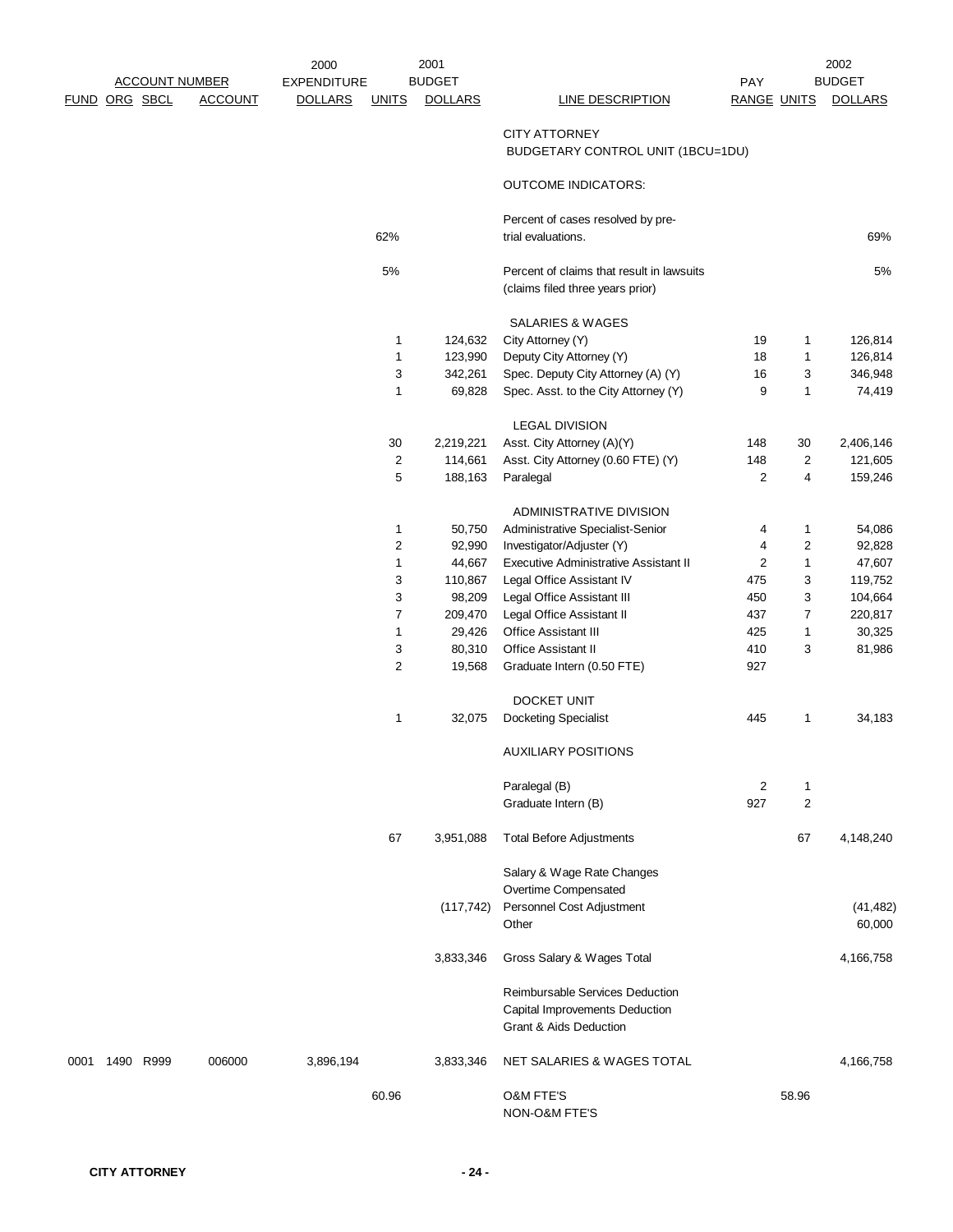|               |      |           |                       | 2000               |              | 2001           |                                                                                                                                           |                    | 2002           |
|---------------|------|-----------|-----------------------|--------------------|--------------|----------------|-------------------------------------------------------------------------------------------------------------------------------------------|--------------------|----------------|
|               |      |           | <b>ACCOUNT NUMBER</b> | <b>EXPENDITURE</b> |              | <b>BUDGET</b>  |                                                                                                                                           | <b>PAY</b>         | <b>BUDGET</b>  |
| FUND ORG SBCL |      |           | <b>ACCOUNT</b>        | <b>DOLLARS</b>     | <b>UNITS</b> | <b>DOLLARS</b> | LINE DESCRIPTION                                                                                                                          | <b>RANGE UNITS</b> | <b>DOLLARS</b> |
|               |      |           |                       |                    |              |                | (A) One Position of Assistant City Attorney is to be vacant for each<br>position of Special Deputy City Attorney that is filled.          |                    |                |
|               |      |           |                       |                    |              |                | (B) To be evaluated during the year to determine the impact on<br>office functions.                                                       |                    |                |
|               |      |           |                       |                    |              |                | (Y) Required to file a statement of economic interests in accordance<br>with the Milwaukee Code of Ordinances Chapter 303-Code of Ethics. |                    |                |
| 0001          | 1490 | R999      | 006100                | 1,224,797          |              | 1,265,004      | ESTIMATED EMPLOYEE FRINGE BENEFITS<br>(Involves Revenue Offset-No<br>Transfers from This Account)                                         |                    | 1,416,697      |
|               |      |           |                       |                    |              |                |                                                                                                                                           |                    |                |
|               |      |           |                       |                    |              |                | OPERATING EXPENDITURES                                                                                                                    |                    |                |
| 0001          | 1490 | R999      | 630100                | 31,062             |              | 45,000         | General Office Expense                                                                                                                    |                    | 40,000         |
| 0001          | 1490 | R999      | 630500                |                    |              |                | Tools & Machinery Parts                                                                                                                   |                    |                |
| 0001          | 1490 | R999      | 631000                |                    |              |                | <b>Construction Supplies</b>                                                                                                              |                    |                |
| 0001          | 1490 | R999      | 631500                |                    |              |                | Energy                                                                                                                                    |                    |                |
| 0001          | 1490 | R999      | 632000                |                    |              |                | <b>Other Operating Supplies</b>                                                                                                           |                    |                |
| 0001          | 1490 | R999      | 632500                |                    |              |                | <b>Facility Rental</b>                                                                                                                    |                    |                |
| 0001          | 1490 | R999      | 633000                |                    |              |                | Vehicle Rental                                                                                                                            |                    |                |
| 0001          | 1490 | R999      | 633500                | 2,262              |              | 7,000          | Non-Vehicle Equipment Rental                                                                                                              |                    |                |
| 0001          | 1490 | R999      | 634000                | 346,210            |              | 249,620        | <b>Professional Services</b>                                                                                                              |                    | 289,000        |
| 0001          | 1490 | R999      | 634500                | 16,339             |              | 75,000         | Information Technology Services                                                                                                           |                    | 85,000         |
| 0001          | 1490 | R999      | 635000                | 1,800              |              |                | <b>Property Services</b>                                                                                                                  |                    |                |
| 0001          | 1490 | R999      | 635500                |                    |              |                | <b>Infrastructure Services</b>                                                                                                            |                    |                |
| 0001          | 1490 | R999      | 636000                |                    |              |                | Vehicle Repair Services                                                                                                                   |                    |                |
| 0001          | 1490 | R999      | 636500                | 5,205              |              | 29,042         | <b>Other Operating Services</b>                                                                                                           |                    | 17,800         |
| 0001          | 1490 | R999      | 637000                |                    |              |                | Loans and Grants                                                                                                                          |                    |                |
| 0001          | 1490 | R999      | 637501                | 45,532             |              | 117,000        | Reimburse Other Departments                                                                                                               |                    | 68,500         |
| 0001          |      | 1490 R999 | 006300                | 448,410            |              | 522,662        | OPERATING EXPENDITURES TOTAL                                                                                                              |                    | 500,300        |
|               |      |           |                       |                    |              |                | <b>EQUIPMENT PURCHASES</b>                                                                                                                |                    |                |
|               |      |           |                       |                    |              |                | <b>Additional Equipment</b>                                                                                                               |                    |                |
|               |      |           |                       | 55,839             |              | 55,000         | Books, Law, Lot                                                                                                                           |                    | 46,500         |
|               |      |           |                       | 8,470              |              |                | <b>Computer Monitor</b>                                                                                                                   |                    |                |
|               |      |           |                       | 64,309             |              | 55,000         | Subtotal - Additional Equipment                                                                                                           |                    | 46,500         |
|               |      |           |                       |                    |              |                | Replacement Equipment                                                                                                                     |                    |                |
|               |      |           |                       |                    | 65           | 130,000        | Computers                                                                                                                                 |                    |                |
|               |      |           |                       | 1,929              |              | 15,000         | <b>Office Furniture</b>                                                                                                                   |                    |                |
|               |      |           |                       | 761                |              |                | <b>Computer Peripherals</b>                                                                                                               |                    |                |
|               |      |           |                       | 3,511              |              |                | <b>Computer Software</b>                                                                                                                  |                    |                |
|               |      |           |                       | 6,201              | 65           | 145,000        | Subtotal - Replacement Equipment                                                                                                          |                    |                |
| 0001          |      | 1490 R999 | 006800                | 70,510             | 65           | 200,000        | EQUIPMENT PURCHASES TOTAL                                                                                                                 |                    | 46,500         |
|               |      |           |                       |                    |              |                | <b>SPECIAL FUNDS</b>                                                                                                                      |                    |                |
| 0001          |      | 1490 R141 | 006300                | 116,276            |              |                | Legal Management System                                                                                                                   |                    |                |
|               |      |           |                       |                    |              |                | Other Previous Experience                                                                                                                 |                    |                |
| 0001          |      | 1490 R142 | 006300                |                    |              |                | Year 2000 Changes-Subpoena System                                                                                                         |                    |                |
|               |      |           |                       | 116,276            |              |                | SPECIAL FUNDS TOTAL                                                                                                                       |                    |                |
|               |      |           |                       |                    |              |                | CITY ATTORNEY BUDGETARY CONTROL                                                                                                           |                    |                |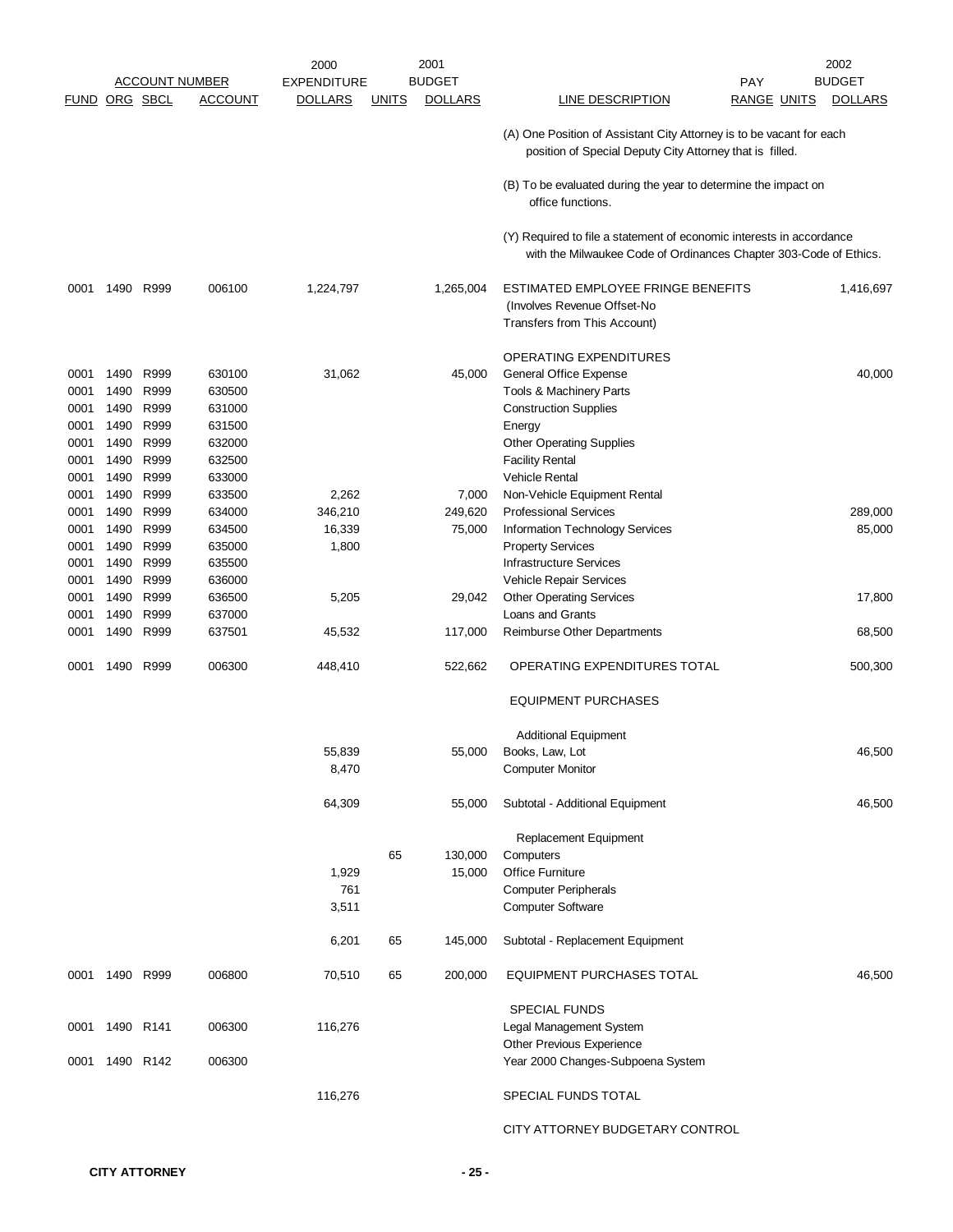|               |      |      |                                  | 2000                                 |              | 2001                            |                                                                                       |                                  | 2002                            |
|---------------|------|------|----------------------------------|--------------------------------------|--------------|---------------------------------|---------------------------------------------------------------------------------------|----------------------------------|---------------------------------|
| FUND ORG SBCL |      |      | ACCOUNT NUMBER<br><b>ACCOUNT</b> | <b>EXPENDITURE</b><br><u>DOLLARS</u> | <b>UNITS</b> | <b>BUDGET</b><br><b>DOLLARS</b> | LINE DESCRIPTION                                                                      | <b>PAY</b><br><b>RANGE UNITS</b> | <b>BUDGET</b><br><b>DOLLARS</b> |
|               |      |      |                                  | 5,756,187                            |              | 5,821,012                       | UNIT TOTAL (1BCU=1DU)                                                                 |                                  | 6,130,255                       |
|               |      |      |                                  | <b>UNITS</b>                         | %            | <b>UNITS</b>                    | PROGRAM RESULT MEASURES/<br>INTERNAL MANAGEMENT INDICATORS:                           | %                                | <b>UNITS</b>                    |
| 0001          | 1490 | 2610 | P14901                           | 70.0                                 | 88.9         | 80.0                            | Percentage of assignments completed<br>within 30 days                                 | 87.5                             | 70.0                            |
| 0001          | 1490 | 2610 | P14902                           | 3,390                                | 99.0         | 3,535                           | Number of legal documents drafted and<br>reviewed                                     | 102.0                            | 3,607                           |
| 0001          | 1490 | 2611 | P14903                           | 489                                  | 94.8         | 425                             | Corporate documents drafted                                                           | 99.5                             | 423                             |
| 0001          | 1490 | 2612 | P14904                           | 442                                  | 102.2        | 450                             | Government documents drafted                                                          | 95.3                             | 429                             |
| 0001          | 1490 | 2612 | P14905                           | 135                                  | 116.6        | 70                              | Financing documents drafted                                                           | 192.9                            | 135                             |
| 0001          | 1490 | 2620 | P14906                           | 15                                   | 100.0        | 15                              | Average response (days) for reviewing<br>pending state legislation                    | 100.0                            | 15                              |
| 0001          | 1490 | 2620 | P14907                           | 150                                  | 66.6         | 100                             | Number of state legislation reviewed                                                  | 100.0                            | 100                             |
| 0001          | 1490 | 2630 | P14908                           | 5.0                                  | 100.0        | 5.0                             | Percentage of claims that result in lawsuits<br>(Reflects claims filed 3 years prior) | 100.0                            | 5.0                             |
| 0001          | 1490 | 2631 | P14909                           | 836                                  | 98.6         | 1,135                           | Number of liability claims received                                                   | 85.0                             | 965                             |
| 0001          | 1490 | 2632 | P14910                           | 340                                  | 100.0        | 400                             | Total court cases opened                                                              | 90.5                             | 362                             |
| 0001          | 1490 | 2632 | P14911                           | 341                                  | 319.4        | 575                             | Total court cases closed                                                              | 75.1                             | 432                             |
| 0001          | 1490 | 2632 | P14912                           | 642                                  | 104.0        | 668                             | Total court cases pending                                                             | 100.6                            | 672                             |
| 0001          | 1490 | 2633 | P14913                           | 276                                  | 80.9         | 225                             | Total administrative cases opened                                                     | 108.9                            | 245                             |
| 0001          | 1490 | 2633 | P14914                           | 180                                  | 159.5        | 225                             | Total administrative cases closed                                                     | 89.8                             | 202                             |
| 0001          | 1490 | 2633 | P14915                           |                                      | 516 132.6    | 524                             | Total administrative cases pending                                                    | 102.7                            | 538                             |
| 0001          | 1490 | 2633 | P14916                           | 385                                  | 420.0        | 252                             | Administrative hearing documents                                                      | 158.7                            | 400                             |
| 0001          | 1490 | 2634 | P14917                           | 1,938                                | 84.2         | 2,365                           | Litigation documents                                                                  | 93.9                             | 2,220                           |
| 0001          | 1490 | 2640 | P14918                           | 70.0                                 | <b>NA</b>    | NA.                             | Percentage collection from individuals<br>involved in In Personam actions             | 35.7                             | 25.0                            |
| 0001          | 1490 | 2641 | P14919                           | 40                                   | NA           |                                 | NA In Personam cases                                                                  | 375.0                            | 150                             |
| 0001          | 1490 | 2642 | P14920                           | 773                                  | 103.0        | 883                             | Eviction cases handled                                                                | 87.9                             | 776                             |
|               |      |      |                                  | <b>UNITS</b>                         | %            | <b>UNITS</b>                    | PROGRAM RESULT MEASURES/<br>INTERNAL MANAGEMENT INDICATORS:                           | %                                | <b>UNITS</b>                    |
| 0001          | 1490 | 2650 | P14921                           | 76.0                                 | 105.1        | 62.0                            | Percentage of cases resolved by pre-trial<br>evaluation                               | 109.6                            | 68.0                            |
| 0001          | 1490 | 2650 | P14922                           | 19,126                               | 99.8         | 16,999                          | Cases resolved by pre-trial evaluation                                                | 102.9                            | 17,500                          |
| 0001          | 1490 | 2651 | P14923                           | 129,442 104.4                        |              | 163,081                         | Municipal court prosecution                                                           | 88.9                             | 145,000                         |
|               |      |      |                                  |                                      |              |                                 |                                                                                       |                                  |                                 |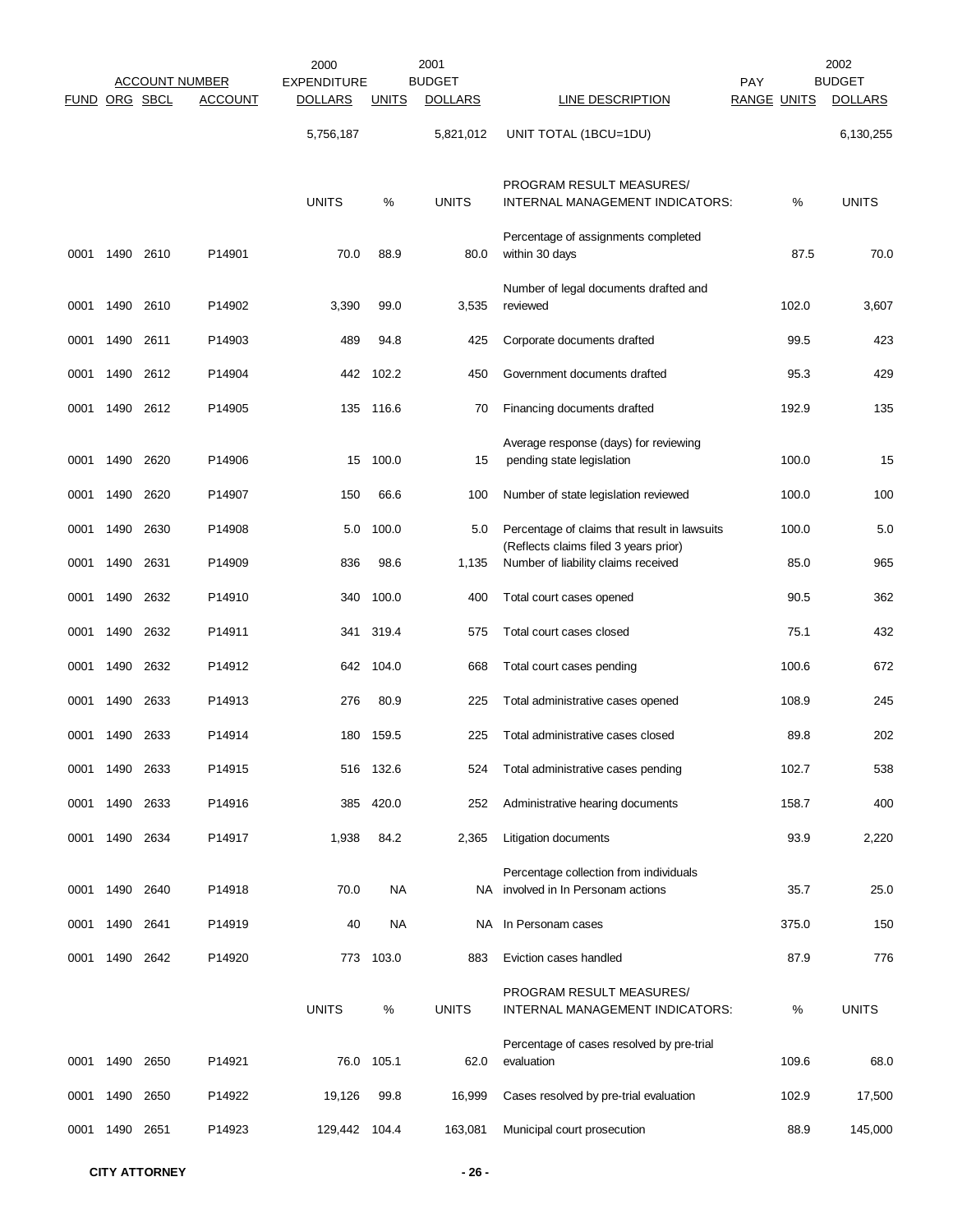|             |       |      | <b>ACCOUNT NUMBER</b> | 2000<br><b>EXPENDITURE</b> |              | 2001<br><b>BUDGET</b> |                                    | PAY                |      | 2002<br><b>BUDGET</b> |
|-------------|-------|------|-----------------------|----------------------------|--------------|-----------------------|------------------------------------|--------------------|------|-----------------------|
| <b>FUND</b> | ORG   | SBCL | <b>ACCOUNT</b>        | <b>DOLLARS</b>             | <b>UNITS</b> | <b>DOLLARS</b>        | LINE DESCRIPTION                   | <b>RANGE UNITS</b> |      | <b>DOLLARS</b>        |
| 0001        | 1490. | 2652 | P14924                | 150                        | 68.5         | 203                   | Circuit court cases                |                    | 78.8 | 160                   |
| 0001        | 1490  | 2653 | P <sub>14925</sub>    | 46,348                     | 99.7         | 55.692                | Cases reviewed in office           |                    | 92.1 | 51,300                |
|             |       |      |                       | 105,952                    |              | 109.721               | TOTAL DIRECT LABOR HOUR ALLOCATION |                    |      | 106,121               |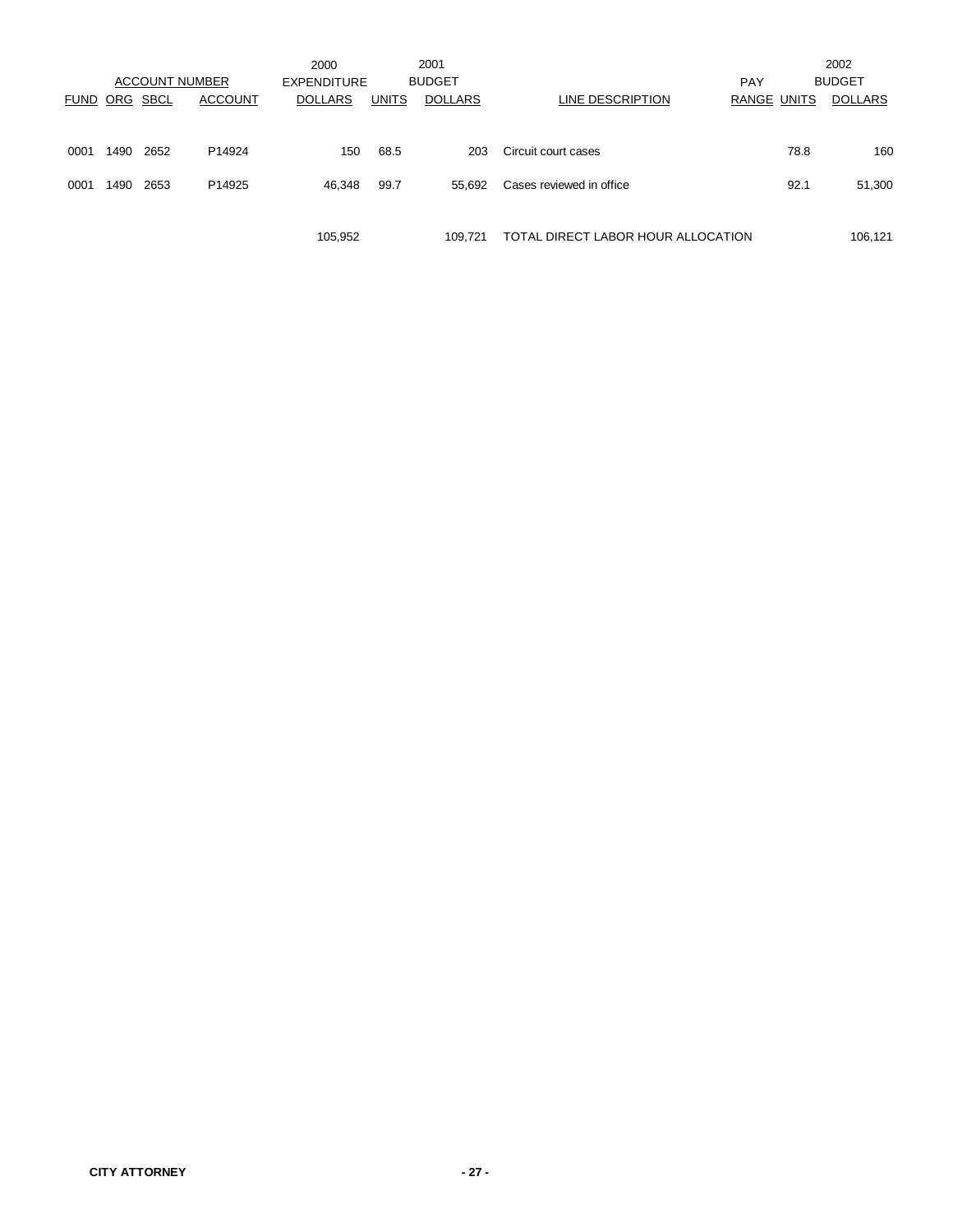|                      |      |           |                       | 2000               |              | 2001           |                                                            |                    | 2002           |
|----------------------|------|-----------|-----------------------|--------------------|--------------|----------------|------------------------------------------------------------|--------------------|----------------|
|                      |      |           | <u>ACCOUNT NUMBER</u> | <b>EXPENDITURE</b> |              | <b>BUDGET</b>  | PAY                                                        |                    | <b>BUDGET</b>  |
| <b>FUND ORG SBCL</b> |      |           | <b>ACCOUNT</b>        | <b>DOLLARS</b>     | <b>UNITS</b> | <b>DOLLARS</b> | <b>LINE DESCRIPTION</b>                                    | <b>RANGE UNITS</b> | <b>DOLLARS</b> |
|                      |      |           |                       |                    |              |                | DEPARTMENT OF CITY DEVELOPMENT                             |                    |                |
|                      |      |           |                       |                    |              |                | <b>BUDGETARY CONTROL UNIT</b>                              |                    |                |
|                      |      |           |                       |                    |              |                | (SUMMARY 1BCU=3DU)                                         |                    |                |
|                      |      |           |                       |                    |              |                | <b>OUTCOME INDICATORS:</b>                                 |                    |                |
|                      |      |           |                       |                    |              |                | Average private investment resulting from \$1              |                    |                |
|                      |      |           |                       | \$7.82             |              | \$8.00         | of City Assistance                                         |                    | \$8.00         |
|                      |      |           |                       |                    |              |                | Number of jobs created and retained as a result of         |                    |                |
|                      |      |           |                       |                    |              |                | city assistance to private business projects               |                    |                |
|                      |      |           |                       | 1,813              |              | 1,700          | Number of Jobs Created                                     |                    | 1,700          |
|                      |      |           |                       | 4,653              |              | 2,300          | Number of Jobs Retained                                    |                    | 2,300          |
|                      |      |           |                       | 674                |              | 500            | Number of New Housing Units                                |                    | 500            |
|                      |      |           |                       |                    |              |                | Public Housing Management Assessment Program               |                    |                |
|                      |      |           |                       |                    |              |                | (PHMAP) Score from the U.S. Department of                  |                    |                |
|                      |      |           |                       |                    |              |                | Housing and Urban Development                              |                    |                |
|                      |      |           |                       | N/A                |              | 0.90           | $($ >.90 = "high performer")                               |                    | N/A            |
|                      |      |           |                       |                    |              |                | Percent of Walk-In Customers who Receive                   |                    |                |
|                      |      |           |                       |                    |              |                | Development Permissions and Permits will Indicate          |                    |                |
|                      |      |           |                       |                    |              |                | they are Satisfied or Very Satisfied with the Service they |                    |                |
|                      |      |           |                       | 96%                |              | 95%            | Received from the Development Center.                      |                    | 95%            |
|                      |      |           |                       |                    |              |                | SALARIES & WAGES                                           |                    |                |
|                      |      |           |                       |                    |              | 215,000        | Overtime Compensated                                       |                    | 168,920        |
|                      |      |           |                       | 2,804,407          |              | 2,494,337      | All Other Salaries & Wages                                 |                    | 2,624,988      |
| 0001                 |      | 1910 R999 | 006000                | 2,804,407          |              | 2,709,337      | NET SALARIES & WAGES TOTAL                                 |                    | 2,793,908      |
|                      |      |           |                       |                    | 287          |                | TOTAL NUMBER OF POSITIONS AUTHORIZED                       | 271                |                |
|                      |      |           |                       |                    | 60.86        |                | <b>O&amp;M FTE'S</b>                                       | 59.45              |                |
|                      |      |           |                       |                    | 204.85       |                | NON-O&M FTE'S                                              | 192.05             |                |
| 0001                 |      | 1910 R999 | 006100                | 910,439            |              | 900,681        | ESTIMATED EMPLOYEE FRINGE BENEFITS                         |                    | 949,928        |
|                      |      |           |                       |                    |              |                | (Involves Revenue Offset-No                                |                    |                |
|                      |      |           |                       |                    |              |                | Transfers from this Account)                               |                    |                |
|                      |      |           |                       |                    |              |                | OPERATING EXPENDITURES                                     |                    |                |
| 0001                 |      | 1910 R999 | 630100                | 47,780             |              | 86,332         | General Office Expense                                     |                    | 96,303         |
| 0001                 | 1910 | R999      | 630500                |                    |              | 250            | Tools & Machinery Parts                                    |                    |                |
| 0001                 | 1910 | R999      | 631000                | 201                |              | 900            | <b>Construction Supplies</b>                               |                    |                |
| 0001                 | 1910 | R999      | 631500                |                    |              | 14,400         | Energy                                                     |                    | 14,000         |
| 0001                 | 1910 | R999      | 632000                | 6,954              |              | 23,370         | <b>Other Operating Supplies</b>                            |                    | 8,000          |
| 0001                 | 1910 | R999      | 632500                |                    |              | 5,920          | <b>Facility Rental</b>                                     |                    |                |
| 0001                 |      | 1910 R999 | 633000                | 1,295              |              | 15,780         | Vehicle Rental                                             |                    | 6,780          |
| 0001                 | 1910 | R999      | 633500                | 11,212             |              | 4,180          | Non-Vehicle Equipment Rental                               |                    | 7,558          |
| 0001                 | 1910 | R999      | 634000                | 138,815            |              | 101,150        | <b>Professional Services</b>                               |                    | 77,896         |
| 0001                 | 1910 | R999      | 634500                | (2,302)            |              | 3,220          | Information Technology Services                            |                    | 35,920         |
| 0001                 | 1910 | R999      | 635000                | 383,919            |              | 332,241        | <b>Property Services</b>                                   |                    | 344,968        |
| 0001                 | 1910 | R999      | 635500                | 9,969              |              |                | <b>Infrastructure Services</b>                             |                    | 28,000         |
| 0001                 | 1910 | R999      | 636000                |                    |              |                | Vehicle Repair Services                                    |                    |                |
| 0001                 | 1910 | R999      | 636500                | 88,645             |              | 198,814        | <b>Other Operating Services</b>                            |                    | 44,800         |
| 0001                 | 1910 | R999      | 637000                |                    |              |                | Loans and Grants                                           |                    |                |
| 0001                 | 1910 | R999      | 637501                | 241,922            |              |                | Reimburse Other Departments                                |                    | 27,102         |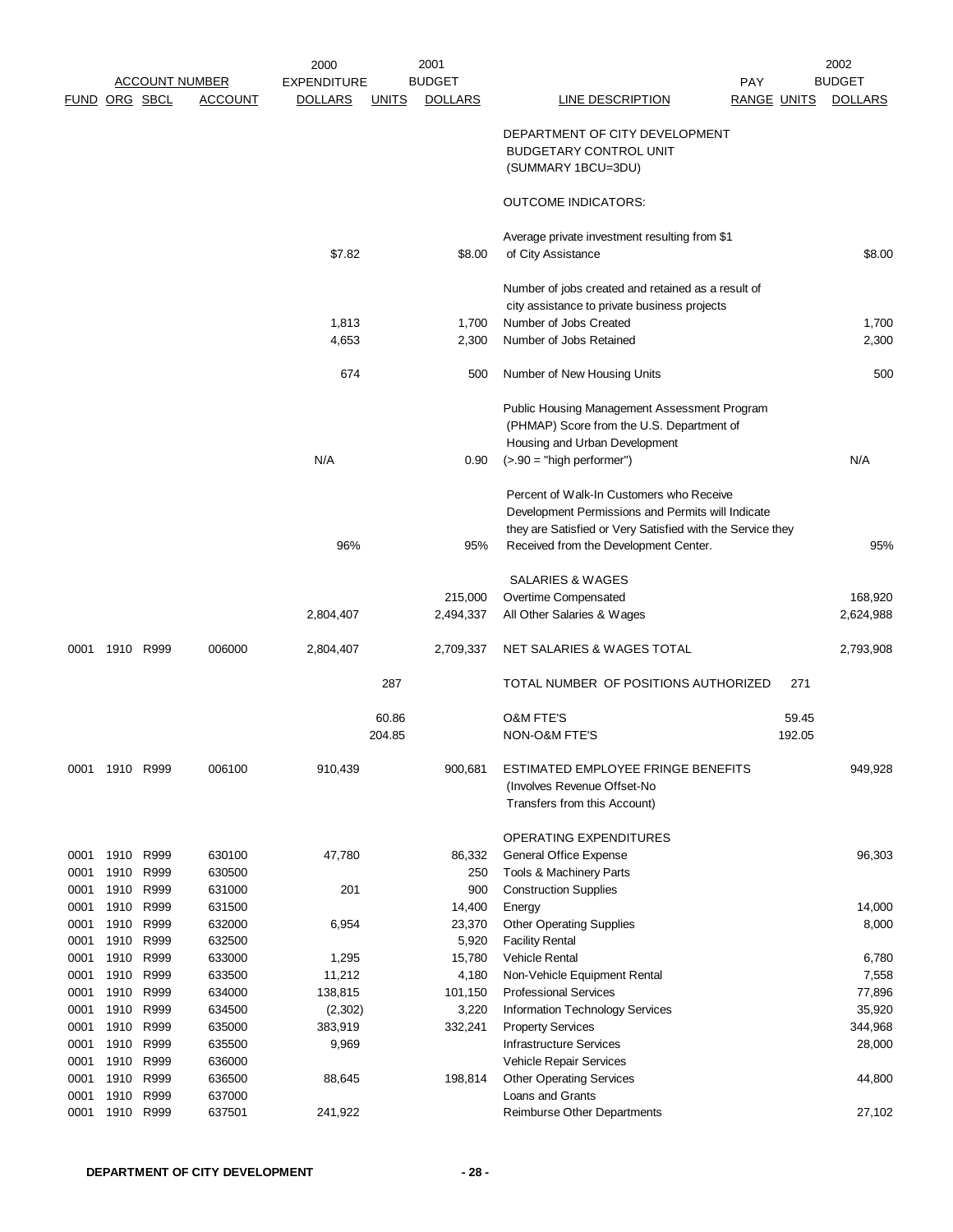|             |      |             |                       | 2000               |              | 2001           |                                                                |                    | 2002           |
|-------------|------|-------------|-----------------------|--------------------|--------------|----------------|----------------------------------------------------------------|--------------------|----------------|
|             |      |             | <b>ACCOUNT NUMBER</b> | <b>EXPENDITURE</b> |              | <b>BUDGET</b>  |                                                                | <b>PAY</b>         | <b>BUDGET</b>  |
| <b>FUND</b> | ORG  | <b>SBCL</b> | <b>ACCOUNT</b>        | <b>DOLLARS</b>     | <b>UNITS</b> | <b>DOLLARS</b> | LINE DESCRIPTION                                               | <b>RANGE UNITS</b> | <b>DOLLARS</b> |
| 0001        | 1910 | R999        | 006300                | 928,410            |              | 786.557        | OPERATING EXPENDITURES                                         |                    | 691,327        |
| 0001        | 1910 | R999        | 006800                |                    |              |                | <b>EQUIPMENT PURCHASES TOTAL</b>                               |                    |                |
|             |      |             |                       | 172,191            |              | 102.900        | SPECIAL FUNDS TOTAL                                            |                    | 102,900        |
|             |      |             |                       |                    |              |                | DEPARTMENT OF CITY DEVELOPMENT<br>BUDGETARY CONTROL UNIT TOTAL |                    |                |
|             |      |             |                       | 4,815,447          |              | 4,499,475      | $(1BCU=3DU)$                                                   |                    | 4,538,063      |
|             |      |             |                       | 111,431            |              | 109.548        | TOTAL DIRECT LABOR HOUR ALLOCATION                             |                    | 107,010        |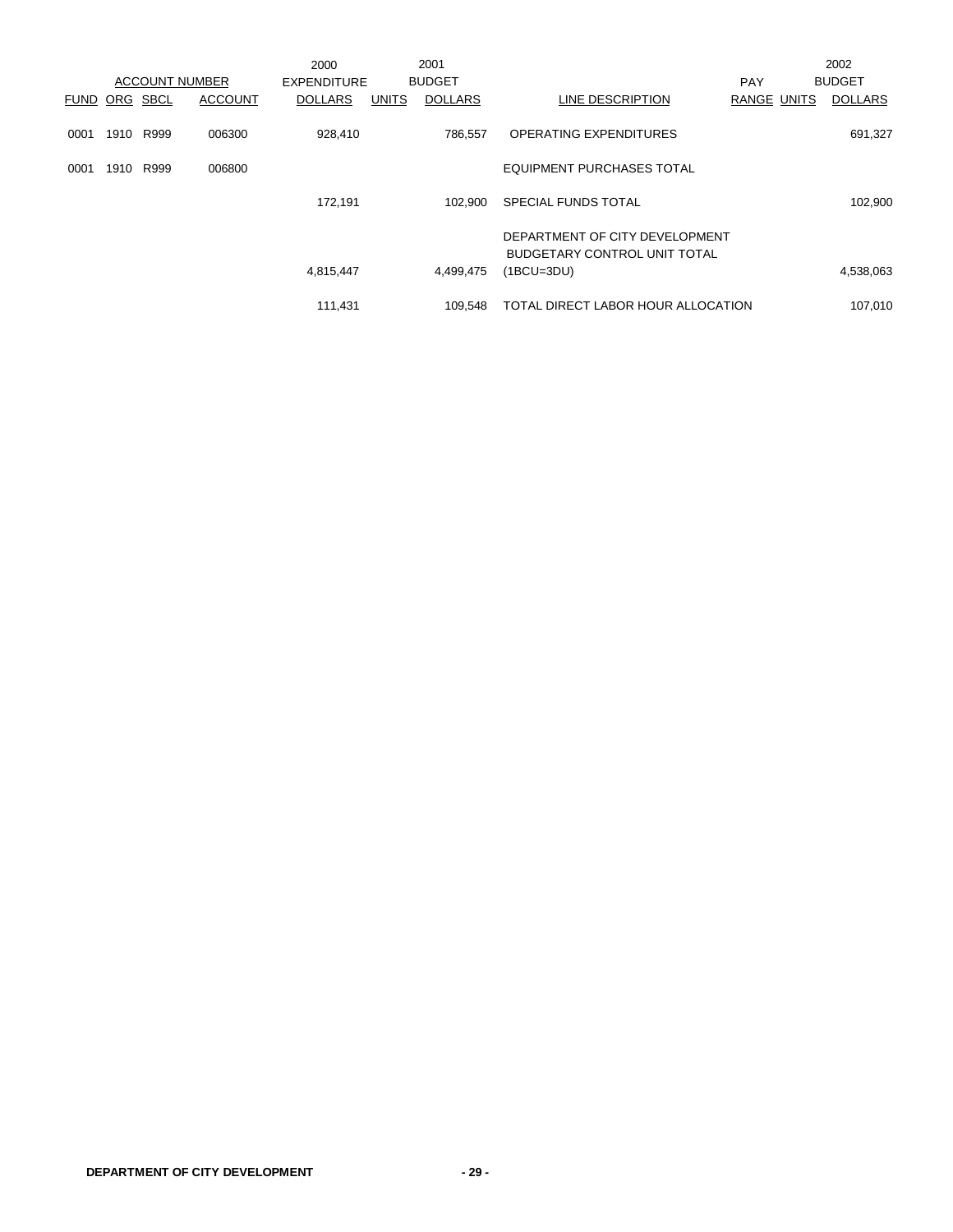|                       |                | 2000               |                | 2001           |                                                                    |                    |              | 2002           |
|-----------------------|----------------|--------------------|----------------|----------------|--------------------------------------------------------------------|--------------------|--------------|----------------|
| <b>ACCOUNT NUMBER</b> |                | <b>EXPENDITURE</b> |                | <b>BUDGET</b>  |                                                                    | <b>PAY</b>         |              | <b>BUDGET</b>  |
| FUND ORG SBCL         | <b>ACCOUNT</b> | <b>DOLLARS</b>     | <b>UNITS</b>   | <b>DOLLARS</b> | <b>LINE DESCRIPTION</b>                                            | <b>RANGE UNITS</b> |              | <b>DOLLARS</b> |
|                       |                |                    |                |                | DEPARTMENT OF CITY DEVELOPMENT-                                    |                    |              |                |
|                       |                |                    |                |                | <b>GENERAL MANAGEMENT &amp; POLICY</b>                             |                    |              |                |
|                       |                |                    |                |                | DEVELOPMENT DECISION UNIT                                          |                    |              |                |
|                       |                |                    |                |                | SALARIES & WAGES                                                   |                    |              |                |
|                       |                |                    |                |                | OFFICE OF THE COMMISSIONER                                         |                    |              |                |
|                       |                |                    | $\overline{7}$ |                | <b>Member Housing Authority</b>                                    | SP                 | 7            |                |
|                       |                |                    | $\overline{7}$ |                | Member Redevelopment Authority                                     | SP                 | 7            |                |
|                       |                |                    | 1              | 123,650        | Commissioner-City Development (X)(Y)                               | 18                 | $\mathbf{1}$ | 126,800        |
|                       |                |                    | 1              | 90,190         | Deputy Commissioner-City Develop.(Y)                               | 17                 | $\mathbf{1}$ | 97,985         |
|                       |                |                    | 1              | 38,159         | Administrative Assistant IV                                        | 550                | 1            | 43,373         |
|                       |                |                    | $\mathbf{1}$   | 41,805         | Administrative Services Spec. (N)                                  | 1                  | 1            | 44,676         |
|                       |                |                    | 1              | 52,574         | Econ. Development Policy Coord. (Y)                                | 9                  | 1            | 55,726         |
|                       |                |                    |                |                | Econ. Development & Media Specialist (Y)                           | 6                  | $\mathbf{1}$ | 43,890         |
|                       |                |                    | $\mathbf{1}$   | 43,795         | Neighborhood Develop. Analyst-Sr. (Y)                              | 4                  |              |                |
|                       |                |                    |                |                | ECONOMIC DEVELOPMENT DIVISION                                      |                    |              |                |
|                       |                |                    | 1              | 26,365         | Administrative Assistant I                                         | 435                | 1            | 29,601         |
|                       |                |                    |                |                | <b>Credit Services Specialist</b>                                  | 1                  | $\mathbf{1}$ | 35,983         |
|                       |                |                    | 1              | 30,446         | Administrative Assistant II                                        | 445                |              |                |
|                       |                |                    |                |                | ECONOMIC DEVELOPMENT-REDEVELOPMENT<br>& SPECIAL PROJECTS SECTION   |                    |              |                |
|                       |                |                    | 1              | 69,637         | Redevel. & Special Projects Mgr. (X)(Y)                            | 9                  | 1            | 74,419         |
|                       |                |                    | 1              | 65,308         | Land Development Officer (Y)                                       | 8                  | 1            | 69,791         |
|                       |                |                    | 1              | 45,338         | Economic Development Specialist (X)(Y)                             | 6                  | $\mathbf{1}$ | 51,507         |
|                       |                |                    | $\mathbf{1}$   | 57,503         | International Econ. Development Mgr. (Y)                           | 6                  |              |                |
|                       |                |                    |                |                | MILWAUKEE ECONOMIC DEVELOPMENT<br><b>CORPORATION (MEDC)</b>        |                    |              |                |
|                       |                |                    | 1              | 108,836        | MEDC Director (X)(Y)                                               | 16                 | $\mathbf{1}$ | 116,309        |
|                       |                |                    |                |                | Neighborhood Devel. Specialist (X)(Y)                              | 6                  | $\mathbf{1}$ | 61,451         |
|                       |                |                    | 1              | 41,070         | Economic Devel. Specialist (X)(Y)                                  | 6                  |              |                |
|                       |                |                    |                |                | <b>MARKETING &amp; CIVIC DEVELOPMENT</b><br><b>SERVICES OFFICE</b> |                    |              |                |
|                       |                |                    | $\mathbf 1$    | 67,269         | Marketing Dev. Services Mgr. (Y)                                   | 11                 | 1            | 76,422         |
|                       |                |                    |                |                | Marketing Program Coordinator (Y)                                  | 4                  | $\mathbf{1}$ | 39,740         |
|                       |                |                    | 1              | 74,422         | Econ. Development Marketing Mgr. (Y)                               | 9                  |              |                |
|                       |                |                    | 1              | 53,954         | Marketing Program Coordinator-Sr. (Y)                              | 5                  |              |                |
|                       |                |                    | 1              | 50,611         | <b>Graphics Coordinator</b>                                        | 4                  | 1            | 54,086         |
|                       |                |                    | 1              | 44,545         | Videographer (Y)                                                   | $\overline{c}$     | $\mathbf{1}$ | 47,604         |
|                       |                |                    | 1              | 30,446         | Office Assistant IV                                                | 445                |              |                |
|                       |                |                    | 1              | 9,630          | Graduate Intern                                                    | 927                | $\mathbf{1}$ | 8,784          |
|                       |                |                    | $\overline{2}$ | 12,969         | College Intern                                                     | 910                | 2            | 15,921         |
|                       |                |                    |                |                | URBAN DEVELOPMENT SECTION                                          |                    |              |                |
|                       |                |                    | 1              | 79,120         | Urban Development Manager (Y)                                      | 11                 | $\mathbf{1}$ | 84,553         |
|                       |                |                    | 1              | 69,637         | Neighborhood Development - Mgr. (X) (Y)                            | 9                  | $\mathbf{1}$ | 74,419         |
|                       |                |                    |                |                | Econ. Development Marketing Mgr. (Y)                               | 9                  | 1            | 82,983         |
|                       |                |                    | 1              | 61,287         | Small Business Development Officer (Y)                             | 7                  | $\mathbf{1}$ | 65,496         |
|                       |                |                    | 2              | 100,556        | Neighborhood Development Spec. (X) (Y)                             | 6                  | $\mathbf{1}$ | 47,382         |
|                       |                |                    |                |                | Econ. Development Specialist (Y)                                   | 6                  | $\mathbf{1}$ | 54,886         |
|                       |                |                    | 1              | 11,482         | Graduate Intern (0.5 FTE)                                          | 927                | $\mathbf{1}$ | 15,262         |
|                       |                |                    | 1              | 6,573          | College Intern (0.5 FTE)                                           | 910                | $\mathbf{1}$ | 7,137          |

 REAL ESTATE & PROPERTY MANAGEMENT SECTION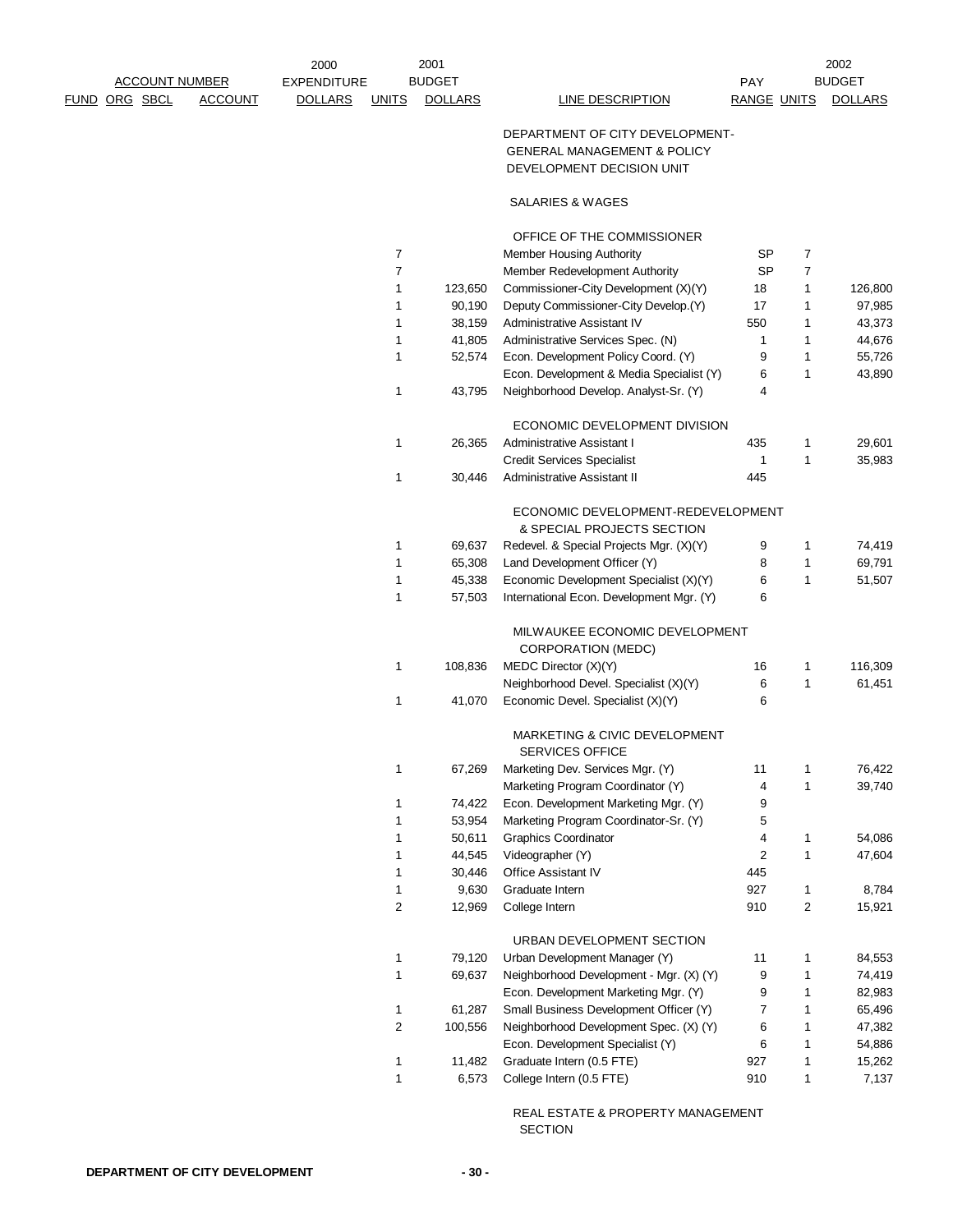|                      |                       |                | 2000               |              | 2001             |                                                                   |                    |                   | 2002             |
|----------------------|-----------------------|----------------|--------------------|--------------|------------------|-------------------------------------------------------------------|--------------------|-------------------|------------------|
|                      | <b>ACCOUNT NUMBER</b> |                | <b>EXPENDITURE</b> |              | <b>BUDGET</b>    |                                                                   | <b>PAY</b>         |                   | <b>BUDGET</b>    |
| <b>FUND ORG SBCL</b> |                       | <b>ACCOUNT</b> | <b>DOLLARS</b>     | <b>UNITS</b> | <b>DOLLARS</b>   | LINE DESCRIPTION                                                  | <b>RANGE UNITS</b> |                   | <b>DOLLARS</b>   |
|                      |                       |                |                    | 1            | 41,070           | Program Manager                                                   | 6                  | 1                 | 50,015           |
|                      |                       |                |                    | 1            | 36,650           | Real Estate Analyst (A)(X)(Y)                                     | 2                  | 1                 | 42,528           |
|                      |                       |                |                    | 1            | 41,067           | Property Manager (X)(Y)                                           | 546                | 1                 | 37,817           |
|                      |                       |                |                    | 1            | 30,446           | Office Assistant IV                                               | 445                | 1                 | 34,183           |
|                      |                       |                |                    | 1            | 26,125           | <b>Office Assistant II</b>                                        | 410                | 1                 | 24,928           |
|                      |                       |                |                    |              |                  | <b>REDEVELOPMENT</b>                                              |                    |                   |                  |
|                      |                       |                |                    | 1            | 41,070           | Real Estate Specialist (Y)                                        | 6                  | 1                 | 53,609           |
|                      |                       |                |                    | 1            | 46,943           | Real Estate Analyst-Senior (X)(Y)                                 | 4                  | 1                 | 53,332           |
|                      |                       |                |                    | 1            | 37,387           | Relocation Specialist III (X)(Y)                                  | 540                | 1                 | 36,728           |
|                      |                       |                |                    | 1            | 32,885           | Database Specialist                                               | 534                | 1                 | 38,069           |
|                      |                       |                |                    |              |                  | ADMINISTRATION & CONTROL DIVISION                                 |                    |                   |                  |
|                      |                       |                |                    |              |                  | <b>INFORMATION SYSTEMS SERVICES</b>                               |                    |                   |                  |
|                      |                       |                |                    | 1            | 63,245           | Business Systems Supervisor (Y)                                   | 10                 | 1                 | 69,687           |
|                      |                       |                |                    | 1            | 54,985           | Network Coordinator-Senior (Y)                                    | 6                  | 1                 | 60,520           |
|                      |                       |                |                    | 1            |                  | Microcomputer Services Assistant                                  |                    | 1                 |                  |
|                      |                       |                |                    |              | 33,010           |                                                                   | 460                |                   | 37,064           |
|                      |                       |                |                    | 1            | 33,980<br>39,590 | <b>Systems Support Assistant</b>                                  | 525                |                   |                  |
|                      |                       |                |                    | 1            |                  | Geographic Information Specialist                                 | 558                | 1                 | 45,978           |
|                      |                       |                |                    | 1            | 47,384           | Geographic Information Supervisor                                 | 4                  | 1                 | 53,270           |
|                      |                       |                |                    | 2            | 68,610           | Geographic Information Technician II<br>Network Analyst Assistant | 602<br>596         | 2<br>$\mathbf{1}$ | 77,032<br>43,312 |
|                      |                       |                |                    |              |                  |                                                                   |                    |                   |                  |
|                      |                       |                |                    |              |                  | <b>BUDGET &amp; MANAGEMENT REPORTING</b>                          |                    |                   |                  |
|                      |                       |                |                    | 1            | 79,120           | Budget & Mgmt. Reporting Manager (Y)                              | 11                 | 1                 | 84,553           |
|                      |                       |                |                    |              |                  | Program Monitor (Y)                                               | 5                  | 1                 | 57,658           |
|                      |                       |                |                    | 1            | 53,954           | Budget & Management Analyst-Lead                                  | 6                  |                   |                  |
|                      |                       |                |                    |              |                  | <b>GENERAL ACCOUNTING</b>                                         |                    |                   |                  |
|                      |                       |                |                    | 1            | 41,734           | Management Accountant - Senior (Y)                                | 4                  | 1                 | 54,086           |
|                      |                       |                |                    | 6            | 186,237          | Accounting Assistant II (E)                                       | 445                | 6                 | 210,004          |
|                      |                       |                |                    | 1            | 28,269           | Personnel Payroll Assistant II (E)                                | 445                | 1                 | 32,543           |
|                      |                       |                |                    | 1            | 65,308           | Accounting Mgr. - City Development (Y)                            | 8                  | 1                 | 69,792           |
|                      |                       |                |                    |              |                  | <b>ADMINISTRATIVE SERVICES</b>                                    |                    |                   |                  |
|                      |                       |                |                    |              | 29,729           | <b>Delivery Driver</b>                                            | 335                |                   | 33,378           |
|                      |                       |                |                    | 3            | 66,606           | <b>Office Assistant II</b>                                        | 410                |                   |                  |
|                      |                       |                |                    | 1            | 27,787           | <b>Communications Assistant I</b>                                 | 415                | 1                 | 31,199           |
|                      |                       |                |                    | 2            | 55,862           | <b>Office Assistant III</b>                                       | 425                | 2                 | 60,926           |
|                      |                       |                |                    | 1            | 22,202           | Office Assistant II                                               | 410                | $\mathbf{1}$      | 24,819           |
|                      |                       |                |                    |              |                  | PERSONNEL                                                         |                    |                   |                  |
|                      |                       |                |                    | 1            | 41,651           | <b>DCD Personnel Officer</b>                                      | 7                  | 1                 | 50,627           |
|                      |                       |                |                    | 1            | 33,206           | Personnel Payroll Assistant III                                   | 460                | 1                 | 35,866           |
|                      |                       |                |                    |              |                  | <b>PURCHASING</b>                                                 |                    |                   |                  |
|                      |                       |                |                    | 1            | 33,991           | Purchasing Agent - Senior (Y)                                     | 4                  | 1                 | 37,854           |
|                      |                       |                |                    | 1            | 32,271           | Program Assistant II                                              | 530                | $\mathbf{1}$      | 37,257           |
|                      |                       |                |                    |              |                  |                                                                   |                    |                   |                  |
|                      |                       |                |                    |              |                  | <b>AUXILIARY POSITIONS</b>                                        |                    |                   |                  |
|                      |                       |                |                    | 1            |                  | Real Estate Specialist                                            | 6                  | 1                 |                  |
|                      |                       |                |                    | 1            |                  | Real Estate Analyst - Senior                                      | 4                  | $\mathbf{1}$      |                  |
|                      |                       |                |                    | 86           | 2,979,551        | <b>Total Before Adjustments</b>                                   |                    | 81                | 3,104,820        |
|                      |                       |                |                    |              |                  | Salary & Wage Rate Change                                         |                    |                   |                  |
|                      |                       |                |                    |              |                  | Overtime Compensated                                              |                    |                   |                  |
|                      |                       |                |                    |              | (61, 374)        | Personnel Cost Adjustment                                         |                    |                   |                  |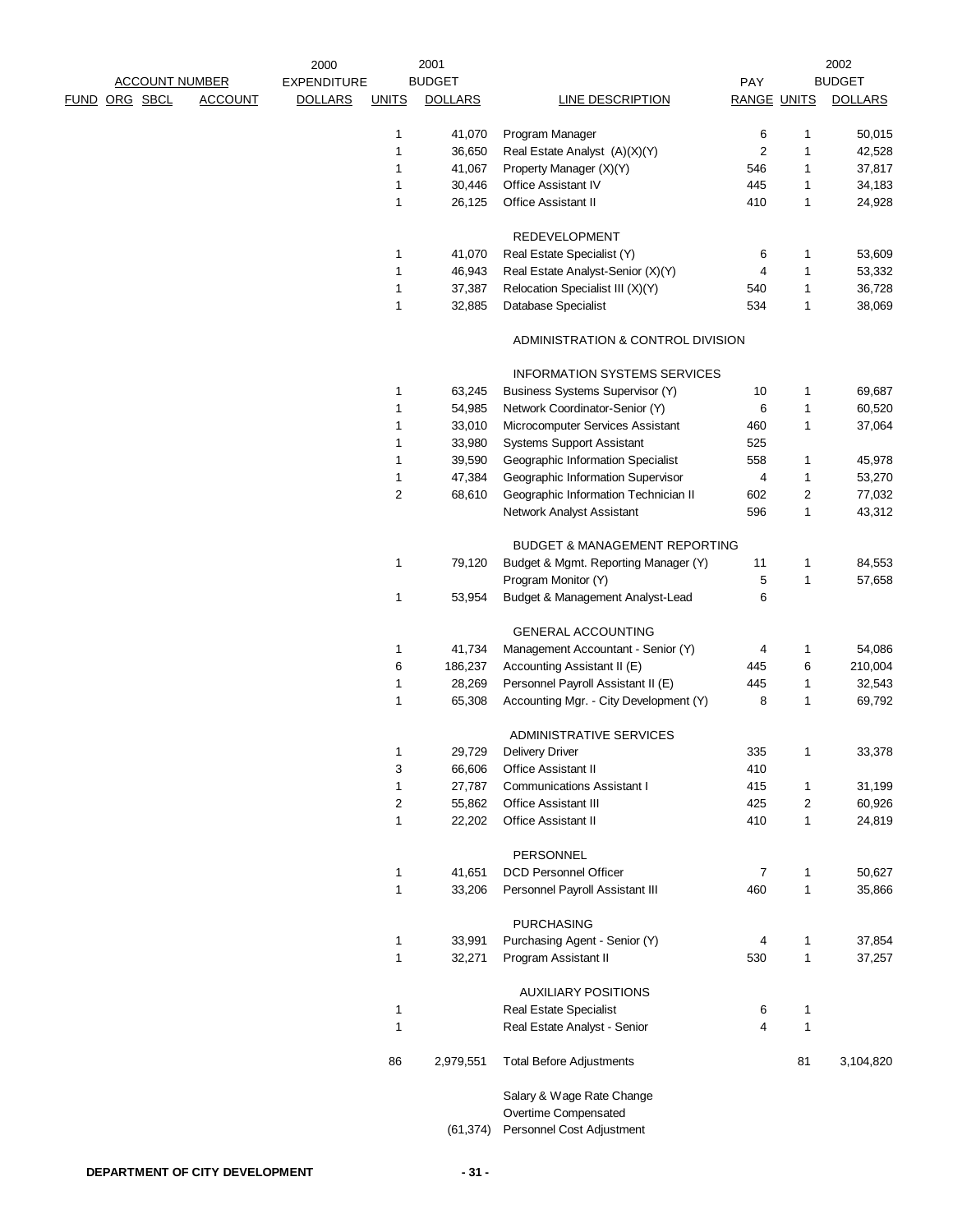|                      |                |              |                       | 2000               |              | 2001           |                                                                                                                                           |                    |       | 2002           |
|----------------------|----------------|--------------|-----------------------|--------------------|--------------|----------------|-------------------------------------------------------------------------------------------------------------------------------------------|--------------------|-------|----------------|
|                      |                |              | <b>ACCOUNT NUMBER</b> | <b>EXPENDITURE</b> |              | <b>BUDGET</b>  |                                                                                                                                           | <b>PAY</b>         |       | <b>BUDGET</b>  |
| <b>FUND ORG SBCL</b> |                |              | <u>ACCOUNT</u>        | <b>DOLLARS</b>     | <u>UNITS</u> | <b>DOLLARS</b> | <b>LINE DESCRIPTION</b>                                                                                                                   | <u>RANGE UNITS</u> |       | <b>DOLLARS</b> |
|                      |                |              |                       |                    |              |                | Other                                                                                                                                     |                    |       |                |
|                      |                |              |                       |                    |              |                |                                                                                                                                           |                    |       |                |
|                      |                |              |                       | 1,205,788          |              | 2,918,177      | Gross Salaries & Wages Total                                                                                                              |                    |       | 3,104,820      |
|                      |                |              |                       |                    |              | (931, 268)     | Reimbursable Services Deduction                                                                                                           |                    |       | (1,061,431)    |
|                      |                |              |                       |                    |              | (236,660)      | Capital Improvements Deduction                                                                                                            |                    |       | (280, 238)     |
|                      |                |              |                       |                    |              | (692, 460)     | Grants & Aids Deduction                                                                                                                   |                    |       | (793, 912)     |
| 0001                 | 1911           | R999         | 006000                | 1,205,788          |              | 1,057,789      | NET SALARIES & WAGES TOTAL                                                                                                                |                    |       | 969,239        |
|                      |                |              |                       |                    | 18.47        |                | <b>O&amp;M FTE'S</b>                                                                                                                      |                    | 15.67 |                |
|                      |                |              |                       |                    | 48.63        |                | NON-O&M FTE'S                                                                                                                             |                    | 46.83 |                |
|                      |                |              |                       |                    |              |                | (E) One position subject to the availability of Housing Asst.<br>Payments Programming Funding.                                            |                    |       |                |
|                      |                |              |                       |                    |              |                | (N) Position to be studied upon vacation by Jean Laskowski.                                                                               |                    |       |                |
|                      |                |              |                       |                    |              |                | (X) Private Auto Allowance May Be Paid Pursuant to Section<br>350-183 of the Milw. Code.                                                  |                    |       |                |
|                      |                |              |                       |                    |              |                | (Y) Required to file a statement of economic interests in accordance with<br>the Milwaukee Code of Ordinances Chapter 303-Code of Ethics. |                    |       |                |
| 0001                 | 1911           | R999         | 006100                | 381,392            |              | 349,070        | ESTIMATED EMPLOYEE FRINGE BENEFITS<br>(Involves Revenue Offset-No<br>Transfers from this Account)                                         |                    |       | 329,541        |
|                      |                |              |                       |                    |              |                | OPERATING EXPENDITURES                                                                                                                    |                    |       |                |
| 0001                 |                | 1911 R999    | 630100                | 26,048             |              | 46,450         | General Office Expense                                                                                                                    |                    |       | 24,310         |
| 0001                 | 1911           | R999         | 630500                |                    |              |                | Tools & Machinery Parts                                                                                                                   |                    |       |                |
| 0001                 | 1911           | R999         | 631000                |                    |              |                | <b>Construction Supplies</b>                                                                                                              |                    |       |                |
| 0001                 | 1911           | R999         | 631500                |                    |              |                | Energy                                                                                                                                    |                    |       | 14,000         |
| 0001                 | 1911           | R999         | 632000                | 6,326              |              | 6,750          | <b>Other Operating Supplies</b>                                                                                                           |                    |       | 2,250          |
| 0001                 | 1911           | R999         | 632500                |                    |              | 1,440          | <b>Facility Rental</b>                                                                                                                    |                    |       |                |
| 0001                 | 1911           | R999         | 633000                | 1,218              |              | 5,510          | Vehicle Rental                                                                                                                            |                    |       | 5,780          |
| 0001                 | 1911           | R999         | 633500                | 4,107              |              |                | Non-Vehicle Equipment Rental                                                                                                              |                    |       | 3,058          |
| 0001                 | 1911           | R999         | 634000                | 97,358             |              | 60,800         | <b>Professional Services</b>                                                                                                              |                    |       | 5,000          |
| 0001                 | 1911           | R999         | 634500                | (2,302)            |              | 1,920          | Information Technology Services                                                                                                           |                    |       |                |
| 0001                 | 1911           | R999         | 635000                | 383,309            |              | 244,740        | <b>Property Services</b>                                                                                                                  |                    |       | 328,452        |
| 0001                 | 1911           | R999         | 635500                | 9,969              |              |                | <b>Infrastructure Services</b>                                                                                                            |                    |       | 28,000         |
| 0001                 | 1911           | R999         | 636000                |                    |              |                | Vehicle Repair Services                                                                                                                   |                    |       |                |
| 0001                 | 1911           | R999         | 636500                | 65,522             |              | 78,814         | <b>Other Operating Services</b>                                                                                                           |                    |       | 18,800         |
| 0001<br>0001         | 1911<br>1911   | R999<br>R999 | 637000<br>637501      | 162,227            |              |                | Loans and Grants<br><b>Reimburse Other Departments</b>                                                                                    |                    |       | 12,102         |
|                      |                |              |                       |                    |              |                |                                                                                                                                           |                    |       |                |
| 0001                 |                | 1911 R999    | 006300                | 753,782            |              | 446,424        | OPERATING EXPENDITURES                                                                                                                    |                    |       | 441,752        |
|                      |                |              |                       |                    |              |                | <b>EQUIPMENT PURCHASES</b>                                                                                                                |                    |       |                |
|                      |                |              |                       |                    |              |                | <b>Additional Equipment</b>                                                                                                               |                    |       |                |
|                      |                |              |                       |                    |              |                | Subtotal - Additional Equipment                                                                                                           |                    |       |                |
|                      |                |              |                       |                    |              |                | Replacement Equipment                                                                                                                     |                    |       |                |
|                      |                |              |                       |                    |              |                | Subtotal - Replacement Equipment                                                                                                          |                    |       |                |
|                      | 0001 1911 R999 |              | 006800                |                    |              |                | <b>EQUIPMENT PURCHASES TOTAL</b>                                                                                                          |                    |       |                |
|                      |                |              |                       |                    |              |                |                                                                                                                                           |                    |       |                |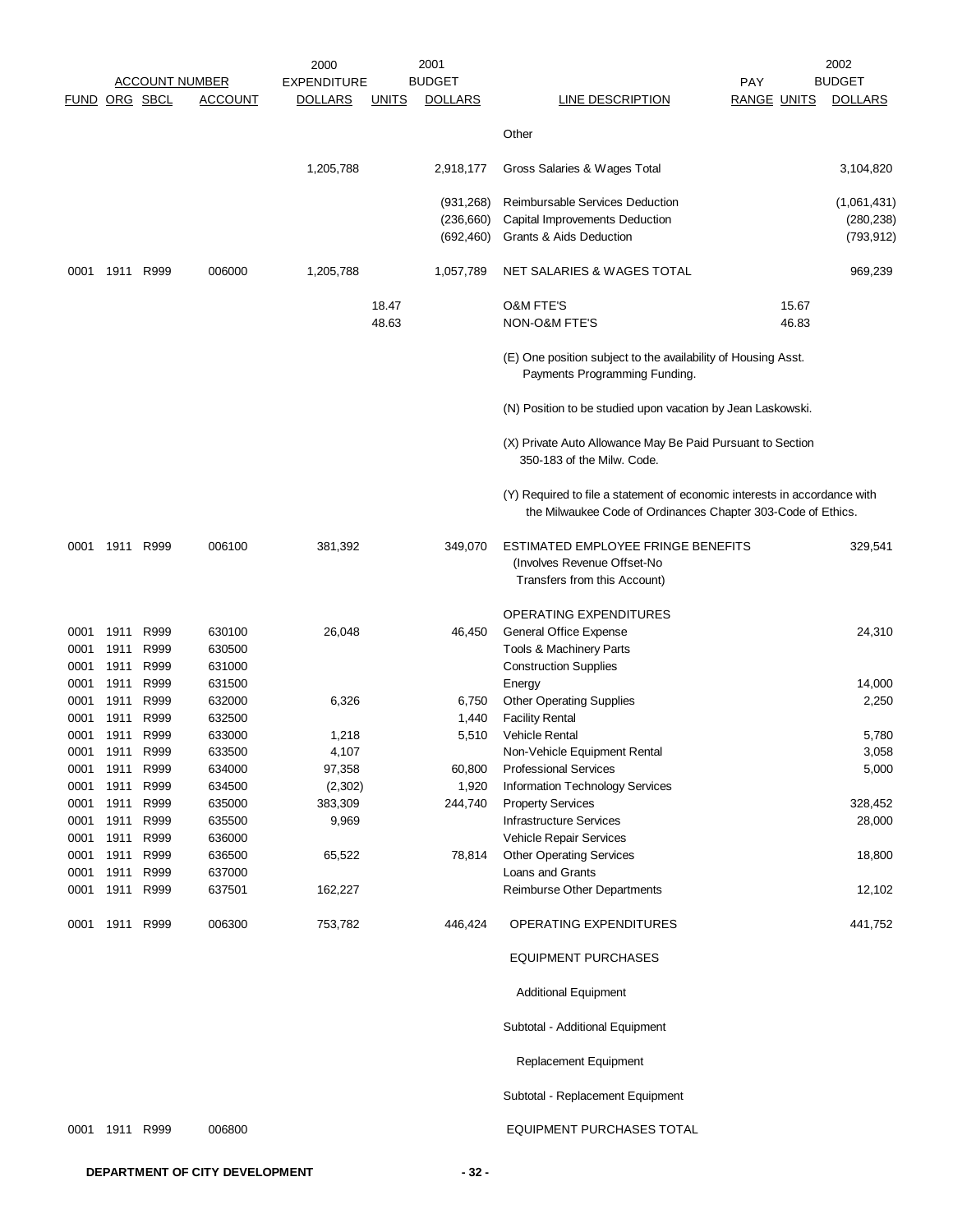|                      |           |           |                       | 2000               |              | 2001           |                                                                                |     |                    | 2002           |
|----------------------|-----------|-----------|-----------------------|--------------------|--------------|----------------|--------------------------------------------------------------------------------|-----|--------------------|----------------|
|                      |           |           | <b>ACCOUNT NUMBER</b> | <b>EXPENDITURE</b> |              | <b>BUDGET</b>  |                                                                                | PAY |                    | <b>BUDGET</b>  |
| <b>FUND ORG SBCL</b> |           |           | <b>ACCOUNT</b>        | <b>DOLLARS</b>     | <b>UNITS</b> | <b>DOLLARS</b> | <b>LINE DESCRIPTION</b>                                                        |     | <b>RANGE UNITS</b> | <b>DOLLARS</b> |
|                      |           |           |                       |                    |              |                |                                                                                |     |                    |                |
|                      |           |           |                       |                    |              |                | <b>SPECIAL FUNDS</b>                                                           |     |                    |                |
| 0001                 |           | 1910 R194 | 006300                |                    |              | 102,900        | <b>Economic Development Marketing</b>                                          |     |                    |                |
| 0001                 | 1911      |           |                       | 13,850             |              |                | Youth Initiatives                                                              |     |                    |                |
| 0001                 | 1911      |           |                       | 6,664              |              |                | Marketing Technology                                                           |     |                    |                |
| 0001                 |           | 1911 R194 | 006300                | 118,188            |              |                | <b>Economic Development Marketing</b>                                          |     |                    | 102,900        |
|                      |           |           |                       | 138,702            |              | 102,900        | SPECIAL FUNDS TOTAL                                                            |     |                    | 102,900        |
|                      |           |           |                       |                    |              |                | DEPARTMENT OF CITY DEVELOPMENT-                                                |     |                    |                |
|                      |           |           |                       |                    |              |                | <b>GENERAL MANAGEMENT &amp; POLICY</b>                                         |     |                    |                |
|                      |           |           |                       | 2,479,664          |              | 1,956,183      | DEVELOPMENT DECISION UNIT TOTAL                                                |     |                    | 1,843,432      |
|                      |           |           |                       |                    |              |                | PROGRAM RESULT MEASURES/                                                       |     |                    |                |
|                      |           |           |                       | <b>UNITS</b>       | %            | <b>UNITS</b>   | INTERNAL MANAGEMENT INDICATORS:                                                |     | %                  | <b>UNITS</b>   |
|                      |           |           |                       |                    |              |                | Retention/Creation of Jobs & Taxbase                                           |     |                    |                |
|                      |           |           |                       |                    |              |                | No. of Workers Linked to Businesses Seeking                                    |     |                    |                |
| 0001                 | 1911      | 5600      | P19101                | 1,585              | 113.3        | 1,700          | Employees                                                                      |     | 100.0              | 1,700          |
| 0001                 | 1911      | 5700      | P19102                | 42                 | 100.0        | 65             | Acres of Property Converted for Business Use                                   |     | 100.0              | 65             |
| 0001                 | 1911      | 5700      | P19103                | 65,167,812 109.8   |              | 90,000,000     | Dollars of Private Investment in Job-creating<br>Projects Assisted by the City |     | 111.1              | 100,000,000    |
|                      |           |           |                       |                    |              |                |                                                                                |     |                    |                |
|                      |           |           |                       |                    |              |                | Dollars of City Investment in Neighborhood-                                    |     |                    |                |
| 0001                 | 1911 5700 |           | P19104                | 8,762,058          | 100.0        | 6,000,000      | based Businesses.                                                              |     | 116.7              | 7,000,000      |
|                      |           |           |                       | 7.44               |              | 8.00           | Dollars of Private Investment for Every \$1 of                                 |     | 100.0              | 8.00           |
| 0001                 | 1911      | 5700      | P19105                |                    | 100.0        |                | <b>Public Investment</b><br>No. of Businesses Certified in Development         |     |                    |                |
| 0001                 | 1911      | 5700      | P19106                | 4                  | 100.0        | 5              | Zone                                                                           |     | 100.0              | 5              |
|                      |           |           |                       |                    |              |                | Housing Investment                                                             |     |                    |                |
| 0001                 | 1911      | 5800      | P19107                |                    | 339 212.5    | 425            | No. of Property Sales                                                          |     | 117.6              | 500            |
| 0001                 | 1911      | 5800      | P19108                |                    | 403 150.0    | 300            | No. of Tax Deeds Processed                                                     |     | 150.0              | 450            |
|                      |           |           |                       |                    |              |                |                                                                                |     |                    |                |
|                      |           |           |                       |                    |              |                | Management & Administration                                                    |     |                    |                |
| 0001                 | 1911      | 0200      |                       |                    | 8,312 100.0  | 8,500          | Est. Direct Labor Hours (P)                                                    |     | 100.0              | 8,500          |
|                      |           |           |                       | 36,950             |              | 33,246         | TOTAL DIRECT LABOR HOUR ALLOCATION                                             |     |                    | 28,206         |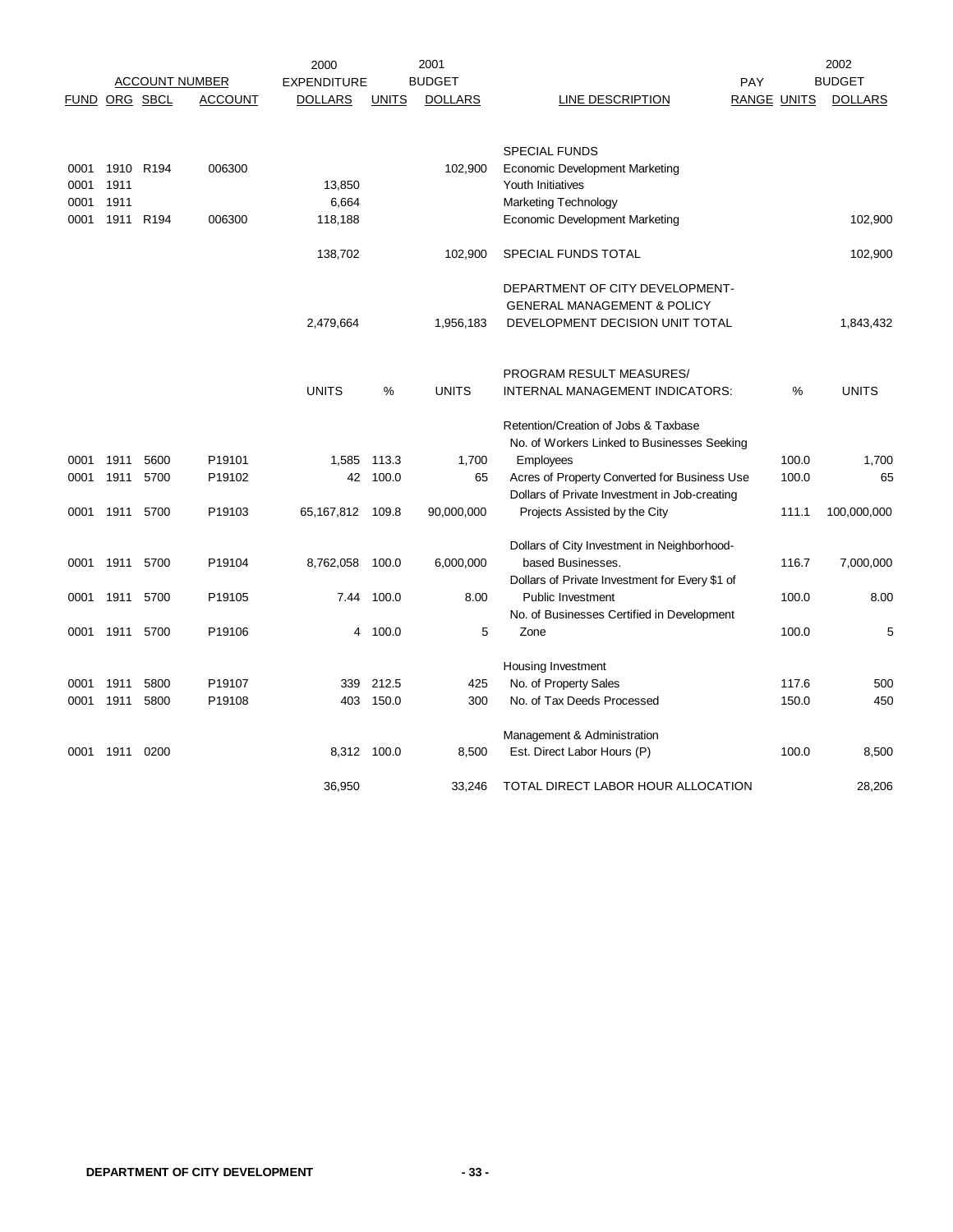|             |                       |                | 2000               |                | 2001           |                                         |                    |                  | 2002           |
|-------------|-----------------------|----------------|--------------------|----------------|----------------|-----------------------------------------|--------------------|------------------|----------------|
|             | <b>ACCOUNT NUMBER</b> |                | <b>EXPENDITURE</b> |                | <b>BUDGET</b>  |                                         | PAY                |                  | <b>BUDGET</b>  |
| <u>FUND</u> | ORG SBCL              | <b>ACCOUNT</b> | <b>DOLLARS</b>     | <b>UNITS</b>   | <b>DOLLARS</b> | <b>LINE DESCRIPTION</b>                 | <b>RANGE UNITS</b> |                  | <b>DOLLARS</b> |
|             |                       |                |                    |                |                | DEPARTMENT OF CITY DEVELOPMENT-         |                    |                  |                |
|             |                       |                |                    |                |                | PUBLIC HOUSING PROGRAMS                 |                    |                  |                |
|             |                       |                |                    |                |                | <b>DECISION UNIT</b>                    |                    |                  |                |
|             |                       |                |                    |                |                | SALARIES & WAGES                        |                    |                  |                |
|             |                       |                |                    |                |                | HOUSING MANAGEMENT DIVISION             |                    |                  |                |
|             |                       |                |                    | 1              | 72,935         | Housing Management Director (X)(Y)      | 15                 | $\mathbf{1}$     | 81,419         |
|             |                       |                |                    | 1              | 84,318         | Housing Operations Manager (X) (Y)      | 12                 | $\mathbf{1}$     | 90,107         |
|             |                       |                |                    |                |                | Administrative Assistant I              | 435                | $\mathbf{1}$     | 29,601         |
|             |                       |                |                    |                |                | <b>FAMILY HOUSING UNIT</b>              |                    |                  |                |
|             |                       |                |                    | 4              | 196,307        | Housing Manager III (X)(Y)              | 5                  | 4                | 211,443        |
|             |                       |                |                    | 3              | 137,373        | Housing Manager II (X)(Y)               | 4                  | 3                | 146,805        |
|             |                       |                |                    | 2              | 68,476         | Lead Housing Maint. Mechanic (X)        | 255                | 2                | 76,882         |
|             |                       |                |                    | 11             | 312,988        | Custodial Worker II-City Laborer        | 215                | 11               | 353,331        |
|             |                       |                |                    | 17             | 545,244        | Building Maintenance Mechanic II (X)    | 248                | 17               | 618,073        |
|             |                       |                |                    | $\mathbf{1}$   | 33,010         | Office Coordinator (X)                  | 460                | $\mathbf{1}$     | 37,064         |
|             |                       |                |                    | 10             | 290,128        | <b>Office Assistant IV</b>              | 445                | 9                | 296,072        |
|             |                       |                |                    | 1              | 27,513         | Accounting Assistant II                 | 445                |                  |                |
|             |                       |                |                    |                |                | <b>HILLSIDE URD SITE</b>                |                    |                  |                |
|             |                       |                |                    | $\overline{c}$ | 58,188         | Custodial Worker II-City Laborer        | 215                | 2                | 65,332         |
|             |                       |                |                    | 5              | 156,442        | <b>Building Maintenance Mechanic II</b> | 248                | 5                | 171,921        |
|             |                       |                |                    | 1              | 30,446         | <b>Office Assistant IV</b>              | 445                | $\mathbf{1}$     | 34,183         |
|             |                       |                |                    | 1              | 30,446         | Accounting Assistant II                 | 445                |                  |                |
|             |                       |                |                    |                |                | ELDERLY & DISABLED HOUSING              |                    |                  |                |
|             |                       |                |                    | 1              | 53,954         | Housing Manager III (X)(Y)              | 5                  | $\mathbf{1}$     | 57,658         |
|             |                       |                |                    | 6              | 298,905        | Housing Manager II (X)(Y)               | 4                  | 6                | 323,323        |
|             |                       |                |                    | $\mathbf{1}$   | 32,874         | Lead Housing Maint. Mechanic (X)        | 255                | $\mathbf{1}$     | 36,910         |
|             |                       |                |                    | 11             | 317,161        | Custodial Worker II-City Laborer        | 215                | 11               | 353,567        |
|             |                       |                |                    | 6              | 192,486        | Building Maintenance Mechanic II (X)    | 248                | 6                | 215,405        |
|             |                       |                |                    | 6              | 183,847        | <b>Building Maintenance Mechanic I</b>  | 235                | 6                | 200,954        |
|             |                       |                |                    | $\mathbf{1}$   | 33,010         | Office Coordinator (X)                  | 460                | $\mathbf{1}$     | 33,070         |
|             |                       |                |                    | 12             | 360,566        | Office Assistant IV                     | 445                | 11               | 370,811        |
|             |                       |                |                    |                |                | FIELD SUPPORT SERVICES                  |                    |                  |                |
|             |                       |                |                    | $\overline{2}$ | 67,732         | Heating & Ventilating Mechanic II       | 252                | 2                | 75,580         |
|             |                       |                |                    | 1              | 26,530         | Custodial Worker II-City Laborer        | 215                |                  |                |
|             |                       |                |                    | 1              | 33,866         | Heating & Ventilating Mechanic III      | 262                | $\mathbf{1}$     | 38,023         |
|             |                       |                |                    | 5              | 163,939        | <b>Building Maintenance Mechanic II</b> | 248                | 5                | 180,824        |
|             |                       |                |                    |                |                | <b>COMMUNITY SERVICES</b>               |                    |                  |                |
|             |                       |                |                    | 1              | 56,514         | Youth & Family Services Manager (Y)     | 7                  |                  |                |
|             |                       |                |                    | 1              | 29,049         | <b>Office Assistant III</b>             | 435                | 1                | 32,615         |
|             |                       |                |                    | 1              | 61,287         | Tenant Sel/ & Certification Mgr.        | 7                  | $\mathbf{1}$     | 65,496         |
|             |                       |                |                    | 3              | 81,110         | Office Assistant III                    | 425                | 3                | 91,066         |
|             |                       |                |                    |                |                | AUXILIARY POSITIONS-                    |                    |                  |                |
|             |                       |                |                    |                |                | PUBLIC HOUSING                          |                    |                  |                |
|             |                       |                |                    | $\overline{c}$ | 78,031         | Housing Manager II (Y)                  | 4                  | 2                | 84,671         |
|             |                       |                |                    | $\overline{c}$ | 55,624         | Custodial Worker II-City Laborer        | 215                | $\boldsymbol{2}$ | 62,458         |
|             |                       |                |                    | $\overline{2}$ | 63,674         | <b>Building Maintenance Mechanic II</b> | 248                | $\overline{c}$   | 73,820         |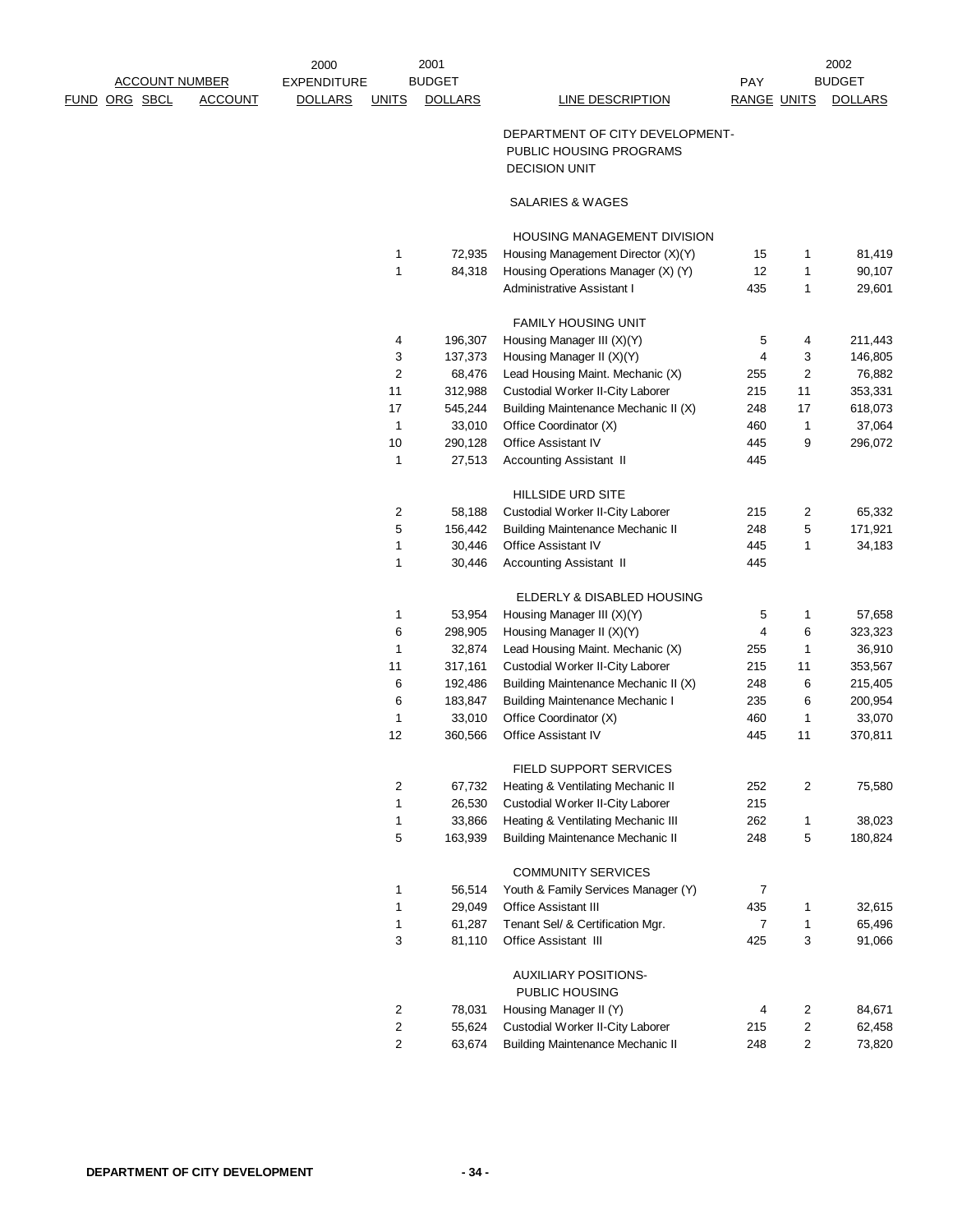|               |           |           |                       | 2000               |              | 2001           |                                                                                                                                           |                    |              | 2002           |
|---------------|-----------|-----------|-----------------------|--------------------|--------------|----------------|-------------------------------------------------------------------------------------------------------------------------------------------|--------------------|--------------|----------------|
|               |           |           | <b>ACCOUNT NUMBER</b> | <b>EXPENDITURE</b> |              | <b>BUDGET</b>  |                                                                                                                                           | <b>PAY</b>         |              | <b>BUDGET</b>  |
| FUND ORG SBCL |           |           | <b>ACCOUNT</b>        | <b>DOLLARS</b>     | <b>UNITS</b> | <b>DOLLARS</b> | <b>LINE DESCRIPTION</b>                                                                                                                   | <b>RANGE UNITS</b> |              | <b>DOLLARS</b> |
|               |           |           |                       |                    |              |                | RENTAL ASSISTANCE PROGRAM-<br><b>SECTION 8 HOUSING</b>                                                                                    |                    |              |                |
|               |           |           |                       |                    | 1            | 73,613         | Section 8 Program Manager (B)(Y)                                                                                                          | 10                 | 1            | 56,652         |
|               |           |           |                       |                    | 1            | 50,611         | Administrative Specialist - Senior (B)(Y)                                                                                                 | 4                  | 1            | 54,086         |
|               |           |           |                       |                    | 1            | 42,911         | Rent Assistance Specialist III (B)                                                                                                        | 3                  | 1            | 47,281         |
|               |           |           |                       |                    | 1            | 27,931         | Office Assistant III (B)                                                                                                                  | 425                | $\mathbf{1}$ | 31,360         |
|               |           |           |                       |                    |              |                |                                                                                                                                           |                    |              |                |
|               |           |           |                       |                    |              |                | LEASE & CONTRACT-SECTION 8                                                                                                                |                    |              |                |
|               |           |           |                       |                    | 1            | 50,611         | Rent Assistance Coord.-Sr. (B)(X)(Y)                                                                                                      | 4                  |              |                |
|               |           |           |                       |                    | 4            | 184,336        | Rent Assistance Specialist III (B)(Y)                                                                                                     | 3                  | 4            | 199,818        |
|               |           |           |                       |                    | 5            | 206,610        | Rent Assistance Inspector (X) (B)(Y)                                                                                                      | $\overline{2}$     | 2            | 88,588         |
|               |           |           |                       |                    | 3            | 72,508         | Office Assistant II (B)                                                                                                                   | 410                | 3            | 82,521         |
|               |           |           |                       |                    |              |                | <b>CERTIFICATION-SECTION 8</b>                                                                                                            |                    |              |                |
|               |           |           |                       |                    | 1            | 53,828         | Rent Assistance Supervisor (B)(Y)                                                                                                         | 5                  | 1            | 57,523         |
|               |           |           |                       |                    | 4            | 168,725        | Rent Assistance Specialist III (B)(Y)                                                                                                     | 3                  | 2            | 97,773         |
|               |           |           |                       |                    | 1            | 25,248         | Office Assistant III (B)                                                                                                                  | 425                | 1            | 28,347         |
|               |           |           |                       |                    | 1            | 20,728         | Office Assistant II (B)                                                                                                                   | 410                | 1            | 23,127         |
|               |           |           |                       |                    |              |                |                                                                                                                                           |                    |              |                |
|               |           |           |                       |                    | 1            | 40,082         | <b>AUXILIARY POSITIONS-SECTION 8</b><br>Rent Assistance Specialist III (B)(Y)                                                             | 3                  | 1            | 44,476         |
|               |           |           |                       |                    |              |                |                                                                                                                                           |                    |              |                |
|               |           |           |                       |                    | 150          | 5,251,715      | <b>Total Before Adjustments</b>                                                                                                           |                    | 139          | 5,320,036      |
|               |           |           |                       |                    |              |                | Salary & Wage Rate Change                                                                                                                 |                    |              |                |
|               |           |           |                       |                    |              | 215,000        | Overtime Compensated                                                                                                                      |                    |              | 168,920        |
|               |           |           |                       |                    |              |                | Personnel Cost Adjustment                                                                                                                 |                    |              |                |
|               |           |           |                       |                    |              |                | Other                                                                                                                                     |                    |              |                |
|               |           |           |                       | (43, 262)          |              | 5,466,715      | Gross Salaries & Wages Total                                                                                                              |                    |              | 5,488,956      |
|               |           |           |                       |                    |              | (5,466,715)    | Reimbursable Services Deduction<br>Capital Improvements Deduction                                                                         |                    |              | (5,488,956)    |
|               |           |           |                       |                    |              |                | Grants & Aids Deduction                                                                                                                   |                    |              |                |
| 0001          |           | 1912 R999 | 006000                | (43, 262)          |              |                | NET SALARIES & WAGES TOTAL                                                                                                                |                    |              |                |
|               |           |           |                       |                    |              |                | <b>O&amp;M FTE'S</b>                                                                                                                      |                    |              |                |
|               |           |           |                       |                    | 150.00       |                | NON-O&M FTE'S                                                                                                                             |                    | 139.00       |                |
|               |           |           |                       |                    |              |                | (A) Community Development Positions Authorized Concurrently<br>with Funding Under the Community Development Act.                          |                    |              |                |
|               |           |           |                       |                    |              |                | (B) Housing Assistance Payments Program Positions<br>Authorized Concurrently with Section 8 Funding.                                      |                    |              |                |
|               |           |           |                       |                    |              |                | (D) Not to be funded with City funds.                                                                                                     |                    |              |                |
|               |           |           |                       |                    |              |                | (X) Private Auto Allowance May Be Paid Pursuant to<br>Section 350-183 of the Milwaukee Code.                                              |                    |              |                |
|               |           |           |                       |                    |              |                |                                                                                                                                           |                    |              |                |
|               |           |           |                       |                    |              |                | (Y) Required to file a statement of economic interests in accordance with<br>the Milwaukee Code of Ordinances Chapter 303-Code of Ethics. |                    |              |                |
| 0001          | 1912 R999 |           | 006100                | (13)               |              |                | ESTIMATED EMPLOYEE FRINGE BENEFITS<br>(Involves Revenue Offset-No<br>Transfers from this Account)                                         |                    |              |                |
|               |           |           |                       |                    |              |                | <b>OPERATING EXPENDITURES</b>                                                                                                             |                    |              |                |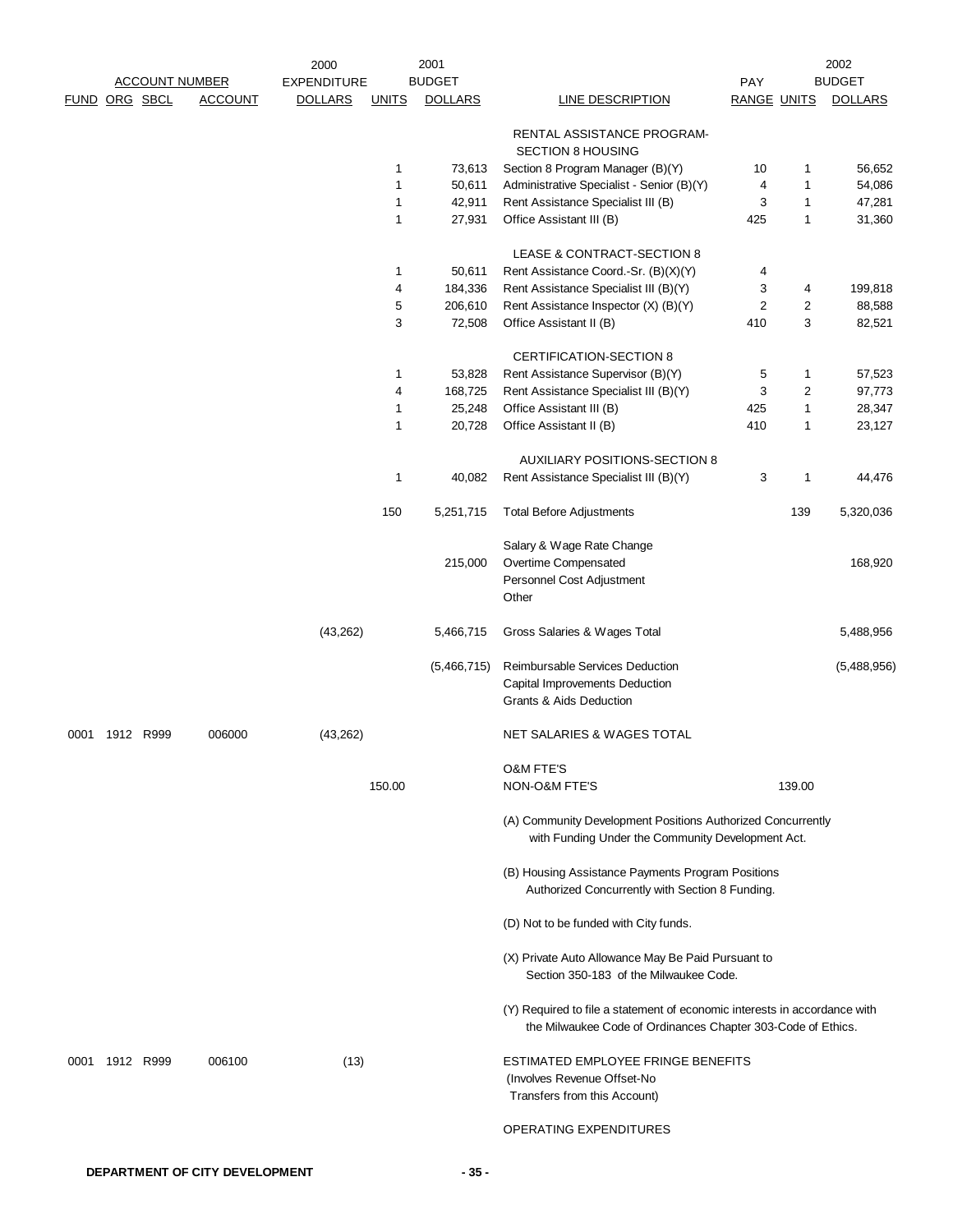|                      |           |                       | 2000               |              | 2001           |                                                                                          |                    | 2002           |
|----------------------|-----------|-----------------------|--------------------|--------------|----------------|------------------------------------------------------------------------------------------|--------------------|----------------|
|                      |           | <b>ACCOUNT NUMBER</b> | <b>EXPENDITURE</b> |              | <b>BUDGET</b>  |                                                                                          | <b>PAY</b>         | <b>BUDGET</b>  |
| <b>FUND ORG SBCL</b> |           | <u>ACCOUNT</u>        | <b>DOLLARS</b>     | <b>UNITS</b> | <b>DOLLARS</b> | <b>LINE DESCRIPTION</b>                                                                  | <b>RANGE UNITS</b> | <b>DOLLARS</b> |
| 0001                 | 1912 R999 | 630100                |                    |              |                | General Office Expense                                                                   |                    |                |
| 0001                 | 1912 R999 | 630500                |                    |              |                | Tools & Machinery Parts                                                                  |                    |                |
| 0001                 | 1912 R999 | 631000                |                    |              |                | <b>Construction Supplies</b>                                                             |                    |                |
| 0001                 | 1912 R999 | 631500                |                    |              |                | Energy                                                                                   |                    |                |
| 0001                 | 1912 R999 | 632000                |                    |              |                | <b>Other Operating Supplies</b>                                                          |                    |                |
| 0001                 | 1912 R999 | 632500                |                    |              |                | <b>Facility Rental</b>                                                                   |                    |                |
| 0001                 | 1912 R999 | 633000                | 77                 |              |                | Vehicle Rental                                                                           |                    |                |
| 0001                 | 1912 R999 | 633500                |                    |              |                | Non-Vehicle Equipment Rental                                                             |                    |                |
| 0001                 | 1912 R999 | 634000                |                    |              |                | <b>Professional Services</b>                                                             |                    |                |
| 0001                 | 1912 R999 | 634500                |                    |              |                | Information Technology Services                                                          |                    |                |
| 0001                 | 1912 R999 | 635000                |                    |              |                | <b>Property Services</b>                                                                 |                    |                |
| 0001                 | 1912 R999 | 635500                |                    |              |                | <b>Infrastructure Services</b>                                                           |                    |                |
| 0001                 | 1912 R999 | 636000                |                    |              |                | Vehicle Repair Services                                                                  |                    |                |
| 0001                 | 1912 R999 | 636500                | 3,250              |              |                | <b>Other Operating Services</b>                                                          |                    |                |
| 0001                 | 1912 R999 | 637000                |                    |              |                | Loans and Grants                                                                         |                    |                |
| 0001                 | 1912 R999 | 637501                |                    |              |                | Reimburse Other Departments                                                              |                    |                |
| 0001                 | 1912 R999 | 006300                | 3,327              |              |                | OPERATING EXPENDITURES                                                                   |                    |                |
|                      |           |                       |                    |              |                | <b>EQUIPMENT PURCHASES</b>                                                               |                    |                |
|                      |           |                       |                    |              |                | <b>Additional Equipment</b>                                                              |                    |                |
|                      |           |                       |                    |              |                | Subtotal - Additional Equipment                                                          |                    |                |
|                      |           |                       |                    |              |                | Replacement Equipment                                                                    |                    |                |
|                      |           |                       |                    |              |                | Subtotal - Replacement Equipment                                                         |                    |                |
| 0001                 | 1912 R999 | 006800                |                    |              |                | <b>EQUIPMENT PURCHASES TOTAL</b>                                                         |                    |                |
|                      |           |                       |                    |              |                | <b>SPECIAL FUNDS</b>                                                                     |                    |                |
|                      |           |                       | 5,600              |              |                | Youth Initiatives                                                                        |                    |                |
|                      |           |                       | 5,600              |              |                | SPECIAL FUND TOTAL                                                                       |                    |                |
|                      |           |                       | (34, 348)          |              |                | DEPARTMENT OF CITY DEVELOPMENT-<br>PUBLIC HOUSING PROGRAMS<br><b>DECISION UNIT TOTAL</b> |                    |                |
|                      |           |                       | <b>UNITS</b>       | %            | <b>UNITS</b>   | PROGRAM RESULT MEASURES/<br>INTERNAL MANAGEMENT INDICATORS:                              | %                  | <b>UNITS</b>   |
|                      |           |                       | (24)               |              |                | TOTAL DIRECT LABOR HOUR ALLOCATION                                                       |                    |                |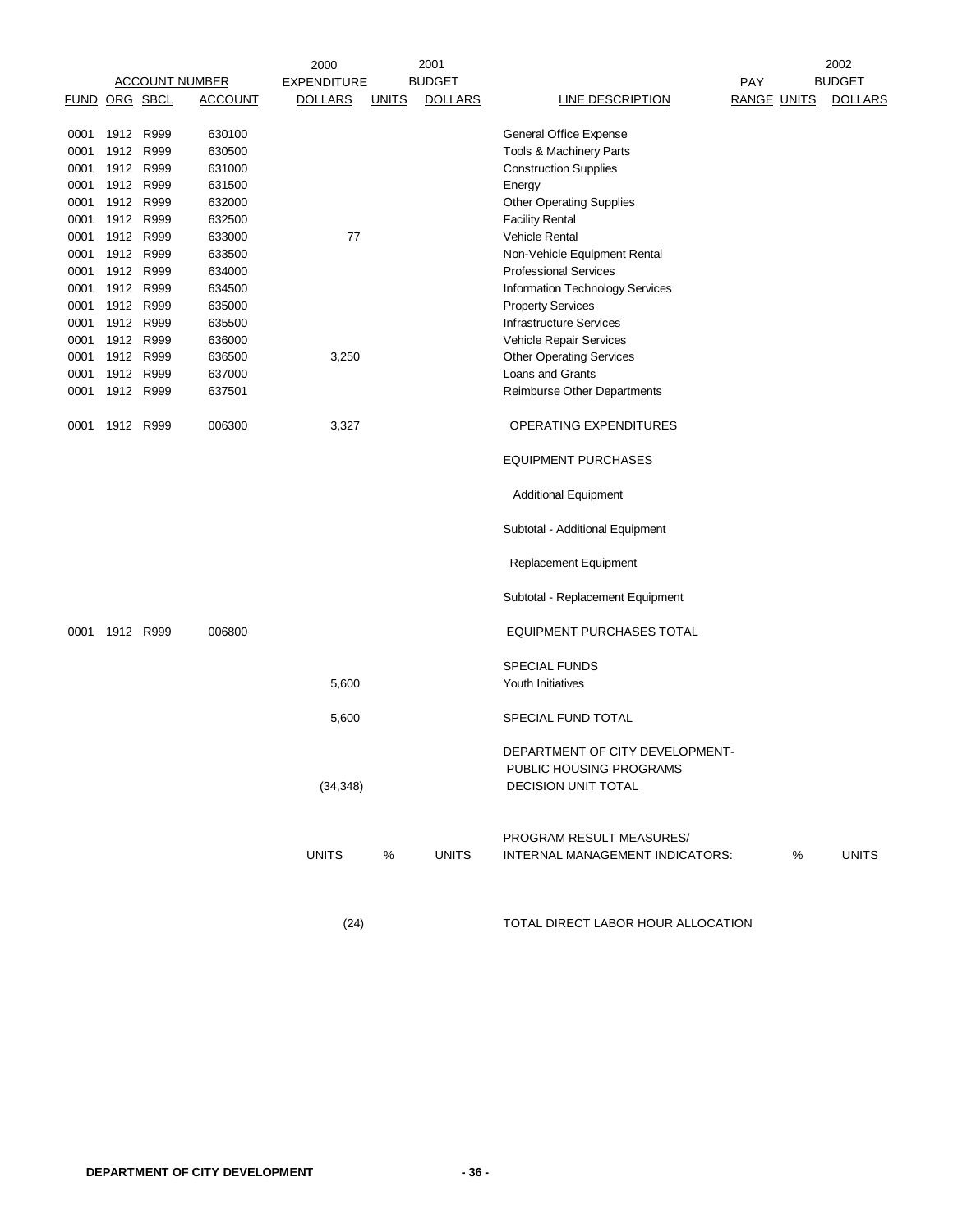| <b>ACCOUNT NUMBER</b> |               | 2001<br>2000   |                    |                  |                |                                       | 2002               |                |                |
|-----------------------|---------------|----------------|--------------------|------------------|----------------|---------------------------------------|--------------------|----------------|----------------|
|                       |               |                | <b>EXPENDITURE</b> |                  | <b>BUDGET</b>  |                                       | <b>PAY</b>         |                | <b>BUDGET</b>  |
|                       | FUND ORG SBCL | <b>ACCOUNT</b> | <b>DOLLARS</b>     | <b>UNITS</b>     | <b>DOLLARS</b> | <b>LINE DESCRIPTION</b>               | <b>RANGE UNITS</b> |                | <b>DOLLARS</b> |
|                       |               |                |                    |                  |                | DEPARTMENT OF CITY DEVELOPMENT-       |                    |                |                |
|                       |               |                |                    |                  |                | COMMUNITY PLANNING & DEVELOPMENT      |                    |                |                |
|                       |               |                |                    |                  |                | SERVICES DECISION UNIT                |                    |                |                |
|                       |               |                |                    |                  |                | SALARIES & WAGES                      |                    |                |                |
|                       |               |                |                    |                  |                | COMPREHENSIVE PLANNING DIVISION       |                    |                |                |
|                       |               |                |                    | $\overline{7}$   | 20,999         | Member City Plan Commission (Y)       | 20                 | 7              | 22,170         |
|                       |               |                |                    | 1                | 85,594         | Planning Director (Y)                 | 15                 | $\mathbf{1}$   | 94,311         |
|                       |               |                |                    | 1                | 30,946         | Administrative Assistant II           | 445                | $\mathbf{1}$   | 31,527         |
|                       |               |                |                    |                  |                | LONG RANGE PLANNING SECTION           |                    |                |                |
|                       |               |                |                    | 1                | 74,217         | Long Range Planning Manager           | 10                 | 1              | 78,390         |
|                       |               |                |                    | 1                | 59,866         | Principal Planner (Y)                 | $\overline{7}$     | $\mathbf{1}$   | 65,496         |
|                       |               |                |                    | 1                | 48,161         | Senior Planner - Architectural Design | 576                | $\mathbf{1}$   | 54,073         |
|                       |               |                |                    | 3                | 141,572        | Senior Planner                        | 576                | 3              | 162,220        |
|                       |               |                |                    | 3                | 115,219        | Associate Planner                     | 558                | 3              | 130,682        |
|                       |               |                |                    | $\mathbf{1}$     | 9,630          | Graduate Intern                       | 927                | $\mathbf{1}$   | 12,122         |
|                       |               |                |                    |                  |                | <b>HISTORIC PRESERVATION</b>          |                    |                |                |
|                       |               |                |                    | 1                | 52,354         | Historic Preservation Officer (Y)     | 8                  | $\mathbf{1}$   | 57,686         |
|                       |               |                |                    | $\boldsymbol{2}$ | 85,005         | Associate Planner                     | 558                | $\overline{c}$ | 95,852         |
|                       |               |                |                    | 1                | 31,987         | Office Assistant IV                   | 445                | $\mathbf{1}$   | 34,183         |
|                       |               |                |                    |                  |                | DEVELOPMENT CENTER                    |                    |                |                |
|                       |               |                |                    | 1                | 55,114         | Plan Examiner Assistant Supervisor    | 6                  | $\mathbf{1}$   | 60,090         |
|                       |               |                |                    | 3                | 163,249        | Plan Examiner III                     | 628                | 3              | 193,355        |
|                       |               |                |                    | 3                | 150,884        | Plan Examiner II                      | 626                | 3              | 145,535        |
|                       |               |                |                    | $\overline{2}$   | 106,612        | Mechanical Plan Examiner              | 796                | $\overline{2}$ | 110,892        |
|                       |               |                |                    | 1                | 49,715         | Zoning & Development Coordinator      | 587                | $\mathbf{1}$   | 56,846         |
|                       |               |                |                    | $\mathbf{1}$     | 25,248         | <b>Office Assistant III</b>           | 425                | $\mathbf{1}$   | 30,962         |
|                       |               |                |                    | 1                | 26,125         | Office Assistant II                   | 410                | $\mathbf{1}$   | 29,332         |
|                       |               |                |                    | 1                | 34,305         | Drafting Technician II                | 602                | $\mathbf{1}$   | 38,516         |
|                       |               |                |                    | 3                | 105,069        | Program Assistant II                  | 530                | 3              | 117,967        |
|                       |               |                |                    | 1                | 30,446         | Office Assistant IV                   | 445                | $\mathbf{1}$   | 34,183         |
|                       |               |                |                    | $\overline{c}$   | 53,179         | <b>Office Assistant III</b>           | 425                | 2              | 62,720         |
|                       |               |                |                    | $\overline{2}$   | 50,151         | Office Assistant II                   | 410                | $\overline{2}$ | 54,593         |
|                       |               |                |                    | 1                | 12,013         | Office Assistant II (0.5 FTE)         | 410                | $\mathbf{1}$   | 12,676         |
|                       |               |                |                    | 1                | 74,431         | Permit & Development Center Mgr.      | 12                 | $\mathbf{1}$   | 79,634         |
|                       |               |                |                    | 2                | 96,483         | Plan Examiner II                      | 626                | 2              | 102,510        |
|                       |               |                |                    | 1                | 74,217         | Planning Administration Manager (Y)   | 10                 | $\mathbf{1}$   | 79,313         |
|                       |               |                |                    | 1                | 48,161         | Senior Planner                        | 576                | 1              | 54,072         |
|                       |               |                |                    | 1                | 61,287         | <b>Principal Planner</b>              | $\overline{7}$     | $\mathbf{1}$   | 65,496         |
|                       |               |                |                    | 51               | 1,972,239      | <b>Total Before Adjustments</b>       |                    | 51             | 2,167,404      |
|                       |               |                |                    |                  |                | Salary & Wage Rate Change             |                    |                |                |
|                       |               |                |                    |                  |                | Overtime Compensated                  |                    |                |                |
|                       |               |                |                    |                  | (71, 164)      | Personnel Cost Adjustment<br>Other    |                    |                | (54, 220)      |
|                       |               |                | 1,641,881          |                  | 1,901,075      | Gross Salaries & Wages Total          |                    |                | 2,113,184      |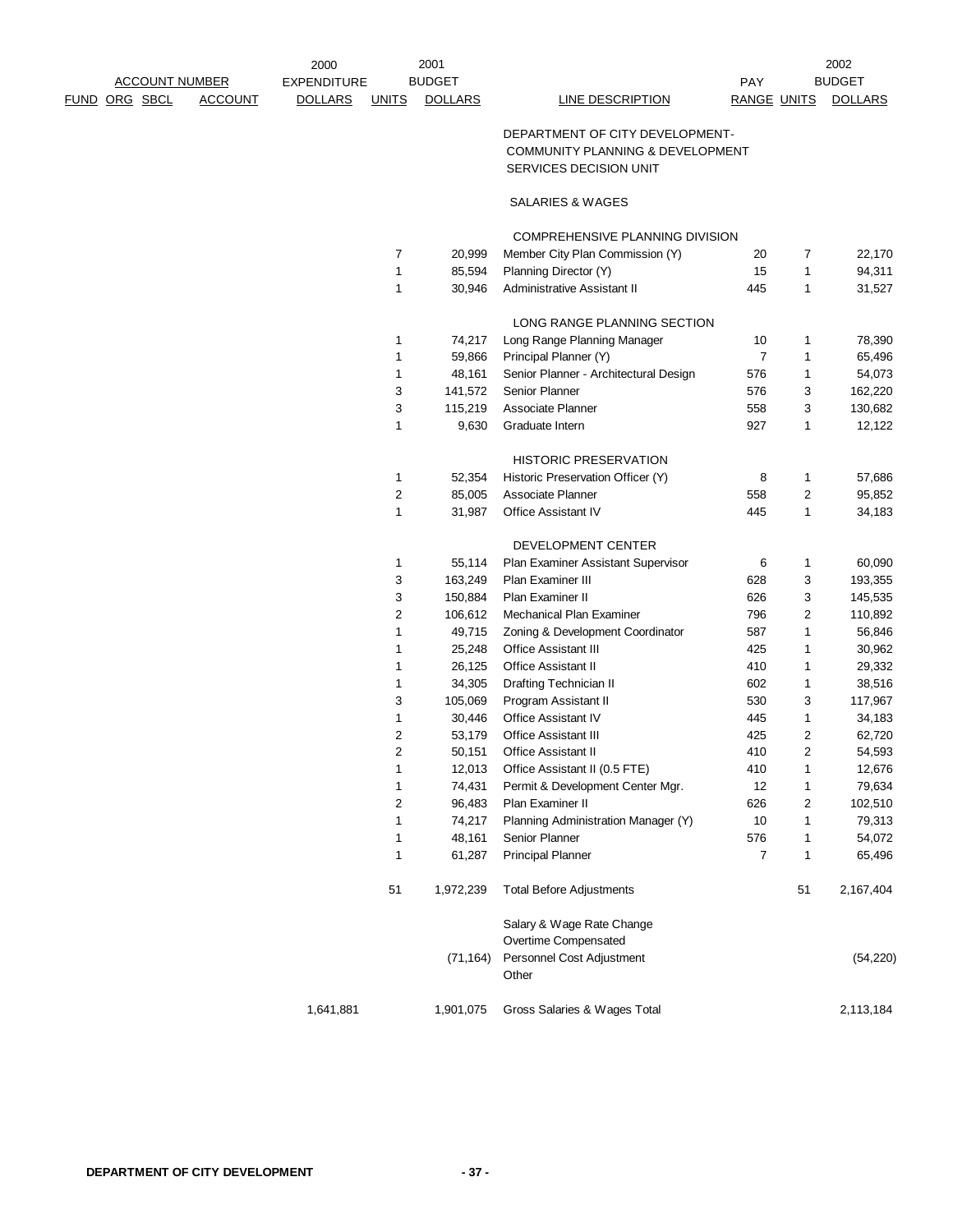|                      |           |                   | <b>ACCOUNT NUMBER</b> | 2000<br><b>EXPENDITURE</b> |               | 2001<br><b>BUDGET</b>   |                                                                                                                                           | <b>PAY</b>         |               | 2002<br><b>BUDGET</b>    |
|----------------------|-----------|-------------------|-----------------------|----------------------------|---------------|-------------------------|-------------------------------------------------------------------------------------------------------------------------------------------|--------------------|---------------|--------------------------|
| <b>FUND ORG SBCL</b> |           |                   | <b>ACCOUNT</b>        | <b>DOLLARS</b>             | <b>UNITS</b>  | <b>DOLLARS</b>          | LINE DESCRIPTION                                                                                                                          | <b>RANGE UNITS</b> |               | <b>DOLLARS</b>           |
|                      |           |                   |                       |                            |               | (95, 101)<br>(154, 426) | Reimbursable Services Deduction<br>Capital Improvements Deduction<br><b>Grants &amp; Aids Deduction</b>                                   |                    |               | (112, 626)<br>(175, 889) |
| 0001                 | 1913      | R999              | 006000                | 1,641,881                  |               | 1,651,548               | NET SALARIES & WAGES TOTAL                                                                                                                |                    |               | 1,824,669                |
|                      |           |                   |                       |                            | 42.39<br>6.22 |                         | <b>O&amp;M FTE'S</b><br>NON-O&M FTE'S                                                                                                     |                    | 43.78<br>6.22 |                          |
|                      |           |                   |                       |                            |               |                         | (X) Private Auto Allowance May Be Paid Pursuant to<br>Section 350-183 of the Milwaukee Code.                                              |                    |               |                          |
|                      |           |                   |                       |                            |               |                         | (Y) Required to file a statement of economic interests in accordance with<br>the Milwaukee Code of Ordinances Chapter 303-Code of Ethics. |                    |               |                          |
| 0001                 |           | 1913 R999         | 006100                | 529,060                    |               | 551,611                 | ESTIMATED EMPLOYEE FRINGE BENEFITS<br>(Involves Revenue Offset-No<br>Transfers from this Account)                                         |                    |               | 620,387                  |
|                      |           |                   |                       |                            |               |                         | <b>OPERATING EXPENDITURES</b>                                                                                                             |                    |               |                          |
| 0001                 | 1913      | R999              | 630100                | 21,732                     |               | 39,882                  | General Office Expense                                                                                                                    |                    |               | 71,993                   |
| 0001                 | 1913      | R999              | 630500                |                            |               | 250                     | Tools & Machinery Parts                                                                                                                   |                    |               |                          |
| 0001                 | 1913      | R999              | 631000                | 201                        |               | 900                     | <b>Construction Supplies</b>                                                                                                              |                    |               |                          |
| 0001                 | 1913 R999 |                   | 631500                |                            |               | 14,400                  | Energy                                                                                                                                    |                    |               |                          |
| 0001                 | 1913      | R999              | 632000                | 628                        |               | 16,620                  | <b>Other Operating Supplies</b>                                                                                                           |                    |               | 5,750                    |
| 0001                 | 1913 R999 |                   | 632500                |                            |               | 4,480                   | <b>Facility Rental</b>                                                                                                                    |                    |               |                          |
| 0001                 | 1913 R999 |                   | 633000                |                            |               | 10,270                  | <b>Vehicle Rental</b>                                                                                                                     |                    |               | 1,000                    |
| 0001                 | 1913      | R999              | 633500                | 7,105                      |               | 4,180                   | Non-Vehicle Equipment Rental                                                                                                              |                    |               | 4,500                    |
| 0001                 | 1913 R999 |                   | 634000                | 41,457                     |               | 40,350                  | <b>Professional Services</b>                                                                                                              |                    |               | 72,896                   |
| 0001                 | 1913      | R999              | 634500                |                            |               | 1,300                   | Information Technology Services                                                                                                           |                    |               | 35,920                   |
| 0001                 |           | 1913 R999         | 635000                | 610                        |               | 87,501                  | <b>Property Services</b>                                                                                                                  |                    |               | 16,516                   |
| 0001                 | 1913 R999 |                   | 635500                |                            |               |                         | <b>Infrastructure Services</b>                                                                                                            |                    |               |                          |
| 0001                 | 1913      | R999              | 636000                |                            |               |                         | Vehicle Repair Services                                                                                                                   |                    |               |                          |
| 0001                 | 1913 R999 |                   | 636500                | 19,873                     |               | 120,000                 | <b>Other Operating Services</b>                                                                                                           |                    |               | 26,000                   |
| 0001<br>0001         | 1913      | R999<br>1913 R999 | 637000<br>637501      | 79,695                     |               |                         | Loans and Grants<br>Reimburse Other Departments                                                                                           |                    |               | 15,000                   |
|                      |           |                   |                       |                            |               |                         |                                                                                                                                           |                    |               |                          |
| 0001                 | 1913 R999 |                   | 006300                | 171,301                    |               | 340,133                 | OPERATING EXPENDITURES                                                                                                                    |                    |               | 249,575                  |
|                      |           |                   |                       |                            |               |                         | <b>EQUIPMENT PURCHASES</b><br><b>Additional Equipment</b>                                                                                 |                    |               |                          |
|                      |           |                   |                       |                            |               |                         | Subtotal - Additional Equipment                                                                                                           |                    |               |                          |
|                      |           |                   |                       |                            |               |                         | Replacement Equipment                                                                                                                     |                    |               |                          |
|                      |           |                   |                       |                            |               |                         | Subtotal - Replacement Equipment                                                                                                          |                    |               |                          |
| 0001                 |           | 1913 R999         | 006800                |                            |               |                         | <b>EQUIPMENT PURCHASES TOTAL</b>                                                                                                          |                    |               |                          |
|                      |           |                   |                       |                            |               |                         | <b>SPECIAL FUNDS</b>                                                                                                                      |                    |               |                          |
|                      |           |                   |                       | 27,889                     |               |                         | Marketing Technology                                                                                                                      |                    |               |                          |
|                      |           |                   |                       | 27,889                     |               |                         | SPECIAL FUNDS TOTAL                                                                                                                       |                    |               |                          |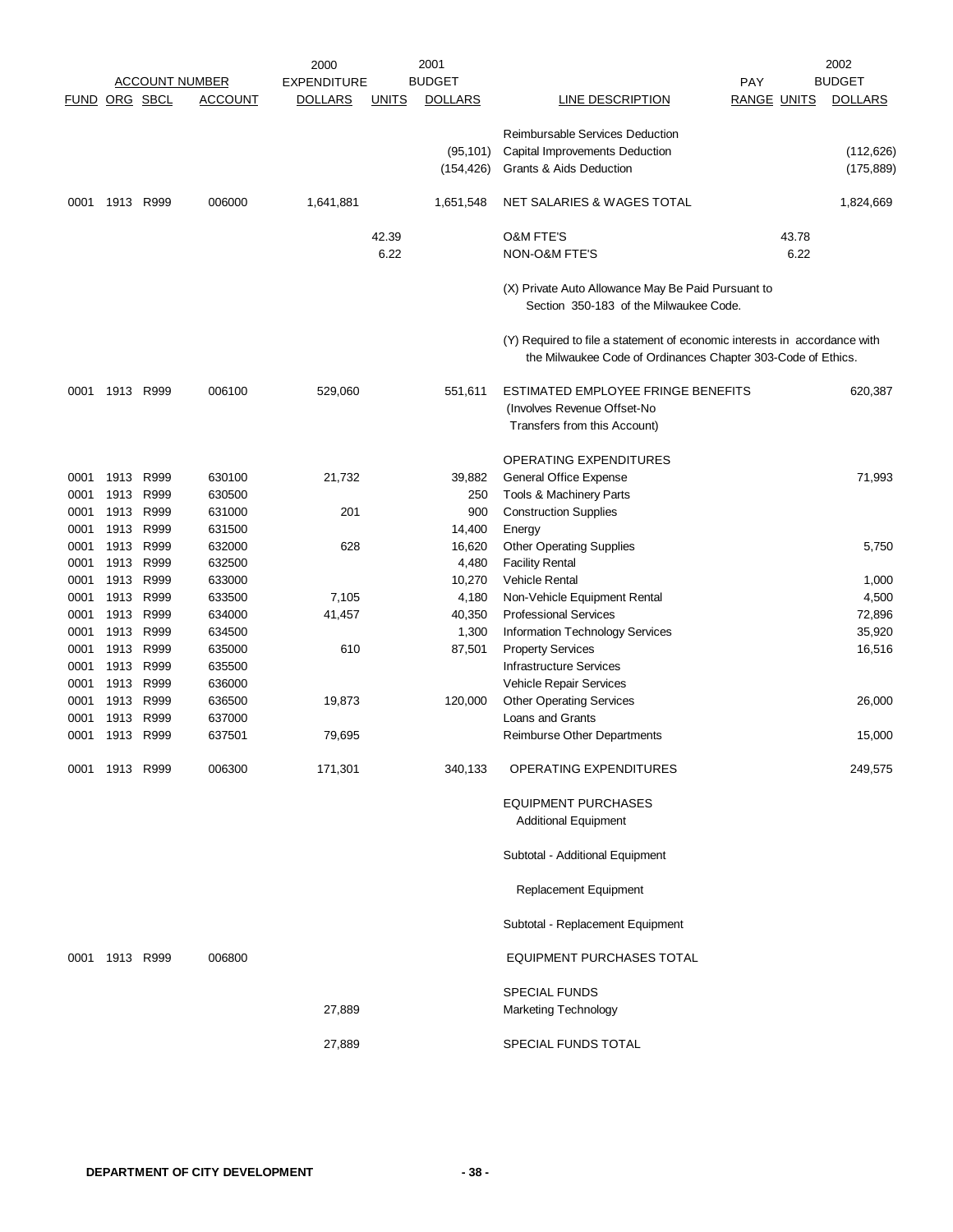|               |      |                       |                | 2000               |              | 2001           |                                                                                                                          |     |                    | 2002           |
|---------------|------|-----------------------|----------------|--------------------|--------------|----------------|--------------------------------------------------------------------------------------------------------------------------|-----|--------------------|----------------|
|               |      | <b>ACCOUNT NUMBER</b> |                | <b>EXPENDITURE</b> |              | <b>BUDGET</b>  |                                                                                                                          | PAY |                    | <b>BUDGET</b>  |
| FUND ORG SBCL |      |                       | <b>ACCOUNT</b> | <b>DOLLARS</b>     | <b>UNITS</b> | <b>DOLLARS</b> | LINE DESCRIPTION                                                                                                         |     | <b>RANGE UNITS</b> | <b>DOLLARS</b> |
|               |      |                       |                | 2,370,131          |              | 2,543,292      | DEPARTMENT OF CITY DEVELOPMENT-<br><b>COMMUNITY PLANNING &amp;</b><br>DEVELOPMENT SERVICES DECISION<br><b>UNIT TOTAL</b> |     |                    | 2,694,631      |
|               |      |                       |                |                    |              |                | Totals do not include 14,560 Direct<br>Labor Hours for members of the<br>City Plan Commission.                           |     |                    |                |
|               |      |                       |                |                    |              |                | PROGRAM RESULT MEASURES/                                                                                                 |     |                    |                |
|               |      |                       |                | <b>UNITS</b>       | $\%$         | <b>UNITS</b>   | INTERNAL MANAGEMENT INDICATORS:                                                                                          |     | $\%$               | <b>UNITS</b>   |
|               |      |                       |                |                    |              |                | <b>Planning and Permitting</b>                                                                                           |     |                    |                |
| 0001          | 1913 | 5910                  | P19109         | 3,188              | 103.6        | 2,900          | No. of Development Plans Reviewed<br>Average Length of Time Required to Review<br>Development Plans in 80% of the Plans  |     | 100.0              | 2,900          |
| 0001          | 1913 | 5910                  | P19110         | 0.70               | 5.3          | 0.80           | Received (days)                                                                                                          |     | 100.0              | 0.80           |
| 0001          | 1913 | 5920                  | P19111         | 40,177             | 111.8        | 38,000         | No. of Permits                                                                                                           |     | 100.0              | 38,000         |
| 0001          | 1913 | 6000                  | P19112         | 250                | 150.0        | 300            | No. of Certificates of Appropriateness Review<br>Average Length of Time Required to Review                               |     | 100.0              | 300            |
| 0001          | 1913 | 6000                  | P19113         | 16                 | 16.7         | 10             | Certificates of Appropriateness (days)<br>No. of Phase I and Phase II Environmental                                      |     | 140.0              | 14             |
| 0001          | 1913 | 6000                  | P19114         |                    | 115 131.7    | 79             | Analyses Performed                                                                                                       |     | 120.2              | 95             |
|               |      |                       |                |                    |              |                | Management & Administration                                                                                              |     |                    |                |
| 0001          | 1913 | 0200                  |                |                    | 431 100.0    | 500            | Est. Direct Labor Hours (P)                                                                                              |     | 100.0              | 500            |
|               |      |                       |                | 74,505             |              | 76,302         | TOTAL DIRECT LABOR HOUR ALLOCATION                                                                                       |     |                    | 78,804         |
|               |      |                       |                |                    |              |                |                                                                                                                          |     |                    |                |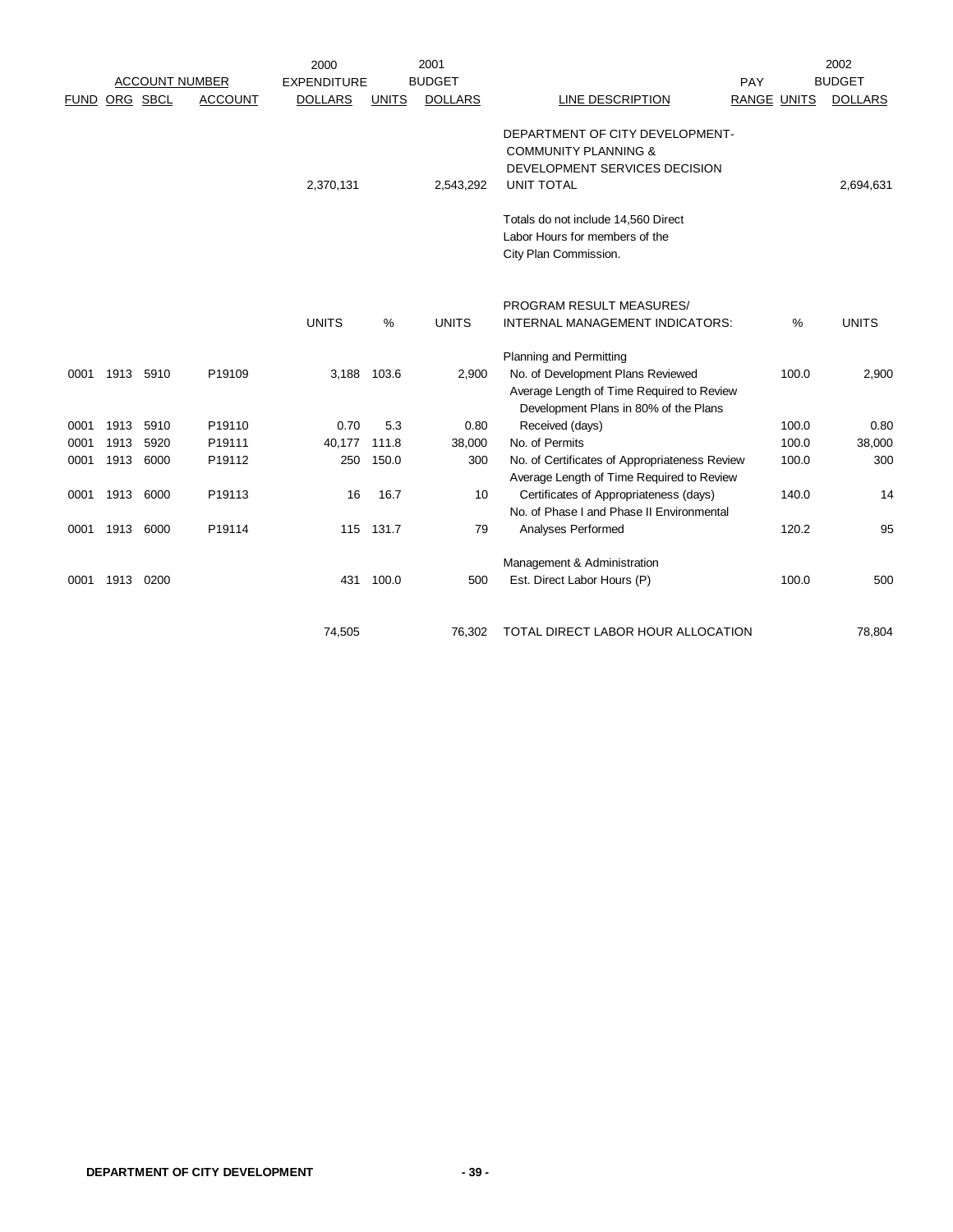FUND ORG SBCL ACCOUNT DOLLARS UNITS DOLLARS LINE DESCRIPTION RANGE UNITS DOLLARS

2001 2002 PAY BUDGET

## COMMON COUNCIL-CITY CLERK BUDGETARY CONTROL UNIT (1BCU=1DU)

## OUTCOME INDICATORS:

|        |                   | <b>SALARIES &amp; WAGES</b>                                                      |                |              |                   |
|--------|-------------------|----------------------------------------------------------------------------------|----------------|--------------|-------------------|
| 17     | 1,048,320         | Alderman (X) (Y)                                                                 | 10             | 17           | 1,058,119         |
| 1      | 102,107           | City Clerk (Y)                                                                   | 15             | 1            | 109,118           |
| 1      | 94,579            | Deputy City Clerk (Y)                                                            | 14             | 1            | 102,383           |
|        |                   | CENTRAL ADMINISTRATION DIVISION                                                  |                |              |                   |
| 1      | 53,853            | Staff Asst. to Council President (Y)                                             | 7              | 1            | 47,624            |
| 1      | 61,287            | Council Network Administrator                                                    |                |              |                   |
|        |                   | Network Administrator                                                            | 8              | 1            | 69,791            |
| 1      | 50,611            | Admin. Services Coordinator                                                      | 4              |              |                   |
|        |                   | Mgmt & Acct. Officer                                                             | 6              | 1            | 58,898            |
| 1      | 44,564            | Staff Asst.-Finance & Personnel Committer                                        | 7              | $\mathbf{1}$ | 55,881            |
| 17     | 598,182           | Legislative Assistant (Y)                                                        | 2<br>4         | 17<br>1      | 663,757           |
| 1<br>1 | 50,611            | Administrative Specialist-Senior<br><b>Executive Administrative Assistant II</b> | $\overline{2}$ | $\mathbf{1}$ | 54,084            |
| 1      | 38,688<br>41,700  | <b>Council Network Analyst</b>                                                   | 5              |              | 43,900            |
|        |                   | Network Coord. Sr.                                                               | 6              | 1            | 48,910            |
| 1      | 30,446            | Personnel Payroll Assistant I                                                    | 435            | $\mathbf{1}$ | 34,183            |
| 2      | 54,481            | <b>Communications Assistant I</b>                                                | 415            | 2            | 61,169            |
| 1      | 26,663            | <b>Communications Assistant II</b>                                               | 435            | 1            | 30,466            |
|        |                   | <b>CLERICAL SECTION</b>                                                          |                |              |                   |
| 1      | 44,545            | Common Council Office Sys. Coord.                                                | 4              |              |                   |
|        |                   | Office Supvr. II                                                                 | $\overline{2}$ | $\mathbf{1}$ | 47,604            |
| 2      | 60,891            | Administrative Assistant II                                                      | 445            | 3            | 102,549           |
| 1      | 27,818            | <b>Office Assistant IV</b>                                                       | 445            |              |                   |
|        |                   | <b>COMMUNITY SERVICES SECTION</b>                                                |                |              |                   |
| 1      | 50,611            | Community Serv. Spec.-Sr. (X) (B)                                                | 4              | 1            | 54,086            |
| 1      | 53,954            | Community Serv. Coordinator (X) (B)                                              | 5              | 1            | 57,659            |
|        |                   | <b>AUXILIARY POSITIONS</b>                                                       |                |              |                   |
| 3      | 30,000            | Legislative Assistant                                                            | 2              | 3            | 31,673            |
| 1      |                   | <b>Administrative Assistant II</b>                                               | 445            | 1            |                   |
|        |                   | COUNCIL SERVICES DIVISION                                                        |                |              |                   |
| 1      | 79,120            | <b>Council Administration Manager</b>                                            | 11             | 1            | 84,554            |
| 2      | 14,934            | College Interns                                                                  | 910            | 2            | 17,568            |
|        |                   | <b>COUNCIL SECTION</b>                                                           |                |              |                   |
| 1      | 61,287            | <b>Lead Staff Assistant</b>                                                      | 7              | 1            | 65,496            |
| 2<br>1 | 101,599<br>35,670 | <b>Staff Assistant</b><br>Office Supervisor I                                    | 6<br>1         | 2<br>1       | 112,652           |
| 3      | 93,010            | <b>Council File Specialist</b>                                                   | 455            | 3            | 39,720<br>108,054 |
|        |                   |                                                                                  |                |              |                   |
|        |                   | PUBLIC RELATIONS/COMMUNICATIONS<br>SECTION                                       |                |              |                   |
|        |                   | PUBLIC RELATIONS                                                                 |                |              |                   |
|        |                   |                                                                                  |                |              |                   |

|  | 69,637 Publications & Information Manager |     | 74.419 |
|--|-------------------------------------------|-----|--------|
|  | 33,333 Graphics Designer II               | 525 | 39,928 |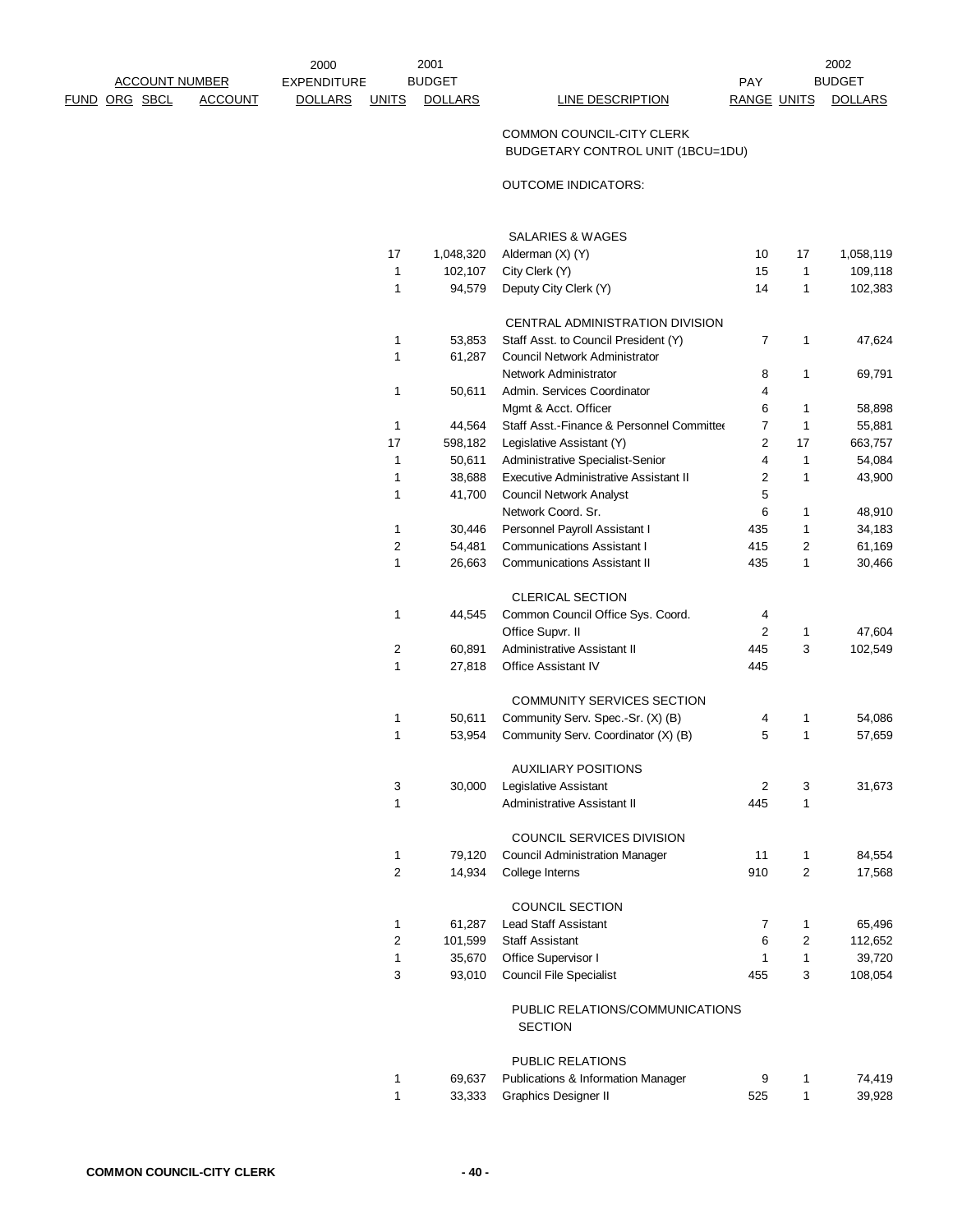|               |                       |                | 2000               |                  | 2001           |                                                           |                    |                | 2002           |
|---------------|-----------------------|----------------|--------------------|------------------|----------------|-----------------------------------------------------------|--------------------|----------------|----------------|
|               | <b>ACCOUNT NUMBER</b> |                | <b>EXPENDITURE</b> |                  | <b>BUDGET</b>  |                                                           | PAY                |                | <b>BUDGET</b>  |
| FUND ORG SBCL |                       | <b>ACCOUNT</b> | <b>DOLLARS</b>     | <b>UNITS</b>     | <b>DOLLARS</b> | <b>LINE DESCRIPTION</b>                                   | <b>RANGE UNITS</b> |                | <b>DOLLARS</b> |
|               |                       |                |                    | 1                | 27,820         | Graphics Designer I                                       | 505                | 1              | 31,915         |
|               |                       |                |                    | 1                | 46,469         | <b>Public Relations Supervisor</b>                        | 6                  | $\mathbf{1}$   | 51,201         |
|               |                       |                |                    |                  |                | <b>COMMUNICATIONS</b>                                     |                    |                |                |
|               |                       |                |                    | 1                | 57,503         | Producer                                                  | 6                  | 1              | 61,451         |
|               |                       |                |                    | 1                | 44,304         | <b>Production Services Coordinator</b>                    | 4                  | $\mathbf{1}$   | 48,770         |
|               |                       |                |                    | $\boldsymbol{2}$ | 65,233         | <b>Television Production Specialist II</b>                | 515                | 2              | 74,125         |
|               |                       |                |                    | 3                | 91,337         | <b>Production Technician</b>                              | 505                | 3              | 102,550        |
|               |                       |                |                    | $\mathbf{1}$     | 8,965          | Production Assistant (.58 FTE)                            | 924                | $\mathbf{1}$   | 9,575          |
|               |                       |                |                    |                  |                | LICENSE DIVISION (A)                                      |                    |                |                |
|               |                       |                |                    |                  |                | License Division Manager (Y)                              | 11                 | $\mathbf{1}$   | 70,015         |
|               |                       |                |                    | 1                | 69,637         | License Division Manager (Y)                              | 9                  |                |                |
|               |                       |                |                    |                  |                | License Division Assistant Mgr. (Y)                       | 9                  | $\mathbf{1}$   | 56,549         |
|               |                       |                |                    | 1                | 57,503         | License Division Assistant Mgr. (Y)                       | 6                  |                |                |
|               |                       |                |                    | 1                | 44,545         | Office Supervisor II (Y)                                  | 2                  |                |                |
|               |                       |                |                    |                  |                | License Coordinator (Y)                                   | 4                  | $\overline{2}$ | 88,683         |
|               |                       |                |                    | $\overline{2}$   | 59,296         | License Assistant II                                      | 455                |                |                |
|               |                       |                |                    |                  |                | License Specialist                                        | 455                | 6              | 196,127        |
|               |                       |                |                    | 5                | 140,315        | License Assistant I                                       | 435                |                |                |
|               |                       |                |                    |                  |                | LEGISLATIVE REFERENCE BUREAU<br><b>DIVISION</b>           |                    |                |                |
|               |                       |                |                    | 1                | 79,120         | Legislative Reference Bureau Mgr.                         | 11                 | 1              | 84,554         |
|               |                       |                |                    |                  |                | LEGISLATIVE REFERENCE SECTION                             |                    |                |                |
|               |                       |                |                    | 1                | 37,171         | Librarian III                                             | 550                | 1              | 43,909         |
|               |                       |                |                    | 1                | 30,732         | Librarian I                                               | 528                | $\mathbf{1}$   | 35,753         |
|               |                       |                |                    | 1                | 29,978         | <b>Code Information Specialist</b>                        | 455                | $\mathbf{1}$   | 34,140         |
|               |                       |                |                    | $\overline{2}$   | 72,864         | Librarian II                                              | 545                | $\overline{2}$ | 79,434         |
|               |                       |                |                    | 1                | 64,399         | Legislative Research Supervisor                           | 8                  | $\mathbf{1}$   | 69,791         |
|               |                       |                |                    | 4                | 190,206        | Legislative Research Analyst-Senior                       | 6                  | 4              | 203,400        |
|               |                       |                |                    |                  |                | ADMINISTRATIVE SERVICES SECTION                           |                    |                |                |
|               |                       |                |                    | 1                | 27,655         | <b>Office Assistant IV</b>                                | 445                | 1              | 32,195         |
|               |                       |                |                    | 1                | 26,961         | <b>Office Assistant III</b>                               | 425                | $\mathbf{1}$   | 31,362         |
|               |                       |                |                    |                  |                | <b>FISCAL REVIEW SECTION</b>                              |                    |                |                |
|               |                       |                |                    | 1                | 9,630          | Graduate Intern                                           | 927                | 1              | 11,177         |
|               |                       |                |                    | $\mathbf{1}$     | 73,440         | <b>Fiscal Review Manager</b>                              | 10                 | 1              | 79,313         |
|               |                       |                |                    | 5                | 237,915        | Fiscal Review Analyst-Sr.                                 | 6                  | 5              | 250,965        |
|               |                       |                |                    | 109              | 4,645,499      | <b>Total Before Adjustments</b>                           |                    | 109            | 5,021,199      |
|               |                       |                |                    |                  |                | Salary & Wage Rate Change<br>Overtime Compensated         |                    |                |                |
|               |                       |                |                    |                  |                | Personnel Cost Adjustment                                 |                    |                |                |
|               |                       |                |                    |                  | (120, 263)     | Other                                                     |                    |                | (101, 473)     |
|               |                       |                |                    | 109              | 4,525,236      | Gross Salaries & Wages Total                              |                    | 109            | 4,919,726      |
|               |                       |                |                    |                  |                | Reimbursable Services Deduction                           |                    |                |                |
|               |                       |                |                    |                  | (43, 124)      | Capital Improvements Deduction<br>Grants & Aids Deduction |                    |                | (135, 786)     |
| 0001          | 1310 R999             | 006000         | 4,725,921          |                  | 4,482,112      | NET SALARIES & WAGES TOTAL                                |                    |                | 4,783,940      |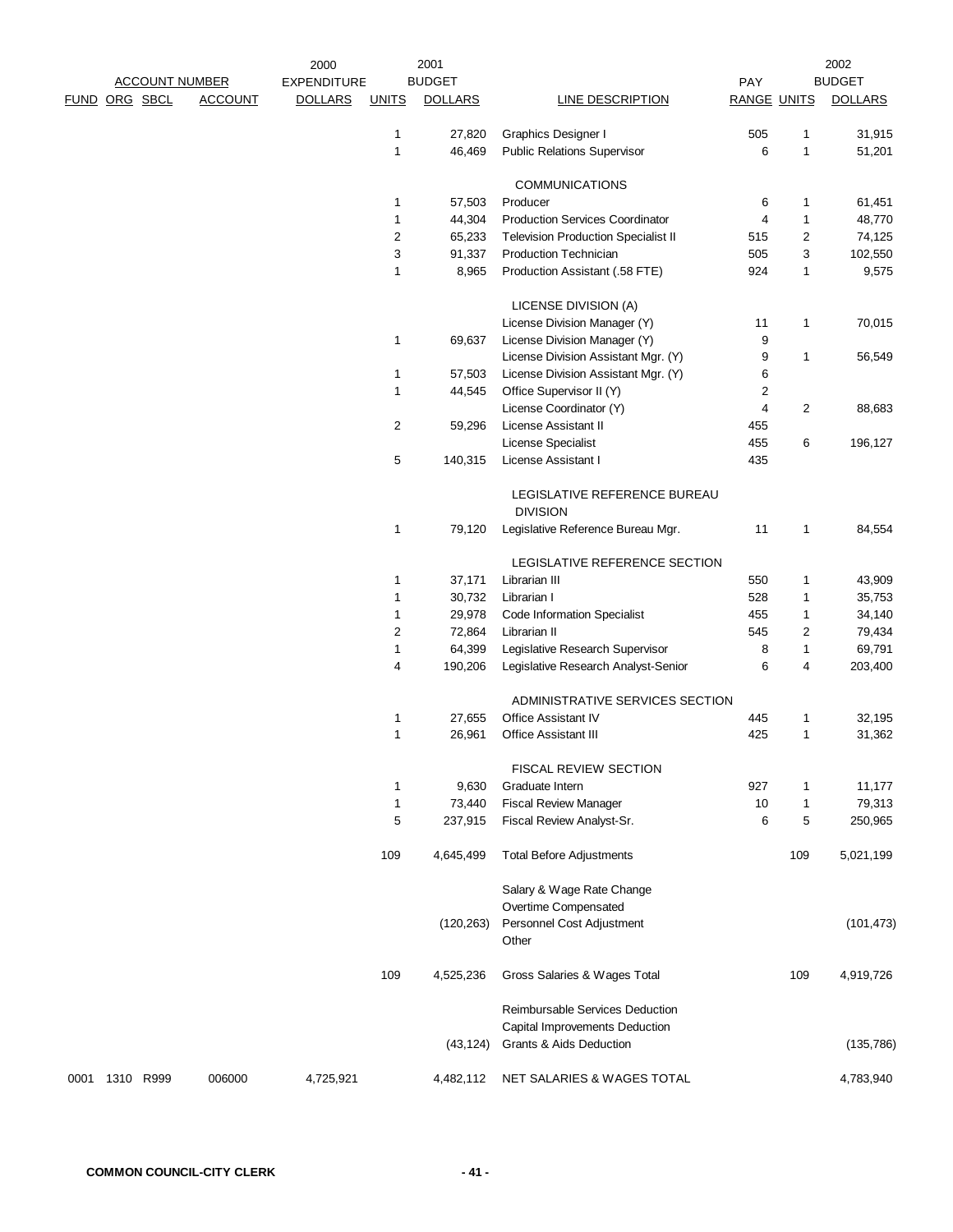|              |                |               |                       | 2000            |                | 2001            |                                                                                                                                                                         |                    | 2002                     |
|--------------|----------------|---------------|-----------------------|-----------------|----------------|-----------------|-------------------------------------------------------------------------------------------------------------------------------------------------------------------------|--------------------|--------------------------|
|              |                |               | <b>ACCOUNT NUMBER</b> | EXPENDITURE     |                | <b>BUDGET</b>   |                                                                                                                                                                         | <b>PAY</b>         | <b>BUDGET</b>            |
|              |                | FUND ORG SBCL | <b>ACCOUNT</b>        | <b>DOLLARS</b>  | <b>UNITS</b>   | <b>DOLLARS</b>  | LINE DESCRIPTION                                                                                                                                                        | <b>RANGE UNITS</b> | <b>DOLLARS</b>           |
|              |                |               |                       |                 | 103.39<br>1.00 |                 | <b>O&amp;M FTE'S</b><br>NON-O&M FTE'S                                                                                                                                   | 102.40<br>2.60     |                          |
|              |                |               |                       |                 |                |                 | (A) It is the intent of the Common Council to transfer authority<br>to issue residential daytime parking permits from the License<br>Division to the Police Department. |                    |                          |
|              |                |               |                       |                 |                |                 | (B) Positions funded 80% by the Community Development<br><b>Block Grant.</b>                                                                                            |                    |                          |
|              |                |               |                       |                 |                |                 | (X) Private Auto Allowance May Be Paid Pursuant to Section<br>350-183 of the Milwaukee Code.                                                                            |                    |                          |
|              |                |               |                       |                 |                |                 | (Y) Required to file a statement of economic interests in accordance<br>with the Milwaukee Code of Ordinances Chapter 303-Code of Ethics.                               |                    |                          |
| 0001         |                | 1310 R999     | 006100                | 1,471,781       |                | 1,479,097       | ESTIMATED EMPLOYEE FRINGE BENEFITS<br>(Involves Revenue Offset-No<br>Transfers from this Account)                                                                       |                    | 1,626,539                |
| 0001         |                | 1310 R999     | 630100                | 159,544         |                | 50,550          | OPERATING EXPENDITURES<br>General Office Expense                                                                                                                        |                    | 42,300                   |
| 0001<br>0001 | 1310<br>1310   | R999<br>R999  | 630500<br>631000      |                 |                |                 | Tools & Machinery Parts<br><b>Construction Supplies</b>                                                                                                                 |                    |                          |
| 0001         |                | 1310 R999     | 631500                |                 |                |                 | Energy                                                                                                                                                                  |                    |                          |
| 0001<br>0001 | 1310<br>1310   | R999<br>R999  | 632000<br>632500      | 37,537<br>2,788 |                | 23,460<br>5,000 | <b>Other Operating Supplies</b><br><b>Facility Rental</b>                                                                                                               |                    | 35,537<br>6,000          |
| 0001         |                | 1310 R999     | 633000                | 57,708          |                | 67,580          | <b>Vehicle Rental</b>                                                                                                                                                   |                    | 74,000                   |
| 0001         | 1310           | R999          | 633500                | 2,865           |                | 2,000           | Non-Vehicle Equipment Rental                                                                                                                                            |                    | 43,000                   |
| 0001         | 1310           | R999          | 634000                | 6,792           |                | 133,900         | <b>Professional Services</b>                                                                                                                                            |                    | 67,800                   |
| 0001         | 1310           | R999          | 634500                | 8,265           |                | 75,000          | Information Technology Services                                                                                                                                         |                    | 65,000                   |
| 0001         |                | 1310 R999     | 635000                | 17,379          |                |                 | <b>Property Services</b>                                                                                                                                                |                    |                          |
| 0001         | 1310           | R999          | 635500                |                 |                |                 | <b>Infrastructure Services</b>                                                                                                                                          |                    |                          |
| 0001         |                | 1310 R999     | 636000                |                 |                | 1,000           | Vehicle Repair Services                                                                                                                                                 |                    | 1,500                    |
| 0001         | 1310           | R999          | 636500                | 295,054         |                | 578,724         | <b>Other Operating Services</b>                                                                                                                                         |                    | 555,387                  |
| 0001         |                | 1310 R999     | 637000                |                 |                |                 | Loans and Grants                                                                                                                                                        |                    |                          |
| 0001         | 1310           | R999          | 637501                | 123,027         |                |                 | <b>Reimburse Other Departments</b>                                                                                                                                      |                    |                          |
|              | 0001 1310 R999 |               | 006300                | 710,959         |                | 937,214         | OPERATING EXPENDITURES                                                                                                                                                  |                    | 890,524                  |
|              |                |               |                       |                 |                |                 | <b>EQUIPMENT PURCHASES</b>                                                                                                                                              |                    |                          |
|              |                |               |                       |                 |                |                 | <b>Additional Equipment</b>                                                                                                                                             |                    |                          |
|              |                |               |                       |                 |                | 28,500          | Books & Maps<br><b>Scan Converter</b>                                                                                                                                   |                    | 30,000<br>2,000<br>1     |
|              |                |               |                       |                 | 1              | 6,000           | Computer Equip. for Webcast                                                                                                                                             |                    |                          |
|              |                |               |                       |                 | 1              | 2,000           | Computer Video Equip. for Webcasting<br>Scan Converter                                                                                                                  |                    | 10,000<br>1              |
|              |                |               |                       |                 | $\overline{c}$ | 36,500          | Subtotal - Additional Equipment                                                                                                                                         |                    | $\overline{2}$<br>42,000 |
|              |                |               |                       |                 | $\mathbf{1}$   | 5,600           | Replacement Equipment<br>Sync Generator                                                                                                                                 |                    |                          |
|              |                |               |                       |                 |                |                 | Video Monitors<br>Video Distrib. Amp Syst.                                                                                                                              | 10<br>12           | 6,100<br>6,900           |
|              |                |               |                       |                 | 1              | 9,500           | <b>Routing System</b>                                                                                                                                                   |                    |                          |
|              |                |               |                       |                 |                |                 | <b>Audio Amplifiers</b>                                                                                                                                                 |                    | 1,300<br>2               |
|              |                |               |                       |                 | 2              | 6,300           | Waveform and Vectorscope                                                                                                                                                |                    | $\overline{c}$<br>7,000  |
|              |                |               |                       |                 |                |                 | Audio Mixer Studio                                                                                                                                                      |                    | $\mathbf{1}$<br>5,200    |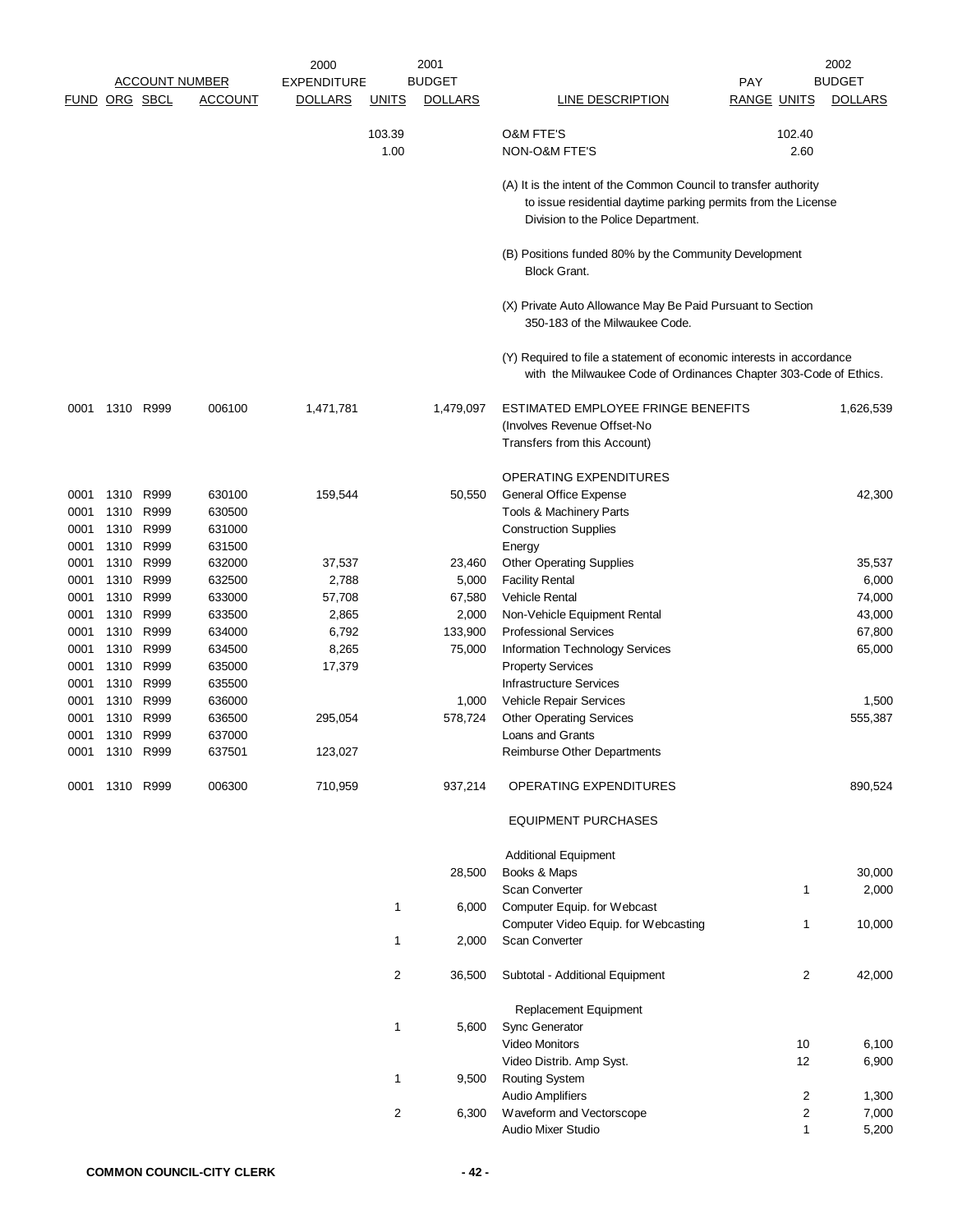|               | <b>ACCOUNT NUMBER</b> |           |                | 2000<br><b>EXPENDITURE</b> |                | 2001<br><b>BUDGET</b> | 2002<br><b>BUDGET</b><br><b>PAY</b>                              |                    |                |
|---------------|-----------------------|-----------|----------------|----------------------------|----------------|-----------------------|------------------------------------------------------------------|--------------------|----------------|
| FUND ORG SBCL |                       |           | <b>ACCOUNT</b> | <b>DOLLARS</b>             | <b>UNITS</b>   | <b>DOLLARS</b>        | LINE DESCRIPTION                                                 | <b>RANGE UNITS</b> | <b>DOLLARS</b> |
|               |                       |           |                |                            |                |                       |                                                                  |                    |                |
|               |                       |           |                |                            | 11             | 10,500                | Video Monitors                                                   |                    |                |
|               |                       |           |                |                            |                |                       | Audio Meter System                                               | $\overline{2}$     | 1,000          |
|               |                       |           |                |                            | 1              | 2,900                 | <b>TBC Framesync</b>                                             |                    |                |
|               |                       |           |                |                            |                |                       | <b>Editing Syst. Components</b>                                  | 3                  | 4,000          |
|               |                       |           |                |                            | 1              | 1,500                 | <b>Routing Switcher</b>                                          |                    |                |
|               |                       |           |                |                            |                |                       | DVCam recorder/player                                            | 1                  | 4,900          |
|               |                       |           |                |                            | 8              | 2,400                 | Microphones                                                      |                    |                |
|               |                       |           |                |                            |                |                       | Sound Sys. Upgrade Council Chambers                              |                    | 4,600          |
|               |                       |           |                |                            |                |                       | <b>Lighting Upgrade</b>                                          |                    | 7,000          |
|               |                       |           |                |                            | 10             | 4,800                 | Arm Chairs                                                       |                    |                |
|               |                       |           |                |                            | $\overline{c}$ | 350                   | Intercom Headsets                                                |                    |                |
|               |                       |           |                |                            | 1              | 900                   | Demod                                                            |                    |                |
|               |                       |           |                |                            | 1              | 400                   | Compressor/Limitor-MC                                            |                    |                |
|               |                       |           |                |                            | $\overline{2}$ | 5,700                 | Mini DV Camera/Player                                            |                    |                |
|               |                       |           |                |                            | 1              | 1,000                 | Video Mixer                                                      |                    |                |
|               |                       |           |                |                            | $\overline{c}$ | 2,300                 | <b>Editing Systems Compont</b>                                   |                    |                |
|               |                       |           |                |                            | 1              | 13,000                | Digital Reader/Printer                                           |                    |                |
|               |                       |           |                |                            |                |                       | <b>Receptionist Desk</b>                                         | $\mathbf{1}$       | 2,000          |
|               |                       |           |                |                            | 45             | 67,150                | Subtotal - Replacement Equipment                                 | 34                 | 50,000         |
| 0001          | 1310 R999             |           | 006800         | 132,588                    | 47             | 103,650               | EQUIPMENT PURCHASES TOTAL                                        | 36                 | 92,000         |
|               |                       |           |                |                            |                |                       | <b>Special Funds</b>                                             |                    |                |
| 0001          | 1310 R121             |           | 006300         | 3,909                      |                | 3,035                 | Expense Fund for Common Council President                        |                    | 3,035          |
| 0001          |                       | 1310 R122 | 006300         | 3,000                      |                | 5,000                 | Legislative Expense Fund                                         |                    | 5,000          |
| 0001          |                       | 1310 R123 | 006300         | 7,484                      |                | 6,000                 | <b>Governmental Relations</b>                                    |                    | 7,000          |
| 0001          |                       | 1310 R125 | 006300         | 5,947                      |                | 70,000                | <b>Public Information</b>                                        |                    | 92,000         |
| 0001          |                       | 1310 R126 | 006300         | 19,649                     |                | 28,000                | Sale of Code & Charter                                           |                    | 30,000         |
| 0001          |                       | 1310 R129 | 006300         | 44,788                     |                | 135,449               | Computer System Upgrades                                         |                    | 82,000         |
|               |                       |           |                | 29,050                     |                |                       | Other Previous Experience                                        |                    |                |
| 0001          |                       | 1310 R130 | 006300         |                            |                |                       | <b>Aldermanic Travel</b>                                         |                    | 52,000         |
|               |                       |           |                | 113,827                    |                | 247,484               | SPECIAL FUNDS TOTAL                                              |                    | 271,035        |
|               |                       |           |                |                            |                |                       |                                                                  |                    |                |
|               |                       |           |                |                            |                |                       | COMMON COUNCIL-CITY CLERK BUDGETARY                              |                    |                |
|               |                       |           |                | 7,155,076                  |                | 7,249,557             | CONTROL UNIT TOTAL (1BCU=1DU)                                    |                    | 7,664,038      |
|               |                       |           |                |                            |                |                       | Totals do not include any Direct Labor Hours for members         |                    |                |
|               |                       |           |                |                            |                |                       | of the Administrative Review Appeals Board.                      |                    |                |
|               |                       |           |                |                            |                |                       | Oversight of Cable Television Production functions will be under |                    |                |
|               |                       |           |                |                            |                |                       | the jurisdiction of the appropriate Common Council committee.    |                    |                |
|               |                       |           |                |                            |                |                       | PROGRAM RESULT MEASURES/                                         |                    |                |
|               |                       |           |                | <b>UNITS</b>               | %              | <b>UNITS</b>          | INTERNAL MANAGEMENT INDICATORS:                                  | %                  | <b>UNITS</b>   |
|               |                       |           |                |                            |                |                       | <b>Liquor and Malt Licenses</b>                                  |                    |                |
| 0001          | 1310 2420             |           | P13101         | 3,132 100.0                |                | 3,690                 | Number Processed (P)                                             | 98.4               | 3,630          |
|               |                       |           |                |                            |                |                       |                                                                  |                    |                |
|               |                       |           |                |                            |                |                       | <b>Bartender Licenses</b>                                        |                    |                |
| 0001          | 1310 2420             |           | P13102         | 5,991 100.0                |                | 3,820                 | Number Processed (P)                                             | 98.2               | 3,750          |
|               |                       |           |                |                            |                |                       | PROGRAM RESULT MEASURES/                                         |                    |                |
|               |                       |           |                | <b>UNITS</b>               | $\%$           | <b>UNITS</b>          | INTERNAL MANAGEMENT INDICATORS:                                  | %                  | <b>UNITS</b>   |
|               |                       |           |                |                            |                |                       | <b>Bicycle Licenses</b>                                          |                    |                |
| 0001          | 1310 2420             |           | P13103         | 354                        | 100.0          | 370                   | Number Processed (P)                                             | 97.3               | 360            |
|               |                       |           |                |                            |                |                       |                                                                  |                    |                |
|               |                       |           |                |                            |                |                       | <b>Other Licenses</b>                                            |                    |                |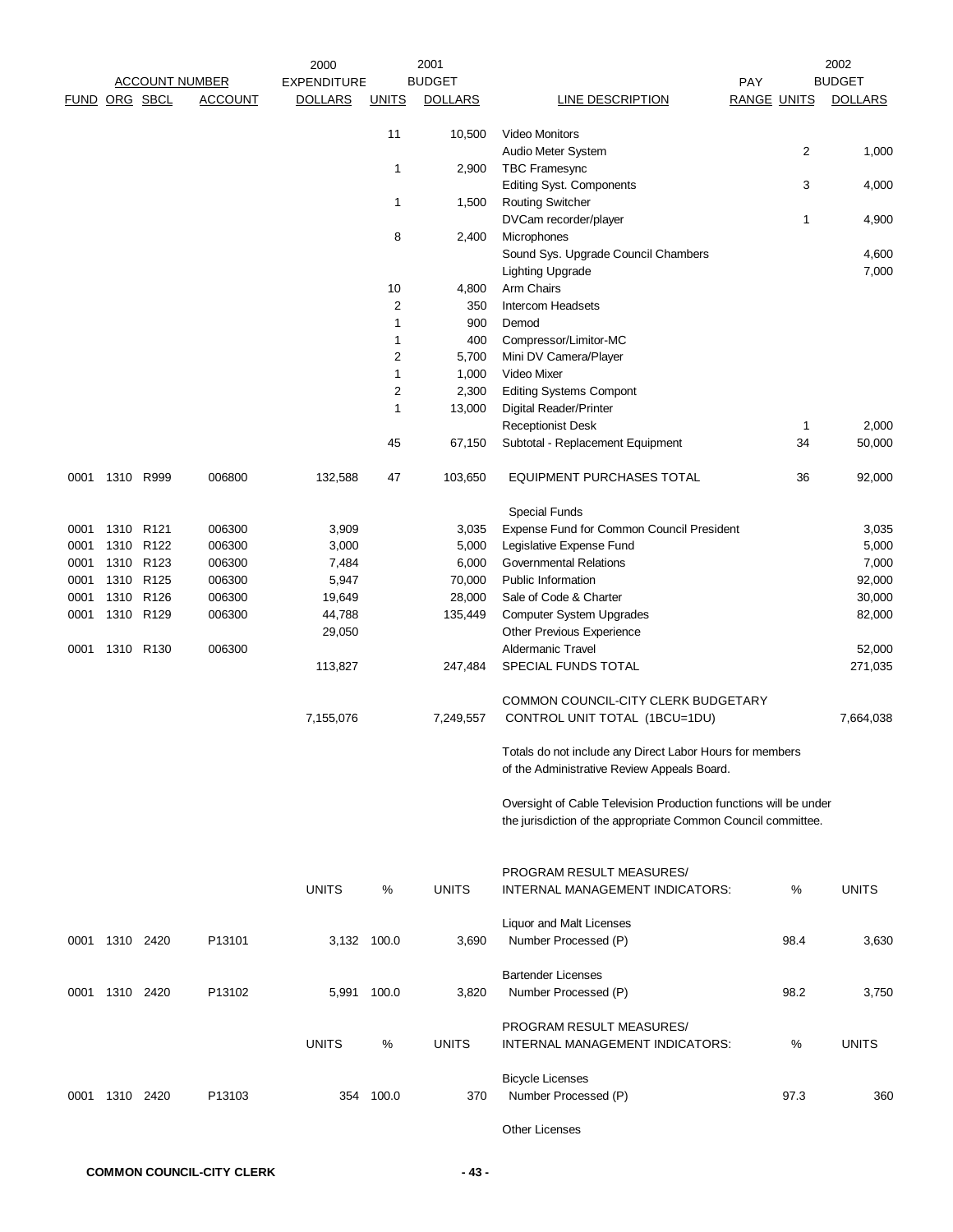|                      |      |      |                       | 2000           |              | 2001           |                      |             |      | 2002          |
|----------------------|------|------|-----------------------|----------------|--------------|----------------|----------------------|-------------|------|---------------|
|                      |      |      | <b>ACCOUNT NUMBER</b> | EXPENDITURE    |              | <b>BUDGET</b>  |                      | <b>PAY</b>  |      | <b>BUDGET</b> |
| <b>FUND ORG SBCL</b> |      |      | <b>ACCOUNT</b>        | <b>DOLLARS</b> | <b>UNITS</b> | <b>DOLLARS</b> | LINE DESCRIPTION     | RANGE UNITS |      | DOLLARS       |
|                      |      |      |                       |                |              |                |                      |             |      |               |
| 0001                 | 1310 | 2420 | P13104                | 15.257         | 100.0        | 18,050         | Number Processed (P) |             | 98.0 | 17,690        |
|                      |      |      |                       |                |              |                |                      |             |      |               |
|                      |      |      |                       |                |              |                |                      |             |      |               |

182,844 184,338 TOTAL DIRECT LABOR HOUR ALLOCATION 184,320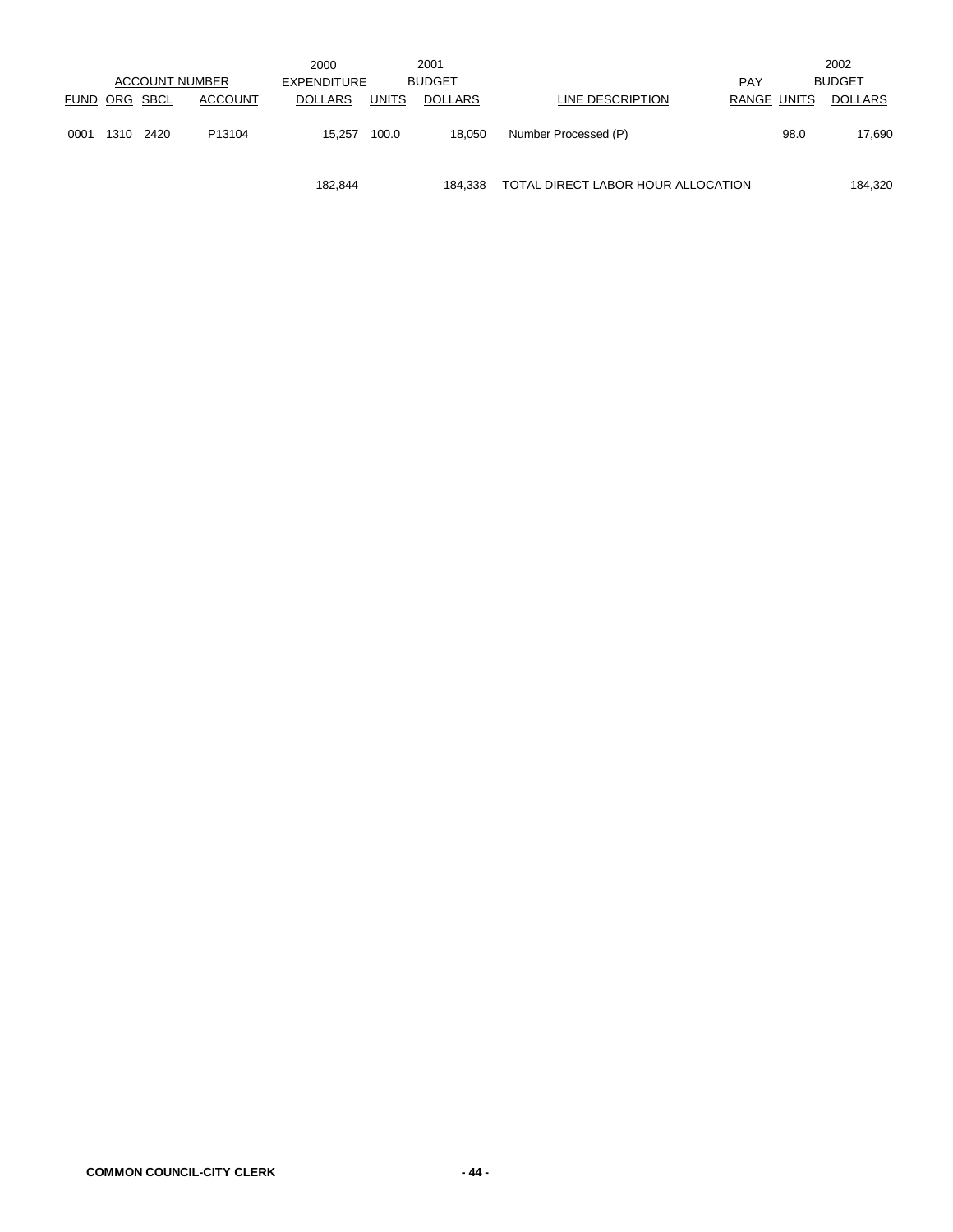|                       |                | 2000               |                  | 2001           |                                                                        |                     |                   | 2002              |
|-----------------------|----------------|--------------------|------------------|----------------|------------------------------------------------------------------------|---------------------|-------------------|-------------------|
| <b>ACCOUNT NUMBER</b> |                | <b>EXPENDITURE</b> |                  | <b>BUDGET</b>  |                                                                        | PAY                 |                   | <b>BUDGET</b>     |
| <u>FUND ORG SBCL</u>  | <b>ACCOUNT</b> | <b>DOLLARS</b>     | <b>UNITS</b>     | <b>DOLLARS</b> | <b>LINE DESCRIPTION</b>                                                | <b>RANGE UNITS</b>  |                   | <b>DOLLARS</b>    |
|                       |                |                    |                  |                | <b>COMPTROLLER</b>                                                     |                     |                   |                   |
|                       |                |                    |                  |                | BUDGETARY CONTROL UNIT (1BCU=1DU)                                      |                     |                   |                   |
|                       |                |                    |                  |                |                                                                        |                     |                   |                   |
|                       |                |                    |                  |                | <b>OUTCOME INDICATORS:</b>                                             |                     |                   |                   |
|                       |                |                    |                  |                |                                                                        |                     |                   |                   |
|                       |                | AA+                |                  | AA+            | Maintain/monitor bond rating.                                          |                     |                   | AA (S & P)        |
|                       |                |                    |                  |                |                                                                        |                     |                   | Aa2 (Moody)       |
|                       |                |                    |                  |                |                                                                        |                     |                   | AA+ (Fitch)       |
|                       |                | N/A<br>Yes         |                  | 100.0%<br>Yes  | Accuracy of Revenue Estimates<br><b>Unqualified Audit Opinion</b>      |                     |                   | 100.0%<br>Yes     |
|                       |                |                    |                  |                |                                                                        |                     |                   |                   |
|                       |                |                    |                  |                | SALARIES & WAGES                                                       |                     |                   |                   |
|                       |                |                    | 1                | 116,007        | Comptroller (Y)                                                        | 17                  | $\mathbf{1}$      | 123,972           |
|                       |                |                    | 1                | 72,935         | Deputy Comptroller (Y)                                                 | 15                  | $\mathbf{1}$      | 82,859            |
|                       |                |                    |                  |                |                                                                        |                     |                   |                   |
|                       |                |                    |                  |                | ADMINISTRATION DIVISION                                                |                     |                   |                   |
|                       |                |                    | 1                | 89,870         | <b>Accounts Director</b>                                               | 13                  |                   |                   |
|                       |                |                    |                  |                | Accounts Director (Y)                                                  | 14                  | $\mathbf{1}$      | 102,382           |
|                       |                |                    | 1                | 89,870         | <b>Financial Services Director</b>                                     | 13                  |                   |                   |
|                       |                |                    |                  |                | Financial Services Director (Y)                                        | 14                  | $\mathbf{1}$      | 102,382           |
|                       |                |                    | 1                | 49,743         | Special Assistant to Comptroller (Y)                                   | 9                   | 1                 | 56,511            |
|                       |                |                    | 1                | 44,545         | Executive Administrative Assistant II                                  | 2                   | 1                 | 47,604            |
|                       |                |                    | 1                | 31,031         | Administrative Assistant II                                            | 445                 | 1                 | 34,183            |
|                       |                |                    | 1                | 28,008         | <b>Office Assistant III</b>                                            | 425                 | $\mathbf{1}$      | 31,360            |
|                       |                |                    |                  |                | FINANCIAL ADVISORY DIVISION                                            |                     |                   |                   |
|                       |                |                    | 1                | 61,430         | Revenue & Financial Serv. Asst-Sr.                                     | 8                   |                   |                   |
|                       |                |                    | 1                | 40,966         | <b>Financial Analyst</b>                                               | 5                   |                   |                   |
|                       |                |                    |                  |                | Revenue & Financial Services Specialist                                | 10                  | 1                 | 60,225            |
|                       |                |                    |                  |                | Revenue & Financial Services Assistant                                 | 6                   | $\mathbf{1}$      | 46,657            |
|                       |                |                    |                  |                | <b>GENERAL ACCOUNTING DIVISION</b>                                     |                     |                   |                   |
|                       |                |                    | 1                | 69,637         | Accountant IV                                                          | 9                   |                   |                   |
|                       |                |                    | 1                | 59,580         | <b>Accounting Manager</b>                                              | 8                   |                   |                   |
|                       |                |                    | 4                | 151,418        | <b>Management Accounting Specialist</b>                                | 5                   |                   |                   |
|                       |                |                    | 1                | 29,129         | <b>Accounting Assistant I</b>                                          | 435                 |                   |                   |
|                       |                |                    | 5                | 152,647        | <b>Accounting Assistant II</b>                                         | 445                 |                   |                   |
|                       |                |                    | 2                | 66,202         | <b>Accounting Assistant III</b>                                        | 460                 |                   |                   |
|                       |                |                    | 1                | 26,197         | Office Assistant II                                                    | 410                 |                   |                   |
|                       |                |                    | 2                | 21,465         | Accounting Intern (0.5 FTE)                                            | 930                 |                   |                   |
|                       |                |                    | 1                | 57,503         | Accountant III                                                         | 6                   |                   |                   |
|                       |                |                    |                  |                | <b>Accounting Manager</b>                                              | 10                  | 1                 | 79,313            |
|                       |                |                    |                  |                | <b>Assistant Accounting Manager</b>                                    | 8<br>$\overline{7}$ | 1                 | 69,791            |
|                       |                |                    |                  |                | <b>Accounting Supervisor</b>                                           | 6                   | $\mathbf{1}$<br>4 | 57,953            |
|                       |                |                    |                  |                | Management Accounting Specialist-Sr.<br>Accounting Program Assistant I | 440                 | 1                 | 186,627<br>33,379 |
|                       |                |                    |                  |                | Accounting Program Assistant II                                        | 460                 | 4                 | 142,840           |
|                       |                |                    |                  |                | Accounting Program Assistant III                                       | 475                 | 3                 | 112,381           |
|                       |                |                    |                  |                | Administrative Assistant I                                             | 435                 | $\mathbf{1}$      | 30,277            |
|                       |                |                    |                  |                | Accounting Intern (0.5 FTE)                                            | 930                 | 2                 | 30,524            |
|                       |                |                    |                  |                |                                                                        |                     |                   |                   |
|                       |                |                    | 1                | 69,637         | PAYROLL ADMINISTRATION DIVISION<br>Payroll Manager                     | 9                   |                   |                   |
|                       |                |                    | $\boldsymbol{2}$ | 114,910        | <b>Payroll Specialist</b>                                              | 5                   |                   |                   |
|                       |                |                    | 3                | 99,303         | Personnel Payroll Technician III                                       | 460                 |                   |                   |
|                       |                |                    | 1                | 29,129         | Personnel Payroll Assistant I                                          | 435                 |                   |                   |
|                       |                |                    | 1                | 59,000         | Assistant Payroll Manager                                              | 8                   |                   |                   |
|                       |                |                    |                  |                |                                                                        |                     |                   |                   |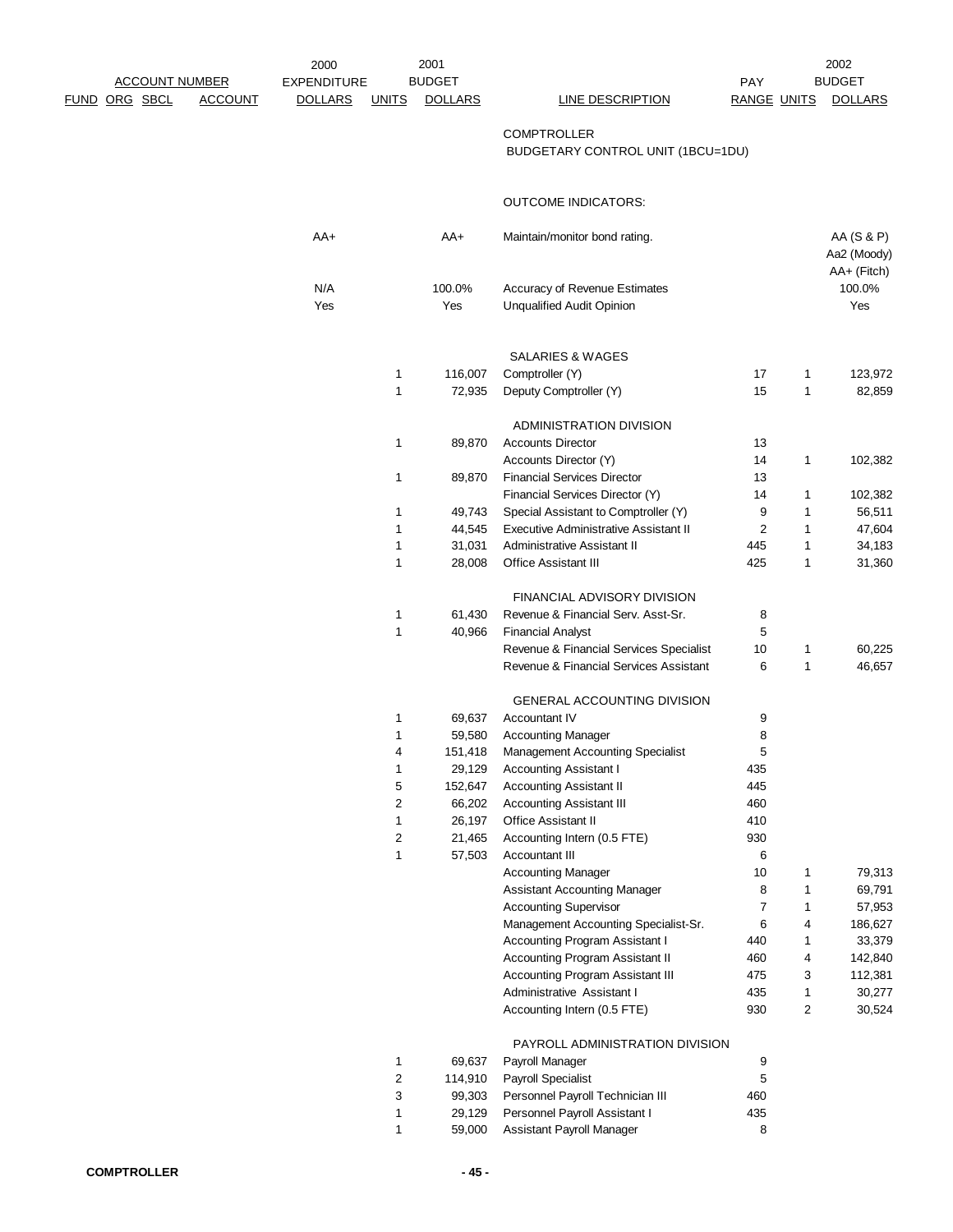|  |                       |                | 2000               |              | 2001              |                                                                         |                    |                | 2002           |
|--|-----------------------|----------------|--------------------|--------------|-------------------|-------------------------------------------------------------------------|--------------------|----------------|----------------|
|  | <b>ACCOUNT NUMBER</b> |                | <b>EXPENDITURE</b> |              | <b>BUDGET</b>     |                                                                         | PAY                |                | <b>BUDGET</b>  |
|  | FUND ORG SBCL         | <b>ACCOUNT</b> | <b>DOLLARS</b>     | <b>UNITS</b> | <b>DOLLARS</b>    | <b>LINE DESCRIPTION</b>                                                 | <b>RANGE UNITS</b> |                | <b>DOLLARS</b> |
|  |                       |                |                    |              |                   | City Payroll Manager                                                    | 11                 | 1              | 82,001         |
|  |                       |                |                    |              |                   | Assistant City Payroll Manager                                          | 8                  | 1              | 52,998         |
|  |                       |                |                    |              |                   | <b>City Payroll Specialist</b>                                          | $\overline{7}$     | 2              | 113,734        |
|  |                       |                |                    |              |                   | City Payroll Assistant - Sr.                                            | 475                | 3              | 118,284        |
|  |                       |                |                    |              |                   | <b>City Payroll Assistant</b>                                           | 460                | 1              | 33,876         |
|  |                       |                |                    |              |                   | <b>AUDITING DIVISION</b>                                                |                    |                |                |
|  |                       |                |                    | 1            | 69,637            | <b>Auditor Supervisor</b>                                               | 9                  |                |                |
|  |                       |                |                    | 1            | 56,045            | <b>EDP Auditor-Senior</b>                                               | 8                  |                |                |
|  |                       |                |                    | $\sqrt{2}$   | 115,005           | Auditor - Lead (X)                                                      | 6                  |                |                |
|  |                       |                |                    | 5            | 131,028           | <b>Auditing Specialist</b>                                              | 5                  |                |                |
|  |                       |                |                    | 1            | 33,101            | <b>Accounting Assistant II</b>                                          | 445                |                |                |
|  |                       |                |                    | 1            | 57,961            | <b>EDP Auditor Lead</b>                                                 |                    |                |                |
|  |                       |                |                    |              |                   | <b>Auditing Manager</b>                                                 | 10                 | 1              | 79,313         |
|  |                       |                |                    |              |                   | Information Systems Auditor - Senior                                    | 9                  | 2              | 120,657        |
|  |                       |                |                    |              |                   | Auditor - Lead (X)                                                      | $\overline{7}$     | $\overline{2}$ | 130,991        |
|  |                       |                |                    |              |                   | <b>Auditing Specialist</b>                                              | 6                  | 5              | 154,810        |
|  |                       |                |                    |              |                   | Accounting Program Assistant II                                         | 460                | 1              | 37,063         |
|  |                       |                |                    |              |                   | REVENUE AND COST DIVISION                                               |                    |                |                |
|  |                       |                |                    | 1            | 69,637            | Grant-In-Aid Fiscal Coordinator                                         | 9                  |                |                |
|  |                       |                |                    |              |                   | Grant-In-Aid Fiscal Coordinator                                         | 10                 | 1              | 79,313         |
|  |                       |                |                    | 5            | 260,717           | <b>Management Accounting Specialist</b>                                 | 5                  |                |                |
|  |                       |                |                    |              |                   | Management Accounting Specialist - Sr.                                  | 6                  | 5              | 285,094        |
|  |                       |                |                    | 1            | 30,529            | Office Assistant IV                                                     | 445                | 1              | 34,183         |
|  |                       |                |                    | 3            | 32,196            | Accounting Intern (0.5 FTE)(C)                                          | 930                | 3              | 45,786         |
|  |                       |                |                    | 1            | 52,452            | COMMUNITY DEVELOPMENT ACT GRANT<br>ACCOUNTING (B)<br>Accountant III (B) |                    |                |                |
|  |                       |                |                    | 1            | 53,954            |                                                                         | 6<br>5             |                |                |
|  |                       |                |                    | $\sqrt{2}$   | 107,907           | Auditing Specialist (B)<br>Management Acct. Specialist (B)              | 5                  |                |                |
|  |                       |                |                    | 1            | 33,101            | Accounting Assistant III (B)                                            | 460                |                |                |
|  |                       |                |                    | 1            | 43,206            | Administrative Specialist (B)                                           | 2                  |                |                |
|  |                       |                |                    |              |                   | Assistant Grant Fiscal Manager (B)                                      | 8                  | 1              | 63,671         |
|  |                       |                |                    |              |                   | Auditing Specialist (B)                                                 | 6                  | 1              | 61,451         |
|  |                       |                |                    |              |                   | Management Acct. Specialist-Senior (B)                                  | 6                  | 2              | 117,505        |
|  |                       |                |                    |              |                   | Administrative Specialist (B)                                           | $\overline{c}$     | 1              | 40,856         |
|  |                       |                |                    |              |                   | <b>Accounting Program Assistant III</b>                                 | 475                | 1              | 39,428         |
|  |                       |                |                    |              |                   | FINANCIAL SYSTEMS SUPPORT DIVISION                                      |                    |                |                |
|  |                       |                |                    |              | 49,083            | Management Accountant-Senior                                            |                    |                |                |
|  |                       |                |                    | 1<br>1       | 42,124            |                                                                         | 4<br>4             |                |                |
|  |                       |                |                    | $\sqrt{2}$   |                   | Financial Systems Analyst-Senior                                        |                    |                |                |
|  |                       |                |                    | 1            | 153,542<br>46,297 | Project Manager<br><b>Accounting Systems Specialist</b>                 | 11<br>5            | 1              | 74,813         |
|  |                       |                |                    |              |                   | <b>Functional Applications Manager</b>                                  | 12                 |                |                |
|  |                       |                |                    |              |                   |                                                                         | 9                  | 1              | 82,002         |
|  |                       |                |                    |              |                   | Functional Applications Analyst-Sr.<br>Network Coordinator - Sr.        |                    | 1              | 62,272         |
|  |                       |                |                    |              |                   |                                                                         | 6                  | 1              | 57,794         |
|  |                       |                |                    |              |                   | Financial Systems Analyst-Senior                                        | 6                  | 1              | 48,106         |
|  |                       |                |                    | 68           | 3,067,684         | <b>Total Before Adjustments</b>                                         |                    | 68             | 3,447,221      |
|  |                       |                |                    |              |                   | Salary & Wage Rate Changes                                              |                    |                |                |
|  |                       |                |                    |              | 2,500             | Overtime Compensated                                                    |                    |                | 3,167          |
|  |                       |                |                    |              | (118, 919)        | Personnel Cost Adjustment<br>Other                                      |                    |                | (59, 468)      |
|  |                       |                |                    |              |                   |                                                                         |                    |                |                |
|  |                       |                |                    | 68           | 2,951,265         | Gross Salaries & Wages Total                                            |                    | 68             | 3,390,920      |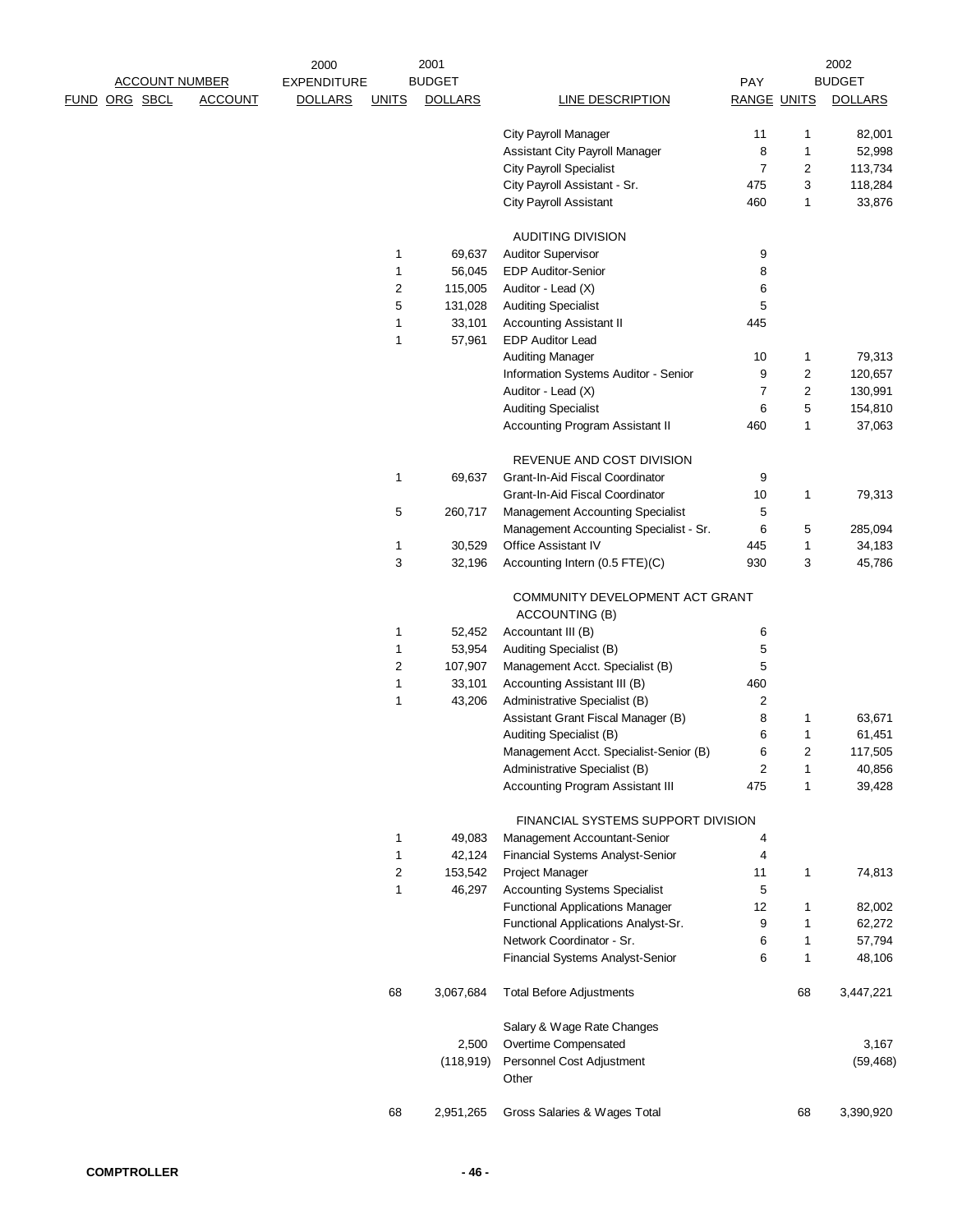|               |           |           |                                         | 2000                                 |              | 2001                            |                                                                                                                                                       |                                  | 2002                            |
|---------------|-----------|-----------|-----------------------------------------|--------------------------------------|--------------|---------------------------------|-------------------------------------------------------------------------------------------------------------------------------------------------------|----------------------------------|---------------------------------|
| FUND ORG SBCL |           |           | <b>ACCOUNT NUMBER</b><br><b>ACCOUNT</b> | <b>EXPENDITURE</b><br><b>DOLLARS</b> | <u>UNITS</u> | <b>BUDGET</b><br><b>DOLLARS</b> | LINE DESCRIPTION                                                                                                                                      | <b>PAY</b><br><b>RANGE UNITS</b> | <b>BUDGET</b><br><b>DOLLARS</b> |
|               |           |           |                                         |                                      |              |                                 |                                                                                                                                                       |                                  |                                 |
|               |           |           |                                         |                                      |              | (12,098)                        | <b>Reimbursable Services Deduction</b><br>Capital Improvements Deduction                                                                              |                                  | (7, 715)                        |
|               |           |           |                                         |                                      |              | (418, 815)                      | Grants & Aids Deduction                                                                                                                               |                                  | (469, 278)                      |
| 0001          | 2110 R999 |           | 006000                                  | 2,406,042                            | 68           | 2,520,352                       | NET SALARIES & WAGES TOTAL                                                                                                                            | 68                               | 2,913,927                       |
|               |           |           |                                         |                                      | 56.07        |                                 | <b>O&amp;M FTE'S</b>                                                                                                                                  | 57.17                            |                                 |
|               |           |           |                                         |                                      | 10.93        |                                 | NON-O&M FTE'S                                                                                                                                         | 10.83                            |                                 |
|               |           |           |                                         |                                      |              |                                 | (B) To terminate upon expiration of the CDBG Program<br>year unless grant agreement is renewed or fiscal year<br>is altered by Common Council action. |                                  |                                 |
|               |           |           |                                         |                                      |              |                                 | (C) Positions not to be paid out of local property tax revenue.                                                                                       |                                  |                                 |
|               |           |           |                                         |                                      |              |                                 |                                                                                                                                                       |                                  |                                 |
|               |           |           |                                         |                                      |              |                                 | (X) Private Auto Allowance May Be Paid Pursuant to Section<br>350-183 of the Milwaukee Code.                                                          |                                  |                                 |
|               |           |           |                                         |                                      |              |                                 | (Y) Required to file a statement of economic interests in accordance with<br>the Milwaukee Code of Ordinances Chapter 303-Code of Ethics.             |                                  |                                 |
| 0001          |           | 2110 R999 | 006100                                  | 713,541                              |              | 831,716                         | ESTIMATED EMPLOYEE FRINGE BENEFITS<br>(Involves Revenue Offset-No<br>Transfers From This Account)                                                     |                                  | 990,735                         |
|               |           |           |                                         |                                      |              |                                 |                                                                                                                                                       |                                  |                                 |
|               |           |           |                                         |                                      |              |                                 | OPERATING EXPENDITURES                                                                                                                                |                                  |                                 |
| 0001          | 2110 R999 |           | 630100                                  | 35,733                               |              | 60,550                          | General Office Expense                                                                                                                                |                                  | 66,865                          |
| 0001          | 2110 R999 | 2110 R999 | 630500                                  |                                      |              |                                 | Tools & Machinery Parts                                                                                                                               |                                  |                                 |
| 0001<br>0001  | 2110 R999 |           | 631000<br>631500                        |                                      |              |                                 | <b>Construction Supplies</b><br>Energy                                                                                                                |                                  |                                 |
| 0001          |           | 2110 R999 | 632000                                  |                                      |              | 700                             | <b>Other Operating Supplies</b>                                                                                                                       |                                  | 700                             |
| 0001          |           | 2110 R999 | 632500                                  |                                      |              |                                 | <b>Facility Rental</b>                                                                                                                                |                                  |                                 |
| 0001          |           | 2110 R999 | 633000                                  |                                      |              | 200                             | <b>Vehicle Rental</b>                                                                                                                                 |                                  |                                 |
| 0001          |           | 2110 R999 | 633500                                  |                                      |              |                                 | Non-Vehicle Equipment Rental                                                                                                                          |                                  |                                 |
| 0001          | 2110      | R999      | 634000                                  | 483,197                              |              | 215,015                         | <b>Professional Services</b>                                                                                                                          |                                  | 297,741                         |
| 0001          | 2110 R999 |           | 634500                                  |                                      |              | 413,794                         | Information Technology Services                                                                                                                       |                                  | 392,550                         |
| 0001          | 2110 R999 |           | 635000                                  |                                      |              |                                 | <b>Property Services</b>                                                                                                                              |                                  |                                 |
| 0001          | 2110 R999 |           | 635500                                  |                                      |              |                                 | <b>Infrastructure Services</b>                                                                                                                        |                                  |                                 |
| 0001          | 2110 R999 |           | 636000                                  |                                      |              |                                 | Vehicle Repair Services                                                                                                                               |                                  |                                 |
| 0001          | 2110 R999 |           | 636500                                  | 60,095                               |              | 102,768                         | <b>Other Operating Services</b>                                                                                                                       |                                  | 98,268                          |
| 0001          | 2110 R999 |           | 637000                                  |                                      |              |                                 | Loans and Grants                                                                                                                                      |                                  |                                 |
| 0001          | 2110 R999 |           | 637501                                  | 80,201                               |              |                                 | Reimburse Other Departments                                                                                                                           |                                  |                                 |
| 0001          | 2110 R999 |           | 006300                                  | 659,226                              |              | 793,027                         | OPERATING EXPENDITURES                                                                                                                                |                                  | 856,124                         |
|               |           |           |                                         |                                      |              |                                 | <b>EQUIPMENT PURCHASES</b>                                                                                                                            |                                  |                                 |
|               |           |           |                                         |                                      |              |                                 | <b>Additional Equipment</b>                                                                                                                           |                                  |                                 |
|               |           |           |                                         |                                      |              |                                 | Subtotal - Additional Equipment                                                                                                                       |                                  |                                 |
|               |           |           |                                         |                                      |              |                                 | Replacement Equipment                                                                                                                                 |                                  |                                 |
|               |           |           |                                         | 4,320                                |              | 59,500                          | Technology & Equipment Replacements                                                                                                                   |                                  | 88,150                          |
|               |           |           |                                         | 4,320                                |              | 59,500                          | Subtotal - Replacement Equipment                                                                                                                      |                                  | 88,150                          |
| 0001          |           | 2110 R999 | 006800                                  | 4,320                                |              | 59,500                          | EQUIPMENT PURCHASES TOTAL                                                                                                                             |                                  | 88,150                          |
|               |           |           |                                         |                                      |              |                                 | <b>SPECIAL FUNDS</b>                                                                                                                                  |                                  |                                 |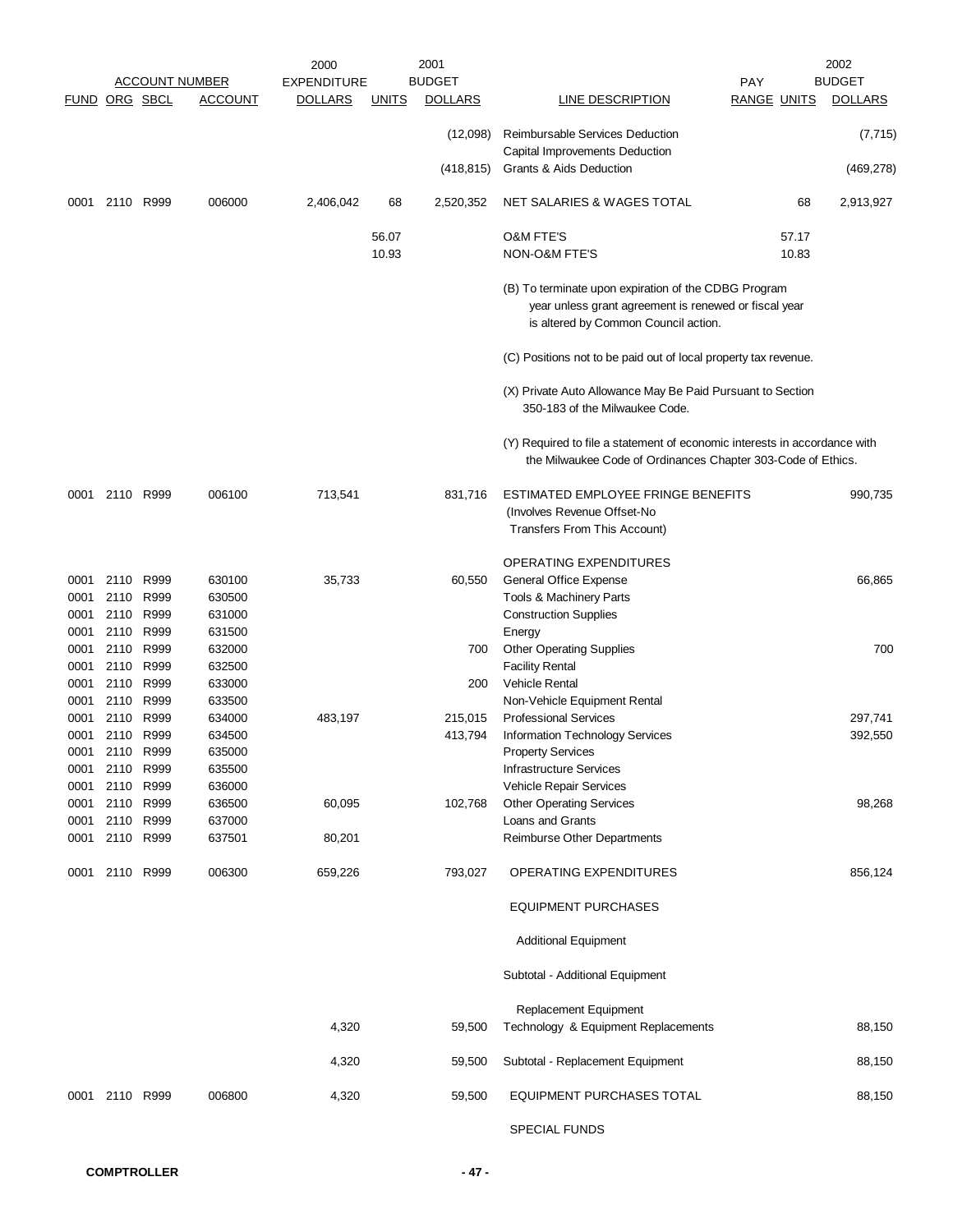|                      |                |           |                       | 2000               |              | 2001           | 2002                               |                    |       |                |  |
|----------------------|----------------|-----------|-----------------------|--------------------|--------------|----------------|------------------------------------|--------------------|-------|----------------|--|
|                      |                |           | <b>ACCOUNT NUMBER</b> | <b>EXPENDITURE</b> |              | <b>BUDGET</b>  |                                    | <b>PAY</b>         |       | <b>BUDGET</b>  |  |
| <b>FUND ORG SBCL</b> |                |           | <b>ACCOUNT</b>        | <b>DOLLARS</b>     | <b>UNITS</b> | <b>DOLLARS</b> | <b>LINE DESCRIPTION</b>            | <b>RANGE UNITS</b> |       | <b>DOLLARS</b> |  |
|                      |                |           |                       |                    |              |                |                                    |                    |       |                |  |
| 0001                 | 2110           | R212      | 006300                | 46,365             |              | 23,510         | <b>Financial Systems Support</b>   |                    |       |                |  |
| 0001                 |                | 2110 R213 | 006300                | 33,304             |              | 20,000         | Upgrade Microcomputer Network      |                    |       |                |  |
| 0001                 |                | 2110 R214 | 006300                |                    |              | 5,000          | <b>Tax Dollar</b>                  |                    |       | 5,000          |  |
|                      |                |           |                       |                    |              |                | Upgrade MIPS                       |                    |       |                |  |
|                      |                |           |                       |                    |              |                | Direct Deposit System Project      |                    |       |                |  |
|                      |                |           |                       |                    |              |                |                                    |                    |       |                |  |
|                      |                |           |                       | 79,669             |              | 48,510         | SPECIAL FUNDS TOTAL                |                    |       | 5,000          |  |
|                      |                |           |                       |                    |              |                |                                    |                    |       |                |  |
|                      |                |           |                       |                    |              |                | COMPTROLLER BUDGETARY CONTROL      |                    |       |                |  |
|                      |                |           |                       | 3,862,798          |              | 4,253,105      | UNIT TOTAL (1BCU=1DU)              |                    |       | 4,853,936      |  |
|                      |                |           |                       |                    |              |                |                                    |                    |       |                |  |
|                      |                |           |                       |                    |              |                |                                    |                    |       |                |  |
|                      |                |           |                       |                    |              |                |                                    |                    |       |                |  |
|                      |                |           |                       |                    |              |                | PROGRAM RESULT MEASURES/           |                    |       |                |  |
|                      |                |           |                       | <b>UNITS</b>       | %            | <b>UNITS</b>   | INTERNAL MANAGEMENT INDICATORS:    |                    | %     | <b>UNITS</b>   |  |
|                      |                |           |                       |                    |              |                |                                    |                    |       |                |  |
|                      |                |           |                       |                    |              |                | <b>Grant-In-Aid Accounting</b>     |                    |       |                |  |
|                      | 0001 2110 18A0 |           | P21101                | 400                | 70.8         | 400            | Grant Projects Administered (P)    |                    | 100.0 | 400            |  |
|                      |                |           |                       |                    |              |                |                                    |                    |       |                |  |
|                      |                |           |                       |                    |              |                | General Accounting-Pre Audit       |                    |       |                |  |
| 0001                 | 2110           | 1880      | P21102                | 12,600             | 100.0        | 12,600         | Accounts Maintained (P)            |                    | 100.0 | 12,600         |  |
|                      |                |           |                       |                    |              |                |                                    |                    |       |                |  |
| 0001                 | 2110           | 1880      | P21103                |                    | 12 100.0     | 12             | Number of Accounting Periods(Q-1)  |                    | 100.0 | 12             |  |
|                      |                |           |                       |                    |              |                |                                    |                    |       |                |  |
|                      |                |           |                       |                    |              |                | <b>Accounts Payable</b>            |                    |       |                |  |
| 0001                 | 2110           | 1880      | P21104                | 52,000             | 100.0        | 52,000         | Checks Written (P)                 |                    | 100.0 | 52,000         |  |
| 0001                 | 2110           | 1880      | P21105                | 125,000            | 100.0        | 125,000        | Documents Processed (Q-1)          |                    | 100.0 | 125,000        |  |
|                      |                |           |                       |                    |              |                |                                    |                    |       |                |  |
|                      |                |           |                       |                    |              |                | Payroll Accounting & Pre-Audit     |                    |       |                |  |
| 0001                 | 2110           | 1890      | P21106                | 227,000            | 100.0        | 227,000        | Payroll Documents Issued (P)       |                    | 100.0 | 227,000        |  |
|                      |                |           |                       |                    |              |                |                                    |                    |       |                |  |
|                      |                |           |                       |                    |              |                | Auditing (Post-Audit)              |                    |       |                |  |
| 0001                 | 2110           | 1870      | P21107                |                    | 12 100.0     | 12             | Audits Completed (P)               |                    | 100.0 | 12             |  |
|                      |                |           |                       |                    |              |                |                                    |                    |       |                |  |
|                      |                |           |                       |                    |              |                | Management & Administration        |                    |       |                |  |
|                      | 0001 2110      | 0200      |                       | 16,000             | 97.9         | 16,000         | Est. Direct Labor Hours (P)        |                    | 100.0 | 16,000         |  |
|                      |                |           |                       |                    |              |                |                                    |                    |       |                |  |
|                      |                |           |                       |                    |              |                | <b>Systems Support Activities</b>  |                    |       |                |  |
|                      |                |           |                       |                    |              |                | Projects (P)                       |                    |       |                |  |
|                      | 0001 2110 18B0 |           | P21108                | 125                | 100.0        | 125            | Task Requests Completed (P)        |                    | 120.0 | 150            |  |
|                      |                |           |                       |                    |              |                |                                    |                    |       |                |  |
|                      | 0001 2110 18B0 |           | P21109                | N/A                | N/A          | N/A            | Est. Direct Labor Hours (Q-1)      |                    | N/A   | N/A            |  |
|                      |                |           |                       |                    |              |                |                                    |                    |       |                |  |
|                      |                |           |                       |                    |              |                |                                    |                    |       |                |  |
|                      |                |           |                       | 81,522             |              | 98,114         | TOTAL DIRECT LABOR HOUR ALLOCATION |                    |       | 102,906        |  |
|                      |                |           |                       |                    |              |                |                                    |                    |       |                |  |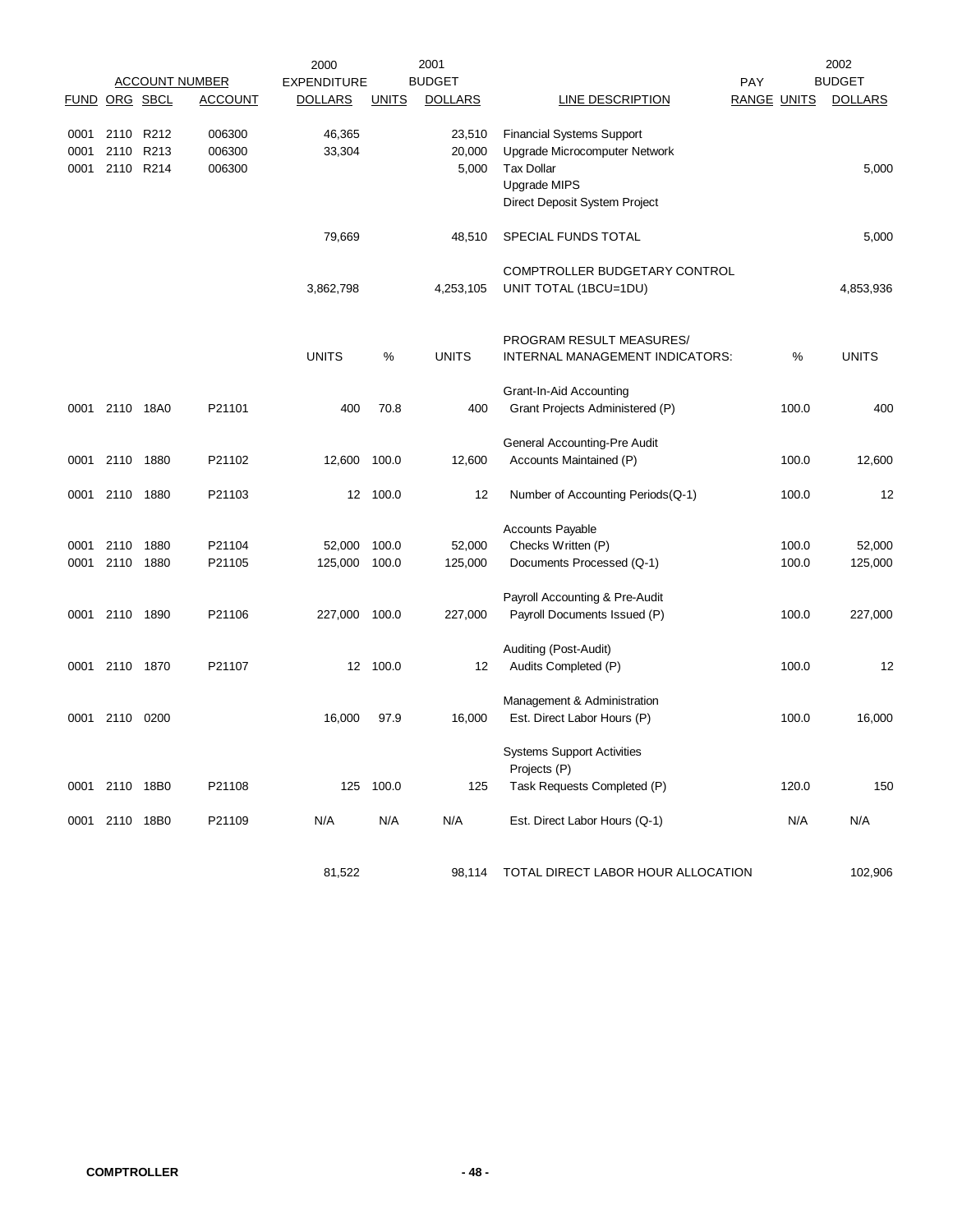|                      | <b>ACCOUNT NUMBER</b> |                | 2000<br><b>EXPENDITURE</b> |              | 2001<br><b>BUDGET</b> |                                                                                                                                                                                                                                  | <b>PAY</b>         |              | 2002<br><b>BUDGET</b> |
|----------------------|-----------------------|----------------|----------------------------|--------------|-----------------------|----------------------------------------------------------------------------------------------------------------------------------------------------------------------------------------------------------------------------------|--------------------|--------------|-----------------------|
| <b>FUND ORG SBCL</b> |                       | <b>ACCOUNT</b> | <b>DOLLARS</b>             | <u>UNITS</u> | <b>DOLLARS</b>        | <b>LINE DESCRIPTION</b>                                                                                                                                                                                                          | <b>RANGE UNITS</b> |              | <b>DOLLARS</b>        |
|                      |                       |                |                            |              |                       | <b>MUNICIPAL COURT</b><br>BUDGETARY CONTROL UNIT (1BCU=1DU)                                                                                                                                                                      |                    |              |                       |
|                      |                       |                |                            |              |                       | <b>OUTCOME INDICATORS:</b>                                                                                                                                                                                                       |                    |              |                       |
|                      |                       |                | 85%                        |              | 85%                   | Objective 1: Fair and reliable adjudication of cases.<br>Outcome Indicator: Percent of non-priority cases<br>filed that are tried within 90 days after intake date.                                                              |                    |              | 85%                   |
|                      |                       |                |                            |              |                       | Objective 2: Court accessibility to the public.<br>Outcome Indicator: Number of defendants using<br>automated voice response system's recorded                                                                                   |                    |              |                       |
|                      |                       |                | 78,132                     |              | 50,000                | information.                                                                                                                                                                                                                     |                    |              | 75,000                |
|                      |                       |                | 38%                        |              | 30%                   | Objective 3: Effective enforcement of court judgements.<br>Outcome Indicator: Ratio of warrants and commitments<br>issued to the number of cases adjudicated.                                                                    |                    |              | 30%                   |
|                      |                       |                | 100%                       |              | 100%                  | Objective 4: Accountability for public resources<br>Outcome Indicator: Percent of collections<br>posted within 24 hours of receipt.                                                                                              |                    |              | 100%                  |
|                      |                       |                |                            |              |                       | Objective 5: Enhanced public safety.<br>Outcome Indicator: Percent of defendants who<br>complete educational court alternative<br>programs for first offenders who indicate that the<br>programs made them better understand the |                    |              |                       |
|                      |                       |                | 95%                        |              | 95%                   | social and personal consequences of their offense.                                                                                                                                                                               |                    |              | 95%                   |
|                      |                       |                |                            |              |                       | SALARIES & WAGES                                                                                                                                                                                                                 |                    |              |                       |
|                      |                       |                |                            |              |                       | <b>COURTROOM PROCEEDINGS</b>                                                                                                                                                                                                     |                    |              |                       |
|                      |                       |                |                            | 3            | 326,509               | Municipal Judge (Y)                                                                                                                                                                                                              | 16                 | 3            | 348,927               |
|                      |                       |                |                            | 1            | 40,974                | Municipal Court Clerk II                                                                                                                                                                                                         | 555                | 1            | 46,005                |
|                      |                       |                |                            | 8<br>5       | 296,098<br>76,500     | Municipal Court Clerk I<br>Municipal Court Commissioner (Y)                                                                                                                                                                      | 540<br>950         | 8<br>5       | 334,129<br>75,446     |
|                      |                       |                |                            |              |                       | MANAGEMENT & ADMINISTRATION                                                                                                                                                                                                      |                    |              |                       |
|                      |                       |                |                            | 1            | 95,805                | Chief Court Administrator (Y)                                                                                                                                                                                                    | 14                 | $\mathbf{1}$ | 77,740                |
|                      |                       |                |                            | 1            | 74,217                | Assistant Court Administrator                                                                                                                                                                                                    | 10                 | $\mathbf{1}$ | 57,937                |
|                      |                       |                |                            | 1            | 50,611                | Administrative Specialist - Senior                                                                                                                                                                                               | 4                  | $\mathbf{1}$ | 46,414                |
|                      |                       |                |                            | 1            | 38,162                | Legal Office Assistant IV                                                                                                                                                                                                        | 475                | $\mathbf{1}$ | 40,783                |
|                      |                       |                |                            | 1            | 42,135                | Network Specialist I                                                                                                                                                                                                             | 594                |              |                       |
|                      |                       |                |                            | 1            | 30,446                | Court Services Assistant IV                                                                                                                                                                                                      | 445                | $\mathbf{1}$ | 34,183                |
|                      |                       |                |                            | 3            | 80,658                | Court Services Assistant III                                                                                                                                                                                                     | 425                | 3            | 91,903                |
|                      |                       |                |                            | 1            | 30,446                | Court Services Assistant IV (A)                                                                                                                                                                                                  | 445                | $\mathbf{1}$ | 34,183                |
|                      |                       |                |                            | 1            | 30,446                | <b>Accounting Assistant II</b>                                                                                                                                                                                                   | 445                | $\mathbf{1}$ | 34,183                |
|                      |                       |                |                            | 1            | 12,095                | Office Assistant II (0.5 FTE)                                                                                                                                                                                                    | 410                | $\mathbf{1}$ | 13,580                |
|                      |                       |                |                            | 8            | 20,376                | High School Intern                                                                                                                                                                                                               | 902                | 8            | 24,705                |
|                      |                       |                |                            | 1            | 62,802                | Network Manager                                                                                                                                                                                                                  | $10$               | 1            | 71,348                |

|   |        | CASH CONTROL & ACCOUNTING               |     |         |
|---|--------|-----------------------------------------|-----|---------|
|   | 53.954 | <b>Management Accounting Specialist</b> | 5   | 57.659  |
| 3 | 89.143 | <b>Accounting Assistant II</b>          | 445 | 100.113 |
|   | 33.010 | <b>Accounting Assistant III</b>         | 460 | 37.063  |
|   | 12.095 | Office Assistant II (0.5 FTE)           | 410 | 13,580  |

1 29,824 Administrative Assistant III 530 1 35,750

Network Analyst-SR 591 1 54,369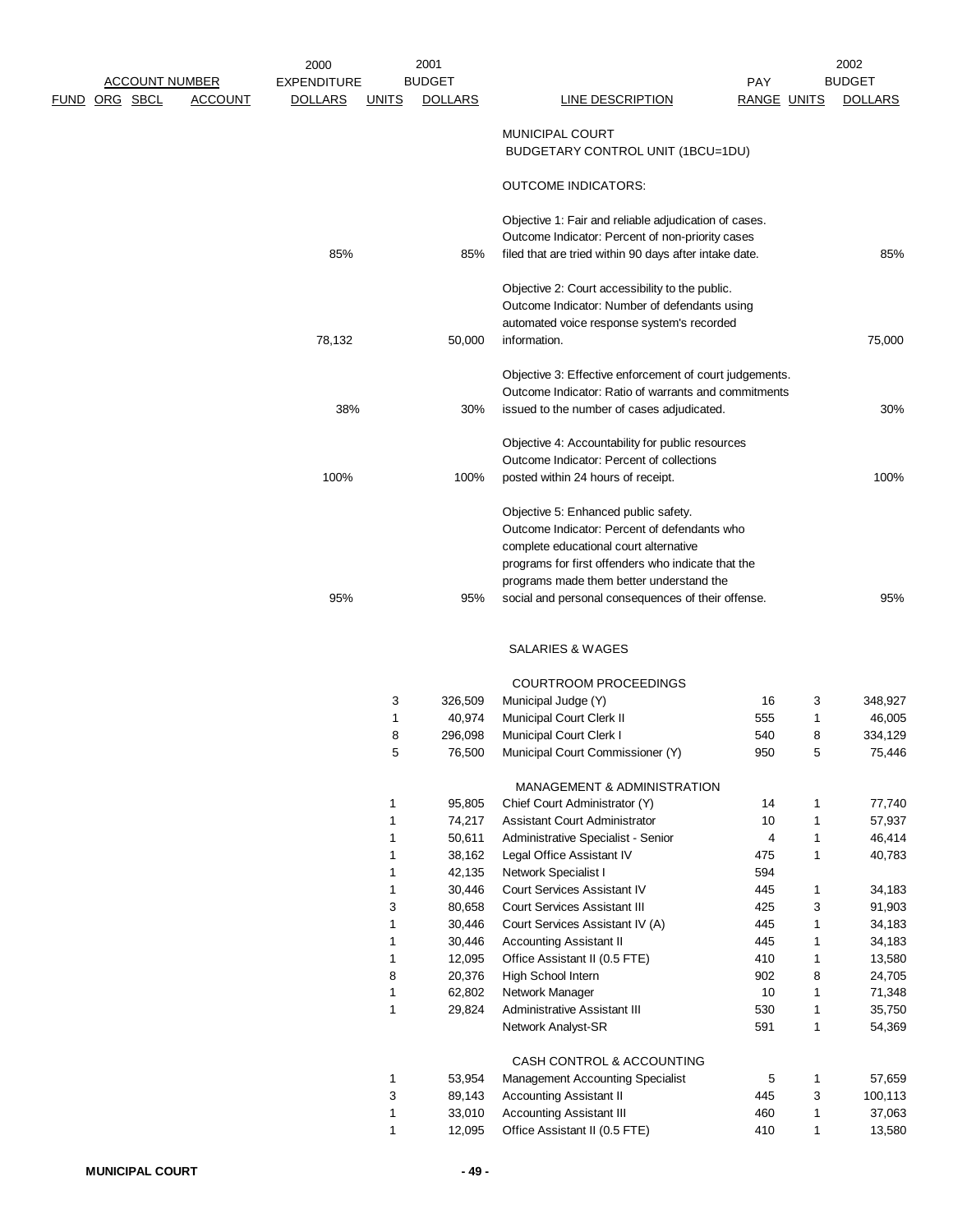|               |              |              | <b>ACCOUNT NUMBER</b> | 2000<br><b>EXPENDITURE</b> |              | 2001<br><b>BUDGET</b> |                                                                           | <b>PAY</b>         |                  | 2002<br><b>BUDGET</b> |
|---------------|--------------|--------------|-----------------------|----------------------------|--------------|-----------------------|---------------------------------------------------------------------------|--------------------|------------------|-----------------------|
| FUND ORG SBCL |              |              | ACCOUNT               | <b>DOLLARS</b>             | <b>UNITS</b> | <b>DOLLARS</b>        | LINE DESCRIPTION                                                          | <b>RANGE UNITS</b> |                  | <b>DOLLARS</b>        |
|               |              |              |                       |                            |              |                       |                                                                           |                    |                  |                       |
|               |              |              |                       |                            |              |                       | PRE-TRIAL CASE PREPARATION                                                |                    |                  |                       |
|               |              |              |                       |                            | 2            | 51,407                | <b>Office Assistant II</b>                                                | 410                | 2                | 55,586                |
|               |              |              |                       |                            | 1            | 27,931                | <b>Office Assistant III</b>                                               | 425                | $\mathbf{1}$     | 31,360                |
|               |              |              |                       |                            |              |                       | POST-TRIAL RECORD PROCESSING &                                            |                    |                  |                       |
|               |              |              |                       |                            |              |                       | <b>MAINTENANCE</b>                                                        |                    |                  |                       |
|               |              |              |                       |                            | 1            | 30,446                | <b>Office Assistant IV</b>                                                | 445                | $\mathbf{1}$     | 34,183                |
|               |              |              |                       |                            | 1<br>4       | 27,931<br>94,049      | <b>Court Services Assistant III</b><br><b>Office Assistant II</b>         | 425<br>410         | $\mathbf 1$<br>4 | 31,360<br>108,325     |
|               |              |              |                       |                            | 1            | 26,126                | <b>Court Services Assistant II</b>                                        | 410                | $\mathbf 1$      | 25,189                |
|               |              |              |                       |                            |              |                       |                                                                           |                    |                  |                       |
|               |              |              |                       |                            | 55           | 1,784,196             | <b>Total Before Adjustments</b>                                           |                    | 55               | 1,916,003             |
|               |              |              |                       |                            |              |                       | Salary & Wage Rate Changes                                                |                    |                  |                       |
|               |              |              |                       |                            |              | 15,000                | Overtime Compensated                                                      |                    |                  | 16,000                |
|               |              |              |                       |                            |              | (70, 954)             | Personnel Cost Adjustment<br>Other                                        |                    |                  | (38, 320)             |
|               |              |              |                       |                            |              | 1,728,242             | Gross Salary & Wages Total                                                |                    |                  | 1,893,683             |
|               |              |              |                       |                            |              |                       | <b>Reimbursable Services Deduction</b>                                    |                    |                  |                       |
|               |              |              |                       |                            |              |                       | Capital Improvements Deduction                                            |                    |                  |                       |
|               |              |              |                       |                            |              |                       | Grant and Aids Deduction                                                  |                    |                  |                       |
| 0001          | 1320         | R999         | 006000                | 1,785,012                  |              | 1,728,242             | NET SALARIES & WAGES TOTAL                                                |                    |                  | 1,893,683             |
|               |              |              |                       |                            | 43.12        |                       | <b>O&amp;M FTE'S</b>                                                      |                    | 44.00            |                       |
|               |              |              |                       |                            |              |                       | NON-O&M FTE'S                                                             |                    |                  |                       |
|               |              |              |                       |                            |              |                       | (A) One position to require English-Spanish Interpreter skills.           |                    |                  |                       |
|               |              |              |                       |                            |              |                       | (Y) Required to file a statement of economic interests in accordance with |                    |                  |                       |
|               |              |              |                       |                            |              |                       | the Milwaukee Code of Ordinances Chapter 303-Code of Ethics.              |                    |                  |                       |
| 0001          | 1320         | R999         | 006100                | 534,000                    |              | 570,320               | ESTIMATED EMPLOYEE FRINGE BENEFITS                                        |                    |                  | 643,854               |
|               |              |              |                       |                            |              |                       | (Involves Revenue Offset-No<br>Transfers From This Account)               |                    |                  |                       |
|               |              |              |                       |                            |              |                       |                                                                           |                    |                  |                       |
|               |              |              |                       |                            |              |                       | <b>OPERATING EXPENDITURES</b>                                             |                    |                  |                       |
| 0001          | 1320         | R999         | 630100                | 165,933                    |              | 85,000                | General Office Expense                                                    |                    |                  | 79,000                |
| 0001<br>0001  | 1320<br>1320 | R999<br>R999 | 630500<br>631000      |                            |              |                       | Tools & Machinery Parts<br><b>Construction Supplies</b>                   |                    |                  |                       |
| 0001          | 1320         | R999         | 631500                |                            |              |                       | Energy                                                                    |                    |                  |                       |
| 0001          | 1320         | R999         | 632000                | 11,031                     |              | 12,000                | <b>Other Operating Supplies</b>                                           |                    |                  | 11,000                |
| 0001          | 1320         | R999         | 632500                | 3,379                      |              | 5,125                 | <b>Facility Rental</b>                                                    |                    |                  | 3,500                 |
| 0001          | 1320         | R999         | 633000                |                            |              |                       | <b>Vehicle Rental</b>                                                     |                    |                  |                       |
| 0001          | 1320         | R999         | 633500                |                            |              |                       | Non-Vehicle Equipment Rental                                              |                    |                  |                       |
| 0001          | 1320         | R999         | 634000                | 96,166                     |              | 80,150                | <b>Professional Services</b>                                              |                    |                  | 87,400                |
| 0001          | 1320         | R999         | 634500                | 380,526                    |              | 386,700               | Information Technology Services                                           |                    |                  | 410,200               |
| 0001          | 1320         | R999         | 635000                | 26,272                     |              | 10,250                | <b>Property Services</b>                                                  |                    |                  | 7,250                 |
| 0001          | 1320         | R999         | 635500                |                            |              |                       | <b>Infrastructure Services</b>                                            |                    |                  |                       |
| 0001          | 1320         | R999         | 636000                |                            |              |                       | Vehicle Repair Services                                                   |                    |                  |                       |
| 0001<br>0001  | 1320<br>1320 | R999<br>R999 | 636500<br>637000      | 8,017                      |              | 245,760               | <b>Other Operating Services</b><br>Loans and Grants                       |                    |                  | 218,780               |
| 0001          | 1320         | R999         | 637501                | 240,717                    |              |                       | Reimburse Other Departments                                               |                    |                  |                       |
| 0001          | 1320         | R999         | 006300                | 932,041                    |              | 824,985               | OPERATING EXPENDITURES TOTAL                                              |                    |                  | 817,130               |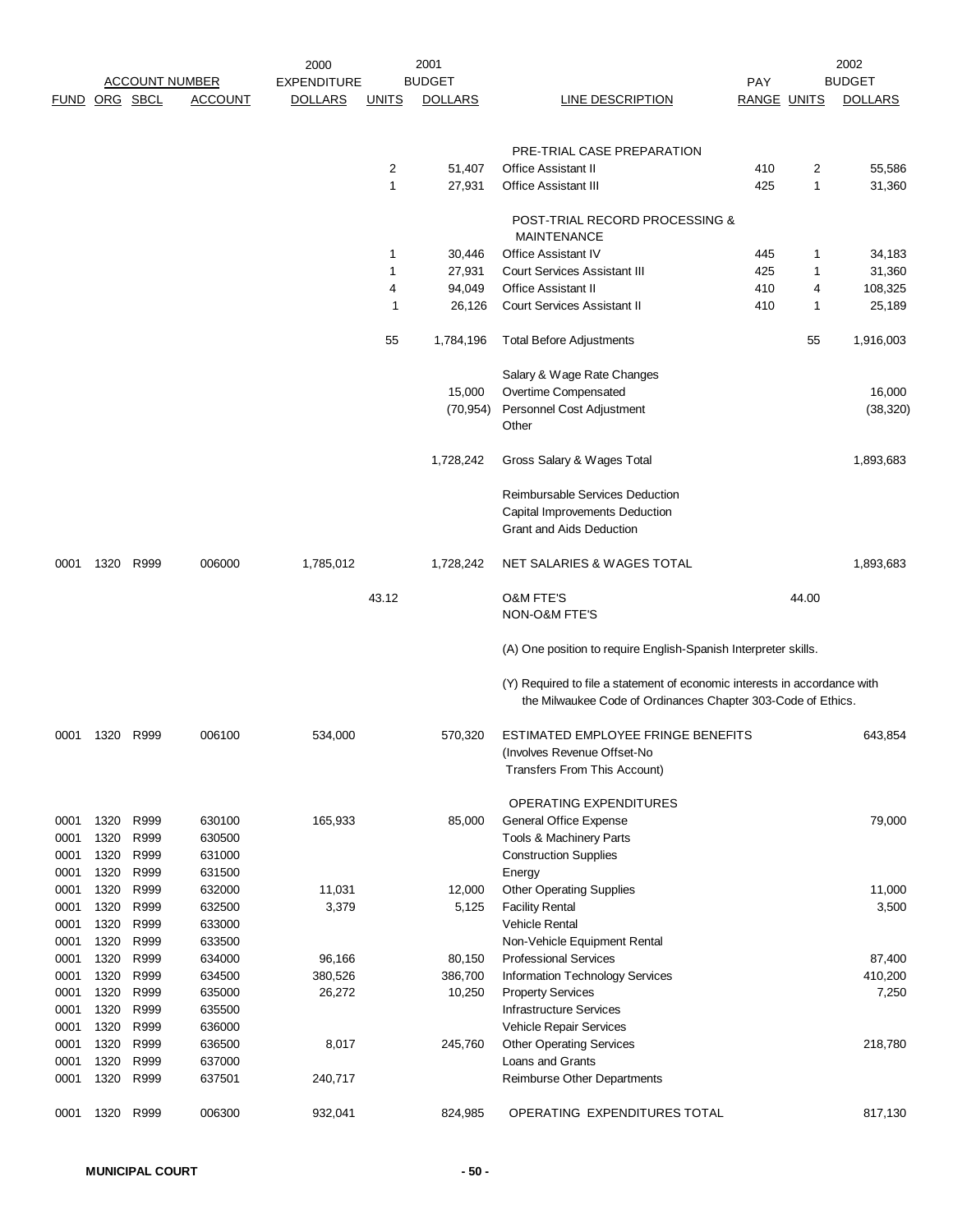|      |               |                  |                       |                    |              |                |                                        |             |                  | 2002           |  |
|------|---------------|------------------|-----------------------|--------------------|--------------|----------------|----------------------------------------|-------------|------------------|----------------|--|
|      |               |                  | <b>ACCOUNT NUMBER</b> | <b>EXPENDITURE</b> |              | <b>BUDGET</b>  |                                        | PAY         |                  | <b>BUDGET</b>  |  |
|      | FUND ORG SBCL |                  | <b>ACCOUNT</b>        | <b>DOLLARS</b>     | <b>UNITS</b> | <b>DOLLARS</b> | <b>LINE DESCRIPTION</b>                | RANGE UNITS |                  | <b>DOLLARS</b> |  |
|      |               |                  |                       |                    |              |                | <b>EQUIPMENT PURCHASES</b>             |             |                  |                |  |
|      |               |                  |                       |                    |              |                | <b>Additional Equipment</b>            |             |                  |                |  |
|      |               |                  |                       |                    |              |                | <b>Heavy Duty Stapler</b>              |             | 1                | 400            |  |
|      |               |                  |                       |                    |              |                | Corner Unit (Replacement Equip.)       |             | $\overline{c}$   | 2,070          |  |
|      |               |                  |                       |                    | 1            | 2,500          | Court Tape Recorder                    |             |                  |                |  |
|      |               |                  |                       |                    | 1            | 2,500          | Subtotal - Additional Equipment        |             | 3                | 2,470          |  |
|      |               |                  |                       |                    |              |                | Replacement Equipment                  |             |                  |                |  |
|      |               |                  |                       |                    |              |                | Left Credenza                          |             | 2                | 2,720          |  |
|      |               |                  |                       | 2,186              | 6            | 2,100          | Chairs, Ergonomic w/arms               |             | 5                | 1,985          |  |
|      |               |                  |                       |                    | 1            | 480            | Chairs, Executive                      |             | 2                | 1,050          |  |
|      |               |                  |                       |                    | 1            | 500            | Bookcase, Cherry                       |             |                  |                |  |
|      |               |                  |                       |                    | 1            | 499            | Time Stamp w display                   |             |                  |                |  |
|      |               |                  |                       |                    |              | 1,189          | <b>State Statute Books</b>             |             |                  |                |  |
|      |               |                  |                       |                    |              | 2,400          | Chairs, Judges Guest                   |             |                  |                |  |
|      |               |                  |                       |                    | 1            | 1,500          | Copy Machine                           |             | 1                | 2,000          |  |
|      |               |                  |                       |                    | 1            | 1,500          | Fax Machine                            |             | $\mathbf{1}$     | 1,000          |  |
|      |               |                  |                       |                    | 2            | 400            | Bookcase                               |             |                  |                |  |
|      |               |                  |                       |                    |              |                | Right Credenza                         |             | 2                | 3,400          |  |
|      |               |                  |                       |                    |              |                | Keyboard Tray                          |             | $\boldsymbol{2}$ | 300            |  |
|      |               |                  |                       |                    |              |                | Mechanical Letter Opener               |             | 1                | 250            |  |
|      |               |                  |                       | 2,186              | 13           | 10,568         | Subtotal - Replacement Equipment       |             | 16               | 12,705         |  |
| 0001 | 1320          | R999             | 006800                | 2,186              | 14           | 13,068         | EQUIPMENT PURCHASES TOTAL              |             | 19               | 15,175         |  |
|      |               |                  |                       |                    |              |                | SPECIAL FUNDS                          |             |                  |                |  |
| 0001 | 1320          | R <sub>132</sub> | 006300                | 15,000             |              | 15,000         | Minor Projects                         |             |                  | 15,000         |  |
| 0001 | 1320 R134     |                  | 006300                | 45,000             |              | 48,700         | Court Hardware Replacement Project     |             |                  | 50,000         |  |
| 0001 | 1320 R131     |                  | 006300                |                    |              |                | Court Computer Systems Changes         |             |                  |                |  |
|      |               |                  |                       |                    |              |                | Updated and Expanded Case Mgmt. System |             |                  |                |  |
|      |               |                  |                       | 60,000             |              | 63,700         | SPECIAL FUNDS TOTAL                    |             |                  | 65,000         |  |
|      |               |                  |                       |                    |              |                | MUNICIPAL COURT BUDGETARY              |             |                  |                |  |
|      |               |                  |                       | 3,313,239          |              | 3,200,315      | CONTROL UNIT TOTAL (1BCU=1 DU)         |             |                  | 3,434,842      |  |
|      |               |                  |                       |                    |              |                | PROGRAM RESULT MEASURES/               |             |                  |                |  |
|      |               |                  |                       | <b>UNITS</b>       | $\%$         | <b>UNITS</b>   | INTERNAL MANAGEMENT INDICATORS:        |             | $\%$             | <b>UNITS</b>   |  |
|      |               |                  |                       |                    |              |                | Courtroom Appearances                  |             |                  |                |  |
| 0001 | 1320 2710     |                  | P13201                | 264,489            | 79.8         | 375,000        | Case Appearances Processed (P)         |             | 80.0             | 300,000        |  |
|      |               |                  |                       |                    |              |                | Cash Control & Accounting              |             |                  |                |  |
| 0001 | 1320          | 2760             | P13202                | 246,750            | 100.0        | 270,000        | Transactions Processed (P)             |             | 87.0             | 235,000        |  |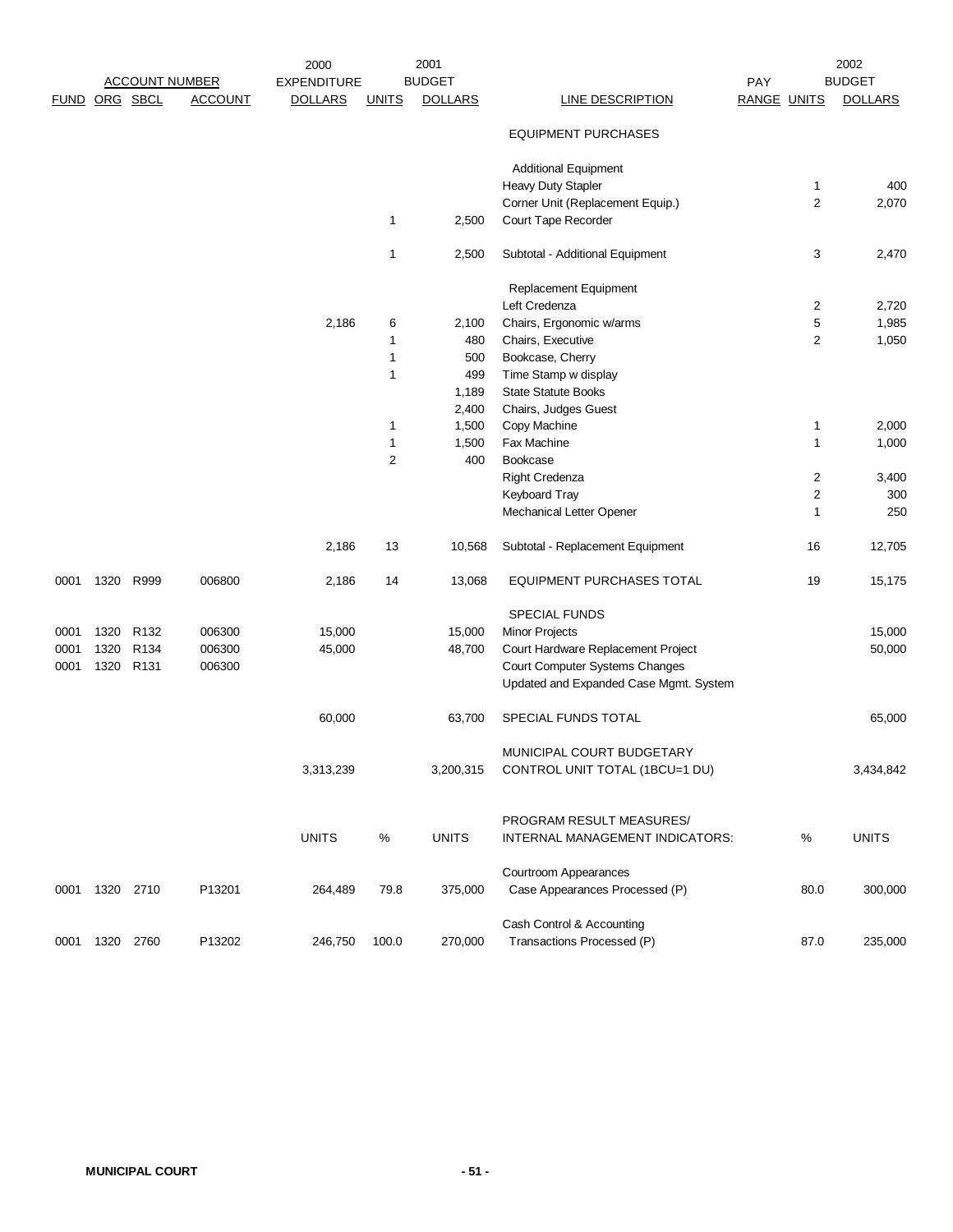|             |            | <b>ACCOUNT NUMBER</b> |                | 2000<br><b>EXPENDITURE</b> |              | 2001<br><b>BUDGET</b> |                                                                              | PAY   |              | 2002<br><b>BUDGET</b> |
|-------------|------------|-----------------------|----------------|----------------------------|--------------|-----------------------|------------------------------------------------------------------------------|-------|--------------|-----------------------|
| <b>FUND</b> | <b>ORG</b> | <b>SBCL</b>           | <b>ACCOUNT</b> | <b>DOLLARS</b>             | <b>UNITS</b> | <b>DOLLARS</b>        | LINE DESCRIPTION                                                             | RANGE | <b>UNITS</b> | <b>DOLLARS</b>        |
|             |            |                       |                | <b>UNITS</b>               | %            | <b>UNITS</b>          | PROGRAM RESULT MEASURES/<br>INTERNAL MANAGEMENT INDICATORS:                  |       | %            | <b>UNITS</b>          |
| 0001        | 1320       | 2730                  | P13203         | 147,583                    | 91.3         | 210,000               | Case Preparation<br>Cases Prepared (P)                                       |       | 95.2         | 200,000               |
| 0001        | 1320       | 2740                  | P13204         | 593,571                    | 86.7         | 650,000               | Record Processing and Files Maintenance<br>Case Files Handled (P)            |       | 87.7         | 570,000               |
| 0001        | 1320       | 2760                  | P13205         | 240,119                    | 76.9         | 250,000               | Post-Trial Records-Motor Vehicle Section<br>Dispositions Reported (P)        |       | 90.0         | 225,000               |
| 0001        | 1320       | 2750                  | P13206         | 49,252                     | 78.1         | 50,000                | Writs Processing<br>Warrants and Commitments Issued (P)                      |       | 100.0        | 50,000                |
| 0001        | 1320       | 2750                  | P13207         | 338,113                    | 136.8        | 390,000               | <b>Court Inquiries</b><br>Personal Appearance and Telephone<br>Inquiries (P) |       | 89.7         | 350,000               |
| 0001        | 1320       | 0200                  |                | 14,400                     | 100.0        | 14,400                | Management & Administration<br>Est. Direct Labor Hours (P)                   |       | 100.0        | 14,400                |
|             |            |                       |                | 68.670                     |              | 74,529                | TOTAL DIRECT LABOR HOUR ALLOCATION                                           |       |              | 79,200                |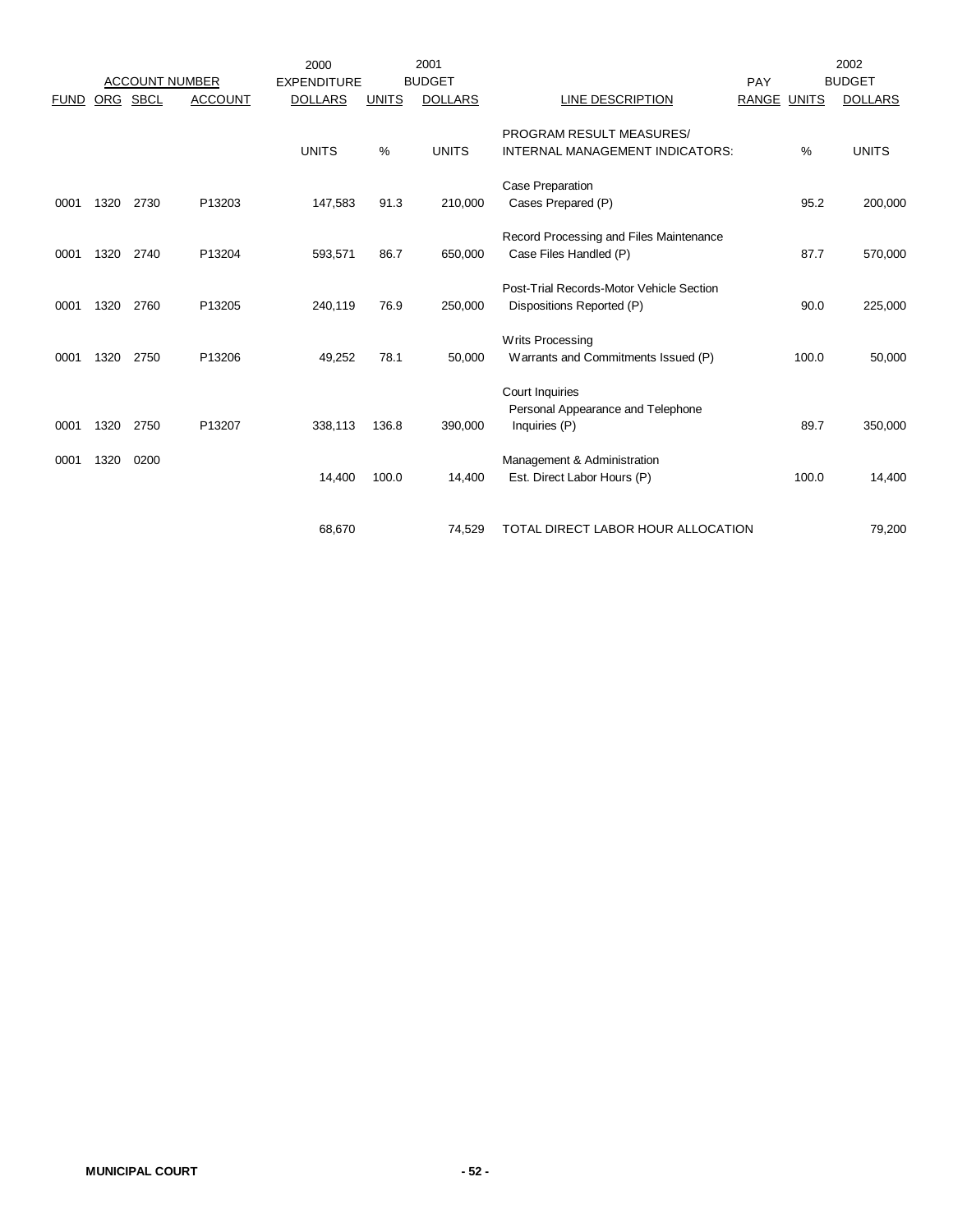|               |              |                       |                  | 2000               |              | 2001           |                                                                                                                                           |                    |                   | 2002              |
|---------------|--------------|-----------------------|------------------|--------------------|--------------|----------------|-------------------------------------------------------------------------------------------------------------------------------------------|--------------------|-------------------|-------------------|
|               |              | <u>ACCOUNT NUMBER</u> |                  | <b>EXPENDITURE</b> |              | <b>BUDGET</b>  |                                                                                                                                           | PAY                |                   | <b>BUDGET</b>     |
| FUND ORG SBCL |              |                       | <b>ACCOUNT</b>   | <b>DOLLARS</b>     | <b>UNITS</b> | <b>DOLLARS</b> | <b>LINE DESCRIPTION</b>                                                                                                                   | <b>RANGE UNITS</b> |                   | <b>DOLLARS</b>    |
|               |              |                       |                  |                    |              |                | PUBLIC DEBT COMMISSION<br>BUDGETARY CONTROL UNIT (1BCU=1DU)                                                                               |                    |                   |                   |
|               |              |                       |                  |                    |              |                | <b>OUTCOME INDICATORS:</b>                                                                                                                |                    |                   |                   |
|               |              |                       |                  |                    |              |                | Milwaukee's G.O. Bond Rating:                                                                                                             |                    |                   |                   |
|               |              |                       |                  | AA+                |              | AA+            | Standard & Poor's                                                                                                                         |                    |                   | AA                |
|               |              |                       |                  | AA+<br>Aa2         |              | AA+<br>Aa2     | Fitch - IBCA<br>Moody's                                                                                                                   |                    |                   | AA+<br>Aa2        |
|               |              |                       |                  |                    |              |                |                                                                                                                                           |                    |                   |                   |
|               |              |                       |                  |                    |              |                | SALARIES & WAGES                                                                                                                          |                    |                   |                   |
|               |              |                       |                  |                    | 3            |                | Public Debt Commissioner (Y)                                                                                                              | SP                 | 3                 |                   |
|               |              |                       |                  | 69,501             | 1            | 65,307         | Staff Assistant - Senior                                                                                                                  | 8                  |                   |                   |
|               |              |                       |                  | 32,078             | 1            | 31,296         | Administrative Assistant II                                                                                                               | 445                | $\mathbf{1}$      | 34,992            |
|               |              |                       |                  | 101,579            | 5            | 96,603         | <b>Public Debt Specialist</b><br><b>Total Before Adjustments</b>                                                                          |                    | $\mathbf{1}$<br>5 | 74,600<br>109,592 |
|               |              |                       |                  |                    |              |                |                                                                                                                                           |                    |                   |                   |
|               |              |                       |                  |                    |              |                | Salary & Wage Rate Changes                                                                                                                |                    |                   |                   |
|               |              |                       |                  |                    |              |                | Overtime Compensated*                                                                                                                     |                    |                   |                   |
|               |              |                       |                  |                    |              |                | Personnel Cost Adjustment                                                                                                                 |                    |                   |                   |
|               |              |                       |                  |                    |              |                | Other                                                                                                                                     |                    |                   |                   |
|               |              |                       |                  | 101,579            | 5            | 96,603         | Gross Salary & Wages Total                                                                                                                |                    | 5                 | 109,592           |
|               |              |                       |                  |                    |              |                | Reimbursable Services Deduction                                                                                                           |                    |                   |                   |
|               |              |                       |                  |                    |              |                | Capital Improvements Deduction                                                                                                            |                    |                   |                   |
|               |              |                       |                  |                    |              |                | Grants & Aids Deduction                                                                                                                   |                    |                   |                   |
| 0001          |              | 2400 R999             | 006000           | 101,579            |              | 96,603         | NET SALARIES & WAGES TOTAL                                                                                                                |                    |                   | 109,592           |
|               |              |                       |                  |                    |              |                |                                                                                                                                           |                    |                   |                   |
|               |              |                       |                  |                    | 2.00         |                | <b>O&amp;M FTE'S</b><br>NON-O&M FTE'S                                                                                                     |                    | 2.00              |                   |
|               |              |                       |                  |                    |              |                |                                                                                                                                           |                    |                   |                   |
|               |              |                       |                  |                    |              |                | (Y) Required to file a statement of economic interests in accordance with<br>the Milwaukee Code of Ordinances Chapter 303-Code of Ethics. |                    |                   |                   |
| 0001          | 2400         | R999                  | 006100           | 33,521             |              | 31,879         | ESTIMATED EMPLOYEE FRINGE BENEFITS<br>(Involves Revenue Offset-No Transfers From This Account)                                            |                    |                   | 37,261            |
|               |              |                       |                  |                    |              |                | OPERATING EXPENDITURES                                                                                                                    |                    |                   |                   |
| 0001          | 2400         | R999                  | 630100           | 3,008              |              | 1,850          | General Office Expense                                                                                                                    |                    |                   | 1,850             |
| 0001          | 2400         | R999                  | 630500           |                    |              |                | Tools & Machinery Parts                                                                                                                   |                    |                   |                   |
| 0001          | 2400         | R999                  | 631000           |                    |              |                | <b>Construction Supplies</b>                                                                                                              |                    |                   |                   |
| 0001          | 2400         | R999                  | 631500           |                    |              |                | Energy                                                                                                                                    |                    |                   |                   |
| 0001          | 2400         | R999                  | 632000           |                    |              |                | <b>Other Operating Supplies</b>                                                                                                           |                    |                   |                   |
| 0001          | 2400         | R999                  | 632500           |                    |              |                | <b>Facility Rental</b>                                                                                                                    |                    |                   |                   |
| 0001<br>0001  | 2400<br>2400 | R999<br>R999          | 633000<br>633500 |                    |              | 100            | <b>Vehicle Rental</b><br>Non-Vehicle Equipment Rental                                                                                     |                    |                   | 100               |
| 0001          | 2400         | R999                  | 634000           | 345,380            |              | 403,375        | Professional Services (A)                                                                                                                 |                    |                   | 411,250           |
| 0001          | 2400 R999    |                       | 634500           | 198                |              | 5,000          | Information Technology Services                                                                                                           |                    |                   | 5,000             |
| 0001          | 2400         | R999                  | 635000           |                    |              |                | <b>Property Services</b>                                                                                                                  |                    |                   |                   |
| 0001          | 2400         | R999                  | 635500           |                    |              |                | <b>Infrastructure Services</b>                                                                                                            |                    |                   |                   |
| 0001          | 2400         | R999                  | 636000           |                    |              |                | Vehicle Repair Services                                                                                                                   |                    |                   |                   |
| 0001          | 2400         | R999                  | 636500           | 15,174             |              | 28,205         | <b>Other Operating Services</b>                                                                                                           |                    |                   | 32,155            |
| 0001          | 2400         | R999                  | 637000           |                    |              |                | Loans and Grants                                                                                                                          |                    |                   |                   |
| 0001          | 2400         | R999                  | 637501           | 552                |              |                | Reimburse Other Departments                                                                                                               |                    |                   |                   |
| 0001          | 2400         | R999                  | 006300           | 364,312            |              | 438,530        | OPERATING EXPENDITURES TOTAL                                                                                                              |                    |                   | 450,355           |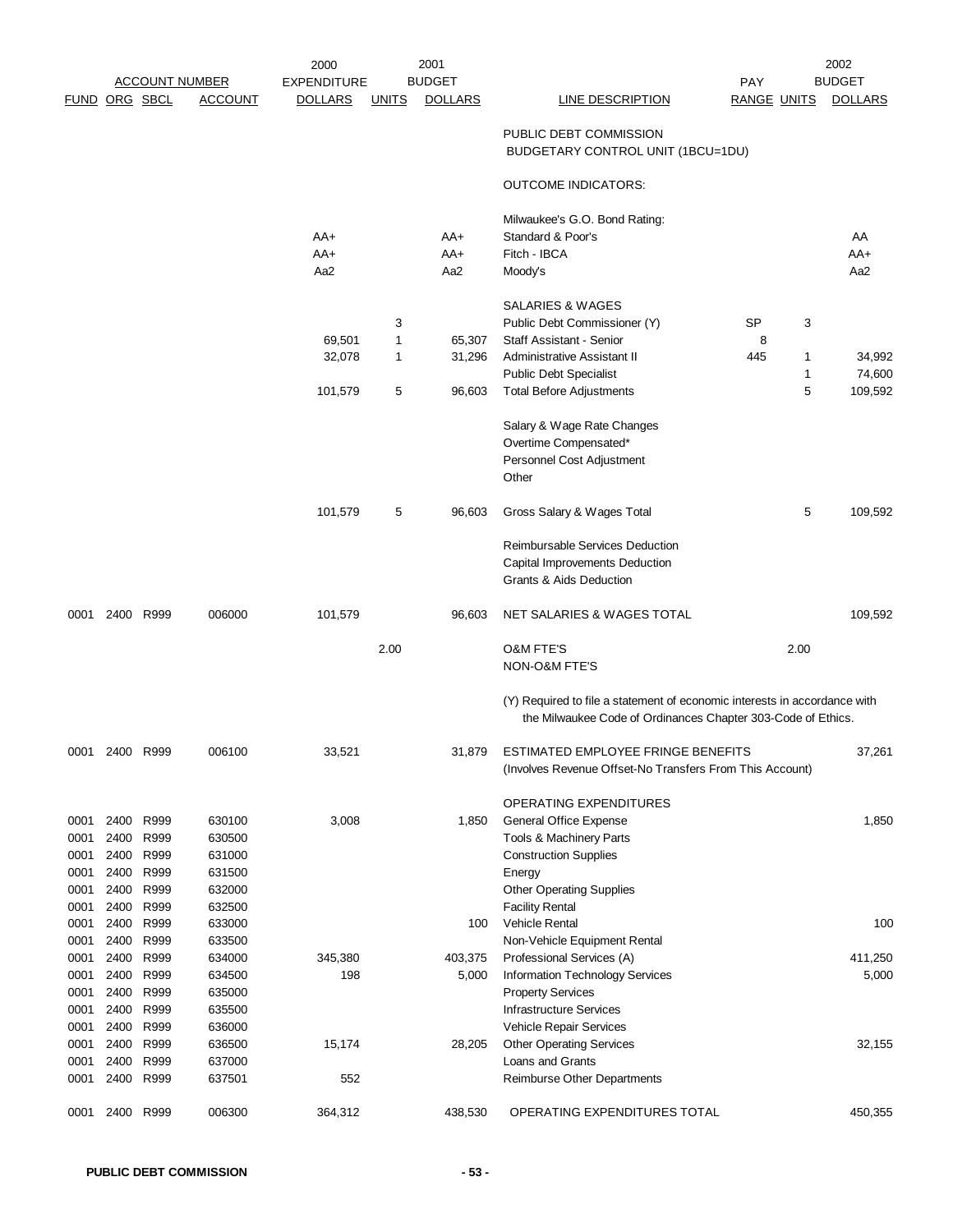|                      |              |              |                                         | 2000                                 |                      | 2001                            |                                                                                                                                                                                                                                                                                            |                    | 2002<br><b>BUDGET</b> |
|----------------------|--------------|--------------|-----------------------------------------|--------------------------------------|----------------------|---------------------------------|--------------------------------------------------------------------------------------------------------------------------------------------------------------------------------------------------------------------------------------------------------------------------------------------|--------------------|-----------------------|
| <b>FUND ORG SBCL</b> |              |              | <b>ACCOUNT NUMBER</b><br><b>ACCOUNT</b> | <b>EXPENDITURE</b><br><b>DOLLARS</b> | <u>UNITS</u>         | <b>BUDGET</b><br><b>DOLLARS</b> | PAY<br>LINE DESCRIPTION                                                                                                                                                                                                                                                                    | <b>RANGE UNITS</b> | <b>DOLLARS</b>        |
|                      |              |              |                                         |                                      |                      |                                 | (A) \$5,000 of this amount is included for unspecified<br>financial advisory services and requires the Public<br>Debt Commission's approval for each project.                                                                                                                              |                    |                       |
|                      |              |              |                                         |                                      |                      |                                 | <b>EQUIPMENT PURCHASES</b>                                                                                                                                                                                                                                                                 |                    |                       |
|                      |              |              |                                         |                                      |                      |                                 | <b>Additional Equipment</b>                                                                                                                                                                                                                                                                |                    |                       |
|                      |              |              |                                         |                                      |                      |                                 | Subtotal - Additional Equipment                                                                                                                                                                                                                                                            |                    |                       |
|                      |              |              |                                         |                                      |                      |                                 | Replacement Equipment                                                                                                                                                                                                                                                                      |                    |                       |
|                      |              |              |                                         |                                      |                      |                                 | Subtotal - Replacement Equipment                                                                                                                                                                                                                                                           |                    |                       |
| 0001                 |              | 2400 R999    | 006800                                  |                                      |                      |                                 | EQUIPMENT PURCHASES TOTAL                                                                                                                                                                                                                                                                  |                    |                       |
|                      |              |              |                                         |                                      |                      |                                 | <b>SPECIAL FUNDS</b>                                                                                                                                                                                                                                                                       |                    |                       |
|                      |              |              |                                         |                                      |                      |                                 | SPECIAL FUNDS TOTAL                                                                                                                                                                                                                                                                        |                    |                       |
|                      |              |              |                                         | 499,412                              |                      | 567,012                         | PUBLIC DEBT COMMISSION BUDGETARY<br>CONTROL UNIT TOTAL (1BCU=1DU)                                                                                                                                                                                                                          |                    | 597,208               |
|                      |              |              |                                         | <b>UNITS</b>                         | %                    | <b>UNITS</b>                    | PROGRAM RESULT MEASURES/<br>INTERNAL MANAGEMENT INDICATORS:                                                                                                                                                                                                                                | %                  | <b>UNITS</b>          |
| 0001<br>0001         | 2400<br>2400 | 1860<br>1860 | P24001<br>P24002                        | 68,330                               | 102.8<br>$6.1*100.0$ | 62,520<br>6.8                   | Preparation & Sale of Bonds (B)<br>Amount of Bonds/Notes Sold (P)<br>Issuing Cost Per \$5000 Unit (Q-1)<br>*Based on \$417,000 Issuance Cost<br>#Projects \$438,000 Issuance Cost<br>(B) No provision for debt refunding<br>issuance provided for in 2000 or<br>subsequent years' budgets. | 101.4<br>101.5     | 63,400<br>6.9#        |
| 0001                 | 2400 1860    |              | P24003                                  | 119% 100.0                           |                      | 105%                            | PDAF Investment Performance as a<br>Percent of the Shearson Lehman Index                                                                                                                                                                                                                   | 100.0              | 105%                  |
| 0001                 | 2400         | 1860         | P24004                                  |                                      | 4% 100.0             | 30%                             | <b>Minority Participation</b><br>Percent of Bids Indicating Minority Participation                                                                                                                                                                                                         | 100.0              | 30%                   |
| 0001                 | 2400 1860    |              | P24005                                  | 90.42% 100.0                         |                      | 85-90%                          | True Interest Cost (TIC) Rate as a Percent<br>of the Bond Buyer 20 Index (1)                                                                                                                                                                                                               | 100.0              | 85-90%                |
|                      |              |              |                                         |                                      |                      |                                 | (1) Aug. 2000 TIC of 4.91% vs. Aug. 2000<br>Bond Buyer 20 Index of 5.43%.                                                                                                                                                                                                                  |                    |                       |
| 0001                 | 2400 0200    |              |                                         |                                      | 796 100.0            | 850                             | Management & Administration<br>Est. Direct Labor Hours (P)                                                                                                                                                                                                                                 | 94.1               | 800                   |
|                      |              |              |                                         | 3,512                                |                      | 3,512                           | TOTAL DIRECT LABOR HOUR ALLOCATION                                                                                                                                                                                                                                                         |                    | 3,464                 |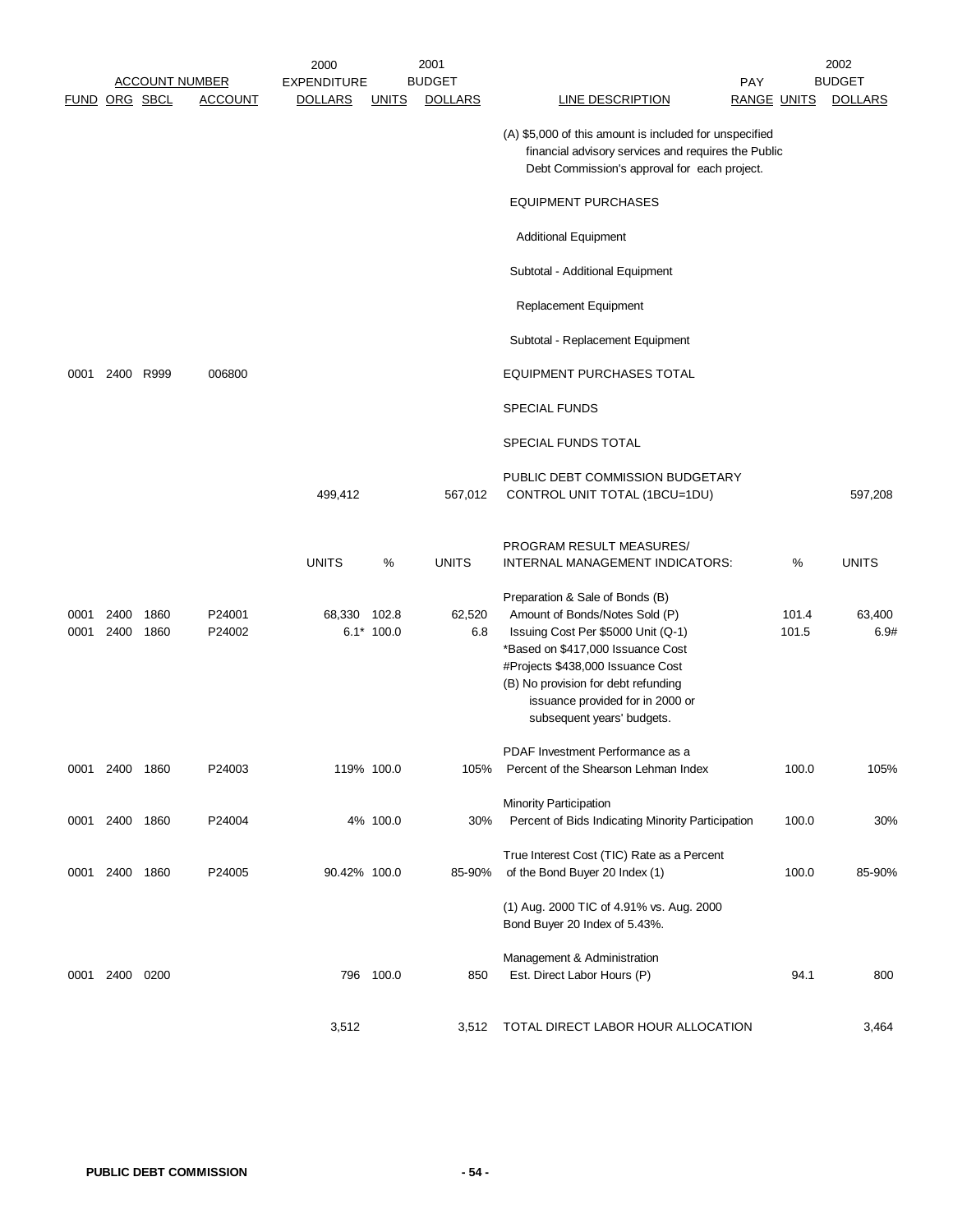|      |               |           |                                         | 2000                                 |              | 2001                            |                                                                     |                                  |       | 2002                            |
|------|---------------|-----------|-----------------------------------------|--------------------------------------|--------------|---------------------------------|---------------------------------------------------------------------|----------------------------------|-------|---------------------------------|
|      | FUND ORG SBCL |           | <b>ACCOUNT NUMBER</b><br><b>ACCOUNT</b> | <b>EXPENDITURE</b><br><b>DOLLARS</b> | <b>UNITS</b> | <b>BUDGET</b><br><b>DOLLARS</b> | <b>LINE DESCRIPTION</b>                                             | <b>PAY</b><br><b>RANGE UNITS</b> |       | <b>BUDGET</b><br><b>DOLLARS</b> |
|      |               |           |                                         |                                      |              |                                 |                                                                     |                                  |       |                                 |
|      |               |           |                                         |                                      |              |                                 | <b>ELECTION COMMISSION</b>                                          |                                  |       |                                 |
|      |               |           |                                         |                                      |              |                                 | BUDGETARY CONTROL UNIT (1BCU=1DU)                                   |                                  |       |                                 |
|      |               |           |                                         |                                      |              |                                 |                                                                     |                                  |       |                                 |
|      |               |           |                                         |                                      |              |                                 | <b>OUTCOME INDICATORS:</b>                                          |                                  |       |                                 |
|      |               |           |                                         |                                      |              |                                 |                                                                     |                                  |       |                                 |
|      |               |           |                                         |                                      |              |                                 | Percentage of eligible voters who                                   |                                  |       |                                 |
|      |               |           |                                         | 77%                                  |              | 78%                             | are registered.                                                     |                                  |       | 78%                             |
|      |               |           |                                         |                                      |              |                                 |                                                                     |                                  |       |                                 |
|      |               |           |                                         |                                      |              |                                 | Increase participation of registered voters.                        |                                  |       |                                 |
|      |               |           |                                         |                                      |              |                                 | Percentage of polling places reporting voting                       |                                  |       |                                 |
|      |               |           |                                         | 4.0%                                 |              | 5.9%                            | machine problems on election day.                                   |                                  |       | 5.9%                            |
|      |               |           |                                         |                                      |              |                                 |                                                                     |                                  |       |                                 |
|      |               |           |                                         |                                      |              |                                 | Customer satisfaction with voting experience                        |                                  |       |                                 |
|      |               |           |                                         | 4.80                                 |              | 4.80                            | (on a 5 point scale; 5.0 being the highest rating)                  |                                  |       | 4.80                            |
|      |               |           |                                         |                                      |              |                                 |                                                                     |                                  |       |                                 |
|      |               |           |                                         |                                      |              |                                 | <b>SALARIES &amp; WAGES</b>                                         |                                  |       |                                 |
|      |               |           |                                         |                                      | 3            | 9,000                           | Commissioner of Election (Y)                                        | 37                               | 3     | 9,000                           |
|      |               |           |                                         |                                      | 1            | 71,267                          | Election Commission - Exec. Dir. (Y)                                | 12                               | 1     | 78,526                          |
|      |               |           |                                         |                                      |              |                                 |                                                                     |                                  |       |                                 |
|      |               |           |                                         |                                      | $\mathbf{1}$ | 30,529                          | <b>GENERAL OFFICE</b><br>Office Assistant IV                        | 445                              | 1     | 33,841                          |
|      |               |           |                                         |                                      | $\sqrt{2}$   | 56,014                          | <b>Office Assistant III</b>                                         | 425                              | 2     | 59,707                          |
|      |               |           |                                         |                                      | 1            | 29,129                          | Customer Service Rep. I                                             | 435                              |       |                                 |
|      |               |           |                                         |                                      |              |                                 | Customer Service Rep. II                                            | 435                              | 1     | 32,615                          |
|      |               |           |                                         |                                      |              |                                 |                                                                     |                                  |       |                                 |
|      |               |           |                                         |                                      |              |                                 | <b>REGISTRATION DIVISION</b>                                        |                                  |       |                                 |
|      |               |           |                                         |                                      | $70\,$       | 156,940                         | Temporary Office Assistant II (.11 FTE)<br>Voting Machine Custodian | 410<br>425                       | 100   | 238,841                         |
|      |               |           |                                         |                                      | $\mathbf{1}$ | 31,602                          | Voting Machine Technician (X)                                       | 240                              | 1     | 35,385                          |
|      |               |           |                                         |                                      |              |                                 |                                                                     |                                  |       |                                 |
|      |               |           |                                         |                                      |              |                                 | ELECTION SERVICE DIVISION                                           |                                  |       |                                 |
|      |               |           |                                         |                                      | 1            | 48,254                          | Election Services Manager (Y)                                       | 6                                | 1     | 46,225                          |
|      |               |           |                                         |                                      | 1,265        | 218,495                         | Election Inspector(.013 FTE)<br>Election Inspector (.026 FTE)       | 948<br>948                       |       |                                 |
|      |               |           |                                         |                                      |              |                                 | Election Registrars (.007 FTE)                                      | 947                              |       |                                 |
|      |               |           |                                         |                                      |              |                                 |                                                                     |                                  |       |                                 |
|      |               |           |                                         | 981,042 1,345                        |              | 651,230                         | <b>Total Before Adjustments</b>                                     |                                  | 110   | 534,140                         |
|      |               |           |                                         |                                      |              |                                 |                                                                     |                                  |       |                                 |
|      |               |           |                                         |                                      |              |                                 | Salary & Wage Rate Changes                                          |                                  |       |                                 |
|      |               |           |                                         | 13,126                               |              | 1,000                           | Overtime Compensated                                                |                                  |       | 1,000                           |
|      |               |           |                                         |                                      |              | (13,045)                        | Personnel Cost Adjustment<br>Other                                  |                                  |       | (10, 683)                       |
|      |               |           |                                         |                                      |              |                                 |                                                                     |                                  |       |                                 |
|      |               |           |                                         | 994,168 1,345                        |              | 639,185                         | Gross Salary & Wages Total                                          |                                  | 110   | 524,457                         |
|      |               |           |                                         |                                      |              |                                 |                                                                     |                                  |       |                                 |
|      |               |           |                                         |                                      |              |                                 | Reimbursable Service Deduction                                      |                                  |       |                                 |
|      |               |           |                                         |                                      |              |                                 | Capital Improvements Deduction<br>Grants & Aids Deduction           |                                  |       |                                 |
|      |               |           |                                         |                                      |              |                                 |                                                                     |                                  |       |                                 |
| 0001 |               | 1700 R999 | 006000                                  | 994,168                              |              | 639,185                         | NET SALARIES & WAGES TOTAL                                          |                                  |       | 524,457                         |
|      |               |           |                                         |                                      |              |                                 |                                                                     |                                  |       |                                 |
|      |               |           |                                         |                                      | 30.53        |                                 | <b>O&amp;M FTE'S</b>                                                |                                  | 17.73 |                                 |
|      |               |           |                                         |                                      |              |                                 | NON-O&M FTE'S                                                       |                                  |       |                                 |
|      |               |           |                                         |                                      |              |                                 | (X) Private auto allowance may be for a maximum of five months per  |                                  |       |                                 |
|      |               |           |                                         |                                      |              |                                 | year pursuant to section 350-183 of the Milwaukee Code.             |                                  |       |                                 |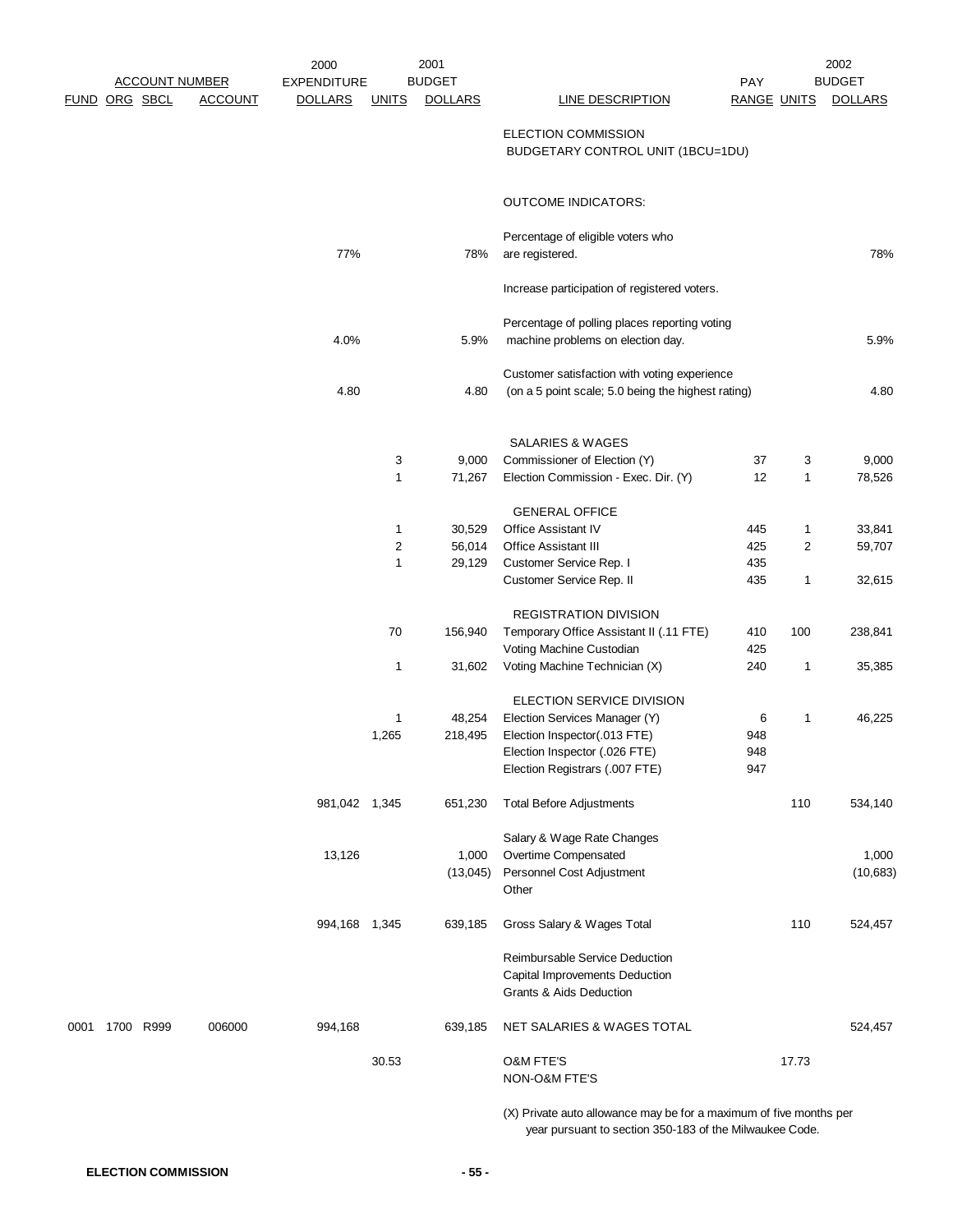|                      |           |      |                       | 2000               |              | 2001           |                                                                           |                    |   | 2002           |
|----------------------|-----------|------|-----------------------|--------------------|--------------|----------------|---------------------------------------------------------------------------|--------------------|---|----------------|
|                      |           |      | <b>ACCOUNT NUMBER</b> | <b>EXPENDITURE</b> |              | <b>BUDGET</b>  |                                                                           | <b>PAY</b>         |   | <b>BUDGET</b>  |
| <b>FUND ORG SBCL</b> |           |      | <b>ACCOUNT</b>        | <b>DOLLARS</b>     | <b>UNITS</b> | <b>DOLLARS</b> | <b>LINE DESCRIPTION</b>                                                   | <b>RANGE UNITS</b> |   | <b>DOLLARS</b> |
|                      |           |      |                       |                    |              |                |                                                                           |                    |   |                |
|                      |           |      |                       |                    |              |                | (Y) Required to file a statement of economic interests in accordance with |                    |   |                |
|                      |           |      |                       |                    |              |                | the Milwaukee Code of Ordinances Chapter 303-Code of Ethics.              |                    |   |                |
| 0001                 | 1700 R999 |      | 006100                | 171,475            |              | 86,282         | ESTIMATED EMPLOYEE FRINGE BENEFITS                                        |                    |   | 97,342         |
|                      |           |      |                       |                    |              |                | (Involves Revenue Offset-No                                               |                    |   |                |
|                      |           |      |                       |                    |              |                | Transfers From This Account)                                              |                    |   |                |
|                      |           |      |                       |                    |              |                | OPERATING EXPENDITURES                                                    |                    |   |                |
| 0001                 | 1700      | R999 | 630100                | 95,898             |              | 32,029         | General Office Expense                                                    |                    |   | 44,875         |
| 0001                 | 1700      | R999 | 630500                | 89                 |              |                | Tools & Machinery Parts                                                   |                    |   |                |
| 0001                 | 1700      | R999 | 631000                | 89                 |              |                | <b>Construction Supplies</b>                                              |                    |   |                |
| 0001                 | 1700      | R999 | 631500                |                    |              |                | Energy                                                                    |                    |   |                |
| 0001                 | 1700      | R999 | 632000                | 6,556              |              | 9,000          | <b>Other Operating Supplies</b>                                           |                    |   | 8,075          |
| 0001                 | 1700      | R999 | 632500                |                    |              | 12,800         | <b>Facility Rental</b>                                                    |                    |   | 23,475         |
| 0001                 | 1700      | R999 | 633000                |                    |              | 5,324          | <b>Vehicle Rental</b>                                                     |                    |   | 9,710          |
| 0001                 | 1700      | R999 | 633500                | 16,790             |              | 3,000          | Non-Vehicle Equipment Rental                                              |                    |   | 3,000          |
| 0001                 | 1700 R999 |      | 634000                | 81,862             |              | 21,500         | <b>Professional Services</b>                                              |                    |   |                |
| 0001                 | 1700      | R999 | 634500                | 9,806              |              | 6,725          | Information Technology Services                                           |                    |   | 56,250         |
| 0001                 | 1700      | R999 | 635000                |                    |              |                | <b>Property Services</b>                                                  |                    |   |                |
| 0001                 | 1700      | R999 | 635500                |                    |              | 8,880          | <b>Infrastructure Services</b>                                            |                    |   |                |
| 0001                 | 1700      | R999 | 636000                |                    |              |                | Vehicle Repair Services                                                   |                    |   |                |
| 0001                 | 1700      | R999 | 636500                | 109,190            |              | 161,372        | <b>Other Operating Services</b>                                           |                    |   | 909,394        |
| 0001                 | 1700      | R999 | 637000                |                    |              |                | Loans and Grants                                                          |                    |   |                |
| 0001                 | 1700      | R999 | 637501                | 60,975             |              |                | Reimburse Other Departments                                               |                    |   |                |
| 0001                 | 1700      | R999 | 006300                | 381,255            |              | 260,630        | OPERATING EXPENDITURES TOTAL                                              |                    |   | 1,054,779      |
|                      |           |      |                       |                    |              |                | <b>EQUIPMENT PURCHASES</b>                                                |                    |   |                |
|                      |           |      |                       |                    |              |                | <b>Additional Equipment</b>                                               |                    |   |                |
|                      |           |      |                       | 10,112             |              | 5,740          | Personal Computer                                                         |                    | 4 | 5,740          |
|                      |           |      |                       | 10,112             |              | 5,740          | Subtotal - Additional Equipment                                           |                    | 4 | 5,740          |
|                      |           |      |                       |                    |              |                | Replacement Equipment                                                     |                    |   |                |
|                      |           |      |                       |                    |              | 7,648          | Elec Equip: Tables, Chairs, Easel Boards                                  |                    |   | 6,385          |
|                      |           |      |                       |                    |              | 7,648          | Subtotal - Replacement Equipment                                          |                    |   | 6,385          |
| 0001                 | 1700 R999 |      | 006800                | 10,112             |              | 13,388         | EQUIPMENT PURCHASES TOTAL                                                 |                    | 4 | 12,125         |
|                      |           |      |                       |                    |              |                | <b>SPECIAL FUNDS</b>                                                      |                    |   |                |
|                      |           |      |                       |                    |              |                | SPECIAL FUNDS TOTAL                                                       |                    |   |                |
|                      |           |      |                       |                    |              |                | ELECTION COMMISSION BUDGETARY                                             |                    |   |                |
|                      |           |      |                       | 1,557,010          |              | 999,485        | CONTROL UNIT TOTAL (1BCU=1DU)                                             |                    |   | 1,688,703      |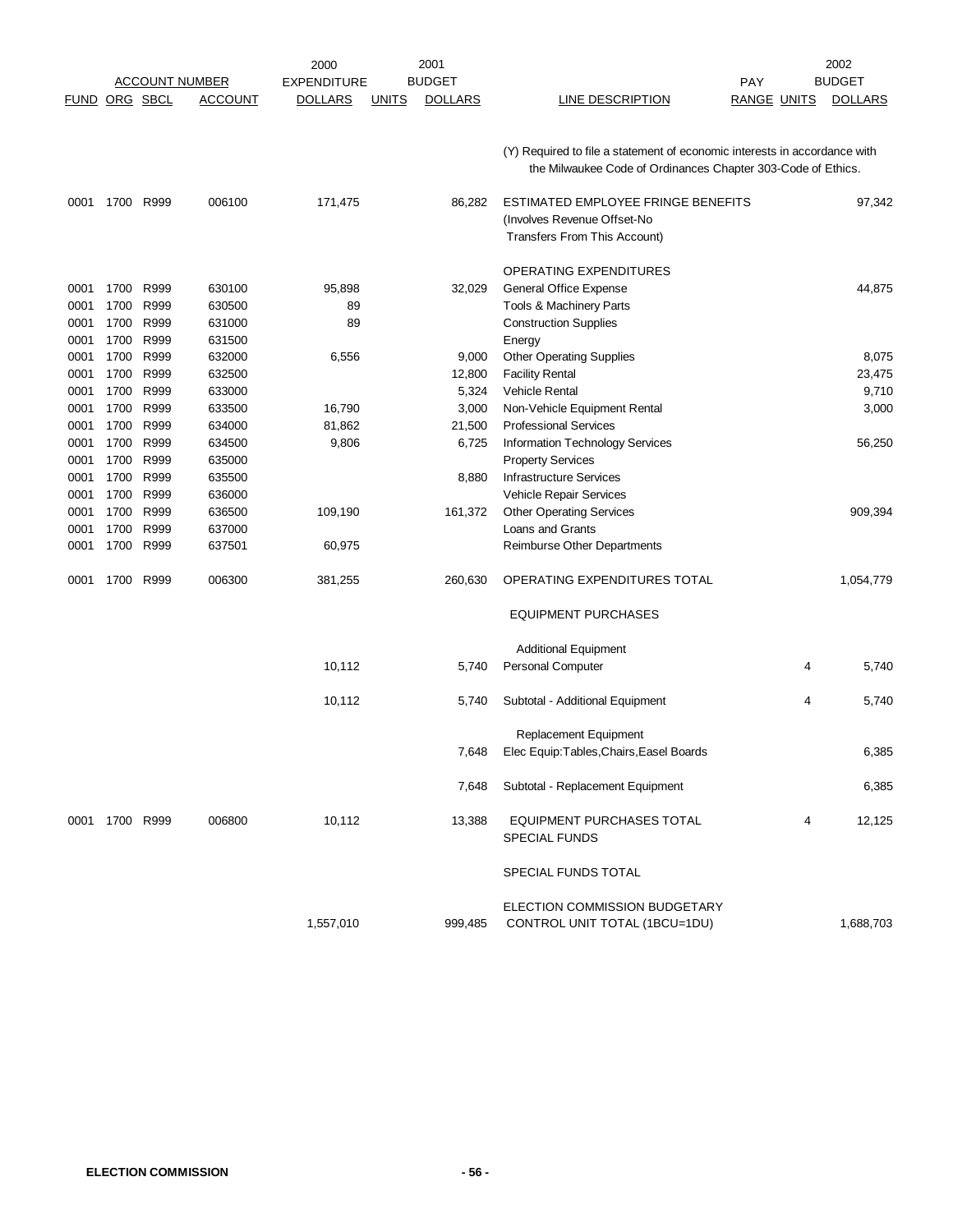|             |      |          |                                         | 2000                                 |              | 2001                            |                                                                                    |                       | 2002                            |
|-------------|------|----------|-----------------------------------------|--------------------------------------|--------------|---------------------------------|------------------------------------------------------------------------------------|-----------------------|---------------------------------|
| <b>FUND</b> |      | ORG SBCL | <b>ACCOUNT NUMBER</b><br><b>ACCOUNT</b> | <b>EXPENDITURE</b><br><b>DOLLARS</b> | <b>UNITS</b> | <b>BUDGET</b><br><b>DOLLARS</b> | <b>LINE DESCRIPTION</b>                                                            | PAY<br>RANGE<br>UNITS | <b>BUDGET</b><br><b>DOLLARS</b> |
|             |      |          |                                         |                                      |              |                                 |                                                                                    |                       |                                 |
|             |      |          |                                         | <b>UNITS</b>                         | $\%$         | <b>UNITS</b>                    | <b>PROGRAM RESULT MEASURES/</b><br>INTERNAL MANAGEMENT INDICATORS:                 | $\%$                  | <b>UNITS</b>                    |
|             |      |          |                                         |                                      |              |                                 |                                                                                    |                       |                                 |
|             |      |          |                                         |                                      |              |                                 | Voter Registration                                                                 |                       |                                 |
| 0001        | 1700 | 1110     | P17001                                  | 354,983                              | 99.5         | 353,245                         | Number Registered (P)                                                              | 107.6                 | 380,000                         |
|             |      |          |                                         |                                      |              |                                 | Average Response Time to Election                                                  |                       |                                 |
| 0001        | 1700 | 1130     | P17002                                  | 20                                   | <b>NA</b>    | <b>NA</b>                       | Machine Problems (In Minutes)                                                      | <b>NA</b>             | 20                              |
|             |      |          |                                         |                                      |              |                                 | Number of Residents Who Register to                                                |                       |                                 |
| 0001        | 1700 | 1110     | P17003                                  | 94,458                               | <b>NA</b>    | <b>NA</b>                       | Vote on Election Day                                                               | <b>NA</b>             | 44,737                          |
|             |      |          |                                         |                                      |              |                                 |                                                                                    |                       |                                 |
|             |      |          |                                         | 29.0%                                | <b>NA</b>    | <b>NA</b>                       | Percent Registered voters who Vote                                                 | <b>NA</b>             | 32.0%                           |
| 0001        | 1700 | 1130     | P17004                                  | 4                                    | 50.0         | $\overline{2}$                  | Number of Elections (General) (P)                                                  | 200.0                 | 4                               |
|             |      |          |                                         |                                      |              |                                 |                                                                                    |                       |                                 |
| 0001        | 1700 | 1130     | P17005                                  | 406,737                              | <b>NA</b>    | <b>NA</b>                       | Ballots Cast (P)                                                                   | <b>NA</b>             | 242,406                         |
|             |      |          |                                         |                                      |              |                                 |                                                                                    |                       |                                 |
|             |      |          |                                         | 34,937                               |              | 27,714                          | TOTAL DIRECT LABOR HOUR ALLOCATION<br>Totals do not include Direct Labor Hours for |                       | 31,914                          |

Commissioners, Inspectors, and Registrars.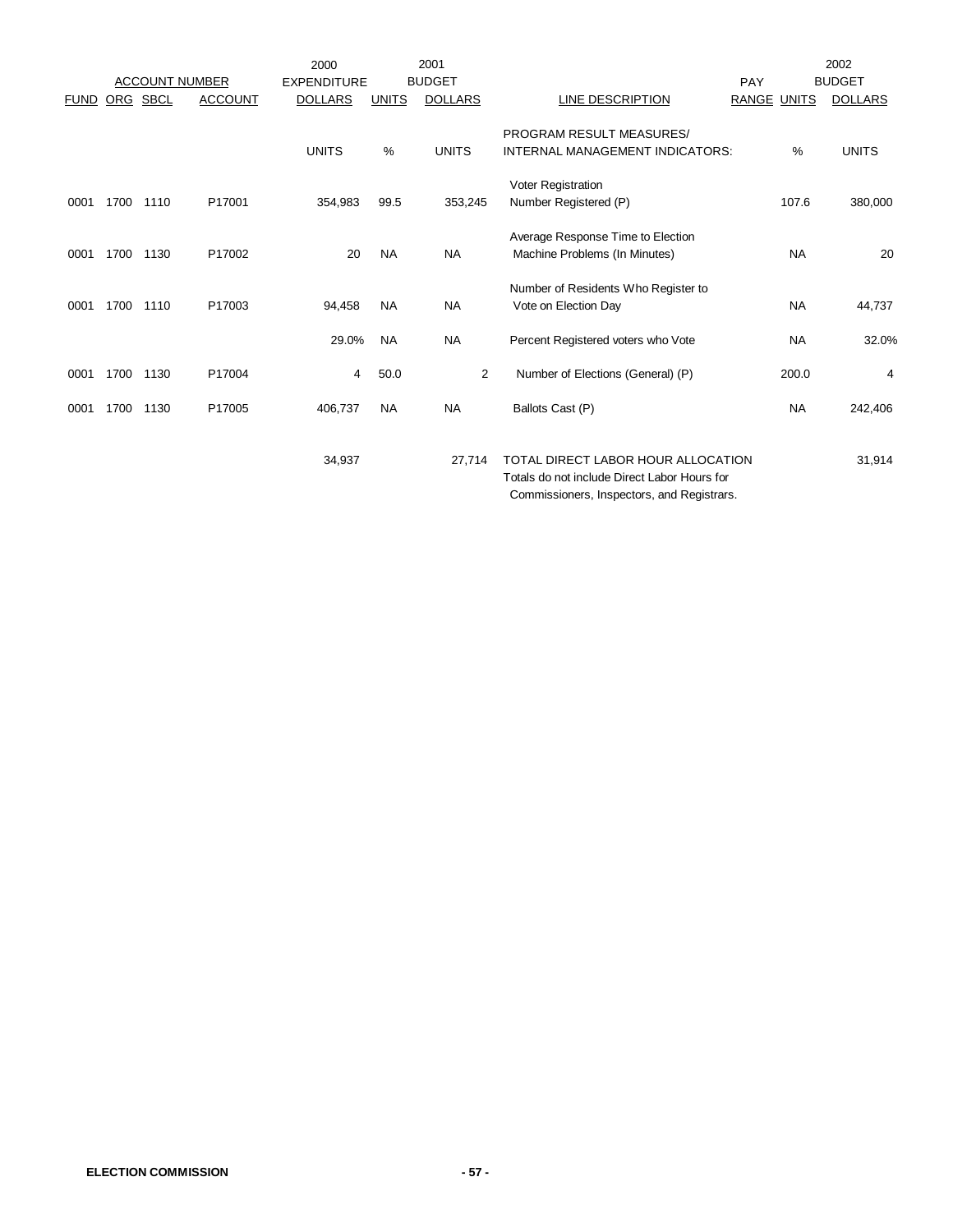|                      |              |                       |                  | 2000               |                | 2001           |                                                         |                    | 2002           |
|----------------------|--------------|-----------------------|------------------|--------------------|----------------|----------------|---------------------------------------------------------|--------------------|----------------|
|                      |              | <u>ACCOUNT NUMBER</u> |                  | <b>EXPENDITURE</b> |                | <b>BUDGET</b>  | <b>PAY</b>                                              |                    | <b>BUDGET</b>  |
| <b>FUND ORG SBCL</b> |              |                       | ACCOUNT          | <b>DOLLARS</b>     | <b>UNITS</b>   | <b>DOLLARS</b> | <u>LINE DESCRIPTION</u>                                 | <b>RANGE UNITS</b> | <b>DOLLARS</b> |
|                      |              |                       |                  |                    |                |                | DEPARTMENT OF EMPLOYEE RELATIONS<br>SUMMARY (1BCU=3DU)  |                    |                |
|                      |              |                       |                  |                    |                |                | <b>OUTCOME INDICATORS:</b>                              |                    |                |
|                      |              |                       |                  |                    |                |                | <b>Labor Relations</b>                                  |                    |                |
| 0001                 | 1652 1300    |                       |                  | 12                 |                | 12             | Increase total number of active labor/                  |                    | 12             |
|                      |              |                       |                  |                    |                |                | management committees.                                  |                    |                |
|                      |              |                       |                  | 18                 |                | 19             | Number of contracts settled voluntarily.                |                    | 19             |
|                      |              |                       |                  | 1                  |                | 0              | Number of contracts settled by interest arbitration     |                    | $\mathbf 0$    |
|                      |              |                       |                  |                    |                |                | <b>Compensation and Benefits</b>                        |                    |                |
|                      |              |                       |                  |                    |                |                | Percent of total employees enrolled in                  |                    |                |
|                      |              |                       |                  | 97.5%              |                | 95.0%          | health care program.                                    |                    | 95.0%          |
|                      |              |                       |                  |                    |                |                | Percent of total employees enrolled in                  |                    |                |
|                      |              |                       |                  | 96.1%              |                | 95.0%          | dental care program.                                    |                    | 95.0%          |
|                      |              |                       |                  |                    |                |                |                                                         |                    |                |
|                      |              |                       |                  |                    |                |                | Organizational Development                              |                    |                |
|                      |              |                       |                  |                    |                |                | Percent of employees eligible for tuition               |                    |                |
|                      |              |                       |                  | 21.0%              |                |                | benefit who request reimbursement.                      |                    | 23.0%          |
|                      |              |                       |                  |                    |                |                | Workforce Management                                    |                    |                |
|                      |              |                       |                  |                    |                |                | Customer Satisfaction with DER Services.                |                    |                |
|                      |              |                       |                  | 4.29               |                |                | (Scale of 1 to 5)                                       |                    | 4.25           |
|                      |              |                       |                  | 48.2               |                | 33.3           | Percent of candidates eligible for employment           |                    | 33.3           |
|                      |              |                       |                  | 49.5%              |                | 35.0%          | Percent of minorities appointed to vacancies            |                    | 35.0%          |
|                      |              |                       |                  |                    |                |                | (new hires and promotions)                              |                    |                |
|                      |              |                       |                  |                    |                |                |                                                         |                    |                |
|                      |              |                       |                  |                    |                |                | <b>SALARIES &amp; WAGES</b>                             |                    |                |
|                      |              |                       |                  |                    |                | 3,000          | Overtime Compensated                                    |                    | 3,000          |
|                      |              |                       |                  | 3,068,798          |                | 2,860,382      | All Other Salaries & Wages                              |                    | 3,172,607      |
| 0001                 |              | 1650 R999             | 006000           | 3,068,798          |                | 2,863,382      | NET SALARIES & WAGES TOTAL                              |                    | 3,175,607      |
|                      |              |                       |                  |                    | 84             |                | TOTAL NUMBER OF POSITIONS AUTHORIZED                    | 84                 |                |
|                      |              |                       |                  |                    |                |                |                                                         |                    |                |
|                      |              |                       |                  |                    | 65.84<br>12.00 |                | <b>O&amp;M FTE'S</b><br>NON-O&M FTE'S                   | 65.00<br>11.00     |                |
|                      |              |                       |                  |                    |                |                |                                                         |                    |                |
| 0001                 |              | 1650 R999             | 006100           | 932,478            |                | 944,917        | ESTIMATED EMPLOYEE FRINGE BENEFITS                      |                    | 1,079,707      |
|                      |              |                       |                  |                    |                |                | (Involves Revenue Offset-No                             |                    |                |
|                      |              |                       |                  |                    |                |                | Transfers From This Account)                            |                    |                |
|                      |              |                       |                  |                    |                |                |                                                         |                    |                |
|                      |              |                       |                  |                    |                |                | OPERATING EXPENDITURES                                  |                    |                |
| 0001                 | 1650<br>1650 | R999<br>R999          | 630100           | 62,560             |                | 91,763         | General Office Expense                                  |                    | 61,725         |
| 0001<br>0001         | 1650 R999    |                       | 630500<br>631000 |                    |                |                | Tools & Machinery Parts<br><b>Construction Supplies</b> |                    |                |
| 0001                 | 1650         | R999                  | 631500           |                    |                |                |                                                         |                    |                |
| 0001                 | 1650         | R999                  | 632000           | 5,028              |                | 2,870          | Energy<br><b>Other Operating Supplies</b>               |                    | 30,987         |
| 0001                 | 1650 R999    |                       | 632500           |                    |                | 630            | <b>Facility Rental</b>                                  |                    |                |
| 0001                 | 1650 R999    |                       | 633000           | 50                 |                |                | <b>Vehicle Rental</b>                                   |                    |                |
| 0001                 | 1650         | R999                  | 633500           | 16,681             |                | 18,980         | Non-Vehicle Equipment Rental                            |                    | 16,681         |
| 0001                 | 1650         | R999                  | 634000           | 44,227             |                | 43,759         | <b>Professional Services</b>                            |                    | 57,070         |
| 0001                 | 1650 R999    |                       | 634500           | 3,720              |                | 20,000         | Information Technology Services                         |                    | 3,720          |
| 0001                 | 1650         | R999                  | 635000           |                    |                | 1,300          | <b>Property Services</b>                                |                    |                |
| 0001                 | 1650 R999    |                       | 635500           |                    |                |                | <b>Infrastructure Services</b>                          |                    |                |
| 0001                 | 1650         | R999                  | 636000           |                    |                |                | Vehicle Repair Services                                 |                    |                |
| 0001                 | 1650         | R999                  | 636500           | 144,329            |                | 118,044        | <b>Other Operating Services</b>                         |                    | 102,892        |
|                      |              |                       |                  |                    |                |                |                                                         |                    |                |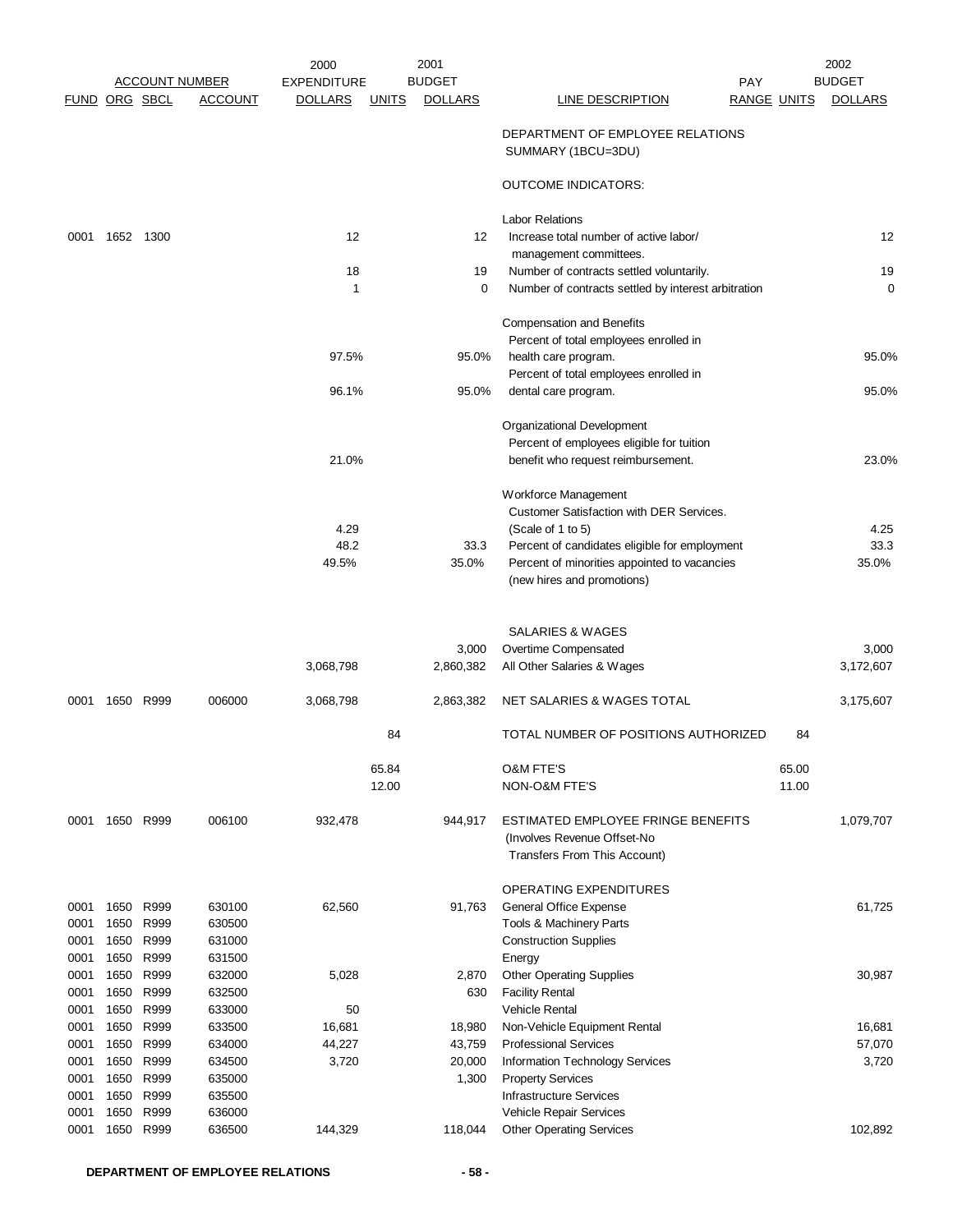|             |            |             |                       | 2000               |              | 2001           |                                                                                                                                                 |                    | 2002           |
|-------------|------------|-------------|-----------------------|--------------------|--------------|----------------|-------------------------------------------------------------------------------------------------------------------------------------------------|--------------------|----------------|
|             |            |             | <b>ACCOUNT NUMBER</b> | <b>EXPENDITURE</b> |              | <b>BUDGET</b>  |                                                                                                                                                 | <b>PAY</b>         | <b>BUDGET</b>  |
| <b>FUND</b> | <u>ORG</u> | <b>SBCL</b> | <b>ACCOUNT</b>        | <b>DOLLARS</b>     | <b>UNITS</b> | <b>DOLLARS</b> | <u>LINE DESCRIPTION</u>                                                                                                                         | <b>RANGE UNITS</b> | <b>DOLLARS</b> |
| 0001        | 1650       | R999        | 637000                |                    |              |                | Loans and Grants                                                                                                                                |                    |                |
| 0001        |            | 1650 R999   | 637501                | 78,242             |              | 37,470         | <b>Reimburse Other Departments</b>                                                                                                              |                    | 78,242         |
|             |            |             |                       |                    |              |                |                                                                                                                                                 |                    |                |
| 0001        | 1650       | R999        | 006300                | 354,837            |              | 334,816        | <b>OPERATING EXPENDITURES</b>                                                                                                                   |                    | 351,317        |
|             |            |             |                       | 22,872             |              | 25,000         | <b>EQUIPMENT PURCHASES TOTAL</b>                                                                                                                |                    | 10,000         |
|             |            |             |                       |                    |              | 15,000         | SPECIAL FUNDS TOTAL                                                                                                                             |                    |                |
|             |            |             |                       |                    |              |                |                                                                                                                                                 |                    |                |
|             |            |             |                       |                    |              |                | DEPARTMENT OF EMPLOYEE RELATIONS                                                                                                                |                    |                |
|             |            |             |                       | 4,378,985          |              | 4,183,115      | SUMMARY (1BCU=3DU's)                                                                                                                            |                    | 4,616,631      |
|             |            |             |                       |                    |              |                |                                                                                                                                                 |                    |                |
|             |            |             |                       | 109,441            |              | 114,286        | TOTAL DIRECT LABOR HOUR ALLOCATION<br>Totals do not include 9,000 Direct Labor<br>Hours for five (5) members of the City<br>Service Commission. |                    | 117,000        |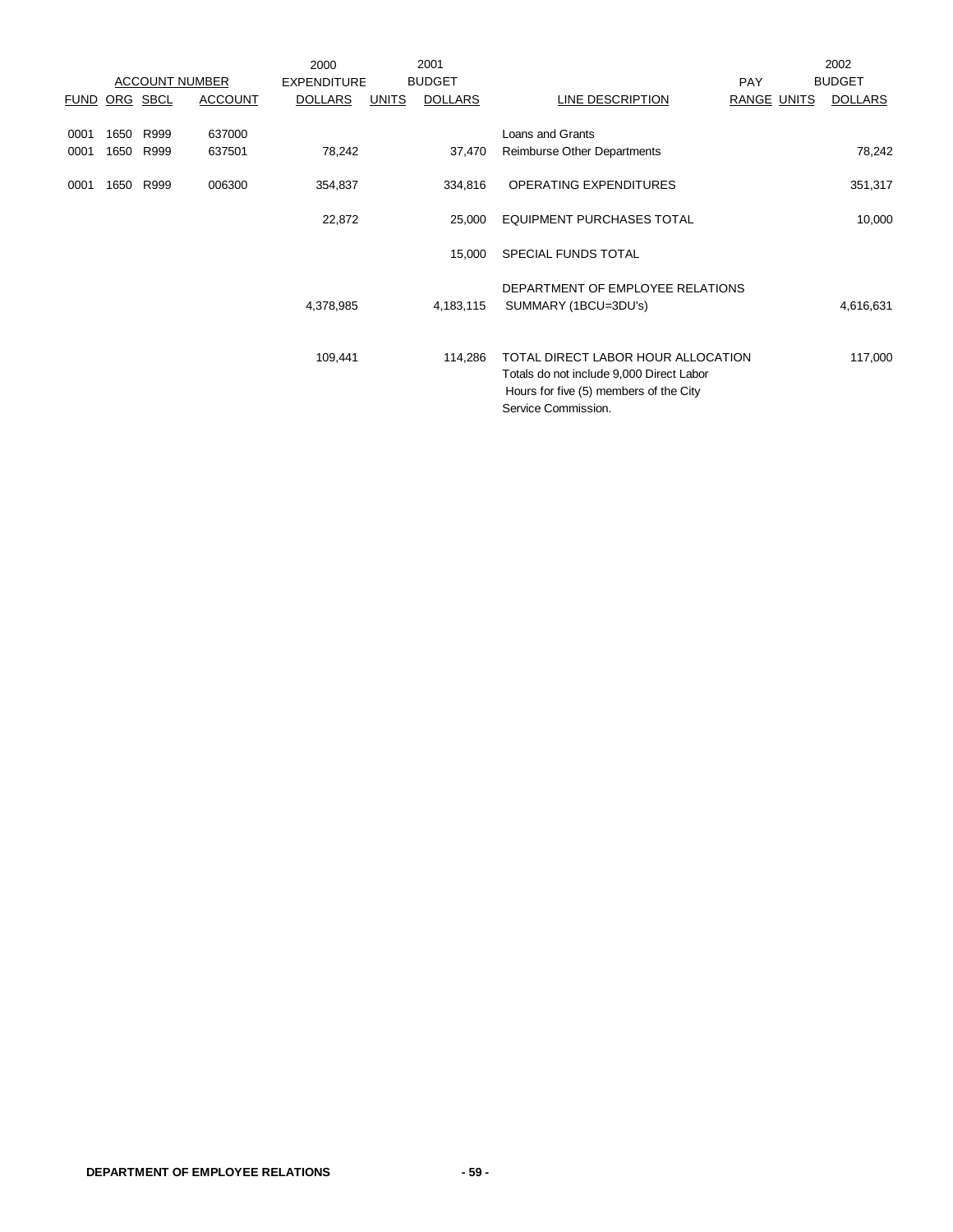|               |              |                       |                  | 2000               |              | 2001           |                                                                                                                                           |                    |              | 2002           |
|---------------|--------------|-----------------------|------------------|--------------------|--------------|----------------|-------------------------------------------------------------------------------------------------------------------------------------------|--------------------|--------------|----------------|
|               |              | <b>ACCOUNT NUMBER</b> |                  | <b>EXPENDITURE</b> |              | <b>BUDGET</b>  |                                                                                                                                           | <b>PAY</b>         |              | <b>BUDGET</b>  |
| FUND ORG SBCL |              |                       | <b>ACCOUNT</b>   | <b>DOLLARS</b>     | <b>UNITS</b> | <b>DOLLARS</b> | <b>LINE DESCRIPTION</b>                                                                                                                   | <b>RANGE UNITS</b> |              | <b>DOLLARS</b> |
|               |              |                       |                  |                    |              |                | DEPARTMENT OF EMPLOYEE RELATIONS<br>ADMINISTRATION DIVISION                                                                               |                    |              |                |
|               |              |                       |                  |                    |              |                | SALARIES & WAGES                                                                                                                          |                    |              |                |
|               |              |                       |                  |                    | 1            | 119,362        | Employee Relations Director (Y)                                                                                                           | 18                 | 1            | 126,815        |
|               |              |                       |                  |                    | 1            | 108,836        | Employee Relations Deputy Dir. (Y)                                                                                                        | 16                 | 1            | 116,309        |
|               |              |                       |                  |                    | 1            | 34,682         | <b>Accounting Assistant II</b>                                                                                                            | 445                | 1            | 37,063         |
|               |              |                       |                  |                    | 5            | 21,000         | City Service Commissioner (Y)                                                                                                             | 40                 | 5            | 21,000         |
|               |              |                       |                  |                    | 1            | 34,281         | <b>Administrative Assistant III</b>                                                                                                       | 530                | $\mathbf{1}$ | 37,719         |
|               |              |                       |                  |                    | 1            | 57,503         | Management and Accounting Officer                                                                                                         | 6                  | $\mathbf{1}$ | 61,451         |
|               |              |                       |                  |                    | 1            | 31,987         | <b>Office Assistant III</b>                                                                                                               | 425                | 1            | 34,183         |
|               |              |                       |                  |                    | 1            | 27,448         | <b>Office Assistant II</b>                                                                                                                | 410                |              |                |
|               |              |                       |                  |                    | 1            | 40,885         | Administrative Specialist                                                                                                                 | 2                  | 1            | 45,049         |
|               |              |                       |                  |                    | 1            | 44,418         | Network Coordinator-Associate                                                                                                             | 4                  | 1            | 48,941         |
|               |              |                       |                  |                    | 14           | 520,402        | <b>Total Before Adjustments</b>                                                                                                           |                    | 13           | 528,530        |
|               |              |                       |                  |                    |              |                | Salary & Wage Rate Changes                                                                                                                |                    |              |                |
|               |              |                       |                  |                    |              |                | Overtime Compensated                                                                                                                      |                    |              |                |
|               |              |                       |                  |                    |              | (8,767)        | Personnel Cost Adjustment                                                                                                                 |                    |              | (10, 614)      |
|               |              |                       |                  |                    |              |                | Other                                                                                                                                     |                    |              | 2,167          |
|               |              |                       |                  |                    | 14           | 511,635        | Gross Salaries & Wages Total                                                                                                              |                    | 13           | 520,083        |
|               |              |                       |                  |                    |              |                | Reimbursable Services Deduction<br>Capital Improvements Deduction<br>Grants and Aids Deduction                                            |                    |              |                |
|               |              |                       |                  |                    |              |                |                                                                                                                                           |                    |              |                |
| 0001          |              | 1651 R999             | 006000           | 551,005            | 14           | 511,635        | NET SALARIES & WAGES TOTAL                                                                                                                |                    | 13           | 520,083        |
|               |              |                       |                  |                    | 9.00         |                | <b>O&amp;M FTE'S</b><br>NON-O&M FTE'S                                                                                                     |                    | 8.00<br>5.00 |                |
|               |              |                       |                  |                    |              |                | (Y) Required to file a statement of economic interests in accordance<br>with the Milwaukee Code of Ordinances Chapter 303-Code of Ethics. |                    |              |                |
| 0001          | 1651         | R999                  | 006100           | 164,569            |              | 168,840        | ESTIMATED EMPLOYEE FRINGE BENEFITS<br>(Involves Revenue Offset - No                                                                       |                    |              | 176,828        |
|               |              |                       |                  |                    |              |                | Transfers From This Account)                                                                                                              |                    |              |                |
|               |              |                       |                  |                    |              |                | OPERATING EXPENDITURES                                                                                                                    |                    |              |                |
| 0001          | 1651         | R999                  | 630100           | 22,182             |              | 25,973         | General Office Expense                                                                                                                    |                    |              | 22,181         |
| 0001          | 1651         | R999                  | 630500           |                    |              |                | Tools & Machinery Parts                                                                                                                   |                    |              |                |
| 0001          | 1651         | R999                  | 631000           |                    |              |                | <b>Construction Supplies</b>                                                                                                              |                    |              |                |
| 0001          | 1651         | R999                  | 631500           |                    |              |                | Energy                                                                                                                                    |                    |              |                |
| 0001          | 1651         | R999                  | 632000           | 1,002              |              | 1,520          | <b>Other Operating Supplies</b>                                                                                                           |                    |              | 1,002          |
| 0001          | 1651         | R999                  | 632500           |                    |              |                | <b>Facility Rental</b>                                                                                                                    |                    |              |                |
| 0001          | 1651         | R999                  | 633000           |                    |              |                | Vehicle Rental                                                                                                                            |                    |              |                |
| 0001          | 1651         | R999                  | 633500           | 4,221              |              | 6,380          | Non-Vehicle Equipment Rental                                                                                                              |                    |              | 4,221          |
| 0001          | 1651         | R999                  | 634000           | 2,909              |              | 7,659          | <b>Professional Services</b>                                                                                                              |                    |              | 2,909          |
| 0001          | 1651         | R999                  | 634500           |                    |              | 16,000         | Information Technology Services                                                                                                           |                    |              |                |
| 0001          | 1651         | R999                  | 635000           |                    |              |                | <b>Property Services</b>                                                                                                                  |                    |              |                |
| 0001          | 1651         | R999                  | 635500           |                    |              |                | <b>Infrastructure Services</b>                                                                                                            |                    |              |                |
| 0001          | 1651         | R999                  | 636000           |                    |              |                | Vehicle Repair Services                                                                                                                   |                    |              |                |
| 0001          | 1651         | R999                  | 636500           | 4,055              |              | 16,198         | <b>Other Operating Services</b>                                                                                                           |                    |              | 4,055          |
| 0001<br>0001  | 1651<br>1651 | R999<br>R999          | 637000<br>637501 | 37,158             |              | 22,000         | Loans and Grants<br>Reimburse Other Departments                                                                                           |                    |              | 37,158         |
|               |              |                       |                  |                    |              |                |                                                                                                                                           |                    |              |                |
| 0001          | 1651         | R999                  | 006300           | 71,527             |              | 95,730         | OPERATING EXPENDITURES                                                                                                                    |                    |              | 71,526         |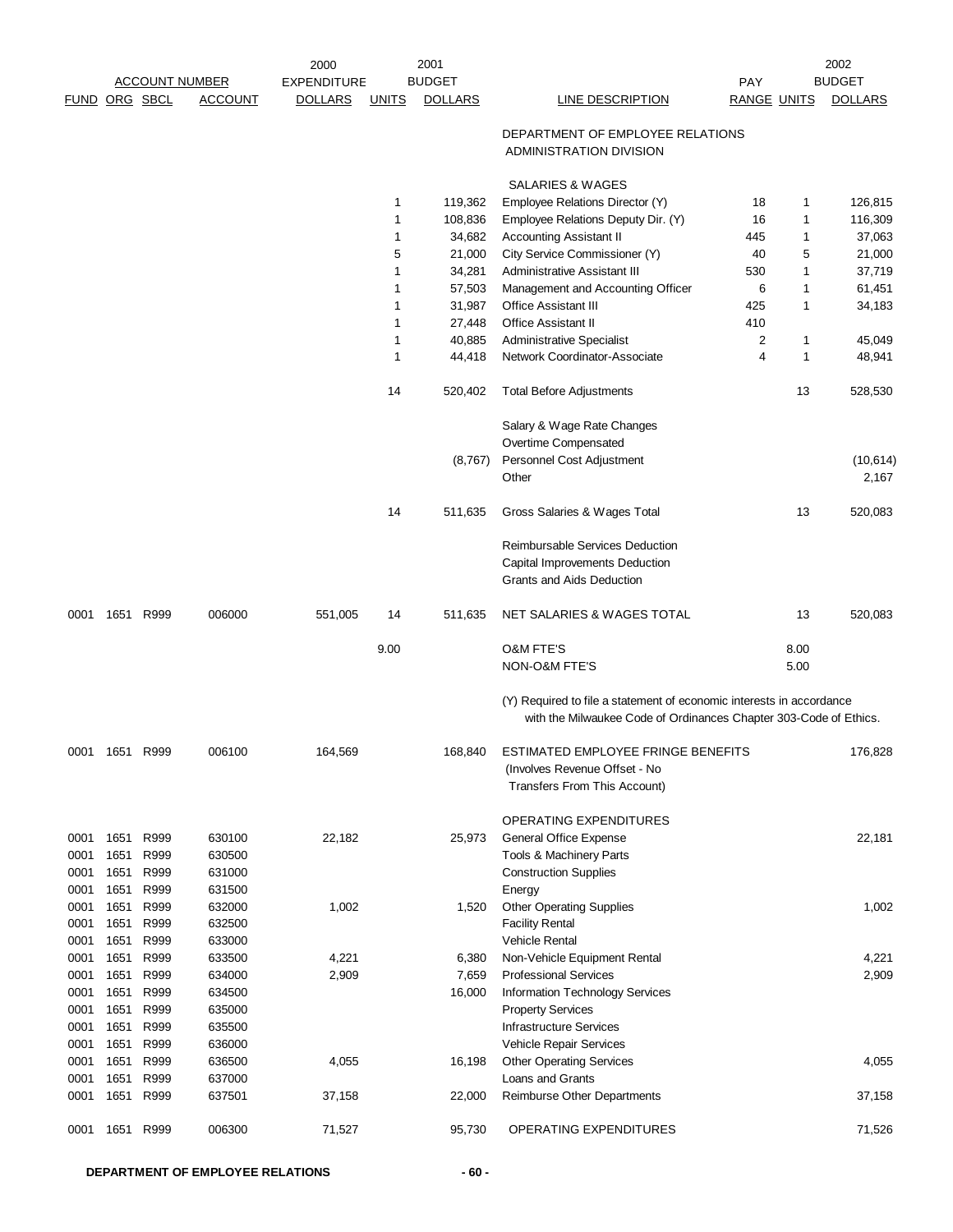|               |                       |                | 2000               |              | 2001           |                                                                     |                    |      | 2002           |
|---------------|-----------------------|----------------|--------------------|--------------|----------------|---------------------------------------------------------------------|--------------------|------|----------------|
|               | <b>ACCOUNT NUMBER</b> |                | <b>EXPENDITURE</b> |              | <b>BUDGET</b>  |                                                                     | PAY                |      | <b>BUDGET</b>  |
| FUND ORG SBCL |                       | <b>ACCOUNT</b> | <b>DOLLARS</b>     | <b>UNITS</b> | <b>DOLLARS</b> | <b>LINE DESCRIPTION</b>                                             | <b>RANGE UNITS</b> |      | <b>DOLLARS</b> |
|               |                       |                |                    |              |                |                                                                     |                    |      |                |
|               |                       |                |                    |              |                | <b>EQUIPMENT PURCHASES</b>                                          |                    |      |                |
|               |                       |                |                    |              |                | <b>Additional Equipment</b>                                         |                    |      |                |
|               |                       |                |                    |              |                | Subtotal - Additional Equipment                                     |                    |      |                |
|               |                       |                |                    |              |                | Replacement Equipment                                               |                    |      |                |
|               |                       |                | 22,283             |              | 25,000         | <b>Computer Equipment</b>                                           |                    |      | 10,000         |
|               |                       |                | 22,283             |              | 25,000         | Subtotal - Replacement Equipment                                    |                    |      | 10,000         |
| 0001          | 1651 R999             | 006800         | 22,283             |              | 25,000         | <b>EQUIPMENT PURCHASES TOTAL</b>                                    |                    |      | 10,000         |
|               |                       |                |                    |              |                | <b>SPECIAL FUNDS</b>                                                |                    |      |                |
|               |                       |                |                    |              |                | SPECIAL FUND TOTAL                                                  |                    |      |                |
|               |                       |                |                    |              |                | DEPARTMENT OF EMPLOYEE RELATIONS -                                  |                    |      |                |
|               |                       |                | 809,384            |              | 801,205        | ADMINISTRATION DIVISION TOTAL                                       |                    |      | 778,437        |
|               |                       |                |                    |              |                | Totals do not include 9,000 Direct Labor Hours for 5 Commissioners. |                    |      |                |
|               |                       |                |                    |              |                | PROGRAM RESULT MEASURES/                                            |                    |      |                |
|               |                       |                | <b>UNITS</b>       | %            | <b>UNITS</b>   | INTERNAL MANAGEMENT INDICATORS:                                     |                    | %    | <b>UNITS</b>   |
|               |                       |                |                    |              |                | <b>Commission Activity</b>                                          |                    |      |                |
|               |                       |                |                    | 94.5         | 10,400         | Est. Direct Labor Hours (P)                                         |                    | 86.5 | 9,000          |
|               |                       |                | 15,917             |              | 16,176         | TOTAL DIRECT LABOR HOUR ALLOCATION                                  |                    |      | 14,400         |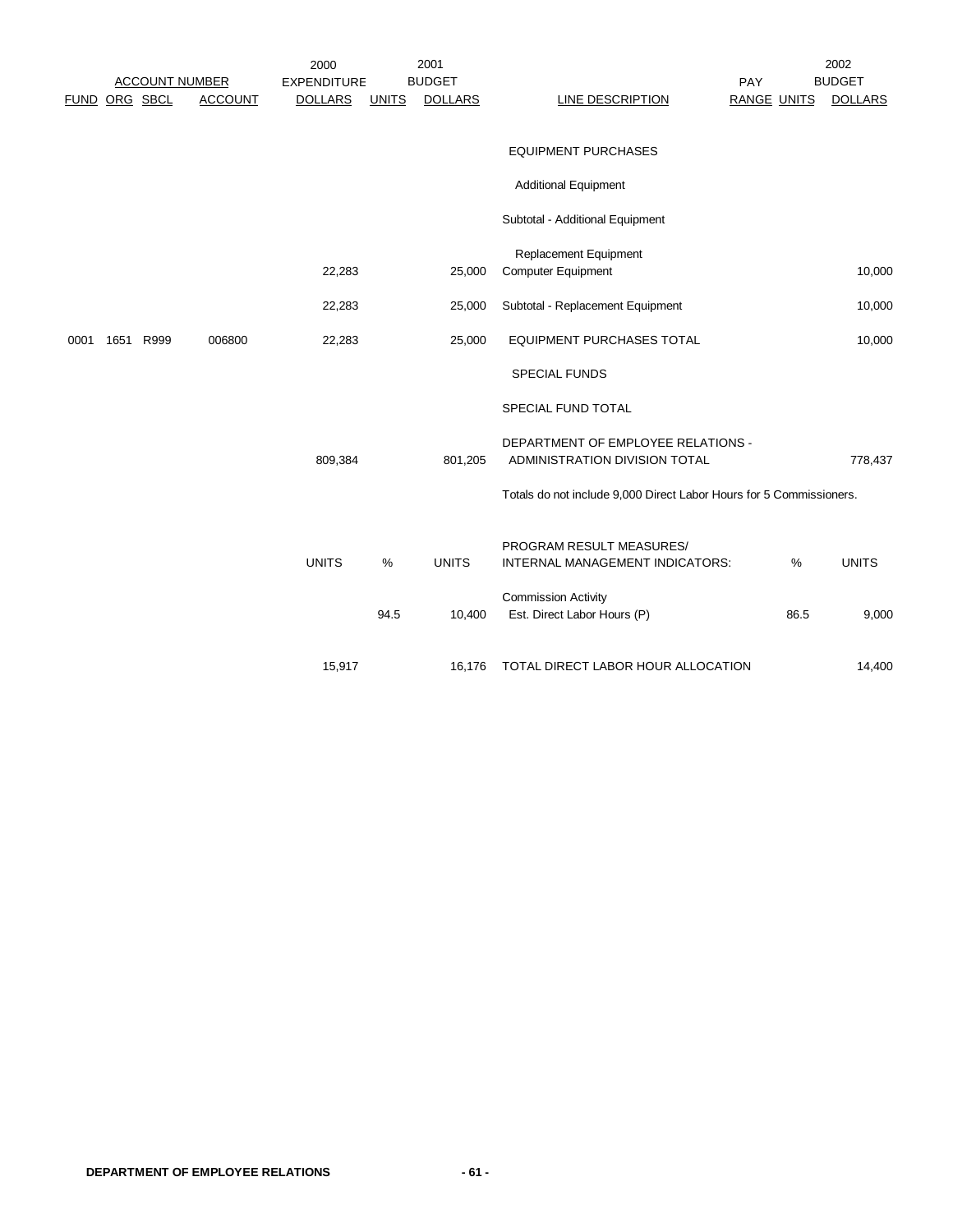| FUND ORG SBCL<br><b>ACCOUNT</b><br><b>DOLLARS</b><br><b>DOLLARS</b><br><b>DOLLARS</b><br><b>UNITS</b><br><b>LINE DESCRIPTION</b><br><b>RANGE UNITS</b><br>DEPARTMENT OF EMPLOYEE RELATIONS<br><b>EMPLOYEE BENEFITS DIVISION</b><br>SALARIES & WAGES<br>$\mathbf{1}$<br>95,805<br>Employee Benefits Manager (Y)<br>102,382<br>14<br>$\mathbf{1}$<br>$\mathbf{1}$<br>$\mathbf{1}$<br>445<br>33,627<br>30,589<br>Administrative Assistant II<br>MEDICAL BENEFITS SECTION<br>1<br>50,611<br>Benefits Analyst - Senior<br>4<br>Medical Benefits Coordinator<br>3<br>36,232<br>1<br>$\mathbf{1}$<br>1<br><b>Administrative Services Specialist</b><br>37,763<br>34,273<br>1<br>1<br>32,959<br>Program Assistant II<br>530<br>Administrative Services Specialist<br>1<br>$\mathbf{1}$<br>44,676<br>$\mathbf{1}$<br><b>Medical Benefits Assistant III</b><br>$\mathbf{1}$<br>32,279<br>29,527<br>445<br><b>WORKERS' COMPENSATION SECTION</b><br>Workers' Comp. & Safety Admin. (Y)<br>1<br>74,217<br>10<br>$\mathbf{1}$<br>79,313<br>1<br>53,954<br>Occupational Health Nurse - Senior<br>5<br>$\mathbf{1}$<br>57,659<br>$\overline{2}$<br>$\overline{c}$<br>82,764<br>Claims Adjuster-Senior<br>4<br>91,194<br>5<br>$\overline{4}$<br><b>Claims Representative</b><br>142,195<br>532<br>177,150<br>$\overline{c}$<br>57,240<br><b>Claims Processor II</b><br>415<br>$\overline{2}$<br>61,170<br>$\overline{c}$<br>3<br>Office Assistant II<br>410<br>54,895<br>84,652<br>$\sqrt{2}$<br>$\overline{2}$<br>$\overline{c}$<br>82,192<br><b>Claims Adjuster</b><br>87,323<br>$\mathbf{1}$<br>$\overline{7}$<br>$\mathbf{1}$<br>56,247<br>Claims Adjuster Supervisor<br>61,976<br>1<br>28,619<br>Office Assistant III<br>435<br>$\mathbf{1}$<br>31,360<br>Claims Adjuster Specialist<br>5<br>$\mathbf{1}$<br>57,658<br><b>AUXILIARY POSITIONS</b><br>Claims Adjuster-Senior<br>4<br>4<br>4<br>1,076,414<br>26<br>906,087<br><b>Total Before Adjustments</b><br>29<br>Salary & Wage Rate Change<br>Overtime Compensated<br>3,000<br>3,000<br>Personnel Cost Adjustment<br>(23, 818)<br>(48, 343)<br>3,229<br>Other<br>26<br>860,744<br>Gross Salaries & Wages Total<br>29<br>1,058,825<br>Reimbursable Services Deduction<br>Capital Improvements Deduction<br><b>Grants &amp; Aids Deduction</b><br>1654 R999<br>006000<br>924,607<br>26<br>860,744<br>NET SALARIES & WAGES TOTAL<br>1,058,825<br>0001<br><b>O&amp;M FTE'S</b><br>25.00<br>25.48<br>NON-O&M FTE'S<br>(Y) Required to file a statement of economic interests in accordance with<br>the Milwaukee Code of Ordinances Chapter 303-Code of Ethics.<br>ESTIMATED EMPLOYEE FRINGE BENEFITS<br>360,001<br>1654 R999<br>006100<br>283,436<br>284,046<br>0001<br>(Involves Revenue Offset-No<br>Transfers from this Account) | 2001<br>2000<br><b>BUDGET</b><br><b>ACCOUNT NUMBER</b><br><b>EXPENDITURE</b> |  |  |  | <b>PAY</b> | 2002<br><b>BUDGET</b> |  |  |
|-------------------------------------------------------------------------------------------------------------------------------------------------------------------------------------------------------------------------------------------------------------------------------------------------------------------------------------------------------------------------------------------------------------------------------------------------------------------------------------------------------------------------------------------------------------------------------------------------------------------------------------------------------------------------------------------------------------------------------------------------------------------------------------------------------------------------------------------------------------------------------------------------------------------------------------------------------------------------------------------------------------------------------------------------------------------------------------------------------------------------------------------------------------------------------------------------------------------------------------------------------------------------------------------------------------------------------------------------------------------------------------------------------------------------------------------------------------------------------------------------------------------------------------------------------------------------------------------------------------------------------------------------------------------------------------------------------------------------------------------------------------------------------------------------------------------------------------------------------------------------------------------------------------------------------------------------------------------------------------------------------------------------------------------------------------------------------------------------------------------------------------------------------------------------------------------------------------------------------------------------------------------------------------------------------------------------------------------------------------------------------------------------------------------------------------------------------------------------------------------------------------------------------------------------------------------------------------------------------------------------------------------------------------------------------------------------------------------------------------------------------------------------|------------------------------------------------------------------------------|--|--|--|------------|-----------------------|--|--|
|                                                                                                                                                                                                                                                                                                                                                                                                                                                                                                                                                                                                                                                                                                                                                                                                                                                                                                                                                                                                                                                                                                                                                                                                                                                                                                                                                                                                                                                                                                                                                                                                                                                                                                                                                                                                                                                                                                                                                                                                                                                                                                                                                                                                                                                                                                                                                                                                                                                                                                                                                                                                                                                                                                                                                                         |                                                                              |  |  |  |            |                       |  |  |
|                                                                                                                                                                                                                                                                                                                                                                                                                                                                                                                                                                                                                                                                                                                                                                                                                                                                                                                                                                                                                                                                                                                                                                                                                                                                                                                                                                                                                                                                                                                                                                                                                                                                                                                                                                                                                                                                                                                                                                                                                                                                                                                                                                                                                                                                                                                                                                                                                                                                                                                                                                                                                                                                                                                                                                         |                                                                              |  |  |  |            |                       |  |  |
|                                                                                                                                                                                                                                                                                                                                                                                                                                                                                                                                                                                                                                                                                                                                                                                                                                                                                                                                                                                                                                                                                                                                                                                                                                                                                                                                                                                                                                                                                                                                                                                                                                                                                                                                                                                                                                                                                                                                                                                                                                                                                                                                                                                                                                                                                                                                                                                                                                                                                                                                                                                                                                                                                                                                                                         |                                                                              |  |  |  |            |                       |  |  |
|                                                                                                                                                                                                                                                                                                                                                                                                                                                                                                                                                                                                                                                                                                                                                                                                                                                                                                                                                                                                                                                                                                                                                                                                                                                                                                                                                                                                                                                                                                                                                                                                                                                                                                                                                                                                                                                                                                                                                                                                                                                                                                                                                                                                                                                                                                                                                                                                                                                                                                                                                                                                                                                                                                                                                                         |                                                                              |  |  |  |            |                       |  |  |
|                                                                                                                                                                                                                                                                                                                                                                                                                                                                                                                                                                                                                                                                                                                                                                                                                                                                                                                                                                                                                                                                                                                                                                                                                                                                                                                                                                                                                                                                                                                                                                                                                                                                                                                                                                                                                                                                                                                                                                                                                                                                                                                                                                                                                                                                                                                                                                                                                                                                                                                                                                                                                                                                                                                                                                         |                                                                              |  |  |  |            |                       |  |  |
|                                                                                                                                                                                                                                                                                                                                                                                                                                                                                                                                                                                                                                                                                                                                                                                                                                                                                                                                                                                                                                                                                                                                                                                                                                                                                                                                                                                                                                                                                                                                                                                                                                                                                                                                                                                                                                                                                                                                                                                                                                                                                                                                                                                                                                                                                                                                                                                                                                                                                                                                                                                                                                                                                                                                                                         |                                                                              |  |  |  |            |                       |  |  |
|                                                                                                                                                                                                                                                                                                                                                                                                                                                                                                                                                                                                                                                                                                                                                                                                                                                                                                                                                                                                                                                                                                                                                                                                                                                                                                                                                                                                                                                                                                                                                                                                                                                                                                                                                                                                                                                                                                                                                                                                                                                                                                                                                                                                                                                                                                                                                                                                                                                                                                                                                                                                                                                                                                                                                                         |                                                                              |  |  |  |            |                       |  |  |
|                                                                                                                                                                                                                                                                                                                                                                                                                                                                                                                                                                                                                                                                                                                                                                                                                                                                                                                                                                                                                                                                                                                                                                                                                                                                                                                                                                                                                                                                                                                                                                                                                                                                                                                                                                                                                                                                                                                                                                                                                                                                                                                                                                                                                                                                                                                                                                                                                                                                                                                                                                                                                                                                                                                                                                         |                                                                              |  |  |  |            |                       |  |  |
|                                                                                                                                                                                                                                                                                                                                                                                                                                                                                                                                                                                                                                                                                                                                                                                                                                                                                                                                                                                                                                                                                                                                                                                                                                                                                                                                                                                                                                                                                                                                                                                                                                                                                                                                                                                                                                                                                                                                                                                                                                                                                                                                                                                                                                                                                                                                                                                                                                                                                                                                                                                                                                                                                                                                                                         |                                                                              |  |  |  |            |                       |  |  |
|                                                                                                                                                                                                                                                                                                                                                                                                                                                                                                                                                                                                                                                                                                                                                                                                                                                                                                                                                                                                                                                                                                                                                                                                                                                                                                                                                                                                                                                                                                                                                                                                                                                                                                                                                                                                                                                                                                                                                                                                                                                                                                                                                                                                                                                                                                                                                                                                                                                                                                                                                                                                                                                                                                                                                                         |                                                                              |  |  |  |            |                       |  |  |
|                                                                                                                                                                                                                                                                                                                                                                                                                                                                                                                                                                                                                                                                                                                                                                                                                                                                                                                                                                                                                                                                                                                                                                                                                                                                                                                                                                                                                                                                                                                                                                                                                                                                                                                                                                                                                                                                                                                                                                                                                                                                                                                                                                                                                                                                                                                                                                                                                                                                                                                                                                                                                                                                                                                                                                         |                                                                              |  |  |  |            |                       |  |  |
|                                                                                                                                                                                                                                                                                                                                                                                                                                                                                                                                                                                                                                                                                                                                                                                                                                                                                                                                                                                                                                                                                                                                                                                                                                                                                                                                                                                                                                                                                                                                                                                                                                                                                                                                                                                                                                                                                                                                                                                                                                                                                                                                                                                                                                                                                                                                                                                                                                                                                                                                                                                                                                                                                                                                                                         |                                                                              |  |  |  |            |                       |  |  |
|                                                                                                                                                                                                                                                                                                                                                                                                                                                                                                                                                                                                                                                                                                                                                                                                                                                                                                                                                                                                                                                                                                                                                                                                                                                                                                                                                                                                                                                                                                                                                                                                                                                                                                                                                                                                                                                                                                                                                                                                                                                                                                                                                                                                                                                                                                                                                                                                                                                                                                                                                                                                                                                                                                                                                                         |                                                                              |  |  |  |            |                       |  |  |
|                                                                                                                                                                                                                                                                                                                                                                                                                                                                                                                                                                                                                                                                                                                                                                                                                                                                                                                                                                                                                                                                                                                                                                                                                                                                                                                                                                                                                                                                                                                                                                                                                                                                                                                                                                                                                                                                                                                                                                                                                                                                                                                                                                                                                                                                                                                                                                                                                                                                                                                                                                                                                                                                                                                                                                         |                                                                              |  |  |  |            |                       |  |  |
|                                                                                                                                                                                                                                                                                                                                                                                                                                                                                                                                                                                                                                                                                                                                                                                                                                                                                                                                                                                                                                                                                                                                                                                                                                                                                                                                                                                                                                                                                                                                                                                                                                                                                                                                                                                                                                                                                                                                                                                                                                                                                                                                                                                                                                                                                                                                                                                                                                                                                                                                                                                                                                                                                                                                                                         |                                                                              |  |  |  |            |                       |  |  |
|                                                                                                                                                                                                                                                                                                                                                                                                                                                                                                                                                                                                                                                                                                                                                                                                                                                                                                                                                                                                                                                                                                                                                                                                                                                                                                                                                                                                                                                                                                                                                                                                                                                                                                                                                                                                                                                                                                                                                                                                                                                                                                                                                                                                                                                                                                                                                                                                                                                                                                                                                                                                                                                                                                                                                                         |                                                                              |  |  |  |            |                       |  |  |
|                                                                                                                                                                                                                                                                                                                                                                                                                                                                                                                                                                                                                                                                                                                                                                                                                                                                                                                                                                                                                                                                                                                                                                                                                                                                                                                                                                                                                                                                                                                                                                                                                                                                                                                                                                                                                                                                                                                                                                                                                                                                                                                                                                                                                                                                                                                                                                                                                                                                                                                                                                                                                                                                                                                                                                         |                                                                              |  |  |  |            |                       |  |  |
|                                                                                                                                                                                                                                                                                                                                                                                                                                                                                                                                                                                                                                                                                                                                                                                                                                                                                                                                                                                                                                                                                                                                                                                                                                                                                                                                                                                                                                                                                                                                                                                                                                                                                                                                                                                                                                                                                                                                                                                                                                                                                                                                                                                                                                                                                                                                                                                                                                                                                                                                                                                                                                                                                                                                                                         |                                                                              |  |  |  |            |                       |  |  |
|                                                                                                                                                                                                                                                                                                                                                                                                                                                                                                                                                                                                                                                                                                                                                                                                                                                                                                                                                                                                                                                                                                                                                                                                                                                                                                                                                                                                                                                                                                                                                                                                                                                                                                                                                                                                                                                                                                                                                                                                                                                                                                                                                                                                                                                                                                                                                                                                                                                                                                                                                                                                                                                                                                                                                                         |                                                                              |  |  |  |            |                       |  |  |
|                                                                                                                                                                                                                                                                                                                                                                                                                                                                                                                                                                                                                                                                                                                                                                                                                                                                                                                                                                                                                                                                                                                                                                                                                                                                                                                                                                                                                                                                                                                                                                                                                                                                                                                                                                                                                                                                                                                                                                                                                                                                                                                                                                                                                                                                                                                                                                                                                                                                                                                                                                                                                                                                                                                                                                         |                                                                              |  |  |  |            |                       |  |  |
|                                                                                                                                                                                                                                                                                                                                                                                                                                                                                                                                                                                                                                                                                                                                                                                                                                                                                                                                                                                                                                                                                                                                                                                                                                                                                                                                                                                                                                                                                                                                                                                                                                                                                                                                                                                                                                                                                                                                                                                                                                                                                                                                                                                                                                                                                                                                                                                                                                                                                                                                                                                                                                                                                                                                                                         |                                                                              |  |  |  |            |                       |  |  |
|                                                                                                                                                                                                                                                                                                                                                                                                                                                                                                                                                                                                                                                                                                                                                                                                                                                                                                                                                                                                                                                                                                                                                                                                                                                                                                                                                                                                                                                                                                                                                                                                                                                                                                                                                                                                                                                                                                                                                                                                                                                                                                                                                                                                                                                                                                                                                                                                                                                                                                                                                                                                                                                                                                                                                                         |                                                                              |  |  |  |            |                       |  |  |
|                                                                                                                                                                                                                                                                                                                                                                                                                                                                                                                                                                                                                                                                                                                                                                                                                                                                                                                                                                                                                                                                                                                                                                                                                                                                                                                                                                                                                                                                                                                                                                                                                                                                                                                                                                                                                                                                                                                                                                                                                                                                                                                                                                                                                                                                                                                                                                                                                                                                                                                                                                                                                                                                                                                                                                         |                                                                              |  |  |  |            |                       |  |  |
|                                                                                                                                                                                                                                                                                                                                                                                                                                                                                                                                                                                                                                                                                                                                                                                                                                                                                                                                                                                                                                                                                                                                                                                                                                                                                                                                                                                                                                                                                                                                                                                                                                                                                                                                                                                                                                                                                                                                                                                                                                                                                                                                                                                                                                                                                                                                                                                                                                                                                                                                                                                                                                                                                                                                                                         |                                                                              |  |  |  |            |                       |  |  |
|                                                                                                                                                                                                                                                                                                                                                                                                                                                                                                                                                                                                                                                                                                                                                                                                                                                                                                                                                                                                                                                                                                                                                                                                                                                                                                                                                                                                                                                                                                                                                                                                                                                                                                                                                                                                                                                                                                                                                                                                                                                                                                                                                                                                                                                                                                                                                                                                                                                                                                                                                                                                                                                                                                                                                                         |                                                                              |  |  |  |            |                       |  |  |
|                                                                                                                                                                                                                                                                                                                                                                                                                                                                                                                                                                                                                                                                                                                                                                                                                                                                                                                                                                                                                                                                                                                                                                                                                                                                                                                                                                                                                                                                                                                                                                                                                                                                                                                                                                                                                                                                                                                                                                                                                                                                                                                                                                                                                                                                                                                                                                                                                                                                                                                                                                                                                                                                                                                                                                         |                                                                              |  |  |  |            |                       |  |  |
|                                                                                                                                                                                                                                                                                                                                                                                                                                                                                                                                                                                                                                                                                                                                                                                                                                                                                                                                                                                                                                                                                                                                                                                                                                                                                                                                                                                                                                                                                                                                                                                                                                                                                                                                                                                                                                                                                                                                                                                                                                                                                                                                                                                                                                                                                                                                                                                                                                                                                                                                                                                                                                                                                                                                                                         |                                                                              |  |  |  |            |                       |  |  |
|                                                                                                                                                                                                                                                                                                                                                                                                                                                                                                                                                                                                                                                                                                                                                                                                                                                                                                                                                                                                                                                                                                                                                                                                                                                                                                                                                                                                                                                                                                                                                                                                                                                                                                                                                                                                                                                                                                                                                                                                                                                                                                                                                                                                                                                                                                                                                                                                                                                                                                                                                                                                                                                                                                                                                                         |                                                                              |  |  |  |            |                       |  |  |
|                                                                                                                                                                                                                                                                                                                                                                                                                                                                                                                                                                                                                                                                                                                                                                                                                                                                                                                                                                                                                                                                                                                                                                                                                                                                                                                                                                                                                                                                                                                                                                                                                                                                                                                                                                                                                                                                                                                                                                                                                                                                                                                                                                                                                                                                                                                                                                                                                                                                                                                                                                                                                                                                                                                                                                         |                                                                              |  |  |  |            |                       |  |  |
|                                                                                                                                                                                                                                                                                                                                                                                                                                                                                                                                                                                                                                                                                                                                                                                                                                                                                                                                                                                                                                                                                                                                                                                                                                                                                                                                                                                                                                                                                                                                                                                                                                                                                                                                                                                                                                                                                                                                                                                                                                                                                                                                                                                                                                                                                                                                                                                                                                                                                                                                                                                                                                                                                                                                                                         |                                                                              |  |  |  |            |                       |  |  |
|                                                                                                                                                                                                                                                                                                                                                                                                                                                                                                                                                                                                                                                                                                                                                                                                                                                                                                                                                                                                                                                                                                                                                                                                                                                                                                                                                                                                                                                                                                                                                                                                                                                                                                                                                                                                                                                                                                                                                                                                                                                                                                                                                                                                                                                                                                                                                                                                                                                                                                                                                                                                                                                                                                                                                                         |                                                                              |  |  |  |            |                       |  |  |
|                                                                                                                                                                                                                                                                                                                                                                                                                                                                                                                                                                                                                                                                                                                                                                                                                                                                                                                                                                                                                                                                                                                                                                                                                                                                                                                                                                                                                                                                                                                                                                                                                                                                                                                                                                                                                                                                                                                                                                                                                                                                                                                                                                                                                                                                                                                                                                                                                                                                                                                                                                                                                                                                                                                                                                         |                                                                              |  |  |  |            |                       |  |  |
|                                                                                                                                                                                                                                                                                                                                                                                                                                                                                                                                                                                                                                                                                                                                                                                                                                                                                                                                                                                                                                                                                                                                                                                                                                                                                                                                                                                                                                                                                                                                                                                                                                                                                                                                                                                                                                                                                                                                                                                                                                                                                                                                                                                                                                                                                                                                                                                                                                                                                                                                                                                                                                                                                                                                                                         |                                                                              |  |  |  |            |                       |  |  |
|                                                                                                                                                                                                                                                                                                                                                                                                                                                                                                                                                                                                                                                                                                                                                                                                                                                                                                                                                                                                                                                                                                                                                                                                                                                                                                                                                                                                                                                                                                                                                                                                                                                                                                                                                                                                                                                                                                                                                                                                                                                                                                                                                                                                                                                                                                                                                                                                                                                                                                                                                                                                                                                                                                                                                                         |                                                                              |  |  |  |            |                       |  |  |
|                                                                                                                                                                                                                                                                                                                                                                                                                                                                                                                                                                                                                                                                                                                                                                                                                                                                                                                                                                                                                                                                                                                                                                                                                                                                                                                                                                                                                                                                                                                                                                                                                                                                                                                                                                                                                                                                                                                                                                                                                                                                                                                                                                                                                                                                                                                                                                                                                                                                                                                                                                                                                                                                                                                                                                         |                                                                              |  |  |  |            |                       |  |  |
|                                                                                                                                                                                                                                                                                                                                                                                                                                                                                                                                                                                                                                                                                                                                                                                                                                                                                                                                                                                                                                                                                                                                                                                                                                                                                                                                                                                                                                                                                                                                                                                                                                                                                                                                                                                                                                                                                                                                                                                                                                                                                                                                                                                                                                                                                                                                                                                                                                                                                                                                                                                                                                                                                                                                                                         |                                                                              |  |  |  |            |                       |  |  |
|                                                                                                                                                                                                                                                                                                                                                                                                                                                                                                                                                                                                                                                                                                                                                                                                                                                                                                                                                                                                                                                                                                                                                                                                                                                                                                                                                                                                                                                                                                                                                                                                                                                                                                                                                                                                                                                                                                                                                                                                                                                                                                                                                                                                                                                                                                                                                                                                                                                                                                                                                                                                                                                                                                                                                                         |                                                                              |  |  |  |            |                       |  |  |
|                                                                                                                                                                                                                                                                                                                                                                                                                                                                                                                                                                                                                                                                                                                                                                                                                                                                                                                                                                                                                                                                                                                                                                                                                                                                                                                                                                                                                                                                                                                                                                                                                                                                                                                                                                                                                                                                                                                                                                                                                                                                                                                                                                                                                                                                                                                                                                                                                                                                                                                                                                                                                                                                                                                                                                         |                                                                              |  |  |  |            |                       |  |  |
|                                                                                                                                                                                                                                                                                                                                                                                                                                                                                                                                                                                                                                                                                                                                                                                                                                                                                                                                                                                                                                                                                                                                                                                                                                                                                                                                                                                                                                                                                                                                                                                                                                                                                                                                                                                                                                                                                                                                                                                                                                                                                                                                                                                                                                                                                                                                                                                                                                                                                                                                                                                                                                                                                                                                                                         |                                                                              |  |  |  |            |                       |  |  |
|                                                                                                                                                                                                                                                                                                                                                                                                                                                                                                                                                                                                                                                                                                                                                                                                                                                                                                                                                                                                                                                                                                                                                                                                                                                                                                                                                                                                                                                                                                                                                                                                                                                                                                                                                                                                                                                                                                                                                                                                                                                                                                                                                                                                                                                                                                                                                                                                                                                                                                                                                                                                                                                                                                                                                                         |                                                                              |  |  |  |            |                       |  |  |
|                                                                                                                                                                                                                                                                                                                                                                                                                                                                                                                                                                                                                                                                                                                                                                                                                                                                                                                                                                                                                                                                                                                                                                                                                                                                                                                                                                                                                                                                                                                                                                                                                                                                                                                                                                                                                                                                                                                                                                                                                                                                                                                                                                                                                                                                                                                                                                                                                                                                                                                                                                                                                                                                                                                                                                         |                                                                              |  |  |  |            |                       |  |  |
|                                                                                                                                                                                                                                                                                                                                                                                                                                                                                                                                                                                                                                                                                                                                                                                                                                                                                                                                                                                                                                                                                                                                                                                                                                                                                                                                                                                                                                                                                                                                                                                                                                                                                                                                                                                                                                                                                                                                                                                                                                                                                                                                                                                                                                                                                                                                                                                                                                                                                                                                                                                                                                                                                                                                                                         |                                                                              |  |  |  |            |                       |  |  |
|                                                                                                                                                                                                                                                                                                                                                                                                                                                                                                                                                                                                                                                                                                                                                                                                                                                                                                                                                                                                                                                                                                                                                                                                                                                                                                                                                                                                                                                                                                                                                                                                                                                                                                                                                                                                                                                                                                                                                                                                                                                                                                                                                                                                                                                                                                                                                                                                                                                                                                                                                                                                                                                                                                                                                                         |                                                                              |  |  |  |            |                       |  |  |
|                                                                                                                                                                                                                                                                                                                                                                                                                                                                                                                                                                                                                                                                                                                                                                                                                                                                                                                                                                                                                                                                                                                                                                                                                                                                                                                                                                                                                                                                                                                                                                                                                                                                                                                                                                                                                                                                                                                                                                                                                                                                                                                                                                                                                                                                                                                                                                                                                                                                                                                                                                                                                                                                                                                                                                         |                                                                              |  |  |  |            |                       |  |  |
|                                                                                                                                                                                                                                                                                                                                                                                                                                                                                                                                                                                                                                                                                                                                                                                                                                                                                                                                                                                                                                                                                                                                                                                                                                                                                                                                                                                                                                                                                                                                                                                                                                                                                                                                                                                                                                                                                                                                                                                                                                                                                                                                                                                                                                                                                                                                                                                                                                                                                                                                                                                                                                                                                                                                                                         |                                                                              |  |  |  |            |                       |  |  |
|                                                                                                                                                                                                                                                                                                                                                                                                                                                                                                                                                                                                                                                                                                                                                                                                                                                                                                                                                                                                                                                                                                                                                                                                                                                                                                                                                                                                                                                                                                                                                                                                                                                                                                                                                                                                                                                                                                                                                                                                                                                                                                                                                                                                                                                                                                                                                                                                                                                                                                                                                                                                                                                                                                                                                                         |                                                                              |  |  |  |            |                       |  |  |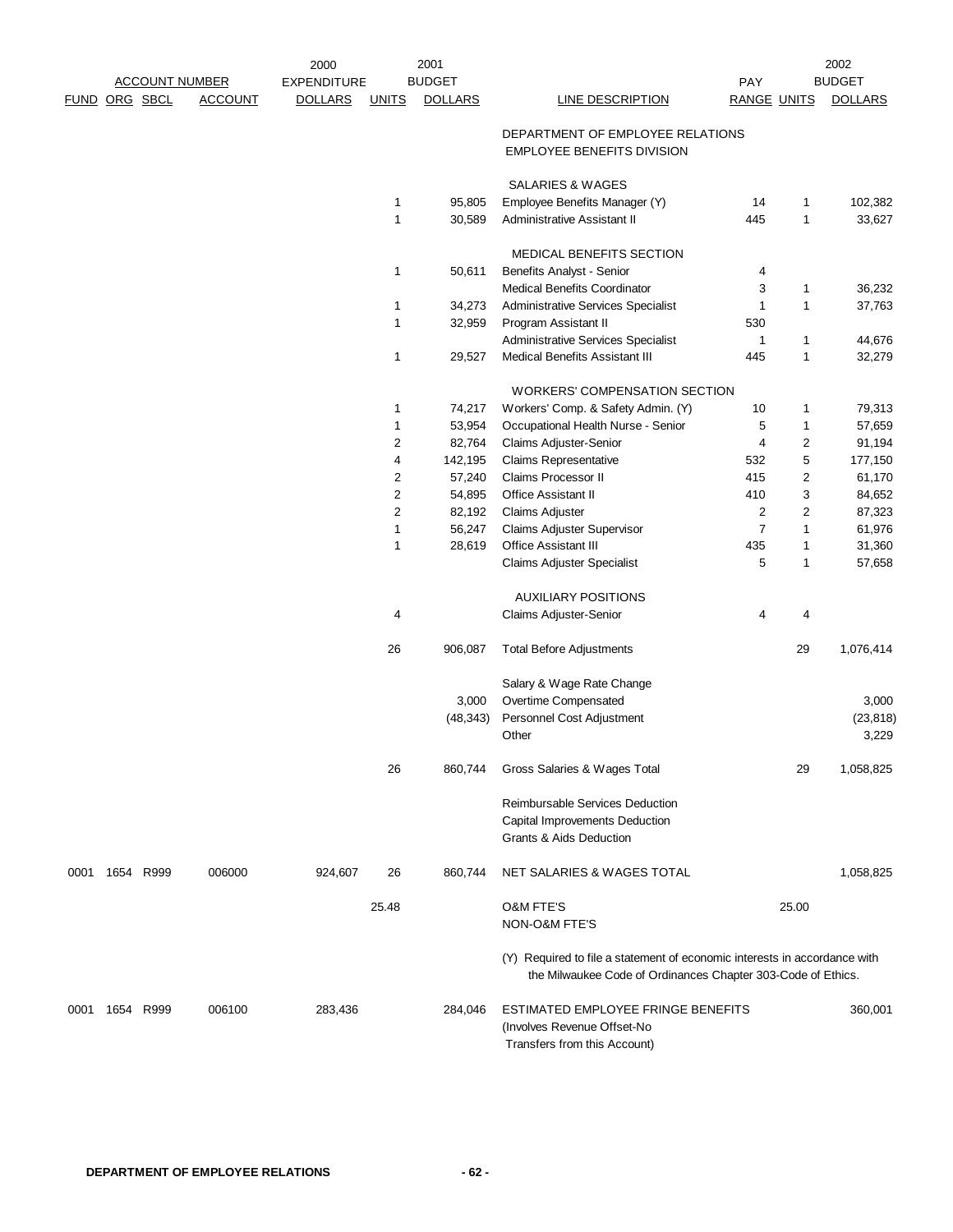| <b>BUDGET</b><br><b>BUDGET</b><br><b>ACCOUNT NUMBER</b><br><b>EXPENDITURE</b><br>PAY<br><b>FUND ORG SBCL</b><br><b>ACCOUNT</b><br><b>DOLLARS</b><br><b>UNITS</b><br><b>DOLLARS</b><br><b>LINE DESCRIPTION</b><br><b>RANGE UNITS</b><br>OPERATING EXPENDITURES<br>1654 R999<br>630100<br>24,656<br>General Office Expense<br>0001<br>36,640<br>1654<br>R999<br>0001<br>630500<br>Tools & Machinery Parts<br>0001<br>1654 R999<br>631000<br><b>Construction Supplies</b><br>1654 R999<br>0001<br>631500<br>Energy<br>1654 R999<br>632000<br>0001<br>1,126<br>250<br><b>Other Operating Supplies</b><br>1654 R999<br>632500<br>630<br><b>Facility Rental</b><br>0001<br>1654 R999<br>Vehicle Rental<br>0001<br>633000<br>1654<br>R999<br>0001<br>633500<br>Non-Vehicle Equipment Rental<br>4,657<br>4,500<br>0001<br>1654 R999<br>634000<br>1,100<br><b>Professional Services</b><br>1654<br>R999<br>0001<br>634500<br>Information Technology Services<br>1654 R999<br>0001<br>635000<br><b>Property Services</b><br>1654 R999<br>635500<br><b>Infrastructure Services</b><br>0001<br>1654<br>R999<br>0001<br>636000<br>Vehicle Repair Services<br>1654<br>R999<br>0001<br>636500<br>18,998<br><b>Other Operating Services</b><br>24,569<br>0001<br>1654 R999<br>637000<br>Loans and Grants<br>R999<br>0001<br>1654<br>637501<br>10,949<br>1,070<br>Reimburse Other Departments<br>1654 R999<br>006300<br>65,957<br>63,188<br>OPERATING EXPENDITURES<br>0001<br><b>EQUIPMENT PURCHASES</b><br><b>Additional Equipment</b><br>Subtotal - Additional Equipment<br>Replacement Equipment<br>149<br><b>Computer Printing Equipment</b><br>149<br>Subtotal - Replacement Equipment<br>1654 R999<br>006800<br>149<br><b>EQUIPMENT PURCHASES TOTAL</b><br>0001<br><b>SPECIAL FUNDS</b><br>SPECIAL FUNDS TOTAL<br>DEPARTMENT OF EMPLOYEE RELATIONS-<br>1,274,149<br>1,207,978<br><b>EMPLOYEE BENEFITS DIVISION TOTAL</b><br>PROGRAM RESULT MEASURES/<br><b>UNITS</b><br>%<br><b>UNITS</b><br>%<br><b>UNITS</b><br>INTERNAL MANAGEMENT INDICATORS:<br>Employee Safety Program<br>100.0<br>1654 1400<br>P16503<br>500<br>Employees trained in anti-harassment training<br>0001<br>Number of workers' compensation cases<br>1654 1400<br>P16504<br>5,876<br>NA.<br>NA.<br>0001<br>1654 1400<br>1,124<br>Cost Per Worker Comp. Claim<br>0001<br>No. of employees requesting tuition<br>benefit reimbursement.<br>100<br>1,584<br>NA<br>1,750<br>37,967<br>TOTAL DIRECT LABOR HOUR ALLOCATION<br>39,984 |  |  | 2000 | 2001 |  | 2002           |
|-----------------------------------------------------------------------------------------------------------------------------------------------------------------------------------------------------------------------------------------------------------------------------------------------------------------------------------------------------------------------------------------------------------------------------------------------------------------------------------------------------------------------------------------------------------------------------------------------------------------------------------------------------------------------------------------------------------------------------------------------------------------------------------------------------------------------------------------------------------------------------------------------------------------------------------------------------------------------------------------------------------------------------------------------------------------------------------------------------------------------------------------------------------------------------------------------------------------------------------------------------------------------------------------------------------------------------------------------------------------------------------------------------------------------------------------------------------------------------------------------------------------------------------------------------------------------------------------------------------------------------------------------------------------------------------------------------------------------------------------------------------------------------------------------------------------------------------------------------------------------------------------------------------------------------------------------------------------------------------------------------------------------------------------------------------------------------------------------------------------------------------------------------------------------------------------------------------------------------------------------------------------------------------------------------------------------------------------------------------------------------------------------------------------------------------------------------------------------------------------|--|--|------|------|--|----------------|
|                                                                                                                                                                                                                                                                                                                                                                                                                                                                                                                                                                                                                                                                                                                                                                                                                                                                                                                                                                                                                                                                                                                                                                                                                                                                                                                                                                                                                                                                                                                                                                                                                                                                                                                                                                                                                                                                                                                                                                                                                                                                                                                                                                                                                                                                                                                                                                                                                                                                                         |  |  |      |      |  |                |
|                                                                                                                                                                                                                                                                                                                                                                                                                                                                                                                                                                                                                                                                                                                                                                                                                                                                                                                                                                                                                                                                                                                                                                                                                                                                                                                                                                                                                                                                                                                                                                                                                                                                                                                                                                                                                                                                                                                                                                                                                                                                                                                                                                                                                                                                                                                                                                                                                                                                                         |  |  |      |      |  | <b>DOLLARS</b> |
|                                                                                                                                                                                                                                                                                                                                                                                                                                                                                                                                                                                                                                                                                                                                                                                                                                                                                                                                                                                                                                                                                                                                                                                                                                                                                                                                                                                                                                                                                                                                                                                                                                                                                                                                                                                                                                                                                                                                                                                                                                                                                                                                                                                                                                                                                                                                                                                                                                                                                         |  |  |      |      |  |                |
|                                                                                                                                                                                                                                                                                                                                                                                                                                                                                                                                                                                                                                                                                                                                                                                                                                                                                                                                                                                                                                                                                                                                                                                                                                                                                                                                                                                                                                                                                                                                                                                                                                                                                                                                                                                                                                                                                                                                                                                                                                                                                                                                                                                                                                                                                                                                                                                                                                                                                         |  |  |      |      |  | 24,655         |
|                                                                                                                                                                                                                                                                                                                                                                                                                                                                                                                                                                                                                                                                                                                                                                                                                                                                                                                                                                                                                                                                                                                                                                                                                                                                                                                                                                                                                                                                                                                                                                                                                                                                                                                                                                                                                                                                                                                                                                                                                                                                                                                                                                                                                                                                                                                                                                                                                                                                                         |  |  |      |      |  |                |
|                                                                                                                                                                                                                                                                                                                                                                                                                                                                                                                                                                                                                                                                                                                                                                                                                                                                                                                                                                                                                                                                                                                                                                                                                                                                                                                                                                                                                                                                                                                                                                                                                                                                                                                                                                                                                                                                                                                                                                                                                                                                                                                                                                                                                                                                                                                                                                                                                                                                                         |  |  |      |      |  |                |
|                                                                                                                                                                                                                                                                                                                                                                                                                                                                                                                                                                                                                                                                                                                                                                                                                                                                                                                                                                                                                                                                                                                                                                                                                                                                                                                                                                                                                                                                                                                                                                                                                                                                                                                                                                                                                                                                                                                                                                                                                                                                                                                                                                                                                                                                                                                                                                                                                                                                                         |  |  |      |      |  |                |
|                                                                                                                                                                                                                                                                                                                                                                                                                                                                                                                                                                                                                                                                                                                                                                                                                                                                                                                                                                                                                                                                                                                                                                                                                                                                                                                                                                                                                                                                                                                                                                                                                                                                                                                                                                                                                                                                                                                                                                                                                                                                                                                                                                                                                                                                                                                                                                                                                                                                                         |  |  |      |      |  | 27,085         |
|                                                                                                                                                                                                                                                                                                                                                                                                                                                                                                                                                                                                                                                                                                                                                                                                                                                                                                                                                                                                                                                                                                                                                                                                                                                                                                                                                                                                                                                                                                                                                                                                                                                                                                                                                                                                                                                                                                                                                                                                                                                                                                                                                                                                                                                                                                                                                                                                                                                                                         |  |  |      |      |  |                |
|                                                                                                                                                                                                                                                                                                                                                                                                                                                                                                                                                                                                                                                                                                                                                                                                                                                                                                                                                                                                                                                                                                                                                                                                                                                                                                                                                                                                                                                                                                                                                                                                                                                                                                                                                                                                                                                                                                                                                                                                                                                                                                                                                                                                                                                                                                                                                                                                                                                                                         |  |  |      |      |  |                |
|                                                                                                                                                                                                                                                                                                                                                                                                                                                                                                                                                                                                                                                                                                                                                                                                                                                                                                                                                                                                                                                                                                                                                                                                                                                                                                                                                                                                                                                                                                                                                                                                                                                                                                                                                                                                                                                                                                                                                                                                                                                                                                                                                                                                                                                                                                                                                                                                                                                                                         |  |  |      |      |  | 4,657          |
|                                                                                                                                                                                                                                                                                                                                                                                                                                                                                                                                                                                                                                                                                                                                                                                                                                                                                                                                                                                                                                                                                                                                                                                                                                                                                                                                                                                                                                                                                                                                                                                                                                                                                                                                                                                                                                                                                                                                                                                                                                                                                                                                                                                                                                                                                                                                                                                                                                                                                         |  |  |      |      |  |                |
|                                                                                                                                                                                                                                                                                                                                                                                                                                                                                                                                                                                                                                                                                                                                                                                                                                                                                                                                                                                                                                                                                                                                                                                                                                                                                                                                                                                                                                                                                                                                                                                                                                                                                                                                                                                                                                                                                                                                                                                                                                                                                                                                                                                                                                                                                                                                                                                                                                                                                         |  |  |      |      |  |                |
|                                                                                                                                                                                                                                                                                                                                                                                                                                                                                                                                                                                                                                                                                                                                                                                                                                                                                                                                                                                                                                                                                                                                                                                                                                                                                                                                                                                                                                                                                                                                                                                                                                                                                                                                                                                                                                                                                                                                                                                                                                                                                                                                                                                                                                                                                                                                                                                                                                                                                         |  |  |      |      |  |                |
|                                                                                                                                                                                                                                                                                                                                                                                                                                                                                                                                                                                                                                                                                                                                                                                                                                                                                                                                                                                                                                                                                                                                                                                                                                                                                                                                                                                                                                                                                                                                                                                                                                                                                                                                                                                                                                                                                                                                                                                                                                                                                                                                                                                                                                                                                                                                                                                                                                                                                         |  |  |      |      |  |                |
|                                                                                                                                                                                                                                                                                                                                                                                                                                                                                                                                                                                                                                                                                                                                                                                                                                                                                                                                                                                                                                                                                                                                                                                                                                                                                                                                                                                                                                                                                                                                                                                                                                                                                                                                                                                                                                                                                                                                                                                                                                                                                                                                                                                                                                                                                                                                                                                                                                                                                         |  |  |      |      |  |                |
|                                                                                                                                                                                                                                                                                                                                                                                                                                                                                                                                                                                                                                                                                                                                                                                                                                                                                                                                                                                                                                                                                                                                                                                                                                                                                                                                                                                                                                                                                                                                                                                                                                                                                                                                                                                                                                                                                                                                                                                                                                                                                                                                                                                                                                                                                                                                                                                                                                                                                         |  |  |      |      |  | 21,389         |
|                                                                                                                                                                                                                                                                                                                                                                                                                                                                                                                                                                                                                                                                                                                                                                                                                                                                                                                                                                                                                                                                                                                                                                                                                                                                                                                                                                                                                                                                                                                                                                                                                                                                                                                                                                                                                                                                                                                                                                                                                                                                                                                                                                                                                                                                                                                                                                                                                                                                                         |  |  |      |      |  |                |
|                                                                                                                                                                                                                                                                                                                                                                                                                                                                                                                                                                                                                                                                                                                                                                                                                                                                                                                                                                                                                                                                                                                                                                                                                                                                                                                                                                                                                                                                                                                                                                                                                                                                                                                                                                                                                                                                                                                                                                                                                                                                                                                                                                                                                                                                                                                                                                                                                                                                                         |  |  |      |      |  | 10,949         |
|                                                                                                                                                                                                                                                                                                                                                                                                                                                                                                                                                                                                                                                                                                                                                                                                                                                                                                                                                                                                                                                                                                                                                                                                                                                                                                                                                                                                                                                                                                                                                                                                                                                                                                                                                                                                                                                                                                                                                                                                                                                                                                                                                                                                                                                                                                                                                                                                                                                                                         |  |  |      |      |  | 88,735         |
|                                                                                                                                                                                                                                                                                                                                                                                                                                                                                                                                                                                                                                                                                                                                                                                                                                                                                                                                                                                                                                                                                                                                                                                                                                                                                                                                                                                                                                                                                                                                                                                                                                                                                                                                                                                                                                                                                                                                                                                                                                                                                                                                                                                                                                                                                                                                                                                                                                                                                         |  |  |      |      |  |                |
|                                                                                                                                                                                                                                                                                                                                                                                                                                                                                                                                                                                                                                                                                                                                                                                                                                                                                                                                                                                                                                                                                                                                                                                                                                                                                                                                                                                                                                                                                                                                                                                                                                                                                                                                                                                                                                                                                                                                                                                                                                                                                                                                                                                                                                                                                                                                                                                                                                                                                         |  |  |      |      |  |                |
|                                                                                                                                                                                                                                                                                                                                                                                                                                                                                                                                                                                                                                                                                                                                                                                                                                                                                                                                                                                                                                                                                                                                                                                                                                                                                                                                                                                                                                                                                                                                                                                                                                                                                                                                                                                                                                                                                                                                                                                                                                                                                                                                                                                                                                                                                                                                                                                                                                                                                         |  |  |      |      |  |                |
|                                                                                                                                                                                                                                                                                                                                                                                                                                                                                                                                                                                                                                                                                                                                                                                                                                                                                                                                                                                                                                                                                                                                                                                                                                                                                                                                                                                                                                                                                                                                                                                                                                                                                                                                                                                                                                                                                                                                                                                                                                                                                                                                                                                                                                                                                                                                                                                                                                                                                         |  |  |      |      |  |                |
|                                                                                                                                                                                                                                                                                                                                                                                                                                                                                                                                                                                                                                                                                                                                                                                                                                                                                                                                                                                                                                                                                                                                                                                                                                                                                                                                                                                                                                                                                                                                                                                                                                                                                                                                                                                                                                                                                                                                                                                                                                                                                                                                                                                                                                                                                                                                                                                                                                                                                         |  |  |      |      |  |                |
|                                                                                                                                                                                                                                                                                                                                                                                                                                                                                                                                                                                                                                                                                                                                                                                                                                                                                                                                                                                                                                                                                                                                                                                                                                                                                                                                                                                                                                                                                                                                                                                                                                                                                                                                                                                                                                                                                                                                                                                                                                                                                                                                                                                                                                                                                                                                                                                                                                                                                         |  |  |      |      |  |                |
|                                                                                                                                                                                                                                                                                                                                                                                                                                                                                                                                                                                                                                                                                                                                                                                                                                                                                                                                                                                                                                                                                                                                                                                                                                                                                                                                                                                                                                                                                                                                                                                                                                                                                                                                                                                                                                                                                                                                                                                                                                                                                                                                                                                                                                                                                                                                                                                                                                                                                         |  |  |      |      |  |                |
|                                                                                                                                                                                                                                                                                                                                                                                                                                                                                                                                                                                                                                                                                                                                                                                                                                                                                                                                                                                                                                                                                                                                                                                                                                                                                                                                                                                                                                                                                                                                                                                                                                                                                                                                                                                                                                                                                                                                                                                                                                                                                                                                                                                                                                                                                                                                                                                                                                                                                         |  |  |      |      |  |                |
|                                                                                                                                                                                                                                                                                                                                                                                                                                                                                                                                                                                                                                                                                                                                                                                                                                                                                                                                                                                                                                                                                                                                                                                                                                                                                                                                                                                                                                                                                                                                                                                                                                                                                                                                                                                                                                                                                                                                                                                                                                                                                                                                                                                                                                                                                                                                                                                                                                                                                         |  |  |      |      |  |                |
|                                                                                                                                                                                                                                                                                                                                                                                                                                                                                                                                                                                                                                                                                                                                                                                                                                                                                                                                                                                                                                                                                                                                                                                                                                                                                                                                                                                                                                                                                                                                                                                                                                                                                                                                                                                                                                                                                                                                                                                                                                                                                                                                                                                                                                                                                                                                                                                                                                                                                         |  |  |      |      |  |                |
|                                                                                                                                                                                                                                                                                                                                                                                                                                                                                                                                                                                                                                                                                                                                                                                                                                                                                                                                                                                                                                                                                                                                                                                                                                                                                                                                                                                                                                                                                                                                                                                                                                                                                                                                                                                                                                                                                                                                                                                                                                                                                                                                                                                                                                                                                                                                                                                                                                                                                         |  |  |      |      |  | 1,507,561      |
|                                                                                                                                                                                                                                                                                                                                                                                                                                                                                                                                                                                                                                                                                                                                                                                                                                                                                                                                                                                                                                                                                                                                                                                                                                                                                                                                                                                                                                                                                                                                                                                                                                                                                                                                                                                                                                                                                                                                                                                                                                                                                                                                                                                                                                                                                                                                                                                                                                                                                         |  |  |      |      |  |                |
|                                                                                                                                                                                                                                                                                                                                                                                                                                                                                                                                                                                                                                                                                                                                                                                                                                                                                                                                                                                                                                                                                                                                                                                                                                                                                                                                                                                                                                                                                                                                                                                                                                                                                                                                                                                                                                                                                                                                                                                                                                                                                                                                                                                                                                                                                                                                                                                                                                                                                         |  |  |      |      |  |                |
|                                                                                                                                                                                                                                                                                                                                                                                                                                                                                                                                                                                                                                                                                                                                                                                                                                                                                                                                                                                                                                                                                                                                                                                                                                                                                                                                                                                                                                                                                                                                                                                                                                                                                                                                                                                                                                                                                                                                                                                                                                                                                                                                                                                                                                                                                                                                                                                                                                                                                         |  |  |      |      |  |                |
|                                                                                                                                                                                                                                                                                                                                                                                                                                                                                                                                                                                                                                                                                                                                                                                                                                                                                                                                                                                                                                                                                                                                                                                                                                                                                                                                                                                                                                                                                                                                                                                                                                                                                                                                                                                                                                                                                                                                                                                                                                                                                                                                                                                                                                                                                                                                                                                                                                                                                         |  |  |      |      |  |                |
|                                                                                                                                                                                                                                                                                                                                                                                                                                                                                                                                                                                                                                                                                                                                                                                                                                                                                                                                                                                                                                                                                                                                                                                                                                                                                                                                                                                                                                                                                                                                                                                                                                                                                                                                                                                                                                                                                                                                                                                                                                                                                                                                                                                                                                                                                                                                                                                                                                                                                         |  |  |      |      |  | 500            |
|                                                                                                                                                                                                                                                                                                                                                                                                                                                                                                                                                                                                                                                                                                                                                                                                                                                                                                                                                                                                                                                                                                                                                                                                                                                                                                                                                                                                                                                                                                                                                                                                                                                                                                                                                                                                                                                                                                                                                                                                                                                                                                                                                                                                                                                                                                                                                                                                                                                                                         |  |  |      |      |  | 6,000          |
|                                                                                                                                                                                                                                                                                                                                                                                                                                                                                                                                                                                                                                                                                                                                                                                                                                                                                                                                                                                                                                                                                                                                                                                                                                                                                                                                                                                                                                                                                                                                                                                                                                                                                                                                                                                                                                                                                                                                                                                                                                                                                                                                                                                                                                                                                                                                                                                                                                                                                         |  |  |      |      |  | 1,200          |
|                                                                                                                                                                                                                                                                                                                                                                                                                                                                                                                                                                                                                                                                                                                                                                                                                                                                                                                                                                                                                                                                                                                                                                                                                                                                                                                                                                                                                                                                                                                                                                                                                                                                                                                                                                                                                                                                                                                                                                                                                                                                                                                                                                                                                                                                                                                                                                                                                                                                                         |  |  |      |      |  |                |
|                                                                                                                                                                                                                                                                                                                                                                                                                                                                                                                                                                                                                                                                                                                                                                                                                                                                                                                                                                                                                                                                                                                                                                                                                                                                                                                                                                                                                                                                                                                                                                                                                                                                                                                                                                                                                                                                                                                                                                                                                                                                                                                                                                                                                                                                                                                                                                                                                                                                                         |  |  |      |      |  | 1,750          |
|                                                                                                                                                                                                                                                                                                                                                                                                                                                                                                                                                                                                                                                                                                                                                                                                                                                                                                                                                                                                                                                                                                                                                                                                                                                                                                                                                                                                                                                                                                                                                                                                                                                                                                                                                                                                                                                                                                                                                                                                                                                                                                                                                                                                                                                                                                                                                                                                                                                                                         |  |  |      |      |  | 45,000         |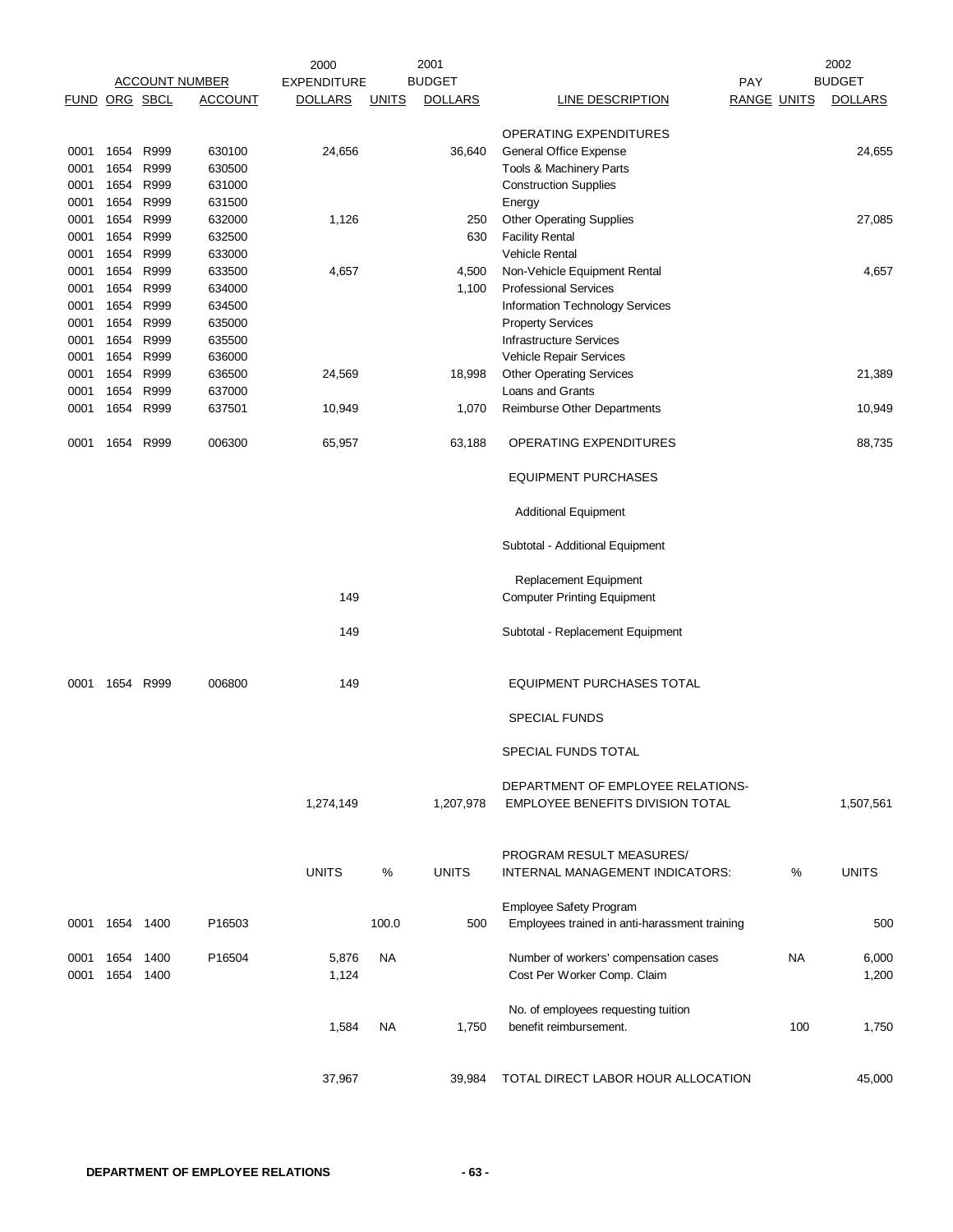| <b>ACCOUNT NUMBER</b> |  |           | 2001<br>2000<br><b>BUDGET</b><br><b>EXPENDITURE</b> |                |                |                | PAY                                                                                                             |                    | 2002<br><b>BUDGET</b> |                |
|-----------------------|--|-----------|-----------------------------------------------------|----------------|----------------|----------------|-----------------------------------------------------------------------------------------------------------------|--------------------|-----------------------|----------------|
| FUND ORG SBCL         |  |           | <b>ACCOUNT</b>                                      | <b>DOLLARS</b> | <b>UNITS</b>   | <b>DOLLARS</b> | <b>LINE DESCRIPTION</b>                                                                                         | <b>RANGE UNITS</b> |                       | <b>DOLLARS</b> |
|                       |  |           |                                                     |                |                |                | DEPARTMENT OF EMPLOYEE RELATIONS                                                                                |                    |                       |                |
|                       |  |           |                                                     |                |                |                | OPERATIONS DIVISION                                                                                             |                    |                       |                |
|                       |  |           |                                                     |                |                |                | <b>SALARIES &amp; WAGES</b>                                                                                     |                    |                       |                |
|                       |  |           |                                                     |                | 1              | 87,813         | Labor Negotiator (X)(Y)                                                                                         | 14                 | $\mathbf{1}$          | 96,756         |
|                       |  |           |                                                     |                | $\overline{c}$ | 163,351        | Human Resource Manager (Y)                                                                                      | 12                 | $\overline{2}$        | 177,190        |
|                       |  |           |                                                     |                | 1              | 69,637         | Labor Relations Officer (B)                                                                                     | 9                  | $\mathbf{1}$          | 74,419         |
|                       |  |           |                                                     |                | 1              | 65,308         | Employment Administrator (A)                                                                                    | 8                  | $\mathbf{1}$          | 69,791         |
|                       |  |           |                                                     |                | 6              | 360,999        | Human Resource Representative                                                                                   | $\overline{7}$     | 5                     | 325,959        |
|                       |  |           |                                                     |                | 5              | 220,761        | Human Resource Analyst - Sr.                                                                                    | 5                  | 4                     | 178,750        |
|                       |  |           |                                                     |                | 1              | 57,182         | Human Resource Training Specialist                                                                              | $\overline{7}$     | $\mathbf{1}$          | 63,004         |
|                       |  |           |                                                     |                | 3              | 101,620        | Program Assistant I                                                                                             | 460                | 3                     | 110,772        |
|                       |  |           |                                                     |                | 1              | 31,867         | Administrative Assistant II                                                                                     | 445                | $\mathbf{1}$          | 34,183         |
|                       |  |           |                                                     |                | $\overline{c}$ | 70,964         | Program Assistant II                                                                                            | 530                | $\overline{c}$        | 75,795         |
|                       |  |           |                                                     |                |                |                | CERTIFICATION & PAY SERVICES SECTION                                                                            |                    |                       |                |
|                       |  |           |                                                     |                | 1              | 44,982         | Cert. & Salary Systems Administrator                                                                            | $\overline{7}$     | 1                     | 61,902         |
|                       |  |           |                                                     |                |                |                |                                                                                                                 |                    |                       |                |
|                       |  |           |                                                     |                | 1              | 39,280         | Pay Services Specialist                                                                                         | 540                | $\mathbf{1}$          | 41,977         |
|                       |  |           |                                                     |                | 1              | 33,754         | Program Assistant II                                                                                            | 530                | 1                     | 36,071         |
|                       |  |           |                                                     |                | 1              | 32,713         | Personnel Payroll Assistant III                                                                                 | 460                | 1                     | 36,022         |
|                       |  |           |                                                     |                | $\mathbf{1}$   | 23,694         | Office Assistant II                                                                                             | 410                | $\mathbf{1}$          | 26,234         |
|                       |  |           |                                                     |                |                |                | TEST DEVELOPMENT SECTION                                                                                        |                    |                       |                |
|                       |  |           |                                                     |                | 1              | 41,844         | Administrative Specialist                                                                                       | $\overline{2}$     | 1                     | 46,282         |
|                       |  |           |                                                     |                | 1              | 31,987         | Office Assistant IV                                                                                             | 445                | $\mathbf{1}$          | 34,183         |
|                       |  |           |                                                     |                | 1              | 31,784         | Administrative Assistant II                                                                                     | 445                | $\mathbf{1}$          | 34,055         |
|                       |  |           |                                                     |                |                |                | <b>MPA LIAISON OFFICERS</b>                                                                                     |                    |                       |                |
|                       |  |           |                                                     |                | 3              | 154,187        | Police Liaison Officer                                                                                          | 808                | 3                     | 165,861        |
|                       |  |           |                                                     |                |                |                | <b>AUXILIARY POSITIONS</b>                                                                                      |                    |                       |                |
|                       |  |           |                                                     |                | 7              | 90,468         | <b>Auxiliary Trainee</b>                                                                                        |                    | 7                     | 96,709         |
|                       |  |           |                                                     |                | 3              | 44,010         | Overlap Auxiliary Positions (C)                                                                                 |                    | 3                     | 47,062         |
|                       |  |           |                                                     |                | 44             | 1,798,205      | <b>Total Before Adjustments</b>                                                                                 |                    | 42                    | 1,832,977      |
|                       |  |           |                                                     |                |                |                | Salary & Wage Rate Change                                                                                       |                    |                       |                |
|                       |  |           |                                                     |                |                |                | Overtime Compensated                                                                                            |                    |                       |                |
|                       |  |           |                                                     |                |                | (61, 341)      | Personnel Cost Adjustment                                                                                       |                    |                       | (35, 918)      |
|                       |  |           |                                                     |                |                | 11,675         | Other                                                                                                           |                    |                       | 6,415          |
|                       |  |           |                                                     |                | 44             | 1,748,539      | Gross Salaries & Wages Total                                                                                    |                    | 42                    | 1,803,474      |
|                       |  |           |                                                     |                |                | (257, 536)     | Reimbursable Services Deduction                                                                                 |                    |                       | (206, 775)     |
|                       |  |           |                                                     |                |                |                | Capital Improvements Deduction                                                                                  |                    |                       |                |
|                       |  |           |                                                     |                |                |                | <b>Grants &amp; Aids Deduction</b>                                                                              |                    |                       |                |
| 0001                  |  | 1652 R999 | 006000                                              | 1,593,186      | 44             | 1,491,003      | NET SALARIES & WAGES TOTAL                                                                                      |                    | 42                    | 1,596,699      |
|                       |  |           |                                                     |                | 31.36          |                | <b>O&amp;M FTE'S</b>                                                                                            |                    | 32.00                 |                |
|                       |  |           |                                                     |                | 12.00          |                | NON-O&M FTE'S                                                                                                   |                    | 6.00                  |                |
|                       |  |           |                                                     |                |                |                | (A) Position to revert to Human Resources Representative when<br>vacated by the current incumbent, Steve Smith. |                    |                       |                |

(B) Position to revert to Human Resources Representative when vacated by the current incumbent, Elizabeth Schraith.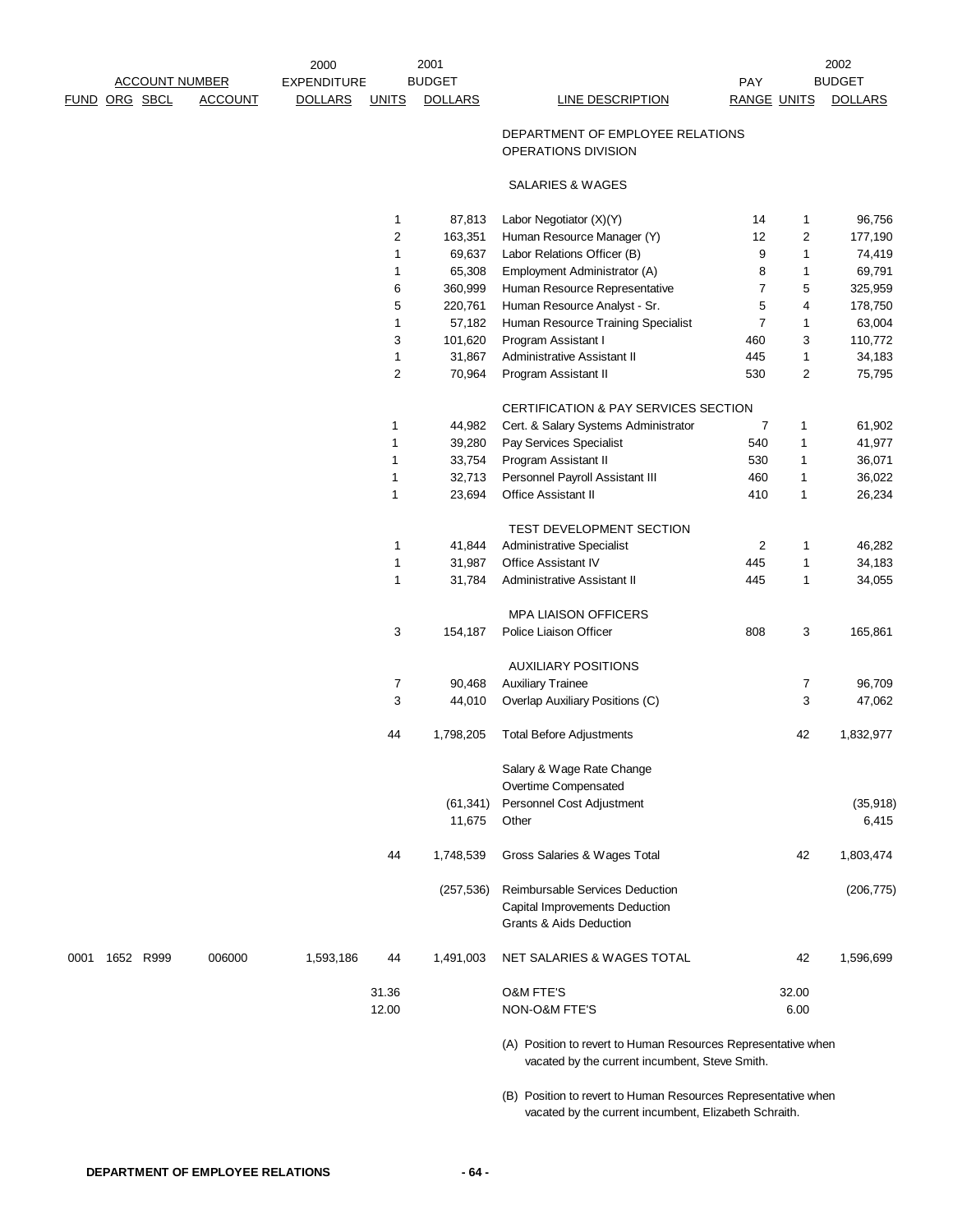|                      |           |           |                       | 2000               | 2001                           |                                                                                                                                           | 2002                                 |
|----------------------|-----------|-----------|-----------------------|--------------------|--------------------------------|-------------------------------------------------------------------------------------------------------------------------------------------|--------------------------------------|
|                      |           |           | <b>ACCOUNT NUMBER</b> | <b>EXPENDITURE</b> | <b>BUDGET</b>                  | <b>PAY</b>                                                                                                                                | <b>BUDGET</b>                        |
| <b>FUND ORG SBCL</b> |           |           | <b>ACCOUNT</b>        | <b>DOLLARS</b>     | <b>DOLLARS</b><br><u>UNITS</u> | <u>LINE DESCRIPTION</u>                                                                                                                   | <b>RANGE UNITS</b><br><b>DOLLARS</b> |
|                      |           |           |                       |                    |                                | (C) Positions may only be filled upon review and approval by the Chair<br>of the Committee on Finance and Personnel.                      |                                      |
|                      |           |           |                       |                    |                                | (X) Private automobile allowance may be paid pursuant to<br>Section 350-183 of the Milwaukee Code.                                        |                                      |
|                      |           |           |                       |                    |                                | (Y) Required to file a statement of economic interests in accordance with<br>the Milwaukee Code of Ordinances Chapter 303-Code of Ethics. |                                      |
| 0001                 |           | 1652 R999 | 006100                | 484,473            | 492,031                        | ESTIMATED EMPLOYEE FRINGE BENEFITS<br>(Involves Revenue Offset-No<br>Transfers from this Account)                                         | 542,878                              |
|                      |           |           |                       |                    |                                | <b>OPERATING EXPENDITURES</b>                                                                                                             |                                      |
| 0001                 | 1652      | R999      | 630100                | 15,722             | 29,150                         | General Office Expense                                                                                                                    | 14,889                               |
| 0001                 | 1652      | R999      | 630500                |                    |                                | Tools & Machinery Parts                                                                                                                   |                                      |
| 0001                 |           | 1652 R999 | 631000                |                    |                                | <b>Construction Supplies</b>                                                                                                              |                                      |
| 0001                 | 1652      | R999      | 631500                |                    |                                | Energy                                                                                                                                    |                                      |
| 0001                 | 1652      | R999      | 632000                | 2,900              | 1,100                          | <b>Other Operating Supplies</b>                                                                                                           | 2,900                                |
| 0001                 |           | 1652 R999 | 632500                |                    |                                | <b>Facility Rental</b>                                                                                                                    |                                      |
| 0001                 |           | 1652 R999 | 633000                | 50                 |                                | <b>Vehicle Rental</b>                                                                                                                     |                                      |
| 0001                 | 1652      | R999      | 633500                | 7,803              | 8,100                          | Non-Vehicle Equipment Rental                                                                                                              | 7,803                                |
| 0001                 |           | 1652 R999 | 634000                | 41,318             | 35,000                         | <b>Professional Services</b>                                                                                                              | 54,161                               |
| 0001                 | 1652      | R999      | 634500                | 3,720              | 4,000                          | Information Technology Services                                                                                                           | 3,720                                |
| 0001                 |           | 1652 R999 | 635000                |                    | 1,300                          | <b>Property Services</b>                                                                                                                  |                                      |
| 0001                 |           | 1652 R999 | 635500                |                    |                                | <b>Infrastructure Services</b>                                                                                                            |                                      |
| 0001                 | 1652      | R999      | 636000                |                    |                                | Vehicle Repair Services                                                                                                                   |                                      |
| 0001                 | 1652      | R999      | 636500                | 115,705            | 82,848                         | <b>Other Operating Services</b>                                                                                                           | 77,448                               |
| 0001                 | 1652      | R999      | 637000                |                    |                                | Loans and Grants                                                                                                                          |                                      |
| 0001                 |           | 1652 R999 | 637501                | 30,135             | 14,400                         | Reimburse Other Departments                                                                                                               | 30,135                               |
| 0001                 |           | 1652 R999 | 006300                | 217,353            | 175,898                        | <b>OPERATING EXPENDITURES</b>                                                                                                             | 191,056                              |
|                      |           |           |                       |                    |                                | <b>EQUIPMENT PURCHASES</b>                                                                                                                |                                      |
|                      |           |           |                       |                    |                                | <b>Additional Equipment</b>                                                                                                               |                                      |
|                      |           |           |                       |                    |                                | Subtotal - Additional Equipment                                                                                                           |                                      |
|                      |           |           |                       |                    |                                | Replacement Equipment                                                                                                                     |                                      |
|                      |           |           |                       | 440                |                                | <b>Computer Software</b>                                                                                                                  |                                      |
|                      |           |           |                       | 440                |                                | Subtotal - Replacement Equipment                                                                                                          |                                      |
| 0001                 | 1652 R999 |           | 006800                | 440                |                                | EQUIPMENT PURCHASES TOTAL                                                                                                                 |                                      |
|                      |           |           |                       |                    |                                | <b>SPECIAL FUNDS</b>                                                                                                                      |                                      |
| 0001                 |           | 1650 R162 | 006300                |                    | 15,000                         | <b>Employee Diversity Training</b>                                                                                                        |                                      |
|                      |           |           |                       |                    | 15,000                         | SPECIAL FUNDS TOTAL                                                                                                                       |                                      |
|                      |           |           |                       | 2,295,452          | 2,173,932                      | DEPARTMENT OF EMPLOYEE RELATIONS-<br>OPERATIONS DIVISION TOTAL                                                                            | 2,330,633                            |
|                      |           |           |                       |                    |                                | PROGRAM RESULT MEASURES/                                                                                                                  |                                      |
|                      |           |           |                       | <b>UNITS</b>       | %<br><b>UNITS</b>              | INTERNAL MANAGEMENT INDICATORS:                                                                                                           | %<br><b>UNITS</b>                    |
|                      |           |           |                       |                    |                                | <b>Labor Relations</b>                                                                                                                    |                                      |
|                      |           |           |                       |                    |                                | Percent of grievance appeals to arbitration settled.                                                                                      |                                      |
|                      |           |           |                       |                    | 50.0%                          | General city employees                                                                                                                    | 50.0%                                |
|                      |           |           |                       |                    |                                |                                                                                                                                           |                                      |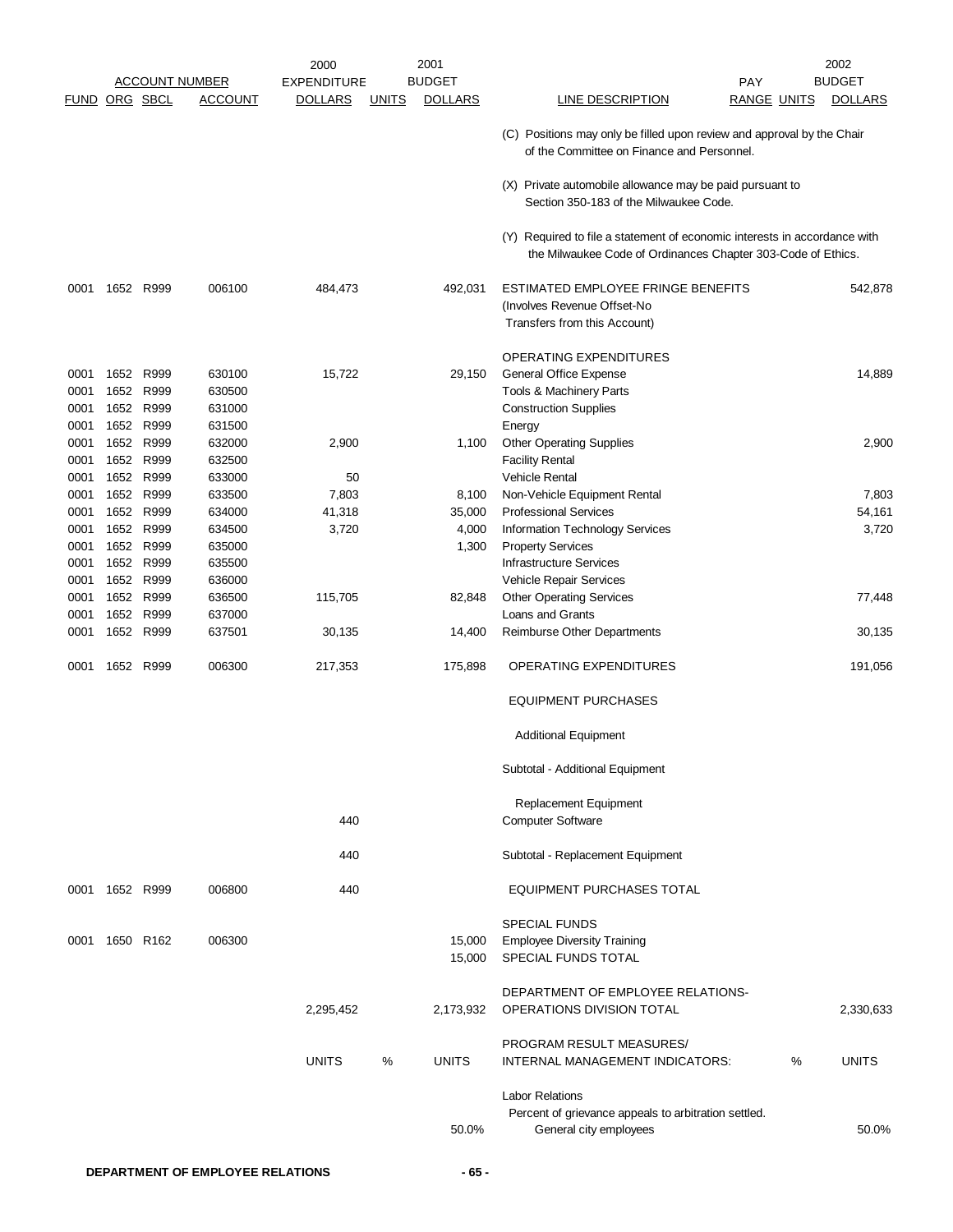|             |      |          |                       | 2000               |              | 2001           |                                                                                |                    | 2002           |
|-------------|------|----------|-----------------------|--------------------|--------------|----------------|--------------------------------------------------------------------------------|--------------------|----------------|
|             |      |          | <b>ACCOUNT NUMBER</b> | <b>EXPENDITURE</b> |              | <b>BUDGET</b>  |                                                                                | PAY                | <b>BUDGET</b>  |
| <b>FUND</b> |      | ORG SBCL | <b>ACCOUNT</b>        | <b>DOLLARS</b>     | <b>UNITS</b> | <b>DOLLARS</b> | LINE DESCRIPTION                                                               | <b>RANGE UNITS</b> | <b>DOLLARS</b> |
|             |      |          |                       |                    |              | 50.0%          | Police                                                                         |                    | 50.0%          |
|             |      |          |                       |                    |              | 50.0%          | Fire                                                                           |                    | 50.0%          |
|             |      |          |                       |                    |              | 100.0%         | Percent informal EEO complaints resolved internally.                           |                    | 100.0%         |
|             |      |          |                       |                    |              |                | Workforce Management                                                           |                    |                |
| 0001        | 1652 | 1710     | P16524                | 4.38               | <b>NA</b>    | 4.00           | Customer Rating of recruitment process                                         | 100.0              | 4.00           |
| 0001        | 1652 | 1710     | P16526                | 4.15               | <b>NA</b>    | 4.04           | Customer rating of candidate quality                                           | 99.0               | 4.00           |
|             |      |          |                       |                    |              |                | Maintain or increase the diversity of persons<br>selected for city employment. |                    |                |
|             |      |          |                       | 77.8%              |              | 75.0%          | Minorities available on candidate referrals.                                   |                    | 75.0%          |
|             |      |          |                       | 74.2%              |              | 75.0%          | Females available on candidate referrals.                                      |                    | 75.0%          |
| 0001        | 1652 | 1600     | P16513                | 6,800              | <b>NA</b>    | 9,000          | Number of applications received                                                | 100.0              | 9,000          |
| 0001        | 1652 | 1600     | P16514                | 3,276              | <b>NA</b>    | 3,000          | Number of eligible participants                                                | 100.0              | 3,000          |
|             |      |          |                       |                    |              |                | <b>Customer Satisfaction with:</b>                                             |                    |                |
|             |      |          |                       | 4.33               | <b>NA</b>    | 4.36           | - Exam administration                                                          | 98.6               | 4.33           |
|             |      |          |                       | 80.0%              | <b>NA</b>    | 88.0%          | - Timeliness of selection process                                              | 96.6               | 85.0%          |
|             |      |          |                       | 100.0%             | <b>NA</b>    | 95.0%          | - Communication during selection process                                       | 100.0              | 95.0%          |
| 0001        | 1652 | 1500     | P16509                | 166                |              | 55             | No. of Training Programs                                                       |                    | 200            |
| 0001        | 1652 | 1500     | P16510                | 1,904              |              | 1,300          | <b>Employees Trained</b>                                                       |                    | 2,000          |
|             |      |          |                       | 55,557             |              | 58,126         | TOTAL DIRECT LABOR HOUR ALLOCATION                                             |                    | 57,600         |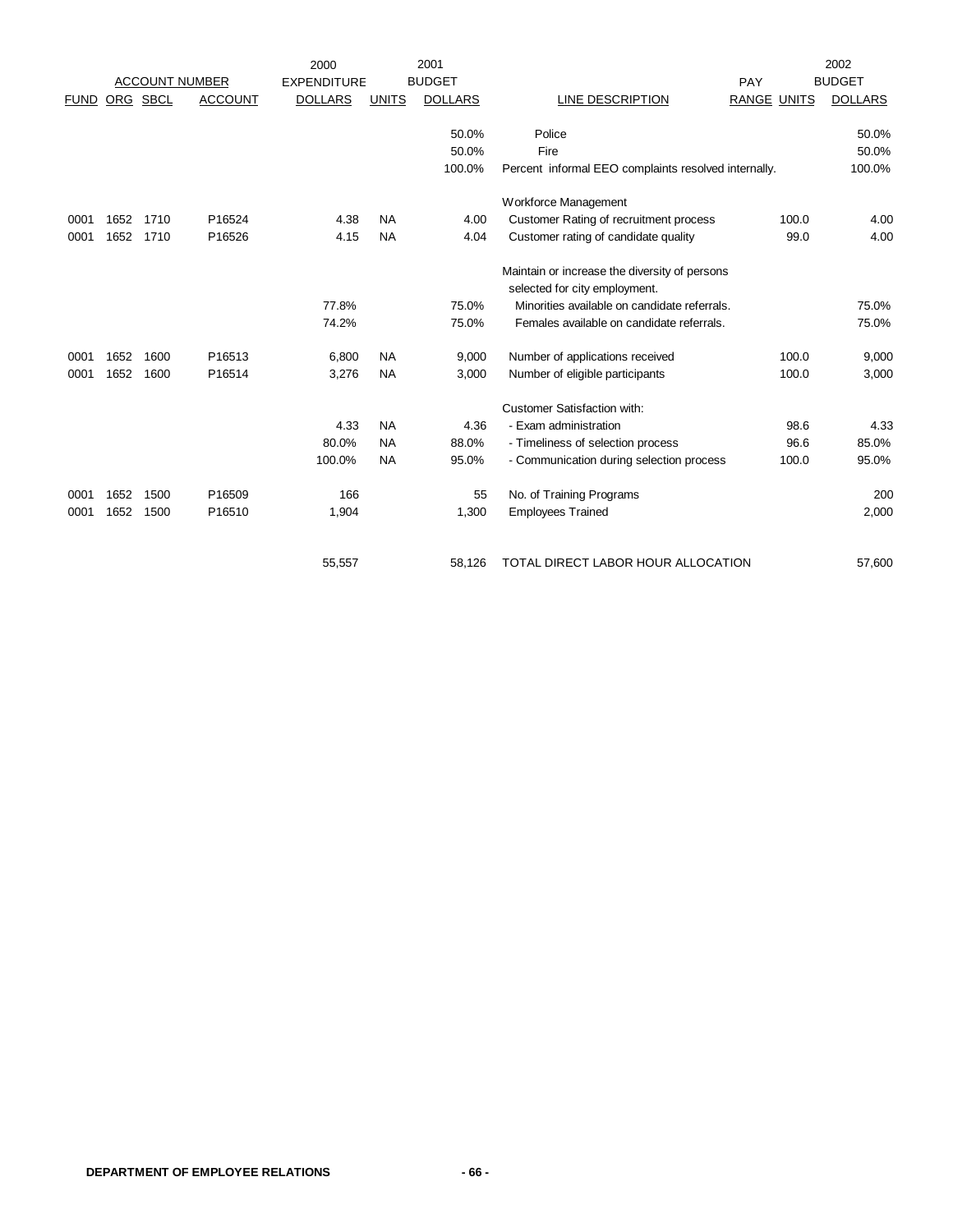|              |               |                        |                  | 2000               |                 | 2001             |                                                                                                         |                    |                                | 2002             |
|--------------|---------------|------------------------|------------------|--------------------|-----------------|------------------|---------------------------------------------------------------------------------------------------------|--------------------|--------------------------------|------------------|
|              |               | <b>ACCOUNT NUMBER</b>  |                  | <b>EXPENDITURE</b> |                 | <b>BUDGET</b>    |                                                                                                         | PAY                |                                | <b>BUDGET</b>    |
|              | FUND ORG SBCL |                        | <b>ACCOUNT</b>   | <b>DOLLARS</b>     | <b>UNITS</b>    | <b>DOLLARS</b>   | <b>LINE DESCRIPTION</b>                                                                                 | <b>RANGE UNITS</b> |                                | <b>DOLLARS</b>   |
|              |               |                        |                  |                    |                 |                  | FIRE AND POLICE COMMISSION<br>BUDGETARY CONTROL UNIT (1BCU=1DU)                                         |                    |                                |                  |
|              |               |                        |                  |                    |                 |                  | <b>OUTCOME INDICATORS:</b>                                                                              |                    |                                |                  |
|              |               |                        |                  |                    |                 |                  |                                                                                                         |                    |                                |                  |
|              |               |                        |                  | 29%                |                 | 33%              | Percent of total police officer appointments which<br>are minority                                      |                    | 33%                            |                  |
|              |               |                        |                  | 17%                |                 | 17%              | Percent of total police officer appointments which<br>are female                                        |                    | 17%                            |                  |
|              |               |                        |                  | 27%                |                 | 15%              | Percent of total fire appointments which are minority                                                   |                    | 15%                            |                  |
|              |               |                        |                  | 2.2%               |                 | 5%               | Percent of total fire appointments which are female                                                     |                    | 5%                             |                  |
|              |               |                        |                  | 18%                |                 | 10%              | Disciplinary action, citizen<br>complaint, resignation, termination<br>rate for new hires               |                    | 10%                            |                  |
|              |               |                        |                  |                    |                 |                  |                                                                                                         |                    |                                |                  |
|              |               |                        |                  |                    |                 |                  | <b>SALARIES &amp; WAGES</b>                                                                             |                    |                                |                  |
|              |               |                        |                  |                    | 5               | 33,000           | Fire and Police Commissioner (Y)                                                                        | 41                 | 5                              | 33,000           |
|              |               |                        |                  |                    | 1               | 102,107          | Fire & Police Comm. Exec. Dir. (Y)                                                                      | 15                 | $\mathbf{1}$                   | 109,118          |
|              |               |                        |                  |                    | 1               | 61,402           | Public Relations Officer (Y)(X)                                                                         | 9                  | $\mathbf{1}$                   | 67,656           |
|              |               |                        |                  |                    | 1               | 69,637           | Examinations Supvr. - Fire and Police (Y)                                                               | 9                  | 1                              | 74,419           |
|              |               |                        |                  |                    | 1               | 44,545           | Office Supervisor II                                                                                    | 2                  | $\mathbf{1}$                   | 47,604           |
|              |               |                        |                  |                    | 1               | 36,796           | <b>Administrative Assistant III</b>                                                                     | 530                | $\mathbf{1}$                   | 39,322           |
|              |               |                        |                  |                    | 1               | 27,448           | <b>Office Assistant II</b>                                                                              | 410                | $\mathbf{1}$                   | 29,332           |
|              |               |                        |                  |                    | $\sqrt{2}$<br>1 | 95,346<br>69,637 | Personnel Analyst - Senior                                                                              | 5                  | $\overline{2}$<br>$\mathbf{1}$ | 103,390          |
|              |               |                        |                  |                    | 1               | 32,897           | Research Services Specialist (Y)<br>Research Analyst - Senior                                           | 9<br>4             | $\mathbf{1}$                   | 74,419<br>35,156 |
|              |               |                        |                  |                    | 1               | 31,987           | Office Assistant IV                                                                                     | 445                | $\mathbf{1}$                   | 34,183           |
|              |               |                        |                  |                    |                 |                  | Community Relations Spec.-Sr. (X)(Y)                                                                    | 5                  | $\mathbf{1}$                   | 41,182           |
|              |               |                        |                  |                    | 16              | 604,802          | <b>Total Before Adjustments</b>                                                                         |                    | 17                             | 688,781          |
|              |               |                        |                  |                    |                 |                  | Salary & Wage Rate Changes<br>Overtime Compensated                                                      |                    |                                |                  |
|              |               |                        |                  |                    |                 | (25, 476)        | Personnel Cost Adjustment<br>Other                                                                      |                    |                                | (13, 776)        |
|              |               |                        |                  |                    | 16              | 579,326          | Gross Salary & Wages Total                                                                              |                    | 17                             | 675,005          |
|              |               |                        |                  |                    |                 |                  | Reimbursable Services Deduction<br>Capital Improvements Deduction<br><b>Grants &amp; Aids Deduction</b> |                    |                                |                  |
| 0001         |               | 3100 R999              | 006000           | 618,236            | 16              | 579,326          | NET SALARIES & WAGES TOTAL                                                                              |                    | 17                             | 675,005          |
|              |               |                        |                  |                    | 10.40           |                  | O&M FTE'S**<br>NON-O&M FTE'S                                                                            |                    | 11.65                          |                  |
| 0001         |               | 3100 R999              | 006100           | 193,429            |                 | 191,178          | ESTIMATED EMPLOYEE FRINGE BENEFITS<br>(Involves Revenue Offset-No<br>transfers from this account)       |                    |                                | 229,502          |
| 0001<br>0001 |               | 3100 R999<br>3100 R999 | 630100<br>630500 | 23,201<br>260      |                 | 15,000           | OPERATING EXPENDITURES<br>General Office Expense<br>Tools & Machinery Parts                             |                    |                                | 13,500           |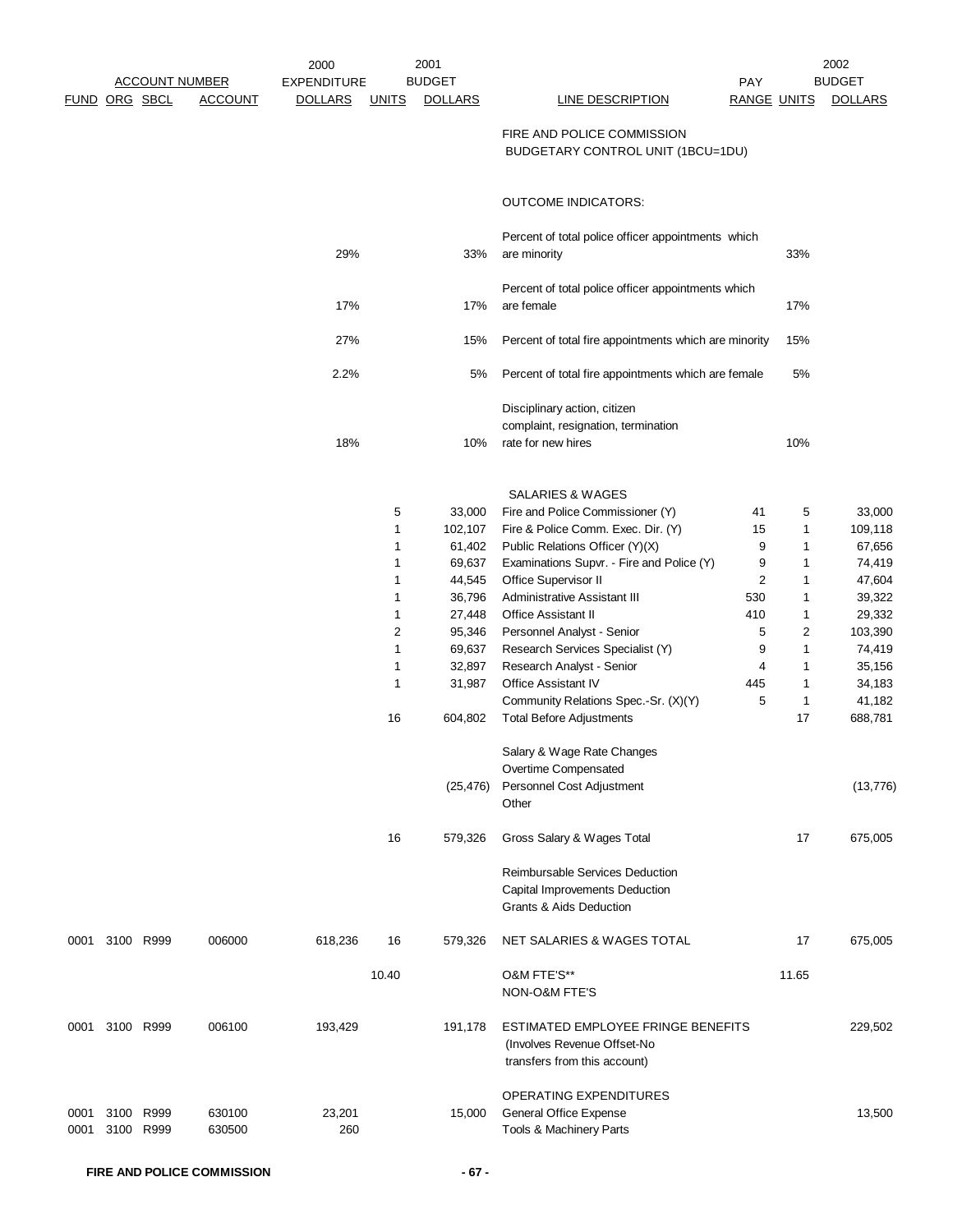|      |                      |           |                       | 2000               |              | 2001           |                                                                                      |            |                    | 2002           |
|------|----------------------|-----------|-----------------------|--------------------|--------------|----------------|--------------------------------------------------------------------------------------|------------|--------------------|----------------|
|      |                      |           | <b>ACCOUNT NUMBER</b> | <b>EXPENDITURE</b> |              | <b>BUDGET</b>  |                                                                                      | <b>PAY</b> |                    | <b>BUDGET</b>  |
|      | <b>FUND ORG SBCL</b> |           | <u>ACCOUNT</u>        | <b>DOLLARS</b>     | <b>UNITS</b> | <b>DOLLARS</b> | <b>LINE DESCRIPTION</b>                                                              |            | <u>RANGE UNITS</u> | <b>DOLLARS</b> |
| 0001 |                      | 3100 R999 | 631000                |                    |              |                | <b>Construction Supplies</b>                                                         |            |                    |                |
| 0001 | 3100 R999            |           | 631500                |                    |              |                | Energy                                                                               |            |                    |                |
| 0001 | 3100 R999            |           | 632000                | 783                |              |                | <b>Other Operating Supplies</b>                                                      |            |                    |                |
| 0001 | 3100 R999            |           | 632500                |                    |              |                | <b>Facility Rental</b>                                                               |            |                    |                |
| 0001 | 3100 R999            |           | 633000                | 60                 |              | 750            | <b>Vehicle Rental</b>                                                                |            |                    | 500            |
|      | 3100 R999            |           |                       |                    |              |                |                                                                                      |            |                    | 5,500          |
| 0001 |                      | R999      | 633500                | 5,330              |              | 6,500          | Non-Vehicle Equipment Rental                                                         |            |                    |                |
| 0001 | 3100                 |           | 634000                | 92,815             |              | 146,918        | <b>Professional Services</b>                                                         |            |                    | 146,888        |
| 0001 | 3100 R999            |           | 634500                | 821                |              | 7,000          | Information Technology Services                                                      |            |                    | 8,000          |
| 0001 | 3100 R999            |           | 635000                |                    |              | 4,476          | <b>Property Services</b>                                                             |            |                    | 4,020          |
| 0001 | 3100 R999            |           | 635500                |                    |              |                | <b>Infrastructure Services</b>                                                       |            |                    |                |
| 0001 | 3100 R999            |           | 636000                |                    |              |                | Vehicle Repair Services                                                              |            |                    |                |
| 0001 |                      | 3100 R999 | 636500                | 38,637             |              | 19,840         | <b>Other Operating Services</b>                                                      |            |                    | 24,600         |
| 0001 | 3100                 | R999      | 637000                |                    |              |                | Loans and Grants                                                                     |            |                    |                |
| 0001 | 3100                 | R999      | 637501                | 12,203             |              |                | Reimburse Other Departments                                                          |            |                    |                |
| 0001 | 3100 R999            |           | 006300                | 174,110            |              | 200,484        | OPERATING EXPENDITURES TOTAL                                                         |            |                    | 203,008        |
|      |                      |           |                       |                    |              |                | <b>EQUIPMENT PURCHASES</b>                                                           |            |                    |                |
|      |                      |           |                       |                    |              |                | <b>Additional Equipment</b>                                                          |            |                    |                |
|      |                      |           |                       |                    |              |                | Medium Managed Ethernet Switches                                                     |            |                    | 1,822          |
|      |                      |           |                       |                    |              |                | Subtotal - Additional Equipment                                                      |            |                    | 1,822          |
|      |                      |           |                       |                    |              |                |                                                                                      |            |                    |                |
|      |                      |           |                       |                    |              |                | Replacement Equipment                                                                |            |                    |                |
|      |                      |           |                       | 2,590              |              | 4,200          | Microcomputers                                                                       |            |                    |                |
|      |                      |           |                       |                    | 1            | 750            | Desk                                                                                 |            |                    |                |
|      |                      |           |                       | 579                | 3            | 500            | Chair                                                                                |            |                    |                |
|      |                      |           |                       |                    | 1            | 300            | <b>File Cabinet</b>                                                                  |            |                    |                |
|      |                      |           |                       | 1,595              |              |                | <b>Testing Software</b>                                                              |            |                    |                |
|      |                      |           |                       | 4,764              | 5            | 5,750          | Subtotal - Replacement Equipment                                                     |            |                    |                |
| 0001 | 3100                 | R999      | 006800                | 4,764              | 5            | 5,750          | EQUIPMENT PURCHASES TOTAL                                                            |            |                    | 1,822          |
|      |                      |           |                       |                    |              |                | <b>SPECIAL FUNDS</b>                                                                 |            |                    |                |
|      |                      |           |                       |                    |              |                | SPECIAL FUNDS TOTAL                                                                  |            |                    |                |
|      |                      |           |                       |                    |              |                | FIRE & POLICE COMMISSION BUDGETARY                                                   |            |                    |                |
|      |                      |           |                       | 990,539            |              | 976,738        | CONTROL UNIT TOTAL (1BCU=1DU)                                                        |            |                    | 1,109,337      |
|      |                      |           |                       |                    |              |                | ** Totals do not include 10,400 Direct<br>Labor Hours for 5 members of the<br>Board. |            |                    |                |
|      |                      |           |                       | <b>UNITS</b>       | %            | <b>UNITS</b>   | PROGRAM RESULT MEASURES/<br>INTERNAL MANAGEMENT INDICATORS:                          |            | $\%$               | <b>UNITS</b>   |
|      |                      |           |                       |                    |              |                |                                                                                      |            |                    |                |
|      |                      |           |                       |                    |              |                | <b>RECRUITMENT</b>                                                                   |            |                    |                |
| 0001 | 3100                 | 1720      | P31001                | 44                 | 100.0        | 38             | % of minority applicants taking Police exams                                         |            | 100.0              | 38             |
| 0001 | 3100 1720            |           | P31002                | 25                 | 100.0        | 24             | % of female applicants taking Police exams                                           |            | 100.0              | 24             |
| 0001 | 3100 1720            |           | P31003                | na                 | 100.0        | 30             | % of minority applicants taking Fire exams                                           |            | 100.0              | 30             |
| 0001 | 3100 1720            |           | P31004                | na                 | 100.0        | 10             | % of female applicants taking Fire exams                                             |            | 100.0              | 10             |
|      |                      |           |                       |                    |              |                | PROGRAM RESULT MEASURES/                                                             |            |                    |                |
|      |                      |           |                       | <b>UNITS</b>       | %            | <b>UNITS</b>   | INTERNAL MANAGEMENT INDICATORS:                                                      |            | %                  | <b>UNITS</b>   |
|      |                      |           |                       |                    |              |                | <b>ENTRY LEVEL TESTING</b><br>Police Exams                                           |            |                    |                |
|      |                      |           |                       |                    |              |                |                                                                                      |            |                    |                |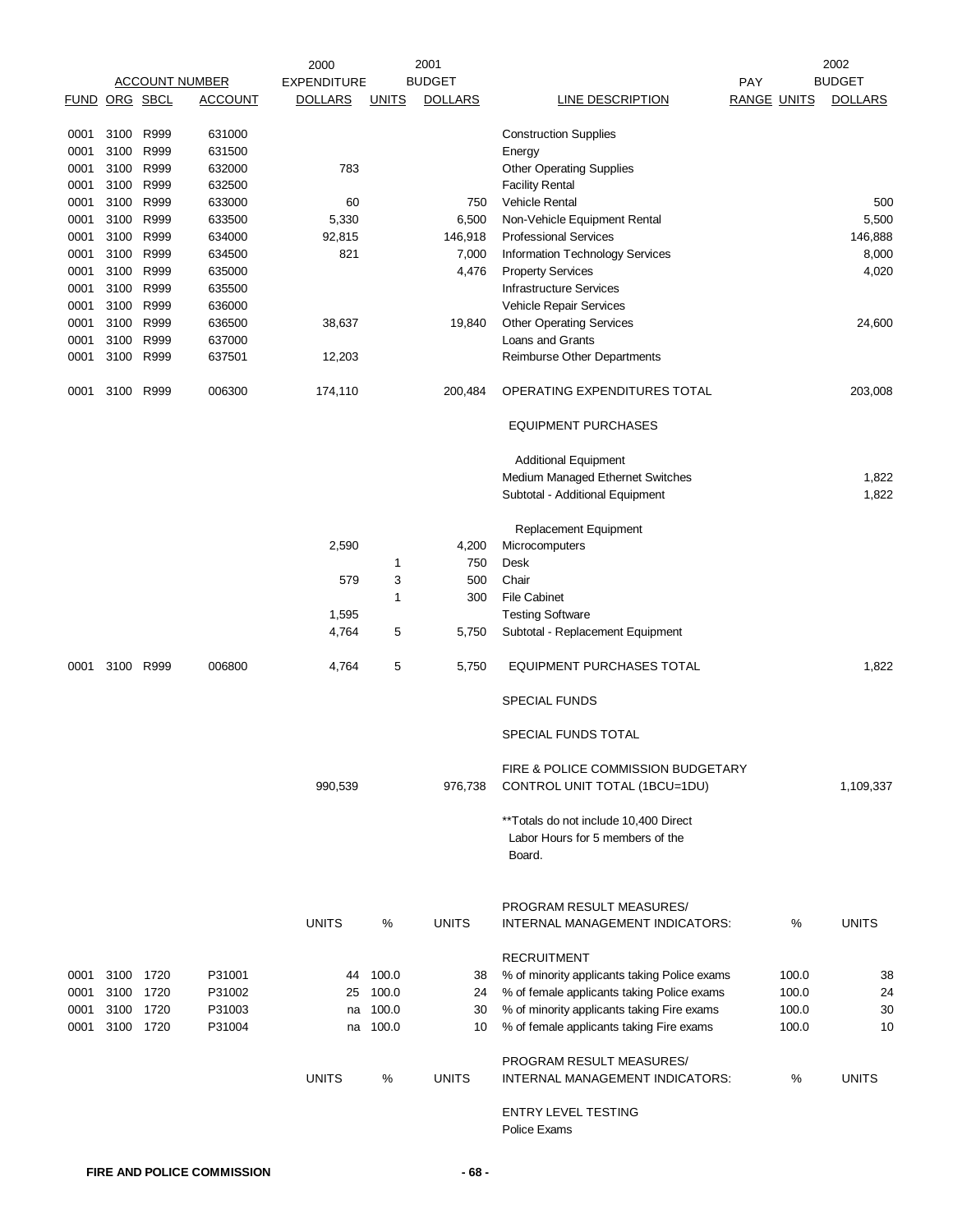|             |          |      |                       | 2000               |              | 2001           |                                                  |                    |       | 2002           |
|-------------|----------|------|-----------------------|--------------------|--------------|----------------|--------------------------------------------------|--------------------|-------|----------------|
|             |          |      | <b>ACCOUNT NUMBER</b> | <b>EXPENDITURE</b> |              | <b>BUDGET</b>  |                                                  | PAY                |       | <b>BUDGET</b>  |
| <b>FUND</b> | ORG SBCL |      | <b>ACCOUNT</b>        | <b>DOLLARS</b>     | <b>UNITS</b> | <b>DOLLARS</b> | LINE DESCRIPTION                                 | <b>RANGE UNITS</b> |       | <b>DOLLARS</b> |
|             |          |      |                       |                    |              |                |                                                  |                    |       |                |
| 0001        | 3100     | 1730 | P31005                | 40                 | 100.0        | 33             | % of Minority Candidates on Final Eligible List  |                    | 100.0 | 33             |
| 0001        | 3100     | 1730 | P31006                | 24                 | 100.0        | 17             | % of Female Candidates on Final Eligible List    |                    | 100.0 | 17             |
|             |          |      |                       |                    |              |                | Fire Exams                                       |                    |       |                |
| 0001        | 3100     | 1730 | P31007                | 28                 | 100.0        | 18             | % of Minority Candidates on Final Eligible List  |                    | 100.0 | 18             |
| 0001        | 3100     | 1730 | P31008                | 4                  | 100.0        | 7              | % of Female Candidates on Final Eligible List    |                    | 100.0 | 7              |
|             |          |      |                       |                    |              |                | PROMOTIONAL TESTING                              |                    |       |                |
|             |          |      |                       |                    |              |                | Police Exams                                     |                    |       |                |
| 0001        | 3100     | 1740 | P31009                | 53                 | 100.0        | 33             | % of Eligibles Promoted who are Minority         |                    | 100.0 | 33             |
| 0001        | 3100     | 1740 | P31010                | 40                 | 100.0        | 15             | % of Eligibles Promoted who are Female           |                    | 100.0 | 15             |
|             |          |      |                       |                    |              |                | Fire Exams                                       |                    |       |                |
| 0001        | 3100     | 1740 | P31011                | 24                 | 100.0        | 15             | % of Eligibles Promoted who are Minority         |                    | 100.0 | 15             |
| 0001        | 3100     | 1740 | P31012                | 4                  | 100.0        | 5              | % of Eligibles Promoted who are Female           |                    | 100.0 | 5              |
|             |          |      |                       |                    |              |                | POLICE/FIRE MONITORING                           |                    |       |                |
| 0001        | 3100     | 1750 | P31013                | 2                  | 100.0        |                | % of disciplinary rate of hires for prev 4 years |                    | 100.0 | 1              |
| 0001        | 3100     | 1750 | P31014                | 10                 | 100.0        | 10             | % of resign/term of hires - prev 4 years         |                    | 100.0 | 10             |
| 0001        | 3100     | 1750 | P31015                | 6                  | 100.0        | 10             | % of complaint rate of hires - prev 4 years      |                    | 100.0 | 10             |
|             |          |      |                       |                    |              |                | Management & Administration                      |                    |       |                |
| 0001        | 3100     | 0200 |                       | 4,946              |              | 6,500          | Est. Direct Labor Hours (P)                      |                    |       | 5,000          |
|             |          |      |                       |                    |              |                |                                                  |                    |       |                |
|             |          |      |                       |                    |              |                |                                                  |                    |       |                |
|             |          |      |                       | 18,703             |              | 18,720         | TOTAL DIRECT LABOR HOUR ALLOCATION**             |                    |       | 20,970         |

\*\*Totals do not include 5 FTE and 10,400 Direct Labor Hours for Fire and Police Commissioners.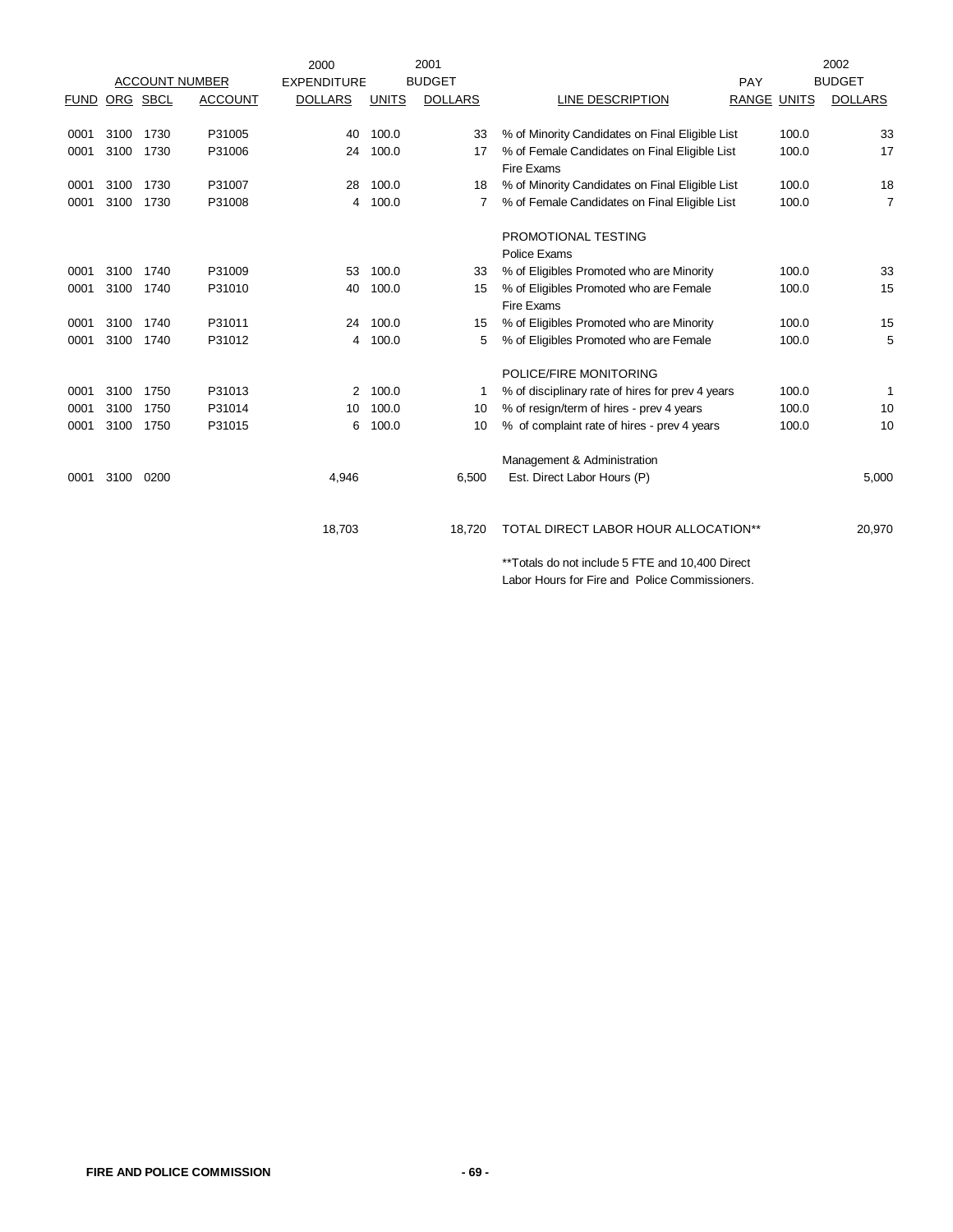|                      |                       |           |                                     | 2001<br>2000            |                  |                         |                                                                                                     |                    | 2002                    |  |
|----------------------|-----------------------|-----------|-------------------------------------|-------------------------|------------------|-------------------------|-----------------------------------------------------------------------------------------------------|--------------------|-------------------------|--|
|                      | <b>ACCOUNT NUMBER</b> |           | <b>BUDGET</b><br><b>EXPENDITURE</b> |                         |                  | <b>PAY</b>              |                                                                                                     | <b>BUDGET</b>      |                         |  |
| <b>FUND ORG SBCL</b> |                       |           | <b>ACCOUNT</b>                      | <b>DOLLARS</b>          | <b>UNITS</b>     | <b>DOLLARS</b>          | <b>LINE DESCRIPTION</b>                                                                             | <b>RANGE UNITS</b> | <b>DOLLARS</b>          |  |
|                      |                       |           |                                     |                         |                  |                         | <b>FIRE DEPARTMENT</b><br><b>BUDGETARY CONTROL UNIT</b><br>(SUMMARY 1BCU=2DU)                       |                    |                         |  |
|                      |                       |           |                                     |                         |                  |                         | <b>OUTCOME INDICATORS:</b>                                                                          |                    |                         |  |
|                      |                       |           |                                     |                         |                  |                         | Three-year average number of fire                                                                   |                    |                         |  |
|                      |                       |           |                                     | 6.3                     |                  | 7.0                     | deaths.                                                                                             |                    | 7.0                     |  |
|                      |                       |           |                                     | 93.0%                   |                  | 95.0%                   | Percentage of responses within five<br>minutes of receipt of call.                                  |                    | 95.0%                   |  |
|                      |                       |           |                                     |                         |                  |                         | SALARIES & WAGES                                                                                    |                    |                         |  |
|                      |                       |           |                                     | 6,725,472<br>51,606,248 |                  | 5,520,161<br>51,604,833 | Overtime Compensated (Spec. Duty)<br>All Other Salaries & Wages                                     |                    | 5,149,626<br>51,277,421 |  |
| 0001                 |                       | 3280 R999 | 006000                              | 58,331,720              |                  | 57,124,994              | NET SALARIES & WAGES TOTAL                                                                          |                    | 56,427,047              |  |
|                      |                       |           |                                     |                         | 1,148            |                         | TOTAL NUMBER OF POSITIONS AUTHORIZED                                                                | 1,148              |                         |  |
|                      |                       |           |                                     |                         | 1144.25<br>75.00 |                         | <b>O&amp;M FTE'S</b><br>NON-O&M FTE'S                                                               | 1148.13<br>83.75   |                         |  |
| 0001                 |                       | 3280 R999 | 006100                              | 20,461,874              |                  | 18,279,999              | ESTIMATED EMPLOYEE FRINGE BENEFITS<br>(Involves Revenue Offset - No<br>Transfers from this Account) |                    | 19,185,197              |  |
|                      |                       |           |                                     |                         |                  |                         | OPERATING EXPENDITURES                                                                              |                    |                         |  |
| 0001                 |                       | 3280 R999 | 630100                              | 222,790                 |                  | 215,656                 | General Office Expense                                                                              |                    | 218,019                 |  |
| 0001                 |                       | 3280 R999 | 630500                              | 545,151                 |                  | 433,071                 | Tools & Machinery Parts                                                                             |                    | 485,867                 |  |
| 0001                 |                       | 3280 R999 | 631000                              | 28,938                  |                  | 6,677                   | <b>Construction Supplies</b>                                                                        |                    | 6,677                   |  |
| 0001                 |                       | 3280 R999 | 631500                              | 683,159                 |                  | 585,050                 | Energy                                                                                              |                    | 585,050                 |  |
| 0001                 |                       | 3280 R999 | 632000                              | 497,142                 |                  | 217,802                 | <b>Other Operating Supplies</b>                                                                     |                    | 244,121                 |  |
| 0001                 | 3280                  | R999      | 632500                              |                         |                  | 1                       | <b>Facility Rental</b>                                                                              |                    | 1                       |  |
| 0001                 |                       | 3280 R999 | 633000                              | 918                     |                  |                         | <b>Vehicle Rental</b>                                                                               |                    |                         |  |
| 0001                 | 3280                  | R999      | 633500                              | 26,294                  |                  | 23,868                  | Non-Vehicle Equipment Rental                                                                        |                    | 23,868                  |  |
| 0001                 |                       | 3280 R999 | 634000                              | 53,306                  |                  | 64,094                  | <b>Professional Services</b>                                                                        |                    | 114,094                 |  |
| 0001                 |                       | 3280 R999 | 634500                              | 121,479                 |                  | 112,931                 | <b>Information Technology Services</b>                                                              |                    | 112,561                 |  |
| 0001                 |                       | 3280 R999 | 635000                              | 245,686                 |                  | 266,451                 | <b>Property Services</b>                                                                            |                    | 266,451                 |  |
| 0001                 |                       | 3280 R999 | 635500                              |                         |                  |                         | Infrastructure Services                                                                             |                    |                         |  |
| 0001                 |                       | 3280 R999 | 636000                              | 289,220                 |                  | 243,642                 | Vehicle Repair Services                                                                             |                    | 322,642                 |  |
| 0001                 |                       | 3280 R999 | 636500                              | 654,139                 |                  | 515,182                 | <b>Other Operating Services</b>                                                                     |                    | 728,323                 |  |
| 0001                 |                       | 3280 R999 | 637000                              |                         |                  |                         | Loans and Grants                                                                                    |                    |                         |  |
| 0001                 |                       | 3280 R999 | 637501                              | 455,865                 |                  | 392,260                 | Reimburse Other Departments                                                                         |                    | 392,260                 |  |
| 0001                 |                       | 3280 R999 | 006300                              | 3,824,087               |                  | 3,076,685               | OPERATING EXPENDITURES                                                                              |                    | 3,499,934               |  |
| 0001                 |                       | 3280 R999 | 006800                              | 2,537,378               |                  | 2,638,605               | <b>EQUIPMENT PURCHASES TOTAL</b>                                                                    |                    | 426,035                 |  |
|                      |                       |           |                                     | 58,873                  |                  | 76,440                  | SPECIAL FUNDS TOTAL                                                                                 |                    | 69,623                  |  |
|                      |                       |           |                                     | 85,213,932              |                  | 81,196,723              | FIRE DEPARTMENT - BUDGETARY CONTROL<br>UNIT TOTAL (1BCU=2DU)                                        |                    | 79,607,836              |  |
|                      |                       |           |                                     | 2,771,360               |                  | 2,585,118               | TOTAL DIRECT LABOR HOUR ALLOCATION                                                                  |                    | 2,569,247               |  |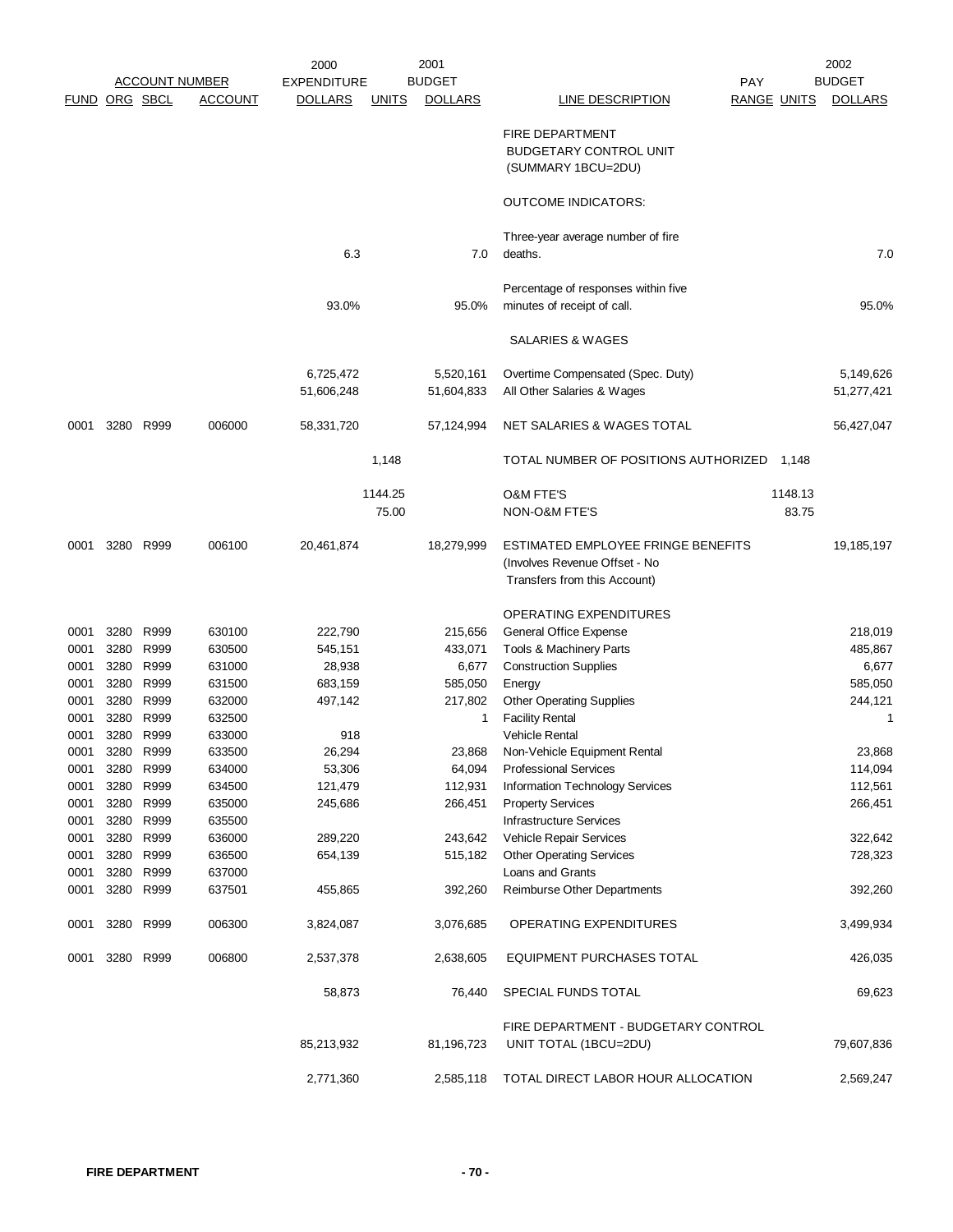|               |      |                       |                | 2000               |              | 2001                   |                                                                                                                                        |                    |          | 2002                   |  |
|---------------|------|-----------------------|----------------|--------------------|--------------|------------------------|----------------------------------------------------------------------------------------------------------------------------------------|--------------------|----------|------------------------|--|
|               |      | <b>ACCOUNT NUMBER</b> |                | <b>EXPENDITURE</b> |              | <b>BUDGET</b>          |                                                                                                                                        | PAY                |          | <b>BUDGET</b>          |  |
| FUND ORG SBCL |      |                       | <b>ACCOUNT</b> | <b>DOLLARS</b>     | <b>UNITS</b> | <b>DOLLARS</b>         | <b>LINE DESCRIPTION</b>                                                                                                                | <b>RANGE UNITS</b> |          | <b>DOLLARS</b>         |  |
|               |      |                       |                |                    |              |                        | FIRE DEPARTMENT                                                                                                                        |                    |          |                        |  |
|               |      |                       |                |                    |              |                        | FIREFIGHTING DIVISION DECISION                                                                                                         |                    |          |                        |  |
|               |      |                       |                |                    |              |                        | <b>UNIT</b>                                                                                                                            |                    |          |                        |  |
|               |      |                       |                |                    |              |                        |                                                                                                                                        |                    |          |                        |  |
|               |      |                       |                |                    |              |                        | <b>SALARIES &amp; WAGES</b>                                                                                                            |                    |          |                        |  |
|               |      |                       |                |                    | 4            | 300,467                | Deputy Chief Fire                                                                                                                      | 865                | 4        | 314,079                |  |
|               |      |                       |                |                    | 21<br>53     | 1,397,531<br>3,314,112 | <b>Battalion Chief Fire</b><br>Fire Captain                                                                                            | 863<br>857         | 21<br>53 | 1,445,932<br>3,269,397 |  |
|               |      |                       |                |                    | 127          | 6,865,353              | Fire Lieutenant                                                                                                                        | 856                | 127      | 6,806,209              |  |
|               |      |                       |                |                    | 592          | 26,391,683             | Firefighter                                                                                                                            | 850                | 592      | 26,094,844             |  |
|               |      |                       |                |                    | 180          | 9,140,905              | <b>Heavy Equipment Operator</b>                                                                                                        | 853                | 180      | 9,094,738              |  |
|               |      |                       |                |                    |              |                        |                                                                                                                                        |                    |          |                        |  |
|               |      |                       |                |                    |              |                        | <b>PARAMEDIC SERVICE</b>                                                                                                               |                    |          |                        |  |
|               |      |                       |                |                    | 53           | 2,518,528              | Firefighter/Paramedic(C)(H)                                                                                                            | 850                | 53       | 2,516,727              |  |
|               |      |                       |                |                    | 24           | 1,229,002              | Para. Ofc./Fire Para. Ofc.(C)(I)                                                                                                       | 854                |          |                        |  |
|               |      |                       |                |                    |              |                        | Para Fld Lieut/Fire Para. Fld Lieut (C)(I)                                                                                             | 856                | 24       | 1,286,374              |  |
|               |      |                       |                |                    | 3<br>1       | 162,225<br>75,117      | Paramedic Lieutenant (C)<br>Deputy Chief Fire                                                                                          | 856<br>865         | 3<br>1   | 161,308<br>78,520      |  |
|               |      |                       |                |                    |              |                        |                                                                                                                                        |                    |          |                        |  |
|               |      |                       |                | 45,677,505         | 1,058        | 51,394,923             | <b>Total Before Adjustments</b>                                                                                                        |                    | 1,058    | 51,068,128             |  |
|               |      |                       |                |                    |              |                        | Salary & Wage Rate Change                                                                                                              |                    |          |                        |  |
|               |      |                       |                | 6,551,277          |              | 5,365,787              | Overtime Compensated**(Special Duty)                                                                                                   |                    |          | 5,000,171              |  |
|               |      |                       |                |                    |              | (943, 500)             | Personnel Cost Adjustment                                                                                                              |                    |          | (530, 494)             |  |
|               |      |                       |                | 1,991,362          |              | 1,832,151              | Other                                                                                                                                  |                    |          | 1,860,537              |  |
|               |      |                       |                | 54,220,144         |              | 57,649,361             | Gross Salaries & Wages Total                                                                                                           |                    |          | 57,398,342             |  |
|               |      |                       |                |                    |              |                        | Reimbursable Services Deduction                                                                                                        |                    |          |                        |  |
|               |      |                       |                |                    |              |                        | Capital Improvements Deduction                                                                                                         |                    |          |                        |  |
|               |      |                       |                |                    |              | (4,725,228)            | Grants & Aids Deduction                                                                                                                |                    |          | (5,222,455)            |  |
| 0001          |      | 3281 R999             | 006000         | 54,220,144         |              | 52,924,133             | NET SALARIES & WAGES TOTAL                                                                                                             |                    |          | 52,175,887             |  |
|               |      |                       |                | 1051.85<br>75.00   |              |                        | <b>O&amp;M FTE'S</b>                                                                                                                   |                    | 1057.23  |                        |  |
|               |      |                       |                |                    |              |                        | <b>NON-O&amp;M FTE'S</b>                                                                                                               |                    | 83.75    |                        |  |
|               |      |                       |                |                    |              |                        |                                                                                                                                        |                    |          |                        |  |
|               |      |                       |                |                    |              |                        | (C) Positions to be filled only after County reimbursement has<br>been assured to the satisfaction of the Comptroller.                 |                    |          |                        |  |
|               |      |                       |                |                    |              |                        | (H) These positions may be filled under either the position<br>title of Firefighter or Paramedic.                                      |                    |          |                        |  |
|               |      |                       |                |                    |              |                        | (I) These positions may be filled under either the position title of<br>Paramedic Field Lieutenant or Fire Paramedic Field Lieutenant. |                    |          |                        |  |
| 0001          |      | 3281 R999             | 006100         | 19,155,519         |              | 16,935,723             | ESTIMATED EMPLOYEE FRINGE BENEFITS<br>(Involves Revenue Offset - No<br>Transfers from this Account)                                    |                    |          | 17,739,802             |  |
|               |      |                       |                |                    |              |                        |                                                                                                                                        |                    |          |                        |  |
| 0001          | 3281 | R999                  | 630100         | 191,991            |              | 143,756                | OPERATING EXPENDITURES<br>General Office Expense                                                                                       |                    |          | 143,756                |  |
| 0001          | 3281 | R999                  | 630500         | 526,498            |              | 413,229                | Tools & Machinery Parts                                                                                                                |                    |          | 458,157                |  |
| 0001          | 3281 | R999                  | 631000         | 26,357             |              | 6,114                  | <b>Construction Supplies</b>                                                                                                           |                    |          | 6,114                  |  |
| 0001          | 3281 | R999                  | 631500         | 657,065            |              | 551,110                | Energy                                                                                                                                 |                    |          | 551,110                |  |
| 0001          | 3281 | R999                  | 632000         | 437,600            |              | 179,780                | <b>Other Operating Supplies</b>                                                                                                        |                    |          | 203,990                |  |
| 0001          | 3281 | R999                  | 632500         |                    |              | 1                      | <b>Facility Rental</b>                                                                                                                 |                    |          | $\mathbf 1$            |  |
| 0001          | 3281 | R999                  | 633000         | 709                |              |                        | Vehicle Rental                                                                                                                         |                    |          |                        |  |
| 0001          | 3281 | R999                  | 633500         | 8,144              |              | 2,729                  | Non-Vehicle Equipment Rental                                                                                                           |                    |          | 2,729                  |  |
|               |      |                       |                |                    |              |                        |                                                                                                                                        |                    |          |                        |  |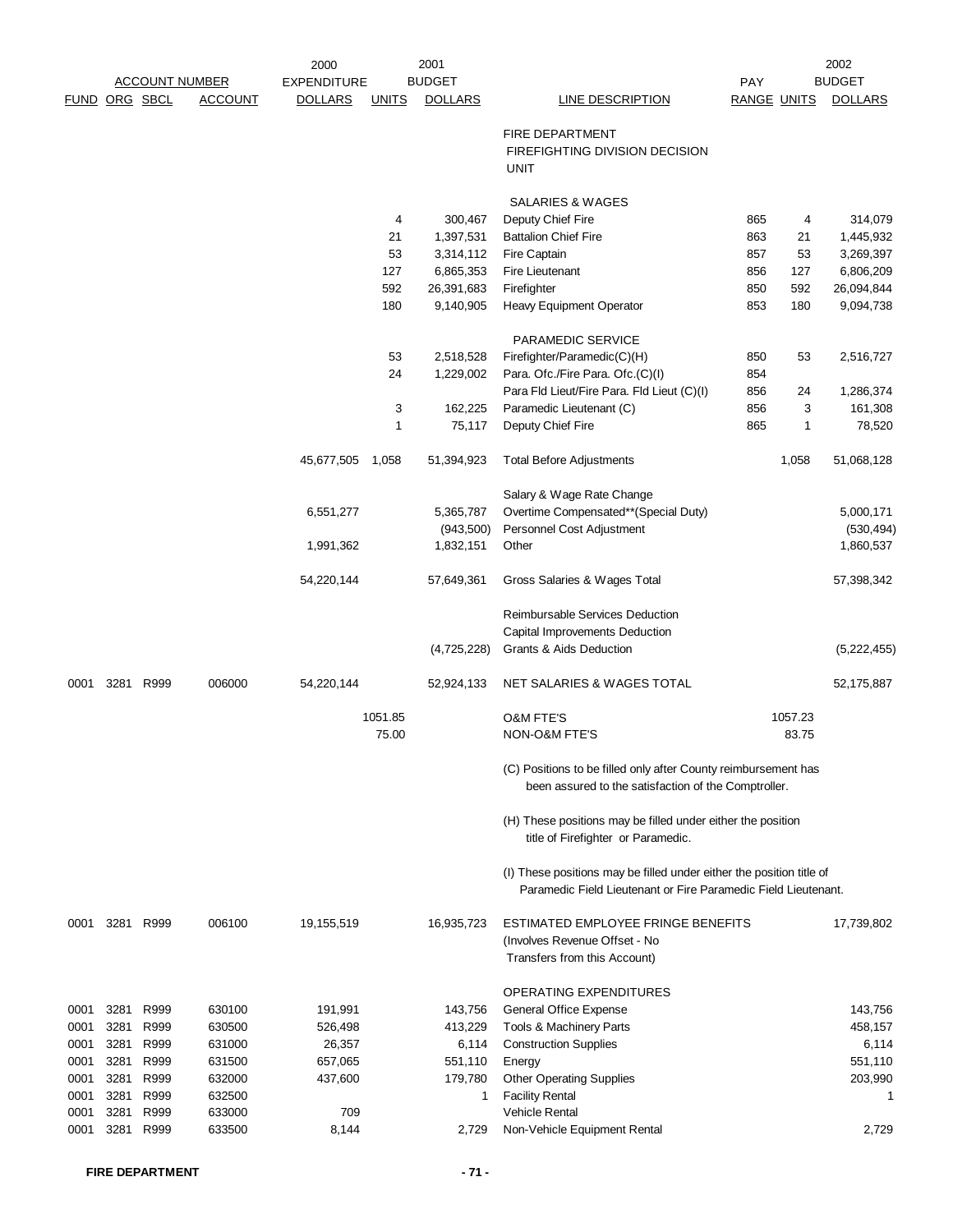|               | <b>ACCOUNT NUMBER</b> |      |                | 2000               |                         | 2001           | 2002                                 |                    |                |  |
|---------------|-----------------------|------|----------------|--------------------|-------------------------|----------------|--------------------------------------|--------------------|----------------|--|
|               |                       |      |                | <b>EXPENDITURE</b> |                         | <b>BUDGET</b>  |                                      | PAY                | <b>BUDGET</b>  |  |
| FUND ORG SBCL |                       |      | <b>ACCOUNT</b> | <b>DOLLARS</b>     | <b>UNITS</b>            | <b>DOLLARS</b> | <b>LINE DESCRIPTION</b>              | <b>RANGE UNITS</b> | <b>DOLLARS</b> |  |
| 0001          | 3281                  | R999 | 634000         | 44,172             |                         | 57,719         | <b>Professional Services</b>         |                    | 107,719        |  |
| 0001          | 3281                  | R999 | 634500         | 157                |                         | 370            | Information Technology Services      |                    |                |  |
| 0001          | 3281                  | R999 | 635000         | 218,537            |                         | 153,737        | <b>Property Services</b>             |                    | 153,737        |  |
| 0001          | 3281                  | R999 | 635500         |                    |                         |                | <b>Infrastructure Services</b>       |                    |                |  |
| 0001          | 3281                  | R999 | 636000         | 287,189            |                         | 243,056        | Vehicle Repair Services              |                    | 322,056        |  |
| 0001          | 3281                  | R999 | 636500         | 593,533            |                         | 448,196        | <b>Other Operating Services</b>      |                    | 648,196        |  |
| 0001          | 3281                  | R999 | 637000         |                    |                         |                | Loans and Grants                     |                    |                |  |
| 0001          | 3281 R999             |      | 637501         | 445,559            |                         | 377,044        | Reimburse Other Departments          |                    | 377,044        |  |
| 0001          | 3281                  | R999 | 006300         | 3,437,511          |                         | 2,576,841      | OPERATING EXPENDITURES               |                    | 2,974,609      |  |
|               |                       |      |                |                    |                         |                | <b>EQUIPMENT PURCHASES</b>           |                    |                |  |
|               |                       |      |                |                    |                         |                | <b>Additional Equipment</b>          |                    |                |  |
|               |                       |      |                |                    | 1                       | 850            | Camera, Digital                      |                    |                |  |
|               |                       |      |                |                    | $\overline{c}$          | 5,550          | Cots                                 |                    |                |  |
|               |                       |      |                |                    |                         |                | Pump, Submersible                    | 1                  | 2,801          |  |
|               |                       |      |                |                    |                         |                | <b>Blower Exhauster</b>              | 1                  | 1,445          |  |
|               |                       |      |                |                    |                         |                | Computer, Desktop                    | 1                  | 2,500          |  |
|               |                       |      |                |                    |                         |                | Computer, Laptop                     | 1                  | 3,500          |  |
|               |                       |      |                |                    |                         |                | Projector, Multi-media               | 1                  | 6,500          |  |
|               |                       |      |                |                    |                         |                | Platform, Extendo Bed                | 1                  | 3,000          |  |
|               |                       |      |                |                    |                         |                | Other Previous Experience            |                    |                |  |
|               |                       |      |                |                    | 3                       | 6,400          | Subtotal - Additional Equipment      | 6                  | 19,746         |  |
|               |                       |      |                |                    |                         |                | Replacement Equipment                |                    |                |  |
|               |                       |      |                |                    | 2                       | 1,440          | Air Conditioner                      | 2                  | 1,482          |  |
|               |                       |      |                | 85,175             | 2                       | 270,000        | Ambulance, Paramedic                 |                    |                |  |
|               |                       |      |                |                    | 60                      | 138,000        | Apparatus, Breathing, Self-Contained | 60                 | 144,000        |  |
|               |                       |      |                |                    | $\overline{7}$          | 4,900          | <b>Battery Conditioners</b>          | 3                  | 2,700          |  |
|               |                       |      |                |                    | 22                      | 97,530         | Defibrillator                        |                    |                |  |
|               |                       |      |                |                    | 1                       | 4,100          | Detector, Photo-Ionization           |                    |                |  |
|               |                       |      |                | 2,498              | 5                       | 8,000          | Dry Suits                            | 4                  | 7,200          |  |
|               |                       |      |                | 1,580              | 2                       | 2,392          | <b>Floor Polishers</b>               | 1                  | 1,000          |  |
|               |                       |      |                |                    | $\overline{c}$          | 1,737          | Generator, Portable                  | 1                  | 1,000          |  |
|               |                       |      |                |                    |                         | 12,000         | <b>Hydraulic Extrication Tool</b>    |                    |                |  |
|               |                       |      |                |                    | 2                       | 1,800          | Light Bar, Warning                   |                    |                |  |
|               |                       |      |                |                    | 4                       | 11,200         | Monitors                             |                    |                |  |
|               |                       |      |                |                    | 10                      | 7,950          | Nozzles                              | 7                  | 5,565          |  |
|               |                       |      |                |                    | $\overline{c}$          | 3,000          | Porta-Power Set                      |                    |                |  |
|               |                       |      |                | 41,551             | $10$                    | 32,500         | Radio, Trans/Rec. Walkie/Talkie      | 10                 | 34,500         |  |
|               |                       |      |                | 4,200              | 10                      | 6,500          | Refrigerators                        | 6                  | 4,020          |  |
|               |                       |      |                | 3,117              | 4                       | 3,704          | Saw, Circle, Gas Powered             | 3                  | 3,600          |  |
|               |                       |      |                |                    | 2                       | 1,800          | Smoke Ejectors, Electric             |                    |                |  |
|               |                       |      |                |                    | 2                       | 3,463          | Smoke Ejectors, Gasoline             | 2                  | 3,000          |  |
|               |                       |      |                |                    | 3                       | 4,200          | Snowblowers                          |                    |                |  |
|               |                       |      |                | 3,380              | $\overline{\mathbf{c}}$ | 8,000          | Stoves, Gas                          | 1                  | 4,000          |  |
|               |                       |      |                | 926,260            | 2                       | 1,000,000      | Truck, Aerial Ladder                 |                    |                |  |
|               |                       |      |                | 797,307            | 3                       | 882,000        | Truck, Pumper                        |                    |                |  |
|               |                       |      |                |                    | 2                       | 52,000         | Vehicles                             | 1                  | 31,000         |  |
|               |                       |      |                |                    | 2                       | 1,700          | <b>Water Heaters</b>                 |                    |                |  |
|               |                       |      |                |                    |                         |                | Cylinders, Compressed Air            | 100                | 62,000         |  |
|               |                       |      |                |                    | 6                       | 5,304          | Ladder, Ground                       | 5                  | 4,550          |  |
|               |                       |      |                |                    |                         |                | Tool, Hydraulic Cutters              | 2                  | 7,000          |  |
|               |                       |      |                |                    |                         |                | Charger, Multi-unit                  | 7                  | 6,090          |  |
|               |                       |      |                |                    |                         |                | Computer, Desktop                    | 1                  | 2,500          |  |
|               |                       |      |                | 517,070            |                         |                | Other Previous Experience            |                    |                |  |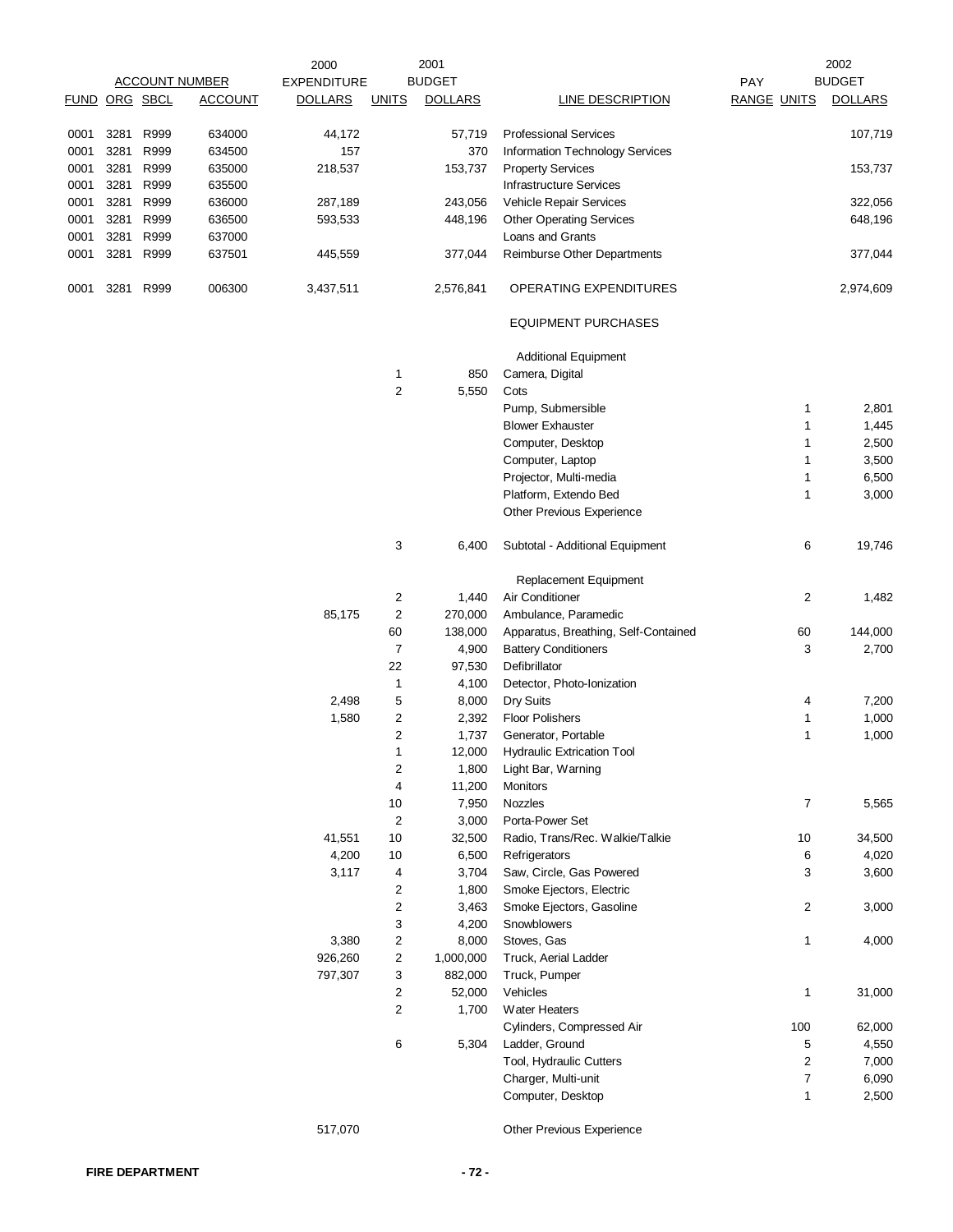|                      |                      | <b>ACCOUNT NUMBER</b> |                            | 2000<br><b>EXPENDITURE</b> |                      | 2001<br><b>BUDGET</b>   |                                                                                                               | <b>PAY</b>             | 2002<br><b>BUDGET</b>   |
|----------------------|----------------------|-----------------------|----------------------------|----------------------------|----------------------|-------------------------|---------------------------------------------------------------------------------------------------------------|------------------------|-------------------------|
| FUND ORG SBCL        |                      |                       | <b>ACCOUNT</b>             | <b>DOLLARS</b>             | <b>UNITS</b>         | <b>DOLLARS</b>          | LINE DESCRIPTION                                                                                              | <b>RANGE UNITS</b>     | <b>DOLLARS</b>          |
|                      |                      |                       |                            |                            |                      |                         |                                                                                                               |                        |                         |
|                      |                      |                       |                            | 2,382,138                  | 170                  | 2,565,220               | Subtotal - Replacement Equipment                                                                              | 216                    | 325,207                 |
| 0001                 | 3281                 | R999                  | 006800                     | 2,382,138                  | 173                  | 2,571,620               | EQUIPMENT PURCHASES TOTAL                                                                                     | 222                    | 344,953                 |
|                      |                      |                       |                            | 1,276                      |                      |                         | <b>SPECIAL FUNDS</b><br>Other Previous Experience                                                             |                        |                         |
|                      |                      |                       |                            | 1,276                      |                      |                         | SPECIAL FUNDS TOTAL                                                                                           |                        |                         |
|                      |                      |                       |                            | 79,196,588                 |                      | 75,008,317              | FIRE DEPARTMENT - FIREFIGHTING<br>DIVISION DECISION UNIT TOTAL                                                |                        | 73,235,251              |
|                      |                      |                       |                            | <b>UNITS</b>               | %                    | <b>UNITS</b>            | PROGRAM RESULT MEASURES/<br>INTERNAL MANAGEMENT INDICATORS:                                                   | %                      | <b>UNITS</b>            |
| 0001                 | 3281                 | 3500                  | P32801                     | 4,633                      | 98.0                 | 5,395                   | Firefighting<br>Fires Attended (P)                                                                            | 96.6                   | 5,210                   |
| 0001                 | 3281                 | 3610                  | P32802                     | 28,825                     | 62.0                 | 27,000                  | <b>Emergency Medical Services-Non</b><br>Paramedic<br>Number of Responses (P)                                 | 111.1                  | 30,000                  |
| 0001                 | 3281                 | 3600                  | P32803                     | 4,278                      | 100.0                | 4,560                   | Other Emergency Services-Non Fire<br>Number of Responses (P)                                                  | 99.5                   | 4,539                   |
| 0001                 | 3281                 | 3500                  | P32804                     |                            | 8,502 103.0          | 7,022                   | <b>False Alarms</b><br>Number of False Alarms (P)                                                             | 102.7                  | 7,212                   |
| 0001                 | 3281                 | 3500                  | P32805                     |                            | 1,400 100.0          | 1,500                   | Tactical Analysis & Planning-<br><b>Specific Structures</b><br>Structures Analyzed (P)                        | 100.0                  | 1,500                   |
| 0001                 | 3281                 | 0720                  | P32806                     | 425,364 102.0              |                      | 427,485                 | Maintenance of Quarters & Equipment<br>Est. Direct Labor Hours (P)                                            | 98.4                   | 420,803                 |
| 0001                 | 3281                 | 3610                  | P32807                     | 19,517 100.0               |                      | 19,515                  | <b>Emergency Medical Service Paramedic</b><br>No. of Responses (P)                                            | 101.2                  | 19,751                  |
| 0001                 | 3281                 | 3400                  | P32808                     | 9,132                      | 96.0                 | 5,000                   | <b>Building Inspection</b><br>No. of Inspection Hours (P)                                                     | 100.0                  | 5,000                   |
| 0001<br>0001<br>0001 | 3281<br>3281<br>3281 | 3410<br>3410<br>3410  | P32809<br>P32810<br>P32811 | 107,481<br>435<br>1,119    | 89.0<br>9.0<br>102.0 | 134,037<br>800<br>1,464 | Fire Safety, Education & Prevention<br>Program Participants<br>Program Presented<br>Smoke Detectors Installed | 104.4<br>103.1<br>97.3 | 140,000<br>825<br>1,425 |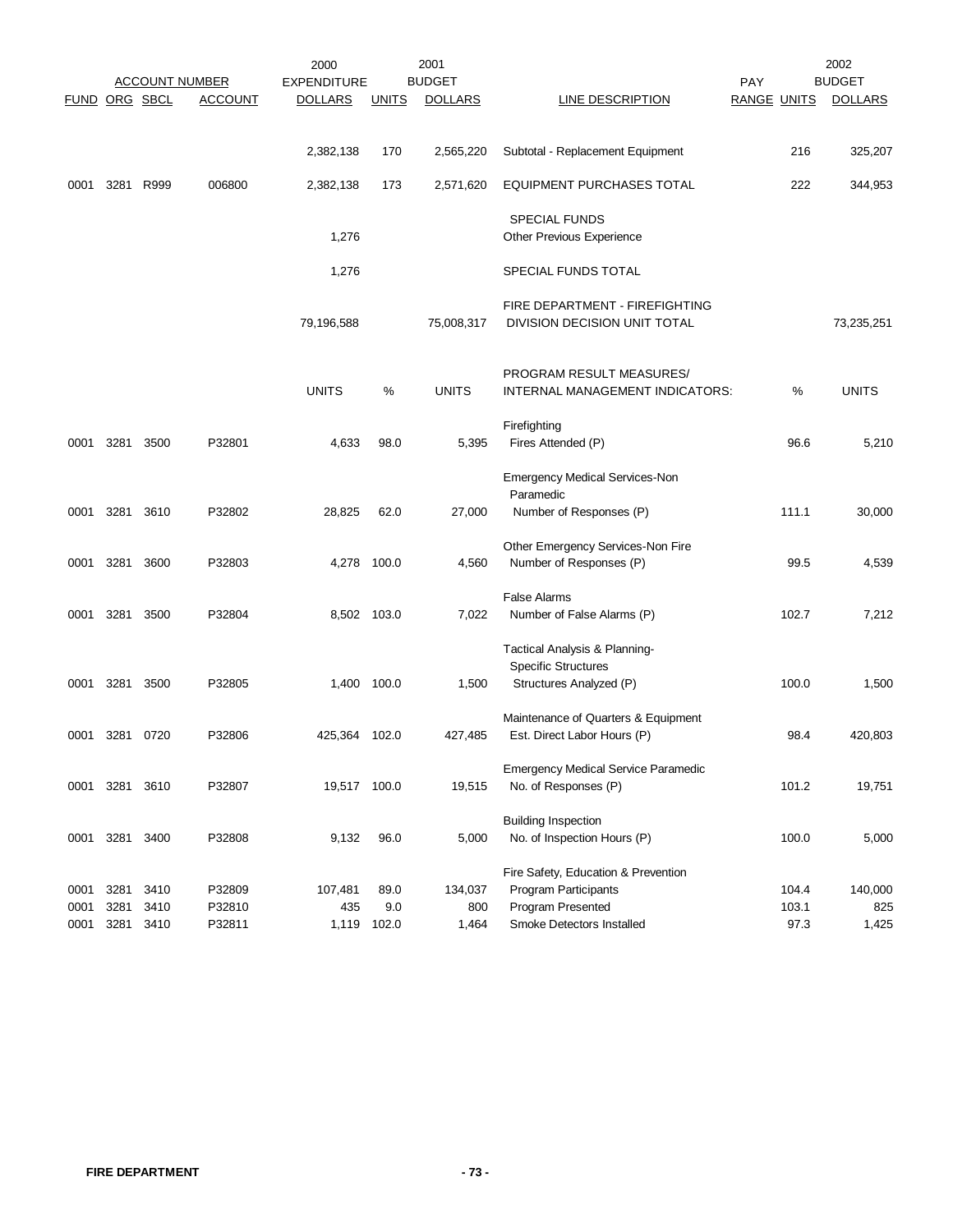|          |      |             |                       | 2000               |              | 2001           |                                                             |            |                    | 2002           |
|----------|------|-------------|-----------------------|--------------------|--------------|----------------|-------------------------------------------------------------|------------|--------------------|----------------|
|          |      |             | <b>ACCOUNT NUMBER</b> | <b>EXPENDITURE</b> |              | <b>BUDGET</b>  |                                                             | <b>PAY</b> |                    | <b>BUDGET</b>  |
| FUND ORG |      | <b>SBCL</b> | <b>ACCOUNT</b>        | <b>DOLLARS</b>     | <b>UNITS</b> | <b>DOLLARS</b> | LINE DESCRIPTION                                            |            | <b>RANGE UNITS</b> | <b>DOLLARS</b> |
|          |      |             |                       | <b>UNITS</b>       | %            | <b>UNITS</b>   | PROGRAM RESULT MEASURES/<br>INTERNAL MANAGEMENT INDICATORS: |            | %                  | <b>UNITS</b>   |
|          |      |             |                       |                    |              |                |                                                             |            |                    |                |
|          |      |             |                       |                    |              |                | Management & Administration                                 |            |                    |                |
| 0001     | 3281 | 0200        |                       | 19.711             | 142.0        | 21,000         | Est. Direct Labor Hours (P)                                 |            | 100.0              | 21,000         |
|          |      |             |                       |                    |              |                | <b>Fire Personnel Retrained</b>                             |            |                    |                |
| 0001     | 3281 | 0420        |                       | 298,936            |              | <b>NA</b>      | Co                                                          |            |                    | 300,000        |
| 0001     | 3281 | 0420        |                       | 12,564             |              | <b>NA</b>      | <b>BIT</b>                                                  |            |                    | 12,600         |
|          |      |             |                       |                    |              |                |                                                             |            |                    |                |
|          |      |             |                       | 2,615,380          |              | 2,422,401      | DIRECT LABOR HOUR ALLOCATION                                |            |                    | 2,407,313      |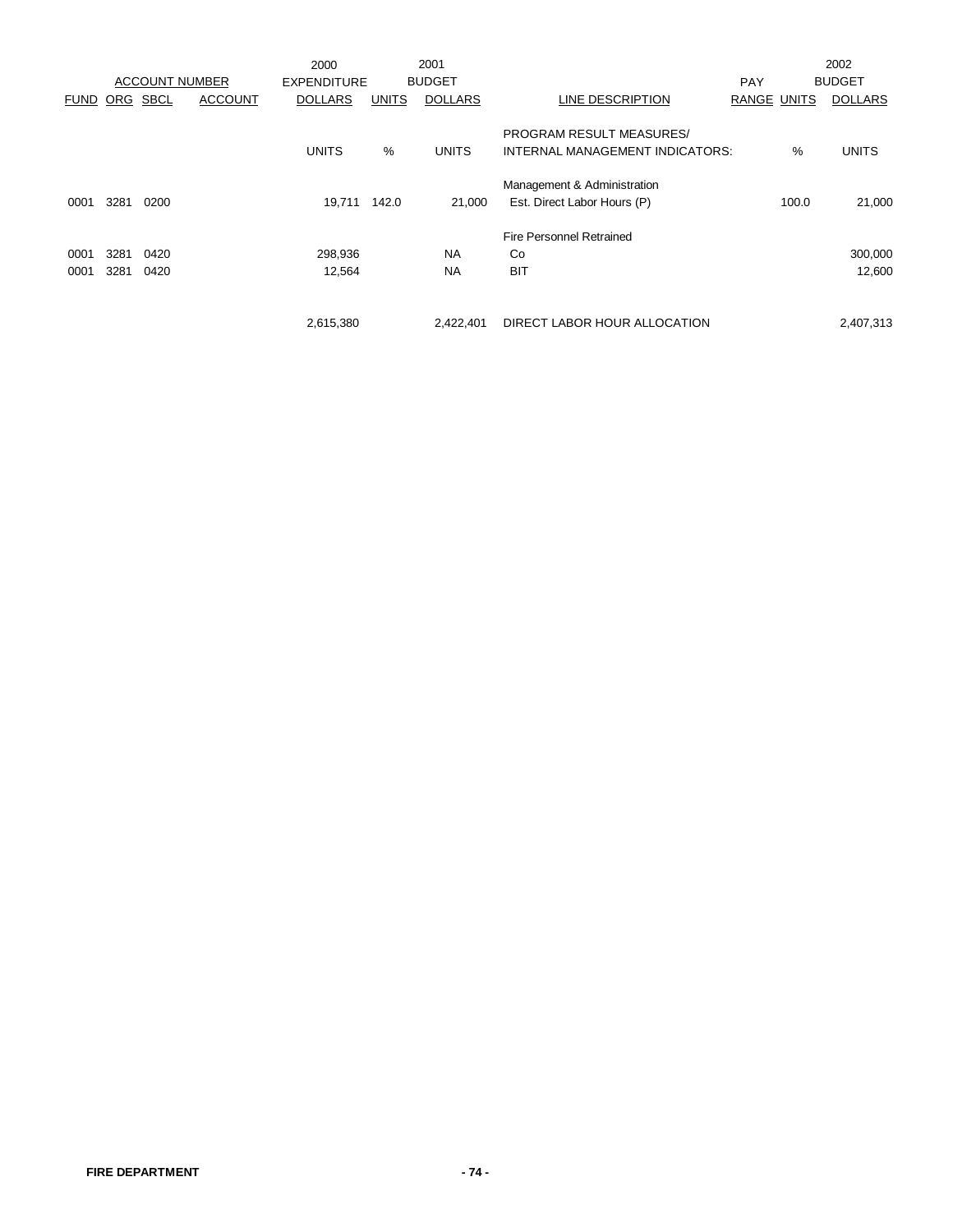| <b>ACCOUNT NUMBER</b>                  | 2000                                 |                         | 2001<br><b>BUDGET</b> |                                                                |                           |                         | 2002<br><b>BUDGET</b> |
|----------------------------------------|--------------------------------------|-------------------------|-----------------------|----------------------------------------------------------------|---------------------------|-------------------------|-----------------------|
| <b>FUND ORG SBCL</b><br><b>ACCOUNT</b> | <b>EXPENDITURE</b><br><b>DOLLARS</b> | <b>UNITS</b>            | <b>DOLLARS</b>        | <b>LINE DESCRIPTION</b>                                        | PAY<br><b>RANGE UNITS</b> |                         | <b>DOLLARS</b>        |
|                                        |                                      |                         |                       |                                                                |                           |                         |                       |
|                                        |                                      |                         |                       | FIRE DEPARTMENT-SUPPORTING SERVICES                            |                           |                         |                       |
|                                        |                                      |                         |                       | <b>DECISION UNIT</b>                                           |                           |                         |                       |
|                                        |                                      |                         |                       |                                                                |                           |                         |                       |
|                                        |                                      |                         |                       | SALARIES & WAGES                                               |                           |                         |                       |
|                                        |                                      | 1                       | 119,362               | Fire Chief (Y)                                                 | 18                        | 1                       | 126,300               |
|                                        |                                      | 1                       | 102,803               | First Assistant Chief Engineer                                 | 867                       | $\mathbf{1}$            | 107,245               |
|                                        |                                      | 2                       | 130,895               | <b>Battalion Chief Fire</b>                                    | 863                       | 2                       | 139,738               |
|                                        |                                      | 3                       | 224,128               | Deputy Chief Fire                                              | 865                       | 3                       | 229,565               |
|                                        |                                      | 1                       | 47,986                | Fire Personnel Officer                                         | $\overline{7}$            | 1                       | 52,873                |
|                                        |                                      | 1<br>1                  | 47,854<br>36,738      | Management & Accounting Officer<br>Administrative Assistant IV | 6<br>550                  | 1<br>$\mathbf{1}$       | 52,728<br>41,668      |
|                                        |                                      | 1                       | 31,987                | Personnel Payroll Assistant II                                 | 445                       | 1                       | 30,277                |
|                                        |                                      | 3                       | 88,035                | Office Assistant III                                           | 425                       | 3                       | 94,080                |
|                                        |                                      | 1                       | 31,987                | <b>Office Assistant IV</b>                                     | 445                       | 1                       | 34,183                |
|                                        |                                      | $\overline{2}$          | 30,001                | <b>Physician Fire</b>                                          | 50                        | $\overline{\mathbf{c}}$ | 31,587                |
|                                        |                                      | $\overline{\mathbf{c}}$ | 54,895                | Office Assistant II                                            | 410                       | $\boldsymbol{2}$        | 54,827                |
|                                        |                                      | 1                       | 66,779                | Chief Disp of Fire Alarm & Tele (J)                            | 863                       | 1                       | 69,869                |
|                                        |                                      | 5                       | 232,113               | Fire Dispatch Supervisor                                       | 4                         | 5                       | 255,996               |
|                                        |                                      | 1                       | 78,122                | Dep. Chief Training & Spec. Serv.                              | 865                       | $\mathbf{1}$            | 78,520                |
|                                        |                                      | $\overline{\mathbf{c}}$ | 125,263               | Fire Captain                                                   | 857                       | 2                       | 124,357               |
|                                        |                                      | 4                       | 216,299               | <b>Fire Lieutenant</b>                                         | 856                       | 4                       | 210,922               |
|                                        |                                      | 3                       | 143,766               | Firefighter                                                    | 850                       | 3                       | 135,112               |
|                                        |                                      | 1                       | 33,380                | Microcomputer Services Assistant                               | 460                       | 1                       | 37,063                |
|                                        |                                      | 1                       | 34,681                | <b>Office Coordinator</b>                                      | 460                       | 1                       | 37,063                |
|                                        |                                      | 1                       | 58,821                | Fire Equipment Repairs Manager                                 | 8                         | $\mathbf{1}$            | 65,649                |
|                                        |                                      | 1                       | 46,874                | Fire Equipment Repairs Supervisor                              | 7                         | 1                       | 51,280                |
|                                        |                                      | 1                       | 37,586                | Fire Equipment CompressedAir Tech.                             | 733                       | 1                       | 39,863                |
|                                        |                                      | 1                       | 37,586                | Fire Equipment Metal Fabricator                                | 733                       | 1                       | 39,863                |
|                                        |                                      | 9                       | 340,213               | Fire Equipment Mechanic                                        | 734                       | 9                       | 360,264               |
|                                        |                                      | 3                       | 106,659               | Fire Equipment Repairer II                                     | 732                       | 3                       | 113,401               |
|                                        |                                      | $\overline{\mathbf{c}}$ | 67,015                | Fire Equipment Repairer I                                      | 726                       | $\overline{\mathbf{c}}$ | 69,725                |
|                                        |                                      | 1                       | 30,958                | Fire Mechanic Helper                                           | 722                       | 1                       | 32,833                |
|                                        |                                      | 1                       | 53,539                | Fire Audiovisual Training-Spec.                                | 856                       | 1                       | 53,237                |
|                                        |                                      | 1                       | 32,485                | <b>Inventory Control Assistant III</b>                         | 340                       | $\mathbf{1}$            | 36,373                |
|                                        |                                      | 21                      | 775,972               | Fire Equipment Dispatcher                                      | 858                       | 21                      | 748,179               |
|                                        |                                      | 1                       | 37,586                | Fire Equipment Welder                                          | 733                       | $\mathbf{1}$            | 39,863                |
|                                        |                                      | 1                       | 37,586                | Fire Equipment Machinist                                       | 733                       | $\overline{1}$          | 39,863                |
|                                        |                                      | 1                       | 36,895                | Fire Bldg. & Equip. Maint. Spec.                               | 733                       | 1                       | 39,863                |
|                                        |                                      | 1                       | 53,302                | Assistant Motor Veh. Oper. Instr.                              | 856                       |                         |                       |
|                                        |                                      | 1                       | 54,075                | Admin. Fire Lieutenant                                         | 856                       | 1                       | 53,237                |
|                                        |                                      | $\mathbf 1$             | 35,701                | Office Coordinator II                                          | 525                       | 1                       | 36,137                |
|                                        |                                      |                         |                       | Vehicle Oper. Instructor                                       | 856                       | 1                       | 53,237                |
|                                        |                                      |                         |                       | <b>AUTOMATION SECTION</b>                                      |                           |                         |                       |
|                                        |                                      | 1                       | 59,366                | Admin. Fire Captain                                            | 855                       | 1                       | 59,809                |
|                                        |                                      | 2                       | 108,150               | Admin. Fire Lieutenant                                         | 856                       | 2                       | 106,474               |
|                                        |                                      | 1                       | 74,217                | Info. Tech. Mgr.                                               | 10                        |                         |                       |
|                                        |                                      | $\mathbf 1$             | 31,987                | Administrative Assistant II                                    | 445                       | 1                       | 32,378                |
|                                        |                                      |                         |                       | Info. Tech. Mgr.-MFD                                           | 11                        | $\mathbf{1}$            | 84,553                |
|                                        |                                      |                         |                       |                                                                |                           |                         |                       |
|                                        | 3,855,305                            | 90                      | 3,993,647             | <b>Total Before Adjustments</b>                                |                           | 90                      | 4,100,054             |
|                                        |                                      |                         |                       | Salary & Wage Rate Change                                      |                           |                         |                       |
|                                        | 174,195                              |                         | 154,374               | Overtime Compensated (Special Duty)                            |                           |                         | 149,455               |
|                                        |                                      |                         |                       | Personnel Cost Adjustment                                      |                           |                         | (53, 349)             |
|                                        | 82,076                               |                         | 52,840                | Other                                                          |                           |                         | 55,000                |
|                                        |                                      |                         |                       |                                                                |                           |                         |                       |
|                                        | 4,111,576                            |                         | 4,200,861             | Gross Salaries & Wages Total                                   |                           |                         | 4,251,160             |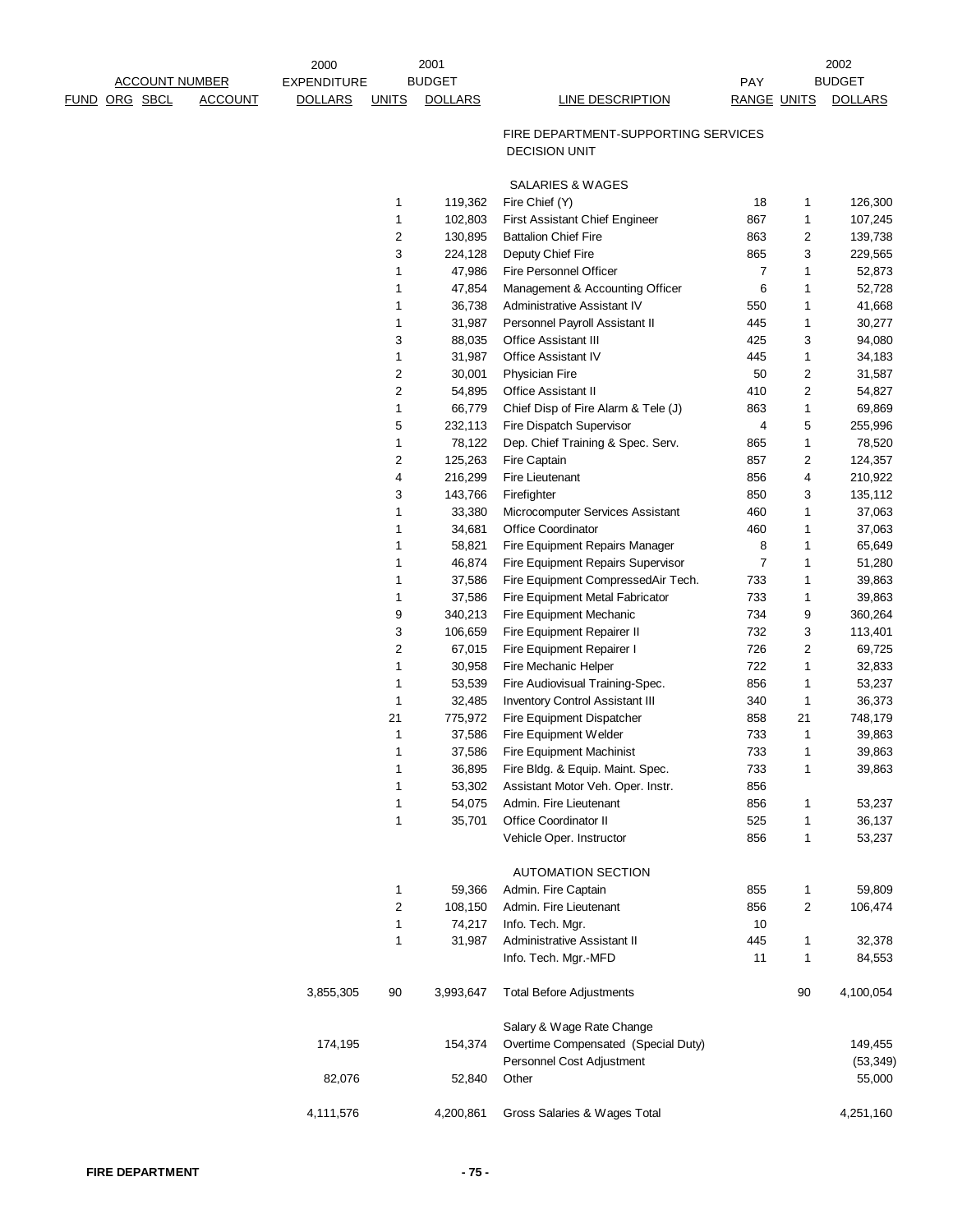|              |      |                        |                       | 2000               |                   | 2001           |                                                                                                                                           |                    | 2002           |
|--------------|------|------------------------|-----------------------|--------------------|-------------------|----------------|-------------------------------------------------------------------------------------------------------------------------------------------|--------------------|----------------|
|              |      |                        | <b>ACCOUNT NUMBER</b> | <b>EXPENDITURE</b> |                   | <b>BUDGET</b>  |                                                                                                                                           | <b>PAY</b>         | <b>BUDGET</b>  |
|              |      | <b>FUND ORG SBCL</b>   | <u>ACCOUNT</u>        | <b>DOLLARS</b>     | <u>UNITS</u>      | <b>DOLLARS</b> | <b>LINE DESCRIPTION</b>                                                                                                                   | <b>RANGE UNITS</b> | <b>DOLLARS</b> |
|              |      |                        |                       |                    |                   |                | Reimbursable Services Deduction                                                                                                           |                    |                |
|              |      |                        |                       |                    |                   |                | Capital Improvements Deduction<br><b>Grants &amp; Aids Deduction</b>                                                                      |                    |                |
| 0001         |      | 3282 R999              | 006000                | 4,111,576          |                   | 4,200,861      | NET SALARIES & WAGES TOTAL                                                                                                                |                    | 4,251,160      |
|              |      |                        |                       |                    | 92.40             |                | <b>O&amp;M FTE'S</b>                                                                                                                      | 90.90              |                |
|              |      |                        |                       |                    |                   |                | NON-O&M FTE'S                                                                                                                             |                    |                |
|              |      |                        |                       |                    |                   |                | (J) Position to be Classified as Fire Dispatch Mgr. upon<br>vacation by Anthony Stanford.                                                 |                    |                |
|              |      |                        |                       |                    |                   |                | (Y) Required to file a statement of economic interests in accordance<br>with the Milwaukee Code of Ordinances Chapter 303-Code of Ethics. |                    |                |
| 0001         |      | 3282 R999              | 006100                | 1,306,355          |                   | 1,344,276      | ESTIMATED EMPLOYEE FRINGE BENEFITS                                                                                                        |                    | 1,445,395      |
|              |      |                        |                       |                    |                   |                | (Involves Revenue Offset-No                                                                                                               |                    |                |
|              |      |                        |                       |                    |                   |                | Transfers from this Account)                                                                                                              |                    |                |
|              |      |                        |                       |                    |                   |                | OPERATING EXPENDITURES                                                                                                                    |                    |                |
| 0001         |      | 3282 R999              | 630100                | 30,799             |                   | 71,900         | General Office Expense                                                                                                                    |                    | 74,263         |
| 0001<br>0001 |      | 3282 R999<br>3282 R999 | 630500<br>631000      | 18,653<br>2,581    |                   | 19,842<br>563  | Tools & Machinery Parts<br><b>Construction Supplies</b>                                                                                   |                    | 27,710<br>563  |
| 0001         | 3282 | R999                   | 631500                | 26,094             |                   | 33,940         | Energy                                                                                                                                    |                    | 33,940         |
| 0001         |      | 3282 R999              | 632000                | 59,542             |                   | 38,022         | <b>Other Operating Supplies</b>                                                                                                           |                    | 40,131         |
| 0001         |      | 3282 R999              | 632500                |                    |                   |                | <b>Facility Rental</b>                                                                                                                    |                    |                |
| 0001         |      | 3282 R999              | 633000                | 209                |                   |                | <b>Vehicle Rental</b>                                                                                                                     |                    |                |
| 0001         | 3282 | R999                   | 633500                | 18,150             |                   | 21,139         | Non-Vehicle Equipment Rental                                                                                                              |                    | 21,139         |
| 0001         |      | 3282 R999              | 634000                | 9,134              |                   | 6,375          | <b>Professional Services</b>                                                                                                              |                    | 6,375          |
| 0001         |      | 3282 R999              | 634500                | 121,322            |                   | 112,561        | Information Technology Services                                                                                                           |                    | 112,561        |
| 0001         | 3282 | R999                   | 635000                | 27,149             |                   | 112,714        | <b>Property Services</b>                                                                                                                  |                    | 112,714        |
| 0001         |      | 3282 R999              | 635500                |                    |                   |                | <b>Infrastructure Services</b>                                                                                                            |                    |                |
| 0001         |      | 3282 R999              | 636000                | 2,031              |                   | 586            | Vehicle Repair Services                                                                                                                   |                    | 586            |
| 0001         |      | 3282 R999              | 636500                | 60,606             |                   | 66,986         | <b>Other Operating Services</b>                                                                                                           |                    | 80,127         |
| 0001<br>0001 |      | 3282 R999<br>3282 R999 | 637000<br>637501      |                    |                   | 15,216         | Loans and Grants<br>Reimburse Other Departments                                                                                           |                    | 15,216         |
|              |      |                        |                       | 10,306             |                   |                |                                                                                                                                           |                    |                |
| 0001         |      | 3282 R999              | 006300                | 386,576            |                   | 499,844        | OPERATING EXPENDITURES                                                                                                                    |                    | 525,325        |
|              |      |                        |                       |                    |                   |                | <b>EQUIPMENT PURCHASES</b>                                                                                                                |                    |                |
|              |      |                        |                       |                    |                   |                | <b>Additional Equipment</b>                                                                                                               |                    |                |
|              |      |                        |                       |                    | 1<br>$\mathbf{1}$ | 1,150          | Camera Digital<br>Dress Kit for Screen                                                                                                    |                    |                |
|              |      |                        |                       |                    | 1                 | 1,200<br>5,000 | Upgrade-Audio Visual & Duplicating                                                                                                        | 1                  | 9,000          |
|              |      |                        |                       |                    |                   |                | Audio Visual Wireless System                                                                                                              | 1                  | 3,000          |
|              |      |                        |                       |                    |                   |                | Projector, Video                                                                                                                          | 1                  | 9,000          |
|              |      |                        |                       |                    |                   |                | Drain Cleaning Machine                                                                                                                    | 1                  | 1,750          |
|              |      |                        |                       |                    | 3                 | 7,350          | Subtotal - Additional Equipment                                                                                                           | 4                  | 22,750         |
|              |      |                        |                       |                    |                   |                |                                                                                                                                           |                    |                |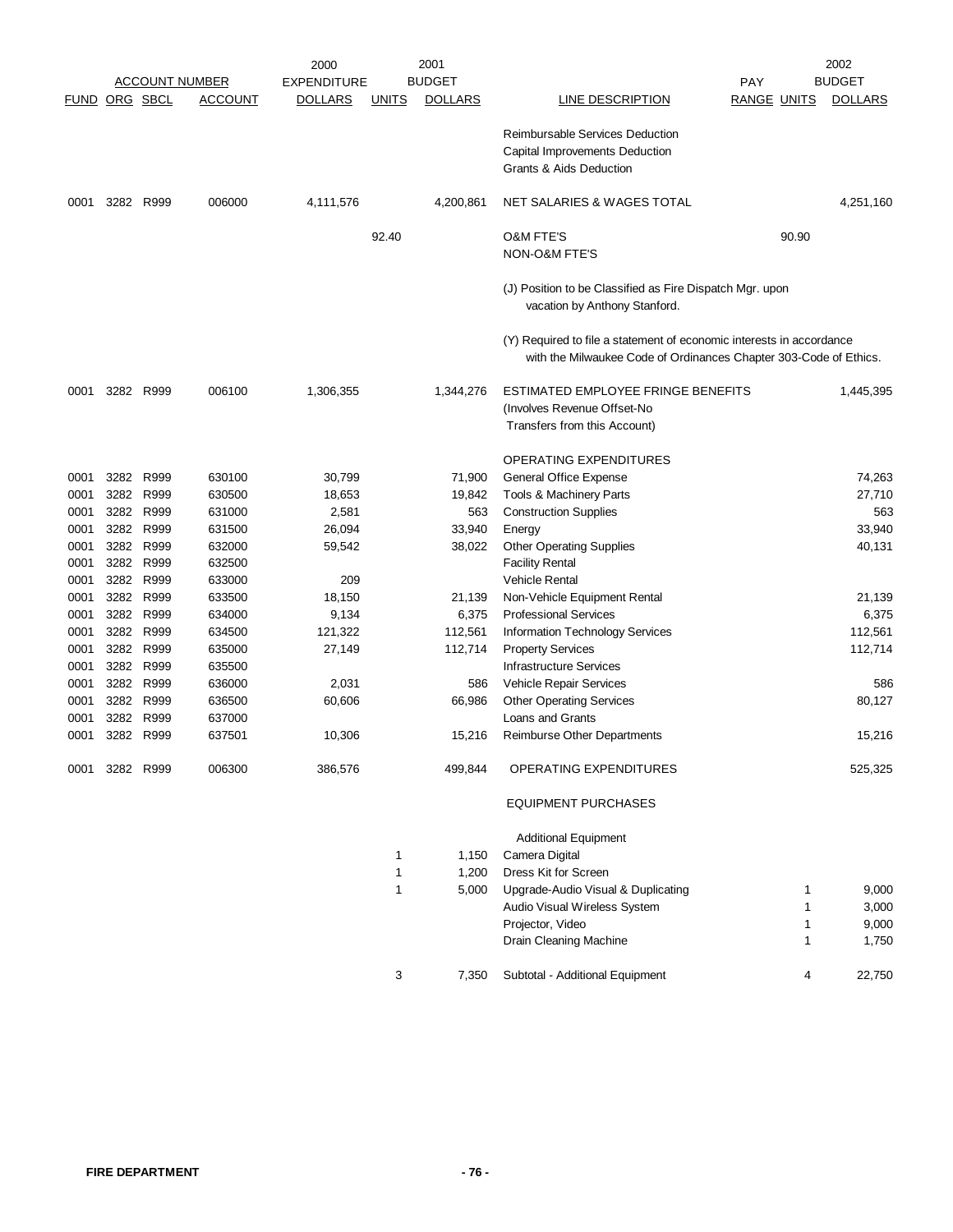|      | <b>ACCOUNT NUMBER</b> |           |                | 2001<br>2000       |                |                | 2002                                    |                    |                |
|------|-----------------------|-----------|----------------|--------------------|----------------|----------------|-----------------------------------------|--------------------|----------------|
|      |                       |           |                | <b>EXPENDITURE</b> |                | <b>BUDGET</b>  |                                         | PAY                | <b>BUDGET</b>  |
|      | FUND ORG SBCL         |           | <b>ACCOUNT</b> | <b>DOLLARS</b>     | <b>UNITS</b>   | <b>DOLLARS</b> | <b>LINE DESCRIPTION</b>                 | <b>RANGE UNITS</b> | <b>DOLLARS</b> |
|      |                       |           |                |                    |                |                |                                         |                    |                |
|      |                       |           |                |                    | 1              | 22,500         | Replacement Equipment<br>Air Compressor |                    |                |
|      |                       |           |                |                    | 1              | 26,000         | Automobile, Executive, Full             |                    |                |
|      |                       |           |                |                    | 1              | 1,550          | <b>Flow Calibration Kit</b>             | $\mathbf{1}$       | 1,750          |
|      |                       |           |                |                    | 2              | 1,140          | Ladder, Extension                       | $\boldsymbol{2}$   | 1,200          |
|      |                       |           |                |                    | $\overline{c}$ | 1,770          | Ladder, Extension (35')                 | $\overline{2}$     | 1,860          |
|      |                       |           |                | 24,986             |                |                | Van, Full-size, 1-ton                   |                    |                |
|      |                       |           |                |                    | 5              | 4,875          | VCR/Player                              | 5                  | 4,375          |
|      |                       |           |                |                    |                |                | <b>Breathing Apparatus</b>              | 12                 | 30,000         |
|      |                       |           |                |                    |                |                | Cylinders, Compressed Air               | 12                 | 8,400          |
|      |                       |           |                |                    | 3              | 1,800          | Chairs, Dispatch                        |                    |                |
|      |                       |           |                |                    |                |                | Desk                                    | $\mathbf{1}$       | 2,447          |
|      |                       |           |                |                    |                |                | Microphone                              | 1                  | 2,500          |
|      |                       |           |                |                    |                |                | Computer, Desktop                       | 1                  | 2,000          |
|      |                       |           |                |                    |                |                | Printer, Laser                          | 1                  | 3,800          |
|      |                       |           |                | 130,254            |                |                | Other Previous Experience               |                    |                |
|      |                       |           |                |                    |                |                |                                         |                    |                |
|      |                       |           |                | 155,240            | 15             | 59,635         | Subtotal - Replacement Equipment        | 38                 | 58,332         |
| 0001 |                       | 3282 R999 | 006800         | 155,240            | 18             | 66,985         | EQUIPMENT PURCHASES TOTAL               | 42                 | 81,082         |
|      |                       |           |                |                    |                |                | <b>SPECIAL FUNDS</b>                    |                    |                |
| 0001 | 3280                  | R321      | 006300         | 25,673             |                | 30,000         | <b>Computer Enhancement</b>             |                    | 20,000         |
| 0001 | 3280                  | R326      | 006300         |                    | 10             | 20,000         | PC Replacement Program                  | 15                 | 30,000         |
| 0001 | 3280                  | R322      | 006300         | 20,000             |                | 18,440         | Peripheral Equipment                    |                    | 10,000         |
| 0001 | 3280                  | R324      | 006300         | 3,724              | 10             | 5,000          | Printer Replacement Program             | 5                  | 2,500          |
| 0001 | 3280                  | R325      | 006300         | 8,200              | 15             | 3,000          | Pager Replacement and Upgrade           | 15                 | 3,000          |
|      |                       |           |                |                    |                |                | Other Previous Experience               |                    |                |
| 0001 |                       | 3280 R327 | 006300         |                    |                |                | Phone Replacement Program               | 25                 | 4,123          |
|      |                       |           |                | 57,597             |                | 76,440         | SPECIAL FUNDS TOTAL                     |                    | 69,623         |
|      |                       |           |                |                    |                |                | FIRE DEPARTMENT-SUPPORTING SERVICES     |                    |                |
|      |                       |           |                | 6,017,344          |                | 6,188,406      | DECISION UNIT TOTAL                     |                    | 6,372,585      |
|      |                       |           |                |                    |                |                | PROGRAM RESULT MEASURES/                |                    |                |
|      |                       |           |                | <b>UNITS</b>       | $\%$           | <b>UNITS</b>   | INTERNAL MANAGEMENT INDICATORS:         | $\%$               | <b>UNITS</b>   |
|      |                       |           |                |                    |                |                |                                         |                    |                |
|      |                       |           |                |                    |                |                | Field Support-Emergency                 |                    |                |
| 0001 | 3282 3600             |           | P32812         | 46                 | 102.0          | 43             | Number of Alarms Attended (P)           | 109.3              | 47             |
|      |                       |           |                |                    |                |                | <b>Dispatching Services</b>             |                    |                |
| 0001 | 3282 3140             |           | P32813         | 92,177             | 100.0          | 93,853         | Alarms Handled (P)                      | 100.2              | 94,000         |
| 0001 | 3282 3140             |           | P32814         | 307,865            | 99.0           | 293,710        | Radio Communications (Q-1)              | 102.1              | 300,000        |
| 0001 | 3282 3140             |           | P32815         | 320,449            | 101.0          | 318,856        | Other Calls Handled (Q-2)               | 99.5               | 317,234        |
|      |                       |           |                |                    |                |                | Shop Operations                         |                    |                |
| 0001 | 3282 0810             |           | P32816         |                    | 165 103.0      | 160            | Vehicles Maintained (P)                 | 100.0              | 160            |
|      |                       |           |                |                    |                |                | Operations & Maintenance - Buildings    |                    |                |
|      |                       |           |                |                    |                |                | and Grounds                             |                    |                |
| 0001 | 3282 0800             |           | P32817         |                    | 38 103.0       | 38             | Locations (P)                           | 100.0              | 38             |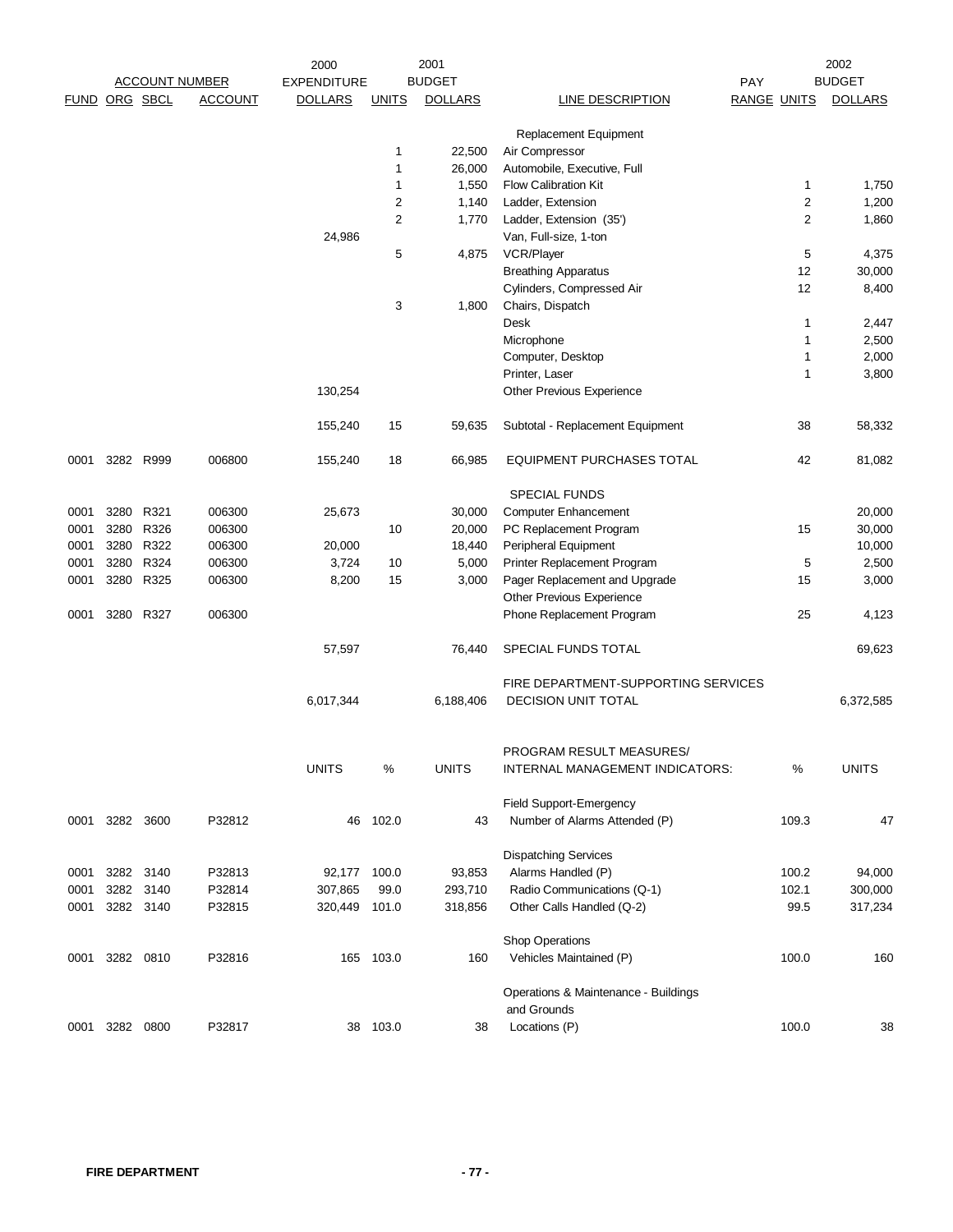|             |      |          |                       | 2000               |              | 2001           |                                           |       |              | 2002           |
|-------------|------|----------|-----------------------|--------------------|--------------|----------------|-------------------------------------------|-------|--------------|----------------|
|             |      |          | <b>ACCOUNT NUMBER</b> | <b>EXPENDITURE</b> |              | <b>BUDGET</b>  |                                           | PAY   |              | <b>BUDGET</b>  |
| <b>FUND</b> |      | ORG SBCL | <b>ACCOUNT</b>        | <b>DOLLARS</b>     | <b>UNITS</b> | <b>DOLLARS</b> | <b>LINE DESCRIPTION</b>                   | RANGE | <b>UNITS</b> | <b>DOLLARS</b> |
|             |      |          |                       |                    |              |                |                                           |       |              |                |
|             |      |          |                       |                    |              |                | PROGRAM RESULT MEASURES/                  |       |              |                |
|             |      |          |                       | <b>UNITS</b>       | $\%$         | <b>UNITS</b>   | INTERNAL MANAGEMENT INDICATORS:           |       | $\%$         | <b>UNITS</b>   |
|             |      |          |                       |                    |              |                | Fire Academy Operations                   |       |              |                |
| 0001        | 3282 | 0420     | P32818                | 91                 | 100.0        | 30             | Fire Recruits Trained (P)                 |       | 133.3        | 40             |
|             |      |          |                       |                    |              |                | <b>Fire Personnel Retrained (Sessions</b> |       |              |                |
| 0001        | 3282 | 0420     | P32819                | 19,045             | 105.0        | 17,754         | and Attendees) (Q-1)                      |       | 110.5        | 19,616         |
|             |      |          |                       |                    |              |                |                                           |       |              |                |
|             |      |          |                       |                    |              |                | <b>Shop Operations</b>                    |       |              |                |
| 0001        | 3282 | 0810     | P32820                | 11                 | 157.0        | 11             | Paramedic Veh. Maintenance (P)            |       | 100.0        | 11             |
|             |      |          |                       |                    |              |                |                                           |       |              |                |
|             |      |          |                       |                    |              |                | Fire Safety, Prevention & Instruction     |       |              |                |
| 0001        | 3282 | 3410     | P32821                | 681,385            | 102.0        | 320,000        | Program Participants                      |       | 100.0        | 320,000        |
| 0001        | 3282 | 3410     | P32822                | 735                | 102.0        | 714            | <b>Programs Presented</b>                 |       | 98.0         | 700            |
|             |      |          |                       |                    |              |                | Records and Reports                       |       |              |                |
| 0001        | 3282 | 3500     | P32823                | 65,089             | 101.0        | 61,165         | Alarm Responses (P)                       |       | 101.4        | 62,000         |
|             |      |          |                       |                    |              |                |                                           |       |              |                |
|             |      |          |                       |                    |              |                | Personnel and Payroll                     |       |              |                |
| 0001        | 3282 | 0400     | P32824                | 1,145              | 102.0        | 1,145          | No. of Departmental Employees (P)         |       | 100.3        | 1,149          |
|             |      |          |                       |                    |              |                |                                           |       |              |                |
|             |      |          |                       |                    |              |                | Management & Administration               |       |              |                |
| 0001        | 3282 | 0200     |                       | 21,230             | 101.0        | 25,000         | Est. Direct Labor Hours (P)               |       | 97.0         | 24,259         |
|             |      |          |                       |                    |              |                |                                           |       |              |                |
|             |      |          |                       | 155,980            |              | 162,717        | DIRECT LABOR HOUR ALLOCATION              |       |              | 161,934        |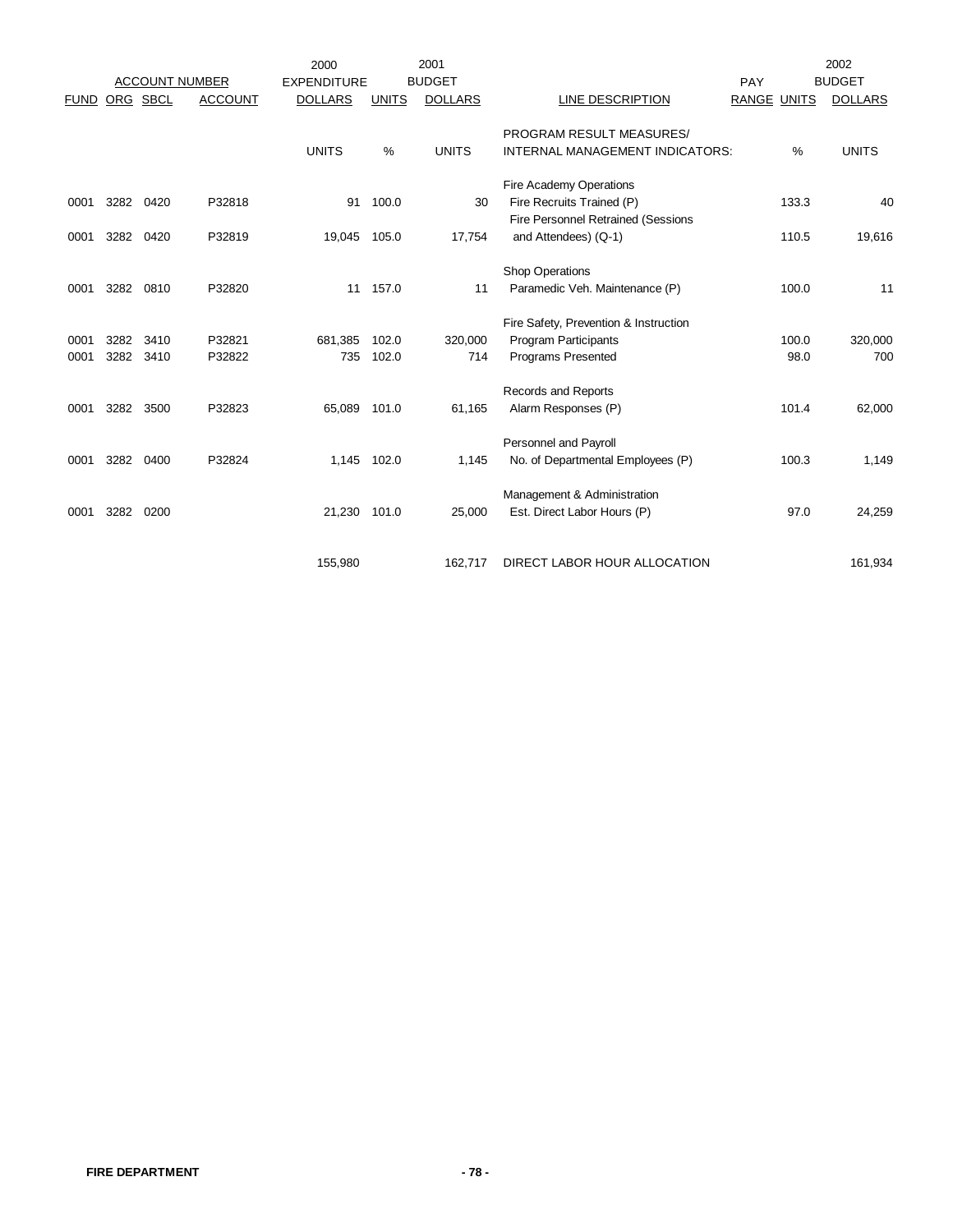|                       |                | 2000               |                | 2001           |                                            |                    |                | 2002           |
|-----------------------|----------------|--------------------|----------------|----------------|--------------------------------------------|--------------------|----------------|----------------|
| <b>ACCOUNT NUMBER</b> |                | <b>EXPENDITURE</b> |                | <b>BUDGET</b>  |                                            | <b>PAY</b>         |                | <b>BUDGET</b>  |
| <b>FUND ORG SBCL</b>  | <b>ACCOUNT</b> | <b>DOLLARS</b>     | <b>UNITS</b>   | <b>DOLLARS</b> | <b>LINE DESCRIPTION</b>                    | <b>RANGE UNITS</b> |                | <b>DOLLARS</b> |
|                       |                |                    |                |                |                                            |                    |                |                |
|                       |                |                    |                |                | <b>HEALTH DEPARTMENT</b>                   |                    |                |                |
|                       |                |                    |                |                | BUDGETARY CONTROL UNIT (1BCU=1DU)          |                    |                |                |
|                       |                |                    |                |                |                                            |                    |                |                |
|                       |                |                    |                |                | <b>OUTCOME INDICATORS:</b>                 |                    |                |                |
|                       |                | 73.4%              |                | 82.0%          | Percentage of two-year olds immunized.     |                    |                | 76.0%          |
|                       |                |                    |                |                |                                            |                    |                |                |
|                       |                | 11.3               |                | 12.0           | Infant mortality rate.                     |                    |                | 11.2           |
|                       |                |                    |                |                |                                            |                    |                |                |
|                       |                |                    |                |                | Weight (in pounds) of industrial hazardous |                    |                |                |
|                       |                | 1,450,000          |                | 1,100,000      | materials released into the air.           |                    |                | 1,600,000      |
|                       |                |                    |                |                |                                            |                    |                |                |
|                       |                |                    |                |                | Percent of establishments with critical    |                    |                |                |
|                       |                | 40.4%              |                | 50.0%          | violations on the initial inspection.      |                    |                | 40.0%          |
|                       |                |                    |                |                |                                            |                    |                |                |
|                       |                |                    |                |                | Maximum five year average premature        |                    |                |                |
|                       |                |                    |                |                | deaths from breast cancer, smoking         |                    |                |                |
|                       |                |                    |                |                | related cancers and cardiovascular         |                    |                |                |
|                       |                | 1.44               |                | 1.50           | disease per thousand.                      |                    |                | 1.44           |
|                       |                |                    |                |                |                                            |                    |                |                |
|                       |                |                    |                |                |                                            |                    |                |                |
|                       |                |                    |                |                | SALARIES & WAGES                           |                    |                |                |
|                       |                |                    | 1              | 108,257        | Commissioner - Health (X) (Y)              | 19                 | $\mathbf{1}$   | 118,955        |
|                       |                |                    | 1              | 77,950         | Health Operations Administrator (X) (Y)    | 16                 |                |                |
|                       |                |                    |                |                | Health Operations Director (X) (Y)         | 16                 | $\mathbf{1}$   | 102,069        |
|                       |                |                    | 1              | 57,660         | Staff Assistant (Y)                        | 6                  |                |                |
|                       |                |                    |                |                | Health Communications Officer (Y)          | 6                  | $\mathbf{1}$   | 49,659         |
|                       |                |                    |                |                | <b>Compliance Analyst</b>                  | 5                  | $\mathbf{1}$   | 41,182         |
|                       |                |                    | 1              | 30,529         | Office Assistant IV                        | 445                | 1              | 29,071         |
|                       |                |                    | 1              | 25,236         | Office Assistant II                        | 410                | 1              | 29,181         |
|                       |                |                    |                |                |                                            |                    |                |                |
|                       |                |                    |                |                | ADMINISTRATION DIVISION                    |                    |                |                |
|                       |                |                    | 1              | 60,573         | Business Operations Mgr.-Health (X) (Y)    | 9                  | 1              | 66,555         |
|                       |                |                    | 1              | 59,963         | Health Personnel Officer (X)               | 7                  | $\mathbf{1}$   | 65,496         |
|                       |                |                    | 1              | 45,797         | Human Resources Analyst-Senior             | 5                  | $\mathbf{1}$   | 52,170         |
|                       |                |                    | 1              | 47,967         | Management Accounting Spec.                | 5                  | 1              | 54,041         |
|                       |                |                    | 1              | 50,750         | Administrative Specialist - Sr.            | 4                  | 1              | 54,081         |
|                       |                |                    | 1              | 44,667         | Administrative Specialist (Y)              | $\overline{c}$     | $\mathbf{1}$   | 47,604         |
|                       |                |                    | 1              | 30,254         | Administrative Assistant I                 | 435                |                |                |
|                       |                |                    | 2              | 59,622         | <b>Delivery Driver</b>                     | 335                | $\overline{c}$ | 66,758         |
|                       |                |                    | $\mathbf 1$    | 29,774         | Inventory Control Assistant II             | 335                | $\mathbf{1}$   | 33,379         |
|                       |                |                    | 1              | 31,494         | Health Education Assistant (X)             | 940                | $\mathbf{1}$   | 29,787         |
|                       |                |                    |                |                |                                            |                    |                |                |
|                       |                |                    |                |                | <b>INFORMATION TECHNOLOGY</b>              |                    |                |                |
|                       |                |                    | 1              | 66,871         | Network Administrator (X)                  | 8                  | 1              | 69,792         |
|                       |                |                    |                |                | Information Technology Specialist          | 532                | $\mathbf{1}$   | 34,201         |
|                       |                |                    | 1              | 43,420         | <b>Public Health Nurse</b>                 | 666                |                |                |
|                       |                |                    | $\overline{c}$ | 77,678         | Network Analyst Assistant I                | 594                | $\overline{c}$ | 90,226         |
|                       |                |                    |                |                |                                            |                    |                |                |
|                       |                |                    |                |                | ACCOUNTING SECTION                         |                    |                |                |
|                       |                |                    | 1              | 50,750         | Administrative Specialist - Senior         | 4                  | $\mathbf{1}$   | 54,081         |
|                       |                |                    | $\mathbf 1$    | 30,529         | <b>Accounting Assistant II</b>             | 445                | $\mathbf{1}$   | 34,183         |
|                       |                |                    | $\mathbf 1$    | 28,853         | Accounting Assistant II (MM)               | 445                | $\mathbf{1}$   | 34,183         |
|                       |                |                    |                |                |                                            |                    |                |                |
|                       |                |                    |                |                | PAYROLL UNIT                               |                    |                |                |
|                       |                |                    | 1              | 30,529         | Personnel Payroll Assistant II             | 445                | $\mathbf{1}$   | 34,183         |
|                       |                |                    | $\mathbf 1$    | 29,129         | <b>Accounting Assistant I</b>              | 435                | $\mathbf{1}$   | 32,615         |
|                       |                |                    |                |                |                                            |                    |                |                |

GRAPHICS UNIT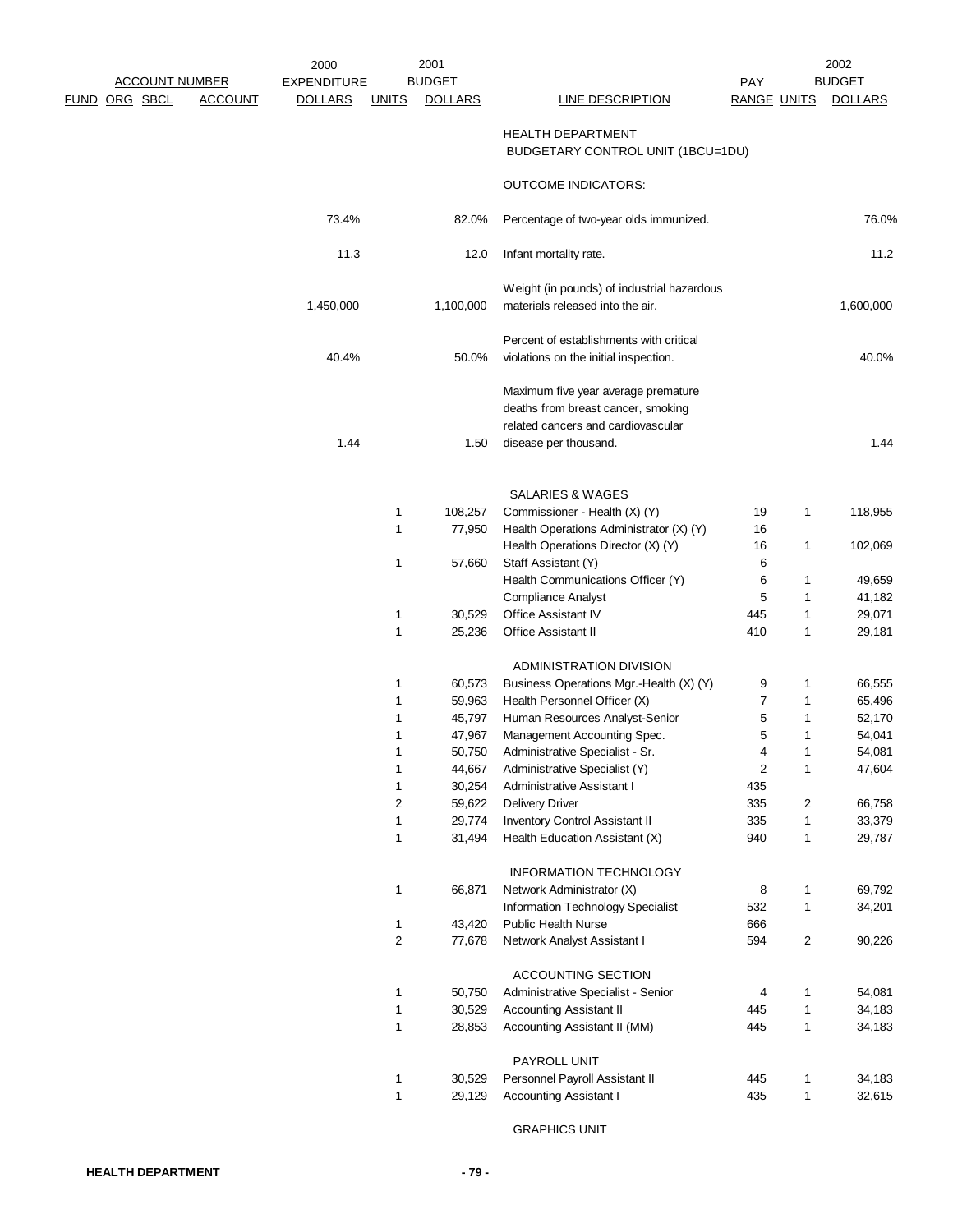|  |                       |                | 2000               |                | 2001           |                                                             |                    |              | 2002           |
|--|-----------------------|----------------|--------------------|----------------|----------------|-------------------------------------------------------------|--------------------|--------------|----------------|
|  | <b>ACCOUNT NUMBER</b> |                | <b>EXPENDITURE</b> |                | <b>BUDGET</b>  |                                                             | PAY                |              | <b>BUDGET</b>  |
|  | FUND ORG SBCL         | <b>ACCOUNT</b> | <b>DOLLARS</b>     | <b>UNITS</b>   | <b>DOLLARS</b> | <b>LINE DESCRIPTION</b>                                     | <b>RANGE UNITS</b> |              | <b>DOLLARS</b> |
|  |                       |                |                    | 1              | 50,750         | <b>Graphics Coordinator</b>                                 | 4                  | 1            | 54,086         |
|  |                       |                |                    | 1              | 36,259         | Graphic Designer II                                         | 535                | 1            | 40,599         |
|  |                       |                |                    | 1              | 28,008         | Office Assistant III                                        | 425                | 1            | 31,360         |
|  |                       |                |                    |                |                | <b>BUILDINGS &amp; GROUNDS DIVISION</b>                     |                    |              |                |
|  |                       |                |                    | 1              | 54,102         | Mechanical Maintenance Supervisor (X)                       | 5                  | 1            | 47,986         |
|  |                       |                |                    |                |                | JOHNSTON COMMUNITY HEALTH CENTER                            |                    |              |                |
|  |                       |                |                    | 1              | 27,574         | <b>Boiler-Custodial Worker</b>                              | 225                | 1            | 33,393         |
|  |                       |                |                    |                |                | <b>KEENAN HEALTH CENTER</b>                                 |                    |              |                |
|  |                       |                |                    | 1              | 33,959         | Heating & Ventilating Mechanic II                           | 252                | 1            | 38,024         |
|  |                       |                |                    | $\overline{c}$ | 58,348         | Custodial Worker II/ City Laborer                           | 215                | 2            | 65,332         |
|  |                       |                |                    |                |                | SOUTH SIDE HEALTH CENTER                                    |                    |              |                |
|  |                       |                |                    | 1              | 33,959         | Heating & Ventilating Mechanic II                           | 252                | 1            | 33,183         |
|  |                       |                |                    | 2              | 58,348         | Custodial Worker II/ City Laborer                           | 215                | 2            | 62,453         |
|  |                       |                |                    |                |                | NORTHWEST HEALTH CENTER                                     |                    |              |                |
|  |                       |                |                    | $\overline{2}$ | 58,348         | Custodial Worker II/ City Laborer                           | 215                | 2            | 62,453         |
|  |                       |                |                    |                |                | COGGS COMMUNITY HEALTH CENTER                               |                    |              |                |
|  |                       |                |                    | 1              | 29,824         | <b>Boiler Operator</b>                                      | 235                | 1            | 31,503         |
|  |                       |                |                    | 1              | 27,736         | Custodial Worker II/ City Laborer                           | 215                | $\mathbf{1}$ | 31,668         |
|  |                       |                |                    |                |                | EPIDEMIOLOGY SECTION                                        |                    |              |                |
|  |                       |                |                    | 1              | 69,828         | Epidemiologist (X) (Y)                                      | 9                  | 1            | 74,419         |
|  |                       |                |                    |                |                | BIOTERRORISM GRANT (Q)                                      |                    |              |                |
|  |                       |                |                    | 1              | 50,894         | Epidemiologist (Q) (X)                                      | 9                  | 1            | 55,595         |
|  |                       |                |                    | 1              | 28,693         | Microbiologist III (.7 FTE) (Q) (GG)                        | 644                | 1            | 29,745         |
|  |                       |                |                    |                |                | BIOTERRORISM PREPAREDNESS LAB SUPPORT (GG)                  |                    |              |                |
|  |                       |                |                    |                |                | Microbiologist III (.3 FTE) (Q) (GG)                        | 644                | 1            | 12,748         |
|  |                       |                |                    |                |                | VITAL STATISTICS DIVISION                                   |                    |              |                |
|  |                       |                |                    | 1              | 50,750         | Research Analyst-Senior                                     | Δ                  | 1            | 54,086         |
|  |                       |                |                    | 3              | 75,066         | Office Assistant II                                         | 410                | 3            | 85,022         |
|  |                       |                |                    |                |                | MILWAUKEE FETAL INFANT MORTALITY<br><b>REVIEW GRANT (M)</b> |                    |              |                |
|  |                       |                |                    | 1              | 21,700         | Health Project Coordinator (X) (M)                          | 4                  | 1            | 47,689         |
|  |                       |                |                    |                |                | FAMILY & COMMUNITY HEALTH SERVICES                          |                    |              |                |
|  |                       |                |                    | 1              | 32,719         | Program Assistant II                                        | 530                | $\mathbf{1}$ | 36,755         |
|  |                       |                |                    | 1              | 26,384         | <b>Office Assistant III</b>                                 | 425                |              |                |
|  |                       |                |                    | $\overline{c}$ | 19,177         | Office Assistant II                                         | 410                |              |                |
|  |                       |                |                    |                |                | STAFF DEVELOPMENT UNIT                                      |                    |              |                |
|  |                       |                |                    | 1              | 33,884         | Staff Development Coordinator                               | 7                  |              |                |
|  |                       |                |                    |                |                | Staff Development Manager                                   | $\overline{7}$     | 1            | 51,162         |
|  |                       |                |                    | 1              | 30,640         | Public Health Nurse (X) (G)                                 | 666                | 1            | 37,623         |
|  |                       |                |                    |                |                | MATERNAL & CHILD HEALTH DIVISION                            |                    |              |                |
|  |                       |                |                    | 1              | 49,879         | Maternal & Child Hlth. Division Mgr. (X) (Y)                | 9                  | 1            | 73,392         |
|  |                       |                |                    |                |                | <b>Office Assistant III</b>                                 | 425                | 1            | 29,024         |
|  |                       |                |                    |                |                | NORTHWEST HEALTH CENTER                                     |                    |              |                |
|  |                       |                |                    | 1              | 61,455         | Public Health Nurse Supervisor (X)                          | 7                  | $\mathbf{1}$ | 65,496         |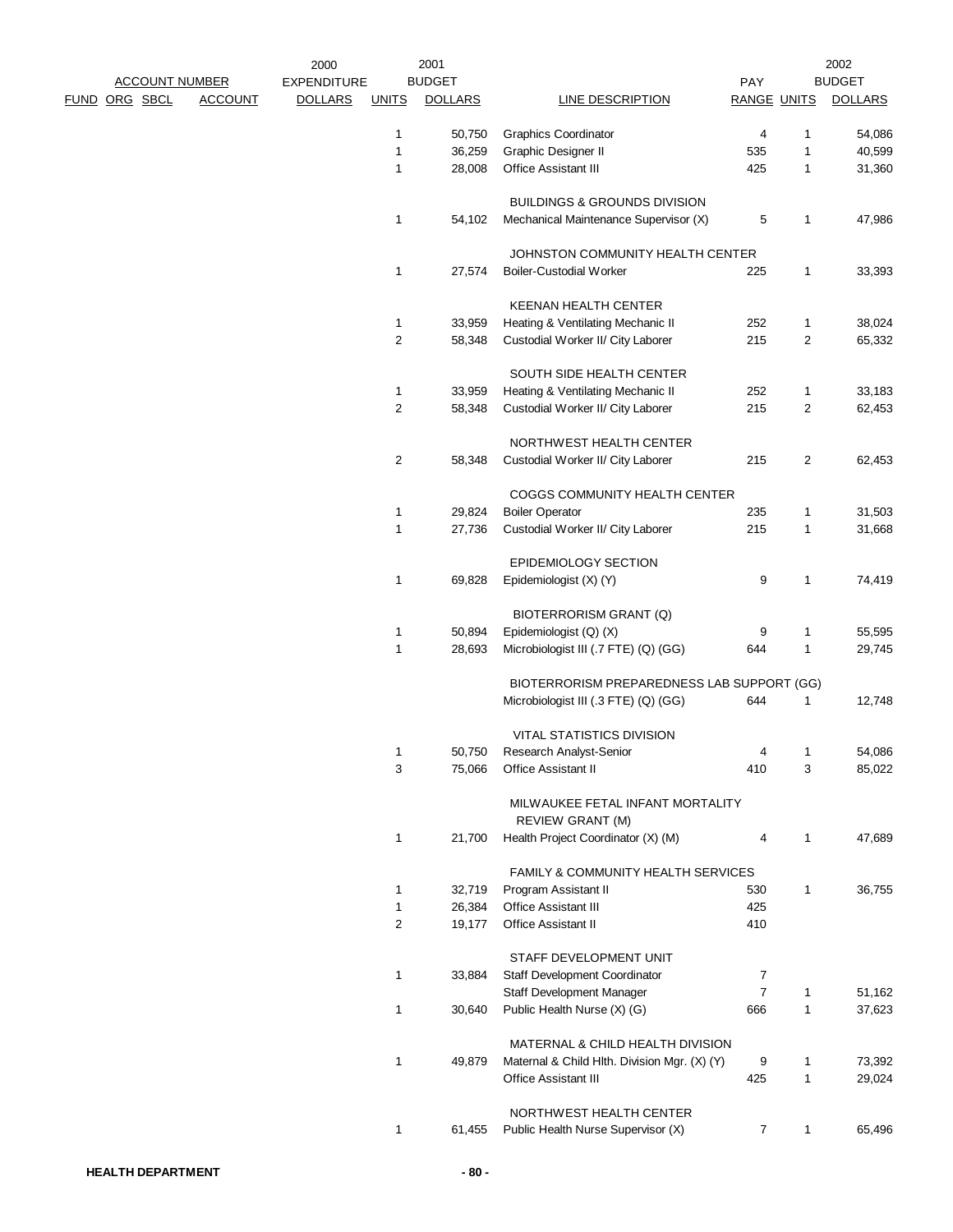|             |                            | 2000               |                         | 2001           |                                                                     |                    |              | 2002           |
|-------------|----------------------------|--------------------|-------------------------|----------------|---------------------------------------------------------------------|--------------------|--------------|----------------|
|             | <b>ACCOUNT NUMBER</b>      | <b>EXPENDITURE</b> |                         | <b>BUDGET</b>  |                                                                     | PAY                |              | <b>BUDGET</b>  |
| <u>FUND</u> | ORG SBCL<br><b>ACCOUNT</b> | <b>DOLLARS</b>     | <b>UNITS</b>            | <b>DOLLARS</b> | <b>LINE DESCRIPTION</b>                                             | <b>RANGE UNITS</b> |              | <b>DOLLARS</b> |
|             |                            |                    | 12                      | 402,371        | Public Health Nurse (X) (G)                                         | 666                | 14           | 438,310        |
|             |                            |                    | 1                       | 35,119         | Program Assistant II (X)                                            | 530                | 1            | 36,922         |
|             |                            |                    | 1                       | 25,317         | Office Assistant III                                                | 425                | 1            | 30,166         |
|             |                            |                    | 1                       | 26,198         | Office Assistant II (J) (.5 FTE)                                    | 410                | 1            | 14,666         |
|             |                            |                    | 3                       | 80,988         | Clinic Assistant (X)                                                | 309                | 3            | 91,528         |
|             |                            |                    | 1                       | 26,294         | <b>Custodial Nursing Assistant</b>                                  | 200                | 1            | 29,441         |
|             |                            |                    |                         |                | <b>KEENAN HEALTH CENTER</b>                                         |                    |              |                |
|             |                            |                    | 1                       | 61,455         | Public Health Nurse Supervisor (X) (C)                              | 7                  | $\mathbf{1}$ | 65,496         |
|             |                            |                    | 16                      | 661,375        | Public Health Nurse (X) (G)                                         | 666                | 15           | 639,991        |
|             |                            |                    | 1                       | 33,314         | Program Assistant II (X)                                            | 530                | $\mathbf{1}$ | 38,583         |
|             |                            |                    | 1                       | 22,263         | Office Assistant III                                                | 425                | 1            | 31,360         |
|             |                            |                    | 1                       | 26,197         | Office Assistant II                                                 | 410                | $\mathbf{1}$ | 29,332         |
|             |                            |                    | $\overline{c}$          | 54,632         | Clinic Assistant (X)                                                | 309                | 2            | 61,170         |
|             |                            |                    |                         |                | SOUTHSIDE HEALTH CENTER                                             |                    |              |                |
|             |                            |                    | 1                       | 61,455         | Public Health Nurse Supervisor (X)                                  | 7                  | 1            | 51,280         |
|             |                            |                    | 16                      | 601,665        | Public Health Nurse (X) (G)                                         | 666                | 15           | 616,743        |
|             |                            |                    | $\mathbf{1}$            | 35,119         | Program Assistant II (X)                                            | 530                | $\mathbf{1}$ | 39,322         |
|             |                            |                    | 1                       | 28,008         | Office Assistant III                                                | 425                | $\mathbf{1}$ | 31,360         |
|             |                            |                    | $\overline{\mathbf{c}}$ | 52,940         | Office Assistant II                                                 | 410                | 2            | 59,276         |
|             |                            |                    | 2                       | 54,632         | Clinic Assistant (X)                                                | 309                | 2            | 61,170         |
|             |                            |                    |                         |                | CASE COORDINATION PROGRAM                                           |                    |              |                |
|             |                            |                    | 3                       | 123,598        | Public Health Nurse (MM) (X) (G)                                    | 666                | 3            | 132,380        |
|             |                            |                    |                         |                | IMMUNIZATION ACTION PLAN GRANT (DD)                                 |                    |              |                |
|             |                            |                    | 1                       | 61,455         | Public Health Nurse Supervisor (X) (DD)                             | $\overline{7}$     | 1            | 65,496         |
|             |                            |                    | $\overline{c}$          | 74,451         | Public Health Nurse (X) (G) (DD)                                    | 666                | 1            | 45,146         |
|             |                            |                    |                         |                | Public Health Nurse (X) (G)                                         | 666                | 1            | 36,758         |
|             |                            |                    | 1                       | 28,008         | Office Assistant III (DD)                                           | 425                | $\mathbf{1}$ | 31,360         |
|             |                            |                    |                         |                | <b>Office Assistant II</b>                                          | 410                | 1            | 29,219         |
|             |                            |                    |                         |                | CONGENITAL DISORDERS GRANT (O)                                      |                    |              |                |
|             |                            |                    | 1                       | 61,455         | Public Health Nurse Supervisor (X) (O)                              | 7                  | 1            | 65,496         |
|             |                            |                    | 1                       | 26,197         | Office Assistant II (O)                                             | 410                | $\mathbf{1}$ | 29,332         |
|             |                            |                    |                         |                | WOMEN'S, INFANT'S & CHILDREN'S                                      |                    |              |                |
|             |                            |                    |                         |                | NUTRITION PROGRAM GRANT (C)                                         |                    |              |                |
|             |                            |                    | 1                       | 57,660         | WIC Program Coordinator (X) (C) (Y)                                 | 6                  | 1            | 61,451         |
|             |                            |                    | 4                       | 156,393        | Nutritionist (X) (C)                                                | 594                | 3            | 132,161        |
|             |                            |                    | 5                       | 120,740        | Clinic Assistant (X) (C)                                            | 309                | 5            | 141,861        |
|             |                            |                    | 6                       | 167,448        | Dietetic Technician (X) (C)                                         | 503                | 7            | 208,588        |
|             |                            |                    | 1                       | 30,529         | Office Assistant IV (X) (C)                                         | 445                | 1            | 34,183         |
|             |                            |                    | $\mathbf 1$             | 26,197         | Office Assistant III (C)                                            | 425                |              |                |
|             |                            |                    | 2                       | 41,295         | Office Assistant II (C)                                             | 410                | 5            | 133,391        |
|             |                            |                    |                         |                | <b>HEALTHY BEHAVIORS &amp; HEALTHCARE</b><br><b>ACCESS DIVISION</b> |                    |              |                |
|             |                            |                    | 1                       | 69,828         | Health Access & Adult Health Mgr. (X) (Y)                           |                    |              |                |
|             |                            |                    |                         |                | Healthcare Access & Services Mgr. (X) (Y)                           | 9                  | 1            | 72,100         |
|             |                            |                    | 1                       | 54,102         | Nutritionist Coordinator (X)                                        | 5                  | 1            | 57,658         |
|             |                            |                    | 1                       | 50,750         | Employee Assistance Coordinator (X)                                 | 4                  | $\mathbf{1}$ | 54,086         |
|             |                            |                    | 1                       | 28,008         | <b>Office Assistant III</b>                                         | 425                |              |                |
|             |                            |                    |                         |                | <b>Office Assistant II</b>                                          | 410                | 1            | 24,928         |
|             |                            |                    | 1                       | 43,779         | School Health Manager (X)                                           | 7                  | $\mathbf{1}$ | 47,959         |
|             |                            |                    |                         |                | TOBACCO CONTROL PROGRAM                                             |                    |              |                |
|             |                            |                    |                         |                | Health Project Coordinator (TUPP)                                   | 4                  | 1            | 43,307         |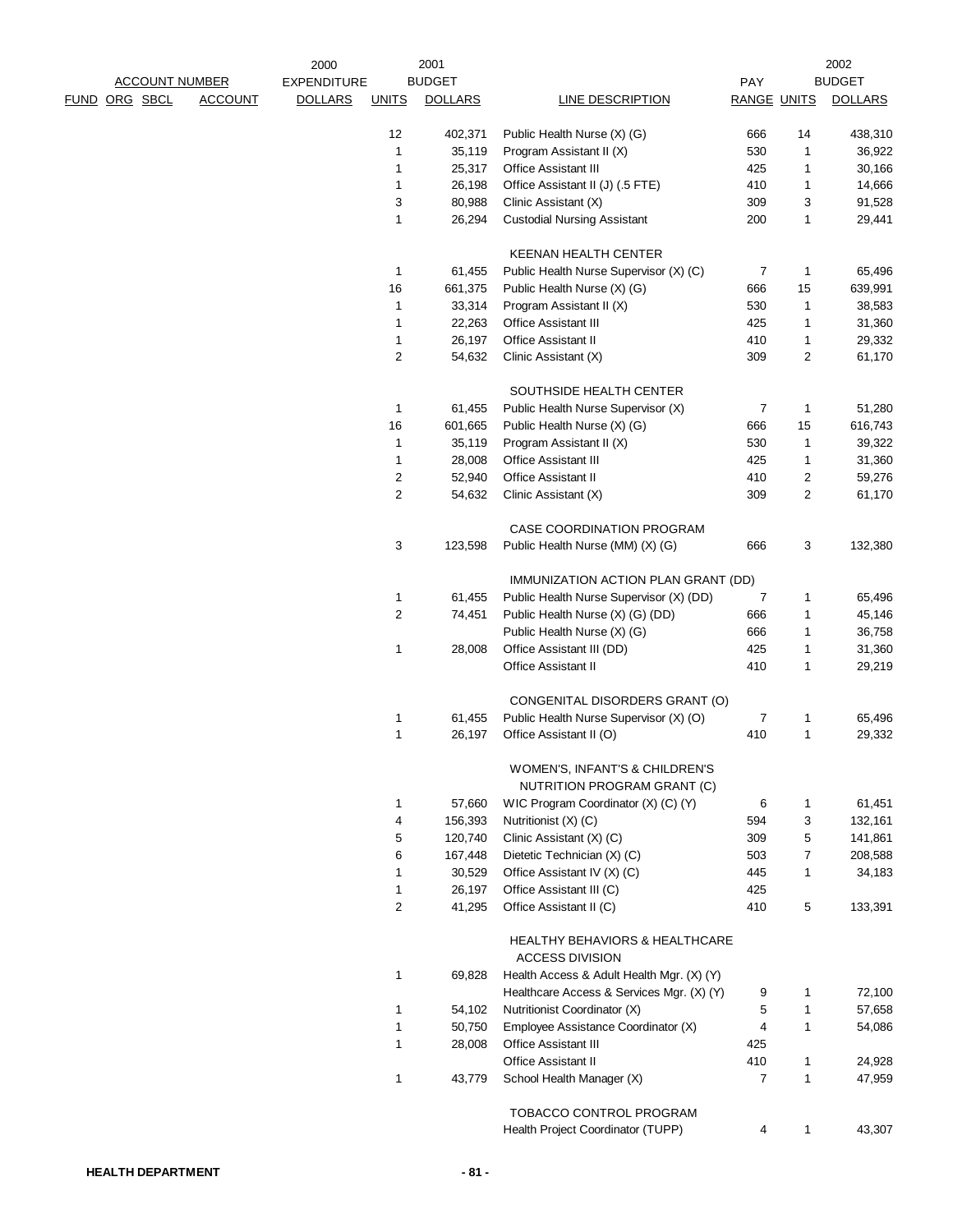|                       |                | 2000               |              | 2001           |                                                                    |                    |                | 2002           |
|-----------------------|----------------|--------------------|--------------|----------------|--------------------------------------------------------------------|--------------------|----------------|----------------|
| <b>ACCOUNT NUMBER</b> |                | <b>EXPENDITURE</b> |              | <b>BUDGET</b>  |                                                                    | PAY                |                | <b>BUDGET</b>  |
| <u>FUND ORG SBCL</u>  | <b>ACCOUNT</b> | <b>DOLLARS</b>     | <b>UNITS</b> | <b>DOLLARS</b> | <b>LINE DESCRIPTION</b>                                            | <b>RANGE UNITS</b> |                | <b>DOLLARS</b> |
|                       |                |                    | 1            | 39,412         | <b>Tobacco Prevention Specialist</b>                               | 4                  |                |                |
|                       |                |                    |              |                | SCHOOL BASED SPECIAL SERVICES                                      |                    |                |                |
|                       |                |                    | 4            | 152,197        | Public Health Nurse (X) (G) (SS)                                   | 666                | 4              | 129,470        |
|                       |                |                    |              |                | ADOLESCENT SCHOOL HEALTH<br>GRANT (J)                              |                    |                |                |
|                       |                |                    | 1            | 61,455         | Public Health Nurse Supervisor (X) (J)                             | 7                  | $\mathbf{1}$   | 65,496         |
|                       |                |                    | 8            | 221,993        | Public Health Nurse (0.7 FTE) (X) (G) (J)                          | 666                | 8              | 214,820        |
|                       |                |                    | 1            | 26,529         | Public Health Educator II (X) (J)                                  | 593                | $\mathbf{1}$   | 38,841         |
|                       |                |                    |              |                | Office Assistant II (.5 FTE) (J)                                   | 410                | 1              | 13,892         |
|                       |                |                    |              |                | SCHOOL HEALTH PROGRAM                                              |                    |                |                |
|                       |                |                    | 4            | 110,990        | Public Health Nurse (X) (G)                                        | 666                | 4              | 87,744         |
|                       |                |                    |              |                | PREGNANCY PREVENTION CONSORTIUM<br>(CDC) GRANT (FF)                |                    |                |                |
|                       |                |                    | 1            | 46,022         | Teen Pregnancy Prev. Prog. Mgr.(X) (FF)                            | 7                  | 1              | 50,568         |
|                       |                |                    | 1            | 40,795         | Health Program Monitor (X) (Y) (FF)                                | 5                  | $\mathbf{1}$   | 44,825         |
|                       |                |                    | 2            | 68,589         | Public Health Educator II (X) (FF)                                 | 593                | $\mathbf{1}$   | 39,613         |
|                       |                |                    | 1            | 22,263         | Office Assistant II (FF)                                           | 410                | $\mathbf{1}$   | 23,345         |
|                       |                |                    |              |                | OCCUPATIONAL HEALTH PROGRAM                                        |                    |                |                |
|                       |                |                    | 1            | 41,768         | Occupational Health Nurse-Sr.                                      | 5                  | 1              | 45,894         |
|                       |                |                    | 1            | 27,316         | Clinic Assistant (X)                                               | 309                | $\mathbf{1}$   | 30,585         |
|                       |                |                    | 1            | 12,677         | Office Assistant II (.5 FTE)                                       | 410                |                |                |
|                       |                |                    |              |                | VIOLENCE AND INJURY PREVENTION                                     |                    |                |                |
|                       |                |                    | 1            | 47,865         | Injury and Prevention Prog. Coord. (X)                             | 5                  | 1              | 51,743         |
|                       |                |                    | 1            | 38,537         | Health Proj. Coordinator (CCR) (X) (EE)                            | 4                  | 1              | 42,346         |
|                       |                |                    | 1            | 35,625         | Public Health Educator II (X)                                      | 593                | $\mathbf{1}$   | 38,896         |
|                       |                |                    |              |                | PREVENTIVE HEALTH GRANT (I)                                        |                    |                |                |
|                       |                |                    | 1            | 46,298         | Health Project Coordinator (X) (I)                                 | 4                  | $\mathbf{1}$   | 47,856         |
|                       |                |                    | 1            | 26,198         | Office Assistant II (I) (N)                                        | 410                |                |                |
|                       |                |                    |              |                | Office Assistant II (I) (P) (.5 FTE)                               | 410                | 1              | 14,666         |
|                       |                |                    | 1            | 7,239          | Graduate Intern (I)                                                | 927                |                |                |
|                       |                |                    |              |                | <b>BREAST &amp; CERVICAL CANCER</b><br><b>SCREENING GRANT (JJ)</b> |                    |                |                |
|                       |                |                    | 1            | 21,144         | Office Assistant II (JJ)                                           | 410                | $\mathbf{1}$   | 22,999         |
|                       |                |                    | 1            | 32,965         | Truck Driver (3-1/2 tons) (JJ)                                     | 248                | $\mathbf{1}$   | 36,910         |
|                       |                |                    | $\mathbf{1}$ | 31,297         | X-Ray Technician III (X) (JJ)                                      | 340                | $\mathbf{1}$   | 35,043         |
|                       |                |                    |              |                | BREAST CANCER CONTROL                                              |                    |                |                |
|                       |                |                    |              |                | <b>COORDINATION GRANT (KK)</b>                                     |                    |                |                |
|                       |                |                    | 1            | 41,464         | Public Health Nurse (X) (G) (KK)                                   | 666                | $\mathbf{1}$   | 38,027         |
|                       |                |                    | $\mathbf{1}$ | 33,161         | Public Health Educator II (X) (KK)                                 | 593                | $\mathbf{1}$   | 38,353         |
|                       |                |                    |              |                | <b>BREAST CANCER AWARENESS</b><br>PROGRAM GRANT (U)                |                    |                |                |
|                       |                |                    | 1            | 54,102         | Program Coordinator (X) (U) (Y)                                    | 5                  | $\mathbf{1}$   | 57,658         |
|                       |                |                    | 1            | 30,529         | X-Ray Technician III (X) (U) (NN)                                  | 340                | $\mathbf{1}$   | 34,183         |
|                       |                |                    |              |                | MUNICIPAL HEALTH SERVICES<br>PROGRAM (B)                           |                    |                |                |
|                       |                |                    | 1            | 65,488         | MHSP Program Manager (X) (B)                                       | 8                  | $\mathbf{1}$   | 69,792         |
|                       |                |                    | 2            | 89,506         | Health Center Administrator (X) (B)                                | 5                  | $\overline{2}$ | 98,346         |
|                       |                |                    | $\mathbf{1}$ | 36,251         | Health Insurance Specialist (X) (B)                                | $\overline{4}$     | $\mathbf{1}$   | 48,542         |
|                       |                |                    |              |                |                                                                    |                    |                |                |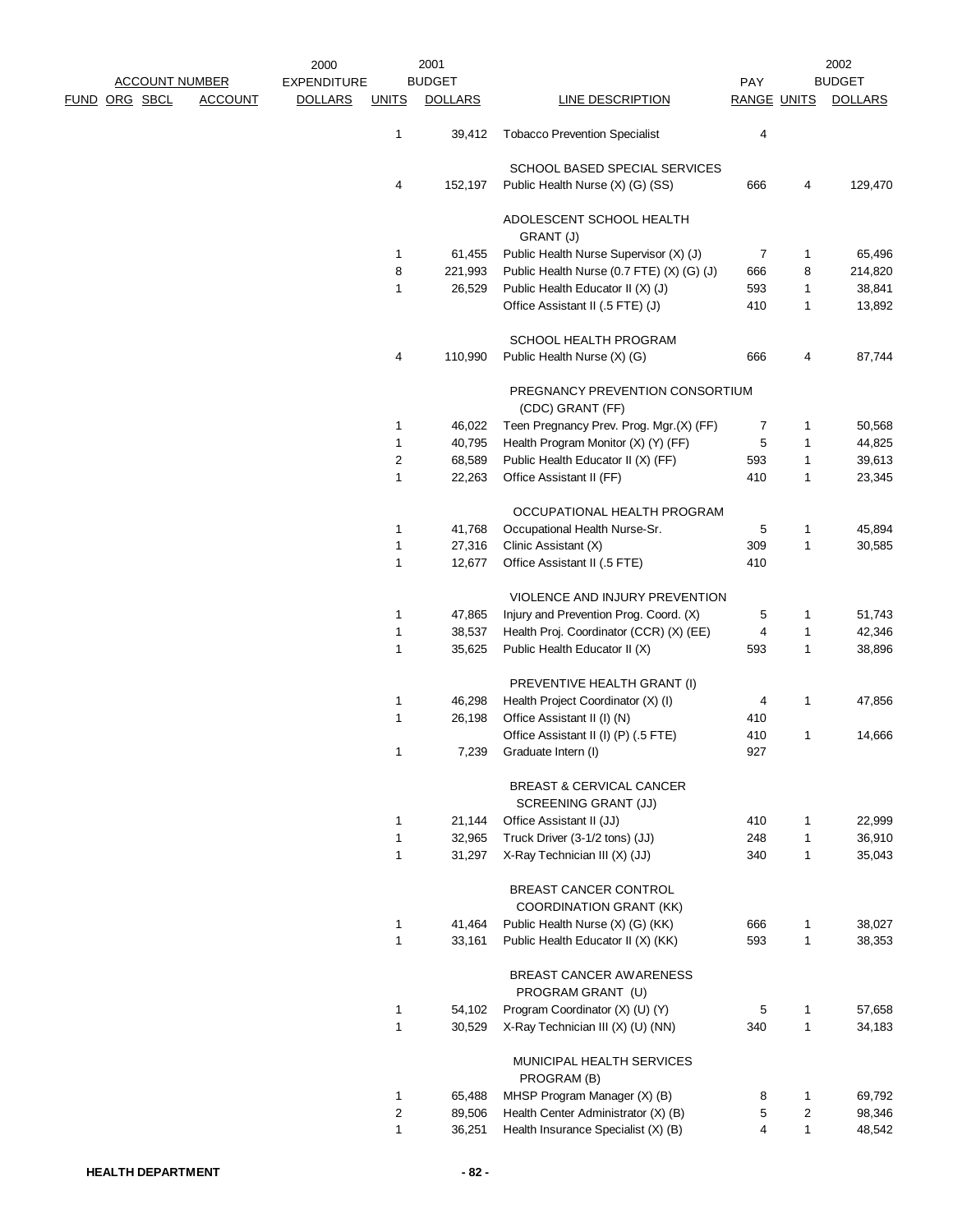|  |                       |                | 2000               |              | 2001           |                                                                  |                    |                | 2002           |
|--|-----------------------|----------------|--------------------|--------------|----------------|------------------------------------------------------------------|--------------------|----------------|----------------|
|  | <b>ACCOUNT NUMBER</b> |                | <b>EXPENDITURE</b> |              | <b>BUDGET</b>  |                                                                  | PAY                |                | <b>BUDGET</b>  |
|  | FUND ORG SBCL         | <b>ACCOUNT</b> | <b>DOLLARS</b>     | <b>UNITS</b> | <b>DOLLARS</b> | <b>LINE DESCRIPTION</b>                                          | <b>RANGE UNITS</b> |                | <b>DOLLARS</b> |
|  |                       |                |                    | 1            | 28,008         | Office Assistant III (B)                                         | 425                | 1              | 31,360         |
|  |                       |                |                    | 1            | 26,197         | Office Assistant II (B)                                          | 410                | $\mathbf{1}$   | 29,332         |
|  |                       |                |                    |              |                | MEDICAL ASSISTANCE OUTREACH<br>GRANT (N)                         |                    |                |                |
|  |                       |                |                    | 1            | 41,031         | Medical Asst. Outreach Coord. (X) (Y) (N)                        | 5                  | 1              | 45,087         |
|  |                       |                |                    | 2            | 46,818         | Public Health Aide (X) (N)<br>Health Access Assistant II (X) (N) | 305<br>425         | 2              | 59,178         |
|  |                       |                |                    | 1            | 25,652         | Public Health Interpreter Aide (X) (N)                           | 300                |                |                |
|  |                       |                |                    |              |                | Health Access Interpreter (X) (N)                                | 300                | 1              | 28,722         |
|  |                       |                |                    |              |                | Office Assistant II (I) (N) (.5 FTE)                             | 410                | 1              | 14,666         |
|  |                       |                |                    |              |                | SCHOOL BASED MEDICAL ASSISTANCE<br><b>OUTREACH GRANT (CC)</b>    |                    |                |                |
|  |                       |                |                    |              |                | Health Access Assistant II (X) (CC)                              | 425                | 1              | 29,636         |
|  |                       |                |                    |              |                | CONSUMER ENVIRONMENTAL HEALTH DIVISION                           |                    |                |                |
|  |                       |                |                    | 1            | 69,828         | Consumer Environmental Health Mgr. (Y)                           | 9                  | 1              | 76,652         |
|  |                       |                |                    | 2            | 101,500        | Environmental Specialist Supvr. (X) (Y)                          | 4                  | 2              | 108,172        |
|  |                       |                |                    | 1            | 31,297         | <b>Office Assistant IV</b>                                       | 445                | 1              | 35,043         |
|  |                       |                |                    | 3            | 81,271         | <b>Office Assistant III</b>                                      | 425                | 3              | 92,620         |
|  |                       |                |                    | 1            | 23,395         | Office Assistant II                                              | 410                |                |                |
|  |                       |                |                    |              |                | CENTRAL                                                          |                    |                |                |
|  |                       |                |                    | 1            | 57,660         | Environmental Health Supv. (X) (Y)                               | 6                  | 1              | 61,451         |
|  |                       |                |                    | 6            | 221,941        | Environmental Health Spec. II (X)                                | 541                | $\overline{7}$ | 286,828        |
|  |                       |                |                    |              |                | <b>NORTHWEST</b>                                                 |                    |                |                |
|  |                       |                |                    | 1            | 57,660         | Environmental Health Supv. (X) (Y)                               | 6                  | 1              | 61,451         |
|  |                       |                |                    | 8            | 301,280        | Environmental Health Spec. II (X)                                | 541                | 8              | 326,738        |
|  |                       |                |                    |              |                | <b>SOUTH</b>                                                     |                    |                |                |
|  |                       |                |                    | 1            | 57,660         | Environmental Health Supv. (X) (Y)                               | 6                  | 1              | 61,451         |
|  |                       |                |                    | 8            | 293,740        | Environmental Health Spec. II (X)                                | 541                | $\overline{7}$ | 295,249        |
|  |                       |                |                    |              |                | DISEASE CONTROL & PREVENTION DIVISION                            |                    |                |                |
|  |                       |                |                    | 1            | 69,828         | Disease Control & Prevention Mgr. (Y)                            | 9                  | 1              | 76,652         |
|  |                       |                |                    | 1            | 74,421         | Environmental Scientist (PP) (X) (Y)                             | 10                 | $\mathbf{1}$   | 79,313         |
|  |                       |                |                    | 2            | 66,141         | Environmental Health Spec. II (X)                                | 541                |                |                |
|  |                       |                |                    | 5            | 199,209        | Environmental Hygienist(X)                                       | 555                | 5              | 222,492        |
|  |                       |                |                    | 1            | 22,905         | Office Assistant IV                                              | 445                |                |                |
|  |                       |                |                    |              |                | Health Project Assistant                                         | 530                | $\mathbf{1}$   | 36,192         |
|  |                       |                |                    |              |                | <b>Office Assistant III</b>                                      | 425                | 1              | 30,219         |
|  |                       |                |                    |              |                | SEXUALLY TRANSMITTED DISEASE CLINIC                              |                    |                |                |
|  |                       |                |                    | 1            | 61,455         | Public Health Nurse Supervisor (X)                               | 7                  |                |                |
|  |                       |                |                    |              |                | Commun. & Infectious Dis. Prog. Sup.(X)                          | $\overline{7}$     | $\mathbf{1}$   | 48,238         |
|  |                       |                |                    | 5            | 206,757        | Public Health Nurse (X) (G)                                      | 666                | 5              | 211,343        |
|  |                       |                |                    | 1            | 38,738         | Public Health Educator II (X)                                    | 593                | 1              | 38,896         |
|  |                       |                |                    | 1            | 27,835         | Office Assistant III (F)                                         | 425                | 1              | 31,360         |
|  |                       |                |                    | 1            | 26,197         | <b>Office Assistant II</b>                                       | 410                | 1              | 29,332         |
|  |                       |                |                    | 1            | 28,008         | <b>Office Assistant III</b>                                      | 425                | 1              | 31,360         |
|  |                       |                |                    | 1            | 42,083         | Microbiologist II (F)                                            | 642                | 1              | 44,632         |
|  |                       |                |                    | 1            | 11,747         | Office Asst. II (.6 FTE) (F)                                     | 410                |                |                |
|  |                       |                |                    |              |                | HIV WOMEN'S PROJECT (L)                                          |                    |                |                |
|  |                       |                |                    | 2            | 78,143         | Public Health Nurse (X) (G) (L)                                  | 666                | 3              | 125,575        |
|  |                       |                |                    |              |                |                                                                  |                    |                |                |

STD/HIV PREVENTION TRAINING GRANT (BB)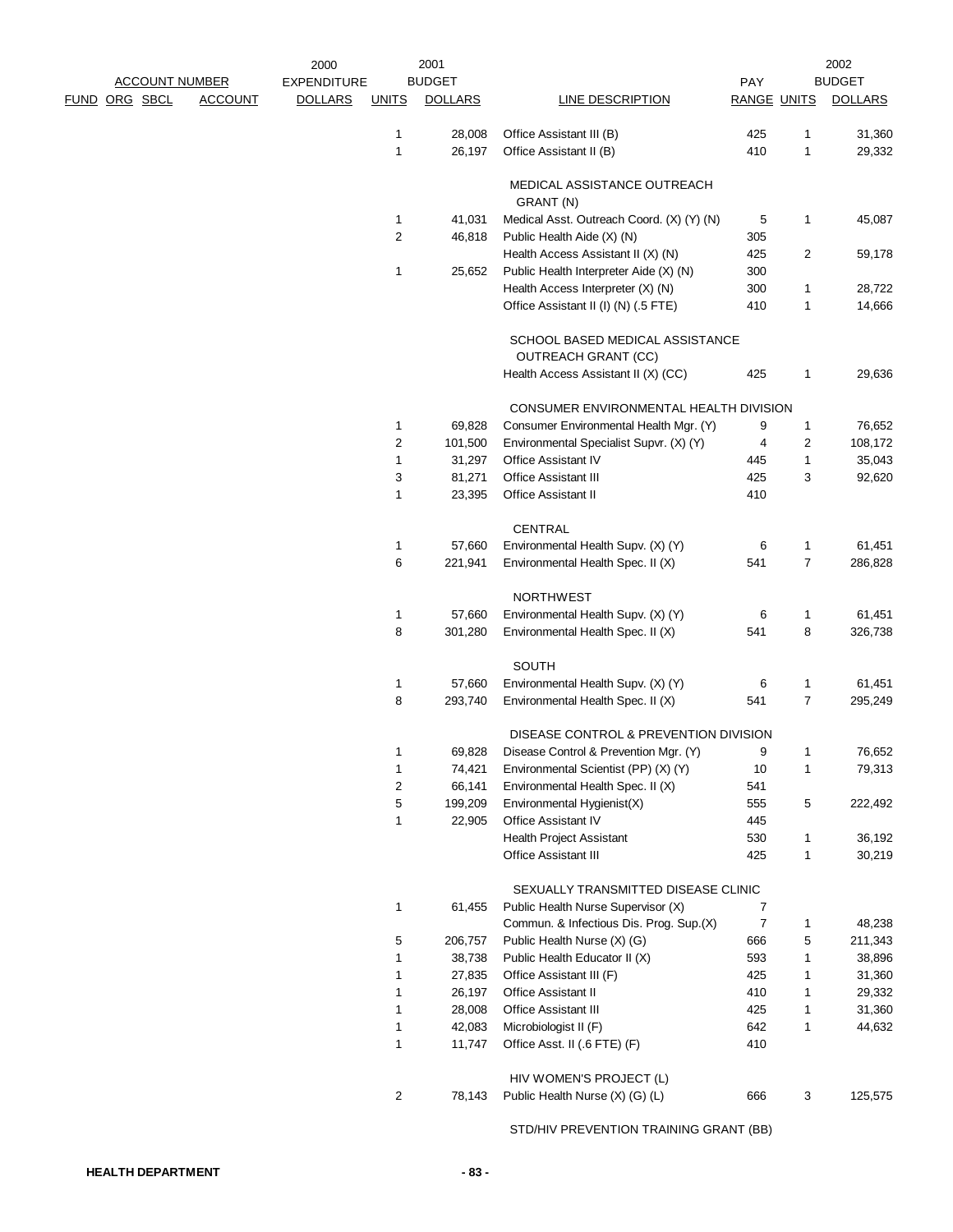|                       |                | 2000               |              | 2001           |                                                             |                    |   | 2002           |
|-----------------------|----------------|--------------------|--------------|----------------|-------------------------------------------------------------|--------------------|---|----------------|
| <u>ACCOUNT NUMBER</u> |                | <b>EXPENDITURE</b> |              | <b>BUDGET</b>  |                                                             | <b>PAY</b>         |   | <b>BUDGET</b>  |
| <u>RG SBCL</u>        | <b>ACCOUNT</b> | <b>DOLLARS</b>     | <b>UNITS</b> | <b>DOLLARS</b> | <b>LINE DESCRIPTION</b>                                     | <b>RANGE UNITS</b> |   | <b>DOLLARS</b> |
|                       |                |                    |              |                | Nurse Practitioner STD/HIV Program<br>$(.5$ FTE) (BB) $(X)$ | 670                | 1 | 24,227         |
|                       |                |                    |              |                | INTERVENTION TO PREVENT THE SPREAD<br>OF AIDS GRANT (K)     |                    |   |                |
|                       |                |                    |              |                | Nurse Practitioner (.5 FTE) (K) (X)                         | 670                | 1 | 24,227         |
|                       |                |                    |              |                | Office Assistant II (K) (.5 FTE)                            | 410                | 1 | 12,464         |
|                       |                |                    |              |                | TUBERCULOSIS CONTROL UNIT                                   |                    |   |                |
|                       |                |                    | 1            | 59,890         | Public Health Nurse Supervisor (X)                          | 7                  | 1 | 65,496         |
|                       |                |                    | 4            | 161,150        | Public Health Nurse (X) (G)                                 | 666                | 4 | 172,346        |
|                       |                |                    | 1            | 26,197         | Office Assistant II                                         | 410                | 1 | 29,332         |
|                       |                |                    | 1            | 29,143         | X-ray Technician III (X)                                    | 340                | 1 | 33,541         |
|                       |                |                    | $\mathbf{1}$ | 24,025         | Pub. Hlth Aide Tuberculosis Cntrl (MM)(X)                   | 305                | 1 | 25,202         |
|                       |                |                    |              |                | HEPATITIS B IMMUNIZATION GRANT (HH)                         |                    |   |                |
|                       |                |                    | 1            | 25,652         | Health Interpreter Aide (X) (HH)                            | 300                | 1 | 28,722         |
|                       |                |                    |              |                | <b>COMMUNICABLE DISEASE DIVISION</b>                        |                    |   |                |
|                       |                |                    | 2            | 86,058         | Public Health Nurse (X) (G)                                 | 666                | 2 | 90,292         |
|                       |                |                    |              |                | SURVNET GRANT (V)                                           |                    |   |                |
|                       |                |                    | 1            | 13,099         | Office Assistant II (V)                                     | 410                | 1 | 29,332         |
|                       |                |                    |              |                | HOME ENVIRONMENTAL HEALTH DIVISION                          |                    |   |                |
|                       |                |                    |              |                | CHILDHOOD LEAD POISONING                                    |                    |   |                |
|                       |                |                    |              |                | PREVENTION PROGRAM (W)                                      |                    |   |                |
|                       |                |                    | 1            | 67,566         | Home Environ. Health Mgr. (W) (X) (Y)                       | 9                  | 1 | 76,473         |
|                       |                |                    | 1            | 44,662         | Lead Project Inspection Supervisor (W)                      | 5                  | 1 | 42,968         |
|                       |                |                    | 1            | 42,638         | Public Health Nurse (X) (G) (W)                             | 666                | 1 | 40,658         |
|                       |                |                    | 1            | 33,161         | Public Health Educator II (X) (W)                           | 593                | 1 | 39,947         |
|                       |                |                    | 3            | 103,064        | Environmental Health Spec. II (X) (W)                       | 541                | 3 | 111,264        |
|                       |                |                    | 1            | 35,119         | Health Project Assistant (W)                                | 530                | 1 | 39,322         |
|                       |                |                    | 2            | 47,336         | Office Assistant II (W)                                     | 410                | 2 | 48,054         |
|                       |                |                    |              |                | CHILDHOOD LEAD DETECTION<br>PROGRAM (Z)                     |                    |   |                |
|                       |                |                    | 2            | 82,928         | Public Health Nurse (X) (G) (Z)                             | 666                | 2 | 74,310         |
|                       |                |                    | $\mathbf{1}$ | 41,087         | Environmental Hygienist (Z) (X)                             | 555                | 1 | 41,191         |
|                       |                |                    | 3            | 78,546         | Public Health Aide (X) (G) (Z)                              | 305                | 1 | 29,316         |
|                       |                |                    | 1            | 28,555         | Office Assistant IV (Z)                                     | 445                | 1 | 32,718         |
|                       |                |                    | 1            | 20,654         | Office Assistant II (Z)                                     | 410                | 1 | 29,332         |
|                       |                |                    |              |                | LEAD BASED PAINT HAZARD CONTROL<br>GRANT (S)                |                    |   |                |
|                       |                |                    | 1            | 45,656         | Health Project Cord. (Lead) (S) (X)                         | 4                  |   |                |
|                       |                |                    | 1            | 35,119         | Environmental Health Specialist II (S) (X)                  | 541                |   |                |
|                       |                |                    |              |                | LEAD PILOT PROJECT GRANT (E)                                |                    |   |                |
|                       |                |                    | 1            | 54,102         | Lead Project Coordinator (HUD) (X) (E)                      | 5                  | 1 | 49,476         |
|                       |                |                    | 1            | 35,119         | Program Assistant II (X) (E)                                | 530                |   |                |
|                       |                |                    | 1            | 31,893         | Lead Project Assistant (X) (E)                              | 530                | 1 | 35,710         |
|                       |                |                    | 2            | 50,492         | Public Health Aide (X) (E)                                  | 305                |   |                |
|                       |                |                    | 1            | 20,654         | Office Assistant II (E)                                     | 410                | 1 | 25,495         |
|                       |                |                    | 3            | 104,547        | Environ. Health Spec. II (X) (E)                            | 541                | 2 | 78,644         |
|                       |                |                    | 1            | 42,083         | Chemist II (E)                                              | 642                | 1 | 38,149         |
|                       |                |                    | 1            | 28,853         | Laboratory Assistant II (E) (S)                             | 335                |   |                |

FUND ORG SBCL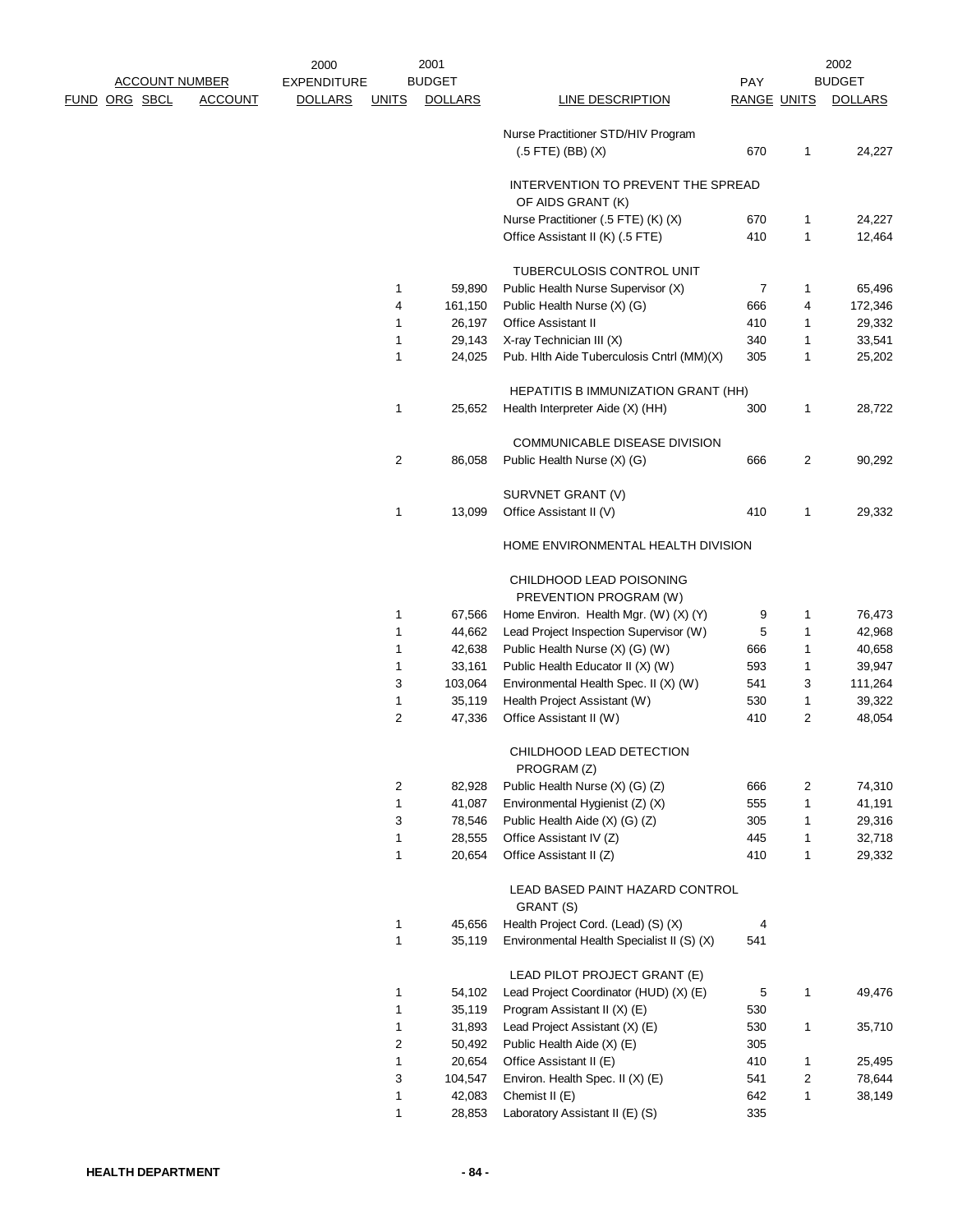|                       |                | 2000               |                | 2001           |                                             |                    |                | 2002           |
|-----------------------|----------------|--------------------|----------------|----------------|---------------------------------------------|--------------------|----------------|----------------|
| <b>ACCOUNT NUMBER</b> |                | <b>EXPENDITURE</b> |                | <b>BUDGET</b>  |                                             | <b>PAY</b>         |                | <b>BUDGET</b>  |
| FUND ORG SBCL         | <b>ACCOUNT</b> | <b>DOLLARS</b>     | <b>UNITS</b>   | <b>DOLLARS</b> | <b>LINE DESCRIPTION</b>                     | <b>RANGE UNITS</b> |                | <b>DOLLARS</b> |
|                       |                |                    |                |                | LEAD POISONING CONTROL PROGRAM              |                    |                |                |
|                       |                |                    | 1              | 26,182         | Public Health Aide (X)                      | 305                | 1              | 29,316         |
|                       |                |                    | 1              | 47,227         | Public Health Nurse Supervisor (X)          | 7                  | $\mathbf{1}$   | 52,873         |
|                       |                |                    | 3              | 125,566        | Public Health Nurse (X) (G)                 | 666                | 3              | 133,098        |
|                       |                |                    | $\mathbf{1}$   | 20,371         | Office Assistant II                         | 410                | $\mathbf{1}$   | 25,429         |
|                       |                |                    |                |                | Environ. Health Spec. II (X)                | 541                | $\overline{c}$ | 75,554         |
|                       |                |                    |                |                | LEAD HAZARD REDUCTION GRANT (D)             |                    |                |                |
|                       |                |                    |                |                | Lead Program Housing Manager (D) (X)        | $\overline{7}$     | 1              | 61,608         |
|                       |                |                    |                |                | Health Project Coordinator (Lead) (D) (X)   | 4                  | 1              | 50,166         |
|                       |                |                    |                |                | Chemist II (D)                              | 642                | $\mathbf{1}$   | 38,149         |
|                       |                |                    |                |                | Public Health Aide .5 FTE (D) (X)           | 305                | 1              | 12,601         |
|                       |                |                    |                |                | Environmental Health Specialist II (D) (X)  | 530                | 3              | 106,905        |
|                       |                |                    |                |                | Program Assistant II (D) (X)                | 530                | $\mathbf{1}$   | 39,322         |
|                       |                |                    |                |                | Laboratory Assistant II (D) (.5 FTE)        | 335                | $\mathbf{1}$   | 16,126         |
|                       |                |                    |                |                | PILOT ORDINANCE EVALUATION<br>GRANT (H)     |                    |                |                |
|                       |                |                    | 1              | 41,702         | Lead Proj. Coordinator (X) (H) (POEP)       | 5                  | $\mathbf{1}$   | 47,986         |
|                       |                |                    | 3              | 68,856         | Public Health Aide (X) (H)                  | 305                | 3              | 86,450         |
|                       |                |                    |                |                | CDBG LEAD GRANT (TT)                        |                    |                |                |
|                       |                |                    |                |                | Lead Project Coordinator (CDBG) (TT) (X)    | 5                  | 1              | 42,363         |
|                       |                |                    |                |                | Environmental Health Specialist II (TT) (X) | 530                | 3              | 106,680        |
|                       |                |                    |                |                | Laboratory Assistant II (TT) (.5 FTE)       | 335                | 1              | 16,126         |
|                       |                |                    |                |                | Chemist II (TT)                             | 642                | $\mathbf{1}$   | 44,632         |
|                       |                |                    |                |                | LABORATORY SERVICES DIVISION                |                    |                |                |
|                       |                |                    | 1              | 102,388        | Public Health Laboratories Dir. (Y)         | 15                 | $\mathbf{1}$   | 109,118        |
|                       |                |                    | 1              | 54,378         | Systems & Admin Supervisor                  | $\overline{7}$     | $\mathbf{1}$   | 57,550         |
|                       |                |                    | 3              | 87,517         | Laboratory Assistant II                     | 335                | $\overline{c}$ | 65,630         |
|                       |                |                    | 1              | 32,075         | Office Assistant IV                         | 445                | $\mathbf{1}$   | 34,183         |
|                       |                |                    | 1              | 28,739         | <b>Accounting Assistant I</b>               | 435                |                |                |
|                       |                |                    |                |                | <b>Accounting Assistant II</b>              | 445                | $\mathbf{1}$   | 32,748         |
|                       |                |                    | $\overline{c}$ | 52,394         | <b>Office Assistant II</b>                  | 410                | $\overline{2}$ | 58,664         |
|                       |                |                    | $\mathbf{1}$   |                | Custodial Worker II - City Laborer          | 215                |                |                |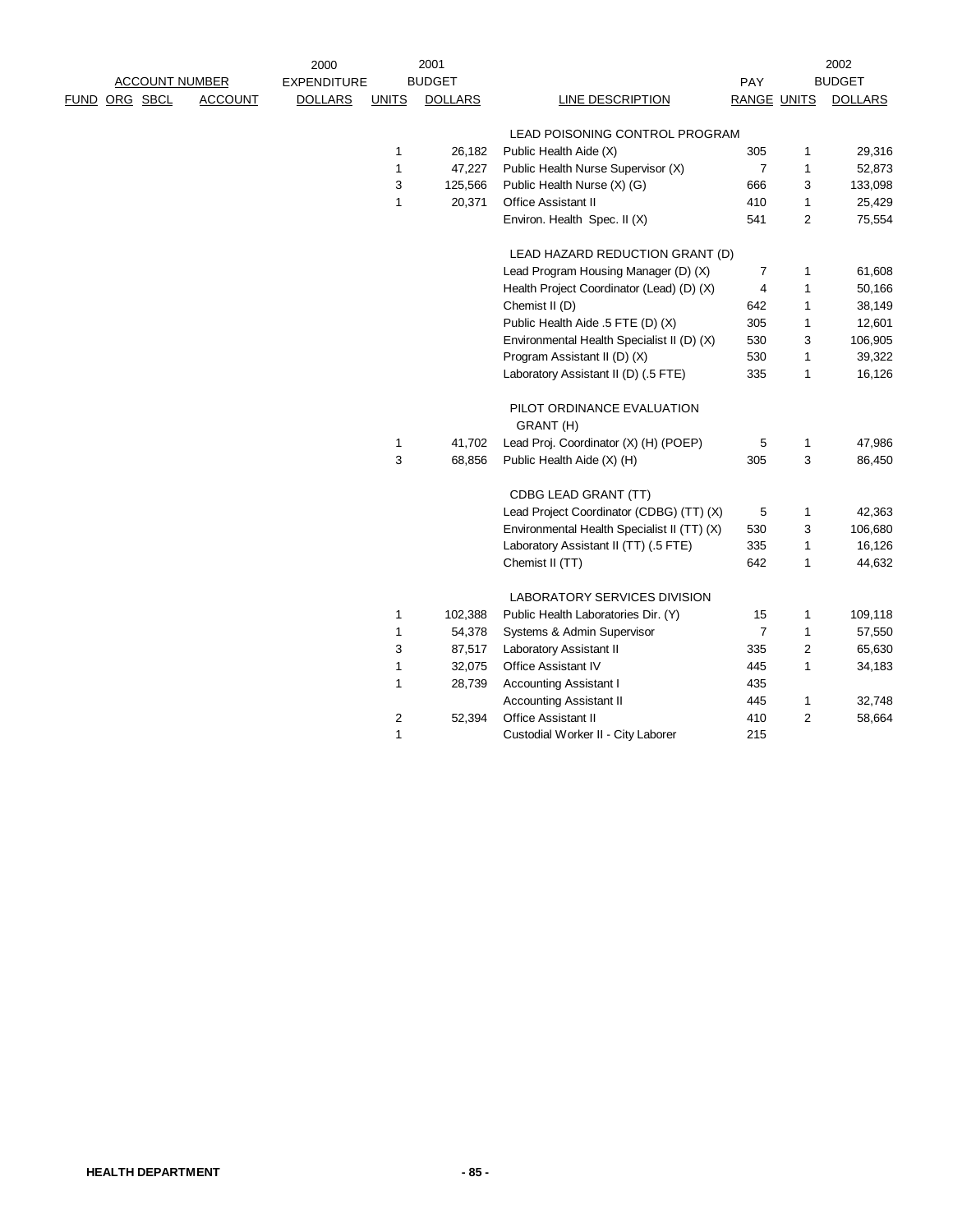| 2001<br>2000<br><b>ACCOUNT NUMBER</b> |  |           | 2002           |                    |                |                |                                                                                                                                  |                    |                |                |
|---------------------------------------|--|-----------|----------------|--------------------|----------------|----------------|----------------------------------------------------------------------------------------------------------------------------------|--------------------|----------------|----------------|
|                                       |  |           |                | <b>EXPENDITURE</b> |                | <b>BUDGET</b>  |                                                                                                                                  | PAY                |                | <b>BUDGET</b>  |
| FUND ORG SBCL                         |  |           | <b>ACCOUNT</b> | <b>DOLLARS</b>     | <b>UNITS</b>   | <b>DOLLARS</b> | <b>LINE DESCRIPTION</b>                                                                                                          | <b>RANGE UNITS</b> |                | <b>DOLLARS</b> |
|                                       |  |           |                |                    |                |                | CHEMICAL DIVISION                                                                                                                |                    |                |                |
|                                       |  |           |                |                    | 1              | 84,550         | Chief Chemist (Y)                                                                                                                | 12                 | 1              | 90,108         |
|                                       |  |           |                |                    | $\mathbf 1$    | 43,603         | Chemist III                                                                                                                      | 644                | $\mathbf{1}$   | 48,214         |
|                                       |  |           |                |                    | 1              | 42,083         | Chemist II                                                                                                                       | 642                | $\mathbf{1}$   | 44,632         |
|                                       |  |           |                |                    |                |                |                                                                                                                                  |                    |                |                |
|                                       |  |           |                |                    | 1              | 84,550         | VIROLOGICAL DIVISION<br>Chief Virologist (Y)                                                                                     | 12                 | 1              | 90,108         |
|                                       |  |           |                |                    | 1              | 48,686         |                                                                                                                                  | 644                | $\mathbf{1}$   | 51,634         |
|                                       |  |           |                |                    | 3              | 115,243        | Virologist III<br>Virologist II                                                                                                  | 642                | 3              | 128,880        |
|                                       |  |           |                |                    |                |                |                                                                                                                                  |                    |                |                |
|                                       |  |           |                |                    |                |                | MICROBIOLOGICAL DIVISION                                                                                                         |                    |                |                |
|                                       |  |           |                |                    | 1              | 84,550         | Chief Microbiologist (Y)                                                                                                         | 12                 | 1              | 90,108         |
|                                       |  |           |                |                    | 3              | 142,116        | Microbiologist III                                                                                                               | 644                | 3              | 147,900        |
|                                       |  |           |                |                    | 5              | 210,415        | Microbiologist II                                                                                                                | 642                | 5              | 223,160        |
|                                       |  |           |                |                    | $\overline{c}$ | 63,628         | Medical Laboratory Technician                                                                                                    | 635                | $\overline{2}$ | 67,482         |
|                                       |  |           |                |                    | $\mathbf{1}$   | 14,862         | Medical Laboratory Technician (0.5 FTE)                                                                                          | 635                | $\mathbf{1}$   | 15,869         |
|                                       |  |           |                |                    |                |                | <b>AUXILIARY POSITIONS</b>                                                                                                       |                    |                |                |
|                                       |  |           |                |                    | 13             |                | Public Health Nurse (G)                                                                                                          | 666                | 13             |                |
|                                       |  |           |                |                    | 1              |                | Health Education Assistant (X)                                                                                                   | 940                | $\mathbf{1}$   |                |
|                                       |  |           |                |                    | 1              |                | Nutritionist (X)                                                                                                                 | 594                | $\mathbf{1}$   |                |
|                                       |  |           |                |                    | $\mathbf 1$    |                | Public Health Educator II (X)                                                                                                    | 593                | $\mathbf{1}$   |                |
|                                       |  |           |                |                    | 1              |                | Environmental Health Spec. II (X)                                                                                                | 541                | 1              |                |
|                                       |  |           |                |                    | 1              |                | Public Health Aide (X)                                                                                                           | 305                | 1              |                |
|                                       |  |           |                |                    | $\mathbf 1$    |                | Dietetic Technician (X)                                                                                                          | 503                | 1              |                |
|                                       |  |           |                |                    | 3              |                | Office Assistant II                                                                                                              | 410                | 3              |                |
|                                       |  |           |                |                    | 1              |                | Clinic Assistant (X)                                                                                                             | 309                | $\mathbf{1}$   |                |
|                                       |  |           |                |                    | $\mathbf 1$    |                | Custodial Worker II/City Laborer                                                                                                 | 215                | $\mathbf 1$    |                |
|                                       |  |           |                |                    | 368            | 12,726,580     | <b>Total Before Adjustments</b>                                                                                                  |                    | 377            | 14,040,497     |
|                                       |  |           |                |                    |                |                | Salary & Wage Rate Changes                                                                                                       |                    |                |                |
|                                       |  |           |                |                    |                | 24,000         | Overtime Compensated                                                                                                             |                    |                | 46,500         |
|                                       |  |           |                |                    |                | (443, 523)     | Personnel Cost Adjustment                                                                                                        |                    |                | (273, 189)     |
|                                       |  |           |                |                    |                |                | Other                                                                                                                            |                    |                |                |
|                                       |  |           |                |                    | 368            | 12,307,057     | Gross Salaries & Wages Total                                                                                                     |                    | 377            | 13,813,808     |
|                                       |  |           |                |                    |                | (37, 542)      | Reimbursable Services Deduction                                                                                                  |                    |                | (10,000)       |
|                                       |  |           |                |                    |                | (3,572,086)    | Capital Improvements Deduction<br>Grant and Aids Deduction                                                                       |                    |                | (4,656,679)    |
|                                       |  |           |                |                    |                |                |                                                                                                                                  |                    |                |                |
| 0001                                  |  | 3810 R999 | 006000         | 9,076,835          |                | 8,697,429      | NET SALARIES & WAGES TOTAL                                                                                                       |                    |                | 9,147,129      |
|                                       |  |           |                |                    | 223.75         |                | O&M FTE'S                                                                                                                        |                    | 217.07         |                |
|                                       |  |           |                |                    | 102.40         |                | NON-O&M FTE'S                                                                                                                    |                    | 122.53         |                |
|                                       |  |           |                |                    |                |                | (B) To expire 12/31/01 unless the Municipal Health Services<br>Program Grant is extended.                                        |                    |                |                |
|                                       |  |           |                |                    |                |                | (C) To expire 12/31/01 unless the Women's Infant's & Children's<br>Grant available from the Wisconsin Dept. of Health and Family |                    |                |                |

 Services is extended. Also funds .25 FTE of the Public Health Nurse Supervisor in Keenan Health Center.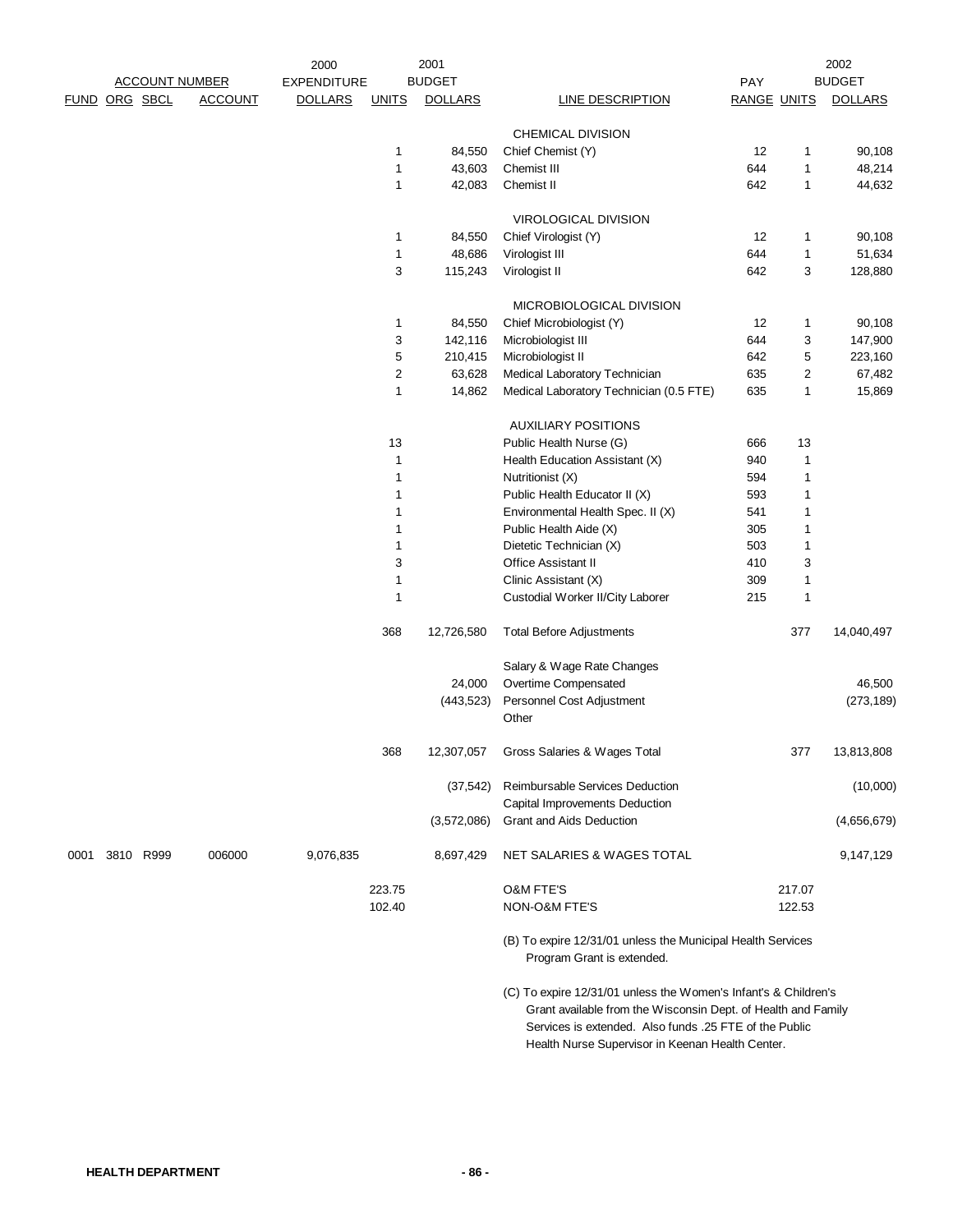- (D) To expire 5/15/02 unless the Lead Hazard Reduction Grant, available from the U.S. Dept. of Housing and Urban Development is extended. 0.5 FTE of the Lab Assistant position funded by the CDBG Lead Grant.
- (E) To expire 2/28/02 unless the Lead Pilot Project Grant available from the US Dept. of Housing and Urban Development is extended.
- (F) To expire 12/31/01 unless the Sexually Transmitted Disease Grant, available from the State of Wisconsin Division of Health and Family Services, is extended.
- (G) The Health Department is authorized to underfill up to 10% of the authorized Public Health Nurse positions with Public Health Nurse Interns.
- (H) To expire 9/30/02 unless the Pilot Ordinance Evaluation Grant available from the Batelle Organization is extended.
- (I) To expire 12/31/01 unless the Preventive Health Grant, available from the Wisconsin Dept. of Health and Family Services is extended. .5 FTE of Office Assistant II funded by Medical Assistance Outreach Consolidated Grant.
- (J) Position authority to expire 12/31/01 unless the Adolescent School Health Grant is extended. 0.5 FTE of the Office Asstistant II position is O & M funded.
- (K) To expire 8/30/02 unless the Intervention to Prevent the Spread of AIDS Grant, available from the Medical College of Wisconsin, is extended. Also funds 0.5 FTE of Nurse Practitioner in the STD/HIV Prevention Training Grant.
- (L) To expire 7/31/02 unless the HIV Women's Project Grant available from the Medical College of Wisconsin, is extended.
- (M) To expire 6/30/02 unless the Milwaukee Fetal Infant Mortality Review Grant, available from the Black Health Coalition of Wisconsin is extended.
- (N) To expire 12/31/01 unless the Medical Assistance Outreach Grant available from the State of Wisconsin Division of Health and Family Services is extended.
- (O) To expire 6/30/02 unless Congenital Disorders Grant is extended.
- (P) To expire 12/31/01 unless the Medical Assistance Outreach- Consolidated Grant, available from the State of Wisconsin Division of Health and Family Services is extended. Also funds 0.5 FTE Office Assistant II under the Preventive Health Grant.
- (Q) To expire 8/31/01 unless the Bioterrorism Grant available from the State of Wisconsin Division of Health and Family Services is extended. .3 FTE of Microbiologist III position funded by the Bioterrorism Preparedness Laboratory Support Grant.
- (U) To expire 12/31/01 unless the Breast Cancer Awareness Grant is extended. .25 FTE of the X-Ray Technician position funded by the Well Women Health Initiative Grant.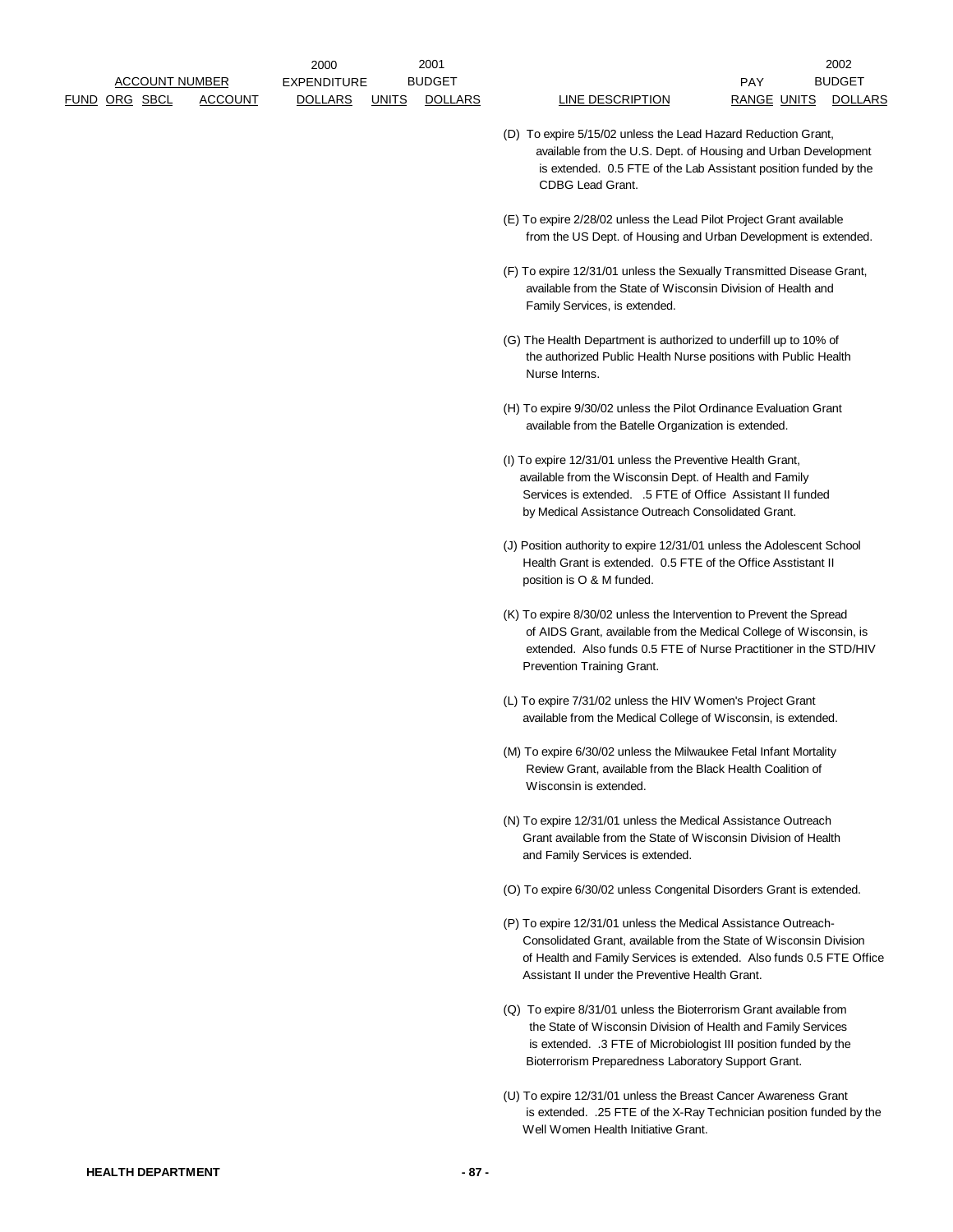- (V) To expire 6/30/02 unless the SURVNET Grant available from the Wisconsin Division of Health and Family Services, is extended.
- (W) To expire 6/30/02 unless the Childhood Lead Poisoning Prevention Grant, available from the State of Wisconsin Division of Health and Social Services, is extended.
- (X) Private Auto Allowance May Be Paid Pursuant To Section 350-183 of The Milwaukee Code.
- (Y) Required to file a Statement of Economic Interests in accordance with the Milwaukee Code of Ordinances Chapter 303-Code of Ethics.
- (Z) To expire 12/31/01 unless the Childhood Lead Detection Grant available from the State of Wisconsin Division of Health and Family Services is extended.
- (BB) To expire 4/30/02 unless the STD/HIV Prevention Training Grant, avail able from the Cincinnati Health Dept. is extended. .5 FTE of position funded by the Intervention to Prevent the Spread of Aids Grant.
- (CC) To expire 6/30/02 unless the School Based Medical Assistance Outreach Grant, available from Community Advocates, is extended.
- (DD) To expire 12/31/01 unless the Immunization Action Plan Grant, available from the Wisconsin Department of Health and Social Services is extended.
- (EE) To expire 6/30/02 unless the Coordinated Community Response Grant is extended.
- (FF) To expire 9/29/02 unless the Pregnancy Prevention Consortium Grant, available from the Centers for Disease Control is extended.
- (GG) To expire 6/30/02 unless the Bioterrorism Preparedness Laboratory Support Grant from the State of Wisconsin Division of Health and Family Service is extended. .7 FTE of Microbiologist III position funded by the Bioterrorism Grant.
- (HH) To expire 12/31/01 unless the Hepatitis B Immunization Program Grant is extended.
- (JJ) To expire 9/30/01 unless the CDC Breast & Cervical Cancer Screening Grant is extended.
- (KK) To expire 12/31/01 unless the Cancer Control Coordination Grant, available from the State of Wisconsin Division of Health and Family Services, is extended.
- (MM) Position offset by Medicaid funding from the State of Wisconsin.
- (NN) To expire 12/31/01 unless the MBCAP Well Women Health Initiative Grant is extended. 0.75 FTE of the X-Ray Technician III position is funded by the Breast Cancer Awareness Program Grant.
- (PP) To expire 12/31/01 unless the CDBG Environmental Review Grant is extended.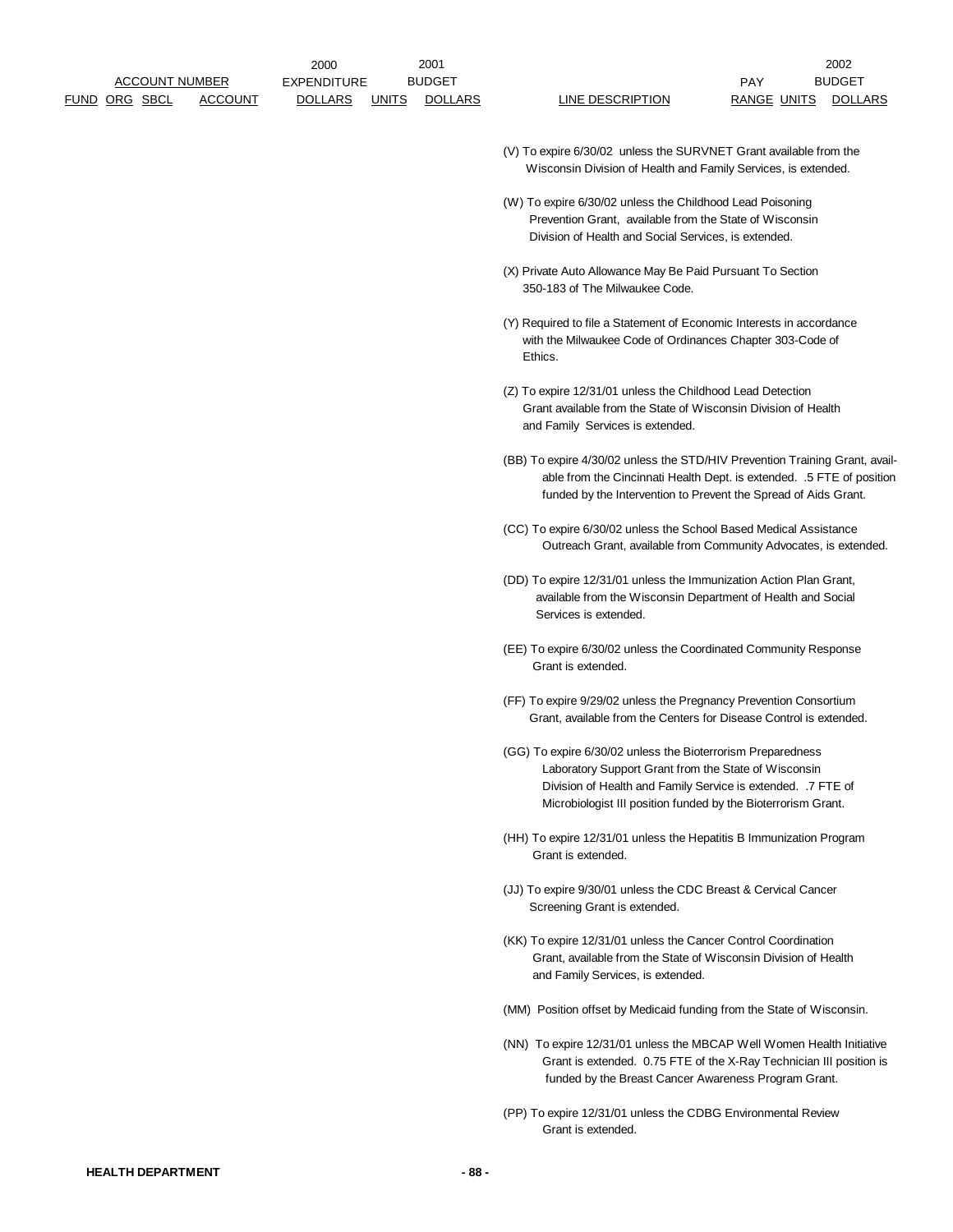|                      |      |           |                       | 2000               | 2001                           |                                                                                                     |                    | 2002           |
|----------------------|------|-----------|-----------------------|--------------------|--------------------------------|-----------------------------------------------------------------------------------------------------|--------------------|----------------|
|                      |      |           | <u>ACCOUNT NUMBER</u> | <b>EXPENDITURE</b> | <b>BUDGET</b>                  |                                                                                                     | PAY                | <b>BUDGET</b>  |
| <b>FUND ORG SBCL</b> |      |           | <u>ACCOUNT</u>        | <b>DOLLARS</b>     | <b>DOLLARS</b><br><u>UNITS</u> | <b>LINE DESCRIPTION</b>                                                                             | <b>RANGE UNITS</b> | <b>DOLLARS</b> |
|                      |      |           |                       |                    |                                | (SS) Position partially funded under contracts with the Milwaukee<br>Public Schools.                |                    |                |
|                      |      |           |                       |                    |                                | (TT) To expire 12/31/01 unless the CDBG Lead Grant is extended.                                     |                    |                |
|                      |      |           |                       |                    |                                |                                                                                                     |                    |                |
|                      |      |           |                       |                    |                                | Various positions to be reimbursed by the Department of<br>Neighborhood Services for lab services.  |                    |                |
| 0001                 | 3810 | R999      | 006100                | 2,752,840          | 2,870,152                      | ESTIMATED EMPLOYEE FRINGE BENEFITS<br>(Involves Revenue Offset - No<br>Transfers From This Account) |                    | 3,110,024      |
|                      |      |           |                       |                    |                                | OPERATING EXPENDITURES                                                                              |                    |                |
| 0001                 | 3810 | R999      | 630100                | 387,560            | 401,475                        | General Office Expense                                                                              |                    | 382,875        |
| 0001                 | 3810 | R999      | 630500                | 9,767              | 6,400                          | Tools & Machinery Parts                                                                             |                    | 10,500         |
| 0001                 |      | 3810 R999 | 631000                | 1,547              | 14,810                         | <b>Construction Supplies</b>                                                                        |                    | 6,500          |
| 0001                 | 3810 | R999      | 631500                | 73,652             | 72,200                         | Energy                                                                                              |                    | 119,000        |
| 0001                 | 3810 | R999      | 632000                | 85,144             | 92,501                         | <b>Other Operating Supplies</b>                                                                     |                    | 88,426         |
| 0001                 |      | 3810 R999 | 632500                | 141,010            | 175,000                        | <b>Facility Rental</b>                                                                              |                    | 142,600        |
| 0001                 | 3810 | R999      | 633000                | 104,540            | 111,048                        | Vehicle Rental                                                                                      |                    | 111,048        |
| 0001                 | 3810 | R999      | 633500                | 36,463             | 40,000                         | Non-Vehicle Equipment Rental                                                                        |                    | 40,000         |
| 0001                 |      | 3810 R999 | 634000                | 283,730            | 312,835                        | <b>Professional Services</b>                                                                        |                    | 312,935        |
| 0001                 | 3810 | R999      | 634500                | 58,816             | 73,350                         | Information Technology Services                                                                     |                    | 74,050         |
| 0001                 | 3810 | R999      | 635000                | 241,043            | 248,876                        | <b>Property Services</b>                                                                            |                    | 240,570        |
| 0001                 | 3810 | R999      | 635500                | 60,046             | 20,000                         | <b>Infrastructure Services</b>                                                                      |                    | 53,500         |
| 0001                 | 3810 | R999      | 636000                |                    |                                | Vehicle Repair Services                                                                             |                    |                |
| 0001                 | 3810 | R999      | 636500                | 181,031            | 192,477                        | <b>Other Operating Services</b>                                                                     |                    | 200,039        |
| 0001                 | 3810 | R999      | 637000                |                    |                                | Loans and Grants                                                                                    |                    |                |
| 0001                 |      | 3810 R999 | 637501                | 163,507            | 152,700                        | Reimburse Other Departments                                                                         |                    | 177,700        |
| 0001                 |      | 3810 R999 | 006300                | 1,827,856          | 1,913,672                      | OPERATING EXPENDITURES                                                                              |                    | 1,959,743      |
|                      |      |           |                       |                    |                                | <b>EQUIPMENT PURCHASES</b>                                                                          |                    |                |
|                      |      |           |                       |                    |                                | <b>Additional Equipment</b>                                                                         |                    |                |
|                      |      |           |                       |                    | 1,500<br>1                     | High Speed Buffer                                                                                   |                    |                |
|                      |      |           |                       |                    | 1<br>10,000                    | <b>Center Furnishings</b>                                                                           |                    | 10,000         |
|                      |      |           |                       |                    |                                | Lawn Mower, Riding                                                                                  | 1                  | 4,000          |
|                      |      |           |                       |                    |                                | Snow Blower                                                                                         | $\overline{2}$     | 3,000          |
|                      |      |           |                       |                    | 1<br>3,600                     | Price Verification/Bar Code Checker                                                                 |                    |                |
|                      |      |           |                       |                    | 15,100                         | Subtotal - Additional Equipment                                                                     | 3                  | 17,000         |
|                      |      |           |                       |                    |                                | Replacement Equipment                                                                               |                    |                |
|                      |      |           |                       |                    |                                | Subtotal - Replacement Equipment                                                                    |                    |                |
|                      |      |           |                       | 23,688             |                                | Other Previous Experience                                                                           |                    |                |
| 0001                 |      | 3810 R999 | 006800                | 23,688             | 15,100                         | EQUIPMENT PURCHASES TOTAL                                                                           | 3                  | 17,000         |
|                      |      |           |                       |                    |                                | <b>SPECIAL FUNDS</b>                                                                                |                    |                |
| 0001                 |      | 3810 R381 | 006300                | 123,752            | 102,680                        | Add'I Computer Work Stations/Systems Upgrade                                                        |                    | 102,680        |
| 0001                 |      | 3810 R387 | 006300                | 4,818              | 11,000                         | Task Force on Domestic Violence & Sexual Assault                                                    |                    | 11,000         |
|                      |      |           |                       | 128,570            | 113,680                        | SPECIAL FUNDS TOTAL                                                                                 |                    | 113,680        |
|                      |      |           |                       |                    |                                | HEALTH DEPARTMENT BUDGETARY                                                                         |                    |                |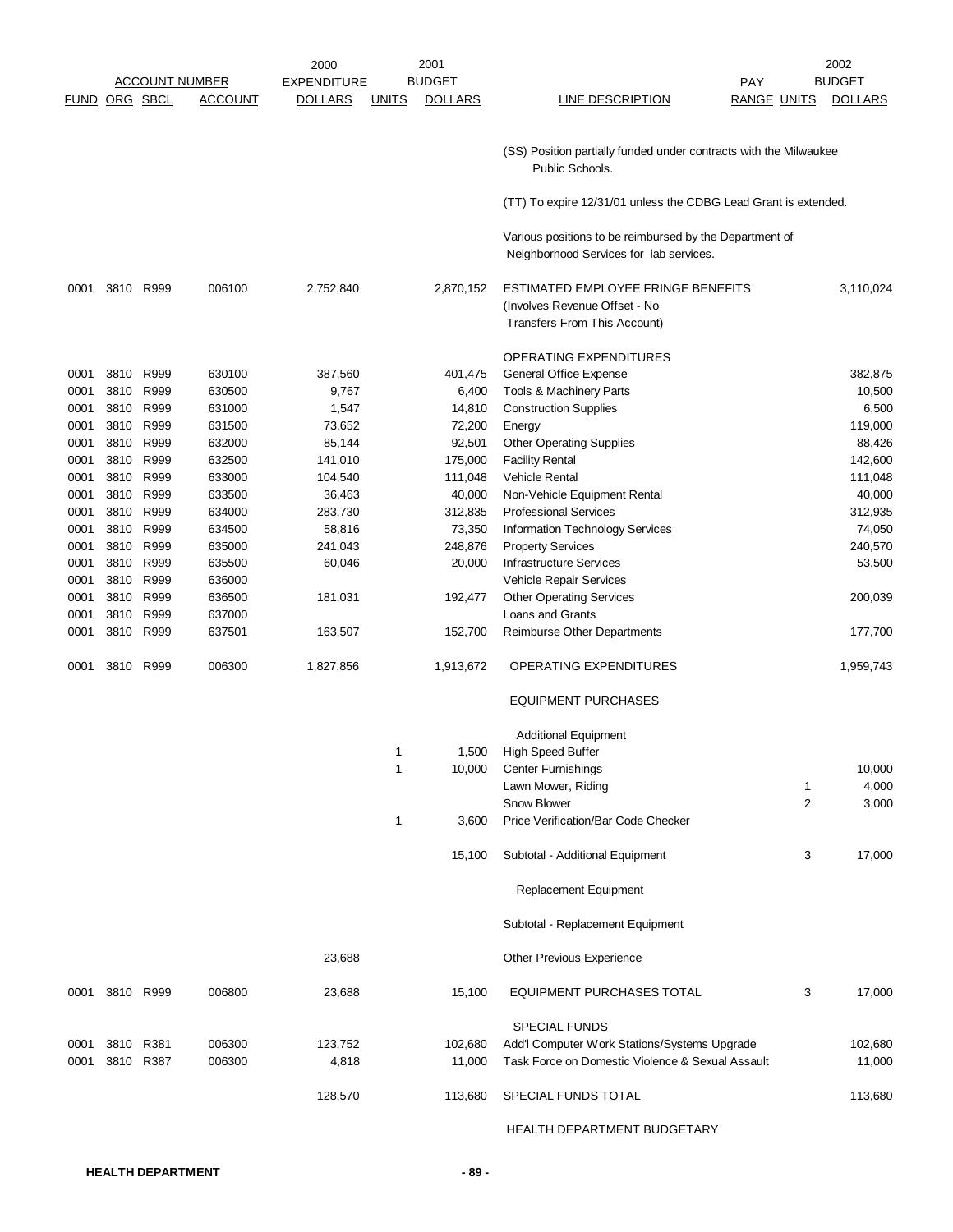|               |           |      | <b>ACCOUNT NUMBER</b> | 2000<br><b>EXPENDITURE</b> |              | 2001<br><b>BUDGET</b> |                                                                                                                 | <b>PAY</b>         | 2002<br><b>BUDGET</b> |
|---------------|-----------|------|-----------------------|----------------------------|--------------|-----------------------|-----------------------------------------------------------------------------------------------------------------|--------------------|-----------------------|
| FUND ORG SBCL |           |      | <b>ACCOUNT</b>        | <b>DOLLARS</b>             | <b>UNITS</b> | <b>DOLLARS</b>        | LINE DESCRIPTION                                                                                                | <b>RANGE UNITS</b> | <b>DOLLARS</b>        |
|               |           |      |                       | 13,809,789                 |              | 13,610,033            | CONTROL UNIT TOTAL (1BCU=1DU)                                                                                   |                    | 14,347,576            |
|               |           |      |                       | <b>UNITS</b>               | %            | <b>UNITS</b>          | PROGRAM RESULT MEASURES/<br>INTERNAL MANAGEMENT INDICATORS:                                                     | ℅                  | <b>UNITS</b>          |
|               |           |      |                       |                            |              |                       | DISEASE CONTROL AND PREVENTION                                                                                  |                    |                       |
| 0001          | 3810      | 6220 | P38123                | 6.1                        | 96.9         | 6.2                   | Incidence of Tuberculosis per 100,000 population                                                                | 96.8               | 6.0                   |
| 0001          | 3810      | 6230 | P38130                | 7.8                        | 100.0        | 3.0                   | Incidence per 100,000 of primary and secondary<br>syphilis                                                      | 156.7              | 4.7                   |
| 0001          | 3810      | 6230 | P38132                | 7,903                      | 97.2         | 7,000                 | <b>STD Clinic visits</b>                                                                                        | 114.3              | 8,000                 |
| 0001          | 3810      | 6231 | P38135                | 366,271                    | 130.0        | 390,000               | STD Control Work time units (lab)                                                                               | 94.9               | 370,000               |
| 0001          | 3810      | 6260 | P38152                | 63.0                       |              | 88.0                  | Incidence of enteric disease reported<br>per 100,000 population                                                 | 65.3               | 57.5                  |
| 0001          | 3810      | 6250 | P38143                | 1,711                      | 100.0        | 2,500                 | <b>CD Reports</b>                                                                                               | 100.0              | 2,500                 |
| 0001          | 3810      | 6250 | P38144                | 255,936                    | 118.2        | 337,000               | CD Work Time units (lab)                                                                                        | 77.1               | 260,000               |
| 0001          | 3810      | 6410 | P38191                | 375                        | 90.0         | 225                   | Environmental problems/contacts/enforcement<br>for air quality                                                  | 133.3              | 300                   |
| 0001          | 3810      | 6410 | P38194                | 348,244                    | 61.7         | 617,000               | Industrial hygiene work time units (lab)                                                                        | 56.7               | 350,000               |
| 0001          | 3810      | 6420 | P38196                | 613                        | 100.0        | 600                   | Environmental problems/contacts/enforcement<br>for hazardous materials                                          | 100.0              | 600                   |
| 0001          | 3810      | 6430 | <b>P381AA</b>         | 47%                        | 85.7         | 30%                   | Percentage of swimming season days<br>exceeding E. coli threshold that are not posted                           | 133.3              | 40%                   |
| 0001          | 3810      | 6241 | <b>P381AB</b>         | 382,113                    | 9.2          | 688,331               | Water test series work time units (lab)                                                                         | 54.5               | 375,000               |
| 0001          | 3810 6430 |      | P381AD                | 472                        | 130.0        | 650                   | Environmental problems/contacts/enforcement<br>for water quality                                                | 69.2               | 450                   |
| 0001          | 3810 6440 |      | <b>P381AJ</b>         | 282                        | 90.0         | 450                   | Properties evaluated for environmental<br>contamination                                                         | 64.4               | 290                   |
|               |           |      |                       |                            |              |                       | MATERNAL AND CHILD HEALTH                                                                                       |                    |                       |
| 0001          | 3810 6310 |      | P38155                | 74.8%                      | 100.0        | 76%                   | Percentage of women delivering live infants<br>that obtain prenatal care in the first trimester<br>of pregnancy | 100.0              | 76.0%                 |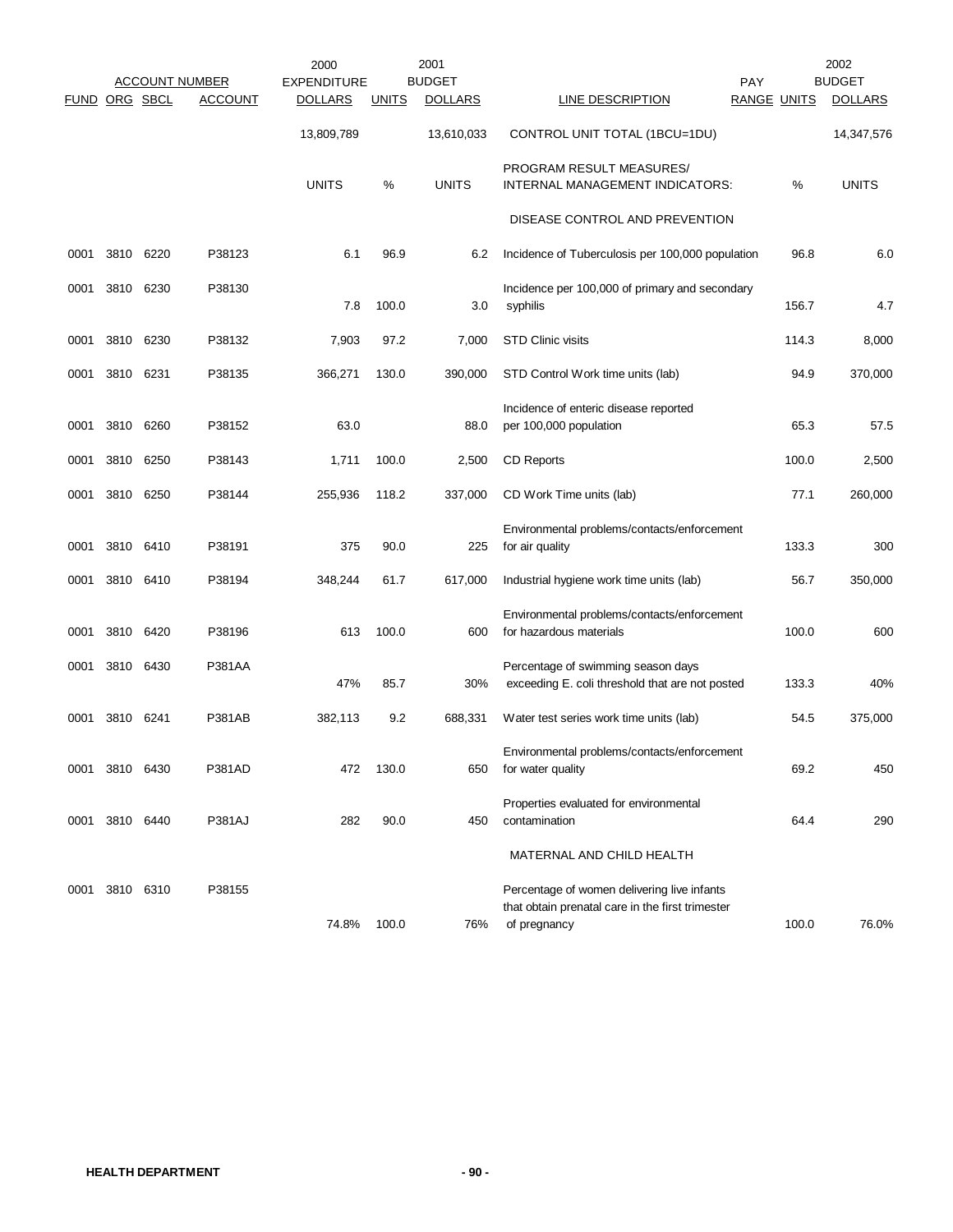|               |      |           | <b>ACCOUNT NUMBER</b> | 2000<br><b>EXPENDITURE</b> |              | 2001<br><b>BUDGET</b> |                                                                                             | <b>PAY</b>         | 2002<br><b>BUDGET</b> |
|---------------|------|-----------|-----------------------|----------------------------|--------------|-----------------------|---------------------------------------------------------------------------------------------|--------------------|-----------------------|
| FUND ORG SBCL |      |           | <b>ACCOUNT</b>        | <b>DOLLARS</b>             | <b>UNITS</b> | <b>DOLLARS</b>        | LINE DESCRIPTION                                                                            | <b>RANGE UNITS</b> | <b>DOLLARS</b>        |
|               |      |           |                       | <b>UNITS</b>               | %            | <b>UNITS</b>          | PROGRAM RESULT MEASURES/<br>INTERNAL MANAGEMENT INDICATORS:                                 | %                  | <b>UNITS</b>          |
| 0001          |      | 3810 6310 | P38156                | 10.1%                      | 100.0        | 9.6%                  | Percent of live-born infants <2,500 grams                                                   | 93.7               | 9.0%                  |
| 0001          |      | 3810 6310 | P38158                | 10.5                       | 100.8        | 12.00                 | Race specific infant mortality (per 1,000)                                                  | 83.3               | 10.0                  |
| 0001          |      | 3810 6310 | P38159                | 413                        | 100.0        | 700                   | Antepartum (PHN) home visits                                                                | 85.7               | 600                   |
| 0001          |      | 3810 6310 | P38160                | 3,288                      | 142.9        | 2,000                 | Post partum (PHN) home visits                                                               | 100.0              | 2,000                 |
| 0001          |      | 3810 6210 | P38114                | 73.0%                      | 94.9         | 75.0%                 | Percentage of children aged 19-35 months<br>with age-appropriate immunizations              | 101.3              | 76.0%                 |
| 0001          | 3810 | 6210      | P38119                | 29,757                     | 121.9        | 25,000                | Number Immunizations Given                                                                  | 108.0              | 27,000                |
| 0001          |      | 3810 6320 | P38165                | 3,599                      | 120.0        | 6,000                 | Neonatal PHN visits                                                                         | 50.0               | 3,000                 |
|               |      |           |                       |                            |              |                       | HOME ENVIRONMENTAL HEALTH                                                                   |                    |                       |
| 0001          |      | 3810 6340 | P38174                |                            | 100.0        |                       | Percentage of screened children aged 1-5<br>years with blood lead exceeding 9 mcg/dL        | 142.9              | 20%                   |
| 0001          |      | 3810 6340 | P38177                |                            | 111.1        | 500                   | Number of new lead cases                                                                    | 90.0               | 450                   |
| 0001          |      | 3810 6340 | P38178                | 1,544                      | 106.7        | 800                   | Number of units abated                                                                      | 125.0              | 1,000                 |
| 0001          | 3810 | 6380      | P38187                |                            |              |                       | Asthma hospitalizations per 1,000 children<br>age 0-17                                      |                    | 4.5                   |
|               |      |           |                       |                            |              |                       | CONSUMER ENVIRONMENTAL HEALTH                                                               |                    |                       |
| 0001          |      | 3810 6610 | <b>P381AS</b>         |                            |              |                       | Percentage of licensed establishments with one<br>or more selected critical violations upon |                    |                       |
|               |      |           |                       | 44.0%                      | 98.1         | 51.0%                 | initial inspection                                                                          | 82.3               | 42.0%                 |
| 0001          | 3810 | 6610      | P381AT                |                            |              |                       | Percentage of licensed establishments with<br>three or more reinspections for ordered       |                    |                       |
|               |      |           |                       | 22.5%                      | 283.3        | 17.0%                 | corrections                                                                                 | 123.5              | 21.0%                 |
| 0001          |      | 3810 6610 | <b>P381AU</b>         | 20,448                     | 123.9        | 28,000                | <b>Food Control inspections</b>                                                             | 75.0               | 21,000                |
| 0001          | 3810 | 6620      | P381AV                | 8.0%                       | 99.0         | 10.4%                 | Percentage of devices and packages short-<br>weighted of total inspected                    | 76.9               | 8.0%                  |
| 0001          |      | 3810 6620 | P381AW                | 5,839                      | 104.4        | 5,950                 | Weights and measures inspections                                                            | 100.8              | 6,000                 |
| 0001          |      | 3810 6261 | P38153                | 69,399                     |              | 52,000                | Food/Dairy Control Work Time Units (Lab)                                                    | 134.6              | 70,000                |
| 0001          |      | 3810 6630 | P381AY                | 10                         | 62.5         | 5                     | Sales Ordinance inspections                                                                 | 200.0              | 10                    |
| 0001          |      | 3810 6640 | P381AZ                | 3,026                      | 103.0        | 3,400                 | Fire inspections                                                                            | 94.1               | 3,200                 |
| 0001          |      | 3810 6650 | P381BB                | 339                        | 96.0         | 600                   | Security Ordinance Inspections                                                              | 56.7               | 340                   |
|               |      |           |                       | 371,492                    |              | 402,750               | DIRECT LABOR HOUR ALLOCATION                                                                |                    | 390,726               |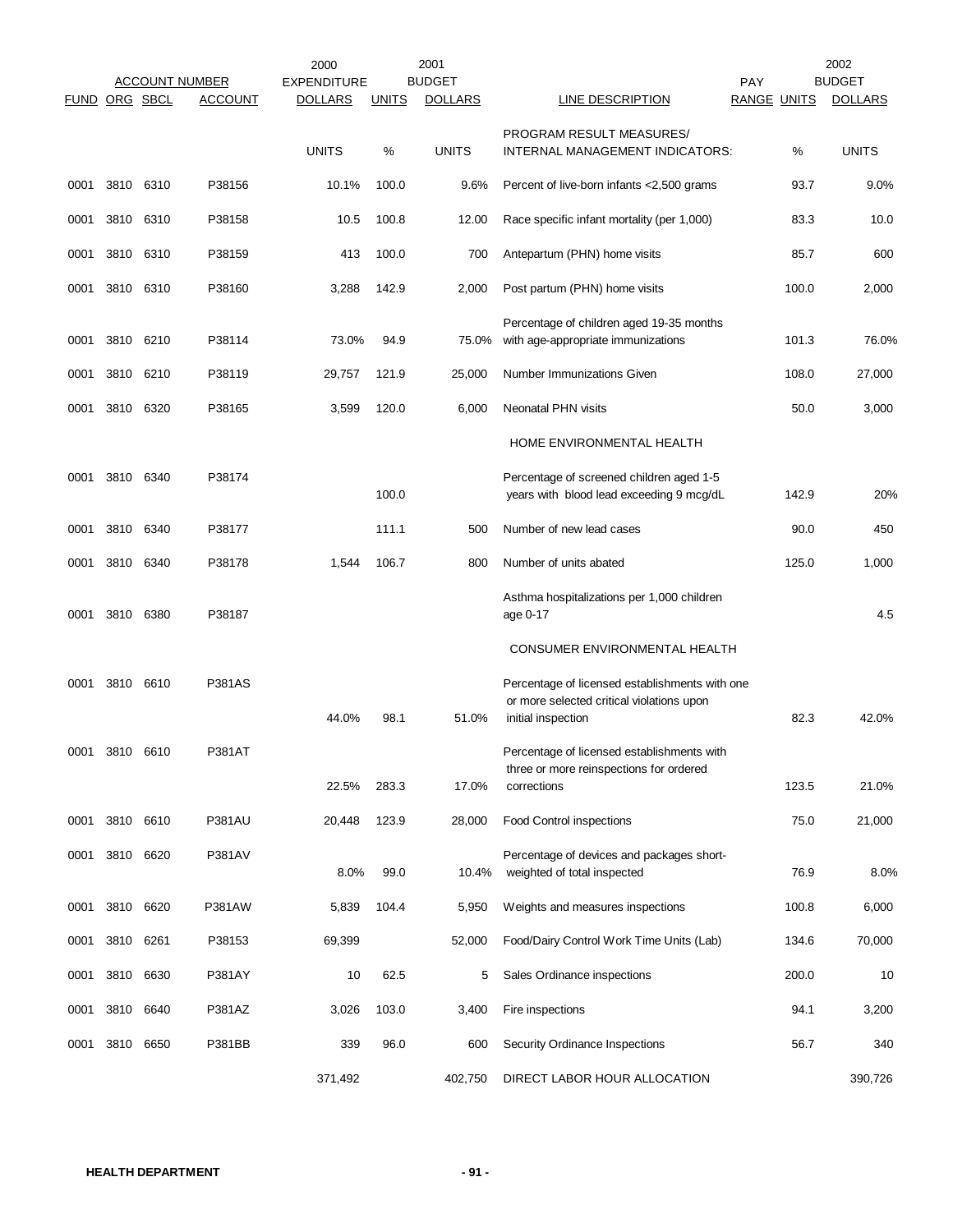|              |                      |                        |                       | 2000               |              | 2001           |                                                                   |                    | 2002           |
|--------------|----------------------|------------------------|-----------------------|--------------------|--------------|----------------|-------------------------------------------------------------------|--------------------|----------------|
|              |                      |                        | <b>ACCOUNT NUMBER</b> | <b>EXPENDITURE</b> |              | <b>BUDGET</b>  |                                                                   | <b>PAY</b>         | <b>BUDGET</b>  |
|              | <b>FUND ORG SBCL</b> |                        | <b>ACCOUNT</b>        | <b>DOLLARS</b>     | <b>UNITS</b> | <b>DOLLARS</b> | LINE DESCRIPTION                                                  | <b>RANGE UNITS</b> | <b>DOLLARS</b> |
|              |                      |                        |                       |                    |              |                | LIBRARY BUDGETARY CONTROL<br>UNIT (SUMMARY 1BCU=3DU)              |                    |                |
|              |                      |                        |                       |                    |              |                | <b>OUTCOME INDICATORS:</b>                                        |                    |                |
|              |                      |                        |                       |                    |              |                |                                                                   |                    |                |
|              |                      |                        |                       |                    |              |                | Hours of Annual Use of Computer-                                  |                    |                |
|              |                      |                        |                       | 451,776            |              | 410,000        | <b>Based Resources</b>                                            |                    | 475,000        |
|              |                      |                        |                       | 4.1                |              | 4.1            | Visits Per Capita                                                 |                    | 4.3            |
|              |                      |                        |                       | 0.56               |              | 0.54           | Library Card Holders Per Capita                                   |                    | 0.58           |
|              |                      |                        |                       |                    |              |                | SALARIES & WAGES                                                  |                    |                |
|              |                      |                        |                       | 94,703             |              | 140,000        | Overtime Compensated                                              |                    | 105,585        |
|              |                      |                        |                       | 11,602,084         |              | 10,848,921     | All Other Salaries & Wages                                        |                    | 11,994,715     |
| 0001         |                      | 8610 R999              | 006000                | 11,696,787         |              | 10,988,921     | NET SALARIES & WAGES TOTAL                                        |                    | 12,100,300     |
|              |                      |                        |                       |                    | 447          |                | TOTAL NUMBER OF POSITIONS AUTHORIZED                              | 449                |                |
|              |                      |                        |                       |                    | 350.65       |                | <b>O&amp;M FTE'S</b>                                              | 353.75             |                |
|              |                      |                        |                       |                    | 21.07        |                | Non-O&M FTE'S                                                     | 27.03              |                |
|              |                      |                        |                       |                    |              |                |                                                                   |                    |                |
| 0001         |                      | 8610 R999              | 006100                | 3,502,453          |              | 3,625,494      | ESTIMATED EMPLOYEE FRINGE BENEFITS<br>(Involves Revenue Offset-No |                    | 4,114,102      |
|              |                      |                        |                       |                    |              |                | Transfers from this Account)                                      |                    |                |
|              |                      |                        |                       |                    |              |                |                                                                   |                    |                |
|              |                      |                        |                       |                    |              |                | OPERATING EXPENDITURES                                            |                    |                |
| 0001         |                      | 8610 R999              | 630100                | 203,982            |              | 202,000        | General Office Expense                                            |                    | 196,200        |
| 0001         |                      | 8610 R999              | 630500                | 16,386             |              | 24,500         | Tools & Machinery Parts                                           |                    | 18,750         |
| 0001         |                      | 8610 R999              | 631000                | 31,433             |              | 36,000         | <b>Construction Supplies</b>                                      |                    | 32,000         |
| 0001         |                      | 8610 R999              | 631500                | 519,783            |              | 507,290        | Energy                                                            |                    | 513,400        |
| 0001<br>0001 | 8610<br>8610         | R999<br>R999           | 632000<br>632500      | 199,549            |              | 237,983        | <b>Other Operating Supplies</b><br><b>Facility Rental</b>         |                    | 247,504        |
| 0001         |                      | 8610 R999              | 633000                | 4,920              |              | 5,000          | Vehicle Rental                                                    |                    | 5,000          |
| 0001         |                      | 8610 R999              | 633500                | 31,717             |              | 29,644         | Non-Vehicle Equipment Rental                                      |                    | 30,144         |
| 0001         |                      | 8610 R999              | 634000                | 40,870             |              | 41,000         | <b>Professional Services</b>                                      |                    | 36,500         |
| 0001         |                      | 8610 R999              | 634500                | 263,191            |              | 260,800        | Information Technology Services                                   |                    | 321,500        |
| 0001         |                      | 8610 R999              | 635000                | 521,659            |              | 511,564        | <b>Property Services</b>                                          |                    | 482,300        |
| 0001         |                      | 8610 R999              | 635500                | 13,220             |              | 15,000         | <b>Infrastructure Services</b>                                    |                    | 14,000         |
| 0001         |                      | 8610 R999              | 636000                | 31                 |              |                | Vehicle Repair Services                                           |                    |                |
| 0001         |                      | 8610 R999              | 636500                | 102,946            |              | 62,666         | <b>Other Operating Services</b>                                   |                    | 62,500         |
| 0001<br>0001 |                      | 8610 R999<br>8610 R999 | 637000<br>637501      | 108,303            |              | 119,284        | Loans and Grants<br>Reimburse Other Departments                   |                    | 91,500         |
|              |                      |                        |                       |                    |              |                |                                                                   |                    |                |
| 0001         |                      | 8610 R999              | 006300                | 2,057,990          |              | 2,052,731      | OPERATING EXPENDITURES                                            |                    | 2,051,298      |
|              | 0001 8610 R999       |                        | 006800                | 2,701,200          |              | 2,667,430      | <b>EQUIPMENT PURCHASES</b>                                        |                    | 2,437,607      |
|              |                      |                        |                       | 1,126,604          |              | 1,146,000      | SPECIAL FUNDS TOTAL                                               |                    | 758,542        |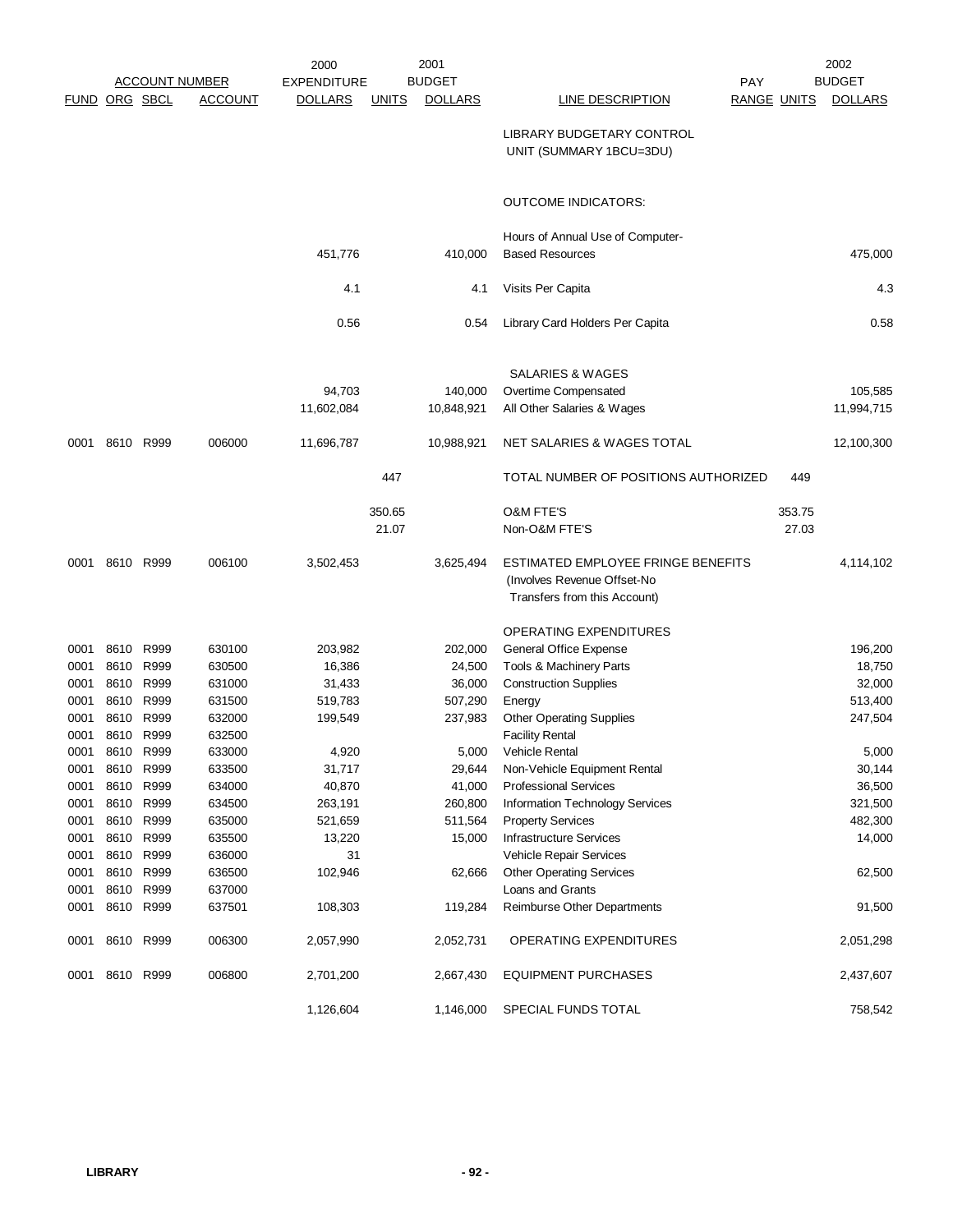|          |             | <b>ACCOUNT NUMBER</b> | 2000<br><b>EXPENDITURE</b> |              | 2001<br><b>BUDGET</b> |                                                    | <b>PAY</b>  | 2002<br><b>BUDGET</b> |
|----------|-------------|-----------------------|----------------------------|--------------|-----------------------|----------------------------------------------------|-------------|-----------------------|
| FUND ORG | <b>SBCL</b> | <b>ACCOUNT</b>        | <b>DOLLARS</b>             | <b>UNITS</b> | <b>DOLLARS</b>        | LINE DESCRIPTION                                   | RANGE UNITS | <b>DOLLARS</b>        |
|          |             |                       | 21,085,034                 |              | 20,480,576            | LIBRARY BUDGETARY CONTROL UNIT<br>TOTAL (1BCU=3DU) |             | 21,461,849            |
|          |             |                       | 564,533                    |              | 627.632               | TOTAL DIRECT LABOR HOUR ALLOCATION                 |             | 636,750               |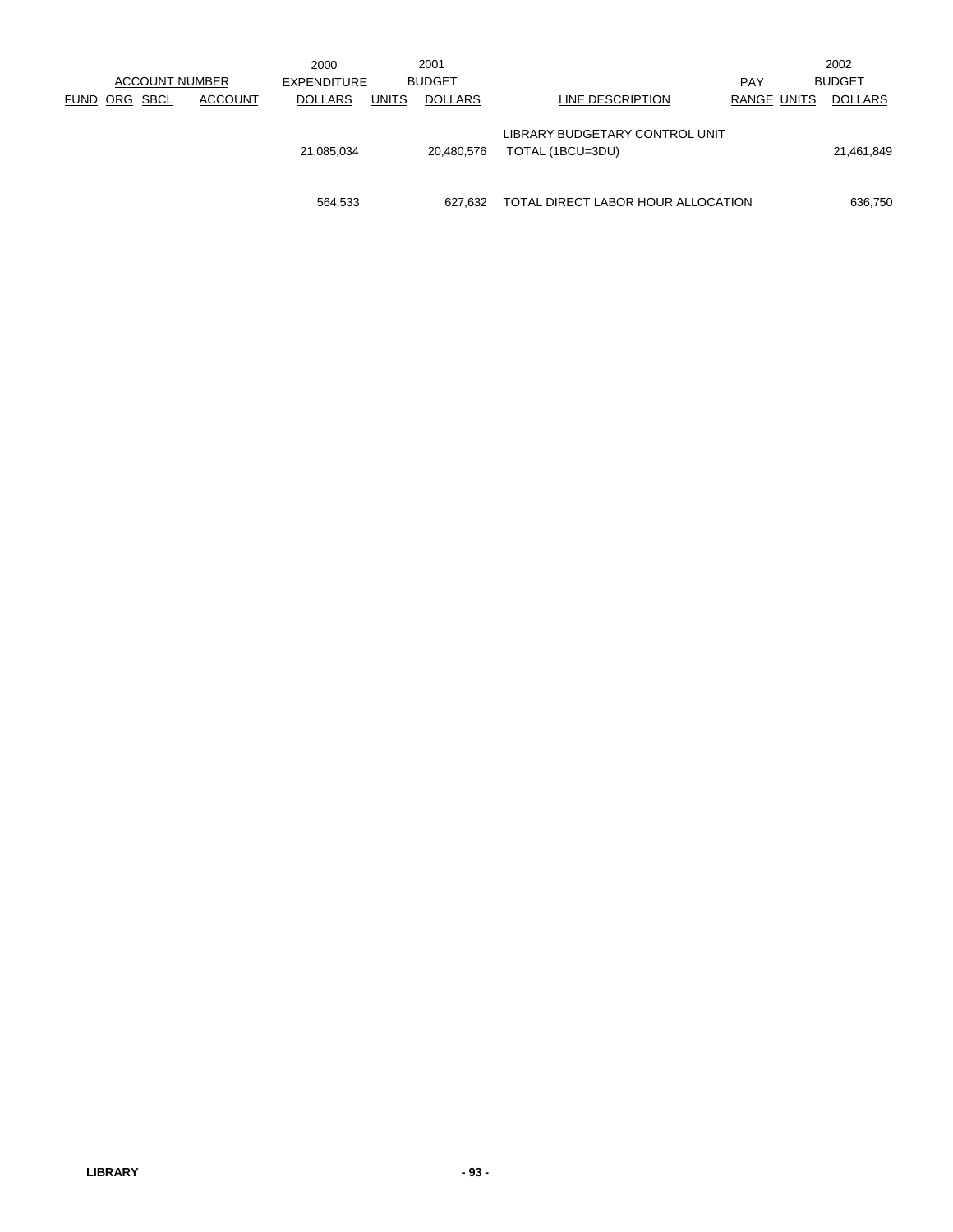|                      |                       |                | 2000               |                         | 2001             |                                                                 |                    |        | 2002             |
|----------------------|-----------------------|----------------|--------------------|-------------------------|------------------|-----------------------------------------------------------------|--------------------|--------|------------------|
|                      | <b>ACCOUNT NUMBER</b> |                | <b>EXPENDITURE</b> |                         | <b>BUDGET</b>    |                                                                 | PAY                |        | <b>BUDGET</b>    |
| <u>FUND ORG SBCL</u> |                       | <b>ACCOUNT</b> | <b>DOLLARS</b>     | <b>UNITS</b>            | <b>DOLLARS</b>   | <b>LINE DESCRIPTION</b>                                         | <b>RANGE UNITS</b> |        | <b>DOLLARS</b>   |
|                      |                       |                |                    |                         |                  | <b>LIBRARY</b>                                                  |                    |        |                  |
|                      |                       |                |                    |                         |                  | ADMINISTRATIVE SERVICES DECISION                                |                    |        |                  |
|                      |                       |                |                    |                         |                  | UNIT                                                            |                    |        |                  |
|                      |                       |                |                    |                         |                  |                                                                 |                    |        |                  |
|                      |                       |                |                    |                         |                  | SALARIES & WAGES                                                |                    |        |                  |
|                      |                       |                |                    | 1                       | 115,602          | City Librarian (X)(Y)                                           | 17                 | 1      | 123,972          |
|                      |                       |                |                    | $\mathbf{1}$            | 32,959           | <b>Administrative Assistant III</b>                             | 530                | 1      | 38,242           |
|                      |                       |                |                    |                         |                  |                                                                 |                    |        |                  |
|                      |                       |                |                    |                         |                  | <b>ADMINISTRATION BUREAU</b>                                    |                    |        |                  |
|                      |                       |                |                    |                         |                  | PERSONNEL SECTION                                               |                    |        |                  |
|                      |                       |                |                    | 1                       | 61,287           | Library Personnel Officer (X)                                   | 7                  | 1      | 65,496           |
|                      |                       |                |                    | $\mathbf{1}$            | 39,134           | Personnel Analyst-Senior                                        | 5                  | 1      | 43,852           |
|                      |                       |                |                    | $\mathbf{1}$            | 34,681           | Personnel Payroll Assistant III                                 | 460                | 1      | 37,063           |
|                      |                       |                |                    |                         |                  |                                                                 |                    |        |                  |
|                      |                       |                |                    |                         |                  | COMMUNICATION/MARKETING SECTION                                 |                    |        |                  |
|                      |                       |                |                    | 1                       | 69,637           | Librarian V                                                     | 9                  | 1      | 74,418           |
|                      |                       |                |                    | 1                       | 44,941           | Administrative Specialist-Senior                                | 4                  | 1      | 49,518           |
|                      |                       |                |                    | $\mathbf 1$             | 36,160           | Graphic Designer II                                             | 535                | 1      | 40,599           |
|                      |                       |                |                    | 1                       | 26,966           | Program Assistant II<br>Printer                                 | 530<br>260         | 1<br>1 | 36,433<br>39,392 |
|                      |                       |                |                    |                         |                  |                                                                 |                    |        |                  |
|                      |                       |                |                    |                         |                  | <b>DUPLICATING UNIT</b>                                         |                    |        |                  |
|                      |                       |                |                    | 1                       | 35,085           | Printer                                                         | 260                |        |                  |
|                      |                       |                |                    |                         |                  |                                                                 |                    |        |                  |
|                      |                       |                |                    |                         |                  | ADMINISTRATIVE SERVICES                                         |                    |        |                  |
|                      |                       |                |                    |                         |                  | <b>DIVISION</b>                                                 |                    |        |                  |
|                      |                       |                |                    | 1                       | 64,592           | Library Business Operations Mgr. (X)(Y)                         | 9                  | 1      | 71,170           |
|                      |                       |                |                    |                         |                  |                                                                 |                    |        |                  |
|                      |                       |                |                    | 1                       | 50,611           | <b>BUSINESS SECTION</b><br>Administrative Specialist Senior (Y) | 4                  | 1      | 54,086           |
|                      |                       |                |                    |                         |                  |                                                                 |                    |        |                  |
|                      |                       |                |                    |                         |                  | PURCHASING & STORES UNIT                                        |                    |        |                  |
|                      |                       |                |                    | 1                       | 30,446           | Inventory Control Assistant III (Y)                             | 340                | 1      | 34,183           |
|                      |                       |                |                    |                         |                  |                                                                 |                    |        |                  |
|                      |                       |                |                    |                         |                  | SECRETARIAL SUPPORT SERVICES                                    |                    |        |                  |
|                      |                       |                |                    | 1                       |                  | 30,217 Office Assistant IV                                      | 445                | 1      | 34,183           |
|                      |                       |                |                    | $\mathbf{1}$            | 27,931           | Office Assistant III                                            | 425                | 1      | 31,360           |
|                      |                       |                |                    | 2                       | 50,680           | <b>Office Assistant II</b>                                      | 410                | 2      | 57,515           |
|                      |                       |                |                    |                         |                  | PAYROLL & ACCOUNTING SECTION                                    |                    |        |                  |
|                      |                       |                |                    | 1                       | 61,287           | General Accounting Manager (Y)                                  | 7                  | 1      | 65,496           |
|                      |                       |                |                    | 1                       | 33,010           | <b>Accounting Assistant III</b>                                 | 460                | 1      | 37,063           |
|                      |                       |                |                    | 1                       | 30,446           | Personnel Payroll Assistant II                                  | 445                | 1      | 34,183           |
|                      |                       |                |                    | $\mathbf{1}$            | 29,049           | <b>Accounting Assistant I</b>                                   | 435                | 1      | 32,615           |
|                      |                       |                |                    |                         |                  |                                                                 |                    |        |                  |
|                      |                       |                |                    |                         |                  | <b>BUILDINGS &amp; GROUNDS SECTION</b>                          |                    |        |                  |
|                      |                       |                |                    | 1                       | 61,287           | Bldg. Maint. Manager (X) (Y)                                    | 7                  | 1      | 65,496           |
|                      |                       |                |                    | 1<br>1                  | 53,954<br>44,545 | Bldg. Maint. Supvr. II (X)<br>Custodial Supervisor II (C)       | 5<br>2             | 1<br>1 | 57,658<br>34,414 |
|                      |                       |                |                    | $\mathbf{1}$            | 44,545           | Custodial Supervisor II (X)                                     | $\overline{c}$     | 1      | 47,604           |
|                      |                       |                |                    |                         |                  |                                                                 |                    |        |                  |
|                      |                       |                |                    |                         |                  | <b>GENERAL UNIT</b>                                             |                    |        |                  |
|                      |                       |                |                    | $\overline{\mathbf{c}}$ | 67,479           | Heating & Ventilating Mechanic III                              | 262                | 1      | 39,897           |
|                      |                       |                |                    | 3                       | 101,598          | Heating & Ventilating Mechanic II                               | 252                | 3      | 114,071          |
|                      |                       |                |                    | 1                       | 48,610           | <b>Electrical Mechanic</b>                                      | 978                | 1      | 48,922           |
|                      |                       |                |                    | $\mathbf{1}$            | 42,120           | Carpenter                                                       | 986                | 1      | 45,406           |
|                      |                       |                |                    |                         |                  | <b>Facilities Control Specialist</b>                            | 599                | 1      | 55,217           |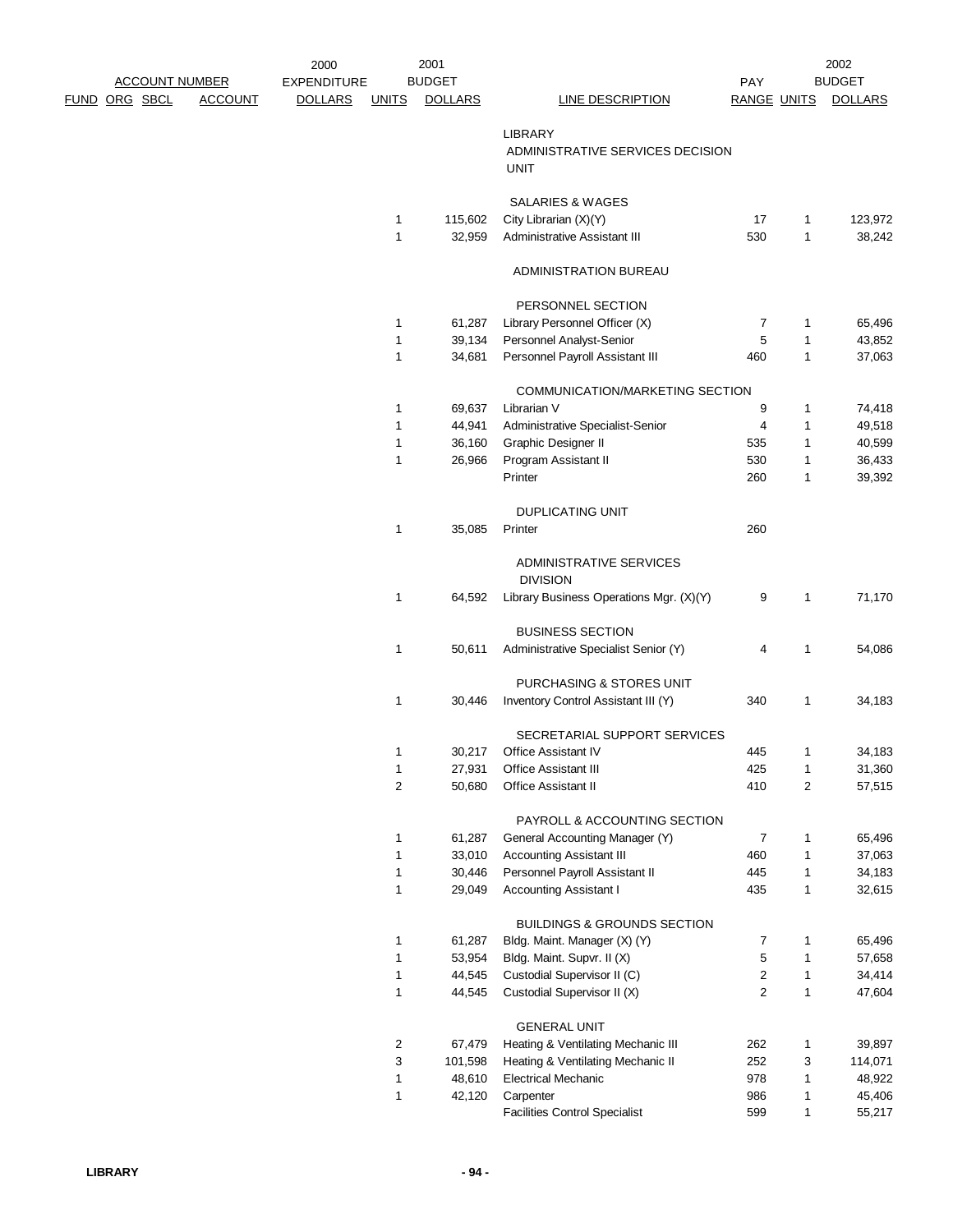|  |                       |                | 2000               |                  | 2001           |                                                                     |                    |                   | 2002             |
|--|-----------------------|----------------|--------------------|------------------|----------------|---------------------------------------------------------------------|--------------------|-------------------|------------------|
|  | <b>ACCOUNT NUMBER</b> |                | <b>EXPENDITURE</b> |                  | <b>BUDGET</b>  |                                                                     | PAY                |                   | <b>BUDGET</b>    |
|  | FUND ORG SBCL         | <b>ACCOUNT</b> | <b>DOLLARS</b>     | <b>UNITS</b>     | <b>DOLLARS</b> | LINE DESCRIPTION                                                    | <b>RANGE UNITS</b> |                   | <b>DOLLARS</b>   |
|  |                       |                |                    |                  |                | CENTRAL LIBRARY UNIT                                                |                    |                   |                  |
|  |                       |                |                    | $\mathbf{1}$     | 30,036         | Custodial Worker III                                                | 230                | 1                 | 33,723           |
|  |                       |                |                    | 16               | 465,392        | Custodial Worker II - City Laborer                                  | 215                | 16                | 520,683          |
|  |                       |                |                    |                  |                | NEIGHBORHOOD LIBRARIES UNIT                                         |                    |                   |                  |
|  |                       |                |                    | 12               | 355,174        | Custodial Worker II - City Laborer                                  | 215                | 12                | 396,839          |
|  |                       |                |                    |                  |                | <b>TECHNICAL SERVICES BUREAU</b>                                    |                    |                   |                  |
|  |                       |                |                    | 1                | 44,459         | Management Librarian                                                | 7                  | 1                 | 65,496           |
|  |                       |                |                    | 1                | 75,584         | Lib. Tech. Serv. Mgr. (Y) (X)                                       | 12                 | $\mathbf{1}$      | 88,642           |
|  |                       |                |                    |                  |                | TEACH PROJECT IMPLEMENTATION<br>SERVICES GRANT (G)                  |                    |                   |                  |
|  |                       |                |                    |                  |                | Library Computer Serv. Aide (G)(.16 FTE)                            | 906                | 30                | 60,000           |
|  |                       |                |                    |                  |                | TECHNOLOGY EDUCATIONAL TECHNOLOGY<br>TRAINING & TECHNICAL ASSISTANT |                    |                   |                  |
|  |                       |                |                    |                  |                | <b>GRANT (TEACH)</b>                                                |                    |                   |                  |
|  |                       |                |                    | 30               | 15,000         | Library Computer Serv. Aide (A)(.32 FTE)                            | 906                |                   |                  |
|  |                       |                |                    |                  |                | <b>BINDERY SECTION</b>                                              |                    |                   |                  |
|  |                       |                |                    | 1                | 47,475         | <b>Bookbinder Supervisor</b>                                        | 3                  | $\mathbf{1}$      | 50,735           |
|  |                       |                |                    | $\mathbf 1$      | 33,980         | Lead Bookbinder                                                     | 360                | $\mathbf{1}$      | 38,152           |
|  |                       |                |                    | 2                | 66,021         | Bookbinder                                                          | 355                | $\overline{2}$    | 74,126           |
|  |                       |                |                    |                  |                |                                                                     |                    |                   |                  |
|  |                       |                |                    |                  |                | <b>AUTOMATION SECTION</b>                                           |                    |                   |                  |
|  |                       |                |                    | 1                | 41,765         | Librarian III                                                       | 557                | 1                 | 46,892           |
|  |                       |                |                    | 1                | 29,049         | Customer Service Representative II                                  | 435                |                   |                  |
|  |                       |                |                    | 1                | 53,891         | Network Manager (X)                                                 | 9                  |                   |                  |
|  |                       |                |                    | 1                | 50,144         | Network Analyst Senior (X)                                          | 591                | 1                 | 58,472           |
|  |                       |                |                    | 1                | 11,635         | Info. Tech. Intern (.56 FTE)                                        | 930                | 2                 | 24,570           |
|  |                       |                |                    |                  |                | Librarian III (I)                                                   | 557                | $\mathbf{1}$      | 32,195           |
|  |                       |                |                    |                  |                | Network Manager (X)<br>Network Analyst Assistant                    | 10<br>596          | 1<br>$\mathbf{1}$ | 57,531<br>43,311 |
|  |                       |                |                    |                  |                |                                                                     |                    |                   |                  |
|  |                       |                |                    |                  |                | <b>ACQUISITIONS SECTION</b>                                         |                    |                   |                  |
|  |                       |                |                    | 1                |                | 35,023 Library Technician IV                                        | 530                | 1                 | 39,322           |
|  |                       |                |                    | 1                | 27,931         | Library Technician III                                              | 425                | $\mathbf{1}$      | 30,245           |
|  |                       |                |                    | 4                | 100,555        | Library Technician II                                               | 410                | 4                 | 110,851          |
|  |                       |                |                    |                  |                | SERIALS SECTION                                                     |                    |                   |                  |
|  |                       |                |                    | 1                | 34,060         | Library Technician IV                                               | 530                | 1                 | 35,485           |
|  |                       |                |                    | 5                | 130,457        | Library Technician II                                               | 410                | 5                 | 142,540          |
|  |                       |                |                    | 1                | 27,931         | Mail Processor                                                      | 424                | $\mathbf{1}$      | 31,360           |
|  |                       |                |                    |                  |                | ORIGINAL CATALOGING SECTION                                         |                    |                   |                  |
|  |                       |                |                    | 3                | 125,294        | Librarian III (B)                                                   | 557                | 3                 | 135,678          |
|  |                       |                |                    |                  |                | COPY CATALOGING & DATABASE                                          |                    |                   |                  |
|  |                       |                |                    | 1                | 31,371         | <b>MANAGEMENT SECTION</b><br>Library Technician IV                  | 530                | 1                 | 35,750           |
|  |                       |                |                    | 2                | 55,862         | Library Technician III                                              | 425                | 2                 | 62,720           |
|  |                       |                |                    | $\boldsymbol{7}$ | 181,653        | Library Technician II                                               | 410                | $\overline{7}$    | 197,084          |
|  |                       |                |                    | 6                | 181,836        | Copy Cataloging Technician II (B)                                   | 445                | 6                 | 205,099          |
|  |                       |                |                    |                  |                |                                                                     |                    |                   |                  |
|  |                       |                |                    |                  |                | INVESTIGATION AND CALL DIRECTOR<br><b>SECTION</b>                   |                    |                   |                  |
|  |                       |                |                    | 1                | 40,593         | Library Security Investigator (X)                                   | 545                | 1                 | 43,380           |
|  |                       |                |                    | $\overline{c}$   | 51,336         | <b>Communications Assistant I</b>                                   | 415                | 2                 | 59,909           |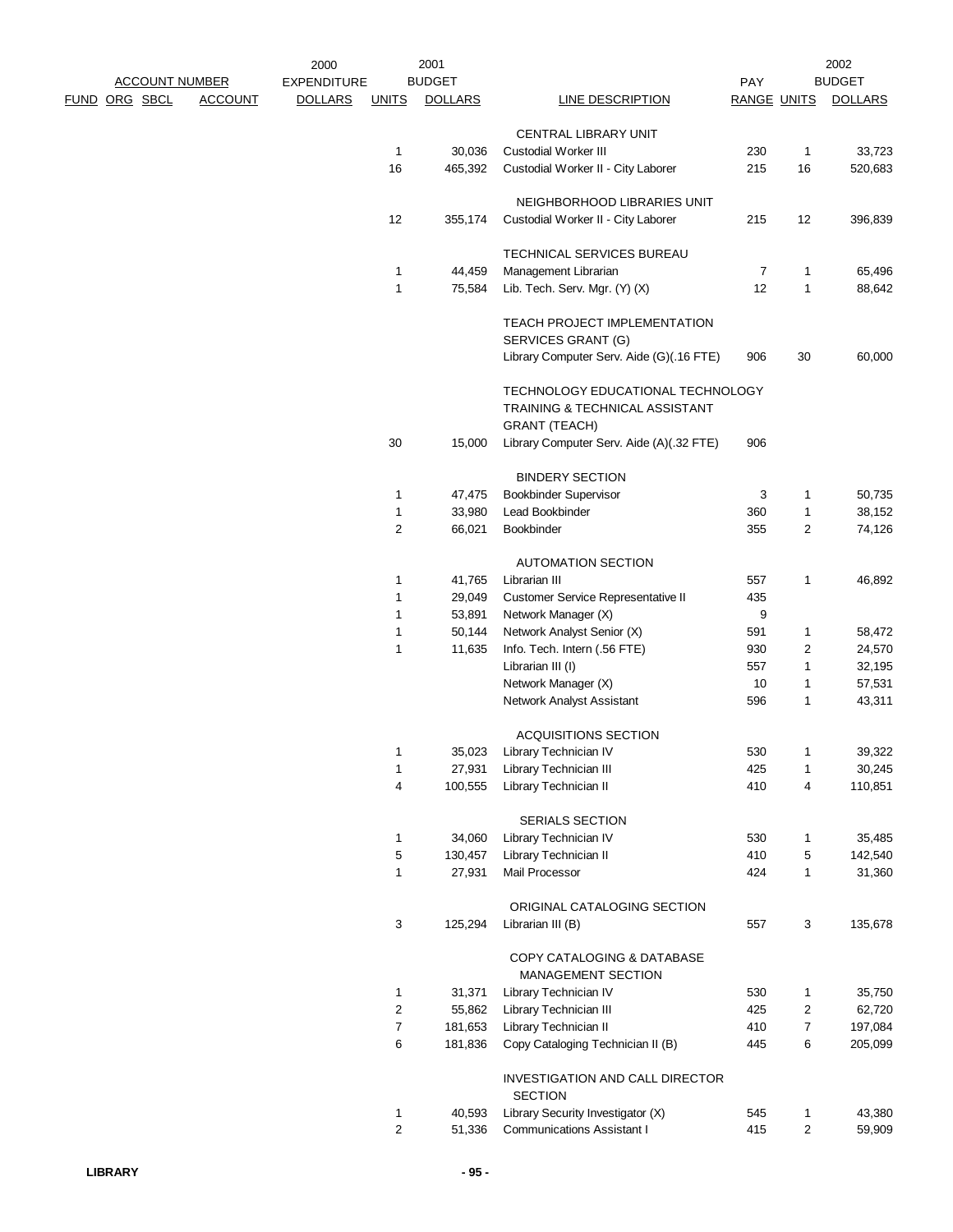|               |      |           |                       | 2000               |              | 2001                |                                                                                                                                                 |                    |              | 2002                |
|---------------|------|-----------|-----------------------|--------------------|--------------|---------------------|-------------------------------------------------------------------------------------------------------------------------------------------------|--------------------|--------------|---------------------|
|               |      |           | <b>ACCOUNT NUMBER</b> | <b>EXPENDITURE</b> |              | <b>BUDGET</b>       |                                                                                                                                                 | PAY                |              | <b>BUDGET</b>       |
| FUND ORG SBCL |      |           | <b>ACCOUNT</b>        | <b>DOLLARS</b>     | <u>UNITS</u> | <b>DOLLARS</b>      | <b>LINE DESCRIPTION</b>                                                                                                                         | <b>RANGE UNITS</b> |              | <b>DOLLARS</b>      |
|               |      |           |                       |                    | 1            | 26,125              | <b>Office Assistant II</b>                                                                                                                      | 410                | $\mathbf{1}$ | 29,332              |
|               |      |           |                       |                    |              |                     | <b>AUXILIARY POSITIONS</b>                                                                                                                      |                    |              |                     |
|               |      |           |                       |                    | $\mathbf 1$  |                     | Custodial Laborer II-City Laborer                                                                                                               | 215                | 1            |                     |
|               |      |           |                       |                    | 139          | 3,738,491           | <b>Total Before Adjustments</b>                                                                                                                 |                    | 141          | 4,259,646           |
|               |      |           |                       |                    |              |                     | Salary & Wage Rate Change                                                                                                                       |                    |              |                     |
|               |      |           |                       |                    |              | 25,000              | Overtime Compensated                                                                                                                            |                    |              | 13,725              |
|               |      |           |                       |                    |              | (231, 525)<br>4,900 | Personnel Cost Adjustment<br>Other (Shift)                                                                                                      |                    |              | (251, 496)<br>5,100 |
|               |      |           |                       |                    |              |                     |                                                                                                                                                 |                    |              |                     |
|               |      |           |                       |                    | 139          | 3,536,866           | Gross Salaries & Wages Total                                                                                                                    |                    | 141          | 4,026,975           |
|               |      |           |                       |                    |              |                     | Reimbursable Services Deduction                                                                                                                 |                    |              |                     |
|               |      |           |                       |                    |              |                     | Capital Improvements Deduction                                                                                                                  |                    |              |                     |
|               |      |           |                       |                    |              | (15,000)            | Grants & Aids Deduction                                                                                                                         |                    |              | (68, 049)           |
| 0001          |      | 8611 R999 | 006000                | 3,786,350          |              | 3,521,866           | NET SALARIES & WAGES TOTAL                                                                                                                      |                    |              | 3,958,926           |
|               |      |           |                       |                    | 105.39       |                     | <b>O&amp;M FTE'S</b>                                                                                                                            |                    | 108.87       |                     |
|               |      |           |                       |                    | 1.39         |                     | NON-O&M FTE'S                                                                                                                                   |                    | 5.01         |                     |
|               |      |           |                       |                    |              |                     | (A) Position authority to expire 3/31/01 unless TEACH grant is extended.                                                                        |                    |              |                     |
|               |      |           |                       |                    |              |                     | (B) Position is funded 85% through revenue offset from the                                                                                      |                    |              |                     |
|               |      |           |                       |                    |              |                     | Milwaukee County Federated Library System.                                                                                                      |                    |              |                     |
|               |      |           |                       |                    |              |                     | (C) Position is funded 100% through revenue offset from lease contracts.                                                                        |                    |              |                     |
|               |      |           |                       |                    |              |                     | (G) Position authority to expire 12/31/02 unless the TEACH Project<br>Implementation Services Grant from the State of Wisconsin<br>is extended. |                    |              |                     |
|               |      |           |                       |                    |              |                     | (I) 25% of the position is funded from the Teach Project Implementation<br>Services Grant, scheduled to expire 12/31/02, unless extended.       |                    |              |                     |
|               |      |           |                       |                    |              |                     | (X) Private auto allowance may be paid pursuant to Section 350-183<br>of the Milwaukee Code.                                                    |                    |              |                     |
|               |      |           |                       |                    |              |                     | (Y) Required to file a statement of economic interests in accordance with<br>the Milwaukee Code of Ordinances Chapter 303-Code of Ethics.       |                    |              |                     |
| 0001          |      | 8611 R999 | 006100                | 1,126,421          |              | 1,162,216           | ESTIMATED EMPLOYEE FRINGE BENEFITS<br>(Involves Revenue Offset-No<br>Transfer from this Account)                                                |                    |              | 1,346,035           |
|               |      |           |                       |                    |              |                     | OPERATING EXPENDITURES                                                                                                                          |                    |              |                     |
| 0001          |      | 8611 R999 | 630100                | 188,688            |              | 188,000             | General Office Expense                                                                                                                          |                    |              | 182,700             |
| 0001          | 8611 | R999      | 630500                | 16,386             |              | 23,250              | Tools & Machinery Parts                                                                                                                         |                    |              | 18,750              |
| 0001          | 8611 | R999      | 631000                | 31,433             |              | 36,000              | <b>Construction Supplies</b>                                                                                                                    |                    |              | 32,000              |
| 0001          | 8611 | R999      | 631500                |                    |              |                     | Energy                                                                                                                                          |                    |              |                     |
| 0001          | 8611 | R999      | 632000                | 190,113            |              | 231,742             | <b>Other Operating Supplies</b>                                                                                                                 |                    |              | 227,368             |
| 0001          | 8611 | R999      | 632500                |                    |              |                     | <b>Facility Rental</b>                                                                                                                          |                    |              |                     |
| 0001          | 8611 | R999      | 633000                | 3,974              |              | 5,000               | Vehicle Rental                                                                                                                                  |                    |              | 5,000               |
| 0001          | 8611 | R999      | 633500                | 31,717             |              | 29,644              | Non-Vehicle Equipment Rental                                                                                                                    |                    |              | 30,144              |
| 0001          | 8611 | R999      | 634000                | 40,870             |              | 41,000              | <b>Professional Services</b>                                                                                                                    |                    |              | 36,500              |
| 0001          | 8611 | R999      | 634500                | 263,191            |              | 260,800             | Information Technology Services                                                                                                                 |                    |              | 321,500             |
| 0001          | 8611 | R999      | 635000                | 339,134            |              | 275,840             | <b>Property Services</b>                                                                                                                        |                    |              | 253,800             |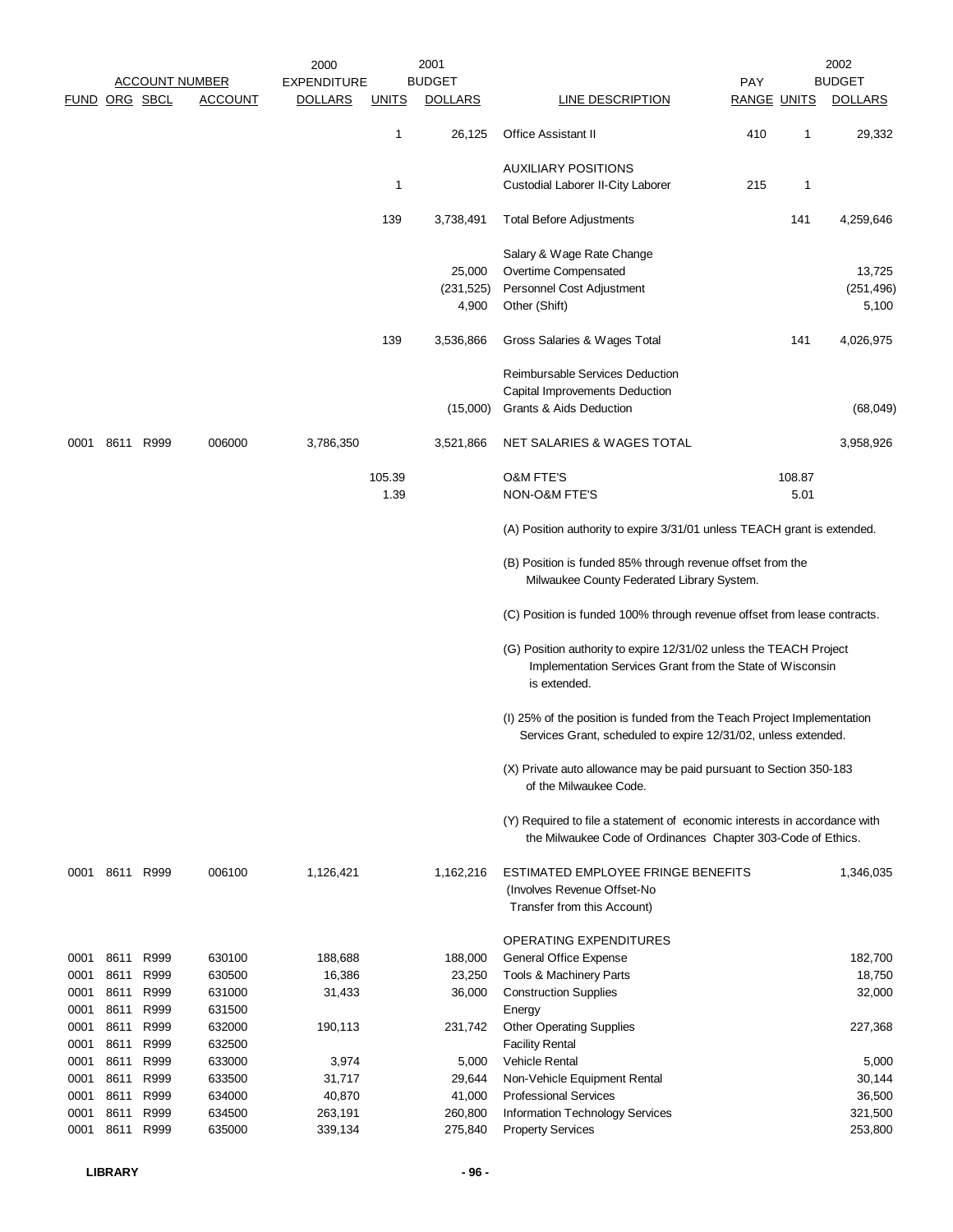|      |               |      |                       | 2000               |                | 2001           |                                       | 2002               |                |                |
|------|---------------|------|-----------------------|--------------------|----------------|----------------|---------------------------------------|--------------------|----------------|----------------|
|      |               |      | <b>ACCOUNT NUMBER</b> | <b>EXPENDITURE</b> |                | <b>BUDGET</b>  |                                       | <b>PAY</b>         |                | <b>BUDGET</b>  |
|      | FUND ORG SBCL |      | <b>ACCOUNT</b>        | <b>DOLLARS</b>     | <b>UNITS</b>   | <b>DOLLARS</b> | LINE DESCRIPTION                      | <b>RANGE UNITS</b> |                | <b>DOLLARS</b> |
| 0001 | 8611          | R999 | 635500                |                    |                |                | <b>Infrastructure Services</b>        |                    |                |                |
| 0001 | 8611          | R999 | 636000                |                    |                |                | Vehicle Repair Services               |                    |                |                |
| 0001 | 8611          | R999 | 636500                | 98,534             |                | 59,166         | <b>Other Operating Services</b>       |                    |                | 59,000         |
| 0001 | 8611          | R999 | 637000                |                    |                |                | Loans and Grants                      |                    |                |                |
| 0001 | 8611          | R999 | 637501                | 75,892             |                | 93,734         | Reimburse Other Departments           |                    |                | 81,500         |
| 0001 | 8611          | R999 | 006300                | 1,279,932          |                | 1,244,176      | OPERATING EXPENDITURES                |                    |                | 1,248,262      |
|      |               |      |                       |                    |                |                | <b>EQUIPMENT PURCHASES</b>            |                    |                |                |
|      |               |      |                       |                    |                |                | <b>Additional Equipment</b>           |                    |                |                |
|      |               |      |                       |                    |                |                | <b>Computer Peripherals</b>           |                    | 8              | 8,000          |
|      |               |      |                       | 2,401,615          |                | 2,355,000      | Library Materials - Books & Other     |                    |                | 2,112,385      |
|      |               |      |                       | 14,600             | 1              | 15,000         | Miscellaneous                         |                    | 6              | 7,750          |
|      |               |      |                       | 2,187              |                |                | Snowthrower, 5HP                      |                    | $\overline{2}$ | 2,408          |
|      |               |      |                       | 12,173             | 1              | 3,990          | Floor Maintenance Machines            |                    | 4              | 5,987          |
|      |               |      |                       | 1,858              |                |                | Receptacle, Rubbish                   |                    |                |                |
|      |               |      |                       | 228                |                |                | Saws and Shearing Tools               |                    |                |                |
|      |               |      |                       |                    |                |                | <b>Truck and Auto Accessories</b>     |                    | $\mathbf{1}$   | 2,315          |
|      |               |      |                       | 2,432,661          | $\overline{2}$ | 2,373,990      | Subtotal - Additional Equipment       |                    | 21             | 2,138,845      |
|      |               |      |                       |                    |                |                | Replacement Equipment                 |                    |                |                |
|      |               |      |                       |                    | 3              | 4,250          | Electronic Office Equipment           |                    |                |                |
|      |               |      |                       |                    |                |                | <b>Computer Peripherals</b>           |                    | $\mathbf{1}$   | 2,500          |
|      |               |      |                       |                    |                |                | <b>Computer Server and Components</b> |                    | $\mathbf{1}$   | 18,000         |
|      |               |      |                       | 250,040            | 125            | 250,000        | Computers                             |                    | 70             | 252,000        |
|      |               |      |                       | 1,200              | $\overline{2}$ | 1,200          | Vacuum, Heavy Duty                    |                    |                |                |
|      |               |      |                       |                    |                |                | Miscellaneous                         |                    |                | 3,500          |
|      |               |      |                       |                    |                |                | Lawn Maintenance Equipment            |                    | 3              | 3,900          |
|      |               |      |                       | 251,240            | 130            | 255,450        | Subtotal - Replacement Equipment      |                    | 75             | 279,900        |
| 0001 | 8611          | R999 | 006800                | 2,683,901          | 132            | 2,629,440      | <b>EQUIPMENT PURCHASES TOTAL</b>      |                    | 96             | 2,418,745      |
|      |               |      |                       |                    |                |                | <b>SPECIAL FUNDS</b>                  |                    |                |                |
| 0001 | 8610          | R862 | 006300                | 1,126,604          |                | 1,146,000      | Reciprocal Borrowing - MCFLS          |                    |                | 758,542        |
|      |               |      |                       | 1,126,604          |                | 1,146,000      | SPECIAL FUNDS TOTAL                   |                    |                | 758,542        |
|      |               |      |                       |                    |                |                | LIBRARY ADMINISTRATIVE SERVICES       |                    |                |                |
|      |               |      |                       | 10,003,208         |                | 9,703,698      | <b>DECISION UNIT TOTAL</b>            |                    |                | 9,730,510      |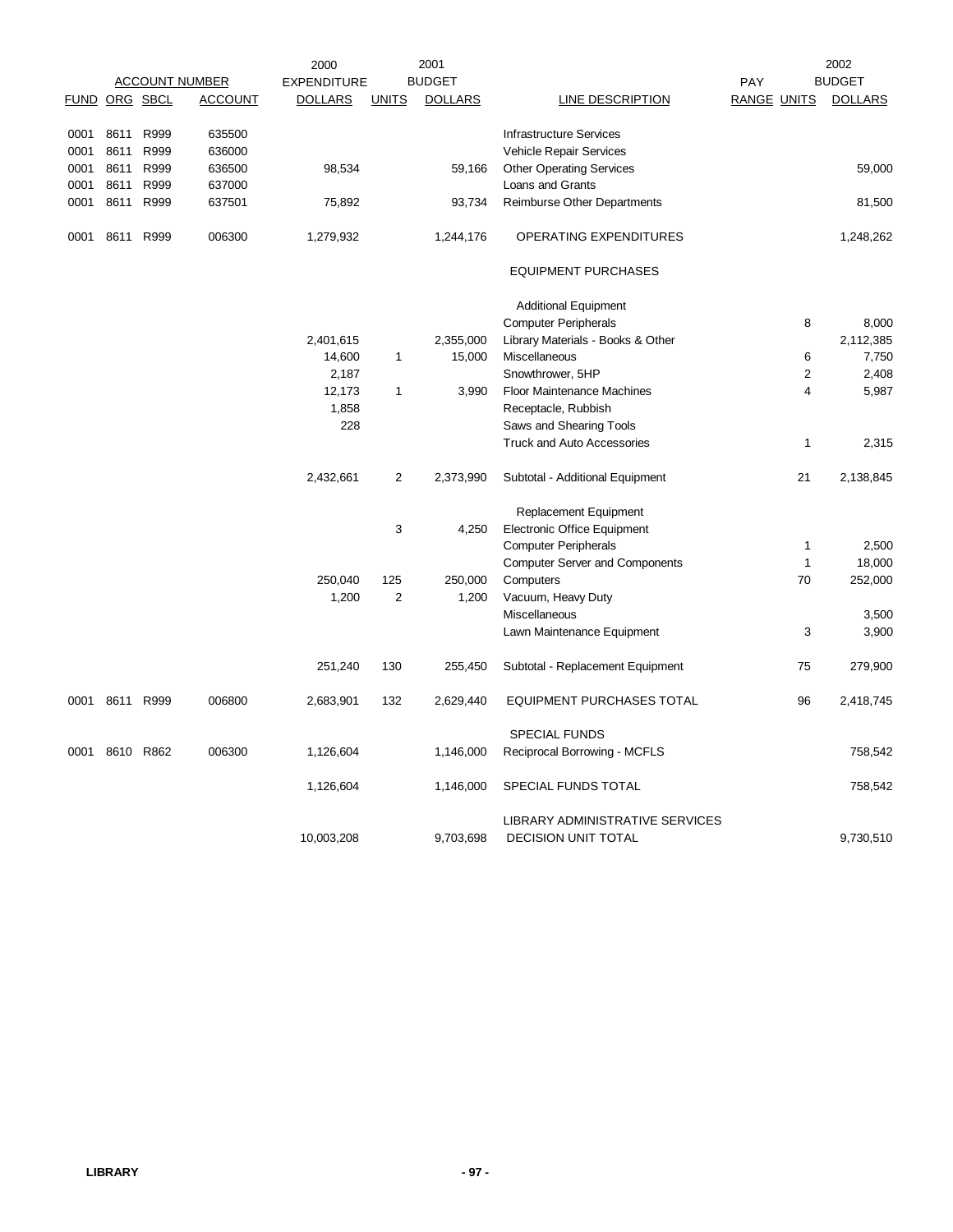|             |      |          |                       | 2000               |               | 2001           |                                                  |                    | 2002           |
|-------------|------|----------|-----------------------|--------------------|---------------|----------------|--------------------------------------------------|--------------------|----------------|
|             |      |          | <b>ACCOUNT NUMBER</b> | <b>EXPENDITURE</b> |               | <b>BUDGET</b>  |                                                  | <b>PAY</b>         | <b>BUDGET</b>  |
| <b>FUND</b> |      | ORG SBCL | <b>ACCOUNT</b>        | <b>DOLLARS</b>     | <b>UNITS</b>  | <b>DOLLARS</b> | <b>LINE DESCRIPTION</b>                          | <b>RANGE UNITS</b> | <b>DOLLARS</b> |
|             |      |          |                       |                    |               |                | PROGRAM RESULT MEASURES/                         |                    |                |
|             |      |          |                       | <b>UNITS</b>       | $\frac{0}{0}$ | <b>UNITS</b>   | INTERNAL MANAGEMENT INDICATORS:                  | $\frac{0}{0}$      | <b>UNITS</b>   |
|             |      |          |                       |                    |               |                | Employee Development & Training                  |                    |                |
| 0001        | 8611 | 0400     | P86101                | 11.28              | <b>NA</b>     | 7.00           | <b>Employee Vacancy Rate</b>                     | 100.0              | 7.00           |
| 0001        | 8611 | 0420     | P86102                | 29,672             | 171.9         | 27,500         | <b>Continuing Education-hours</b>                | 100.0              | 27,500         |
| 0001        | 8611 | 0400     | P86103                | 446                | 109.1         | 444            | Number of Employees                              | 101.1              | 449            |
|             |      |          |                       |                    |               |                | Maintenance-Buildings & Grounds                  |                    |                |
| 0001        | 8611 | 0720     | P86104                | 632,180            | <b>NA</b>     | 662,180        | Total sq. footage-buildings & grounds            | 95.5               | 632,180        |
|             |      |          |                       |                    |               |                | Collection development and management            |                    |                |
| 0001        | 8611 | 6710     | P86105                | 4.9                | <b>NA</b>     | 4.8            | Per capita size of collection                    | 104.2              | 5.0            |
| 0001        | 8611 | 6714     | P86108                | 216,169            | 60.0          | 180,000        | Number of items processed                        | 100.0              | 180,000        |
| 0001        | 8611 | 6716     | P86110                | 59,342             | 100.0         | 60,000         | Number of items cataloged                        | 100.0              | 60,000         |
| 0001        | 8611 | 6718     | P86111                | 4,295              | 83.3          | 5,000          | Number of items bound                            | 80.0               | 4,000          |
| 0001        | 8611 | 6719     | P86112                | 1,668              | 108.0         | 2,700          | Number of items repaired/reinforced              | 55.6               | 1,500          |
| 0001        | 8612 | 6720     | P86113                | 7.3                | <b>NA</b>     | 8              | Per capita use of library materials              | 93.8               | 7.5            |
| 0001        | 8612 | 6730     | P86124                | 2.6                | <b>NA</b>     | 2.7            | Reference transactions per capita                | 100.0              | 2.7            |
|             |      |          |                       |                    |               |                | <b>Technology Services</b>                       |                    |                |
| 0001        | 8611 | 6751     | P86137                | 328                | 83.8          | 310            | No. of public workstations                       | 112.9              | 350            |
| 0001        | 8611 | 6751     | P86138                | 2,228              | 107.5         | 2,150          | No. of computer support requests                 | 93.0               | 2,000          |
| 0001        | 8611 | 6751     | P86139                | 1,381              | <b>NA</b>     | 1,539          | Cost per workstation                             | 94.2               | 1,450          |
|             |      |          |                       |                    |               |                | <b>Library Facilities</b>                        |                    |                |
| 0001        | 8611 | 6760     | P86141                | 1,906,527          | ΝA            | 1,825,000      | No. of people annually entering Neigh. Libraries | 104.1              | 1,900,000      |
| 0001        | 8611 | 6760     | P86142                | 579,984            | NA.           | 675,000        | No. of people annually entering Central Library  | 88.9               | 600,000        |
| 0001        | 8611 | 6724     | P86123                | 120,026            | NA.           | 115,000        | No. of intra-MCFLS interlibrary loans            | 107.0              | 123,000        |
|             |      |          |                       |                    |               |                |                                                  |                    |                |
|             |      |          |                       | 168,530            |               | 189,700        | DIRECT LABOR HOUR ALLOCATION                     | 103.3              | 195,966        |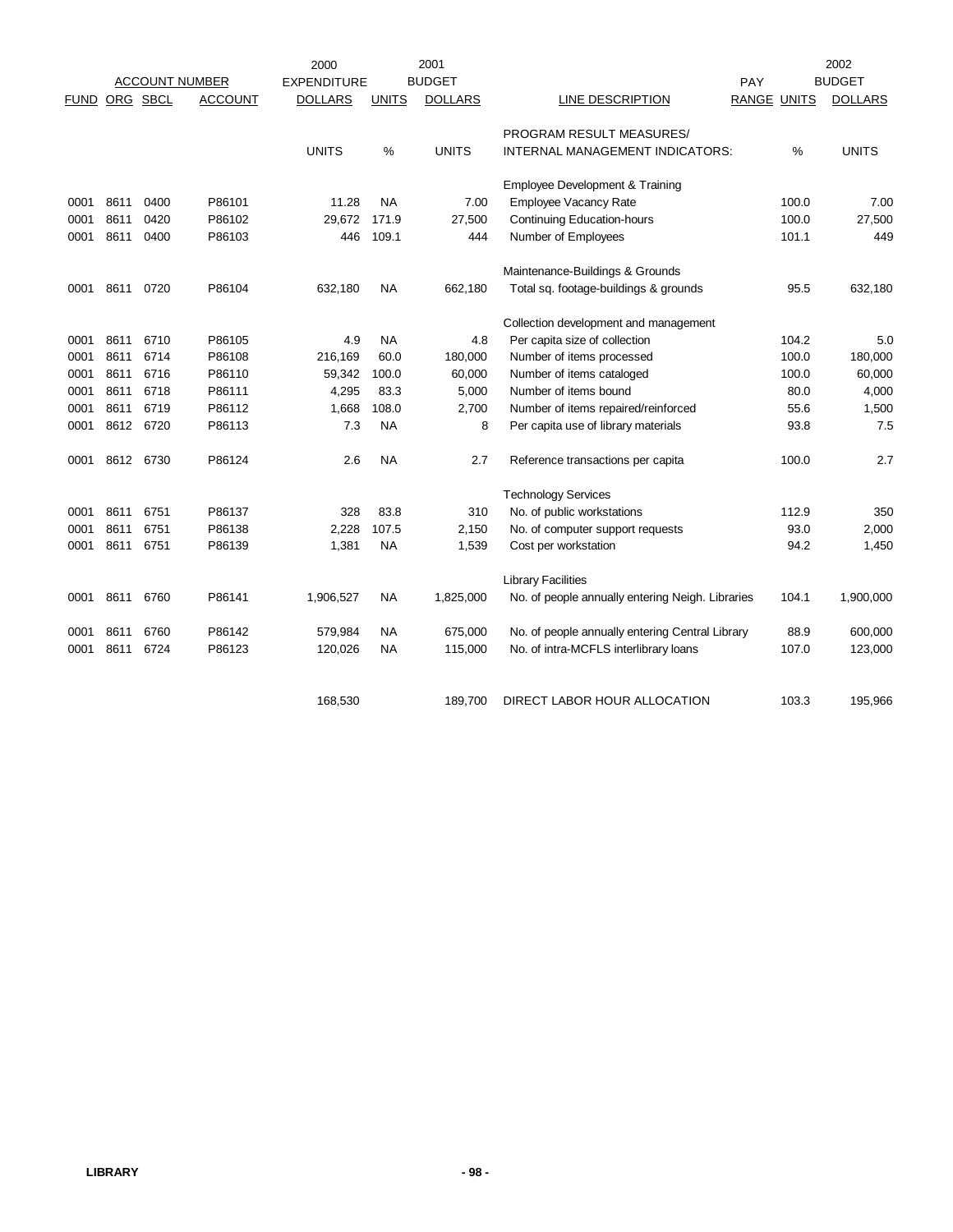|                       |                | 2000               |              | 2001           |                                                                              |                    |              | 2002           |
|-----------------------|----------------|--------------------|--------------|----------------|------------------------------------------------------------------------------|--------------------|--------------|----------------|
| <b>ACCOUNT NUMBER</b> |                | <b>EXPENDITURE</b> |              | <b>BUDGET</b>  |                                                                              | <b>PAY</b>         |              | <b>BUDGET</b>  |
| <b>RG SBCL</b>        | <b>ACCOUNT</b> | <b>DOLLARS</b>     | <b>UNITS</b> | <b>DOLLARS</b> | <b>LINE DESCRIPTION</b>                                                      | <b>RANGE UNITS</b> |              | <u>DOLLARS</u> |
|                       |                |                    |              |                | <b>LIBRARY</b><br>NEIGHBORHOOD LIBRARY & EXTENSION<br>SERVICES DECISION UNIT |                    |              |                |
|                       |                |                    |              |                | SALARIES & WAGES                                                             |                    |              |                |
|                       |                |                    |              |                | EXTENSION SERVICES BUREAU                                                    |                    |              |                |
|                       |                |                    |              |                | NEIGHBORHOOD SERVICES DIVISION                                               |                    |              |                |
|                       |                |                    | $\mathbf{1}$ | 89,870         | Assistant City Librarian (X) (Y)                                             | 13                 | $\mathbf{1}$ | 96,041         |
|                       |                |                    | 1            | 69,637         | Librarian $V(X)$                                                             | 9                  | $\mathbf{1}$ | 68,702         |
|                       |                |                    | 1            | 32,521         | Program Assistant II                                                         | 530                |              |                |
|                       |                |                    |              |                | Office Assistant IV                                                          | 445                | $\mathbf{1}$ | 31,421         |
|                       |                |                    |              |                | <b>ATKINSON</b>                                                              |                    |              |                |
|                       |                |                    | 1            | 50,421         | Library Branch Manager                                                       | $\overline{7}$     | $\mathbf{1}$ | 55,491         |
|                       |                |                    |              |                | CAPITOL                                                                      |                    |              |                |
|                       |                |                    | 1            | 61,145         | Library Branch Manager                                                       | $\overline{7}$     | $\mathbf{1}$ | 65,496         |
|                       |                |                    |              |                | <b>CENTER</b>                                                                |                    |              |                |
|                       |                |                    | 1            | 57,925         | Library Branch Manager                                                       | $\overline{7}$     | $\mathbf{1}$ | 63,825         |
|                       |                |                    |              |                | <b>EAST</b>                                                                  |                    |              |                |
|                       |                |                    | 1            | 61,287         | Library Branch Manager                                                       | $\overline{7}$     | 1            | 50,627         |
|                       |                |                    |              |                | <b>FINNEY</b>                                                                |                    |              |                |
|                       |                |                    | $\mathbf{1}$ | 61,287         | Library Branch Manager                                                       | $\overline{7}$     | $\mathbf{1}$ | 55,621         |
|                       |                |                    |              |                | <b>FOREST HOME</b>                                                           |                    |              |                |
|                       |                |                    | $\mathbf{1}$ | 61,287         | Library Branch Manager                                                       | $\overline{7}$     | $\mathbf{1}$ | 65,496         |
|                       |                |                    |              |                | MARTIN LUTHER KING                                                           |                    |              |                |
|                       |                |                    | 1            | 44,459         | Library Branch Manager                                                       | $\overline{7}$     | $\mathbf{1}$ | 65,496         |
|                       |                |                    |              |                | <b>BAY VIEW</b>                                                              |                    |              |                |
|                       |                |                    | 1            | 61,287         | Library Branch Manager                                                       | $\overline{7}$     | $\mathbf{1}$ | 50,152         |
|                       |                |                    |              |                | <b>MILL ROAD</b>                                                             |                    |              |                |
|                       |                |                    | 1            | 61,287         | Library Branch Manager                                                       | $\overline{7}$     | 1            | 47,512         |
|                       |                |                    |              |                | <b>VILLARD AVENUE</b>                                                        |                    |              |                |

ZABLOCKI

TIPPECANOE

1 61,287 Library Branch Manager 7 1 65,496

1 52,847 Library Branch Manager 7 1 58,230

1 61,287 Library Branch Manager 7 1 65,496

23 935,239 Librarian III 557 22 1,008,554 14 501,172 Librarian II 545 13 528,901 12 349,850 Library Services Assistant 504 15 476,598 3 78,030 Library Circulation Assistant II 415 5 145,486 36 888,210 Library Circulation Assistant I 406 36 1,019,723 1 11,489 Library Circulation Assistant I (0.5 FTE) 406 1 11,962

 NEIGHBORHOOD LIBRARY AND EXTENSION SERVICES POOL

**LIBRARY - 99 -**

FUND ORG SBCL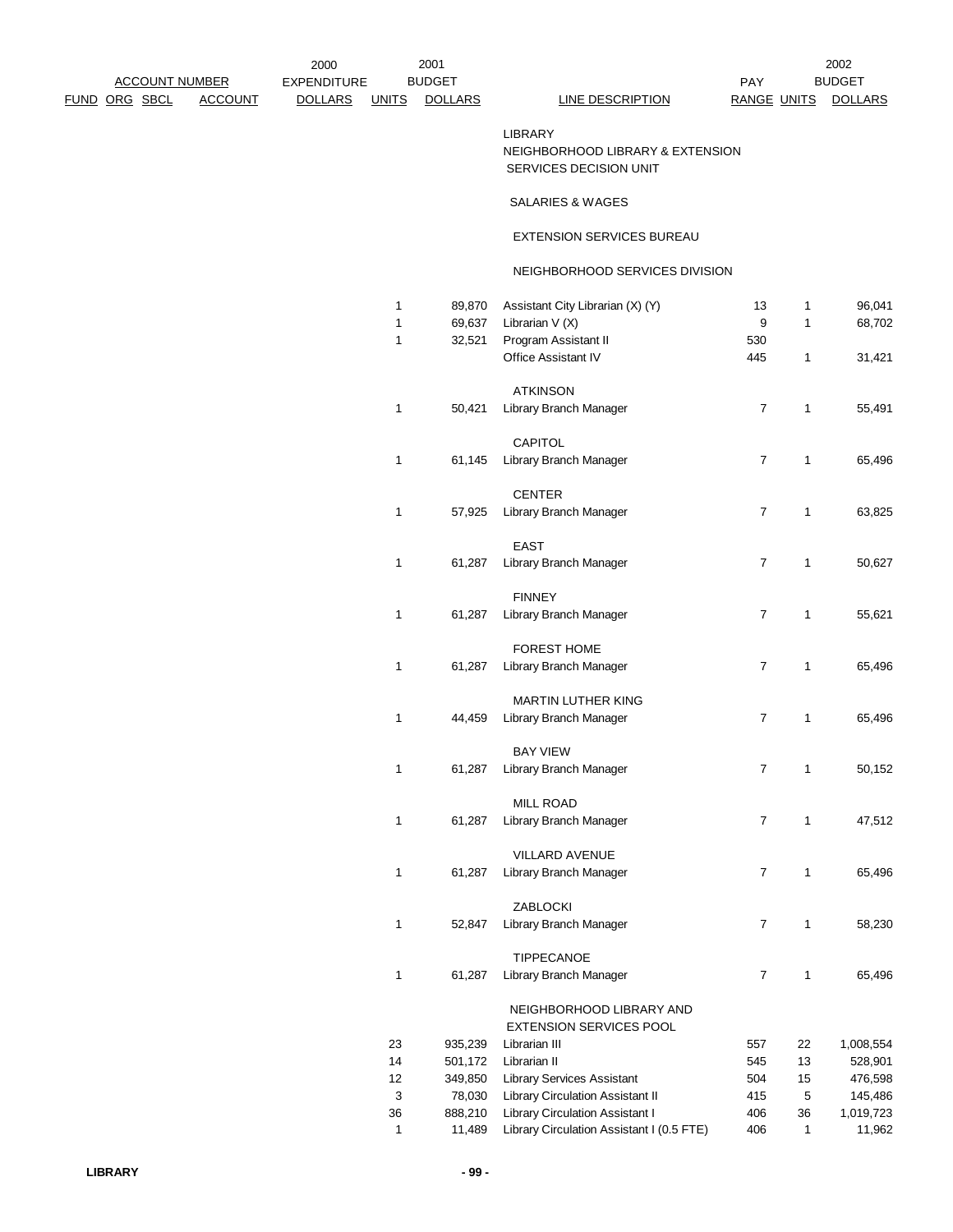|               |  |                       |                | 2000               |                                                                                              | 2001           |                                                                                                                          |                    |                | 2002           |
|---------------|--|-----------------------|----------------|--------------------|----------------------------------------------------------------------------------------------|----------------|--------------------------------------------------------------------------------------------------------------------------|--------------------|----------------|----------------|
|               |  | <b>ACCOUNT NUMBER</b> |                | <b>EXPENDITURE</b> |                                                                                              | <b>BUDGET</b>  |                                                                                                                          | PAY                |                | <b>BUDGET</b>  |
| FUND ORG SBCL |  |                       | <b>ACCOUNT</b> | <b>DOLLARS</b>     | <b>UNITS</b>                                                                                 | <b>DOLLARS</b> | <b>LINE DESCRIPTION</b>                                                                                                  | <b>RANGE UNITS</b> |                | <b>DOLLARS</b> |
|               |  |                       |                |                    | 37                                                                                           | 270,750        | Library Circulation Aide (.56 FTE)                                                                                       | 906                | 37             | 291,850        |
|               |  |                       |                |                    |                                                                                              |                | Library Services Assistant (J)                                                                                           | 504                | $\mathbf{1}$   | 30,333         |
|               |  |                       |                |                    |                                                                                              |                | Library Circulation Assistant II (J)                                                                                     | 415                | $\mathbf{1}$   | 30,585         |
|               |  |                       |                |                    |                                                                                              |                | <b>AUTOMOTIVE SERVICES UNIT</b>                                                                                          |                    |                |                |
|               |  |                       |                |                    | 2                                                                                            | 63,987         | Bookmobile Operator (D)                                                                                                  | 248                |                |                |
|               |  |                       |                |                    | 1                                                                                            | 37,467         | Automotive Services Specialist                                                                                           | 270                | $\mathbf{1}$   | 42,066         |
|               |  |                       |                |                    |                                                                                              |                | Bookmobile Operator (D)                                                                                                  | 247                | $\mathbf{1}$   | 38,000         |
|               |  |                       |                |                    |                                                                                              |                | Bookmobile Operator (J)                                                                                                  | 247                | $\overline{c}$ | 72,272         |
|               |  |                       |                |                    |                                                                                              |                | MOBILE LIBRARY AND OUTREACH SERVICES UNIT                                                                                |                    |                |                |
|               |  |                       |                |                    | 1                                                                                            | 41,765         | Librarian III                                                                                                            | 557                | $\mathbf{1}$   | 44,748         |
|               |  |                       |                |                    | 1                                                                                            | 34,227         | Librarian II                                                                                                             | 545                |                |                |
|               |  |                       |                |                    | $\mathbf{1}$                                                                                 | 26,750         | <b>Library Services Assistant</b>                                                                                        | 504                |                |                |
|               |  |                       |                |                    | 3                                                                                            | 81,722         | Library Circulation Assistant II                                                                                         | 415                |                |                |
|               |  |                       |                |                    |                                                                                              |                | <b>BLIND &amp; PHYSICALLY</b>                                                                                            |                    |                |                |
|               |  |                       |                |                    |                                                                                              |                | HANDICAPPED SERVICES (E)                                                                                                 |                    |                |                |
|               |  |                       |                |                    | 1                                                                                            | 61,287         | Management Librarian (E)                                                                                                 | 7                  | 1              | 65,496         |
|               |  |                       |                |                    | $\mathbf{1}$                                                                                 | 41,765         | Librarian III (E)                                                                                                        | 557                | $\mathbf{1}$   | 46,892         |
|               |  |                       |                |                    | 4                                                                                            | 121,650        | Library Services Assistant (E)                                                                                           | 504                | 4              | 133,495        |
|               |  |                       |                |                    | 2                                                                                            | 47,186         | Office Assistant II (E)                                                                                                  | 410                | 2              | 49,207         |
|               |  |                       |                |                    | 5                                                                                            | 122,329        | Library Circulation Assistant I (E)                                                                                      | 406                | 5              | 140,810        |
|               |  |                       |                |                    | $\overline{c}$                                                                               | 14,775         | Library Circulation Aide (.56 FTE) (E)                                                                                   | 906                | 2              | 15,637         |
|               |  |                       |                |                    | $\overline{c}$                                                                               | 51,421         | Audio Machine Technician (E)                                                                                             | 425                | 2              | 58,709         |
|               |  |                       |                |                    | $\mathbf{1}$                                                                                 | 14,893         | Librarian II (E)                                                                                                         | 545                | 1              | 34,504         |
|               |  |                       |                |                    |                                                                                              |                | <b>AUXILIARY POSITIONS</b>                                                                                               |                    |                |                |
|               |  |                       |                |                    | 4                                                                                            |                | Library Circulation Aide (.56 FTE)                                                                                       | 906                | 4              |                |
|               |  |                       |                |                    | 172                                                                                          | 4,683,798      | <b>Total Before Adjustments</b>                                                                                          |                    | 173            | 5,190,930      |
|               |  |                       |                |                    |                                                                                              |                | Salary & Wage Rate Change                                                                                                |                    |                |                |
|               |  |                       |                |                    |                                                                                              | 36,000         | Overtime Compensated                                                                                                     |                    |                | 31,150         |
|               |  |                       |                |                    |                                                                                              | (246, 457)     | Personnel Cost Adjustment                                                                                                |                    |                | (269, 963)     |
|               |  |                       |                |                    |                                                                                              | 31,000         | Other (Shift)                                                                                                            |                    |                | 31,500         |
|               |  |                       |                |                    | 172                                                                                          | 4,504,341      | Gross Salaries & Wages Total                                                                                             |                    | 173            | 4,983,617      |
|               |  |                       |                |                    |                                                                                              |                | Reimbursable Services Deduction                                                                                          |                    |                |                |
|               |  |                       |                |                    |                                                                                              |                | Capital Improvements Deduction                                                                                           |                    |                |                |
|               |  |                       |                |                    |                                                                                              | (475, 306)     | <b>Grants &amp; Aids Deduction</b>                                                                                       |                    |                | (622, 713)     |
| 0001          |  | 8612 R999             | 006000         | 4,281,504          |                                                                                              | 4,029,035      | NET SALARIES & WAGES TOTAL                                                                                               |                    |                | 4,360,904      |
|               |  |                       |                |                    | 132.58                                                                                       |                | <b>O&amp;M FTE'S</b>                                                                                                     |                    | 130.88         |                |
|               |  |                       |                |                    | 17.12                                                                                        |                | NON-O&M FTE'S                                                                                                            |                    | 19.46          |                |
|               |  |                       |                |                    |                                                                                              |                | (D) 1.0 Bookmobile Operator is funded 100% through revenue<br>offset from the Milwaukee County Federated Library System. |                    |                |                |
|               |  |                       |                |                    |                                                                                              |                | (E) Position Authority to expire 6/30/02 unless Blind and<br>Physically Handicapped Services Grant is extended.          |                    |                |                |
|               |  |                       |                |                    |                                                                                              |                | (J) 0.585 FTE of positions funded under the Community Development Act.                                                   |                    |                |                |
|               |  |                       |                |                    | (X) Private auto allowance may be paid pursuant to Section<br>350-183 of the Milwaukee Code. |                |                                                                                                                          |                    |                |                |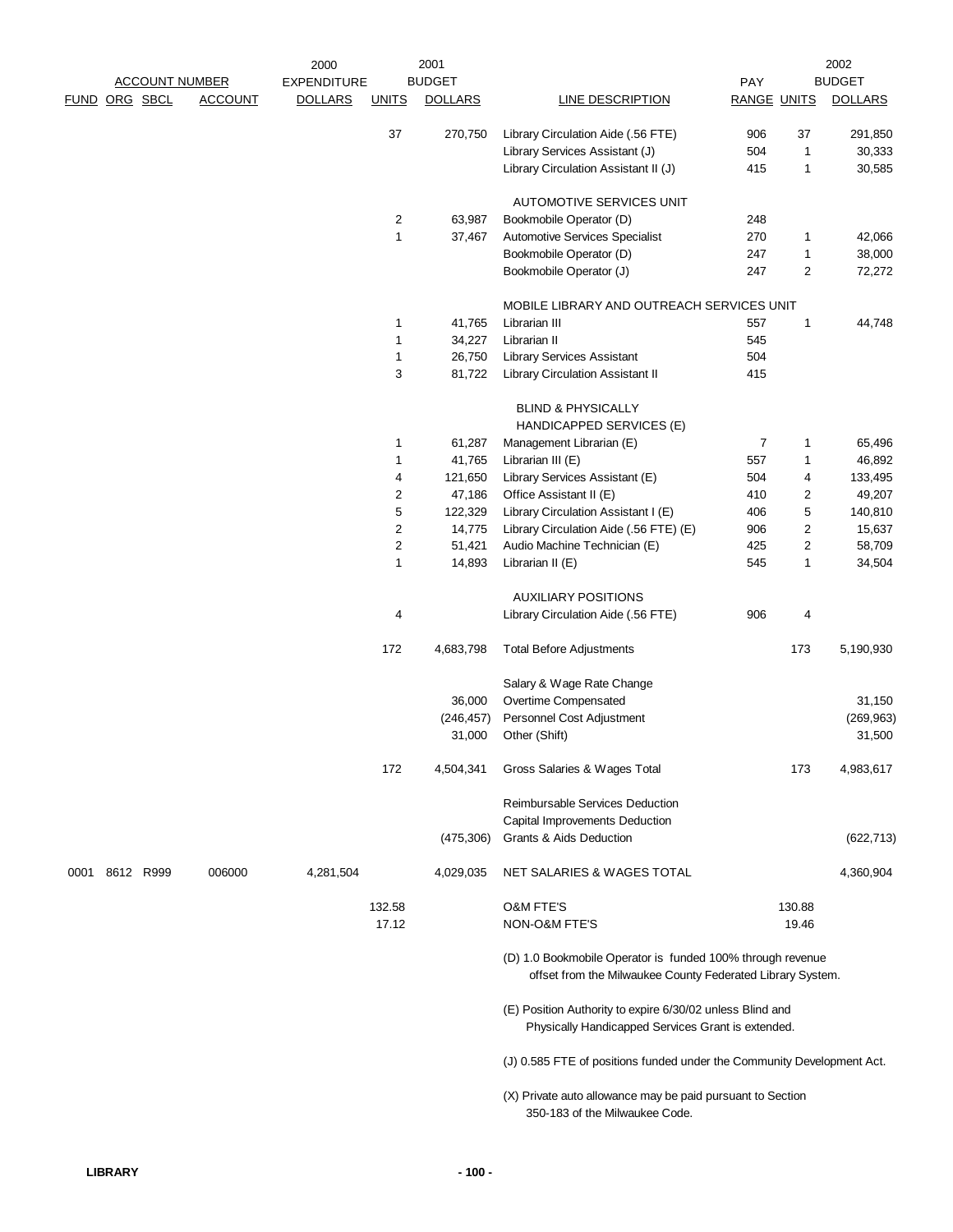|                      |                        |           |                       | 2000               | 2001                           |                                                                                                                                           |                    | 2002           |
|----------------------|------------------------|-----------|-----------------------|--------------------|--------------------------------|-------------------------------------------------------------------------------------------------------------------------------------------|--------------------|----------------|
|                      |                        |           | <b>ACCOUNT NUMBER</b> | <b>EXPENDITURE</b> | <b>BUDGET</b>                  |                                                                                                                                           | PAY                | <b>BUDGET</b>  |
| <b>FUND ORG SBCL</b> |                        |           | <u>ACCOUNT</u>        | <b>DOLLARS</b>     | <b>DOLLARS</b><br><u>UNITS</u> | <b>LINE DESCRIPTION</b>                                                                                                                   | <u>RANGE UNITS</u> | <b>DOLLARS</b> |
|                      |                        |           |                       |                    |                                | (Y) Required to file a statement of economic interests in accordance with<br>the Milwaukee Code of Ordinances Chapter 303-Code of Ethics. |                    |                |
| 0001                 | 8612 R999              |           | 006100                | 1,282,623          | 1,328,731                      | ESTIMATED EMPLOYEE FRINGE BENEFITS<br>(Involves Revenue Offset-No<br>Transfers from this Account)                                         |                    | 1,482,707      |
|                      |                        |           |                       |                    |                                | OPERATING EXPENDITURES                                                                                                                    |                    |                |
| 0001                 | 8612                   | R999      | 630100                | 15,294             | 14,000                         | General Office Expense                                                                                                                    |                    | 13,500         |
| 0001                 | 8612 R999              |           | 630500                |                    | 1,250                          | Tools & Machinery Parts                                                                                                                   |                    |                |
| 0001                 | 8612 R999              |           | 631000                |                    |                                | <b>Construction Supplies</b>                                                                                                              |                    |                |
| 0001                 | 8612 R999              |           | 631500                | 242,118            | 239,000                        | Energy                                                                                                                                    |                    | 243,000        |
| 0001<br>0001         | 8612 R999<br>8612 R999 |           | 632000<br>632500      | 8,497              | 5,766                          | <b>Other Operating Supplies</b><br><b>Facility Rental</b>                                                                                 |                    | 18,746         |
| 0001                 | 8612 R999              |           | 633000                | 784                |                                | Vehicle Rental                                                                                                                            |                    |                |
| 0001                 | 8612 R999              |           | 633500                |                    |                                | Non-Vehicle Equipment Rental                                                                                                              |                    |                |
| 0001                 |                        | 8612 R999 | 634000                |                    |                                | <b>Professional Services</b>                                                                                                              |                    |                |
| 0001                 |                        | 8612 R999 | 634500                |                    |                                | Information Technology Services                                                                                                           |                    |                |
| 0001                 | 8612                   | R999      | 635000                | 166,559            | 220,724                        | <b>Property Services</b>                                                                                                                  |                    | 213,500        |
| 0001                 | 8612 R999              |           | 635500                | 13,220             | 15,000                         | <b>Infrastructure Services</b>                                                                                                            |                    | 14,000         |
| 0001                 | 8612 R999              |           | 636000                | 31                 |                                | Vehicle Repair Services                                                                                                                   |                    |                |
| 0001<br>0001         | 8612 R999              | 8612 R999 | 636500<br>637000      | 4,398              | 3,500                          | <b>Other Operating Services</b><br>Loans and Grants                                                                                       |                    | 3,500          |
| 0001                 | 8612 R999              |           | 637501                | 32,411             | 25,550                         | Reimburse Other Departments                                                                                                               |                    | 10,000         |
| 0001                 |                        | 8612 R999 | 006300                | 483,312            | 524,790                        | OPERATING EXPENDITURES                                                                                                                    |                    | 516,246        |
|                      |                        |           |                       |                    |                                | <b>EQUIPMENT PURCHASES</b>                                                                                                                |                    |                |
|                      |                        |           |                       |                    |                                |                                                                                                                                           |                    |                |
|                      |                        |           |                       | 4,951              | 6<br>6,550                     | <b>Additional Equipment</b><br><b>Library Furniture</b>                                                                                   | 9                  | 6,578          |
|                      |                        |           |                       | 714                |                                | Camera Equipment                                                                                                                          |                    |                |
|                      |                        |           |                       | 974                |                                | Booktruck, Wood                                                                                                                           |                    |                |
|                      |                        |           |                       |                    | 2,700<br>4                     | Electronic Office Equip.                                                                                                                  |                    |                |
|                      |                        |           |                       | 56                 |                                | Other Previous Experience                                                                                                                 |                    |                |
|                      |                        |           |                       | 6,695              | 10<br>9,250                    | <b>Additional Equipment Subtotal</b>                                                                                                      | 9                  | 6,578          |
|                      |                        |           |                       |                    | 12<br>7,200                    | Replacement Equipment<br><b>Electronic Office Equipment</b>                                                                               |                    |                |
|                      |                        |           |                       |                    |                                | <b>Library Furniture</b>                                                                                                                  | 2                  | 2,500          |
|                      |                        |           |                       | 1,624              |                                | Video Equipment                                                                                                                           |                    |                |
|                      |                        |           |                       | 1,624              | 12<br>7,200                    | Replacement Equipment Subtotal                                                                                                            | 2                  | 2,500          |
|                      | 0001 8612 R999         |           | 006800                | 8,319              | 22<br>16,450                   | EQUIPMENT PURCHASES TOTAL                                                                                                                 | 11                 | 9,078          |
|                      |                        |           |                       |                    |                                | <b>SPECIAL FUNDS</b>                                                                                                                      |                    |                |
|                      |                        |           |                       |                    |                                | SPECIAL FUNDS TOTAL                                                                                                                       |                    |                |
|                      |                        |           |                       | 6,055,758          | 5,899,006                      | NEIGHBORHOOD LIBRARIES & EXTENSION<br>SERVICES DECISION UNIT TOTAL                                                                        |                    | 6,368,935      |
|                      |                        |           |                       | <b>UNITS</b>       | %<br><b>UNITS</b>              | PROGRAM RESULT MEASURES/<br>INTERNAL MANAGEMENT INDICATORS:                                                                               | %                  | <b>UNITS</b>   |
|                      |                        |           |                       |                    |                                | Neighborhood Library Services                                                                                                             |                    |                |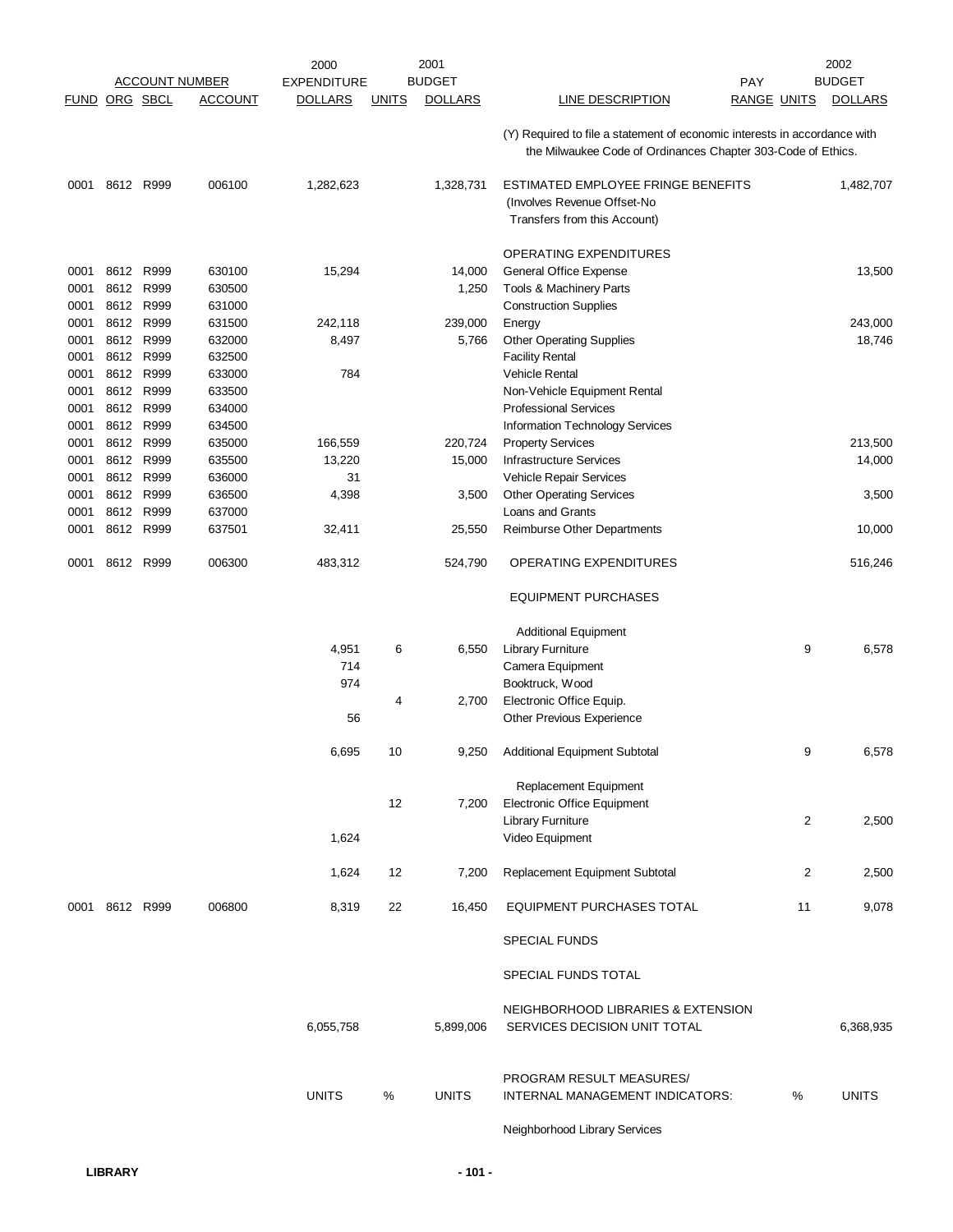|             |            |             |                       | 2000               |              | 2001           |                                         |                       | 2002              |
|-------------|------------|-------------|-----------------------|--------------------|--------------|----------------|-----------------------------------------|-----------------------|-------------------|
|             |            |             | <b>ACCOUNT NUMBER</b> | <b>EXPENDITURE</b> |              | <b>BUDGET</b>  |                                         | <b>PAY</b>            | <b>BUDGET</b>     |
| <b>FUND</b> | <u>ORG</u> | <b>SBCL</b> | <b>ACCOUNT</b>        | <b>DOLLARS</b>     | <b>UNITS</b> | <b>DOLLARS</b> | LINE DESCRIPTION                        | <b>RANGE</b><br>UNITS | <b>DOLLARS</b>    |
|             |            |             |                       |                    |              |                |                                         |                       |                   |
| 0001        | 8612       | 6721        | P86114                | 3,359,648          | 91.4         | 3,595,000      | Items Circulated and Used In-House      |                       | 91.8<br>3,300,000 |
| 0001        | 8612       | 6721        | P86117                | 47,170             | 100.0        | 45,000         | No. of Users Registered                 | 102.2                 | 46,000            |
|             |            |             |                       |                    |              |                | Paging Slips                            | <b>NA</b>             | 138,000           |
|             |            |             |                       |                    |              |                | Reference Services-Neighborhoods        |                       |                   |
| 0001        | 8612       | 6731        | P86125                | 1,011,290          | <b>NA</b>    | 1,000,000      | Number of customer contacts             | 100.0                 | 1,000,000         |
| 0001        | 8612       | 6731        | P86126                | 32,120             | <b>NA</b>    | 32,120         | No. of hours available for service      |                       | 94.3<br>30,300    |
|             |            |             |                       |                    |              |                | <b>Community Services-Neighborhoods</b> |                       |                   |
| 0001        | 8612       | 6740        | P86130                | 42,878             | <b>NA</b>    | 60,000         | Patrons Served - Library Programs       |                       | 79.2<br>47,500    |
| 0001        | 8612       | 6740        | P86132                | 3,051              | <b>NA</b>    | 2,425          | Groups Served - Meeting Rooms           | 113.4                 | 2,750             |
| 0001        | 8612       | 6741        | P86134                | 528                | <b>NA</b>    | 347            | Number of daycare sites visited         | 220.5                 | 765               |
| 0001        | 8612       | 6741        | P86135                | 381                | <b>NA</b>    | 459            | Number of senior centers visited        | 96.7                  | 444               |
|             |            |             |                       | 215,017            |              | 235,108        | DIRECT LABOR HOUR ALLOCATION            | 95.1                  |                   |
|             |            |             |                       |                    |              |                |                                         |                       | 235,584           |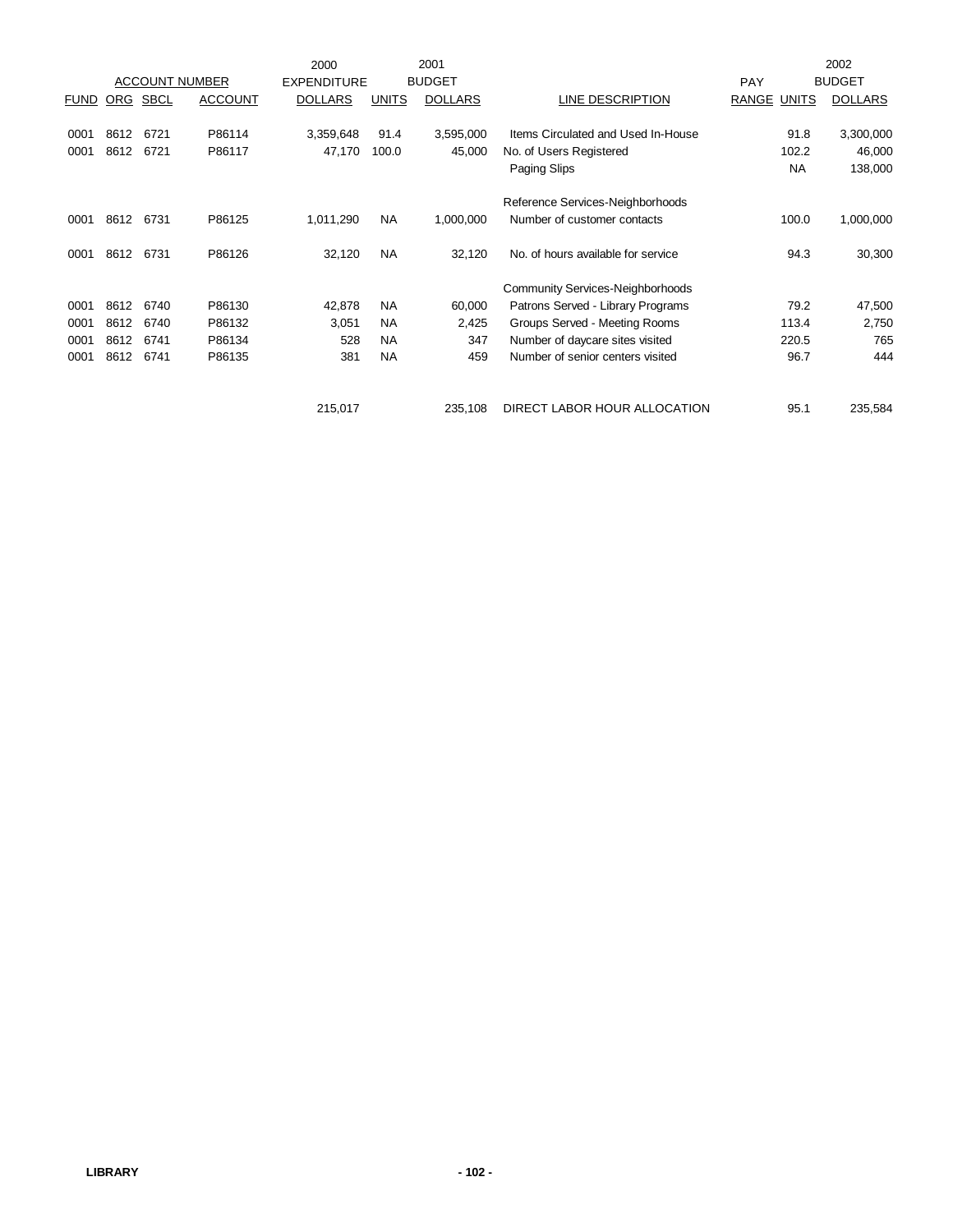| <b>ACCOUNT NUMBER</b> |                | 2000<br><b>EXPENDITURE</b> |                | 2001<br><b>BUDGET</b> |                                       | PAY                |                         | 2002<br><b>BUDGET</b> |
|-----------------------|----------------|----------------------------|----------------|-----------------------|---------------------------------------|--------------------|-------------------------|-----------------------|
| <u>FUND ORG SBCL</u>  | <b>ACCOUNT</b> | <b>DOLLARS</b>             | <b>UNITS</b>   | <b>DOLLARS</b>        | <b>LINE DESCRIPTION</b>               | <b>RANGE UNITS</b> |                         | <b>DOLLARS</b>        |
|                       |                |                            |                |                       |                                       |                    |                         |                       |
|                       |                |                            |                |                       | <b>LIBRARY</b>                        |                    |                         |                       |
|                       |                |                            |                |                       | <b>CENTRAL LIBRARY</b>                |                    |                         |                       |
|                       |                |                            |                |                       | <b>DECISION UNIT</b>                  |                    |                         |                       |
|                       |                |                            |                |                       | SALARIES & WAGES                      |                    |                         |                       |
|                       |                |                            |                |                       | CENTRAL LIBRARY SERVICES BUREAU       |                    |                         |                       |
|                       |                |                            | 1              | 74,068                | Deputy City Librarian (X) (Y)         | 15                 | 1                       | 82,763                |
|                       |                |                            |                |                       | PUBLIC & SUBJECT SERVICES             |                    |                         |                       |
|                       |                |                            |                |                       | <b>DIVISION</b>                       |                    |                         |                       |
|                       |                |                            |                |                       | ART AND MUSIC SECTION                 |                    |                         |                       |
|                       |                |                            | 1              | 57,558                | Librarian V                           | 9                  | 1                       | 61,869                |
|                       |                |                            |                |                       | READY REFERENCE SECTION               |                    |                         |                       |
|                       |                |                            | 1              | 45,408                | Librarian IV                          | 565                | 1                       | 49,762                |
|                       |                |                            |                |                       | PERIODICALS SECTION                   |                    |                         |                       |
|                       |                |                            | $\mathbf{1}$   | 41,765                | Librarian IV                          | 565                | 1                       | 46,892                |
|                       |                |                            |                |                       | HUMANITIES SECTION                    |                    |                         |                       |
|                       |                |                            | 1              | 69,637                | Librarian V                           | 9                  | $\mathbf{1}$            | 74,418                |
|                       |                |                            | 1              | 45,408                | Librarian IV                          | 565                | $\mathbf{1}$            | 50,982                |
|                       |                |                            |                |                       | <b>SCIENCE &amp; BUSINESS SECTION</b> |                    |                         |                       |
|                       |                |                            | 1              | 69,637                | Librarian V                           | 9                  | $\mathbf{1}$            | 74,418                |
|                       |                |                            | 1              | 45,408                | Librarian IV                          | 565                | 1                       | 50,982                |
|                       |                |                            |                |                       |                                       |                    |                         |                       |
|                       |                |                            | 1              | 54,459                | CHILDREN'S ROOM<br>Librarian V        | 9                  | 1                       | 55,137                |
|                       |                |                            | 1              | 41,765                | Librarian III                         | 557                |                         |                       |
|                       |                |                            | 1              | 28,774                | Librarian II                          | 545                |                         |                       |
|                       |                |                            | 1              | 26,749                | Library Services Assistant            | 504                |                         |                       |
|                       |                |                            |                |                       | CENTRAL LIBRARY SERVICES POOL         |                    |                         |                       |
|                       |                |                            | 19             | 793,527               | Librarian III                         | 557                | 19                      | 887,196               |
|                       |                |                            | $\mathbf{1}$   | 41,765                | Librarian III (F)                     | 557                | $\mathbf{1}$            | 46,892                |
|                       |                |                            | 11             | 369,811               | Librarian II                          | 545                | 12                      | 431,424               |
|                       |                |                            | $\overline{7}$ | 250,136               | Librarian II (F)                      | 545                | $\overline{7}$          | 259,826               |
|                       |                |                            | $\overline{c}$ | 60,891                | Library Services Assistant (F)        | 504                | $\overline{\mathbf{c}}$ | 68,367                |
|                       |                |                            | $\mathbf{1}$   | 13,965                | Office Assistant III (0.5 FTE)        | 425                | $\mathbf{1}$            | 15,680                |
|                       |                |                            | 1              | 27,966                | Office Assistant II                   | 410                | $\mathbf{1}$            | 29,332                |
|                       |                |                            | $\mathbf{1}$   | 28,675                | Archives Technician                   | 445                | $\mathbf{1}$            | 32,953                |
|                       |                |                            | 1              | 11,048                | Library Circulation Asst. I (0.5 FTE) | 406                | 1                       | 14,666                |
|                       |                |                            |                |                       | <b>Library Services Assistant</b>     | 504                | $\mathbf{1}$            | 34,183                |
|                       |                |                            |                |                       | <b>CIRCULATION BUREAU</b>             |                    |                         |                       |
|                       |                |                            | $\mathbf{1}$   | 69,637                | Librarian V                           | 9                  | $\mathbf{1}$            | 74,418                |
|                       |                |                            | $\mathbf{1}$   | 35,843                | Administrative Specialist Sr          | 4                  | $\mathbf{1}$            | 41,512                |
|                       |                |                            |                |                       | PUBLIC SERVICES SECTION               |                    |                         |                       |
|                       |                |                            |                |                       | TIER & BOOK HANDLING SECTION          |                    |                         |                       |
|                       |                |                            | $\mathbf{1}$   | 30,446                | Library Circulation Assistant III     | 445                | $\mathbf{1}$            | 34,183                |
|                       |                |                            | $\overline{2}$ | 54,481                | Library Circulation Assistant II      | 415                | $\overline{2}$          | 62,720                |
|                       |                |                            |                |                       |                                       |                    |                         |                       |

REGISTRATION/BOOK RETURN SECTION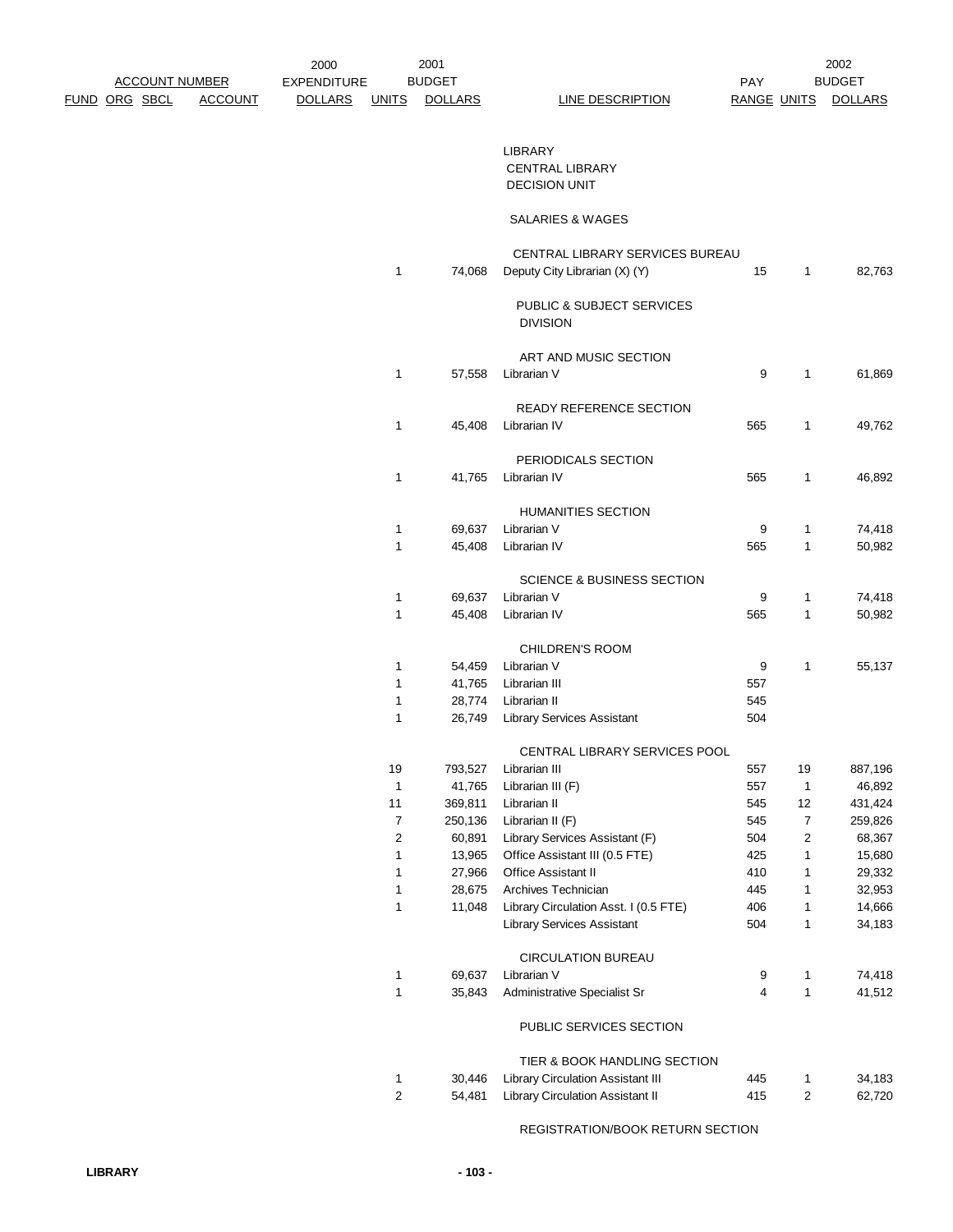|               |                |                       |                | 2000               |                     | 2001             |                                                                           |                    |              | 2002             |
|---------------|----------------|-----------------------|----------------|--------------------|---------------------|------------------|---------------------------------------------------------------------------|--------------------|--------------|------------------|
|               |                | <b>ACCOUNT NUMBER</b> |                | <b>EXPENDITURE</b> |                     | <b>BUDGET</b>    |                                                                           | PAY                |              | <b>BUDGET</b>    |
| FUND ORG SBCL |                |                       | <b>ACCOUNT</b> | <b>DOLLARS</b>     | <b>UNITS</b>        | <b>DOLLARS</b>   | LINE DESCRIPTION                                                          | <b>RANGE UNITS</b> |              | <b>DOLLARS</b>   |
|               |                |                       |                |                    |                     |                  |                                                                           |                    |              |                  |
|               |                |                       |                |                    | 1<br>$\overline{c}$ | 30,446<br>52,486 | Library Circulation Assistant III<br>Library Circulation Assistant II     | 445<br>415         | 1<br>2       | 34,183<br>60,298 |
|               |                |                       |                |                    |                     |                  |                                                                           |                    |              |                  |
|               |                |                       |                |                    |                     |                  | <b>CIRCULATION BUREAU POOL</b>                                            |                    |              |                  |
|               |                |                       |                |                    | 37                  | 893,755          | Library Circulation Assistant I                                           | 406                | 37           | 1,027,368        |
|               |                |                       |                |                    | $\mathbf{1}$        | 25,513           | Library Circulation Assistant I (F)                                       | 406                | $\mathbf{1}$ | 29,332           |
|               |                |                       |                |                    | 25                  | 171,750          | Library Circulation Aide (.56 FTE)                                        | 906                | 25           | 196,572          |
|               |                |                       |                |                    |                     |                  |                                                                           |                    |              |                  |
|               |                |                       |                |                    |                     |                  | <b>INTER LIBRARY SERVICES</b>                                             |                    |              |                  |
|               |                |                       |                |                    |                     |                  | GRANT (H)                                                                 |                    |              |                  |
|               |                |                       |                |                    | 1                   | 28,084           | Library Services Assistant (H)                                            | 504                | 1            | 32,453           |
|               |                |                       |                |                    | 1                   | 23,417           | Library Circulation Assistant I (H)                                       | 406                | 1            | 26,787           |
|               |                |                       |                |                    | 1                   | 6,375            | Library Circulation Aide (.56 FTE) (H)                                    | 906                | 1            | 6,730            |
|               |                |                       |                |                    |                     |                  | <b>AUXILIARY POSITIONS</b>                                                |                    |              |                  |
|               |                |                       |                |                    | 6                   |                  | Library Circulation Aide (.56 FTE)                                        | 906                | 6            |                  |
|               |                |                       |                |                    |                     |                  |                                                                           |                    |              |                  |
|               |                |                       |                |                    | 136                 | 3,620,653        | <b>Total Before Adjustments</b>                                           |                    | 135          | 3,994,298        |
|               |                |                       |                |                    |                     |                  |                                                                           |                    |              |                  |
|               |                |                       |                |                    |                     |                  | Salary & Wage Rate Change                                                 |                    |              |                  |
|               |                |                       |                |                    |                     | 79,000           | Overtime Compensated                                                      |                    |              | 60,710           |
|               |                |                       |                |                    |                     | (224, 857)       | Personnel Cost Adjustment                                                 |                    |              | (232, 768)       |
|               |                |                       |                |                    |                     | 21,100           | Other (Shift)                                                             |                    |              | 24,200           |
|               |                |                       |                |                    | 136                 | 3,495,896        | Gross Salaries & Wages Total                                              |                    | 135          | 3,846,440        |
|               |                |                       |                |                    |                     |                  |                                                                           |                    |              |                  |
|               |                |                       |                |                    |                     |                  | Reimbursable Services Deduction                                           |                    |              |                  |
|               |                |                       |                |                    |                     |                  | Capital Improvements Deduction                                            |                    |              |                  |
|               |                |                       |                |                    |                     | (57, 876)        | Grants & Aids Deduction                                                   |                    |              | (65, 970)        |
|               |                |                       |                |                    |                     |                  |                                                                           |                    |              |                  |
| 0001          | 8613 R999      |                       | 006000         | 3,628,933          | 136                 | 3,438,020        | NET SALARIES & WAGES TOTAL                                                |                    | 135          | 3,780,470        |
|               |                |                       |                |                    | 112.68              |                  | <b>O&amp;M FTE'S</b>                                                      |                    | 114.00       |                  |
|               |                |                       |                |                    | 2.56                |                  | NON-O&M FTE'S                                                             |                    | 2.56         |                  |
|               |                |                       |                |                    |                     |                  |                                                                           |                    |              |                  |
|               |                |                       |                |                    |                     |                  | (F) Position is funded 100% through revenue offset from the               |                    |              |                  |
|               |                |                       |                |                    |                     |                  | Milwaukee County Federated Library System.                                |                    |              |                  |
|               |                |                       |                |                    |                     |                  |                                                                           |                    |              |                  |
|               |                |                       |                |                    |                     |                  | (H) Position authority to expire 6/30/02 unless Interlibrary              |                    |              |                  |
|               |                |                       |                |                    |                     |                  | Services Grant is extended.                                               |                    |              |                  |
|               |                |                       |                |                    |                     |                  | (X) Private auto allowance may be paid pursuant to Section                |                    |              |                  |
|               |                |                       |                |                    |                     |                  | 350-183 of the Milwaukee Code.                                            |                    |              |                  |
|               |                |                       |                |                    |                     |                  |                                                                           |                    |              |                  |
|               |                |                       |                |                    |                     |                  | (Y) Required to file a statement of economic interests in accordance with |                    |              |                  |
|               |                |                       |                |                    |                     |                  | the Milwaukee Code of Ordinances Chapter 303-Code of Ethics.              |                    |              |                  |
|               |                |                       |                |                    |                     |                  |                                                                           |                    |              |                  |
|               | 0001 8613 R999 |                       | 006100         | 1,093,409          |                     | 1,134,547        | ESTIMATED EMPLOYEE FRINGE BENEFITS                                        |                    |              | 1,285,360        |
|               |                |                       |                |                    |                     |                  | (Involves Revenue Offset-No                                               |                    |              |                  |
|               |                |                       |                |                    |                     |                  | Transfers from this Account)                                              |                    |              |                  |
|               |                |                       |                |                    |                     |                  | OPERATING EXPENDITURES                                                    |                    |              |                  |
| 0001          | 8613 R999      |                       | 630100         |                    |                     |                  | General Office Expense                                                    |                    |              |                  |
| 0001          | 8613 R999      |                       | 630500         |                    |                     |                  | Tools & Machinery Parts                                                   |                    |              |                  |
| 0001          | 8613 R999      |                       | 631000         |                    |                     |                  | <b>Construction Supplies</b>                                              |                    |              |                  |
| 0001          | 8613           | R999                  | 631500         | 277,665            |                     | 268,290          | Energy                                                                    |                    |              | 270,400          |
| 0001          |                | 8613 R999             | 632000         | 939                |                     | 475              | <b>Other Operating Supplies</b>                                           |                    |              | 1,390            |
| 0001          |                | 8613 R999             | 632500         |                    |                     |                  | <b>Facility Rental</b>                                                    |                    |              |                  |
| 0001          |                | 8613 R999             | 633000         | 162                |                     |                  | <b>Vehicle Rental</b>                                                     |                    |              |                  |
|               |                |                       |                |                    |                     |                  |                                                                           |                    |              |                  |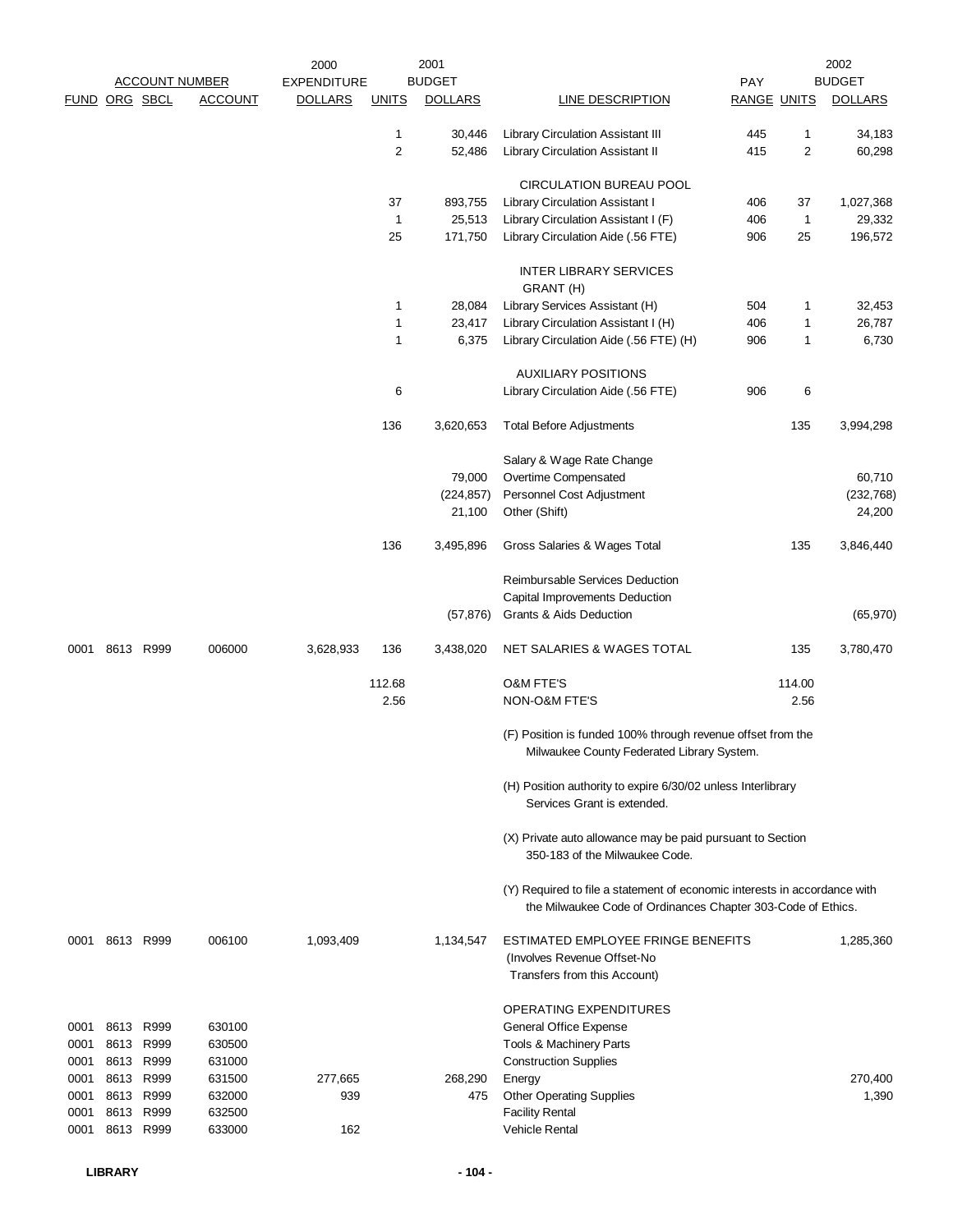|               |           |      |                       | 2000               |              | 2001           |                                                              |                    |       | 2002           |
|---------------|-----------|------|-----------------------|--------------------|--------------|----------------|--------------------------------------------------------------|--------------------|-------|----------------|
|               |           |      | <b>ACCOUNT NUMBER</b> | <b>EXPENDITURE</b> |              | <b>BUDGET</b>  |                                                              | PAY                |       | <b>BUDGET</b>  |
| FUND ORG SBCL |           |      | <b>ACCOUNT</b>        | <b>DOLLARS</b>     | <b>UNITS</b> | <b>DOLLARS</b> | <b>LINE DESCRIPTION</b>                                      | <b>RANGE UNITS</b> |       | <b>DOLLARS</b> |
| 0001          | 8613 R999 |      | 633500                |                    |              |                |                                                              |                    |       |                |
| 0001          | 8613      | R999 | 634000                |                    |              |                | Non-Vehicle Equipment Rental<br><b>Professional Services</b> |                    |       |                |
| 0001          | 8613 R999 |      | 634500                |                    |              |                | <b>Information Technology Services</b>                       |                    |       |                |
| 0001          | 8613      | R999 | 635000                | 15,966             |              | 15,000         |                                                              |                    |       | 15,000         |
|               | 8613      | R999 | 635500                |                    |              |                | <b>Property Services</b><br>Infrastructure Services          |                    |       |                |
| 0001          | 8613 R999 |      | 636000                |                    |              |                |                                                              |                    |       |                |
| 0001          |           |      |                       |                    |              |                | Vehicle Repair Services                                      |                    |       |                |
| 0001          | 8613 R999 |      | 636500                | 14                 |              |                | <b>Other Operating Services</b>                              |                    |       |                |
| 0001          | 8613      | R999 | 637000                |                    |              |                | Loans and Grants                                             |                    |       |                |
| 0001          | 8613 R999 |      | 637501                |                    |              |                | <b>Reimburse Other Departments</b>                           |                    |       |                |
| 0001          | 8613 R999 |      | 006300                | 294,746            |              | 283,765        | OPERATING EXPENDITURES                                       |                    |       | 286,790        |
|               |           |      |                       |                    |              |                | <b>EQUIPMENT PURCHASES</b>                                   |                    |       |                |
|               |           |      |                       |                    |              |                | <b>Additional Equipment</b>                                  |                    |       |                |
|               |           |      |                       |                    | 13           | 16,540         | <b>Library Furniture</b>                                     |                    | 1     | 3,115          |
|               |           |      |                       | 4,070              | 6            |                | Camera Equipment                                             |                    |       |                |
|               |           |      |                       |                    |              | 5,000          |                                                              |                    |       | 6,000          |
|               |           |      |                       | 3,450              |              |                | Tapecheck, Video<br>Miscellaneous                            |                    | 1     | 669            |
|               |           |      |                       |                    |              |                |                                                              |                    |       |                |
|               |           |      |                       | 7,520              | 19           | 21,540         | Subtotal - Additional Equipment                              |                    | 2     | 9,784          |
|               |           |      |                       |                    |              |                | Replacement Equipment                                        |                    |       |                |
|               |           |      |                       |                    |              |                | Subtotal - Replacement Equipment                             |                    |       |                |
|               |           |      |                       | 1,460              |              |                | Other Previous Experience                                    |                    |       |                |
| 0001          | 8613 R999 |      | 006800                | 8,980              | 19           | 21,540         | <b>EQUIPMENT PURCHASES TOTAL</b>                             |                    | 2     | 9,784          |
|               |           |      |                       |                    |              |                | <b>SPECIAL FUNDS</b>                                         |                    |       |                |
|               |           |      |                       |                    |              |                | SPECIAL FUNDS TOTAL                                          |                    |       |                |
|               |           |      |                       |                    |              |                |                                                              |                    |       |                |
|               |           |      |                       |                    |              |                | LIBRARY-CENTRAL LIBRARY                                      |                    |       |                |
|               |           |      |                       | 5,026,068          |              | 4,877,872      | DECISION UNIT TOTAL                                          |                    |       | 5,362,404      |
|               |           |      |                       |                    |              |                | PROGRAM RESULT MEASURES/                                     |                    |       |                |
|               |           |      |                       | <b>UNITS</b>       | %            | <b>UNITS</b>   | INTERNAL MANAGEMENT INDICATORS:                              |                    | %     | <b>UNITS</b>   |
|               |           |      |                       |                    |              |                |                                                              |                    |       |                |
|               |           |      |                       |                    |              |                | <b>Central Library Services</b>                              |                    |       |                |
| 0001          | 8613      | 6722 | P86118                | 1,145,753          | 104.1        | 1,275,000      | Items Circulated and Used In-House                           |                    | 86.3  | 1,100,000      |
| 0001          | 8613 6722 |      | P86121                | 11,569 129.0       |              | 13,500         | No. of Users Registered (Q-2)                                |                    | 92.6  | 12,500         |
|               |           |      |                       |                    |              |                | Paging Slips                                                 |                    |       | 96,000         |
|               |           |      |                       |                    |              |                |                                                              |                    |       |                |
| 0001          | 8613 6723 |      | P86122                | 12,840             | <b>NA</b>    | 9,100          | Interlibrary loan<br>Number of interlibrary loans            |                    | 142.9 | 13,000         |
|               |           |      |                       |                    |              |                |                                                              |                    |       |                |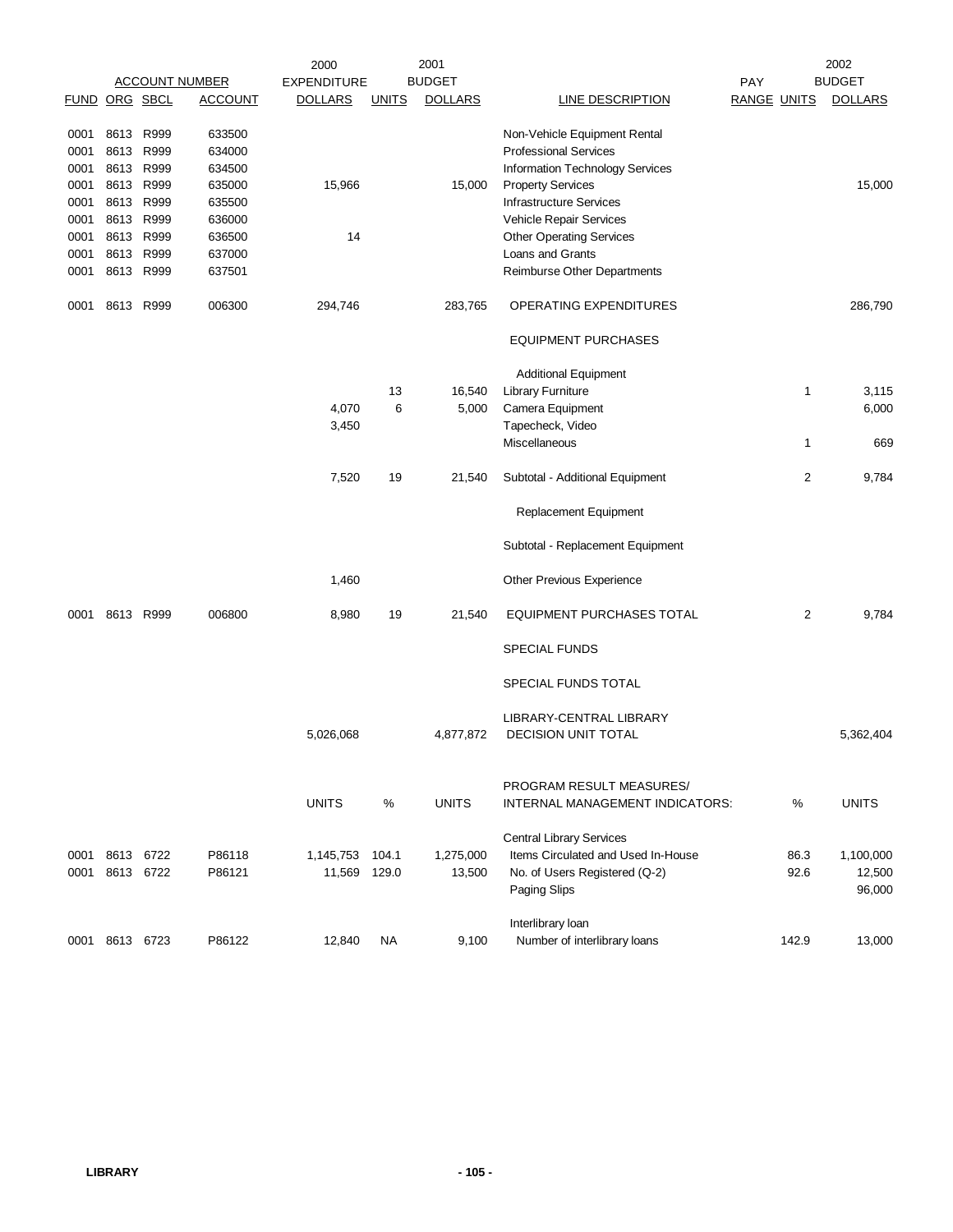|             |      |                       |                | 2000               |              | 2001           |                                     |            |              | 2002           |
|-------------|------|-----------------------|----------------|--------------------|--------------|----------------|-------------------------------------|------------|--------------|----------------|
|             |      | <b>ACCOUNT NUMBER</b> |                | <b>EXPENDITURE</b> |              | <b>BUDGET</b>  |                                     | <b>PAY</b> |              | <b>BUDGET</b>  |
| <b>FUND</b> | ORG  | <b>SBCL</b>           | <b>ACCOUNT</b> | <b>DOLLARS</b>     | <b>UNITS</b> | <b>DOLLARS</b> | LINE DESCRIPTION                    | RANGE      | <b>UNITS</b> | <b>DOLLARS</b> |
|             |      |                       |                |                    |              |                |                                     |            |              |                |
|             |      |                       |                |                    |              |                | PROGRAM RESULT MEASURES/            |            |              |                |
|             |      |                       |                | <b>UNITS</b>       | %            | <b>UNITS</b>   | INTERNAL MANAGEMENT INDICATORS:     |            | $\%$         | <b>UNITS</b>   |
|             |      |                       |                |                    |              |                | Reference Services-Central          |            |              |                |
| 0001        | 8613 | 6733                  | P86127         | 589,636            | <b>NA</b>    | 650,000        | Number of customer contacts         |            | 92.3         | 600,000        |
| 0001        | 8613 | 6733                  | P86128         | 3,283              | <b>NA</b>    | 3,283          | No. of hours available for service  |            | 95.2         | 3,127          |
| 0001        | 8613 | 6734                  | P86129         | 59,141             | <b>NA</b>    | 70,000         | No. of Ready Reference transactions |            | 88.6         | 62,000         |
|             |      |                       |                |                    |              |                | <b>Community Services-Central</b>   |            |              |                |
| 0001        | 8613 | 6740                  | P86131         | 26,549             | <b>NA</b>    | 28,000         | Patrons Served - Library Programs   |            | 100.0        | 28,000         |
| 0001        | 8613 | 6740                  | P86133         | 213                | <b>NA</b>    | 215            | Groups Served - Meeting Rooms       |            | 100.0        | 215            |
|             |      |                       |                |                    |              |                |                                     |            |              |                |
|             |      |                       |                | 180,986            |              | 202.824        | DIRECT LABOR HOUR ALLOCATION        |            | 96.5         | 205,200        |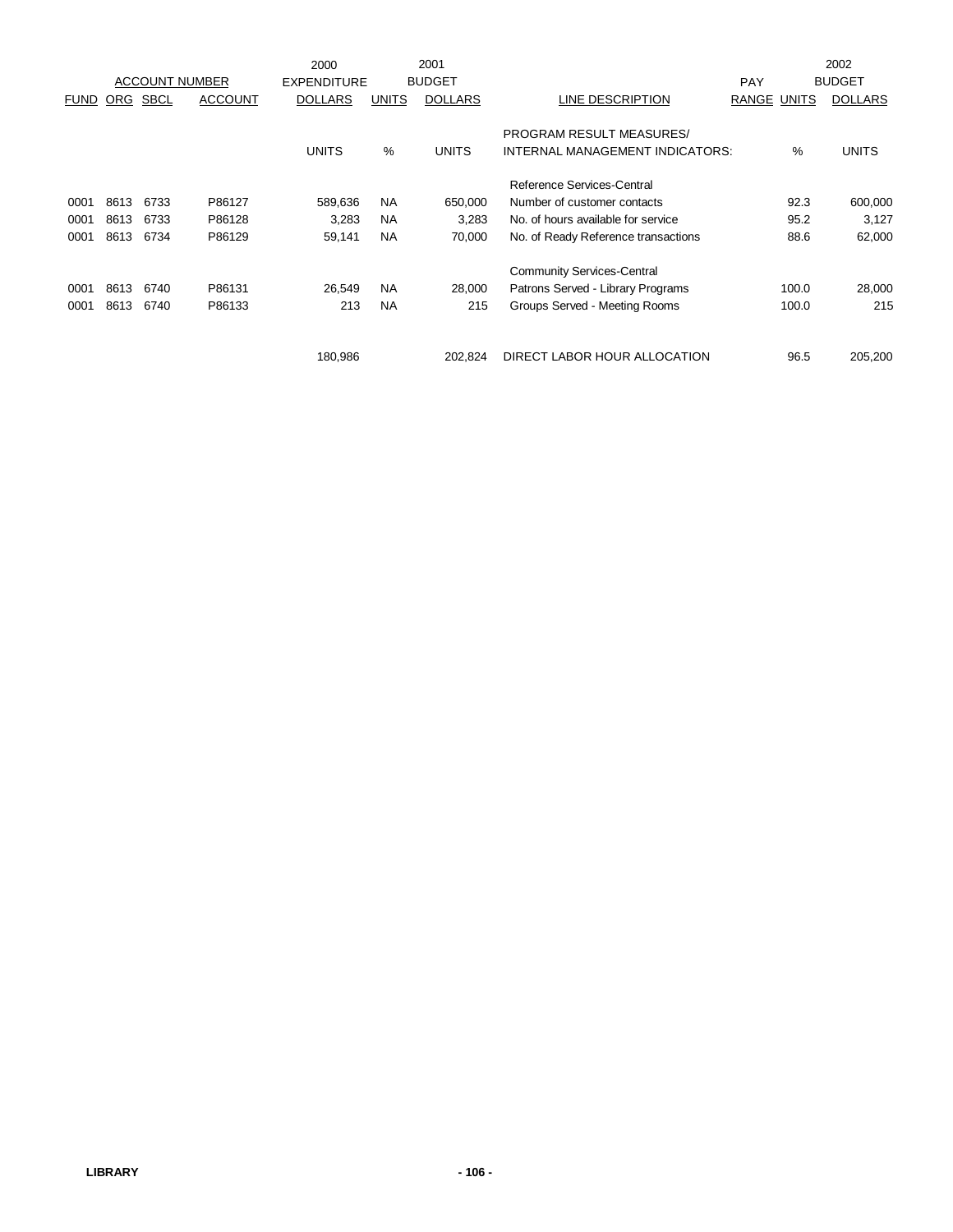|                |                       | 2000               |              | 2001           |                                                                           |                    |       | 2002           |
|----------------|-----------------------|--------------------|--------------|----------------|---------------------------------------------------------------------------|--------------------|-------|----------------|
|                | <b>ACCOUNT NUMBER</b> | <b>EXPENDITURE</b> |              | <b>BUDGET</b>  |                                                                           | PAY                |       | <b>BUDGET</b>  |
| FUND ORG SBCL  | <b>ACCOUNT</b>        | <b>DOLLARS</b>     | <u>UNITS</u> | <b>DOLLARS</b> | <b>LINE DESCRIPTION</b>                                                   | <b>RANGE UNITS</b> |       | <b>DOLLARS</b> |
|                |                       |                    |              |                |                                                                           |                    |       |                |
|                |                       |                    |              |                | <b>MAYOR'S OFFICE</b><br>BUDGETARY CONTROL UNIT (1BCU =1DU)               |                    |       |                |
|                |                       |                    |              |                |                                                                           |                    |       |                |
|                |                       |                    |              |                |                                                                           |                    |       |                |
|                |                       |                    |              |                | <b>OUTCOME INDICATORS:</b>                                                |                    |       |                |
|                |                       |                    |              |                |                                                                           |                    |       |                |
|                |                       |                    |              |                | City tax rate as a percent of                                             |                    |       |                |
|                |                       | 116.6%             |              | 120.5%         | the metro average.                                                        |                    |       | 122.9%         |
|                |                       |                    |              |                |                                                                           |                    |       |                |
|                |                       |                    |              |                | Percent of Milwaukeeans surveyed who say their                            |                    |       |                |
|                |                       |                    |              |                | neighborhood has stayed the same or gotten                                |                    |       |                |
|                |                       | 73%                |              | 75%            | better over the last five years.                                          |                    |       | 75%            |
|                |                       |                    |              |                |                                                                           |                    |       |                |
|                |                       |                    |              |                |                                                                           |                    |       |                |
|                |                       |                    |              |                | <b>SALARIES &amp; WAGES</b>                                               |                    |       |                |
|                |                       |                    | 1            | 122,995        | Mayor (Y)                                                                 | 20<br>17           | 1     | 126,815        |
|                |                       |                    | 1            | 98,971         | Chief of Staff (Y)                                                        |                    | 1     | 109,051        |
|                |                       |                    |              |                | ADMINISTRATION                                                            |                    |       |                |
|                |                       |                    | 1            | 60,225         | Special Assistant to The Mayor (Y)                                        | 11                 | 1     | 68,054         |
|                |                       |                    | 1            | 54,071         | Mayor's Liaison Officer (Y)                                               | 10                 | 1     | 59,876         |
|                |                       |                    | 1            | 79,572         | Policy Planning Coord. (Y)                                                | 15                 | 1     | 87,676         |
|                |                       |                    | 6            | 202,507        | Staff Assistant To the Mayor (Y)                                          | $\overline{7}$     | 6     | 156,662        |
|                |                       |                    | 1            | 74,217         | Staff Assistant - Manager (Y)                                             | 10                 | 1     | 79,313         |
|                |                       |                    | 1            | 42,409         | Management Services Spec. (Y)                                             | 3                  | 1     | 46,729         |
|                |                       |                    | 1            | 30,519         | Administrative Assistant I                                                | 435                | 1     | 32,615         |
|                |                       |                    | 1            | 36,796         | Program Assistant II                                                      | 530                | 1     | 39,322         |
|                |                       |                    | 2            | 29,345         | Office Assistant III                                                      | 425                | 2     | 31,360         |
|                |                       |                    | 4            | 5,535          | College Intern (0.5 FTE)                                                  | 910                | 4     | 9,981          |
|                |                       |                    | 1            | 61,764         | Staff Assistant to the Mayor-Senior (Y)                                   | 9                  | 1     | 55,726         |
|                |                       |                    |              |                | <b>COMPASS Project Policy Director (M)</b>                                | 11                 | 1     | 74,207         |
|                |                       |                    |              |                |                                                                           |                    |       |                |
|                |                       |                    | 22           | 898,926        | <b>Total Before Adjustments</b>                                           |                    | 23    | 977,387        |
|                |                       |                    |              |                |                                                                           |                    |       |                |
|                |                       |                    |              |                | Salary & Wage Rate Changes                                                |                    |       |                |
|                |                       |                    |              |                | Overtime Compensated                                                      |                    |       |                |
|                |                       |                    |              |                | (35,598) Personnel Cost Adjustment                                        |                    |       | (18,095)       |
|                |                       |                    |              |                | Other                                                                     |                    |       |                |
|                |                       |                    |              |                |                                                                           |                    |       |                |
|                |                       |                    | 22           | 863,328        | Gross Salaries & Wages Total                                              |                    | 23    | 959,292        |
|                |                       |                    |              |                |                                                                           |                    |       |                |
|                |                       |                    |              |                | Reimbursable Services Deduction<br>Capital Improvements Deduction         |                    |       |                |
|                |                       |                    |              |                | Grants and Aids Deduction                                                 |                    |       | (74, 207)      |
|                |                       |                    |              |                |                                                                           |                    |       |                |
| 0001 1110 R999 | 006000                | 883,074            |              | 863,328        | NET SALARIES & WAGES TOTAL                                                |                    |       | 885,085        |
|                |                       |                    |              |                |                                                                           |                    |       |                |
|                |                       |                    | 15.78        |                | O&M FTE'S                                                                 |                    | 14.78 |                |
|                |                       |                    |              |                | NON-O&M FTE'S                                                             |                    | 1.00  |                |
|                |                       |                    |              |                |                                                                           |                    |       |                |
|                |                       |                    |              |                | (M) Community Mapping, Planning & Analysis for Safety Strategies          |                    |       |                |
|                |                       |                    |              |                | (COMPASS) Grant. Position authority to expire 12/31/02,                   |                    |       |                |
|                |                       |                    |              |                | or when Compass grant expires.                                            |                    |       |                |
|                |                       |                    |              |                |                                                                           |                    |       |                |
|                |                       |                    |              |                | (Y) Required to file a statement of economic interests in accordance with |                    |       |                |
|                |                       |                    |              |                | the Milwaukee Code of Ordinances Chapter 303-Code of Ethics.              |                    |       |                |
|                |                       |                    |              |                |                                                                           |                    |       |                |
|                |                       |                    |              |                |                                                                           |                    |       |                |
| 0001 1110 R999 | 006100                | 281,739            |              | 284,898        | ESTIMATED EMPLOYEE FRINGE BENEFITS                                        |                    |       | 300,929        |
|                |                       |                    |              |                |                                                                           |                    |       |                |
| <b>MAYOR</b>   |                       |                    |              | $-107 -$       |                                                                           |                    |       |                |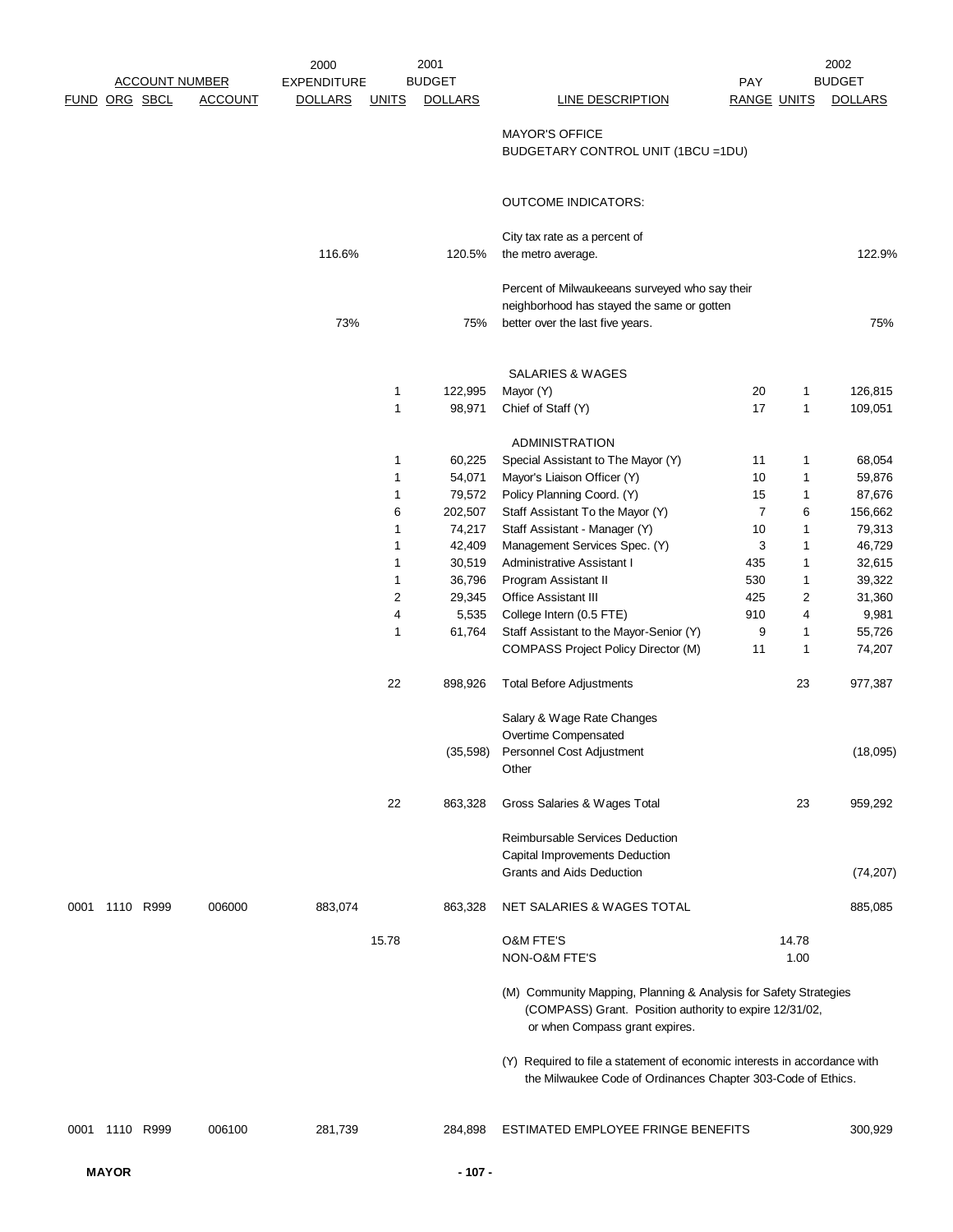|                      |                |      |                       | 2000               |              | 2001           |                                                                   |                    |       | 2002           |
|----------------------|----------------|------|-----------------------|--------------------|--------------|----------------|-------------------------------------------------------------------|--------------------|-------|----------------|
|                      |                |      | <b>ACCOUNT NUMBER</b> | <b>EXPENDITURE</b> |              | <b>BUDGET</b>  |                                                                   | PAY                |       | <b>BUDGET</b>  |
| <b>FUND ORG SBCL</b> |                |      | <u>ACCOUNT</u>        | <b>DOLLARS</b>     | <b>UNITS</b> | <b>DOLLARS</b> | <b>LINE DESCRIPTION</b>                                           | <b>RANGE UNITS</b> |       | <b>DOLLARS</b> |
|                      |                |      |                       |                    |              |                | (Involves Revenue Offset-No<br>Transfers From This Account)       |                    |       |                |
|                      |                |      |                       |                    |              |                | OPERATING EXPENDITURES                                            |                    |       |                |
| 0001                 | 1110 R999      |      | 630100                | 11,434             |              | 12,000         | General Office Expense                                            |                    |       | 12,200         |
| 0001                 | 1110           | R999 | 630500                |                    |              |                | Tools & Machinery Parts                                           |                    |       |                |
| 0001                 | 1110           | R999 | 631000                |                    |              |                | <b>Construction Supplies</b>                                      |                    |       |                |
| 0001                 | 1110 R999      |      | 631500                |                    |              |                | Energy                                                            |                    |       |                |
| 0001                 | 1110 R999      |      | 632000                | 9,980              |              |                | Other Operating Supplies                                          |                    |       |                |
| 0001                 | 1110 R999      |      | 632500                |                    |              | 900            | <b>Facility Rental</b>                                            |                    |       |                |
| 0001                 | 1110 R999      |      | 633000                |                    |              | 100            | Vehicle Rental                                                    |                    |       | 100            |
| 0001                 | 1110 R999      |      | 633500                | 980                |              | 1,200          | Non-Vehicle Equipment Rental                                      |                    |       | 1,200          |
| 0001                 | 1110           | R999 | 634000                |                    |              |                | <b>Professional Services</b>                                      |                    |       |                |
| 0001                 | 1110 R999      |      | 634500                |                    |              | 7,800          | Information Technology Services                                   |                    |       |                |
| 0001                 | 1110 R999      |      | 635000                | 502                |              | 15,500         | <b>Property Services</b>                                          |                    |       |                |
| 0001                 | 1110 R999      |      | 635500                |                    |              |                | <b>Infrastructure Services</b>                                    |                    |       |                |
| 0001                 | 1110 R999      |      | 636000                |                    |              |                | Vehicle Repair Services                                           |                    |       |                |
| 0001                 | 1110 R999      |      | 636500                | 9,113              |              | 12,554         | <b>Other Operating Services</b>                                   |                    |       | 9,750          |
| 0001                 | 1110           | R999 | 637000                |                    |              |                | Loans and Grants                                                  |                    |       |                |
| 0001                 | 1110 R999      |      | 637501                | 15,627             |              |                | Reimburse Other Departments                                       |                    |       | 26,936         |
| 0001                 | 1110 R999      |      | 006300                | 47,636             |              | 50,054         | OPERATING EXPENDITURES TOTAL                                      |                    |       | 50,186         |
|                      |                |      |                       |                    |              |                | <b>EQUIPMENT PURCHASES</b>                                        |                    |       |                |
|                      |                |      |                       |                    |              |                | <b>Additional Equipment</b>                                       |                    |       |                |
|                      |                |      |                       |                    |              |                | Subtotal - Additional Equipment                                   |                    |       |                |
|                      |                |      |                       |                    |              |                | Replacement Equipment                                             |                    |       |                |
|                      |                |      |                       |                    |              |                | Subtotal - Replacement Equipment                                  |                    |       |                |
|                      |                |      |                       | 7,238              |              |                | Other Previous Experience                                         |                    |       |                |
| 0001                 | 1110 R999      |      | 006800                | 7,238              |              |                | EQUIPMENT PURCHASES TOTAL                                         |                    |       |                |
|                      |                |      |                       |                    |              |                | <b>SPECIAL FUNDS</b>                                              |                    |       |                |
|                      |                |      |                       |                    |              |                | SPECIAL FUNDS TOTAL                                               |                    |       |                |
|                      |                |      |                       |                    |              |                |                                                                   |                    |       |                |
|                      |                |      |                       | 1,219,687          |              | 1,198,280      | <b>MAYOR'S OFFICE BUDGETARY</b><br>CONTROL UNIT TOTAL (1BCU =1DU) |                    |       | 1,236,200      |
|                      |                |      |                       | <b>UNITS</b>       | %            | <b>UNITS</b>   | PROGRAM RESULT MEASURES/<br>INTERNAL MANAGEMENT INDICATORS:       |                    | %     | <b>UNITS</b>   |
|                      | 1110 1900      |      |                       |                    |              |                |                                                                   |                    |       |                |
| 0001                 |                |      |                       |                    |              |                | Executive Director of City<br>Operations                          |                    |       |                |
|                      |                |      |                       | 2,080              | 100.0        | 2,080          | Est. Direct Labor Hours (P)                                       |                    | 100.0 | 2,080          |
|                      |                |      |                       |                    |              |                | PROGRAM RESULT MEASURES/                                          |                    |       |                |
|                      |                |      |                       | <b>UNITS</b>       | ℅            | <b>UNITS</b>   | INTERNAL MANAGEMENT INDICATORS:                                   |                    | %     | <b>UNITS</b>   |
|                      |                |      |                       |                    |              |                | <b>Administrative Duties</b>                                      |                    |       |                |
|                      | 0001 1110 0250 |      |                       | 19,150             | 101.0        | 20,204         | Est. Direct Labor Hours (P)                                       |                    | 97.1  | 19,619         |
|                      |                |      |                       |                    |              |                |                                                                   |                    |       |                |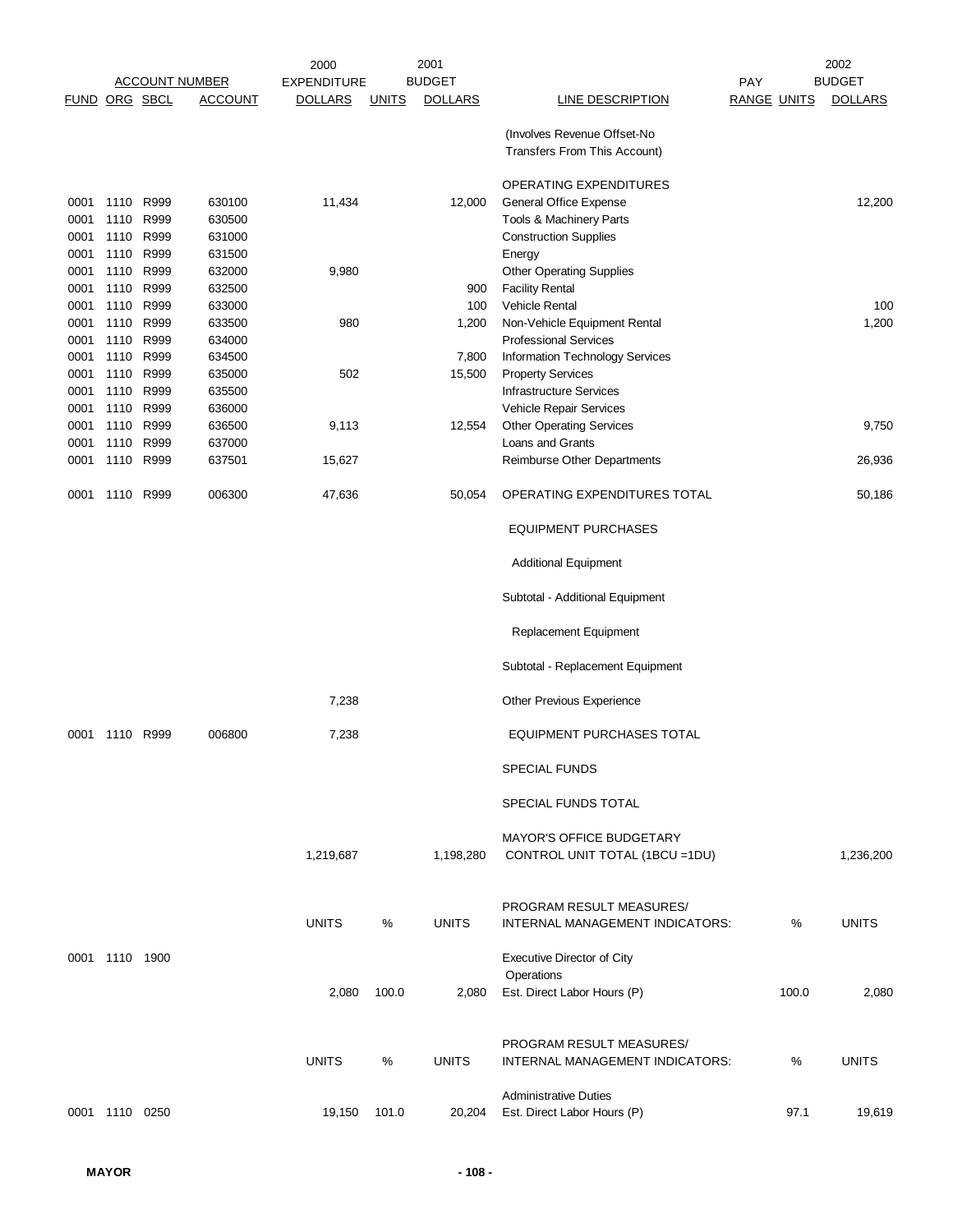|                      |      | <b>ACCOUNT NUMBER</b> |                | 2000                                 |              | 2001<br><b>BUDGET</b> |                                    | <b>PAY</b>  |      | 2002<br><b>BUDGET</b> |
|----------------------|------|-----------------------|----------------|--------------------------------------|--------------|-----------------------|------------------------------------|-------------|------|-----------------------|
| <b>FUND ORG SBCL</b> |      |                       | <b>ACCOUNT</b> | <b>EXPENDITURE</b><br><b>DOLLARS</b> | <b>UNITS</b> | <b>DOLLARS</b>        | LINE DESCRIPTION                   | RANGE UNITS |      | <b>DOLLARS</b>        |
|                      |      |                       |                |                                      |              |                       |                                    |             |      |                       |
|                      |      |                       |                |                                      |              |                       | <b>Clerical Duties</b>             |             |      |                       |
| 0001                 | 1110 | 0260                  |                | 7.195                                | 100.0        | 7.155                 | Est. Direct Labor Hours (P)        |             | 99.9 | 7,150                 |
|                      |      |                       |                |                                      |              |                       |                                    |             |      |                       |
|                      |      |                       |                | 28.425                               |              | 29.439                | TOTAL DIRECT LABOR HOUR ALLOCATION |             |      | 26.604                |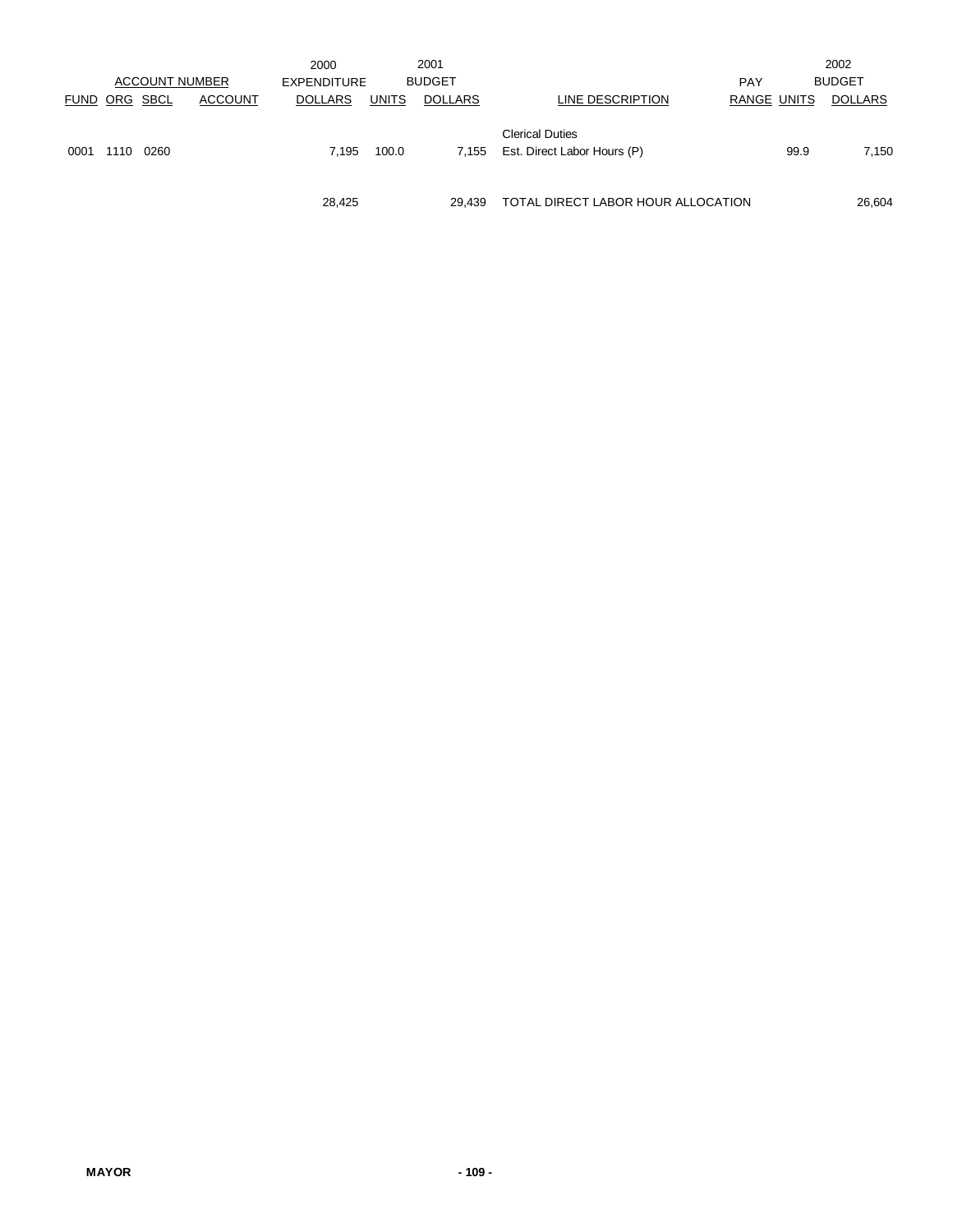| <b>ACCOUNT NUMBER</b> |                | 2000<br><b>EXPENDITURE</b> |              | 2001<br><b>BUDGET</b> |                                                                                         | <b>PAY</b>              |              | 2002<br><b>BUDGET</b> |
|-----------------------|----------------|----------------------------|--------------|-----------------------|-----------------------------------------------------------------------------------------|-------------------------|--------------|-----------------------|
| <u>FUND ORG SBCL</u>  | <b>ACCOUNT</b> | <b>DOLLARS</b>             | <b>UNITS</b> | <b>DOLLARS</b>        | LINE DESCRIPTION                                                                        | <b>RANGE UNITS</b>      |              | <b>DOLLARS</b>        |
|                       |                |                            |              |                       | DEPARTMENT OF NEIGHBORHOOD<br>SERVICES BUDGETARY CONTROL<br>UNIT (1 BCU=1DU)            |                         |              |                       |
|                       |                |                            |              |                       | <b>OUTCOME INDICATORS:</b>                                                              |                         |              |                       |
|                       |                |                            |              |                       |                                                                                         |                         |              |                       |
|                       |                | 99.3%                      |              | 77.4%                 | Percent of Assessment Areas with Average<br>Property Value Growth Higher Than Inflation |                         |              | 80.0%                 |
|                       |                | 0.48                       |              | 0.52                  | Three-year average public fire incident rate.                                           |                         |              | 0.44                  |
|                       |                |                            |              |                       | SALARIES & WAGES                                                                        |                         |              |                       |
|                       |                |                            |              |                       |                                                                                         |                         |              |                       |
|                       |                |                            |              |                       | OFFICE OF THE COMMISSIONER                                                              |                         |              |                       |
|                       |                |                            | 1            | 108,186               | Commissioner - Bldg. Insp. (X) (Y)                                                      | 18                      | 1            | 122,565               |
|                       |                |                            | 1            | 86,646                | Deputy Comm. - Bldg. Insp. (X) (Y)                                                      | 15                      | 1            | 98,163                |
|                       |                |                            | 1            | 86,581                | Housing & Neighborhood Dev. Mgr.(X) (Y)                                                 | 13                      |              |                       |
|                       |                |                            | 1            | 34,777                | Administrative Assistant II                                                             | 445                     | 1            | 37,063                |
|                       |                |                            | 1            | 30,603                | Administrative Assistant I                                                              | 435                     |              |                       |
|                       |                |                            |              |                       | INFORMATION TECHNOLOGY DIVISION                                                         |                         |              |                       |
|                       |                |                            | 1            | 66,087                | Network Manager                                                                         | 10                      | 1            | 72,612                |
|                       |                |                            | 1            | 46,380                | Network Serv. Coordinator-Sr.                                                           | 6                       | 1            | 52,545                |
|                       |                |                            | 1            | 32,003                | Program Assistant II                                                                    | 530                     | 1            | 36,881                |
|                       |                |                            |              |                       | SUPPORT SERVICES DIVISION                                                               |                         |              |                       |
|                       |                |                            | 1            | 65,487                | <b>Business Operations Manager</b>                                                      | 8                       | 1            | 69,791                |
|                       |                |                            |              |                       | ADMINISTRATIVE SERVICES SECTION                                                         |                         |              |                       |
|                       |                |                            | 1            | 54,102                | Public Information Coordinator (X)                                                      | 5                       | 1            | 57,659                |
|                       |                |                            | 1            | 44,667                | Office Supervisor II                                                                    | $\overline{2}$          | 1            | 23,802                |
|                       |                |                            | 1            | 44,667                | Admin. Specialist (X)                                                                   | $\overline{2}$          | 1            | 47,604                |
|                       |                |                            | 1            | 35,119                | Program Assistant II                                                                    | 530                     | 1            | 39,322                |
|                       |                |                            | 1            | 32,168                | Personnel Payroll Assistant II                                                          | 445                     | 1            | 36,018                |
|                       |                |                            | 1            | 33,101                | <b>Accounting Assistant II</b>                                                          | 445                     | 1            | 37,063                |
|                       |                |                            | 1            | 29,483                | <b>Accounting Assistant II</b>                                                          | 445                     |              | 34,098                |
|                       |                |                            | 1            | 28,008                | Office Assistant III                                                                    | 435                     | $\mathbf{1}$ | 31,360                |
|                       |                |                            | 2            | 26,480                | Office Assistant II (.5 FTE)                                                            | 410                     | 2            | 27,244                |
|                       |                |                            | 1            | 11,200                | Graduate Intern (.58 FTE) (X)                                                           | 927                     | 1            | 13,797                |
|                       |                |                            |              |                       | <b>GRANT MANAGEMENT SECTION</b>                                                         |                         |              |                       |
|                       |                |                            | 1            | 44,565                | Fiscal Officer (Y)                                                                      | 6                       |              |                       |
|                       |                |                            | 1            | 50,750                | Administrative Specialist Sr. (X) (Y)                                                   | 4                       |              |                       |
|                       |                |                            | 2            | 99,684                | Management Accountant-Sr. (X)                                                           | 4                       |              |                       |
|                       |                |                            | 2            | 73,870                | Management Accountant                                                                   | $\overline{\mathbf{c}}$ |              |                       |
|                       |                |                            | 2            | 38,557                | Management Accountant (.5FTE)                                                           | $\sqrt{2}$              |              |                       |
|                       |                |                            | 1            | 29,022                | <b>Accounting Assistant I</b>                                                           | 435                     |              |                       |
|                       |                |                            | 1            | 22,420                | Office Assistant II                                                                     | 410                     |              |                       |
|                       |                |                            |              |                       |                                                                                         |                         |              |                       |
|                       |                |                            |              |                       | <b>BOARDS &amp; COMMISSIONS</b>                                                         |                         |              |                       |
|                       |                |                            | 7            | 21,000                | Member, Stds and Appeals Comm. (Y)                                                      | 36                      | 7            | 21,000                |
|                       |                |                            | 5            | 9,000                 | Member, Elect. Lic. & Exam.Comm (Y)                                                     | $30\,$                  | 5            | 9,000                 |
|                       |                |                            |              |                       | HOUSING PRESERVATION DIVISION                                                           |                         |              |                       |
|                       |                |                            |              |                       | Housing & Neigh. Dev. Mgr. (X) (Y)                                                      | 13                      | 1            | 84,969                |
|                       |                |                            | 1            | 61,456                | Housing Production Manager (X) (Y)                                                      | $\overline{7}$          | 1            | 65,496                |
|                       |                |                            |              |                       | Administrative Assistant I                                                              | 435                     | $\mathbf{1}$ | 32,615                |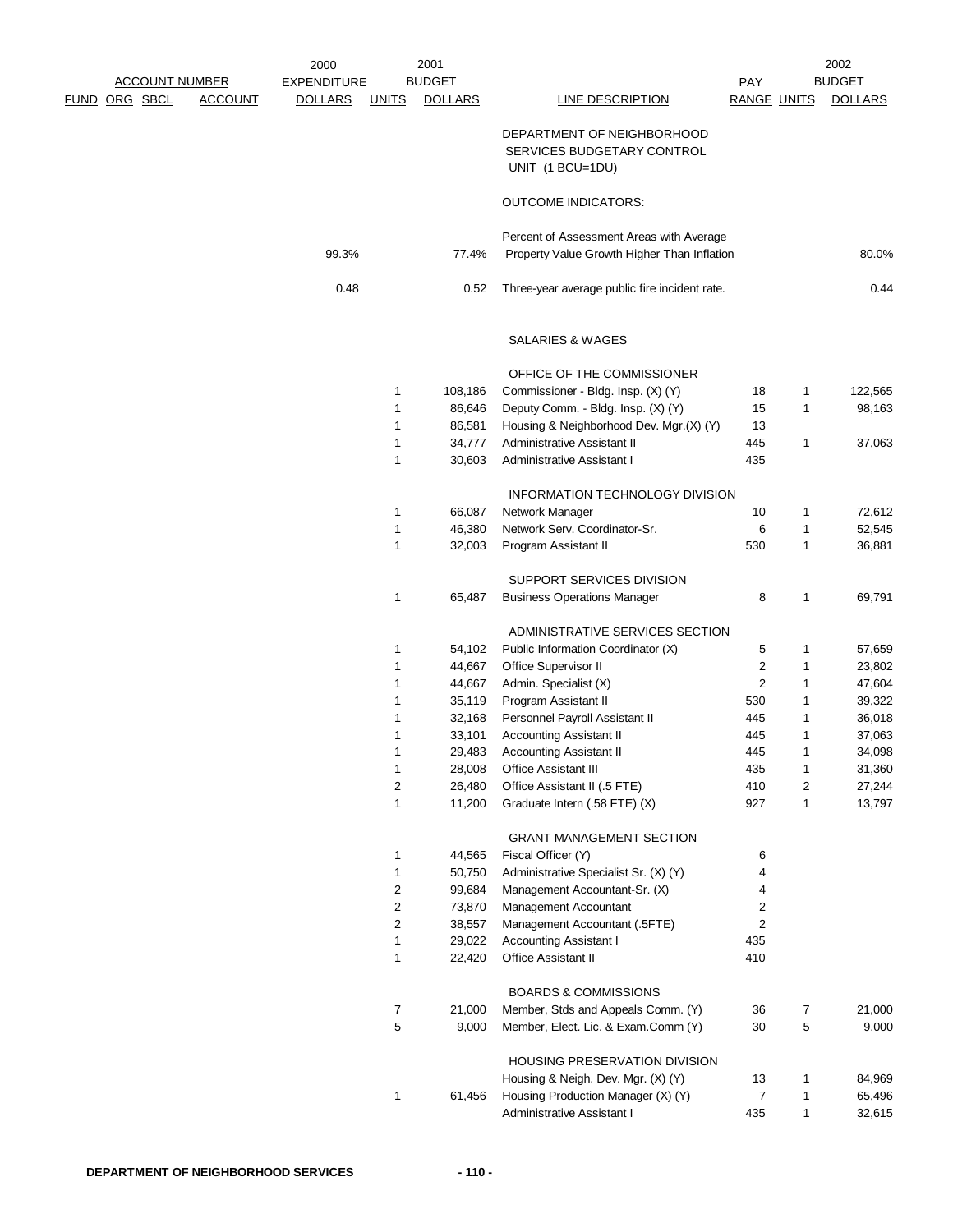|               |                       |                | 2000               |              | 2001           |                                                                            |                    |                | 2002           |
|---------------|-----------------------|----------------|--------------------|--------------|----------------|----------------------------------------------------------------------------|--------------------|----------------|----------------|
|               | <u>ACCOUNT NUMBER</u> |                | <b>EXPENDITURE</b> |              | <b>BUDGET</b>  |                                                                            | <b>PAY</b>         |                | <b>BUDGET</b>  |
| FUND ORG SBCL |                       | <b>ACCOUNT</b> | <b>DOLLARS</b>     | <b>UNITS</b> | <b>DOLLARS</b> | LINE DESCRIPTION                                                           | <b>RANGE UNITS</b> |                | <b>DOLLARS</b> |
|               |                       |                |                    |              |                | <b>GRANT MANAGEMENT SECTION</b>                                            |                    |                |                |
|               |                       |                |                    |              |                | Fiscal Officer (Y)                                                         | 6                  | 1              | 53,672         |
|               |                       |                |                    |              |                | Administrative Specialist Sr. (X) (Y)                                      | 4                  | 1              | 44,704         |
|               |                       |                |                    |              |                | Management Accountant-Sr. (X)                                              | 4                  | 1              | 54,086         |
|               |                       |                |                    |              |                | Management Accountant                                                      | $\overline{2}$     | $\overline{2}$ | 73,696         |
|               |                       |                |                    |              |                | Management Accountant (.5FTE)                                              | $\overline{2}$     | $\overline{2}$ | 40,707         |
|               |                       |                |                    |              |                | <b>Accounting Assistant I</b>                                              | 435                | 1              | 32,615         |
|               |                       |                |                    |              |                | <b>Office Assistant II</b>                                                 | 410                | 1              | 25,824         |
|               |                       |                |                    |              |                | <b>HOUSING REHABILITATION &amp; FINANCIAL</b><br>SERVICES SECTION          |                    |                |                |
|               |                       |                |                    |              |                | Code Enforc Asst Supervisor (A) (X)                                        | 6                  | 1              | 61,451         |
|               |                       |                |                    |              |                | <b>HOUSING REHABILITATION</b>                                              |                    |                |                |
|               |                       |                |                    |              |                | Housing Rehab Specialist-Sr. (X) (Y)                                       | 5                  | 10             | 545,552        |
|               |                       |                |                    |              |                | Housing Rehab Coordinator (A) (X)                                          | 5                  | 1              | 41,183         |
|               |                       |                |                    |              |                |                                                                            | 3                  | 1              |                |
|               |                       |                |                    |              |                | Housing Rehab Specialist (X)                                               |                    |                | 36,848         |
|               |                       |                |                    |              |                | Administrative Specialist (X) (Y)                                          | $\mathbf{2}$       | 1              | 34,576         |
|               |                       |                |                    |              |                | Housing Rehab Inspector (A) (X)                                            | 553                | 2              | 95,029         |
|               |                       |                |                    |              |                | <b>Office Assistant III</b>                                                | 425                | 1              | 30,683         |
|               |                       |                |                    |              |                | <b>Office Assistant II</b>                                                 | 410                | 2              | 51,304         |
|               |                       |                |                    |              |                | <b>FINANCIAL SERVICES</b>                                                  |                    |                |                |
|               |                       |                |                    |              |                | Financial Serv. & Marketing Mgr. (X) (Y)                                   | 7                  | 1              | 48,106         |
|               |                       |                |                    |              |                | Rental Rehab. Specialist (X) (Y)                                           | 5                  | 1              | 57,659         |
|               |                       |                |                    |              |                | Housing Program Supervisor                                                 | 4                  | 1              | 52,454         |
|               |                       |                |                    |              |                | Administrative Specialist Sr. (A) (X)                                      | 4                  | 1              | 38,758         |
|               |                       |                |                    |              |                | <b>Housing Program Specialist</b>                                          | 3                  | 2              | 76,555         |
|               |                       |                |                    |              |                | Housing Program Specialist (X)                                             | 3                  | 1              | 36,848         |
|               |                       |                |                    |              |                | <b>Administrative Specialist</b>                                           | $\overline{c}$     | 1              | 47,604         |
|               |                       |                |                    |              |                | Administrative Specialist (X) (Y)                                          | $\mathbf{2}$       | 1              | 34,576         |
|               |                       |                |                    |              |                | Loan Specialist                                                            | $\mathbf{2}$       | 1              | 34,576         |
|               |                       |                |                    |              |                | <b>Office Assistant III</b>                                                |                    |                |                |
|               |                       |                |                    |              |                |                                                                            | 425                | 2              | 53,342         |
|               |                       |                |                    |              |                | Office Assistant III (A)                                                   | 425                | 1              | 30,405         |
|               |                       |                |                    |              |                | <b>HOUSING PRODUCTION SECTION</b>                                          |                    |                |                |
|               |                       |                |                    |              |                | Community Hsg. & Preserv.-Mgr. (X)                                         | 6                  | 1              | 61,451         |
|               |                       |                |                    |              |                | Residential Rehab Supvr. (X) (Y)                                           | 6                  | 1              | 61,451         |
|               |                       |                |                    |              |                | Housing Rehab Spec-Sr. (X) (Y)                                             | 5                  | 3              | 151,377        |
|               |                       |                |                    |              |                | Administrative Specialist Senior (X) (Y)                                   | 4                  | 1              | 54,086         |
|               |                       |                |                    |              |                | <b>Office Assistant III</b>                                                | 425                | 1              | 28,712         |
|               |                       |                |                    |              |                | TIN/RECEIVERSHIP SECTION                                                   |                    |                |                |
|               |                       |                |                    |              |                | Commercial & Res. Rehab. Mgr. (X) (Y)                                      | 9                  | 1              | 49,838         |
|               |                       |                |                    |              |                | Housing Rehab Specialist-Sr. (X) (Y)                                       | 5                  | 4              | 172,738        |
|               |                       |                |                    |              |                | Administrative Specialist Sr. (X)                                          | 4                  | 1              | 54,086         |
|               |                       |                |                    |              |                | Administrative Specialist-Sr.                                              | 4                  | 1              | 50,697         |
|               |                       |                |                    |              |                | Management Accountant-Sr. (X)                                              | 4                  | 1              | 54,086         |
|               |                       |                |                    |              |                | <b>Accounting Assistant II</b>                                             | 445                | 1              | 32,615         |
|               |                       |                |                    |              |                |                                                                            |                    |                |                |
|               |                       |                |                    | 1            | 69,828         | <b>HOUSING PRODUCTION SECTION</b><br>Commercial & Res. Rehab. Mgr. (X) (Y) | 9                  |                |                |
|               |                       |                |                    | $10$         | 535,100        | Housing Rehab Specialist-Sr. (X) (Y)                                       | 5                  |                |                |
|               |                       |                |                    |              |                |                                                                            | 4                  |                |                |
|               |                       |                |                    | 1            | 50,750         | Administrative Specialist Sr. (X)                                          |                    |                |                |
|               |                       |                |                    | 1            | 46,138         | Administrative Specialist-Sr.                                              | 4                  |                |                |
|               |                       |                |                    | 1            | 34,576         | Housing Rehab Specialist (X)                                               | 3                  |                |                |
|               |                       |                |                    | 1            | 32,445         | Administrative Specialist (X) (Y)                                          | $\mathbf{2}$       |                |                |
|               |                       |                |                    | 1            | 29,129         | <b>Accounting Assistant II</b>                                             | 445                |                |                |
|               |                       |                |                    |              |                | Clerk Steno II                                                             | 415                |                |                |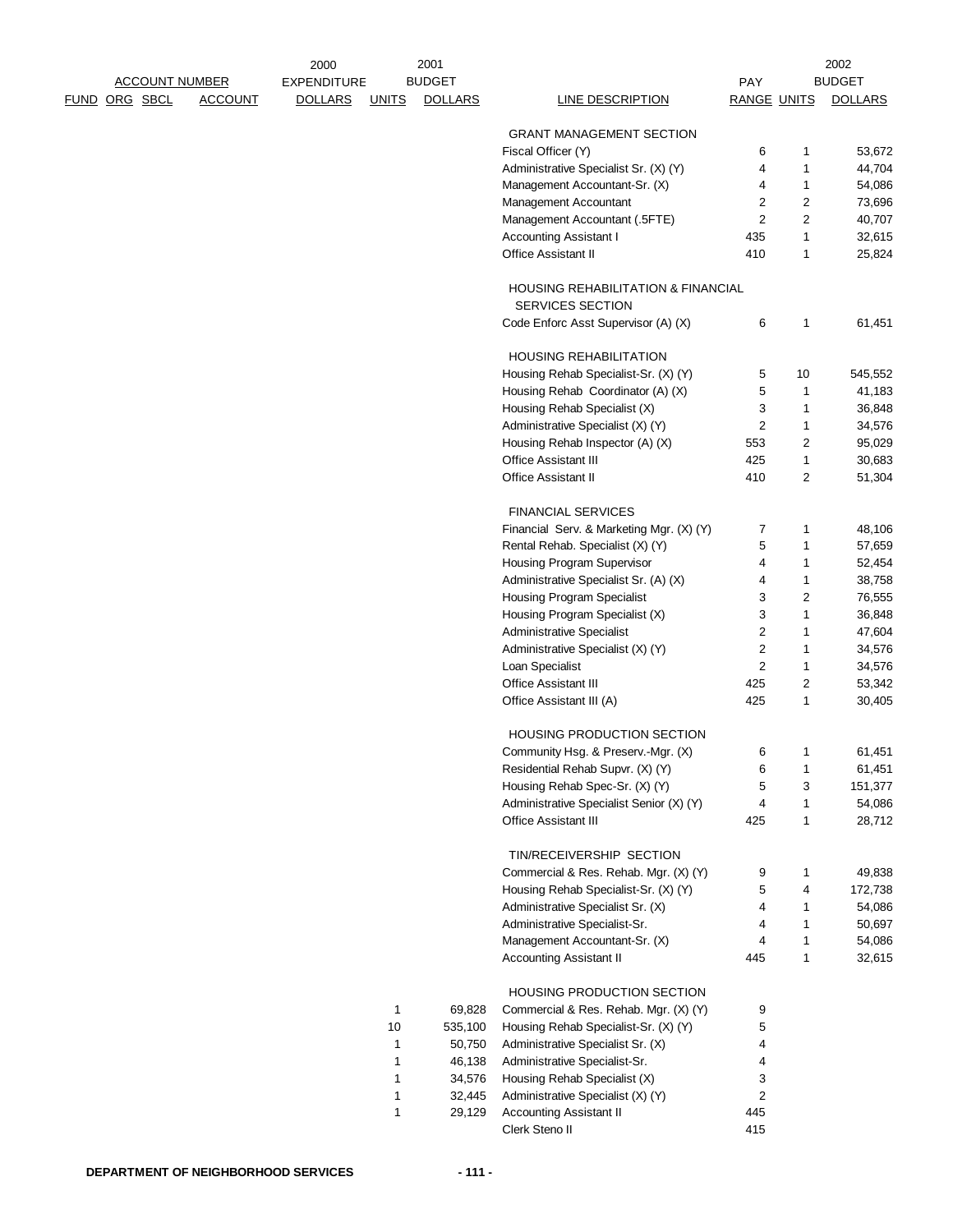|                       |                | 2000           |                | 2001           |                                            |                    |                         | 2002           |
|-----------------------|----------------|----------------|----------------|----------------|--------------------------------------------|--------------------|-------------------------|----------------|
| <u>ACCOUNT NUMBER</u> |                | EXPENDITURE    |                | <b>BUDGET</b>  |                                            | PAY                |                         | <b>BUDGET</b>  |
| <u>FUND ORG SBCL</u>  | <b>ACCOUNT</b> | <b>DOLLARS</b> | <b>UNITS</b>   | <b>DOLLARS</b> | <b>LINE DESCRIPTION</b>                    | <b>RANGE UNITS</b> |                         | <b>DOLLARS</b> |
|                       |                |                | 1              | 22,536         | <b>Office Assistant II</b>                 | 410                |                         |                |
|                       |                |                |                |                | <b>HOUSING MAINTENANCE SECTION</b>         |                    |                         |                |
|                       |                |                | 1              | 57,661         | Residential Rehab Supvr. (X) (Y)           | 6                  |                         |                |
|                       |                |                | 7              | 322,205        | Housing Rehab Spec-Sr. (X) (Y)             | 5                  |                         |                |
|                       |                |                | 1              | 53,788         | Housing Rehab Coordinator (A) (X)          | 5                  |                         |                |
|                       |                |                | 2              | 84,872         | Housing Rehab Inspector (A) (X)            | 553                |                         |                |
|                       |                |                | 1              | 22,536         | Office Assistant II                        | 410                |                         |                |
|                       |                |                |                |                | <b>FINANCIAL SERVICE &amp; MARKETING</b>   |                    |                         |                |
|                       |                |                | 1              | 41,872         | Financial Serv. & Marketing Mgr. (X) (Y)   | 7                  |                         |                |
|                       |                |                | 1              | 57,661         | Community Hsg. & Preserv.-Mgr. (X)         | 6                  |                         |                |
|                       |                |                | 1              | 54,102         | Rental Rehab. Specialist (X) (Y)           | 5                  |                         |                |
|                       |                |                | 1              | 50,750         | Administrative Specialist Senior (X) (Y)   | 4                  |                         |                |
|                       |                |                | 1              | 34,211         | Administrative Specialist Sr. (A) (X)      | 4                  |                         |                |
|                       |                |                | 1              | 47,853         | Housing Program Supervisor                 | 4                  |                         |                |
|                       |                |                | 2              | 72,915         | <b>Housing Program Specialist</b>          | 3                  |                         |                |
|                       |                |                | 1              | 34,576         | Housing Program Specialist (X)             | 3                  |                         |                |
|                       |                |                | 1              | 44,667         | <b>Administrative Specialist</b>           | $\overline{c}$     |                         |                |
|                       |                |                | 1              | 32,445         | Administrative Specialist (X) (Y)          | 2                  |                         |                |
|                       |                |                | 1              | 32,445         | Loan Specialist                            | $\overline{c}$     |                         |                |
|                       |                |                | 4              | 99,258         | <b>Office Assistant III</b>                | 425                |                         |                |
|                       |                |                | 1              | 26,517         | Office Assistant III (A)                   | 425                |                         |                |
|                       |                |                |                |                | <b>Office Assistant II</b>                 | 410                |                         |                |
|                       |                |                |                |                | PROPERTY MANAGEMENT (A)                    |                    |                         |                |
|                       |                |                | 1              | 57,661         | Landlord Trng & Development Mgr. (A) (X)   | 6                  |                         |                |
|                       |                |                | 1              | 57,661         | Grant Monitor (A) (X)                      | 6                  |                         |                |
|                       |                |                | 1              | 21,258         | Prop Mgmt Trng Coord (0.5 FTE)(A) (X)      | 3                  |                         |                |
|                       |                |                | $\overline{2}$ | 38,934         | Administrative Specialist(0.5 FTE) (A) (X) | 2                  |                         |                |
|                       |                |                |                |                | CONSTRUCTION TRADES DIVISION               |                    |                         |                |
|                       |                |                | 1              | 63,292         | Bldg. Constr. Insp. Supvr. (X) (Y)         | 8                  | 1                       | 69,791         |
|                       |                |                |                |                | <b>CONSTRUCTION SECTION</b>                |                    |                         |                |
|                       |                |                | 1              | 57,661         | Code Enf. Asst. Supvr                      | 6                  | $\mathbf{1}$            | 61,451         |
|                       |                |                | 11             | 506,622        | Building Construction Inspector II (X)     | 589                | 11                      | 554,008        |
|                       |                |                | 3              | 140,502        | Boiler Inspector II (X)                    | 589                | 3                       | 157,656        |
|                       |                |                | 1              | 28,008         | Office Assistant III                       | 425                | $\mathbf{1}$            | 31,360         |
|                       |                |                | 1              | 24,604         | Office Assistant II                        | 410                | $\mathbf{1}$            | 22,681         |
|                       |                |                |                |                | ELECTRICAL INSPECTION SECTION              |                    |                         |                |
|                       |                |                | 1              | 51,442         | Elect. Insp. Asst. Supvr. (X)              | 6                  | $\mathbf{1}$            | 56,523         |
|                       |                |                | $\overline{7}$ | 306,062        | Electrical Inspector II (X)                | 589                | $\overline{7}$          | 354,367        |
|                       |                |                | 3              | 140,502        | Elevator Inspector II (X)                  | 589                | 3                       | 154,793        |
|                       |                |                | 1              | 26,197         | Office Assistant II                        | 410                | $\mathbf{1}$            | 29,332         |
|                       |                |                |                |                | PLUMBING INSPECTION SECTION                |                    |                         |                |
|                       |                |                | 11             | 516,362        | Plumbing Inspector II                      | 785                | 11                      | 547,804        |
|                       |                |                | 2              | 91,279         | Sprinkler Inspector II (X)                 | 589                | $\overline{2}$          | 102,406        |
|                       |                |                | $\mathbf 1$    | 30,529         | Office Assistant IV                        | 445                | $\mathbf{1}$            | 34,183         |
|                       |                |                | 2              | 52,394         | Office Assistant II                        | 410                | $\overline{c}$          | 58,664         |
|                       |                |                |                |                | COMMERCIAL INSPECTION DIVISION             |                    |                         |                |
|                       |                |                | 1              | 63,145         | Code Enforcement Insp. Supvr. (X) (Y)      | 8                  | $\mathbf{1}$            | 69,387         |
|                       |                |                |                |                | COMMERCIAL INSPECTION SECTION              |                    |                         |                |
|                       |                |                | 2              | 115,322        | Code Enforcement Asst. Supvr. (X)          | 6                  | $\overline{\mathbf{c}}$ | 112,413        |
|                       |                |                | 17             | 623,965        | Code Enforcement Inspector II (X)          | 541                | 17                      | 691,383        |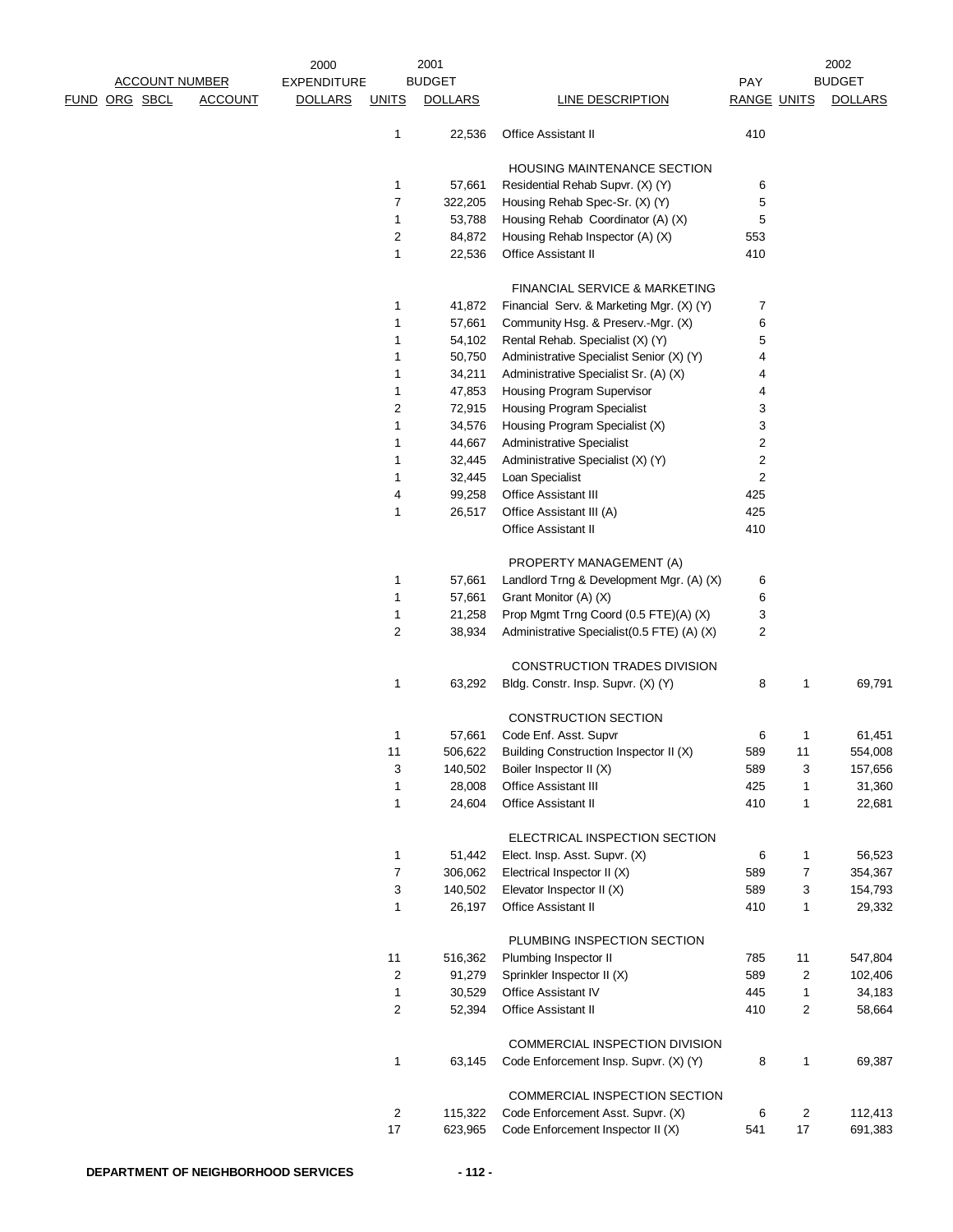|                       |                | 2000               |              | 2001           |                                            |                    |                | 2002           |
|-----------------------|----------------|--------------------|--------------|----------------|--------------------------------------------|--------------------|----------------|----------------|
| <b>ACCOUNT NUMBER</b> |                | <b>EXPENDITURE</b> |              | <b>BUDGET</b>  |                                            | PAY                |                | <b>BUDGET</b>  |
| <u>FUND ORG SBCL</u>  | <b>ACCOUNT</b> | <b>DOLLARS</b>     | <u>UNITS</u> | <b>DOLLARS</b> | <b>LINE DESCRIPTION</b>                    | <b>RANGE UNITS</b> |                | <b>DOLLARS</b> |
|                       |                |                    | 1            | 28,008         | <b>Office Assistant III</b>                | 425                | 1              | 31,360         |
|                       |                |                    | 1            | 10,129         | Office Assistant II (0.5 FTE)              | 410                | $\mathbf{1}$   | 11,910         |
|                       |                |                    |              |                |                                            |                    |                |                |
|                       |                |                    |              |                | CONDEMNATION INSPECTION SECTION            |                    |                |                |
|                       |                |                    |              |                | Bldg. Construction Insp. Asst. Supvr. (X)  | 6                  | 1              | 58,277         |
|                       |                |                    |              |                | Building Construction Inspector II (X)     | 589                | 3              | 159,173        |
|                       |                |                    |              |                | Special Enforcement Inspector              | 572                | 3              | 145,717        |
|                       |                |                    |              |                | Office Assistant III                       | 425                | $\overline{2}$ | 62,720         |
|                       |                |                    |              |                |                                            |                    |                |                |
|                       |                |                    |              |                | RESIDENTIAL INSPECTION DIVISION            |                    |                |                |
|                       |                |                    | 1            | 66,530         | Code Enforcement Insp. Supvr. (X) (Y)      | 8                  | 1              | 69,791         |
|                       |                |                    |              |                | CODE ENFORCEMENT SECTION                   |                    |                |                |
|                       |                |                    | 1            | 57,661         | Code Enforcement Asst. Supvr. (X)          | 6                  | 1              | 61,451         |
|                       |                |                    | 1            | 57,661         | Bldg Const Insp. Asst. Supv. (X)           | 6                  | 1              | 61,451         |
|                       |                |                    | 6            | 260,707        | Special Enforcement Inspector (X)          | 572                | 3              | 141,214        |
|                       |                |                    | 5            | 210,368        | Special Compliance Inspector (X)           | 553                | 5              | 232,933        |
|                       |                |                    | 22           | 793,727        | Code Enforcement Inspector II (X)          | 541                | 22             | 873,695        |
|                       |                |                    | 1            | 30,529         | Office Assistant IV                        | 445                |                |                |
|                       |                |                    | 1            | 21,006         | Office Assistant III (0.75 FTE)            | 425                |                |                |
|                       |                |                    | 3            | 83,591         | Customer Service Rep. II                   | 435                |                |                |
|                       |                |                    | 1            | 25,277         | Customer Service Rep. I                    | 425                |                |                |
|                       |                |                    |              |                |                                            |                    |                |                |
|                       |                |                    |              |                | <b>COURT SECTION</b>                       |                    |                |                |
|                       |                |                    |              |                | Health Enforcement Specialist (X) (Y)      | 6                  | 1              | 61,451         |
|                       |                |                    |              |                | Bldg. Code Enforcement Insp. (X)           | 553                | 3              | 138,615        |
|                       |                |                    |              |                | Environmental Enforcement Officer II (X)   | 541                |                |                |
|                       |                |                    |              |                | <b>Office Assistant IV</b>                 | 445                | 1              | 34,183         |
|                       |                |                    |              |                | <b>Office Assistant III</b>                | 425                | 1              | 31,360         |
|                       |                |                    |              |                | Office Assistant II                        | 410                | $\mathbf{1}$   | 29,332         |
|                       |                |                    |              |                |                                            |                    |                |                |
|                       |                |                    |              |                | <b>GRANT PROGRAMS</b>                      |                    |                |                |
|                       |                |                    |              |                | Graffiti, Receivership & Interns           |                    |                |                |
|                       |                |                    |              |                | Code Enforc Asst. Supvr. (A) (X)           | 6                  | 1              | 61,451         |
|                       |                |                    |              |                | Admin. Specialist-Sr.(0.5 FTE) (A) (X)     | 4                  | 1              | 21,125         |
|                       |                |                    |              |                | Special Enforcement Inspector (A) (X)      | 572                | 1              | 48,731         |
|                       |                |                    |              |                | Customer Service Rep. II (A)               | 435                | 1              | 31,023         |
|                       |                |                    |              |                | Code Enforcement Intern(0.5 FTE) (A) (X)   | 529                | 5              | 117,178        |
|                       |                |                    |              |                | PROPERTY MANAGEMENT (A)                    |                    |                |                |
|                       |                |                    |              |                | Landlord Trng & Development Mgr. (A) (X)   | 6                  | 1              | 61,451         |
|                       |                |                    |              |                | Grant Monitor (A) (X)                      | 6                  | $\mathbf{1}$   | 61,451         |
|                       |                |                    |              |                | Administrative Specialist(0.5 FTE) (A) (X) | $\overline{c}$     | 2              | 41,105         |
|                       |                |                    |              |                |                                            |                    |                |                |
|                       |                |                    |              |                | TARGETED ENFORCEMENT (A)                   |                    |                |                |
|                       |                |                    |              |                | Special Enforcement Inspector (A) (X)      | 572                | 4              | 196,838        |
|                       |                |                    |              |                | Code Enforcement Inspector II (A) (X)      | 541                |                |                |
|                       |                |                    |              |                | Customer Service Rep. II (A) (X)           | 435                | 1              | 30,890         |
|                       |                |                    |              |                | Code Enforcement Intern (0.5 FTE) (A)(X)   | 529                | 2              | 46,871         |
|                       |                |                    |              |                |                                            |                    |                |                |
|                       |                |                    |              |                | CONDEMNATION INSPECTION                    |                    |                |                |
|                       |                |                    | 1            | 53,039         | Bldg. Construction Insp. Asst. Supvr. (X)  | 6                  |                |                |
|                       |                |                    | 3            | 142,932        | Building Construction Inspector II (X)     | 589                |                |                |
|                       |                |                    | 3            | 125,606        | Special Enforcement Inspector              | 572                |                |                |
|                       |                |                    | 2            | 56,016         | Office Assistant III                       | 425                |                |                |
|                       |                |                    |              |                |                                            |                    |                |                |
|                       |                |                    |              |                | <b>GRANT PROGRAMS</b>                      |                    |                |                |
|                       |                |                    |              |                | Graffiti, Receivership & Interns           |                    |                |                |
|                       |                |                    | 1            | 41,872         | Code Enforc Asst. Supvr. (A) (X)           | 6                  |                |                |
|                       |                |                    |              |                |                                            |                    |                |                |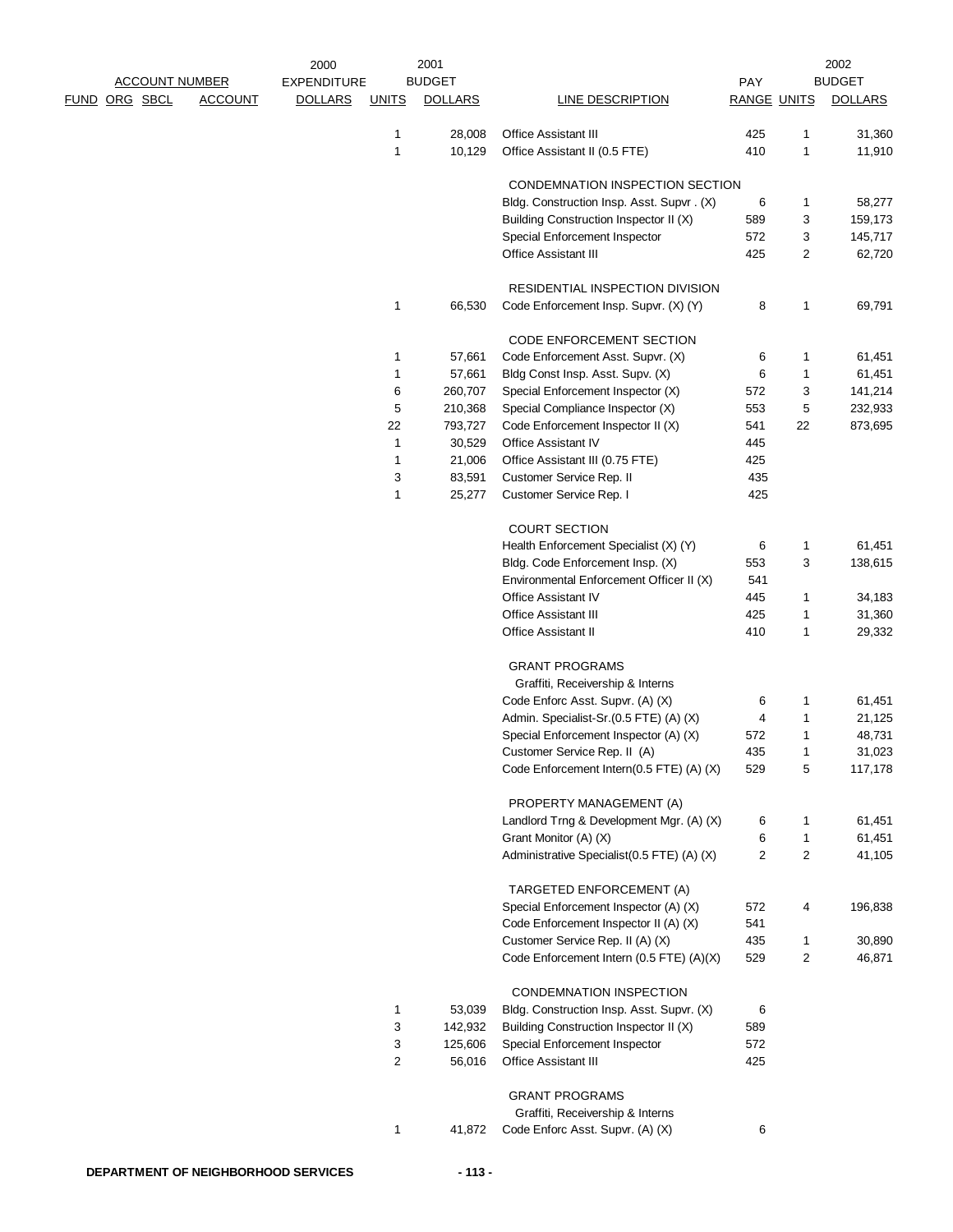|                       |                | 2000                           |                         | 2001             |                                                           |                    |        | 2002             |
|-----------------------|----------------|--------------------------------|-------------------------|------------------|-----------------------------------------------------------|--------------------|--------|------------------|
| <b>ACCOUNT NUMBER</b> |                | <b>EXPENDITURE</b>             |                         | <b>BUDGET</b>    |                                                           | PAY                |        | <b>BUDGET</b>    |
| FUND ORG SBCL         | <b>ACCOUNT</b> | <b>DOLLARS</b><br><b>UNITS</b> |                         | <b>DOLLARS</b>   | LINE DESCRIPTION                                          | <b>RANGE UNITS</b> |        | <b>DOLLARS</b>   |
|                       |                |                                | 1                       | 19,244           | Admin. Specialist-Sr.(0.5 FTE) (A) (X)                    | 4                  |        |                  |
|                       |                |                                | 1                       | 43,522           | Special Enforcement Inspector (A) (X)                     | 572                |        |                  |
|                       |                |                                | $\mathbf 1$             | 27,147           | Customer Service Rep. II (A)                              | 435                |        |                  |
|                       |                |                                | 5                       | 61,566           | Code Enforcement Intern (0.5 FTE) (A)(X)                  | 529                |        |                  |
|                       |                |                                |                         |                  | NUISANCE & ENVIRONMENTAL                                  |                    |        |                  |
|                       |                |                                |                         |                  | <b>HEALTH DIVISION</b>                                    |                    |        |                  |
|                       |                |                                | 1                       | 65,487           | Nuisance Control Mgr. (X) (Y)                             | 9                  | 1      | 69,791           |
|                       |                |                                |                         |                  | NUISANCE CONTROL SECTION                                  |                    |        |                  |
|                       |                |                                | $\overline{\mathbf{c}}$ | 96,814           | Nuisance Control Supv. (X) (Y)                            | 6                  | 2      | 109,059          |
|                       |                |                                | 18                      | 549,908          | Nuisance Control Off. II                                  | 516                | 18     | 602,872          |
|                       |                |                                | 4                       | 26,436           | Nuisance Ctrl. Off. I (0.25 FTE)                          | 500                | 4      | 29,601           |
|                       |                |                                | 1                       | 30,529           | Office Assistant IV                                       | 445                | 1      | 34,183           |
|                       |                |                                | $\sqrt{2}$              | 45,718           | Office Assistant II                                       | 410                | 2      | 52,678           |
|                       |                |                                |                         |                  | ENVIRONMENTAL HEALTH SECTION                              |                    |        |                  |
|                       |                |                                | 1                       | 54,102           | Site Improvement Specialist (A)                           | 5                  | 1      | 57,665           |
|                       |                |                                | 1                       | 44,667           | Administrative Specialist (A) (X)                         | 2                  | 1      | 47,604           |
|                       |                |                                | 2                       | 77,735           | Environmental Hygienist (CC)                              | 555                | 2      | 88,266           |
|                       |                |                                | 1                       | 41,087           | <b>Environmental Hygienist</b>                            | 555                | 1      | 40,397           |
|                       |                |                                | 4                       | 153,007          | Environmental Health Spec. II (X)                         | 541                | 4      | 171,321          |
|                       |                |                                | 1                       | 30,527           | Office Assistant IV                                       | 445                | 1      | 34,183           |
|                       |                |                                |                         |                  | Office Assistant IV                                       | 445                | 1      | 34,183           |
|                       |                |                                |                         |                  |                                                           |                    |        |                  |
|                       |                |                                |                         |                  | Office Assistant III (0.75 FTE)                           | 425                | 1      | 22,177           |
|                       |                |                                |                         |                  | Customer Service Rep. II<br>Customer Service Rep. I       | 435<br>425         | 3<br>1 | 94,874<br>29,071 |
|                       |                |                                |                         |                  | OPERATION IMMEDIATE CLEAN-UP (A)                          |                    |        |                  |
|                       |                |                                | 3                       | 26,172           | Nuisance Control Officer II (A) (X)                       | 516                | 2      | 27,631           |
|                       |                |                                |                         |                  | Office Assistant II (0.50 FTE) (A)                        | 410                | 1      | 11,181           |
|                       |                |                                |                         |                  | <b>COURT DIVISION</b>                                     |                    |        |                  |
|                       |                |                                | 1                       | 57,661           | Health Enforcement Specialist (X) (Y)                     | 6                  |        |                  |
|                       |                |                                |                         |                  |                                                           |                    |        |                  |
|                       |                |                                | 2                       | 84,872           | Bldg. Code Enforcement Insp. (X)                          | 553                |        |                  |
|                       |                |                                | 1                       | 38,926           | Environmental Enforcement Officer II (X)                  | 541                |        |                  |
|                       |                |                                | 1                       | 29,536           | Office Assistant IV                                       | 445                |        |                  |
|                       |                |                                | $\mathbf 1$<br>1        | 28,008<br>26,197 | <b>Office Assistant III</b><br><b>Office Assistant II</b> | 425<br>410         |        |                  |
|                       |                |                                |                         |                  |                                                           |                    |        |                  |
|                       |                |                                |                         |                  | <b>AUXILIARY POSITIONS</b>                                |                    |        |                  |
|                       |                |                                | 1                       | 57,661           | Plumbing Insp. Asst. Supervisor (X)                       | 6                  | 1      | 61,451           |
|                       |                |                                | 4                       |                  | Code Enforcement Inspector II (X)                         | 541                | 4      |                  |
|                       |                |                                | 1                       |                  | Special Compliance Inspector (X)                          | 551                | 1      |                  |
|                       |                |                                | 2                       |                  | Building Construction Inspector II (X)                    | 589                | 2      |                  |
|                       |                |                                | 1                       |                  | Electrical Inspector II (X)                               | 589                | 1      |                  |
|                       |                |                                | 1                       |                  | Senior Planner                                            | 596                | 1      |                  |
|                       |                |                                |                         |                  | Nuisance Control Off. II                                  | 516                | 1      |                  |
|                       |                |                                |                         |                  | Special Enforcement Inspector (X)                         | 572                | 3      |                  |
|                       |                |                                | 280                     | 10,131,495       | <b>Total Before Adjustments</b>                           |                    | 288    | 11,203,754       |
|                       |                |                                |                         |                  | Salary & Wage Rate Change                                 |                    |        |                  |
|                       |                |                                |                         |                  | Overtime Compensated                                      |                    |        |                  |
|                       |                |                                |                         | (408, 175)       | Personnel Cost Adjustment<br>Other                        |                    |        | (150, 641)       |
|                       |                |                                |                         |                  |                                                           |                    |        |                  |
|                       |                |                                | 280                     | 9,723,320        | Gross Salaries & Wages Total                              |                    | 288    | 11,053,113       |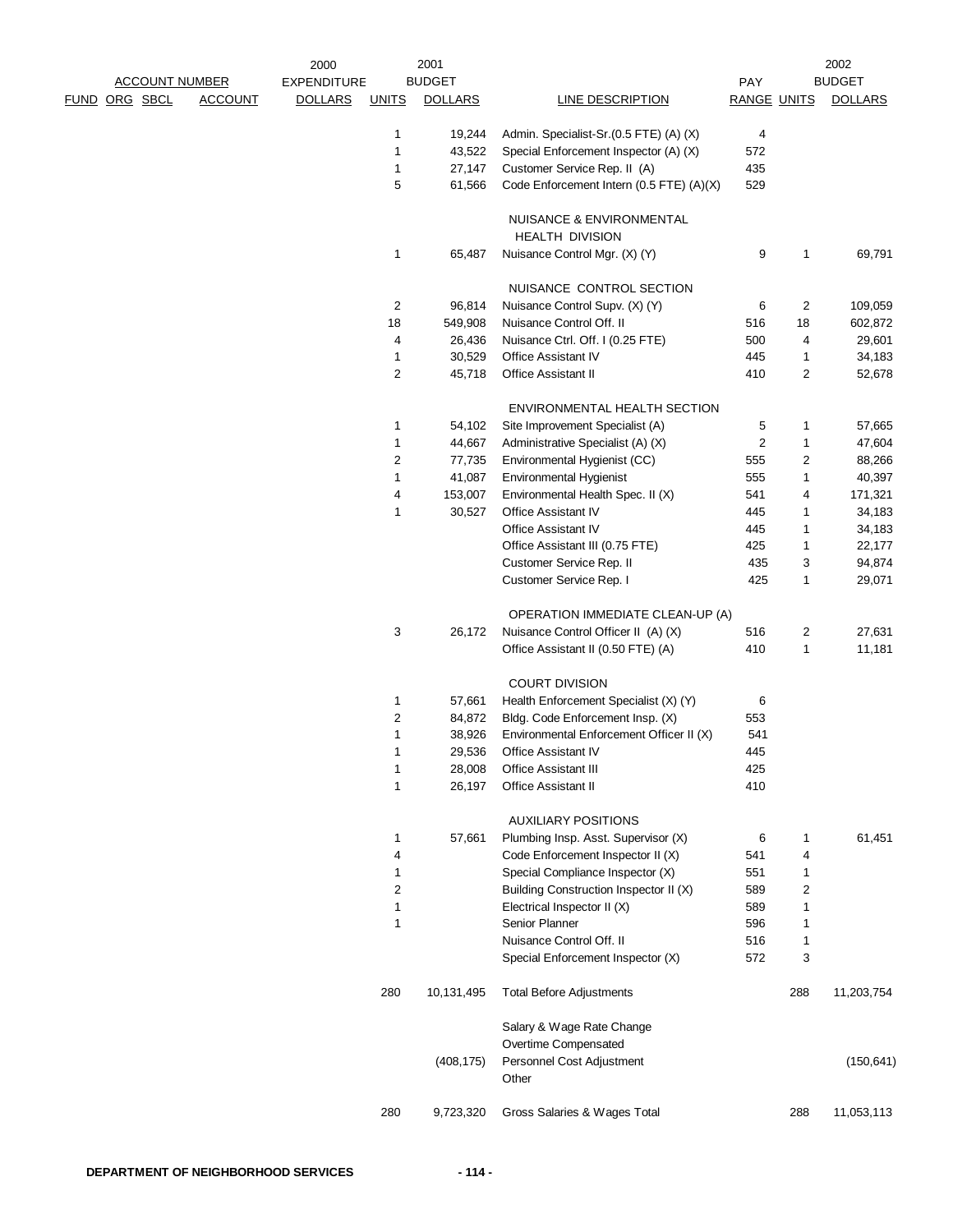|                      |      |                        |                       | 2000               |              | 2001             |                                                                                                                                           |                    | 2002             |
|----------------------|------|------------------------|-----------------------|--------------------|--------------|------------------|-------------------------------------------------------------------------------------------------------------------------------------------|--------------------|------------------|
|                      |      |                        | <u>ACCOUNT NUMBER</u> | <b>EXPENDITURE</b> |              | <b>BUDGET</b>    |                                                                                                                                           | <b>PAY</b>         | <b>BUDGET</b>    |
| <b>FUND ORG SBCL</b> |      |                        | <b>ACCOUNT</b>        | <b>DOLLARS</b>     | <b>UNITS</b> | <b>DOLLARS</b>   | LINE DESCRIPTION                                                                                                                          | <b>RANGE UNITS</b> | <b>DOLLARS</b>   |
|                      |      |                        |                       |                    |              | (2,328,956)      | <b>Reimbursable Services Deduction</b><br>Capital Improvements Deduction                                                                  |                    | (2,420,201)      |
|                      |      |                        |                       |                    |              | (693, 194)       | Grants & Aids Deduction                                                                                                                   |                    | (1, 129, 020)    |
| 0001                 |      | 3600 R999              | 006000                | 7,283,319          | 280          | 6,701,170        | NET SALARIES & WAGES TOTAL                                                                                                                | 288                | 7,503,892        |
|                      |      |                        |                       |                    | 172.28       |                  | <b>O&amp;M FTE'S</b>                                                                                                                      | 169.28             |                  |
|                      |      |                        |                       |                    | 70.49        |                  | <b>NON-O&amp;M FTE'S</b>                                                                                                                  | 76.49              |                  |
|                      |      |                        |                       |                    |              |                  | (A) To Expire 12/31/02 Unless CDA Program is extended.                                                                                    |                    |                  |
|                      |      |                        |                       |                    |              |                  | (CC) To expire unless asbestos abatement revenue provided<br>by the WI DNR is extended.                                                   |                    |                  |
|                      |      |                        |                       |                    |              |                  | (X) Private Auto Allowance May Be Paid in Pursuant Section<br>350-183 of the Milwaukee Code.                                              |                    |                  |
|                      |      |                        |                       |                    |              |                  | (Y) Required to file a statement of economic interests in accordance with<br>the Milwaukee Code of Ordinances Chapter 303-Code of Ethics. |                    |                  |
| 0001                 |      | 3600 R999              | 006100                | 2,204,670          |              | 2,211,386        | ESTIMATED EMPLOYEE FRINGE BENEFITS<br>(Involves Revenue Offset - No<br>Transfers from this Account)                                       |                    | 2,551,323        |
|                      |      |                        |                       |                    |              |                  | <b>OPERATING EXPENDITURES</b>                                                                                                             |                    |                  |
|                      |      |                        |                       |                    |              |                  |                                                                                                                                           |                    |                  |
| 0001<br>0001         |      | 3600 R999<br>3600 R999 | 630100<br>630500      | 96,062<br>403      |              | 158,750<br>3,000 | General Office Expense<br>Tools & Machinery Parts                                                                                         |                    | 139,000<br>1,000 |
| 0001                 |      | 3600 R999              | 631000                | 452                |              |                  | <b>Construction Supplies</b>                                                                                                              |                    |                  |
| 0001                 |      | 3600 R999              | 631500                | 11,017             |              | 12,000           | Energy                                                                                                                                    |                    |                  |
| 0001                 |      | 3600 R999              | 632000                | 47,015             |              | 61,895           | <b>Other Operating Supplies</b>                                                                                                           |                    | 54,250           |
| 0001                 |      | 3600 R999              | 632500                | 105,339            |              | 123,600          | <b>Facility Rental</b>                                                                                                                    |                    |                  |
| 0001                 |      | 3600 R999              | 633000                | 173,555            |              | 286,000          | <b>Vehicle Rental</b>                                                                                                                     |                    | 260,000          |
| 0001                 |      | 3600 R999              | 633500                | 6,306              |              | 9,400            | Non-Vehicle Equipment Rental                                                                                                              |                    | 9,000            |
| 0001                 |      | 3600 R999              | 634000                | 32,052             |              | 29,000           | <b>Professional Services</b>                                                                                                              |                    | 55,500           |
| 0001                 |      | 3600 R999              | 634500                | 70,908             |              | 85,522           | Information Technology Services                                                                                                           |                    | 86,000           |
| 0001                 |      | 3600 R999              | 635000                | 156,871            |              | 316,989          | <b>Property Services</b>                                                                                                                  |                    | 280,000          |
| 0001                 |      | 3600 R999              | 635500                | 220                |              |                  | <b>Infrastructure Services</b>                                                                                                            |                    |                  |
| 0001                 |      | 3600 R999              | 636000                |                    |              |                  | Vehicle Repair Services                                                                                                                   |                    |                  |
| 0001                 |      | 3600 R999              | 636500                | 157,566            |              | 88,339           | <b>Other Operating Services</b>                                                                                                           |                    | 129,628          |
| 0001                 | 3600 | R999                   | 637000                |                    |              |                  | Loans and Grants                                                                                                                          |                    |                  |
| 0001                 |      | 3600 R999              | 637501                | 215,552            |              |                  | Reimburse Other Departments                                                                                                               |                    |                  |
| 0001                 |      | 3600 R999              | 006300                | 1,073,318          |              | 1,174,495        | OPERATING EXPENDITURES                                                                                                                    |                    | 1,014,378        |
|                      |      |                        |                       |                    |              |                  | <b>EQUIPMENT PURCHASES</b>                                                                                                                |                    |                  |
|                      |      |                        |                       |                    |              |                  | <b>Additional Equipment</b>                                                                                                               |                    |                  |
|                      |      |                        |                       |                    |              | 128,882          | Network Hardware and Software                                                                                                             |                    | 103,682          |
|                      |      |                        |                       |                    |              | 128,882          | Subtotal - Additional Equipment                                                                                                           |                    | 103,682          |
|                      |      |                        |                       |                    |              | 6,000            | <b>Replacement Equipment</b><br>Scientific Environmental Monitoring Equipment                                                             |                    |                  |
|                      |      |                        |                       |                    |              | 6,000            | Subtotal - Replacement Equipment                                                                                                          |                    |                  |
| 0001                 |      | 3600 R999              | 006800                | 73,097             |              | 134,882          | EQUIPMENT PURCHASES TOTAL                                                                                                                 |                    | 103,682          |
|                      |      |                        |                       |                    |              |                  | <b>SPECIAL FUNDS</b>                                                                                                                      |                    |                  |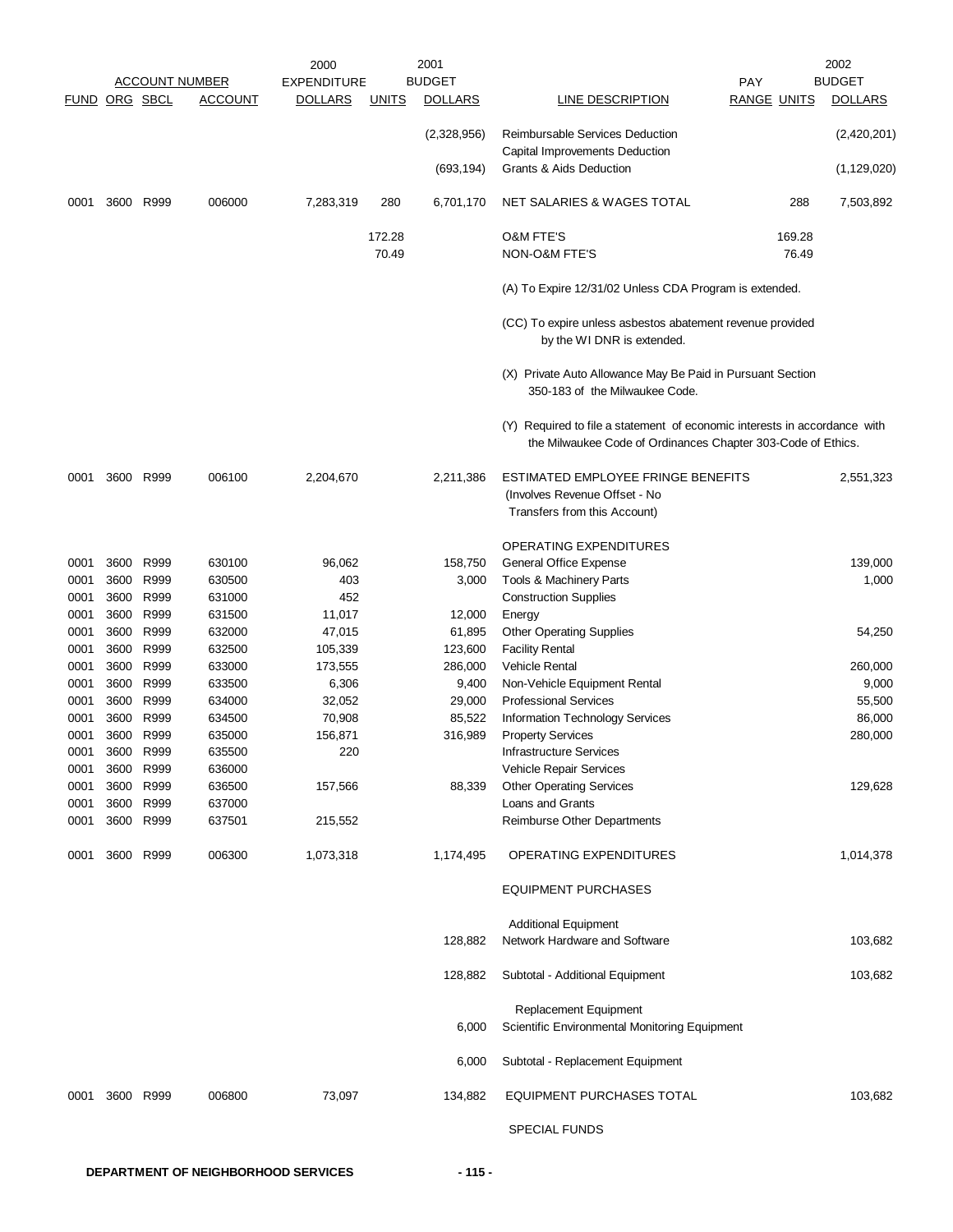|               |           |           |                       | 2000               |              | 2001           |                                                                                                                                                                                                                                                                                                                                                                                                                                                                                                                                                                                                             |                    |       | 2002           |
|---------------|-----------|-----------|-----------------------|--------------------|--------------|----------------|-------------------------------------------------------------------------------------------------------------------------------------------------------------------------------------------------------------------------------------------------------------------------------------------------------------------------------------------------------------------------------------------------------------------------------------------------------------------------------------------------------------------------------------------------------------------------------------------------------------|--------------------|-------|----------------|
|               |           |           | <b>ACCOUNT NUMBER</b> | <b>EXPENDITURE</b> |              | <b>BUDGET</b>  |                                                                                                                                                                                                                                                                                                                                                                                                                                                                                                                                                                                                             | <b>PAY</b>         |       | <b>BUDGET</b>  |
| FUND ORG SBCL |           |           | <b>ACCOUNT</b>        | <b>DOLLARS</b>     | <b>UNITS</b> | <b>DOLLARS</b> | LINE DESCRIPTION                                                                                                                                                                                                                                                                                                                                                                                                                                                                                                                                                                                            | <b>RANGE UNITS</b> |       | <b>DOLLARS</b> |
| 0001          | 3600 R361 |           | 006300                |                    |              |                | Information Systems Projects                                                                                                                                                                                                                                                                                                                                                                                                                                                                                                                                                                                |                    |       |                |
| 0001          | 3600      | R383      | 006300                | 223,160            |              | 220,000        | Community Sanitation Fund (C)                                                                                                                                                                                                                                                                                                                                                                                                                                                                                                                                                                               |                    |       | 220,000        |
| 0001          | 3600      | R384      | 006300                | 1,662,960          |              | 1,446,695      | <b>Animal Pound Contract</b>                                                                                                                                                                                                                                                                                                                                                                                                                                                                                                                                                                                |                    |       | 1,427,115      |
| 0001          |           | 3600 R382 | 006300                |                    |              |                | Computer Hardware and Equipment                                                                                                                                                                                                                                                                                                                                                                                                                                                                                                                                                                             |                    |       |                |
| 0001          |           | 3600 R364 | 006300                | 19,913             |              |                | Combined Database (Z)                                                                                                                                                                                                                                                                                                                                                                                                                                                                                                                                                                                       |                    |       |                |
| 0001          |           | 3600 R363 | 006300                | 36,063             |              |                | Development Center and Permit Center                                                                                                                                                                                                                                                                                                                                                                                                                                                                                                                                                                        |                    |       |                |
|               |           |           |                       | 1,942,096          |              | 1,666,695      | SPECIAL FUNDS TOTAL                                                                                                                                                                                                                                                                                                                                                                                                                                                                                                                                                                                         |                    |       | 1,647,115      |
|               |           |           |                       |                    |              |                | (C) The Department of Neighborhood Services shall use community-<br>based organizations for nuisance cleanup work whenever possible.<br>In addition, the Department shall consult with the Litter Task Force<br>regarding the use of these funds.<br>(Z) Expenditure is contingent upon approval by the Common Council<br>of a plan specifying the design of the database system, including,<br>but not limited to: departmental data that will be made available;<br>to whom data will be made available; whether the system will have<br>future expansion capability to Water Works, Assessor, Treasurer, |                    |       |                |
|               |           |           |                       |                    |              |                | and Sanitation; and additional cost associated with expansion to<br>a citywide property database system.                                                                                                                                                                                                                                                                                                                                                                                                                                                                                                    |                    |       |                |
|               |           |           |                       |                    |              |                | DEPARTMENT OF NEIGHBORHOOD                                                                                                                                                                                                                                                                                                                                                                                                                                                                                                                                                                                  |                    |       |                |
|               |           |           |                       |                    |              |                | SERVICES BUDGETARY CONTROL                                                                                                                                                                                                                                                                                                                                                                                                                                                                                                                                                                                  |                    |       |                |
|               |           |           |                       | 12,576,500         |              | 11,888,628     | UNIT TOTAL (1BCU=1DU)                                                                                                                                                                                                                                                                                                                                                                                                                                                                                                                                                                                       |                    |       | 12,820,390     |
|               |           |           |                       |                    |              |                | PROGRAM RESULT MEASURES/                                                                                                                                                                                                                                                                                                                                                                                                                                                                                                                                                                                    |                    |       |                |
|               |           |           |                       | <b>UNITS</b>       | %            | <b>UNITS</b>   | INTERNAL MANAGEMENT INDICATORS:                                                                                                                                                                                                                                                                                                                                                                                                                                                                                                                                                                             |                    | %     | <b>UNITS</b>   |
|               |           |           |                       |                    |              |                | Construction Inspection                                                                                                                                                                                                                                                                                                                                                                                                                                                                                                                                                                                     |                    |       |                |
| 0001          | 3600      | 3710      | P36002                | 6,988              | 47.2         | 3,300          | Number of Permits Started                                                                                                                                                                                                                                                                                                                                                                                                                                                                                                                                                                                   |                    | 212.1 | 7,000          |
| 0001          | 3600      | 3710      | P36039                | 351,155,400        | NA           | <b>NA</b>      | Cost of Work (Started)                                                                                                                                                                                                                                                                                                                                                                                                                                                                                                                                                                                      |                    | NA    | 350,000,000    |
| 0001          | 3600      | 3710      | P36040                | 5,171              | NA.          | <b>NA</b>      | Number of Permits Closed                                                                                                                                                                                                                                                                                                                                                                                                                                                                                                                                                                                    |                    | NA    | 5,200          |
| 0001          | 3600      | 3710      | P36003                | 259,901,089        | 40.3         | 185,000,000    | Cost of Work (Closed)                                                                                                                                                                                                                                                                                                                                                                                                                                                                                                                                                                                       |                    | 140.5 | 260,000,000    |
| 0001          | 3600      | 3710      | P36004                | 13,925             | 100.0        | 20,000         | Number of Inspections                                                                                                                                                                                                                                                                                                                                                                                                                                                                                                                                                                                       |                    | NA    | <b>NA</b>      |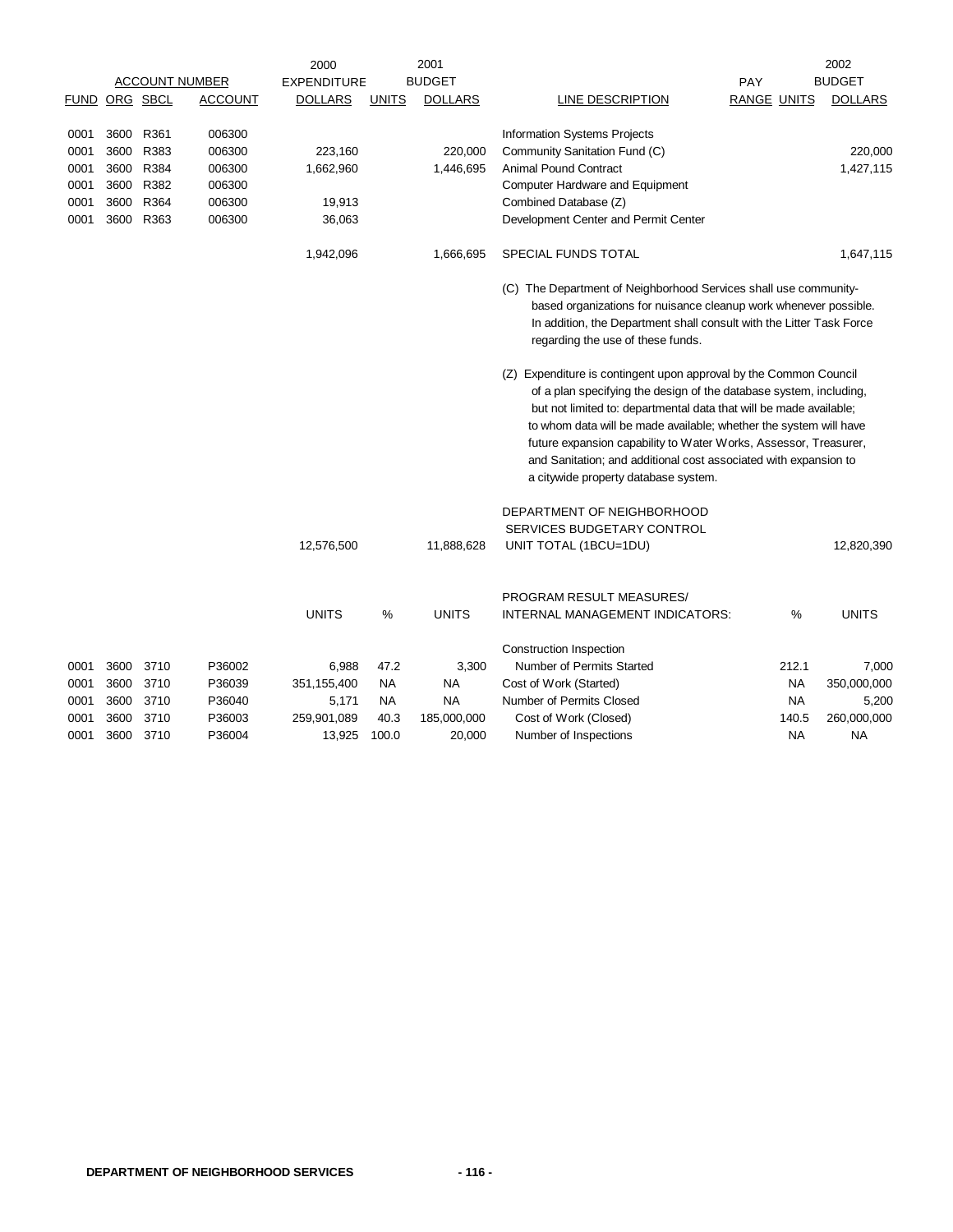|              |              |                       |                  | 2000                 |               | 2001                    |                                                     |                    | 2002                |
|--------------|--------------|-----------------------|------------------|----------------------|---------------|-------------------------|-----------------------------------------------------|--------------------|---------------------|
|              |              | <b>ACCOUNT NUMBER</b> |                  | <b>EXPENDITURE</b>   |               | <b>BUDGET</b>           |                                                     | PAY                | <b>BUDGET</b>       |
| FUND         | ORG SBCL     |                       | ACCOUNT          | <b>DOLLARS</b>       | <b>UNITS</b>  | <b>DOLLARS</b>          | LINE DESCRIPTION                                    | <b>RANGE UNITS</b> | <b>DOLLARS</b>      |
|              |              |                       |                  |                      |               |                         | PROGRAM RESULT MEASURES/                            |                    |                     |
|              |              |                       |                  | <b>UNITS</b>         | %             | <b>UNITS</b>            | <b>INTERNAL MANAGEMENT INDICATORS:</b>              | %                  | <b>UNITS</b>        |
|              |              |                       |                  |                      |               |                         |                                                     |                    |                     |
|              |              |                       |                  |                      |               |                         | <b>Electrical Inspection</b>                        |                    |                     |
| 0001         | 3600         | 3720                  | P36006           | 9,099                | 100.2         | 9,050                   | Number of Permits Started                           | 100.6              | 9,100               |
| 0001         | 3600         | 3720                  | P36041           | 106,721,371          | <b>NA</b>     | <b>NA</b>               | Cost of Work(Started)                               | <b>NA</b>          | 105,000,000         |
| 0001<br>0001 | 3600<br>3600 | 3720<br>3720          | P36042<br>P36007 | 6,556                | NA            | <b>NA</b><br>65,000,000 | Number of Permits Closed<br>Cost of Work (Closed)   | <b>NA</b><br>109.2 | 6,500<br>71,000,000 |
| 0001         | 3600         | 3720                  | P36008           | 71,225,931<br>20,995 | 106.7<br>98.6 | 14,000                  | Number of Inspections                               | <b>NA</b>          | ΝA                  |
|              |              |                       |                  |                      |               |                         |                                                     |                    |                     |
|              |              |                       |                  |                      |               |                         | Boiler inspection                                   |                    |                     |
| 0001         | 3600         | 3730                  | P36010           | 5,376                | 109.7         | 5,000                   | Number of Permits Started                           | 106.0              | 5,300               |
| 0001         | 3600         | 3730                  | P36043           | 34,478,108           | <b>NA</b>     | <b>NA</b>               | Cost of Work(Started)                               | <b>NA</b>          | 34,500,000          |
| 0001         | 3600         | 3730                  | P36044           | 5,696                | NA            | <b>NA</b>               | Number of Permits Closed                            | NA.                | 5,700               |
| 0001         | 3600         | 3730                  | P36011           | 66,023,106           | 77.7          | 30,000,000              | Cost of Work (Closed)                               | 216.7              | 65,000,000          |
| 0001         | 3600         | 3730                  | P36012           | 4,893                | 100.0         | 3,000                   | Number of Inspections                               | NA                 | <b>NA</b>           |
|              |              |                       |                  |                      |               |                         | <b>Elevator Inspection</b>                          |                    |                     |
| 0001         | 3600         | 3740                  | P36014           | 198                  | 89.3          | 200                     | Number of Permits Started                           | 100.0              | 200                 |
| 0001         | 3600         | 3740                  | P36045           | 8,908,008            | <b>NA</b>     | <b>NA</b>               | Cost of Work(Started)                               | NA                 | 8,900,000           |
| 0001         | 3600         | 3740                  | P36046           | 219                  | <b>NA</b>     | <b>NA</b>               | Number of Permits Closed                            | <b>NA</b>          | 220                 |
| 0001         | 3600         | 3740                  | P36015           | 8,449,638            | 102.4         | 7,750,000               | Cost of Work (Closed)                               | 109.0              | 8,450,000           |
| 0001         | 3600         | 3740                  | P36016           | 3,781                | 97.5          | 3,900                   | Number of Inspections                               | <b>NA</b>          | ΝA                  |
|              |              |                       |                  |                      |               |                         | Plumbing Inspection                                 |                    |                     |
| 0001         | 3600         | 3750                  | P36018           | 7,755                | 100.0         | 8,050                   | Number of Permits Started                           | 96.6               | 7,775               |
| 0001         | 3600         | 3750                  | P36047           | 67,869,906           | <b>NA</b>     | <b>NA</b>               | Cost of Work(Started)                               | NA                 | 68,000,000          |
| 0001         | 3600         | 3750                  | P36048           | 7,973                | <b>NA</b>     | <b>NA</b>               | Number of Permits Closed                            | <b>NA</b>          | 7,975               |
| 0001         | 3600         | 3750                  | P36019           | 59,740,638           | 91.1          | 45,000,000              | Cost of Work (Closed)                               | 133.3              | 60,000,000          |
| 0001         | 3600         | 3750                  | P36020           | 41,572               | 100.0         | 35,000                  | Number of Inspections                               | <b>NA</b>          | ΝA                  |
|              |              |                       |                  |                      |               |                         | Commercial Inspection                               |                    |                     |
| 0001         | 3600         | 3760                  | P36022           | 15,648               | 52.0          | 18,000                  | Number of Fire Inspections                          | 86.9               | 15,650              |
| 0001         | 3600         | 3760                  | P36023           | 195                  | 100.0         | 205                     | Number of Rooming House Licenses                    | 97.6               | 200                 |
| 0001         | 3600         | 3760                  | P36024           | 54                   | 103.9         | 53                      | Number Hotel Motel Licenses                         | 101.9              | 54                  |
|              |              |                       |                  |                      |               |                         |                                                     |                    |                     |
| 0001         | 3600         | 3940                  | P36025           | 17,689               | 97.4          | 15,100                  | Property Preservation<br>Number of Orders Issued    | 117.2              | 17,700              |
| 0001         | 3600         | 3940                  | P36026           | 90,205               | 94.2          | 82,000                  | Number of Violations Cited                          | 110.0              | 90,200              |
| 0001         | 3600         | 3940                  | P36027           | 17,977               | 85.6          | 13,275                  | Number of Orders Closed                             | 135.6              | 18,000              |
| 0001         | 3600         | 3940                  | P36049           | 93,684               | NA            | <b>NA</b>               | Number of Violations Closed                         | <b>NA</b>          | 93,650              |
|              |              |                       |                  |                      |               |                         |                                                     |                    |                     |
|              |              |                       |                  |                      |               |                         | Nuisance Control<br>Number of Garbage Orders Issued |                    |                     |
| 0001<br>0001 | 3600<br>3600 | 3950<br>3950          | P36028<br>P36029 | 5,183<br>2,464       | 87.2<br>88.4  | 5,800<br>1,900          | Number of City Garbage Abatements                   | 89.7<br>130.3      | 5,200<br>2,475      |
| 0001         | 3600         | 3950                  | P36030           | 4,859                | 75.1          | 4,100                   | Number of Vehicle Orders Issued                     | 119.5              | 4,900               |
| 0001         | 3600         | 3950                  | P36031           | 731                  | 25.7          | 515                     | Number of Nuisance Vehicles Towed by the City       | 140.8              | 725                 |
|              |              |                       |                  |                      |               |                         |                                                     |                    |                     |
|              |              |                       |                  |                      |               |                         | Condemnation & Demolition                           |                    |                     |
| 0001         | 3600         | 3960                  | P36032           | 846                  | 159.8         | 775                     | Number of Structures Demolished                     | 106.4              | 825                 |
| 0001         | 3600         | 3960                  | P36033           | 453                  | 108.9         | 490                     | Number of Raze Orders Issued                        | 93.9               | 460                 |
| 0001         | 3600         | 3960                  | P36034           | 48                   | 96.1          | 25                      | Number of Structures Rehabbed                       | 93.7               | 45                  |
| 0001         | 3600         | 3960                  | P36035           | 209                  | 133.3         | 200                     | Number of Raze Orders City Abated                   | 105.0              | 210                 |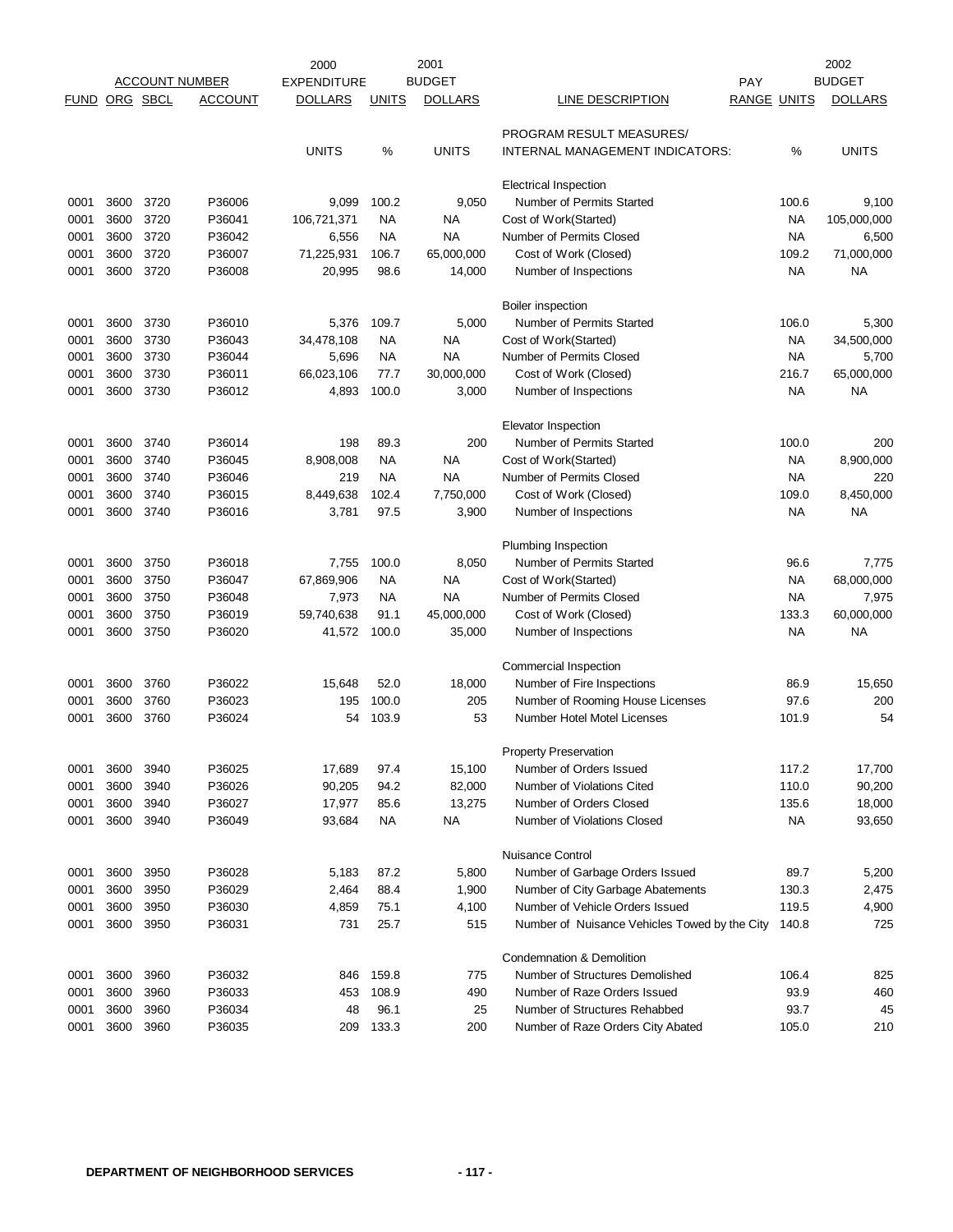|             |            |                       |                | 2000               |              | 2001           |                                     |                    |       | 2002           |
|-------------|------------|-----------------------|----------------|--------------------|--------------|----------------|-------------------------------------|--------------------|-------|----------------|
|             |            | <b>ACCOUNT NUMBER</b> |                | <b>EXPENDITURE</b> |              | <b>BUDGET</b>  |                                     | <b>PAY</b>         |       | <b>BUDGET</b>  |
| <b>FUND</b> | <u>ORG</u> | <b>SBCL</b>           | <b>ACCOUNT</b> | <b>DOLLARS</b>     | <b>UNITS</b> | <b>DOLLARS</b> | LINE DESCRIPTION                    | <b>RANGE UNITS</b> |       | <b>DOLLARS</b> |
|             |            |                       |                |                    |              |                | PROGRAM RESULT MEASURES/            |                    |       |                |
|             |            |                       |                | <b>UNITS</b>       | %            | <b>UNITS</b>   | INTERNAL MANAGEMENT INDICATORS:     |                    | %     | <b>UNITS</b>   |
|             |            |                       |                |                    |              |                | <b>Court Enforcement</b>            |                    |       |                |
| 0001        | 3600       | 3980                  | P36036         | 372                | 50.0         | 1,700          | Number of Precourts Held            |                    | 20.6  | 350            |
| 0001        | 3600       | 3980                  | P36037         | 2,508              | 86.7         | 1,300          | Number of Municipal Court Cases     |                    | 192.3 | 2,500          |
| 0001        | 3600       | 3980                  | P36038         | 192                | 17.4         | 325            | Number of Citations Issued          |                    | 60.0  | 195            |
|             |            |                       |                |                    |              |                |                                     |                    |       |                |
|             |            |                       |                | 310,217            |              | 310,110        | TOTAL DIRECT LABOR HOUR ALLOCATION  |                    |       | 304,704        |
|             |            |                       |                |                    |              |                | Totals do not include 24,960 Direct |                    |       |                |
|             |            |                       |                |                    |              |                | Labor Hours for members of          |                    |       |                |
|             |            |                       |                |                    |              |                | Committees and Commissions.         |                    |       |                |
|             |            |                       |                |                    |              |                |                                     |                    |       |                |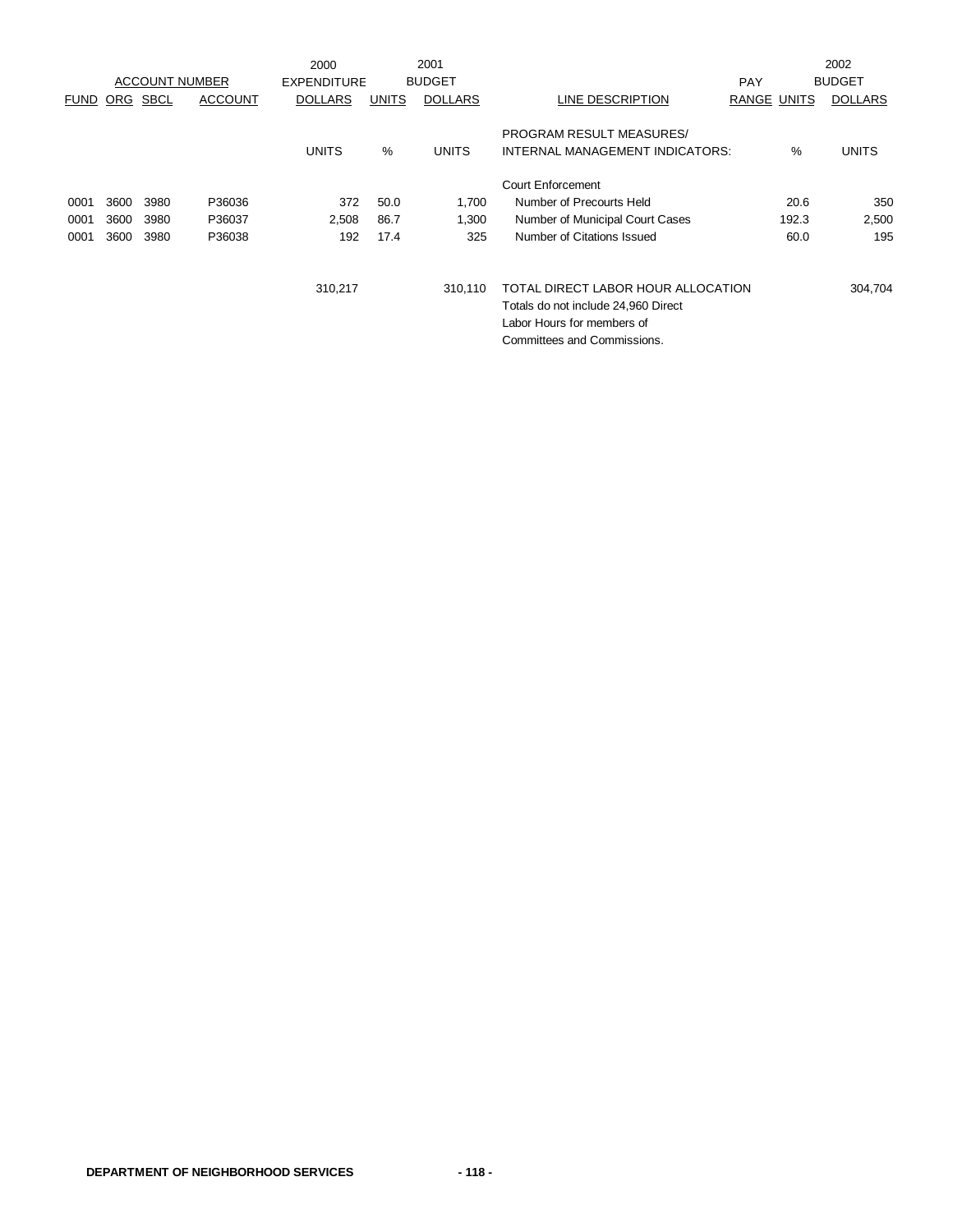|      |                      |                       |                | 2000               |              | 2001           |                                                                              |                    |         | 2002           |
|------|----------------------|-----------------------|----------------|--------------------|--------------|----------------|------------------------------------------------------------------------------|--------------------|---------|----------------|
|      |                      | <b>ACCOUNT NUMBER</b> |                | <b>EXPENDITURE</b> |              | <b>BUDGET</b>  |                                                                              | PAY                |         | <b>BUDGET</b>  |
|      | <b>FUND ORG SBCL</b> |                       | <b>ACCOUNT</b> | <b>DOLLARS</b>     | <b>UNITS</b> | <b>DOLLARS</b> | <b>LINE DESCRIPTION</b>                                                      | <b>RANGE UNITS</b> |         | <b>DOLLARS</b> |
|      |                      |                       |                |                    |              |                | POLICE DEPARTMENT                                                            |                    |         |                |
|      |                      |                       |                |                    |              |                | <b>BUDGETARY CONTROL UNIT</b>                                                |                    |         |                |
|      |                      |                       |                |                    |              |                | (SUMMARY 1BCU=2DU)                                                           |                    |         |                |
|      |                      |                       |                |                    |              |                | <b>OUTCOME INDICATORS:</b>                                                   |                    |         |                |
|      |                      |                       |                |                    |              |                | Percentage of crimes cleared by arrest                                       |                    |         |                |
|      |                      |                       |                | 38%                |              | 34%            | or exception                                                                 |                    |         | 38.0%          |
|      |                      |                       |                |                    |              |                | City ranking among comparable cities<br>of its size for Part I UCR offenses. |                    |         |                |
|      |                      |                       |                | $-5.8%$            |              | $-10.0\%$      | Percent change in reported violent crimes                                    |                    |         | $-6.0%$        |
|      |                      |                       |                |                    |              |                | 60 percent or more of City residents                                         |                    |         |                |
|      |                      |                       |                |                    |              |                | will rate police services and                                                |                    |         |                |
|      |                      |                       |                |                    |              |                | interactions as "satisfactory"                                               |                    |         |                |
|      |                      |                       |                | 88.7%              |              | 98.0%          | or better.                                                                   |                    |         | 88.7%          |
|      |                      |                       |                |                    |              |                | * Based on UCR Return A data.                                                |                    |         |                |
|      |                      |                       |                |                    |              |                |                                                                              |                    |         |                |
|      |                      |                       |                |                    |              |                | Based on preliminary FBI                                                     |                    |         |                |
|      |                      |                       |                |                    |              |                | uniform crime report data.                                                   |                    |         |                |
|      |                      |                       |                |                    |              |                | SALARIES & WAGES                                                             |                    |         |                |
|      |                      |                       |                |                    |              | 7,300,000      | Overtime Compensated                                                         |                    |         | 7,500,000      |
|      |                      |                       |                |                    |              |                | <b>Compensated Overtime Reimbursement</b>                                    |                    |         |                |
|      |                      |                       |                | 131,169,692        |              | 113,462,252    | All Other Salaries & Wages                                                   |                    |         | 113,077,238    |
| 0001 |                      | 3310 R999             | 006000         | 131,169,692        |              | 120,762,252    | NET SALARIES & WAGES TOTAL                                                   |                    |         | 120,577,238    |
|      |                      |                       |                |                    | 2,920        |                | TOTAL NUMBER OF POSITIONS AUTHORIZED                                         |                    | 2,952   |                |
|      |                      |                       |                |                    | 2637.48      |                | <b>O&amp;M FTE'S</b>                                                         |                    | 2668.73 |                |
|      |                      |                       |                |                    | 23.50        |                | NON-O&M FTE'S                                                                |                    | 25.50   |                |
|      |                      |                       |                |                    |              |                |                                                                              |                    |         |                |
| 0001 | 3310                 | R999                  | 006100         | 31,376,221         |              | 32,615,258     | ESTIMATED EMPLOYEE FRINGE BENEFITS<br>(Involves Revenue Offset-No            |                    |         | 34,967,398     |
|      |                      |                       |                |                    |              |                | Transfers from this Account)                                                 |                    |         |                |
|      |                      |                       |                |                    |              |                | <b>OPERATING EXPENDITURES</b>                                                |                    |         |                |
| 0001 | 3310                 | R999                  | 630100         | 525,289            |              | 531,085        | General Office Expense                                                       |                    |         | 487,321        |
| 0001 | 3310                 | R999                  | 630500         | 106,820            |              | 98,325         | Tools & Machinery Parts                                                      |                    |         | 98,500         |
| 0001 | 3310                 | R999                  | 631000         | 184,216            |              | 183,750        | <b>Construction Supplies</b>                                                 |                    |         | 166,400        |
| 0001 | 3310                 | R999                  | 631500         | 1,454,306          |              | 1,345,000      | Energy                                                                       |                    |         | 1,597,960      |
| 0001 |                      | 3310 R999             | 632000         | 933,531            |              | 1,211,650      | <b>Other Operating Supplies</b>                                              |                    |         | 1,150,360      |
| 0001 |                      | 3310 R999             | 632500         |                    |              |                | <b>Facility Rental</b>                                                       |                    |         |                |
| 0001 | 3310                 | R999                  | 633000         | 65,090             |              | 12,000         | <b>Vehicle Rental</b>                                                        |                    |         | 23,000         |
| 0001 |                      | 3310 R999             | 633500         | 309,466            |              | 302,850        | Non-Vehicle Equipment Rental                                                 |                    |         | 313,350        |
| 0001 |                      | 3310 R999             | 634000         | 518,542            |              | 338,000        | <b>Professional Services</b>                                                 |                    |         | 370,730        |
| 0001 | 3310                 | R999                  | 634500         | 620,035            |              | 693,242        | Information Technology Services                                              |                    |         | 745,030        |
| 0001 | 3310                 | R999                  | 635000         | 646,937            |              | 593,500        | <b>Property Services</b>                                                     |                    |         | 619,500        |
| 0001 | 3310                 | R999                  | 635500         |                    |              |                | <b>Infrastructure Services</b>                                               |                    |         |                |
| 0001 | 3310                 | R999                  | 636000         | 321,776            |              | 272,000        | Vehicle Repair Services                                                      |                    |         | 197,000        |
| 0001 | 3310                 | R999                  | 636500         | 2,005,338          |              | 1,952,342      | <b>Other Operating Services</b>                                              |                    |         | 1,917,094      |
| 0001 | 3310                 | R999                  | 637000         |                    |              |                | Loans and Grants                                                             |                    |         |                |
| 0001 |                      | 3310 R999             | 637501         | 2,250,746          |              | 1,775,500      | Reimburse Other Departments                                                  |                    |         | 1,869,478      |
| 0001 |                      | 3310 R999             | 006300         | 9,942,092          |              | 9,309,244      | OPERATING EXPENDITURES                                                       |                    |         | 9,555,723      |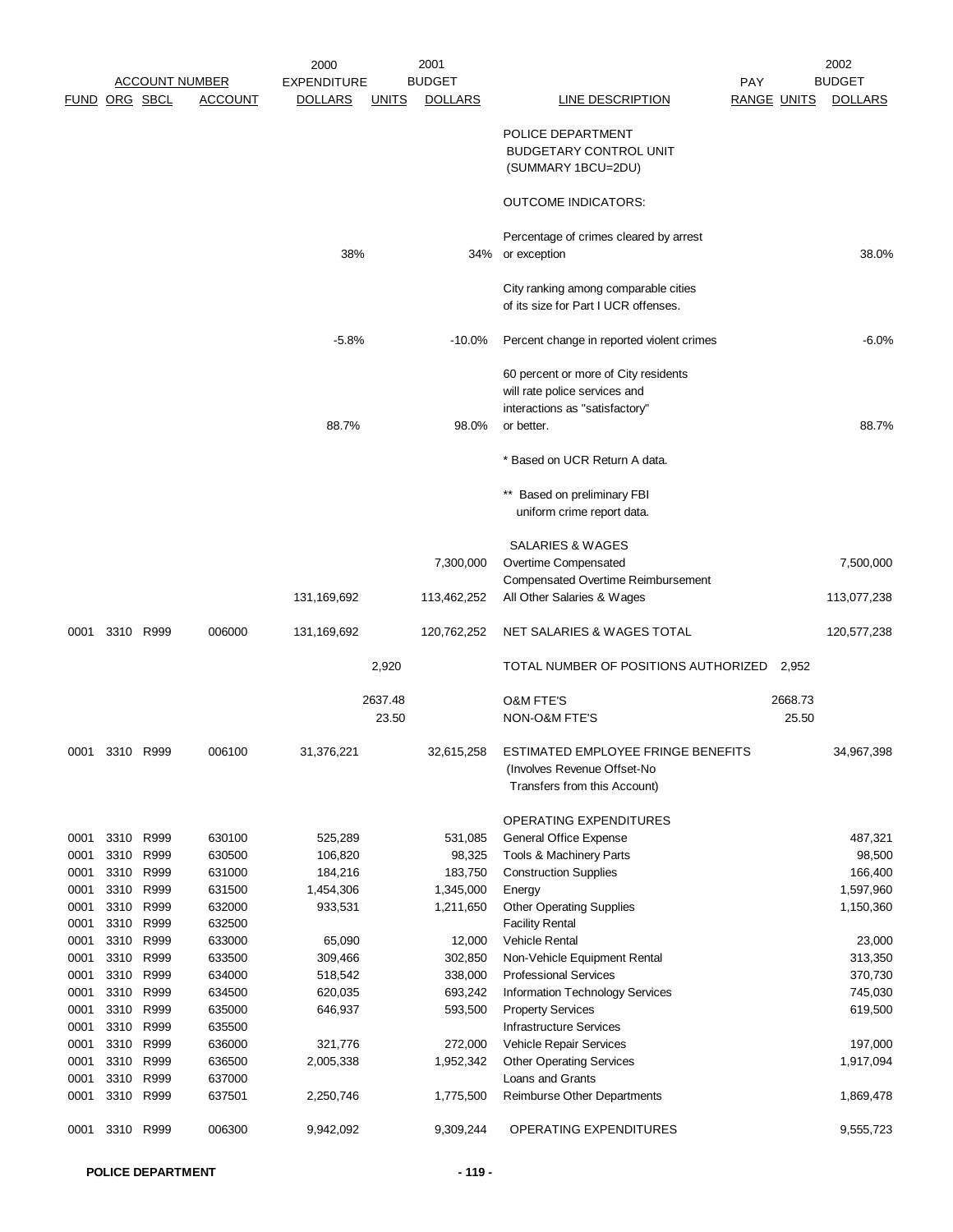|             |      |             |                       | 2000               |              | 2001           |                                                                                                                                                                                                                             | 2002           |
|-------------|------|-------------|-----------------------|--------------------|--------------|----------------|-----------------------------------------------------------------------------------------------------------------------------------------------------------------------------------------------------------------------------|----------------|
|             |      |             | <b>ACCOUNT NUMBER</b> | <b>EXPENDITURE</b> |              | <b>BUDGET</b>  | <b>PAY</b>                                                                                                                                                                                                                  | <b>BUDGET</b>  |
| <b>FUND</b> | ORG  | <b>SBCL</b> | <b>ACCOUNT</b>        | <b>DOLLARS</b>     | <b>UNITS</b> | <b>DOLLARS</b> | LINE DESCRIPTION<br><b>RANGE UNITS</b>                                                                                                                                                                                      | <b>DOLLARS</b> |
| 0001        | 3310 | R999        | 006800                | 1,558,830          |              | 1,546,518      | EQUIPMENT PURCHASES TOTAL                                                                                                                                                                                                   | 1,347,700      |
|             |      |             |                       |                    |              |                | <b>SPECIAL FUNDS</b>                                                                                                                                                                                                        |                |
|             |      |             |                       |                    |              |                | OTHER PREVIOUS EXPERIENCE                                                                                                                                                                                                   |                |
|             |      |             |                       | 174,046,835        |              | 164,233,272    | POLICE DEPARTMENT BUDGETARY<br>CONTROL UNIT TOTAL (1BCU=2DU)                                                                                                                                                                | 166,448,059    |
|             |      |             |                       | 4,463,416          |              | 4,351,842      | TOTAL DIRECT LABOR HOUR ALLOCATION<br>It is the intent of the Common Council of the City of Milwaukee<br>that none of the funds appropriated for the Milwaukee Police<br>Dept. are to be expended for Police Band practice. | 4,403,255      |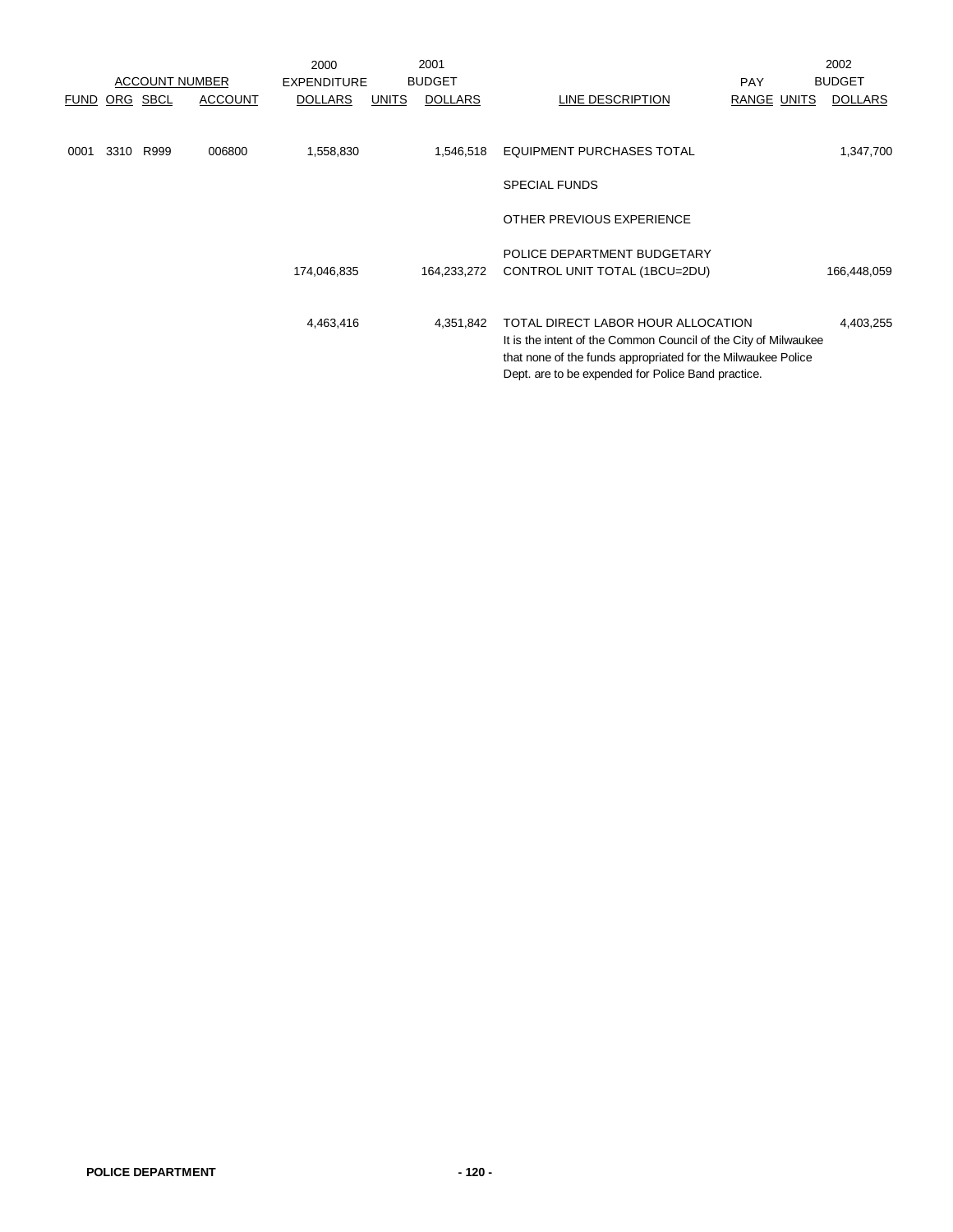FUND ORG SBCL ACCOUNT DOLLARS UNITS DOLLARS LINE DESCRIPTION RANGE UNITS DOLLARS

## POLICE DEPARTMENT ADMINISTRATION/ SERVICES DECISION UNIT

## OFFICE OF THE CHIEF OF POLICE

SALARIES & WAGES

| 1 | 117,557 | Chief of Police (Y)                  | 18  | 1 | 126,814 |
|---|---------|--------------------------------------|-----|---|---------|
| 1 | 38,750  | Administrative Assistant IV          | 550 | 1 | 41,911  |
| 1 | 45,690  | <b>Police Officer</b>                | 801 | 1 | 45,690  |
| 1 | 50,363  | Staff Assistant - Sr.                | 8   | 1 | 55,491  |
|   |         | Public Information                   |     |   |         |
| 2 | 97,608  | Police Sergeant                      | 831 | 2 | 105,423 |
| 1 | 47,263  | <b>Public Relations Manager</b>      | 7   |   |         |
| 1 | 27,919  | Administrative Assistant II          | 445 | 1 | 32,167  |
|   |         | <b>Internal Affairs Division</b>     |     |   |         |
| 1 | 63,659  | Captain of Police                    | 839 | 1 | 69,258  |
| 1 | 56,529  | Lieutenant of Detectives             | 836 | 1 | 61,819  |
| 2 | 113,058 | Lieutenant of Police                 | 836 | 2 | 123,476 |
| 8 | 390,432 | Police Sergeant                      | 831 | 8 | 421,688 |
| 2 | 104,888 | Detective                            | 808 | 2 | 105,868 |
| 1 | 61,654  | Police Audio Visual Specialist       | 813 | 1 | 62,178  |
| 1 | 27,919  | <b>Office Assistant IV</b>           | 445 | 1 | 31,940  |
| 2 | 55,082  | <b>Office Assistant III</b>          | 425 | 2 | 58,850  |
| 2 | 49,260  | <b>Office Assistant II</b>           | 410 | 2 | 52,108  |
| 1 | 83,682  | Police Commander                     | 12  | 1 | 90,107  |
|   |         | Research and Development             |     |   |         |
| 1 | 56,529  | Lieutenant of Police                 | 836 | 1 | 61,738  |
| 3 | 146,412 | Police Sergeant                      | 831 | 3 | 158,133 |
| 1 | 27,919  | Office Assistant IV                  | 445 | 1 | 31,940  |
|   |         | Personnel & Administration Bureau    |     |   |         |
| 1 | 83,682  | Police Commander                     | 12  | 1 | 90,107  |
| 4 | 195,216 | Police Sergeant                      | 831 | 4 | 210,844 |
| 1 | 24,630  | <b>Office Assistant II</b>           | 410 | 1 | 26,054  |
| 3 | 137,070 | <b>Police Officer</b>                | 801 | 3 | 137,070 |
| 1 | 27,541  | Office Assistant III                 | 425 | 1 | 29,425  |
|   |         | <b>Budget &amp; Finance Division</b> |     |   |         |
|   |         | <b>Budget Section</b>                |     |   |         |
| 1 | 59,176  | Police Budget & Admin. Manager       | 11  | 1 | 67,228  |
| 1 | 57,503  | Accountant III                       | 6   | 1 | 44,571  |
| 2 | 59,688  | <b>Accounting Assistant II</b>       | 445 | 2 | 61,964  |
| 1 | 56,529  | Lieutenant of Police                 | 836 | 1 | 61,738  |
|   |         | <b>Payroll Section</b>               |     |   |         |
| 1 | 57,503  | Police Payroll Supervisor            | 6   | 1 | 45,955  |
| 2 | 58,230  | Personnel Payroll Assistant II       | 445 | 2 | 59,172  |
| 1 | 26,665  | Personnel Payroll Assistant I        | 435 | 1 | 30,893  |
| 1 | 32,408  | Personnel Payroll Assistant III      | 460 | 1 | 35,106  |
|   |         | License Investigation Unit           |     |   |         |
| 1 | 48,804  | Police Sergeant                      | 831 | 1 | 52,711  |
| 5 | 228,450 | Police Officer                       | 801 | 5 | 228,450 |
| 1 | 24,630  | <b>Office Assistant II</b>           | 410 | 1 | 26,054  |
|   |         |                                      |     |   |         |

Personnel Division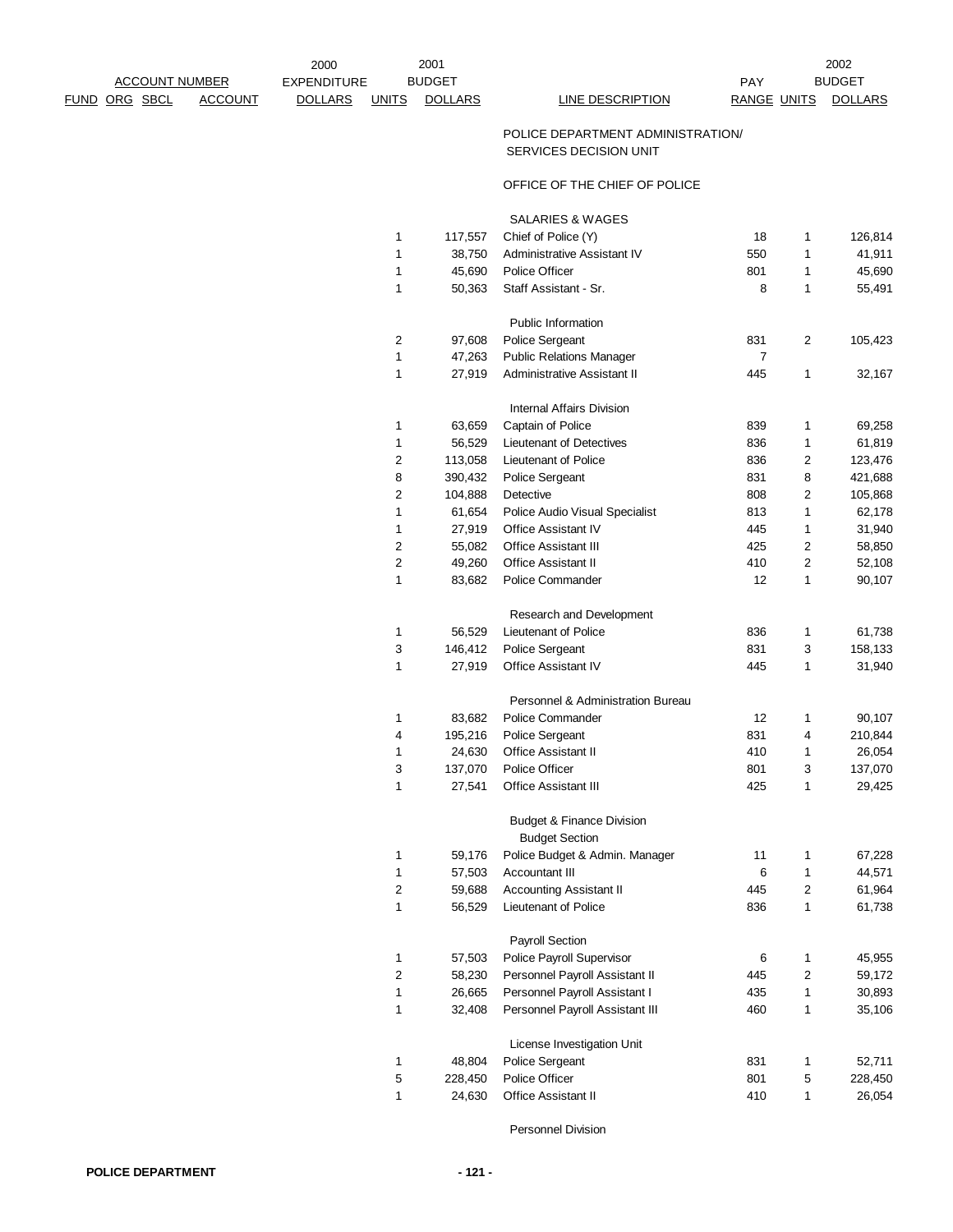|  |                       |                | 2000               |              | 2001           |                                           |                    |              | 2002           |
|--|-----------------------|----------------|--------------------|--------------|----------------|-------------------------------------------|--------------------|--------------|----------------|
|  | <b>ACCOUNT NUMBER</b> |                | <b>EXPENDITURE</b> |              | <b>BUDGET</b>  |                                           | <b>PAY</b>         |              | <b>BUDGET</b>  |
|  | <u>FUND ORG SBCL</u>  | <b>ACCOUNT</b> | <b>DOLLARS</b>     | <b>UNITS</b> | <b>DOLLARS</b> | <b>LINE DESCRIPTION</b>                   | <b>RANGE UNITS</b> |              | <b>DOLLARS</b> |
|  |                       |                |                    | 1            | 59,176         | Police Personnel Admin.                   | 11                 | 1            | 67,228         |
|  |                       |                |                    | 1            | 56,684         | Health & Safety Coordinator               | 836                | 1            | 62,178         |
|  |                       |                |                    | 2            | 55,838         | Office Assistant IV                       | 445                | 2            | 63,880         |
|  |                       |                |                    | 1            | 27,541         | <b>Office Assistant III</b>               | 425                | 1            | 29,425         |
|  |                       |                |                    | 2            | 49,260         | <b>Office Assistant II</b>                | 410                | 2            | 52,108         |
|  |                       |                |                    | 2            | 83,414         | Personnel Officer                         | 6                  | 2            | 89,141         |
|  |                       |                |                    | 1            | 39,135         | Personnel Analyst Senior                  | 5                  | 1            | 41,821         |
|  |                       |                |                    |              |                | <b>Property Control Section</b>           |                    |              |                |
|  |                       |                |                    | 1            | 48,804         | Police Sergeant                           | 831                | $\mathbf{1}$ | 52,711         |
|  |                       |                |                    | 1            | 47,712         | Asst. Custodian of Police Prop & Stores   | 802                |              |                |
|  |                       |                |                    | 14           | 639,660        | Police Officer                            | 801                | 15           | 685,350        |
|  |                       |                |                    | $\mathbf 1$  | 27,541         | Office Assistant III                      | 425                | $\mathbf{1}$ | 29,425         |
|  |                       |                |                    | 1            | 56,529         | Lieutenant of Police                      | 836                | 1            | 61,738         |
|  |                       |                |                    | 1            | 30,446         | Teller                                    | 445                | 1            | 32,378         |
|  |                       |                |                    |              |                | Printing & Stores Section                 |                    |              |                |
|  |                       |                |                    | 1            | 30,446         | Lead Offset Press Operator                | 340                | 1            | 32,387         |
|  |                       |                |                    | 1            | 27,314         | Inventory Control Assistant II            | 335                | 1            | 31,616         |
|  |                       |                |                    | 1            | 29,252         | Offset Press Operator II                  | 335                | 1            | 31,616         |
|  |                       |                |                    | 1            | 30,454         | <b>Inventory Control Assistant III</b>    | 340                | 1            | 32,387         |
|  |                       |                |                    | 1            | 35,454         | Graphic Designer II                       | 535                | 1            | 38,455         |
|  |                       |                |                    | 1            | 44,902         | Printing and Stores Supervisor            | 5                  | 1            | 48,713         |
|  |                       |                |                    |              |                | Maintenance Services Section              |                    |              |                |
|  |                       |                |                    | 1            | 62,384         | Building & Fleet Maintenance Manager      | 8                  | 1            | 68,739         |
|  |                       |                |                    | 1            | 57,503         | <b>Building Maintenance Asst. Manager</b> | 6                  | 1            | 61,451         |
|  |                       |                |                    | 3            | 157,887        | <b>Building Maintenance Supervisor II</b> | 5                  | 4            | 201,365        |
|  |                       |                |                    | 6            | 204,480        | Heating & Ventilating Mechanic II         | 252                | 7            | 257,230        |
|  |                       |                |                    | 4            | 127,900        | <b>Building Maintenance Mechanic II</b>   | 248                | 4            | 147,640        |
|  |                       |                |                    | 32           | 922,496        | Custodial Worker II-City Laborer          | 215                | 37           | 1,178,464      |
|  |                       |                |                    | $\mathbf 1$  | 30,800         | Vehicle Services Assistant                | 235                | 1            | 34,580         |
|  |                       |                |                    | 7            | 205,142        | Garage Attendant                          | 220                | 7            | 230,583        |
|  |                       |                |                    | 1            | 49,270         | Police Sergeant Garage                    | 831                | 1            | 50,237         |
|  |                       |                |                    | 7            | 319,830        | Police Officer                            | 801                | 7            | 319,830        |
|  |                       |                |                    | 1            | 27,541         | <b>Office Assistant III</b>               | 425                | 1            | 29,425         |
|  |                       |                |                    |              |                | <b>Auxiliary Personnel</b>                |                    |              |                |
|  |                       |                |                    | 3            | 3,267          | <b>Building Maintenance Supervisor I</b>  | 2                  | 3            |                |
|  |                       |                |                    |              |                | <b>Training Bureau</b>                    |                    |              |                |
|  |                       |                |                    | 1            | 72,649         | Deputy Inspector of Police                | 842                | $\mathbf{1}$ | 77,920         |
|  |                       |                |                    | 1            | 63,659         | Captain of Police                         | 839                | 1            | 69,258         |
|  |                       |                |                    | 1            | 29,953         | Administrative Assistant II               | 445                | $\mathbf{1}$ | 32,167         |
|  |                       |                |                    | 2            | 113,058        | Lieutenant of Police                      | 836                | 2            | 123,476        |
|  |                       |                |                    | 8            | 390,432        | Police Sergeant                           | 831                | 8            | 421,688        |
|  |                       |                |                    | 8            | 365,520        | Police Officer                            | 801                | 8            | 365,520        |
|  |                       |                |                    | 1            | 24,630         | Office Assistant II                       | 410                | 1            | 26,054         |
|  |                       |                |                    | 1            | 52,544         | Detective                                 | 808                | 1            | 52,934         |
|  |                       |                |                    | 1            | 30,454         | Audio/Visual Specialist II                | 505                | $\mathbf{1}$ | 29,586         |
|  |                       |                |                    | 1            | 43,270         | Video Electronic Technician               | 290                | 1            | 49,385         |
|  |                       |                |                    | 1            | 28,438         | <b>Accounting Assistant I</b>             | 435                | 1            | 30,892         |
|  |                       |                |                    |              |                | <b>Community Services Division</b>        |                    |              |                |
|  |                       |                |                    | 1            | 63,659         | Captain of Police                         | 839                | $\mathbf{1}$ | 69,258         |
|  |                       |                |                    | 3            | 146,412        | Police Sergeant                           | 831                | 3            | 158,133        |
|  |                       |                |                    | 21           | 959,490        | Police Officer                            | 801                | 21           | 959,490        |
|  |                       |                |                    | 1            | 45,690         | Police Officer (T)                        | 801                |              |                |
|  |                       |                |                    | $\mathbf 1$  | 27,919         | Office Assistant IV                       | 445                | $\mathbf{1}$ | 31,940         |
|  |                       |                |                    |              |                |                                           |                    |              |                |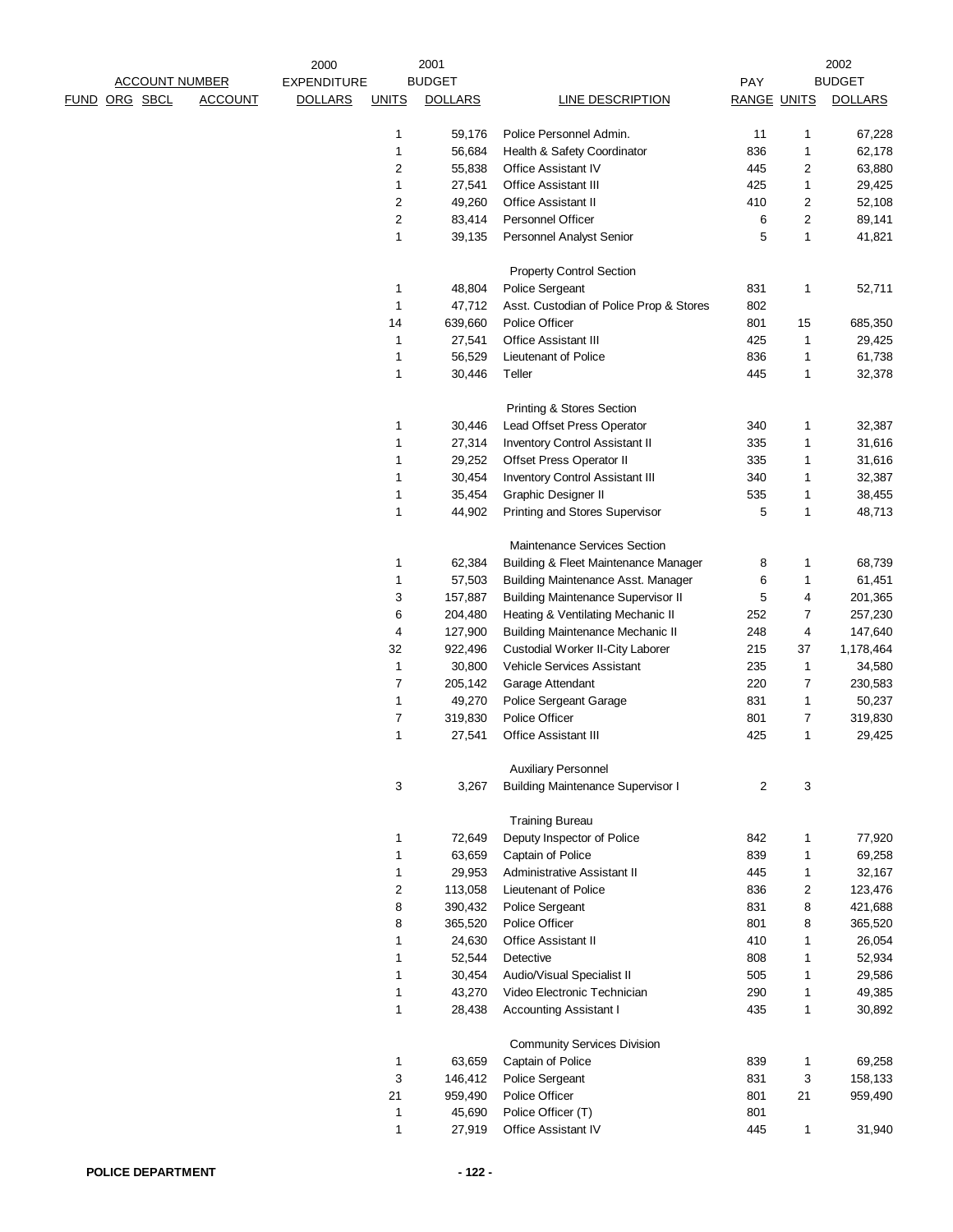| <b>ACCOUNT NUMBER</b> |  |          | 2000           |                    | 2001           |                |                                            |                    | 2002                    |                |
|-----------------------|--|----------|----------------|--------------------|----------------|----------------|--------------------------------------------|--------------------|-------------------------|----------------|
|                       |  |          |                | <b>EXPENDITURE</b> |                | <b>BUDGET</b>  |                                            | PAY                |                         | <b>BUDGET</b>  |
| <u>FUND</u>           |  | ORG SBCL | <b>ACCOUNT</b> | <b>DOLLARS</b>     | <b>UNITS</b>   | <b>DOLLARS</b> | <b>LINE DESCRIPTION</b>                    | <b>RANGE UNITS</b> |                         | <b>DOLLARS</b> |
|                       |  |          |                |                    |                |                | Child & Community Safety Section           |                    |                         |                |
|                       |  |          |                |                    | 1              | 56,516         | Safety Director                            | 11                 | 1                       | 65,203         |
|                       |  |          |                |                    |                |                | (Note: In 2002, all citywide emergency and |                    |                         |                |
|                       |  |          |                |                    |                |                | safety-related duties are assigned to the  |                    |                         |                |
|                       |  |          |                |                    |                |                | Department of Administration.)             |                    |                         |                |
|                       |  |          |                |                    | 4              | 175,788        | Safety Specialist-Senior                   | 4                  | 4                       | 190,407        |
|                       |  |          |                |                    | 1              | 27,541         | <b>Office Assistant III</b>                | 425                | $\mathbf{1}$            | 29,425         |
|                       |  |          |                |                    | 210            | 679,096        | School Crossing Guard                      | 929                | 210                     | 676,422        |
|                       |  |          |                |                    | 31             | 100,248        | School Crossing Guard (Aux.)               | 929                | 31                      | 101,074        |
|                       |  |          |                |                    |                |                | <b>Technical Services Bureau</b>           |                    |                         |                |
|                       |  |          |                |                    | 1              | 46,358         | Programmer Analyst                         | 598                | 1                       | 44,747         |
|                       |  |          |                |                    | 1              | 57,393         | Information Systems Manager-MPD            | 11                 | $\mathbf{1}$            | 53,984         |
|                       |  |          |                |                    | 1              | 72,567         | Deputy Inspector of Police                 | 842                | 1                       | 77,920         |
|                       |  |          |                |                    | 1              | 65,308         | Systems Analyst-Sr.                        | 8                  | 1                       | 50,627         |
|                       |  |          |                |                    | 1              | 75,577         | Systems Analyst-Project Leader             | 11                 | $\mathbf{1}$            | 75,975         |
|                       |  |          |                |                    |                |                | <b>Communications Operations Division</b>  |                    |                         |                |
|                       |  |          |                |                    | 1              | 63,659         | Captain of Police                          | 839                | $\mathbf{1}$            | 69,258         |
|                       |  |          |                |                    | 1              | 56,529         | Lieutenant of Police                       | 836                | $\mathbf{1}$            | 61,738         |
|                       |  |          |                |                    | 1              | 46,591         | Chief Operator Police Alarm                | 835                |                         |                |
|                       |  |          |                |                    |                |                | <b>Telecommunications Supervisor</b>       | 835                | 1                       | 50,237         |
|                       |  |          |                |                    | 5              | 246,475        | Police Alarm Operator                      | 804                | 5                       | 249,095        |
|                       |  |          |                |                    | 9              | 439,236        | Police Sergeant                            | 831                | 9                       | 474,399        |
|                       |  |          |                |                    | 13             | 593,970        | Police Officer                             | 801                | 13                      | 593,970        |
|                       |  |          |                |                    | 52             | 1,422,772      | Police Telecommunicator                    | 425                | 52                      | 1,499,524      |
|                       |  |          |                |                    | 6              | 169,398        | Police Telecommunicator-Lead               | 440                | 6                       | 188,310        |
|                       |  |          |                |                    | 10             | 97,560         | Police Telecommunicator Seasonal           | 928                | 10                      | 48,000         |
|                       |  |          |                |                    | $\mathbf{1}$   | 27,541         | <b>Office Assistant III</b>                | 425                | $\mathbf{1}$            | 29,425         |
|                       |  |          |                |                    | 2              | 55,862         | Mail Processor                             | 415                | $\overline{\mathbf{c}}$ | 59,408         |
|                       |  |          |                |                    | 1              | 42,894         | <b>Telecommunications Specialist</b>       | 5                  | $\mathbf{1}$            | 48,731         |
|                       |  |          |                |                    | 33             | 938,421        | Police Dispatcher (G)                      | 478                | 54                      | 1,685,307      |
|                       |  |          |                |                    |                |                | Communications Maintenance Div.            |                    |                         |                |
|                       |  |          |                |                    | 1              | 53,291         | Police Elect. Technician Foreman           | 834                | 1                       | 57,533         |
|                       |  |          |                |                    | 2              | 109,068        | Police Elect. Technician                   | 810                | $\overline{2}$          | 110,116        |
|                       |  |          |                |                    | 1              | 24,630         | Office Assistant II                        | 410                | 1                       | 26,054         |
|                       |  |          |                |                    | 1              | 57,637         | <b>Communications Maintenance Manager</b>  | 836                | $\mathbf{1}$            | 62,178         |
|                       |  |          |                |                    | 7              | 333,552        | Electronic Technician                      | 290                | $\overline{7}$          | 338,954        |
|                       |  |          |                |                    |                |                | <b>Court Administration Section</b>        |                    |                         |                |
|                       |  |          |                |                    | 1              | 56,529         | Lieutenant of Police                       | 836                | 1                       | 61,738         |
|                       |  |          |                |                    | 1              | 48,804         | Police Sergeant                            | 831                | 1                       | 52,711         |
|                       |  |          |                |                    | $\overline{c}$ | 94,006         | Court Liaison Officer                      | 804                | $\sqrt{2}$              | 99,638         |
|                       |  |          |                |                    | 25             | 1,142,250      | Police Officer                             | 801                | 25                      | 1,142,250      |
|                       |  |          |                |                    | 1              | 27,541         | <b>Office Assistant III</b>                | 425                | 1                       | 29,425         |
|                       |  |          |                |                    | 1              | 24,762         | Office Assistant II                        | 410                | $\mathbf{1}$            | 26,054         |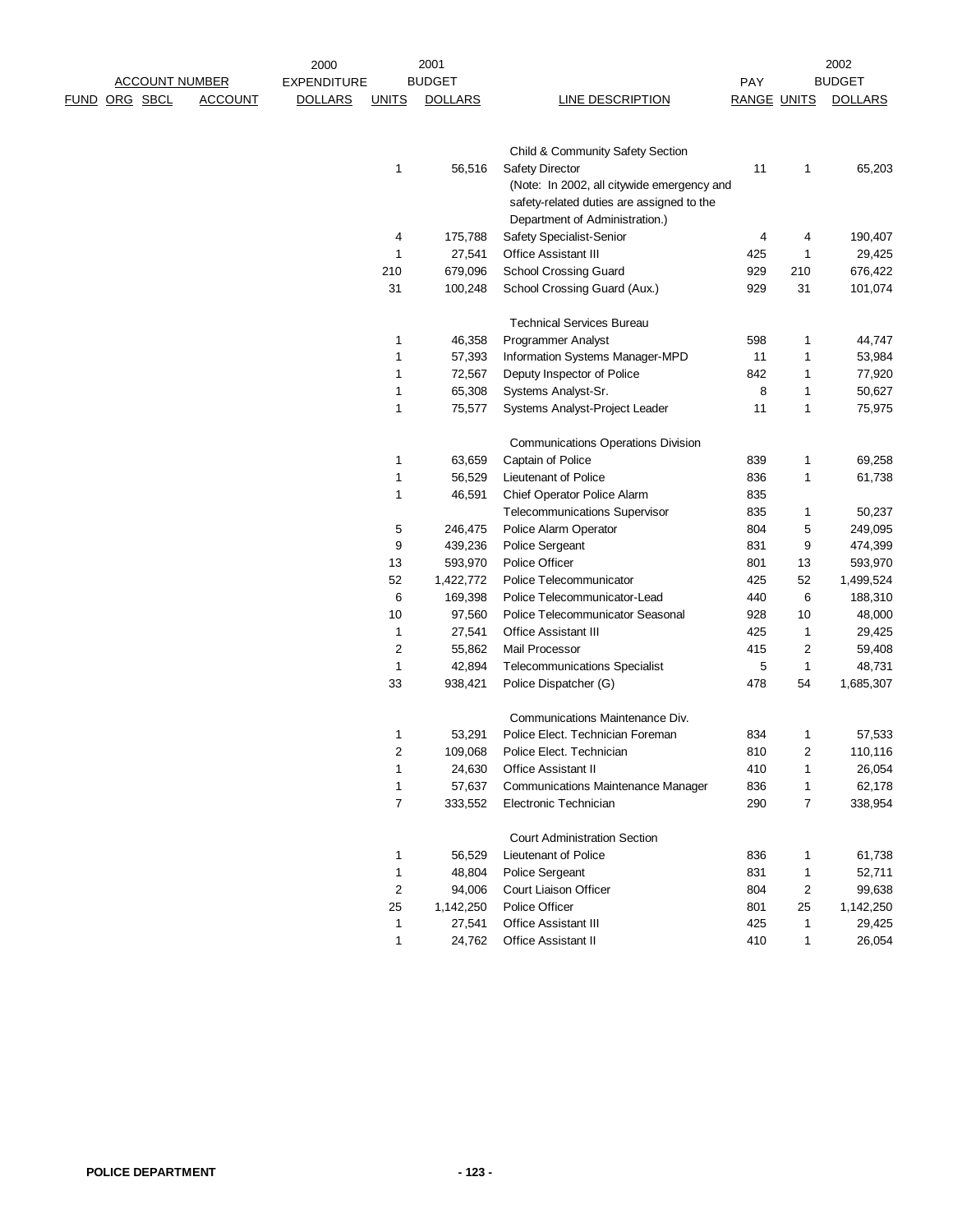|                      |                       |                | 2000               |              | 2001           |                                      |                    |              | 2002           |
|----------------------|-----------------------|----------------|--------------------|--------------|----------------|--------------------------------------|--------------------|--------------|----------------|
|                      | <b>ACCOUNT NUMBER</b> |                | <b>EXPENDITURE</b> |              | <b>BUDGET</b>  |                                      | PAY                |              | <b>BUDGET</b>  |
| <u>FUND ORG SBCL</u> |                       | <b>ACCOUNT</b> | <b>DOLLARS</b>     | <b>UNITS</b> | <b>DOLLARS</b> | <b>LINE DESCRIPTION</b>              | <b>RANGE UNITS</b> |              | <b>DOLLARS</b> |
|                      |                       |                |                    |              |                | Data Services Division               |                    |              |                |
|                      |                       |                |                    | 1            | 24,762         | <b>Office Assistant II</b>           | 410                | $\mathbf{1}$ | 26,054         |
|                      |                       |                |                    | 3            | 137,070        | Police Officer                       | 801                | 3            | 137,070        |
|                      |                       |                |                    | 9            | 272,331        | Computer Operator II                 | 505                | 9            | 291,402        |
|                      |                       |                |                    | 4            | 105,560        | Data Entry Operator II               | 415                | 4            | 109,612        |
|                      |                       |                |                    | 1            | 10,744         | Data Entry Operator I (0.5 FTE)      | 405                | 1            | 11,425         |
|                      |                       |                |                    | 1            | 27,541         | <b>Office Assistant III</b>          | 425                | 1            | 29,425         |
|                      |                       |                |                    | 1            | 28,438         | <b>Accounting Assistant I</b>        | 435                | $\mathbf{1}$ | 30,893         |
|                      |                       |                |                    | 1            | 53,011         | Data Services Manager                | 10                 | $\mathbf{1}$ | 47,512         |
|                      |                       |                |                    | 1            | 53,011         | Network Manager                      | 10                 | $\mathbf{1}$ | 61,160         |
|                      |                       |                |                    | $\sqrt{2}$   | 82,138         | Network Coordinator - Sr.            | 6                  | 3            | 142,146        |
|                      |                       |                |                    | $\mathbf{1}$ | 43,779         | Data Communications Specialist       | $\overline{7}$     | $\mathbf{1}$ | 44,571         |
|                      |                       |                |                    |              |                | <b>System Security Administrator</b> | 8                  | $\mathbf{1}$ | 49,853         |
|                      |                       |                |                    |              |                |                                      |                    |              |                |
|                      |                       |                |                    |              |                | <b>Central Records Division</b>      |                    |              |                |
|                      |                       |                |                    | $\mathbf{1}$ | 63,659         | Captain of Police                    | 839                | $\mathbf{1}$ | 69,258         |
|                      |                       |                |                    |              |                | Central Records Admin. Section       |                    |              |                |
|                      |                       |                |                    | 3            | 130,362        | Office Supervisor II                 | $\sqrt{2}$         | 3            | 135,986        |
|                      |                       |                |                    | $\mathbf{1}$ | 48,804         | <b>Police Sergeant</b>               | 831                | $\mathbf{1}$ | 52,711         |
|                      |                       |                |                    | 3            | 137,070        | Police Officer                       | 801                | 3            | 137,070        |
|                      |                       |                |                    | 6            | 167,514        | Office Assistant IV                  | 445                | 6            | 191,640        |
|                      |                       |                |                    | 10           | 275,410        | <b>Office Assistant III</b>          | 425                | 10           | 294,250        |
|                      |                       |                |                    | 39           | 968,278        | Office Assistant II                  | 410                | 39           | 1,016,106      |
|                      |                       |                |                    | $\mathbf{1}$ | 36,713         | Administrative Specialist-Sr.        | 4                  | $\mathbf{1}$ | 41,707         |
|                      |                       |                |                    | $\mathbf{1}$ | 29,895         | Office Coordinator                   | 460                | $\mathbf{1}$ | 34,465         |
|                      |                       |                |                    | 13           | 320,190        | <b>Transcriptionist II</b>           | 410                | 13           | 364,533        |
|                      |                       |                |                    | 3            | 85,377         | <b>Transcriptionist III</b>          | 425                | 3            | 92,103         |
|                      |                       |                |                    | $\mathbf{1}$ | 28,034         | Microfilm Technician                 | 325                | $\mathbf{1}$ | 30,205         |
|                      |                       |                |                    |              |                | <b>Traffic Section</b>               |                    |              |                |
|                      |                       |                |                    | 2            | 97,608         | Police Sergeant                      | 831                | 2            | 105,422        |
|                      |                       |                |                    | 8            | 365,520        | Police Officer                       | 801                | 8            | 365,520        |
|                      |                       |                |                    | 4            | 110,164        | Office Assistant III                 | 425                | 4            | 117,700        |
|                      |                       |                |                    | 10           | 247,620        | Office Assistant II                  | 410                | 10           | 260,540        |
|                      |                       |                |                    |              |                | Open Records Section                 |                    |              |                |
|                      |                       |                |                    | 1            | 48,804         | Police Sergeant                      | 831                | $\mathbf{1}$ | 52,711         |
|                      |                       |                |                    | 9            | 411,210        | Police Officer                       | 801                | 9            | 411,210        |
|                      |                       |                |                    | 3            | 74,286         | Office Assistant II                  | 410                | 3            | 78,162         |
|                      |                       |                |                    | 1            | 27,541         | <b>Office Assistant III</b>          | 425                | $\mathbf{1}$ | 29,425         |
|                      |                       |                |                    |              |                | <b>Identification Division</b>       |                    |              |                |
|                      |                       |                |                    | $\mathbf{1}$ | 63,659         | Captain of Police                    | 839                | 1            | 69,258         |
|                      |                       |                |                    |              |                | Police Identification Supervisor     |                    |              |                |
|                      |                       |                |                    | 3            | 165,195        |                                      | 835                | 3            | 169,854        |
|                      |                       |                |                    | 37           | 1,800,198      | Identification Technician            | 803                | 37           | 1,834,127      |
|                      |                       |                |                    | $\mathbf{1}$ | 56,845         | <b>Chief Document Examiner</b>       | 812                | 1            | 56,845         |
|                      |                       |                |                    | 3            | 158,139        | Document Examiner                    | 808                | 3            | 159,711        |
|                      |                       |                |                    | 1            | 50,663         | <b>Latent Print Examiner</b>         | 805                | 2            | 106,474        |
|                      |                       |                |                    | 1            | 27,027         | Administrative Assistant I           | 435                | $\mathbf{1}$ | 29,994         |
|                      |                       |                |                    | 9            | 222,858        | <b>Office Assistant II</b>           | 410                | 9            | 234,486        |
|                      |                       |                |                    | 1            | 56,845         | Identification Systems Spec.         | 812                | $\mathbf{1}$ | 56,845         |
|                      |                       |                |                    |              |                | Assigned As Needed Within            |                    |              |                |
|                      |                       |                |                    |              |                | <b>Decision Unit</b>                 |                    |              |                |
|                      |                       |                |                    | 36           | 722,412        | Police Aide                          | 480                | 36           | 818,316        |
|                      |                       |                |                    | 31           | 132,419        | Police Serv. Spec. (0.5 FTE)(C)      | 939                | 31           | 295,000        |
|                      |                       |                |                    |              |                |                                      |                    |              |                |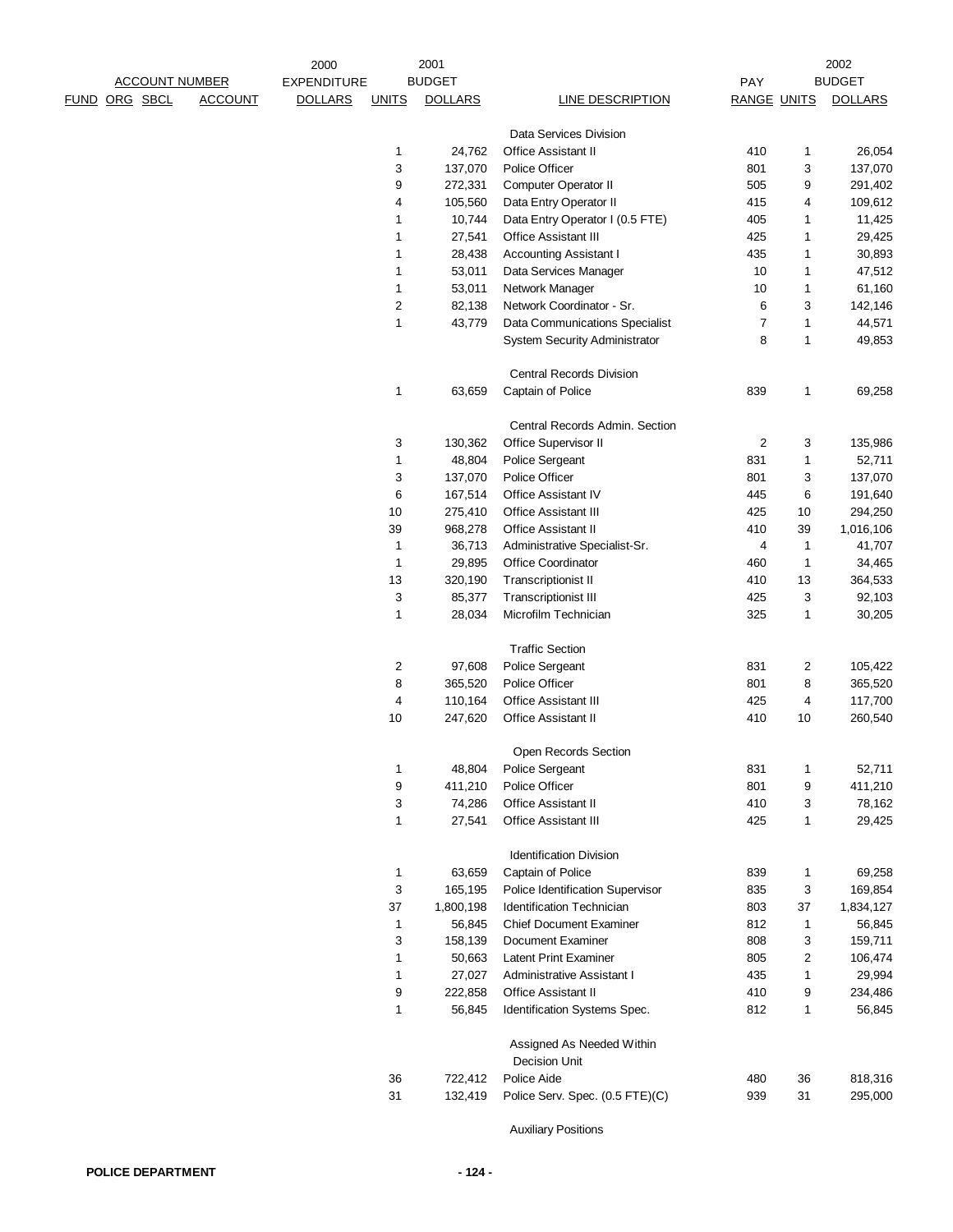|               |              |              |                       | 2000               |              | 2001                   |                                                                                                                                                             |                    |        | 2002                     |
|---------------|--------------|--------------|-----------------------|--------------------|--------------|------------------------|-------------------------------------------------------------------------------------------------------------------------------------------------------------|--------------------|--------|--------------------------|
|               |              |              | <b>ACCOUNT NUMBER</b> | <b>EXPENDITURE</b> |              | <b>BUDGET</b>          |                                                                                                                                                             | <b>PAY</b>         |        | <b>BUDGET</b>            |
| FUND ORG SBCL |              |              | <b>ACCOUNT</b>        | <b>DOLLARS</b>     | <u>UNITS</u> | <b>DOLLARS</b>         | <b>LINE DESCRIPTION</b>                                                                                                                                     | <b>RANGE UNITS</b> |        | <b>DOLLARS</b>           |
|               |              |              |                       |                    | 15           | 412,095                | Police Telecommunicator                                                                                                                                     | 425                | 15     |                          |
|               |              |              |                       |                    | 930          | 24,795,906             | <b>Total Before Adjustments</b>                                                                                                                             |                    | 959    | 26,626,337               |
|               |              |              |                       |                    |              |                        | Salary & Wage Rate Change                                                                                                                                   |                    |        |                          |
|               |              |              |                       |                    |              | 947,425                | Overtime Compensated                                                                                                                                        |                    |        | 947,425                  |
|               |              |              |                       |                    |              | (1,272,148)<br>784,464 | Personnel Cost Adjustment<br>Other                                                                                                                          |                    |        | (2,230,762)<br>1,379,940 |
|               |              |              |                       |                    | 930          | 25,255,647             | Gross Salaries & Wages Total                                                                                                                                |                    | 959    | 26,722,940               |
|               |              |              |                       |                    |              |                        | Reimbursable Services Deduction                                                                                                                             |                    |        |                          |
|               |              |              |                       |                    |              |                        | Capital Improvements Deduction                                                                                                                              |                    |        |                          |
|               |              |              |                       |                    |              | (188, 400)             | Grants & Aids Deduction                                                                                                                                     |                    |        | (177, 244)               |
| 0001          |              | 3311 R999    | 006000                | 30,345,602         |              | 25,067,247             | NET SALARIES & WAGES TOTAL                                                                                                                                  |                    |        | 26,545,696               |
|               |              |              |                       |                    | 686.73       |                        | <b>O&amp;M FTE'S</b>                                                                                                                                        |                    | 723.23 |                          |
|               |              |              |                       |                    | 4.00         |                        | <b>NON-O&amp;M FTE'S</b>                                                                                                                                    |                    | 3.00   |                          |
|               |              |              |                       |                    |              |                        | (C) Administrative Positions to Allow Reallocation of Sworn<br>Personnel on a One For One Basis, to Patrol Related Activities.                              |                    |        |                          |
|               |              |              |                       |                    |              |                        | (G) Police Alarm Operators to be replaced by Dispatchers<br>as civilian dispatch program is implemented, and upon<br>completion of training of dispatchers. |                    |        |                          |
|               |              |              |                       |                    |              |                        | (T) El Protector Program Grant: Expired 9/30/99.                                                                                                            |                    |        |                          |
|               |              |              |                       |                    |              |                        | (Y) Required to file a statement of economic interests in accordance<br>with the Milwaukee Code of Ordinances Chapter 303-Code of Ethics.                   |                    |        |                          |
| 0001          |              | 3311 R999    | 006100                | 6,784,131          |              | 6,777,607              | ESTIMATED EMPLOYEE FRINGE BENEFITS                                                                                                                          |                    |        | 7,698,251                |
|               |              |              |                       |                    |              |                        | (Involves Revenue Offset-No<br>Transfers from this Account)                                                                                                 |                    |        |                          |
|               |              |              |                       |                    |              |                        |                                                                                                                                                             |                    |        |                          |
|               |              |              |                       |                    |              |                        | OPERATING EXPENDITURES                                                                                                                                      |                    |        |                          |
| 0001          | 3311         | R999         | 630100                | 516,931            |              | 513,645                | General Office Expense                                                                                                                                      |                    |        | 471,905                  |
| 0001          | 3311         | R999         | 630500                | 106,336            |              | 98,325                 | Tools & Machinery Parts                                                                                                                                     |                    |        | 98,500                   |
| 0001          | 3311         | R999         | 631000                | 182,346            |              | 183,000                | <b>Construction Supplies</b>                                                                                                                                |                    |        | 165,600                  |
| 0001          | 3311         | R999         | 631500                | 1,452,868          |              | 1,345,000              | Energy                                                                                                                                                      |                    |        | 1,597,960                |
| 0001          | 3311         | R999         | 632000                | 923,672            |              | 1,163,400              | <b>Other Operating Supplies</b>                                                                                                                             |                    |        | 1,115,110                |
| 0001<br>0001  | 3311<br>3311 | R999<br>R999 | 632500                |                    |              |                        | <b>Facility Rental</b><br>Vehicle Rental                                                                                                                    |                    |        |                          |
| 0001          | 3311         | R999         | 633000<br>633500      | 65,000<br>278,878  |              | 12,000<br>302,850      | Non-Vehicle Equipment Rental                                                                                                                                |                    |        | 23,000<br>313,350        |
| 0001          | 3311         | R999         | 634000                | 516,296            |              | 338,000                | <b>Professional Services</b>                                                                                                                                |                    |        | 369,230                  |
| 0001          | 3311         | R999         | 634500                | 620,035            |              | 692,442                | <b>Information Technology Services</b>                                                                                                                      |                    |        | 745,030                  |
| 0001          | 3311         | R999         | 635000                | 646,677            |              | 593,500                | <b>Property Services</b>                                                                                                                                    |                    |        | 619,500                  |
| 0001          | 3311         | R999         | 635500                |                    |              |                        | <b>Infrastructure Services</b>                                                                                                                              |                    |        |                          |
| 0001          | 3311         | R999         | 636000                | 257,352            |              | 232,000                | Vehicle Repair Services                                                                                                                                     |                    |        | 157,000                  |
| 0001          | 3311         | R999         | 636500                | 727,975            |              | 1,758,242              | <b>Other Operating Services</b>                                                                                                                             |                    |        | 1,749,094                |
| 0001          | 3311         | R999         | 637000                |                    |              |                        | Loans and Grants                                                                                                                                            |                    |        |                          |
| 0001          | 3311         | R999         | 637501                | 2,250,746          |              | 1,742,500              | Reimburse Other Departments                                                                                                                                 |                    |        | 1,836,478                |
| 0001          |              | 3311 R999    | 006300                | 8,545,112          |              | 8,974,904              | OPERATING EXPENDITURES                                                                                                                                      |                    |        | 9,261,757                |
|               |              |              |                       |                    |              |                        |                                                                                                                                                             |                    |        |                          |

EQUIPMENT PURCHASES

Additional Equipment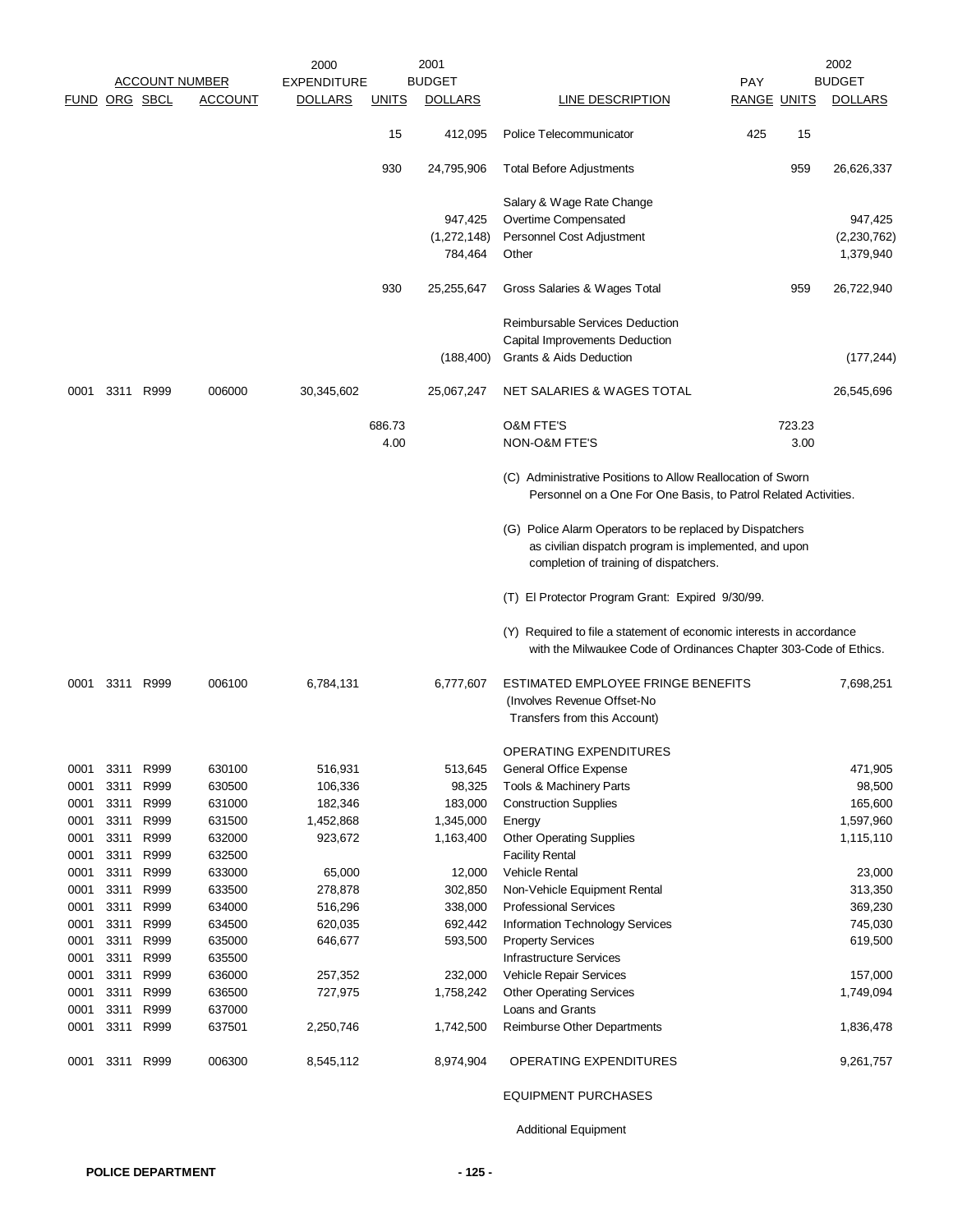|                | <b>ACCOUNT NUMBER</b> |                | <b>EXPENDITURE</b> |                  | <b>BUDGET</b>  |                                                           | PAY                | <b>BUDGET</b>  |
|----------------|-----------------------|----------------|--------------------|------------------|----------------|-----------------------------------------------------------|--------------------|----------------|
|                | FUND ORG SBCL         | <b>ACCOUNT</b> | <b>DOLLARS</b>     | <b>UNITS</b>     | <b>DOLLARS</b> | <b>LINE DESCRIPTION</b>                                   | <b>RANGE UNITS</b> | <b>DOLLARS</b> |
|                |                       |                |                    |                  |                | Subtotal - Additional Equipment                           |                    |                |
|                |                       |                |                    |                  |                | Replacement Equipment                                     |                    |                |
|                |                       |                | 1,086,765          | 50               | 1,058,225      | Autos                                                     | 38                 | 836,600        |
|                |                       |                | 2,600              | 1                | 1,700          | Camera Bodies                                             | 1                  | 1,700          |
|                |                       |                |                    | 5                | 3,515          | Fax Machine                                               | 5                  | 5,500          |
|                |                       |                | 193                | 20               | 400            | <b>Fire Extinguishers</b>                                 | 40                 | 800            |
|                |                       |                | 7,174              | 25               | 8,500          | G Lock                                                    | 20                 | 8,440          |
|                |                       |                | 20,600             | 10               | 10,300         | <b>Light Bars</b>                                         | 22                 | 24,200         |
|                |                       |                | 40,285             |                  | 29,401         | Office Furniture & Equipment                              |                    | 30,000         |
|                |                       |                | 855                | 10               | 750            | Pagers                                                    | 10                 | 1,650          |
|                |                       |                | 23,442             | 4                | 100,000        | Patrol Truck, Sgt.                                        | 2                  | 47,000         |
|                |                       |                | 70,716             |                  | 30,000         | PC Hardware - Various                                     |                    | 30,000         |
|                |                       |                | 7,493              | 50               | 85,750         | Radio, Mobile                                             | 45                 | 64,800         |
|                |                       |                | 9,677              | $\mathbf{1}$     | 20,000         | Radio Station                                             |                    |                |
|                |                       |                | 72,168             | 50               | 65,000         | Radios, Portable                                          | 50                 | 65,000         |
|                |                       |                |                    |                  |                | Shotgun Lock heads                                        | 25                 | 1,375          |
|                |                       |                | 875                | 45               | 3,275          | Shotgun Racks                                             |                    |                |
|                |                       |                | 12,244             | 25               | 11,250         | Siren                                                     | 22                 | 11,000         |
|                |                       |                |                    | 25               | 8,450          | Siren                                                     | 25                 | 9,000          |
|                |                       |                | 4,953              |                  | 5,000          | Software                                                  |                    | 5,000          |
|                |                       |                | 876                |                  |                | Strobe Lights                                             | 15                 | 1,575          |
|                |                       |                | 2,136              | 20               | 1,700          | <b>Tire Chains</b>                                        |                    |                |
|                |                       |                | 3,200              | 15               | 6,750          | <b>Vehicle Partitions</b>                                 | 12                 | 3,720          |
|                |                       |                | 2,025              | 54               | 7,290          | Siren Speaker                                             | 50                 | 6,750          |
|                |                       |                |                    | 4                | 3,240          | <b>Training Suits</b>                                     |                    |                |
|                |                       |                |                    | 10               | 2,600          | <b>Redman Training Mats</b>                               |                    |                |
|                |                       |                |                    | 6                | 510            | <b>PSDI Training Bags</b>                                 |                    |                |
|                |                       |                |                    | 4<br>3           | 312<br>600     | <b>Cassette Recorders</b><br><b>Cassette Transcribers</b> | 4                  | 1,000          |
|                |                       |                |                    | $\mathbf{1}$     | 5,000          | Fume Hood                                                 | 1                  | 4,500          |
|                |                       |                | 37,305             |                  |                | Cargo Van                                                 | 1                  | 18,500         |
|                |                       |                |                    |                  |                | Prisoner Conveyance Vehicle                               | 1                  | 30,000         |
|                |                       |                |                    |                  |                | Command vehicle                                           | 1                  | 28,000         |
|                |                       |                |                    |                  |                | Truck                                                     | 2                  | 30,000         |
|                |                       |                |                    |                  |                | Televisions                                               | 4                  | 2,160          |
|                |                       |                |                    |                  |                | <b>VCR</b>                                                | 4                  | 1,840          |
|                |                       |                |                    | $\boldsymbol{2}$ | 8,000          | Laser Speed Units                                         | 5                  | 20,000         |
|                |                       |                | 38,798             |                  |                | Other Previous Experience                                 |                    |                |
|                |                       |                | 1,444,380          | 440              | 1,477,518      | Subtotal - Replacement Equipment                          | 405                | 1,290,110      |
| 0001 3311 R999 |                       | 006800         | 1,444,380          | 440              | 1,477,518      | EQUIPMENT PURCHASES TOTAL                                 | 405                | 1,290,110      |
|                |                       |                |                    |                  |                | SPECIAL FUNDS                                             |                    |                |

2000

2001

SPECIAL FUNDS TOTAL

2002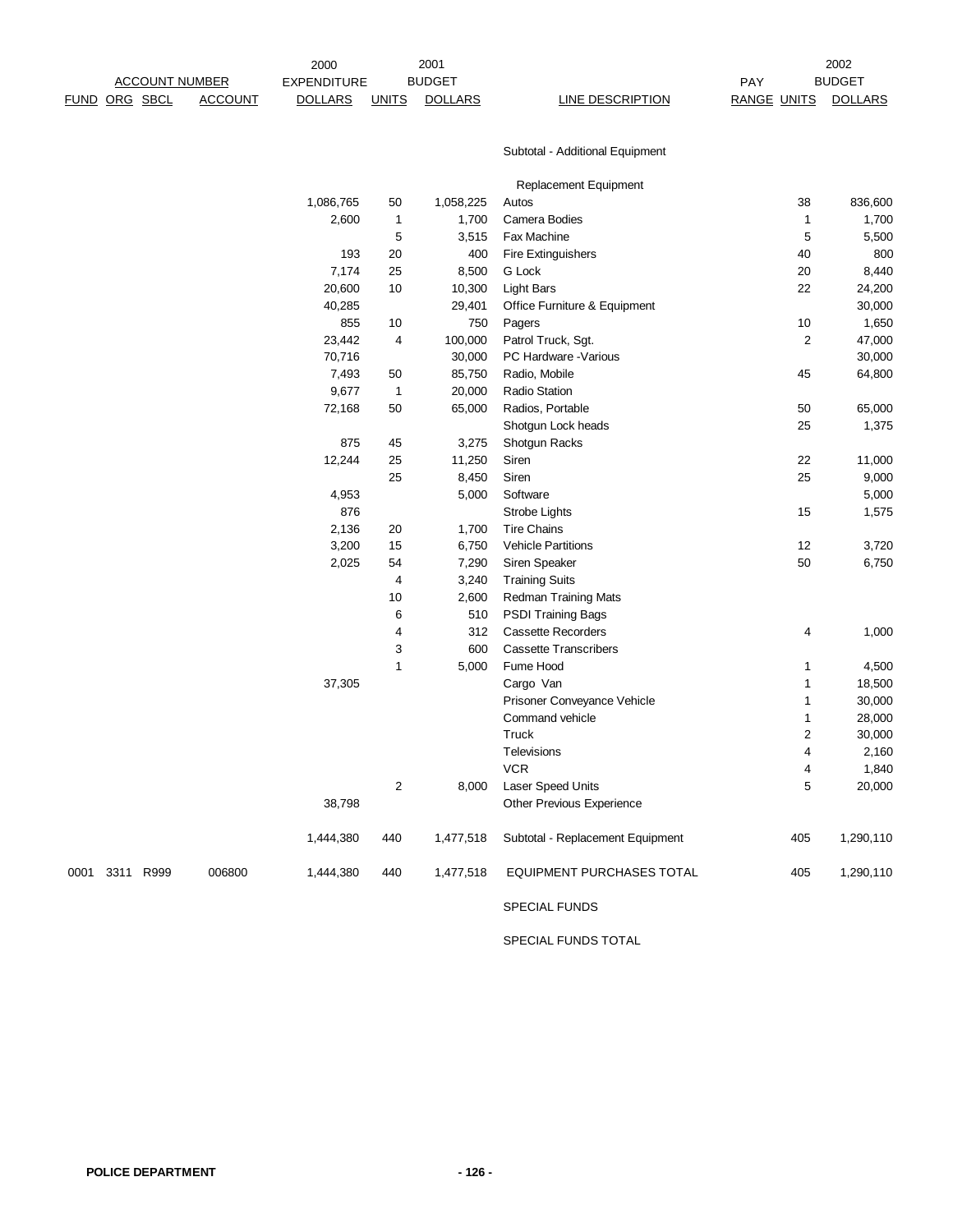|      |      |                      |                       | 2000               |              | 2001           |                                                                    |                    |       | 2002           |
|------|------|----------------------|-----------------------|--------------------|--------------|----------------|--------------------------------------------------------------------|--------------------|-------|----------------|
|      |      |                      | <b>ACCOUNT NUMBER</b> | <b>EXPENDITURE</b> |              | <b>BUDGET</b>  |                                                                    | PAY                |       | <b>BUDGET</b>  |
|      |      | <b>FUND ORG SBCL</b> | <b>ACCOUNT</b>        | <b>DOLLARS</b>     | <b>UNITS</b> | <b>DOLLARS</b> | <b>LINE DESCRIPTION</b>                                            | <b>RANGE UNITS</b> |       | <b>DOLLARS</b> |
|      |      |                      |                       |                    |              |                | POLICE DEPARTMENT ADMINISTRATION/                                  |                    |       |                |
|      |      |                      |                       | 47,119,225         |              | 42,297,276     | SERVICES DECISION UNIT TOTAL                                       |                    |       | 44,795,814     |
|      |      |                      |                       |                    |              |                |                                                                    |                    |       |                |
|      |      |                      |                       |                    |              |                |                                                                    |                    |       |                |
|      |      |                      |                       |                    |              |                | PROGRAM RESULT MEASURES/                                           |                    |       |                |
|      |      |                      |                       | <b>UNITS</b>       | %            | <b>UNITS</b>   | INTERNAL MANAGEMENT INDICATORS:                                    |                    | %     | <b>UNITS</b>   |
|      |      |                      |                       |                    |              |                | Police Academy Operations                                          |                    |       |                |
| 0001 | 3311 | 0420                 | P33101                | 8,332              | 100.0        | 8,000          | Employees Trained (P)                                              |                    | 104.2 | 8,332          |
| 0001 | 3311 | 0420                 | P33102                | 115                | 300.0        | 180            | No. of Recruits Trained (Q-1)                                      |                    | 100.0 | 180            |
|      |      |                      |                       |                    |              |                |                                                                    |                    |       |                |
|      |      |                      |                       |                    |              |                | <b>Crime Prevention/Citizen Contacts</b>                           |                    |       |                |
| 0001 | 3311 | 3200                 | P33103                |                    |              |                | <b>Citizen Contacts</b>                                            |                    |       |                |
| 0001 | 3311 | 3200                 | P33104                |                    |              |                | Number of Events                                                   |                    |       |                |
|      |      |                      |                       |                    |              |                |                                                                    |                    |       |                |
|      |      |                      |                       |                    |              |                | Fingerprint Investigation &                                        |                    |       |                |
|      |      |                      |                       |                    |              |                | Identification                                                     |                    |       |                |
| 0001 | 3311 | 3131                 | P33105                | 1,227              | 110          | 55,000         | Sets Processed No. (P)                                             |                    | 2.2   | 1,227          |
| 0001 | 3311 | 3131                 | P33106                |                    | 106.2        | 85%            | Percent Identified (Q-1)                                           |                    |       |                |
|      |      |                      |                       |                    |              |                | Latent Fingerprint Cases Filed Q-2)                                |                    |       |                |
|      |      |                      |                       |                    |              |                | <b>Cases With Latent Prints</b><br><b>Latent Prints Identified</b> |                    |       |                |
|      |      |                      |                       |                    |              |                | % of Prints Identified                                             |                    |       |                |
|      |      |                      |                       |                    |              |                |                                                                    |                    |       |                |
|      |      |                      |                       |                    |              |                | <b>Document Examination Services</b>                               |                    |       |                |
| 0001 |      | 3311 3132            | P33107                |                    | 939 110.0    | 1,650          | Documents Examined (P)                                             |                    | 57.0  | 940            |
|      |      |                      |                       |                    |              |                | <b>Telecommunications Services</b>                                 |                    |       |                |
| 0001 | 3311 | 3140                 | P33108                |                    |              |                | Per 1000 Incoming Calls (P)                                        |                    |       |                |
|      |      |                      |                       |                    |              |                |                                                                    |                    |       |                |
|      |      |                      |                       |                    |              |                | Radio Dispatch Operations                                          |                    |       |                |
| 0001 | 3311 | 3140                 | P33109                |                    |              |                | Per 1000 No. of Calls Processed (P)                                |                    |       |                |
|      |      |                      |                       |                    |              |                |                                                                    |                    |       |                |
|      |      |                      |                       | 1,112,688          |              | 1,133,104      | DIRECT LABOR HOUR ALLOCATION                                       |                    |       | 1,193,180      |
|      |      |                      |                       |                    |              |                |                                                                    |                    |       |                |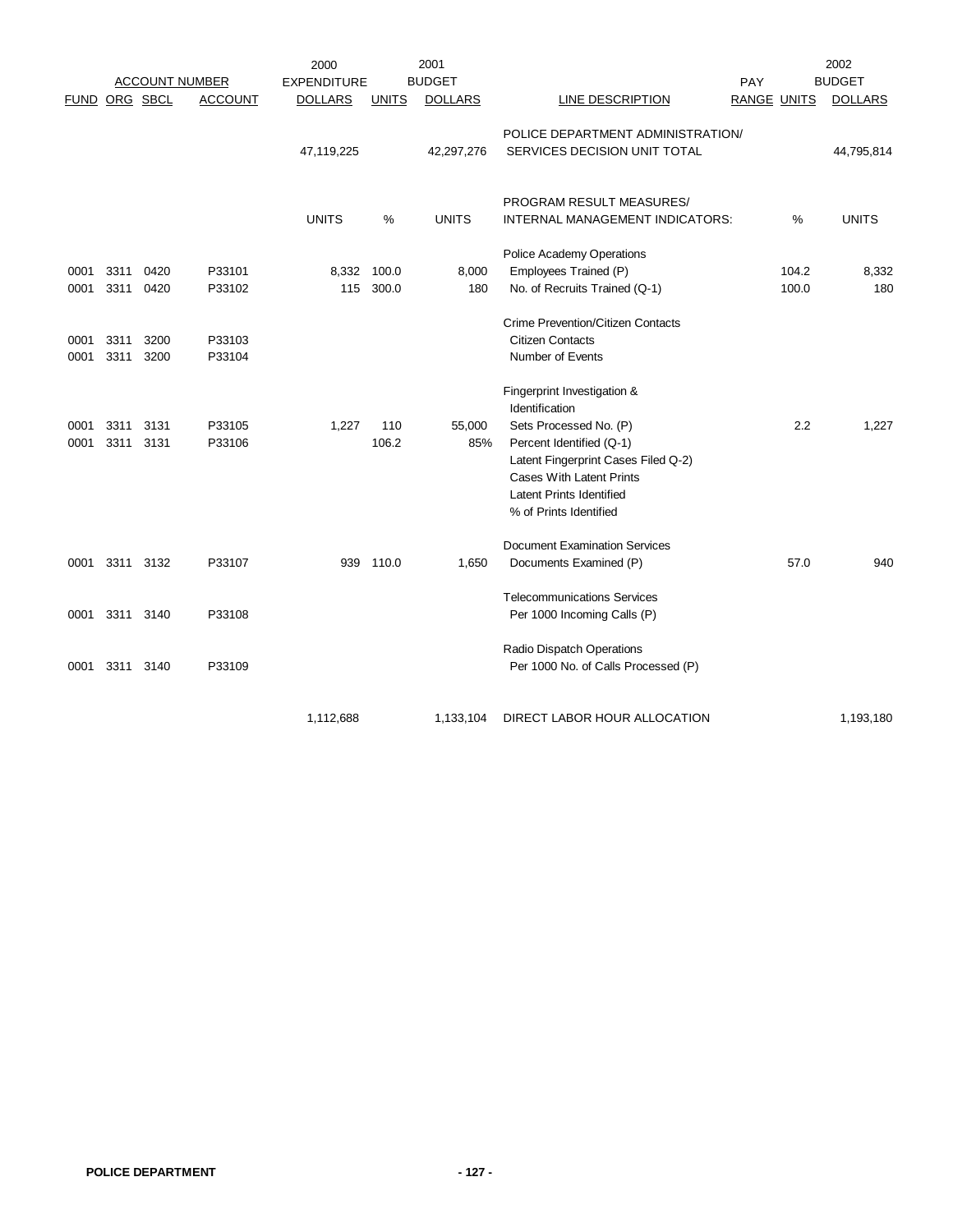|                      |                       |                | 2000               |                   | 2001             |                                                  |                    |                              | 2002           |
|----------------------|-----------------------|----------------|--------------------|-------------------|------------------|--------------------------------------------------|--------------------|------------------------------|----------------|
|                      | <b>ACCOUNT NUMBER</b> |                | <b>EXPENDITURE</b> |                   | <b>BUDGET</b>    |                                                  | PAY                |                              | <b>BUDGET</b>  |
| <u>FUND ORG SBCL</u> |                       | <b>ACCOUNT</b> | <b>DOLLARS</b>     | <b>UNITS</b>      | <b>DOLLARS</b>   | <b>LINE DESCRIPTION</b>                          | <b>RANGE UNITS</b> |                              | <b>DOLLARS</b> |
|                      |                       |                |                    |                   |                  | POLICE DEPARTMENT                                |                    |                              |                |
|                      |                       |                |                    |                   |                  | OPERATIONS DECISION UNIT                         |                    |                              |                |
|                      |                       |                |                    |                   |                  |                                                  |                    |                              |                |
|                      |                       |                |                    |                   |                  | SALARIES & WAGES (A)                             |                    |                              |                |
|                      |                       |                |                    | $\mathbf{1}$<br>1 | 92,959<br>63,659 | Assistant Chief of Police                        | 16<br>839          | $\mathbf{1}$<br>$\mathbf{1}$ | 104,501        |
|                      |                       |                |                    |                   | 41,886           | Captain of Police<br>Administrative Assistant IV | 550                |                              | 69,258         |
|                      |                       |                |                    | 1                 |                  |                                                  |                    | $\mathbf{1}$                 | 41,911         |
|                      |                       |                |                    |                   |                  | Patrol Division                                  |                    |                              |                |
|                      |                       |                |                    | 1                 | 88,998           | Deputy Chief of Police                           | 14                 | $\mathbf{1}$                 | 93,952         |
|                      |                       |                |                    |                   |                  | Planning & Operations                            |                    |                              |                |
|                      |                       |                |                    | 1                 | 48,804           | Police Sergeant                                  | 831                | $\mathbf{1}$                 | 52,711         |
|                      |                       |                |                    | 1                 | 45,690           | Police Officer                                   | 801                | $\mathbf{1}$                 | 45,690         |
|                      |                       |                |                    | 1                 | 31,174           | Administrative Assistant II                      | 445                | $\mathbf{1}$                 | 32,167         |
|                      |                       |                |                    | 1                 | 56,529           | Lieutenant of Police                             | 836                | $\mathbf{1}$                 | 61,738         |
|                      |                       |                |                    |                   |                  |                                                  |                    |                              |                |
|                      |                       |                |                    |                   |                  | <b>Field Deputies Division</b>                   |                    |                              |                |
|                      |                       |                |                    | 3                 | 217,701          | Deputy Inspector of Police                       | 842                | 3                            | 233,760        |
|                      |                       |                |                    |                   |                  | <b>Crime Analysis</b>                            |                    |                              |                |
|                      |                       |                |                    | 1                 | 48,804           | Police Sergeant                                  | 831                | $\mathbf{1}$                 | 52,711         |
|                      |                       |                |                    | $\overline{7}$    | 319,830          | Police Officer                                   | 801                | $\overline{7}$               | 319,830        |
|                      |                       |                |                    |                   |                  | Special Assignment Division                      |                    |                              |                |
|                      |                       |                |                    | 1                 | 57,637           | Admin. Lieutenant of Police (D)                  | 836                | $\mathbf{1}$                 | 62,178         |
|                      |                       |                |                    | $\overline{c}$    | 91,380           | Police Officer                                   | 801                | $\overline{2}$               | 91,380         |
|                      |                       |                |                    |                   |                  |                                                  |                    |                              |                |
|                      |                       |                |                    |                   |                  | District 1                                       |                    |                              |                |
|                      |                       |                |                    | 1                 | 63,659           | Captain of Police                                | 839                | $\mathbf{1}$                 | 69,258         |
|                      |                       |                |                    | 3                 | 169,587          | Lieutenant of Police                             | 836                | 3                            | 185,214        |
|                      |                       |                |                    | 21                | 1,024,884        | Police Sergeant                                  | 831                | 21                           | 1,106,931      |
|                      |                       |                |                    | 101               | 4,614,690        | Police Officer                                   | 801                | 103                          | 4,706,070      |
|                      |                       |                |                    | $\overline{c}$    | 94,376           | Police Matron                                    | 801                |                              |                |
|                      |                       |                |                    | 8                 | 198,096          | Office Assistant II                              | 410                | 8                            | 208,432        |
|                      |                       |                |                    | 5                 | 129,415          | <b>Police District Office Assistant</b>          | 410                | 5                            | 133,740        |
|                      |                       |                |                    |                   |                  | District 2                                       |                    |                              |                |
|                      |                       |                |                    | 1                 | 63,659           | Captain of Police                                | 839                | $\mathbf{1}$                 | 69,258         |
|                      |                       |                |                    | 3                 | 169,587          | Lieutenant of Police                             | 836                | 3                            | 185,214        |
|                      |                       |                |                    | 14                | 683,256          | Police Sergeant                                  | 831                | 14                           | 737,954        |
|                      |                       |                |                    | 132               | 6,031,080        | Police Officer                                   | 801                | 132                          | 6,031,080      |
|                      |                       |                |                    | 6                 | 274,140          | Police Officer (S)                               | 801                | 6                            | 274,140        |
|                      |                       |                |                    | 9                 | 232,947          | Police District Office Assistant                 | 410                | 9                            | 240,732        |
|                      |                       |                |                    |                   |                  | District 3                                       |                    |                              |                |
|                      |                       |                |                    | 1                 | 63,659           | Captain of Police                                | 839                | $\mathbf{1}$                 | 69,258         |
|                      |                       |                |                    | 3                 | 139,587          | Lieutenant of Police                             | 836                | 3                            | 185,214        |
|                      |                       |                |                    | 21                | 1,024,884        | Police Sergeant                                  | 831                | 21                           | 1,106,931      |
|                      |                       |                |                    | 210               | 9,594,900        | Police Officer                                   | 801                | 210                          | 9,594,900      |
|                      |                       |                |                    | 10                | 258,830          | Police District Office Assistant                 | 410                | 10                           | 267,480        |
|                      |                       |                |                    |                   |                  | District 4                                       |                    |                              |                |
|                      |                       |                |                    | 1                 | 63,659           | Captain of Police                                | 839                | $\mathbf{1}$                 | 69,258         |
|                      |                       |                |                    | 3                 | 169,587          | Lieutenant of Police                             | 836                | 3                            | 185,214        |
|                      |                       |                |                    | 14                | 683,256          | Police Sergeant                                  | 831                | 14                           | 737,954        |
|                      |                       |                |                    | 130               | 5,939,700        | Police Officer                                   | 801                | 130                          | 5,939,700      |
|                      |                       |                |                    | 9                 | 232,947          | Police District Office Assistant                 | 410                | 9                            | 240,732        |
|                      |                       |                |                    |                   |                  |                                                  |                    |                              |                |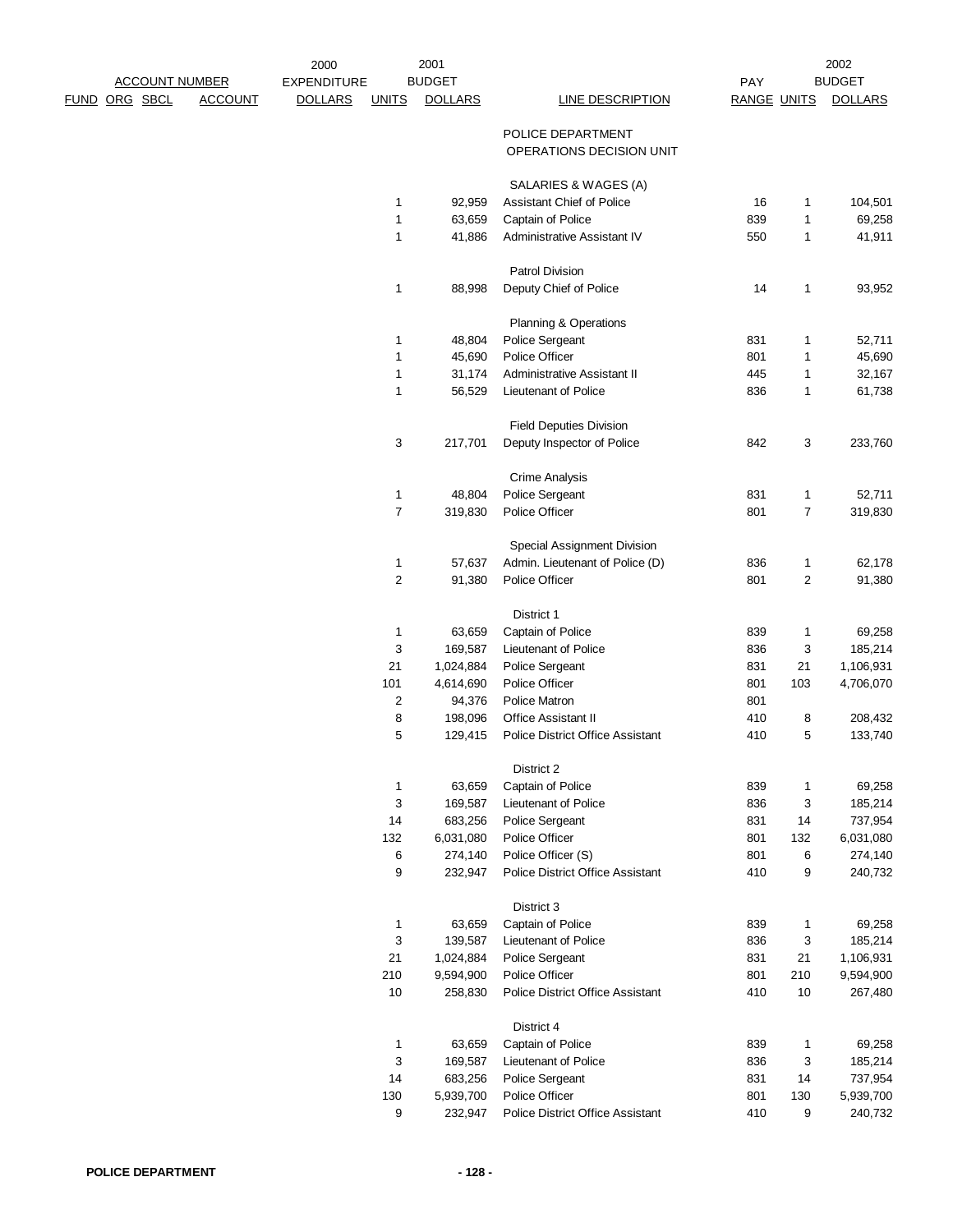|                       |                | 2000               |              | 2001           |                                         |                    |                         | 2002           |
|-----------------------|----------------|--------------------|--------------|----------------|-----------------------------------------|--------------------|-------------------------|----------------|
| <b>ACCOUNT NUMBER</b> |                | <b>EXPENDITURE</b> |              | <b>BUDGET</b>  |                                         | PAY                |                         | <b>BUDGET</b>  |
| FUND ORG SBCL         | <b>ACCOUNT</b> | <b>DOLLARS</b>     | <b>UNITS</b> | <b>DOLLARS</b> | LINE DESCRIPTION                        | <b>RANGE UNITS</b> |                         | <b>DOLLARS</b> |
|                       |                |                    |              |                |                                         |                    |                         |                |
|                       |                |                    |              |                | District 5                              |                    |                         |                |
|                       |                |                    | 1            | 63,659         | Captain of Police                       | 839                | $\mathbf{1}$            | 69,258         |
|                       |                |                    | 3            | 169,587        | Lieutenant of Police                    | 836                | 3                       | 185,214        |
|                       |                |                    | 16           | 780,864        | Police Sergeant                         | 831                | 16                      | 843,376        |
|                       |                |                    | 174          | 7,950,060      | Police Officer                          | 801                | 174                     | 7,950,060      |
|                       |                |                    | 9            | 232,947        | <b>Police District Office Assistant</b> | 410                | 9                       | 240,732        |
|                       |                |                    |              |                | District 6                              |                    |                         |                |
|                       |                |                    | 1            | 63,659         | Captain of Police                       | 839                | $\mathbf{1}$            | 69,258         |
|                       |                |                    | 3            | 169,587        | Lieutenant of Police                    | 836                | 3                       | 185,214        |
|                       |                |                    | 14           | 683,256        | Police Sergeant                         | 831                | 14                      | 737,954        |
|                       |                |                    | 126          | 5,756,940      | Police Officer                          | 801                | 126                     | 5,756,940      |
|                       |                |                    | 9            | 232,947        | <b>Police District Office Assistant</b> | 410                | 9                       | 240,732        |
|                       |                |                    |              |                | District 7                              |                    |                         |                |
|                       |                |                    | 1            | 63,659         | Captain of Police                       | 839                | 1                       | 69,258         |
|                       |                |                    | 3            | 169,587        | Lieutenant of Police                    | 836                | 3                       | 185,214        |
|                       |                |                    | 17           | 829,668        | Police Sergeant                         | 831                | 17                      | 896,087        |
|                       |                |                    | 179          | 8,178,510      | Police Officer                          | 801                | 179                     | 8,178,510      |
|                       |                |                    | 9            | 232,947        | <b>Police District Office Assistant</b> | 410                | 9                       | 240,732        |
|                       |                |                    |              |                | Assigned As Needed Within               |                    |                         |                |
|                       |                |                    |              |                | <b>Decision Unit</b>                    |                    |                         |                |
|                       |                |                    | 43           | 1,913,155      | Police Officer                          | 801                | 43                      | 1,964,670      |
|                       |                |                    | 15           | 301,005        | Police Aide                             | 480                | 15                      | 340,965        |
|                       |                |                    | 72           | 3,289,680      | Police Officer (E) (L)                  | 801                | 72                      | 3,289,680      |
|                       |                |                    | 6            | 292,824        | Police Sergeant                         | 831                | 6                       | 316,266        |
|                       |                |                    |              |                |                                         |                    |                         |                |
|                       |                |                    |              |                | Criminal Investigation Bureau           |                    |                         |                |
|                       |                |                    | 1            | 88,998         | Deputy Chief of Police                  | 14                 | $\mathbf{1}$            | 93,952         |
|                       |                |                    | 1            | 31,174         | Administrative Assistant II             | 445                | $\mathbf{1}$            | 32,167         |
|                       |                |                    |              |                | Special Operations Bureau               |                    |                         |                |
|                       |                |                    | 1            | 63,659         | Captain of Police                       | 839                | $\mathbf{1}$            | 69,258         |
|                       |                |                    | 1            | 88,998         | Deputy Chief of Police                  | 14                 | $\mathbf{1}$            | 93,952         |
|                       |                |                    | 1            | 31,174         | Administrative Assistant II             | 445                | $\mathbf{1}$            | 32,167         |
|                       |                |                    |              |                |                                         |                    |                         |                |
|                       |                |                    |              |                | <b>Tactical Enforcement Unit</b>        |                    |                         |                |
|                       |                |                    | 1            | 56,529         | Lieutenant of Police                    | 836                | $\mathbf{1}$            | 61,738         |
|                       |                |                    | 9            | 439,236        | Police Sergeant                         | 831                | $\boldsymbol{9}$        | 474,399        |
|                       |                |                    | 35           | 1,599,150      | Police Officer                          | 801                | 35                      | 1,599,150      |
|                       |                |                    |              |                | Patrol Support Division/Uniform Service |                    |                         |                |
|                       |                |                    | 1            | 56,529         | Lieutenant of Police                    | 836                | 1                       | 61,738         |
|                       |                |                    | 3            | 146,412        | Police Sergeant                         | 831                | 3                       | 158,133        |
|                       |                |                    | 22           | 1,005,180      | Police Officer                          | 801                | 22                      | 1,005,180      |
|                       |                |                    |              |                | Canine Unit                             |                    |                         |                |
|                       |                |                    | 2            | 91,380         | Police Officer                          | 801                | $\overline{\mathbf{c}}$ | 91,380         |
|                       |                |                    |              |                | Motorcycles                             |                    |                         |                |
|                       |                |                    | 4            | 195,216        | Police Sergeant                         | 831                | 4                       | 210,844        |
|                       |                |                    | 43           | 1,964,670      | Police Officer                          | 801                | 43                      | 1,964,670      |
|                       |                |                    |              |                |                                         |                    |                         |                |
|                       |                |                    |              |                | Sensitive Crimes Division               |                    |                         |                |
|                       |                |                    | 1            | 63,659         | Captain of Police                       | 839                | $\mathbf{1}$            | 69,258         |
|                       |                |                    | 4            | 226,116        | Lieutenant of Detectives                | 836                | 4                       | 247,276        |
|                       |                |                    | 3            | 146,412        | Police Sergeant                         | 831                | 3                       | 158,133        |
|                       |                |                    | 16           | 839,104        | Detective                               | 808                | 16                      | 846,944        |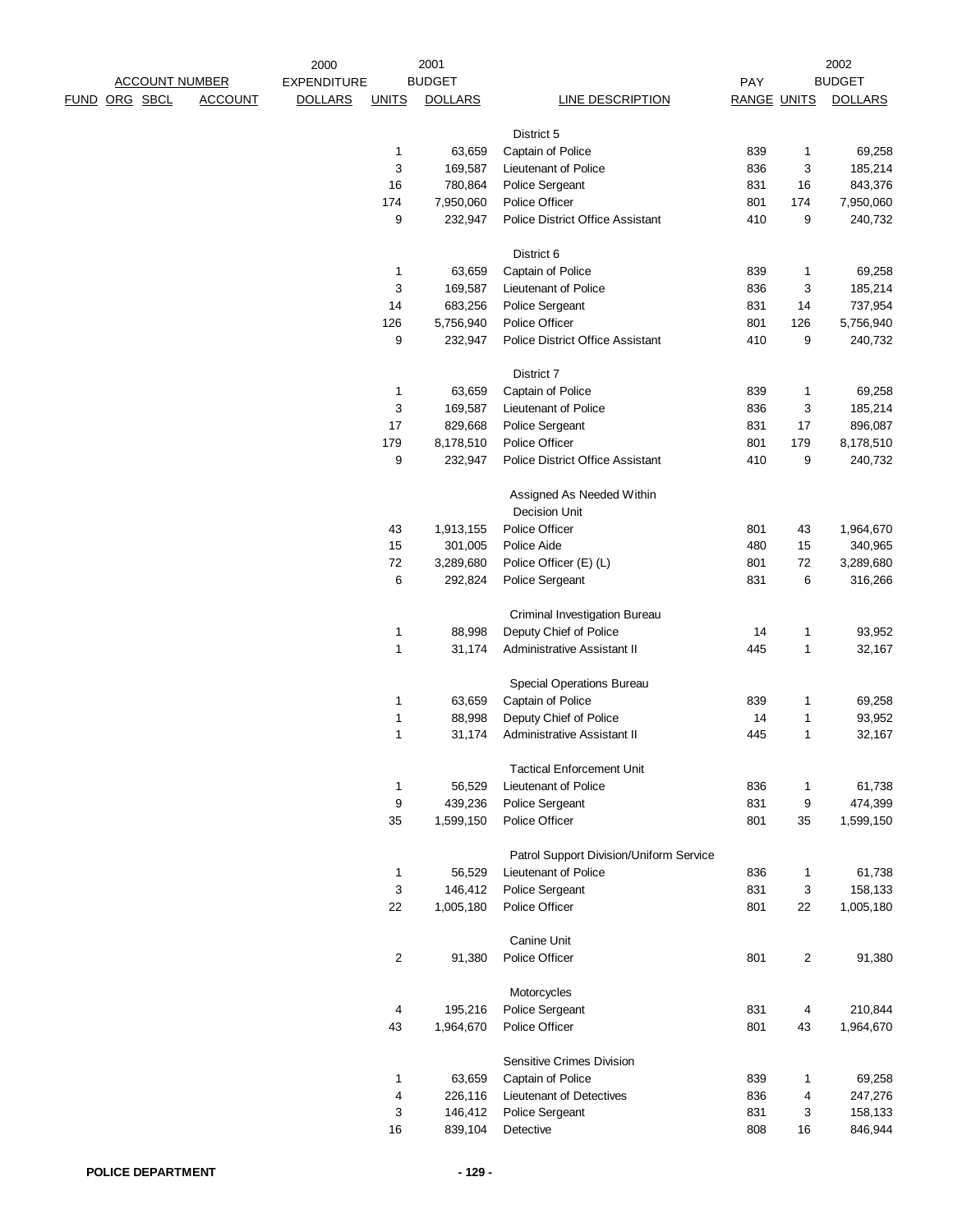|                      |                       |                | 2000               |                         | 2001           |                                        |                    |                  | 2002           |
|----------------------|-----------------------|----------------|--------------------|-------------------------|----------------|----------------------------------------|--------------------|------------------|----------------|
|                      | <b>ACCOUNT NUMBER</b> |                | <b>EXPENDITURE</b> |                         | <b>BUDGET</b>  |                                        | PAY                |                  | <b>BUDGET</b>  |
| <b>FUND ORG SBCL</b> |                       | <b>ACCOUNT</b> | <b>DOLLARS</b>     | <b>UNITS</b>            | <b>DOLLARS</b> | <b>LINE DESCRIPTION</b>                | <b>RANGE UNITS</b> |                  | <b>DOLLARS</b> |
|                      |                       |                |                    | 4                       | 182,760        | Police Officer (F)                     | 801                | 4                | 182,760        |
|                      |                       |                |                    | 3                       | 74,286         | <b>Office Assistant II</b>             | 410                | 3                | 78,162         |
|                      |                       |                |                    | $\mathbf{1}$            | 27,541         | <b>Office Assistant III</b>            | 425                | $\mathbf{1}$     | 29,425         |
|                      |                       |                |                    | 27                      | 1,233,630      | Police Officer                         | 801                | 27               | 1,233,630      |
|                      |                       |                |                    |                         |                | Vice Control Division                  |                    |                  |                |
|                      |                       |                |                    | $\mathbf{1}$            | 63,659         | Captain of Police                      | 839                | 1                | 69,258         |
|                      |                       |                |                    | 8                       | 452,232        | Lieutenant of Detectives               | 836                | 8                | 494,552        |
|                      |                       |                |                    | $\mathbf{1}$            | 48,804         | Police Sergeant                        | 831                | $\mathbf{1}$     | 52,711         |
|                      |                       |                |                    | 46                      | 2,412,424      | Detective                              | 808                | 46               | 2,434,964      |
|                      |                       |                |                    | 22                      | 1,005,180      | Police Officer                         | 801                | 22               | 1,005,180      |
|                      |                       |                |                    | 3                       | 74,286         | <b>Office Assistant II</b>             | 410                | 3                | 78,162         |
|                      |                       |                |                    | 1                       | 27,027         | Administrative Assistant I             | 435                | $\mathbf{1}$     | 29,994         |
|                      |                       |                |                    |                         |                | Captain of Police<br>(K)               |                    | $\mathbf{1}$     | 69,258         |
|                      |                       |                |                    |                         |                | Vice Control                           |                    |                  |                |
|                      |                       |                |                    | 4                       | 99,048         | Office Assistant II (N)                | 410                | 4                | 104,216        |
|                      |                       |                |                    | 4                       | 209,776        | Detective (J)                          | 808                | 4                | 211,736        |
|                      |                       |                |                    | 1                       | 27,541         | Office Assistant III (J)               | 425                | 1                | 29,425         |
|                      |                       |                |                    | 1                       | 24,762         | Office Assistant II (J)                | 410                | 1                | 26,054         |
|                      |                       |                |                    | 1                       | 24,762         | Office Assistant II                    | 410                | $\mathbf{1}$     | 26,054         |
|                      |                       |                |                    | $\overline{\mathbf{c}}$ | 113,058        | Lieutenant of Police (K)               | 836                | $\boldsymbol{2}$ | 123,476        |
|                      |                       |                |                    | $\boldsymbol{2}$        | 52,446         | Detective (K)                          | 808                | $\boldsymbol{2}$ | 105,868        |
|                      |                       |                |                    | 1                       | 24,762         | Office Assistant II (K)                | 410                | $\mathbf{1}$     | 26,054         |
|                      |                       |                |                    |                         |                | Police Sergeant (K)                    |                    | $\overline{2}$   | 105,422        |
|                      |                       |                |                    |                         |                | Day Shift                              |                    |                  |                |
|                      |                       |                |                    | 3                       | 190,977        | Captain of Police                      | 839                | 3                | 207,774        |
|                      |                       |                |                    | $\overline{7}$          | 395,703        | Lieutenant of Detectives               | 836                | $\overline{7}$   | 432,733        |
|                      |                       |                |                    | $71$                    | 3,723,524      | Detective                              | 808                | 71               | 3,758,314      |
|                      |                       |                |                    | 23                      | 1,050,870      | Police Officer                         | 801                | 23               | 1,050,870      |
|                      |                       |                |                    |                         |                | <b>Early Shift</b>                     |                    |                  |                |
|                      |                       |                |                    | 1                       | 63,659         | Captain of Police                      | 839                | 1                | 69,258         |
|                      |                       |                |                    | 6                       | 339,174        | Lieutenant of Detectives               | 836                | 6                | 370,914        |
|                      |                       |                |                    | 1                       | 48,804         | Police Sergeant                        | 831                | $\mathbf{1}$     | 52,711         |
|                      |                       |                |                    | 55                      | 2,884,420      | Detective                              | 808                | 55               | 2,911,370      |
|                      |                       |                |                    | 14                      | 639,660        | Police Officer                         | 801                | 14               | 639,660        |
|                      |                       |                |                    |                         |                | Late Shift                             |                    |                  |                |
|                      |                       |                |                    | 1                       | 63,659         | Captain of Police                      | 839                | 1                | 69,258         |
|                      |                       |                |                    | 5                       | 282,645        | Lieutenant of Detectives               | 836                | 5                | 309,095        |
|                      |                       |                |                    | 31                      | 1,625,764      | Detective                              | 808                | 31               | 1,640,954      |
|                      |                       |                |                    |                         |                | Gang Crimes/Criminal Intelligence Div. |                    |                  |                |
|                      |                       |                |                    | 1                       | 63,659         | Captain of Police                      | 839                | 1                | 69,258         |
|                      |                       |                |                    | $\boldsymbol{2}$        | 113,058        | Lieutenant of Detectives               | 836                | 2                | 123,638        |
|                      |                       |                |                    | 16                      | 839,104        | Detective                              | 808                | 16               | 846,941        |
|                      |                       |                |                    | 4                       | 195,216        | Police Sergeant                        | 831                | 4                | 210,844        |
|                      |                       |                |                    | 31                      | 1,416,390      | <b>Police Officer</b>                  | 801                | 31               | 1,416,390      |
|                      |                       |                |                    | 1                       | 31,277         | Office Assistant IV                    | 445                | 1                | 31,940         |
|                      |                       |                |                    | 1                       | 24,762         | <b>Office Assistant II</b>             | 410                | 1                | 26,054         |
|                      |                       |                |                    | 1                       | 45,690         | Police Officer (K)                     | 801                | $\mathbf{1}$     | 45,690         |
|                      |                       |                |                    | 1                       | 52,444         | Detective (K)                          | 808                | $\mathbf{1}$     | 52,934         |
|                      |                       |                |                    | 1                       | 24,762         | Office Assistant II (K)                | 410                | 1                | 26,054         |
|                      |                       |                |                    | 1,990                   | 91,926,778     | <b>Total Before Adjustments</b>        |                    | 1,993            | 93,515,925     |
|                      |                       |                |                    |                         |                |                                        |                    |                  |                |

Salary & Wage Rate Change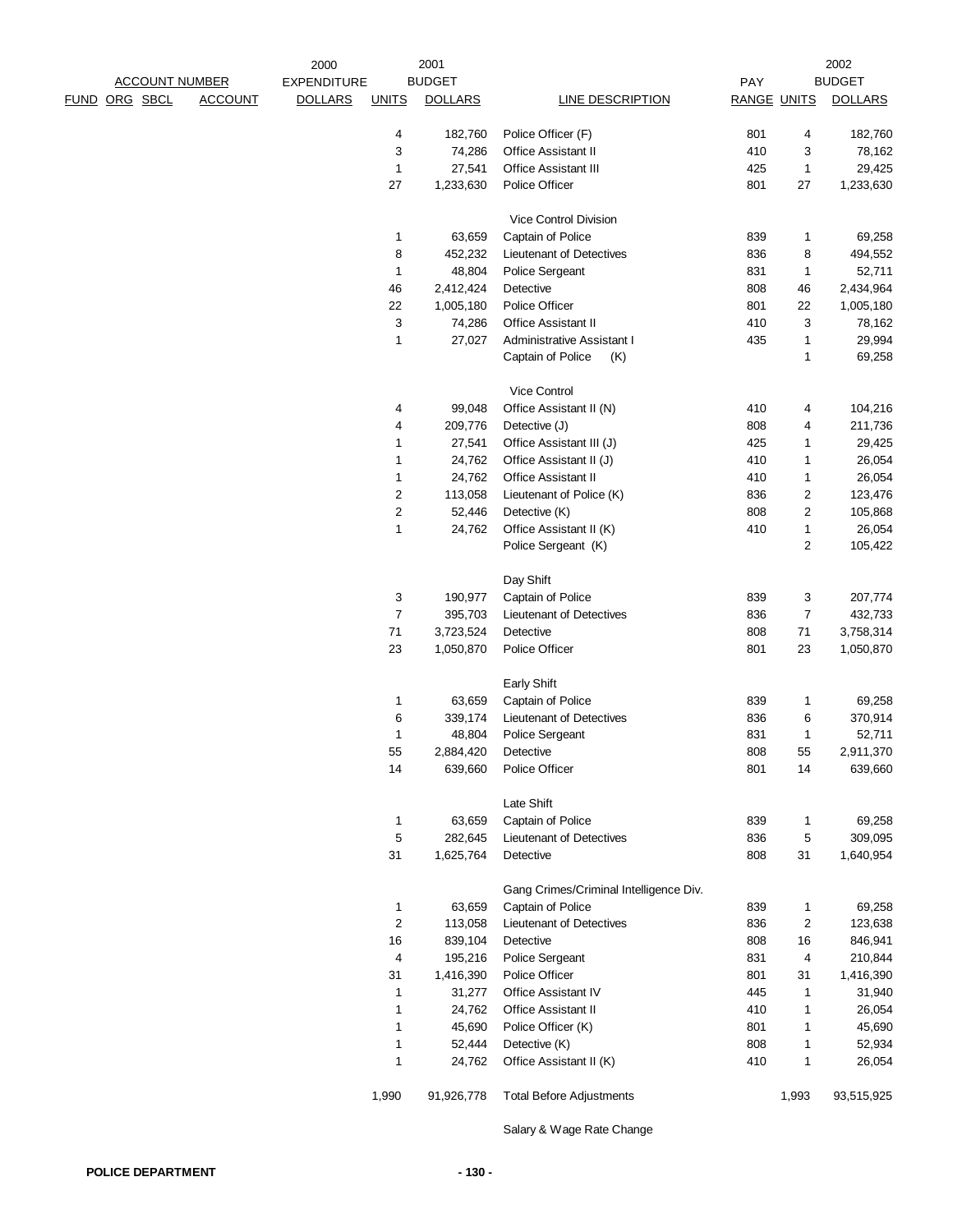|      |                      | <b>ACCOUNT NUMBER</b> |                | 2000<br><b>EXPENDITURE</b> |                  | 2001<br><b>BUDGET</b>                 |                                                                                                                                                                                                                                                                                                               | <b>PAY</b>         |                  | 2002<br><b>BUDGET</b>                 |
|------|----------------------|-----------------------|----------------|----------------------------|------------------|---------------------------------------|---------------------------------------------------------------------------------------------------------------------------------------------------------------------------------------------------------------------------------------------------------------------------------------------------------------|--------------------|------------------|---------------------------------------|
|      | <b>FUND ORG SBCL</b> |                       | <b>ACCOUNT</b> | <b>DOLLARS</b>             | <b>UNITS</b>     | <b>DOLLARS</b>                        | <b>LINE DESCRIPTION</b>                                                                                                                                                                                                                                                                                       | <b>RANGE UNITS</b> |                  | <b>DOLLARS</b>                        |
|      |                      |                       |                |                            |                  | 6,352,575<br>(5,459,477)<br>4,400,649 | Overtime Compensated<br>Personnel Cost Adjustment<br>Other                                                                                                                                                                                                                                                    |                    |                  | 6,552,575<br>(7,266,490)<br>2,840,060 |
|      |                      |                       |                |                            | 1,990            | 97,220,525                            | Gross Salaries & Wages Total                                                                                                                                                                                                                                                                                  |                    | 1,993            | 95,642,070                            |
|      |                      |                       |                |                            |                  | (1,525,520)                           | Reimbursable Services Deduction<br>Capital Improvements Deduction<br>Grants & Aids Deduction                                                                                                                                                                                                                  |                    |                  | (1,610,528)                           |
| 0001 |                      | 3312 R999             | 006000         | 100,824,090                |                  | 95,695,005                            | NET SALARIES & WAGES TOTAL                                                                                                                                                                                                                                                                                    |                    |                  | 94,031,542                            |
|      |                      |                       |                |                            | 1950.75<br>19.50 |                                       | <b>O&amp;M FTE'S</b><br>NON-O&M FTE'S                                                                                                                                                                                                                                                                         |                    | 1945.50<br>22.50 |                                       |
|      |                      |                       |                |                            |                  |                                       | (A) It is the intent of the Common Council to transfer<br>authority to issue residential daytime parking permits<br>from the License Division to the Police Department.                                                                                                                                       |                    |                  |                                       |
|      |                      |                       |                |                            |                  |                                       | The salary account includes a goal set forth as Common Council<br>policy in cooperation with the Police Department to perform:<br>1) A Neighborhood Foot Patrol Program of approximately<br>76,050 direct labor hours annually, and;<br>2) Augmented Beat Patrols of approximately 43,500 direct labor hours. |                    |                  |                                       |
|      |                      |                       |                |                            |                  |                                       | These two programs will concentrate their efforts in areas showing<br>high crime rates, high population density, high population of juveniles<br>and high neighborhood problems as reported through the Police Crime<br>Prevention Unit.                                                                      |                    |                  |                                       |
|      |                      |                       |                |                            |                  |                                       | (D) Incumbents assigned to the Mayor's office, who may be<br>subsequently reassigned for whatever reason, shall revert to the<br>position title and ranking which they held at the time of appointment.                                                                                                       |                    |                  |                                       |
|      |                      |                       |                |                            |                  |                                       | (E) Twenty-seven positions to be utilized for foot beat patrol to combat<br>drug trafficking and prostitution. Fifty-nine positions to be used for<br>district patrol as needed.                                                                                                                              |                    |                  |                                       |
|      |                      |                       |                |                            |                  |                                       | (F) Truancy Abatement Grant: Four positions to be reimbursed by<br>the Milwaukee School Board under the Truancy Abatement<br>Grant Program; position authority to expire 6/30/01 unless grant<br>is extended.                                                                                                 |                    |                  |                                       |
|      |                      |                       |                |                            |                  |                                       | (J) State Drug Abatement Grant: Expired                                                                                                                                                                                                                                                                       |                    |                  |                                       |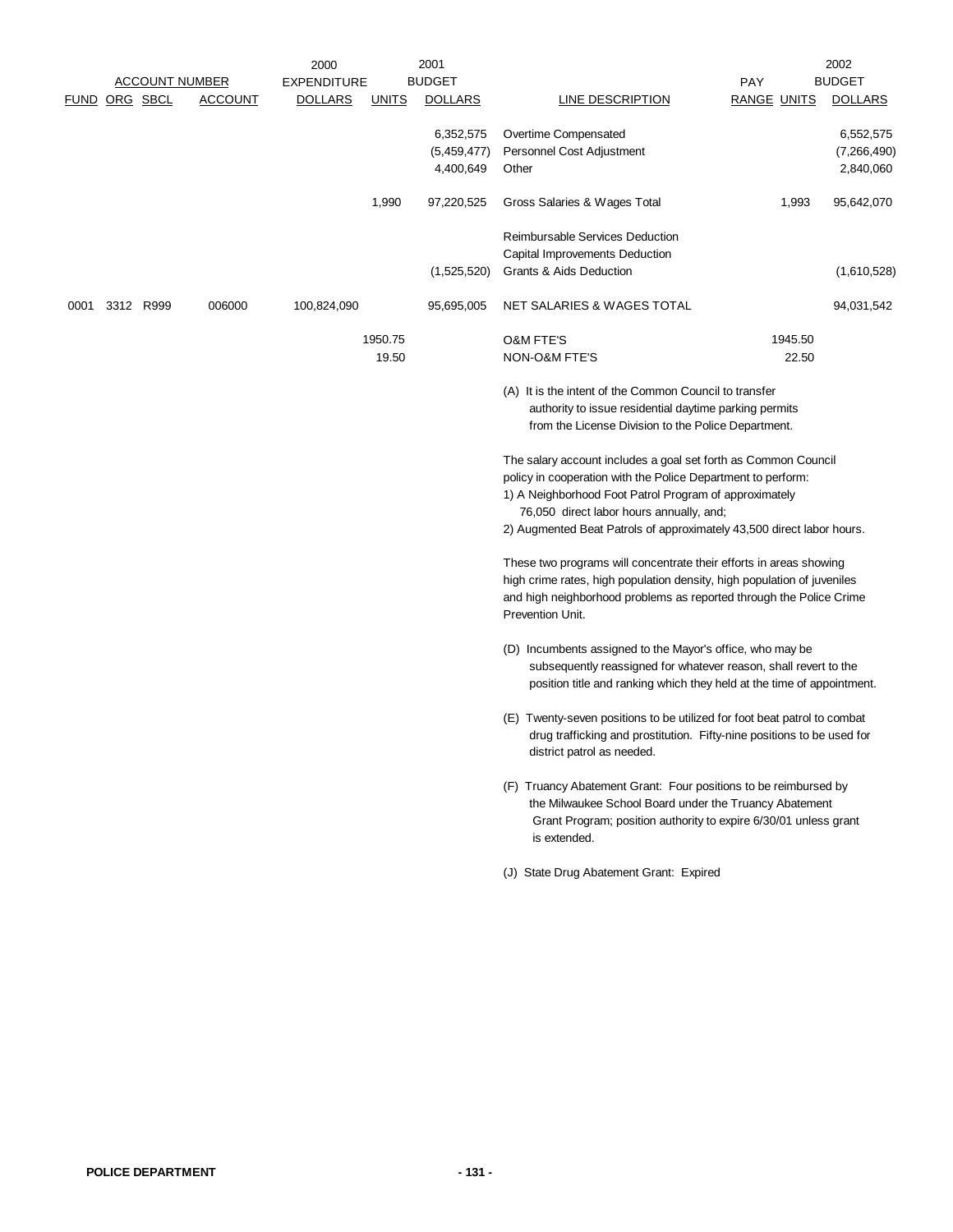|              |      |                        |                       | 2000               |              | 2001           |                                                                                                                                                                        |                    | 2002           |
|--------------|------|------------------------|-----------------------|--------------------|--------------|----------------|------------------------------------------------------------------------------------------------------------------------------------------------------------------------|--------------------|----------------|
|              |      |                        | <b>ACCOUNT NUMBER</b> | <b>EXPENDITURE</b> |              | <b>BUDGET</b>  |                                                                                                                                                                        | <b>PAY</b>         | <b>BUDGET</b>  |
|              |      | <u>FUND ORG SBCL</u>   | <u>ACCOUNT</u>        | <b>DOLLARS</b>     | <u>UNITS</u> | <b>DOLLARS</b> | <b>LINE DESCRIPTION</b>                                                                                                                                                | <u>RANGE UNITS</u> | <b>DOLLARS</b> |
|              |      |                        |                       |                    |              |                | (K) High Intensity Drug Trafficking Area (HIDTA) Grant. Position<br>authority to expire if HIDTA funding and the HIDTA Project are<br>discontinued.                    |                    |                |
|              |      |                        |                       |                    |              |                | (L) Drug Abuse Resistance Education (DARE) Program: The Department<br>discontinued its DARE program in 2000.                                                           |                    |                |
|              |      |                        |                       |                    |              |                | (N) Milwaukee Metropolitan Drug Enforcement Grant: Positions to<br>expire12/30/01 unless grant is extended.                                                            |                    |                |
|              |      |                        |                       |                    |              |                | (S) Beat Patrol Grant: To expire 12/31/01 unless the Beat Patrol<br>Program Grant, available from the State of Wisconsin, Office of<br>Justice Assistance is extended. |                    |                |
| 0001         |      | 3312 R999              | 006100                | 24,592,090         |              | 25,837,651     | ESTIMATED EMPLOYEE FRINGE BENEFITS<br>(Involves Revenue Offset-No<br>Transfers from this Account)                                                                      |                    | 27,269,147     |
|              |      |                        |                       |                    |              |                |                                                                                                                                                                        |                    |                |
|              |      |                        |                       |                    |              |                | OPERATING EXPENDITURES                                                                                                                                                 |                    |                |
| 0001         |      | 3312 R999              | 630100                | 8,358<br>484       |              | 17,440         | General Office Expense                                                                                                                                                 |                    | 15,416         |
| 0001<br>0001 |      | 3312 R999<br>3312 R999 | 630500<br>631000      | 1,870              |              | 750            | Tools & Machinery Parts<br><b>Construction Supplies</b>                                                                                                                |                    | 800            |
| 0001         |      | 3312 R999              | 631500                | 1,438              |              |                | Energy                                                                                                                                                                 |                    |                |
| 0001         |      | 3312 R999              | 632000                | 9,859              |              | 48,250         | <b>Other Operating Supplies</b>                                                                                                                                        |                    | 35,250         |
| 0001         |      | 3312 R999              | 632500                |                    |              |                | <b>Facility Rental</b>                                                                                                                                                 |                    |                |
| 0001         |      | 3312 R999              | 633000                | 90                 |              |                | <b>Vehicle Rental</b>                                                                                                                                                  |                    |                |
| 0001         |      | 3312 R999              | 633500                | 30,588             |              |                | Non-Vehicle Equipment Rental                                                                                                                                           |                    |                |
| 0001         |      | 3312 R999              | 634000                | 2,246              |              |                | <b>Professional Services</b>                                                                                                                                           |                    | 1,500          |
| 0001         |      | 3312 R999              | 634500                |                    |              | 800            | Information Technology Services                                                                                                                                        |                    |                |
| 0001         |      | 3312 R999              | 635000                | 260                |              |                | <b>Property Services</b>                                                                                                                                               |                    |                |
| 0001         |      | 3312 R999              | 635500                |                    |              |                | <b>Infrastructure Services</b>                                                                                                                                         |                    |                |
| 0001         |      | 3312 R999              | 636000                | 64,424             |              | 40,000         | Vehicle Repair Services                                                                                                                                                |                    | 40,000         |
| 0001         |      | 3312 R999              | 636500                | 1,277,363          |              | 194,100        | <b>Other Operating Services</b>                                                                                                                                        |                    | 168,000        |
| 0001         |      | 3312 R999              | 637000                |                    |              |                | Loans and Grants                                                                                                                                                       |                    |                |
| 0001         |      | 3312 R999              | 637501                |                    |              | 33,000         | Reimburse Other Departments                                                                                                                                            |                    | 33,000         |
| 0001         | 3312 | R999                   | 006300                | 1,396,980          |              | 334,340        | OPERATING EXPENDITURES                                                                                                                                                 |                    | 293,966        |
|              |      |                        |                       |                    |              |                | <b>EQUIPMENT PURCHASES</b>                                                                                                                                             |                    |                |
|              |      |                        |                       |                    |              |                | <b>Additional Equipment</b>                                                                                                                                            |                    |                |
|              |      |                        |                       |                    |              |                | Subtotal - Additional Equipment                                                                                                                                        |                    |                |
|              |      |                        |                       |                    |              |                | Replacement Equipment                                                                                                                                                  |                    |                |
|              |      |                        |                       | 92,740             | 10           | 65,000         | Motorcycle                                                                                                                                                             | 10                 | 50,940         |
|              |      |                        |                       |                    | 4            | 4,000          | <b>Bicycles</b>                                                                                                                                                        | 4                  | 4,000          |
|              |      |                        |                       |                    |              |                | Dry suit                                                                                                                                                               | 1                  | 1,900          |
|              |      |                        |                       | 21,710             |              |                | <b>Diving Regulator</b><br>Other Previous Experience                                                                                                                   | 1                  | 750            |
|              |      |                        |                       | 114,450            | 14           | 69,000         | Subtotal - Replacement Equipment                                                                                                                                       | 16                 | 57,590         |
| 0001         |      | 3312 R999              | 006800                | 114,450            | 14           | 69,000         | EQUIPMENT PURCHASES TOTAL                                                                                                                                              | 16                 | 57,590         |
|              |      |                        |                       |                    |              |                | <b>SPECIAL FUNDS</b>                                                                                                                                                   |                    |                |
|              |      |                        |                       |                    |              |                | SPECIAL FUNDS TOTAL                                                                                                                                                    |                    |                |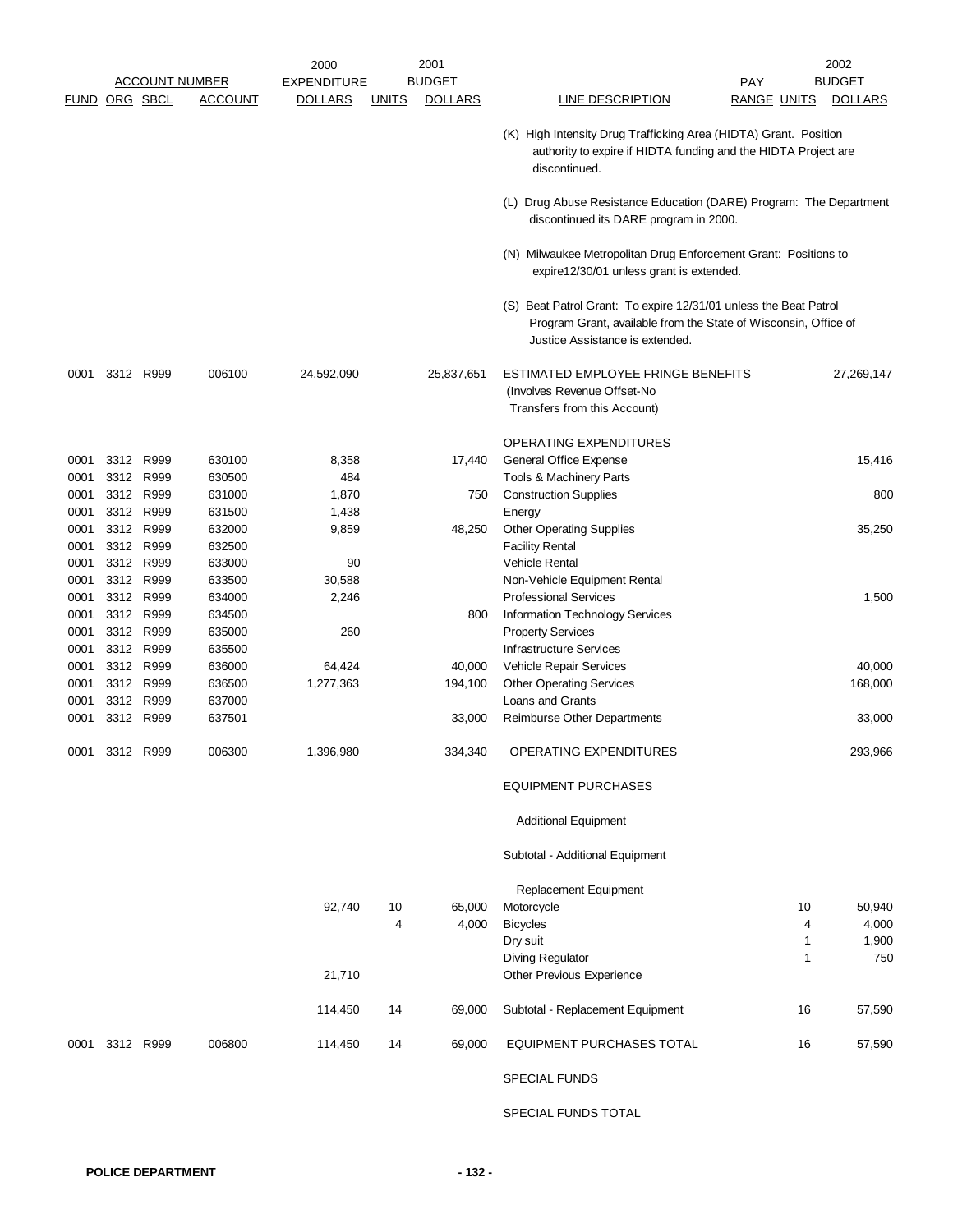|              |               |              |                       | 2000               |              | 2001           |                                                                  |                    |       | 2002           |
|--------------|---------------|--------------|-----------------------|--------------------|--------------|----------------|------------------------------------------------------------------|--------------------|-------|----------------|
|              |               |              | <b>ACCOUNT NUMBER</b> | <b>EXPENDITURE</b> |              | <b>BUDGET</b>  |                                                                  | PAY                |       | <b>BUDGET</b>  |
|              | FUND ORG SBCL |              | <b>ACCOUNT</b>        | <b>DOLLARS</b>     | <u>UNITS</u> | <b>DOLLARS</b> | <b>LINE DESCRIPTION</b>                                          | <b>RANGE UNITS</b> |       | <b>DOLLARS</b> |
|              |               |              |                       |                    |              |                | POLICE DEPARTMENT-OPERATIONS                                     |                    |       |                |
|              |               |              |                       | 126,927,610        |              | 121,935,996    | <b>DECISION UNIT TOTAL</b>                                       |                    |       | 121,652,245    |
|              |               |              |                       |                    |              |                | PROGRAM RESULT MEASURES/                                         |                    |       |                |
|              |               |              |                       | <b>UNITS</b>       | %            | <b>UNITS</b>   | INTERNAL MANAGEMENT INDICATORS:                                  |                    | %     | <b>UNITS</b>   |
|              |               |              |                       |                    |              |                | Special Assignments-Other City<br>Departments                    |                    |       |                |
| 0001         |               | 3312 2903    | P33110                |                    |              |                | No. of Hours Provided (P)                                        |                    |       |                |
|              |               |              |                       |                    |              |                | <b>Traffic Accident Services</b>                                 |                    |       |                |
| 0001         |               | 3312 3160    | P33111                | 15,564             | <b>NA</b>    | 11,000         | Accidents Reported (P)                                           |                    | 141.5 | 15,564         |
|              |               |              |                       |                    |              |                | Homicide Investigations                                          |                    |       |                |
| 0001         | 3312          | 3010         | P33112                | 121                | 100.0        | 95             | Reported Offenses No. (P)                                        |                    | 127.4 | 121            |
| 0001         | 3312          | 3010         | P33113                | 81.0% 101.2        |              | 85.0%          | Reported Offenses % Cleared (Q-1)                                |                    | 95.3  | 81.0%          |
|              |               |              |                       |                    |              |                | Sexual Assault Investigations                                    |                    |       |                |
| 0001         | 3312          | 3040         | P33114                |                    | ΝA           | ΝA             | Reported Offenses No. (P)                                        |                    |       |                |
| 0001         | 3312          | 3040         | P33115                | 90.7% 101.0        |              | 97.0%          | Reported Offenses % Cleared (Q-1)                                |                    | 93.5  | 90.7%          |
|              |               |              |                       |                    |              |                | Robbery Investigations                                           |                    |       |                |
| 0001         | 3312          | 3021         | P33116                |                    | NA           | NA             | Reported Offenses No. (P)                                        |                    |       |                |
| 0001         | 3312 3021     |              | P33117                | 19.8% 111.1        |              | 40.0%          | Reported Offenses % Cleared (Q-1)                                |                    | 49.5  | 19.8%          |
|              |               |              |                       |                    |              |                | Assault Investigations                                           |                    |       |                |
| 0001         | 3312          | 3022         | P33118                |                    | ΝA           | NA             | Reported Offenses No. (P)                                        |                    |       |                |
| 0001         | 3312          | 3022         | P33119                | 46.7% 104.1        |              | 77.0%          | Reported Offenses % Cleared (Q-1)                                |                    | 60.6  | 46.7%          |
|              |               |              |                       |                    |              |                | <b>Burglary Investigations</b>                                   |                    |       |                |
| 0001         | 3312          | 3031         | P33120                |                    | NA           | NA             | Reported Offenses No. (P)                                        |                    |       |                |
| 0001         | 3312 3031     |              | P33121                |                    | 9.7% 113.6   | 25.0%          | Reported Offenses % Cleared (Q-1)                                |                    | 38.8  | 9.7%           |
|              |               |              |                       |                    |              |                | Auto Theft Investigations                                        |                    |       |                |
| 0001         | 3312          | 3032         | P33122                | 8,071              | 87.5         | 7,000          | Reported Offenses No. (P)                                        |                    | 114.3 | 8,000          |
| 0001         | 3312          | 3032         | P33123                | 11.0% 136.4        |              | 15.0%          | Reported Offenses % Cleared (Q-1)                                |                    | 73.3  | 11.0%          |
|              |               |              |                       |                    |              |                | Theft Investigations                                             |                    |       |                |
| 0001         | 3312          | 3033         | P33124                | 23,949             | 90.0         | 22,500         | Reported Offenses No. (P)                                        |                    | 106.4 | 23,950         |
| 0001         |               | 3312 3033    | P33125                |                    | 8.2% 125.0   | 15.0%          | Reported Offenses % Cleared (Q-1)                                |                    | 54.7  | 8.2%           |
|              |               |              |                       |                    |              |                | Drug Investigations                                              |                    |       |                |
| 0001<br>0001 | 3312<br>3312  | 3000<br>3000 | P33126<br>P33127      | 3,327              | 90.0<br>NA   | 2,250<br>NA    | Reported Complaints No. (P)<br>Reported Offenses % Cleared (Q-1) |                    | 100.0 | 2,250          |
|              |               |              |                       |                    |              |                |                                                                  |                    |       |                |
|              |               |              |                       | 3,350,728          |              | 3,218,738      | DIRECT LABOR HOUR ALLOCATION                                     |                    |       | 3,210,075      |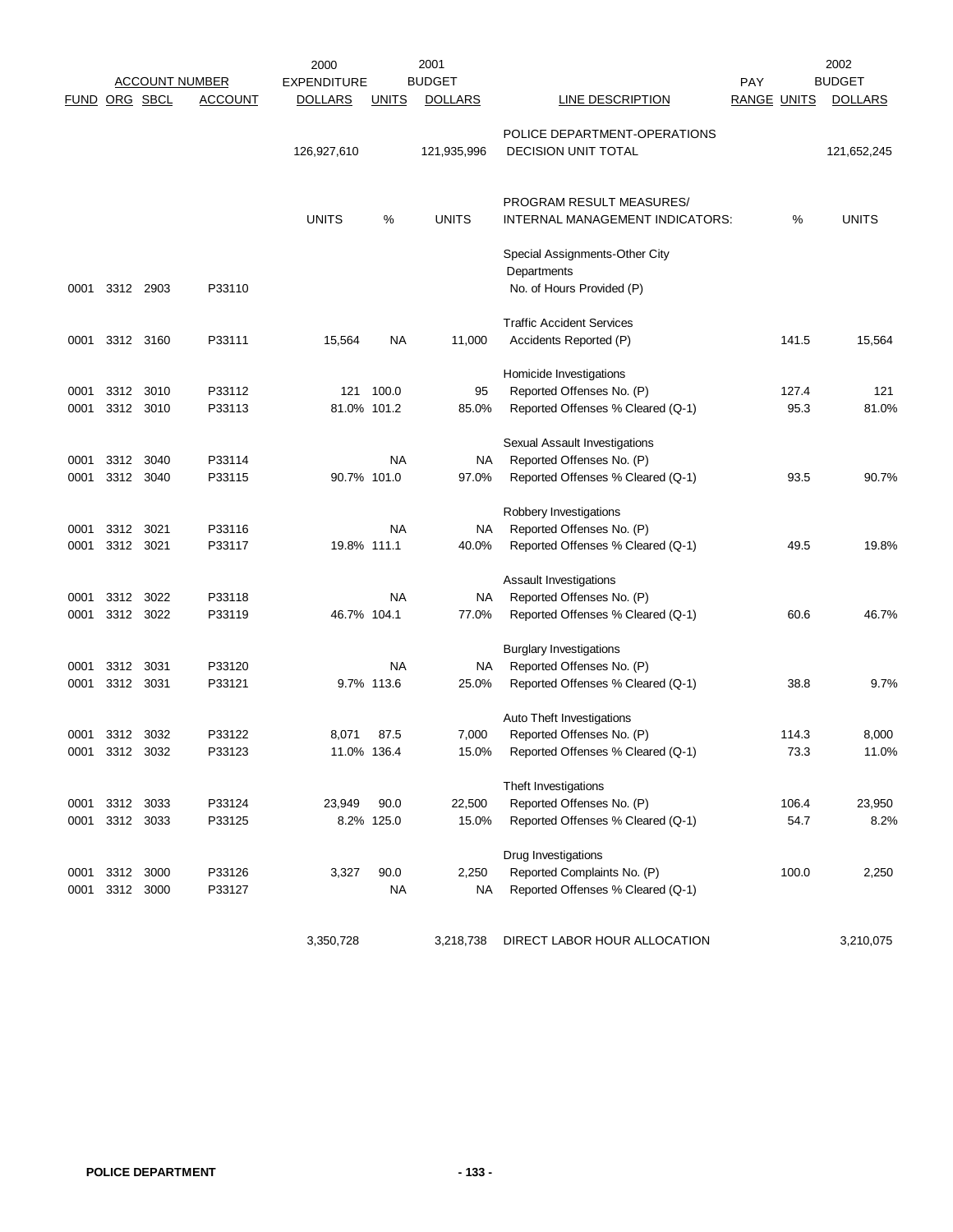|  | <b>ACCOUNT NUMBER</b> |                | <b>EXPENDITURE</b> |                  | <b>BUDGET</b>  |                                                        | PAY                |                | <b>BUDGET</b>  |
|--|-----------------------|----------------|--------------------|------------------|----------------|--------------------------------------------------------|--------------------|----------------|----------------|
|  | FUND ORG SBCL         | <b>ACCOUNT</b> | <b>DOLLARS</b>     | <b>UNITS</b>     | <b>DOLLARS</b> | LINE DESCRIPTION                                       | <b>RANGE UNITS</b> |                | <b>DOLLARS</b> |
|  |                       |                |                    |                  |                | PORT OF MILWAUKEE<br>BUDGETARY CONTROL UNIT (1BCU=1DU) |                    |                |                |
|  |                       |                |                    |                  |                | <b>OUTCOME INDICATORS:</b>                             |                    |                |                |
|  |                       |                |                    |                  |                | Percentage of expenses covered by<br>85.0% revenue.    |                    |                |                |
|  |                       |                |                    |                  |                |                                                        |                    |                |                |
|  |                       |                |                    |                  |                | <b>SALARIES &amp; WAGES</b>                            |                    |                |                |
|  |                       |                |                    | 7                |                | Harbor Commissioner (Y)                                | <b>SP</b>          | $\overline{7}$ |                |
|  |                       |                |                    | 1                | 116,007        | Municipal Port Director (Y)                            | 17                 | $\mathbf{1}$   | 123,972        |
|  |                       |                |                    |                  |                | <b>GENERAL OFFICE</b><br><b>Marketing Section</b>      |                    |                |                |
|  |                       |                |                    | 2                | 83,439         | Trade Development Rep.-Sr (X)                          | 5                  | 1              | 41,822         |
|  |                       |                |                    | 1                | 69,637         | Port Marketing Manager (X)                             | 9                  |                |                |
|  |                       |                |                    |                  |                | Port Marketing Manager (X)                             | 11                 | 1              | 79,532         |
|  |                       |                |                    | 1                | 35,900         | Market Analyst                                         | 592                | 1              | 40,197         |
|  |                       |                |                    |                  |                | Trade Development Rep.-Sr                              | $\overline{7}$     | $\mathbf{1}$   | 49,736         |
|  |                       |                |                    |                  |                |                                                        |                    |                |                |
|  |                       |                |                    |                  |                | <b>Finance Section</b>                                 |                    |                |                |
|  |                       |                |                    | $\mathbf{1}$     | 69,637         | Port Finance Officer (Y)                               | 9                  | $\mathbf{1}$   | 54,810         |
|  |                       |                |                    |                  |                |                                                        |                    |                |                |
|  |                       |                |                    |                  |                | <b>Administrative Section</b>                          |                    |                |                |
|  |                       |                |                    | 1                | 31,893         | <b>Administrative Assistant III</b>                    | 530                | 1              | 36,755         |
|  |                       |                |                    | 1                | 23,392         | Office Assistant II                                    | 410                | 1              | 24,928         |
|  |                       |                |                    |                  |                |                                                        |                    |                |                |
|  |                       |                |                    |                  |                | <b>Engineering Division</b>                            |                    |                |                |
|  |                       |                |                    | 1                | 84,318         | Management Civil Engineer - Senior                     | 12                 | 1              | 90,108         |
|  |                       |                |                    |                  |                | <b>Design Section</b>                                  |                    |                |                |
|  |                       |                |                    | 1                | 57,665         | Civil Engineer III (X)                                 | 628                | $\mathbf{1}$   | 61,157         |
|  |                       |                |                    |                  |                |                                                        |                    |                |                |
|  |                       |                |                    |                  |                | <b>Field Section</b>                                   |                    |                |                |
|  |                       |                |                    | 1                | 50,769         | Civil Engineer II                                      | 626                | 1              | 53,844         |
|  |                       |                |                    |                  |                |                                                        |                    |                |                |
|  |                       |                |                    |                  |                | <b>Operations Division</b>                             |                    |                |                |
|  |                       |                |                    | 1                | 69,637         | Port Operations Supervisor (X)                         | 9                  | $\mathbf{1}$   | 74,418         |
|  |                       |                |                    |                  |                |                                                        |                    |                |                |
|  |                       |                |                    |                  |                | Cargo Handling-Maintenance and Repair Section          |                    |                |                |
|  |                       |                |                    | $\overline{c}$   | 53,180         | Port Maintenance Worker I                              | 272                | 2              | 57,010         |
|  |                       |                |                    | $\overline{4}$   | 97,134         | Port Maintenance Worker II                             | 274                | 4              | 140,059        |
|  |                       |                |                    | 1                | 27,955         | Port Maintenance Technician I                          | 276                | 1              | 32,654         |
|  |                       |                |                    | $\mathbf{1}$     | 33,552         | Port Maintenance Technician II                         | 278                | 1              | 37,568         |
|  |                       |                |                    | $\boldsymbol{2}$ | 88,652         | Harbor Crane Operator                                  | 958                | 2              | 94,016         |
|  |                       |                |                    | $\mathbf 1$      | 37,570         | Port Mechanic                                          | 280                | $\mathbf{1}$   | 42,066         |
|  |                       |                |                    |                  |                | <b>Auxiliary Positions</b>                             |                    |                |                |
|  |                       |                |                    | 1                |                | Civil Engineer II                                      | 626                | $\mathbf{1}$   |                |
|  |                       |                |                    | $\sqrt{2}$       |                | Inspector Docks & Dredging                             | 535                | 2              |                |
|  |                       |                |                    | $\mathbf{1}$     |                | Harbor Crane Operator                                  | 958                | $\mathbf{1}$   |                |
|  |                       |                |                    | 1                |                | Port Maintenance Technician II                         | 278                | $\mathbf{1}$   |                |
|  |                       |                |                    |                  |                | <b>Auxiliary Personnel</b>                             |                    |                |                |
|  |                       |                |                    |                  |                |                                                        |                    |                |                |
|  |                       |                |                    | 35               | 1,030,337      | <b>Total Before Adjustments</b>                        |                    | 35             | 1,134,652      |

2002

2000

2001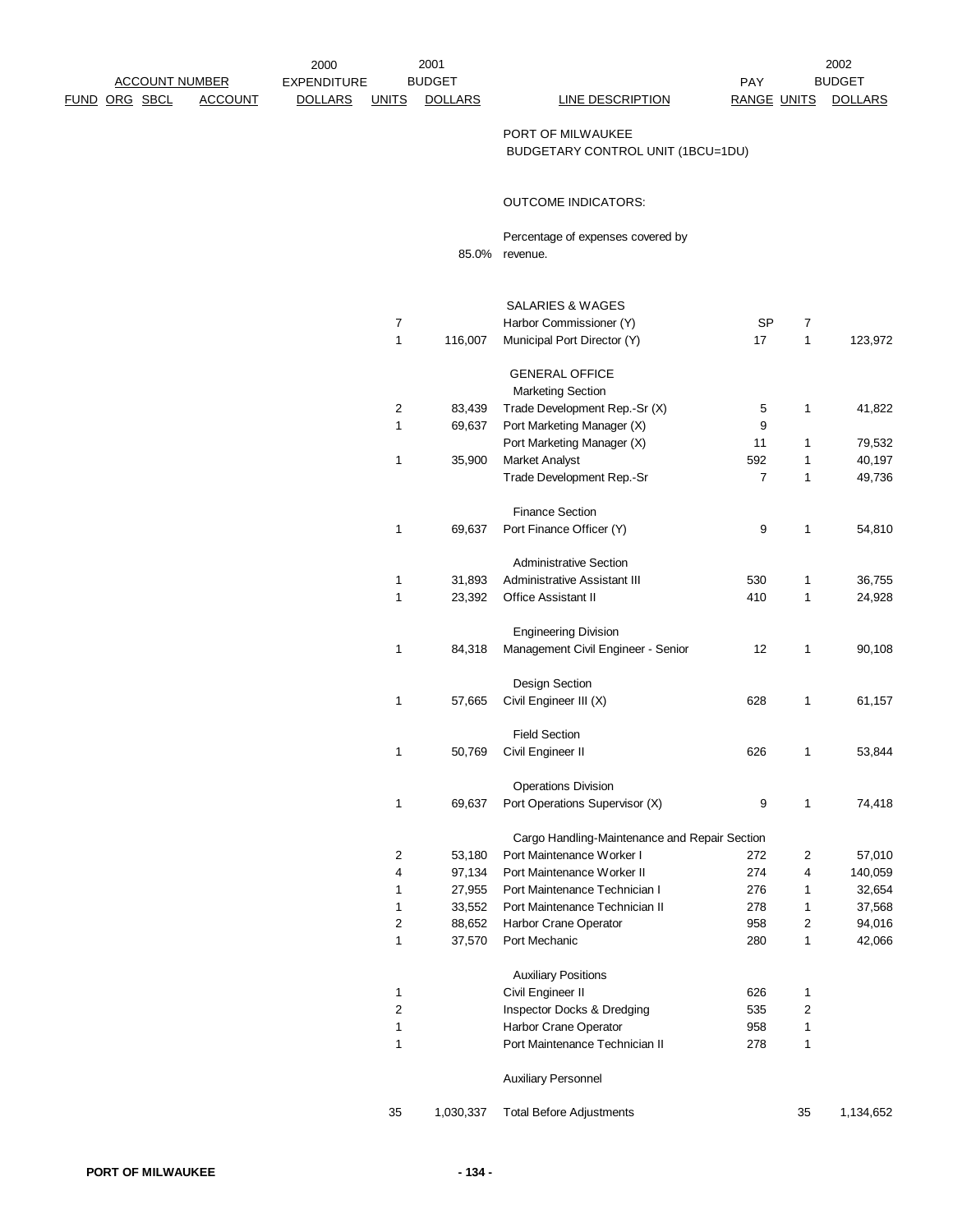|                      |                        |           |                       | 2000               |              | 2001           |                                                                                                                                           |                    |       | 2002           |
|----------------------|------------------------|-----------|-----------------------|--------------------|--------------|----------------|-------------------------------------------------------------------------------------------------------------------------------------------|--------------------|-------|----------------|
|                      |                        |           | <b>ACCOUNT NUMBER</b> | <b>EXPENDITURE</b> |              | <b>BUDGET</b>  |                                                                                                                                           | <b>PAY</b>         |       | <b>BUDGET</b>  |
| <b>FUND ORG SBCL</b> |                        |           | <b>ACCOUNT</b>        | <b>DOLLARS</b>     | <u>UNITS</u> | <b>DOLLARS</b> | <b>LINE DESCRIPTION</b>                                                                                                                   | <b>RANGE UNITS</b> |       | <b>DOLLARS</b> |
|                      |                        |           |                       |                    |              |                | Salary & Wage Rate Changes                                                                                                                |                    |       |                |
|                      |                        |           |                       |                    |              | 31,000         | Overtime Compensated                                                                                                                      |                    |       | 33,709         |
|                      |                        |           |                       |                    |              |                | Personnel Cost Adjustment                                                                                                                 |                    |       | (22, 693)      |
|                      |                        |           |                       |                    |              |                | Other                                                                                                                                     |                    |       |                |
|                      |                        |           |                       |                    | 35           | 1,061,337      | Gross Salaries & Wages Total                                                                                                              |                    | 35    | 1,145,668      |
|                      |                        |           |                       |                    |              |                | Reimbursable Services Deduction                                                                                                           |                    |       |                |
|                      |                        |           |                       |                    |              | (40,000)       | Capital Improvements Deduction                                                                                                            |                    |       | (43, 497)      |
|                      |                        |           |                       |                    |              |                | Grants and Aids Deduction                                                                                                                 |                    |       |                |
| 0480                 |                        | 4280 R999 | 006000                | 1,046,710          |              | 1,021,337      | NET SALARIES & WAGES TOTAL                                                                                                                |                    |       | 1,102,171      |
|                      |                        |           |                       |                    | 20.00        |                | <b>O&amp;M FTE'S</b>                                                                                                                      |                    | 20.00 |                |
|                      |                        |           |                       |                    | 1.00         |                | NON-O&M FTE'S                                                                                                                             |                    | 1.00  |                |
|                      |                        |           |                       |                    |              |                | (X) Private Auto Allowance May Be Paid Pursuant to Section<br>350-183 of the Milwaukee Code.                                              |                    |       |                |
|                      |                        |           |                       |                    |              |                | (Y) Required to file a statement of economic interests in accordance with<br>the Milwaukee Code of Ordinances Chapter 303-Code of Ethics. |                    |       |                |
| 0480                 | 4280 R999              |           | 006180                | 322,600            |              | 337,041        | ESTIMATED EMPLOYEE FRINGE BENEFITS                                                                                                        |                    |       | 374,738        |
|                      |                        |           |                       |                    |              |                | (Involves Revenue Offset-No                                                                                                               |                    |       |                |
|                      |                        |           |                       |                    |              |                | Transfers From This Account)                                                                                                              |                    |       |                |
|                      |                        |           |                       |                    |              |                | <b>OPERATING EXPENDITURES</b>                                                                                                             |                    |       |                |
| 0480                 | 4280 R999              |           | 630100                | 9,020              |              | 16,080         | General Office Expense                                                                                                                    |                    |       | 15,000         |
| 0480                 | 4280                   | R999      | 630500                | 22,530             |              | 17,400         | Tools & Machinery Parts                                                                                                                   |                    |       | 25,000         |
| 0480                 | 4280                   | R999      | 631000                | 16,331             |              | 15,810         | <b>Construction Supplies</b>                                                                                                              |                    |       | 18,000         |
| 0480                 | 4280 R999              |           | 631500                | 79,564             |              | 42,900         | Energy                                                                                                                                    |                    |       | 88,000         |
| 0480                 | 4280                   | R999      | 632000                | 90,893             |              | 31,500         | <b>Other Operating Supplies</b>                                                                                                           |                    |       | 90,800         |
| 0480                 | 4280                   | R999      | 632500                |                    |              |                | <b>Facility Rental</b>                                                                                                                    |                    |       |                |
| 0480                 | 4280 R999              |           | 633000                | 3,593              |              | 14,500         | Vehicle Rental                                                                                                                            |                    |       | 4,200          |
| 0480                 | 4280                   | R999      | 633500                |                    |              |                | Non-Vehicle Equipment Rental                                                                                                              |                    |       | 10,076         |
| 0480                 | 4280                   | R999      | 634000                | 155,851            |              | 18,000         | <b>Professional Services</b>                                                                                                              |                    |       | 130,000        |
| 0480                 | 4280                   | R999      | 634500                |                    |              | 2,400          | Information Technology Services                                                                                                           |                    |       | 2,500          |
| 0480                 | 4280 R999              |           | 635000                | 120,794            |              | 231,550        | <b>Property Services</b>                                                                                                                  |                    |       | 136,400        |
| 0480                 | 4280 R999              |           | 635500                | 177,201            |              | 45,000         | <b>Infrastructure Services</b>                                                                                                            |                    |       | 150,000        |
| 0480                 | 4280 R999              |           | 636000                | 37,955             |              | 57,850         | Vehicle Repair Services                                                                                                                   |                    |       | 40,000         |
| 0480                 | 4280 R999              |           | 636500                | 81,125             |              | 371,640        | <b>Other Operating Services</b>                                                                                                           |                    |       | 87,000         |
| 0480<br>0480         | 4280 R999<br>4280 R999 |           | 637000<br>637501      | 55,057             |              |                | Loans and Grants<br>Reimburse Other Departments                                                                                           |                    |       | 60,000         |
|                      |                        |           |                       |                    |              |                |                                                                                                                                           |                    |       |                |
| 0480                 | 4280 R999              |           | 006300                | 849,914            |              | 864,630        | OPERATING EXPENDITURES TOTAL                                                                                                              |                    |       | 856,976        |
|                      |                        |           |                       |                    |              |                | <b>EQUIPMENT PURCHASES</b>                                                                                                                |                    |       |                |
|                      |                        |           |                       | 54                 |              | 3,000          | <b>Additional Equipment</b><br><b>Computer Software</b>                                                                                   |                    |       |                |
|                      |                        |           |                       |                    |              |                |                                                                                                                                           |                    |       |                |
|                      |                        |           |                       | 54                 |              | 3,000          | Subtotal - Additional Equipment                                                                                                           |                    |       |                |
|                      |                        |           |                       |                    |              |                | Replacement Equipment                                                                                                                     |                    |       |                |
|                      |                        |           |                       |                    |              |                | Subtotal - Replacement Equipment                                                                                                          |                    |       |                |
|                      |                        |           |                       | 76,960             |              |                | Other Previous Experience                                                                                                                 |                    |       |                |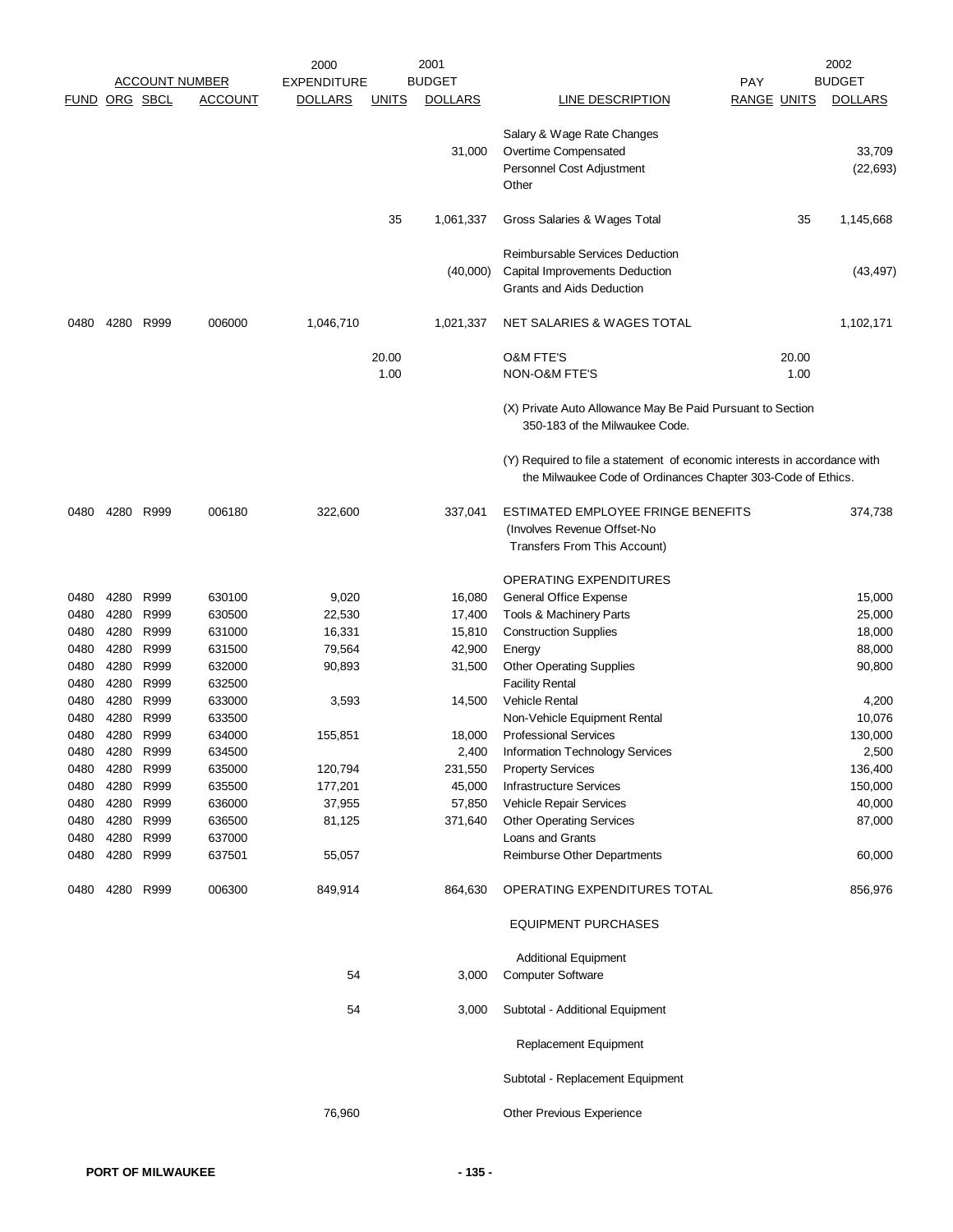|                                      |                                      |                                      |                                                | 2000                                                    |              | 2001           |                                                                                                                                   |                    |      | 2002                                                    |
|--------------------------------------|--------------------------------------|--------------------------------------|------------------------------------------------|---------------------------------------------------------|--------------|----------------|-----------------------------------------------------------------------------------------------------------------------------------|--------------------|------|---------------------------------------------------------|
|                                      |                                      |                                      | <b>ACCOUNT NUMBER</b>                          | <b>EXPENDITURE</b>                                      |              | <b>BUDGET</b>  |                                                                                                                                   | PAY                |      | <b>BUDGET</b>                                           |
| FUND ORG SBCL                        |                                      |                                      | <b>ACCOUNT</b>                                 | <b>DOLLARS</b>                                          | <b>UNITS</b> | <b>DOLLARS</b> | <b>LINE DESCRIPTION</b>                                                                                                           | <b>RANGE UNITS</b> |      | <b>DOLLARS</b>                                          |
| 0480                                 |                                      | 4280 R999                            | 006800                                         | 77,014                                                  |              | 3,000          | EQUIPMENT PURCHASES TOTAL                                                                                                         |                    |      |                                                         |
| 0480                                 | 4280                                 | R421                                 | 006900                                         |                                                         |              |                | <b>SPECIAL FUNDS</b><br>Summerfest Revenue Transfer to General Fund                                                               |                    |      | 960,000                                                 |
|                                      |                                      |                                      |                                                |                                                         |              |                | SPECIAL FUNDS TOTAL                                                                                                               |                    |      | 960,000                                                 |
|                                      |                                      |                                      |                                                | 2,296,238                                               |              | 2,226,008      | PORT OF MILWAUKEE BUDGETARY<br>CONTROL UNIT TOTAL (1BCU=1DU)                                                                      |                    |      | 3,293,885                                               |
|                                      |                                      |                                      |                                                | <b>UNITS</b>                                            | $\%$         | <b>UNITS</b>   | PROGRAM RESULT MEASURES/<br>INTERNAL MANAGEMENT INDICATORS:                                                                       |                    | $\%$ | <b>UNITS</b>                                            |
|                                      |                                      |                                      |                                                |                                                         |              |                | Port Marketing                                                                                                                    |                    |      |                                                         |
| 0480                                 | 4280                                 | 5520                                 | P42801                                         | 1,976,125                                               |              |                | Total Revenues Received (Q-1)<br>Revenues from Rent<br>Revenues from Cargo<br><b>Other Revenues</b>                               |                    |      | 3,293,885                                               |
| 0480<br>0480<br>0480<br>0480<br>0480 | 4280<br>4280<br>4280<br>4280<br>4280 | 5510<br>5510<br>5510<br>5510<br>5510 | P42802<br>P42803<br>P42804<br>P42805<br>P42806 | 2,488,842<br>336,999<br>103,362<br>1,899,391<br>149,090 |              |                | Tonnage - Total Cargo<br>Tonnage - General Cargo<br>Tonnage - Liquid Cargo<br>Tonnage - Dry Bulk Cargo<br>Tonnage - Grain In Bulk |                    |      | 2,750,000<br>355,000<br>130,000<br>2,065,000<br>200,000 |
|                                      |                                      |                                      |                                                |                                                         |              |                | Land Use<br>Revenue per Acre of Leased Property<br>Percent Leasable Acres Rented                                                  |                    |      |                                                         |
|                                      |                                      |                                      |                                                | 34,218                                                  |              | 43.680         | TOTAL DIRECT LABOR HOUR ALLOCATION                                                                                                |                    |      | 43,680                                                  |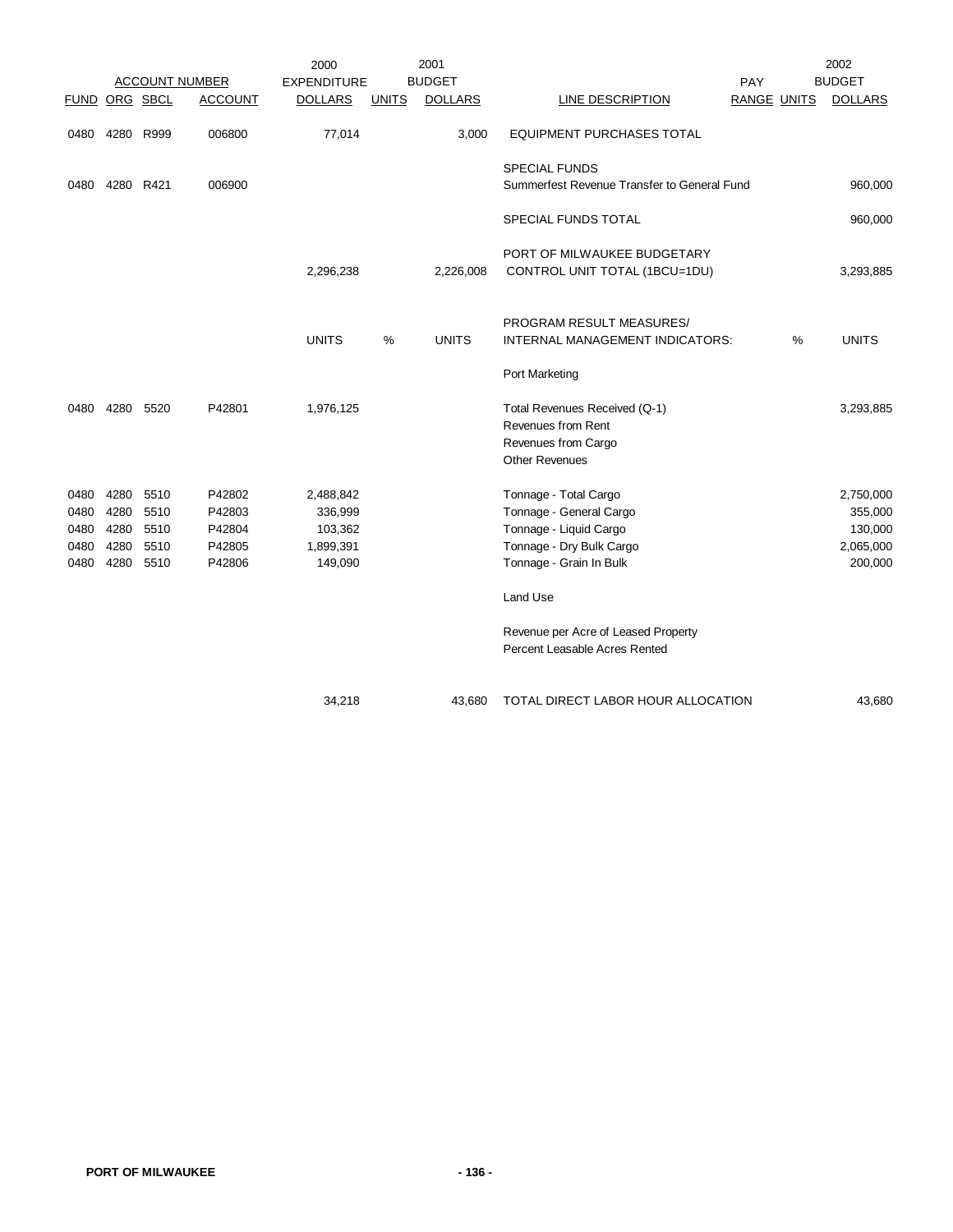| 2002<br><b>BUDGET</b> | <b>PAY</b>         |                                                                                                                   | 2001<br><b>BUDGET</b> |              | 2000<br><b>EXPENDITURE</b> |                | <b>ACCOUNT NUMBER</b> |  |
|-----------------------|--------------------|-------------------------------------------------------------------------------------------------------------------|-----------------------|--------------|----------------------------|----------------|-----------------------|--|
| <b>DOLLARS</b>        | <b>RANGE UNITS</b> | <b>LINE DESCRIPTION</b>                                                                                           | <b>DOLLARS</b>        | <b>UNITS</b> | <b>DOLLARS</b>             | <b>ACCOUNT</b> | <u>FUND ORG SBCL</u>  |  |
|                       |                    | DEPARTMENT OF PUBLIC WORKS<br>SUMMARY (4 BCU'S)                                                                   |                       |              |                            |                |                       |  |
|                       |                    | <b>OUTCOME INDICATORS:</b>                                                                                        |                       |              |                            |                |                       |  |
| 5.5                   |                    | <b>Street Pavement Condition Index</b>                                                                            | 5.5                   |              | 6.5                        |                |                       |  |
| 74                    |                    | <b>Alley Condition Index</b>                                                                                      | 74                    |              | 74                         |                |                       |  |
| 81.0%                 |                    | Percent of bridges rated above a<br>81.0% condition rating of 50.                                                 |                       |              | 85.0%                      |                |                       |  |
| 250                   |                    | Pounds of salt spread per street<br>lane mile.                                                                    | 250                   |              | 251                        |                |                       |  |
| 1.96                  |                    | Tree mortality rate.                                                                                              | 1.96                  |              | 1.99                       |                |                       |  |
| 50                    |                    | Reduce the number of citizen complaints<br>regarding the condition of the boulevards to less<br>than 50 per year. | 50                    |              | 31                         |                |                       |  |
| 94.5%                 |                    | Percentage of Streets meeting IES Standards                                                                       | 94.5%                 |              | 92.8%                      |                |                       |  |
|                       |                    | Citizen satisfaction rating for                                                                                   |                       |              |                            |                |                       |  |
| 60.0%                 |                    | 60.0% city playgrounds.                                                                                           |                       |              | N/A                        |                |                       |  |
| 17,000                |                    | Number of traffic accidents                                                                                       | 17,000                |              | 18,125                     |                |                       |  |
| 700                   |                    | Residential solid waste landfilled<br>per capita.                                                                 | 700                   |              | 741                        |                |                       |  |
| 6.00                  |                    | Maintain the overall cleanliness of the City as<br>measured by the Photometric Index                              | 6.00                  |              | 5.36                       |                |                       |  |
| 100%                  |                    | Percent Compliance with Safe Drinking Water Act<br>Standards                                                      | 100%                  |              | 100%                       |                |                       |  |
| 45-55                 |                    | 45-55 Sewer service backups.                                                                                      |                       |              | 78                         |                |                       |  |
| 6,000                 |                    | Street floodings.                                                                                                 | 6,000                 |              | 5,538                      |                |                       |  |
| 75.0%                 |                    | Percent of city buildings with<br>75.0% condition assessment.                                                     |                       |              | 60.0%                      |                |                       |  |
| 90.0%                 |                    | Percent of customers satisfied<br>90.0% with building maintenance services.                                       |                       |              | N/A                        |                |                       |  |
| 90.0%                 |                    | Percent of customers satisfied with<br>90.0% communication services.                                              |                       |              | N/A                        |                |                       |  |
| 29%                   |                    | Percent change in net operating revenue of Parking<br>Fund                                                        | 29%                   |              | $-39%$                     |                |                       |  |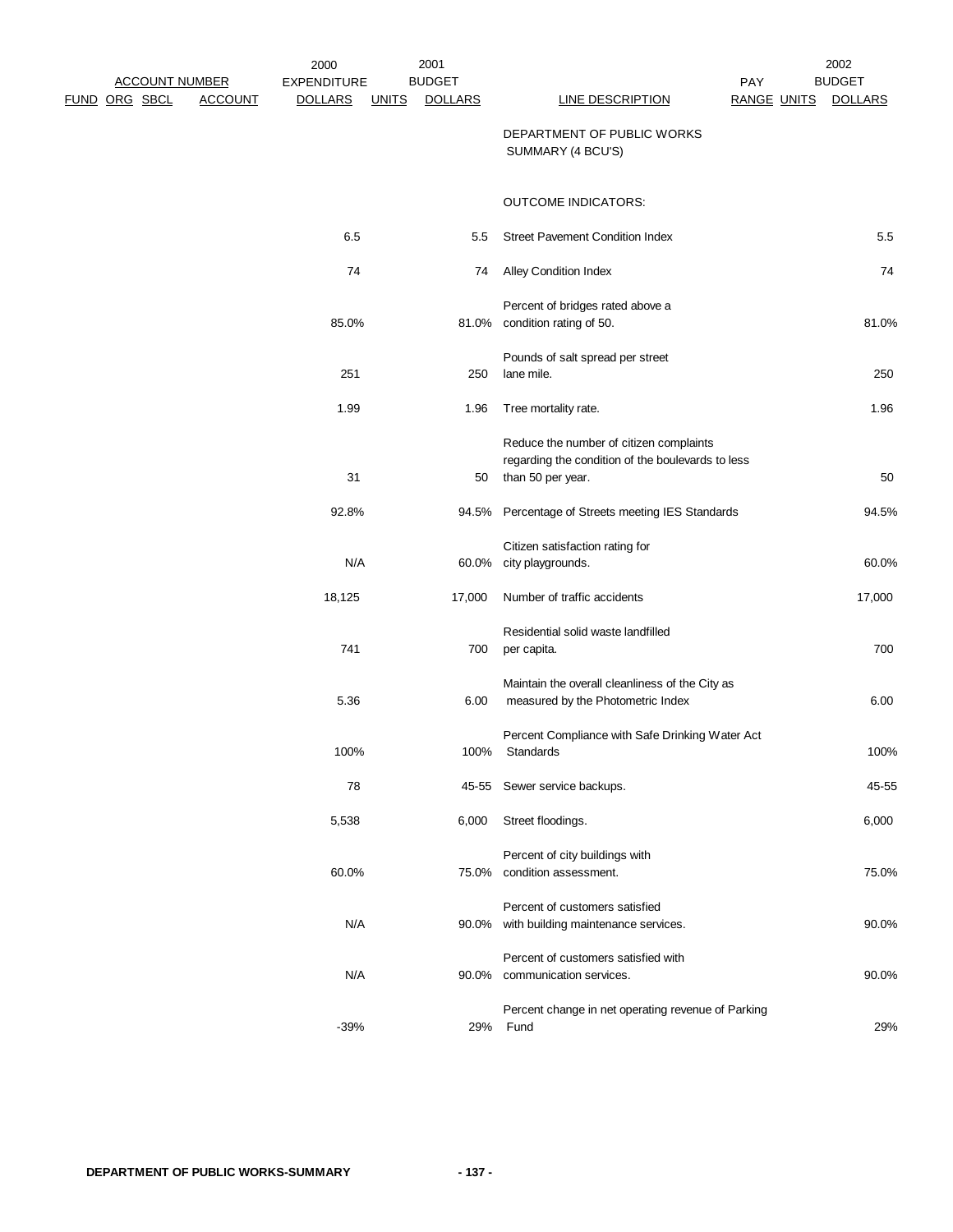|               |                       |                | 2000               |              | 2001<br><b>BUDGET</b> |                                      |                    |         | 2002<br><b>BUDGET</b> |
|---------------|-----------------------|----------------|--------------------|--------------|-----------------------|--------------------------------------|--------------------|---------|-----------------------|
|               | <b>ACCOUNT NUMBER</b> |                | <b>EXPENDITURE</b> |              |                       |                                      | <b>PAY</b>         |         |                       |
| FUND ORG SBCL |                       | <b>ACCOUNT</b> | <b>DOLLARS</b>     | <b>UNITS</b> | <b>DOLLARS</b>        | LINE DESCRIPTION                     | <b>RANGE UNITS</b> |         | <b>DOLLARS</b>        |
|               |                       |                |                    |              |                       | SALARIES & WAGES                     |                    |         |                       |
|               |                       |                |                    |              | 2,725,674             | Overtime Compensated                 |                    |         | 4,975,812             |
|               |                       |                |                    |              | 33,081,837            | All Other Salaries & Wages           |                    |         | 50,402,666            |
|               |                       |                |                    |              |                       |                                      |                    |         |                       |
|               |                       |                | 56,184,188         |              | 35,807,511            | NET SALARIES & WAGES TOTAL           |                    |         | 55,378,478            |
|               |                       |                |                    |              |                       |                                      |                    |         |                       |
|               |                       |                |                    | 2,349        |                       | TOTAL NUMBER OF POSITIONS AUTHORIZED |                    | 3.430   |                       |
|               |                       |                |                    | 902.92       |                       | <b>O&amp;M FTE'S</b>                 |                    | 1267.90 |                       |
|               |                       |                |                    | 410.70       |                       | NON-O&M FTE'S                        |                    | 454.35  |                       |
|               |                       |                |                    |              |                       |                                      |                    |         |                       |
|               |                       |                | 16,983,956         |              | 11,816,480            | ESTIMATED EMPLOYEE FRINGE BENEFITS   |                    |         | 18,850,542            |
|               |                       |                |                    |              |                       | (Involves Revenue Offset-No          |                    |         |                       |
|               |                       |                |                    |              |                       | Transfers From This Account)         |                    |         |                       |
|               |                       |                |                    |              |                       |                                      |                    |         |                       |
|               |                       |                |                    |              |                       | <b>OPERATING EXPENDITURES</b>        |                    |         |                       |
|               |                       |                | 554,708            |              | 231,925               | General Office Expense               |                    |         | 314,830               |
|               |                       |                | 3,195,305          |              | 2,567,019             | Tools & Machinery Parts              |                    |         | 3,243,962             |
|               |                       |                | 2,135,329          |              | 1,872,931             | <b>Construction Supplies</b>         |                    |         | 2,048,500             |
|               |                       |                | 3,399,205          |              | 7,002,460             | Energy                               |                    |         | 6,850,701             |
|               |                       |                | 1,165,687          |              | 1,335,322             | <b>Other Operating Supplies</b>      |                    |         | 2,682,960             |
|               |                       |                | 53                 |              | 900                   | <b>Facility Rental</b>               |                    |         | 0                     |
|               |                       |                | 1,402,831          |              | 517,675               | <b>Vehicle Rental</b>                |                    |         | 637,775               |
|               |                       |                | 71,610             |              | 46,939                | Non-Vehicle Equipment Rental         |                    |         | 97,360                |
|               |                       |                | 14,917,554         |              | 223,123               | <b>Professional Services</b>         |                    |         | 822,140               |
|               |                       |                | 306,123            |              | 486,674               | Information Technology Services      |                    |         | 918,931               |
|               |                       |                | 1,522,296          |              | 1,869,985             | <b>Property Services</b>             |                    |         | 1,845,000             |
|               |                       |                | 1,992,401          |              | 175,000               | <b>Infrastructure Services</b>       |                    |         | 196,500               |
|               |                       |                | 632,624            |              | 403,500               | Vehicle Repair Services              |                    |         | 814,500               |
|               |                       |                | 944,846            |              | 627,963               | <b>Other Operating Services</b>      |                    |         | 11,784,905            |
|               |                       |                |                    |              |                       | Loans and Grants                     |                    |         | 0                     |
|               |                       |                | 4,351,168          |              | 800,527               | Reimburse Other Departments          |                    |         | 1,107,100             |
|               |                       |                | 36,591,740         |              | 18,161,943            | OPERATING EXPENDITURES               |                    |         | 33,365,164            |
|               |                       |                |                    |              |                       |                                      |                    |         |                       |
|               |                       |                | 5,798,510          |              | 3,822,365             | <b>EQUIPMENT PURCHASES TOTAL</b>     |                    |         | 1,602,124             |
|               |                       |                | 2,689              |              | 1,500                 | SPECIAL FUNDS TOTAL                  |                    |         | 1,500                 |
|               |                       |                |                    |              |                       |                                      |                    |         |                       |
|               |                       |                |                    |              |                       | DEPARTMENT OF PUBLIC WORKS           |                    |         |                       |
|               |                       |                | 115,561,083        |              | 69,609,799            | SUMMARY (5 BCU'S)                    |                    |         | 109,197,808           |
|               |                       |                |                    |              |                       |                                      |                    |         |                       |
|               |                       |                | 2,340,034          |              | 1,619,065             | TOTAL DIRECT LABOR HOUR ALLOCATION   |                    |         | 2,271,612             |

.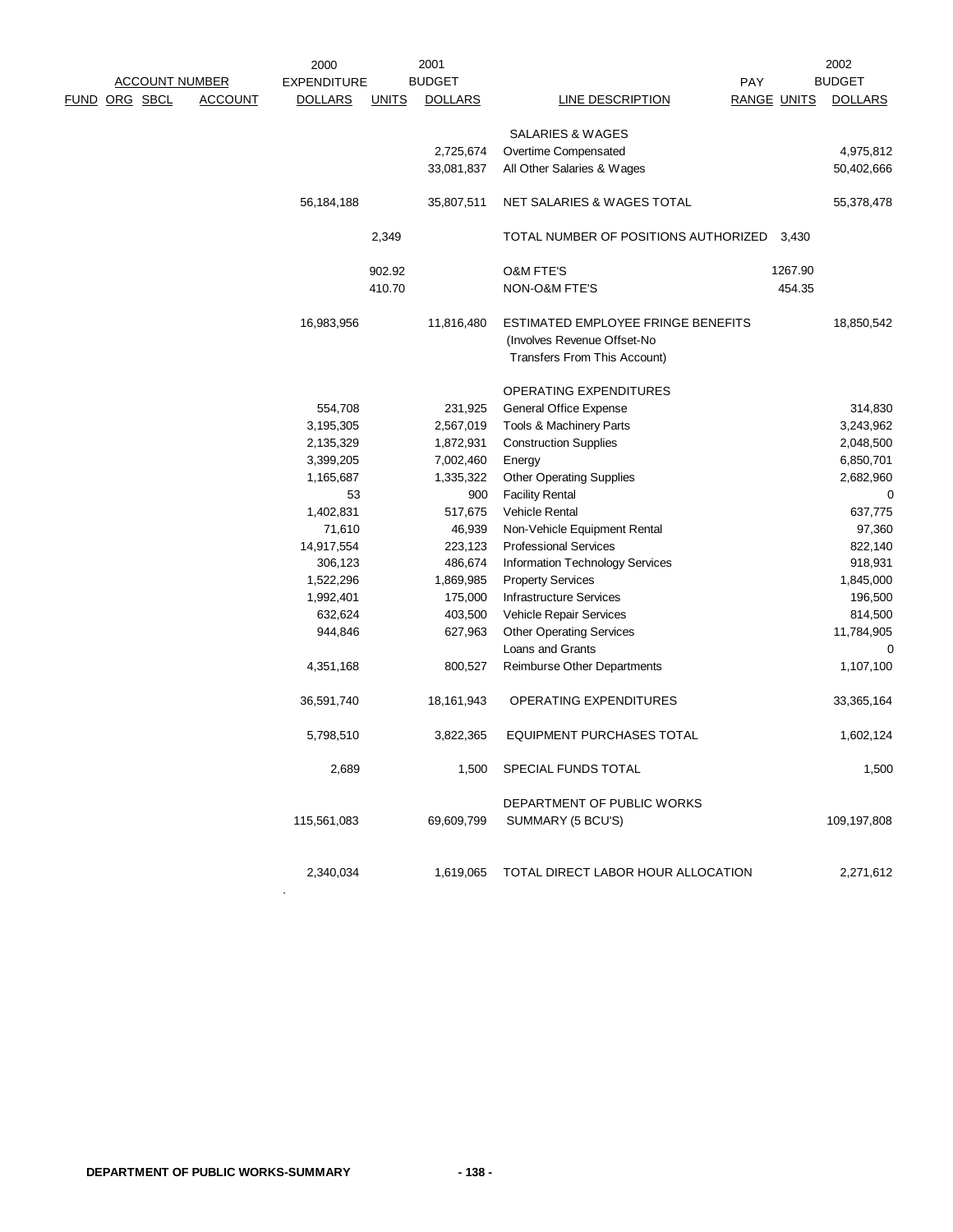|                       |                | 2000               |                | 2001           |                                         |                    |                         | 2002           |
|-----------------------|----------------|--------------------|----------------|----------------|-----------------------------------------|--------------------|-------------------------|----------------|
| <b>ACCOUNT NUMBER</b> |                | <b>EXPENDITURE</b> |                | <b>BUDGET</b>  |                                         | <b>PAY</b>         |                         | <b>BUDGET</b>  |
| <b>FUND ORG SBCL</b>  | <b>ACCOUNT</b> | <b>DOLLARS</b>     | <b>UNITS</b>   | <b>DOLLARS</b> | <b>LINE DESCRIPTION</b>                 | <b>RANGE UNITS</b> |                         | <b>DOLLARS</b> |
|                       |                |                    |                |                |                                         |                    |                         |                |
|                       |                |                    |                |                | DPW-ADMINISTRATIVE SERVICES DIVISION    |                    |                         |                |
|                       |                |                    |                |                | BUDGETARY CONTROL UNIT (1BCU=1DU)       |                    |                         |                |
|                       |                |                    |                |                |                                         |                    |                         |                |
|                       |                |                    |                |                | <b>SALARIES &amp; WAGES</b>             |                    |                         |                |
|                       |                |                    | 1              | 120,547        | Commissioner-Public Works (Y)           | 19                 | $\mathbf{1}$            | 126,814        |
|                       |                |                    | 1              | 120,547        | Deputy Commissioner-Public Works (Y)    | 18                 |                         |                |
|                       |                |                    | 1              | 108,836        | Supervising Engineer (Y)                | 16                 |                         |                |
|                       |                |                    | 1              | 95,805         | Coordination Manager (Y)                | 14                 | 1                       | 102,383        |
|                       |                |                    | 1              | 81,873         | Administrative Services Director (Y)    | 16                 | 1                       | 86,779         |
|                       |                |                    | 1              | 48,369         | Contract Liaison Officer (Y)            | 6                  | 1                       | 54,430         |
|                       |                |                    | 1              | 79,120         | Public Works Personnel Administrator    | 11                 | $\mathbf{1}$            | 75,528         |
|                       |                |                    |                |                | ADMINISTRATION SECTION                  |                    |                         |                |
|                       |                |                    | 1              | 65,308         | <b>Public Works Accounting Manager</b>  | 8                  | 1                       | 56,144         |
|                       |                |                    | 1              |                |                                         | $\overline{7}$     |                         |                |
|                       |                |                    |                | 51,987         | Public Works Inventory Manager          |                    |                         |                |
|                       |                |                    |                |                | Public Works Inventory and Purch Mgr    | 8                  | 1                       | 59,200         |
|                       |                |                    | $\mathbf{1}$   | 68,534         | Finance & Planning Manager              | 11                 | $\mathbf{1}$            | 63,091         |
|                       |                |                    |                |                | Program Assistant II                    | 530                | 2                       | 73,267         |
|                       |                |                    | 5              | 152,230        | <b>Accounting Assistant II</b>          | 445                | 5                       | 170,917        |
|                       |                |                    | 3              | 85,543         | <b>Accounting Assistant I</b>           | 435                | 4                       | 132,028        |
|                       |                |                    | 10             | 301,525        | Personnel Payroll Assistant II          | 445                | 10                      | 338,749        |
|                       |                |                    | 1              | 27,931         | Office Assistant III                    | 425                | 1                       | 31,360         |
|                       |                |                    | 1              | 34,880         | Office Supervisor II                    | $\sqrt{2}$         | 1                       | 43,433         |
|                       |                |                    | 1              | 30,946         | Administrative Assistant II             | 445                | 1                       | 34,183         |
|                       |                |                    | 1              | 28,332         | Administrative Assistant I              | 435                | 1                       | 31,315         |
|                       |                |                    | 3              | 85,510         | Customer Service Rep II                 | 435                | 3                       | 96,545         |
|                       |                |                    | 1              | 29,607         | Customer Service Rep III                | 445                | 1                       | 34,183         |
|                       |                |                    | $\overline{c}$ | 97,811         | <b>Business Operations Manager</b>      | 8                  | 2                       | 105,978        |
|                       |                |                    | $\overline{c}$ | 102,961        | Management and Accounting Officer       | 6                  | $\overline{\mathbf{c}}$ | 113,446        |
|                       |                |                    | 1              | 49,670         | Administrative Specialist-Senior        | 4                  | 1                       | 46,360         |
|                       |                |                    | 1              | 43,950         | Personnel Analyst-Senior                | 5                  |                         |                |
|                       |                |                    |                |                | Inventory and Purchasing Coordinator    | 5                  | $\mathbf{1}$            | 50,067         |
|                       |                |                    | 2              | 85,272         | Management Accountant-Senior            | 4                  | 2                       | 102,113        |
|                       |                |                    | 1              | 53,954         | <b>Customer Services Supervisor</b>     | 5                  | $\mathbf{1}$            | 57,658         |
|                       |                |                    |                |                |                                         |                    |                         |                |
|                       |                |                    |                |                | CONTRACT ADMINISTRATION                 |                    |                         |                |
|                       |                |                    |                | 57,502         | <b>Contract Compliance Officer</b>      | 6                  |                         | 61,451         |
|                       |                |                    | 1              | 30,446         | Office Assistant IV                     | 445                | 1                       | 34,183         |
|                       |                |                    |                |                | PERMITS & COMMUNICATIONS                |                    |                         |                |
|                       |                |                    | 1              | 63,383         | Permits and Communications Mgr. (X) (Y) | 9                  | 1                       | 62,311         |
|                       |                |                    | 1              | 42,693         | Permits and Communications Specialist   | 5                  | $\mathbf{1}$            | 43,779         |
|                       |                |                    |                |                |                                         |                    |                         |                |
|                       |                |                    |                |                | SAFETY SECTION                          |                    |                         |                |
|                       |                |                    | 1              | 48,642         | Safety Supervisor                       | 6                  | $\mathbf{1}$            | 54,418         |
|                       |                |                    | 4              | 184,563        | Safety Specialist - Sr.                 | 4                  | 4                       | 195,310        |
|                       |                |                    |                |                | TECHNOLOGY SUPPORT SERVICES             |                    |                         |                |
|                       |                |                    | 1              | 80,824         | Network Planning Manager (Y)            | 12                 | 1                       | 89,061         |
|                       |                |                    | 1              | 74,217         | Telecommunications Engineer (Y)         | 10                 | $\mathbf{1}$            | 79,313         |
|                       |                |                    | $\overline{c}$ | 100,390        | Network Coordinator-Senior              | 6                  | 2                       | 101,392        |
|                       |                |                    | 1              | 57,451         | Telecommunications Analyst-Senior       | 8                  |                         |                |
|                       |                |                    |                | 49,340         |                                         |                    |                         |                |
|                       |                |                    | 1<br>1         | 32146          | Systems Analyst-Associate               | 6<br>534           | $\mathbf{1}$            | 46,549         |
|                       |                |                    |                |                | Data Base Specialist                    |                    | 1                       | 36,964         |
|                       |                |                    | 1              | 57,507         | <b>Electrical Engineer III</b>          | 628                | 1                       | 61,157         |
|                       |                |                    | 1              | 51,199         | Comm. Facilities Coord.                 | 607                | 1                       | 59,991         |
|                       |                |                    | 3              | 126,010        | <b>Engineering Drafting Tech IV</b>     | 604                | 2                       | 104,177        |
|                       |                |                    |                |                | Telecommunications Analyst-Proj. Leader | 11                 | 1                       | 73,774         |
|                       |                |                    |                |                | Network Coordinator Assistant           | $\sqrt{2}$         | 1                       | 34,007         |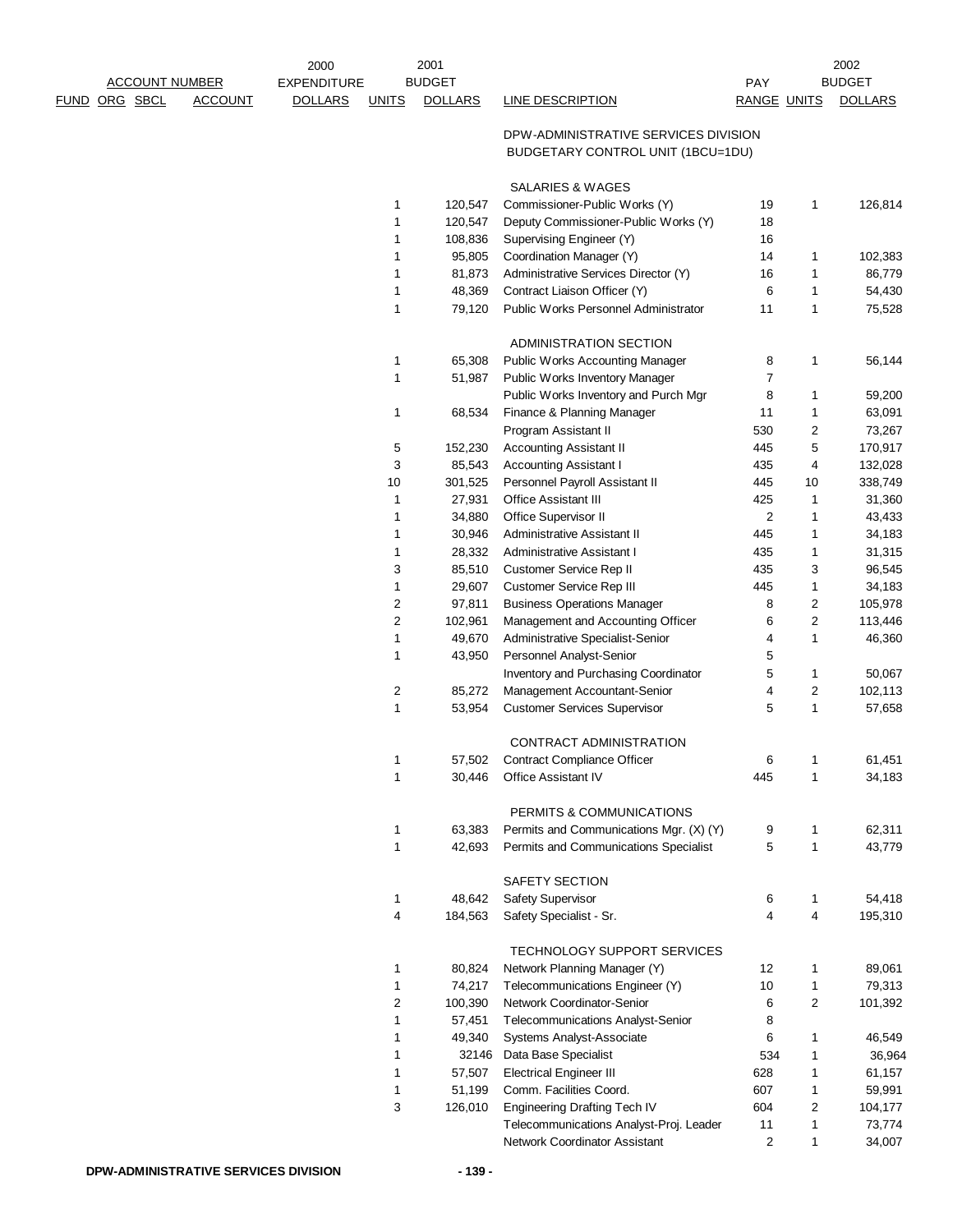|      |               |           |                       | 2000               |                | 2001           |                                                                                              |                    |       | 2002           |
|------|---------------|-----------|-----------------------|--------------------|----------------|----------------|----------------------------------------------------------------------------------------------|--------------------|-------|----------------|
|      |               |           | <b>ACCOUNT NUMBER</b> | <b>EXPENDITURE</b> |                | <b>BUDGET</b>  |                                                                                              | PAY                |       | <b>BUDGET</b>  |
|      | FUND ORG SBCL |           | <b>ACCOUNT</b>        | <b>DOLLARS</b>     | <u>UNITS</u>   | <b>DOLLARS</b> | <b>LINE DESCRIPTION</b>                                                                      | <b>RANGE UNITS</b> |       | <b>DOLLARS</b> |
|      |               |           |                       |                    |                |                |                                                                                              |                    |       |                |
|      |               |           |                       |                    |                |                | <b>AUXILIARY POSITIONS</b>                                                                   |                    |       |                |
|      |               |           |                       |                    | 1              |                | Engineer in Charge                                                                           | 14                 | 1     |                |
|      |               |           |                       |                    | 3              |                | <b>Accounting Assistant II</b>                                                               | 445                | 3     |                |
|      |               |           |                       |                    | $\overline{2}$ | 66,728         | Program Assistant II                                                                         | 530                |       |                |
|      |               |           |                       |                    | 1              |                | <b>Accounting Assistant I</b>                                                                | 435                |       |                |
|      |               |           |                       |                    |                |                | <b>Auxiliary Position Total</b>                                                              |                    | 4     |                |
|      |               |           |                       |                    | 73             | 3,174,089      | Total Before Adjustments                                                                     |                    | 71    | 3,223,808      |
|      |               |           |                       |                    |                |                | Salary & Wage Rate Changes                                                                   |                    |       |                |
|      |               |           |                       |                    |                | 25,000         | Overtime Compensated                                                                         |                    |       | 31,673         |
|      |               |           |                       |                    |                | (101, 188)     | Personnel Cost Adjustment                                                                    |                    |       | (65, 524)      |
|      |               |           |                       |                    |                |                | Other                                                                                        |                    |       |                |
|      |               |           |                       |                    |                |                |                                                                                              |                    |       |                |
|      |               |           |                       |                    |                | 3,097,901      | Gross Salaries & Wages Total                                                                 |                    |       | 3,189,957      |
|      |               |           |                       |                    |                | (353, 841)     | Reimbursable Services Deduction                                                              |                    |       | (299, 175)     |
|      |               |           |                       |                    |                | (86, 245)      | Capital Improvements Deduction                                                               |                    |       | (96, 637)      |
|      |               |           |                       |                    |                |                | <b>Grants &amp; Aids Deduction</b>                                                           |                    |       |                |
| 0001 |               | 5140 R999 | 006000                | 2,690,949          |                | 2,657,815      | NET SALARIES & WAGES TOTAL                                                                   |                    |       | 2,794,145      |
|      |               |           |                       |                    | 58.90          |                | <b>O&amp;M FTE'S</b>                                                                         |                    | 58.40 |                |
|      |               |           |                       |                    | 9.10           |                | NON-O&M FTE'S                                                                                |                    | 8.60  |                |
|      |               |           |                       |                    |                |                |                                                                                              |                    |       |                |
|      |               |           |                       |                    |                |                | (X) Private Auto Allowance May Be Paid Pursuant to Section<br>350-183 of the Milwaukee Code. |                    |       |                |
|      |               |           |                       |                    |                |                | (Y) Required to file a statement of economic interests in accordance with                    |                    |       |                |
|      |               |           |                       |                    |                |                | the Milwaukee Code of Ordinances Chapter 303-Code of Ethics.                                 |                    |       |                |
| 0001 | 5140          | R999      | 006100                | 817,385            |                | 877,079        | ESTIMATED EMPLOYEE FRINGE BENEFITS                                                           |                    |       | 974,869        |
|      |               |           |                       |                    |                |                | (Involves Revenue Offset - No                                                                |                    |       |                |
|      |               |           |                       |                    |                |                | Transfers From This Account)                                                                 |                    |       |                |
|      |               |           |                       |                    |                |                | OPERATING EXPENDITURES                                                                       |                    |       |                |
| 0001 | 5140          | R999      | 630100                | 387,857            |                | 80,786         | General Office Expense                                                                       |                    |       | 75,255         |
| 0001 | 5140          | R999      | 630500                |                    |                |                | Tools & Machinery Parts                                                                      |                    |       |                |
| 0001 | 5140          | R999      | 631000                |                    |                |                | <b>Construction Supplies</b>                                                                 |                    |       |                |
| 0001 | 5140          | R999      | 631500                |                    |                |                | Energy                                                                                       |                    |       |                |
| 0001 | 5140          | R999      | 632000                | 30,133             |                | 66,045         | <b>Other Operating Supplies</b>                                                              |                    |       | 31,160         |
| 0001 | 5140          | R999      | 632500                |                    |                |                | <b>Facility Rental</b>                                                                       |                    |       |                |
| 0001 | 5140          | R999      | 633000                |                    |                |                | <b>Vehicle Rental</b>                                                                        |                    |       |                |
| 0001 | 5140          | R999      | 633500                | 13,345             |                | 12,569         | Non-Vehicle Equipment Rental                                                                 |                    |       | 12,860         |
| 0001 | 5140          | R999      | 634000                | 2,958,756          |                | 42,179         | <b>Professional Services</b>                                                                 |                    |       | 99,840         |
| 0001 | 5140          | R999      | 634500                | 199,547            |                | 375,074        | <b>Information Technology Services</b>                                                       |                    |       | 769,831        |
| 0001 | 5140          | R999      | 635000                | 1,313              |                |                | <b>Property Services</b>                                                                     |                    |       |                |
| 0001 | 5140          | R999      | 635500                |                    |                |                | <b>Infrastructure Services</b>                                                               |                    |       |                |
| 0001 | 5140          | R999      | 636000                |                    |                |                | Vehicle Repair Services                                                                      |                    |       |                |
| 0001 | 5140          | R999      | 636500                | 81,470             |                | 115,479        | <b>Other Operating Services</b>                                                              |                    |       | 83,790         |
| 0001 | 5140          | R999      | 637000                |                    |                |                | Loans and Grants                                                                             |                    |       |                |
| 0001 | 5140          | R999      | 637501                | 62,695             |                | 103,000        | Reimburse Other Departments                                                                  |                    |       | 78,100         |
| 0001 | 5140          | R999      | 006300                | 3,735,116          |                | 795,132        | OPERATING EXPENDITURES                                                                       |                    |       | 1,150,836      |
|      |               |           |                       |                    |                |                | <b>EQUIPMENT PURCHASES</b>                                                                   |                    |       |                |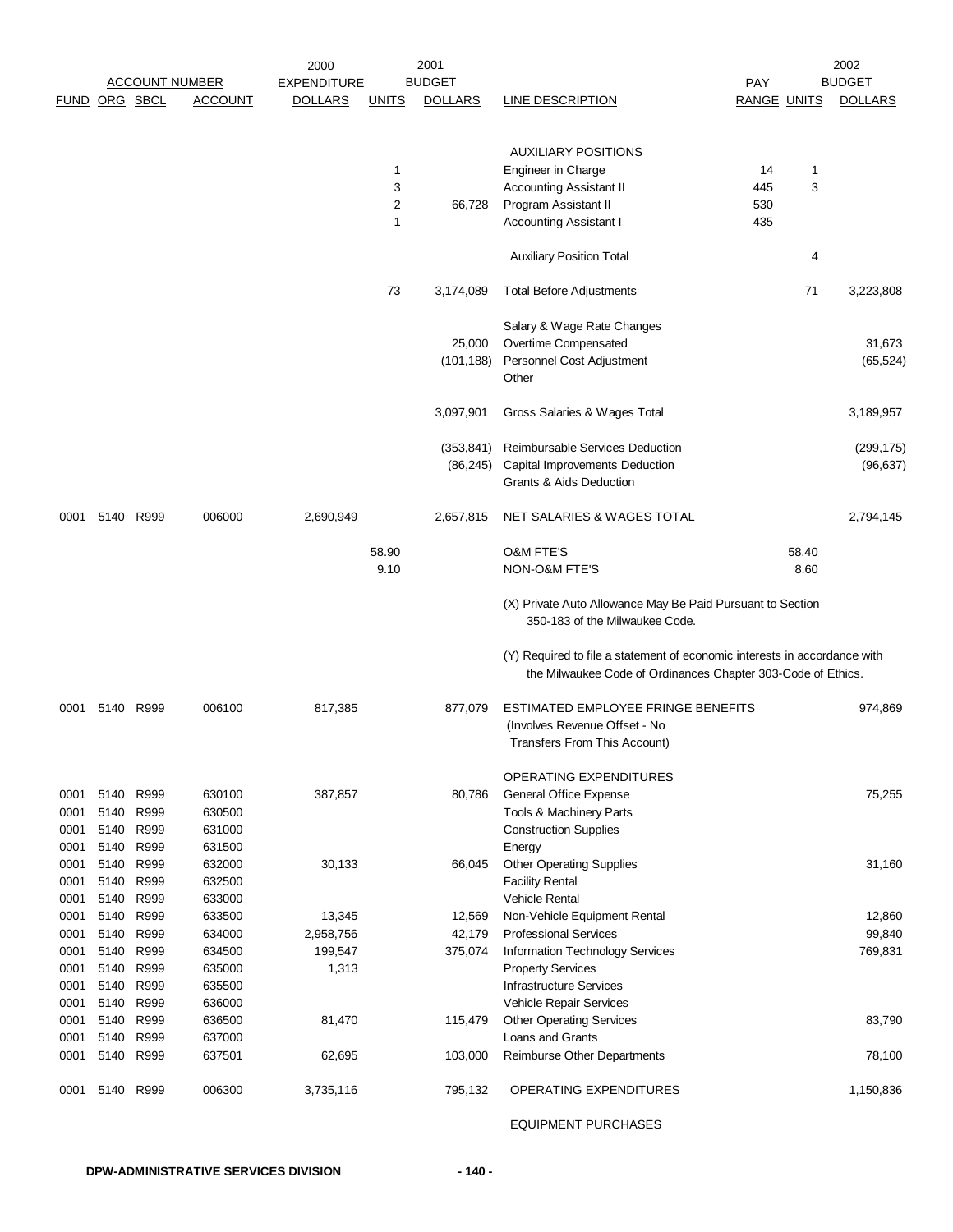|      |               |      |                       | 2000               |              | 2001           |                                                                                        |             |       | 2002           |
|------|---------------|------|-----------------------|--------------------|--------------|----------------|----------------------------------------------------------------------------------------|-------------|-------|----------------|
|      |               |      | <b>ACCOUNT NUMBER</b> | <b>EXPENDITURE</b> |              | <b>BUDGET</b>  |                                                                                        | PAY         |       | <b>BUDGET</b>  |
|      | FUND ORG SBCL |      | <b>ACCOUNT</b>        | <b>DOLLARS</b>     | <b>UNITS</b> | <b>DOLLARS</b> | <b>LINE DESCRIPTION</b>                                                                | RANGE UNITS |       | <b>DOLLARS</b> |
|      |               |      |                       |                    |              |                | <b>Additional Equipment</b>                                                            |             |       |                |
|      |               |      |                       |                    |              |                | Subtotal - Additional Equipment                                                        |             |       |                |
|      |               |      |                       |                    |              |                | Replacement Equipment                                                                  |             |       |                |
|      |               |      |                       | 8,939              | 25           | 51,250         | Computers                                                                              |             | 25    | 55,000         |
|      |               |      |                       | 8,939              | 25           | 51,250         | Subtotal - Replacement Equipment                                                       |             | 25    | 55,000         |
| 0001 | 5140 R999     |      | 006800                | 8,939              | 25           | 51,250         | <b>EQUIPMENT PURCHASES TOTAL</b>                                                       |             | 25    | 55,000         |
|      |               |      |                       |                    |              |                | <b>SPECIAL FUND</b>                                                                    |             |       |                |
| 0001 | 5140 R511     |      | 006300                | 949                |              | 1,500          | City Claims                                                                            |             |       | 1,500          |
|      |               |      |                       | 949                |              | 1,500          | SPECIAL FUND TOTAL                                                                     |             |       | 1,500          |
|      |               |      |                       | 7,253,338          |              | 4,382,776      | DPW-ADMINISTRATIVE SERVICES DIVISION<br>BUDGETARY CONTROL UNIT TOTAL<br>$(1 BCU=1 DU)$ |             |       | 4,976,350      |
|      |               |      |                       |                    |              |                | PROGRAM RESULT MEASURES/                                                               |             |       |                |
|      |               |      |                       | <b>UNITS</b>       | %            | <b>UNITS</b>   | INTERNAL MANAGEMENT INDICATORS:                                                        |             | %     | <b>UNITS</b>   |
|      |               |      |                       |                    |              |                | <b>Contract Administration</b>                                                         |             |       |                |
| 0001 | 5140          | 0280 | P51401                |                    | 100.0        | 160            | Contracts Awarded (P)                                                                  |             | 100.0 | 160            |
| 0001 | 5140          | 0280 | P51402                |                    | 100.0        | 600            | Bids Received (Q-1)                                                                    |             | 100.0 | 600            |
| 0001 | 5140          | 0280 | P51403                |                    | 100.0        | 78,000         | \$ Value Contrs. Awarded in 000's (Q-2)                                                |             | 100.0 | 78,000         |
|      |               |      |                       |                    |              |                | Personnel and Payroll                                                                  |             |       |                |
| 0001 | 5140          | 0410 | P51404                |                    | 100.0        | 2,300          | Total No. DPW Employees (P)                                                            |             | 100.0 | 2,300          |
| 0001 | 5140          | 0410 | P51405                |                    | 100.0        | 300            | Grievances Handled (Q-2)                                                               |             | 100.0 | 300            |
|      |               |      |                       |                    |              |                | <b>Inventory Management</b>                                                            |             |       |                |
|      |               |      |                       |                    |              |                | Accounting                                                                             |             |       |                |
| 0001 | 5140          | 0240 | P51406                |                    | 100.0        | 3,200          | Invoices Issued (P)                                                                    |             | 100.0 | 3,200          |
|      |               |      |                       | 95,189             |              | 106.020        | TOTAL DIRECT LABOR HOUR ALLOCATION                                                     |             |       | 105,120        |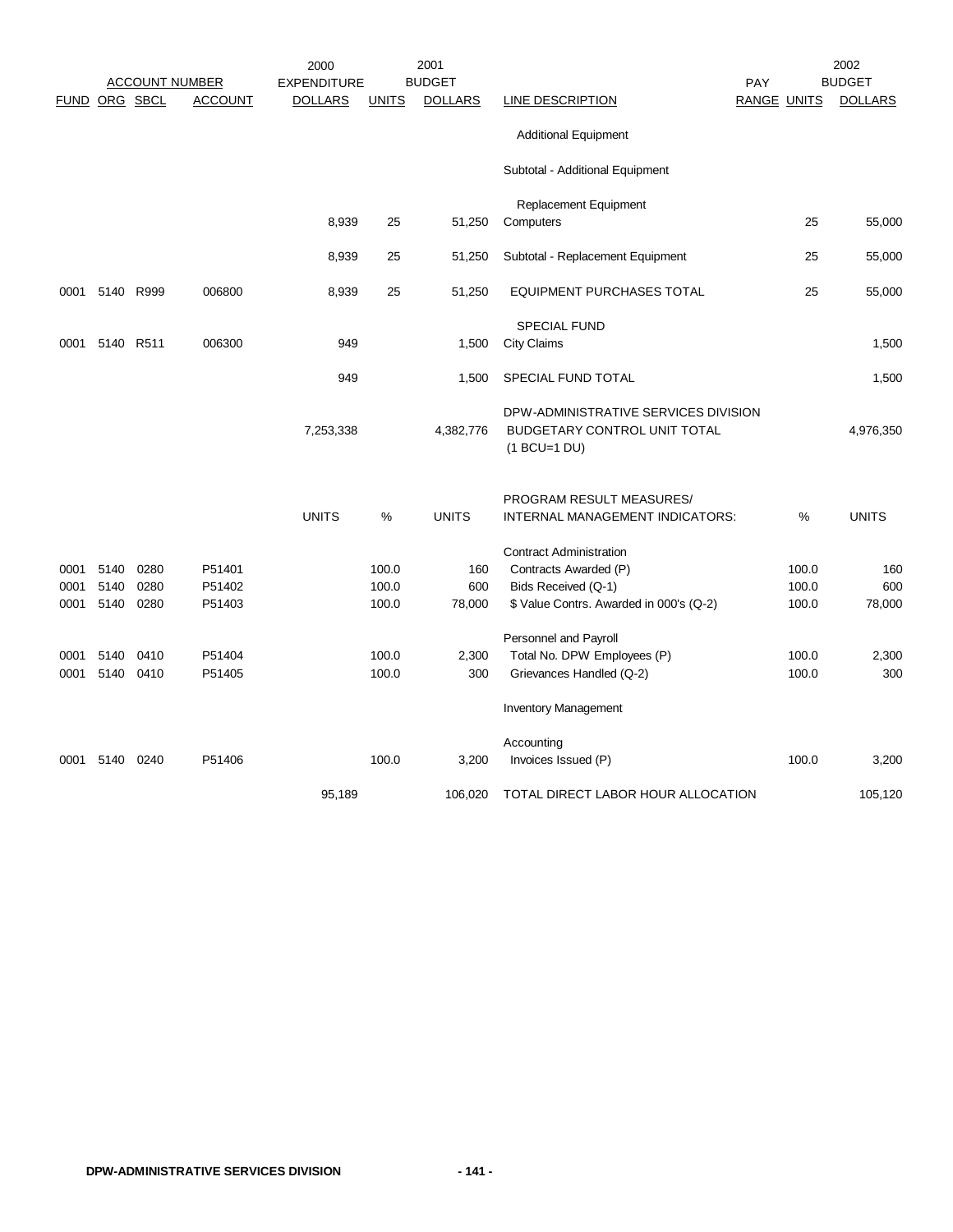|              |                      |                   |                       | 2000               |              | 2001                    |                                                                                                  |                    | 2002           |
|--------------|----------------------|-------------------|-----------------------|--------------------|--------------|-------------------------|--------------------------------------------------------------------------------------------------|--------------------|----------------|
|              |                      |                   | <b>ACCOUNT NUMBER</b> | <b>EXPENDITURE</b> |              | <b>BUDGET</b>           |                                                                                                  | PAY                | <b>BUDGET</b>  |
|              | <b>FUND ORG SBCL</b> |                   | <b>ACCOUNT</b>        | <b>DOLLARS</b>     | <b>UNITS</b> | <b>DOLLARS</b>          | <b>LINE DESCRIPTION</b>                                                                          | <b>RANGE UNITS</b> | <b>DOLLARS</b> |
|              |                      |                   |                       |                    |              |                         | DPW-BUILDINGS AND FLEET DIVISION<br><b>BUDGETARY CONTROL UNIT</b><br>(SUMMARY 1BCU=6DU)          |                    |                |
|              |                      |                   |                       | 17,637,843         |              | 1,898,460<br>13,765,066 | SALARIES & WAGES<br>Overtime Compensated<br>All Other Salaries & Wages                           |                    |                |
|              |                      |                   |                       |                    |              |                         |                                                                                                  |                    |                |
| 0001         |                      | 5450 R999         | 006000                | 17,637,843         |              | 15,663,526              | NET SALARIES & WAGES TOTAL                                                                       |                    |                |
|              |                      |                   |                       |                    | 1,178        |                         | TOTAL NUMBER OF POSITIONS AUTHORIZED                                                             |                    |                |
|              |                      |                   |                       |                    | 409.32       |                         | O&M FTE'S                                                                                        |                    |                |
|              |                      |                   |                       |                    | 72.78        |                         | NON-O&M FTE'S                                                                                    |                    |                |
| 0001         |                      | 5450 R999         | 006100                | 5,338,033          |              | 5,168,964               | ESTIMATED EMPLOYE FRINGE BENEFITS<br>(Involves Revenue Offset-No<br>Transfers from this Account) |                    |                |
|              |                      |                   |                       |                    |              |                         |                                                                                                  |                    |                |
|              |                      |                   |                       |                    |              |                         | <b>OPERATING EXPENDITURES</b>                                                                    |                    |                |
| 0001         |                      | 5450 R999         | 630100                | 41,014             |              | 44,000                  | General Office Expense                                                                           |                    |                |
| 0001         |                      | 5450 R999         | 630500                | 2,987,717          |              | 2,348,900               | Tools & Machinery Parts                                                                          |                    |                |
| 0001         | 5450                 | R999              | 631000                | 493,750            |              | 535,000                 | <b>Construction Supplies</b>                                                                     |                    |                |
| 0001         | 5450                 | 5450 R999<br>R999 | 631500<br>632000      | 3,317,579          |              | 3,907,800               | Energy<br><b>Other Operating Supplies</b>                                                        |                    |                |
| 0001<br>0001 | 5450                 | R999              | 632500                | 291,247<br>53      |              | 323,300<br>900          | <b>Facility Rental</b>                                                                           |                    |                |
| 0001         |                      | 5450 R999         | 633000                | 1,373,751          |              | 517,500                 | <b>Vehicle Rental</b>                                                                            |                    |                |
| 0001         | 5450                 | R999              | 633500                | 37,417             |              | 31,200                  | Non-Vehicle Equipment Rental                                                                     |                    |                |
| 0001         | 5450                 | R999              | 634000                | 133,475            |              | 108,500                 | <b>Professional Services</b>                                                                     |                    |                |
| 0001         |                      | 5450 R999         | 634500                | 76,489             |              | 70,000                  | Information Technology Services                                                                  |                    |                |
| 0001         |                      | 5450 R999         | 635000                | 1,370,958          |              | 1,717,000               | <b>Property Services</b>                                                                         |                    |                |
| 0001         | 5450                 | R999              | 635500                | 17,837             |              |                         | <b>Infrastructure Services</b>                                                                   |                    |                |
| 0001         |                      | 5450 R999         | 636000                | 632,394            |              | 400,000                 | Vehicle Repair Services                                                                          |                    |                |
| 0001         |                      | 5450 R999         | 636500                | 92,199             |              | 108,236                 | <b>Other Operating Services</b>                                                                  |                    |                |
| 0001         | 5450                 | R999              | 637000                |                    |              |                         | Loans and Grants                                                                                 |                    |                |
| 0001         | 5450                 | R999              | 637501                | 123,392            |              |                         | Reimburse Other Departments                                                                      |                    |                |
|              | 0001 5450 R999       |                   | 006300                | 10,989,272         |              | 10,112,336              | OPERATING EXPENDITURES                                                                           |                    |                |
| 0001         |                      | 5450 R999         | 006800                | 4,661,603          |              | 3,528,055               | <b>EQUIPMENT PURCHASES TOTAL</b>                                                                 |                    |                |
|              |                      |                   |                       |                    |              |                         | SPECIAL FUNDS TOTAL                                                                              |                    |                |
|              |                      |                   |                       |                    |              |                         | DPW-BUILDINGS AND FLEET DIVISION                                                                 |                    |                |
|              |                      |                   |                       |                    |              |                         | <b>BUDGETARY CONTROL UNIT</b>                                                                    |                    |                |
|              |                      |                   |                       | 38,626,751         |              | 34,472,881              | TOTAL (1BCU=6DU)                                                                                 |                    |                |
|              |                      |                   |                       | 741,685            |              | 725,532                 | TOTAL DIRECT LABOR HOUR ALLOCATION                                                               |                    |                |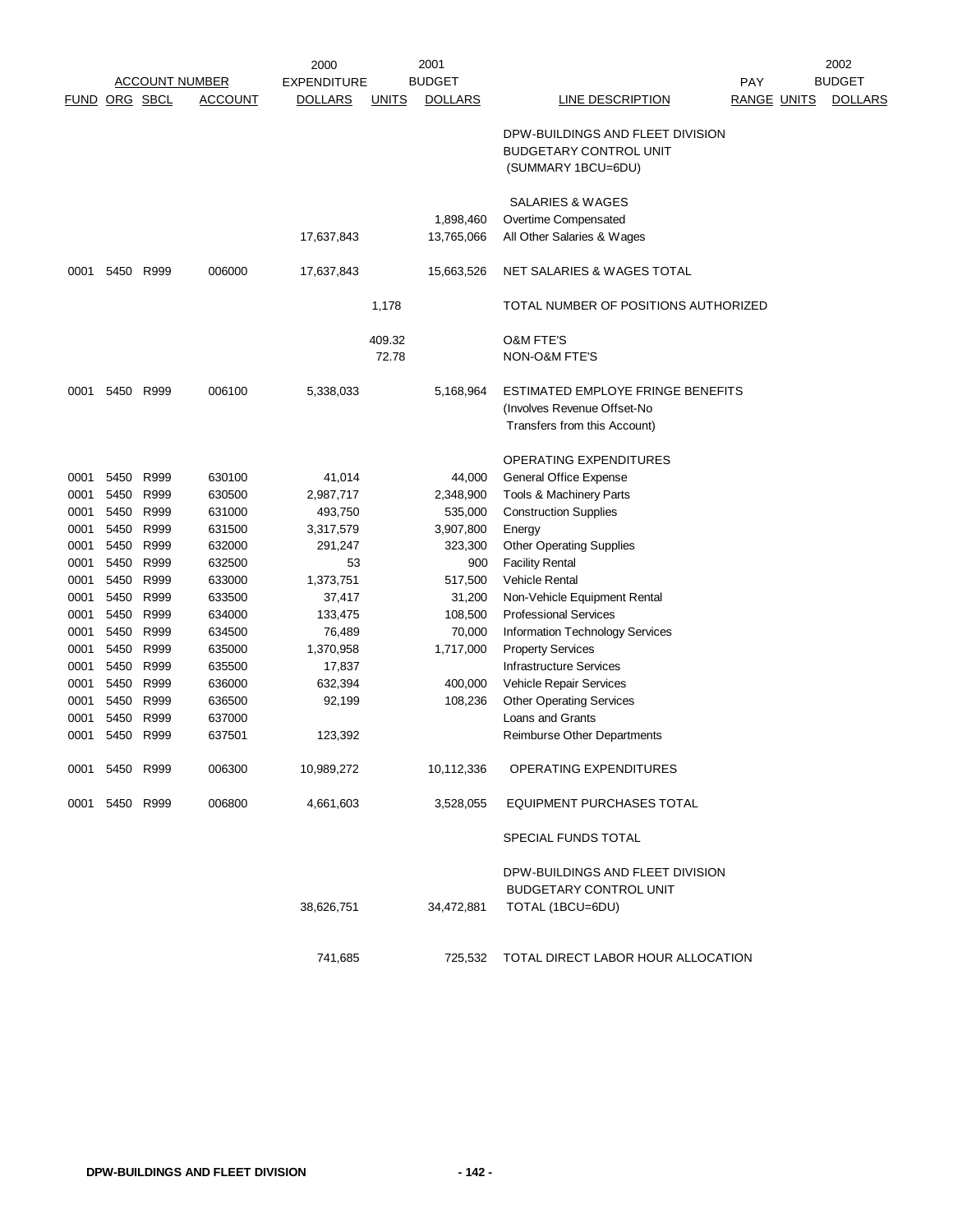|      |                      |                       |                | 2000               |                | 2001           |                                                                                                                                           |                    | 2002           |
|------|----------------------|-----------------------|----------------|--------------------|----------------|----------------|-------------------------------------------------------------------------------------------------------------------------------------------|--------------------|----------------|
|      |                      | <b>ACCOUNT NUMBER</b> |                | <b>EXPENDITURE</b> |                | <b>BUDGET</b>  |                                                                                                                                           | PAY                | <b>BUDGET</b>  |
|      | <b>FUND ORG SBCL</b> |                       | <b>ACCOUNT</b> | <b>DOLLARS</b>     | <b>UNITS</b>   | <b>DOLLARS</b> | <b>LINE DESCRIPTION</b>                                                                                                                   | <b>RANGE UNITS</b> | <b>DOLLARS</b> |
|      |                      |                       |                |                    |                |                | DPW BUILDINGS AND FLEET DIVISION<br><b>ADMINISTRATION SECTION</b>                                                                         |                    |                |
|      |                      |                       |                |                    |                |                | SALARIES & WAGES                                                                                                                          |                    |                |
|      |                      |                       |                |                    | 1              | 93,391         | Buildings & Fleet Director (Y)                                                                                                            | 16                 |                |
|      |                      |                       |                |                    |                |                | <b>GENERAL OFFICE</b>                                                                                                                     |                    |                |
|      |                      |                       |                |                    | 1              | 30,446         | <b>Accounting Assistant II</b>                                                                                                            | 445                |                |
|      |                      |                       |                |                    |                |                | Program Assistant II                                                                                                                      | 530                |                |
|      |                      |                       |                |                    | 1              | 33,704         | Administrative Assistant II                                                                                                               | 445                |                |
|      |                      |                       |                |                    | 1              | 26,395         | <b>Office Assistant III</b>                                                                                                               | 425                |                |
|      |                      |                       |                |                    |                |                | Program Assistant I                                                                                                                       | 460                |                |
|      |                      |                       |                |                    | 1              | 46,917         | Network Analyst Associate                                                                                                                 | 598                |                |
|      |                      |                       |                |                    |                |                | <b>INFORMATION &amp; SECURITY</b>                                                                                                         |                    |                |
|      |                      |                       |                |                    | 1              | 40,287         | <b>Security Manager</b>                                                                                                                   | 4                  |                |
|      |                      |                       |                |                    |                |                | <b>Security Manager</b>                                                                                                                   | 6                  |                |
|      |                      |                       |                |                    | 5              | 150,832        | <b>Communications Assistant IV</b>                                                                                                        | 455                |                |
|      |                      |                       |                |                    | 1              | 29,049         | <b>Security Guard</b>                                                                                                                     | 325                |                |
|      |                      |                       |                |                    |                |                | <b>AUXILIARY POSITIONS</b>                                                                                                                |                    |                |
|      |                      |                       |                |                    | 1              |                | Personnel Payroll Assistant I                                                                                                             | 435                |                |
|      |                      |                       |                |                    | 1              |                | <b>Accounting Assistant II</b>                                                                                                            | 445                |                |
|      |                      |                       |                |                    | 2              |                | <b>Communications Assistant II</b>                                                                                                        | 435                |                |
|      |                      |                       |                |                    | 3              |                | <b>Communications Assistant IV</b>                                                                                                        | 455                |                |
|      |                      |                       |                |                    | $\overline{2}$ |                | <b>Communications Assistant III</b>                                                                                                       | 445                |                |
|      |                      |                       |                |                    | 9              |                | <b>AUXILIARY PERSONNEL</b>                                                                                                                |                    |                |
|      |                      |                       |                |                    | 21             | 451,021        | <b>Total Before Adjustments</b>                                                                                                           |                    |                |
|      |                      |                       |                |                    |                |                | Salary & Wage Rate Change                                                                                                                 |                    |                |
|      |                      |                       |                |                    |                | 7,000          | Overtime Compensated                                                                                                                      |                    |                |
|      |                      |                       |                |                    |                | (11,000)       | Personnel Cost Adjustment<br>Other                                                                                                        |                    |                |
|      |                      |                       |                |                    |                | 447,021        | Gross Salaries & Wages Total                                                                                                              |                    |                |
|      |                      |                       |                |                    |                |                | Reimbursable Services Deduction<br>Capital Improvements Deduction<br><b>Grants &amp; Aids Deduction</b>                                   |                    |                |
| 0001 |                      | 5451 R999             | 006000         | 1,278,715          |                | 447,021        | NET SALARIES & WAGES TOTAL                                                                                                                |                    |                |
|      |                      |                       |                |                    | 12.00          |                | <b>O&amp;M FTE'S</b><br>NON-O&M FTE'S                                                                                                     |                    |                |
|      |                      |                       |                |                    |                |                | (Y) Required to file a statement of economic interests in accordance with<br>the Milwaukee Code of Ordinances Chapter 303-Code of Ethics. |                    |                |
|      | 0001 5451 R999       |                       | 006100         | 330,710            |                | 147,517        | ESTIMATED EMPLOYE FRINGE BENEFITS<br>(Involves Revenue Offset-No<br>Transfers from this Account)                                          |                    |                |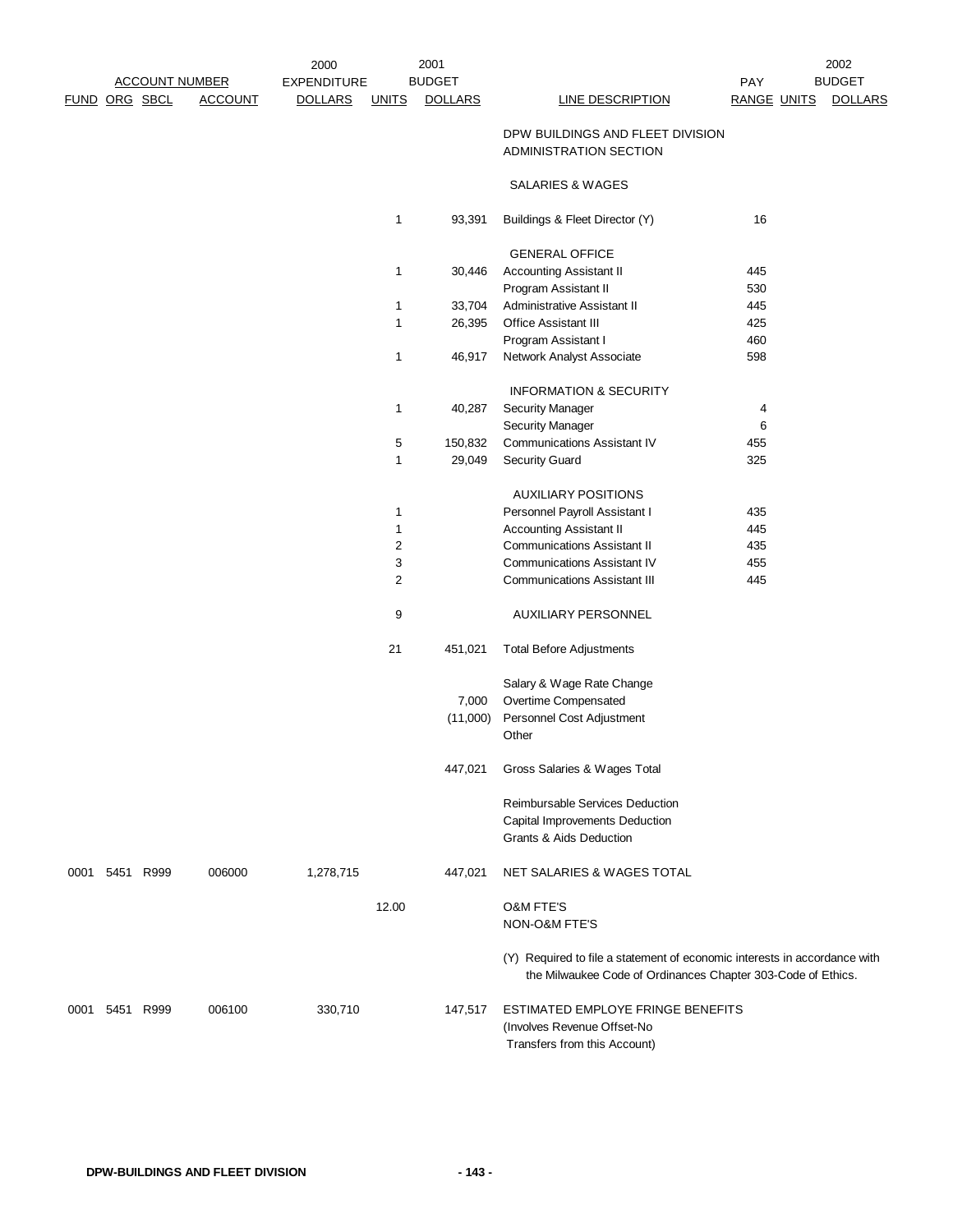|               |           |      | <u>ACCOUNT NUMBER</u> | 2000<br><b>EXPENDITURE</b> |              | 2001<br><b>BUDGET</b> |                                                     | PAY                | 2002<br><b>BUDGET</b> |
|---------------|-----------|------|-----------------------|----------------------------|--------------|-----------------------|-----------------------------------------------------|--------------------|-----------------------|
| FUND ORG SBCL |           |      | <b>ACCOUNT</b>        | <b>DOLLARS</b>             | <b>UNITS</b> | <b>DOLLARS</b>        | <b>LINE DESCRIPTION</b>                             | <b>RANGE UNITS</b> | <b>DOLLARS</b>        |
|               |           |      |                       |                            |              |                       | OPERATING EXPENDITURES                              |                    |                       |
| 0001          | 5451      | R999 | 630100                | 4,085                      |              | 10,000                | General Office Expense                              |                    |                       |
| 0001          | 5451      | R999 | 630500                | 26                         |              | 1,500                 | Tools & Machinery Parts                             |                    |                       |
| 0001          | 5451      | R999 | 631000                |                            |              |                       | <b>Construction Supplies</b>                        |                    |                       |
| 0001          | 5451      | R999 | 631500                |                            |              |                       | Energy                                              |                    |                       |
| 0001          | 5451      | R999 | 632000                | 1,960                      |              | 2,300                 | <b>Other Operating Supplies</b>                     |                    |                       |
| 0001          | 5451      | R999 | 632500                |                            |              |                       | <b>Facility Rental</b>                              |                    |                       |
| 0001          | 5451      | R999 | 633000                |                            |              |                       | Vehicle Rental                                      |                    |                       |
| 0001          | 5451      | R999 | 633500                | 1,375                      |              | 2,200                 | Non-Vehicle Equipment Rental                        |                    |                       |
| 0001          | 5451      | R999 | 634000                | 19,629                     |              | 10,000                | <b>Professional Services</b>                        |                    |                       |
| 0001          | 5451      | R999 | 634500                | 25,570                     |              |                       | Information Technology Services                     |                    |                       |
| 0001          | 5451      | R999 | 635000                |                            |              | 45,000                | <b>Property Services</b>                            |                    |                       |
| 0001          | 5451      | R999 | 635500                |                            |              |                       | <b>Infrastructure Services</b>                      |                    |                       |
| 0001          | 5451      | R999 | 636000                |                            |              |                       | Vehicle Repair Services                             |                    |                       |
| 0001          | 5451      | R999 | 636500                | 4,412                      |              | 62,736                | <b>Other Operating Services</b>                     |                    |                       |
| 0001          | 5451      | R999 | 637000                |                            |              |                       | Loans and Grants                                    |                    |                       |
| 0001          | 5451 R999 |      | 637501                | 78,741                     |              |                       | Reimburse Other Departments                         |                    |                       |
| 0001          | 5451      | R999 | 006300                | 135,798                    |              | 133,736               | <b>OPERATING EXPENDITURES</b>                       |                    |                       |
|               |           |      |                       |                            |              |                       | <b>EQUIPMENT PURCHASES</b>                          |                    |                       |
|               |           |      |                       |                            |              |                       | <b>Additional Equipment</b>                         |                    |                       |
|               |           |      |                       |                            |              |                       | Subtotal - Additional Equipment                     |                    |                       |
|               |           |      |                       |                            |              |                       | Replacement Equipment                               |                    |                       |
|               |           |      |                       |                            | 6            | 84,000                | Automobile                                          |                    |                       |
|               |           |      |                       |                            |              |                       | Concrete Saw                                        |                    |                       |
|               |           |      |                       |                            |              |                       | Concrete Breaker, attachment                        |                    |                       |
|               |           |      |                       |                            | 8            | 136,000               | <b>Material Spreader</b>                            |                    |                       |
|               |           |      |                       |                            | 20           | 112,000               | Plows, 10 ft                                        |                    |                       |
|               |           |      |                       |                            | 1<br>3       | 109,000<br>204,000    | Sweeper, 3 yard                                     |                    |                       |
|               |           |      |                       |                            | 1            | 30,000                | Tractor, Light Multi-Purpose<br>Trailer, Cable Reel |                    |                       |
|               |           |      |                       |                            | 1            | 115,000               | Truck, Aerial, 50 ft chip box                       |                    |                       |
|               |           |      |                       |                            | 1            | 112,000               | Truck, Aerial, 50 ft utility body                   |                    |                       |
|               |           |      |                       |                            | 2            | 66,000                | Truck, Dump, 2 yard                                 |                    |                       |
|               |           |      |                       |                            | 8            | 704,000               | Truck, Dump, 5 yd w/under body plow                 |                    |                       |
|               |           |      |                       |                            | 8            | 1,280,000             | Truck, Packer, 25 yd. rearload                      |                    |                       |
|               |           |      |                       |                            | 6            | 102,000               | Truck, Pickup 4400 lb                               |                    |                       |
|               |           |      |                       |                            | 2            | 40,000                | Truck, Pickup, 8600 lb 4X2                          |                    |                       |
|               |           |      |                       |                            | 1            | 24,000                | Truck, Pickup, 9200 lb crew cab                     |                    |                       |
|               |           |      |                       |                            | 1            | 36,000                | Truck, Pickup 11000lb Utility                       |                    |                       |
|               |           |      |                       |                            | 2            | 44,000                | Truck, Van, Cargo, 8600 lb                          |                    |                       |
|               |           |      |                       |                            | 1            | 38,000                | Truck, Van, Cube Body, 12000 lb                     |                    |                       |
|               |           |      |                       |                            | 1            | 150,000               | <b>Paint Striper</b>                                |                    |                       |
|               |           |      |                       |                            | 73           | 3,386,000             | Subtotal - Replacement Equipment                    |                    |                       |
|               |           |      |                       | 2,538,306                  |              |                       | Other Previous Experience                           |                    |                       |
| 0001          | 5451 R999 |      | 006800                | 2,538,306                  | 73           | 3,386,000             | EQUIPMENT PURCHASES TOTAL                           |                    |                       |
|               |           |      |                       |                            |              |                       | <b>SPECIAL FUNDS</b>                                |                    |                       |
|               |           |      |                       |                            |              |                       | SPECIAL FUNDS TOTAL                                 |                    |                       |
|               |           |      |                       |                            |              |                       | DPW-BUILDINGS AND FLEET DIVISION                    |                    |                       |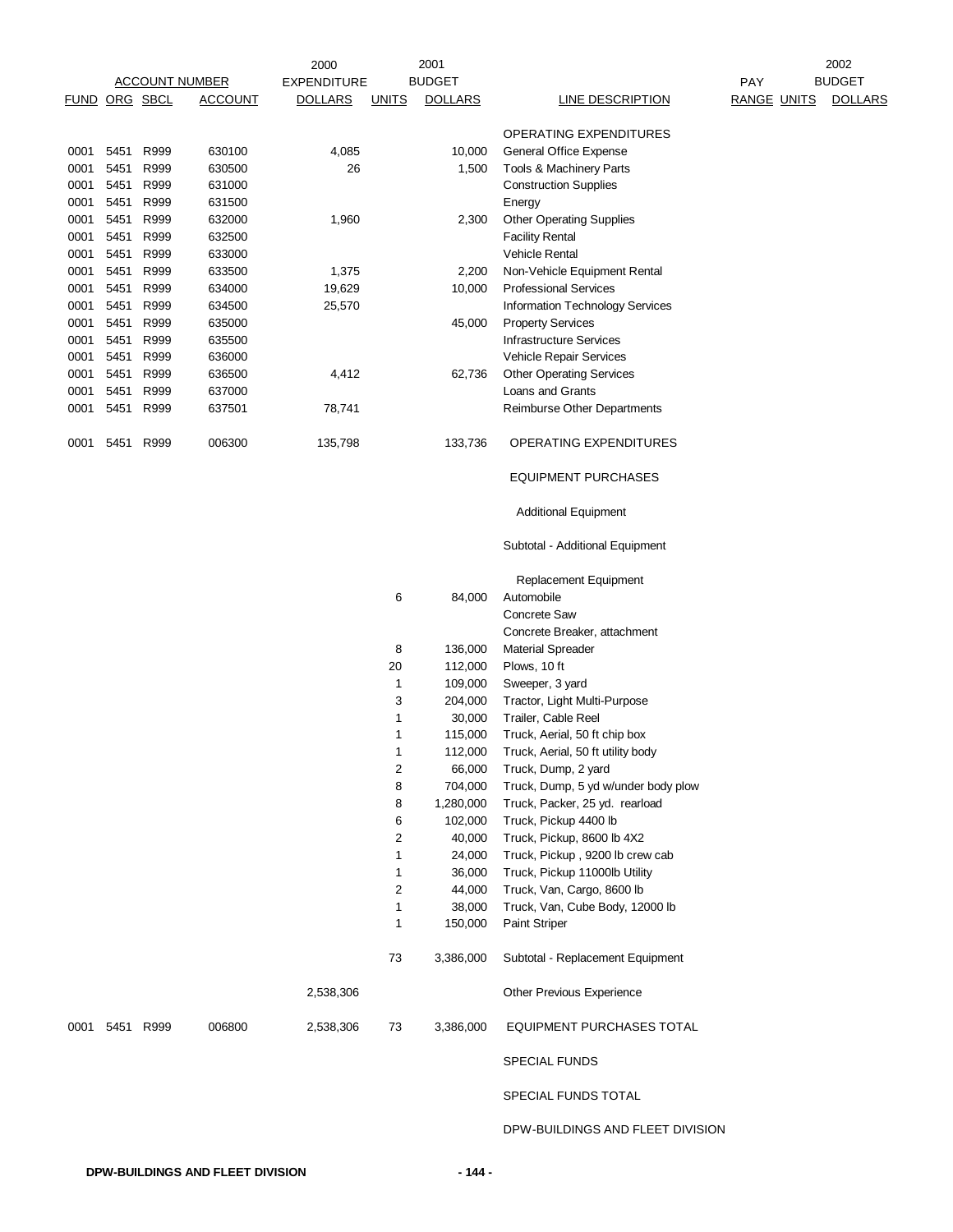|               |           |           | <b>ACCOUNT NUMBER</b> | 2000<br><b>EXPENDITURE</b> |              | 2001<br><b>BUDGET</b> | <b>PAY</b>                                         |                    | 2002<br><b>BUDGET</b> |
|---------------|-----------|-----------|-----------------------|----------------------------|--------------|-----------------------|----------------------------------------------------|--------------------|-----------------------|
| FUND ORG SBCL |           |           | <b>ACCOUNT</b>        | <b>DOLLARS</b>             | <u>UNITS</u> | <b>DOLLARS</b>        | <b>LINE DESCRIPTION</b>                            | <b>RANGE UNITS</b> | <b>DOLLARS</b>        |
|               |           |           |                       | 4,283,529                  |              | 4,114,274             | ADMINISTRATION SECTION TOTAL                       |                    |                       |
|               |           |           |                       |                            |              |                       | PROGRAM RESULT MEASURES/                           |                    |                       |
|               |           |           |                       | <b>UNITS</b>               | %            | <b>UNITS</b>          | INTERNAL MANAGEMENT INDICATORS:                    | %                  | <b>UNITS</b>          |
|               |           |           |                       |                            |              |                       | <b>Accounting Services</b>                         |                    |                       |
| 0001          | 5451      | 0200      | P54501                |                            |              |                       | Number of Documents Processed (P)                  |                    |                       |
| 0001          | 5451      | 0200      | P54502                |                            |              |                       | No. of Contracts and Service Orders Issued (Q-1)   |                    |                       |
| 0001          |           | 5451 0200 | P54503                |                            |              |                       | Number of Billings (Q-2)                           |                    |                       |
|               |           |           |                       |                            |              |                       | Payroll and Personnel Buildings                    |                    |                       |
| 0001          |           | 5451 0410 | P54504                |                            |              |                       | Average Number of Employes (P)                     |                    |                       |
| 0001          |           | 5451 0410 | P54505                |                            |              |                       | No. Personnel Doc's and Reports Prep'd (Q-1)       |                    |                       |
|               |           |           |                       |                            |              |                       | Payroll and Personnel Equipment                    |                    |                       |
| 0001          |           | 5451 0410 | P54506                |                            |              |                       | Timesheets Processed (P)                           |                    |                       |
| 0001          | 5451      | 0410      | P54507                |                            |              |                       | Adjustments Issued (Q-1)                           |                    |                       |
|               |           |           |                       |                            |              |                       | Storekeeping and Material Purchases                |                    |                       |
| 0001          | 5451      | 0800      | P54508                |                            |              |                       | Number of Receipts & Disbursements (P)             |                    |                       |
| 0001          | 5451      | 0800      | P54509                |                            |              |                       | Total Value of Supplies & Material Disbursed (Q-1) |                    |                       |
| 0001          |           | 5451 0800 | P54510                |                            |              |                       | Percentage of equipment and vehicle specs          |                    |                       |
|               |           |           |                       |                            |              |                       | completed by June 30                               |                    |                       |
|               |           |           |                       |                            |              |                       | <b>Fleet Storekeeping</b>                          |                    |                       |
| 0001          | 5451      | 0800      | P54511                |                            |              |                       | Stock Requisitions Filled (P)                      |                    |                       |
| 0001          | 5451      | 0800      | P54512                |                            |              |                       | Emerg. Orders Dut to Parts Out of Stock (Q-1)      |                    |                       |
|               |           |           |                       |                            |              |                       | <b>Tire Shop Activities</b>                        |                    |                       |
| 0001          | 5451      | 0800      | P54513                |                            |              |                       | Tires Mounted (P)                                  |                    |                       |
| 0001          | 5451      | 0800      | P54514                |                            |              |                       | No. of Field Service Calls (Q-1)                   |                    |                       |
|               |           |           |                       |                            |              |                       | <b>Billing Activities</b>                          |                    |                       |
| 0001          | 5451 0410 |           | P54515                |                            |              |                       | Invoices Processed (P)                             |                    |                       |
| 0001          |           | 5451 0410 | P54516                |                            |              |                       | % Invoices Held Over 30 days                       |                    |                       |
|               |           |           |                       |                            |              |                       | <b>Equipment Management System</b>                 |                    |                       |
| 0001          | 5451 0800 |           | P54517                |                            |              |                       | Documents Processed (P)                            |                    |                       |
|               |           |           |                       |                            |              |                       | Management & Administration                        |                    |                       |
|               |           |           |                       |                            |              |                       | Est. Direct Labor Hours (P)                        |                    |                       |
| 0001          | 5451      | 0200      | P54518                |                            |              |                       | % Specs. to Purchasing (Q-1)                       |                    |                       |
| 0001          | 5451      | 0200      | P54519                |                            |              |                       | Safety-DPW Fleet Accidents (Q-2)                   |                    |                       |
|               |           |           |                       |                            |              |                       |                                                    |                    |                       |
|               |           |           |                       | 49,139                     |              | 21,600                | DIRECT LABOR HOUR ALLOCATION                       |                    |                       |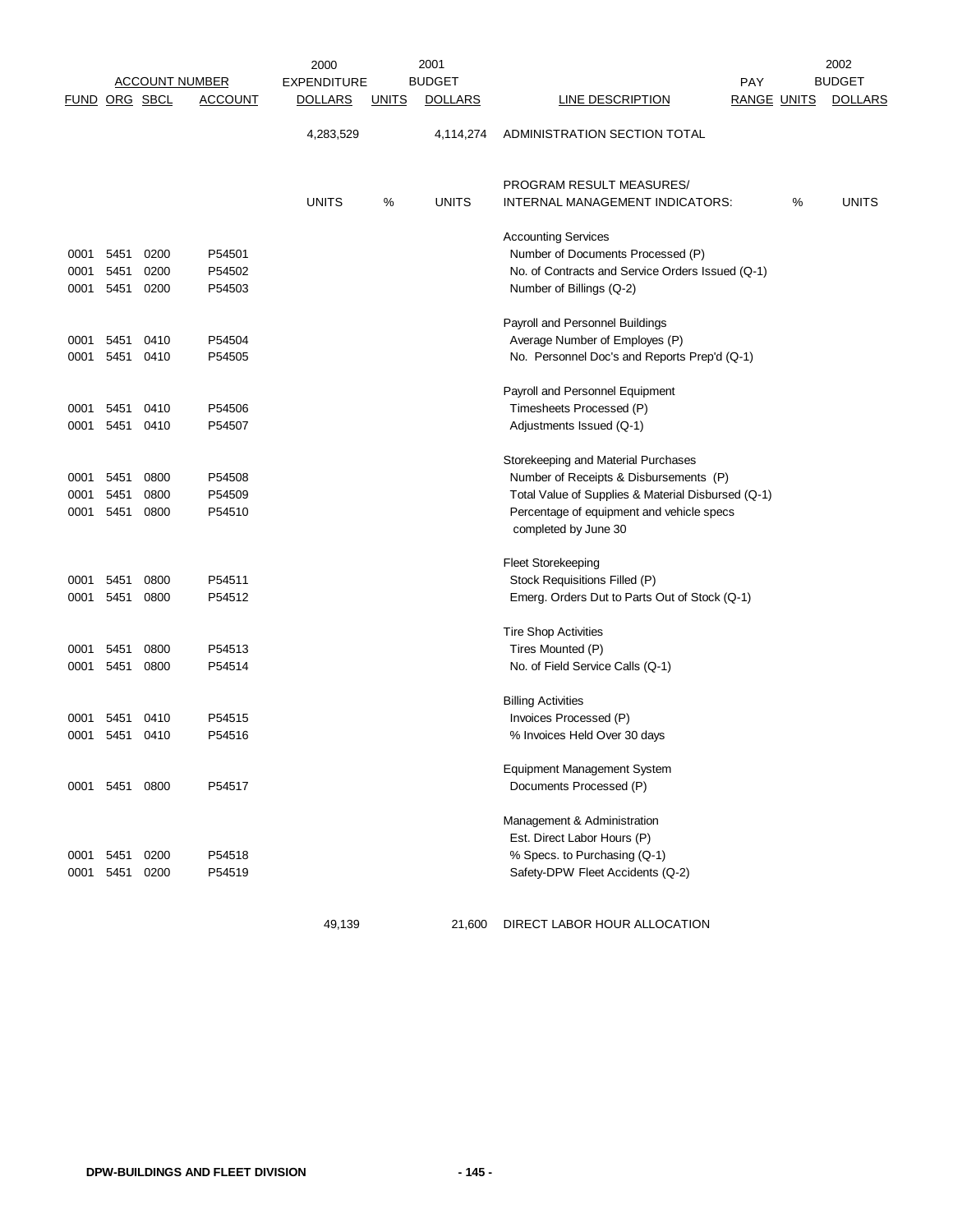|                       |                | 2000               |                | 2001           |                                                   |                    | 2002           |
|-----------------------|----------------|--------------------|----------------|----------------|---------------------------------------------------|--------------------|----------------|
| <b>ACCOUNT NUMBER</b> |                | <b>EXPENDITURE</b> | <b>BUDGET</b>  |                |                                                   | <b>PAY</b>         | <b>BUDGET</b>  |
| FUND ORG SBCL         | <b>ACCOUNT</b> | <b>DOLLARS</b>     | <b>UNITS</b>   | <b>DOLLARS</b> | LINE DESCRIPTION                                  | <b>RANGE UNITS</b> | <b>DOLLARS</b> |
|                       |                |                    |                |                |                                                   |                    |                |
|                       |                |                    |                |                | DPW-BUILDINGS AND FLEET DIVISION                  |                    |                |
|                       |                |                    |                |                | FLEET SERVICES SECTION                            |                    |                |
|                       |                |                    |                |                |                                                   |                    |                |
|                       |                |                    |                |                | SALARIES & WAGES                                  |                    |                |
|                       |                |                    | 1              | 79,735         | Fleet Services Manager (Y)                        | 14                 |                |
|                       |                |                    | 1              | 62,971         | Quality Assurance Coordinator                     | 8                  |                |
|                       |                |                    | 1              | 61,288         | Vehicle and Equipment Specialist (Y)              | $\overline{7}$     |                |
|                       |                |                    | 1              | 33,101         | Personnel Payroll Assistant II                    | 445                |                |
|                       |                |                    | 1              | 65,307         | Auto. Mechanic Supervisor III                     | $\overline{7}$     |                |
|                       |                |                    | 8              | 418,129        | Auto. Mechanic Supervisor II                      | 5                  |                |
|                       |                |                    | $\mathbf{1}$   | 47,476         | Auto. Mechanic Supervisor I (B)                   | 3                  |                |
|                       |                |                    |                |                | Network Analyst Associate                         | 598                |                |
|                       |                |                    | $\mathbf{1}$   | 40,730         | <b>Automotive Machinist</b>                       | 285                |                |
|                       |                |                    | 5              | 187,330        | <b>Field Service Mechanic</b>                     | 270                |                |
|                       |                |                    | 9              | 321,750        | Auto Maintenance Mechanic                         | 260                |                |
|                       |                |                    | 46             | 1,616,940      | Vehicle Serv. Technician-Heavy (C)                | 260                |                |
|                       |                |                    | 19             | 660,348        | Vehicle Service Technician                        | 254                |                |
|                       |                |                    | $\overline{c}$ | 71,500         | Automotive Electrician                            | 255                |                |
|                       |                |                    | 1              | 30,884         | Auto. Mechanic Helper                             | 235                |                |
|                       |                |                    | 6              | 183,508        | Heavy Equipment Lubricator                        | 230                |                |
|                       |                |                    | $\mathbf{1}$   | 29,824         | Special M.E. Laborer                              | 225                |                |
|                       |                |                    | 16             | 473,109        | Garage Attendant (A)                              | 220                |                |
|                       |                |                    | $\overline{4}$ | 104,788        | <b>Office Assistant II</b>                        | 410                |                |
|                       |                |                    | 5              | 187,720        | Auto Body Repair/Painting Tech.                   | 268                |                |
|                       |                |                    | 1              | 35,542         | Fluid Power Systems Technician                    | 262                |                |
|                       |                |                    |                |                |                                                   |                    |                |
|                       |                |                    |                |                | FLEET STORE ROOMS                                 |                    |                |
|                       |                |                    | $\mathbf{1}$   | 50,611         | Automotive Stores Supervisor                      | 4                  |                |
|                       |                |                    | $\mathbf{1}$   | 44,545         | Inventory Control Coordinator                     | $\overline{c}$     |                |
|                       |                |                    | 10             | 295,461        | Vehicle Parts Clerk                               | 340                |                |
|                       |                |                    | $\mathbf{1}$   | 32,080         | Inventory Control Assistant IV                    | 350                |                |
|                       |                |                    | 1              | 26,249         | <b>Office Assistant III</b>                       | 425                |                |
|                       |                |                    | $\mathbf{1}$   | 30,036         | Garage Attendant                                  | 240                |                |
|                       |                |                    |                |                |                                                   |                    |                |
|                       |                |                    |                |                | <b>TIRE SHOP</b>                                  |                    |                |
|                       |                |                    | $\overline{2}$ | 64,579         | Tire Repair Worker II                             | 245                |                |
|                       |                |                    | 3              | 92,399         | Tire Repair Worker I                              | 235                |                |
|                       |                |                    | 1              | 37,467         | Tire Repair Worker III                            | 270                |                |
|                       |                |                    |                |                |                                                   |                    |                |
|                       |                |                    |                |                | <b>AUXILIARY POSITIONS</b>                        |                    |                |
|                       |                |                    | $\mathbf{1}$   |                | Auto. Maintenance Mechanic                        | 260                |                |
|                       |                |                    | 6              |                | Vehicle Service Technician                        | 254                |                |
|                       |                |                    | 5              |                | Vehicle Service Technician - Heavy                | 260                |                |
|                       |                |                    | 1              |                | Auto Mechanic Supervisor I                        | 3                  |                |
|                       |                |                    | 3              |                | Auto Mechanic Supervisor II                       | 4                  |                |
|                       |                |                    | 1              |                | Auto Mechanic Supervisor III                      | 6                  |                |
|                       |                |                    | 1              |                | Fuel System Technician                            | 260                |                |
|                       |                |                    | 1              |                | Special M.E. Laborer                              | 225                |                |
|                       |                |                    | 1              |                | Tire Repair Worker I                              | 235                |                |
|                       |                |                    | 20             |                | <b>Total Auxiliary</b>                            |                    |                |
|                       |                |                    | 171            | 5,385,407      | <b>Total Before Adjustments</b>                   |                    |                |
|                       |                |                    |                |                |                                                   |                    |                |
|                       |                |                    |                | 265,000        | Salary & Wage Rate Change<br>Overtime Compensated |                    |                |
|                       |                |                    |                | (105,000)      | Personnel Cost Adjustment                         |                    |                |
|                       |                |                    |                | 35,000         | Other                                             |                    |                |
|                       |                |                    |                |                |                                                   |                    |                |
|                       |                |                    |                | 5,580,407      | Gross Salaries & Wages Total                      |                    |                |
|                       |                |                    |                |                |                                                   |                    |                |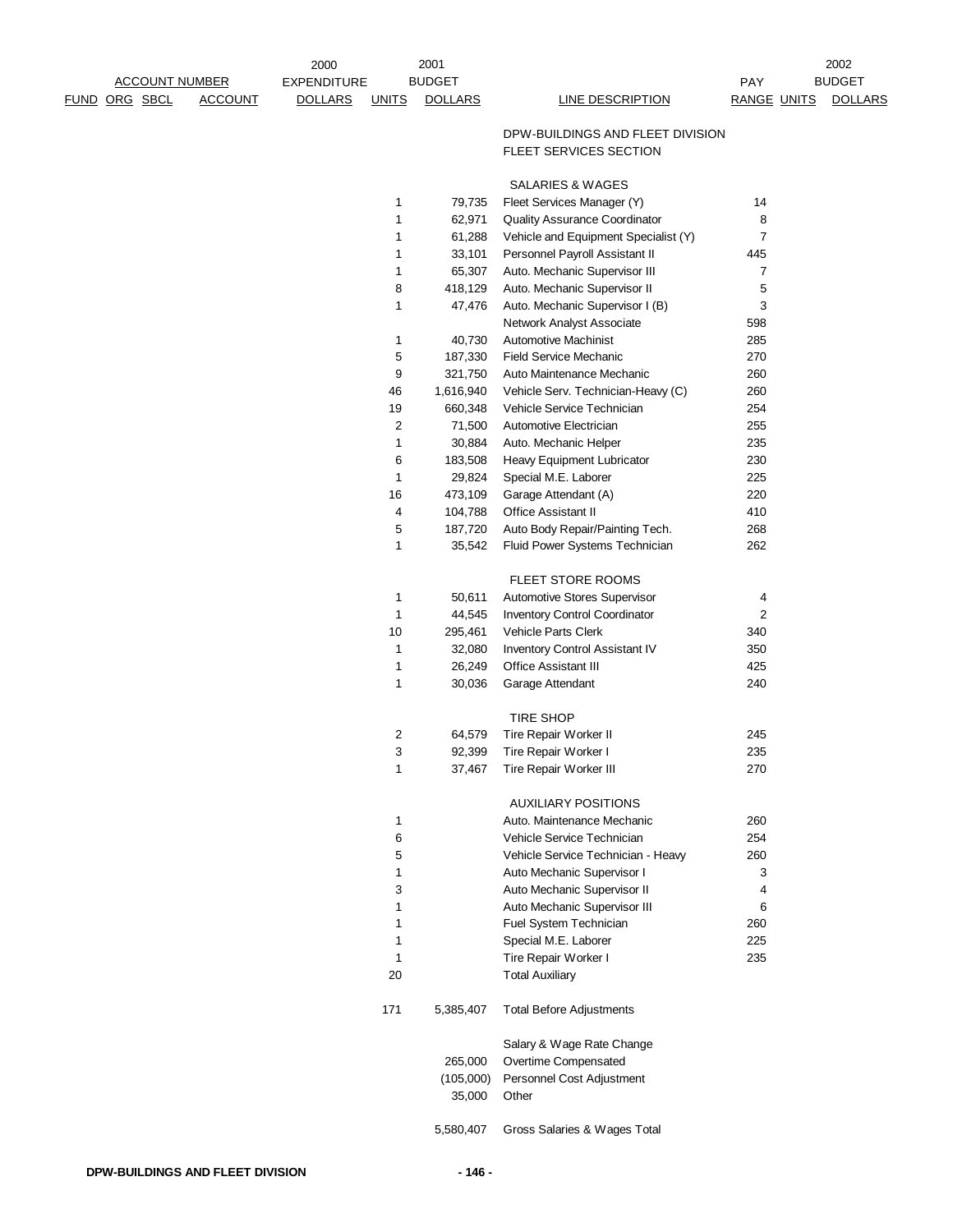|                      |           |                       |                  | 2000               |                 | 2001           |                                                                                                                                                       |                    | 2002           |
|----------------------|-----------|-----------------------|------------------|--------------------|-----------------|----------------|-------------------------------------------------------------------------------------------------------------------------------------------------------|--------------------|----------------|
|                      |           | <b>ACCOUNT NUMBER</b> |                  | <b>EXPENDITURE</b> |                 | <b>BUDGET</b>  |                                                                                                                                                       | PAY                | <b>BUDGET</b>  |
| <b>FUND ORG SBCL</b> |           |                       | <b>ACCOUNT</b>   | <u>DOLLARS</u>     | <u>UNITS</u>    | <b>DOLLARS</b> | <b>LINE DESCRIPTION</b>                                                                                                                               | <b>RANGE UNITS</b> | <b>DOLLARS</b> |
|                      |           |                       |                  |                    |                 | (711,000)      | Reimbursable Services Deduction<br>Capital Improvements Deduction<br>Grants & Aids Deduction                                                          |                    |                |
| 0001                 |           | 5452 R999             | 006000           | 4,994,147          |                 | 4,869,407      | NET SALARIES & WAGES TOTAL                                                                                                                            |                    |                |
|                      |           |                       |                  |                    | 133.20<br>21.10 |                | <b>O&amp;M FTE'S</b><br>NON-O&M FTE'S                                                                                                                 |                    |                |
|                      |           |                       |                  |                    |                 |                | (A) Two positions of Garage Attendant to be held at the position level<br>of Special Services Laborer until vacated by the incumbents.                |                    |                |
|                      |           |                       |                  |                    |                 |                | (B) Salary for incumbent James Bentley to be maintained at Pay<br>Range held during 1999. Position will be eliminated upon<br>incumbent's retirement. |                    |                |
|                      |           |                       |                  |                    |                 |                | (Y) Required to file a statement of economic interests in accordance<br>with the Milwaukee code of Ordinances Chapter 303 - Code of Ethics.           |                    |                |
|                      |           |                       |                  |                    |                 |                | (C) One position occupied by John Garland, authorized in<br>accordance with the terms of the Labor Contract                                           |                    |                |
| 0001                 |           | 5452 R999             | 006100           | 1,493,253          |                 | 1,606,904      | ESTIMATED EMPLOYE FRINGE BENEFITS<br>(Involves Revenue Offset-No<br>Transfers from this Account)                                                      |                    |                |
|                      |           |                       |                  |                    |                 |                | <b>OPERATING EXPENDITURES</b>                                                                                                                         |                    |                |
| 0001                 | 5452 R999 |                       | 630100           | 15,000             |                 | 15,000         | General Office Expense                                                                                                                                |                    |                |
| 0001                 | 5452 R999 |                       | 630500           | 2,947,576          |                 | 2,296,400      | Tools & Machinery Parts                                                                                                                               |                    |                |
| 0001                 |           | 5452 R999             | 631000           | 25,987             |                 | 100,000        | <b>Construction Supplies</b>                                                                                                                          |                    |                |
| 0001                 |           | 5452 R999             | 631500           | (148,908)          |                 |                | Energy                                                                                                                                                |                    |                |
| 0001                 |           | 5452 R999             | 632000           | 23,497             |                 | 20,000         | <b>Other Operating Supplies</b>                                                                                                                       |                    |                |
| 0001                 |           | 5452 R999             | 632500           |                    |                 |                | <b>Facility Rental</b>                                                                                                                                |                    |                |
| 0001                 |           | 5452 R999             | 633000           | 13,297             |                 |                | <b>Vehicle Rental</b>                                                                                                                                 |                    |                |
| 0001                 |           | 5452 R999             | 633500           | 15,992             |                 |                | Non-Vehicle Equipment Rental                                                                                                                          |                    |                |
| 0001                 | 5452      | R999                  | 634000           | 1,185              |                 | 500            | <b>Professional Services</b>                                                                                                                          |                    |                |
| 0001                 | 5452 R999 |                       | 634500           | 1,036              |                 | 15,000         | Information Technology Services                                                                                                                       |                    |                |
| 0001                 | 5452 R999 |                       | 635000           | 51,185             |                 |                | <b>Property Services</b>                                                                                                                              |                    |                |
| 0001                 | 5452 R999 |                       | 635500           |                    |                 |                | <b>Infrastructure Services</b>                                                                                                                        |                    |                |
| 0001                 | 5452 R999 |                       | 636000           | 632,394            |                 | 400,000        | Vehicle Repair Services                                                                                                                               |                    |                |
| 0001                 | 5452 R999 |                       | 636500           | 62,365             |                 | 3,000          | <b>Other Operating Services</b><br>Loans and Grants                                                                                                   |                    |                |
| 0001<br>0001         | 5452 R999 | 5452 R999             | 637000<br>637501 | 406                |                 |                | Reimburse Other Departments                                                                                                                           |                    |                |
| 0001                 | 5452 R999 |                       | 006300           | 3,641,012          |                 | 2,849,900      | OPERATING EXPENDITURES                                                                                                                                |                    |                |
|                      |           |                       |                  |                    |                 |                | <b>EQUIPMENT PURCHASES</b>                                                                                                                            |                    |                |
|                      |           |                       |                  |                    |                 |                | <b>Additional Equipment</b>                                                                                                                           |                    |                |
|                      |           |                       |                  |                    | 1               | 2,000          | Milling Machine Digital Readout                                                                                                                       |                    |                |
|                      |           |                       |                  |                    | 1               | 4,000          | Tester, Diagnostic                                                                                                                                    |                    |                |
|                      |           |                       |                  |                    | 2               | 6,000          | Subtotal - Additional Equipment                                                                                                                       |                    |                |
|                      |           |                       |                  |                    | 1               | 30,000         | Replacement Equipment<br>Alignment Rack                                                                                                               |                    |                |
|                      |           |                       |                  |                    | 1               | 4,400          | <b>Band Saw</b>                                                                                                                                       |                    |                |
|                      |           |                       |                  |                    |                 |                | Band Saw, Horizontal                                                                                                                                  |                    |                |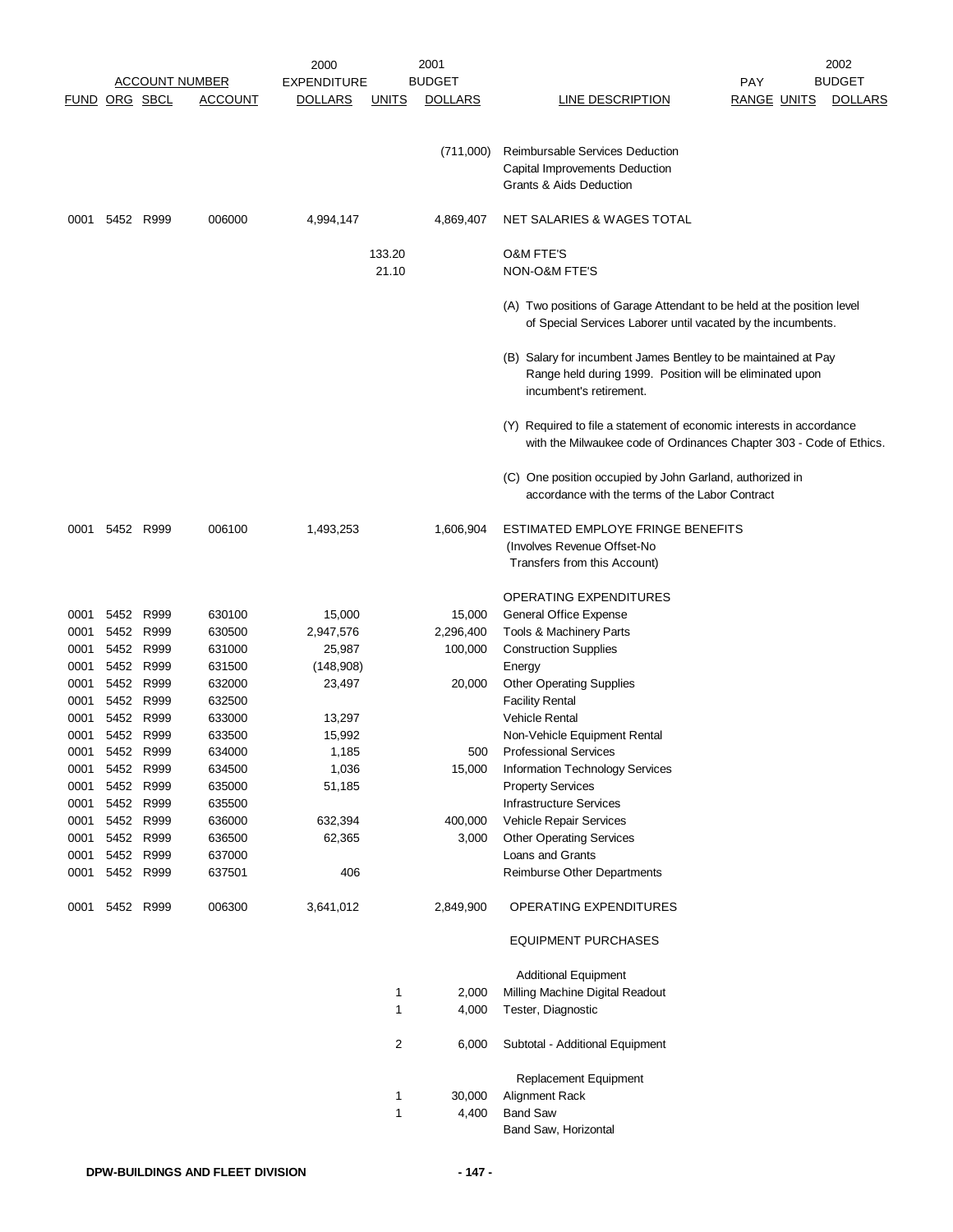|               |                |           |                       | 2000               |                | 2001           |                                                             |                    |   | 2002           |
|---------------|----------------|-----------|-----------------------|--------------------|----------------|----------------|-------------------------------------------------------------|--------------------|---|----------------|
|               |                |           | <b>ACCOUNT NUMBER</b> | <b>EXPENDITURE</b> |                | <b>BUDGET</b>  |                                                             | <b>PAY</b>         |   | <b>BUDGET</b>  |
| FUND ORG SBCL |                |           | <b>ACCOUNT</b>        | <b>DOLLARS</b>     | <b>UNITS</b>   | <b>DOLLARS</b> | <b>LINE DESCRIPTION</b>                                     | <b>RANGE UNITS</b> |   | <b>DOLLARS</b> |
|               |                |           |                       |                    |                |                | Computer Hardware                                           |                    |   |                |
|               |                |           |                       |                    |                |                | <b>Engine Analyzer</b>                                      |                    |   |                |
|               |                |           |                       |                    |                |                | Huck Fastener Gun                                           |                    |   |                |
|               |                |           |                       |                    |                |                | Wire Welder                                                 |                    |   |                |
|               |                |           |                       |                    | 2              | 6,000          |                                                             |                    |   |                |
|               |                |           |                       |                    | $\overline{4}$ | 40,400         | Subtotal - Replacement Equipment                            |                    |   |                |
|               |                |           |                       | 2,114,943          |                |                | Other Previous Experience                                   |                    |   |                |
| 0001          |                | 5452 R999 | 006800                | 2,114,943          | 6              | 46,400         | EQUIPMENT PURCHASES TOTAL                                   |                    |   |                |
|               |                |           |                       |                    |                |                | <b>SPECIAL FUNDS</b>                                        |                    |   |                |
|               |                |           |                       |                    |                |                | SPECIAL FUNDS TOTAL                                         |                    |   |                |
|               |                |           |                       |                    |                |                | DPW-BUILDINGS AND FLEET DIVISION                            |                    |   |                |
|               |                |           |                       | 12,243,355         |                | 9,372,611      | FLEET SERVICES SECTION TOTAL                                |                    |   |                |
|               |                |           |                       |                    |                |                | PROGRAM RESULT MEASURES/                                    |                    |   |                |
|               |                |           |                       | <b>UNITS</b>       | %              | <b>UNITS</b>   | INTERNAL MANAGEMENT INDICATORS:                             |                    | % | <b>UNITS</b>   |
|               |                |           |                       |                    |                |                | Repair & Mounting-Snow & Ice                                |                    |   |                |
|               |                |           |                       |                    |                |                | <b>Control Equipment</b>                                    |                    |   |                |
| 0001          | 5452 0861      |           | P54520                |                    |                |                | Emergency Operations-No. (P)                                |                    |   |                |
|               |                |           |                       |                    |                |                |                                                             |                    |   |                |
|               |                |           |                       |                    |                |                | Preventive Maintenance Inspection<br>and Service            |                    |   |                |
| 0001          | 5452 0861      |           | P54521                |                    |                |                | P.M.'s Performed (P)                                        |                    |   |                |
|               |                |           |                       |                    |                |                |                                                             |                    |   |                |
|               |                |           |                       |                    |                |                | Repair - Police Equipment                                   |                    |   |                |
| 0001          | 5452 0861      |           | P54522                |                    |                |                | Repair Orders (P)                                           |                    |   |                |
|               |                |           |                       |                    |                |                |                                                             |                    |   |                |
|               |                |           |                       |                    |                |                | Light Equipment-Repair                                      |                    |   |                |
| 0001          | 5452 0861      |           | P54523                |                    |                |                | Repair Orders (P)                                           |                    |   |                |
| 0001          | 5452           | 0861      | P54524                |                    |                |                | Replacement Cycle-Autos (Q-1)                               |                    |   |                |
| 0001          | 5452           | 0861      | P54525                |                    |                |                | Replacement Cycle-Pickups & Vans (Q-2)                      |                    |   |                |
|               |                |           |                       |                    |                |                |                                                             |                    |   |                |
|               |                |           |                       |                    |                |                | Refuse Removal Vehicles-Repair                              |                    |   |                |
| 0001          | 5452           | 0862      | P54526                |                    |                |                | Repair Orders (P)                                           |                    |   |                |
| 0001          |                | 5452 0862 | P54527                |                    |                |                | Total No. Maintained (Q-1)                                  |                    |   |                |
| 0001          | 5452 0862      |           | P54528                |                    |                |                | Replacement Cycle-Packers (Q-2)                             |                    |   |                |
|               |                |           |                       |                    |                |                |                                                             |                    |   |                |
|               |                |           |                       |                    |                |                | Street Sweepers-Repair                                      |                    |   |                |
| 0001          | 5452           | 0864      | P54529                |                    |                |                | Repair Orders (P)                                           |                    |   |                |
| 0001          | 5452           | 0864      | P54530                |                    |                |                | Total No. Sweepers (Q-1)                                    |                    |   |                |
| 0001          | 5452 0864      |           | P54531                |                    |                |                | Replacement Cycle-Sweepers (Q-2)                            |                    |   |                |
|               |                |           |                       |                    |                |                | Other Heavy Equipment-Repair                                |                    |   |                |
| 0001          | 5452           | 0864      | P54532                |                    |                |                | Repair Orders (P)                                           |                    |   |                |
| 0001          |                | 5452 0864 | P54533                |                    |                |                | Total Units Maintained (Q-1)                                |                    |   |                |
|               |                |           |                       |                    |                |                |                                                             |                    |   |                |
|               |                |           |                       | <b>UNITS</b>       | %              | <b>UNITS</b>   | PROGRAM RESULT MEASURES/<br>INTERNAL MANAGEMENT INDICATORS: |                    | % | <b>UNITS</b>   |
|               |                |           |                       |                    |                |                |                                                             |                    |   |                |
|               |                |           |                       |                    |                |                | <b>Accident Repairs</b>                                     |                    |   |                |
|               | 0001 5452 0864 |           | P54534                |                    |                |                | Repair Orders (P)                                           |                    |   |                |
|               |                |           |                       |                    |                |                |                                                             |                    |   |                |
|               |                |           |                       |                    |                |                | Rework of Contracted-Out Repairs                            |                    |   |                |
| 0001          | 5452           | 0864      | P54535                |                    |                |                | Repair Orders (P)                                           |                    |   |                |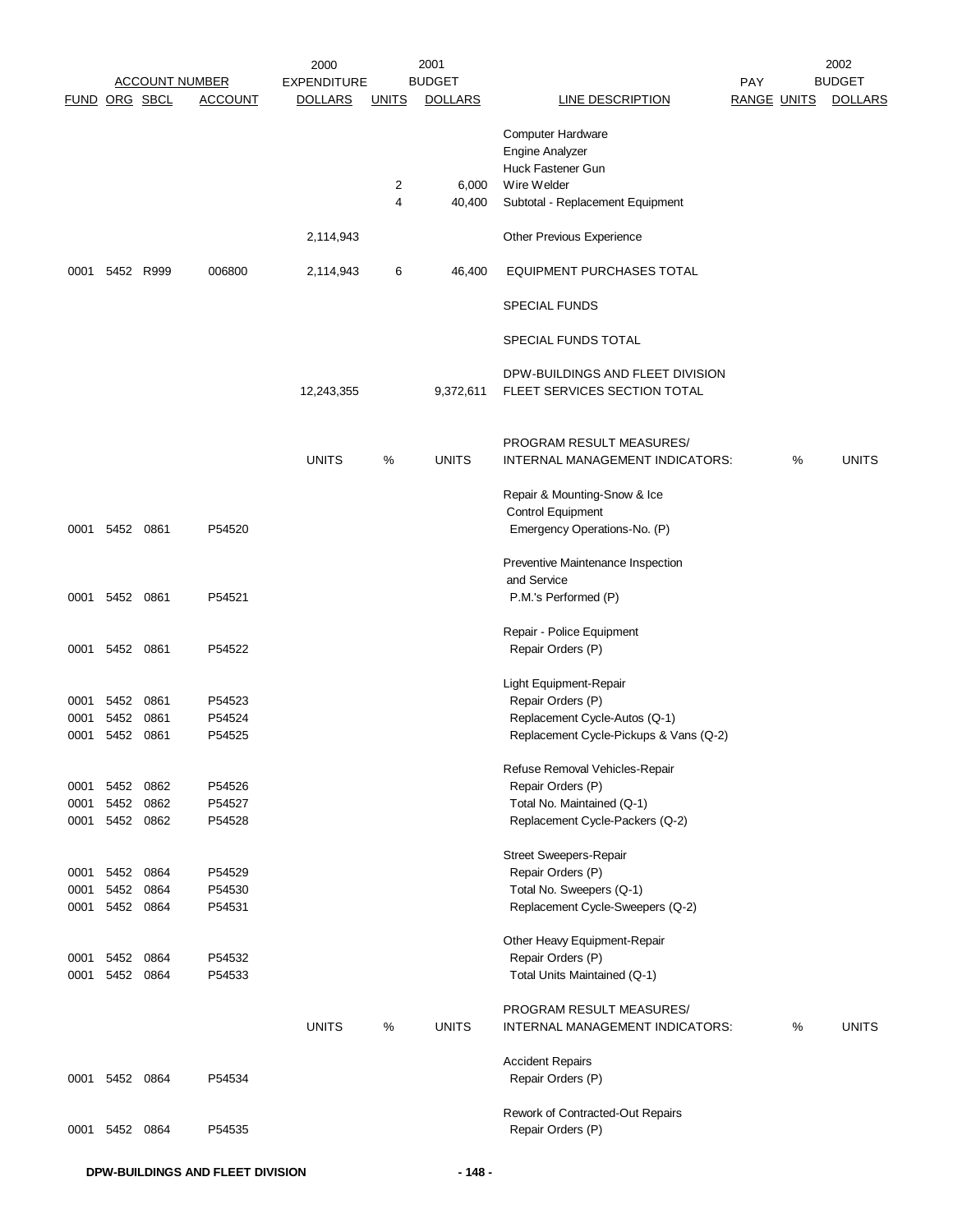|             |            |             | <b>ACCOUNT NUMBER</b> | 2000<br><b>EXPENDITURE</b> |              | 2001<br><b>BUDGET</b> |                                        | <b>PAY</b>         | 2002<br><b>BUDGET</b> |
|-------------|------------|-------------|-----------------------|----------------------------|--------------|-----------------------|----------------------------------------|--------------------|-----------------------|
| <b>FUND</b> | <u>ORG</u> | <b>SBCL</b> | <b>ACCOUNT</b>        | <b>DOLLARS</b>             | <b>UNITS</b> | <b>DOLLARS</b>        | LINE DESCRIPTION                       | <b>RANGE UNITS</b> | <b>DOLLARS</b>        |
|             |            |             |                       |                            |              |                       |                                        |                    |                       |
|             |            |             |                       |                            |              |                       | <b>Customer and Equipment Requests</b> |                    |                       |
| 0001        | 5452       | 0800        | P54536                |                            |              |                       | Percentage of requests met             |                    |                       |
|             |            |             |                       |                            |              |                       | Management & Administration            |                    |                       |
|             |            |             |                       |                            |              |                       | Est. Direct Labor Hours (P)            |                    |                       |
|             |            |             |                       |                            |              |                       |                                        |                    |                       |
|             |            |             |                       |                            |              |                       |                                        |                    |                       |

206,297 234,392 DIRECT LABOR HOUR ALLOCATION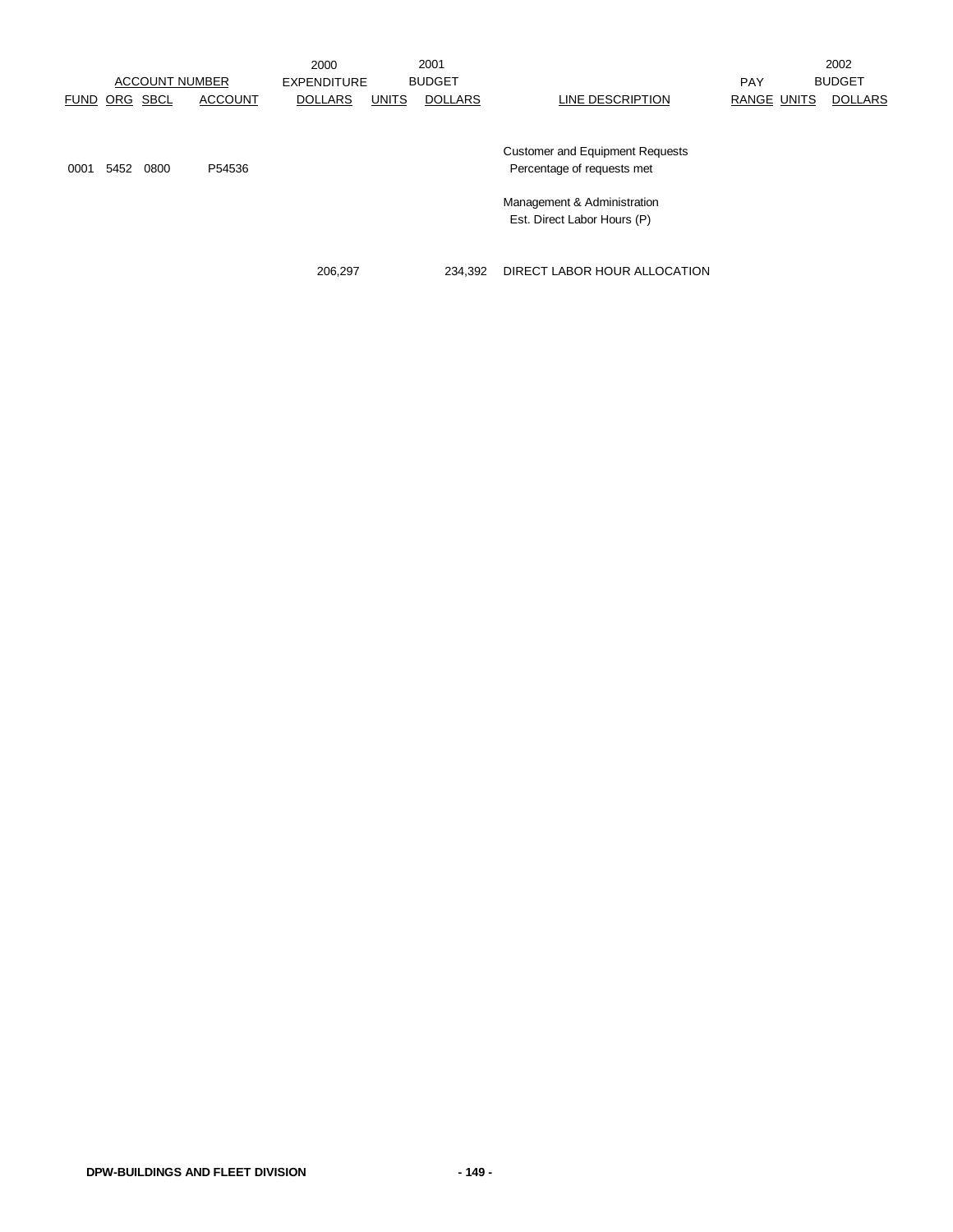|                      |                       |                | 2000           |              | 2001              |                                                                        |                    | 2002           |
|----------------------|-----------------------|----------------|----------------|--------------|-------------------|------------------------------------------------------------------------|--------------------|----------------|
|                      | <b>ACCOUNT NUMBER</b> |                | EXPENDITURE    |              | <b>BUDGET</b>     |                                                                        | PAY                | <b>BUDGET</b>  |
| <b>FUND ORG SBCL</b> |                       | <b>ACCOUNT</b> | <b>DOLLARS</b> | <b>UNITS</b> | <b>DOLLARS</b>    | <b>LINE DESCRIPTION</b>                                                | <b>RANGE UNITS</b> | <b>DOLLARS</b> |
|                      |                       |                |                |              |                   | DPW-BUILDINGS AND FLEET DIVISION                                       |                    |                |
|                      |                       |                |                |              |                   | OPERATIONS SECTION                                                     |                    |                |
|                      |                       |                |                |              |                   |                                                                        |                    |                |
|                      |                       |                |                |              |                   | <b>SALARIES &amp; WAGES</b>                                            |                    |                |
|                      |                       |                |                | 1            | 60,743            | Operations & Dispatch Manager                                          | 9<br>4             |                |
|                      |                       |                |                | 3<br>2       | 154,424<br>74,932 | Equipment Operations Supervisor I<br><b>Driver Training Instructor</b> | 270                |                |
|                      |                       |                |                | 22           | 771,628           | Special Equipment Operator                                             | 258                |                |
|                      |                       |                |                | 21           | 690,144           | Truck Driver (3.5 Tons & Over)                                         | 248                |                |
|                      |                       |                |                | 42           | 1,362,556         | Driver Worker                                                          | 247                |                |
|                      |                       |                |                | 1            | 32,168            | <b>Communications Assistant IV</b>                                     | 455                |                |
|                      |                       |                |                | 3            | 94,536            | Garage Custodian                                                       | 240                |                |
|                      |                       |                |                | 3            | 86,934            | Garage Attendant                                                       | 220                |                |
|                      |                       |                |                | 3            | 130,182           | Crane Operator                                                         | 962                |                |
|                      |                       |                |                | 15           | 641,160           | Tractor, Bulldozer, Endloader or Grad Oper                             | 960                |                |
|                      |                       |                |                | 6            | 247,104           | Tractor Operator (Under 40HP)                                          | 956                |                |
|                      |                       |                |                | 6            | 260,364           | Grad All Operator                                                      | 962                |                |
|                      |                       |                |                | 4            | 117,858           | <b>Communications Assistant III</b>                                    | 445                |                |
|                      |                       |                |                | 2            | 71,240            | Equipment Operator/Worker                                              | 264                |                |
|                      |                       |                |                |              |                   |                                                                        |                    |                |
|                      |                       |                |                |              |                   | <b>AUXILIARY POSITIONS</b>                                             |                    |                |
|                      |                       |                |                | 1            |                   | <b>Equipment Operations Manager</b>                                    | 7                  |                |
|                      |                       |                |                | $\mathbf 1$  |                   | <b>Equipment Operations Supervisor II</b>                              | 6                  |                |
|                      |                       |                |                | 1            |                   | <b>Equipment Operations Supervisor I</b>                               | 4                  |                |
|                      |                       |                |                | 10           |                   | Tractor, Bulldozer, Endloader, or Grad Ope                             | 960                |                |
|                      |                       |                |                | 4            |                   | <b>Driver Training Instructor</b>                                      | 270                |                |
|                      |                       |                |                | 8            |                   | <b>Field Service Mechanic</b>                                          | 270                |                |
|                      |                       |                |                | 31           |                   | Special Equipment Operator                                             | 258                |                |
|                      |                       |                |                | 50           |                   | City Laborer (Regular)                                                 | 220                |                |
|                      |                       |                |                | 3            |                   | Garage Custodian                                                       | 240                |                |
|                      |                       |                |                | 3            |                   | Crane Operator                                                         | 962                |                |
|                      |                       |                |                | 3            |                   | Grad All Operator                                                      | 962                |                |
|                      |                       |                |                | 10           |                   | Tractor Operator (Under 40 HP)                                         | 956                |                |
|                      |                       |                |                | 175          |                   | Truck Driver (Winter Relief)                                           | 943                |                |
|                      |                       |                |                |              |                   | Truck Driver (3.5 tons & over)                                         | 248                |                |
|                      |                       |                |                | 18           |                   | Equipment Operator (Winter Relief)                                     | 944                |                |
|                      |                       |                |                | 5            |                   | Equipment Operator Supv. (Winter Relief)                               | 945                |                |
|                      |                       |                |                | 2            |                   | <b>Communication Assistant III</b>                                     | 425                |                |
|                      |                       |                |                | 1            |                   | <b>Communication Assistant IV</b>                                      | 455                |                |
|                      |                       |                |                | 3            |                   | Driver Worker                                                          | 247                |                |
|                      |                       |                |                |              |                   | Driver Worker (.6 FTE)                                                 | 247                |                |
|                      |                       |                |                | 221          |                   | Snow Driver                                                            | 955                |                |
|                      |                       |                |                | 40           |                   | Snow Operator Light                                                    | 957                |                |
|                      |                       |                |                | 39           |                   | Snow Operator Heavy                                                    | 961                |                |
|                      |                       |                |                | 629          |                   | <b>Total Auxiliary</b>                                                 |                    |                |
|                      |                       |                |                | 763          | 4,795,973         | <b>Total Before Adjustments</b>                                        |                    |                |
|                      |                       |                |                |              |                   | Salary & Wage Rate Change                                              |                    |                |
|                      |                       |                |                |              | 1,450,000         | Overtime Compensated                                                   |                    |                |
|                      |                       |                |                |              | (405,000)         | Personnel Cost Adjustment                                              |                    |                |
|                      |                       |                |                |              | 26,000            | Other                                                                  |                    |                |
|                      |                       |                |                |              | 5,866,973         | Gross Salaries & Wages Total                                           |                    |                |
|                      |                       |                |                |              | (30, 372)         | Reimbursable Services Deduction                                        |                    |                |
|                      |                       |                |                |              |                   | Capital Improvements Deduction                                         |                    |                |
|                      |                       |                |                |              |                   | <b>Grants &amp; Aids Deduction</b>                                     |                    |                |
|                      |                       |                |                |              |                   |                                                                        |                    |                |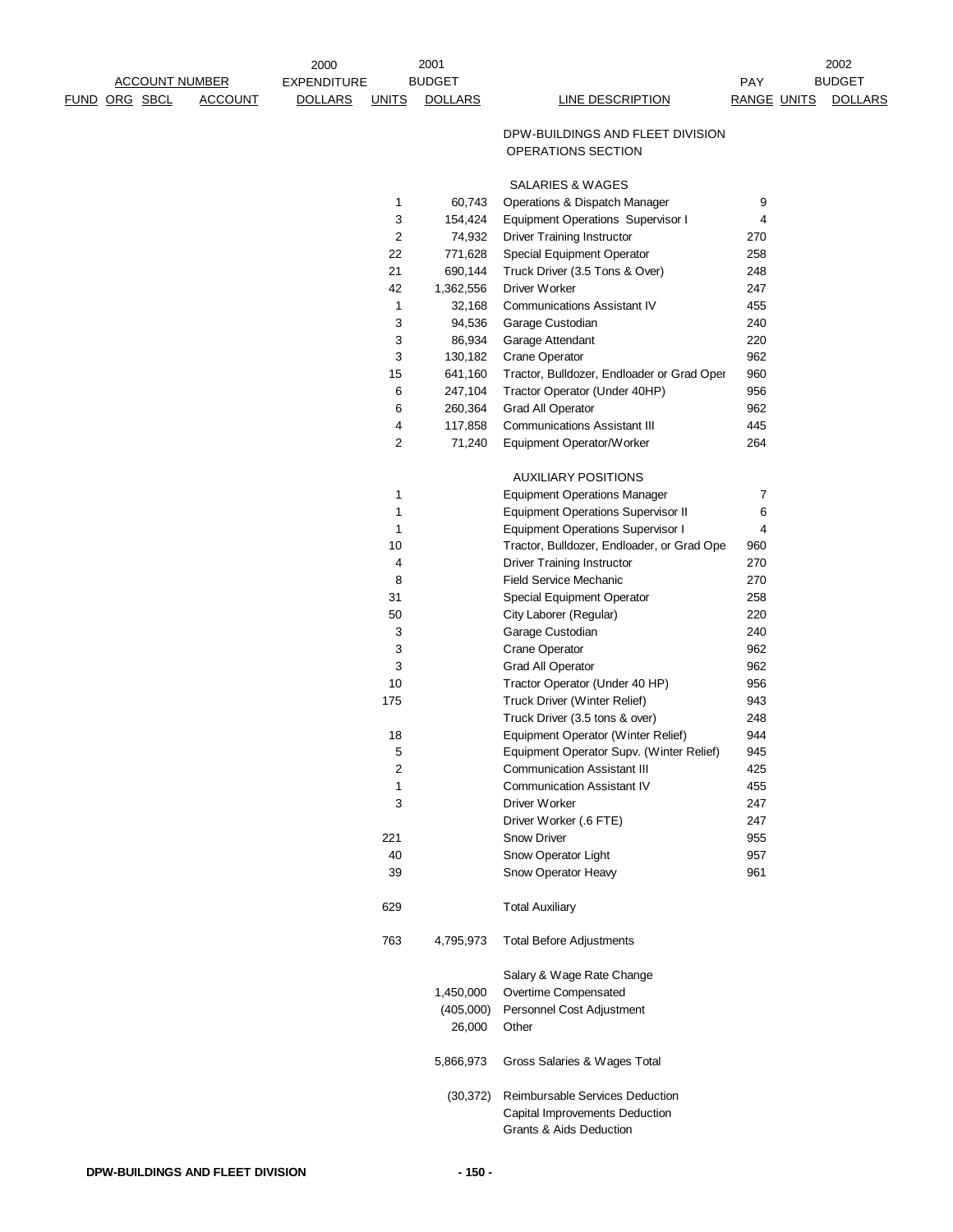|                      |                |      | <b>ACCOUNT NUMBER</b> | 2000<br><b>EXPENDITURE</b> |              | 2001<br><b>BUDGET</b> |                                                              | <b>PAY</b>         | 2002<br><b>BUDGET</b> |
|----------------------|----------------|------|-----------------------|----------------------------|--------------|-----------------------|--------------------------------------------------------------|--------------------|-----------------------|
|                      |                |      |                       |                            |              |                       |                                                              |                    |                       |
| <b>FUND ORG SBCL</b> |                |      | <b>ACCOUNT</b>        | <b>DOLLARS</b>             | <b>UNITS</b> | <b>DOLLARS</b>        | <b>LINE DESCRIPTION</b>                                      | <b>RANGE UNITS</b> | <b>DOLLARS</b>        |
| 0001                 | 5453 R999      |      | 006000                | 6,719,883                  |              | 5,836,601             | NET SALARIES & WAGES TOTAL                                   |                    |                       |
|                      |                |      |                       |                            | 147.80       |                       | <b>O&amp;M FTE'S</b>                                         |                    |                       |
|                      |                |      |                       |                            | 0.50         |                       | NON-O&M FTE'S                                                |                    |                       |
| 0001                 | 5453 R999      |      | 006100                | 2,032,941                  |              | 1,926,079             | ESTIMATED EMPLOYEE FRINGE BENEFITS                           |                    |                       |
|                      |                |      |                       |                            |              |                       | (Involves Revenue Offset-No<br>Transfer from this Account)   |                    |                       |
|                      |                |      |                       |                            |              |                       | OPERATING EXPENDITURES                                       |                    |                       |
| 0001                 | 5453 R999      |      | 630100                | 3,933                      |              | 4,000                 | General Office Expense                                       |                    |                       |
| 0001                 | 5453           | R999 | 630500                | 78                         |              | 2,000                 | Tools & Machinery Parts                                      |                    |                       |
| 0001                 | 5453           | R999 | 631000                | 1,760                      |              |                       | <b>Construction Supplies</b>                                 |                    |                       |
| 0001                 | 5453 R999      |      | 631500                | 1,876,690                  |              | 2,177,800             | Energy                                                       |                    |                       |
| 0001                 | 5453           | R999 | 632000                | 11,900                     |              | 9,000                 | <b>Other Operating Supplies</b>                              |                    |                       |
| 0001                 | 5453           | R999 | 632500                |                            |              |                       | <b>Facility Rental</b>                                       |                    |                       |
| 0001                 | 5453 R999      |      | 633000                | 1,350,504                  |              | 500,000               | <b>Vehicle Rental</b>                                        |                    |                       |
| 0001                 | 5453           | R999 | 633500                | 5,042                      |              | 5,000                 | Non-Vehicle Equipment Rental                                 |                    |                       |
| 0001                 | 5453           | R999 | 634000                |                            |              | 15,000                | <b>Professional Services</b>                                 |                    |                       |
| 0001                 | 5453 R999      |      | 634500                | 31,905                     |              | 10,000                | Information Technology Services                              |                    |                       |
| 0001                 | 5453           | R999 | 635000                |                            |              |                       | <b>Property Services</b>                                     |                    |                       |
| 0001                 | 5453           | R999 | 635500                | 346                        |              |                       | Infrastructure Services                                      |                    |                       |
| 0001                 | 5453           | R999 | 636000                |                            |              |                       | Vehicle Repair Services                                      |                    |                       |
| 0001                 | 5453           | R999 | 636500                | 20,900                     |              | 15,000                | <b>Other Operating Services</b>                              |                    |                       |
| 0001                 | 5453           | R999 | 637000                |                            |              |                       | Loans and Grants                                             |                    |                       |
| 0001                 | 5453           | R999 | 637501                | 908                        |              |                       | Reimburse Other Departments                                  |                    |                       |
| 0001                 | 5453           | R999 | 006300                | 3,303,966                  |              | 2,737,800             | <b>OPERATING EXPENDITURES</b>                                |                    |                       |
|                      |                |      |                       |                            |              |                       | <b>EQUIPMENT PURCHASES</b>                                   |                    |                       |
|                      |                |      |                       |                            |              |                       | <b>Additional Equipment</b>                                  |                    |                       |
|                      |                |      |                       |                            |              |                       | Subtotal - Additional Equipment                              |                    |                       |
|                      |                |      |                       |                            |              |                       | Replacement Equipment                                        |                    |                       |
|                      |                |      |                       |                            |              |                       | Subtotal - Replacement Equipment                             |                    |                       |
|                      | 0001 5453 R999 |      | 006800                |                            |              |                       | EQUIPMENT PURCHASES TOTAL                                    |                    |                       |
|                      |                |      |                       |                            |              |                       | <b>SPECIAL FUNDS</b>                                         |                    |                       |
|                      |                |      |                       |                            |              |                       | SPECIAL FUNDS TOTAL                                          |                    |                       |
|                      |                |      |                       | 12,056,790                 |              | 10,500,480            | DPW-BUILDINGS AND FLEET DIVISION<br>OPERATIONS SECTION TOTAL |                    |                       |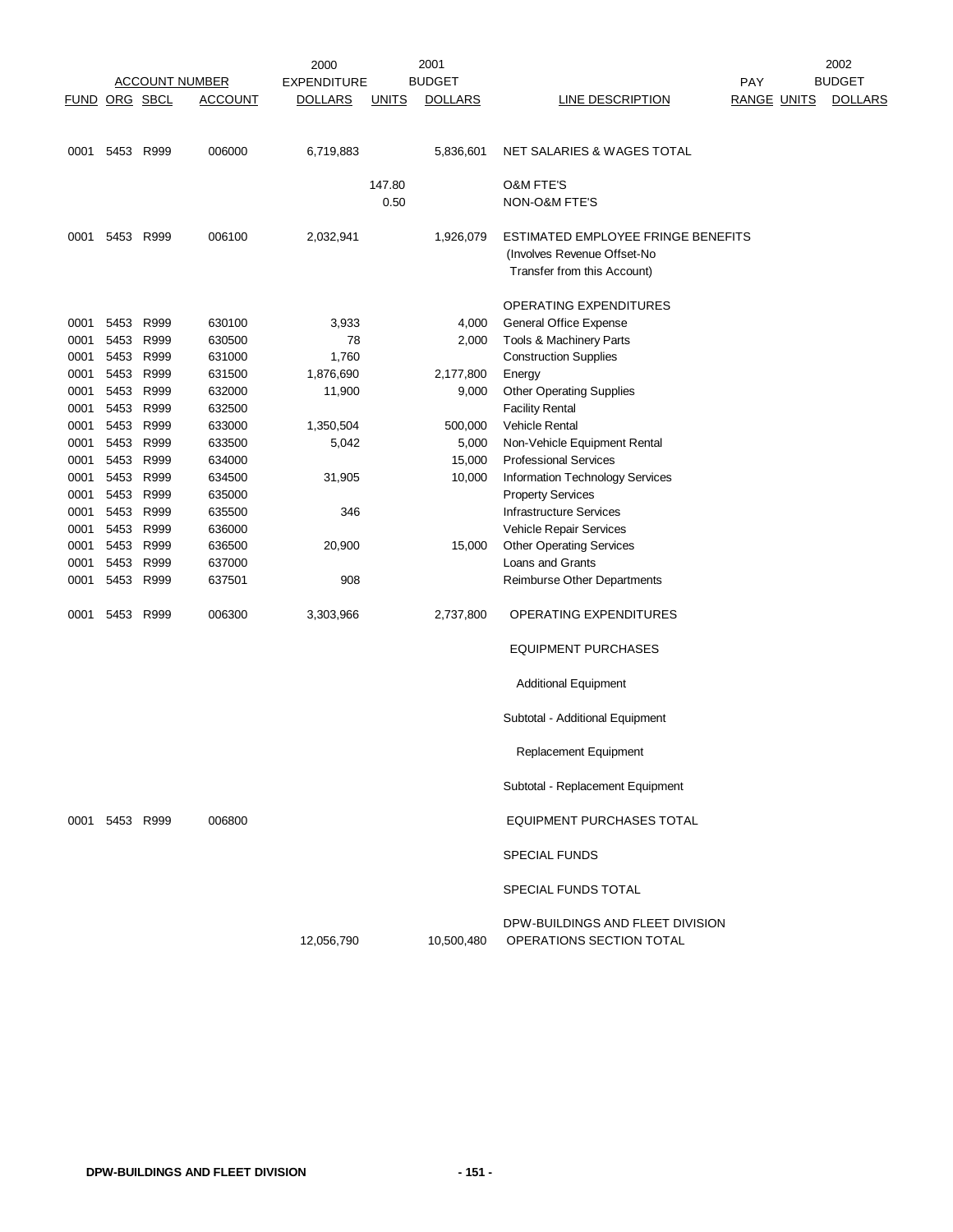|      |                      |                       |                | 2000               |              | 2001           | 2002                                         |                    |      |                |
|------|----------------------|-----------------------|----------------|--------------------|--------------|----------------|----------------------------------------------|--------------------|------|----------------|
|      |                      | <b>ACCOUNT NUMBER</b> |                | <b>EXPENDITURE</b> |              | <b>BUDGET</b>  |                                              | <b>PAY</b>         |      | <b>BUDGET</b>  |
|      | <b>FUND ORG SBCL</b> |                       | <b>ACCOUNT</b> | <b>DOLLARS</b>     | <b>UNITS</b> | <b>DOLLARS</b> | <b>LINE DESCRIPTION</b>                      | <b>RANGE UNITS</b> |      | <b>DOLLARS</b> |
|      |                      |                       |                |                    |              |                | PROGRAM RESULT MEASURES/                     |                    |      |                |
|      |                      |                       |                | <b>UNITS</b>       | %            | <b>UNITS</b>   | INTERNAL MANAGEMENT INDICATORS:              |                    | $\%$ | <b>UNITS</b>   |
|      |                      |                       |                |                    |              |                | <b>Operations-Other Activities</b>           |                    |      |                |
| 0001 | 5453                 | 0850                  | P54537         |                    |              |                | Equipment Hours Provided (P)                 |                    |      |                |
|      |                      |                       |                |                    |              |                | % of Total Municipal Equipment               |                    |      |                |
| 0001 | 5453 0850            |                       | P54538         |                    |              |                | Operations Hours (Q-1)                       |                    |      |                |
|      |                      |                       |                |                    |              |                | Operations-Snow and Ice Control              |                    |      |                |
| 0001 | 5453                 | 0850                  | P54539         |                    |              |                | Equipment Hours Provided (P)                 |                    |      |                |
| 0001 | 5453                 | 0850                  | P54540         |                    |              |                | No. of Emergency Operations (Q-1)            |                    |      |                |
|      |                      |                       |                |                    |              |                | % of Total Municipal Equipment               |                    |      |                |
| 0001 | 5453 0850            |                       | P54541         |                    |              |                | Operation Hours (Q-2)                        |                    |      |                |
|      |                      |                       |                |                    |              |                | Training & Field Supervision                 |                    |      |                |
| 0001 | 5453                 | 0850                  | P54542         |                    |              |                | NR. DPW Fleet Accidents (P)                  |                    |      |                |
| 0001 | 5453                 | 0850                  | P54543         |                    |              |                | No. of Accidents Charged to Division (Q-1)   |                    |      |                |
|      |                      |                       |                |                    |              |                | <b>Field Repair Service</b>                  |                    |      |                |
| 0001 | 5453                 | 0850                  | P54544         |                    |              |                | Service Calls (P)                            |                    |      |                |
|      |                      |                       |                |                    |              |                | Operations-Refuse Removal                    |                    |      |                |
| 0001 | 5453                 | 0850                  | P54545         |                    |              |                | Equipment Hours Provided (P)                 |                    |      |                |
| 0001 | 5453                 | 0850                  | P54546         |                    |              |                | % of Total Muni. Equip. Operator Hours (Q-1) |                    |      |                |
|      |                      |                       |                |                    |              |                | <b>Operations-Street Sweeping</b>            |                    |      |                |
| 0001 | 5453                 | 0850                  | P54547         |                    |              |                | Equipment Hours Provided (P)                 |                    |      |                |
| 0001 | 5453                 | 0850                  | P54548         |                    |              |                | % of Total Muni. Equip. Operator Hours (Q-1) |                    |      |                |
|      |                      |                       |                |                    |              |                | <b>Operations-Forestry Activity</b>          |                    |      |                |
| 0001 | 5453                 | 0850                  | P54549         |                    |              |                | Equipment Hours Provided (P)                 |                    |      |                |
| 0001 | 5453                 | 0850                  | P54550         |                    |              |                | % of Total Muni. Equip. Operator Hours (Q-1) |                    |      |                |
|      |                      |                       |                |                    |              |                | Operations-Infrastructure                    |                    |      |                |
| 0001 | 5453                 | 0850                  | P54551         |                    |              |                | Equipment Hours Provided (P)                 |                    |      |                |
| 0001 | 5453                 | 0850                  | P54552         |                    |              |                | % of Total Muni. Equip. Operator Hours (Q-1) |                    |      |                |
|      |                      |                       |                |                    |              |                | Management & Administration                  |                    |      |                |
|      |                      |                       |                |                    |              |                | Est. Direct Labor Hours (P)                  |                    |      |                |
|      |                      |                       |                |                    |              |                |                                              |                    |      |                |

288,192 260,268 DIRECT LABOR HOUR ALLOCATION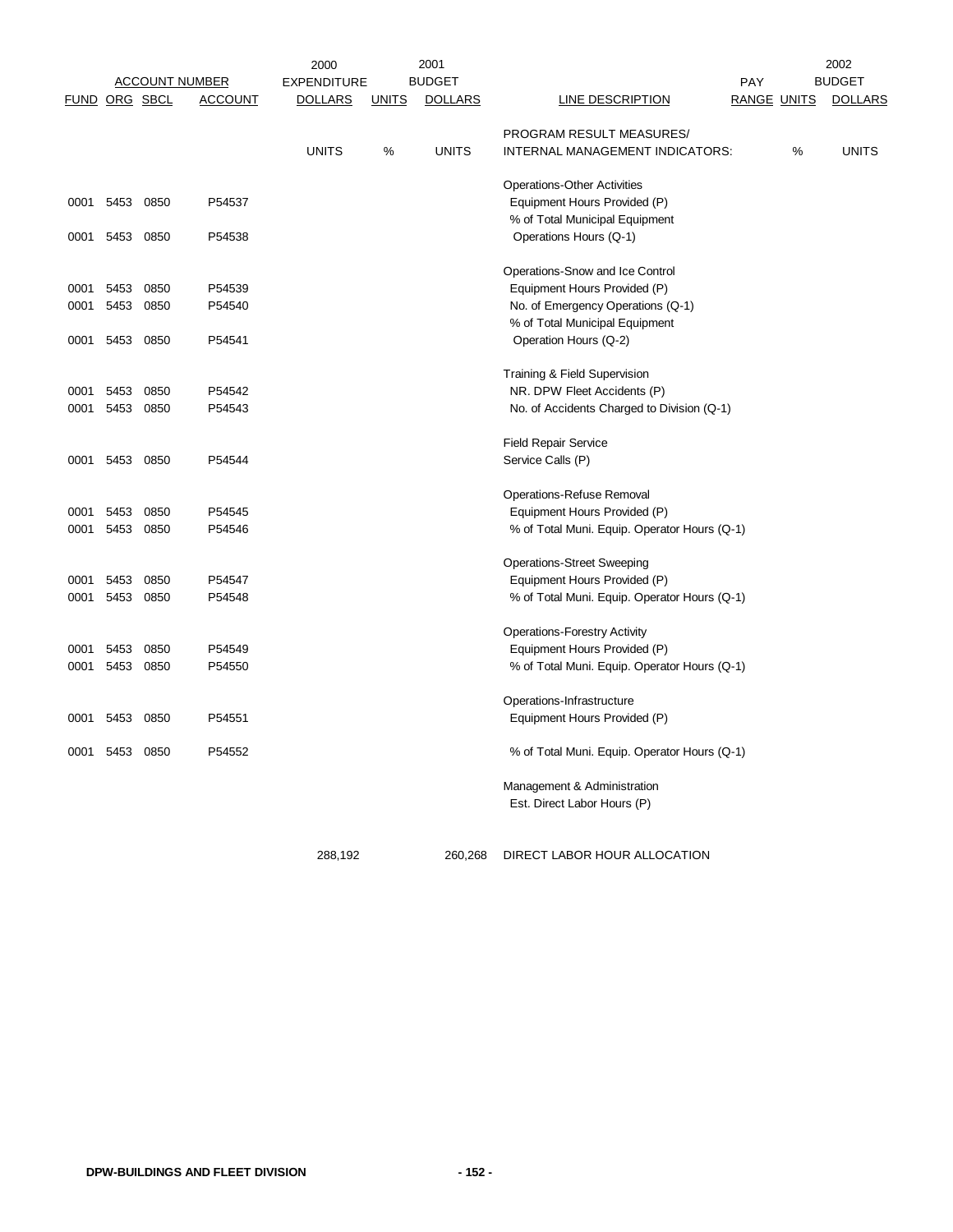|      |               | <b>ACCOUNT NUMBER</b> |                | 2000<br><b>EXPENDITURE</b> |              | 2001<br><b>BUDGET</b> |                                                                                                     | PAY                | 2002<br><b>BUDGET</b> |
|------|---------------|-----------------------|----------------|----------------------------|--------------|-----------------------|-----------------------------------------------------------------------------------------------------|--------------------|-----------------------|
|      | FUND ORG SBCL |                       | <b>ACCOUNT</b> | <b>DOLLARS</b>             | <b>UNITS</b> | <b>DOLLARS</b>        | <b>LINE DESCRIPTION</b>                                                                             | <b>RANGE UNITS</b> | <b>DOLLARS</b>        |
|      |               |                       |                |                            |              |                       | DPW-BUILDINGS AND FLEET DIVISION<br>DESIGN & CONSTRUCTION SECTION                                   |                    |                       |
|      |               |                       |                |                            |              |                       | SALARIES & WAGES                                                                                    |                    |                       |
|      |               |                       |                |                            |              |                       | ARCHITECTURAL PLANNING &<br><b>DESIGN UNIT</b>                                                      |                    |                       |
|      |               |                       |                |                            | 1            | 95,805                | Facilities Design & Construction Mgr. (Y)                                                           | 14                 |                       |
|      |               |                       |                |                            | $\mathbf{1}$ | 75,049                | Architecture Project Manager                                                                        | 12                 |                       |
|      |               |                       |                |                            | 2            | 112,656               | Architect III                                                                                       | 628                |                       |
|      |               |                       |                |                            | 3            | 151,891               | Architectural Designer II                                                                           | 626                |                       |
|      |               |                       |                |                            | $\mathbf{1}$ | 56,174                | Recreational Facilities Coordinator                                                                 | 607                |                       |
|      |               |                       |                |                            |              |                       | MECHANICAL PLANNING & DESIGN<br>UNIT                                                                |                    |                       |
|      |               |                       |                |                            | $\mathbf{1}$ | 66,251                | Mechanical Engineer IV                                                                              | 12                 |                       |
|      |               |                       |                |                            | $\mathbf{1}$ | 50,630                | Mechanical Engineer III                                                                             | 628                |                       |
|      |               |                       |                |                            | $\mathbf{1}$ | 50,630                | Mechanical Engineer II                                                                              | 626                |                       |
|      |               |                       |                |                            |              |                       | DRAFTING SERVICE UNIT                                                                               |                    |                       |
|      |               |                       |                |                            | 1            | 38,289                | Engineering Drafting Technician IV                                                                  | 604                |                       |
|      |               |                       |                |                            | $\mathbf{1}$ | 48,019                | Engineering Tech V                                                                                  | 622                |                       |
|      |               |                       |                |                            | $\mathbf{1}$ | 34,305                | <b>Engineering Drafting Tech II</b>                                                                 | 602                |                       |
|      |               |                       |                |                            |              |                       | Engineering Drafting Technician IV                                                                  | 604                |                       |
|      |               |                       |                |                            |              |                       | CONSTRUCTION MANAGEMENT UNIT                                                                        |                    |                       |
|      |               |                       |                |                            | 4            | 154,929               | Bridges & Public Buildings Inspector (X)                                                            | 545                |                       |
|      |               |                       |                |                            |              |                       | <b>AUXILIARY POSITIONS</b>                                                                          |                    |                       |
|      |               |                       |                |                            | 3            |                       | Architectural Designer II                                                                           | 626                |                       |
|      |               |                       |                |                            | 1            |                       | Construction Coordinator (X)                                                                        | 545                |                       |
|      |               |                       |                |                            | 2            |                       | Bridges & Public Buildings Coord. (X)                                                               | 620                |                       |
|      |               |                       |                |                            | 1            |                       | <b>Engineering Drafting Tech II</b>                                                                 | 602                |                       |
|      |               |                       |                |                            | 1            |                       | Mechanical Eng II                                                                                   | 626                |                       |
|      |               |                       |                |                            | 1            | 38,979                | Engineering Tech IV                                                                                 | 622                |                       |
|      |               |                       |                |                            | 9            |                       | AUXILIARY PERSONNEL                                                                                 |                    |                       |
|      |               |                       |                |                            | 27           | 973,607               | <b>Total Before Adjustments</b>                                                                     |                    |                       |
|      |               |                       |                |                            |              |                       | Salary & Wage Rate Change                                                                           |                    |                       |
|      |               |                       |                |                            |              | 25,000                | Overtime Compensated                                                                                |                    |                       |
|      |               |                       |                |                            |              | (1,800)               | Personnel Cost Adjustment<br>Other                                                                  |                    |                       |
|      |               |                       |                |                            |              | 996,807               | Gross Salaries & Wages Total                                                                        |                    |                       |
|      |               |                       |                |                            |              | (680, 900)            | <b>Reimbursable Services Deduction</b><br>Capital Improvements Deduction<br>Grants & Aids Deduction |                    |                       |
| 0001 |               | 5454 R999             | 006000         | 274,052                    |              | 315,907               | NET SALARIES & WAGES TOTAL                                                                          |                    |                       |
|      |               |                       |                |                            | 5.62         |                       | <b>O&amp;M FTE'S</b>                                                                                |                    |                       |
|      |               |                       |                |                            | 13.38        |                       | NON-O&M FTE'S                                                                                       |                    |                       |
|      |               |                       |                |                            |              |                       | (X) Private Auto Allowance May Be Paid Pursuant to                                                  |                    |                       |

Section 350-183 of the Milwaukee Code.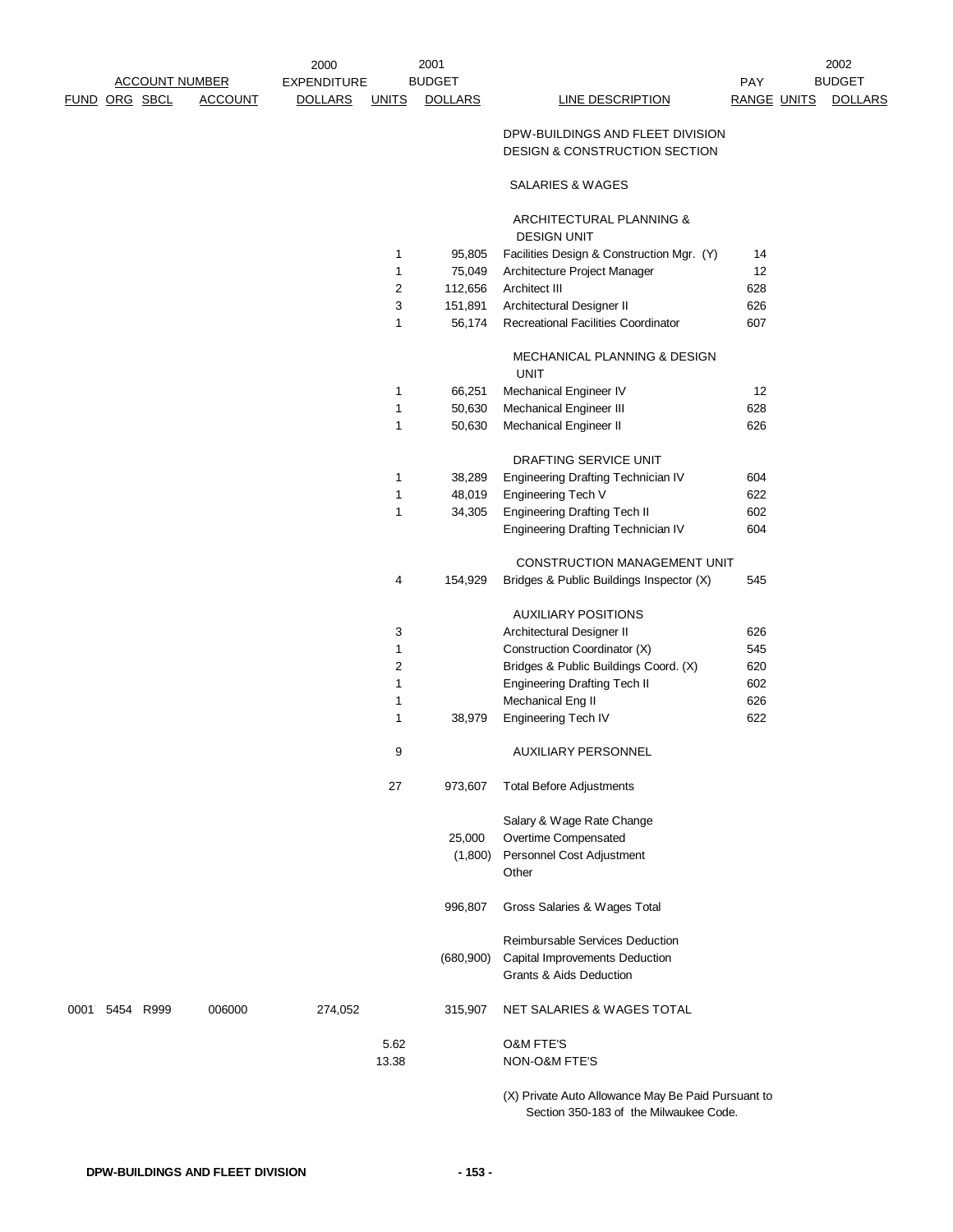|                      |                |           |                       | 2000               |              | 2001           |                                                                                                                                           |                    | 2002           |
|----------------------|----------------|-----------|-----------------------|--------------------|--------------|----------------|-------------------------------------------------------------------------------------------------------------------------------------------|--------------------|----------------|
|                      |                |           | <b>ACCOUNT NUMBER</b> | <b>EXPENDITURE</b> |              | <b>BUDGET</b>  |                                                                                                                                           | <b>PAY</b>         | <b>BUDGET</b>  |
| <b>FUND ORG SBCL</b> |                |           | <b>ACCOUNT</b>        | <u>DOLLARS</u>     | <b>UNITS</b> | <b>DOLLARS</b> | <b>LINE DESCRIPTION</b>                                                                                                                   | <u>RANGE UNITS</u> | <b>DOLLARS</b> |
|                      |                |           |                       |                    |              |                | (Y) Required to file a statement of economic interests in accordance with<br>the Milwaukee Code of Ordinances Chapter 303-Code of Ethics. |                    |                |
| 0001                 | 5454 R999      |           | 006100                | 92,594             |              | 104,249        | ESTIMATED EMPLOYEE FRINGE BENEFITS                                                                                                        |                    |                |
|                      |                |           |                       |                    |              |                | (Involves Revenue Offset-No                                                                                                               |                    |                |
|                      |                |           |                       |                    |              |                | Transfers from this Account)                                                                                                              |                    |                |
|                      |                |           |                       |                    |              |                | OPERATING EXPENDITURES                                                                                                                    |                    |                |
| 0001                 | 5454           | R999      | 630100                | 4,046              |              | 4,500          | General Office Expense                                                                                                                    |                    |                |
| 0001                 | 5454 R999      |           | 630500                |                    |              |                | Tools & Machinery Parts                                                                                                                   |                    |                |
| 0001                 | 5454           | R999      | 631000                |                    |              |                | <b>Construction Supplies</b>                                                                                                              |                    |                |
| 0001                 | 5454 R999      |           | 631500                |                    |              |                | Energy                                                                                                                                    |                    |                |
| 0001                 |                | 5454 R999 | 632000                | 1,225              |              | 2,000          | <b>Other Operating Supplies</b>                                                                                                           |                    |                |
| 0001                 | 5454           | R999      | 632500                |                    |              |                | <b>Facility Rental</b>                                                                                                                    |                    |                |
| 0001                 | 5454 R999      |           | 633000                | 8,535              |              | 8,500          | Vehicle Rental                                                                                                                            |                    |                |
| 0001                 | 5454 R999      |           | 633500                |                    |              |                | Non-Vehicle Equipment Rental                                                                                                              |                    |                |
| 0001                 | 5454           | R999      | 634000                | 53,547             |              | 20,000         | <b>Professional Services</b>                                                                                                              |                    |                |
| 0001                 | 5454 R999      |           | 634500                | 1,851              |              | 35,000         | Information Technology Services                                                                                                           |                    |                |
| 0001                 | 5454 R999      |           | 635000                | 5,507              |              | 62,000         | <b>Property Services</b>                                                                                                                  |                    |                |
| 0001                 | 5454 R999      |           | 635500                | 14                 |              |                | <b>Infrastructure Services</b>                                                                                                            |                    |                |
| 0001                 |                | 5454 R999 | 636000                |                    |              |                | Vehicle Repair Services                                                                                                                   |                    |                |
| 0001                 | 5454           | R999      | 636500                | 596                |              | 15,000         | <b>Other Operating Services</b>                                                                                                           |                    |                |
| 0001                 | 5454           | R999      | 637000                |                    |              |                | Loans and Grants                                                                                                                          |                    |                |
| 0001                 |                | 5454 R999 | 637501                | 1,696              |              |                | Reimburse Other Departments                                                                                                               |                    |                |
| 0001                 | 5454 R999      |           | 006300                | 77,017             |              | 147,000        | OPERATING EXPENDITURES                                                                                                                    |                    |                |
|                      |                |           |                       |                    |              |                | <b>EQUIPMENT PURCHASES</b>                                                                                                                |                    |                |
|                      |                |           |                       |                    |              |                | <b>Additional Equipment</b>                                                                                                               |                    |                |
|                      |                |           |                       |                    |              |                | Subtotal - Additional Equipment                                                                                                           |                    |                |
|                      |                |           |                       |                    |              |                | Replacement Equipment                                                                                                                     |                    |                |
|                      |                |           |                       |                    |              |                | Subtotal - Replacement Equipment                                                                                                          |                    |                |
|                      | 0001 5454 R999 |           | 006800                |                    |              |                | <b>EQUIPMENT PURCHASES TOTAL</b>                                                                                                          |                    |                |
|                      |                |           |                       |                    |              |                | <b>SPECIAL FUNDS</b>                                                                                                                      |                    |                |
|                      |                |           |                       |                    |              |                | SPECIAL FUNDS TOTAL                                                                                                                       |                    |                |
|                      |                |           |                       | 443,663            |              | 567,156        | DPW-BUILDINGS AND FLEET DIVISION<br><b>DESIGN &amp; CONSTRUCTION</b><br><b>SECTION TOTAL</b>                                              |                    |                |
|                      |                |           |                       |                    |              |                |                                                                                                                                           |                    |                |

\*\*Allocation Account Only.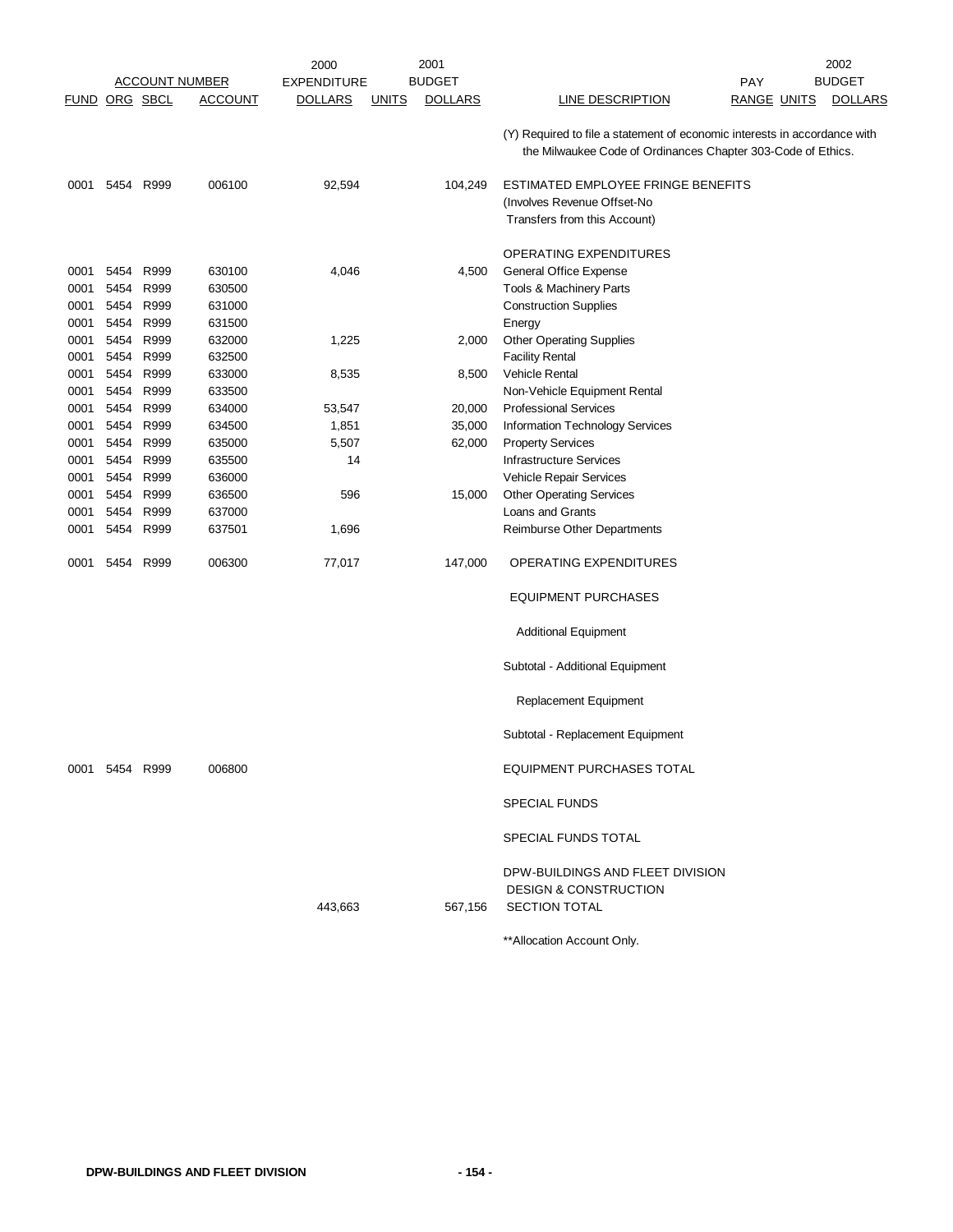|               |           |      |                       | 2000               |              | 2001           |                                                 |                    |   | 2002           |
|---------------|-----------|------|-----------------------|--------------------|--------------|----------------|-------------------------------------------------|--------------------|---|----------------|
|               |           |      | <b>ACCOUNT NUMBER</b> | <b>EXPENDITURE</b> |              | <b>BUDGET</b>  |                                                 | PAY                |   | <b>BUDGET</b>  |
| FUND ORG SBCL |           |      | <b>ACCOUNT</b>        | <b>DOLLARS</b>     | <b>UNITS</b> | <b>DOLLARS</b> | <b>LINE DESCRIPTION</b>                         | <b>RANGE UNITS</b> |   | <b>DOLLARS</b> |
|               |           |      |                       |                    |              |                | PROGRAM RESULT MEASURES/                        |                    |   |                |
|               |           |      |                       | <b>UNITS</b>       | %            | <b>UNITS</b>   | INTERNAL MANAGEMENT INDICATORS:                 |                    | % | <b>UNITS</b>   |
|               |           |      |                       |                    |              |                | Budget Estimating (PI & O&M)                    |                    |   |                |
| 0001          | 5454      | 0710 | P54553                |                    |              |                | Number of Estimates (P)                         |                    |   |                |
| 0001          | 5454      | 0710 | P54554                |                    |              |                | No. of Architectural Estimates (Q-1)            |                    |   |                |
| 0001          | 5454 0710 |      | P54555                |                    |              |                | No. of Electrical/Communication Estimates (Q-2) |                    |   |                |
|               |           |      |                       |                    |              |                | Design Projects (O&M)                           |                    |   |                |
| 0001          | 5454      | 0710 | P54556                |                    |              |                | Number of Projects (P)                          |                    |   |                |
| 0001          | 5454      | 0710 | P54557                |                    |              |                | No. of Architectural Projects (Q-1)             |                    |   |                |
| 0001          | 5454 0710 |      | P54558                |                    |              |                | No. of Electrical Communications Projects (Q-2) |                    |   |                |
|               |           |      |                       |                    |              |                | Project Inspection (O&M)                        |                    |   |                |
| 0001          | 5454 0710 |      | P54559                |                    |              |                | Number of Projects (P)                          |                    |   |                |
|               |           |      |                       |                    |              |                | <b>Record Services</b>                          |                    |   |                |
| 0001          | 5454      | 0710 | P54560                |                    |              |                | Records Changed (P)                             |                    |   |                |
|               |           |      |                       |                    |              |                | Design and Construction                         |                    |   |                |
| 0001          | 5454      | 0700 | P54561                |                    |              |                | Percentage of facility available                |                    |   |                |
|               |           |      |                       |                    |              |                | <b>Expenditure of Capital Funds</b>             |                    |   |                |
| 0001          | 5454      | 0700 | P54562                |                    |              |                | Percent expenditure for design                  |                    |   |                |
| 0001          | 5454      | 0700 | P54563                |                    |              |                | Percent expenditure for inspection              |                    |   |                |
|               |           |      |                       |                    |              |                | Management & Administration                     |                    |   |                |
|               |           |      |                       |                    |              |                | Est. Direct Labor Hours (P)                     |                    |   |                |
|               |           |      |                       |                    |              |                |                                                 |                    |   |                |

8,664 10,122 DIRECT LABOR HOUR ALLOCATION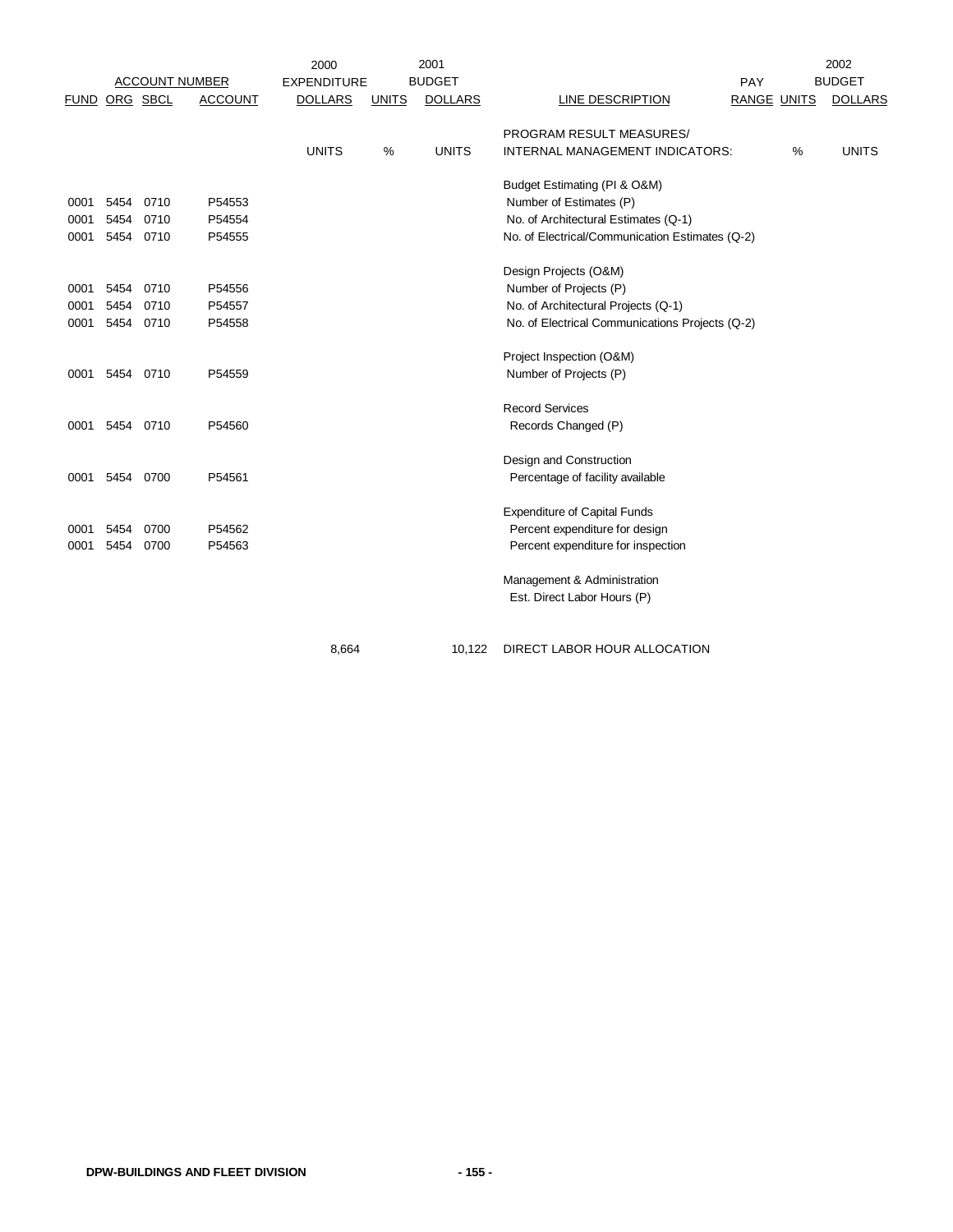|            | 2000               |                  | 2001           |                                                                          |             | 2002           |
|------------|--------------------|------------------|----------------|--------------------------------------------------------------------------|-------------|----------------|
|            | <b>EXPENDITURE</b> |                  | <b>BUDGET</b>  |                                                                          | PAY         | <b>BUDGET</b>  |
| <u>UNT</u> | <u>DOLLARS</u>     | <b>UNITS</b>     | <b>DOLLARS</b> | <b>LINE DESCRIPTION</b>                                                  | RANGE UNITS | <b>DOLLARS</b> |
|            |                    |                  |                | DPW-BUILDINGS AND FLEET DIVISION<br><b>FACILITIES MANAGEMENT SECTION</b> |             |                |
|            |                    |                  |                | SALARIES & WAGES                                                         |             |                |
|            |                    |                  |                | OPERATIONS AND MAINT. UNIT                                               |             |                |
|            |                    | 1                | 92,907         | <b>Facilities Manager</b>                                                | 14          |                |
|            |                    |                  |                | <b>CUSTODIAL SERVICES</b>                                                |             |                |
|            |                    | 1                | 52,451         | <b>Building Services Manager</b>                                         | 6           |                |
|            |                    | 3                | 126,391        | <b>Building Services Supervisor</b>                                      | 2           |                |
|            |                    | 4                | 119,922        | Custodial Worker III                                                     | 230         |                |
|            |                    | 36               | 1,026,486      | Custodial Worker II/City Laborer                                         | 215         |                |
|            |                    |                  |                | <b>MECHANICAL SERVICES</b>                                               |             |                |
|            |                    | 9                | 302,720        | Heating & Ventilating Mechanic II                                        | 252         |                |
|            |                    | 2                | 71,070         | Heating & Ventilating Mechanic III                                       | 262         |                |
|            |                    | 1                | 58,104         | Operations & Maintenance Manager                                         | 10          |                |
|            |                    | 1                | 53,016         | <b>Facilities Control Specialist</b>                                     | 599         |                |
|            |                    | 1                | 46,235         | <b>Facilities Maintenance Coordinator</b>                                | 627         |                |
|            |                    | 1                | 34,237         | Equipment Mechanic IV                                                    | 254         |                |
|            |                    | 1                | 52,550         | Facilities Construction Project Coord.                                   | 627         |                |
|            |                    | 1                | 34,041         | Engineering Drafting Tech IV                                             | 604         |                |
|            |                    |                  |                | <b>Engineering Tech IV</b>                                               | 620         |                |
|            |                    |                  |                | ELECTRICAL SERVICES                                                      |             |                |
|            |                    | $\overline{c}$   | 148,433        | <b>Electrical Services Supervisor II</b>                                 | 10          |                |
|            |                    | 30               | 1,364,688      | <b>Electrical Mechanic</b>                                               | 978         |                |
|            |                    | 3                | 104,208        | <b>Electrical Worker</b>                                                 | 974         |                |
|            |                    | 2                | 60,071         | Laborer/Electrical Services                                              | 230         |                |
|            |                    | 1                | 30,446         | <b>Accounting Assistant II</b>                                           | 445         |                |
|            |                    |                  |                | <b>CONSTRUCTION &amp; REPAIRS</b>                                        |             |                |
|            |                    | 1                | 45,698         | Carpenter Supervisor                                                     | 991         |                |
|            |                    | 16               | 673,920        | Carpenter                                                                | 986         |                |
|            |                    | 1                | 42,973         | Painter Supervisor, House                                                | 985         |                |
|            |                    | 1                | 39,790         | Painter Leadworker, House                                                | 983         |                |
|            |                    | 10               | 393,952        | Painter                                                                  | 981         |                |
|            |                    | 4                | 195,354        | Bricklayer, Buildings                                                    | 989         |                |
|            |                    | 1                | 39,166         | <b>Cement Finisher</b>                                                   | 982         |                |
|            |                    | $\boldsymbol{2}$ | 58,912         | Mason Helper                                                             | 238         |                |
|            |                    |                  |                | LABOR POOL                                                               |             |                |
|            |                    | 2                | 62,315         | Bridge Laborer II                                                        | 238         |                |
|            |                    | $\sqrt{2}$       | 61,599         | Bridge Laborer I                                                         | 235         |                |
|            |                    | 1                | 32,289         | Bridge Labor Crew Leader II                                              | 245         |                |
|            |                    | 1                | 30,036         | Laborer/Electrical Services                                              | 230         |                |
|            |                    |                  |                | <b>BRIDGE SHOP &amp; STORES UNIT</b>                                     |             |                |
|            |                    | 1                | 30,446         | Stores Clerk III                                                         | 340         |                |
|            |                    |                  |                | <b>Inventory Assistant IV</b>                                            | 350         |                |
|            |                    | $\mathbf{1}$     | 28,402         | Stores Clerk I                                                           | 325         |                |
|            |                    |                  |                | <b>Inventory Assistant II</b>                                            | 338         |                |
|            |                    | 1                | 28,402         | Clerk II (Field)                                                         | 430         |                |
|            |                    | 1                | 32,080         | Inventory Control Asst IV                                                | 350         |                |
|            |                    | 1                | 29,729         | <b>Electrical Parts Clerk II</b>                                         | 335         |                |
|            |                    | 1                | 32,080         | Infrastructure Stores Clerk IV                                           | 350         |                |
|            |                    | 1                | 28,402         | Infrastructure Stores Clerk II                                           | 338         |                |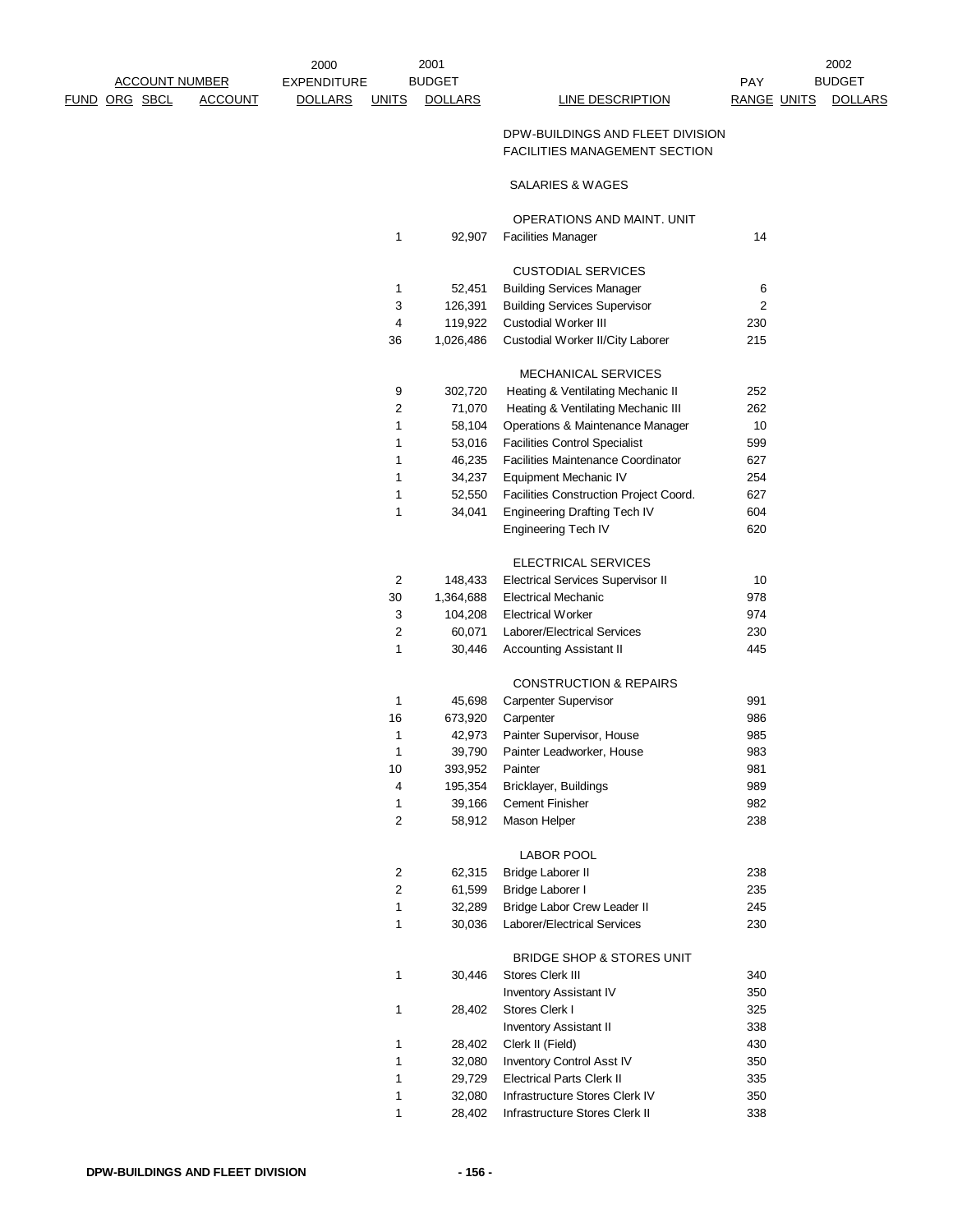|      |                      |                       |                | 2000               |                | 2001           |                                                                                                    |                    | 2002           |
|------|----------------------|-----------------------|----------------|--------------------|----------------|----------------|----------------------------------------------------------------------------------------------------|--------------------|----------------|
|      |                      | <b>ACCOUNT NUMBER</b> |                | <b>EXPENDITURE</b> |                | <b>BUDGET</b>  |                                                                                                    | <b>PAY</b>         | <b>BUDGET</b>  |
|      | <b>FUND ORG SBCL</b> |                       | <b>ACCOUNT</b> | <b>DOLLARS</b>     | <b>UNITS</b>   | <b>DOLLARS</b> | <b>LINE DESCRIPTION</b>                                                                            | <b>RANGE UNITS</b> | <b>DOLLARS</b> |
|      |                      |                       |                |                    |                |                | <b>AUXILIARY PERSONNEL</b>                                                                         |                    |                |
|      |                      |                       |                |                    |                |                |                                                                                                    |                    |                |
|      |                      |                       |                |                    | 3              |                | Mechanical Maintenance Supervisor                                                                  | 5                  |                |
|      |                      |                       |                |                    | $\mathbf 1$    |                | Heating & Ventilating Mechanic III                                                                 | 262                |                |
|      |                      |                       |                |                    | 3              |                | Heating & Ventilating Mechanic II                                                                  | 252                |                |
|      |                      |                       |                |                    | 1              |                | Custodian Supervisor I                                                                             | 1                  |                |
|      |                      |                       |                |                    |                |                | <b>Building Services Supervisor</b>                                                                | 2                  |                |
|      |                      |                       |                |                    | 2              |                | <b>Custodial Worker III</b>                                                                        | 230                |                |
|      |                      |                       |                |                    | $\overline{c}$ |                | Custodial Worker II-City Laborer                                                                   | 215                |                |
|      |                      |                       |                |                    | 2              |                | Custodial Worker I                                                                                 | 200                |                |
|      |                      |                       |                |                    |                |                | <b>Inventory Assistant IV</b>                                                                      | 350                |                |
|      |                      |                       |                |                    | 1              |                | <b>Electrical Mechanic</b>                                                                         | 978                |                |
|      |                      |                       |                |                    | 2              |                | <b>Electrical Services Supervisor II</b>                                                           | 10                 |                |
|      |                      |                       |                |                    | 5              | 75,046         | <b>Electrical Mechanic</b>                                                                         | 978                |                |
|      |                      |                       |                |                    |                |                | <b>Electrical Worker</b>                                                                           | 974                |                |
|      |                      |                       |                |                    | 1              |                | Equipment Mechanic I                                                                               | 235                |                |
|      |                      |                       |                |                    | 2              |                | Carpenter Supervisor                                                                               | 991                |                |
|      |                      |                       |                |                    | 4              |                | Carpenter                                                                                          | 986                |                |
|      |                      |                       |                |                    | 2              |                | Painter, Leadworker, House                                                                         | 983                |                |
|      |                      |                       |                |                    | 4              |                | Painter                                                                                            | 981                |                |
|      |                      |                       |                |                    | 2              |                | <b>Cement Finisher</b>                                                                             | 982                |                |
|      |                      |                       |                |                    | $\overline{c}$ |                | Bricklayer, Buildings                                                                              | 989                |                |
|      |                      |                       |                |                    | 2              |                | Mason Helper                                                                                       | 238                |                |
|      |                      |                       |                |                    | 2              | 30,800         | Bridge Laborer II                                                                                  | 238                |                |
|      |                      |                       |                |                    | 2              |                | Bridge Laborer I                                                                                   | 235                |                |
|      |                      |                       |                |                    | 2              | 15,018         | Laborer/Electrical Services                                                                        | 230                |                |
|      |                      |                       |                |                    | 47             |                | <b>AUXILIARY PERSONNEL</b>                                                                         |                    |                |
|      |                      |                       |                |                    | 196            | 5,784,385      | <b>Total Before Adjustments</b>                                                                    |                    |                |
|      |                      |                       |                |                    |                |                | Salary & Wage Rate Change                                                                          |                    |                |
|      |                      |                       |                |                    |                | 151,460        | Overtime Compensated                                                                               |                    |                |
|      |                      |                       |                |                    |                | (267, 982)     | Personnel Cost Adjustment                                                                          |                    |                |
|      |                      |                       |                |                    |                | 31,800         | Other                                                                                              |                    |                |
|      |                      |                       |                |                    |                | 5,699,663      | Gross Salaries & Wages Total                                                                       |                    |                |
|      |                      |                       |                |                    |                | (663, 863)     | Reimbursable Services Deduction                                                                    |                    |                |
|      |                      |                       |                |                    |                | (841,210)      | Capital Improvements Deduction                                                                     |                    |                |
|      |                      |                       |                |                    |                |                | Grants & Aids Deduction                                                                            |                    |                |
| 0001 |                      | 5455 R999             | 006000         | 2,202,092          |                | 4,194,590      | NET SALARIES & WAGES TOTAL                                                                         |                    |                |
|      |                      |                       |                |                    | 110.70         |                | <b>O&amp;M FTE'S</b>                                                                               |                    |                |
|      |                      |                       |                |                    | 37.80          |                | NON-O&M FTE'S                                                                                      |                    |                |
|      |                      |                       |                |                    |                |                | (X) Private Automobile allowance may be paid pursuant to<br>section 350-183 of the Milwaukee Code. |                    |                |
| 0001 |                      | 5455 R999             | 006100         | 680,021            |                | 1,384,215      | ESTIMATED EMPLOYEE FRINGE BENEFITS<br>(Involves Revenue Offset-No                                  |                    |                |
|      |                      |                       |                |                    |                |                | Transfers from this Account)                                                                       |                    |                |
|      |                      |                       |                |                    |                |                | OPERATING EXPENDITURES                                                                             |                    |                |
| 0001 |                      | 5455 R999             | 630100         | 7,889              |                | 10,500         | General Office Expense                                                                             |                    |                |
| 0001 |                      | 5455 R999             | 630500         | 15,426             |                | 49,000         | Tools & Machinery Parts                                                                            |                    |                |
| 0001 |                      | 5455 R999             | 631000         | 14,476             |                | 435,000        | <b>Construction Supplies</b>                                                                       |                    |                |
| 0001 |                      | 5455 R999             | 631500         | 1,586,133          |                | 1,730,000      | Energy                                                                                             |                    |                |
| 0001 |                      | 5455 R999             | 632000         | 176,621            |                | 290,000        | <b>Other Operating Supplies</b>                                                                    |                    |                |
|      |                      |                       |                |                    |                |                |                                                                                                    |                    |                |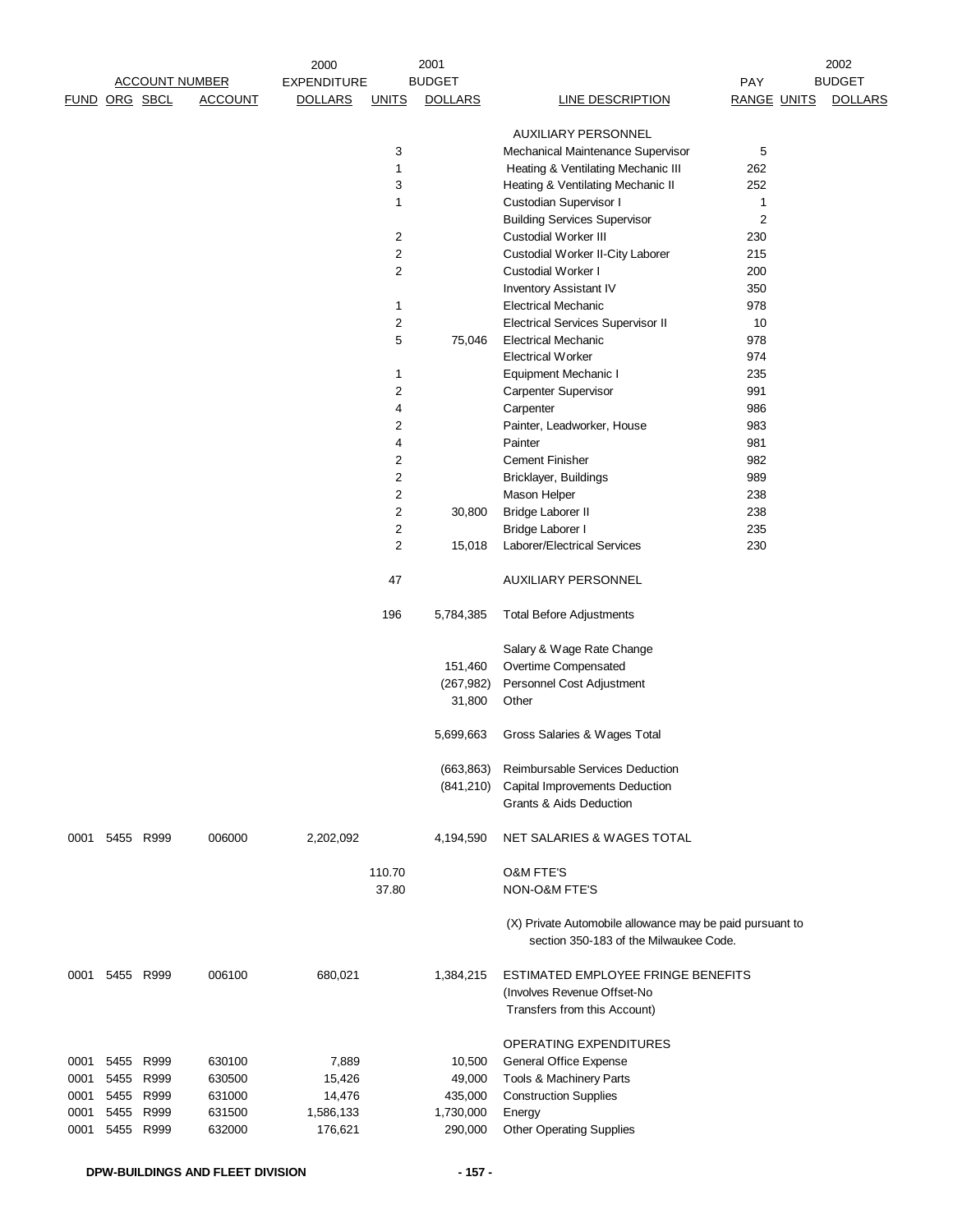|      |                      |           |                       | 2000               |                | 2001           |                                               |                    | 2002           |
|------|----------------------|-----------|-----------------------|--------------------|----------------|----------------|-----------------------------------------------|--------------------|----------------|
|      |                      |           | <b>ACCOUNT NUMBER</b> | <b>EXPENDITURE</b> |                | <b>BUDGET</b>  |                                               | PAY                | <b>BUDGET</b>  |
|      | <b>FUND ORG SBCL</b> |           | <b>ACCOUNT</b>        | <b>DOLLARS</b>     | <u>UNITS</u>   | <b>DOLLARS</b> | <b>LINE DESCRIPTION</b>                       | <b>RANGE UNITS</b> | <b>DOLLARS</b> |
| 0001 |                      | 5455 R999 | 632500                | 53                 |                | 900            | <b>Facility Rental</b>                        |                    |                |
| 0001 | 5455                 | R999      | 633000                |                    |                | 9,000          | Vehicle Rental                                |                    |                |
| 0001 |                      | 5455 R999 | 633500                | 660                |                | 24,000         | Non-Vehicle Equipment Rental                  |                    |                |
| 0001 |                      | 5455 R999 | 634000                | 39,657             |                | 63,000         | <b>Professional Services</b>                  |                    |                |
| 0001 |                      | 5455 R999 | 634500                | 6,621              |                | 10,000         | Information Technology Services               |                    |                |
| 0001 |                      | 5455 R999 | 635000                | 1,136,202          |                | 1,610,000      | <b>Property Services</b>                      |                    |                |
| 0001 |                      | 5455 R999 | 635500                | 8,823              |                |                | <b>Infrastructure Services</b>                |                    |                |
| 0001 |                      | 5455 R999 | 636000                |                    |                |                | Vehicle Repair Services                       |                    |                |
|      |                      | 5455 R999 |                       | 459                |                |                |                                               |                    |                |
| 0001 |                      |           | 636500                |                    |                | 12,500         | <b>Other Operating Services</b>               |                    |                |
| 0001 |                      | 5455 R999 | 637000                |                    |                |                | Loans and Grants                              |                    |                |
| 0001 |                      | 5455 R999 | 637501                | 7,383              |                |                | Reimburse Other Departments                   |                    |                |
| 0001 |                      | 5455 R999 | 006300                | 3,000,403          |                | 4,243,900      | <b>OPERATING EXPENDITURES</b>                 |                    |                |
|      |                      |           |                       |                    |                |                | <b>EQUIPMENT PURCHASES</b>                    |                    |                |
|      |                      |           |                       |                    |                |                | <b>Additional Equipment</b>                   |                    |                |
|      |                      |           |                       |                    | $\overline{c}$ | 180            | Carbide Tipped Male & Female Cutter           |                    |                |
|      |                      |           |                       |                    | 1              | 125            | Profile/Triangle Sander Porter Cable          |                    |                |
|      |                      |           |                       |                    | 1              | 230            | Crown Panel Jig                               |                    |                |
|      |                      |           |                       |                    | 1              | 215            | Crown Rail Jig                                |                    |                |
|      |                      |           |                       |                    | 1              | 1,300          | Drilling & Insertion Machinery Grass Ecopress |                    |                |
|      |                      |           |                       |                    | 1              | 1,800          | Boring Machine, 13 Spindle                    |                    |                |
|      |                      |           |                       |                    | 6              | 432            | Boring Bit, 5mm Lefthand                      |                    |                |
|      |                      |           |                       |                    | $\overline{7}$ | 588            | Boring Bit, 5mm Righthand                     |                    |                |
|      |                      |           |                       |                    | 1              | 760            | <b>Shaper Tenoning Attachment</b>             |                    |                |
|      |                      |           |                       |                    | 1              | 2,500          | Pocket Machine Castle Model TSM-21            |                    |                |
|      |                      |           |                       |                    | $\overline{c}$ | 14,000         | <b>Tracker Propane Striper</b>                |                    |                |
|      |                      |           |                       |                    | 1              | 8,000          | <b>Bleacher Puller</b>                        |                    |                |
|      |                      |           |                       |                    | $\overline{c}$ | 24,000         | Motorized Lift                                |                    |                |
|      |                      |           |                       |                    | 3              | 3,375          | Single Disc Scrubber w/ Driver Pad            |                    |                |
|      |                      |           |                       |                    | 5              | 9,275          | Carpet Extractor                              |                    |                |
|      |                      |           |                       |                    | $\overline{c}$ | 3,450          | Carpet Shampooer                              |                    |                |
|      |                      |           |                       |                    |                |                | <b>Digital Multi Meters</b>                   |                    |                |
|      |                      |           |                       |                    |                |                | MTR Yale Lift Truck                           |                    |                |
|      |                      |           |                       |                    |                |                |                                               |                    |                |
|      |                      |           |                       |                    |                |                | <b>Multi Function Flow Meter</b>              |                    |                |
|      |                      |           |                       |                    | 37             | 70,230         | Subtotal - Additional Equipment               |                    |                |
|      |                      |           |                       |                    |                |                | Replacement Equipment                         |                    |                |
|      |                      |           |                       |                    | 1              | 5,000          | Concrete/Cement Mixer                         |                    |                |
|      |                      |           |                       |                    | 1              | 525            | Compound Miter Box                            |                    |                |
|      |                      |           |                       |                    | 1              | 500            | <b>Butt hinge Set</b>                         |                    |                |
|      |                      |           |                       |                    | 1              | 1,500          | <b>Band Saw</b>                               |                    |                |
|      |                      |           |                       |                    | 1              | 2,500          | <b>Laptop Computers</b>                       |                    |                |
|      |                      |           |                       |                    | 1              | 2,500          | <b>Scaffolding Replacement Parts</b>          |                    |                |
|      |                      |           |                       |                    | 1              | 700            | Snow Blower                                   |                    |                |
|      |                      |           |                       |                    |                |                | 2 Stage Snow Blower                           |                    |                |
|      |                      |           |                       |                    | 26             | 12,200         | Vacuums                                       |                    |                |
|      |                      |           |                       |                    |                |                | Skill Saw                                     |                    |                |
|      |                      |           |                       |                    |                |                | Cordless Roto Hammer                          |                    |                |
|      |                      |           |                       |                    |                |                | Computers                                     |                    |                |
|      |                      |           |                       |                    |                |                | Wet/Dry Vac                                   |                    |                |
|      |                      |           |                       |                    | 33             | 25,425         | Subtotal - Replacement Equipment              |                    |                |
|      |                      |           |                       | 204                |                |                | Other Previous Experience                     |                    |                |
| 0001 |                      | 5455 R999 | 006800                | 204                | 70             | 95,655         | EQUIPMENT PURCHASES TOTAL                     |                    |                |
|      |                      |           |                       |                    |                |                |                                               |                    |                |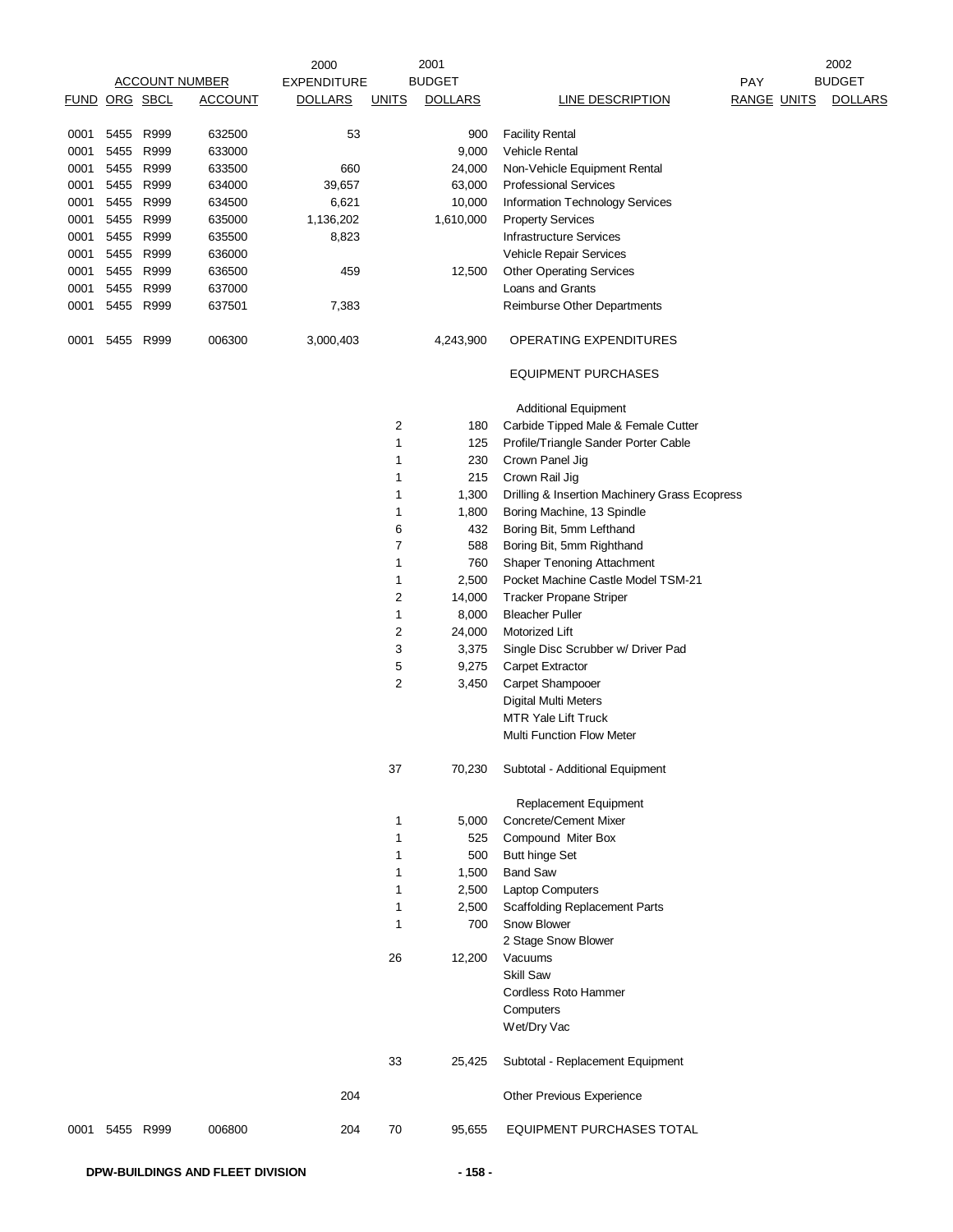|      |               |      |                       | 2000               |              | 2001           |                                               |                    |   | 2002           |
|------|---------------|------|-----------------------|--------------------|--------------|----------------|-----------------------------------------------|--------------------|---|----------------|
|      |               |      | <b>ACCOUNT NUMBER</b> | <b>EXPENDITURE</b> |              | <b>BUDGET</b>  |                                               | PAY                |   | <b>BUDGET</b>  |
|      | FUND ORG SBCL |      | <b>ACCOUNT</b>        | <b>DOLLARS</b>     | <u>UNITS</u> | <b>DOLLARS</b> | <b>LINE DESCRIPTION</b>                       | <b>RANGE UNITS</b> |   | <b>DOLLARS</b> |
|      |               |      |                       |                    |              |                |                                               |                    |   |                |
|      |               |      |                       |                    |              |                |                                               |                    |   |                |
|      |               |      |                       |                    |              |                | <b>SPECIAL FUNDS</b>                          |                    |   |                |
|      |               |      |                       |                    |              |                | SPECIAL FUNDS TOTAL                           |                    |   |                |
|      |               |      |                       |                    |              |                |                                               |                    |   |                |
|      |               |      |                       |                    |              |                | DPW-BUILDINGS AND FLEET DIVISION              |                    |   |                |
|      |               |      |                       | 5,882,720          |              | 9,918,360      | FACILITIES MANAGEMENT SECTION TOTAL           |                    |   |                |
|      |               |      |                       |                    |              |                |                                               |                    |   |                |
|      |               |      |                       |                    |              |                | PROGRAM RESULT MEASURES/                      |                    |   |                |
|      |               |      |                       | <b>UNITS</b>       | %            | <b>UNITS</b>   | INTERNAL MANAGEMENT INDICATORS:               |                    | % | <b>UNITS</b>   |
|      |               |      |                       |                    |              |                |                                               |                    |   |                |
|      |               |      |                       |                    |              |                | City Hall Complex - Operation and Maintenance |                    |   |                |
| 0001 | 5455 0740     |      | P54564                |                    |              |                | Building Area - Sq. Ft. (P)                   |                    |   |                |
| 0001 | 5455 0740     |      | P54565                |                    |              |                | BTU's per Heating Degree Day (Q-1)            |                    |   |                |
|      |               |      |                       |                    |              |                | Work Hours Mechanical, Custodial,             |                    |   |                |
| 0001 | 5455 0740     |      | P54566                |                    |              |                | Security and Trades (Q-2)                     |                    |   |                |
|      |               |      |                       |                    |              |                | Field Services Center - Operation             |                    |   |                |
|      |               |      |                       |                    |              |                | and Maintenance Mechanical Systems            |                    |   |                |
|      |               |      |                       |                    |              |                | Work Hours Mechanical, Custodial,             |                    |   |                |
| 0001 | 5455 0740     |      | P54567                |                    |              |                | Security and Trades (Q-2)                     |                    |   |                |
|      |               |      |                       |                    |              |                | Outlying office buildings O & M               |                    |   |                |
| 0001 | 5455          | 0740 | P54568                |                    |              |                | Building Square Feet (P)                      |                    |   |                |
| 0001 | 5455 0740     |      | P54569                |                    |              |                | BTU/Heating Degree Days (Q-1)                 |                    |   |                |
|      |               |      |                       |                    |              |                | Work Hours Mechanical, Custodial,             |                    |   |                |
| 0001 | 5455          | 0740 | P54570                |                    |              |                | Security and Trades (Q-2)                     |                    |   |                |
|      |               |      |                       |                    |              |                | Management & Administration                   |                    |   |                |
|      |               |      |                       |                    |              |                | Est. Direct Labor Hours (P)                   |                    |   |                |
|      |               |      |                       |                    |              |                |                                               |                    |   |                |
|      |               |      |                       | 106,567            |              | 199,150        | DIRECT LABOR HOUR ALLOCATION                  |                    |   |                |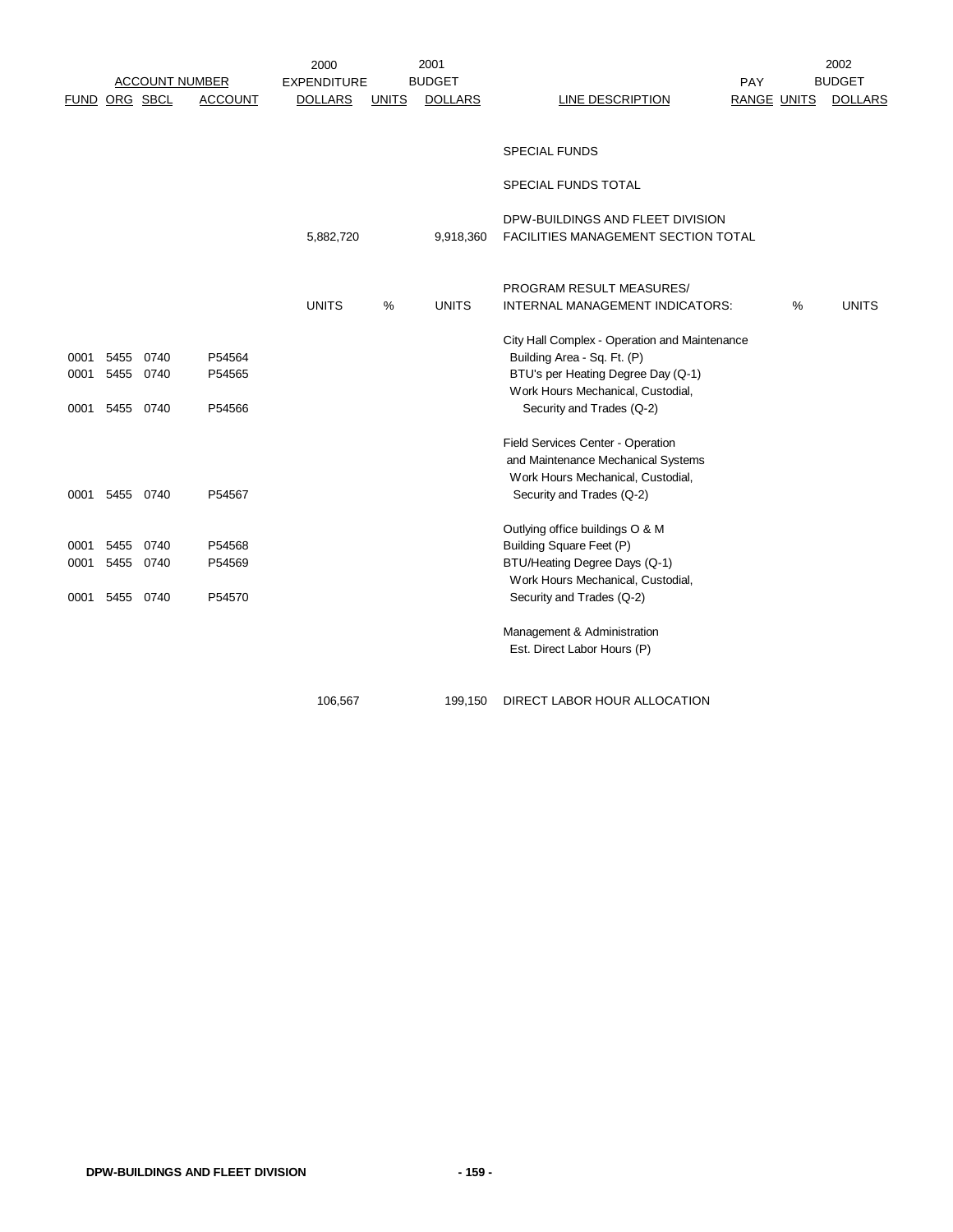|  |                       |                | 2000               |              | 2001           |                                                                      |                    | 2002           |
|--|-----------------------|----------------|--------------------|--------------|----------------|----------------------------------------------------------------------|--------------------|----------------|
|  | <b>ACCOUNT NUMBER</b> |                | <b>EXPENDITURE</b> |              | <b>BUDGET</b>  |                                                                      | <b>PAY</b>         | <b>BUDGET</b>  |
|  | FUND ORG SBCL         | <b>ACCOUNT</b> | <b>DOLLARS</b>     | <b>UNITS</b> | <b>DOLLARS</b> | <b>LINE DESCRIPTION</b>                                              | <b>RANGE UNITS</b> | <b>DOLLARS</b> |
|  |                       |                |                    |              |                | DPW-BUILDINGS AND FLEET DIVISION<br><b>FACILITIES REPAIR SECTION</b> |                    |                |
|  |                       |                |                    |              |                | SALARIES & WAGES                                                     |                    |                |
|  |                       |                |                    |              |                | <b>Facilities Services Manager</b>                                   | 13                 |                |
|  |                       |                |                    |              |                | Equipment Mechanic                                                   | 245                |                |
|  |                       |                |                    |              |                | Facilities Construction Project Coord.                               | 627                |                |
|  |                       |                |                    |              |                | Engineering Tech II                                                  | 602                |                |
|  |                       |                |                    |              |                | ELECTRICAL SERVICES                                                  |                    |                |
|  |                       |                |                    |              |                | <b>Electrical Services Supervisor II</b>                             | 10                 |                |
|  |                       |                |                    |              |                | <b>Electrical Mechanic</b>                                           | 978                |                |
|  |                       |                |                    |              |                | <b>Electrical Worker</b>                                             | 974                |                |
|  |                       |                |                    |              |                | Laborer/Electrical Services                                          | 230                |                |
|  |                       |                |                    |              |                | <b>Accounting Assistant II</b>                                       | 445                |                |
|  |                       |                |                    |              |                | Infrastructure Stores Clerk IV                                       | 350                |                |
|  |                       |                |                    |              |                | Infrastructure Stores Clerk II                                       | 338                |                |
|  |                       |                |                    |              |                | <b>CONSTRUCTION &amp; REPAIRS</b>                                    |                    |                |
|  |                       |                |                    |              |                | Carpenter Supervisor                                                 | 991                |                |
|  |                       |                |                    |              |                | Carpenter                                                            | 986                |                |
|  |                       |                |                    |              |                | Painter Supervisor, House                                            | 985                |                |
|  |                       |                |                    |              |                | Painter Leadworker, House                                            | 983                |                |
|  |                       |                |                    |              |                | Painter                                                              | 981                |                |
|  |                       |                |                    |              |                | Bricklayer, Buildings                                                | 989                |                |
|  |                       |                |                    |              |                | <b>Cement Finisher</b>                                               | 982                |                |
|  |                       |                |                    |              |                | Mason Helper                                                         | 238                |                |
|  |                       |                |                    |              |                | <b>LABOR POOL</b>                                                    |                    |                |
|  |                       |                |                    |              |                | Bridge Laborer II                                                    | 238                |                |
|  |                       |                |                    |              |                | Bridge Laborer I                                                     | 235                |                |
|  |                       |                |                    |              |                | Bridge Labor Crew Leader II                                          | 245                |                |
|  |                       |                |                    |              |                | <b>AUXILIARY POSITIONS</b>                                           |                    |                |
|  |                       |                |                    |              |                | <b>Electrical Services Supervisor II</b>                             | 10                 |                |
|  |                       |                |                    |              |                | <b>Electrical Mechanic</b>                                           | 978                |                |
|  |                       |                |                    |              |                | Equipment Mechanic I                                                 | 230                |                |
|  |                       |                |                    |              |                | Carpenter Supervisor                                                 | 991                |                |
|  |                       |                |                    |              |                | Carpenter                                                            | 986                |                |
|  |                       |                |                    |              |                | Painter, Leadworker, House                                           | 983                |                |
|  |                       |                |                    |              |                | Painter                                                              | 981                |                |
|  |                       |                |                    |              |                | <b>Cement Finisher</b>                                               | 982                |                |
|  |                       |                |                    |              |                | Bricklayer, Buildings                                                | 989                |                |
|  |                       |                |                    |              |                | Mason Helper                                                         | 238                |                |
|  |                       |                |                    |              |                | Bridge Laborer II                                                    | 238                |                |
|  |                       |                |                    |              |                | Bridge Laborer I                                                     | 235                |                |
|  |                       |                |                    |              |                | Laborer/Electrical Services                                          | 230                |                |
|  |                       |                |                    |              |                | AUXILIARY PERSONNEL                                                  |                    |                |
|  |                       |                |                    |              |                | <b>Total Before Adjustments</b>                                      |                    |                |
|  |                       |                |                    |              |                | Salary & Wage Rate Change                                            |                    |                |
|  |                       |                |                    |              |                | Overtime Compensated                                                 |                    |                |
|  |                       |                |                    |              |                | Personnel Cost Adjustment                                            |                    |                |
|  |                       |                |                    |              |                | Other                                                                |                    |                |

Gross Salaries & Wages Total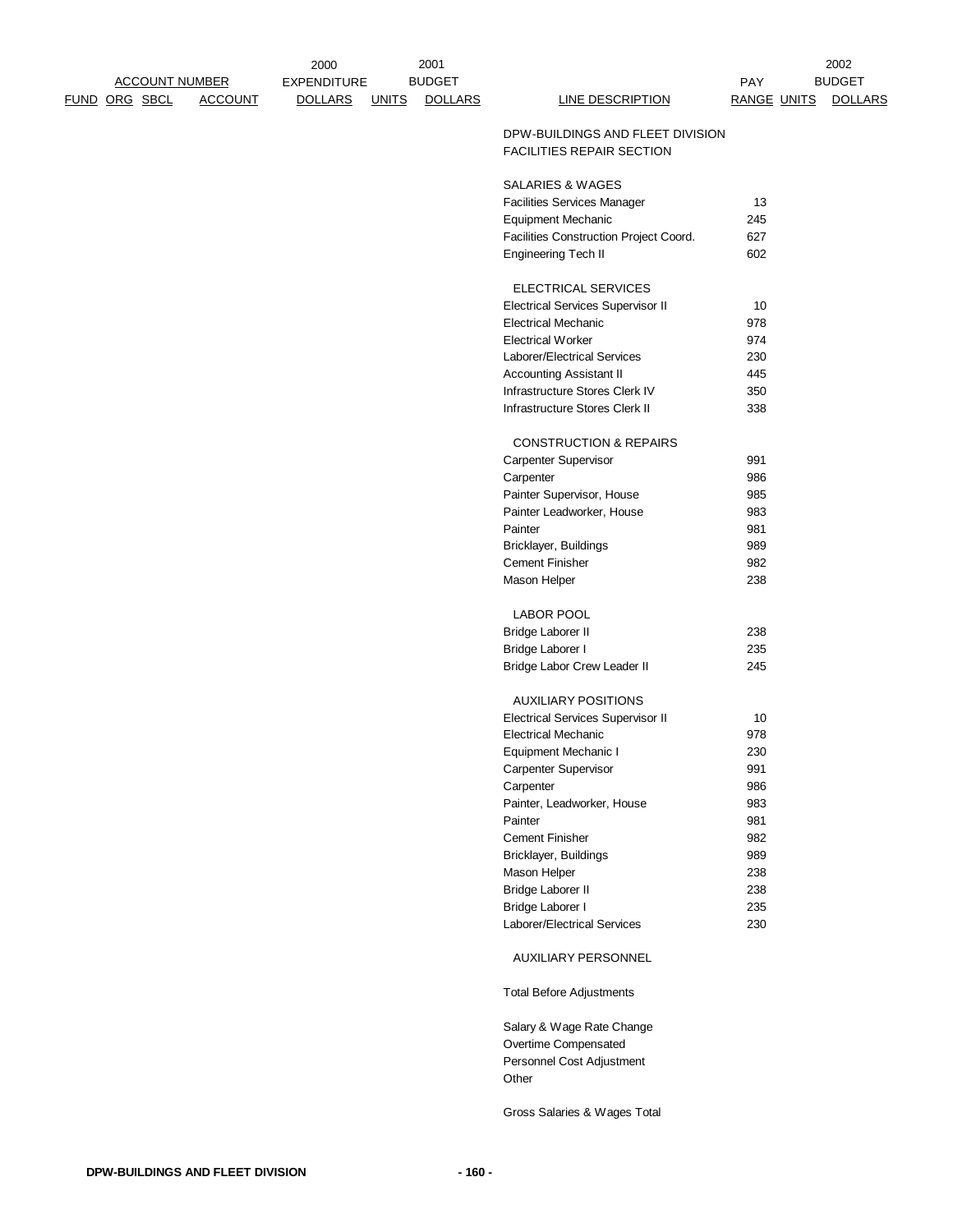|      |                      |           |                       | 2000               |              | 2001           |                                   |                    | 2002           |
|------|----------------------|-----------|-----------------------|--------------------|--------------|----------------|-----------------------------------|--------------------|----------------|
|      |                      |           | <b>ACCOUNT NUMBER</b> | <b>EXPENDITURE</b> |              | <b>BUDGET</b>  |                                   | PAY                | <b>BUDGET</b>  |
|      | <b>FUND ORG SBCL</b> |           | <b>ACCOUNT</b>        | <b>DOLLARS</b>     | <b>UNITS</b> | <b>DOLLARS</b> | <b>LINE DESCRIPTION</b>           | <b>RANGE UNITS</b> | <b>DOLLARS</b> |
|      |                      |           |                       |                    |              |                | Reimbursable Services Deduction   |                    |                |
|      |                      |           |                       |                    |              |                |                                   |                    |                |
|      |                      |           |                       |                    |              |                | Capital Improvements Deduction    |                    |                |
|      |                      |           |                       |                    |              |                | Grants & Aids Deduction           |                    |                |
| 0001 |                      | 5456 R999 | 006000                | 2,168,953          |              |                | NET SALARIES & WAGES TOTAL        |                    |                |
|      |                      |           |                       |                    |              |                | <b>O&amp;M FTE'S</b>              |                    |                |
|      |                      |           |                       |                    |              |                | NON-O&M FTE'S                     |                    |                |
| 0001 |                      | 5456 R999 | 006100                | 708,514            |              |                | ESTIMATED EMPLOYE FRINGE BENEFITS |                    |                |
|      |                      |           |                       |                    |              |                | (Involves Revenue Offset-No       |                    |                |
|      |                      |           |                       |                    |              |                | Transfers from this Account)      |                    |                |
|      |                      |           |                       |                    |              |                |                                   |                    |                |
|      |                      |           |                       |                    |              |                | <b>OPERATING EXPENDITURES</b>     |                    |                |
| 0001 |                      | 5456 R999 | 630100                | 6,061              |              |                | General Office Expense            |                    |                |
| 0001 | 5456                 | R999      | 630500                | 24,611             |              |                | Tools & Machinery Parts           |                    |                |
| 0001 | 5456                 | R999      | 631000                | 451,527            |              |                | <b>Construction Supplies</b>      |                    |                |
| 0001 | 5456                 | R999      | 631500                | 3,664              |              |                | Energy                            |                    |                |
| 0001 |                      | 5456 R999 | 632000                | 76,044             |              |                | <b>Other Operating Supplies</b>   |                    |                |
| 0001 |                      | 5456 R999 | 632500                |                    |              |                | <b>Facility Rental</b>            |                    |                |
| 0001 | 5456                 | R999      | 633000                | 1,415              |              |                | <b>Vehicle Rental</b>             |                    |                |
| 0001 | 5456                 | R999      | 633500                | 14,348             |              |                | Non-Vehicle Equipment Rental      |                    |                |
| 0001 | 5456                 | R999      | 634000                | 19,457             |              |                | <b>Professional Services</b>      |                    |                |
| 0001 | 5456                 | R999      | 634500                | 9,506              |              |                | Information Technology Services   |                    |                |
| 0001 | 5456                 | R999      | 635000                | 178,064            |              |                | <b>Property Services</b>          |                    |                |
| 0001 | 5456                 | R999      | 635500                | 8,654              |              |                | <b>Infrastructure Services</b>    |                    |                |
| 0001 | 5456                 | R999      | 636000                |                    |              |                | Vehicle Repair Services           |                    |                |
| 0001 | 5456                 | R999      | 636500                | 3,467              |              |                | <b>Other Operating Services</b>   |                    |                |
| 0001 | 5456                 | R999      | 637000                |                    |              |                | Loans and Grants                  |                    |                |
| 0001 |                      | 5456 R999 | 637501                | 34,258             |              |                | Reimburse Other Departments       |                    |                |
| 0001 |                      | 5456 R999 | 006300                | 831,076            |              |                | OPERATING EXPENDITURES            |                    |                |
|      |                      |           |                       |                    |              |                | <b>EQUIPMENT PURCHASES</b>        |                    |                |
|      |                      |           |                       |                    |              |                | <b>Additional Equipment</b>       |                    |                |
|      |                      |           |                       |                    |              |                | Subtotal - Additional Equipment   |                    |                |
|      |                      |           |                       |                    |              |                | Replacement Equipment             |                    |                |
|      |                      |           |                       |                    |              |                | Subtotal - Replacement Equipment  |                    |                |
|      |                      |           |                       | 8,150              |              |                | Other Previous Experience         |                    |                |
|      | 0001 5456 R999       |           | 006800                | 8,150              |              |                | <b>EQUIPMENT PURCHASES TOTAL</b>  |                    |                |
|      |                      |           |                       |                    |              |                | <b>SPECIAL FUNDS</b>              |                    |                |
|      |                      |           |                       |                    |              |                | SPECIAL FUNDS TOTAL               |                    |                |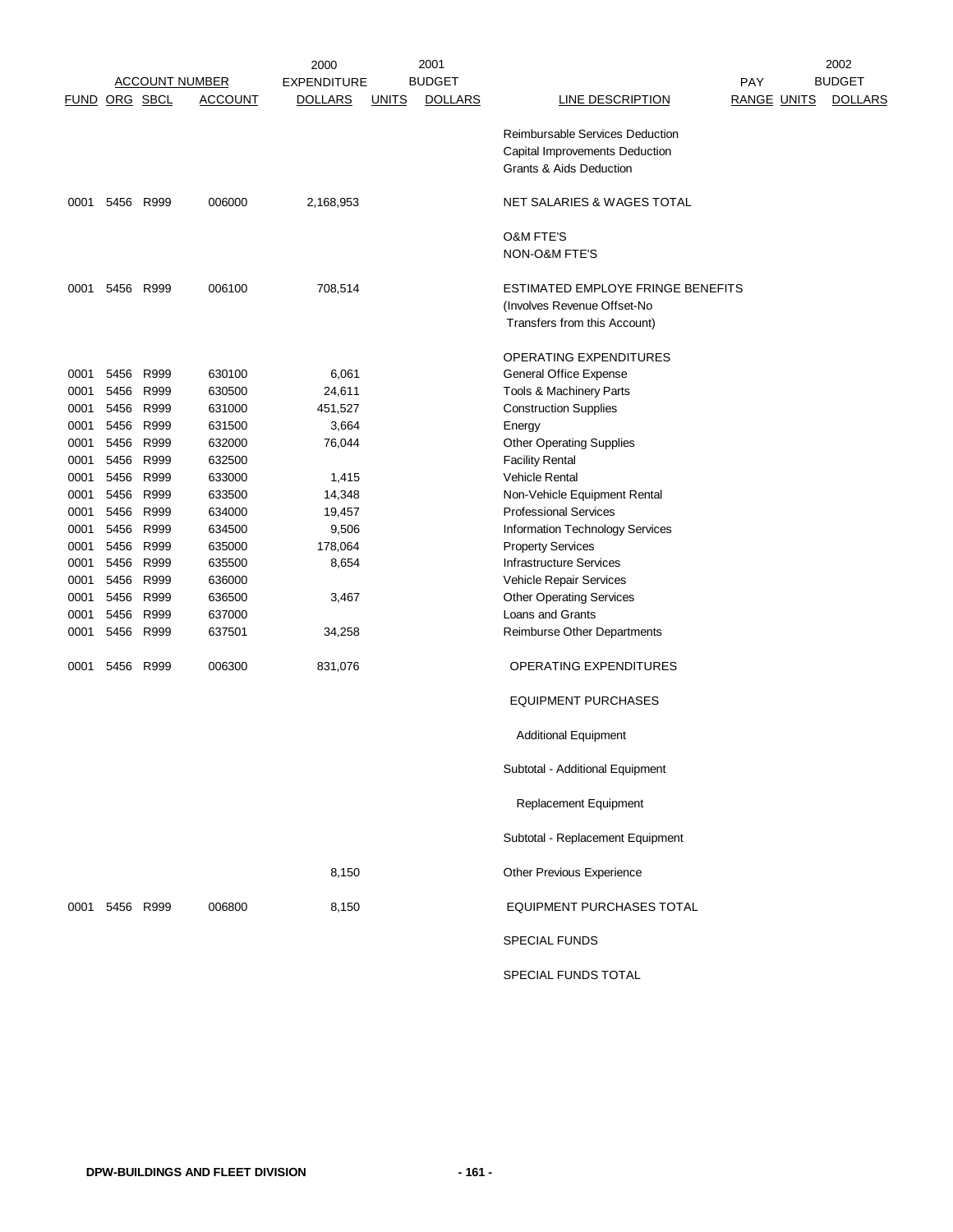|               |      |      |                       | 2000               |              | 2001           |                                            |                    |   | 2002           |
|---------------|------|------|-----------------------|--------------------|--------------|----------------|--------------------------------------------|--------------------|---|----------------|
|               |      |      | <b>ACCOUNT NUMBER</b> | <b>EXPENDITURE</b> |              | <b>BUDGET</b>  |                                            | PAY                |   | <b>BUDGET</b>  |
| FUND ORG SBCL |      |      | <b>ACCOUNT</b>        | <b>DOLLARS</b>     | <b>UNITS</b> | <b>DOLLARS</b> | <b>LINE DESCRIPTION</b>                    | <b>RANGE UNITS</b> |   | <b>DOLLARS</b> |
|               |      |      |                       |                    |              |                | DPW-BUILDINGS AND FLEET DIVISION           |                    |   |                |
|               |      |      |                       |                    |              |                | <b>FACILITIES REPAIR SECTION</b>           |                    |   |                |
|               |      |      |                       | 3,716,693          |              |                | <b>TOTAL</b>                               |                    |   |                |
|               |      |      |                       |                    |              |                | PROGRAM RESULT MEASURES/                   |                    |   |                |
|               |      |      |                       | <b>UNITS</b>       | %            | <b>UNITS</b>   | INTERNAL MANAGEMENT INDICATORS:            |                    | % | <b>UNITS</b>   |
|               |      |      |                       |                    |              |                | City Hall Complex - Structures Repair      |                    |   |                |
|               |      |      |                       |                    |              |                | <b>Building Square Feet</b>                |                    |   |                |
| 0001          | 5456 | 0740 | P54571                |                    |              |                | No. of Structures (P)                      |                    |   |                |
| 0001          | 5456 | 0740 | P54572                |                    |              |                | No. of Work Orders (Q-1)                   |                    |   |                |
| 0001          | 5456 | 0740 | P54573                |                    |              |                | No. of Service Orders (Q-2)                |                    |   |                |
|               |      |      |                       |                    |              |                | Field Shops & Service Centers-             |                    |   |                |
|               |      |      |                       |                    |              |                | <b>Structure Repair</b>                    |                    |   |                |
|               |      |      |                       |                    |              |                | <b>Building Square Feet</b>                |                    |   |                |
| 0001          | 5456 | 0740 | P54574                |                    |              |                | No. of Structures (P)                      |                    |   |                |
| 0001          | 5456 | 0740 | P54575                |                    |              |                | No. of Work Orders (Q-1)                   |                    |   |                |
| 0001          | 5456 | 0740 | P54576                |                    |              |                | No. of Service Orders (Q-2)                |                    |   |                |
|               |      |      |                       |                    |              |                | Outlying Office Buildings Structure Repair |                    |   |                |
|               |      |      |                       |                    |              |                | <b>Building Square Feet</b>                |                    |   |                |
| 0001          | 5456 | 0740 | P54577                |                    |              |                | No. of Structures (P)                      |                    |   |                |
| 0001          | 5456 | 0740 | P54578                |                    |              |                | No. of Work Orders (Q-1)                   |                    |   |                |
| 0001          | 5456 | 0740 | P54579                |                    |              |                | No. of Service Orders (Q-2)                |                    |   |                |
|               |      |      |                       |                    |              |                | Management & Administration                |                    |   |                |
|               |      |      |                       |                    |              |                | Est. Direct Labor Hours (P)                |                    |   |                |

82,826 DIRECT LABOR HOUR ALLOCATION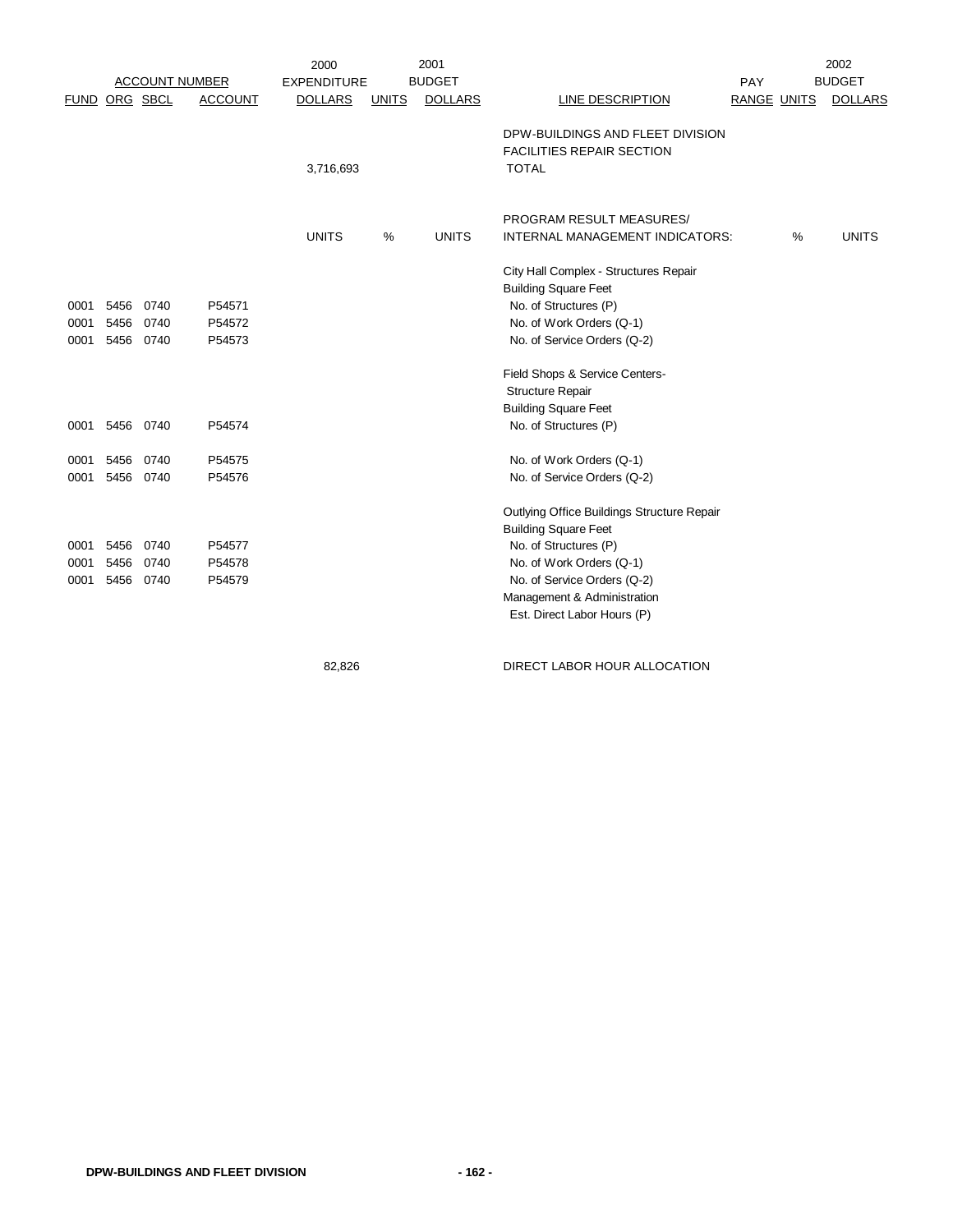|                                        | 2000               |              | 2001           |                                                                      |                    | 2002           |
|----------------------------------------|--------------------|--------------|----------------|----------------------------------------------------------------------|--------------------|----------------|
| <b>ACCOUNT NUMBER</b>                  | <b>EXPENDITURE</b> |              | <b>BUDGET</b>  |                                                                      | PAY                | <b>BUDGET</b>  |
| <b>FUND ORG SBCL</b><br><b>ACCOUNT</b> | <b>DOLLARS</b>     | <b>UNITS</b> | <b>DOLLARS</b> | <b>LINE DESCRIPTION</b>                                              | <b>RANGE UNITS</b> | <b>DOLLARS</b> |
|                                        |                    |              |                |                                                                      |                    |                |
|                                        |                    |              |                | DPW - FORESTRY DIVISION                                              |                    |                |
|                                        |                    |              |                | <b>BUDGETARY CONTROL UNIT</b>                                        |                    |                |
|                                        |                    |              |                | $(1 BCU = 1 DU)$                                                     |                    |                |
|                                        |                    |              |                | SALARIES & WAGES                                                     |                    |                |
|                                        |                    |              |                | <b>ADMINISTRATION</b>                                                |                    |                |
|                                        |                    | 1            | 97,109         | City Forester (Y)                                                    | 16                 |                |
|                                        |                    | 1            | 32,006         | Administrative Assistant II                                          | 445                |                |
|                                        |                    | 1            | 27,950         | <b>Office Assistant III</b>                                          | 425                |                |
|                                        |                    | 1            | 41,756         | Eng. Draft Tech. IV                                                  | 604                |                |
|                                        |                    |              |                |                                                                      |                    |                |
|                                        |                    |              |                | <b>FIELD OPERATIONS</b>                                              |                    |                |
|                                        |                    | 1            | 72,748         | City Forestry Services Manager (Y)                                   | 14                 |                |
|                                        |                    | 3            | 217,155        | Urban Forestry District Manager                                      | 11                 |                |
|                                        |                    | 6            | 367,142        | <b>Urban Forestry Manager</b>                                        | $\overline{7}$     |                |
|                                        |                    | 6            | 246,303        | Urban Forestry Supervisor                                            | $\overline{4}$     |                |
|                                        |                    | 3            | 115,986        | Urban Forestry Technician                                            | 545                |                |
|                                        |                    | 128          | 4,499,803      | <b>Urban Forestry Specialist</b>                                     | 245                |                |
|                                        |                    | 22           | 773,885        | Urban Forestry Crew Leader                                           | 260                |                |
|                                        |                    | 3            | 111,150        | Forestry Inspector II                                                | 540                |                |
|                                        |                    | 1            | 36,987         | Forestry Technical Services Coordinator                              | 555                |                |
|                                        |                    | 1            | 51,220         | Landscape & Irrigation Specialist                                    | 786                |                |
|                                        |                    | 3            | 91,338         | Office Assistant IV                                                  | 430                |                |
|                                        |                    |              |                |                                                                      |                    |                |
|                                        |                    |              |                | NURSERY OPERATIONS                                                   |                    |                |
|                                        |                    | 1            | 58,695         | Greenhouse and Nursery Manager                                       | 8                  |                |
|                                        |                    | 1            | 34,242         | Nursery Crew Leader                                                  | 255                |                |
|                                        |                    | 6            | 190,476        | Nursery Laborer                                                      | 238                |                |
|                                        |                    |              |                | <b>SHOP OPERATIONS</b>                                               |                    |                |
|                                        |                    | 1            | 53,976         | Mechanical Maintenance Supervisor                                    | 5                  |                |
|                                        |                    | 1            | 35,750         | Lead Equipment Mechanic                                              | 260                |                |
|                                        |                    | 3            | 98,670         | Equip. Mechanic III                                                  | 248                |                |
|                                        |                    | 1            | 30,810         | Equip. Mechanic I                                                    | 235                |                |
|                                        |                    |              |                |                                                                      |                    |                |
|                                        |                    |              |                | <b>AUXILIARY PERSONNEL</b>                                           |                    |                |
|                                        |                    | 1            |                | Urban Forestry District Manager                                      | 11                 |                |
|                                        |                    | 1            |                | Urban Forestry Manager                                               | $\overline{7}$     |                |
|                                        |                    | 2            |                | Urban Forestry Supervisor                                            | $\overline{4}$     |                |
|                                        |                    | 2            |                | Urban Forestry Technician                                            | 545                |                |
|                                        |                    | 20           |                | <b>Urban Forestry Specialist</b>                                     | 245                |                |
|                                        |                    | 3            |                | Urban Forestry Crew Leader                                           | 260                |                |
|                                        |                    | 1            |                | Equipment Mechanic III                                               | 248                |                |
|                                        |                    | 16           |                | Urban Forestry Laborer                                               | 230                |                |
|                                        |                    | 71           |                | Urban Forestry Laborer (Seasonal)                                    | 230                |                |
|                                        |                    | 117          | 427,781        | <b>Total Auxiliary Personnel</b>                                     |                    |                |
|                                        |                    | 312          | 7,712,938      | <b>Total Before Adjustments</b>                                      |                    |                |
|                                        |                    |              |                |                                                                      |                    |                |
|                                        |                    |              |                | Salary & Wage Rate Change                                            |                    |                |
|                                        |                    |              | 100,000        | Overtime Compensated                                                 |                    |                |
|                                        |                    |              | (142, 433)     | Personnel Cost Adjustment<br>Other                                   |                    |                |
|                                        |                    |              |                |                                                                      |                    |                |
|                                        |                    |              | 7,670,505      | Gross Salaries & Wages Total                                         |                    |                |
|                                        |                    |              |                |                                                                      |                    |                |
|                                        |                    |              | (288, 301)     | Reimbursable Services Deduction                                      |                    |                |
|                                        |                    |              | (694, 881)     | Capital Improvements Deduction<br><b>Grants &amp; Aids Deduction</b> |                    |                |
|                                        |                    |              |                |                                                                      |                    |                |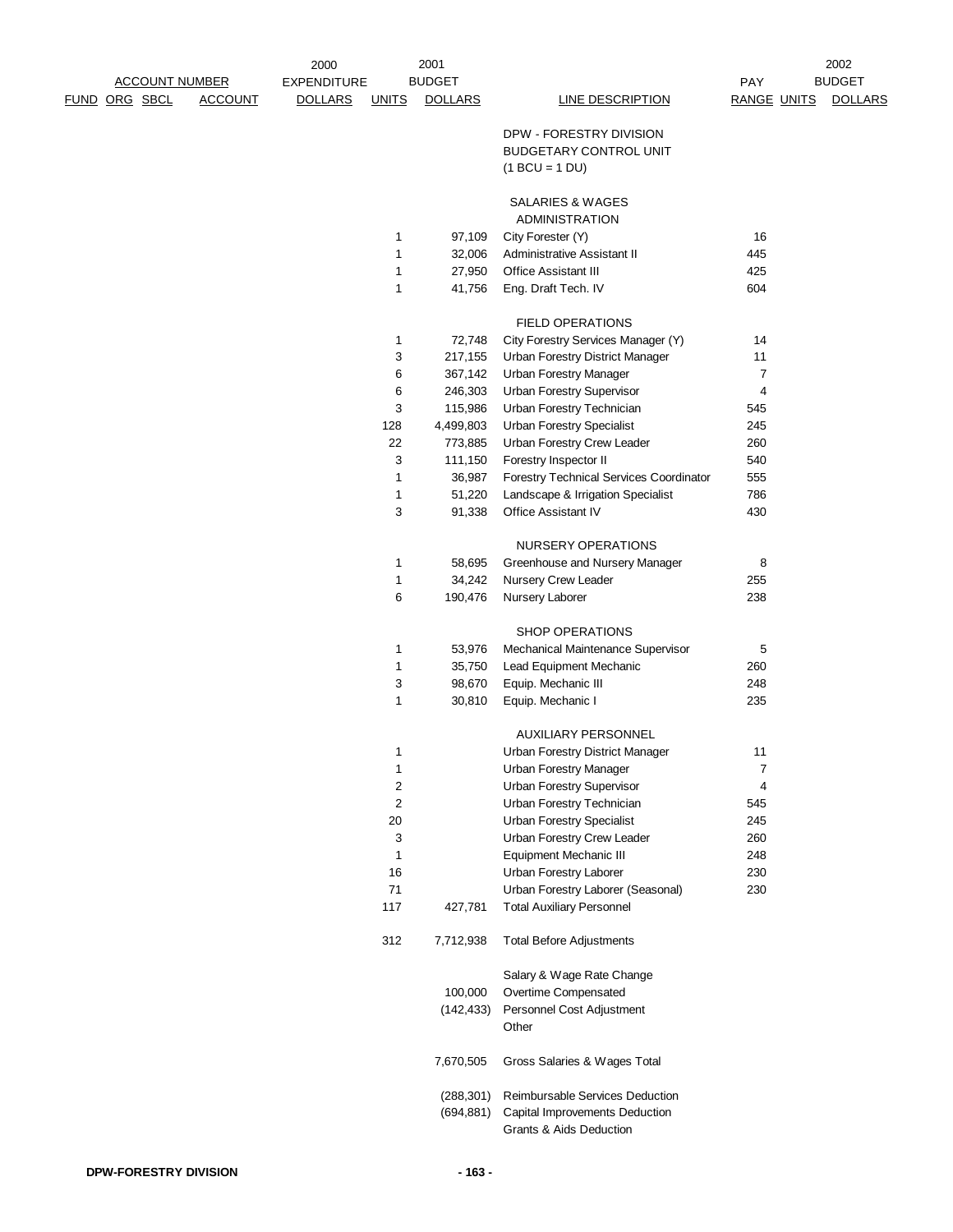|                      |      |           |                       | 2000               |              | 2001           |                                                                                                                                             |                    | 2002           |
|----------------------|------|-----------|-----------------------|--------------------|--------------|----------------|---------------------------------------------------------------------------------------------------------------------------------------------|--------------------|----------------|
|                      |      |           | <b>ACCOUNT NUMBER</b> | <b>EXPENDITURE</b> |              | <b>BUDGET</b>  |                                                                                                                                             | PAY                | <b>BUDGET</b>  |
| <b>FUND ORG SBCL</b> |      |           | <b>ACCOUNT</b>        | <b>DOLLARS</b>     | <b>UNITS</b> | <b>DOLLARS</b> | <b>LINE DESCRIPTION</b>                                                                                                                     | <b>RANGE UNITS</b> | <b>DOLLARS</b> |
| 0001                 |      | 5810 R999 | 006000                | 6,981,665          |              | 6,687,323      | NET SALARIES & WAGES TOTAL                                                                                                                  |                    |                |
|                      |      |           |                       |                    | 168.21       |                | <b>O&amp;M FTE'S</b>                                                                                                                        |                    |                |
|                      |      |           |                       |                    | 23.30        |                | <b>NON-O&amp;M FTE'S</b>                                                                                                                    |                    |                |
|                      |      |           |                       |                    |              |                | (Y) Required to file a Statement of Economic Interests in accordance with<br>the Milwaukee Code of Ordinances Chapter 303 - Code of Ethics. |                    |                |
| 0001                 |      | 5810 R999 | 006100                | 2,054,875          |              | 2,206,817      | ESTIMATED EMPLOYEE FRINGE BENEFITS<br>(Involves Revenue Offset - No                                                                         |                    |                |
|                      |      |           |                       |                    |              |                | Transfers from this account.)                                                                                                               |                    |                |
|                      |      |           |                       |                    |              |                | OPERATING EXPENDITURES                                                                                                                      |                    |                |
| 0001                 |      | 5810 R999 | 630100                | 12,224             |              | 6,164          | General Office Expense                                                                                                                      |                    |                |
| 0001                 |      | 5810 R999 | 630500                | 54,259             |              | 45,954         | Tools & Machinery Parts                                                                                                                     |                    |                |
| 0001                 |      | 5810 R999 | 631000                | 76,380             |              | 20,985         | <b>Construction Supplies</b>                                                                                                                |                    |                |
| 0001                 |      | 5810 R999 | 631500                | 2,839              |              | 4,495          | Energy                                                                                                                                      |                    |                |
| 0001                 |      | 5810 R999 | 632000                | 402,677            |              | 494,277        | <b>Other Operating Supplies</b>                                                                                                             |                    |                |
| 0001                 |      | 5810 R999 | 632500                |                    |              |                | <b>Facility Rental</b>                                                                                                                      |                    |                |
| 0001                 |      | 5810 R999 | 633000                | 3,437              |              |                | Vehicle Rental                                                                                                                              |                    |                |
| 0001                 |      | 5810 R999 | 633500                | 2,666              |              | 2,670          | Non-Vehicle Equipment Rental                                                                                                                |                    |                |
| 0001                 |      | 5810 R999 | 634000                | 29,623             |              | 3,844          | <b>Professional Services</b>                                                                                                                |                    |                |
| 0001                 |      | 5810 R999 | 634500                | 6,276              |              |                | Information Technology Services                                                                                                             |                    |                |
| 0001                 |      | 5810 R999 | 635000                | 48,166             |              | 49,985         | <b>Property Services</b>                                                                                                                    |                    |                |
| 0001                 | 5810 | R999      | 635500                |                    |              |                | <b>Infrastructure Services</b>                                                                                                              |                    |                |
| 0001                 |      | 5810 R999 | 636000                | 105                |              |                | Vehicle Repair Services                                                                                                                     |                    |                |
| 0001                 |      | 5810 R999 | 636500                | 150,276            |              | 120,048        | <b>Other Operating Services</b>                                                                                                             |                    |                |
| 0001                 |      | 5810 R999 | 637000                |                    |              |                | Loans and Grants                                                                                                                            |                    |                |
| 0001                 | 5810 | R999      | 637501                | 36,992             |              | 45,027         | Reimburse Other Departments                                                                                                                 |                    |                |
| 0001                 |      | 5810 R999 | 006300                | 825,920            |              | 793,449        | OPERATING EXPENDITURES                                                                                                                      |                    |                |
|                      |      |           |                       |                    |              |                | <b>EQUIPMENT PURCHASES</b>                                                                                                                  |                    |                |
|                      |      |           |                       |                    |              |                | <b>Additional Equipment</b>                                                                                                                 |                    |                |
|                      |      |           |                       |                    |              |                | Subtotal - Additional Equipment                                                                                                             |                    |                |
|                      |      |           |                       |                    |              |                | <b>Replacement Equipment</b>                                                                                                                |                    |                |
|                      |      |           |                       |                    | 3            | 6,000          | Deck Shell                                                                                                                                  |                    |                |
|                      |      |           |                       |                    | 1            | 34,000         | Hillsider                                                                                                                                   |                    |                |
|                      |      |           |                       |                    | 3            | 61,500         | Hustler                                                                                                                                     |                    |                |
|                      |      |           |                       |                    | 1            | 30,000         | Tractor, Kabota                                                                                                                             |                    |                |
|                      |      |           |                       |                    | 5            | 24,500         | Trailer, Metal Deck/Wood Deck, 16'                                                                                                          |                    |                |
|                      |      |           |                       |                    | 9            | 19,800         | <b>Field Radios</b>                                                                                                                         |                    |                |
|                      |      |           |                       |                    | 3            | 4,200          | 5'x8' Utility Trailers                                                                                                                      |                    |                |
|                      |      |           |                       |                    |              |                | <b>Field Shanties</b>                                                                                                                       |                    |                |
|                      |      |           |                       |                    |              |                | 300 Sprayer                                                                                                                                 |                    |                |
|                      |      |           |                       |                    | 25           | 180,000        | Subtotal - Replacement Equipment                                                                                                            |                    |                |
|                      |      |           |                       | 147,785            |              |                | Other Previous Experience                                                                                                                   |                    |                |
| 0001                 |      | 5810 R999 | 006800                | 147,785            | 25           | 180,000        | EQUIPMENT PURCHASES TOTAL                                                                                                                   |                    |                |
|                      |      |           |                       |                    |              |                | <b>SPECIAL FUNDS</b>                                                                                                                        |                    |                |
|                      |      |           |                       | 1,740              |              |                | Other Previous Experience                                                                                                                   |                    |                |
|                      |      |           |                       |                    |              |                |                                                                                                                                             |                    |                |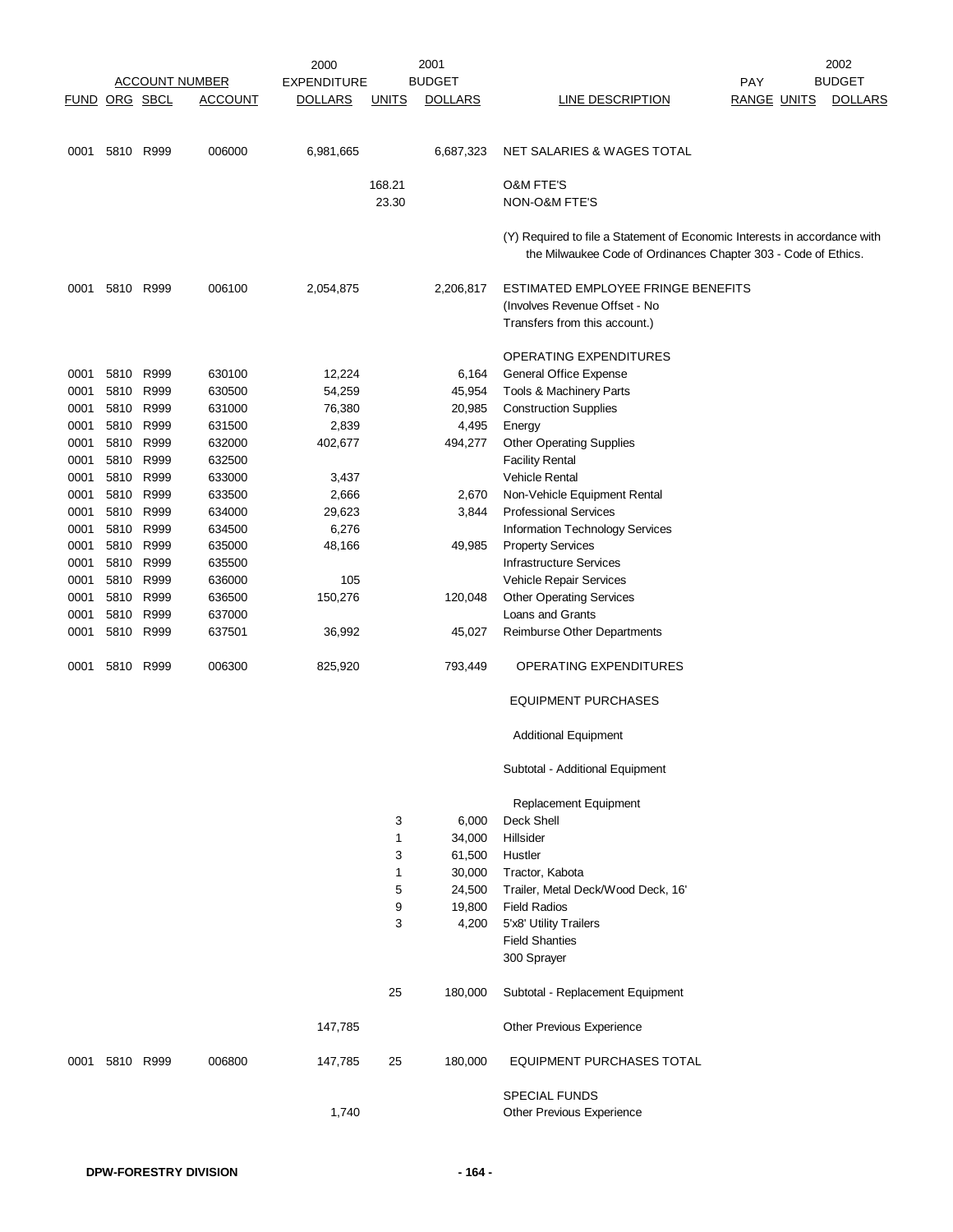|                      |                      |                      |                            | 2000               |                    | 2001             |                                                                                                                             |                    |   | 2002           |
|----------------------|----------------------|----------------------|----------------------------|--------------------|--------------------|------------------|-----------------------------------------------------------------------------------------------------------------------------|--------------------|---|----------------|
|                      |                      |                      | <b>ACCOUNT NUMBER</b>      | <b>EXPENDITURE</b> |                    | <b>BUDGET</b>    |                                                                                                                             | PAY                |   | <b>BUDGET</b>  |
| <b>FUND ORG SBCL</b> |                      |                      | <b>ACCOUNT</b>             | <b>DOLLARS</b>     | <b>UNITS</b>       | <b>DOLLARS</b>   | <b>LINE DESCRIPTION</b>                                                                                                     | <b>RANGE UNITS</b> |   | <b>DOLLARS</b> |
|                      |                      |                      |                            | 1,740              |                    |                  | SPECIAL FUNDS TOTAL                                                                                                         |                    |   |                |
|                      |                      |                      |                            | 10,011,985         |                    | 9,867,589        | DPW - FORESTRY DIVISION BUDGETARY<br>CONTROL UNIT TOTAL (1 BCU = 1DU)                                                       |                    |   |                |
|                      |                      |                      |                            | <b>UNITS</b>       | %                  | <b>UNITS</b>     | PROGRAM RESULT MEASURES/<br>INTERNAL MANAGEMENT INDICATORS:                                                                 |                    | % | <b>UNITS</b>   |
|                      |                      |                      |                            |                    | 100.0              | 4,000            | <b>Budgeting and Accounting</b><br>Est. Direct Labor Hours (P)                                                              |                    |   |                |
|                      | 0001 5810 0630       |                      | P58101                     |                    | 4,266 883.7        | 37,700           | Inquiries and Requests for Service<br>Items Processed (P)                                                                   |                    |   |                |
|                      | 0001 5810 4230       |                      | P58102                     |                    | 6,009 262.9        | 15,800           | Repairs to Equipment and Tools<br>Items Repaired (P)                                                                        |                    |   |                |
|                      | 0001 5810 4230       |                      | P58103                     |                    | 100.0              | 2,500            | Storekeeping<br>Est. Direct Labor Hours (P)                                                                                 |                    |   |                |
| 0001                 | 5810 4221            |                      | P58104                     | 18,411 162.9       |                    | 30,000           | Street Tree Production - Nursery<br>Trees in Stock (P)                                                                      |                    |   |                |
| 0001                 | 5810 4221            |                      | P58105                     | 3,900              | 85.9               | 3,352            | Trees Dispersed (Q-1)                                                                                                       |                    |   |                |
| 0001                 |                      | 5810 4220            | P58106                     | 357,675            | 67.1               | 240,000          | Flower & Shrub Production - Nursery<br>Flowers Produced (P-1)                                                               |                    |   |                |
| 0001                 | 5810 4213            |                      | P58107                     |                    | 100.0              | 1,200            | Research and Development<br>Est. Direct Labor Hours (P)                                                                     |                    |   |                |
|                      | 0001 5810 4211       |                      | P58108                     |                    | 100.0              | 600              | Hazardous Materials and Pest Mgmt.<br>Est. Direct Labor Hours (P)                                                           |                    |   |                |
| 0001                 | 5810 4241            |                      | P58109                     | 4,603              | 65.2               | 3,000            | Tree Planting - Street<br><b>Trees Planted</b>                                                                              |                    |   |                |
| 0001                 | 5810                 | 4250                 | P58111                     | 47,029 106.3       |                    | 50,000           | <b>Tree Pruning</b><br>Trees Pruned (P)                                                                                     |                    |   |                |
| 0001<br>0001         | 5810                 | 4250<br>5810 4250    | P58112<br>P58113           | 6.0                | 3.0 100.0<br>100.0 | 3.0<br>6.0       | Pruning Cycle (Yrs.)(Q-1) < or = $14"$<br>Pruning Cycle $(Yrs.)(Q-2) > 14"$                                                 |                    |   |                |
|                      |                      |                      |                            |                    |                    |                  | Tree Maintenance (Non-Pruning)                                                                                              |                    |   |                |
|                      | 0001 5810 4270       |                      | P58114                     |                    | 100.0              | 42,321           | Trees Serviced (P)                                                                                                          |                    |   |                |
|                      | 0001 5810 4260       |                      | P58115                     |                    | 4,051 148.1        | 6,000            | Tree Removal (Including Stumps)<br><b>Trees Removed</b>                                                                     |                    |   |                |
| 0001                 |                      | 5810 4273            | P58116                     | 2,905              | 51.6               | 1,500            | <b>Emergency Tree Service</b><br>Trees Damaged or Affected                                                                  |                    |   |                |
|                      |                      |                      |                            | <b>UNITS</b>       | %                  | <b>UNITS</b>     | PROGRAM RESULT MEASURES/<br>INTERNAL MANAGEMENT INDICATORS:                                                                 |                    | % | <b>UNITS</b>   |
| 0001<br>0001<br>0001 | 5810<br>5810<br>5810 | 4280<br>4280<br>4280 | P58117<br>P58118<br>P58119 | 476<br>37          | 57.4<br>100.0      | 273.30<br>408.40 | <b>Boulevard Maintenance</b><br>Acres Maintained (P)<br>Direct Labor Hours Per Acre (Q-1)<br>Number of condition complaints |                    |   |                |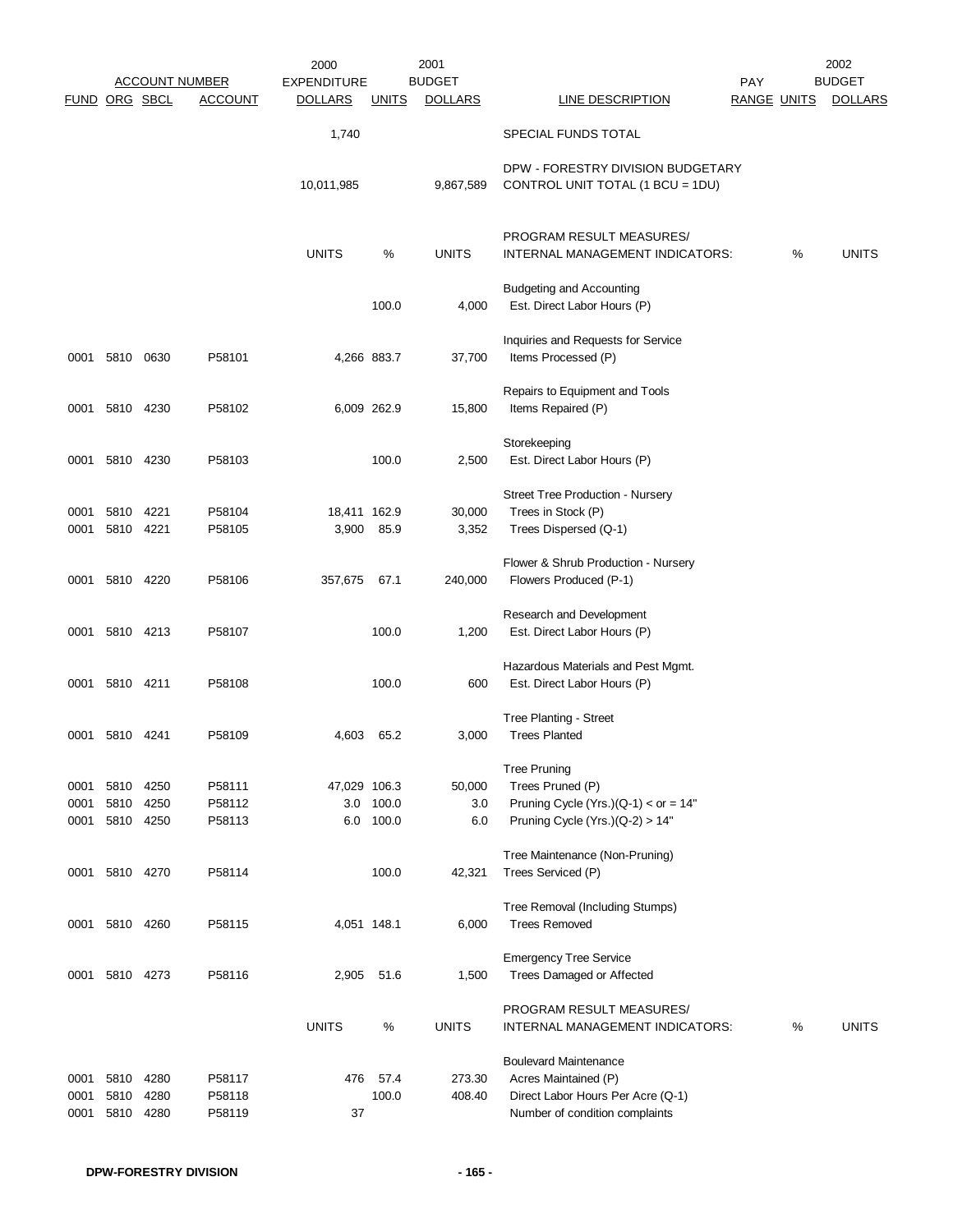|             |            |             |                       | 2000               |              | 2001           |                                                          |                    | 2002           |
|-------------|------------|-------------|-----------------------|--------------------|--------------|----------------|----------------------------------------------------------|--------------------|----------------|
|             |            |             | <b>ACCOUNT NUMBER</b> | <b>EXPENDITURE</b> |              | <b>BUDGET</b>  |                                                          | <b>PAY</b>         | <b>BUDGET</b>  |
| <u>FUND</u> | <u>ORG</u> | <u>SBCL</u> | <b>ACCOUNT</b>        | <b>DOLLARS</b>     | <b>UNITS</b> | <b>DOLLARS</b> | LINE DESCRIPTION                                         | <b>RANGE UNITS</b> | <b>DOLLARS</b> |
|             |            |             |                       |                    |              |                | Maintenance of Municipal Properties & Tot-lot Greenspace |                    |                |
| 0001        | 5810       | 4200        | P58120                |                    | 187.5 100.0  | 187.5          | Acres Maintained (P)                                     |                    |                |
| 0001        | 5810       | 4200        | P58121                |                    | 100.0        | 86.0           | Direct Labor Hours per Acre (Q-1)                        |                    |                |
|             |            |             |                       |                    |              |                | Civic Center Maintenance                                 |                    |                |
| 0001        | 5810       | 4200        | P58122                |                    | 100.0        | 15             | Acres Maintained (P)                                     |                    |                |
| 0001        | 5810       | 4200        | P58123                |                    | 100.0        | 463.4          | Direct Labor Hours per Acre (Q-1)                        |                    |                |
| 0001        | 5810       | 4200        |                       |                    |              |                | Trees Replanted within 1 Year of Removal                 |                    |                |
|             |            |             |                       |                    |              |                | Management & Administration                              |                    |                |
|             |            |             |                       |                    | 100.0        | 36,140         | Est. Direct Labor Hours (P)                              |                    |                |
|             |            |             |                       |                    |              |                |                                                          |                    |                |
|             |            |             |                       | 310,970            |              | 300.078        | TOTAL DIRECT LABOR HOUR ALLOCATION                       |                    |                |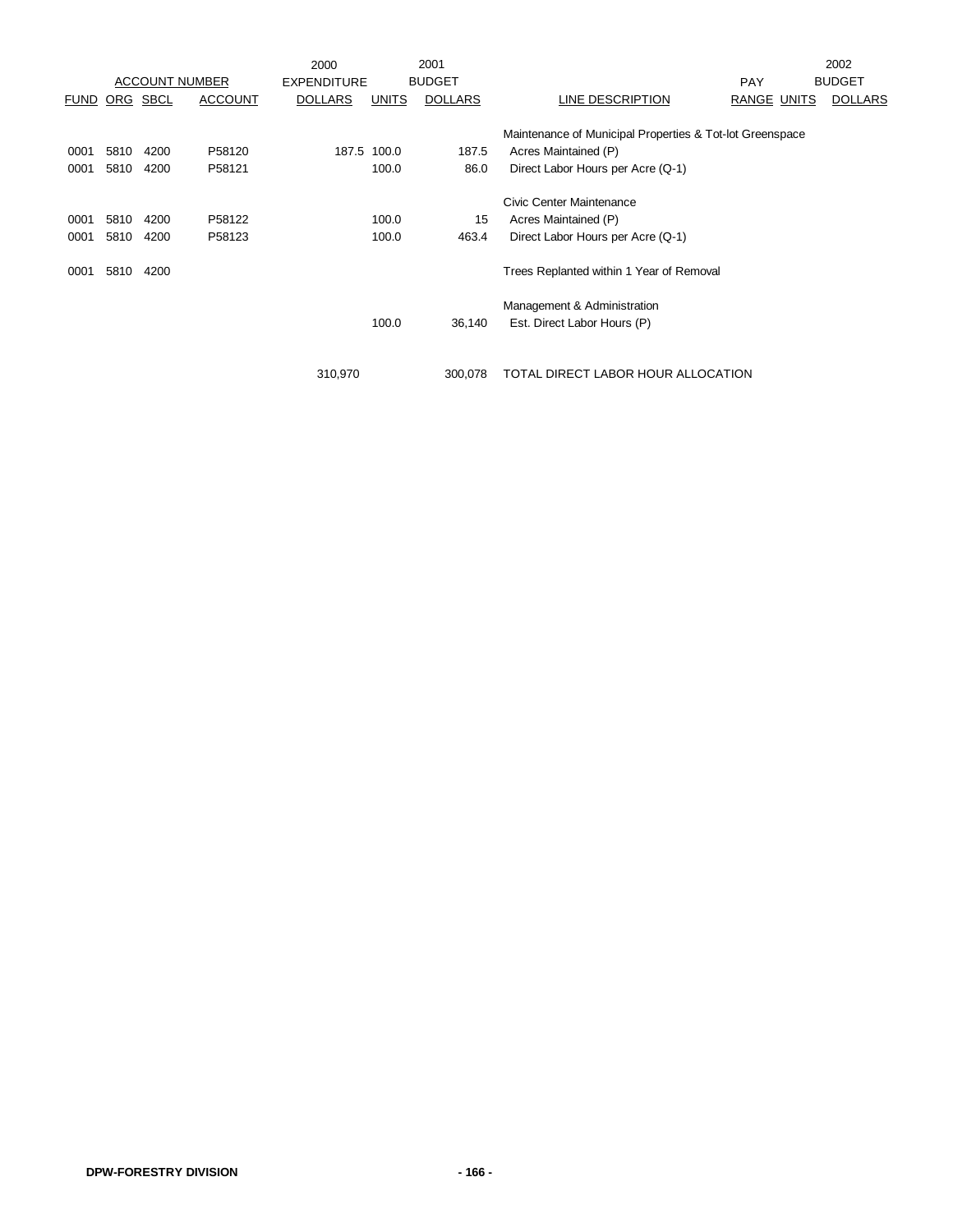|               |                |                |                | 2000               |              | 2001<br><b>BUDGET</b> |                                                                                             |        | 2002<br><b>BUDGET</b> |
|---------------|----------------|----------------|----------------|--------------------|--------------|-----------------------|---------------------------------------------------------------------------------------------|--------|-----------------------|
|               |                | ACCOUNT NUMBER |                | <b>EXPENDITURE</b> |              |                       | <b>PAY</b>                                                                                  |        |                       |
| FUND ORG SBCL |                |                | <b>ACCOUNT</b> | <b>DOLLARS</b>     | <b>UNITS</b> | <b>DOLLARS</b>        | <b>LINE DESCRIPTION</b><br><b>RANGE UNITS</b>                                               |        | <b>DOLLARS</b>        |
|               |                |                |                |                    |              |                       | DPW-INFRASTRUCTURE SERVICES DIVISION<br><b>BUDGETARY CONTROL UNIT</b><br>(SUMMARY 1BCU=6DU) |        |                       |
|               |                |                |                |                    |              |                       | SALARIES & WAGES                                                                            |        |                       |
|               |                |                |                |                    |              | 702,214               | Overtime Compensated                                                                        |        | 496,017               |
|               |                |                |                | 13,078,672         |              | 10,096,633            | All Other Salaries & Wages                                                                  |        | 11,822,091            |
|               |                |                |                |                    |              |                       |                                                                                             |        |                       |
| 0001          | 5230           | R999           | 006000         | 13,078,672         |              | 10,798,847            | NET SALARIES & WAGES TOTAL                                                                  |        | 12,318,108            |
|               |                |                |                |                    | 786          |                       | TOTAL NUMBER OF POSITIONS AUTHORIZED                                                        | 783    |                       |
|               |                |                |                |                    | 266.49       |                       | <b>O&amp;M FTE'S</b>                                                                        | 262.71 |                       |
|               |                |                |                |                    | 305.52       |                       | NON-O&M FTE'S                                                                               | 309.92 |                       |
|               |                |                |                |                    |              |                       |                                                                                             |        |                       |
| 0001          | 5230           | R999           | 006100         | 3,962,770          |              | 3,563,620             | ESTIMATED EMPLOYEE FRINGE BENEFITS                                                          |        | 4,188,156             |
|               |                |                |                |                    |              |                       | (Involves Revenue Offset-No                                                                 |        |                       |
|               |                |                |                |                    |              |                       | Transfers from this Account)                                                                |        |                       |
|               |                |                |                |                    |              |                       |                                                                                             |        |                       |
|               |                |                |                |                    |              |                       | <b>OPERATING EXPENDITURES</b>                                                               |        |                       |
| 0001          | 5230           | R999           | 630100         | 81,867             |              | 100,975               | General Office Expense                                                                      |        | 109,775               |
| 0001          | 5230           | R999           | 630500         | 138,834            |              | 172,165               | Tools & Machinery Parts                                                                     |        | 147,265               |
| 0001          | 5230           | R999           | 631000         | 1,560,095          |              | 1,316,946             | <b>Construction Supplies</b>                                                                |        | 1,470,000             |
| 0001          | 5230           | R999           | 631500         | 77,415             |              | 3,090,165             | Energy                                                                                      |        | 2,839,223             |
| 0001          | 5230           | R999           | 632000         | 358,390            |              | 451,700               | <b>Other Operating Supplies</b>                                                             |        | 413,300               |
| 0001          | 5230           | R999           | 632500         |                    |              |                       | <b>Facility Rental</b>                                                                      |        |                       |
| 0001          | 5230           | R999           | 633000         | 14,779             |              | 175                   | Vehicle Rental                                                                              |        | 13,275                |
| 0001          | 5230           | R999           | 633500         | 17,816             |              | 500                   | Non-Vehicle Equipment Rental                                                                |        | 17,500                |
| 0001          | 5230           | R999           | 634000         | 40,479             |              | 68,600                | <b>Professional Services</b>                                                                |        | 72,800                |
| 0001          | 5230           | R999           | 634500         | 23,811             |              | 41,600                | Information Technology Services                                                             |        | 43,100                |
| 0001          | 5230           | R999           | 635000         | 82,699             |              | 103,000               | <b>Property Services</b>                                                                    |        | 187,500               |
| 0001          | 5230           | R999           | 635500         | 167,515            |              | 175,000               | <b>Infrastructure Services</b>                                                              |        | 178,000               |
| 0001          | 5230           | R999           | 636000         | 125                |              | 3,500                 | Vehicle Repair Services                                                                     |        | 2,500                 |
| 0001          | 5230           | R999           | 636500         | 129,605            |              | 284,200               | <b>Other Operating Services</b>                                                             |        | 250,800               |
| 0001          | 5230           | R999           | 637000         |                    |              |                       | Loans and Grants                                                                            |        |                       |
| 0001          | 5230 R999      |                | 637501         | 3,737,643          |              | 652,500               | <b>Reimburse Other Departments</b>                                                          |        | 683,000               |
|               | 0001 5230 R999 |                | 006300         | 6,431,073          |              | 6,461,026             | OPERATING EXPENDITURES                                                                      |        | 6,428,038             |
|               | 0001 5230 R999 |                | 006800         | 46,536             |              | 63,060                | EQUIPMENT PURCHASES TOTAL                                                                   |        | 60,000                |
|               |                |                |                |                    |              |                       | SPECIAL FUNDS TOTAL                                                                         |        |                       |
|               |                |                |                |                    |              |                       | DPW-INFRASTRUCTURE SERVICES DIVISION                                                        |        |                       |
|               |                |                |                | 23,519,051         |              | 20,886,553            | BUDGETARY CONTROL UNIT TOTAL (1BCU=6DU)                                                     |        | 22,994,302            |
|               |                |                |                |                    |              |                       |                                                                                             |        |                       |
|               |                |                |                |                    |              |                       |                                                                                             |        |                       |
|               |                |                |                | 527,410            |              |                       | 487,435 TOTAL DIRECT LABOR HOUR ALLOCATION                                                  |        | 472,878               |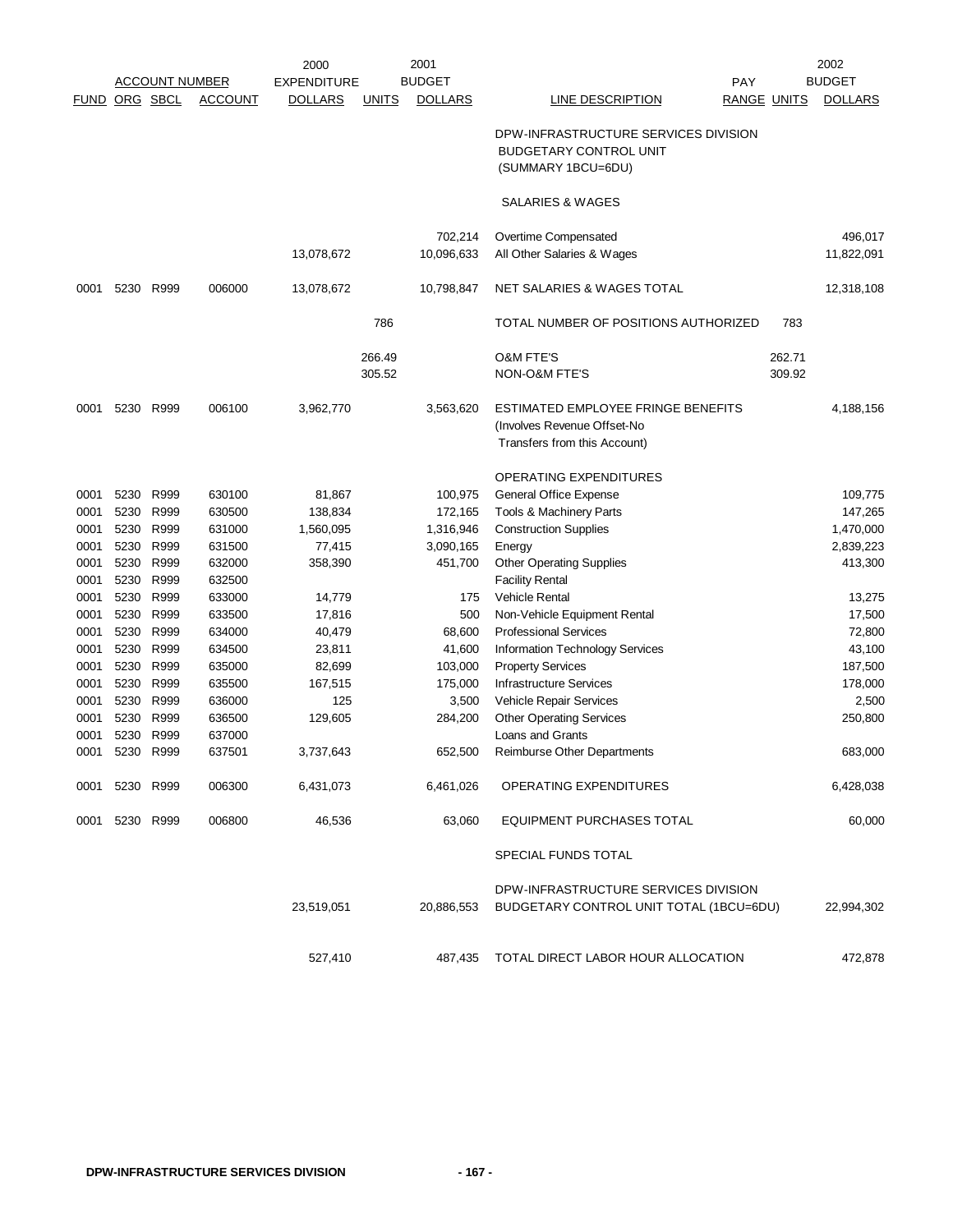|               |                | <b>ACCOUNT NUMBER</b> |                | 2000<br><b>EXPENDITURE</b> |                  | 2001<br><b>BUDGET</b> |                                                                      | <b>PAY</b>         |              | 2002<br><b>BUDGET</b> |
|---------------|----------------|-----------------------|----------------|----------------------------|------------------|-----------------------|----------------------------------------------------------------------|--------------------|--------------|-----------------------|
| FUND ORG SBCL |                |                       | <b>ACCOUNT</b> | <b>DOLLARS</b>             | <b>UNITS</b>     | <b>DOLLARS</b>        | <b>LINE DESCRIPTION</b>                                              | <b>RANGE UNITS</b> |              | <b>DOLLARS</b>        |
|               |                |                       |                |                            |                  |                       | DPW-INFRASTRUCTURE SERVICES DIVISION<br>ADMINISTRATION DECISION UNIT |                    |              |                       |
|               |                |                       |                |                            |                  |                       | <b>SALARIES &amp; WAGES</b>                                          |                    |              |                       |
|               |                |                       |                |                            | 1                | 116,307               | City Engineer (Y)                                                    | 18                 | 1            | 98,482                |
|               |                |                       |                |                            | 1                | 87,395                | Administration and Projects Manager (Y)                              | 14                 | $\mathbf{1}$ | 97,446                |
|               |                |                       |                |                            |                  |                       | CITY ENGINEER'S SECRETARY                                            |                    |              |                       |
|               |                |                       |                |                            | 1                | 36,796                | Administrative Assistant III                                         | 530                | 1            | 36,112                |
|               |                |                       |                |                            |                  |                       | <b>AUXILIARY</b>                                                     |                    |              |                       |
|               |                |                       |                |                            | $\mathbf{1}$     |                       | Engineer-In-Charge                                                   | 14                 | $\mathbf{1}$ |                       |
|               |                |                       |                |                            |                  |                       | <b>ADMINISTRATION</b>                                                |                    |              |                       |
|               |                |                       |                |                            | 1                | 52,596                | Management and Accounting Officer                                    | 6                  | 1            | 56,054                |
|               |                |                       |                |                            | $\mathbf{1}$     | 50,611                | Administrative Specialist-Senior                                     | 4                  | 1            | 49,342                |
|               |                |                       |                |                            | 1                | 40,337                | Public Works Inspector II (A)                                        | 936                | 1            | 48,239                |
|               |                |                       |                |                            |                  |                       | <b>BUSINESS OPERATIONS</b>                                           |                    |              |                       |
|               |                |                       |                |                            | 1                | 26,867                | <b>Office Assistant III</b>                                          | 425                | 1            | 31,121                |
|               |                |                       |                |                            |                  |                       | <b>WORD PROCESSING</b>                                               |                    |              |                       |
|               |                |                       |                |                            | 1                | 31,987                | Administrative Assistant II                                          | 445                | 1            | 31,268                |
|               |                |                       |                |                            | 3                | 87,499                | <b>Office Assistant III</b>                                          | 425                | 3            | 96,591                |
|               |                |                       |                |                            | $\boldsymbol{2}$ | 49,676                | <b>Office Assistant II</b>                                           | 410                | 1            | 30,585                |
|               |                |                       |                |                            |                  |                       | <b>INFORMATION SYSTEMS</b>                                           |                    |              |                       |
|               |                |                       |                |                            | 1                | 65,308                | <b>Engineering Systems Analyst</b>                                   | 8                  | 1            | 69,791                |
|               |                |                       |                |                            | $\mathbf{1}$     | 43,143                | <b>Engineering Systems Specialist</b>                                | 595                | $\mathbf{1}$ |                       |
|               |                |                       |                |                            | 1                |                       | Microcomputer Services Assistant                                     | 460                | 1            | 33,070                |
|               |                |                       |                |                            |                  |                       | UNDERGROUND CONDUIT DESIGN                                           |                    |              |                       |
|               |                |                       |                |                            | $\mathbf{1}$     | 46,235                | Engineering Technician VI                                            | 628                | 1            | 49,170                |
|               |                |                       |                |                            | 18               | 734,757               | <b>Total Before Adjustments</b>                                      |                    | 17           | 727,271               |
|               |                |                       |                |                            |                  |                       | Salary & Wage Rate Change                                            |                    |              |                       |
|               |                |                       |                |                            |                  | 4,325                 | Overtime Compensated                                                 |                    |              | 4,656                 |
|               |                |                       |                |                            |                  | (11, 107)             | Personnel Cost Adjustment                                            |                    |              |                       |
|               |                |                       |                |                            |                  |                       | Other                                                                |                    |              |                       |
|               |                |                       |                |                            |                  | 727,975               | Gross Salaries & Wages Total                                         |                    |              | 731,927               |
|               |                |                       |                |                            |                  | (40, 915)             | Reimbursable Services Deduction                                      |                    |              | (38,020)              |
|               |                |                       |                |                            |                  | (84, 838)             | <b>Capital Improvements Deduction</b>                                |                    |              | (102, 380)            |
|               |                |                       |                |                            |                  | (14, 860)             | <b>Grants &amp; Aids Deduction</b>                                   |                    |              | (16, 517)             |
|               | 0001 5231 R999 |                       | 006000         | 701,862                    |                  | 587,362               | NET SALARIES & WAGES TOTAL                                           |                    |              | 575,010               |
|               |                |                       |                |                            | 12.37            |                       | O&M FTE'S                                                            |                    | 11.30        |                       |
|               |                |                       |                |                            | 3.40             |                       | NON-O&M FTE'S                                                        |                    | 3.70         |                       |
|               |                |                       |                |                            |                  |                       | $(4)$ One position occupied by John English authorized in accordance |                    |              |                       |

(A) One position occupied by John English authorized in accordance with the terms of the labor contract.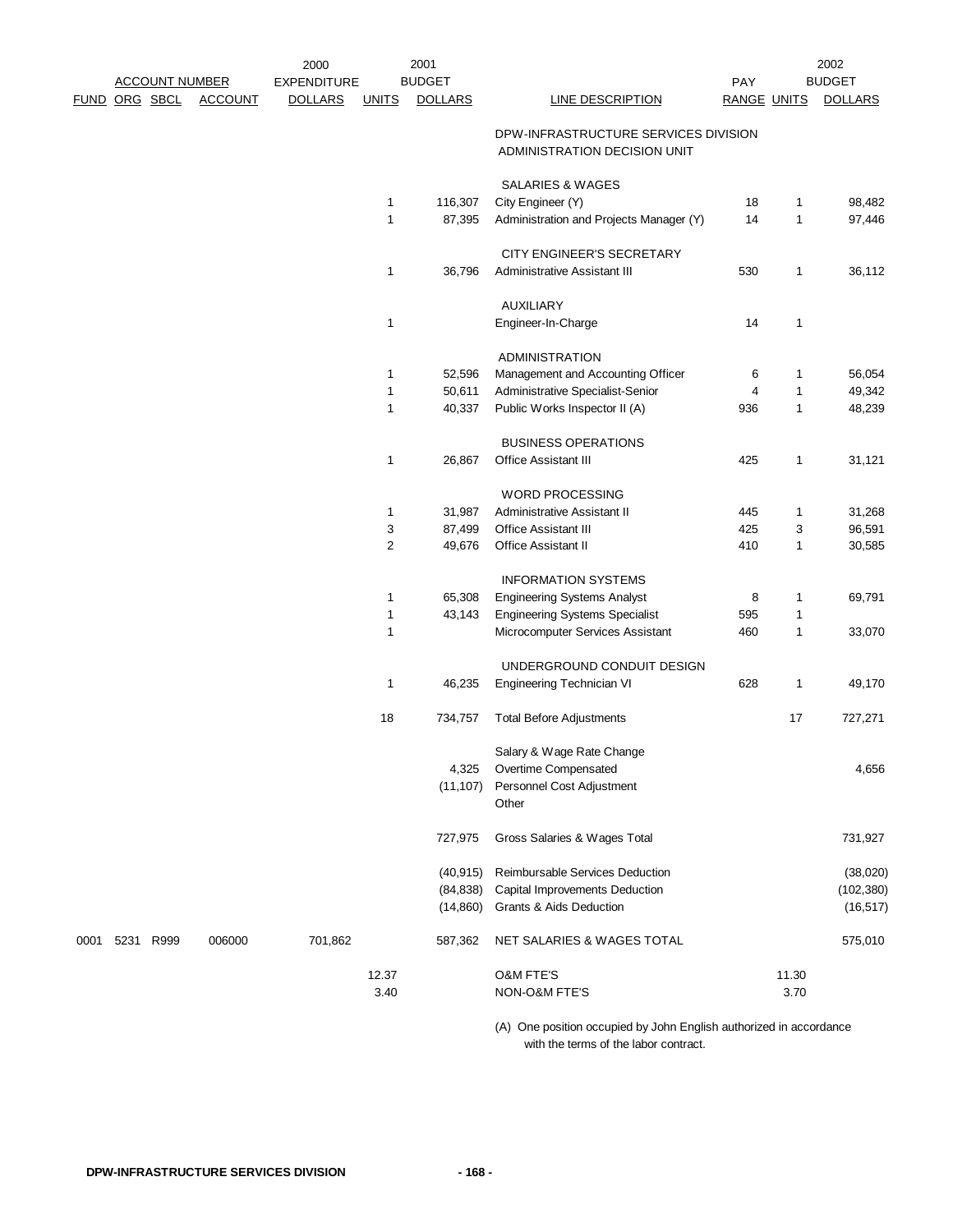|               |           |                       |                | 2000               |              | 2001           |                                                                                                                                           |                    | 2002           |
|---------------|-----------|-----------------------|----------------|--------------------|--------------|----------------|-------------------------------------------------------------------------------------------------------------------------------------------|--------------------|----------------|
|               |           | <u>ACCOUNT NUMBER</u> |                | <b>EXPENDITURE</b> |              | <b>BUDGET</b>  |                                                                                                                                           | <b>PAY</b>         | <b>BUDGET</b>  |
| FUND ORG SBCL |           |                       | <b>ACCOUNT</b> | <b>DOLLARS</b>     | <b>UNITS</b> | <b>DOLLARS</b> | LINE DESCRIPTION                                                                                                                          | <b>RANGE UNITS</b> | <b>DOLLARS</b> |
|               |           |                       |                |                    |              |                | (Y) Required to file a statement of economic interests in accordance with<br>the Milwaukee Code of Ordinances Chapter 303-Code of Ethics. |                    |                |
| 0001          | 5231 R999 |                       | 006100         | 180,570            |              | 193,829        | ESTIMATED EMPLOYEE FRINGE BENEFITS                                                                                                        |                    | 195,503        |
|               |           |                       |                |                    |              |                | (Involves Revenue Offset-No                                                                                                               |                    |                |
|               |           |                       |                |                    |              |                | Transfers from this Account)                                                                                                              |                    |                |
|               |           |                       |                |                    |              |                | OPERATING EXPENDITURES                                                                                                                    |                    |                |
| 0001          | 5231      | R999                  | 630100         | 9,758              |              | 30,175         | General Office Expense                                                                                                                    |                    | 30,175         |
| 0001          | 5231      | R999                  | 630500         |                    |              | 65             | Tools & Machinery Parts                                                                                                                   |                    | 65             |
| 0001          | 5231      | R999                  | 631000         | $\mathbf 1$        |              |                | <b>Construction Supplies</b>                                                                                                              |                    |                |
| 0001          | 5231      | R999                  | 631500         |                    |              |                | Energy                                                                                                                                    |                    |                |
| 0001          | 5231      | R999                  | 632000         | 559                |              | 100            | <b>Other Operating Supplies</b>                                                                                                           |                    | 100            |
| 0001          | 5231      | R999                  | 632500         |                    |              |                | <b>Facility Rental</b>                                                                                                                    |                    |                |
| 0001          | 5231      | R999                  | 633000         |                    |              | 175            | <b>Vehicle Rental</b>                                                                                                                     |                    | 175            |
| 0001          | 5231      | R999                  | 633500         |                    |              |                | Non-Vehicle Equipment Rental                                                                                                              |                    |                |
| 0001          | 5231      | R999                  | 634000         | 8,450              |              | 18,500         | <b>Professional Services</b>                                                                                                              |                    | 18,500         |
| 0001          | 5231      | R999                  | 634500         | 8,425              |              | 29,100         | Information Technology Services                                                                                                           |                    | 29,100         |
|               |           |                       | 635000         |                    |              |                |                                                                                                                                           |                    | 99,000         |
| 0001          | 5231      | R999                  |                |                    |              | 86,000         | <b>Property Services</b>                                                                                                                  |                    |                |
| 0001          | 5231      | R999                  | 635500         |                    |              |                | <b>Infrastructure Services</b>                                                                                                            |                    |                |
| 0001          | 5231      | R999                  | 636000         |                    |              |                | Vehicle Repair Services                                                                                                                   |                    |                |
| 0001          | 5231      | R999                  | 636500         | 603                |              | 33,300         | <b>Other Operating Services</b>                                                                                                           |                    | 33,300         |
| 0001          | 5231      | R999                  | 637000         |                    |              |                | Loans and Grants                                                                                                                          |                    |                |
| 0001          | 5231      | R999                  | 637501         | 85,499             |              | 20,000         | Reimburse Other Departments                                                                                                               |                    | 20,000         |
| 0001          | 5231      | R999                  | 006300         | 113,295            |              | 217,415        | OPERATING EXPENDITURES                                                                                                                    |                    | 230,415        |
|               |           |                       |                |                    |              |                | <b>EQUIPMENT PURCHASES</b>                                                                                                                |                    |                |
|               |           |                       |                |                    |              |                | <b>Additional Equipment</b>                                                                                                               |                    |                |
|               |           |                       |                | 2,202              |              |                | Printer, Laser 11x17                                                                                                                      |                    |                |
|               |           |                       |                | 2,202              |              |                | Subtotal - Additional Equipment                                                                                                           |                    |                |
|               |           |                       |                |                    |              |                | Replacement Equipment                                                                                                                     |                    |                |
|               |           |                       |                |                    |              | 1,700          | <b>CADD Station Upgrade</b>                                                                                                               |                    |                |
|               |           |                       |                | 1,188              |              | 1,800          | Computer, Micro                                                                                                                           |                    |                |
|               |           |                       |                | 1,188              |              | 3,500          | Subtotal - Replacement Equipment                                                                                                          |                    |                |
| 0001          | 5231 R999 |                       | 006800         | 3,390              |              | 3,500          | EQUIPMENT PURCHASES TOTAL                                                                                                                 |                    |                |
|               |           |                       |                |                    |              |                | <b>SPECIAL FUNDS</b>                                                                                                                      |                    |                |
|               |           |                       |                |                    |              |                | SPECIAL FUNDS TOTAL                                                                                                                       |                    |                |
|               |           |                       |                | 999,117            |              | 1,002,106      | DPW-INFRASTRUCTURE SERVICES DIVISION-<br>ADMINISTRATION DECISION UNIT<br><b>TOTAL</b>                                                     |                    | 1,000,928      |
|               |           |                       |                |                    |              |                |                                                                                                                                           |                    |                |
|               |           |                       |                | <b>UNITS</b>       | %            | <b>UNITS</b>   | PROGRAM RESULT MEASURES/<br>INTERNAL MANAGEMENT INDICATORS:                                                                               | %                  | <b>UNITS</b>   |
|               |           |                       |                |                    |              |                | Electrical Manhole Record Maintenance                                                                                                     |                    |                |
| 0001 5231     |           | 4310                  | P52301         | 92                 | NA.          | 90             | <b>Items Entered</b>                                                                                                                      | 100.0              | 90             |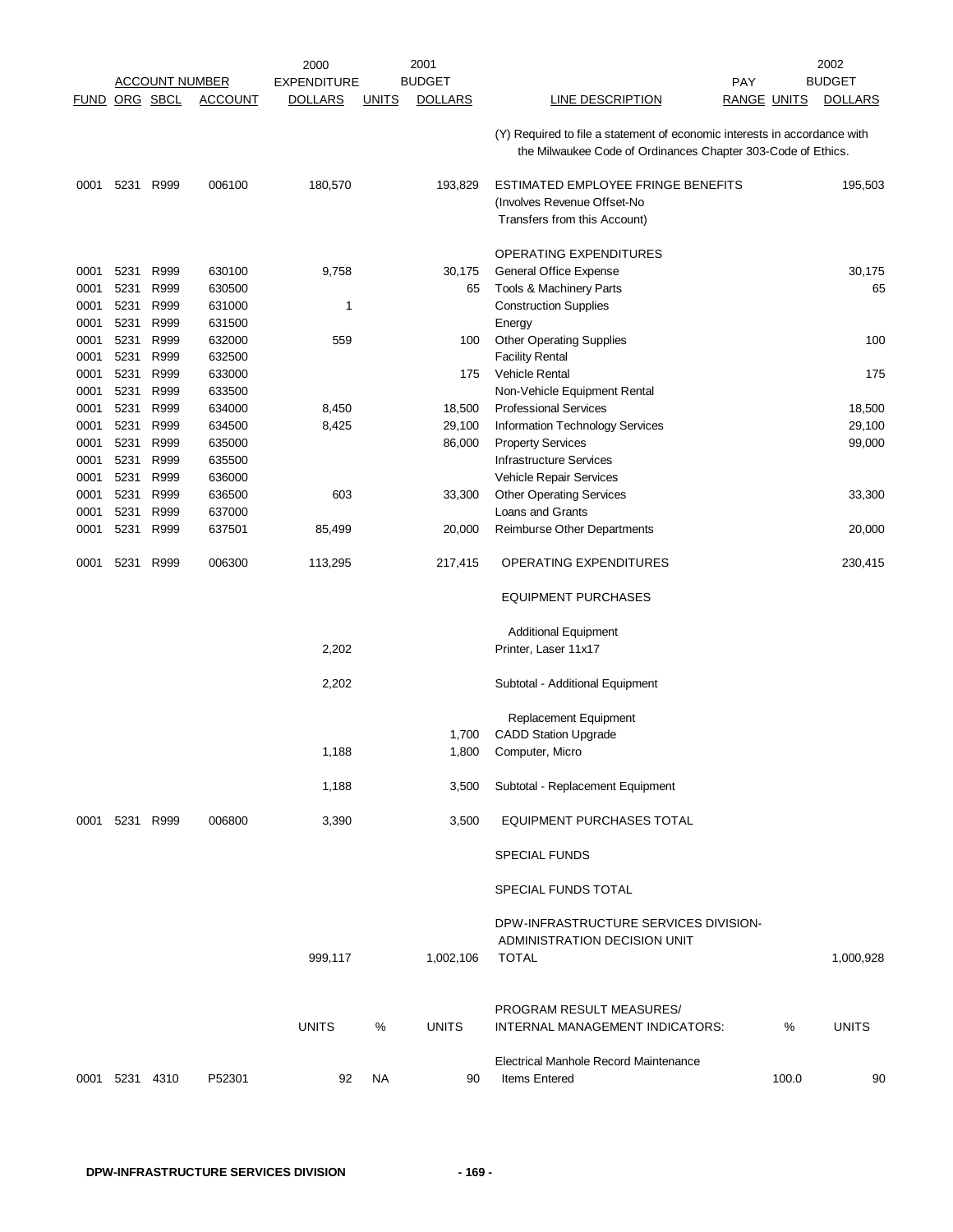|                       |                | 2000           |              | 2001           |                  |             | 2002           |
|-----------------------|----------------|----------------|--------------|----------------|------------------|-------------|----------------|
| <b>ACCOUNT NUMBER</b> |                | EXPENDITURE    |              | <b>BUDGET</b>  |                  | <b>PAY</b>  | <b>BUDGET</b>  |
| FUND ORG SBCL         | <b>ACCOUNT</b> | <b>DOLLARS</b> | <b>UNITS</b> | <b>DOLLARS</b> | LINE DESCRIPTION | RANGE UNITS | <b>DOLLARS</b> |
|                       |                |                |              |                |                  |             |                |

19,879 22,541 DIRECT LABOR HOUR ALLOCATION 20,340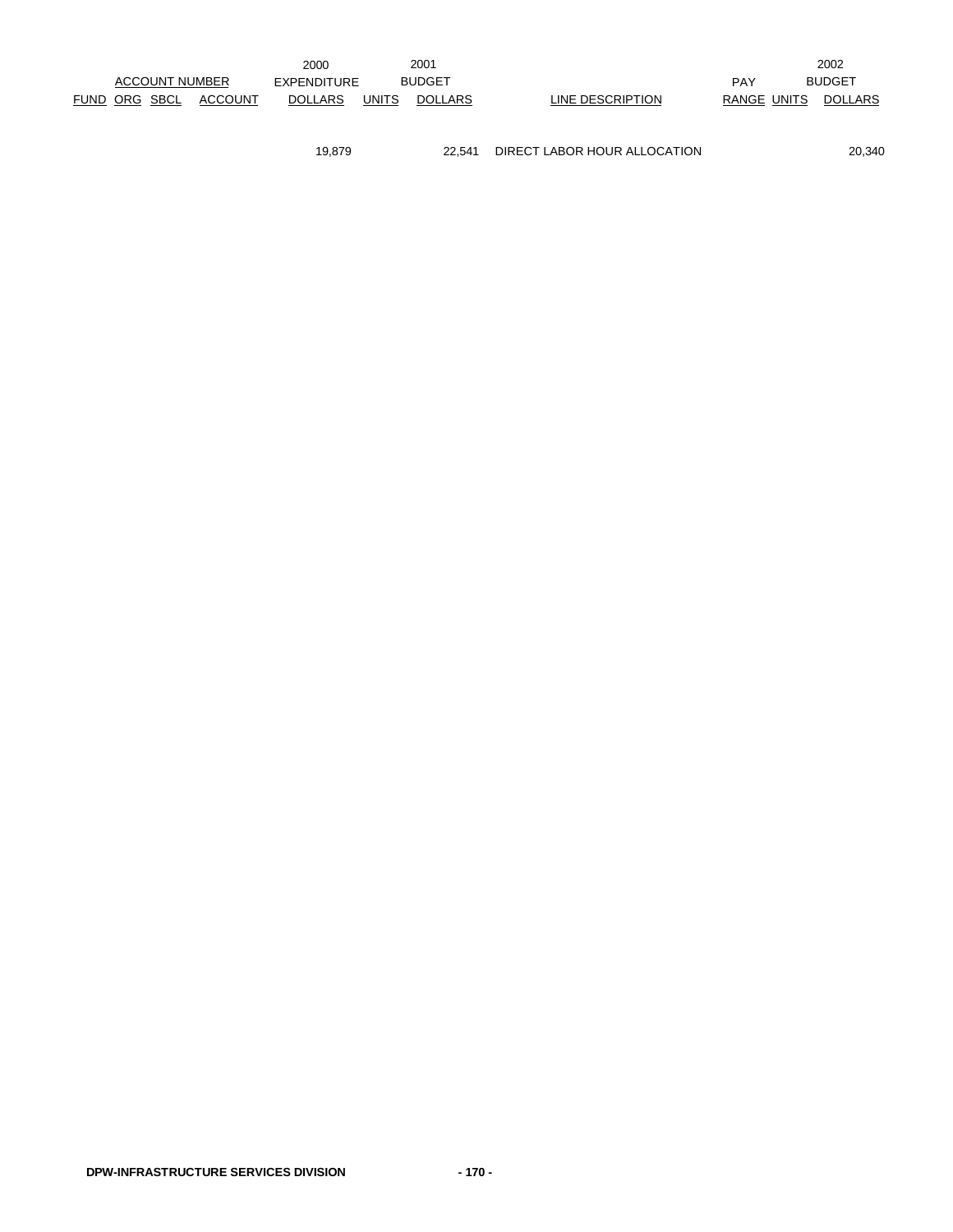|             |                       |                | 2000               |                         | 2001              |                                                         |                    |                | 2002              |
|-------------|-----------------------|----------------|--------------------|-------------------------|-------------------|---------------------------------------------------------|--------------------|----------------|-------------------|
|             | <b>ACCOUNT NUMBER</b> |                | <b>EXPENDITURE</b> |                         | <b>BUDGET</b>     |                                                         | <b>PAY</b>         |                | <b>BUDGET</b>     |
| <u>FUND</u> | ORG SBCL              | <b>ACCOUNT</b> | <b>DOLLARS</b>     | <b>UNITS</b>            | <b>DOLLARS</b>    | <b>LINE DESCRIPTION</b>                                 | <b>RANGE UNITS</b> |                | <b>DOLLARS</b>    |
|             |                       |                |                    |                         |                   | DPW-INFRASTRUCTURE SERVICES DIVISION-                   |                    |                |                   |
|             |                       |                |                    |                         |                   | TRANSPORTATION DECISION UNIT                            |                    |                |                   |
|             |                       |                |                    |                         |                   | SALARIES & WAGES<br><b>TRANSPORTATION DIRECTOR</b>      |                    |                |                   |
|             |                       |                |                    | $\mathbf{1}$            | 108,836           | Transportation Design Manager (Y)                       | 16                 | 1              | 116,311           |
|             |                       |                |                    |                         |                   | PROJECT PROGRAMMING                                     |                    |                |                   |
|             |                       |                |                    | 1                       | 84,318            | Management Civil Engineer-Senior                        | 12                 | 1              | 70,547            |
|             |                       |                |                    | $\overline{2}$          | 115,014           | <b>ESTIMATES</b><br>Civil Engineer III                  | 628                | 2              | 117,043           |
|             |                       |                |                    | 4                       | 163,215           | Civil Engineer I                                        | 624                | 4              | 168,378           |
|             |                       |                |                    | $\mathbf{1}$            | 35,790            | Engineer Technician IV                                  | 620                | 1              | 41,454            |
|             |                       |                |                    | $\mathbf{1}$            | 34,305            | Engineer Technician II                                  | 602                | 1              | 38,516            |
|             |                       |                |                    | $\mathbf{1}$            | 28,831            | Office Assistant IV                                     | 445                | 1              | 33,670            |
|             |                       |                |                    |                         |                   |                                                         |                    |                |                   |
|             |                       |                |                    |                         |                   | <b>ASSESSMENTS</b>                                      |                    |                |                   |
|             |                       |                |                    | 3                       | 146,163           | Assessment Technician II                                | 622                | 3              | 156,472           |
|             |                       |                |                    |                         |                   | <b>MAJOR PROJECTS</b>                                   |                    |                |                   |
|             |                       |                |                    | 1                       | 84,318            | Management Civil Engineer-Senior                        | 12                 | 1              | 90,107            |
|             |                       |                |                    | 4                       | 230,028           | Civil Engineer III                                      | 628                | 4              | 239,357           |
|             |                       |                |                    | 9                       | 442,390           | Civil Engineer II                                       | 626                | 9              | 470,473           |
|             |                       |                |                    | $\mathbf{1}$            | 43,771            | Engineering Drafting Technician IV                      | 604                | 1              | 49,145            |
|             |                       |                |                    | $\mathbf{1}$            |                   | <b>AUXILIARY POSITIONS</b><br>Civil Engineer II         | 626                | 1              |                   |
|             |                       |                |                    | $\mathbf{1}$            |                   | Engineering Intern                                      | 930                | 1              |                   |
|             |                       |                |                    |                         |                   | <b>STRUCTURAL DESIGN</b>                                |                    |                |                   |
|             |                       |                |                    | 1                       |                   |                                                         | 13                 |                | 90,107            |
|             |                       |                |                    | $\overline{c}$          | 84,318            | Civil Engineer V                                        | 630                | 1<br>2         |                   |
|             |                       |                |                    |                         | 130,652           | Civil Engineer IV                                       |                    |                | 138,946           |
|             |                       |                |                    | $\overline{c}$          | 115,014           | Civil Engineer III                                      | 628                | 2              | 122,314           |
|             |                       |                |                    | 4<br>$\mathbf{1}$       | 191,841<br>42,059 | Civil Engineer II<br>Engineering Drafting Technician IV | 626<br>604         | 4<br>1         | 204,019<br>49,145 |
|             |                       |                |                    |                         |                   | <b>AUXILIARY POSITIONS</b>                              |                    |                |                   |
|             |                       |                |                    | $\mathbf{1}$            |                   | Civil Engineer II                                       | 626                | 1              |                   |
|             |                       |                |                    |                         |                   | TRAFFIC & LIGHTING DESIGN                               |                    |                |                   |
|             |                       |                |                    | $\mathbf{1}$            | 89,870            | Traffic Control Engineer V                              | 13                 | 1              | 96,041            |
|             |                       |                |                    | $\mathbf{1}$            | 61,594            | Management Civil Engineer-Senior                        | 12                 | 1              | 70,547            |
|             |                       |                |                    | 1                       | 57,507            | <b>Traffic Control Engineer III</b>                     | 628                | 1              | 55,886            |
|             |                       |                |                    | 1                       | 50,630            | <b>Electrical Engineer II</b>                           | 626                | 1              | 45,146            |
|             |                       |                |                    | 1                       | 50,630            | Traffic Control Engineer II                             | 626                | 1              | 53,844            |
|             |                       |                |                    | 4                       | 228,900           | Engineering Technician VI                               | 628                | 4              | 244,628           |
|             |                       |                |                    | 3                       | 139,922           | Engineering Technician V                                | 622                | 3              | 149,356           |
|             |                       |                |                    | 3                       | 73,214            | Engineering Technician IV                               | 620                | 3              | 81,622            |
|             |                       |                |                    | $\overline{c}$          | 85,752            | Engineering Drafting Technician IV                      | 604                | $\overline{c}$ | 98,290            |
|             |                       |                |                    | 1                       | 30,917            | Engineering Technician II                               | 602                | 1              | 27,029            |
|             |                       |                |                    |                         |                   | <b>AUXILIARY POSITIONS</b>                              |                    |                |                   |
|             |                       |                |                    | $\overline{\mathbf{c}}$ | 50,630            | <b>Traffic Control Engineer II</b>                      | 626                | 2              | 53,844            |
|             |                       |                |                    | $\mathbf{1}$            |                   | Civil Engineer II                                       | 626                | 1              |                   |
|             |                       |                |                    |                         |                   | DEVELOPMENT, PLANNING, RESEARCH, & PMS                  |                    |                |                   |
|             |                       |                |                    | $\mathbf{1}$            | 89,242            | Civil Engineer V                                        | 13                 | $\mathbf{1}$   | 96,041            |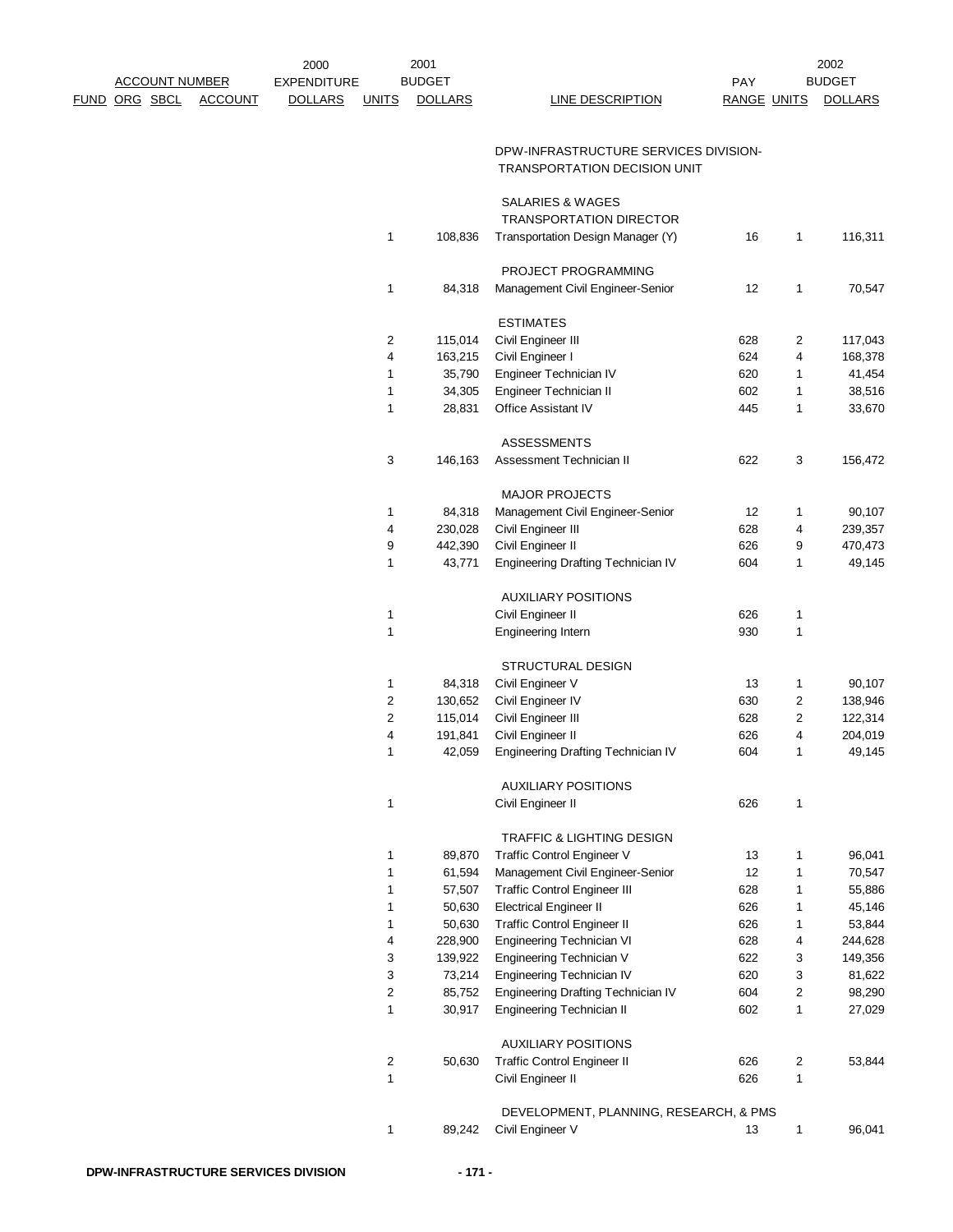|               | <b>ACCOUNT NUMBER</b>  |                  | 2000<br><b>EXPENDITURE</b> |                | 2001<br><b>BUDGET</b> |                                                                                                                                           | PAY                |              | 2002<br><b>BUDGET</b> |
|---------------|------------------------|------------------|----------------------------|----------------|-----------------------|-------------------------------------------------------------------------------------------------------------------------------------------|--------------------|--------------|-----------------------|
| FUND ORG SBCL |                        | <b>ACCOUNT</b>   | <b>DOLLARS</b>             | <b>UNITS</b>   | <b>DOLLARS</b>        | <b>LINE DESCRIPTION</b>                                                                                                                   | <b>RANGE UNITS</b> |              | <b>DOLLARS</b>        |
|               |                        |                  |                            |                |                       |                                                                                                                                           |                    |              |                       |
|               |                        |                  |                            | 1<br>3         | 59,729<br>172,521     | Civil Engineer IV<br>Civil Engineer III                                                                                                   | 630<br>628         | 1<br>3       | 65,970<br>183,471     |
|               |                        |                  |                            | 3              | 151,890               | Civil Engineer II                                                                                                                         | 626                | 3            | 147,409               |
|               |                        |                  |                            | 1              | 39,764                | Engineering Technician IV                                                                                                                 | 620                | 1            | 44,131                |
|               |                        |                  |                            | 1              | 34,305                | Engineering Technician II                                                                                                                 | 602                | 1            | 38,516                |
|               |                        |                  |                            | 1              | 52,550                | <b>Traffic Control Engineer III</b>                                                                                                       | 628                | $\mathbf{1}$ | 58,322                |
|               |                        |                  |                            |                |                       | <b>AUXILIARY POSITIONS</b>                                                                                                                |                    |              |                       |
|               |                        |                  |                            | 1              |                       | Engineering Intern                                                                                                                        | 930                | 1            |                       |
|               |                        |                  |                            | $\overline{4}$ | 88,274                | Traffic Control Assistant (X)                                                                                                             | 926                | 4            | 106,284               |
|               |                        |                  |                            | 1              | 76,653                | CENTRAL DRAFTING AND RECORDS<br>Management Civil Engineer-Senior                                                                          | 12                 | 1            | 84,460                |
|               |                        |                  |                            | 3              | 144,298               | Engineering Drafting Technician V                                                                                                         | 606                | 3            | 162,011               |
|               |                        |                  |                            | 8              | 288,875               | Engineering Drafting Technician IV                                                                                                        | 604                | 8            | 328,436               |
|               |                        |                  |                            | 12             | 379,770               | Engineering Drafting Technician II                                                                                                        | 602                | 12           | 424,664               |
|               |                        |                  |                            | $\mathbf{1}$   | 29,049                | <b>Duplicating Equipment Operator II</b>                                                                                                  | 330                | 1            | 32,615                |
|               |                        |                  |                            |                |                       | <b>AUXILIARY POSITIONS</b>                                                                                                                |                    |              |                       |
|               |                        |                  |                            | $\mathbf{1}$   |                       | <b>Engineering Drafting Technician II</b>                                                                                                 | 602                | 1            |                       |
|               |                        |                  |                            | 105            | 4,607,349             | <b>Total Before Adjustments</b>                                                                                                           |                    | 105          | 4,944,567             |
|               |                        |                  |                            |                |                       | Salary & Wage Rate Change                                                                                                                 |                    |              |                       |
|               |                        |                  |                            |                | 21,889                | Overtime Compensated                                                                                                                      |                    |              | 23,361                |
|               |                        |                  |                            |                | (166, 922)            | Personnel Cost Adjustment<br>Other                                                                                                        |                    |              | (158, 602)            |
|               |                        |                  |                            |                | 4,462,316             | Gross Salaries & Wages Total                                                                                                              |                    |              | 4,809,326             |
|               |                        |                  |                            |                | (283, 337)            | Reimbursable Services Deduction                                                                                                           |                    |              | (325, 130)            |
|               |                        |                  |                            |                | (1,865,854)           | Capital Improvements Deduction                                                                                                            |                    |              | (1,952,393)           |
|               |                        |                  |                            |                | (776, 982)            | Grants & Aids Deduction                                                                                                                   |                    |              | (822, 179)            |
| 0001          | 5233 R999              | 006000           | 1,625,932                  |                | 1,536,143             | NET SALARIES & WAGES TOTAL                                                                                                                |                    |              | 1,709,624             |
|               |                        |                  |                            | 29.46          |                       | <b>O&amp;M FTE'S</b>                                                                                                                      |                    | 29.42        |                       |
|               |                        |                  |                            | 56.16          |                       | NON-O&M FTE'S                                                                                                                             |                    | 56.63        |                       |
|               |                        |                  |                            |                |                       | (X) Private Auto Allowance May Be Paid Pursuant to Section 350-183<br>of the Milwaukee Code.                                              |                    |              |                       |
|               |                        |                  |                            |                |                       | (Y) Required to file a statement of economic interests in accordance with<br>the Milwaukee Code of Ordinances Chapter 303-Code of Ethics. |                    |              |                       |
| 0001          | 5233 R999              | 006100           | 533,873                    |                | 506,927               | ESTIMATED EMPLOYEE FRINGE BENEFITS                                                                                                        |                    |              | 581,272               |
|               |                        |                  |                            |                |                       | (Involves Revenue Offset-No<br>Transfers from this Account)                                                                               |                    |              |                       |
|               |                        |                  |                            |                |                       | OPERATING EXPENDITURES                                                                                                                    |                    |              |                       |
| 0001          | 5233 R999              | 630100           | 21,302                     |                | 21,400                | General Office Expense                                                                                                                    |                    |              | 20,600                |
| 0001          | 5233 R999              | 630500           | 120                        |                |                       | Tools & Machinery Parts                                                                                                                   |                    |              |                       |
| 0001          | 5233 R999              | 631000           | 521                        |                | 100                   | <b>Construction Supplies</b>                                                                                                              |                    |              | 100                   |
| 0001          | 5233 R999              | 631500           |                            |                |                       | Energy                                                                                                                                    |                    |              |                       |
| 0001<br>0001  | 5233 R999<br>5233 R999 | 632000<br>632500 | 1,445                      |                | 2,600                 | <b>Other Operating Supplies</b><br><b>Facility Rental</b>                                                                                 |                    |              | 2,000                 |
| 0001          | 5233 R999              | 633000           | 135                        |                |                       | <b>Vehicle Rental</b>                                                                                                                     |                    |              |                       |
| 0001          | 5233 R999              | 633500           | 4,316                      |                |                       | Non-Vehicle Equipment Rental                                                                                                              |                    |              | 2,000                 |
| 0001          | 5233 R999              | 634000           | 16,872                     |                | 8,900                 | <b>Professional Services</b>                                                                                                              |                    |              | 8,000                 |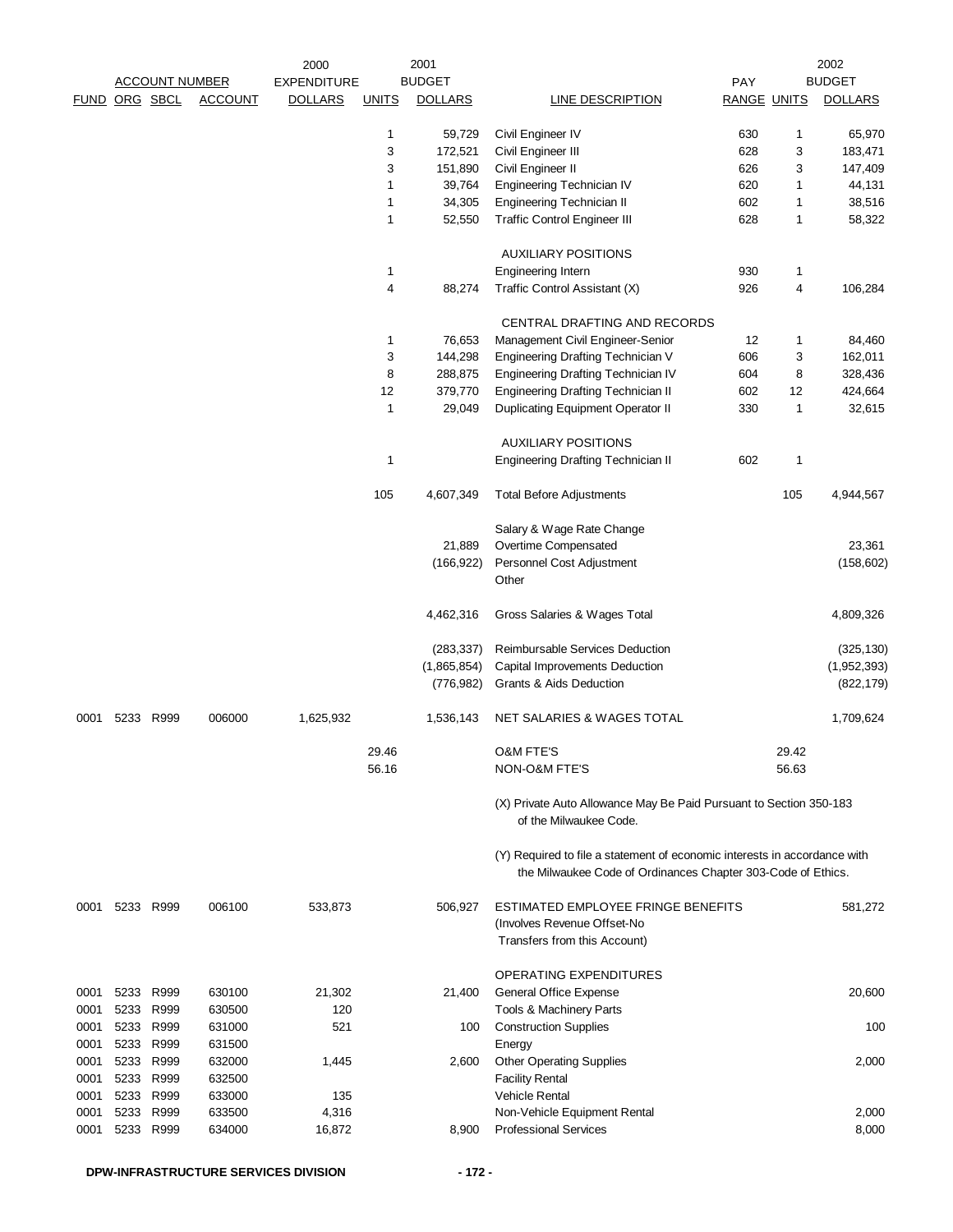|                      |                |                       |                | 2000               |              | 2001           |                                                     |                    | 2002           |
|----------------------|----------------|-----------------------|----------------|--------------------|--------------|----------------|-----------------------------------------------------|--------------------|----------------|
|                      |                | <b>ACCOUNT NUMBER</b> |                | <b>EXPENDITURE</b> |              | <b>BUDGET</b>  | <b>PAY</b>                                          |                    | <b>BUDGET</b>  |
| <b>FUND ORG SBCL</b> |                |                       | <b>ACCOUNT</b> | <b>DOLLARS</b>     | <b>UNITS</b> | <b>DOLLARS</b> | <b>LINE DESCRIPTION</b>                             | <b>RANGE UNITS</b> | <b>DOLLARS</b> |
| 0001                 | 5233 R999      |                       | 634500         |                    |              | 500            | Information Technology Services                     |                    |                |
| 0001                 | 5233 R999      |                       | 635000         |                    |              |                | <b>Property Services</b>                            |                    |                |
| 0001                 | 5233 R999      |                       | 635500         | 145                |              |                | <b>Infrastructure Services</b>                      |                    |                |
| 0001                 | 5233 R999      |                       | 636000         |                    |              |                | Vehicle Repair Services                             |                    |                |
| 0001                 | 5233 R999      |                       | 636500         | 5,940              |              | 12,900         | <b>Other Operating Services</b>                     |                    | 6,400          |
| 0001                 | 5233 R999      |                       | 637000         |                    |              |                | Loans and Grants                                    |                    |                |
| 0001                 | 5233 R999      |                       | 637501         | 20,753             |              | 7,500          | Reimburse Other Departments                         |                    | 13,000         |
|                      |                |                       |                |                    |              |                |                                                     |                    |                |
| 0001                 | 5233 R999      |                       | 006300         | 71,549             |              | 53,900         | OPERATING EXPENDITURES                              |                    | 52,100         |
|                      |                |                       |                |                    |              |                | <b>EQUIPMENT PURCHASES</b>                          |                    |                |
|                      |                |                       |                |                    |              |                | <b>Additional Equipment</b>                         |                    |                |
|                      |                |                       |                | 852                |              | 1,000          | Software, Miscellaneous                             |                    |                |
|                      |                |                       |                |                    |              |                | <b>CSM Closure Software</b>                         |                    | 500            |
|                      |                |                       |                | 852                |              | 1,000          | Subtotal - Additional Equipment                     |                    | 500            |
|                      |                |                       |                |                    |              |                | Replacement Equipment                               |                    |                |
|                      |                |                       |                | 4,780              | 1            | 3,100          | Computer, Graphics (CADD)                           |                    |                |
|                      |                |                       |                | 925                |              |                | Workstation, Furniture General                      |                    |                |
|                      |                |                       |                | 777                | 1            | 1,050          | Digital Camera                                      |                    |                |
|                      |                |                       |                |                    | 2            | 500            | Map Binders                                         |                    |                |
|                      |                |                       |                | 3,996              |              |                | Other Previous Experience                           |                    |                |
|                      |                |                       |                |                    |              |                | <b>CADD Monitors</b>                                | 6                  | 5,500          |
|                      |                |                       |                |                    |              |                |                                                     |                    |                |
|                      |                |                       |                | 10,478             | 4            | 4,650          | Subtotal - Replacement Equipment                    | 6                  | 5,500          |
| 0001                 | 5233 R999      |                       | 006800         | 11,330             | 4            | 5,650          | <b>EQUIPMENT PURCHASES TOTAL</b>                    | 6                  | 6,000          |
|                      |                |                       |                |                    |              |                | <b>SPECIAL FUNDS</b>                                |                    |                |
|                      |                |                       |                |                    |              |                | SPECIAL FUNDS TOTAL                                 |                    |                |
|                      |                |                       |                |                    |              |                | DPW-INFRASTRUCTURE SERVICES DIVISION-               |                    |                |
|                      |                |                       |                | 2,242,684          |              | 2,102,620      | <b>TRANSPORTATION DECISION UNIT</b><br><b>TOTAL</b> |                    | 2,348,996      |
|                      |                |                       |                |                    |              |                |                                                     |                    |                |
|                      |                |                       |                |                    |              |                | PROGRAM RESULT MEASURES/                            |                    |                |
|                      |                |                       |                | <b>UNITS</b>       | %            | <b>UNITS</b>   | INTERNAL MANAGEMENT INDICATORS:                     | %                  | <b>UNITS</b>   |
|                      |                |                       |                |                    |              |                | Percentage of Paving Program Heard by               |                    |                |
|                      |                |                       |                | 92%                | <b>NA</b>    | 100%           | May 1st                                             | 100.0              | 100%           |
|                      |                |                       |                |                    |              |                | Record & Plat Maintenance                           |                    |                |
|                      | 0001 5233 4920 |                       | P52305         | 1,522              | NA.          | 14,000         | <b>Changes Completed</b>                            | 107.1              | 15,000         |
|                      |                |                       |                |                    |              |                |                                                     |                    |                |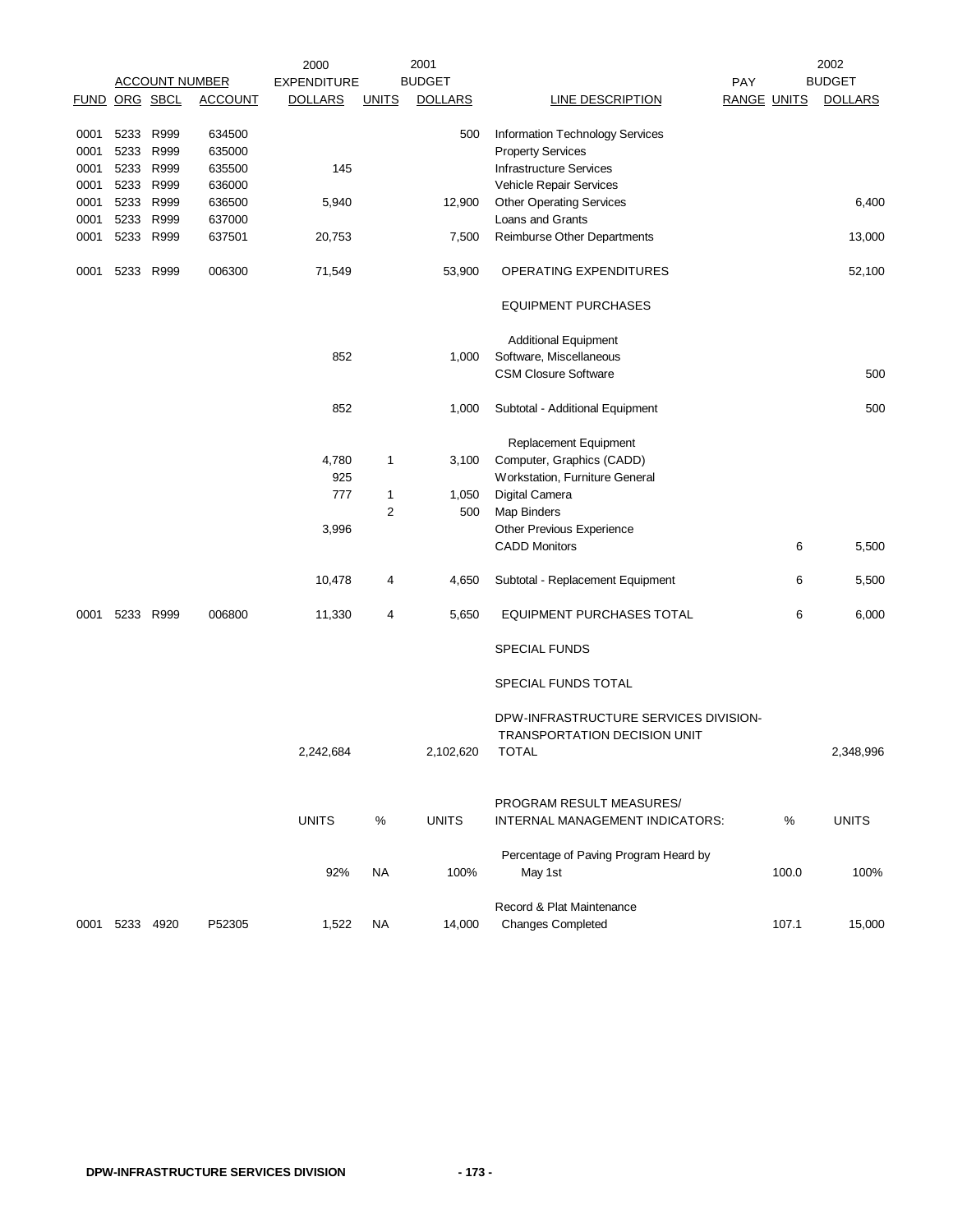|             |          | <b>ACCOUNT NUMBER</b> |                | 2000<br><b>EXPENDITURE</b> |                        | 2001<br><b>BUDGET</b> |                                                                                                           | PAY                |                | 2002<br><b>BUDGET</b> |
|-------------|----------|-----------------------|----------------|----------------------------|------------------------|-----------------------|-----------------------------------------------------------------------------------------------------------|--------------------|----------------|-----------------------|
| <b>FUND</b> | ORG SBCL |                       | <b>ACCOUNT</b> | <b>DOLLARS</b>             | <b>UNITS</b>           | <b>DOLLARS</b>        | <b>LINE DESCRIPTION</b>                                                                                   | <b>RANGE UNITS</b> |                | <b>DOLLARS</b>        |
|             |          |                       |                | <b>UNITS</b>               | $\frac{0}{0}$          | <b>UNITS</b>          | PROGRAM RESULT MEASURES/<br>INTERNAL MANAGEMENT INDICATORS:                                               |                    | $\%$           | <b>UNITS</b>          |
|             |          |                       |                | 6.5                        | <b>NA</b>              | 13,900<br>6.0         | <b>Transportation Engineering</b><br>Reduce No. of Crashes Below 3 Year Average<br>Pavement Quality Index |                    | 100.0<br>100.0 | 13,900<br>6.0         |
|             |          |                       |                | 2,192                      | <b>NA</b><br><b>NA</b> | 1,000<br>40,000       | Lighting<br>No. of Units Converted to Sodium Vapor<br>Feet of Series Cable Convert to Multiple            |                    | 100.0<br>100.0 | 1,000<br>40,000       |
|             |          |                       |                |                            |                        |                       | Complaints<br><b>Traffic and Lighting Complaints</b>                                                      |                    |                |                       |
| 0001        | 5233     | 4400                  | P52314         | 670                        | <b>NA</b>              | 900                   | Number of Traffic Complaints Received                                                                     |                    | 100.0          | 900                   |
| 0001        | 5233     | 4400                  | P52315         | 95%                        | <b>NA</b>              | 65%                   | % Responded to within 60 days (Traf)                                                                      |                    | 115.4          | 75%                   |
| 0001        | 5233     | 4500                  | P52316         | 105                        | <b>NA</b>              | 100                   | Number of Lighting Complaints Received                                                                    |                    | 100.0          | 100                   |
| 0001        | 5233     | 4500                  | P52317         | 80%                        | <b>NA</b>              | 90%                   | % Responded to within 30 days (Lighting)                                                                  |                    | 100.0          | 90%                   |
|             |          |                       |                |                            |                        |                       | <b>Bridge Condition Inspection and</b><br>Evaluation                                                      |                    |                |                       |
| 0001        | 5233     | 4820                  | P52320         | 161                        | <b>NA</b>              | 66                    | No. of Condition Evaluations                                                                              |                    | 212.1          | 140                   |
| 0001        | 5233     | 4800                  | P52321         | 214                        | <b>NA</b>              | 216                   | No. of Bridges                                                                                            |                    | 99.1           | 214                   |
|             |          |                       |                |                            |                        |                       | Management & Administration<br><b>Direct Labor Hours</b>                                                  |                    |                |                       |
|             |          |                       |                | 52,558                     |                        | 58,940                | DIRECT LABOR HOUR ALLOCATION                                                                              |                    |                | 52,956                |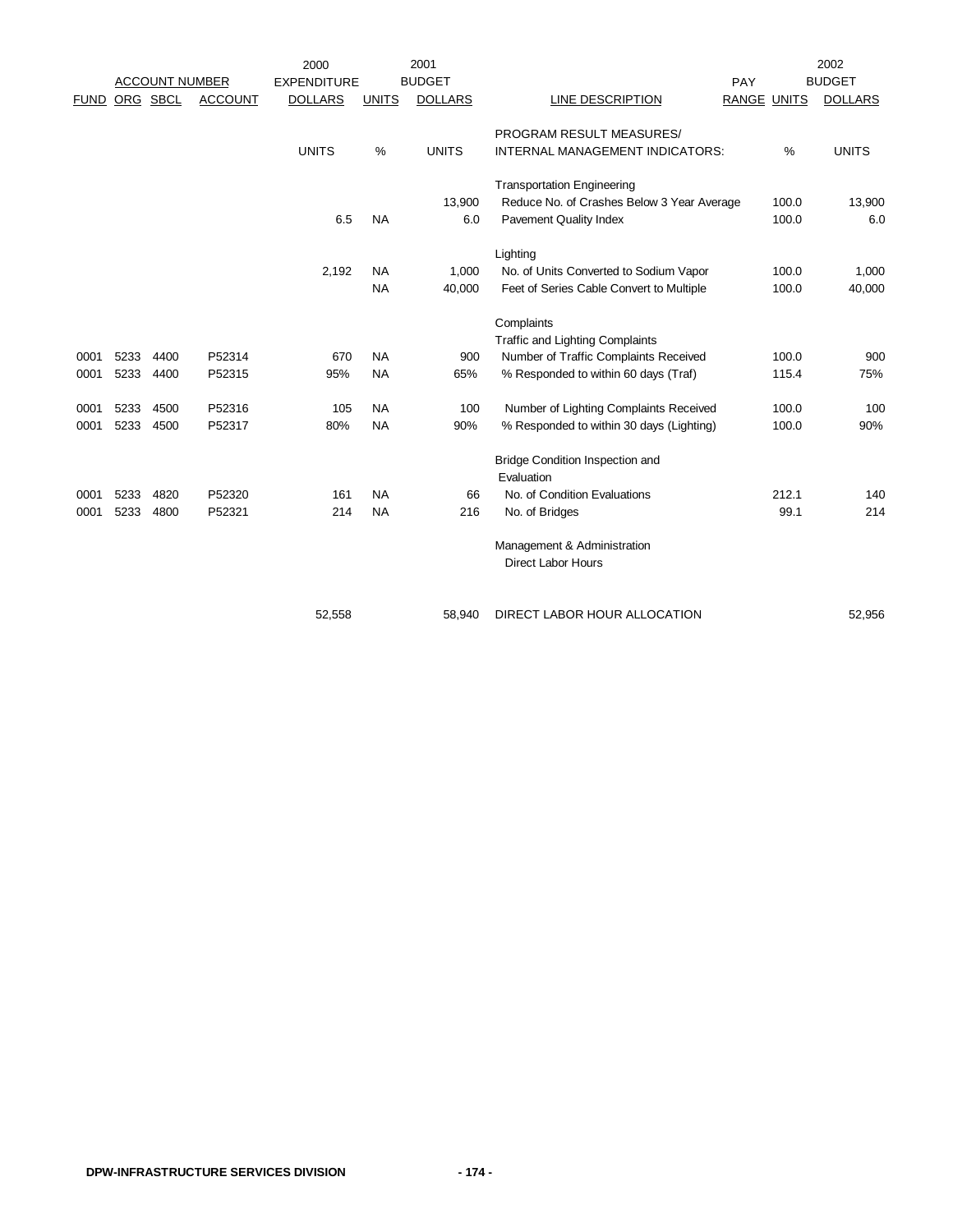|                      | <b>ACCOUNT NUMBER</b> |                | 2000<br><b>EXPENDITURE</b> |                | 2001<br><b>BUDGET</b> |                                                                     | PAY                |    | 2002<br><b>BUDGET</b> |
|----------------------|-----------------------|----------------|----------------------------|----------------|-----------------------|---------------------------------------------------------------------|--------------------|----|-----------------------|
|                      |                       |                |                            |                |                       | <b>LINE DESCRIPTION</b>                                             |                    |    |                       |
| <u>FUND ORG SBCL</u> |                       | <b>ACCOUNT</b> | <b>DOLLARS</b>             | <b>UNITS</b>   | <b>DOLLARS</b>        |                                                                     | <b>RANGE UNITS</b> |    | <b>DOLLARS</b>        |
|                      |                       |                |                            |                |                       | DPW-INFRASTRUCTURE SERVICES DIVISION-<br>CONSTRUCTION DECISION UNIT |                    |    |                       |
|                      |                       |                |                            |                |                       | SALARIES & WAGES                                                    |                    |    |                       |
|                      |                       |                |                            | 1              | 95,805                | Engineer In Charge (Y)                                              | 14                 | 1  | 102,382               |
|                      |                       |                |                            |                |                       | CONTRACT ADMINISTRATION                                             |                    |    |                       |
|                      |                       |                |                            | $\overline{c}$ | 112,553               | Civil Engineer III (X)                                              | 628                | 2  | 119,697               |
|                      |                       |                |                            | 1              | 40,974                | Water Construction Coordinator (X)                                  | 555                | 1  | 47,759                |
|                      |                       |                |                            | $\mathbf{1}$   | 30,446                | Office Assistant IV                                                 | 445                | 1  | 34,183                |
|                      |                       |                |                            | 1              | 23,659                | <b>Office Assistant II</b>                                          | 410                | 1  | 25,058                |
|                      |                       |                |                            |                |                       | TECHNICAL SERVICES/WALK REPAIR                                      |                    |    |                       |
|                      |                       |                |                            | 1              |                       | Management Civil Engineer-Senior                                    | 12                 |    |                       |
|                      |                       |                |                            | 1              | 40,917                | Sidewalk Repair Supervisor                                          | 555                | 1  | 45,696                |
|                      |                       |                |                            | 4              | 117,750               | Public Works Inspector II (X)                                       | 540                | 4  | 129,579               |
|                      |                       |                |                            | 1              | 36,160                | Inspection Specialist (X)                                           | 535                | 1  | 43,569                |
|                      |                       |                |                            | 1              | 48,252                | Civil Engineer III                                                  | 628                | 1  | 58,867                |
|                      |                       |                |                            |                |                       | DESIGN/CONSTRUCTION-NORTH                                           |                    |    |                       |
|                      |                       |                |                            | 1              | 89,870                | Civil Engineer V                                                    | 13                 | 1  | 96,041                |
|                      |                       |                |                            | $\sqrt{2}$     | 148,707               | Management Civil Engineer Senior                                    | 12                 | 2  | 155,458               |
|                      |                       |                |                            | 1              | 57,507                | Civil Engineer III                                                  | 628                | 1  | 61,157                |
|                      |                       |                |                            | 1              | 42,568                | Civil Engineer II (X)                                               | 626                | 1  | 49,170                |
|                      |                       |                |                            | 4              | 193,730               | Civil Engineer II                                                   | 626                | 4  | 206,029               |
|                      |                       |                |                            | 3              | 94,486                | Engineering Technician V                                            | 622                | 3  | 100,484               |
|                      |                       |                |                            | 4              | 122,950               | Civil Engineer I                                                    | 624                | 4  | 167,031               |
|                      |                       |                |                            | 3              | 113,748               | Engineering Technician IV                                           | 620                | 3  | 86,522                |
|                      |                       |                |                            | 6              | 170,802               | Engineering Technician II                                           | 602                | 7  | 224,401               |
|                      |                       |                |                            | 17             | 565,463               | Public Works Inspector II (X)                                       | 540                | 17 | 663,270               |
|                      |                       |                |                            |                |                       | <b>AUXILIARY POSITIONS</b>                                          |                    |    |                       |
|                      |                       |                |                            | 1              |                       | Civil Engineer III (X)                                              | 628                | 1  |                       |
|                      |                       |                |                            | $\overline{c}$ |                       | Engineering Technician II                                           | 602                | 2  |                       |
|                      |                       |                |                            | 4              |                       | Engineering Technician II (.33 FTE)                                 | 602                | 4  | 38,522                |
|                      |                       |                |                            | 3              | 18,720                | Engineering Inspection Assistant (X)                                | 927                | 3  | 18,243                |
|                      |                       |                |                            | $\overline{c}$ |                       | Public Works Inspector II (X)                                       | 540                | 2  |                       |
|                      |                       |                |                            |                |                       | DESIGN/CONSTRUCTION - SOUTH                                         |                    |    |                       |
|                      |                       |                |                            | 1              | 78,036                | Civil Engineer V                                                    | 13                 | 1  | 86,085                |
|                      |                       |                |                            | $\overline{c}$ | 146,416               | Management Civil Engineer Senior                                    | 12                 | 2  | 171,072               |
|                      |                       |                |                            | 1              | 57,507                | Civil Engineer III                                                  | 628                | 1  | 61,157                |
|                      |                       |                |                            | 1              | 50,630                | Civil Engineer II (X)                                               | 626                | 1  | 49,170                |
|                      |                       |                |                            | 4              | 191,352               | Civil Engineer II                                                   | 626                | 4  | 206,028               |
|                      |                       |                |                            | 4              | 151,890               | Engineering Technician V                                            | 622                | 4  | 161,532               |
|                      |                       |                |                            | 4              | 162,862               | Civil Engineer I                                                    | 624                | 4  | 175,461               |
|                      |                       |                |                            | 4              | 124,236               | Engineering Technician IV                                           | 620                | 4  | 135,873               |
|                      |                       |                |                            | 9              | 254,200               | Engineering Technician II                                           | 602                | 8  | 284,822               |
|                      |                       |                |                            | 17             | 437,236               | Public Works Inspector II (X)                                       | 540                | 17 | 645,761               |
|                      |                       |                |                            |                |                       | <b>AUXILIARY POSITIONS</b>                                          |                    |    |                       |
|                      |                       |                |                            | 1              |                       | Engineering Technician V                                            | 622                | 1  |                       |
|                      |                       |                |                            | 1              |                       | Engineering Technician IV                                           | 620                | 1  |                       |
|                      |                       |                |                            | 1              |                       | Engineering Technician II                                           | 602                | 1  |                       |
|                      |                       |                |                            | 5              | 39,820                | Engineering Technician II (.33 FTE)                                 | 602                | 5  | 48,158                |
|                      |                       |                |                            | 3              |                       | Public Works Inspector II (X)                                       | 540                | 3  |                       |
|                      |                       |                |                            | 3              | 18,720                | Engineering Inspection Assistant (X)                                | 927                | 3  | 18,243                |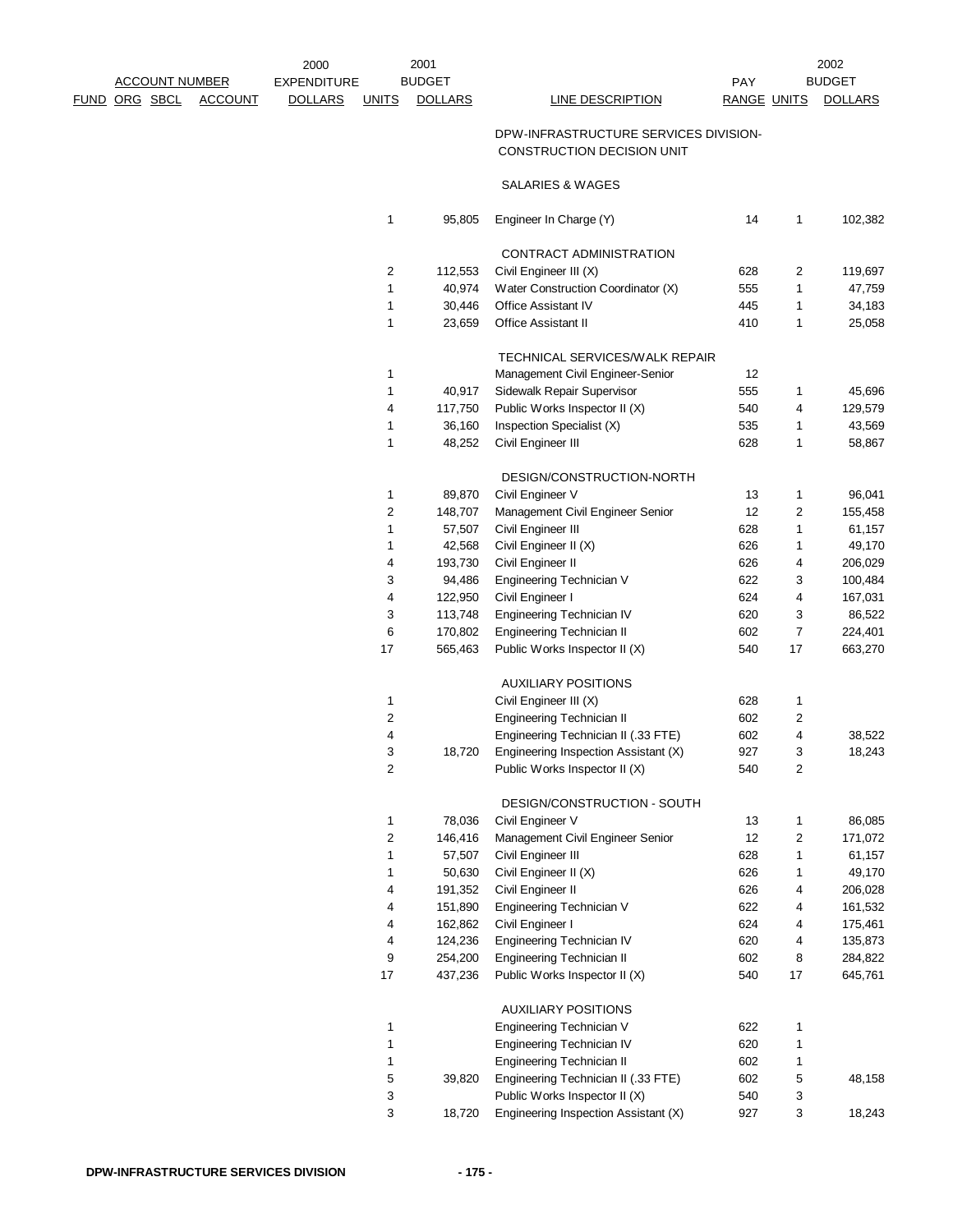|                      |      |                        |                       | 2000               |                | 2001           |                                                                                                                                           |                    |        | 2002             |
|----------------------|------|------------------------|-----------------------|--------------------|----------------|----------------|-------------------------------------------------------------------------------------------------------------------------------------------|--------------------|--------|------------------|
|                      |      |                        | <b>ACCOUNT NUMBER</b> | <b>EXPENDITURE</b> |                | <b>BUDGET</b>  |                                                                                                                                           | <b>PAY</b>         |        | <b>BUDGET</b>    |
| <b>FUND ORG SBCL</b> |      |                        | <b>ACCOUNT</b>        | <b>DOLLARS</b>     | <b>UNITS</b>   | <b>DOLLARS</b> | <b>LINE DESCRIPTION</b>                                                                                                                   | <u>RANGE UNITS</u> |        | <b>DOLLARS</b>   |
|                      |      |                        |                       |                    | 129            | 3,877,972      | <b>Total Before Adjustments</b>                                                                                                           |                    | 128    | 4,516,480        |
|                      |      |                        |                       |                    |                |                | Salary & Wage Rate Change                                                                                                                 |                    |        |                  |
|                      |      |                        |                       |                    |                | 45,000         | Overtime Compensated                                                                                                                      |                    |        | 50,000           |
|                      |      |                        |                       |                    |                | (49, 892)      | Personnel Cost Adjustment<br>Other                                                                                                        |                    |        | (46, 565)        |
|                      |      |                        |                       |                    |                | 3,873,080      | Gross Salaries & Wages Total                                                                                                              |                    |        | 4,519,915        |
|                      |      |                        |                       |                    |                | (199, 716)     | Reimbursable Services Deduction                                                                                                           |                    |        | (227, 297)       |
|                      |      |                        |                       |                    |                | (2,030,449)    | Capital Improvements Deduction                                                                                                            |                    |        | (2,310,849)      |
|                      |      |                        |                       |                    |                | (1,098,440)    | Grants & Aids Deduction                                                                                                                   |                    |        | (1,250,131)      |
| 0001                 | 5234 | R999                   | 006000                | 805,841            |                | 544,475        | NET SALARIES & WAGES TOTAL                                                                                                                |                    |        | 731,638          |
|                      |      |                        |                       |                    | 11.65          |                | <b>O&amp;M FTE'S</b>                                                                                                                      |                    | 13.35  |                  |
|                      |      |                        |                       |                    | 81.64          |                | <b>NON-O&amp;M FTE'S</b>                                                                                                                  |                    | 86.59  |                  |
|                      |      |                        |                       |                    |                |                | (X) Private Auto allowance May Be Paid Pursuant to Section 350-183<br>of the Milwaukee Code.                                              |                    |        |                  |
|                      |      |                        |                       |                    |                |                | (Y) Required to file a statement of economic interests in accordance with<br>the Milwaukee Code of Ordinances Chapter 303-Code of Ethics. |                    |        |                  |
| 0001                 |      | 5234 R999              | 006100                | 226,259            |                | 179,677        | ESTIMATED EMPLOYEE FRINGE BENEFITS                                                                                                        |                    |        | 248,757          |
|                      |      |                        |                       |                    |                |                | (Involves Revenue Offset-No                                                                                                               |                    |        |                  |
|                      |      |                        |                       |                    |                |                | Transfers from this Account)                                                                                                              |                    |        |                  |
|                      |      |                        |                       |                    |                |                | <b>OPERATING EXPENDITURES</b>                                                                                                             |                    |        |                  |
| 0001                 |      | 5234 R999              | 630100                | 8,514              |                | 13,400         | General Office Expense                                                                                                                    |                    |        | 15,000           |
| 0001                 | 5234 | R999                   | 630500                | 555                |                | 2,100          | Tools & Machinery Parts                                                                                                                   |                    |        | 2,200            |
| 0001                 | 5234 | R999                   | 631000                | 3,986              |                | 3,500          | <b>Construction Supplies</b>                                                                                                              |                    |        | 3,900            |
| 0001<br>0001         |      | 5234 R999<br>5234 R999 | 631500<br>632000      | 1,446              |                | 1,000          | Energy                                                                                                                                    |                    |        | 1,200            |
| 0001                 |      | 5234 R999              | 632500                |                    |                |                | <b>Other Operating Supplies</b><br><b>Facility Rental</b>                                                                                 |                    |        |                  |
| 0001                 | 5234 | R999                   | 633000                | 172                |                |                | <b>Vehicle Rental</b>                                                                                                                     |                    |        |                  |
| 0001                 | 5234 | R999                   | 633500                | 506                |                | 500            | Non-Vehicle Equipment Rental                                                                                                              |                    |        | 1,500            |
| 0001                 |      | 5234 R999              | 634000                | 8,990              |                | 27,700         | <b>Professional Services</b>                                                                                                              |                    |        | 32,800           |
| 0001                 | 5234 | R999                   | 634500                | 14,476             |                | 12,000         | Information Technology Services                                                                                                           |                    |        | 13,000           |
| 0001                 |      | 5234 R999              | 635000                | 245                |                | 2,000          | <b>Property Services</b>                                                                                                                  |                    |        | 2,000            |
| 0001                 |      | 5234 R999              | 635500                |                    |                |                | Infrastructure Services                                                                                                                   |                    |        |                  |
| 0001                 |      | 5234 R999              | 636000                |                    |                |                | Vehicle Repair Services                                                                                                                   |                    |        |                  |
| 0001                 |      | 5234 R999              | 636500                | 10,934             |                | 27,000         | <b>Other Operating Services</b>                                                                                                           |                    |        | 29,600           |
| 0001                 |      | 5234 R999              | 637000                |                    |                |                | Loans and Grants                                                                                                                          |                    |        |                  |
| 0001                 |      | 5234 R999              | 637501                | 1,545              |                |                | Reimburse Other Departments                                                                                                               |                    |        |                  |
| 0001                 |      | 5234 R999              | 006300                | 51,369             |                | 89,200         | OPERATING EXPENDITURES                                                                                                                    |                    |        | 101,200          |
|                      |      |                        |                       |                    |                |                | <b>EQUIPMENT PURCHASES</b>                                                                                                                |                    |        |                  |
|                      |      |                        |                       |                    |                |                | <b>Additional Equipment</b>                                                                                                               |                    |        |                  |
|                      |      |                        |                       |                    | 1              | 1,500          | <b>FAX Machine</b>                                                                                                                        |                    |        |                  |
|                      |      |                        |                       |                    | $\overline{c}$ | 12,000         | <b>Total Station Surveying Instruments</b><br><b>Plotters</b>                                                                             |                    | 2<br>2 | 12,000<br>14,000 |
|                      |      |                        |                       |                    | 3              | 13,500         | Subtotal - Additional Equipment                                                                                                           |                    | 4      | 26,000           |
|                      |      |                        |                       |                    |                |                |                                                                                                                                           |                    |        |                  |
|                      |      |                        |                       |                    | 1              | 1,500          | Replacement Equipment<br>Printer, Laser                                                                                                   |                    |        |                  |
|                      |      |                        |                       |                    |                |                |                                                                                                                                           |                    |        |                  |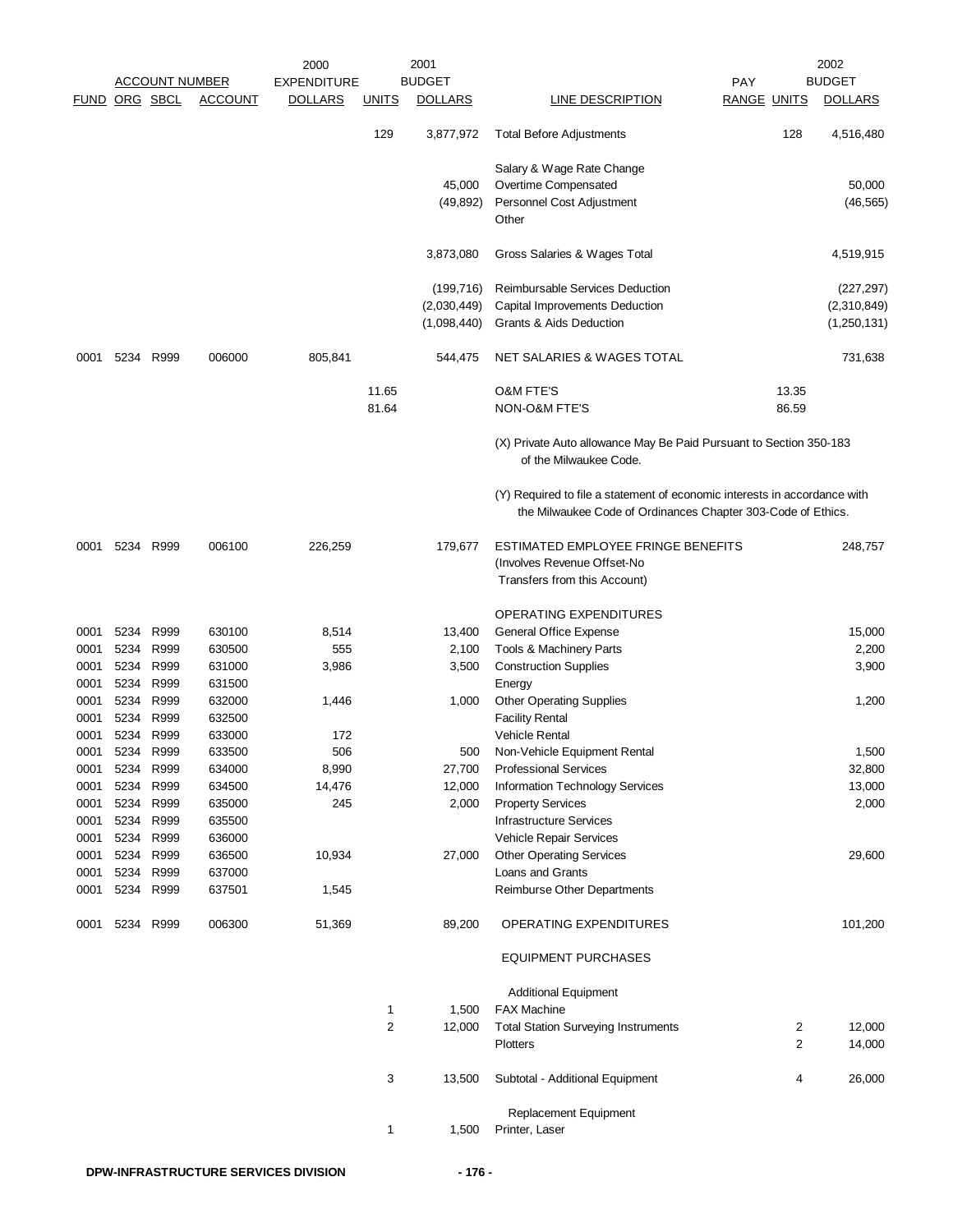|               |      |                       |                | 2000               |              | 2001           |                                        |     |                    | 2002           |
|---------------|------|-----------------------|----------------|--------------------|--------------|----------------|----------------------------------------|-----|--------------------|----------------|
|               |      | <b>ACCOUNT NUMBER</b> |                | <b>EXPENDITURE</b> |              | <b>BUDGET</b>  |                                        | PAY |                    | <b>BUDGET</b>  |
| FUND ORG SBCL |      |                       | <b>ACCOUNT</b> | <b>DOLLARS</b>     | <b>UNITS</b> | <b>DOLLARS</b> | <b>LINE DESCRIPTION</b>                |     | <b>RANGE UNITS</b> | <b>DOLLARS</b> |
|               |      |                       |                |                    |              |                | Software, Microstation                 |     | 4                  | 16,000         |
|               |      |                       |                |                    | 1            | 1,500          | Subtotal - Replacement Equipment       |     | 4                  | 16,000         |
|               |      |                       |                | 2,895              |              |                | Other Previous Experience              |     |                    |                |
| 0001          |      | 5234 R999             | 006800         | 2,895              | 4            | 15,000         | <b>EQUIPMENT PURCHASES TOTAL</b>       |     | 8                  | 42,000         |
|               |      |                       |                |                    |              |                | <b>SPECIAL FUNDS</b>                   |     |                    |                |
|               |      |                       |                |                    |              |                | SPECIAL FUNDS TOTAL                    |     |                    |                |
|               |      |                       |                |                    |              |                | DPW-INFRASTRUCTURE SERVICES DIVISION-  |     |                    |                |
|               |      |                       |                | 1,086,364          |              | 828,352        | CONSTRUCTION DECISION UNIT TOTAL       |     |                    | 1,123,595      |
|               |      |                       |                |                    |              |                | PROGRAM RESULT MEASURES/               |     |                    |                |
|               |      |                       |                | <b>UNITS</b>       | %            | <b>UNITS</b>   | INTERNAL MANAGEMENT INDICATORS:        |     | %                  | <b>UNITS</b>   |
|               |      |                       |                |                    |              |                | Road Life Records & Analysis           |     |                    |                |
|               |      |                       |                |                    | 100.0        |                | Miles of Streets & Alleys              |     |                    |                |
| 0001          | 5234 | 4900                  | P52323         | 26                 | 100.0        | 24             | Constructed or Vacated                 |     | 104.2              | 25             |
| 0001          | 5234 | 4900                  | P52324         | 358.0              | 100.0        | 400.0          | Walk Repaired (1000 sq ft)             |     | 107.5              | 430.0          |
|               |      |                       |                |                    |              |                | Capital Program Administration         |     |                    |                |
| 0001          | 5234 | 4900                  | P52325         |                    | 75.0         | 375            | Projects Supervised                    |     | 93.3               | 350            |
| 0001          | 5234 | 4900                  | P52326         |                    | 100.0        | 65,000         | <b>Inspection Hours</b>                |     | 100.0              | 65,000         |
|               |      |                       |                |                    |              |                |                                        |     |                    |                |
| 0001          | 5234 | 4900                  | P52327         | 51                 | 100.0        | 56             | <b>Construction Dollars (Millions)</b> |     | 108.9              | 61             |
|               |      |                       |                |                    |              |                | Management & Administration            |     |                    |                |
|               |      |                       |                |                    |              |                | <b>Direct Labor Hours</b>              |     |                    |                |
|               |      |                       |                |                    |              |                |                                        |     |                    |                |
|               |      |                       |                | 24,426             |              | 22,911         | DIRECT LABOR HOUR ALLOCATION           |     |                    | 24,030         |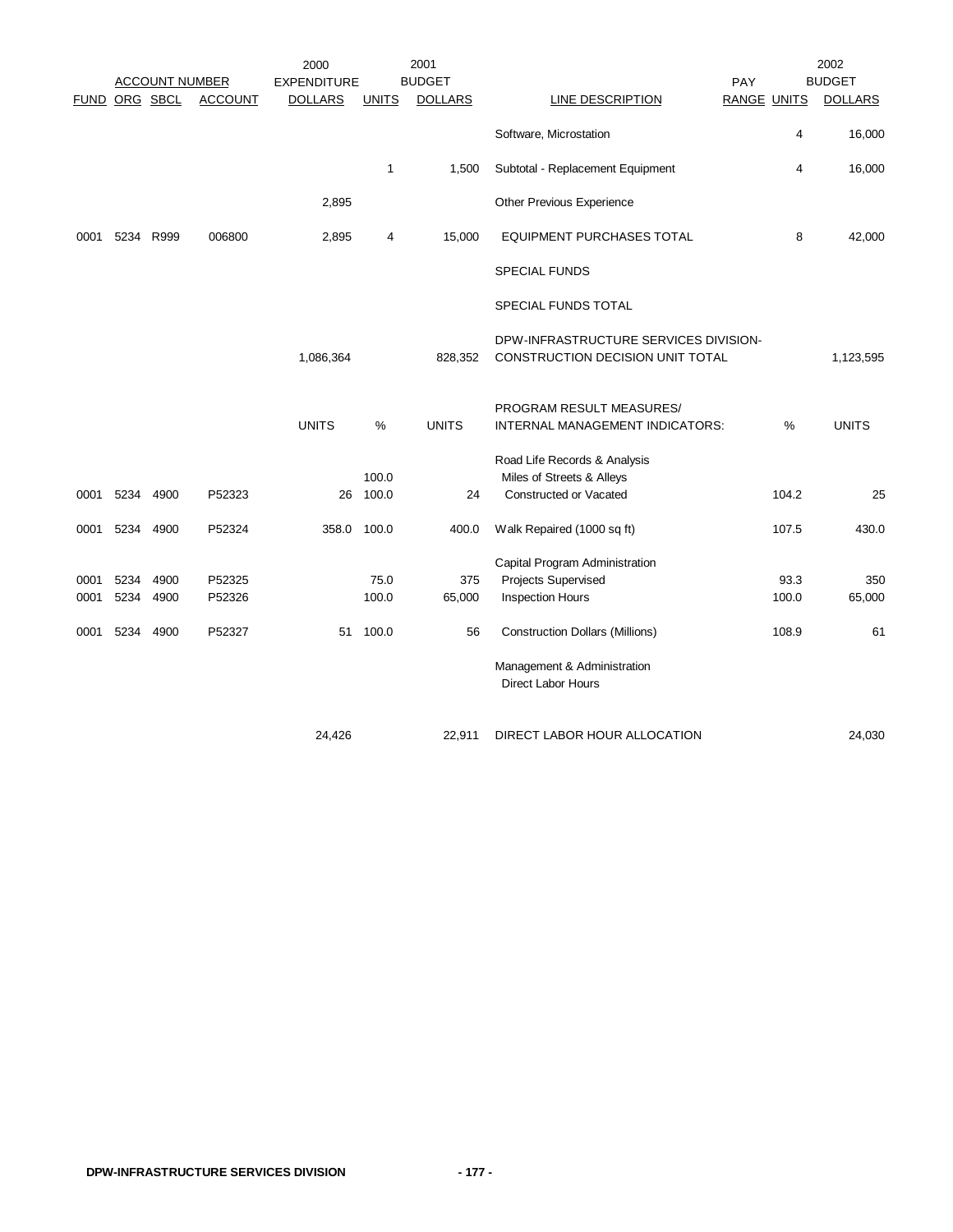|               |                       | 2000               |                | 2001           |                                                               |                    |                | 2002           |
|---------------|-----------------------|--------------------|----------------|----------------|---------------------------------------------------------------|--------------------|----------------|----------------|
|               | <b>ACCOUNT NUMBER</b> | <b>EXPENDITURE</b> |                | <b>BUDGET</b>  |                                                               | <b>PAY</b>         |                | <b>BUDGET</b>  |
| FUND ORG SBCL | <b>ACCOUNT</b>        | <b>DOLLARS</b>     | <b>UNITS</b>   | <b>DOLLARS</b> | LINE DESCRIPTION                                              | <b>RANGE UNITS</b> |                | <b>DOLLARS</b> |
|               |                       |                    |                |                | DPW-INFRASTRUCTURE SERVICES DIVISION-                         |                    |                |                |
|               |                       |                    |                |                |                                                               |                    |                |                |
|               |                       |                    |                |                | FIELD OPERATIONS - STREET/BRIDGES<br>OPERATIONS DECISION UNIT |                    |                |                |
|               |                       |                    |                |                |                                                               |                    |                |                |
|               |                       |                    |                |                | SALARIES & WAGES                                              |                    |                |                |
|               |                       |                    | 1              | 104,932        | Infrastructure Field Operations Mgr. (Y)                      | 16                 | $\mathbf{1}$   | 115,532        |
|               |                       |                    |                |                | <b>STREET MAINTENANCE</b>                                     |                    |                |                |
|               |                       |                    | 1              | 84,525         | Street & Bridges Services Manager                             | 13                 | $\mathbf{1}$   | 93,025         |
|               |                       |                    | 3              | 185,613        | Street Repair District Manager                                | 9                  | 3              | 207,886        |
|               |                       |                    | 3              | 160,229        | <b>Street Operations Supervisor</b>                           | 5                  | 3              | 169,999        |
|               |                       |                    | 4              | 202,444        | <b>Street Repair Supervisor</b>                               | 4                  | 4              | 197,864        |
|               |                       |                    | 8              | 271,672        | Asphalt Repair Crew Leader                                    | 252                | 8              | 294,394        |
|               |                       |                    | 9              | 275,571        | <b>Street Repair Crew Leader</b>                              | 245                | 9              | 306,715        |
|               |                       |                    | 15             | 363,627        | Labor Crew Leader I                                           | 235                | 15             | 326,875        |
|               |                       |                    | 10             | 250,087        | Asphalt Worker                                                | 235                | 10             | 274,040        |
|               |                       |                    | $\overline{7}$ | 214,155        | <b>Cement Finisher</b>                                        | 982                | 7              | 249,704        |
|               |                       |                    | 5              | 147,280        | Cement Finisher Helper                                        | 238                | 5              | 162,661        |
|               |                       |                    | 2              | 69,245         | <b>Asphalt Raker</b>                                          | 954                | 2              | 77,562         |
|               |                       |                    | 6              | 141,698        | Special Repair Laborer                                        | 225                | 6              | 149,125        |
|               |                       |                    | 26             | 431,152        | City Laborer                                                  | 220                | 26             | 637,766        |
|               |                       |                    |                |                |                                                               |                    |                |                |
|               |                       |                    |                |                | <b>AUXILIARY POSITIONS</b>                                    |                    |                |                |
|               |                       |                    | 1              |                | Street Repair District Manager                                | 10                 | 1              |                |
|               |                       |                    | 1              |                | <b>Street Operations Supervisor</b>                           | 5                  | 1              |                |
|               |                       |                    | 4              |                | <b>Street Repair Supervisor</b>                               | 4                  | 4              |                |
|               |                       |                    | 5              |                | Asphalt Repair Crew Leader                                    | 252                | 5              |                |
|               |                       |                    | 5              |                | <b>Street Repair Crew Leader</b>                              | 245                | 5              |                |
|               |                       |                    | 10             |                | Labor Crew Leader I                                           | 235                | 10             |                |
|               |                       |                    | 10             |                | Asphalt Worker                                                | 235                | 10             |                |
|               |                       |                    | 6              |                | <b>Cement Finisher</b>                                        | 982                | 6              |                |
|               |                       |                    | 3              |                | Cement Finisher Helper                                        | 238                | 3              |                |
|               |                       |                    | $\overline{c}$ |                | <b>Asphalt Raker</b>                                          | 954                | 2              |                |
|               |                       |                    | 5              |                | Special Street Repair Laborer                                 | 225                | 5              |                |
|               |                       |                    | 15             |                | City Laborer (Regular)                                        | 220                | 15             |                |
|               |                       |                    |                |                | BRIDGE OPERATIONS/MAINTENANCE                                 |                    |                |                |
|               |                       |                    | 1              | 76,733         | <b>Bridge Maintenance Manager</b>                             | 11                 | $\mathbf{1}$   | 84,553         |
|               |                       |                    | 1              | 43,550         | <b>Bridge Operator Supervisor</b>                             | 5                  | $\mathbf{1}$   | 48,770         |
|               |                       |                    | $\,$ 5 $\,$    | 166,466        | Bridge Operator-Lead Worker                                   | 710                | 5              | 177,034        |
|               |                       |                    | 23             | 750,801        | <b>Bridge Operator</b>                                        | 704                | 23             | 771,651        |
|               |                       |                    | 1              | 45,823         | Carpenter Supervisor                                          | 991                | $\mathbf{1}$   | 50,211         |
|               |                       |                    | 4              | 168,480        | Carpenter                                                     | 986                | 4              | 181,626        |
|               |                       |                    | 1              | 39,274         | <b>Cement Finisher</b>                                        | 982                | $\mathbf{1}$   | 42,806         |
|               |                       |                    | 2              |                |                                                               | 978                | $\overline{c}$ |                |
|               |                       |                    |                | 90,979         | <b>Electrical Mechanic</b><br><b>Bridge Labor Crew Leader</b> | 245                |                | 97,843         |
|               |                       |                    | 3              | 97,134         |                                                               | 220                | 3              | 106,790        |
|               |                       |                    | 3              | 48,737         | City Laborer                                                  |                    | 3              | 65,861         |
|               |                       |                    | 1              | 49,056         | Ironworker Supervisor                                         | 992                | $\mathbf{1}$   | 52,166         |
|               |                       |                    | 5              | 228,280        | Ironworker                                                    | 990                | 5              | 241,488        |
|               |                       |                    | 1              | 22,276         | Painter Supervisor, Ironwork                                  | 988                |                |                |
|               |                       |                    | 1              | 41,339         | Painter Leadworker, Bridge and Iron                           | 987                | $\mathbf{1}$   | 45,614         |
|               |                       |                    | 6              | 245,778        | Painter, Bridge and Iron                                      | 984                | 6              | 271,440        |
|               |                       |                    |                |                | <b>AUXILIARY POSITIONS</b>                                    |                    |                |                |
|               |                       |                    | 1              |                | <b>Bridge Operator Supervisor</b>                             | 5                  | $\mathbf{1}$   |                |
|               |                       |                    |                |                | <b>Bridge Operator Supervisor</b>                             | 4                  |                |                |
|               |                       |                    | 3              |                | <b>Bridge Operator-Leadworker</b>                             | 710                | 3              |                |
|               |                       |                    | 4              |                | <b>Bridge Operator</b>                                        | 704                | 4              |                |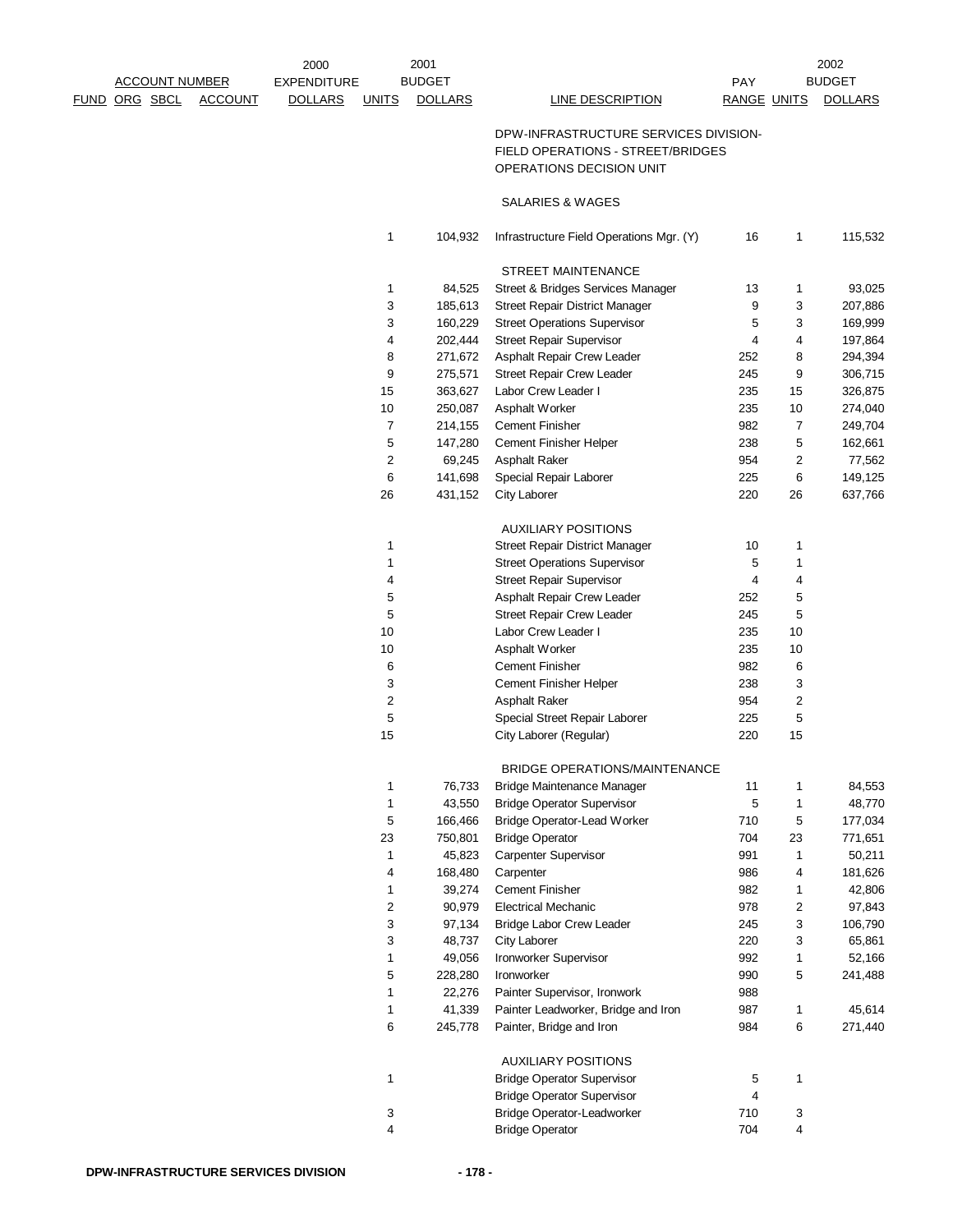|               | <b>ACCOUNT NUMBER</b> |           |                | 2001<br>2000<br><b>BUDGET</b> |                         |                | 2002                                                                                                                                      |                    |                  |                |
|---------------|-----------------------|-----------|----------------|-------------------------------|-------------------------|----------------|-------------------------------------------------------------------------------------------------------------------------------------------|--------------------|------------------|----------------|
|               |                       |           |                | <b>EXPENDITURE</b>            |                         |                |                                                                                                                                           | <b>PAY</b>         |                  | <b>BUDGET</b>  |
| FUND ORG SBCL |                       |           | <b>ACCOUNT</b> | <b>DOLLARS</b>                | <b>UNITS</b>            | <b>DOLLARS</b> | <b>LINE DESCRIPTION</b>                                                                                                                   | <b>RANGE UNITS</b> |                  | <b>DOLLARS</b> |
|               |                       |           |                |                               | 1                       |                | Carpenter Supervisor                                                                                                                      | 991                | 1                |                |
|               |                       |           |                |                               | 4                       |                | Carpenter                                                                                                                                 | 986                | 4                |                |
|               |                       |           |                |                               | 1                       |                | <b>Cement Finisher</b>                                                                                                                    | 982                | 1                |                |
|               |                       |           |                |                               | 1                       |                | Bridge Laborer Crew Leader                                                                                                                | 340                | 1                |                |
|               |                       |           |                |                               | 2                       |                | Bridge Laborer II                                                                                                                         | 238                | $\boldsymbol{2}$ |                |
|               |                       |           |                |                               | 1                       |                | Ironworker Supervisor                                                                                                                     | 992                | $\mathbf{1}$     |                |
|               |                       |           |                |                               | 2                       |                | Ironworker                                                                                                                                | 990                | 2                |                |
|               |                       |           |                |                               | 1                       |                | Painter Supervisor, Ironwork                                                                                                              | 988                | $\mathbf{1}$     |                |
|               |                       |           |                |                               | 1                       |                | Painter Leadworker, Bridge and Iron                                                                                                       | 987                | $\mathbf{1}$     |                |
|               |                       |           |                |                               | $\overline{2}$          |                | Painter, Bridge and Iron                                                                                                                  | 984                | $\overline{2}$   |                |
|               |                       |           |                |                               |                         |                |                                                                                                                                           |                    |                  |                |
|               |                       |           |                |                               |                         |                | UNDERGROUND CONDUIT MAINTENANCE                                                                                                           |                    |                  |                |
|               |                       |           |                |                               | 1                       | 33,959         | Sewer Crew Leader III                                                                                                                     | 252                |                  |                |
|               |                       |           |                |                               |                         |                | Sewer Repair Crew Leader                                                                                                                  | 265                | 1                | 40,673         |
|               |                       |           |                |                               | 1                       | 32,378         | Sewer Crew Leader I                                                                                                                       | 245                | 1                | 36,353         |
|               |                       |           |                |                               | 2                       | 62,486         | Sewer Laborer II                                                                                                                          | 238                | 2                | 70,157         |
|               |                       |           |                |                               | 1                       | 48,973         | Sewer Mason                                                                                                                               | 989                | $\mathbf{1}$     | 52,082         |
|               |                       |           |                |                               | 3                       | 90,354         | Sewer Laborer I                                                                                                                           | 230                | 3                | 101,446        |
|               |                       |           |                |                               |                         |                | <b>INFORMATION AND RECORDS</b>                                                                                                            |                    |                  |                |
|               |                       |           |                |                               | 1                       | 50,611         | <b>Field Operations Inspection Specialist</b>                                                                                             | 4                  |                  |                |
|               |                       |           |                |                               |                         |                | <b>Field Operations Inspection Specialist</b>                                                                                             | 5                  | $\mathbf{1}$     | 55,913         |
|               |                       |           |                |                               | 1                       | 36,325         | Sewer Maintenance Scheduler                                                                                                               | 265                |                  |                |
|               |                       |           |                |                               | 1                       | 29,536         | Administrative Assistant II                                                                                                               | 445                | $\mathbf{1}$     | 32,083         |
|               |                       |           |                |                               | 5                       | 182,786        | Public Works Inspector II                                                                                                                 | 540                | 5                | 215,468        |
|               |                       |           |                |                               |                         |                |                                                                                                                                           |                    |                  |                |
|               |                       |           |                |                               |                         |                | <b>AUXILIARY POSITIONS</b>                                                                                                                |                    |                  |                |
|               |                       |           |                |                               | 1                       |                | <b>Field Operations Inspection Specialist</b>                                                                                             | 4                  | 1                |                |
|               |                       |           |                |                               | $\overline{\mathbf{c}}$ |                | Public Works Inspector II (X)                                                                                                             | 540                | $\overline{c}$   |                |
|               |                       |           |                |                               | 268                     | 5,584,344      | <b>Total Before Adjustments</b>                                                                                                           |                    | 266              | 6,105,176      |
|               |                       |           |                |                               |                         |                | Salary & Wage Rate Change                                                                                                                 |                    |                  |                |
|               |                       |           |                |                               |                         | 121,000        | Overtime Compensated                                                                                                                      |                    |                  | 125,000        |
|               |                       |           |                |                               |                         | (241,980)      | Personnel Cost Adjustment                                                                                                                 |                    |                  | (157, 404)     |
|               |                       |           |                |                               |                         |                | Other                                                                                                                                     |                    |                  |                |
|               |                       |           |                |                               |                         | 5,463,364      | Gross Salaries & Wages Total                                                                                                              |                    |                  | 6,072,772      |
|               |                       |           |                |                               |                         | (713, 852)     | Reimbursable Services Deduction                                                                                                           |                    |                  | (725,000)      |
|               |                       |           |                |                               |                         | (404, 389)     | Capital Improvements Deduction                                                                                                            |                    |                  | (425,000)      |
|               |                       |           |                |                               |                         |                | Grants & Aids Deduction                                                                                                                   |                    |                  |                |
| 0001          |                       | 5235 R999 | 006000         | 4,814,774                     |                         | 4,345,123      | NET SALARIES & WAGES TOTAL                                                                                                                |                    |                  | 4,922,772      |
|               |                       |           |                |                               |                         |                |                                                                                                                                           |                    |                  |                |
|               |                       |           |                |                               | 113.77                  |                | <b>O&amp;M FTE'S</b>                                                                                                                      |                    | 110.00           |                |
|               |                       |           |                |                               | 35.57                   |                | NON-O&M FTE'S                                                                                                                             |                    | 35.00            |                |
|               |                       |           |                |                               |                         |                | (X) Private Auto allowance May Be Paid Pursuant to Section 350-183<br>of the Milwaukee Code.                                              |                    |                  |                |
|               |                       |           |                |                               |                         |                | (Y) Required to file a statement of economic interests in accordance with<br>the Milwaukee Code of Ordinances Chapter 303-Code of Ethics. |                    |                  |                |
| 0001          |                       | 5235 R999 | 006100         | 1,594,734                     |                         | 1,433,891      | ESTIMATED EMPLOYEE FRINGE BENEFITS<br>(Involves Revenue Offset-No<br>Transfers from this Account)                                         |                    |                  | 1,673,742      |
|               |                       |           |                |                               |                         |                | OPERATING EXPENDITURES                                                                                                                    |                    |                  |                |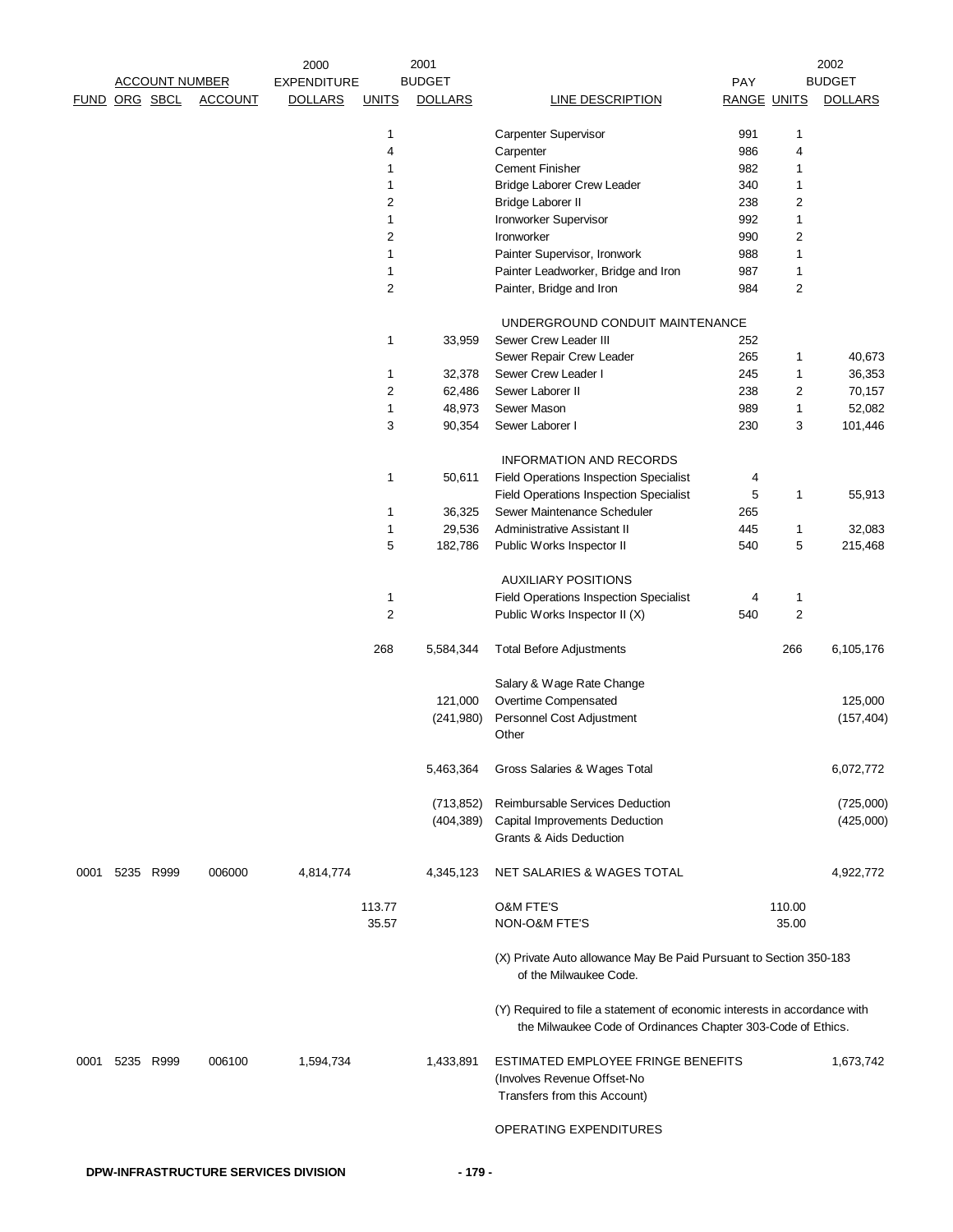|               | 2001<br>2000<br><b>ACCOUNT NUMBER</b> |      |                |                    |              |                |                                                                   |                    | 2002 |                |
|---------------|---------------------------------------|------|----------------|--------------------|--------------|----------------|-------------------------------------------------------------------|--------------------|------|----------------|
|               |                                       |      |                | <b>EXPENDITURE</b> |              | <b>BUDGET</b>  |                                                                   | PAY                |      | <b>BUDGET</b>  |
| FUND ORG SBCL |                                       |      | <b>ACCOUNT</b> | <b>DOLLARS</b>     | <b>UNITS</b> | <b>DOLLARS</b> | LINE DESCRIPTION                                                  | <b>RANGE UNITS</b> |      | <b>DOLLARS</b> |
| 0001          | 5235                                  | R999 | 630100         | 15,352             |              | 12,000         | General Office Expense                                            |                    |      | 15,000         |
| 0001          | 5235                                  | R999 | 630500         | 43,514             |              | 55,000         | Tools & Machinery Parts                                           |                    |      | 55,000         |
| 0001          | 5235                                  | R999 | 631000         | 931,308            |              | 738,346        | <b>Construction Supplies</b>                                      |                    |      | 828,500        |
| 0001          | 5235                                  | R999 | 631500         | 64,437             |              | 75,000         | Energy                                                            |                    |      | 80,000         |
| 0001          | 5235                                  | R999 | 632000         | 153,881            |              | 100,000        | <b>Other Operating Supplies</b>                                   |                    |      | 150,000        |
| 0001          | 5235 R999                             |      | 632500         |                    |              |                | <b>Facility Rental</b>                                            |                    |      |                |
| 0001          | 5235 R999                             |      | 633000         | 7,761              |              |                | <b>Vehicle Rental</b>                                             |                    |      | 8,000          |
| 0001          | 5235                                  | R999 | 633500         | 3,534              |              |                | Non-Vehicle Equipment Rental                                      |                    |      | 3,500          |
| 0001          | 5235                                  | R999 | 634000         | 5,063              |              | 5,500          | <b>Professional Services</b>                                      |                    |      | 5,500          |
| 0001          | 5235                                  | R999 | 634500         | 910                |              |                | Information Technology Services                                   |                    |      | 1,000          |
| 0001          | 5235                                  | R999 | 635000         | 5,427              |              | 6,000          | <b>Property Services</b>                                          |                    |      | 6,000          |
| 0001          | 5235                                  | R999 | 635500         | 165,046            |              | 175,000        | <b>Infrastructure Services</b>                                    |                    |      | 175,000        |
| 0001          | 5235                                  | R999 | 636000         | 125                |              | 2,000          | Vehicle Repair Services                                           |                    |      | 1,000          |
| 0001          | 5235                                  | R999 | 636500         | 48,420             |              | 86,500         | <b>Other Operating Services</b>                                   |                    |      | 86,500         |
| 0001          | 5235                                  | R999 | 637000         |                    |              |                | Loans and Grants                                                  |                    |      |                |
| 0001          | 5235                                  | R999 | 637501         | 12,533             |              |                | <b>Reimburse Other Departments</b>                                |                    |      |                |
| 0001          | 5235 R999                             |      | 006300         | 1,457,311          |              | 1,255,346      | <b>OPERATING EXPENDITURES</b>                                     |                    |      | 1,415,000      |
|               |                                       |      |                |                    |              |                | <b>EQUIPMENT PURCHASES</b>                                        |                    |      |                |
|               |                                       |      |                |                    |              |                | <b>Additional Equipment</b>                                       |                    |      |                |
|               |                                       |      |                |                    | $\mathbf 1$  | 1,900          | Graffiti Blaster, Pneumatic                                       |                    |      |                |
|               |                                       |      |                | 3,364              |              |                | Miscellaneous                                                     |                    |      | 5,000          |
|               |                                       |      |                | 3,364              | 1            | 1,900          | Subtotal - Additional Equipment                                   |                    |      | 5,000          |
|               |                                       |      |                |                    |              |                | Replacement Equipment                                             |                    |      |                |
|               |                                       |      |                |                    | 1            | 1,100          | Facsimile                                                         |                    |      |                |
|               |                                       |      |                |                    | 3            | 3,300          | Hammer, Air                                                       |                    |      |                |
|               |                                       |      |                |                    | 1            | 2,300          | Oven Dryer, Welding Rod                                           |                    |      |                |
|               |                                       |      |                |                    | 3            | 7,500          | Radio, Mobile, Multiband                                          |                    |      |                |
|               |                                       |      |                | 7,343              |              |                | Miscellaneous                                                     |                    |      |                |
|               |                                       |      |                | 7,343              | 8            | 14,200         | Subtotal - Replacement Equipment                                  |                    |      |                |
| 0001          | 5235                                  | R999 | 006800         | 10,707             | 9            | 16,100         | EQUIPMENT PURCHASES TOTAL                                         |                    |      | 5,000          |
|               |                                       |      |                |                    |              |                | <b>SPECIAL FUNDS</b>                                              |                    |      |                |
|               |                                       |      |                |                    |              |                | SPECIAL FUNDS TOTAL                                               |                    |      |                |
|               |                                       |      |                |                    |              |                | DPW-INFRASTRUCTURE SERVICES DIVISION-                             |                    |      |                |
|               |                                       |      |                | 7,877,526          |              | 7,050,460      | FIELD OPERATIONS-STREET/BRIDGES<br>OPERATIONS DECISION UNIT TOTAL |                    |      | 8,016,514      |
|               |                                       |      |                |                    |              |                |                                                                   |                    |      |                |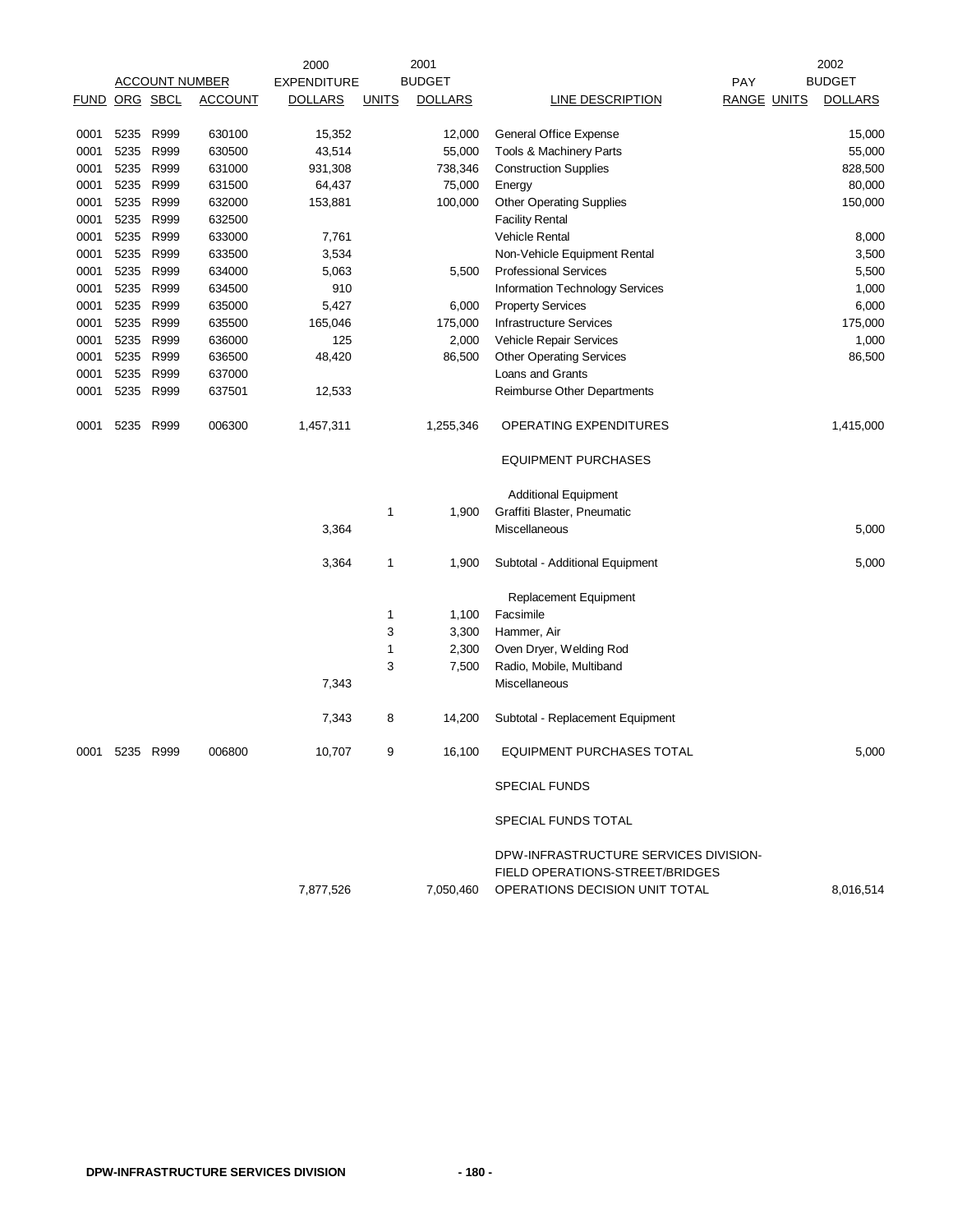|               |              | <b>ACCOUNT NUMBER</b> |                  | 2000<br><b>EXPENDITURE</b> |              | 2001<br><b>BUDGET</b> |                                                                          | PAY                |                | 2002<br><b>BUDGET</b> |
|---------------|--------------|-----------------------|------------------|----------------------------|--------------|-----------------------|--------------------------------------------------------------------------|--------------------|----------------|-----------------------|
| FUND ORG SBCL |              |                       | <b>ACCOUNT</b>   | <b>DOLLARS</b>             | <b>UNITS</b> | <b>DOLLARS</b>        | LINE DESCRIPTION                                                         | <b>RANGE UNITS</b> |                | <b>DOLLARS</b>        |
|               |              |                       |                  |                            |              |                       | PROGRAM RESULT MEASURES/                                                 |                    |                |                       |
|               |              |                       |                  | <b>UNITS</b>               | %            | <b>UNITS</b>          | INTERNAL MANAGEMENT INDICATORS:                                          |                    | %              | <b>UNITS</b>          |
| 0001          | 5235         | 4900                  | P52328           | 8,670                      | 97.7         | 4,200                 | Patching - Streets, Alleys and Sidewalks Tons                            |                    | 100.0          | 4,200                 |
| 0001          | 5235         | 4900                  | P52329           |                            | 100.0        | 95%                   | % of Potholes and Defects Patched in 3 days                              |                    | 100.0          | 95%                   |
|               |              |                       |                  |                            |              |                       | Crackfilling - Streets and Alleys                                        |                    |                |                       |
| 0001          | 5235         | 4900                  | P52330           | 13,720                     | 100.0        | 22,000                | 100 Square Yards                                                         |                    | 100.0          | 22,000                |
|               |              |                       |                  |                            |              |                       | Street and Alley Repairs Permanent                                       |                    |                |                       |
| 0001          | 5235         | 4900                  | P52331           |                            | 100.0        | 140,000               | Square Yards                                                             |                    | 100.0          | 140,000               |
| 0001          | 5235         | 4830                  | P52332           | 12,500                     | 100.0        | 19,000                | Moveable Bridges - Operations and Maintenance<br>No. of Bridges Openings |                    | 100.0          | 19,000                |
| 0001          | 5235         | 4800                  | P52333           |                            | 100.0        | 100%                  | % of Time Bridges Operated in<br>Accordance with Coast Guard Regulations |                    | 100.0          | 100%                  |
|               |              |                       |                  |                            |              |                       | Bridges and Viaducts - Structures                                        |                    |                |                       |
|               |              |                       |                  |                            |              |                       | Maintenance and Repair                                                   |                    |                |                       |
| 0001<br>0001  | 5235<br>5235 | 4840<br>4840          | P52334<br>P52335 |                            | 100.0        | 220<br>39,000         | No. of Structures<br><b>Direct Labor Hours</b>                           |                    | 100.0<br>100.0 | 220<br>39,000         |
|               |              |                       |                  |                            |              |                       |                                                                          |                    |                |                       |
|               |              |                       |                  |                            |              |                       | <b>Pavement Seal Coating</b>                                             |                    |                |                       |
| 0001          | 5235         | 4900                  | P52336           | 333,000                    |              | 263,000               | Square Yards                                                             |                    | 104.6          | 275,000               |
|               |              |                       |                  |                            |              |                       | Street, Alley and Sidewalk Inspection Service                            |                    |                |                       |
| 0001          | 5235         | 4900                  | P52337           | 9,000                      | 100.0        | 7,500                 | Locations                                                                |                    | 100.0          | 7,500                 |
|               |              |                       |                  |                            |              |                       | <b>Pavement Contracts</b>                                                |                    |                |                       |
| 0001          | 5235         | 4900                  | P52338           |                            | 111.1        | 100%                  | % of Bids Let by June 30                                                 |                    | 100.0          | 100%                  |
| 0001          | 5235         | 4900                  | P52339           |                            | 100.0        | 90%                   | % of Contracts Completed on Time                                         |                    | 100.0          | 90%                   |
|               |              |                       |                  | 237,835                    |              | 204,794               | DIRECT LABOR HOUR ALLOCATION                                             |                    |                | 198,000               |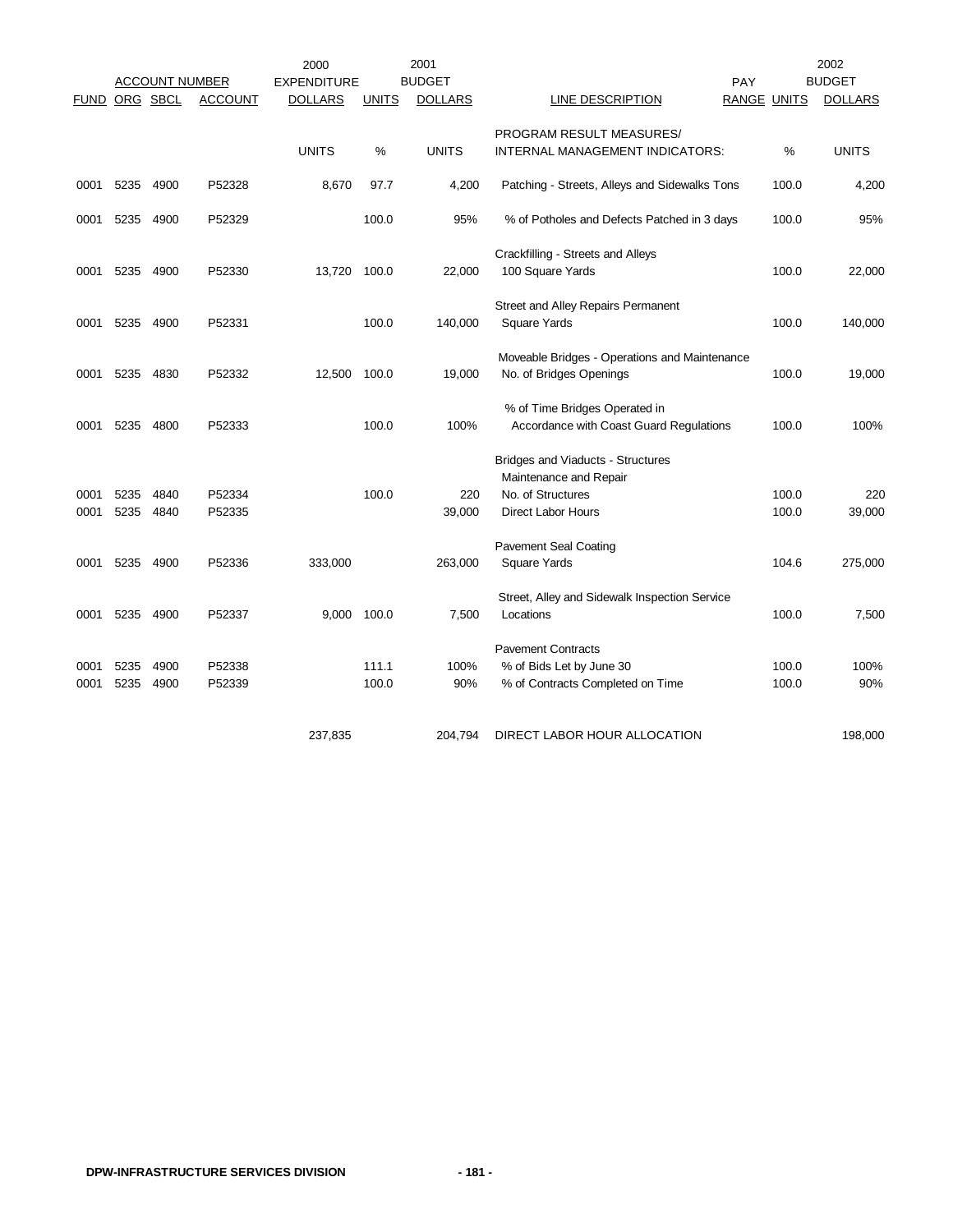|               |                       |                | 2000               |                | 2001           |                                                                              |                    |                | 2002           |
|---------------|-----------------------|----------------|--------------------|----------------|----------------|------------------------------------------------------------------------------|--------------------|----------------|----------------|
|               | <b>ACCOUNT NUMBER</b> |                | <b>EXPENDITURE</b> |                | <b>BUDGET</b>  |                                                                              | PAY                |                | <b>BUDGET</b>  |
| FUND ORG SBCL |                       | <b>ACCOUNT</b> | <b>DOLLARS</b>     | <b>UNITS</b>   | <b>DOLLARS</b> | <b>LINE DESCRIPTION</b>                                                      | <b>RANGE UNITS</b> |                | <b>DOLLARS</b> |
|               |                       |                |                    |                |                | DPW-INFRASTRUCTURE SERVICES DIVISION-                                        |                    |                |                |
|               |                       |                |                    |                |                | FIELD OPERATIONS - ELECTRICAL                                                |                    |                |                |
|               |                       |                |                    |                |                | SERVICES DECISION UNIT                                                       |                    |                |                |
|               |                       |                |                    |                |                |                                                                              |                    |                |                |
|               |                       |                |                    | 1              |                | <b>SALARIES &amp; WAGES</b><br><b>Electrical Services Operations Manager</b> |                    |                |                |
|               |                       |                |                    |                | 89,138         |                                                                              | 13                 | $\mathbf{1}$   | 96,041         |
|               |                       |                |                    |                |                | SIGNAL SHOP                                                                  |                    |                |                |
|               |                       |                |                    | 1              | 62,065         | <b>Traffic Signal Manager</b>                                                | 10                 | 1              | 68,386         |
|               |                       |                |                    | 14             | 636,854        | <b>Electrical Mechanic</b>                                                   | 978                | 14             | 684,902        |
|               |                       |                |                    | 7              | 239,013        | <b>Electrical Worker</b>                                                     | 974                | $\overline{7}$ | 261,498        |
|               |                       |                |                    | $\overline{c}$ | 60,071         | Laborer, Electrical Services                                                 | 230                | 2              | 67,447         |
|               |                       |                |                    |                |                | <b>SIGN &amp; PAINT SHOPS</b>                                                |                    |                |                |
|               |                       |                |                    | 1              | 65,308         | Traffic Sign Manager                                                         | 8                  | 1              | 69,791         |
|               |                       |                |                    | 5              | 161,447        | Traffic Sign Worker II                                                       | 245                | 5              | 181,267        |
|               |                       |                |                    | 5              | 196,976        | Painter                                                                      | 981                | 5              | 219,024        |
|               |                       |                |                    |                |                | <b>STREET LIGHTING</b>                                                       |                    |                |                |
|               |                       |                |                    |                |                | Electrical Services Manager, Sr.                                             | 11                 | $\mathbf{1}$   | 82,096         |
|               |                       |                |                    | 3              | 192,289        | <b>Lighting Services Manager</b>                                             | 10                 | 2              | 153,986        |
|               |                       |                |                    | 1              | 29,729         | <b>Communications Assistant II</b>                                           | 435                | $\mathbf{1}$   | 33,379         |
|               |                       |                |                    | 42             | 1,864,013      | <b>Electrical Mechanic</b>                                                   | 978                | 42             | 1,962,979      |
|               |                       |                |                    | 26             | 903,136        | <b>Electrical Worker</b>                                                     | 974                | 26             | 971,277        |
|               |                       |                |                    | 5              | 161,447        | Special Laborer, Electrical Services                                         | 245                | 9              | 326,281        |
|               |                       |                |                    | 3              | 96,868         | <b>Utility Worker</b>                                                        | 245                | 3              | 108,760        |
|               |                       |                |                    | 32             | 961,143        | Laborer, Electrical Services                                                 | 230                | 33             | 1,022,933      |
|               |                       |                |                    | 5              | 147,090        | City Laborer Regular                                                         | 220                |                |                |
|               |                       |                |                    |                |                | <b>AUXILIARY PERSONNEL</b>                                                   |                    |                |                |
|               |                       |                |                    | 1              |                | <b>Lighting Services Manager</b>                                             | 10                 | 1              |                |
|               |                       |                |                    | 10             | 136,469        | <b>Electrical Mechanic</b>                                                   | 978                | 10             | 145,131        |
|               |                       |                |                    | 2              | 69,472         | <b>Electrical Worker</b>                                                     | 974                | $\overline{c}$ | 69,430         |
|               |                       |                |                    | 3              | 80,039         | Painter                                                                      | 981                | 3              | 89,864         |
|               |                       |                |                    | $\overline{c}$ | 30,525         | Traffic Sign Worker II (.5 FTE)                                              | 245                | $\overline{c}$ | 34,283         |
|               |                       |                |                    | 7              | 124,534        | Special Laborer, Electrical Services                                         | 245                | $\overline{7}$ | 144,190        |
|               |                       |                |                    | 35             | 658,567        | Laborer, Electrical Services                                                 | 230                | 35             | 786,872        |
|               |                       |                |                    | 213            | 6,966,193      | <b>Total Before Adjustments</b>                                              |                    | 213            | 7,579,817      |
|               |                       |                |                    |                |                | Salary & Wage Rate Change                                                    |                    |                |                |
|               |                       |                |                    |                | 475,000        | Overtime Compensated                                                         |                    |                | 253,000        |
|               |                       |                |                    |                | (205, 846)     | Personnel Cost Adjustment                                                    |                    |                | (102, 344)     |
|               |                       |                |                    |                | 135,000        | Other                                                                        |                    |                | 140,000        |
|               |                       |                |                    |                | 7,370,347      | Gross Salaries & Wages Total                                                 |                    |                | 7,870,473      |
|               |                       |                |                    |                | (1,342,512)    | Reimbursable Services Deduction                                              |                    |                | (1,336,000)    |
|               |                       |                |                    |                | (3,240,547)    | Capital Improvements Deduction                                               |                    |                | (3,290,000)    |
|               |                       |                |                    |                | (46, 294)      | Grants & Aids Deduction                                                      |                    |                | (47,000)       |
| 001           | 5237 R999             | 006000         | 3,894,997          |                | 2,740,994      | NET SALARIES & WAGES TOTAL                                                   |                    |                | 3,197,473      |
|               |                       |                |                    | 67.64          |                | O&M FTE'S                                                                    |                    | 67.64          |                |
|               |                       |                |                    | 118.00         |                | NON-O&M FTE'S                                                                |                    | 118.00         |                |
|               |                       |                |                    |                |                | (B) Positions paid for out of Parking Fund.                                  |                    |                |                |
|               |                       |                |                    |                |                |                                                                              |                    |                |                |
| 001           | 5237 R999             | 006100         | 1,046,432          |                | 904,528        | ESTIMATED EMPLOYEE FRINGE BENEFITS                                           |                    |                | 1,087,141      |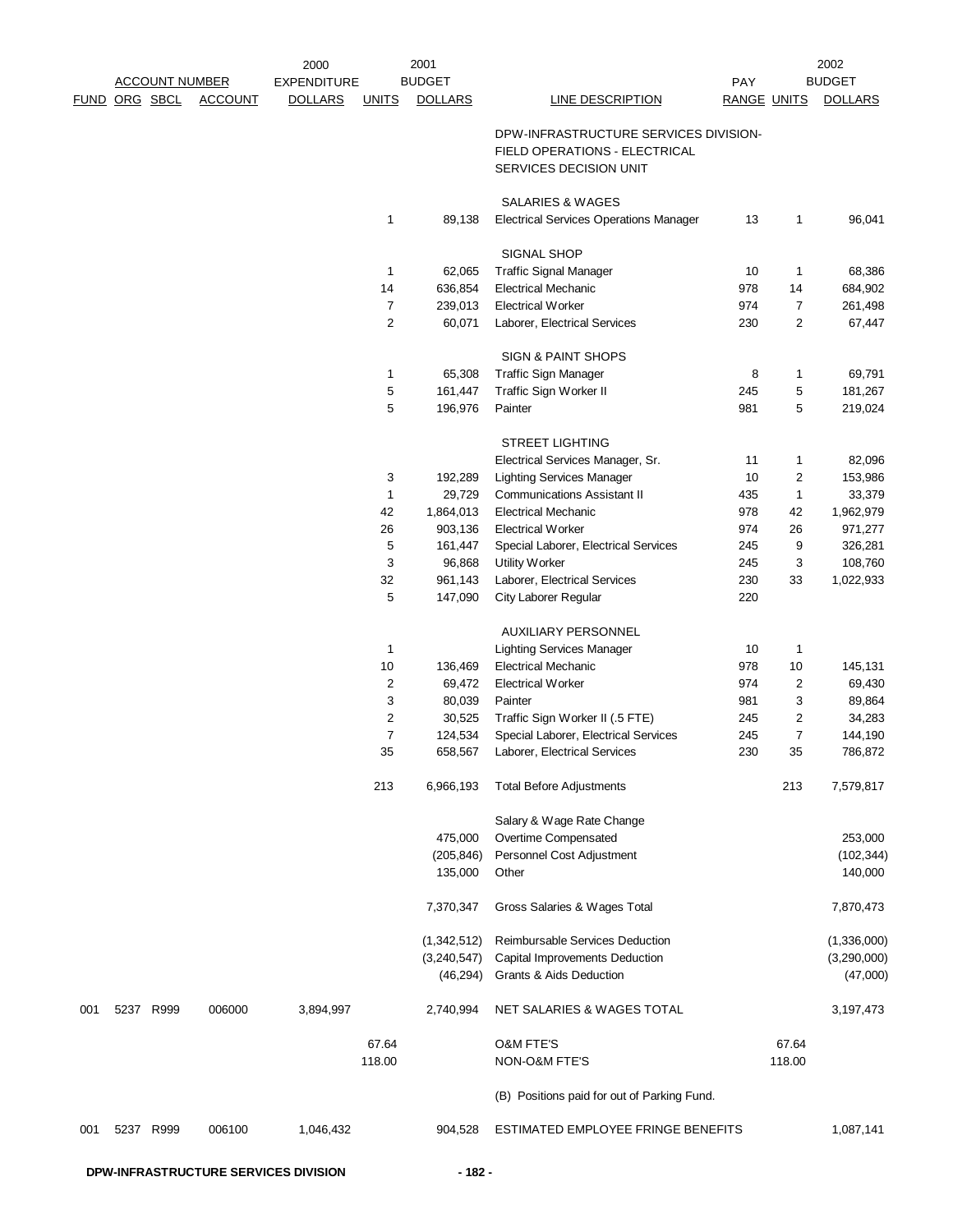|             |                 |                       |                | 2000               |              | 2001           |                                                                                     |            |                    | 2002           |
|-------------|-----------------|-----------------------|----------------|--------------------|--------------|----------------|-------------------------------------------------------------------------------------|------------|--------------------|----------------|
|             |                 | <u>ACCOUNT NUMBER</u> |                | <b>EXPENDITURE</b> |              | <b>BUDGET</b>  |                                                                                     | <b>PAY</b> |                    | <b>BUDGET</b>  |
| <b>FUND</b> | <u>ORG SBCL</u> |                       | <b>ACCOUNT</b> | <b>DOLLARS</b>     | <b>UNITS</b> | <b>DOLLARS</b> | <b>LINE DESCRIPTION</b>                                                             |            | <b>RANGE UNITS</b> | <b>DOLLARS</b> |
|             |                 |                       |                |                    |              |                | (Involves Revenue Offset-No                                                         |            |                    |                |
|             |                 |                       |                |                    |              |                | Transfers from this Account)                                                        |            |                    |                |
|             |                 |                       |                |                    |              |                | OPERATING EXPENDITURES                                                              |            |                    |                |
| 0001        | 5237 R999       |                       | 630100         | 23,082             |              | 20,000         | General Office Expense                                                              |            |                    | 25,000         |
| 0001        | 5237 R999       |                       | 630500         | 56,157             |              | 30,000         | Tools & Machinery Parts                                                             |            |                    | 50,000         |
| 0001        | 5237 R999       |                       | 631000         | 613,895            |              | 560,000        | <b>Construction Supplies</b>                                                        |            |                    | 625,000        |
| 0001        | 5237 R999       |                       | 631500         | 10,115             |              | 3,007,165      | Energy                                                                              |            |                    | 2,753,223      |
| 0001        | 5237 R999       |                       | 632000         | 160,298            |              | 250,000        | <b>Other Operating Supplies</b>                                                     |            |                    | 200,000        |
| 0001        | 5237 R999       |                       | 632500         |                    |              |                | <b>Facility Rental</b>                                                              |            |                    |                |
| 0001        | 5237 R999       |                       | 633000         | 6,621              |              |                | <b>Vehicle Rental</b>                                                               |            |                    | 5,000          |
| 0001        | 5237 R999       |                       | 633500         | 3,360              |              |                | Non-Vehicle Equipment Rental                                                        |            |                    | 4,000          |
| 0001        | 5237 R999       |                       | 634000         | 594                |              | 5,000          | <b>Professional Services</b>                                                        |            |                    | 5,000          |
| 0001        | 5237            | R999                  | 634500         |                    |              |                | Information Technology Services                                                     |            |                    |                |
| 0001        | 5237            | R999                  | 635000         | 71,748             |              | 5,000          | <b>Property Services</b>                                                            |            |                    | 75,000         |
| 0001        | 5237 R999       |                       | 635500         | 2,324              |              |                | <b>Infrastructure Services</b>                                                      |            |                    | 3,000          |
| 0001        | 5237            | R999                  | 636000         |                    |              |                | Vehicle Repair Services                                                             |            |                    |                |
| 0001        | 5237 R999       |                       | 636500         | 50,223             |              | 98,000         | <b>Other Operating Services</b>                                                     |            |                    | 75,000         |
| 0001        | 5237 R999       |                       | 637000         |                    |              |                | Loans and Grants                                                                    |            |                    |                |
| 0001        | 5237 R999       |                       | 637501         | 3,593,451          |              | 625,000        | Reimburse Other Departments                                                         |            |                    | 650,000        |
|             |                 |                       |                |                    |              |                |                                                                                     |            |                    |                |
| 0001        | 5237 R999       |                       | 006300         | 4,591,868          |              | 4,600,165      | OPERATING EXPENDITURES                                                              |            |                    | 4,470,223      |
|             |                 |                       |                |                    |              |                | <b>EQUIPMENT PURCHASES</b>                                                          |            |                    |                |
|             |                 |                       |                |                    |              |                | <b>Additional Equipment</b>                                                         |            |                    |                |
|             |                 |                       |                |                    | 5            | 4,500          | Hammer, Air                                                                         |            |                    |                |
|             |                 |                       |                |                    |              |                | Directional Boring Machine                                                          |            |                    |                |
|             |                 |                       |                |                    | 5            | 4,500          | Subtotal - Additional Equipment                                                     |            |                    |                |
|             |                 |                       |                |                    |              |                | Replacement Equipment                                                               |            |                    |                |
|             |                 |                       |                |                    | 4            | 3,600          | Hammer, Air                                                                         |            |                    |                |
|             |                 |                       |                | 2,244              |              |                | Portable Concrete Saw                                                               |            | 1                  | 3,000          |
|             |                 |                       |                | 12,170             |              |                | <b>Other Previous Experience</b>                                                    |            |                    |                |
|             |                 |                       |                |                    |              |                |                                                                                     |            |                    |                |
|             |                 |                       |                | 14,414             | 4            | 3,600          | Subtotal - Replacement Equipment                                                    |            | 1                  | 3,000          |
| 0001        | 5237 R999       |                       | 006800         | 14,414             | 9            | 8,100          | EQUIPMENT PURCHASES TOTAL                                                           |            | 1                  | 3,000          |
|             |                 |                       |                |                    |              |                | SPECIAL FUNDS                                                                       |            |                    |                |
|             |                 |                       |                |                    |              |                | SPECIAL FUNDS TOTAL                                                                 |            |                    |                |
|             |                 |                       |                | 9,547,711          |              | 8,253,787      | DPW-INFRASTRUCTURE SERVICES DIVISION-<br>ELECTRICAL SERVICES DECISION<br>UNIT TOTAL |            |                    | 8,757,837      |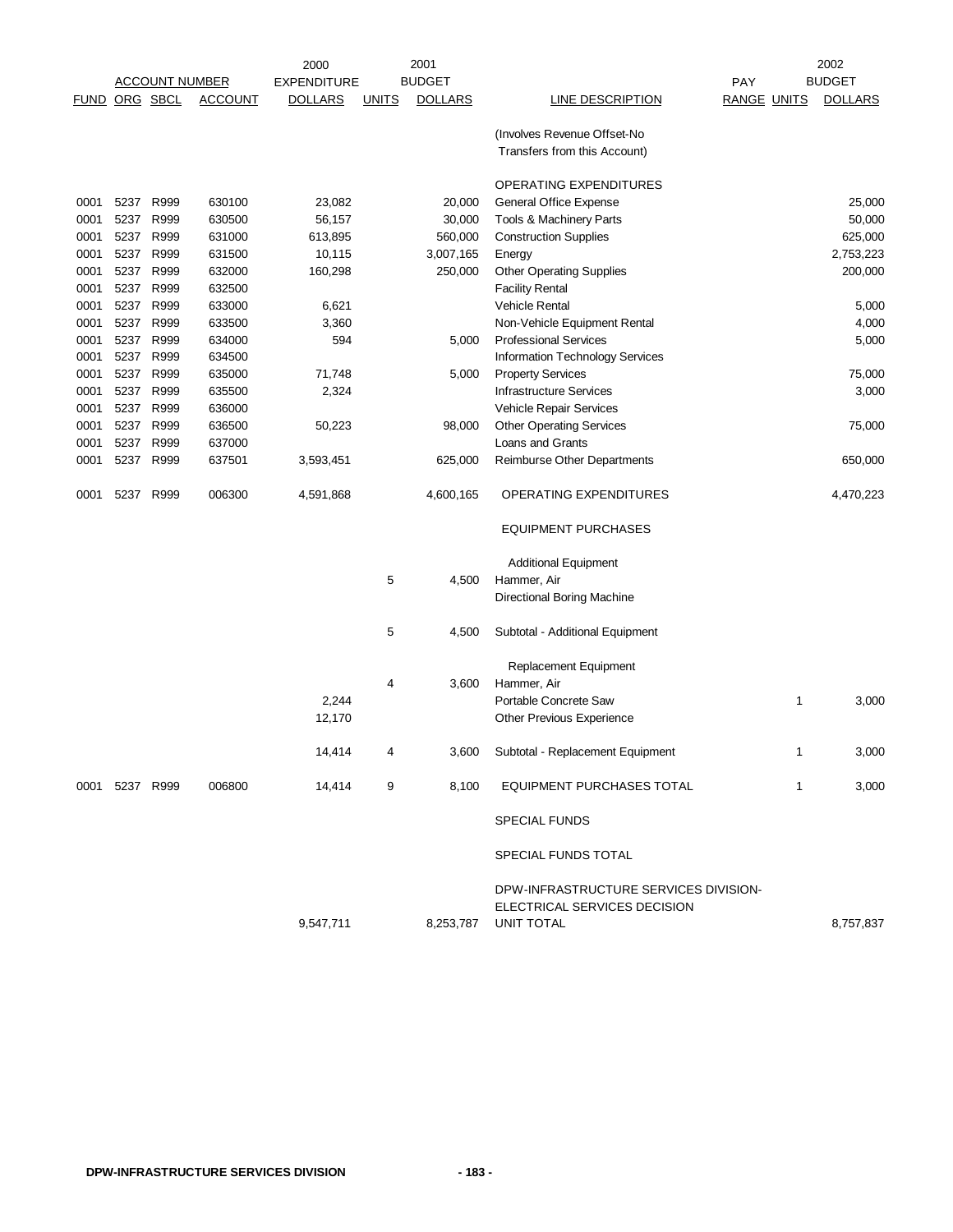|               |      | <b>ACCOUNT NUMBER</b> |                | 2000<br><b>EXPENDITURE</b> |              | 2001<br><b>BUDGET</b> |                                                          | <b>PAY</b> |                    | 2002<br><b>BUDGET</b> |
|---------------|------|-----------------------|----------------|----------------------------|--------------|-----------------------|----------------------------------------------------------|------------|--------------------|-----------------------|
| FUND ORG SBCL |      |                       | <b>ACCOUNT</b> | <b>DOLLARS</b>             | <b>UNITS</b> | <b>DOLLARS</b>        | <b>LINE DESCRIPTION</b>                                  |            | <b>RANGE UNITS</b> | <b>DOLLARS</b>        |
|               |      |                       |                |                            |              |                       | PROGRAM RESULT MEASURES/                                 |            |                    |                       |
|               |      |                       |                | <b>UNITS</b>               | %            | <b>UNITS</b>          | INTERNAL MANAGEMENT INDICATORS:                          |            | %                  | <b>UNITS</b>          |
|               |      |                       |                |                            |              |                       | <b>Traffic Control Signal Operations</b>                 |            |                    |                       |
| 0001          | 5237 | 4400                  | P52342         |                            |              |                       | 3 year Average Number of Traffic Crashes                 |            |                    |                       |
| 0001          | 5237 | 4400                  | P52343         |                            | 101.3        | 713                   | Signal Control Inspection                                |            | 100.0              | 713                   |
|               |      |                       |                |                            |              |                       | Traffic Control Signal Maintenance and Repair            |            |                    |                       |
| 0001          | 5237 | 4420                  | P52344         |                            | 101.3        | 713                   | Signal Control Intersection                              |            | 100.0              | 713                   |
| 0001          | 5237 | 4420                  | P52345         |                            | 100.0        | 90                    | % Responded to within 1 Hour                             |            | 100.0              | 90                    |
| 0001          | 5237 | 4420                  | P52346         |                            | 100.0        | 90                    | % Responded to within 1 Work Day                         |            | 100.0              | 90                    |
|               |      |                       |                |                            |              |                       | Sign Maintained or Installed                             |            |                    |                       |
| 0001          | 5237 | 4420                  | P52348         |                            | 72.3         | 6,000                 | Signs Maintained or Installed                            |            | 100.0              | 6,000                 |
|               |      |                       |                |                            |              |                       | Pavement Marking - Lanes and Centerlines                 |            |                    |                       |
| 0001          | 5237 | 4420                  | P52349         |                            | 160.0        | 1,600                 | 1,000 Ft. of Line Painted                                |            | 100.0              | 1,600                 |
| 0001          |      | 5237 4420             | P52350         |                            |              |                       | Marking Frequency Per Year                               |            |                    |                       |
|               |      |                       |                |                            |              |                       | Crosswalks and Other Markings                            |            |                    |                       |
| 0001          |      | 5237 4420             | P52351         |                            | 154.6        | 1,700                 | <b>Locations Marked</b>                                  |            | 100.0              | 1,700                 |
|               |      |                       |                |                            |              |                       | <b>Street Light Operations</b>                           |            |                    |                       |
| 0001          | 5237 | 4520                  | P52352         |                            | 100.3        | 66,700                | <b>Street Lights</b>                                     |            | 100.0              | 66,700                |
| 0001          | 5237 | 4520                  | P52353         |                            | 100.0        | 674                   | Average Minute Per Day                                   |            | 100.0              | 674                   |
|               |      |                       |                |                            |              |                       | <b>Alley Light Operations</b>                            |            |                    |                       |
| 0001          | 5237 | 4530                  | P52354         |                            | 99.7         | 8,800                 | <b>Alley Lights</b>                                      |            | 100.0              | 8,800                 |
| 0001          | 5237 | 4530                  | P52355         |                            | 100.0        | 90                    | % Repaired in 72 Hours                                   |            | 100.0              | 90                    |
|               |      |                       |                |                            |              |                       | Street Light Maintenance and Repair                      |            |                    |                       |
| 0001          | 5237 | 4520                  | P52356         |                            | 100.0        | 95                    | % Circuits Troubles Repaired within 24 Hours             |            | 100.0              | 95                    |
| 0001          | 5237 | 4520                  | P52357         |                            | 100.0        | 90                    | % Unit Troubles Repaired within 30 Days                  |            | 100.0              | 90                    |
|               |      |                       |                |                            |              |                       | Management & Administration<br><b>Direct Labor Hours</b> |            |                    |                       |
|               |      |                       |                | 137,779                    |              | 121,360               | DIRECT LABOR HOUR ALLOCATION                             |            |                    | 121,752               |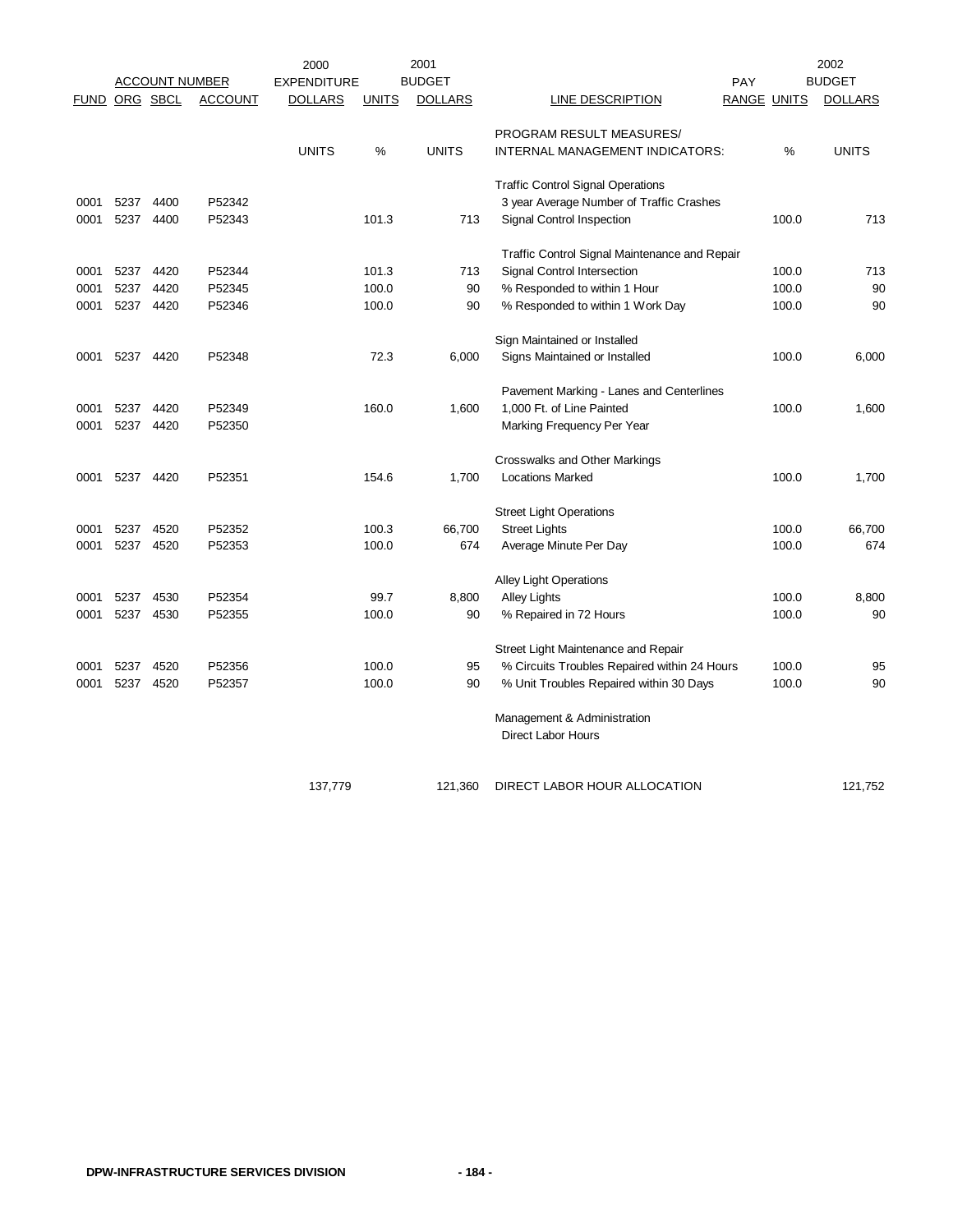|                      |                       | 2000               |                | 2001           |                                                     |                    |                  | 2002           |
|----------------------|-----------------------|--------------------|----------------|----------------|-----------------------------------------------------|--------------------|------------------|----------------|
|                      | <b>ACCOUNT NUMBER</b> | <b>EXPENDITURE</b> |                | <b>BUDGET</b>  |                                                     | PAY                |                  | <b>BUDGET</b>  |
| <u>FUND ORG SBCL</u> | <b>ACCOUNT</b>        | <b>DOLLARS</b>     | <b>UNITS</b>   | <b>DOLLARS</b> | LINE DESCRIPTION                                    | <b>RANGE UNITS</b> |                  | <b>DOLLARS</b> |
|                      |                       |                    |                |                |                                                     |                    |                  |                |
|                      |                       |                    |                |                | DPW-INFRASTRUCTURE SERVICES DIVISION-               |                    |                  |                |
|                      |                       |                    |                |                | FIELD OPERATIONS-SUPPORT SERVICES                   |                    |                  |                |
|                      |                       |                    |                |                | <b>DECISION UNIT</b>                                |                    |                  |                |
|                      |                       |                    |                |                | SALARIES & WAGES                                    |                    |                  |                |
|                      |                       |                    | 1              | 69,637         | Infrastructure Support Services Manager             | 9                  | 1                | 74,419         |
|                      |                       |                    |                |                |                                                     |                    |                  |                |
|                      |                       |                    | 1              | 61,287         | PLANT & EQUIPMENT<br>Plant & Equip. Rpr. Supervisor | $\overline{7}$     | $\mathbf{1}$     | 65,496         |
|                      |                       |                    | 1              | 42,861         | Asphalt Plant Oper. Eng.                            | 960                | $\mathbf{1}$     | 45,469         |
|                      |                       |                    | 1              | 30,529         | <b>Communications Assistant III</b>                 | 455                | $\mathbf{1}$     | 34,183         |
|                      |                       |                    | $\overline{c}$ | 70,364         | Lead Equipment Mechanic                             | 260                | 2                | 78,785         |
|                      |                       |                    | 1              | 31,879         | <b>Plant Mechanic III</b>                           | 252                | $\mathbf{1}$     | 37,348         |
|                      |                       |                    | 2              | 64,756         | Equipment Mechanic II                               | 245                | 2                | 70,537         |
|                      |                       |                    | 1              | 31,243         | <b>Asphalt Plant Operator</b>                       | 238                | $\mathbf{1}$     | 33,072         |
|                      |                       |                    | 2              | 61,768         | Equipment Mechanic I                                | 235                | 2                | 69,161         |
|                      |                       |                    | 1              | 30,884         | Labor Crew Leader I                                 | 235                | $\mathbf{1}$     | 34,581         |
|                      |                       |                    | 1              | 29,824         | Spec. Street Repair Laborer                         | 225                | $\mathbf{1}$     | 33,393         |
|                      |                       |                    |                |                |                                                     |                    |                  |                |
|                      |                       |                    |                |                | <b>AUXILIARY PERSONNEL</b>                          |                    |                  |                |
|                      |                       |                    | 1              |                | Asphalt Plant Oper. Eng.                            | 960                | 1                |                |
|                      |                       |                    | 1              |                | Office Assistant III                                | 425                | $\mathbf{1}$     |                |
|                      |                       |                    | 1              |                | Lead Equipment Mechanic                             | 260                | 1                |                |
|                      |                       |                    | 1              |                | Plant Mechanic III                                  | 252                | 1                |                |
|                      |                       |                    | 1              |                | Equipment Mechanic II                               | 245                | $\mathbf{1}$     |                |
|                      |                       |                    | 1              |                | <b>Asphalt Plant Operator</b>                       | 238                | 1                |                |
|                      |                       |                    | 1              |                | Equipment Mechanic I                                | 235                | $\mathbf{1}$     |                |
|                      |                       |                    |                |                | <b>STORES UNIT</b>                                  |                    |                  |                |
|                      |                       |                    | 1              | 54,081         | <b>Stores Services Supervisor</b>                   | 6                  | $\mathbf{1}$     | 60,592         |
|                      |                       |                    | 1              | 38,418         | <b>Inventory Control Coordinator</b>                | 3                  | $\mathbf{1}$     | 42,076         |
|                      |                       |                    |                |                | <b>Inventory Assistant V</b>                        | 355                | $\mathbf{1}$     | 37,063         |
|                      |                       |                    | 3              | 96,504         | Infrastructure Stores Clerk IV                      | 350                |                  |                |
|                      |                       |                    |                |                | <b>Inventory Assistant IV</b>                       | 350                | 4                | 144,073        |
|                      |                       |                    | 5              | 158,012        | Infrastructure Stores Clerk III                     | 347                |                  |                |
|                      |                       |                    |                |                | <b>Inventory Assistant III</b>                      | 347                | 3                | 106,155        |
|                      |                       |                    | 7              | 210,250        | Infrastructure Stores Clerk II                      | 338                |                  |                |
|                      |                       |                    |                |                | <b>Inventory Assistant II</b>                       | 338                | 7                | 236,061        |
|                      |                       |                    | $\mathbf{1}$   | 29,811         | Office Assistant III                                | 425                | $\mathbf{1}$     | 33,379         |
|                      |                       |                    |                |                |                                                     |                    |                  |                |
|                      |                       |                    |                |                | <b>AUXILIARY PERSONNEL</b>                          |                    |                  |                |
|                      |                       |                    |                |                | <b>Inventory Assistant V</b>                        | 355                | $\mathbf{1}$     |                |
|                      |                       |                    | 1              |                | Infrastructure Stores Clerk IV                      | 350                |                  |                |
|                      |                       |                    |                |                | <b>Inventory Assistant IV</b>                       |                    | $\mathbf{1}$     |                |
|                      |                       |                    | 1              |                | Infrastructure Stores Clerk III                     | 347                |                  |                |
|                      |                       |                    |                |                | <b>Inventory Assistant III</b>                      |                    | $\mathbf{1}$     |                |
|                      |                       |                    | 1              |                | Infrastructure Stores Clerk II                      | 338                |                  |                |
|                      |                       |                    |                |                | <b>Inventory Assistant II</b>                       |                    | $\mathbf{1}$     |                |
|                      |                       |                    |                |                | <b>MACHINE SHOP</b>                                 |                    |                  |                |
|                      |                       |                    | 1              | 52,320         | Machine Shop Supervisor                             | 5                  | 1                | 57,659         |
|                      |                       |                    | 1              | 43,463         | Machinist II                                        | 698                | $\mathbf{1}$     | 46,095         |
|                      |                       |                    | 4              | 161,283        | <b>Electrical Services Mach. I</b>                  | 696                | 4                | 174,216        |
|                      |                       |                    | 1              | 39,200         | Elec. Services Blacksmith                           | 696                | 1                | 43,734         |
|                      |                       |                    | 2              | 75,627         | <b>Electrical Services Welder</b>                   | 694                | 2                | 80,207         |
|                      |                       |                    | 2              | 60,236         | Laborer, Electrical Services                        | 230                | $\boldsymbol{2}$ | 67,447         |
|                      |                       |                    |                |                |                                                     |                    |                  |                |
|                      |                       |                    | 53             | 1,544,237      | <b>Total Before Adjustments</b>                     |                    | 54               | 1,705,201      |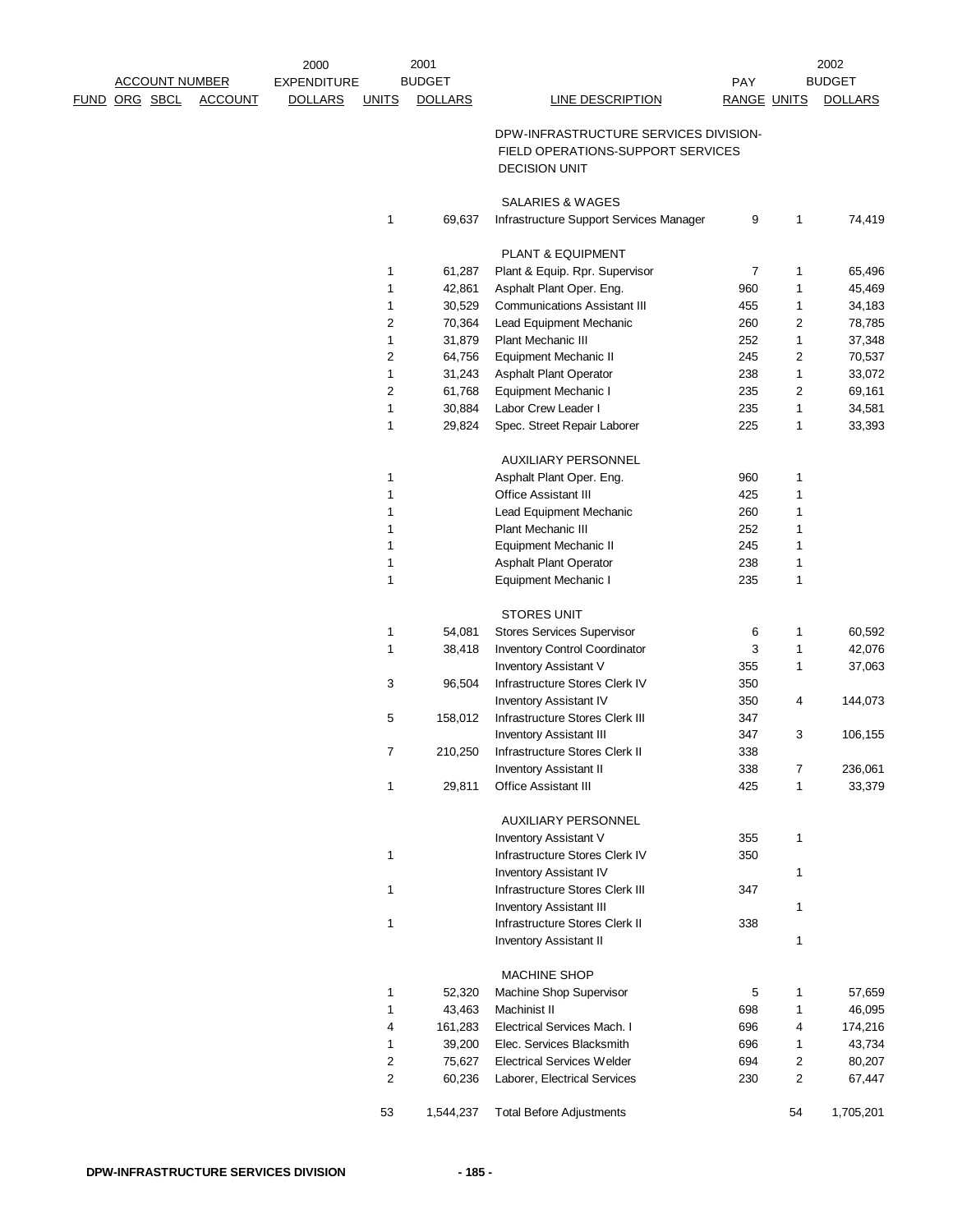|                      |           | <b>ACCOUNT NUMBER</b> |                | 2000<br><b>EXPENDITURE</b> |              | 2001<br><b>BUDGET</b> |                                    | <b>PAY</b>         |       | 2002<br><b>BUDGET</b> |
|----------------------|-----------|-----------------------|----------------|----------------------------|--------------|-----------------------|------------------------------------|--------------------|-------|-----------------------|
| <b>FUND ORG SBCL</b> |           |                       | <b>ACCOUNT</b> | <b>DOLLARS</b>             | <u>UNITS</u> | <b>DOLLARS</b>        | LINE DESCRIPTION                   | <b>RANGE UNITS</b> |       | <b>DOLLARS</b>        |
|                      |           |                       |                |                            |              |                       |                                    |                    |       |                       |
|                      |           |                       |                |                            |              |                       | Salary & Wage Rate Change          |                    |       |                       |
|                      |           |                       |                |                            |              | 35,000                | Overtime Compensated               |                    |       | 40,000                |
|                      |           |                       |                |                            |              | (83, 321)             | Personnel Cost Adjustment          |                    |       | (88, 610)             |
|                      |           |                       |                |                            |              |                       | Other                              |                    |       |                       |
|                      |           |                       |                |                            |              | 1,495,916             | Gross Salaries & Wages Total       |                    |       | 1,656,591             |
|                      |           |                       |                |                            |              | (451, 166)            | Reimbursable Services Deduction    |                    |       | (475,000)             |
|                      |           |                       |                |                            |              |                       | Capital Improvements Deduction     |                    |       |                       |
|                      |           |                       |                |                            |              |                       | Grants & Aids Deduction            |                    |       |                       |
| 0001                 | 5238      | R999                  | 006000         | 1,235,266                  |              | 1,044,750             | NET SALARIES & WAGES TOTAL         |                    |       | 1,181,591             |
|                      |           |                       |                |                            | 31.60        |                       | <b>O&amp;M FTE'S</b>               |                    | 31.00 |                       |
|                      |           |                       |                |                            | 10.75        |                       | NON-O&M FTE'S                      |                    | 10.00 |                       |
|                      |           |                       |                |                            |              |                       |                                    |                    |       |                       |
| 0001                 | 5238      | R999                  | 006100         | 380,902                    |              | 344,768               | ESTIMATED EMPLOYEE FRINGE BENEFITS |                    |       | 401,741               |
|                      |           |                       |                |                            |              |                       | (Involves Revenue Offset-No        |                    |       |                       |
|                      |           |                       |                |                            |              |                       | Transfers from this Account)       |                    |       |                       |
|                      |           |                       |                |                            |              |                       | <b>OPERATING EXPENDITURES</b>      |                    |       |                       |
| 0001                 | 5238      | R999                  | 630100         | 3,859                      |              | 4,000                 | General Office Expense             |                    |       | 4,000                 |
| 0001                 | 5238      | R999                  | 630500         | 38,488                     |              | 85,000                | Tools & Machinery Parts            |                    |       | 40,000                |
| 0001                 | 5238      | R999                  | 631000         | 10,384                     |              | 15,000                | <b>Construction Supplies</b>       |                    |       | 12,500                |
| 0001                 | 5238      | R999                  | 631500         | 2,863                      |              | 8,000                 | Energy                             |                    |       | 6,000                 |
| 0001                 | 5238      | R999                  | 632000         | 40,761                     |              | 98,000                | <b>Other Operating Supplies</b>    |                    |       | 60,000                |
| 0001                 | 5238      | R999                  | 632500         |                            |              |                       | <b>Facility Rental</b>             |                    |       |                       |
| 0001                 | 5238      | R999                  | 633000         | 90                         |              |                       | Vehicle Rental                     |                    |       | 100                   |
| 0001                 | 5238      | R999                  | 633500         | 6,100                      |              |                       | Non-Vehicle Equipment Rental       |                    |       | 6,500                 |
| 0001                 | 5238      | R999                  | 634000         | 510                        |              | 3,000                 | <b>Professional Services</b>       |                    |       | 3,000                 |
| 0001                 | 5238      | R999                  | 634500         |                            |              |                       | Information Technology Services    |                    |       |                       |
| 0001                 | 5238      | R999                  | 635000         | 5,279                      |              | 4,000                 | <b>Property Services</b>           |                    |       | 5,500                 |
| 0001                 | 5238      | R999                  | 635500         |                            |              |                       | <b>Infrastructure Services</b>     |                    |       |                       |
| 0001                 | 5238      | R999                  | 636000         |                            |              | 1,500                 | Vehicle Repair Services            |                    |       | 1,500                 |
| 0001                 | 5238      | R999                  | 636500         | 13,485                     |              | 26,500                | <b>Other Operating Services</b>    |                    |       | 20,000                |
| 0001                 | 5238      | R999                  | 637000         |                            |              |                       | Loans and Grants                   |                    |       |                       |
| 0001                 |           | 5238 R999             | 637501         | 23,862                     |              |                       | Reimburse Other Departments        |                    |       |                       |
| 0001                 | 5238 R999 |                       | 006300         | 145,681                    |              | 245,000               | OPERATING EXPENDITURES             |                    |       | 159,100               |
|                      |           |                       |                |                            |              |                       | <b>EQUIPMENT PURCHASES</b>         |                    |       |                       |
|                      |           |                       |                |                            |              |                       | <b>Additional Equipment</b>        |                    |       |                       |
|                      |           |                       |                |                            | 1            | 1,426                 | Cutter, Sheet Metal, Electric      |                    |       |                       |
|                      |           |                       |                |                            | 3            | 5,700                 | Monitor, Gas                       |                    |       |                       |
|                      |           |                       |                |                            | 4            | 7,126                 | Subtotal - Additional Equipment    |                    |       |                       |
|                      |           |                       |                |                            |              |                       | Replacement Equipment              |                    |       |                       |
|                      |           |                       |                |                            | 1            | 2,075                 | Lathe Measuring Device             |                    |       |                       |
|                      |           |                       |                | 3,800                      |              |                       | Steam Cleaner                      |                    |       |                       |
|                      |           |                       |                |                            | 1            | 1,240                 | Vice, Machinist                    |                    |       |                       |
|                      |           |                       |                |                            | 1            | 4,269                 | Welding System, With Torch         |                    |       |                       |
|                      |           |                       |                |                            |              |                       | Miscellaneous                      |                    |       | 4,000                 |
|                      |           |                       |                | 3,800                      | 3            | 7,584                 | Subtotal - Replacement Equipment   |                    |       | 4,000                 |
| 0001                 | 5238 R999 |                       | 006800         | 3,800                      | 7            | 14,710                | EQUIPMENT PURCHASES TOTAL          |                    |       | 4,000                 |
|                      |           |                       |                |                            |              |                       | SPECIAL FUNDS                      |                    |       |                       |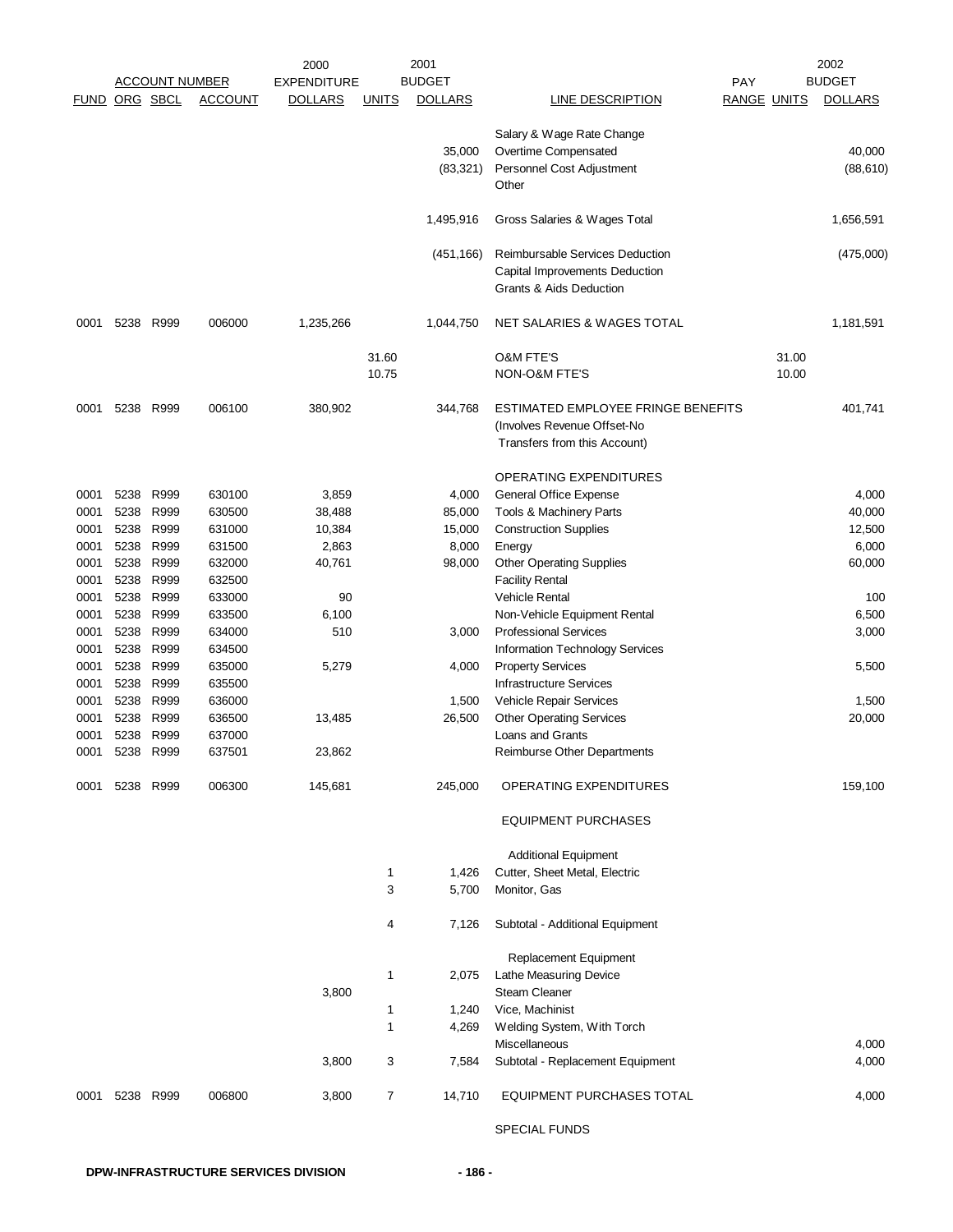|             |          |                       |                | 2000               |              | 2001           |                                       |     |                    | 2002           |
|-------------|----------|-----------------------|----------------|--------------------|--------------|----------------|---------------------------------------|-----|--------------------|----------------|
|             |          | <b>ACCOUNT NUMBER</b> |                | <b>EXPENDITURE</b> |              | <b>BUDGET</b>  |                                       | PAY |                    | <b>BUDGET</b>  |
| <b>FUND</b> | ORG SBCL |                       | <b>ACCOUNT</b> | <b>DOLLARS</b>     | <b>UNITS</b> | <b>DOLLARS</b> | LINE DESCRIPTION                      |     | <b>RANGE UNITS</b> | <b>DOLLARS</b> |
|             |          |                       |                |                    |              |                |                                       |     |                    |                |
|             |          |                       |                |                    |              |                | <b>SPECIAL FUNDS TOTAL</b>            |     |                    |                |
|             |          |                       |                |                    |              |                | DPW-INFRASTRUCTURE SERVICES DIVISION- |     |                    |                |
|             |          |                       |                |                    |              |                | FIELD OPERATIONS - SUPPORT SERVICES   |     |                    |                |
|             |          |                       |                | 1,765,649          |              | 1,649,228      | <b>DECISION UNIT TOTAL</b>            |     |                    | 1,746,432      |
|             |          |                       |                |                    |              |                |                                       |     |                    |                |
|             |          |                       |                |                    |              |                | PROGRAM RESULT MEASURES/              |     |                    |                |
|             |          |                       |                | <b>UNITS</b>       | %            | <b>UNITS</b>   | INTERNAL MANAGEMENT INDICATORS:       |     | %                  | <b>UNITS</b>   |
|             |          |                       |                |                    |              |                | Special Barricade Service             |     |                    |                |
| 0001        | 5238     | 4990                  | P52360         |                    | <b>NA</b>    | 2,300          | Locations                             |     | 100.0              | 2,300          |
|             |          |                       |                |                    |              |                | Maintenance - Property and Equipment  |     |                    |                |
| 0001        | 5238     | 0900                  | P52361         |                    | <b>NA</b>    | 8,000          | Items                                 |     | 100.0              | 8,000          |
|             |          |                       |                |                    |              |                |                                       |     |                    |                |
|             |          |                       |                |                    |              |                | <b>Stores Operations</b>              |     |                    |                |
| 0001        | 5238     | 0900                  | P52362         |                    | <b>NA</b>    | 8,000          | Number of Stock Requisitions          |     | 100.0              | 8,000          |
|             |          |                       |                |                    |              |                | Management & Administration           |     |                    |                |
|             |          |                       |                |                    |              |                | <b>Direct Labor Hours</b>             |     |                    |                |
|             |          |                       |                |                    |              |                |                                       |     |                    |                |
|             |          |                       |                |                    |              |                |                                       |     |                    |                |

54,933 56,889 DIRECT LABOR HOUR ALLOCATION 55,800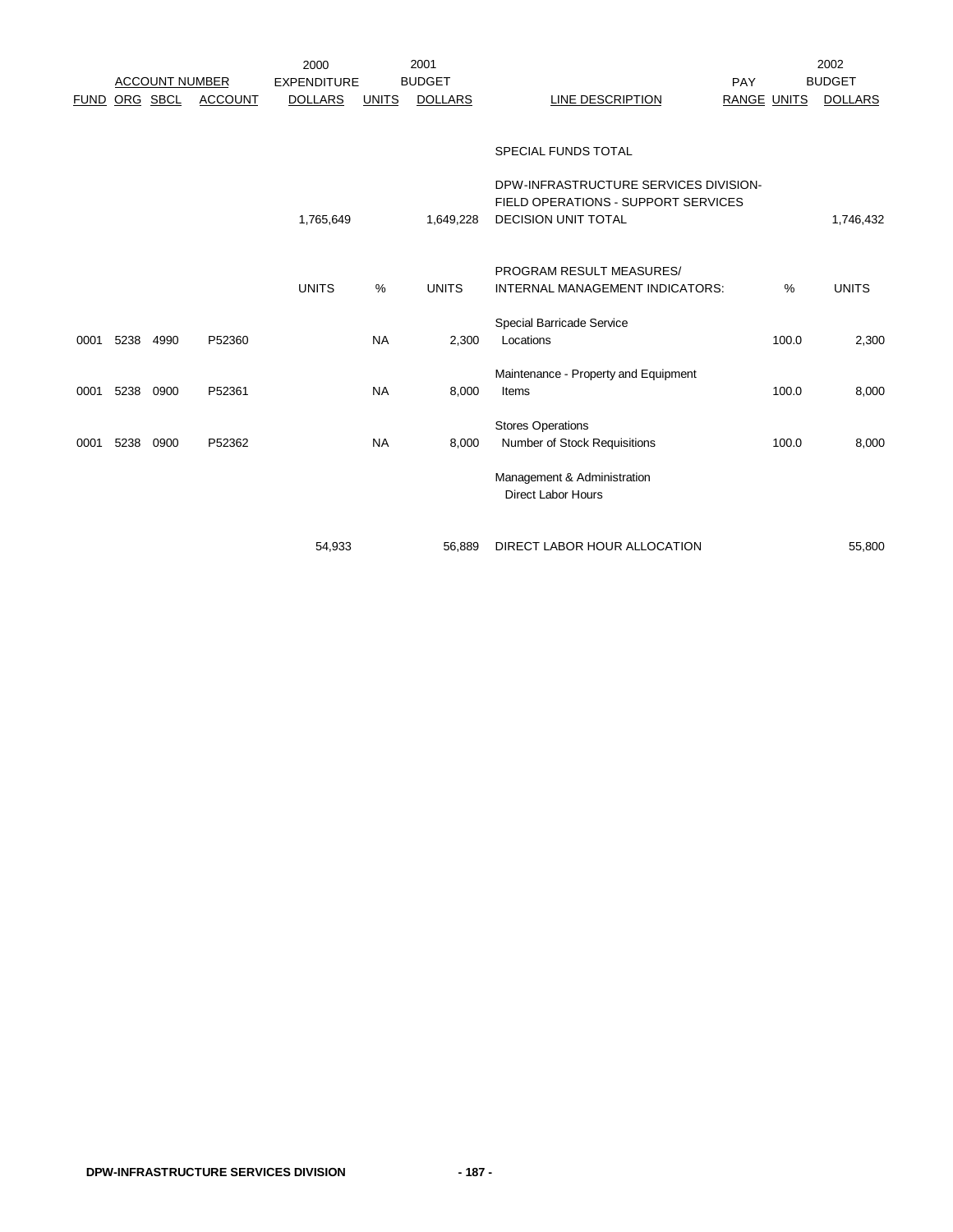|                      |                |                       |                | 2000               |              | 2001           |                                      |                    | 2002           |
|----------------------|----------------|-----------------------|----------------|--------------------|--------------|----------------|--------------------------------------|--------------------|----------------|
|                      |                | <b>ACCOUNT NUMBER</b> |                | <b>EXPENDITURE</b> |              | <b>BUDGET</b>  |                                      | PAY                | <b>BUDGET</b>  |
| <b>FUND ORG SBCL</b> |                |                       | <u>ACCOUNT</u> | <b>DOLLARS</b>     | <u>UNITS</u> | <b>DOLLARS</b> | <b>LINE DESCRIPTION</b>              | <b>RANGE UNITS</b> | <b>DOLLARS</b> |
|                      |                |                       |                |                    |              |                | DPW-OPERATIONS DIVISION              |                    |                |
|                      |                |                       |                |                    |              |                | <b>BUDGETARY CONTROL UNIT</b>        |                    |                |
|                      |                |                       |                |                    |              |                | (SUMMARY 1BCU=7DU)                   |                    |                |
|                      |                |                       |                |                    |              |                | SALARIES & WAGES                     |                    |                |
|                      |                |                       |                |                    |              |                | Overtime Compensated                 |                    | 4,448,112      |
|                      |                |                       |                |                    |              |                | All Other Salaries & Wages           |                    | 35,818,113     |
|                      |                |                       |                |                    |              |                |                                      |                    |                |
| 0001                 | 5450           | R999                  | 006000         |                    |              |                | NET SALARIES & WAGES TOTAL           |                    | 40,266,225     |
|                      |                |                       |                |                    |              |                | TOTAL NUMBER OF POSITIONS AUTHORIZED | 2,576              |                |
|                      |                |                       |                |                    |              |                | <b>O&amp;M FTE'S</b>                 | 946.79             |                |
|                      |                |                       |                |                    |              |                | NON-O&M FTE'S                        | 135.83             |                |
| 0001                 | 5450 R999      |                       | 006100         |                    |              |                | ESTIMATED EMPLOYE FRINGE BENEFITS    |                    | 13,687,517     |
|                      |                |                       |                |                    |              |                | (Involves Revenue Offset-No          |                    |                |
|                      |                |                       |                |                    |              |                | Transfers from this Account)         |                    |                |
|                      |                |                       |                |                    |              |                | OPERATING EXPENDITURES               |                    |                |
| 0001                 | 5450           | R999                  | 630100         |                    |              |                | General Office Expense               |                    | 129,800        |
| 0001                 | 5450           | R999                  | 630500         |                    |              |                | Tools & Machinery Parts              |                    | 3,096,697      |
| 0001                 | 5450           | R999                  | 631000         |                    |              |                | <b>Construction Supplies</b>         |                    | 578,500        |
| 0001                 | 5450           | R999                  | 631500         |                    |              |                | Energy                               |                    | 4,011,478      |
| 0001                 | 5450           | R999                  | 632000         |                    |              |                | <b>Other Operating Supplies</b>      |                    | 2,238,500      |
| 0001                 | 5450           | R999                  | 632500         |                    |              |                | <b>Facility Rental</b>               |                    |                |
| 0001                 | 5450           | R999                  | 633000         |                    |              |                | <b>Vehicle Rental</b>                |                    | 624,500        |
| 0001                 | 5450           | R999                  | 633500         |                    |              |                | Non-Vehicle Equipment Rental         |                    | 67,000         |
| 0001                 | 5450           | R999                  | 634000         |                    |              |                | <b>Professional Services</b>         |                    | 649,500        |
| 0001                 | 5450           | R999                  | 634500         |                    |              |                | Information Technology Services      |                    | 106,000        |
| 0001                 | 5450           | R999                  | 635000         |                    |              |                | <b>Property Services</b>             |                    | 1,657,500      |
| 0001                 |                | 5450 R999             | 635500         |                    |              |                | <b>Infrastructure Services</b>       |                    | 18,500         |
| 0001                 | 5450           | R999                  | 636000         |                    |              |                | Vehicle Repair Services              |                    | 812,000        |
| 0001                 | 5450           | R999                  | 636500         |                    |              |                | <b>Other Operating Services</b>      |                    | 11,450,315     |
| 0001                 | 5450           | R999                  | 637000         |                    |              |                | Loans and Grants                     |                    |                |
| 0001                 | 5450           | R999                  | 637501         |                    |              |                | Reimburse Other Departments          |                    | 346,000        |
|                      | 0001 5450 R999 |                       | 006300         |                    |              |                | <b>OPERATING EXPENDITURES</b>        |                    | 25,786,290     |
|                      | 0001 5450 R999 |                       | 006800         |                    |              |                | EQUIPMENT PURCHASES TOTAL            |                    | 1,487,124      |
|                      |                |                       |                |                    |              |                | SPECIAL FUNDS TOTAL                  |                    |                |
|                      |                |                       |                |                    |              |                | DPW-OPERATIONS DIVISION              |                    |                |
|                      |                |                       |                |                    |              |                | <b>BUDGETARY CONTROL UNIT</b>        |                    |                |
|                      |                |                       |                |                    |              |                | TOTAL (1BCU=6DU)                     |                    | 81,227,156     |
|                      |                |                       |                |                    |              |                |                                      |                    |                |

TOTAL DIRECT LABOR HOUR ALLOCATION 1,693,614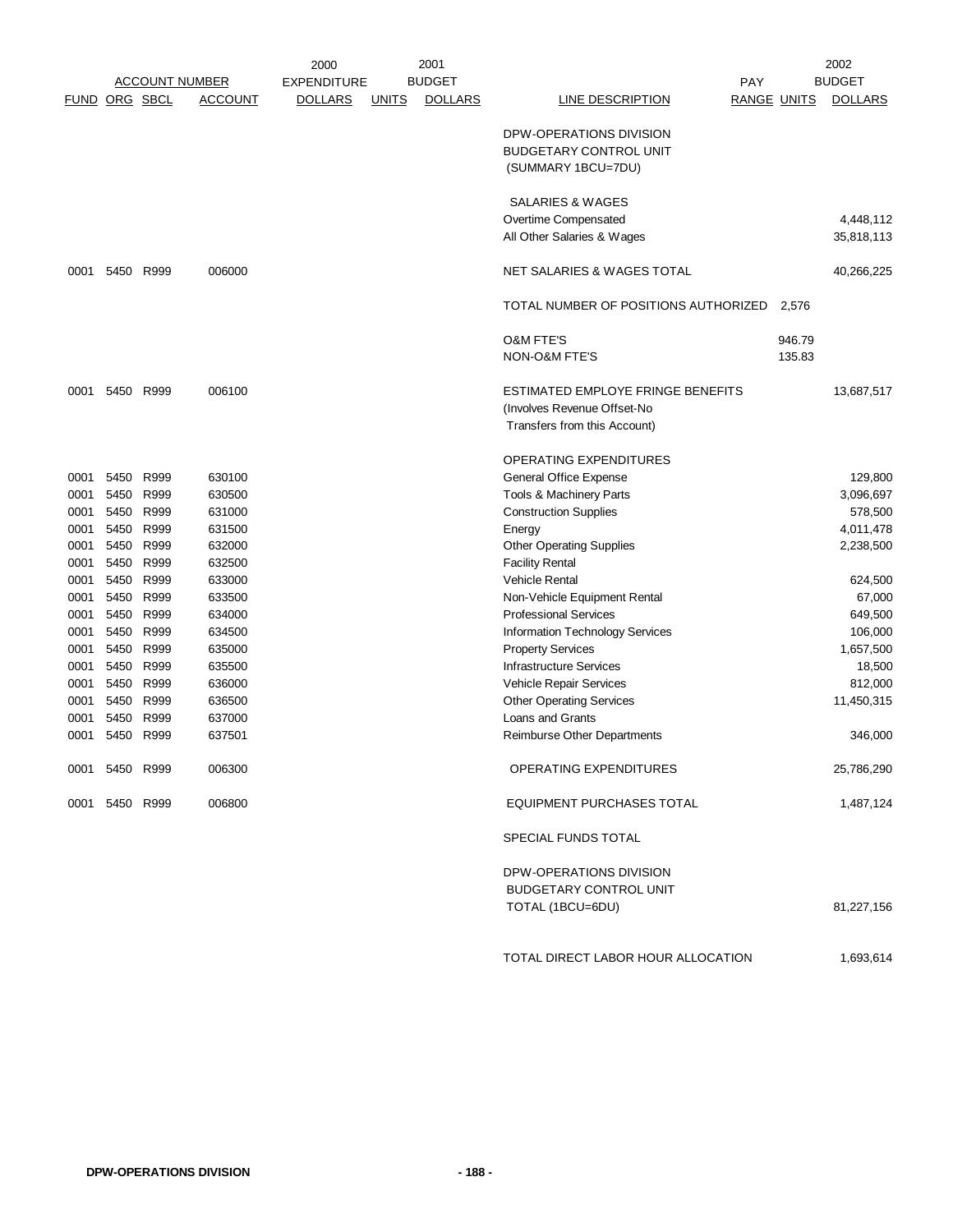| FUND ORG SBCL |      | <b>ACCOUNT NUMBER</b> | <b>ACCOUNT</b> | 2000<br><b>EXPENDITURE</b><br><b>DOLLARS</b> | <b>UNITS</b> | 2001<br><b>BUDGET</b><br><b>DOLLARS</b> | <b>LINE DESCRIPTION</b>                                                                                                                   | PAY<br><b>RANGE UNITS</b> |              | 2002<br><b>BUDGET</b><br><b>DOLLARS</b> |
|---------------|------|-----------------------|----------------|----------------------------------------------|--------------|-----------------------------------------|-------------------------------------------------------------------------------------------------------------------------------------------|---------------------------|--------------|-----------------------------------------|
|               |      |                       |                |                                              |              |                                         | DPW - OPERATIONS DIVISION<br>ADMINISTRATION SECTION                                                                                       |                           |              |                                         |
|               |      |                       |                |                                              |              |                                         | SALARIES & WAGES<br>Operations Division Director (Y)                                                                                      | 18                        | 1            | 126,814                                 |
|               |      |                       |                |                                              |              |                                         | Administration & Projects Manager (Y)                                                                                                     | 14                        | $\mathbf{1}$ | 102,382                                 |
|               |      |                       |                |                                              |              |                                         | Buildings & Fleet Director (Y)                                                                                                            | 16                        | 1            | 102,904                                 |
|               |      |                       |                |                                              |              |                                         | <b>GENERAL OFFICE</b>                                                                                                                     |                           |              |                                         |
|               |      |                       |                |                                              |              |                                         | Program Assistant II                                                                                                                      | 530                       | 1            | 35,951                                  |
|               |      |                       |                |                                              |              |                                         | Administrative Assistant II                                                                                                               | 445                       | 1            | 36,018                                  |
|               |      |                       |                |                                              |              |                                         | Program Assistant I                                                                                                                       | 460                       | 1            | 34,041                                  |
|               |      |                       |                |                                              |              |                                         | Network Analyst Associate                                                                                                                 | 598                       | 1            | 54,829                                  |
|               |      |                       |                |                                              |              |                                         | <b>INFORMATION &amp; SECURITY</b>                                                                                                         |                           |              | 45,577                                  |
|               |      |                       |                |                                              |              |                                         | <b>Security Manager</b>                                                                                                                   | 6                         | 1            |                                         |
|               |      |                       |                |                                              |              |                                         | <b>Communications Assistant IV</b>                                                                                                        | 455                       | 5            | 169,805                                 |
|               |      |                       |                |                                              |              |                                         | <b>Security Guard</b>                                                                                                                     | 325                       | 1            | 32,615                                  |
|               |      |                       |                |                                              |              |                                         | <b>AUXILIARY POSITIONS</b>                                                                                                                |                           |              |                                         |
|               |      |                       |                |                                              |              |                                         | <b>Communications Assistant II</b>                                                                                                        | 435                       | 2            |                                         |
|               |      |                       |                |                                              |              |                                         | <b>Communications Assistant IV</b>                                                                                                        | 455                       | 3            |                                         |
|               |      |                       |                |                                              |              |                                         | <b>Communications Assistant III</b>                                                                                                       | 445                       | 2            |                                         |
|               |      |                       |                |                                              |              |                                         | Program Assistant I                                                                                                                       | 460                       | $\mathbf{1}$ |                                         |
|               |      |                       |                |                                              |              |                                         | Program Assistant II                                                                                                                      | 530                       | 1            |                                         |
|               |      |                       |                |                                              |              |                                         | <b>AUXILIARY PERSONNEL</b>                                                                                                                |                           | 9            |                                         |
|               |      |                       |                |                                              |              |                                         | <b>Total Before Adjustments</b>                                                                                                           |                           | 23           | 740,936                                 |
|               |      |                       |                |                                              |              |                                         | Salary & Wage Rate Change                                                                                                                 |                           |              |                                         |
|               |      |                       |                |                                              |              |                                         | Overtime Compensated                                                                                                                      |                           |              | 10,000                                  |
|               |      |                       |                |                                              |              |                                         | Personnel Cost Adjustment                                                                                                                 |                           |              | (15, 329)                               |
|               |      |                       |                |                                              |              |                                         | Other                                                                                                                                     |                           |              |                                         |
|               |      |                       |                |                                              |              |                                         | Gross Salaries & Wages Total                                                                                                              |                           |              | 735,607                                 |
|               |      |                       |                |                                              |              |                                         | Reimbursable Services Deduction                                                                                                           |                           |              |                                         |
|               |      |                       |                |                                              |              |                                         | Capital Improvements Deduction<br>Grants & Aids Deduction                                                                                 |                           |              |                                         |
| 0001          |      | 5451 R999             | 006000         |                                              |              |                                         | NET SALARIES & WAGES TOTAL                                                                                                                |                           |              | 735,607                                 |
|               |      |                       |                |                                              |              |                                         | <b>O&amp;M FTE'S</b>                                                                                                                      |                           | 14.00        |                                         |
|               |      |                       |                |                                              |              |                                         | <b>NON-O&amp;M FTE'S</b>                                                                                                                  |                           |              |                                         |
|               |      |                       |                |                                              |              |                                         | (Y) Required to file a statement of economic interests in accordance with<br>the Milwaukee Code of Ordinances Chapter 303-Code of Ethics. |                           |              |                                         |
| 0001          |      | 5451 R999             | 006100         |                                              |              |                                         | ESTIMATED EMPLOYE FRINGE BENEFITS<br>(Involves Revenue Offset-No                                                                          |                           |              | 250,106                                 |
|               |      |                       |                |                                              |              |                                         | Transfers from this Account)                                                                                                              |                           |              |                                         |
|               |      |                       |                |                                              |              |                                         | OPERATING EXPENDITURES                                                                                                                    |                           |              |                                         |
| 0001          | 5451 | R999                  | 630100         |                                              |              |                                         | General Office Expense                                                                                                                    |                           |              | 4,300                                   |
| 0001          |      | 5451 R999             | 630500         |                                              |              |                                         | Tools & Machinery Parts                                                                                                                   |                           |              |                                         |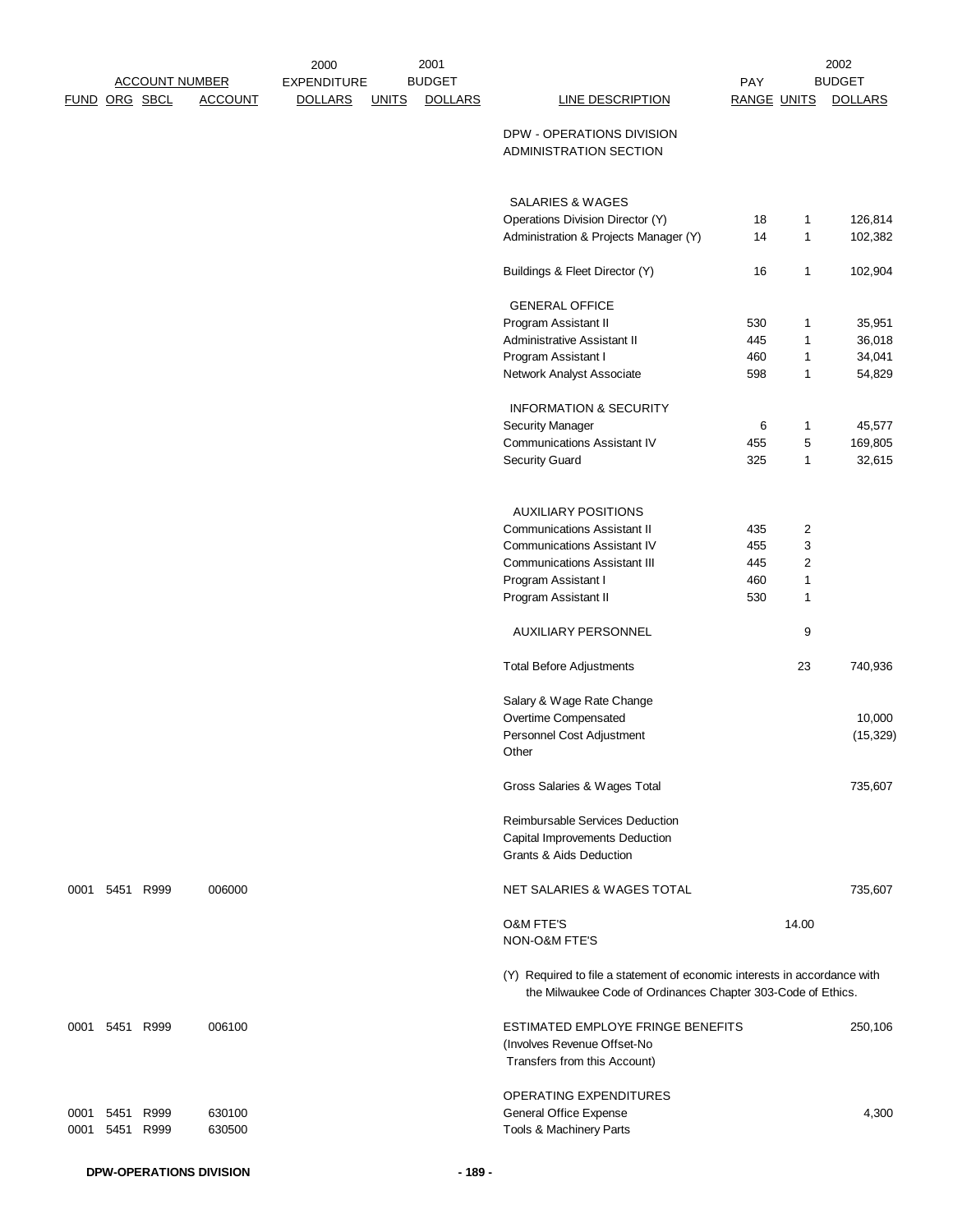|                      |                   |      |                       | 2000               | 2001          |                |                                                                              |                    |    | 2002           |
|----------------------|-------------------|------|-----------------------|--------------------|---------------|----------------|------------------------------------------------------------------------------|--------------------|----|----------------|
|                      |                   |      | <b>ACCOUNT NUMBER</b> | <b>EXPENDITURE</b> | <b>BUDGET</b> |                |                                                                              | <b>PAY</b>         |    | <b>BUDGET</b>  |
| <b>FUND ORG SBCL</b> |                   |      | <b>ACCOUNT</b>        | <b>DOLLARS</b>     | <b>UNITS</b>  | <b>DOLLARS</b> | <b>LINE DESCRIPTION</b>                                                      | <b>RANGE UNITS</b> |    | <b>DOLLARS</b> |
| 0001                 | 5451              | R999 | 631000                |                    |               |                | <b>Construction Supplies</b>                                                 |                    |    |                |
| 0001                 | 5451 R999         |      | 631500                |                    |               |                | Energy                                                                       |                    |    |                |
| 0001                 | 5451 R999         |      | 632000                |                    |               |                | <b>Other Operating Supplies</b>                                              |                    |    | 2,100          |
|                      | 5451              | R999 | 632500                |                    |               |                |                                                                              |                    |    |                |
| 0001                 |                   |      |                       |                    |               |                | <b>Facility Rental</b>                                                       |                    |    |                |
| 0001                 | 5451 R999         |      | 633000                |                    |               |                | <b>Vehicle Rental</b>                                                        |                    |    |                |
| 0001                 | 5451 R999         |      | 633500                |                    |               |                | Non-Vehicle Equipment Rental                                                 |                    |    | 1,500          |
| 0001                 | 5451              | R999 | 634000                |                    |               |                | <b>Professional Services</b>                                                 |                    |    | 20,500         |
| 0001                 | 5451 R999         |      | 634500                |                    |               |                | <b>Information Technology Services</b>                                       |                    |    | 27,000         |
| 0001                 | 5451 R999         |      | 635000                |                    |               |                | <b>Property Services</b>                                                     |                    |    | 50,000         |
| 0001                 | 5451              | R999 | 635500                |                    |               |                | <b>Infrastructure Services</b>                                               |                    |    |                |
| 0001                 | 5451 R999         |      | 636000                |                    |               |                | Vehicle Repair Services                                                      |                    |    |                |
| 0001                 | 5451 R999         |      | 636500                |                    |               |                | <b>Other Operating Services</b>                                              |                    |    | 40,000         |
|                      |                   |      |                       |                    |               |                |                                                                              |                    |    |                |
| 0001                 | 5451              | R999 | 637000                |                    |               |                | Loans and Grants                                                             |                    |    |                |
| 0001                 | 5451              | R999 | 637501                |                    |               |                | Reimburse Other Departments                                                  |                    |    |                |
| 0001                 | 5451              | R999 | 006300                |                    |               |                | <b>OPERATING EXPENDITURES</b>                                                |                    |    | 145,400        |
|                      |                   |      |                       |                    |               |                | <b>EQUIPMENT PURCHASES</b>                                                   |                    |    |                |
|                      |                   |      |                       |                    |               |                | <b>Additional Equipment</b>                                                  |                    |    |                |
| 01                   |                   |      |                       |                    |               |                | Subtotal - Additional Equipment                                              |                    |    |                |
|                      |                   |      |                       |                    |               |                | Replacement Equipment                                                        |                    |    |                |
|                      |                   |      |                       |                    |               |                | Automobile                                                                   |                    |    |                |
|                      |                   |      |                       |                    |               |                | Concrete Saw                                                                 |                    | 1  | 14,000         |
|                      |                   |      |                       |                    |               |                | Concrete Breaker, attachment                                                 |                    | 1  | 16,000         |
|                      |                   |      |                       |                    |               |                |                                                                              |                    |    |                |
|                      |                   |      |                       |                    |               |                | <b>Material Spreader</b>                                                     |                    | 8  | 112,000        |
|                      |                   |      |                       |                    |               |                | Plows, 10 ft                                                                 |                    | 8  | 48,000         |
|                      |                   |      |                       |                    |               |                | Truck, Dump, 2 yard                                                          |                    | 1  | 35,000         |
|                      |                   |      |                       |                    |               |                | Truck, Pickup 4400 lb                                                        |                    | 3  | 51,000         |
|                      |                   |      |                       |                    |               |                | Truck, Pickup, 8600 lb 4X2                                                   |                    | 1  | 21,000         |
|                      |                   |      |                       |                    |               |                | Subtotal - Replacement Equipment                                             |                    | 23 | 297,000        |
| 0001                 | 5451 R999         |      | 006800                |                    |               |                | EQUIPMENT PURCHASES TOTAL                                                    |                    | 23 | 297,000        |
|                      |                   |      |                       |                    |               |                | <b>SPECIAL FUNDS</b>                                                         |                    |    |                |
|                      |                   |      |                       |                    |               |                | SPECIAL FUNDS TOTAL                                                          |                    |    |                |
|                      |                   |      |                       |                    |               |                | DPW-OPERATIONS DIVISION                                                      |                    |    |                |
|                      |                   |      |                       |                    |               |                | ADMINISTRATION SECTION TOTAL                                                 |                    |    | 1,428,113      |
|                      |                   |      |                       |                    |               |                | PROGRAM RESULT MEASURES/                                                     |                    |    |                |
|                      |                   |      |                       | <b>UNITS</b>       | %             | <b>UNITS</b>   | INTERNAL MANAGEMENT INDICATORS:                                              |                    | %  | <b>UNITS</b>   |
|                      |                   |      |                       |                    |               |                | <b>Accounting Services</b>                                                   |                    |    |                |
| 0001                 | 5451              | 0200 | P54501                |                    |               |                | Number of Documents Processed (P)                                            |                    |    |                |
| 0001<br>0001         | 5451<br>5451 0200 | 0200 | P54502<br>P54503      |                    |               |                | No. of Contracts and Service Orders Issued (Q-1)<br>Number of Billings (Q-2) |                    |    |                |
|                      |                   |      |                       |                    |               |                |                                                                              |                    |    |                |
|                      |                   |      |                       |                    |               |                | PROGRAM RESULT MEASURES/                                                     |                    |    |                |
|                      |                   |      |                       | <b>UNITS</b>       | %             | <b>UNITS</b>   | INTERNAL MANAGEMENT INDICATORS:                                              |                    | %  | <b>UNITS</b>   |
|                      |                   |      |                       |                    |               |                | Payroll and Personnel Buildings                                              |                    |    |                |
|                      |                   |      |                       |                    |               |                |                                                                              |                    |    |                |
| 0001                 | 5451 0410         |      | P54504                |                    |               |                | Average Number of Employes (P)                                               |                    |    |                |
| 0001                 | 5451 0410         |      | P54505                |                    |               |                | No. Personnel Doc's and Reports Prep'd (Q-1)                                 |                    |    |                |
|                      |                   |      |                       |                    |               |                |                                                                              |                    |    |                |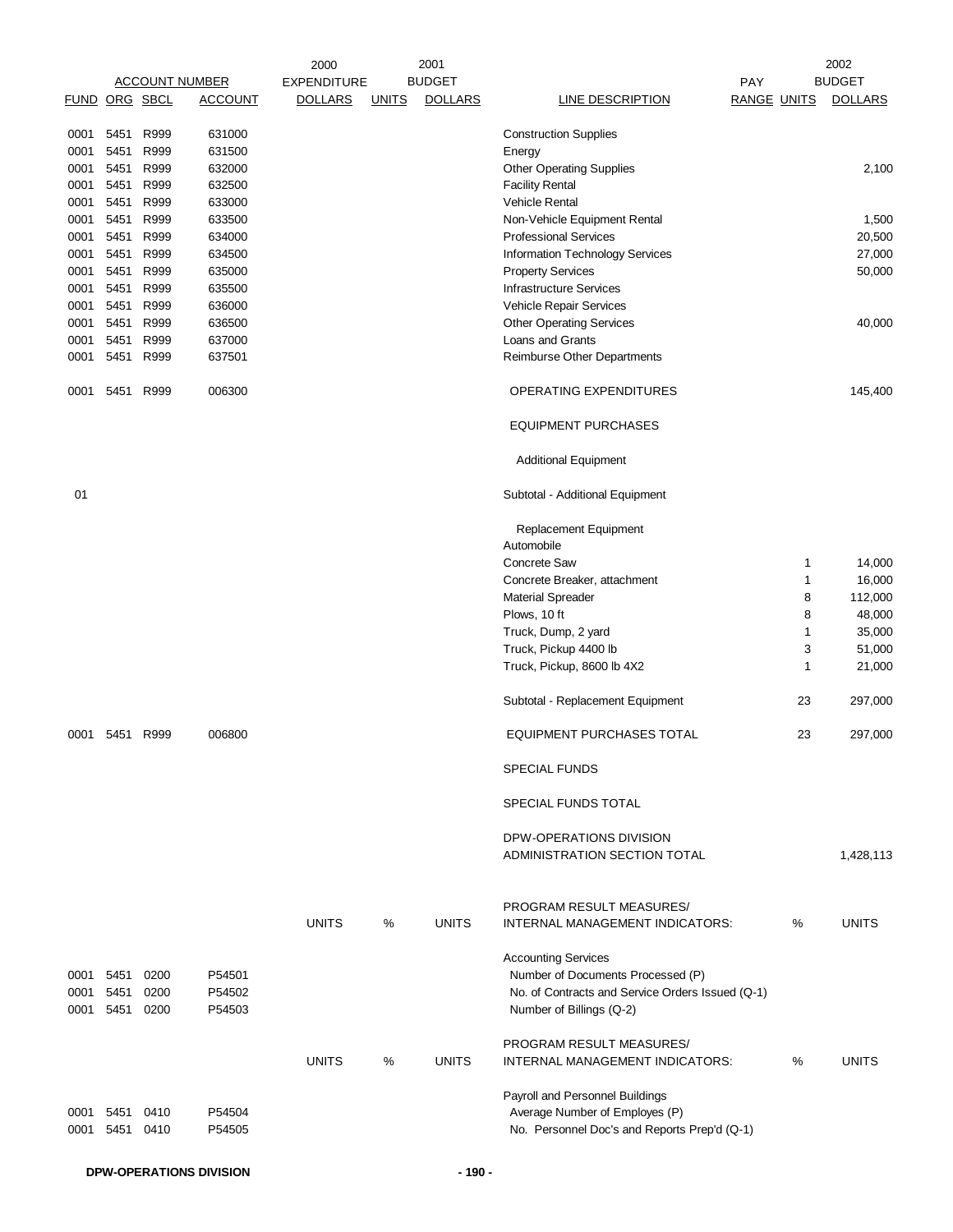|                      |              |              |                       | 2000               |              | 2001           |                                                    |                    | 2002           |
|----------------------|--------------|--------------|-----------------------|--------------------|--------------|----------------|----------------------------------------------------|--------------------|----------------|
|                      |              |              | <b>ACCOUNT NUMBER</b> | <b>EXPENDITURE</b> |              | <b>BUDGET</b>  |                                                    | PAY                | <b>BUDGET</b>  |
| <b>FUND ORG SBCL</b> |              |              | <b>ACCOUNT</b>        | <b>DOLLARS</b>     | <b>UNITS</b> | <b>DOLLARS</b> | <b>LINE DESCRIPTION</b>                            | <b>RANGE UNITS</b> | <b>DOLLARS</b> |
|                      |              |              |                       |                    |              |                |                                                    |                    |                |
|                      |              |              |                       |                    |              |                | Payroll and Personnel Equipment                    |                    |                |
|                      |              |              | P54506                |                    |              |                | Timesheets Processed (P)                           |                    |                |
| 0001                 | 5451<br>5451 | 0410<br>0410 | P54507                |                    |              |                | Adjustments Issued (Q-1)                           |                    |                |
| 0001                 |              |              |                       |                    |              |                |                                                    |                    |                |
|                      |              |              |                       |                    |              |                | Storekeeping and Material Purchases                |                    |                |
| 0001                 | 5451         | 0800         | P54508                |                    |              |                | Number of Receipts & Disbursements (P)             |                    |                |
| 0001                 | 5451         | 0800         | P54509                |                    |              |                | Total Value of Supplies & Material Disbursed (Q-1) |                    |                |
| 0001                 | 5451         | 0800         | P54510                |                    |              |                | Percentage of equipment and vehicle specs          |                    |                |
|                      |              |              |                       |                    |              |                | completed by June 30                               |                    |                |
|                      |              |              |                       |                    |              |                | <b>Fleet Storekeeping</b>                          |                    |                |
| 0001                 | 5451         | 0800         | P54511                |                    |              |                | Stock Requisitions Filled (P)                      |                    |                |
|                      |              |              | P54512                |                    |              |                |                                                    |                    |                |
| 0001                 | 5451         | 0800         |                       |                    |              |                | Emerg. Orders Dut to Parts Out of Stock (Q-1)      |                    |                |
|                      |              |              |                       |                    |              |                | <b>Tire Shop Activities</b>                        |                    |                |
| 0001                 | 5451         | 0800         | P54513                |                    |              |                | Tires Mounted (P)                                  |                    |                |
| 0001                 | 5451         | 0800         | P54514                |                    |              |                | No. of Field Service Calls (Q-1)                   |                    |                |
|                      |              |              |                       |                    |              |                | <b>Billing Activities</b>                          |                    |                |
| 0001                 | 5451         | 0410         | P54515                |                    |              |                | Invoices Processed (P)                             |                    |                |
| 0001                 | 5451         | 0410         | P54516                |                    |              |                | % Invoices Held Over 30 days                       |                    |                |
|                      |              |              |                       |                    |              |                |                                                    |                    |                |
|                      |              |              |                       |                    |              |                | <b>Equipment Management System</b>                 |                    |                |
| 0001                 | 5451         | 0800         | P54517                |                    |              |                | Documents Processed (P)                            |                    |                |
|                      |              |              |                       |                    |              |                | Management & Administration                        |                    |                |
|                      |              |              |                       |                    |              |                | Est. Direct Labor Hours (P)                        |                    |                |
| 0001                 | 5451         | 0200         | P54518                |                    |              |                | % Specs. to Purchasing (Q-1)                       |                    |                |
| 0001                 | 5451         | 0200         | P54519                |                    |              |                | Safety-DPW Fleet Accidents (Q-2)                   |                    |                |
|                      |              |              |                       |                    |              |                |                                                    |                    |                |
|                      |              |              |                       |                    |              |                | DIRECT LABOR HOUR ALLOCATION                       |                    | 25,200         |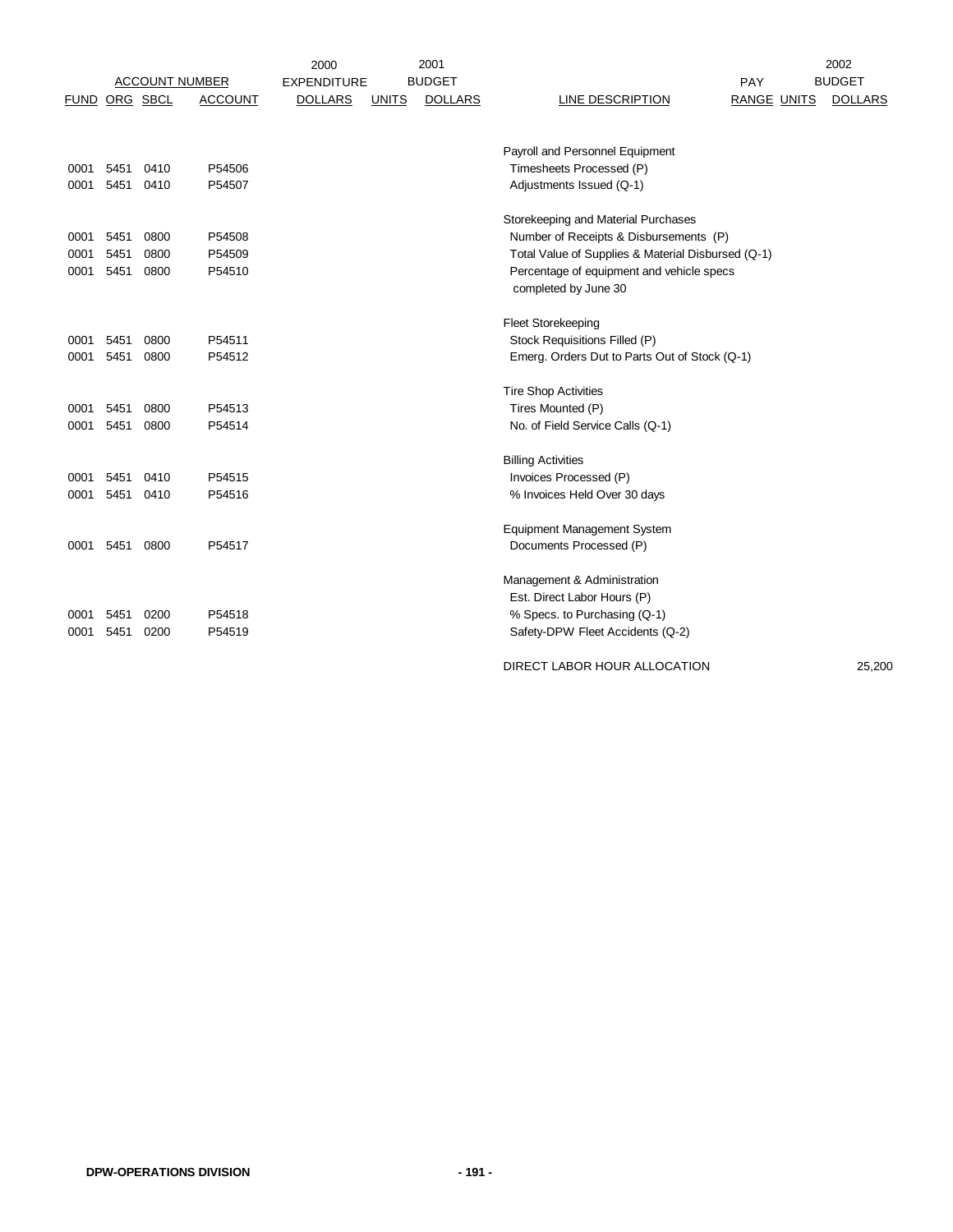|      |               |                       |                | 2000               |              | 2001           |                                               |                    |              | 2002           |
|------|---------------|-----------------------|----------------|--------------------|--------------|----------------|-----------------------------------------------|--------------------|--------------|----------------|
|      |               | <b>ACCOUNT NUMBER</b> |                | <b>EXPENDITURE</b> |              | <b>BUDGET</b>  |                                               | PAY                |              | <b>BUDGET</b>  |
|      | FUND ORG SBCL |                       | <b>ACCOUNT</b> | <b>DOLLARS</b>     | <b>UNITS</b> | <b>DOLLARS</b> | <b>LINE DESCRIPTION</b>                       | <b>RANGE UNITS</b> |              | <b>DOLLARS</b> |
|      |               |                       |                |                    |              |                | DPW-OPERATIONS DIVISION<br>SANITATION SECTION |                    |              |                |
|      |               |                       |                |                    |              |                | SALARIES & WAGES                              |                    |              |                |
|      |               |                       |                |                    |              |                | Sanitation Services Superintendent (Y)        | 16                 | 1            | 116,309        |
|      |               |                       |                |                    |              |                | Operations Manager (Y)                        | 14                 | 1            | 93,396         |
|      |               |                       |                |                    |              |                | Resource Recovery Manager                     | 11                 | 1            | 84,553         |
|      |               |                       |                |                    |              |                | Program Assistant II                          | 530                | 1            | 34,645         |
|      |               |                       |                |                    |              |                | <b>Communications Assistant IV</b>            | 455                | 2            | 67,932         |
|      |               |                       |                |                    |              |                | Administrative Assistant I                    | 435                | $\mathbf{1}$ | 32,166         |
|      |               |                       |                |                    |              |                | Graduate Intern                               | 927                | 1            | 12,122         |
|      |               |                       |                |                    |              |                | <b>Business Operations Manager</b>            | 8                  | 1            | 49,854         |
|      |               |                       |                |                    |              |                | <b>Accounting Assistant II</b>                | 445                | 2            | 60,319         |
|      |               |                       |                |                    |              |                | <b>FIELD OPERATIONS</b>                       |                    |              |                |
|      |               |                       |                |                    |              |                | <b>Sanitation District Manager</b>            | 7                  | 6            | 385,431        |
|      |               |                       |                |                    |              |                | Sanitation Shop Supervisor                    | 6                  | $\mathbf{1}$ | 61,451         |
|      |               |                       |                |                    |              |                | Sanitation Supervisor                         | $\overline{4}$     | 27           | 1,445,751      |
|      |               |                       |                |                    |              |                | Field Headquarters Coordinator                | 741                | 6            | 197,487        |
|      |               |                       |                |                    |              |                | Sanitation Worker                             | 740                | 110          | 3,527,524      |
|      |               |                       |                |                    |              |                | Utility Crew Worker                           | 741                | 5            | 164,572        |
|      |               |                       |                |                    |              |                | Cart Maintenance Technician                   | 740                | 4            | 128,274        |
|      |               |                       |                |                    |              |                | Equipment Operator (D)                        |                    | 131          | 4,985,226      |
|      |               |                       |                |                    |              |                | Sanitation Area Manager (Y)                   | 11                 | 3            | 253,529        |
|      |               |                       |                |                    |              |                | <b>AUXILIARY PERSONNEL</b>                    |                    |              |                |
|      |               |                       |                |                    |              |                | Sanitation Supervisor                         | 4                  | 5            |                |
|      |               |                       |                |                    |              |                | Sanitation Worker                             | 740                | 48           |                |
|      |               |                       |                |                    |              |                | <b>Emergency City Laborer</b>                 | 942                | 500          |                |
|      |               |                       |                |                    |              |                | Sanitation District Manager                   | $\overline{7}$     | $\mathbf{1}$ |                |
|      |               |                       |                |                    |              |                | Sanitation Crew Leader (Snow)                 | 742                | 36           |                |
|      |               |                       |                |                    |              |                | Equipment Operator (C)                        |                    | 148          |                |
|      |               |                       |                |                    |              |                | Sanitation Worker (C)                         | 740                | 19           |                |
|      |               |                       |                |                    |              |                | Field Headquarters Coordinator                | 741                | 1            |                |
|      |               |                       |                |                    |              |                | Sanitation Supvr. (Winter Relief)             | 945                | 28           |                |
|      |               |                       |                |                    |              |                | Sanitation Area Manager                       | 11                 |              |                |
|      |               |                       |                |                    |              |                | <b>AUXILIARY PERSONNEL</b>                    |                    | 787          | 2,800,780      |
|      |               |                       |                |                    |              |                | <b>Total Before Adjustments</b>               |                    | 1,091        | 14,501,321     |
|      |               |                       |                |                    |              |                | Salary & Wage Rate Change                     |                    |              |                |
|      |               |                       |                |                    |              |                | Overtime Compensated                          |                    |              | 2,164,956      |
|      |               |                       |                |                    |              |                | Personnel Cost Adjustment                     |                    |              | (176, 986)     |
|      |               |                       |                |                    |              |                | Other                                         |                    |              | 100,095        |
|      |               |                       |                |                    |              |                | Gross Salaries & Wages Total                  |                    |              | 16,589,386     |
|      |               |                       |                |                    |              |                | Reimbursable Services Deduction               |                    |              |                |
|      |               |                       |                |                    |              |                | Capital Improvements Deduction                |                    |              |                |
|      |               |                       |                |                    |              |                | <b>Grants &amp; Aids Deduction</b>            |                    |              | (1,231,986)    |
| 0001 | 5457 R999     |                       | 006000         |                    |              |                | NET SALARIES & WAGES TOTAL                    |                    |              | 15,357,400     |
|      |               |                       |                |                    |              |                | O&M FTE'S                                     |                    | 383.96       |                |
|      |               |                       |                |                    |              |                | NON-O&M FTE'S                                 |                    | 32.75        |                |
|      |               |                       |                |                    |              |                | (C) Relief Positions.                         |                    |              |                |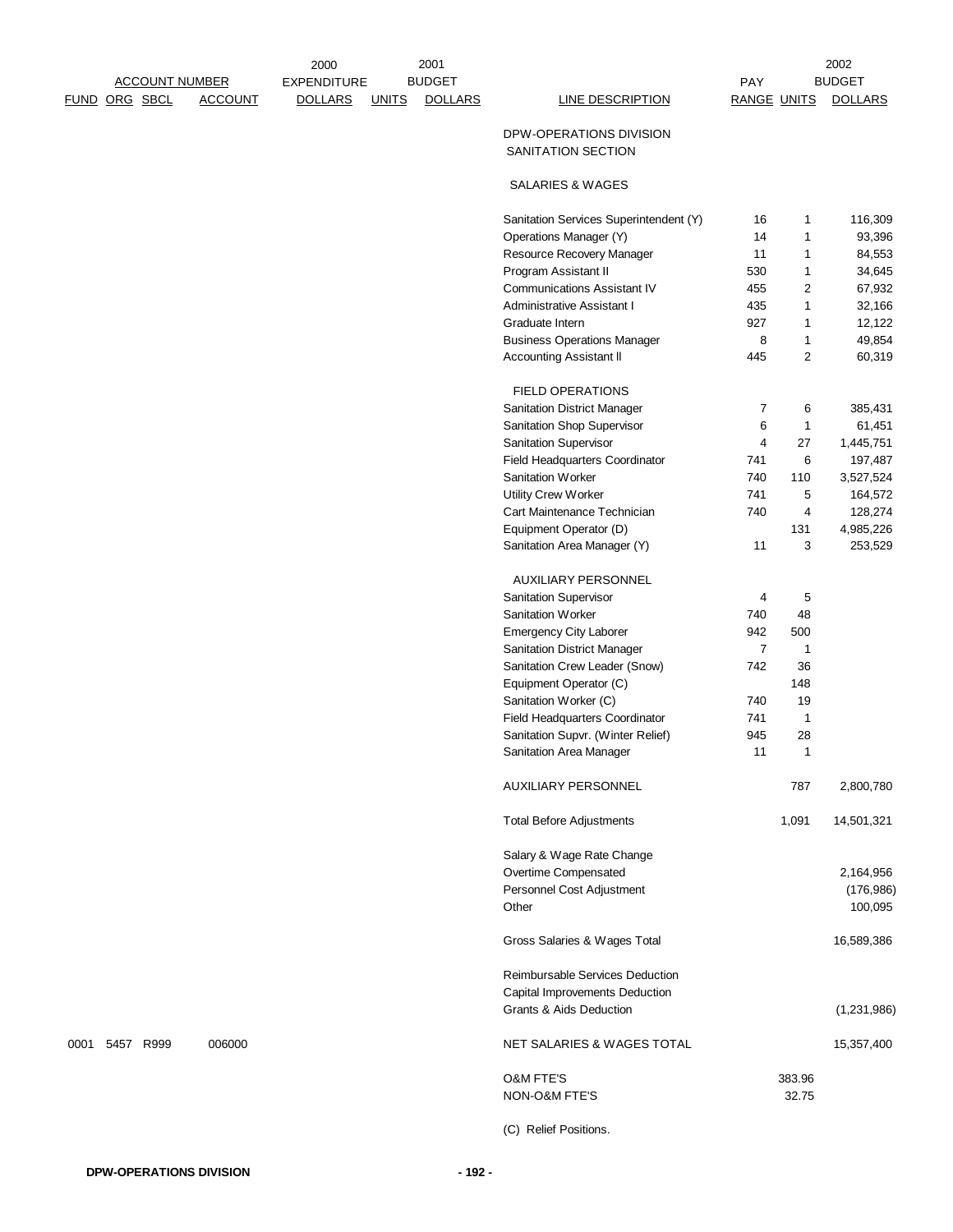|               |                |           |                       | 2000               |              | 2001           |                                                                                                                                           |                    | 2002           |
|---------------|----------------|-----------|-----------------------|--------------------|--------------|----------------|-------------------------------------------------------------------------------------------------------------------------------------------|--------------------|----------------|
|               |                |           | <b>ACCOUNT NUMBER</b> | <b>EXPENDITURE</b> |              | <b>BUDGET</b>  |                                                                                                                                           | PAY                | <b>BUDGET</b>  |
| FUND ORG SBCL |                |           | <b>ACCOUNT</b>        | <u>DOLLARS</u>     | <b>UNITS</b> | <b>DOLLARS</b> | <b>LINE DESCRIPTION</b>                                                                                                                   | <b>RANGE UNITS</b> | <b>DOLLARS</b> |
|               |                |           |                       |                    |              |                |                                                                                                                                           |                    |                |
|               |                |           |                       |                    |              |                | (D) 32.75 FTEs are funded through the recycling grant                                                                                     |                    |                |
|               |                |           |                       |                    |              |                | (Y) Required to file a statement of economic interests in accordance with<br>the Milwaukee Code of Ordinances Chapter 303-Code of Ethics. |                    |                |
| 0001          |                | 5457 R999 | 006100                |                    |              |                | ESTIMATED EMPLOYEE FRINGE BENEFITS<br>(Involves Revenue Offset-No<br>Transfers from this Account)                                         |                    | 5,218,516      |
|               |                |           |                       |                    |              |                |                                                                                                                                           |                    |                |
|               |                |           |                       |                    |              |                | OPERATING EXPENDITURES                                                                                                                    |                    |                |
| 0001          | 5457 R999      |           | 630100                |                    |              |                | General Office Expense                                                                                                                    |                    | 80,000         |
| 0001          | 5457           | R999      | 630500                |                    |              |                | Tools & Machinery Parts                                                                                                                   |                    | 60,000         |
| 0001          | 5457 R999      |           | 631000                |                    |              |                | <b>Construction Supplies</b>                                                                                                              |                    | 35,000         |
| 0001          | 5457 R999      |           | 631500                |                    |              |                | Energy                                                                                                                                    |                    | 3,000          |
| 0001          |                | 5457 R999 | 632000                |                    |              |                | <b>Other Operating Supplies</b>                                                                                                           |                    | 1,447,400      |
| 0001          | 5457 R999      |           | 632500                |                    |              |                | <b>Facility Rental</b>                                                                                                                    |                    |                |
| 0001          | 5457 R999      |           | 633000                |                    |              |                | Vehicle Rental                                                                                                                            |                    |                |
| 0001          |                | 5457 R999 | 633500                |                    |              |                | Non-Vehicle Equipment Rental                                                                                                              |                    | 25,000         |
| 0001          | 5457 R999      |           | 634000                |                    |              |                | <b>Professional Services</b>                                                                                                              |                    | 500,000        |
| 0001          | 5457 R999      |           | 634500                |                    |              |                | Information Technology Services                                                                                                           |                    |                |
|               |                |           |                       |                    |              |                |                                                                                                                                           |                    |                |
| 0001          | 5457 R999      |           | 635000                |                    |              |                | <b>Property Services</b>                                                                                                                  |                    |                |
| 0001          | 5457 R999      |           | 635500                |                    |              |                | Infrastructure Services                                                                                                                   |                    |                |
| 0001          | 5457 R999      |           | 636000                |                    |              |                | Vehicle Repair Services                                                                                                                   |                    |                |
| 0001          | 5457 R999      |           | 636500                |                    |              |                | <b>Other Operating Services</b>                                                                                                           |                    | 11,231,315     |
| 0001          | 5457 R999      |           | 637000                |                    |              |                | Loans and Grants                                                                                                                          |                    |                |
| 0001          | 5457           | R999      | 637501                |                    |              |                | Reimburse Other Departments                                                                                                               |                    | 300,000        |
| 0001          | 5457 R999      |           | 006300                |                    |              |                | <b>OPERATING EXPENDITURES</b>                                                                                                             |                    | 13,681,715     |
|               |                |           |                       |                    |              |                | <b>EQUIPMENT PURCHASES</b>                                                                                                                |                    |                |
|               |                |           |                       |                    |              |                | <b>Additional Equipment</b>                                                                                                               |                    |                |
|               |                |           |                       |                    |              |                | Mad Vac                                                                                                                                   | 1                  | 32,000         |
|               |                |           |                       |                    |              |                | <b>Skid Loader</b>                                                                                                                        | 2                  | 46,000         |
|               |                |           |                       |                    |              |                | Trailer                                                                                                                                   | 2                  | 10,000         |
|               |                |           |                       |                    |              |                | Salt Conveyor with power unit                                                                                                             | 1                  | 83,000         |
|               |                |           |                       |                    |              |                |                                                                                                                                           |                    |                |
|               |                |           |                       |                    |              |                | Subtotal - Additional Equipment                                                                                                           | 6                  | 171,000        |
|               |                |           |                       |                    |              |                | Replacement Equipment                                                                                                                     |                    |                |
|               |                |           |                       |                    |              |                | Carts, Refuse (Lot of 100)                                                                                                                | 150                | 576,909        |
|               |                |           |                       |                    |              |                | Receptacle, Rubbish                                                                                                                       | 350                | 70,000         |
|               |                |           |                       |                    |              |                | Radios, Mobile                                                                                                                            | 10                 | 30,000         |
|               |                |           |                       |                    |              |                |                                                                                                                                           |                    |                |
|               |                |           |                       |                    |              |                | Front/Rear Boxes (1 Lot)                                                                                                                  | 1                  | 25,000         |
|               |                |           |                       |                    |              |                | Fax Machine                                                                                                                               | $\overline{2}$     | 3,500          |
|               |                |           |                       |                    |              |                | Festival Boxes 6 cu. Yd.                                                                                                                  | 20                 | 12,500         |
|               |                |           |                       |                    |              |                | Other Previous Experience                                                                                                                 |                    |                |
|               |                |           |                       |                    |              |                | Subtotal - Replacement Equipment                                                                                                          | 533                | 717,909        |
| 0001          | 5457 R999      |           | 006800                |                    |              |                | EQUIPMENT PURCHASES TOTAL                                                                                                                 | 539                | 888,909        |
|               |                |           |                       |                    |              |                | <b>SPECIAL FUNDS</b>                                                                                                                      |                    |                |
|               |                |           |                       |                    |              |                | Other Previous Experience                                                                                                                 |                    |                |
|               | 0470 5457 R691 |           | 006300                |                    |              |                | Contingency Fund                                                                                                                          |                    |                |
|               |                |           |                       |                    |              |                |                                                                                                                                           |                    |                |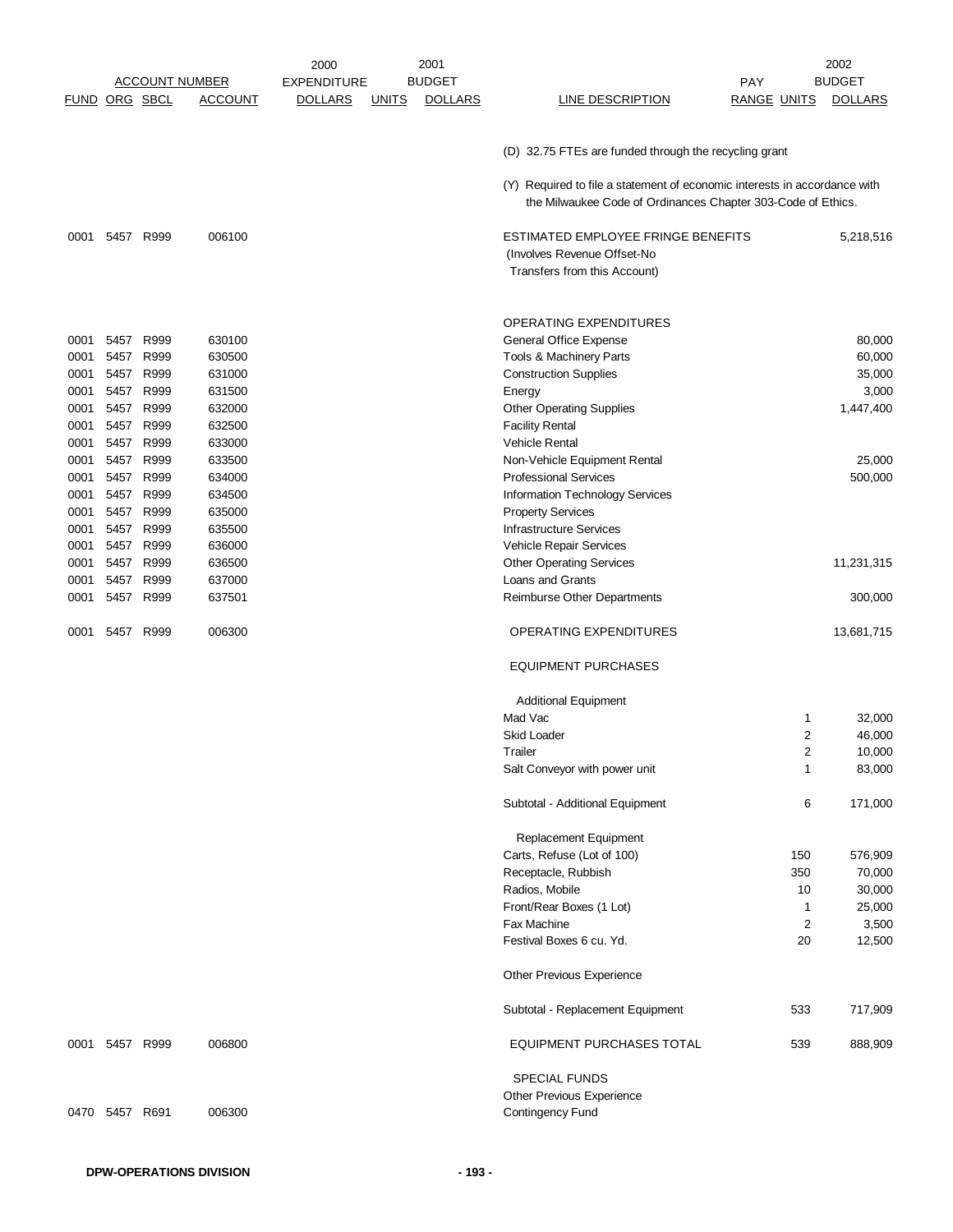|               |      |                       |                | 2000               |              | 2001           |                                           |                    |           | 2002           |
|---------------|------|-----------------------|----------------|--------------------|--------------|----------------|-------------------------------------------|--------------------|-----------|----------------|
|               |      | <b>ACCOUNT NUMBER</b> |                | <b>EXPENDITURE</b> |              | <b>BUDGET</b>  |                                           | PAY                |           | <b>BUDGET</b>  |
| FUND ORG SBCL |      |                       | <b>ACCOUNT</b> | <b>DOLLARS</b>     | <b>UNITS</b> | <b>DOLLARS</b> | LINE DESCRIPTION                          | <b>RANGE UNITS</b> |           | <b>DOLLARS</b> |
|               |      |                       |                |                    |              |                | SPECIAL FUNDS TOTAL                       |                    |           |                |
|               |      |                       |                |                    |              |                | DPW-OPERATIONS DIVISION                   |                    |           |                |
|               |      |                       |                |                    |              |                | SANITATION SECTION TOTAL                  |                    |           | 35,146,540     |
|               |      |                       |                |                    |              |                | PROGRAM RESULT MEASURES/                  |                    |           |                |
|               |      |                       |                | <b>UNITS</b>       | %            | <b>UNITS</b>   | INTERNAL MANAGEMENT INDICATORS:           |                    | %         | <b>UNITS</b>   |
|               |      |                       |                |                    |              |                | <b>Street Sweeping</b>                    |                    |           |                |
| 0001          | 5457 | 39E0                  |                |                    |              | <b>NA</b>      | Tons of Material Collected                |                    | <b>NA</b> | 6,500          |
|               |      |                       |                |                    |              |                | Solid Waste Collection                    |                    |           |                |
|               |      |                       |                |                    |              | <b>NA</b>      | <b>Tons of Material Collected</b>         |                    |           | 200,000        |
|               |      |                       |                |                    |              |                | Self Help                                 |                    |           |                |
| 0001          | 5457 | 4017                  |                |                    |              | 300,000        | Number of Customers                       |                    | 116.7     | 350,000        |
| 0001          | 5457 | 4017                  |                |                    |              | <b>NA</b>      | <b>Tons of Material Collected</b>         |                    | <b>NA</b> | 43,000         |
|               |      |                       |                |                    |              |                | <b>Bulky Collections</b>                  |                    |           |                |
|               |      |                       |                |                    |              | NA             | Requested                                 |                    | <b>NA</b> | 170,000        |
|               |      |                       |                |                    |              | <b>NA</b>      | Other                                     |                    | <b>NA</b> | 170,000        |
|               |      |                       |                |                    |              |                | Recycling                                 |                    |           |                |
| 0001          | 5457 | 4100                  | P56503         |                    |              | 60,000         | Tons of Materials Diverted from Landfills |                    | 100.0     | 60,000         |
|               |      |                       |                |                    |              | <b>NA</b>      | Tons Collected - Leaf Collection          |                    | <b>NA</b> | 15,000         |
|               |      |                       |                |                    |              | <b>NA</b>      | Tons Collected - Residential Recycling    |                    | <b>NA</b> | 28,500         |
|               |      |                       |                |                    |              |                | Snow and Ice Control                      |                    |           |                |
| 0001          | 5457 | 4600                  |                |                    |              | NA             | <b>Annual Snow Plowings</b>               |                    | <b>NA</b> | 4              |
| 0001          | 5457 | 4610                  |                |                    |              | <b>NA</b>      | Annual Ice Control Operations             |                    | <b>NA</b> | 26             |
| 0001          | 5457 | 4610                  |                |                    |              | <b>NA</b>      | Tons of Salt Used                         |                    | NA        | 50,000         |
|               |      |                       |                |                    |              |                | Cart Repair & Replacement                 |                    |           |                |
|               |      |                       |                |                    |              | 25,000         | Number of Carts Replaced                  |                    | 100.0     | 25,000         |
|               |      |                       |                |                    |              | 25,000         | Number of Carts Repaired                  |                    | 100.0     | 25,000         |
|               |      |                       |                |                    |              |                |                                           |                    |           |                |

TOTAL DIRECT LABOR HOUR ALLOCATION 691,128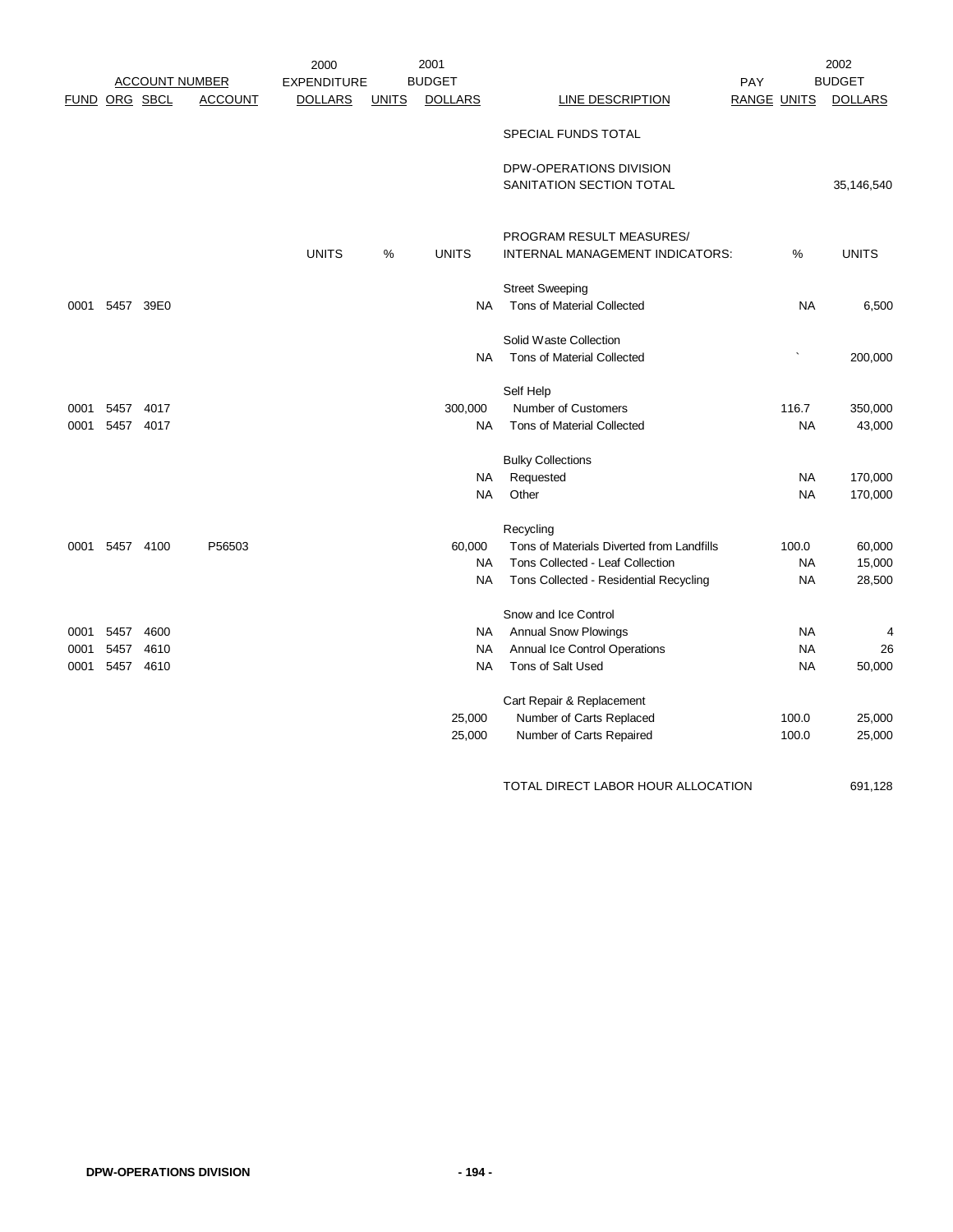|               |  | <b>ACCOUNT NUMBER</b> | 2000<br><b>EXPENDITURE</b> |              | 2001<br><b>BUDGET</b> |                                                          | <b>PAY</b>          |                                           | 2002<br><b>BUDGET</b> |
|---------------|--|-----------------------|----------------------------|--------------|-----------------------|----------------------------------------------------------|---------------------|-------------------------------------------|-----------------------|
| FUND ORG SBCL |  | <b>ACCOUNT</b>        | <b>DOLLARS</b>             | <b>UNITS</b> | <b>DOLLARS</b>        | <b>LINE DESCRIPTION</b>                                  | <b>RANGE UNITS</b>  |                                           | <b>DOLLARS</b>        |
|               |  |                       |                            |              |                       | DPW-OPERATIONS DIVISION<br><b>FORESTRY SECTION</b>       |                     |                                           |                       |
|               |  |                       |                            |              |                       | SALARIES & WAGES                                         |                     |                                           |                       |
|               |  |                       |                            |              |                       | <b>ADMINISTRATION</b>                                    |                     |                                           |                       |
|               |  |                       |                            |              |                       | City Forester (Y)                                        | 16                  | 1                                         | 107,007               |
|               |  |                       |                            |              |                       | Administrative Assistant II                              | 445                 | 1                                         | 34,202                |
|               |  |                       |                            |              |                       | <b>Office Assistant III</b>                              | 425                 | 1                                         | 30,332                |
|               |  |                       |                            |              |                       | Eng. Draft Tech. IV                                      | 604                 | 1                                         | 44,084                |
|               |  |                       |                            |              |                       | <b>FIELD OPERATIONS</b>                                  |                     |                                           |                       |
|               |  |                       |                            |              |                       | Urban Forestry District Manager                          | 11                  | 3                                         | 238,265               |
|               |  |                       |                            |              |                       | <b>Urban Forestry Manager</b>                            | $\overline{7}$      | 6                                         | 387,058               |
|               |  |                       |                            |              |                       | <b>Urban Forestry Supervisor</b>                         | 4                   | 6                                         | 316,365               |
|               |  |                       |                            |              |                       | Urban Forestry Technician                                | 545                 | 3                                         | 130,193               |
|               |  |                       |                            |              |                       | <b>Urban Forestry Specialist</b>                         | 245                 | 128                                       | 4,829,037             |
|               |  |                       |                            |              |                       | Urban Forestry Crew Leader                               | 260                 | 22                                        | 872,326               |
|               |  |                       |                            |              |                       | Forestry Inspector II                                    | 540                 | 3                                         | 124,868               |
|               |  |                       |                            |              |                       | <b>Forestry Technical Services Coordinator</b>           | 555                 | $\mathbf{1}$                              | 40,296                |
|               |  |                       |                            |              |                       | Landscape & Irrigation Specialist<br>Office Assistant IV | 786<br>430          | 1<br>3                                    | 52,650<br>102,606     |
|               |  |                       |                            |              |                       |                                                          |                     |                                           |                       |
|               |  |                       |                            |              |                       | NURSERY OPERATIONS                                       |                     |                                           |                       |
|               |  |                       |                            |              |                       | Greenhouse and Nursery Manager                           | 8                   | $\mathbf{1}$                              | 64,671                |
|               |  |                       |                            |              |                       | Nursery Crew Leader<br>Nursery Laborer                   | 255<br>238          | 1<br>6                                    | 38,457<br>213,941     |
|               |  |                       |                            |              |                       |                                                          |                     |                                           |                       |
|               |  |                       |                            |              |                       | <b>SHOP OPERATIONS</b>                                   |                     |                                           |                       |
|               |  |                       |                            |              |                       | Mechanical Maintenance Supervisor                        | 5                   | 1                                         | 56,985                |
|               |  |                       |                            |              |                       | Lead Equipment Mechanic                                  | 260<br>248          | $\mathbf{1}$<br>3                         | 40,159<br>110,759     |
|               |  |                       |                            |              |                       | Equip. Mechanic III<br>Equip. Mechanic I                 | 235                 | 1                                         | 34,586                |
|               |  |                       |                            |              |                       |                                                          |                     |                                           |                       |
|               |  |                       |                            |              |                       | <b>AUXILIARY PERSONNEL</b>                               |                     |                                           |                       |
|               |  |                       |                            |              |                       | Urban Forestry District Manager                          | 11                  | $\mathbf{1}$                              |                       |
|               |  |                       |                            |              |                       | Urban Forestry Manager                                   | $\overline{7}$<br>4 | 1                                         |                       |
|               |  |                       |                            |              |                       | Urban Forestry Supervisor<br>Urban Forestry Technician   | 545                 | $\overline{\mathbf{c}}$<br>$\overline{2}$ |                       |
|               |  |                       |                            |              |                       | <b>Urban Forestry Specialist</b>                         | 245                 | 20                                        |                       |
|               |  |                       |                            |              |                       | Urban Forestry Crew Leader                               | 260                 | 3                                         |                       |
|               |  |                       |                            |              |                       | <b>Equipment Mechanic III</b>                            | 248                 | $\mathbf{1}$                              |                       |
|               |  |                       |                            |              |                       | Urban Forestry Laborer                                   | 230                 | 16                                        |                       |
|               |  |                       |                            |              |                       | Urban Forestry Laborer (Seasonal)                        | 230                 | 65                                        |                       |
|               |  |                       |                            |              |                       | <b>Total Auxiliary Personnel</b>                         |                     | 111                                       | 399,439               |
|               |  |                       |                            |              |                       | <b>Total Before Adjustments</b>                          |                     | 305                                       | 8,268,286             |
|               |  |                       |                            |              |                       | Salary & Wage Rate Change                                |                     |                                           |                       |
|               |  |                       |                            |              |                       | Overtime Compensated                                     |                     |                                           | 105,575               |
|               |  |                       |                            |              |                       | Personnel Cost Adjustment                                |                     |                                           | (18,028)              |
|               |  |                       |                            |              |                       | Other                                                    |                     |                                           |                       |
|               |  |                       |                            |              |                       | Gross Salaries & Wages Total                             |                     |                                           | 8,355,833             |
|               |  |                       |                            |              |                       | Reimbursable Services Deduction                          |                     |                                           | (322,004)             |
|               |  |                       |                            |              |                       | Capital Improvements Deduction                           |                     |                                           | (702, 074)            |
|               |  |                       |                            |              |                       | <b>Grants &amp; Aids Deduction</b>                       |                     |                                           |                       |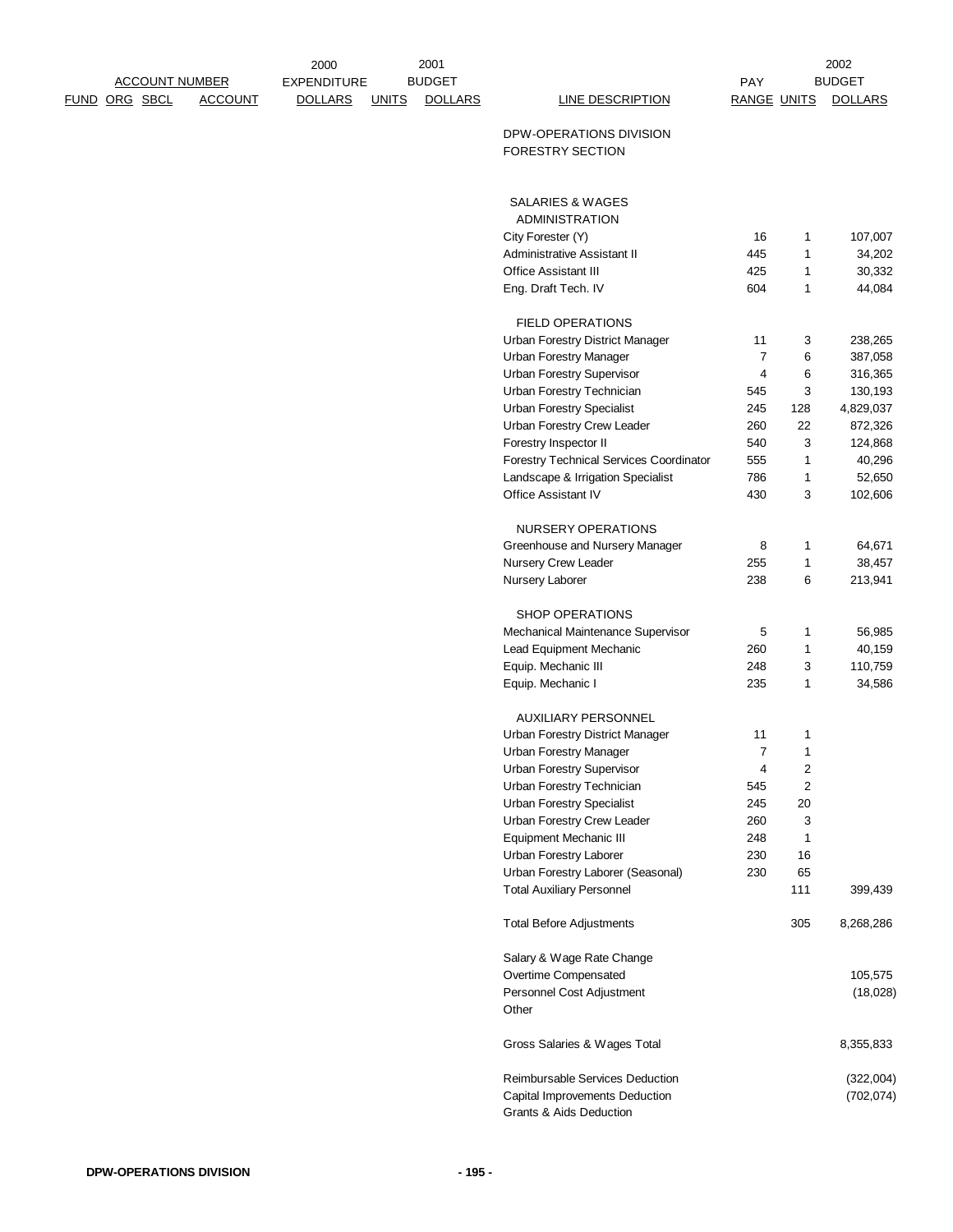|                      |           |      |                       | 2000               |              | 2001           |                                                                                                                                             |                    | 2002           |
|----------------------|-----------|------|-----------------------|--------------------|--------------|----------------|---------------------------------------------------------------------------------------------------------------------------------------------|--------------------|----------------|
|                      |           |      | <u>ACCOUNT NUMBER</u> | <b>EXPENDITURE</b> |              | <b>BUDGET</b>  |                                                                                                                                             | <b>PAY</b>         | <b>BUDGET</b>  |
| <b>FUND ORG SBCL</b> |           |      | <b>ACCOUNT</b>        | <b>DOLLARS</b>     | <u>UNITS</u> | <b>DOLLARS</b> | <b>LINE DESCRIPTION</b>                                                                                                                     | <b>RANGE UNITS</b> | <b>DOLLARS</b> |
| 0001                 | 5458 R999 |      | 006000                |                    |              |                | NET SALARIES & WAGES TOTAL                                                                                                                  |                    | 7,331,755      |
|                      |           |      |                       |                    |              |                | <b>O&amp;M FTE'S</b>                                                                                                                        | 165.21             |                |
|                      |           |      |                       |                    |              |                | NON-O&M FTE'S                                                                                                                               | 23.30              |                |
|                      |           |      |                       |                    |              |                |                                                                                                                                             |                    |                |
|                      |           |      |                       |                    |              |                | (Y) Required to file a Statement of Economic Interests in accordance with<br>the Milwaukee Code of Ordinances Chapter 303 - Code of Ethics. |                    |                |
| 0001                 | 5458 R999 |      | 006100                |                    |              |                | ESTIMATED EMPLOYEE FRINGE BENEFITS                                                                                                          |                    | 2,492,797      |
|                      |           |      |                       |                    |              |                | (Involves Revenue Offset - No                                                                                                               |                    |                |
|                      |           |      |                       |                    |              |                | Transfers from this account.)                                                                                                               |                    |                |
|                      |           |      |                       |                    |              |                | <b>OPERATING EXPENDITURES</b>                                                                                                               |                    |                |
| 0001                 | 5458 R999 |      | 630100                |                    |              |                | General Office Expense                                                                                                                      |                    | 6,500          |
| 0001                 | 5458 R999 |      | 630500                |                    |              |                | Tools & Machinery Parts                                                                                                                     |                    | 51,000         |
| 0001                 | 5458 R999 |      | 631000                |                    |              |                | <b>Construction Supplies</b>                                                                                                                |                    | 21,500         |
| 0001                 | 5458 R999 |      | 631500                |                    |              |                | Energy                                                                                                                                      |                    | 5,000          |
| 0001                 | 5458 R999 |      | 632000                |                    |              |                | <b>Other Operating Supplies</b>                                                                                                             |                    | 480,000        |
| 0001                 | 5458 R999 |      | 632500                |                    |              |                | <b>Facility Rental</b>                                                                                                                      |                    |                |
| 0001                 | 5458 R999 |      | 633000                |                    |              |                | <b>Vehicle Rental</b>                                                                                                                       |                    |                |
| 0001                 | 5458 R999 |      | 633500                |                    |              |                | Non-Vehicle Equipment Rental                                                                                                                |                    | 3,000          |
| 0001                 | 5458 R999 |      | 634000                |                    |              |                | <b>Professional Services</b>                                                                                                                |                    | 4,000          |
| 0001                 | 5458 R999 |      | 634500                |                    |              |                | Information Technology Services                                                                                                             |                    |                |
| 0001                 | 5458 R999 |      | 635000                |                    |              |                | <b>Property Services</b>                                                                                                                    |                    | 51,000         |
| 0001                 | 5458 R999 |      | 635500                |                    |              |                | <b>Infrastructure Services</b>                                                                                                              |                    |                |
| 0001                 | 5458 R999 |      | 636000                |                    |              |                | Vehicle Repair Services                                                                                                                     |                    |                |
| 0001                 | 5458 R999 |      | 636500                |                    |              |                | <b>Other Operating Services</b>                                                                                                             |                    | 122,000        |
| 0001                 | 5458      | R999 | 637000                |                    |              |                | Loans and Grants                                                                                                                            |                    |                |
| 0001                 | 5458      | R999 | 637501                |                    |              |                | Reimburse Other Departments                                                                                                                 |                    | 46,000         |
| 0001                 | 5458 R999 |      | 006300                |                    |              |                | OPERATING EXPENDITURES                                                                                                                      |                    | 790,000        |
|                      |           |      |                       |                    |              |                | <b>EQUIPMENT PURCHASES</b>                                                                                                                  |                    |                |
|                      |           |      |                       |                    |              |                | <b>Additional Equipment</b>                                                                                                                 |                    |                |
|                      |           |      |                       |                    |              |                | Subtotal - Additional Equipment                                                                                                             |                    |                |
|                      |           |      |                       |                    |              |                | Replacement Equipment                                                                                                                       |                    |                |
|                      |           |      |                       |                    |              |                | Hustler                                                                                                                                     | 4                  | 84,000         |
|                      |           |      |                       |                    |              |                | <b>Field Radios</b>                                                                                                                         | $\overline{7}$     | 15,400         |
|                      |           |      |                       |                    |              |                | <b>Field Shanties</b>                                                                                                                       | 9                  | 63,000         |
|                      |           |      |                       |                    |              |                | 300 Sprayer                                                                                                                                 | 3                  | 12,000         |
|                      |           |      |                       |                    |              |                | Subtotal - Replacement Equipment                                                                                                            | 23                 | 174,400        |
| 0001                 | 5458 R999 |      | 006800                |                    |              |                | <b>EQUIPMENT PURCHASES TOTAL</b>                                                                                                            | 23                 | 174,400        |
|                      |           |      |                       |                    |              |                | <b>SPECIAL FUNDS</b>                                                                                                                        |                    |                |
|                      |           |      |                       |                    |              |                | SPECIAL FUNDS TOTAL                                                                                                                         |                    |                |
|                      |           |      |                       |                    |              |                | DPW - OPERATIONS DIVISION<br>FORESTRY SECTION TOTAL                                                                                         |                    | 10,788,952     |
|                      |           |      |                       | <b>UNITS</b>       | %            | <b>UNITS</b>   | PROGRAM RESULT MEASURES/<br>INTERNAL MANAGEMENT INDICATORS:                                                                                 | %                  | <b>UNITS</b>   |
| 0001                 | 5458      | 0630 | P58101                |                    | 100.0        | 37,700         | Inquiries and Requests for Service<br>Items Processed (P)                                                                                   | 10.6               | 4,000          |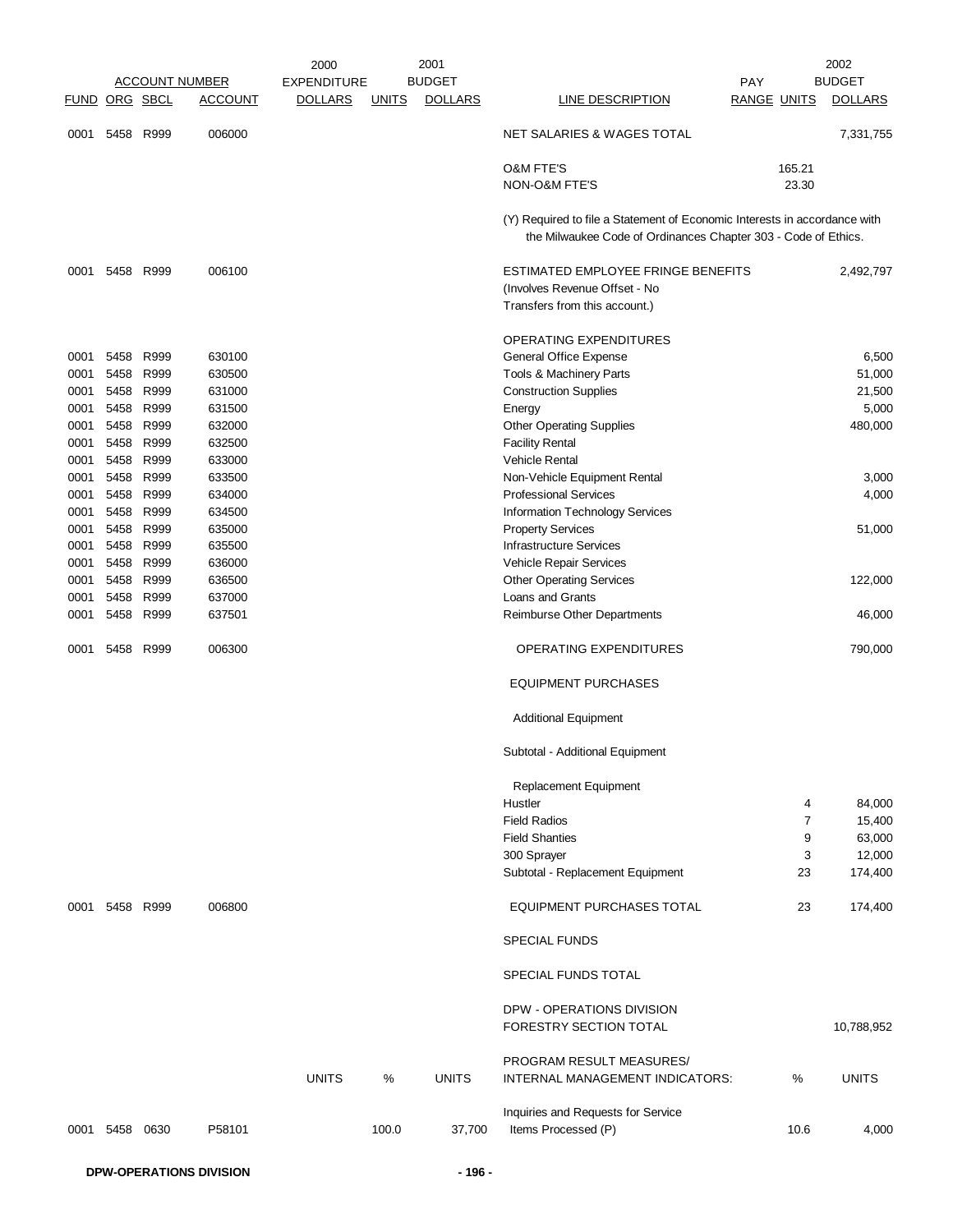|               |           |      |                       | 2000               |              | 2001           |                                         |                    |           | 2002           |
|---------------|-----------|------|-----------------------|--------------------|--------------|----------------|-----------------------------------------|--------------------|-----------|----------------|
|               |           |      | <b>ACCOUNT NUMBER</b> | <b>EXPENDITURE</b> |              | <b>BUDGET</b>  |                                         | PAY                |           | <b>BUDGET</b>  |
| FUND ORG SBCL |           |      | <b>ACCOUNT</b>        | <u>DOLLARS</u>     | <b>UNITS</b> | <b>DOLLARS</b> | <b>LINE DESCRIPTION</b>                 | <u>RANGE UNITS</u> |           | <b>DOLLARS</b> |
|               |           |      |                       |                    |              |                |                                         |                    |           |                |
|               |           |      |                       |                    |              |                |                                         |                    |           |                |
|               |           |      |                       |                    |              |                | Repairs to Equipment and Tools          |                    |           |                |
| 0001          | 5458 4230 |      | P58102                |                    | 100.0        | 15,800         | Items Repaired (P)                      |                    | 38.0      | 6,000          |
|               |           |      |                       |                    |              |                |                                         |                    |           |                |
|               |           |      |                       |                    |              |                | <b>Street Tree Production - Nursery</b> |                    |           |                |
| 0001          | 5458      | 4221 | P58103                |                    | 100.0        | 30,000         | Trees in Stock (P)                      |                    | 66.7      | 20,000         |
| 0001          | 5458      | 4221 | P58104                |                    | 100.0        | 3,352          | Trees Dispersed (Q-1)                   |                    | 119.3     | 4,000          |
|               |           |      |                       |                    |              |                | Flower & Shrub Production - Nursery     |                    |           |                |
| 0001          | 5458      | 4220 | P58105                |                    | 100.0        | 240,000        | Flowers Produced (P-1)                  |                    | 150.0     | 360,000        |
|               |           |      |                       |                    |              |                |                                         |                    |           |                |
|               |           |      |                       |                    |              |                | Tree Planting - Street                  |                    |           |                |
| 0001          | 5458 4241 |      | P58106                |                    | 100.0        | 3,000          | <b>Trees Planted</b>                    |                    | 153.3     | 4,600          |
|               |           |      |                       |                    |              |                |                                         |                    |           |                |
|               |           |      |                       |                    |              |                | <b>Tree Pruning</b>                     |                    |           |                |
| 0001          | 5458      | 4250 | P58111                |                    | 100.0        | 50,000         | Trees Pruned (P)                        |                    | 67.0      | 33,500         |
| 0001          | 5458      | 4250 | P58112                |                    | 100.0        | 3.0            | Pruning Cycle (Yrs.) $(Q-1) <$ or = 12" |                    | 100.0     | 3.0            |
| 0001          | 5458      | 4250 | P58113                |                    | 100.0        | 6.0            | Pruning Cycle (Yrs.) $(Q-2) > 12"$      |                    | 100.0     | 6.0            |
|               |           |      |                       |                    | <b>NA</b>    | <b>NA</b>      | Percent Trees Pruned on Schedule        |                    | <b>NA</b> | 100.0          |
|               |           |      |                       |                    |              |                |                                         |                    |           |                |
|               |           |      |                       |                    |              |                | Tree Removal (Including Stumps)         |                    |           |                |
| 0001          | 5458      | 4260 | P58115                |                    | 100.0        | 6000           | <b>Trees Removed</b>                    |                    | 66.7      | 4,000          |
|               |           |      |                       |                    | ΝA           | NA             | Trees Replaced within 1 Year of Removal |                    | NA        | 100            |
|               |           |      |                       |                    |              |                | <b>Emergency Tree Service</b>           |                    |           |                |
| 0001          | 5458      | 4273 | P58116                |                    | 100.0        | 1,500          | Trees Damaged or Affected               |                    | 200.0     | 3,000          |
|               |           |      |                       |                    |              |                |                                         |                    |           |                |
|               |           |      |                       |                    |              |                | <b>Boulevard Maintenance</b>            |                    |           |                |
| 0001          | 5458      | 4280 | P58117                |                    | 100.0        | 273.30         | Acres Maintained (P)                    |                    | 174.2     | 476            |
| 0001          | 5458      | 4280 | P58118                | 200,000            |              |                | Number of Annual Flowers planted        |                    | 100.0     | 200,000        |
|               |           |      |                       | 1,600              |              |                | Number of Perennial Flowers planted     |                    | 100.0     | 1,600          |
| 0001          | 5458      | 4280 | P58119                |                    | <b>NA</b>    | NA.            | Number of condition complaints          |                    | <b>NA</b> | 40             |
|               |           |      |                       |                    |              |                |                                         |                    |           |                |
|               |           |      |                       |                    |              |                | Maintenance of Municipal Properties     |                    |           |                |
| 0001          | 5458      | 4200 | P58120                |                    |              |                | Acres Maintained (P)                    |                    |           | 1,875.50       |
| 0001          | 5458      | 4200 | P58121                |                    |              |                |                                         |                    |           |                |
|               |           |      |                       |                    |              |                |                                         |                    |           |                |
|               |           |      |                       |                    |              |                | TOTAL DIRECT LABOR HOUR ALLOCATION      |                    |           | 297,378        |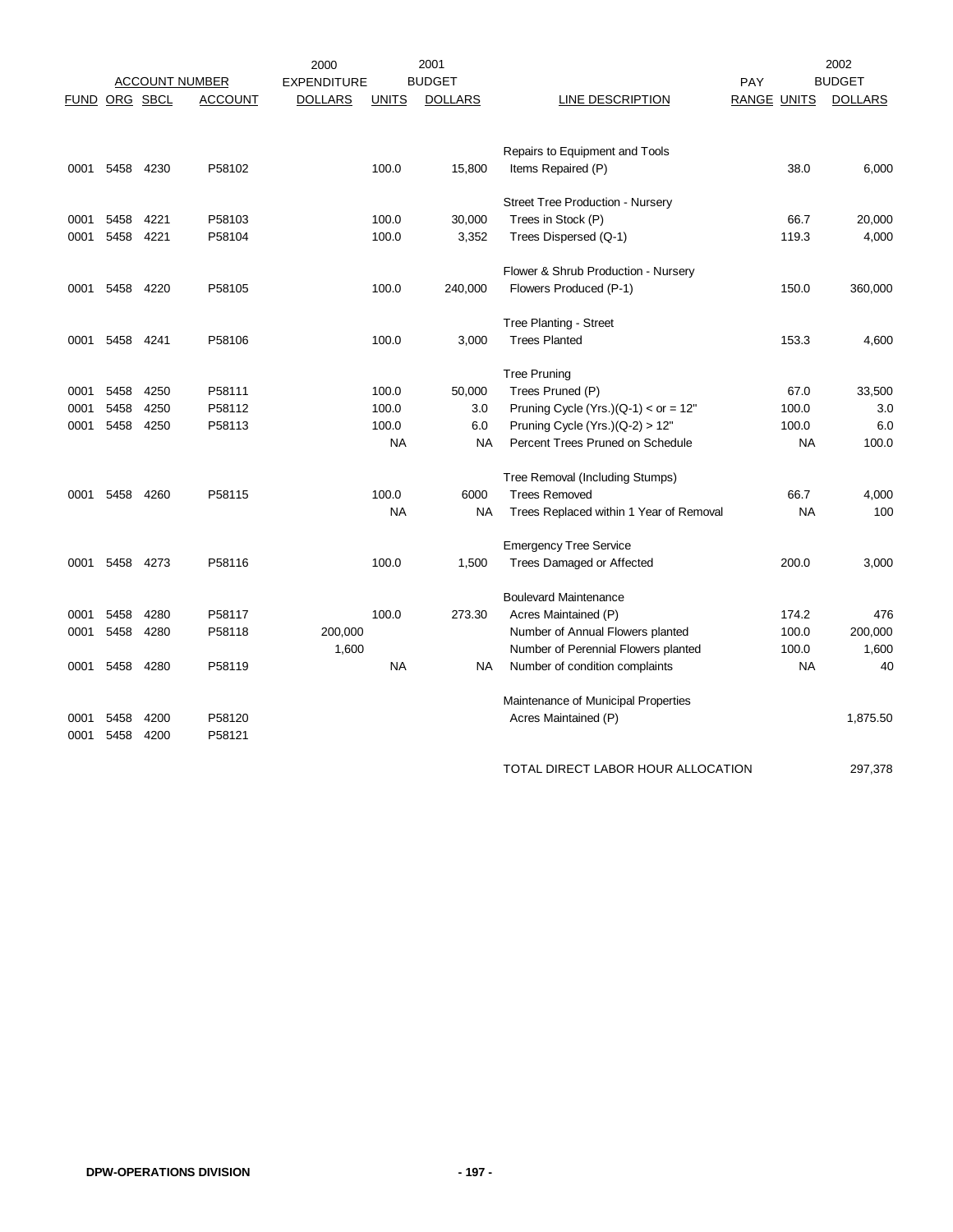|               | <b>ACCOUNT NUMBER</b> |                | 2000<br><b>EXPENDITURE</b> |              | 2001<br><b>BUDGET</b> |                                                               | <b>PAY</b>         |                   | 2002<br><b>BUDGET</b> |
|---------------|-----------------------|----------------|----------------------------|--------------|-----------------------|---------------------------------------------------------------|--------------------|-------------------|-----------------------|
| FUND ORG SBCL |                       | <b>ACCOUNT</b> | <b>DOLLARS</b>             | <b>UNITS</b> | <b>DOLLARS</b>        | <b>LINE DESCRIPTION</b>                                       | <b>RANGE UNITS</b> |                   | <b>DOLLARS</b>        |
|               |                       |                |                            |              |                       | DPW OPERATIONS DIVISION-<br><b>FLEET SERVICES SECTION</b>     |                    |                   |                       |
|               |                       |                |                            |              |                       | SALARIES & WAGES                                              |                    |                   |                       |
|               |                       |                |                            |              |                       | Fleet Services Manager (Y)                                    | 14                 | 1                 | 87,855                |
|               |                       |                |                            |              |                       | Quality Assurance Coordinator                                 | 8                  | 1                 | 69,791                |
|               |                       |                |                            |              |                       | Vehicle and Equipment Specialist (Y)                          | 7                  | 1                 | 65,496                |
|               |                       |                |                            |              |                       | Personnel Payroll Assistant II                                | 445                | 1                 | 37,062                |
|               |                       |                |                            |              |                       | Auto. Mechanic Supervisor III                                 | 7                  | 1                 | 69,791                |
|               |                       |                |                            |              |                       | Auto. Mechanic Supervisor II                                  | 5                  | 8                 | 461,266               |
|               |                       |                |                            |              |                       | Network Analyst Associate<br><b>Automotive Machinist</b>      | 598<br>285         | $\mathbf{1}$<br>1 | 46,352<br>45,605      |
|               |                       |                |                            |              |                       | <b>Field Service Mechanic</b>                                 | 270                | 5                 | 210,332               |
|               |                       |                |                            |              |                       | Auto Maintenance Mechanic                                     | 260                | 9                 | 348,429               |
|               |                       |                |                            |              |                       | Vehicle Serv. Technician-Heavy (C)                            | 260                | 47                | 1,847,410             |
|               |                       |                |                            |              |                       | Vehicle Service Technician                                    | 254                | 19                | 737,348               |
|               |                       |                |                            |              |                       | Automotive Electrician                                        | 255                | $\boldsymbol{2}$  | 80,272                |
|               |                       |                |                            |              |                       | Heavy Equipment Lubricator                                    | 230                | 6                 | 204,619               |
|               |                       |                |                            |              |                       | Special M.E. Laborer                                          | 225                | 1                 | 33,393                |
|               |                       |                |                            |              |                       | Garage Attendant (A)                                          | 220                | 16                | 519,633               |
|               |                       |                |                            |              |                       | <b>Office Assistant II</b>                                    | 410                | 4                 | 109,087               |
|               |                       |                |                            |              |                       | Auto Body Repair/Painting Tech.                               | 268<br>262         | 5<br>1            | 209,921<br>39,898     |
|               |                       |                |                            |              |                       | Fluid Power Systems Technician                                |                    |                   |                       |
|               |                       |                |                            |              |                       | FLEET STORE ROOMS                                             |                    |                   |                       |
|               |                       |                |                            |              |                       | Automotive Stores Supervisor                                  | 4                  | 1                 | 54,086                |
|               |                       |                |                            |              |                       | Inventory Control Coordinator                                 | 2                  | 1                 | 38,432                |
|               |                       |                |                            |              |                       | Vehicle Parts Clerk                                           | 340                | 10                | 336,747               |
|               |                       |                |                            |              |                       | Inventory Control Assistant IV<br><b>Office Assistant III</b> | 350<br>425         | $\mathbf{1}$<br>1 | 36,018<br>31,360      |
|               |                       |                |                            |              |                       | Garage Attendant                                              | 240                | 1                 | 33,723                |
|               |                       |                |                            |              |                       | <b>TIRE SHOP</b>                                              |                    |                   |                       |
|               |                       |                |                            |              |                       | Tire Repair Worker II                                         | 245                | 2                 | 72,507                |
|               |                       |                |                            |              |                       | Tire Repair Worker I                                          | 235                | 3                 | 103,742               |
|               |                       |                |                            |              |                       | Tire Repair Worker III                                        | 270                | $\mathbf{1}$      | 42,066                |
|               |                       |                |                            |              |                       | <b>AUXILIARY POSITIONS</b>                                    |                    |                   |                       |
|               |                       |                |                            |              |                       | Auto. Maintenance Mechanic                                    | 260                | 1                 |                       |
|               |                       |                |                            |              |                       | Vehicle Service Technician                                    | 254                | 6                 |                       |
|               |                       |                |                            |              |                       | Vehicle Service Technician - Heavy                            | 260                | 5                 |                       |
|               |                       |                |                            |              |                       | Auto Mechanic Supervisor I                                    | 3                  | 1                 |                       |
|               |                       |                |                            |              |                       | Auto Mechanic Supervisor II<br>Auto Mechanic Supervisor III   | 4<br>6             | 3<br>1            |                       |
|               |                       |                |                            |              |                       | Fuel System Technician                                        | 260                | 1                 |                       |
|               |                       |                |                            |              |                       | Special M.E. Laborer                                          | 225                | 1                 |                       |
|               |                       |                |                            |              |                       | Tire Repair Worker I                                          | 235                | 1                 |                       |
|               |                       |                |                            |              |                       | <b>Total Auxiliary</b>                                        |                    | 20                |                       |
|               |                       |                |                            |              |                       | <b>Total Before Adjustments</b>                               |                    | 171               | 5,972,241             |
|               |                       |                |                            |              |                       | Salary & Wage Rate Change                                     |                    |                   |                       |
|               |                       |                |                            |              |                       | Overtime Compensated                                          |                    |                   | 306,168               |
|               |                       |                |                            |              |                       | Personnel Cost Adjustment<br>Other                            |                    |                   | (119, 445)<br>35,000  |
|               |                       |                |                            |              |                       | Gross Salaries & Wages Total                                  |                    |                   | 6,193,964             |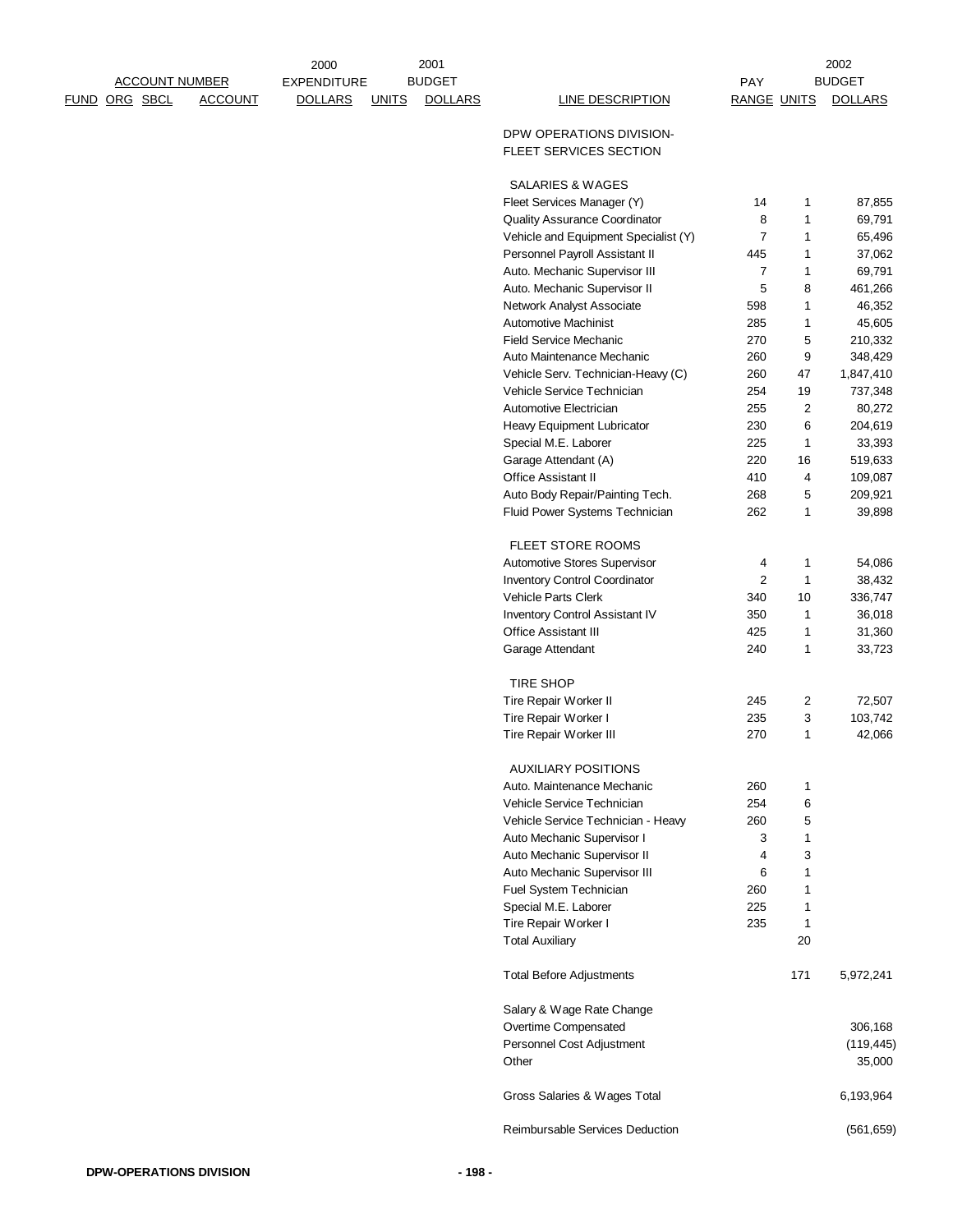|                      |                |           |                       | 2000               |              | 2001           |                                                                                                                                                       |                    |              | 2002           |
|----------------------|----------------|-----------|-----------------------|--------------------|--------------|----------------|-------------------------------------------------------------------------------------------------------------------------------------------------------|--------------------|--------------|----------------|
|                      |                |           | <b>ACCOUNT NUMBER</b> | <b>EXPENDITURE</b> |              | <b>BUDGET</b>  |                                                                                                                                                       | PAY                |              | <b>BUDGET</b>  |
| <b>FUND ORG SBCL</b> |                |           | <b>ACCOUNT</b>        | <b>DOLLARS</b>     | <b>UNITS</b> | <b>DOLLARS</b> | <b>LINE DESCRIPTION</b>                                                                                                                               | <b>RANGE UNITS</b> |              | <b>DOLLARS</b> |
|                      |                |           |                       |                    |              |                | Capital Improvements Deduction<br><b>Grants &amp; Aids Deduction</b>                                                                                  |                    |              |                |
| 0001                 |                | 5452 R999 | 006000                |                    |              |                | NET SALARIES & WAGES TOTAL                                                                                                                            |                    |              | 5,632,305      |
|                      |                |           |                       |                    |              |                | <b>O&amp;M FTE'S</b>                                                                                                                                  |                    | 138.90       |                |
|                      |                |           |                       |                    |              |                | <b>NON-O&amp;M FTE'S</b>                                                                                                                              |                    | 14.20        |                |
|                      |                |           |                       |                    |              |                | (A) Two positions of Garage Attendant to be held at the position level<br>of Special Services Laborer until vacated by the incumbents.                |                    |              |                |
|                      |                |           |                       |                    |              |                | (B) Salary for incumbent James Bentley to be maintained at Pay<br>Range held during 1999. Position will be eliminated upon<br>incumbent's retirement. |                    |              |                |
|                      |                |           |                       |                    |              |                | (Y) Required to file a statement of economic interests in accordance<br>with the Milwaukee code of Ordinances Chapter 303 - Code of Ethics.           |                    |              |                |
|                      |                |           |                       |                    |              |                | (C) One position occupied by John Garland, authorized in<br>accordance with the terms of the Labor Contract                                           |                    |              |                |
| 0001                 |                | 5452 R999 | 006100                |                    |              |                | ESTIMATED EMPLOYE FRINGE BENEFITS<br>(Involves Revenue Offset-No                                                                                      |                    |              | 1,914,984      |
|                      |                |           |                       |                    |              |                | Transfers from this Account)                                                                                                                          |                    |              |                |
|                      |                |           |                       |                    |              |                | <b>OPERATING EXPENDITURES</b>                                                                                                                         |                    |              |                |
| 0001                 |                | 5452 R999 | 630100                |                    |              |                | General Office Expense                                                                                                                                |                    |              | 15,000         |
| 0001                 |                | 5452 R999 | 630500                |                    |              |                | Tools & Machinery Parts                                                                                                                               |                    |              | 2,942,697      |
| 0001                 |                | 5452 R999 | 631000                |                    |              |                | <b>Construction Supplies</b>                                                                                                                          |                    |              | 30,000         |
| 0001                 | 5452           | R999      | 631500                |                    |              |                | Energy                                                                                                                                                |                    |              |                |
| 0001                 |                | 5452 R999 | 632000                |                    |              |                | <b>Other Operating Supplies</b>                                                                                                                       |                    |              | 25,000         |
| 0001                 | 5452           | R999      | 632500                |                    |              |                | <b>Facility Rental</b>                                                                                                                                |                    |              |                |
| 0001                 | 5452           | R999      | 633000                |                    |              |                | Vehicle Rental                                                                                                                                        |                    |              | 14,000         |
| 0001                 |                | 5452 R999 | 633500                |                    |              |                | Non-Vehicle Equipment Rental                                                                                                                          |                    |              | 16,000         |
| 0001                 |                | 5452 R999 | 634000                |                    |              |                | <b>Professional Services</b>                                                                                                                          |                    |              | 2,000          |
| 0001                 |                | 5452 R999 | 634500                |                    |              |                | Information Technology Services                                                                                                                       |                    |              | 30,000         |
| 0001                 |                | R999      |                       |                    |              |                |                                                                                                                                                       |                    |              |                |
|                      | 5452           |           | 635000                |                    |              |                | <b>Property Services</b>                                                                                                                              |                    |              | 50,000         |
| 0001                 |                | 5452 R999 | 635500                |                    |              |                | <b>Infrastructure Services</b>                                                                                                                        |                    |              |                |
| 0001                 |                | 5452 R999 | 636000                |                    |              |                | Vehicle Repair Services                                                                                                                               |                    |              | 812,000        |
| 0001                 |                | 5452 R999 | 636500                |                    |              |                | <b>Other Operating Services</b>                                                                                                                       |                    |              | 30,000         |
| 0001                 |                | 5452 R999 | 637000                |                    |              |                | Loans and Grants                                                                                                                                      |                    |              |                |
| 0001                 |                | 5452 R999 | 637501                |                    |              |                | Reimburse Other Departments                                                                                                                           |                    |              |                |
|                      | 0001 5452 R999 |           | 006300                |                    |              |                | OPERATING EXPENDITURES                                                                                                                                |                    |              | 3,966,697      |
|                      |                |           |                       |                    |              |                | <b>EQUIPMENT PURCHASES</b>                                                                                                                            |                    |              |                |
|                      |                |           |                       |                    |              |                | <b>Additional Equipment</b>                                                                                                                           |                    |              |                |
|                      |                |           |                       |                    |              |                | Milling Machine Digital Readout                                                                                                                       |                    | 1            | 2,000          |
|                      |                |           |                       |                    |              |                | Tester, Diagnostic                                                                                                                                    |                    | 1            | 4,000          |
|                      |                |           |                       |                    |              |                | Subtotal - Additional Equipment                                                                                                                       |                    | 2            | 6,000          |
|                      |                |           |                       |                    |              |                | Replacement Equipment                                                                                                                                 |                    |              |                |
|                      |                |           |                       |                    |              |                | Alignment Rack                                                                                                                                        |                    | 1            | 30,000         |
|                      |                |           |                       |                    |              |                | <b>Band Saw</b>                                                                                                                                       |                    | 1            | 4,400          |
|                      |                |           |                       |                    |              |                | Band Saw, Horizontal                                                                                                                                  |                    | 1            | 700            |
|                      |                |           |                       |                    |              |                | Computer Hardware                                                                                                                                     |                    | 16           | 34,000         |
|                      |                |           |                       |                    |              |                | <b>Engine Analyzer</b>                                                                                                                                |                    | $\mathbf{1}$ | 8,000          |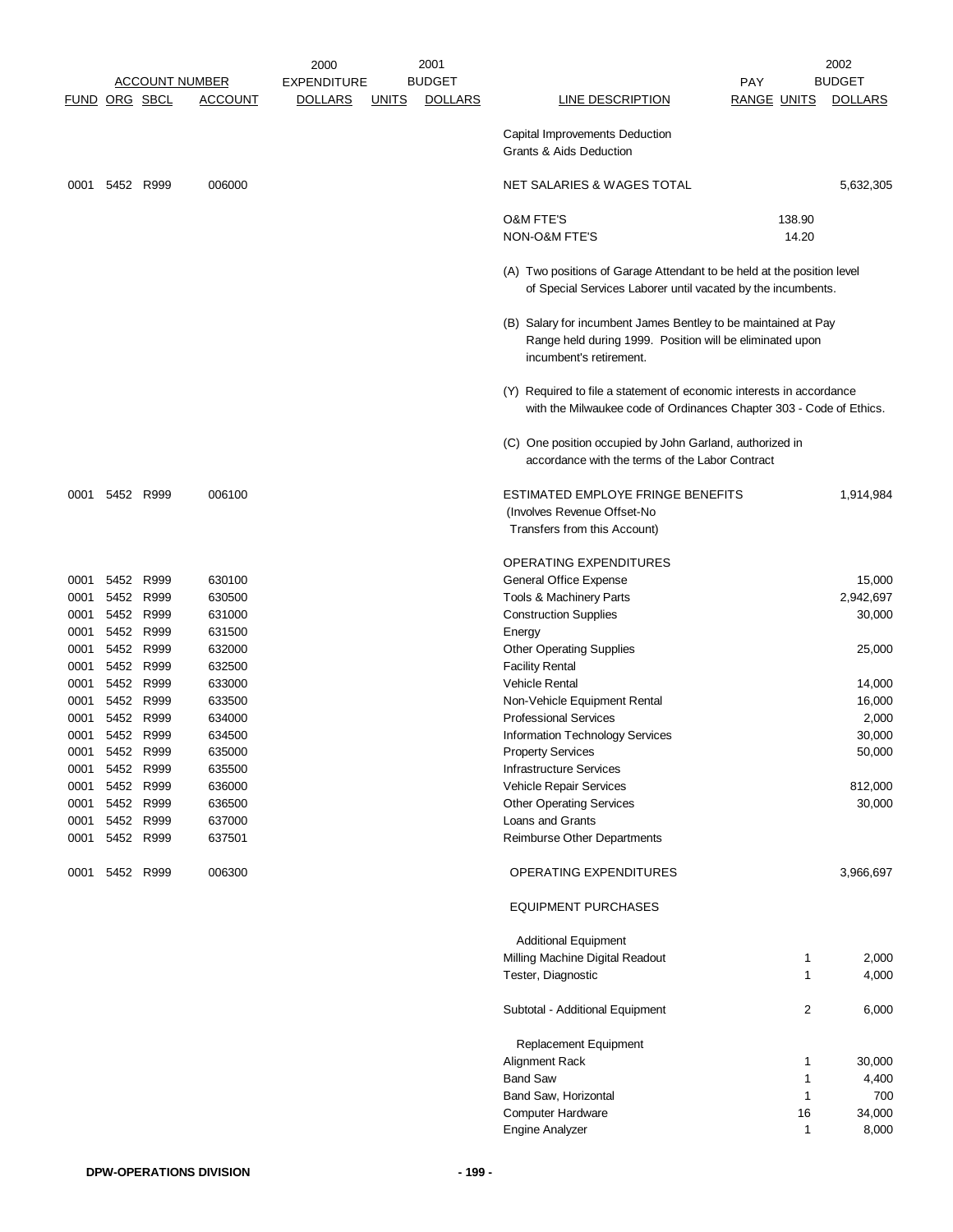|               |                |              |                       | 2000               |              | 2001           |                                                               |                    |                | 2002           |
|---------------|----------------|--------------|-----------------------|--------------------|--------------|----------------|---------------------------------------------------------------|--------------------|----------------|----------------|
|               |                |              | <b>ACCOUNT NUMBER</b> | <b>EXPENDITURE</b> |              | <b>BUDGET</b>  |                                                               | PAY                |                | <b>BUDGET</b>  |
| FUND ORG SBCL |                |              | <b>ACCOUNT</b>        | <u>DOLLARS</u>     | <b>UNITS</b> | <b>DOLLARS</b> | LINE DESCRIPTION                                              | <b>RANGE UNITS</b> |                | <b>DOLLARS</b> |
|               |                |              |                       |                    |              |                | Huck Fastener Gun                                             |                    | $\mathbf{1}$   | 2,600          |
|               |                |              |                       |                    |              |                | Wire Welder                                                   |                    | $\overline{2}$ | 7,000          |
|               |                |              |                       |                    |              |                | Subtotal - Replacement Equipment                              |                    | 23             | 86,700         |
| 0001          |                | 5452 R999    | 006800                |                    |              |                | <b>EQUIPMENT PURCHASES TOTAL</b>                              |                    | 25             | 92,700         |
|               |                |              |                       |                    |              |                | <b>SPECIAL FUNDS</b>                                          |                    |                |                |
|               |                |              |                       |                    |              |                | SPECIAL FUNDS TOTAL                                           |                    |                |                |
|               |                |              |                       |                    |              |                | DPW-OPERATIONS DIVISION                                       |                    |                |                |
|               |                |              |                       |                    |              |                | FLEET SERVICES SECTION TOTAL                                  |                    |                | 11,606,686     |
|               |                |              |                       |                    |              |                |                                                               |                    |                |                |
|               |                |              |                       |                    |              |                | PROGRAM RESULT MEASURES/                                      |                    |                |                |
|               |                |              |                       | <b>UNITS</b>       | %            | <b>UNITS</b>   | INTERNAL MANAGEMENT INDICATORS:                               |                    | %              | <b>UNITS</b>   |
|               |                |              |                       |                    |              |                |                                                               |                    |                |                |
|               |                |              |                       |                    |              |                | Repair & Mounting-Snow & Ice                                  |                    |                |                |
|               |                |              |                       |                    |              |                | <b>Control Equipment</b>                                      |                    |                |                |
|               | 0001 5452 0861 |              | P54520                |                    |              |                | Emergency Operations-No. (P)                                  |                    |                |                |
|               |                |              |                       |                    |              |                | Preventive Maintenance Inspection                             |                    |                |                |
|               |                |              |                       |                    |              |                | and Service                                                   |                    |                |                |
|               | 0001 5452 0861 |              | P54521                |                    |              |                | P.M.'s Performed (P)                                          |                    |                |                |
|               |                |              |                       |                    |              |                | Repair - Police Equipment                                     |                    |                |                |
| 0001          | 5452 0861      |              | P54522                |                    |              |                | Repair Orders (P)                                             |                    |                |                |
|               |                |              |                       |                    |              |                |                                                               |                    |                |                |
|               |                |              |                       |                    |              |                | Light Equipment-Repair                                        |                    |                |                |
| 0001<br>0001  | 5452<br>5452   | 0861<br>0861 | P54523<br>P54524      |                    |              |                | Repair Orders (P)<br>Replacement Cycle-Autos (Q-1)            |                    |                |                |
| 0001          | 5452 0861      |              | P54525                |                    |              |                | Replacement Cycle-Pickups & Vans (Q-2)                        |                    |                |                |
|               |                |              |                       |                    |              |                |                                                               |                    |                |                |
|               |                |              |                       |                    |              |                | Refuse Removal Vehicles-Repair                                |                    |                |                |
| 0001          |                | 5452 0862    | P54526                |                    |              |                | Repair Orders (P)                                             |                    |                |                |
| 0001<br>0001  | 5452<br>5452   | 0862<br>0862 | P54527<br>P54528      |                    |              |                | Total No. Maintained (Q-1)<br>Replacement Cycle-Packers (Q-2) |                    |                |                |
|               |                |              |                       |                    |              |                |                                                               |                    |                |                |
|               |                |              |                       |                    |              |                | <b>Street Sweepers-Repair</b>                                 |                    |                |                |
| 0001          | 5452           | 0864         | P54529                |                    |              |                | Repair Orders (P)                                             |                    |                |                |
| 0001          |                | 5452 0864    | P54530                |                    |              |                | Total No. Sweepers (Q-1)                                      |                    |                |                |
| 0001          |                | 5452 0864    | P54531                |                    |              |                | Replacement Cycle-Sweepers (Q-2)                              |                    |                |                |
|               |                |              |                       |                    |              |                | Other Heavy Equipment-Repair                                  |                    |                |                |
| 0001          |                | 5452 0864    | P54532                |                    |              |                | Repair Orders (P)                                             |                    |                |                |
| 0001          |                | 5452 0864    | P54533                |                    |              |                | Total Units Maintained (Q-1)                                  |                    |                |                |
|               |                |              |                       |                    |              |                | <b>Accident Repairs</b>                                       |                    |                |                |
|               | 0001 5452 0864 |              | P54534                |                    |              |                | Repair Orders (P)                                             |                    |                |                |
|               |                |              |                       |                    |              |                |                                                               |                    |                |                |
|               |                |              |                       | <b>UNITS</b>       | %            | <b>UNITS</b>   | PROGRAM RESULT MEASURES/<br>INTERNAL MANAGEMENT INDICATORS:   |                    | %              | <b>UNITS</b>   |
|               |                |              |                       |                    |              |                |                                                               |                    |                |                |
|               |                |              |                       |                    |              |                | Rework of Contracted-Out Repairs                              |                    |                |                |
| 0001          |                | 5452 0864    | P54535                |                    |              |                | Repair Orders (P)                                             |                    |                |                |
|               |                |              |                       |                    |              |                | <b>Customer and Equipment Requests</b>                        |                    |                |                |
| 0001          | 5452           | 0800         | P54536                |                    |              |                | Percentage of requests met                                    |                    |                |                |
|               |                |              |                       |                    |              |                |                                                               |                    |                |                |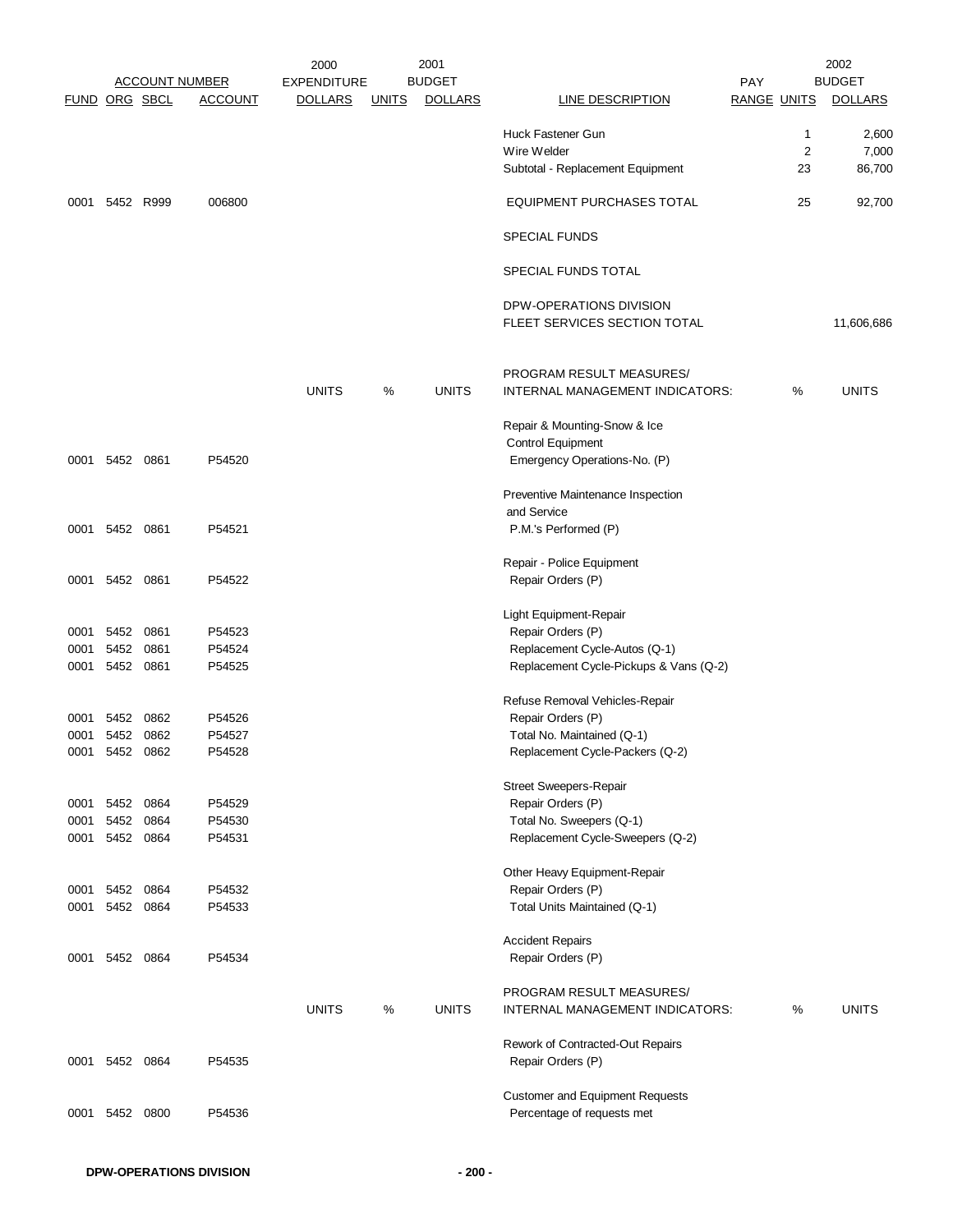|    |               |                       |                | 2000           |              | 2001           |                                                            |             | 2002          |
|----|---------------|-----------------------|----------------|----------------|--------------|----------------|------------------------------------------------------------|-------------|---------------|
|    |               | <b>ACCOUNT NUMBER</b> |                | EXPENDITURE    |              | <b>BUDGET</b>  |                                                            | <b>PAY</b>  | <b>BUDGET</b> |
|    | FUND ORG SBCL |                       | <b>ACCOUNT</b> | <b>DOLLARS</b> | <b>UNITS</b> | <b>DOLLARS</b> | LINE DESCRIPTION                                           | RANGE UNITS | DOLLARS       |
| 01 | -545          | $-2$                  | -0770          |                |              |                | Management & Administration<br>Est. Direct Labor Hours (P) |             |               |

DIRECT LABOR HOUR ALLOCATION 244,464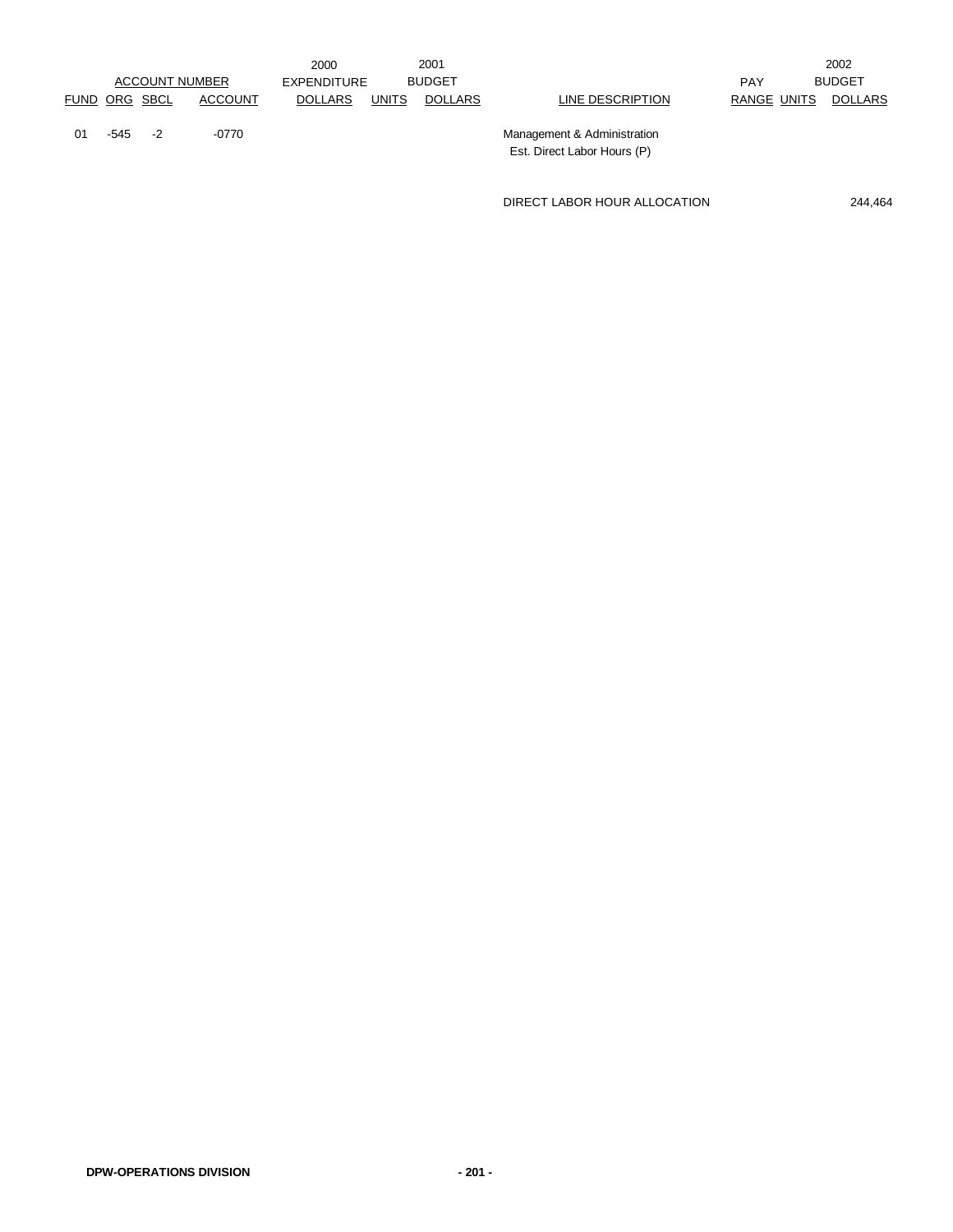|      |               | <u>ACCOUNT NUMBER</u> |                | 2000<br><b>EXPENDITURE</b> |              | 2001<br><b>BUDGET</b> |                                                                                        | <b>PAY</b>         |                              | 2002<br><b>BUDGET</b> |
|------|---------------|-----------------------|----------------|----------------------------|--------------|-----------------------|----------------------------------------------------------------------------------------|--------------------|------------------------------|-----------------------|
|      | FUND ORG SBCL |                       | <b>ACCOUNT</b> | <b>DOLLARS</b>             | <b>UNITS</b> | <b>DOLLARS</b>        | <b>LINE DESCRIPTION</b>                                                                | <b>RANGE UNITS</b> |                              | <b>DOLLARS</b>        |
|      |               |                       |                |                            |              |                       | DPW-OPERATIONS DIVISION<br>FLEET OPERATIONS SECTION                                    |                    |                              |                       |
|      |               |                       |                |                            |              |                       | SALARIES & WAGES                                                                       |                    |                              |                       |
|      |               |                       |                |                            |              |                       | Operations & Dispatch Manager                                                          | 9                  | 1                            | 66,929                |
|      |               |                       |                |                            |              |                       | <b>Equipment Operations Supervisor I</b>                                               | 4                  | 3                            | 166,680               |
|      |               |                       |                |                            |              |                       | <b>Driver Training Instructor</b><br><b>Communications Assistant IV</b>                | 270<br>455         | 3<br>1                       | 126,199<br>36,018     |
|      |               |                       |                |                            |              |                       | Garage Custodian                                                                       | 240                | 6                            | 212,309               |
|      |               |                       |                |                            |              |                       | <b>Crane Operator</b>                                                                  | 962                | 3                            | 138,466               |
|      |               |                       |                |                            |              |                       | Tractor, Bulldozer, Endloader or Grad Oper                                             | 960                | 15                           | 682,032               |
|      |               |                       |                |                            |              |                       | Tractor Operator (Under 40HP)                                                          | 956                | 6                            | 262,704               |
|      |               |                       |                |                            |              |                       | Grad All Operator                                                                      | 962<br>445         | 6                            | 276,931               |
|      |               |                       |                |                            |              |                       | <b>Communications Assistant III</b><br><b>Equipment Operator</b>                       |                    | 4<br>86                      | 135,621<br>3,244,986  |
|      |               |                       |                |                            |              |                       | <b>AUXILIARY POSITIONS</b>                                                             |                    |                              |                       |
|      |               |                       |                |                            |              |                       | <b>Equipment Operations Manager</b>                                                    | $\overline{7}$     | 1                            |                       |
|      |               |                       |                |                            |              |                       | <b>Equipment Operations Supervisor II</b>                                              | 6                  | 1                            |                       |
|      |               |                       |                |                            |              |                       | <b>Equipment Operations Supervisor I</b><br>Tractor, Bulldozer, Endloader, or Grad Ope | 4<br>960           | 1<br>10                      |                       |
|      |               |                       |                |                            |              |                       | <b>Driver Training Instructor</b>                                                      | 270                | 4                            |                       |
|      |               |                       |                |                            |              |                       | <b>Field Service Mechanic</b>                                                          | 270                | 8                            |                       |
|      |               |                       |                |                            |              |                       | City Laborer (Regular)                                                                 | 220                | 50                           |                       |
|      |               |                       |                |                            |              |                       | Garage Custodian                                                                       | 240                | 3                            |                       |
|      |               |                       |                |                            |              |                       | <b>Crane Operator</b><br>Grad All Operator                                             | 962<br>962         | 3<br>3                       |                       |
|      |               |                       |                |                            |              |                       | Tractor Operator (Under 40 HP)                                                         | 956                | 10                           |                       |
|      |               |                       |                |                            |              |                       | Truck Driver (Winter Relief)                                                           | 943                | 150                          |                       |
|      |               |                       |                |                            |              |                       | Equipment Operator (Winter Relief)                                                     | 944                | 18                           |                       |
|      |               |                       |                |                            |              |                       | Equipment Operator Supv. (Winter Relief)<br><b>Communication Assistant III</b>         | 945<br>425         | 5<br>$\overline{\mathbf{c}}$ |                       |
|      |               |                       |                |                            |              |                       | <b>Communication Assistant IV</b>                                                      | 455                | 1                            |                       |
|      |               |                       |                |                            |              |                       | <b>Snow Driver</b>                                                                     | 955                | 221                          |                       |
|      |               |                       |                |                            |              |                       | Snow Operator Light                                                                    | 957                | 40                           |                       |
|      |               |                       |                |                            |              |                       | Snow Operator Heavy                                                                    | 961                | 39                           |                       |
|      |               |                       |                |                            |              |                       | Equipment Operator                                                                     |                    | 59                           |                       |
|      |               |                       |                |                            |              |                       | <b>Total Auxiliary</b>                                                                 |                    | 629                          | 86,118                |
|      |               |                       |                |                            |              |                       | <b>Total Before Adjustments</b>                                                        |                    | 763                          | 5,434,993             |
|      |               |                       |                |                            |              |                       | Salary & Wage Rate Change                                                              |                    |                              |                       |
|      |               |                       |                |                            |              |                       | Overtime Compensated                                                                   |                    |                              | 1,636,413             |
|      |               |                       |                |                            |              |                       | Personnel Cost Adjustment                                                              |                    |                              | (465, 977)            |
|      |               |                       |                |                            |              |                       | Other                                                                                  |                    |                              | 26,000                |
|      |               |                       |                |                            |              |                       | Gross Salaries & Wages Total                                                           |                    |                              | 6,631,429             |
|      |               |                       |                |                            |              |                       | Reimbursable Services Deduction                                                        |                    |                              | (513,000)             |
|      |               |                       |                |                            |              |                       | Capital Improvements Deduction<br><b>Grants &amp; Aids Deduction</b>                   |                    |                              | (150,000)             |
| 0001 | 5453 R999     |                       | 006000         |                            |              |                       | NET SALARIES & WAGES TOTAL                                                             |                    |                              | 5,968,429             |
|      |               |                       |                |                            |              |                       | <b>O&amp;M FTE'S</b>                                                                   |                    | 126.30                       |                       |
|      |               |                       |                |                            |              |                       | NON-O&M FTE'S                                                                          |                    | 17.00                        |                       |
| 0001 | 5453 R999     |                       | 006100         |                            |              |                       | ESTIMATED EMPLOYE FRINGE BENEFITS                                                      |                    |                              | 2,029,266             |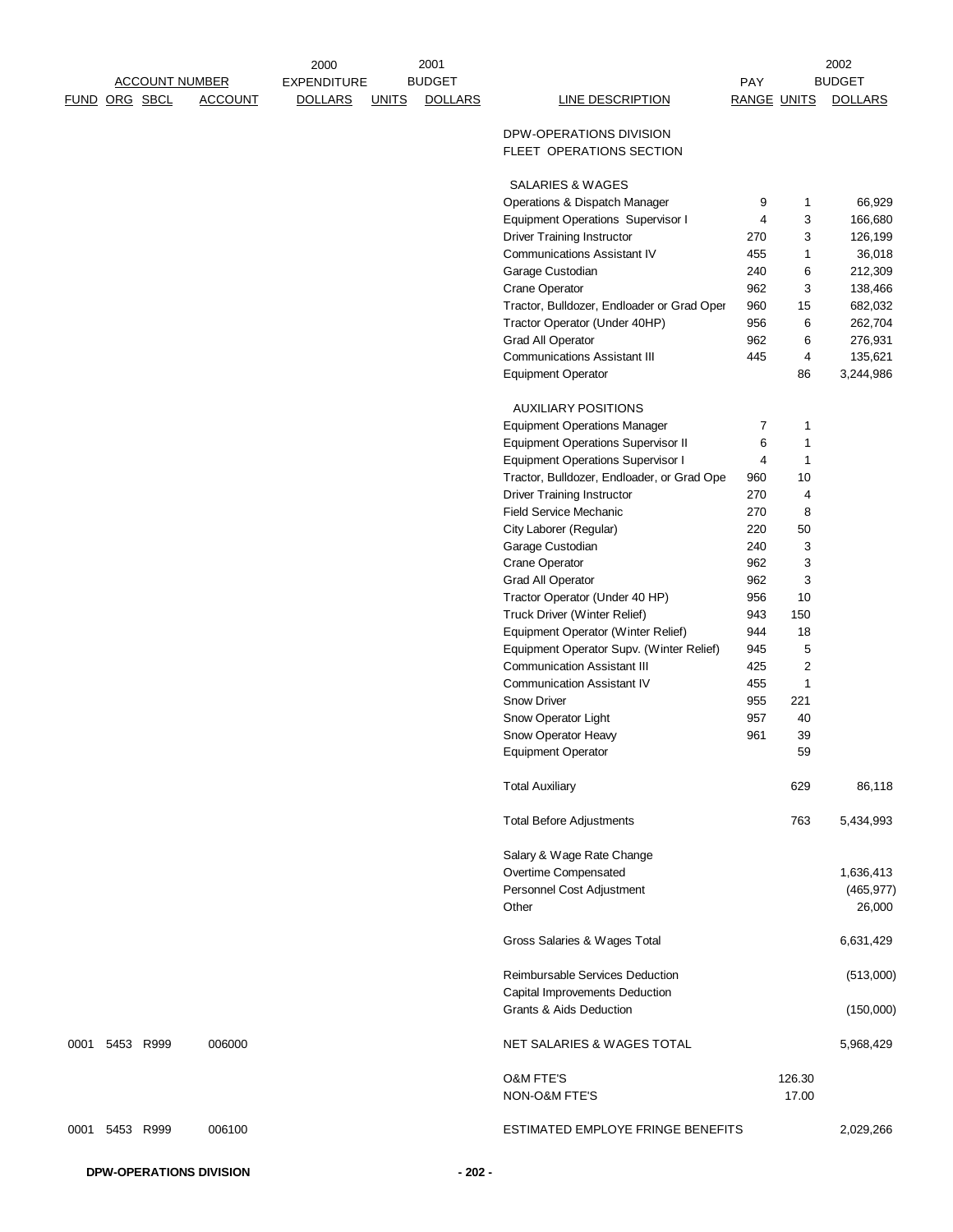|      |                |                       |                | 2000           |              | 2001           |                                                           |                    | 2002           |
|------|----------------|-----------------------|----------------|----------------|--------------|----------------|-----------------------------------------------------------|--------------------|----------------|
|      |                | <b>ACCOUNT NUMBER</b> |                | EXPENDITURE    |              | <b>BUDGET</b>  |                                                           | <b>PAY</b>         | <b>BUDGET</b>  |
|      | FUND ORG SBCL  |                       | <b>ACCOUNT</b> | <b>DOLLARS</b> | <b>UNITS</b> | <b>DOLLARS</b> | <b>LINE DESCRIPTION</b>                                   | <b>RANGE UNITS</b> | <b>DOLLARS</b> |
|      |                |                       |                |                |              |                | (Involves Revenue Offset-No                               |                    |                |
|      |                |                       |                |                |              |                | Transfer from this Account)                               |                    |                |
|      |                |                       |                |                |              |                |                                                           |                    |                |
|      |                |                       |                |                |              |                | OPERATING EXPENDITURES                                    |                    |                |
| 0001 | 5453 R999      |                       | 630100         |                |              |                | General Office Expense                                    |                    | 4,500          |
| 0001 | 5453 R999      |                       | 630500         |                |              |                | Tools & Machinery Parts                                   |                    | 1,000          |
| 0001 | 5453 R999      |                       | 631000         |                |              |                | <b>Construction Supplies</b>                              |                    | 2,000          |
| 0001 | 5453 R999      |                       | 631500         |                |              |                | Energy                                                    |                    | 2,173,478      |
| 0001 | 5453 R999      |                       | 632000         |                |              |                | <b>Other Operating Supplies</b>                           |                    | 12,000         |
| 0001 | 5453 R999      |                       | 632500         |                |              |                | <b>Facility Rental</b>                                    |                    |                |
| 0001 | 5453 R999      |                       | 633000         |                |              |                | Vehicle Rental                                            |                    | 600,000        |
| 0001 | 5453 R999      |                       | 633500         |                |              |                | Non-Vehicle Equipment Rental                              |                    | 5,500          |
| 0001 | 5453 R999      |                       | 634000         |                |              |                | <b>Professional Services</b>                              |                    |                |
| 0001 | 5453           | R999                  | 634500         |                |              |                | Information Technology Services                           |                    | 32,000         |
| 0001 | 5453 R999      |                       | 635000         |                |              |                | <b>Property Services</b>                                  |                    |                |
| 0001 | 5453 R999      |                       | 635500         |                |              |                | <b>Infrastructure Services</b>                            |                    |                |
| 0001 | 5453           | R999                  | 636000         |                |              |                | Vehicle Repair Services                                   |                    |                |
| 0001 | 5453 R999      |                       | 636500         |                |              |                | <b>Other Operating Services</b>                           |                    | 21,000         |
| 0001 | 5453 R999      |                       | 637000         |                |              |                | Loans and Grants                                          |                    |                |
| 0001 | 5453 R999      |                       | 637501         |                |              |                | Reimburse Other Departments                               |                    |                |
| 0001 | 5453           | R999                  | 006300         |                |              |                | OPERATING EXPENDITURES                                    |                    | 2,851,478      |
|      |                |                       |                |                |              |                | <b>EQUIPMENT PURCHASES</b>                                |                    |                |
|      |                |                       |                |                |              |                | <b>Additional Equipment</b>                               |                    |                |
|      |                |                       |                |                |              |                | Other Previous Experience                                 |                    |                |
|      |                |                       |                |                |              |                | Subtotal - Additional Equipment                           |                    |                |
|      |                |                       |                |                |              |                | <b>Replacement Equipment</b>                              |                    |                |
|      |                |                       |                |                |              |                | <b>Other Previous Experience</b>                          |                    |                |
|      |                |                       |                |                |              |                | Subtotal - Replacement Equipment                          |                    |                |
|      | 0001 5453 R999 |                       | 006800         |                |              |                | <b>EQUIPMENT PURCHASES TOTAL</b>                          |                    |                |
|      |                |                       |                |                |              |                | <b>SPECIAL FUNDS</b>                                      |                    |                |
|      |                |                       |                |                |              |                | SPECIAL FUNDS TOTAL                                       |                    |                |
|      |                |                       |                |                |              |                | DPW-OPERATIONS DIVISION<br>FLEET OPERATIONS SECTION TOTAL |                    | 10,849,173     |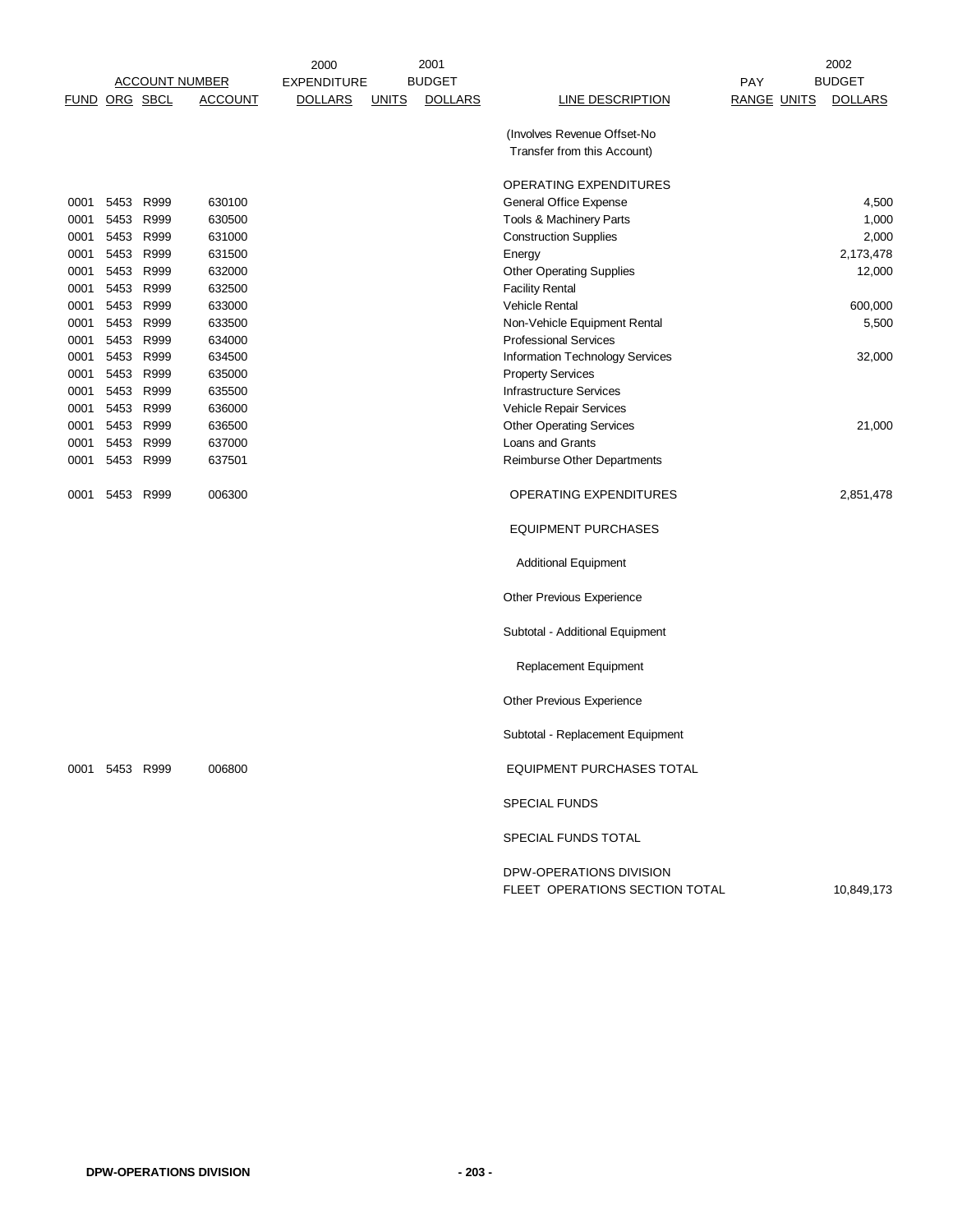|      |                      |                       |                | 2000               |              | 2001           | 2002                                                       |            |                    |                |
|------|----------------------|-----------------------|----------------|--------------------|--------------|----------------|------------------------------------------------------------|------------|--------------------|----------------|
|      |                      | <b>ACCOUNT NUMBER</b> |                | <b>EXPENDITURE</b> |              | <b>BUDGET</b>  |                                                            | <b>PAY</b> |                    | <b>BUDGET</b>  |
|      | <b>FUND ORG SBCL</b> |                       | <b>ACCOUNT</b> | <b>DOLLARS</b>     | <b>UNITS</b> | <b>DOLLARS</b> | <b>LINE DESCRIPTION</b>                                    |            | <b>RANGE UNITS</b> | <b>DOLLARS</b> |
|      |                      |                       |                |                    |              |                | PROGRAM RESULT MEASURES/                                   |            |                    |                |
|      |                      |                       |                | <b>UNITS</b>       | $\%$         | <b>UNITS</b>   | INTERNAL MANAGEMENT INDICATORS:                            |            | %                  | <b>UNITS</b>   |
|      |                      |                       |                |                    |              |                | <b>Operations-Other Activities</b>                         |            |                    |                |
|      | 0001 5453            | 0850                  | P54537         |                    |              |                | Equipment Hours Provided (P)                               |            |                    |                |
| 0001 | 5453                 | 0850                  | P54538         |                    |              |                | % of Total Municipal Equipment<br>Operations Hours (Q-1)   |            |                    |                |
|      |                      |                       |                |                    |              |                | Operations-Snow and Ice Control                            |            |                    |                |
| 0001 | 5453                 | 0850                  | P54539         |                    |              |                | Equipment Hours Provided (P)                               |            |                    |                |
| 0001 | 5453                 | 0850                  | P54540         |                    |              |                | No. of Emergency Operations (Q-1)                          |            |                    |                |
|      |                      |                       |                |                    |              |                | % of Total Municipal Equipment                             |            |                    |                |
| 0001 | 5453                 | 0850                  | P54541         |                    |              |                | Operation Hours (Q-2)                                      |            |                    |                |
|      |                      |                       |                |                    |              |                | Training & Field Supervision                               |            |                    |                |
| 0001 | 5453                 | 0850                  | P54542         |                    |              |                | NR. DPW Fleet Accidents (P)                                |            |                    |                |
| 0001 |                      | 5453 0850             | P54543         |                    |              |                | No. of Accidents Charged to Division (Q-1)                 |            |                    |                |
|      |                      |                       |                |                    |              |                | <b>Field Repair Service</b>                                |            |                    |                |
| 0001 |                      | 5453 0850             | P54544         |                    |              |                | Service Calls (P)                                          |            |                    |                |
|      |                      |                       |                |                    |              |                | Operations-Refuse Removal                                  |            |                    |                |
| 0001 | 5453                 | 0850                  | P54545         |                    |              |                | Equipment Hours Provided (P)                               |            |                    |                |
| 0001 | 5453                 | 0850                  | P54546         |                    |              |                | % of Total Muni. Equip. Operator Hours (Q-1)               |            |                    |                |
|      |                      |                       |                |                    |              |                | <b>Operations-Street Sweeping</b>                          |            |                    |                |
| 0001 | 5453                 | 0850                  | P54547         |                    |              |                | Equipment Hours Provided (P)                               |            |                    |                |
| 0001 | 5453                 | 0850                  | P54548         |                    |              |                | % of Total Muni. Equip. Operator Hours (Q-1)               |            |                    |                |
|      |                      |                       |                |                    |              |                | <b>Operations-Forestry Activity</b>                        |            |                    |                |
| 0001 | 5453                 | 0850                  | P54549         |                    |              |                | Equipment Hours Provided (P)                               |            |                    |                |
| 0001 | 5453                 | 0850                  | P54550         |                    |              |                | % of Total Muni. Equip. Operator Hours (Q-1)               |            |                    |                |
|      |                      |                       |                |                    |              |                | Operations-Infrastructure                                  |            |                    |                |
| 0001 | 5453                 | 0850                  | P54551         |                    |              |                | Equipment Hours Provided (P)                               |            |                    |                |
| 0001 | 5453                 | 0850                  | P54552         |                    |              |                | % of Total Muni. Equip. Operator Hours (Q-1)               |            |                    |                |
| 01   | -545                 | -3                    | $-0770$        |                    |              |                | Management & Administration<br>Est. Direct Labor Hours (P) |            |                    |                |

DIRECT LABOR HOUR ALLOCATION 222,288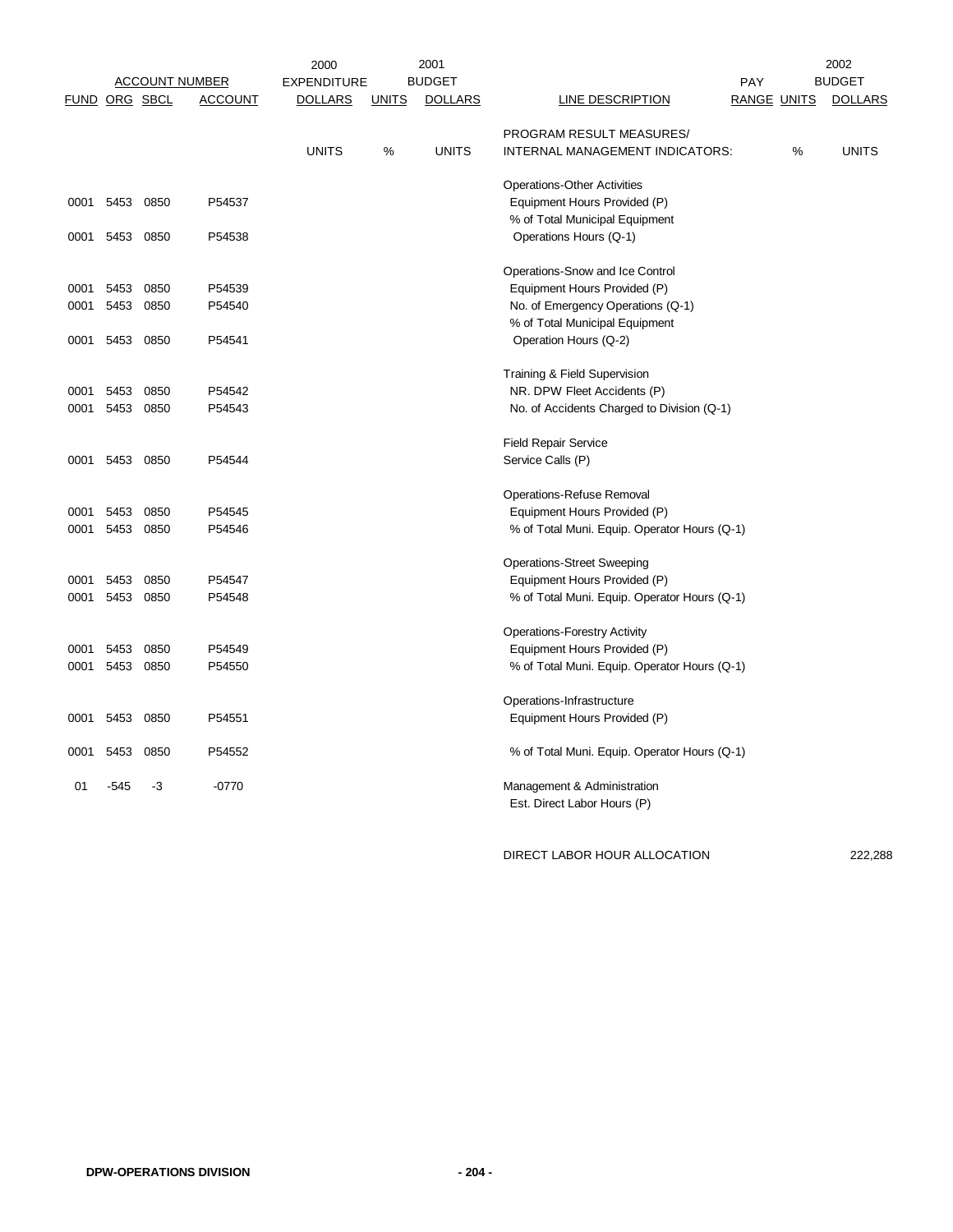|      |                       |                | 2000               |              | 2001           |                                                                                                                                           |                    |              | 2002           |
|------|-----------------------|----------------|--------------------|--------------|----------------|-------------------------------------------------------------------------------------------------------------------------------------------|--------------------|--------------|----------------|
|      | <b>ACCOUNT NUMBER</b> |                | <b>EXPENDITURE</b> |              | <b>BUDGET</b>  |                                                                                                                                           | <b>PAY</b>         |              | <b>BUDGET</b>  |
|      | FUND ORG SBCL         | <b>ACCOUNT</b> | <b>DOLLARS</b>     | <b>UNITS</b> | <b>DOLLARS</b> | <b>LINE DESCRIPTION</b>                                                                                                                   | <b>RANGE UNITS</b> |              | <b>DOLLARS</b> |
|      |                       |                |                    |              |                | DPW-OPERATIONS DIVISION<br><b>DESIGN &amp; CONSTRUCTION SECTION</b>                                                                       |                    |              |                |
|      |                       |                |                    |              |                | <b>SALARIES &amp; WAGES</b>                                                                                                               |                    |              |                |
|      |                       |                |                    |              |                | ARCHITECTURAL PLANNING &<br><b>DESIGN UNIT</b>                                                                                            |                    |              |                |
|      |                       |                |                    |              |                | Facilities Design & Construction Mgr. (Y)                                                                                                 | 14                 | 1            | 102,382        |
|      |                       |                |                    |              |                | Architecture Project Manager                                                                                                              | 12                 | $\mathbf{1}$ | 82,693         |
|      |                       |                |                    |              |                | Architect III                                                                                                                             | 628                | 2            | 122,314        |
|      |                       |                |                    |              |                | Architectural Designer II                                                                                                                 | 626                | 3            | 161,533        |
|      |                       |                |                    |              |                | <b>Recreational Facilities Coordinator</b>                                                                                                | 607                | 1            | 61,573         |
|      |                       |                |                    |              |                | MECHANICAL PLANNING & DESIGN<br><b>UNIT</b>                                                                                               |                    |              |                |
|      |                       |                |                    |              |                | Mechanical Engineer IV                                                                                                                    | 12                 | 1            | 75,264         |
|      |                       |                |                    |              |                | Mechanical Engineer III                                                                                                                   | 628                | 1            | 59,958         |
|      |                       |                |                    |              |                | Mechanical Engineer II                                                                                                                    | 626                | 1            | 53,844         |
|      |                       |                |                    |              |                | DRAFTING SERVICE UNIT                                                                                                                     |                    |              |                |
|      |                       |                |                    |              |                | Engineering Drafting Technician IV                                                                                                        | 604                | 2            | 86,403         |
|      |                       |                |                    |              |                | Engineering Tech V                                                                                                                        | 622                | 1            | 53,844         |
|      |                       |                |                    |              |                | <b>Engineering Drafting Tech II</b>                                                                                                       | 602                | 1            | 38,516         |
|      |                       |                |                    |              |                | CONSTRUCTION MANAGEMENT UNIT                                                                                                              |                    |              |                |
|      |                       |                |                    |              |                | Bridges & Public Buildings Inspector (X)                                                                                                  | 545                | 4            | 176,497        |
|      |                       |                |                    |              |                |                                                                                                                                           |                    |              |                |
|      |                       |                |                    |              |                | <b>AUXILIARY POSITIONS</b>                                                                                                                |                    |              |                |
|      |                       |                |                    |              |                | Architectural Designer II                                                                                                                 | 626                | 3            |                |
|      |                       |                |                    |              |                | Construction Coordinator (X)                                                                                                              | 545                | 1            |                |
|      |                       |                |                    |              |                | Bridges & Public Buildings Coord. (X)                                                                                                     | 620                | 2            |                |
|      |                       |                |                    |              |                | <b>Engineering Drafting Tech II</b>                                                                                                       | 602                | 1            |                |
|      |                       |                |                    |              |                | Mechanical Eng II                                                                                                                         | 626                | $\mathbf{1}$ |                |
|      |                       |                |                    |              |                | <b>AUXILIARY PERSONNEL</b>                                                                                                                |                    | 8            |                |
|      |                       |                |                    |              |                | <b>Total Before Adjustments</b>                                                                                                           |                    | 27           | 1,074,821      |
|      |                       |                |                    |              |                | Salary & Wage Rate Change                                                                                                                 |                    |              |                |
|      |                       |                |                    |              |                | Overtime Compensated                                                                                                                      |                    |              | 25,000         |
|      |                       |                |                    |              |                | Personnel Cost Adjustment<br>Other                                                                                                        |                    |              | (4,084)        |
|      |                       |                |                    |              |                | Gross Salaries & Wages Total                                                                                                              |                    |              | 1,095,737      |
|      |                       |                |                    |              |                | Reimbursable Services Deduction                                                                                                           |                    |              |                |
|      |                       |                |                    |              |                | Capital Improvements Deduction                                                                                                            |                    |              | (670,000)      |
|      |                       |                |                    |              |                | <b>Grants &amp; Aids Deduction</b>                                                                                                        |                    |              |                |
| 0001 | 5454 R999             | 006000         |                    |              |                | NET SALARIES & WAGES TOTAL                                                                                                                |                    |              | 425,737        |
|      |                       |                |                    |              |                | <b>O&amp;M FTE'S</b>                                                                                                                      |                    | 5.62         |                |
|      |                       |                |                    |              |                | NON-O&M FTE'S                                                                                                                             |                    | 13.38        |                |
|      |                       |                |                    |              |                | (X) Private Auto Allowance May Be Paid Pursuant to<br>Section 350-183 of the Milwaukee Code.                                              |                    |              |                |
|      |                       |                |                    |              |                | (Y) Required to file a statement of economic interests in accordance with<br>the Milwaukee Code of Ordinances Chapter 303-Code of Ethics. |                    |              |                |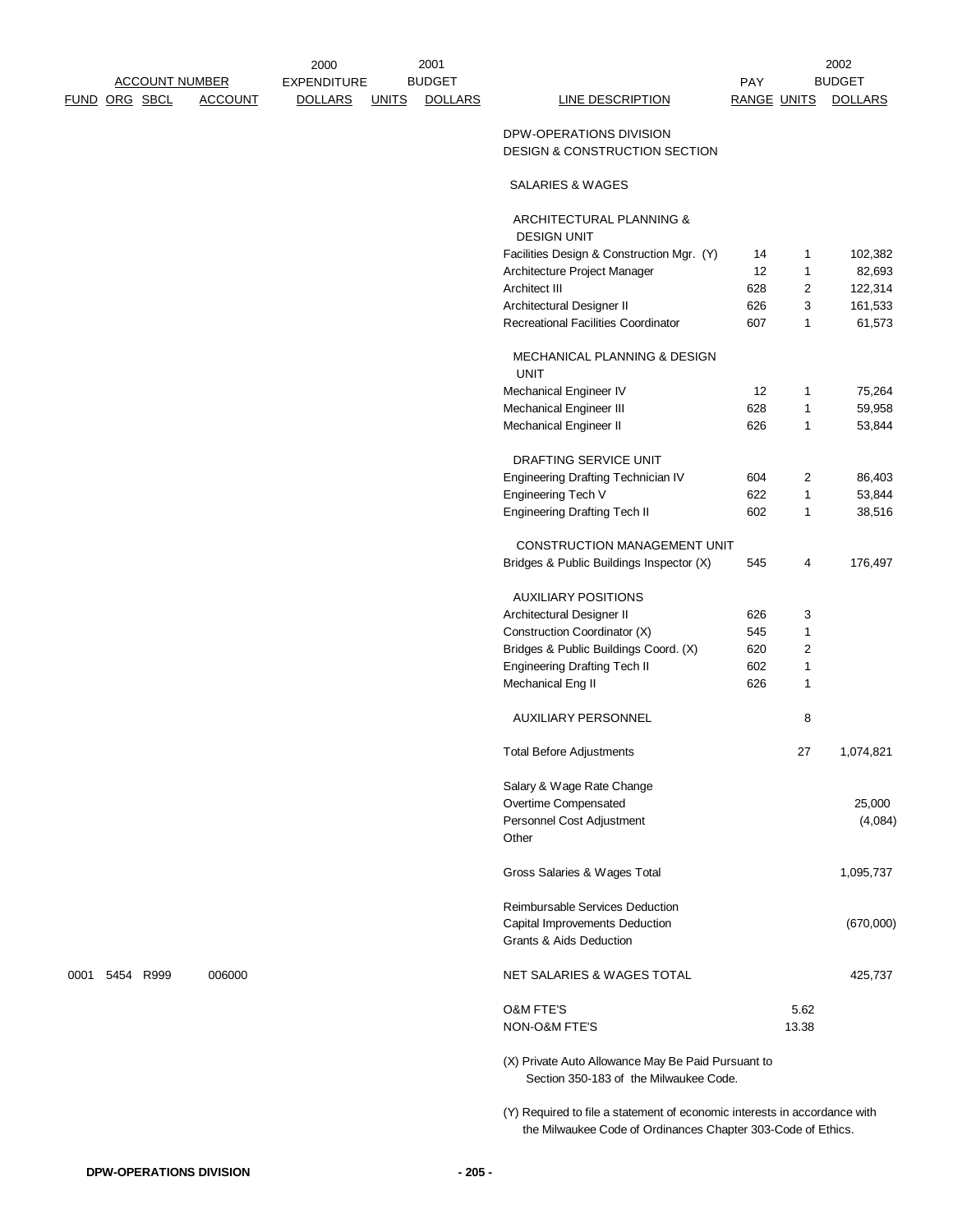|                      | 2000      |      |                       |                    |              | 2001           |                                    |                    | 2002           |  |
|----------------------|-----------|------|-----------------------|--------------------|--------------|----------------|------------------------------------|--------------------|----------------|--|
|                      |           |      | <b>ACCOUNT NUMBER</b> | <b>EXPENDITURE</b> |              | <b>BUDGET</b>  |                                    | PAY                | <b>BUDGET</b>  |  |
| <b>FUND ORG SBCL</b> |           |      | <b>ACCOUNT</b>        | <b>DOLLARS</b>     | <b>UNITS</b> | <b>DOLLARS</b> | <b>LINE DESCRIPTION</b>            | <b>RANGE UNITS</b> | <b>DOLLARS</b> |  |
|                      |           |      |                       |                    |              |                |                                    |                    |                |  |
|                      |           |      |                       |                    |              |                |                                    |                    |                |  |
| 0001                 | 5454 R999 |      | 006100                |                    |              |                | ESTIMATED EMPLOYE FRINGE BENEFITS  |                    | 144,751        |  |
|                      |           |      |                       |                    |              |                | (Involves Revenue Offset-No        |                    |                |  |
|                      |           |      |                       |                    |              |                | Transfers from this Account)       |                    |                |  |
|                      |           |      |                       |                    |              |                |                                    |                    |                |  |
|                      |           |      |                       |                    |              |                | OPERATING EXPENDITURES             |                    |                |  |
| 0001                 | 5454      | R999 | 630100                |                    |              |                | General Office Expense             |                    | 4,500          |  |
| 0001                 | 5454 R999 |      | 630500                |                    |              |                | Tools & Machinery Parts            |                    |                |  |
| 0001                 | 5454 R999 |      | 631000                |                    |              |                | <b>Construction Supplies</b>       |                    |                |  |
| 0001                 | 5454      | R999 | 631500                |                    |              |                | Energy                             |                    |                |  |
| 0001                 | 5454      | R999 | 632000                |                    |              |                | <b>Other Operating Supplies</b>    |                    | 2,000          |  |
| 0001                 | 5454      | R999 | 632500                |                    |              |                | <b>Facility Rental</b>             |                    |                |  |
| 0001                 | 5454      | R999 | 633000                |                    |              |                | <b>Vehicle Rental</b>              |                    | 9,000          |  |
| 0001                 | 5454      | R999 | 633500                |                    |              |                | Non-Vehicle Equipment Rental       |                    |                |  |
| 0001                 | 5454 R999 |      | 634000                |                    |              |                | <b>Professional Services</b>       |                    | 60,000         |  |
| 0001                 | 5454      | R999 | 634500                |                    |              |                | Information Technology Services    |                    |                |  |
| 0001                 | 5454      | R999 | 635000                |                    |              |                | <b>Property Services</b>           |                    | 6,500          |  |
| 0001                 | 5454 R999 |      | 635500                |                    |              |                | <b>Infrastructure Services</b>     |                    |                |  |
| 0001                 | 5454      | R999 | 636000                |                    |              |                | Vehicle Repair Services            |                    |                |  |
| 0001                 | 5454 R999 |      | 636500                |                    |              |                | <b>Other Operating Services</b>    |                    | 1,000          |  |
| 0001                 | 5454 R999 |      | 637000                |                    |              |                | Loans and Grants                   |                    |                |  |
| 0001                 | 5454 R999 |      | 637501                |                    |              |                | <b>Reimburse Other Departments</b> |                    |                |  |
|                      |           |      |                       |                    |              |                |                                    |                    |                |  |
| 0001                 | 5454 R999 |      | 006300                |                    |              |                | OPERATING EXPENDITURES             |                    | 83,000         |  |
|                      |           |      |                       |                    |              |                |                                    |                    |                |  |
|                      |           |      |                       |                    |              |                | <b>EQUIPMENT PURCHASES</b>         |                    |                |  |
|                      |           |      |                       |                    |              |                |                                    |                    |                |  |
|                      |           |      |                       |                    |              |                | <b>Additional Equipment</b>        |                    |                |  |
|                      |           |      |                       |                    |              |                |                                    |                    |                |  |
|                      |           |      |                       |                    |              |                | Subtotal - Additional Equipment    |                    |                |  |
|                      |           |      |                       |                    |              |                |                                    |                    |                |  |
|                      |           |      |                       |                    |              |                |                                    |                    |                |  |
|                      |           |      |                       |                    |              |                | Replacement Equipment              |                    |                |  |
|                      |           |      |                       |                    |              |                |                                    |                    |                |  |
|                      |           |      |                       |                    |              |                | Subtotal - Replacement Equipment   |                    |                |  |
|                      |           |      |                       |                    |              |                |                                    |                    |                |  |
| 0001                 | 5454 R999 |      | 006800                |                    |              |                | EQUIPMENT PURCHASES TOTAL          |                    |                |  |
|                      |           |      |                       |                    |              |                |                                    |                    |                |  |
|                      |           |      |                       |                    |              |                | <b>SPECIAL FUNDS</b>               |                    |                |  |
|                      |           |      |                       |                    |              |                |                                    |                    |                |  |
|                      |           |      |                       |                    |              |                | SPECIAL FUNDS TOTAL                |                    |                |  |
|                      |           |      |                       |                    |              |                | DPW-OPERATIONS DIVISION            |                    |                |  |
|                      |           |      |                       |                    |              |                | <b>DESIGN &amp; CONSTRUCTION</b>   |                    |                |  |
|                      |           |      |                       |                    |              |                | <b>SECTION TOTAL</b>               |                    |                |  |
|                      |           |      |                       |                    |              |                |                                    |                    | 653,488        |  |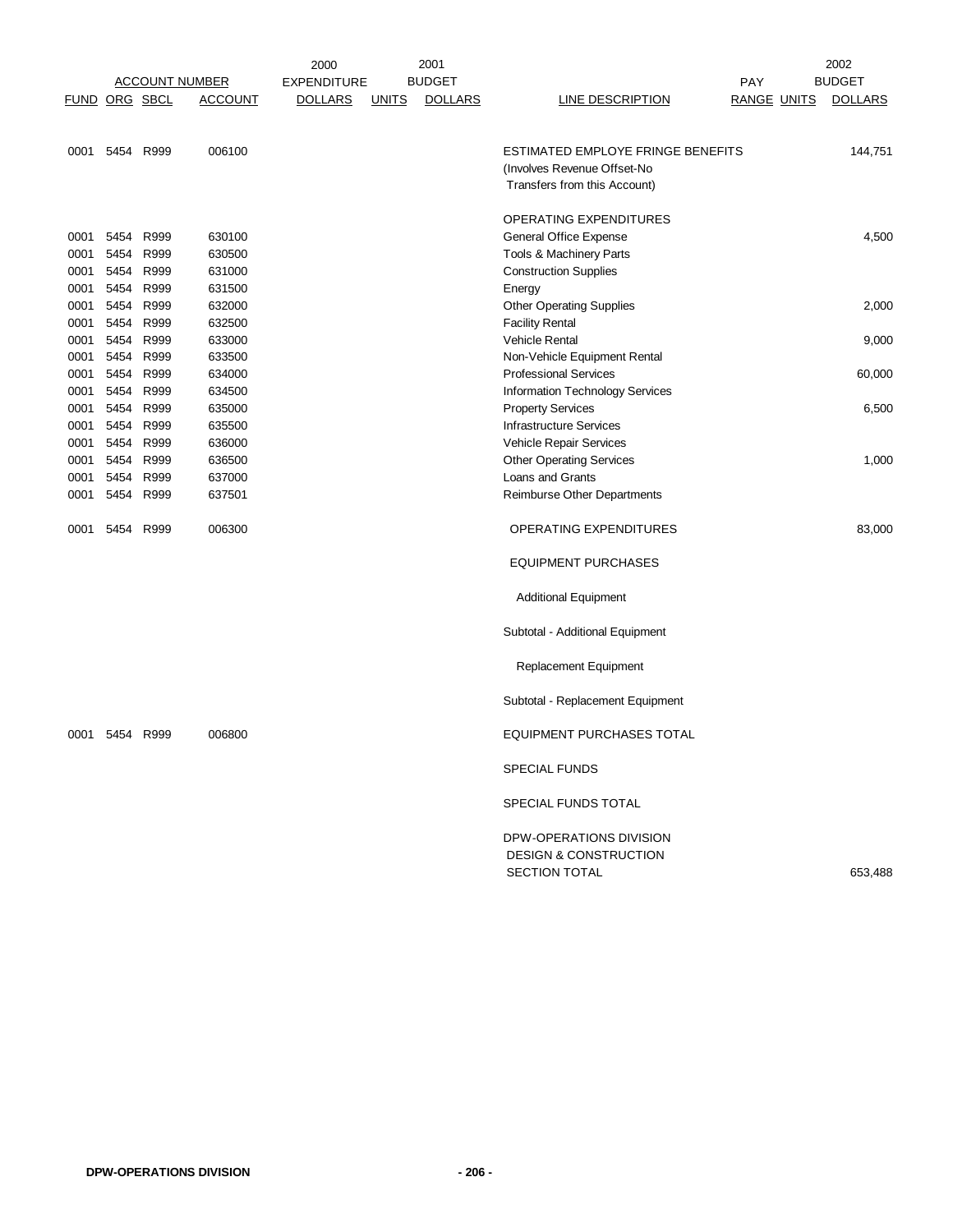|               |      |      |                       | 2000               |              | 2001           |                                                 |                    |      | 2002           |
|---------------|------|------|-----------------------|--------------------|--------------|----------------|-------------------------------------------------|--------------------|------|----------------|
|               |      |      | <b>ACCOUNT NUMBER</b> | <b>EXPENDITURE</b> |              | <b>BUDGET</b>  |                                                 | PAY                |      | <b>BUDGET</b>  |
| FUND ORG SBCL |      |      | <b>ACCOUNT</b>        | <b>DOLLARS</b>     | <b>UNITS</b> | <b>DOLLARS</b> | LINE DESCRIPTION                                | <b>RANGE UNITS</b> |      | <b>DOLLARS</b> |
|               |      |      |                       |                    |              |                | PROGRAM RESULT MEASURES/                        |                    |      |                |
|               |      |      |                       | <b>UNITS</b>       | %            | <b>UNITS</b>   | INTERNAL MANAGEMENT INDICATORS:                 |                    | $\%$ | <b>UNITS</b>   |
|               |      |      |                       |                    |              |                |                                                 |                    |      |                |
|               |      |      |                       |                    |              |                | Budget Estimating (PI & O&M)                    |                    |      |                |
| 0001          | 5454 | 0710 | P54553                |                    |              |                | Number of Estimates (P)                         |                    |      |                |
| 0001          | 5454 | 0710 | P54554                |                    |              |                | No. of Architectural Estimates (Q-1)            |                    |      |                |
| 0001          | 5454 | 0710 | P54555                |                    |              |                | No. of Electrical/Communication Estimates (Q-2) |                    |      |                |
|               |      |      |                       |                    |              |                | Design Projects (O&M)                           |                    |      |                |
| 0001          | 5454 | 0710 | P54556                |                    |              |                | Number of Projects (P)                          |                    |      |                |
| 0001          | 5454 | 0710 | P54557                |                    |              |                | No. of Architectural Projects (Q-1)             |                    |      |                |
| 0001          | 5454 | 0710 | P54558                |                    |              |                | No. of Electrical Communications Projects (Q-2) |                    |      |                |
|               |      |      |                       |                    |              |                |                                                 |                    |      |                |
|               |      |      |                       |                    |              |                | Project Inspection (O&M)                        |                    |      |                |
| 0001          | 5454 | 0710 | P54559                |                    |              |                | Number of Projects (P)                          |                    |      |                |
|               |      |      |                       |                    |              |                | <b>Record Services</b>                          |                    |      |                |
| 0001          | 5454 | 0710 | P54560                |                    |              |                | Records Changed (P)                             |                    |      |                |
|               |      |      |                       |                    |              |                |                                                 |                    |      |                |
|               |      |      |                       |                    |              |                | Design and Construction                         |                    |      |                |
| 0001          | 5454 | 0700 | P54561                |                    |              |                | Percentage of facility available                |                    |      |                |
|               |      |      |                       |                    |              |                | <b>Expenditure of Capital Funds</b>             |                    |      |                |
| 0001          | 5454 | 0700 | P54562                |                    |              |                | Percent expenditure for design                  |                    |      |                |
| 0001          | 5454 | 0700 | P54563                |                    |              |                | Percent expenditure for inspection              |                    |      |                |
|               |      |      |                       |                    |              |                |                                                 |                    |      |                |
| 01            | -545 | -4   | $-0770$               |                    |              |                | Management & Administration                     |                    |      |                |
|               |      |      |                       |                    |              |                | Est. Direct Labor Hours (P)                     |                    |      |                |

DIRECT LABOR HOUR ALLOCATION 10,116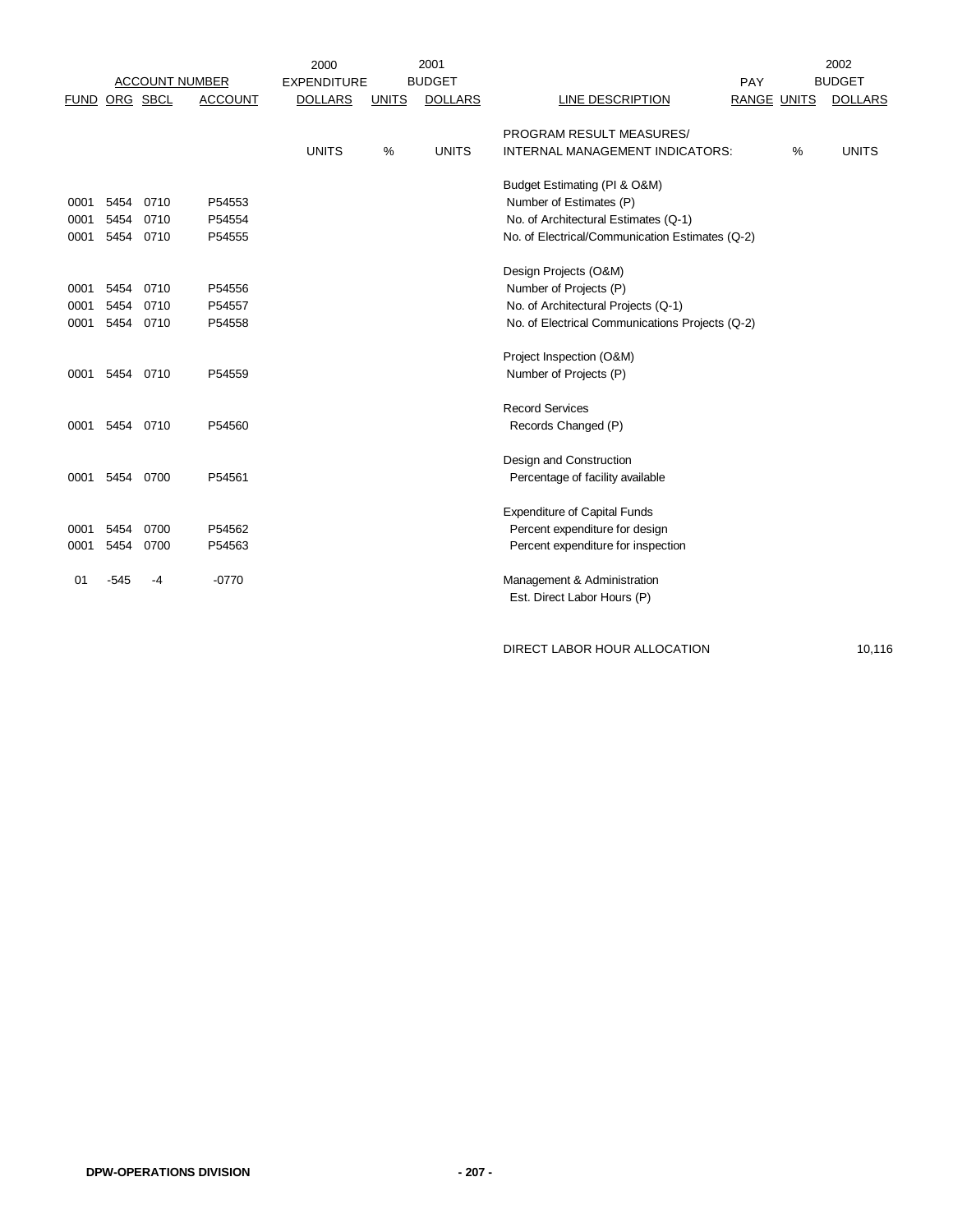|               | <b>ACCOUNT NUMBER</b> |                | 2000<br><b>EXPENDITURE</b> |              | 2001<br><b>BUDGET</b> |                                                                 | <b>PAY</b>         |                | 2002<br><b>BUDGET</b> |
|---------------|-----------------------|----------------|----------------------------|--------------|-----------------------|-----------------------------------------------------------------|--------------------|----------------|-----------------------|
| FUND ORG SBCL |                       | <b>ACCOUNT</b> | <b>DOLLARS</b>             | <b>UNITS</b> | <b>DOLLARS</b>        | <b>LINE DESCRIPTION</b>                                         | <b>RANGE UNITS</b> |                | <b>DOLLARS</b>        |
|               |                       |                |                            |              |                       | DPW-OPERATIONS DIVISION<br><b>FACILITIES MANAGEMENT SECTION</b> |                    |                |                       |
|               |                       |                |                            |              |                       | SALARIES & WAGES                                                |                    |                |                       |
|               |                       |                |                            |              |                       | <b>OPERATIONS AND MAINT, UNIT</b>                               |                    |                |                       |
|               |                       |                |                            |              |                       | Facilities Manager (Y)                                          | 14                 | 1              | 102,382               |
|               |                       |                |                            |              |                       | <b>CUSTODIAL SERVICES</b>                                       |                    |                |                       |
|               |                       |                |                            |              |                       | <b>Building Services Manager</b>                                | 6                  | 1              | 57,794                |
|               |                       |                |                            |              |                       | <b>Building Services Supervisor</b>                             | 2                  | 3              | 136,308               |
|               |                       |                |                            |              |                       | Custodial Worker III                                            | 230                | 4              | 134,892               |
|               |                       |                |                            |              |                       | Custodial Worker II/City Laborer                                | 215                | 36             | 1,146,211             |
|               |                       |                |                            |              |                       | <b>MECHANICAL SERVICES</b>                                      |                    |                |                       |
|               |                       |                |                            |              |                       | Heating & Ventilating Mechanic II                               | 252                | 9              | 339,884               |
|               |                       |                |                            |              |                       | Heating & Ventilating Mechanic III                              | 262                | 2              | 79,795                |
|               |                       |                |                            |              |                       | Operations & Maintenance Manager                                | 10                 | 1              | 62,910                |
|               |                       |                |                            |              |                       | <b>Facilities Control Specialist</b>                            | 599                | 1              | 62,712                |
|               |                       |                |                            |              |                       | Facilities Maintenance Coordinator (X)                          | 627                | 1              | 50,242                |
|               |                       |                |                            |              |                       | Equipment Mechanic IV                                           | 254                | 1              | 38,441                |
|               |                       |                |                            |              |                       | Facilities Construction Project Coord.(X)                       | 627                | 1              | 58,614                |
|               |                       |                |                            |              |                       | <b>Engineering Tech IV</b>                                      | 620                | 1              | 38,504                |
|               |                       |                |                            |              |                       | ELECTRICAL SERVICES                                             |                    |                |                       |
|               |                       |                |                            |              |                       | <b>Electrical Services Supervisor II</b>                        | 10                 | 2              | 158,625               |
|               |                       |                |                            |              |                       | <b>Electrical Mechanic</b>                                      | 978                | 30             | 1,467,648             |
|               |                       |                |                            |              |                       | <b>Electrical Worker</b>                                        | 974                | 4              | 149,427               |
|               |                       |                |                            |              |                       | Laborer/Electrical Services                                     | 230                | 3              | 101,169               |
|               |                       |                |                            |              |                       | <b>Accounting Assistant II</b>                                  | 445                | 1              | 34,183                |
|               |                       |                |                            |              |                       | <b>CONSTRUCTION &amp; REPAIRS</b>                               |                    |                |                       |
|               |                       |                |                            |              |                       | <b>Carpenter Supervisor</b>                                     | 991                | 1              | 50,211                |
|               |                       |                |                            |              |                       | Carpenter                                                       | 986                | 15             | 681,096               |
|               |                       |                |                            |              |                       | Painter Supervisor, House                                       | 985                | 1              | 48,610                |
|               |                       |                |                            |              |                       | Painter Leadworker, House                                       | 983                | 1              | 44,574                |
|               |                       |                |                            |              |                       | Painter                                                         | 981                | 10             | 438,048               |
|               |                       |                |                            |              |                       | Bricklayer, Buildings                                           | 989                | 4              | 209,914               |
|               |                       |                |                            |              |                       | <b>Cement Finisher</b>                                          | 982                | 1              | 42,806                |
|               |                       |                |                            |              |                       | <b>LABOR POOL</b>                                               |                    |                |                       |
|               |                       |                |                            |              |                       | <b>Bridge Laborer II</b>                                        | 238                | 2              | 68,055                |
|               |                       |                |                            |              |                       | Bridge Laborer I                                                | 235                | 2              | 69,161                |
|               |                       |                |                            |              |                       | Bridge Labor Crew Leader II                                     | 245                | 1              | 36,253                |
|               |                       |                |                            |              |                       | Laborer/Electrical Services                                     | 230                | 1              | 33,723                |
|               |                       |                |                            |              |                       | BRIDGE SHOP & STORES UNIT                                       |                    |                |                       |
|               |                       |                |                            |              |                       | Inventory Assistant IV                                          | 350                | 3              | 108,054               |
|               |                       |                |                            |              |                       | <b>Inventory Assistant II</b>                                   | 338                | 3              | 93,454                |
|               |                       |                |                            |              |                       | Clerk II (Field)                                                | 430                | 1              | 31,889                |
|               |                       |                |                            |              |                       | AUXILIARY PERSONNEL                                             |                    |                |                       |
|               |                       |                |                            |              |                       | Mechanical Maintenance Supervisor                               | 5                  | 2              |                       |
|               |                       |                |                            |              |                       | Heating & Ventilating Mechanic III                              | 262                | $\mathbf{1}$   |                       |
|               |                       |                |                            |              |                       | Heating & Ventilating Mechanic II                               | 252                | 3              |                       |
|               |                       |                |                            |              |                       | <b>Building Services Supervisor</b>                             | $\overline{c}$     | $\mathbf{1}$   |                       |
|               |                       |                |                            |              |                       | <b>Custodial Worker III</b>                                     | 230                | 2              |                       |
|               |                       |                |                            |              |                       | Custodial Worker II-City Laborer                                | 215                | $\overline{c}$ |                       |
|               |                       |                |                            |              |                       | Custodial Worker I                                              | 200                | $\overline{2}$ |                       |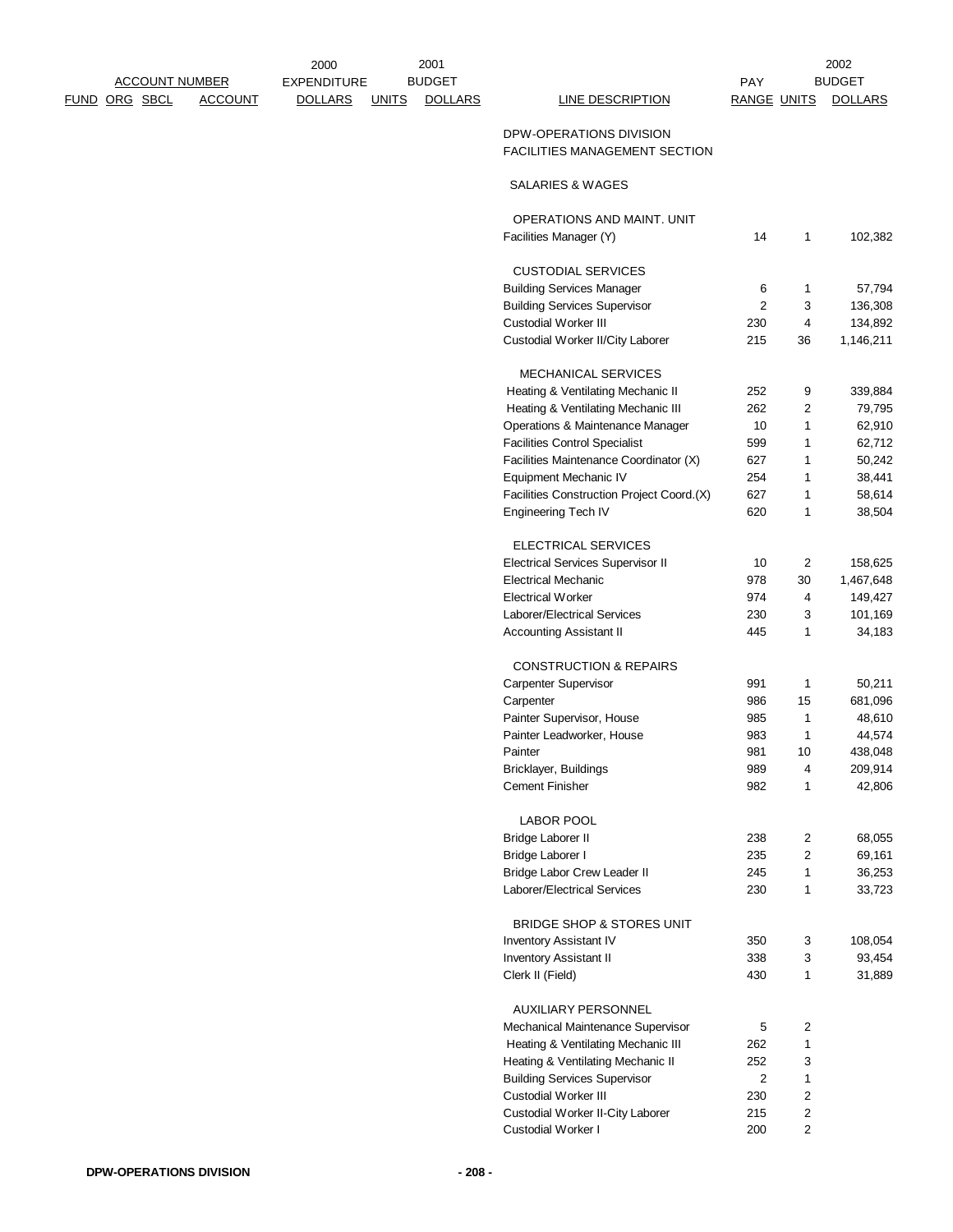|               |      | <b>ACCOUNT NUMBER</b>  |                  | 2000<br><b>EXPENDITURE</b> |              | 2001<br><b>BUDGET</b> |                                                                                                    | PAY                |        | 2002<br><b>BUDGET</b> |
|---------------|------|------------------------|------------------|----------------------------|--------------|-----------------------|----------------------------------------------------------------------------------------------------|--------------------|--------|-----------------------|
| FUND ORG SBCL |      |                        | <b>ACCOUNT</b>   | <b>DOLLARS</b>             | <b>UNITS</b> | <b>DOLLARS</b>        | <b>LINE DESCRIPTION</b>                                                                            | <b>RANGE UNITS</b> |        | <b>DOLLARS</b>        |
|               |      |                        |                  |                            |              |                       | Inventory Assistant IV                                                                             | 350                | 1      |                       |
|               |      |                        |                  |                            |              |                       | <b>Electrical Services Supervisor II</b>                                                           | 10                 | 2      |                       |
|               |      |                        |                  |                            |              |                       | <b>Electrical Mechanic</b>                                                                         | 978                | 5      | 44,034                |
|               |      |                        |                  |                            |              |                       | <b>Electrical Worker</b>                                                                           | 974                | 2      |                       |
|               |      |                        |                  |                            |              |                       | <b>Equipment Mechanic I</b>                                                                        | 235                | 1      |                       |
|               |      |                        |                  |                            |              |                       | <b>Carpenter Supervisor</b>                                                                        | 991                | 2      |                       |
|               |      |                        |                  |                            |              |                       | Carpenter                                                                                          | 986                | 4      |                       |
|               |      |                        |                  |                            |              |                       | Painter, Leadworker, House                                                                         | 983                | 2      |                       |
|               |      |                        |                  |                            |              |                       | Painter                                                                                            | 981                | 4      |                       |
|               |      |                        |                  |                            |              |                       | <b>Cement Finisher</b>                                                                             | 982                | 2      |                       |
|               |      |                        |                  |                            |              |                       | Bricklayer, Buildings                                                                              | 989                | 2      |                       |
|               |      |                        |                  |                            |              |                       | Mason Helper                                                                                       | 238                | 2      |                       |
|               |      |                        |                  |                            |              |                       | Bridge Laborer II                                                                                  | 238                | 2      | 66,144                |
|               |      |                        |                  |                            |              |                       | <b>Bridge Laborer I</b>                                                                            | 235                | 2      |                       |
|               |      |                        |                  |                            |              |                       | Laborer/Electrical Services                                                                        | 230                | 2      |                       |
|               |      |                        |                  |                            |              |                       | <b>AUXILIARY PERSONNEL</b>                                                                         |                    | 48     | 110,178               |
|               |      |                        |                  |                            |              |                       | <b>Total Before Adjustments</b>                                                                    |                    | 196    | 6,285,767             |
|               |      |                        |                  |                            |              |                       | Salary & Wage Rate Change                                                                          |                    |        |                       |
|               |      |                        |                  |                            |              |                       | Overtime Compensated                                                                               |                    |        | 200,000               |
|               |      |                        |                  |                            |              |                       | Personnel Cost Adjustment                                                                          |                    |        | (138, 841)            |
|               |      |                        |                  |                            |              |                       | Other                                                                                              |                    |        | 35,000                |
|               |      |                        |                  |                            |              |                       | Gross Salaries & Wages Total                                                                       |                    |        | 6,381,926             |
|               |      |                        |                  |                            |              |                       | Reimbursable Services Deduction                                                                    |                    |        | (749, 602)            |
|               |      |                        |                  |                            |              |                       | Capital Improvements Deduction                                                                     |                    |        | (817, 332)            |
|               |      |                        |                  |                            |              |                       | <b>Grants &amp; Aids Deduction</b>                                                                 |                    |        |                       |
| 0001          |      | 5455 R999              | 006000           |                            |              |                       | NET SALARIES & WAGES TOTAL                                                                         |                    |        | 4,814,992             |
|               |      |                        |                  |                            |              |                       | <b>O&amp;M FTE'S</b>                                                                               |                    | 112.80 |                       |
|               |      |                        |                  |                            |              |                       | <b>NON-O&amp;M FTE'S</b>                                                                           |                    | 35.20  |                       |
|               |      |                        |                  |                            |              |                       | (X) Private Automobile allowance may be paid pursuant to<br>section 350-183 of the Milwaukee Code. |                    |        |                       |
| 0001          |      | 5455 R999              | 006100           |                            |              |                       | ESTIMATED EMPLOYE FRINGE BENEFITS                                                                  |                    |        | 1,637,097             |
|               |      |                        |                  |                            |              |                       | (Involves Revenue Offset-No                                                                        |                    |        |                       |
|               |      |                        |                  |                            |              |                       | Transfers from this Account)                                                                       |                    |        |                       |
|               |      |                        |                  |                            |              |                       | <b>OPERATING EXPENDITURES</b>                                                                      |                    |        |                       |
| 0001          | 5455 | R999                   | 630100           |                            |              |                       | General Office Expense                                                                             |                    |        | 15,000                |
| 0001          |      | 5455 R999              | 630500           |                            |              |                       | Tools & Machinery Parts                                                                            |                    |        | 42,000                |
| 0001          |      | 5455 R999              | 631000           |                            |              |                       | <b>Construction Supplies</b>                                                                       |                    |        | 490,000               |
| 0001          |      | 5455 R999              | 631500           |                            |              |                       | Energy                                                                                             |                    |        | 1,830,000             |
| 0001          |      | 5455 R999              | 632000           |                            |              |                       | <b>Other Operating Supplies</b>                                                                    |                    |        | 270,000               |
| 0001          |      | 5455 R999              | 632500           |                            |              |                       | <b>Facility Rental</b>                                                                             |                    |        |                       |
| 0001          |      | 5455 R999              | 633000           |                            |              |                       | <b>Vehicle Rental</b>                                                                              |                    |        | 1,500                 |
| 0001          |      | 5455 R999              | 633500           |                            |              |                       | Non-Vehicle Equipment Rental                                                                       |                    |        | 16,000                |
| 0001          | 5455 | R999                   | 634000           |                            |              |                       | <b>Professional Services</b>                                                                       |                    |        | 63,000                |
| 0001          |      | 5455 R999              | 634500           |                            |              |                       | Information Technology Services                                                                    |                    |        | 17,000                |
| 0001          |      | 5455 R999              | 635000           |                            |              |                       | <b>Property Services</b>                                                                           |                    |        | 1,500,000             |
| 0001          |      | 5455 R999<br>5455 R999 | 635500           |                            |              |                       | <b>Infrastructure Services</b><br>Vehicle Repair Services                                          |                    |        | 18,500                |
| 0001          | 5455 | R999                   | 636000<br>636500 |                            |              |                       |                                                                                                    |                    |        |                       |
| 0001<br>0001  |      | 5455 R999              | 637000           |                            |              |                       | <b>Other Operating Services</b><br>Loans and Grants                                                |                    |        | 5,000                 |
|               |      |                        |                  |                            |              |                       |                                                                                                    |                    |        |                       |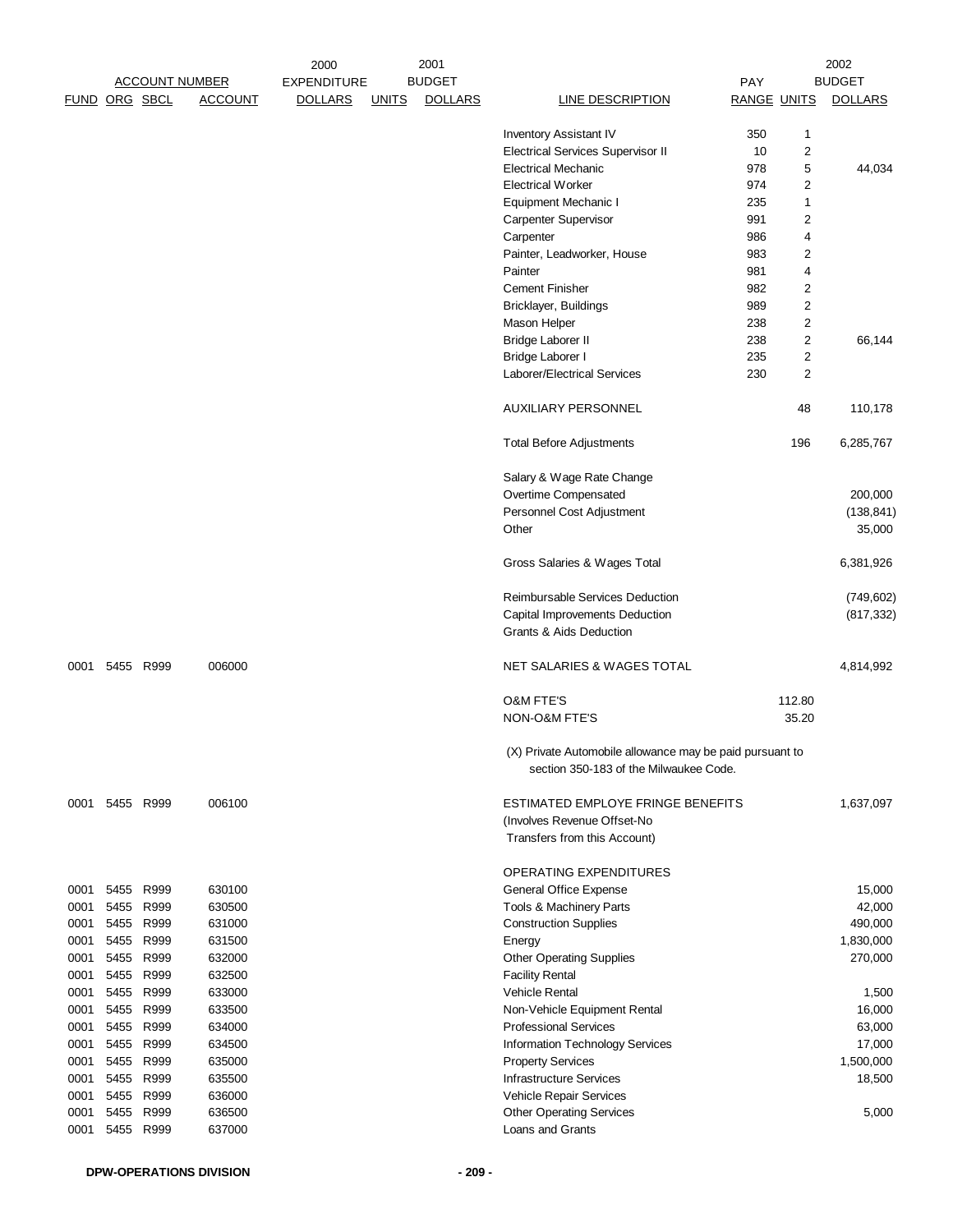|               |                |           |                       | 2000               |              | 2001           |                                                                         |                    |                | 2002           |
|---------------|----------------|-----------|-----------------------|--------------------|--------------|----------------|-------------------------------------------------------------------------|--------------------|----------------|----------------|
|               |                |           | <b>ACCOUNT NUMBER</b> | <b>EXPENDITURE</b> |              | <b>BUDGET</b>  |                                                                         | PAY                |                | <b>BUDGET</b>  |
| FUND ORG SBCL |                |           | <b>ACCOUNT</b>        | <b>DOLLARS</b>     | <b>UNITS</b> | <b>DOLLARS</b> | <b>LINE DESCRIPTION</b>                                                 | <b>RANGE UNITS</b> |                | <b>DOLLARS</b> |
|               | 0001 5455 R999 |           | 637501                |                    |              |                | Reimburse Other Departments                                             |                    |                |                |
| 0001          |                | 5455 R999 | 006300                |                    |              |                | OPERATING EXPENDITURES                                                  |                    |                | 4,268,000      |
|               |                |           |                       |                    |              |                | <b>EQUIPMENT PURCHASES</b>                                              |                    |                |                |
|               |                |           |                       |                    |              |                | <b>Additional Equipment</b>                                             |                    |                |                |
|               |                |           |                       |                    |              |                | Digital Multi Meters                                                    |                    | 11             | 4,840          |
|               |                |           |                       |                    |              |                | MTR Yale Lift Truck                                                     |                    | 1              | 4,000          |
|               |                |           |                       |                    |              |                | <b>Multi Function Flow Meter</b>                                        |                    | 1              | 7,000          |
|               |                |           |                       |                    |              |                | Subtotal - Additional Equipment                                         |                    | 13             | 15,840         |
|               |                |           |                       |                    |              |                | Replacement Equipment                                                   |                    |                |                |
|               |                |           |                       |                    |              |                | Laptop Computers                                                        |                    | 2              | 6,000          |
|               |                |           |                       |                    |              |                | Snow Blower                                                             |                    | $\overline{c}$ | 1,400          |
|               |                |           |                       |                    |              |                | 2 Stage Snow Blower                                                     |                    | 1              | 1,500          |
|               |                |           |                       |                    |              |                | Vacuums                                                                 |                    | 4              | 3,000          |
|               |                |           |                       |                    |              |                | Skill Saw                                                               |                    | 4              |                |
|               |                |           |                       |                    |              |                |                                                                         |                    |                | 1,000          |
|               |                |           |                       |                    |              |                | Cordless Roto Hammer                                                    |                    | $\overline{2}$ | 2,400          |
|               |                |           |                       |                    |              |                | Computers                                                               |                    | 1              | 2,500          |
|               |                |           |                       |                    |              |                | Wet/Dry Vac                                                             |                    | 1              | 475            |
|               |                |           |                       |                    |              |                | Subtotal - Replacement Equipment                                        |                    | 17             | 18,275         |
|               | 0001 5455 R999 |           | 006800                |                    |              |                | <b>EQUIPMENT PURCHASES TOTAL</b>                                        |                    | 30             | 34,115         |
|               |                |           |                       |                    |              |                | <b>SPECIAL FUNDS</b>                                                    |                    |                |                |
|               |                |           |                       |                    |              |                | SPECIAL FUNDS TOTAL                                                     |                    |                |                |
|               |                |           |                       |                    |              |                | DPW-BUILDINGS AND FLEET DIVISION<br>FACILITIES MANAGEMENT SECTION TOTAL |                    |                | 10,754,204     |
|               |                |           |                       |                    |              |                | PROGRAM RESULT MEASURES/                                                |                    |                |                |
|               |                |           |                       | <b>UNITS</b>       | $\%$         | <b>UNITS</b>   | INTERNAL MANAGEMENT INDICATORS:                                         |                    | $\%$           | <b>UNITS</b>   |
|               |                |           |                       |                    |              |                | City Hall Complex - Operation and Maintenance                           |                    |                |                |
| 0001          | 5455           | 0740      | P54564                |                    |              |                | Building Area - Sq. Ft. (P)                                             |                    |                |                |
| 0001          | 5455 0740      |           | P54565                |                    |              |                | BTU's per Heating Degree Day (Q-1)                                      |                    |                |                |
|               |                |           |                       |                    |              |                | Work Hours Mechanical, Custodial,                                       |                    |                |                |
| 0001          | 5455           | 0740      | P54566                |                    |              |                | Security and Trades (Q-2)                                               |                    |                |                |
|               |                |           |                       |                    |              |                | Field Services Center - Operation                                       |                    |                |                |
|               |                |           |                       |                    |              |                | and Maintenance Mechanical Systems                                      |                    |                |                |
|               |                |           |                       |                    |              |                | Work Hours Mechanical, Custodial,                                       |                    |                |                |
|               | 0001 5455 0740 |           | P54567                |                    |              |                | Security and Trades (Q-2)                                               |                    |                |                |
|               |                |           |                       |                    |              |                |                                                                         |                    |                |                |
|               |                |           |                       |                    |              |                | PROGRAM RESULT MEASURES/                                                |                    |                |                |
|               |                |           |                       | <b>UNITS</b>       | %            | <b>UNITS</b>   | INTERNAL MANAGEMENT INDICATORS:                                         |                    | %              | <b>UNITS</b>   |
|               |                |           |                       |                    |              |                | Outlying office buildings O & M                                         |                    |                |                |
| 0001          | 5455           | 0740      | P54568                |                    |              |                | Building Square Feet (P)                                                |                    |                |                |
| 0001          |                | 5455 0740 | P54569                |                    |              |                | BTU/Heating Degree Days (Q-1)                                           |                    |                |                |
|               |                |           |                       |                    |              |                | Work Hours Mechanical, Custodial,                                       |                    |                |                |
| 0001          | 5455 0740      |           | P54570                |                    |              |                | Security and Trades (Q-2)                                               |                    |                |                |
|               |                |           |                       |                    |              |                |                                                                         |                    |                |                |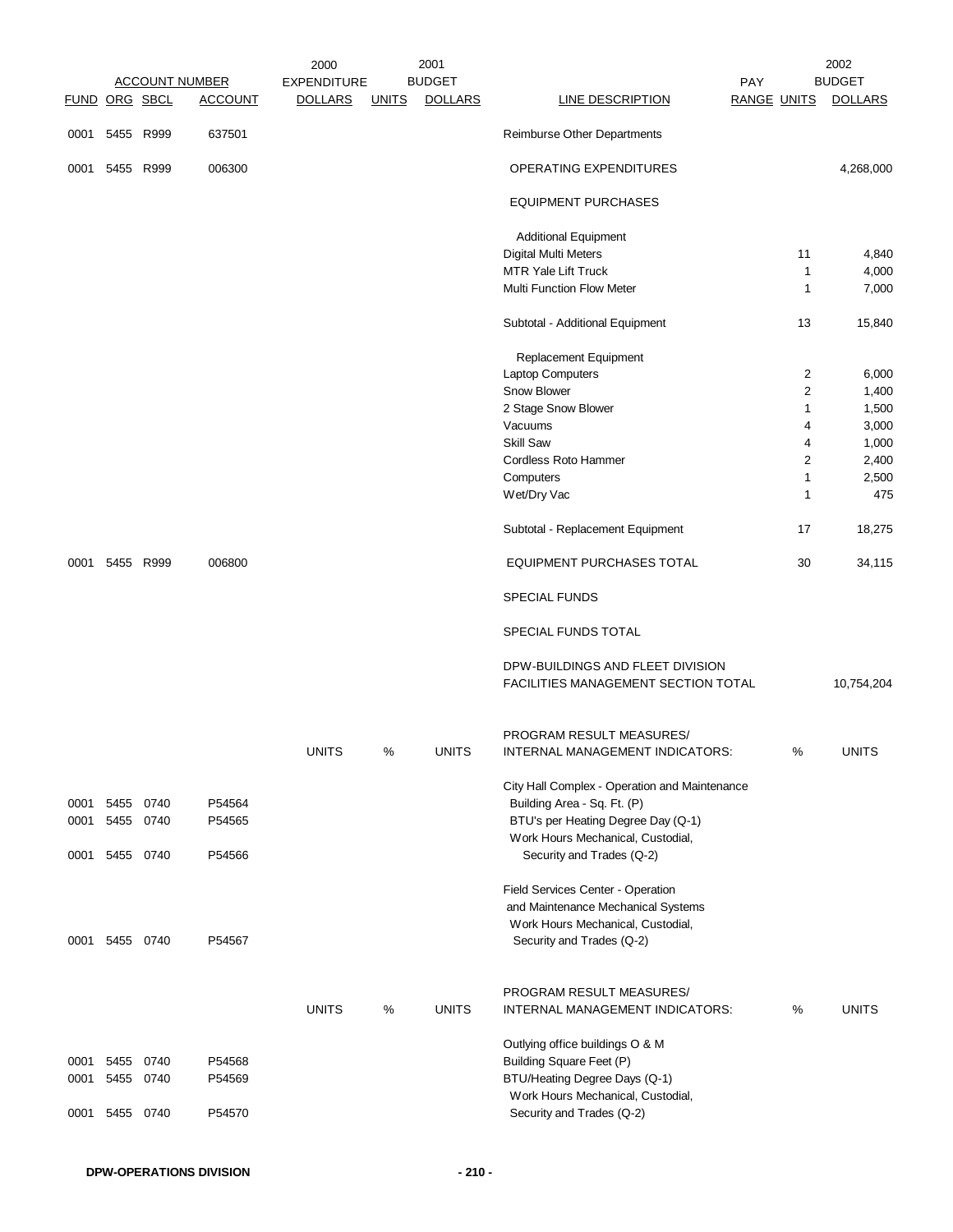|    |               |                       |         | 2000           |              | 2001           |                             |             | 2002          |
|----|---------------|-----------------------|---------|----------------|--------------|----------------|-----------------------------|-------------|---------------|
|    |               | <b>ACCOUNT NUMBER</b> |         | EXPENDITURE    |              | <b>BUDGET</b>  |                             | <b>PAY</b>  | <b>BUDGET</b> |
|    | FUND ORG SBCL |                       | ACCOUNT | <b>DOLLARS</b> | <b>UNITS</b> | <b>DOLLARS</b> | LINE DESCRIPTION            | RANGE UNITS | DOLLARS       |
| 01 | -545          | $-5$                  | -0770   |                |              |                | Management & Administration |             |               |
|    |               |                       |         |                |              |                | Est. Direct Labor Hours (P) |             |               |

DIRECT LABOR HOUR ALLOCATION 203,040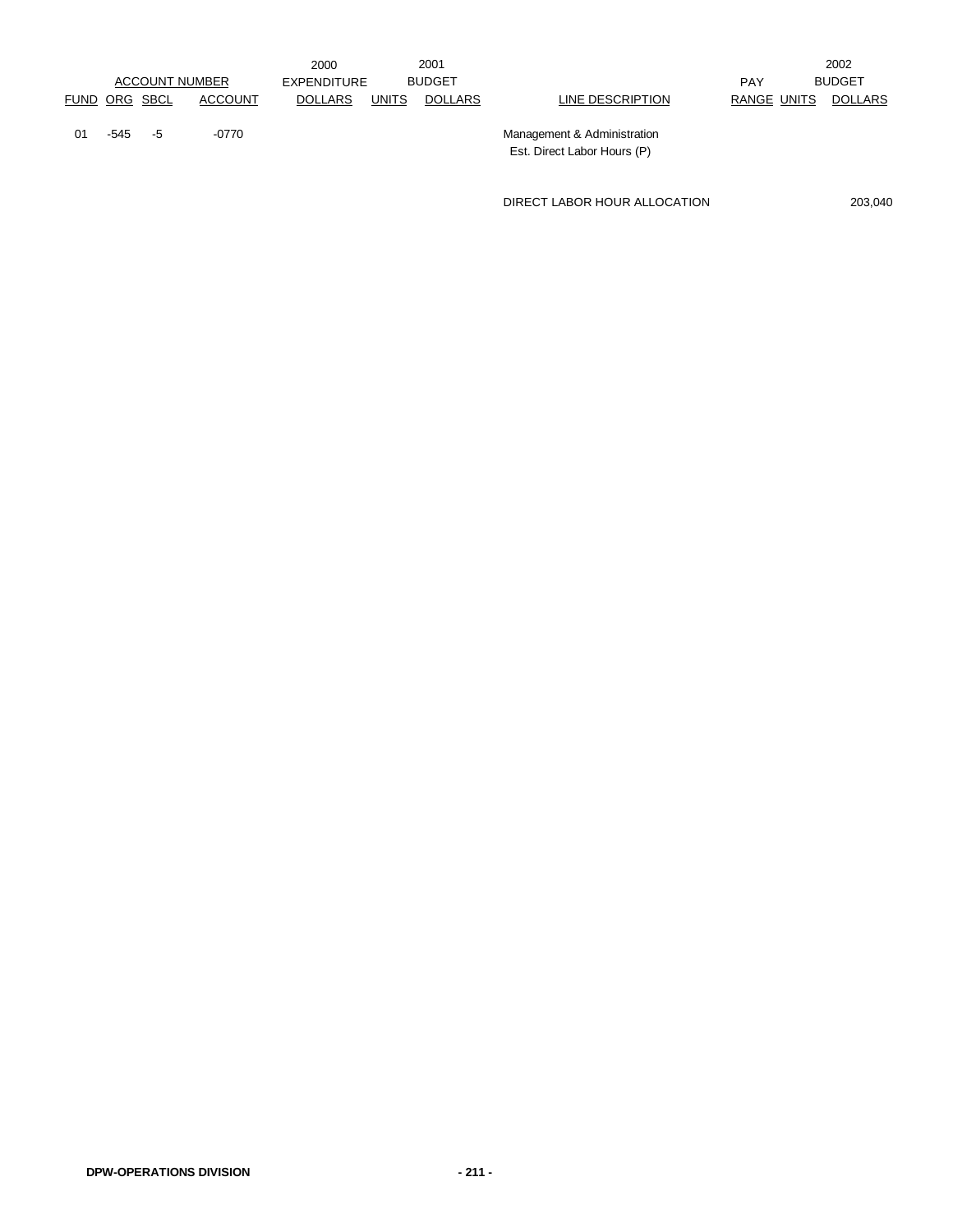FUND ORG SBCL ACCOUNT DOLLARS UNITS DOLLARS LINE DESCRIPTION RANGE UNITS DOLLARS

2000 EXPENDITURE BUDGET NEWSLET AND PAY ACCOUNT NUMBER EXPENDITURE BUDGET AND RESERVE THE PAY BUDGET 2001 BUDGET

2002

## DPW-SANITATION DIVISION BUDGETARY CONTROL UNIT (1BCU=1DU)

## SALARIES & WAGES

ADMINISTRATION

| Sanitation Services Superintendent (Y) | 16  |
|----------------------------------------|-----|
| Operations Manager (B) (Y)             | 14  |
| Administration & Projects Manager (Y)  | 14  |
| Resource Recovery Manager              | 11  |
| Program Assistant II                   | 530 |
| <b>Communications Assistant IV</b>     | 455 |
| Administrative Assistant I             | 435 |
| <b>Office Assistant II</b>             | 410 |
| Graduate Intern                        | 927 |
| <b>Business Operations Manager</b>     | 8   |
| <b>Communications Assistant IV</b>     | 455 |
| FIELD OPERATIONS                       |     |
| Sanitation Area Manager (Y)            | 10  |
| <b>Sanitation District Manager</b>     | 7   |
| Sanitation Shop Supervisor             | 6   |
| <b>Sanitation Supervisor</b>           | 4   |
| <b>Field Headquarters Coordinator</b>  | 741 |
| <b>Sanitation Worker</b>               | 740 |
| <b>Utility Crew Worker</b>             | 741 |
| Cart Maintenance Technician            | 740 |
| Sanitation Survey Coordinator          | 6   |
| <b>Sanitation Crew Leader</b>          | 742 |
| Driver Loader (D)                      | 746 |
| Sanitation Shop Clerk                  | 740 |
| AUXILIARY PERSONNEL                    |     |
| <b>Sanitation Supervisor</b>           | 4   |
| <b>Sanitation Worker</b>               | 740 |
| <b>Emergency City Laborer</b>          | 942 |
| <b>Sanitation District Manager</b>     | 7   |
| Sanitation Crew Leader (Snow)          | 742 |
| Driver/Loader (C)                      | 746 |
| Sanitation Worker (C)                  | 740 |
| <b>Field Headquarters Coordinator</b>  | 741 |
| Sanitation Supvr. (Winter Relief)      | 945 |
| Sanitation Area Manager                | 10  |
|                                        |     |

AUXILIARY PERSONNEL

Total Before Adjustments

Salary & Wage Rate Change Overtime Compensated Personnel Cost Adjustment **Other** 

Gross Salaries & Wages Total

Reimbursable Services Deduction Capital Improvements Deduction Grants & Aids Deduction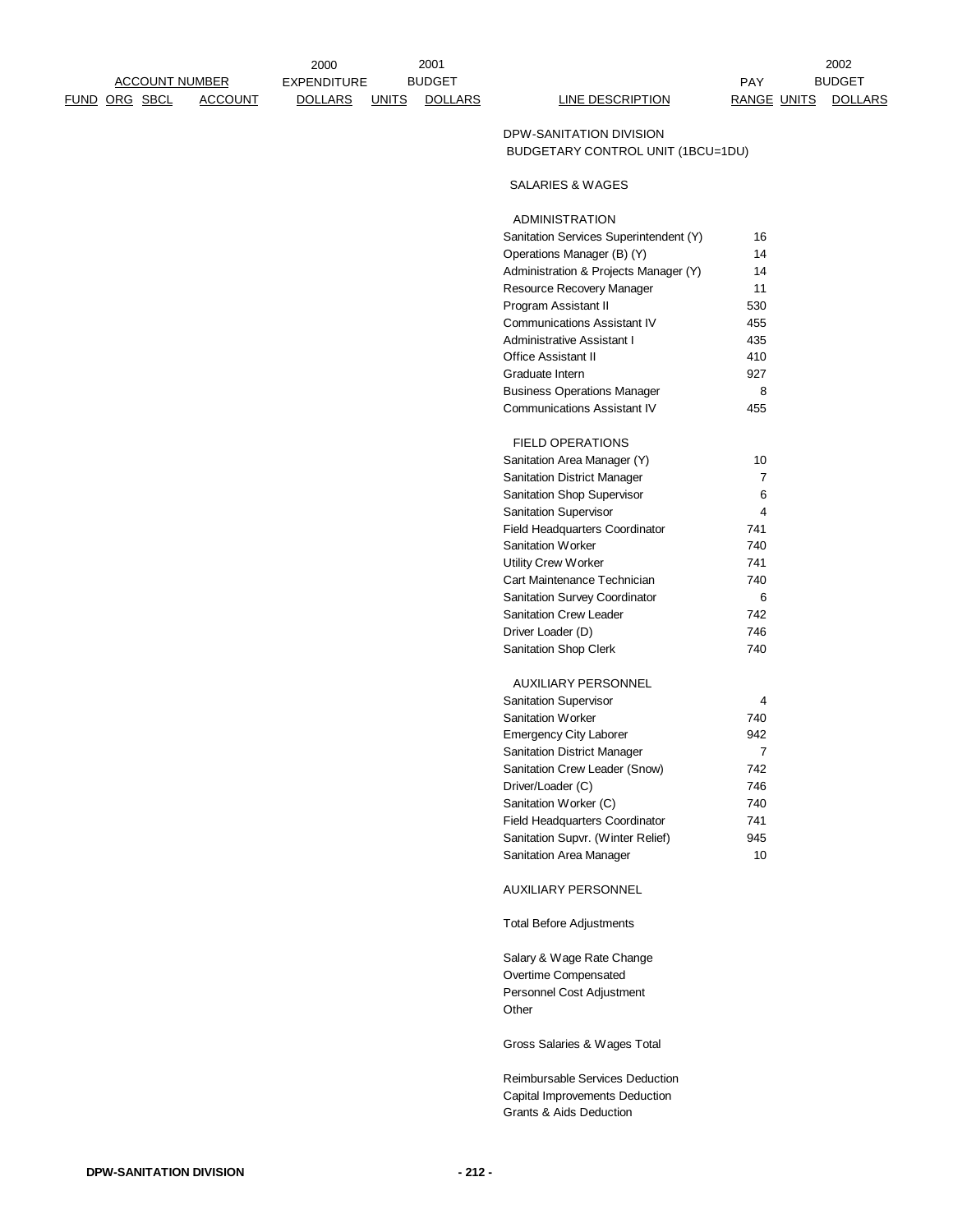|      |                      |           |                       | 2000           | 2001                           |                                                                                                                                           | 2002                                 |
|------|----------------------|-----------|-----------------------|----------------|--------------------------------|-------------------------------------------------------------------------------------------------------------------------------------------|--------------------------------------|
|      |                      |           | <b>ACCOUNT NUMBER</b> | EXPENDITURE    | <b>BUDGET</b>                  |                                                                                                                                           | <b>BUDGET</b><br><b>PAY</b>          |
|      | <u>FUND ORG SBCL</u> |           | <u>ACCOUNT</u>        | <b>DOLLARS</b> | <b>DOLLARS</b><br><b>UNITS</b> | <u>LINE DESCRIPTION</u>                                                                                                                   | <b>RANGE UNITS</b><br><b>DOLLARS</b> |
| 0001 |                      | 5650 R999 | 006000                | 15,795,059     |                                | NET SALARIES & WAGES TOTAL                                                                                                                |                                      |
|      |                      |           |                       |                |                                | O&M FTE'S<br>NON-O&M FTE'S                                                                                                                |                                      |
|      |                      |           |                       |                |                                | (B) Salary of the current incumbent to be maintained at the pay range<br>held during 1999.                                                |                                      |
|      |                      |           |                       |                |                                | (C) Relief Positions.                                                                                                                     |                                      |
|      |                      |           |                       |                |                                | (D) 34 of the positions are funded through the recycling grant.                                                                           |                                      |
|      |                      |           |                       |                |                                | (Y) Required to file a statement of economic interests in accordance with<br>the Milwaukee Code of Ordinances Chapter 303-Code of Ethics. |                                      |
| 0001 |                      | 5650 R999 | 006100                | 4,810,893      |                                | ESTIMATED EMPLOYEE FRINGE BENEFITS<br>(Involves Revenue Offset-No<br>Transfers from this Account)                                         |                                      |
|      |                      |           |                       |                |                                | OPERATING EXPENDITURES                                                                                                                    |                                      |
| 0001 | 5650                 | R999      | 630100                | 31,746         |                                | General Office Expense                                                                                                                    |                                      |
| 0001 | 5650                 | R999      | 630500                | 14,495         |                                | Tools & Machinery Parts                                                                                                                   |                                      |
| 0001 | 5650                 | R999      | 631000                | 5,104          |                                | <b>Construction Supplies</b>                                                                                                              |                                      |
| 0001 | 5650                 | R999      | 631500                | 1,372          |                                | Energy                                                                                                                                    |                                      |
| 0001 | 5650                 | R999      | 632000                | 83,240         |                                | <b>Other Operating Supplies</b>                                                                                                           |                                      |
| 0001 | 5650 R999            |           | 632500                |                |                                | <b>Facility Rental</b>                                                                                                                    |                                      |
| 0001 | 5650                 | R999      | 633000                | 10,864         |                                | <b>Vehicle Rental</b>                                                                                                                     |                                      |
| 0001 | 5650                 | R999      | 633500                | 366            |                                | Non-Vehicle Equipment Rental                                                                                                              |                                      |
| 0001 |                      | 5650 R999 | 634000                | 11,755,221     |                                | <b>Professional Services</b>                                                                                                              |                                      |
| 0001 | 5650                 | R999      | 634500                |                |                                | Information Technology Services                                                                                                           |                                      |
| 0001 | 5650                 | R999      | 635000                | 19,160         |                                | <b>Property Services</b>                                                                                                                  |                                      |
| 0001 |                      | 5650 R999 | 635500                | 1,807,049      |                                | <b>Infrastructure Services</b>                                                                                                            |                                      |
| 0001 | 5650                 | R999      | 636000                |                |                                | Vehicle Repair Services                                                                                                                   |                                      |
| 0001 | 5650                 | R999      | 636500                | 491,296        |                                | <b>Other Operating Services</b>                                                                                                           |                                      |
| 0001 | 5650                 | R999      | 637000                |                |                                | Loans and Grants                                                                                                                          |                                      |
| 0001 |                      | 5650 R999 | 637501                | 390,446        |                                | Reimburse Other Departments                                                                                                               |                                      |
| 0001 |                      | 5650 R999 | 006300                | 14,610,359     |                                | OPERATING EXPENDITURES                                                                                                                    |                                      |
|      |                      |           |                       |                |                                | <b>EQUIPMENT PURCHASES</b>                                                                                                                |                                      |
|      |                      |           |                       |                |                                | <b>Additional Equipment</b>                                                                                                               |                                      |
|      |                      |           |                       |                |                                | Other Previous Experience                                                                                                                 |                                      |
|      |                      |           |                       |                |                                | Subtotal - Additional Equipment                                                                                                           |                                      |
|      |                      |           |                       |                |                                | Replacement Equipment                                                                                                                     |                                      |
|      |                      |           |                       |                |                                | Carts, Refuse (Lot of 100)                                                                                                                |                                      |
|      |                      |           |                       |                |                                | Receptacle, Rubbish                                                                                                                       |                                      |
|      |                      |           |                       |                |                                | Sandboxes                                                                                                                                 |                                      |
|      |                      |           |                       |                |                                | Radios, Mobile                                                                                                                            |                                      |
|      |                      |           |                       |                |                                | <b>Rolloff Boxes</b>                                                                                                                      |                                      |
|      |                      |           |                       |                |                                | Front/Rear Boxes (1 Lot)                                                                                                                  |                                      |
|      |                      |           |                       |                |                                | Chair, Stackable                                                                                                                          |                                      |
|      |                      |           |                       |                |                                | Tables 6'                                                                                                                                 |                                      |
|      |                      |           |                       |                |                                | Other Previous Experience                                                                                                                 |                                      |

Subtotal - Replacement Equipment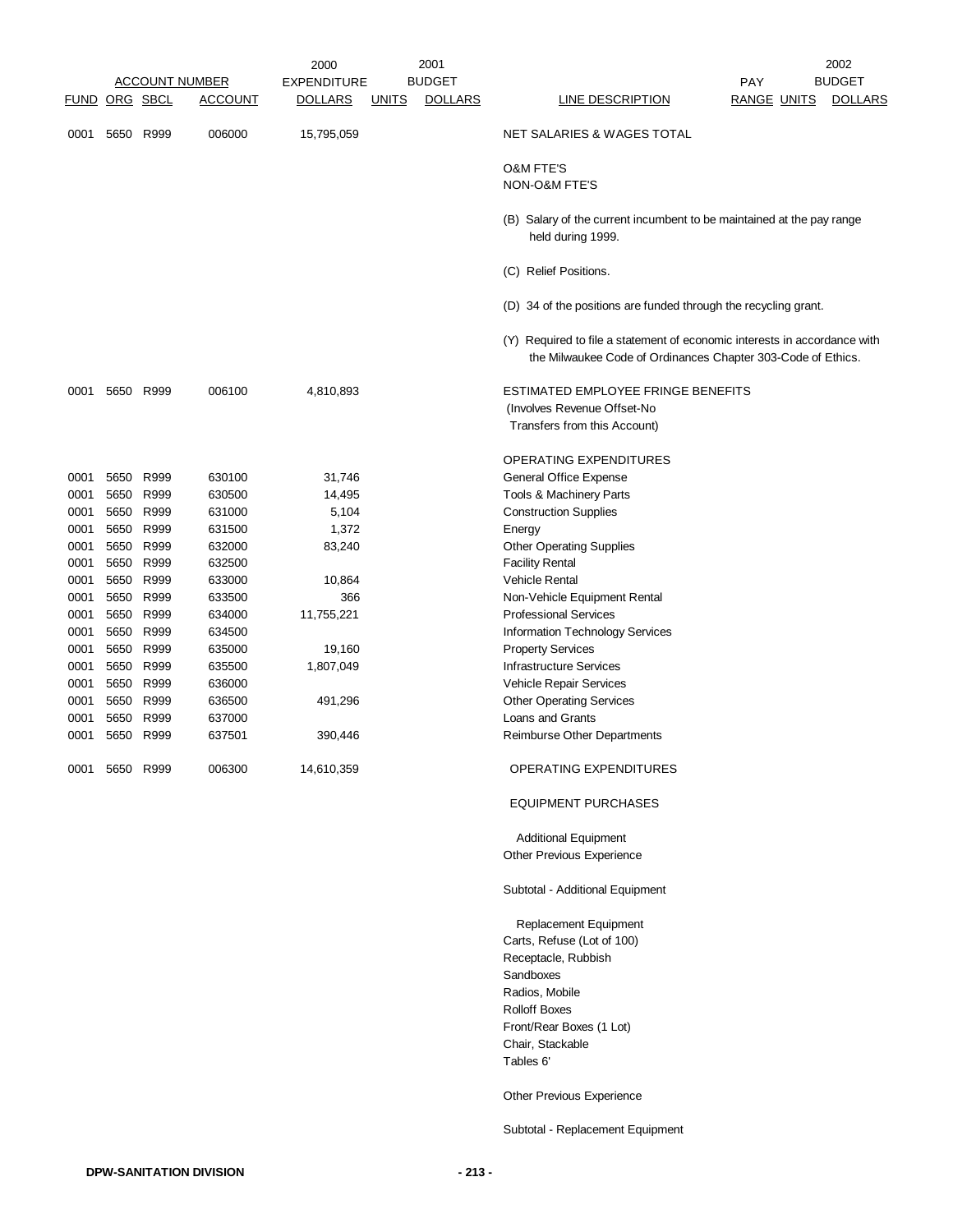|                      |           |                       | 2001<br>2000   |                    |              | 2002           |                                                  |                    |   |                |
|----------------------|-----------|-----------------------|----------------|--------------------|--------------|----------------|--------------------------------------------------|--------------------|---|----------------|
|                      |           | <b>ACCOUNT NUMBER</b> |                | <b>EXPENDITURE</b> |              | <b>BUDGET</b>  |                                                  | <b>PAY</b>         |   | <b>BUDGET</b>  |
| <b>FUND ORG SBCL</b> |           |                       | <b>ACCOUNT</b> | <b>DOLLARS</b>     | <b>UNITS</b> | <b>DOLLARS</b> | <b>LINE DESCRIPTION</b>                          | <b>RANGE UNITS</b> |   | <b>DOLLARS</b> |
|                      |           |                       |                |                    |              |                |                                                  |                    |   |                |
|                      |           |                       |                |                    |              |                |                                                  |                    |   |                |
| 0001                 | 5650 R999 |                       | 006800         | 933,647            |              |                | <b>EQUIPMENT PURCHASES TOTAL</b>                 |                    |   |                |
|                      |           |                       |                |                    |              |                |                                                  |                    |   |                |
|                      |           |                       |                |                    |              |                | <b>SPECIAL FUNDS</b>                             |                    |   |                |
|                      |           |                       |                |                    |              |                | <b>Other Previous Experience</b>                 |                    |   |                |
|                      |           |                       |                |                    |              |                |                                                  |                    |   |                |
|                      |           |                       |                |                    |              |                | SPECIAL FUNDS TOTAL                              |                    |   |                |
|                      |           |                       |                |                    |              |                |                                                  |                    |   |                |
|                      |           |                       |                |                    |              |                |                                                  |                    |   |                |
|                      |           |                       |                |                    |              |                | DPW-SANITATION DIVISION BUDGETARY                |                    |   |                |
|                      |           |                       |                | 36,149,958         |              |                | CONTROL UNIT TOTAL (1BCU=1DU)                    |                    |   |                |
|                      |           |                       |                |                    |              |                |                                                  |                    |   |                |
|                      |           |                       |                |                    |              |                |                                                  |                    |   |                |
|                      |           |                       |                |                    |              |                | PROGRAM RESULT MEASURES/                         |                    |   |                |
|                      |           |                       |                | <b>UNITS</b>       | %            | <b>UNITS</b>   | INTERNAL MANAGEMENT INDICATORS:                  |                    | % | <b>UNITS</b>   |
|                      |           |                       |                |                    |              |                |                                                  |                    |   |                |
|                      |           |                       |                |                    |              |                | Solid Waste Collection                           |                    |   |                |
|                      |           |                       |                |                    |              |                | Percentage of City Residents Satisfied with      |                    |   |                |
| 0001                 | 5650      | 4000                  | P56501         |                    |              |                | <b>Garbage Collection Services</b>               |                    |   |                |
|                      |           |                       |                |                    |              |                | Number of Customers Services at Self-Help        |                    |   |                |
| 0001                 | 5650      | 4010                  |                |                    |              |                | Solid Waste-Tons Collected                       |                    |   |                |
| 0001                 | 5650      | 4017                  | P56502         |                    |              |                | <b>Stations</b>                                  |                    |   |                |
|                      |           |                       |                |                    |              |                |                                                  |                    |   |                |
| 0001                 | 5650      | 4017                  |                |                    |              |                | Self Help-Number of Customers                    |                    |   |                |
|                      |           | 4017                  |                |                    |              |                |                                                  |                    |   |                |
| 0001                 | 5650      |                       |                |                    |              |                | Self Help-Tons Collected                         |                    |   |                |
|                      |           |                       |                |                    |              |                |                                                  |                    |   |                |
|                      |           |                       |                |                    |              |                | Recycling                                        |                    |   |                |
| 0001                 | 5650 4100 |                       | P56503         |                    |              |                | Tons of Materials Diverted from Landfills (Tons) |                    |   |                |
| 0001                 | 5650 4100 |                       |                |                    |              |                | Dwelling Units Served-Waste Rd                   |                    |   |                |
| 0001                 | 5650 4100 |                       |                |                    |              |                | Tons Collected-Waste Reduction                   |                    |   |                |
|                      |           |                       |                |                    |              |                |                                                  |                    |   |                |
|                      |           |                       |                |                    |              |                | Snow and Ice Control                             |                    |   |                |
|                      |           |                       |                |                    |              |                | Average Response Time to Plow City               |                    |   |                |
| 0001                 | 5650      | 4600                  | P56504         |                    |              |                | Streets After First Snowfall Ceases (Hrs)        |                    |   |                |
|                      |           |                       |                |                    |              |                |                                                  |                    |   |                |
| 0001                 | 5650      | 6810                  |                |                    |              |                | Solid Waste Tons Disposed                        |                    |   |                |
|                      |           |                       |                |                    |              |                |                                                  |                    |   |                |
| 0001                 | 5650 6820 |                       |                |                    |              |                | Recycling Tons Disposed                          |                    |   |                |
|                      |           |                       |                |                    |              |                |                                                  |                    |   |                |
|                      |           |                       |                |                    |              |                | Operations & Support                             |                    |   |                |
| 0001                 | 5650 0100 |                       | P56517         |                    |              |                | Est. Direct Labor Hours                          |                    |   |                |
|                      |           |                       |                |                    |              |                |                                                  |                    |   |                |
|                      |           |                       |                |                    |              |                | Management and Administration                    |                    |   |                |
|                      |           |                       |                |                    |              |                |                                                  |                    |   |                |
|                      |           |                       |                |                    |              |                | Est. Direct Labor Hours (P)                      |                    |   |                |
|                      |           |                       |                |                    |              |                |                                                  |                    |   |                |

664,780 TOTAL DIRECT LABOR HOUR ALLOCATION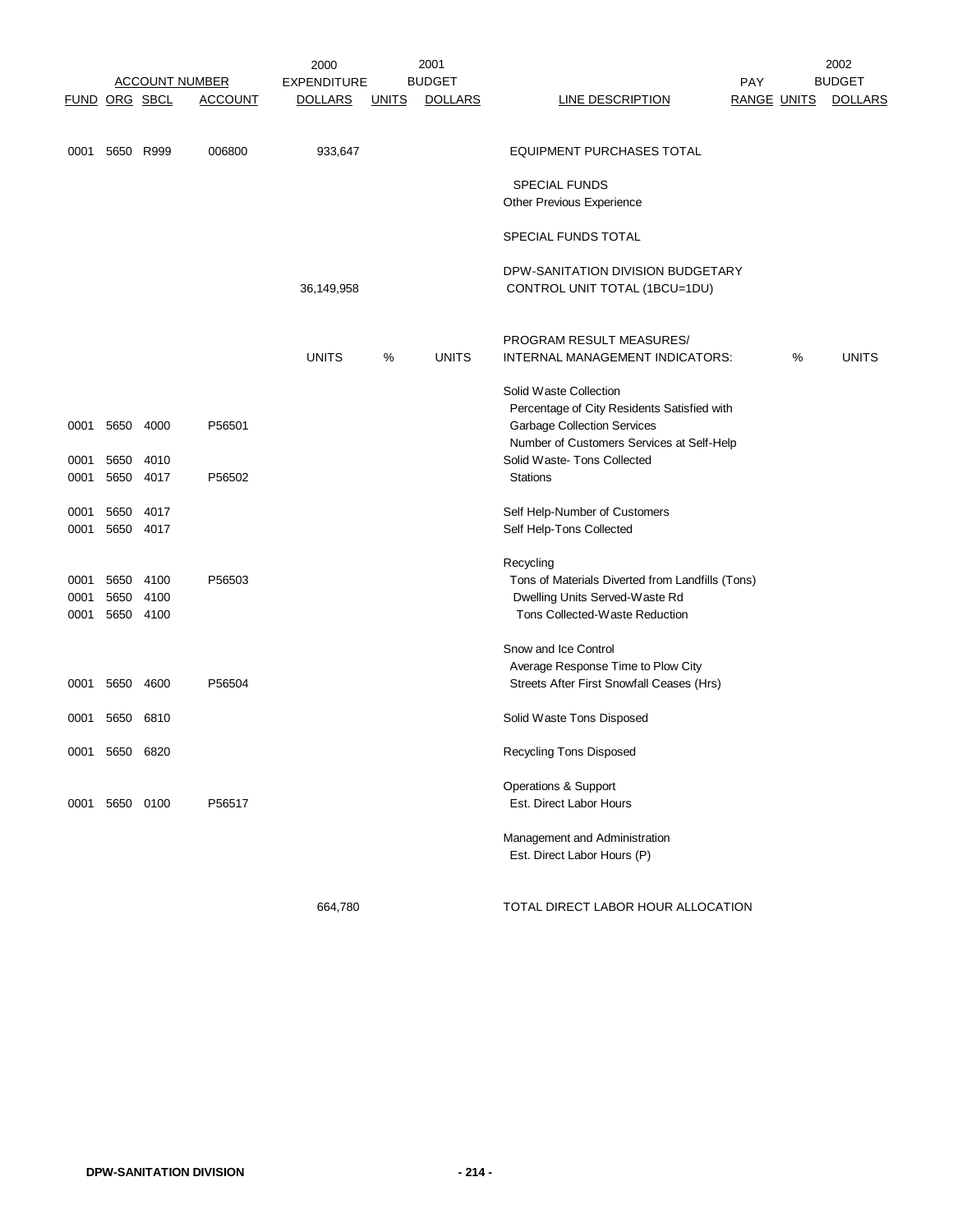|                      |           |                       | 2000               | 2001                           |                                                                                                                                                                                                                                                                                                                                                                                                                                                                                                                                                                                                                                                                                                            | 2002                                 |
|----------------------|-----------|-----------------------|--------------------|--------------------------------|------------------------------------------------------------------------------------------------------------------------------------------------------------------------------------------------------------------------------------------------------------------------------------------------------------------------------------------------------------------------------------------------------------------------------------------------------------------------------------------------------------------------------------------------------------------------------------------------------------------------------------------------------------------------------------------------------------|--------------------------------------|
|                      |           | <b>ACCOUNT NUMBER</b> | <b>EXPENDITURE</b> | <b>BUDGET</b>                  |                                                                                                                                                                                                                                                                                                                                                                                                                                                                                                                                                                                                                                                                                                            | <b>BUDGET</b><br>PAY                 |
| <b>FUND ORG SBCL</b> |           | <b>ACCOUNT</b>        | <b>DOLLARS</b>     | <b>UNITS</b><br><b>DOLLARS</b> | <b>LINE DESCRIPTION</b>                                                                                                                                                                                                                                                                                                                                                                                                                                                                                                                                                                                                                                                                                    | <b>DOLLARS</b><br><b>RANGE UNITS</b> |
|                      |           |                       |                    |                                | SPECIAL PURPOSE ACCOUNTS-<br><b>MISCELLANEOUS</b>                                                                                                                                                                                                                                                                                                                                                                                                                                                                                                                                                                                                                                                          |                                      |
| 0001                 | 9990 S102 | 006300                | 305,421            | 309,200                        | Aids Initiative<br>(It is the intent of the Common Council that the Milwaukee Aids<br>Project submit an expenditure plan for the Milwaukee Aids Project,<br>the United Migrant Opportunity Service, the Milwaukee Indian Health<br>Board, the Institute for Child and Family Development, Planned<br>Parenthood of Wisconsin and STD Specialties, detailing services to<br>be provided and program evaluation criteria to the Common Council.<br>No expenditures are to be made from this account until such a plan is<br>approved by the Common Council. The Milwaukee Health Department<br>shall comment to the appropriate Standing Committees regarding the<br>services and program evaluation plans.) | 314,200                              |
| 0001                 | 1650 S104 | 006300                | 78,900             | 75,000                         | Alternative Transportation for City<br><b>Employees</b>                                                                                                                                                                                                                                                                                                                                                                                                                                                                                                                                                                                                                                                    | 80,000                               |
| 0001                 | 2110 S105 | 006300                | 7,034              | 7,100                          | Annual Payment to DNR                                                                                                                                                                                                                                                                                                                                                                                                                                                                                                                                                                                                                                                                                      | 7,100                                |
| 0001                 | 1310 S106 | 006300                | 128,000            | 134,000                        | Audit Fund                                                                                                                                                                                                                                                                                                                                                                                                                                                                                                                                                                                                                                                                                                 | 141,000                              |
| 0001                 | 2110 S108 | 006300                | 17,300             | 15,000                         | Bds. & Comm. Reimbursement Expense                                                                                                                                                                                                                                                                                                                                                                                                                                                                                                                                                                                                                                                                         | 18,000                               |
| 0001                 | 1310 S107 | 006300                | 24,562             | 22,100                         | Board of Ethics                                                                                                                                                                                                                                                                                                                                                                                                                                                                                                                                                                                                                                                                                            | 22,101                               |
| 0001                 | 1910 S195 | 006300                |                    | 50,000                         | <b>Brownfields Remediation</b><br><b>Outside Council</b><br>Business Improvement Districts:                                                                                                                                                                                                                                                                                                                                                                                                                                                                                                                                                                                                                | 50,000                               |
|                      |           |                       |                    |                                |                                                                                                                                                                                                                                                                                                                                                                                                                                                                                                                                                                                                                                                                                                            |                                      |
|                      |           |                       |                    |                                | BID #2 (Historic Third Ward)                                                                                                                                                                                                                                                                                                                                                                                                                                                                                                                                                                                                                                                                               |                                      |
|                      |           |                       | 176,338            | 200,000                        | Self-Supporting (BID #2)                                                                                                                                                                                                                                                                                                                                                                                                                                                                                                                                                                                                                                                                                   | 217,754                              |
|                      |           |                       | 18,000             | 18,000                         | City Contribution (BID #2)                                                                                                                                                                                                                                                                                                                                                                                                                                                                                                                                                                                                                                                                                 | 18,000                               |
|                      |           |                       |                    | 442,368                        | <b>BID'S Loan Repayment</b>                                                                                                                                                                                                                                                                                                                                                                                                                                                                                                                                                                                                                                                                                | 395,200                              |
|                      |           |                       |                    |                                | BID #3 (Riverwalk)                                                                                                                                                                                                                                                                                                                                                                                                                                                                                                                                                                                                                                                                                         |                                      |
|                      |           |                       | 23,649             | 31,531                         | <b>BID's Loan Repayment</b>                                                                                                                                                                                                                                                                                                                                                                                                                                                                                                                                                                                                                                                                                | 31,531                               |
|                      |           |                       |                    |                                | Self-Supporting (BID #3)                                                                                                                                                                                                                                                                                                                                                                                                                                                                                                                                                                                                                                                                                   | 947                                  |
|                      |           |                       |                    |                                | BID #4 (Greater Mitchell Street)                                                                                                                                                                                                                                                                                                                                                                                                                                                                                                                                                                                                                                                                           |                                      |
|                      |           |                       | 85,245             | 93,770                         | Self-Supporting (BID #4)                                                                                                                                                                                                                                                                                                                                                                                                                                                                                                                                                                                                                                                                                   | 87,359                               |
|                      |           |                       | 25,000             | 25,000                         | City Contribution (BID #4)                                                                                                                                                                                                                                                                                                                                                                                                                                                                                                                                                                                                                                                                                 | 25,000                               |
|                      |           |                       |                    |                                | BID #5 (Westown)                                                                                                                                                                                                                                                                                                                                                                                                                                                                                                                                                                                                                                                                                           |                                      |
|                      |           |                       | 76,943             | 84,637                         | Self-Supporting (BID #5)                                                                                                                                                                                                                                                                                                                                                                                                                                                                                                                                                                                                                                                                                   | 87,804                               |
|                      |           |                       | 18,000             | 18,000                         | City Contribution (BID #5)                                                                                                                                                                                                                                                                                                                                                                                                                                                                                                                                                                                                                                                                                 | 18,000                               |
|                      |           |                       |                    |                                |                                                                                                                                                                                                                                                                                                                                                                                                                                                                                                                                                                                                                                                                                                            |                                      |
|                      |           |                       | 108,756            | 119,632                        | BID #8 (Historic King Drive)<br>Self-Supporting (BID #8)                                                                                                                                                                                                                                                                                                                                                                                                                                                                                                                                                                                                                                                   | 122,389                              |
|                      |           |                       | 21,000             | 21,000                         | City Contribution (BID #8)                                                                                                                                                                                                                                                                                                                                                                                                                                                                                                                                                                                                                                                                                 | 21,000                               |
|                      |           |                       |                    |                                |                                                                                                                                                                                                                                                                                                                                                                                                                                                                                                                                                                                                                                                                                                            |                                      |
|                      |           |                       |                    |                                | BID #9 (739 N. Water-Riverwalk)                                                                                                                                                                                                                                                                                                                                                                                                                                                                                                                                                                                                                                                                            |                                      |
|                      |           |                       | 30,314             | 30,314                         | BID's Loan Repayment<br>Self-Supporting (BID #9)                                                                                                                                                                                                                                                                                                                                                                                                                                                                                                                                                                                                                                                           | 30,134<br>904                        |
|                      |           |                       |                    |                                |                                                                                                                                                                                                                                                                                                                                                                                                                                                                                                                                                                                                                                                                                                            |                                      |
|                      |           |                       | 102,778            | 113,056                        | BID #10 (Avenues West)<br>Self-Supporting (BID #10)                                                                                                                                                                                                                                                                                                                                                                                                                                                                                                                                                                                                                                                        | 111,063                              |
|                      |           |                       | 12,000             | 12,000                         | City Contribution (BID #10)                                                                                                                                                                                                                                                                                                                                                                                                                                                                                                                                                                                                                                                                                | 12,000                               |
|                      |           |                       |                    |                                |                                                                                                                                                                                                                                                                                                                                                                                                                                                                                                                                                                                                                                                                                                            |                                      |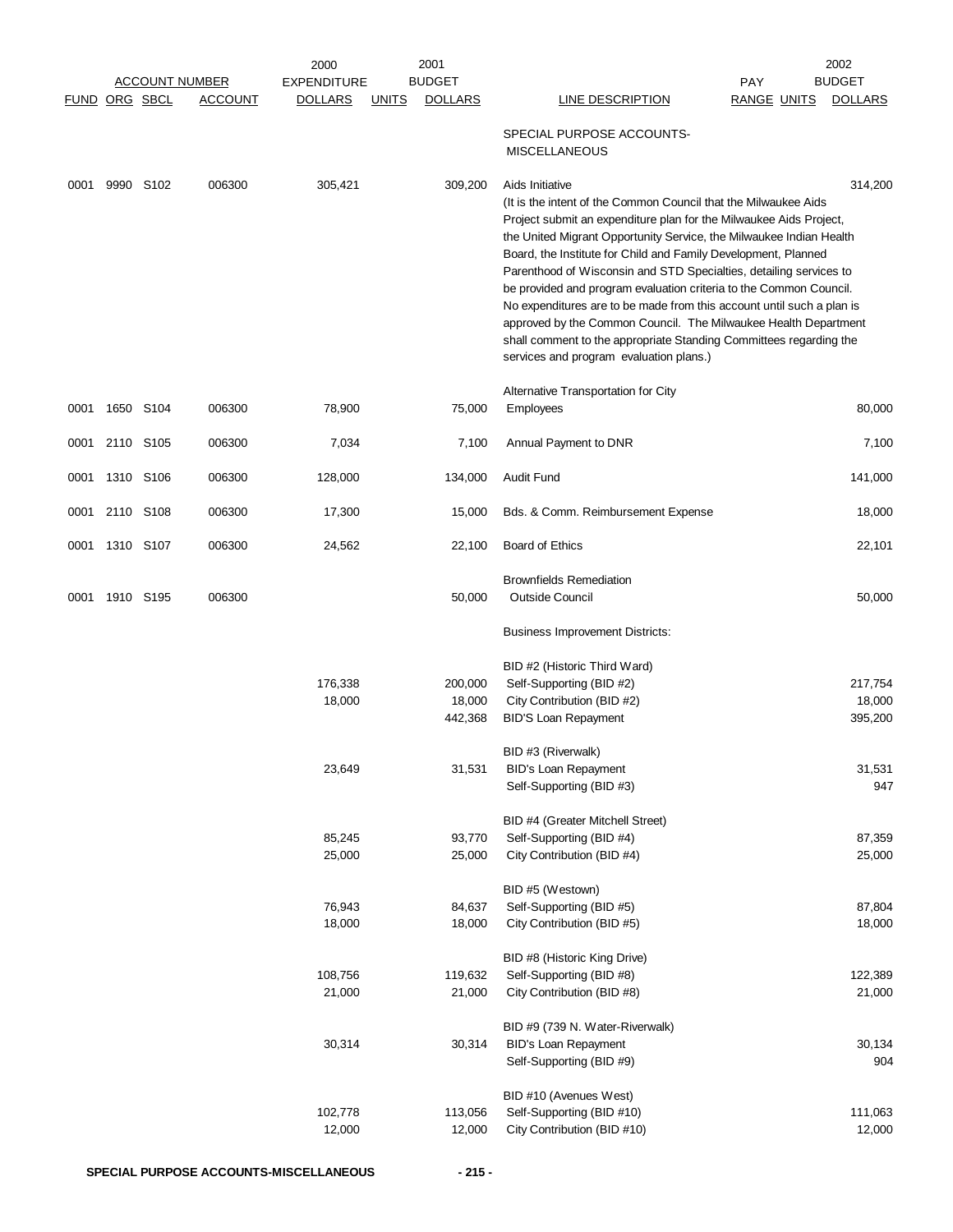|                      | <b>ACCOUNT NUMBER</b> | 2000<br><b>EXPENDITURE</b> |              | 2001<br><b>BUDGET</b> |                                         | PAY                | 2002<br><b>BUDGET</b> |
|----------------------|-----------------------|----------------------------|--------------|-----------------------|-----------------------------------------|--------------------|-----------------------|
| <u>FUND ORG SBCL</u> | <b>ACCOUNT</b>        | <b>DOLLARS</b>             | <b>UNITS</b> | <b>DOLLARS</b>        | <b>LINE DESCRIPTION</b>                 | <b>RANGE UNITS</b> | <b>DOLLARS</b>        |
|                      |                       |                            |              |                       | BID #11 (Brady Street Business Area)    |                    |                       |
|                      |                       | 43,073                     |              | 53,250                | Self-Supporting (BID #11)               |                    | 54,280                |
|                      |                       | 58,698                     |              | 58,698                | <b>BID's Loan Repayment</b>             |                    | 58,698                |
|                      |                       |                            |              |                       | BID #13 (Oakland Avenue)                |                    |                       |
|                      |                       | 25,645                     |              | 30,645                | Self-Supporting (BID #13)               |                    | 27,145                |
|                      |                       | 24,355                     |              | 24,355                | <b>BID's Loan Repayment</b>             |                    | 24,355                |
|                      |                       |                            |              |                       | BID #15 (Riverwalk)                     |                    |                       |
|                      |                       |                            |              | 5,000                 | Self-Supporting (BID #15)               |                    | 8,932                 |
|                      |                       |                            |              | 40,000                | City Contribution (BID #15)             |                    | 40,000                |
|                      |                       |                            |              | 424,301               | <b>BID's Loan Repayment</b>             |                    | 297,718               |
|                      |                       |                            |              |                       | BID #16 (Uptown Triangle)               |                    |                       |
|                      |                       | 30,929                     |              | 38,341                | Self-Supporting (BID #16)               |                    | 36,268                |
|                      |                       | 43,194                     |              | 43,194                | <b>BID's Loan Repayment</b>             |                    | 43,194                |
|                      |                       |                            |              |                       | BID #17 (Northwest Strs Business)       |                    |                       |
|                      |                       | 21,897                     |              | 25,740                | Self-Supporting (BID #17)               |                    | 28,371                |
|                      |                       | 16,537                     |              | 16,537                | <b>BID's Loan Repayment</b>             |                    | 16,537                |
|                      |                       |                            |              |                       | BID #19 (Villard Avenue)                |                    |                       |
|                      |                       | 64,134                     |              | 72,957                | Self-Supporting (BID #19)               |                    | 59,931                |
|                      |                       | 24,100                     |              | 24,100                | <b>BID's Loan Repayment</b>             |                    | 24,100                |
|                      |                       |                            |              |                       | BID #20 (North Avenue-Prospect-Farwell) |                    |                       |
|                      |                       | 80,995                     |              | 93,134                | Self-Supporting (BID #20)               |                    | 66,716                |
|                      |                       | 40,392                     |              | 40,392                | <b>BID's Loan Repayment</b>             |                    | 69,500                |
|                      |                       |                            |              |                       | BID #21 (Downtown Management District)  |                    |                       |
|                      |                       | 1,841,061                  |              | 2,025,167             | Self-Supporting (BID #21)               |                    | 2,008,175             |
|                      |                       | 35,000                     |              | 35,000                | City Contribution (BID #21)             |                    | 35,000                |
|                      |                       |                            |              |                       | BID #22 (Edgewood-Oakland)              |                    |                       |
|                      |                       | 4,440                      |              | 4,884                 | Self-Supporting (BID #22)               |                    |                       |
|                      |                       |                            |              |                       | BID #25 (Capital Drive/Riverworks)      |                    |                       |
|                      |                       | 138,408                    |              | 152,249               | Self-Supporting (BID #25)               |                    | 140,725               |
|                      |                       |                            |              |                       | <b>BID #26</b><br>(The Valley)          |                    |                       |
|                      |                       | 29,426                     |              | 32,369                | Self-Supporting (BID #26)               |                    | 33,205                |
|                      |                       |                            |              |                       | BID #27 (Burleigh) (Sherman-60th St.)   |                    |                       |
|                      |                       |                            |              |                       | Self-Supporting (BID #27)               |                    | 37,113                |
|                      |                       |                            |              |                       | BID # (35th/North Avenue)               |                    |                       |
|                      |                       |                            |              | 50,000                | Self-Supporting (BID #)                 |                    |                       |
|                      |                       |                            |              |                       | BID # (Fond du Lac/North)               |                    |                       |
|                      |                       |                            |              | 50,000                | Self-Supporting (BID #)                 |                    |                       |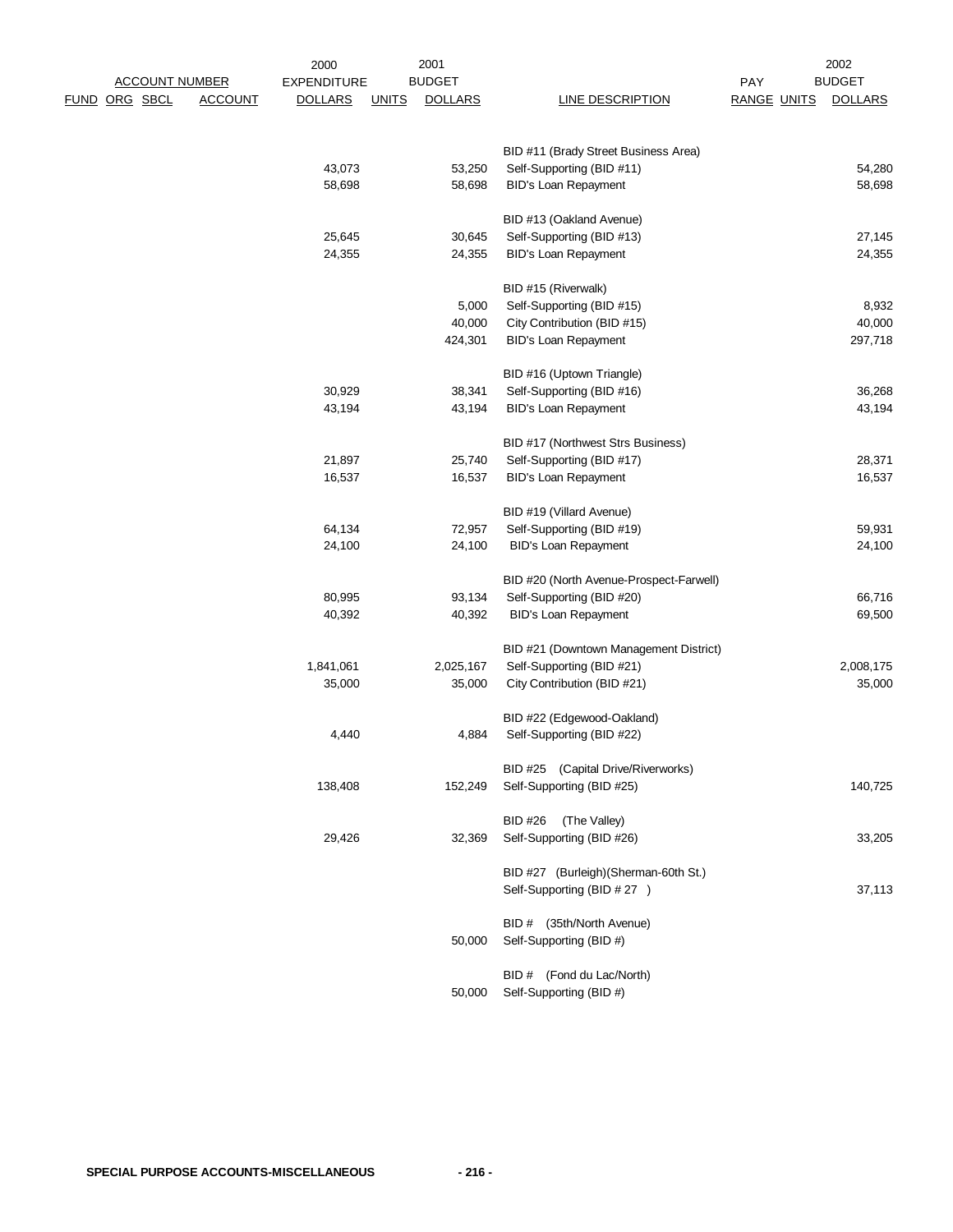|                      |                           |                  |                            | 2000                            |              | 2001                              |                                                                                                                               | 2002                            |
|----------------------|---------------------------|------------------|----------------------------|---------------------------------|--------------|-----------------------------------|-------------------------------------------------------------------------------------------------------------------------------|---------------------------------|
|                      |                           |                  | <b>ACCOUNT NUMBER</b>      | <b>EXPENDITURE</b>              |              | <b>BUDGET</b>                     | <b>PAY</b>                                                                                                                    | <b>BUDGET</b>                   |
| FUND ORG SBCL        |                           |                  | <b>ACCOUNT</b>             | <b>DOLLARS</b>                  | <b>UNITS</b> | <b>DOLLARS</b>                    | <b>LINE DESCRIPTION</b><br><b>RANGE UNITS</b>                                                                                 | <b>DOLLARS</b>                  |
|                      |                           |                  |                            |                                 |              | 50,000                            | BID # (47th/West Vliet)<br>Self-Supporting (BID #)                                                                            |                                 |
|                      |                           |                  |                            |                                 |              | 50,000                            | BID # (Teutonia, Capitol, Atkinson)<br>Self-Supporting (BID #)                                                                |                                 |
| 0001<br>0001<br>0001 | 1910<br>1910<br>1910 S001 | S001<br>S001     | 006300<br>006300<br>006300 | 2,830,068<br>129,000<br>261,239 |              | 3,344,831<br>169,000<br>1,135,790 | <b>Business Improvement District Total</b><br>Self-Supporting<br><b>City Contribution</b><br><b>BID's Loan Repayment</b>      | 3,129,081<br>169,000<br>990,967 |
| 0001                 |                           | 1310 S110        | 006300                     |                                 |              |                                   | Cable TV Franchise Regulation and<br>Negotiation                                                                              | 20,000                          |
| 0001                 |                           | 1310 S188        | 006300                     | 25,000                          |              |                                   | Canadian American Police Games                                                                                                |                                 |
| 0001                 | 2110 S111                 |                  | 006300                     | 153,266                         |              | 175,000                           | Care of Prisoners Fund                                                                                                        | 166,490                         |
| 0001                 |                           | 1510 S184        | 006300                     | 152,142                         |              |                                   | Census 2000                                                                                                                   |                                 |
| 0001                 |                           | 1490 S113        | 006300                     | 745,395                         |              | 1,000,000                         | <b>City Attorney Collection Contract</b>                                                                                      | 1,000,000                       |
| 0001                 |                           | 1510 S179        | 006300                     | 23,092                          |              |                                   | Citywide E-mail Upgrades                                                                                                      |                                 |
| 0001                 |                           | 1510 S109        | 006300                     | 42,260                          |              |                                   | C/CJIS Administration                                                                                                         |                                 |
| 0001                 | 1320                      | S116             | 006300                     | 13,003                          |              | 15,000                            | Clerk of Court-Witness Fees Fund                                                                                              | 15,000                          |
| 0001                 |                           | 1310 S185        | 006300                     | 8,257                           |              | 50,000                            | <b>Constituent Service Referral System</b>                                                                                    | 50,000                          |
| 0001                 | 2110 D001                 |                  | 006300                     |                                 |              | 675,000                           | <b>Contribution Fund</b><br>General<br>(Subject to guidelines to be adopted by the Common Council.)                           | 675,000                         |
| 0001                 |                           | 9990 S800        | 006300                     | 37,567                          |              | 55,000                            | Convention & Travel Expense Fund                                                                                              |                                 |
| 0001                 | 1510 S180                 |                  | 006300                     | 119,287                         |              |                                   | Corporate Database                                                                                                            |                                 |
| 0001                 |                           | 1490 S118        | 006300                     | 1,439,114                       |              | 1,500,000                         | Damages and Claims Fund                                                                                                       | 2,000,000                       |
| 0001                 |                           | 1650 S122        | 006300                     | 8,500                           |              | 8,500                             | <b>Drug Testing</b>                                                                                                           |                                 |
| 0001                 |                           | 1510 S190        | 006300                     |                                 |              | 150,000                           | E-gov Citizen Response System                                                                                                 |                                 |
| 0001                 |                           | 1310 S123        | 006300                     | 31,739                          |              | 25,000                            | Economic Development Committee Fund<br>(Expenditure of this fund subject to the adoption of a plan<br>by the Common Council.) | 50,000                          |
| 0001                 |                           | 1650 S124        | 006300                     | 99,072                          |              | 74,500                            | <b>Employee Training Fund</b>                                                                                                 | 74,500                          |
| 0001                 |                           | 1910 S125        | 006300                     | 4,790                           |              |                                   | <b>Environmental Contamination Testing</b>                                                                                    |                                 |
| 0001                 | 2110 S191                 |                  | 006300                     |                                 |              | 500,000                           | Excess TID #19 Funds                                                                                                          |                                 |
| 0001                 |                           | 1910 S132        | 006300                     | 27,410                          |              | 20,000                            | Facade Improvement Program                                                                                                    |                                 |
| 0001                 | 3100                      | S <sub>198</sub> | 006300                     |                                 |              |                                   | Fire and Police Discipline &<br>Citizen Complaint Acct.                                                                       | 100,000                         |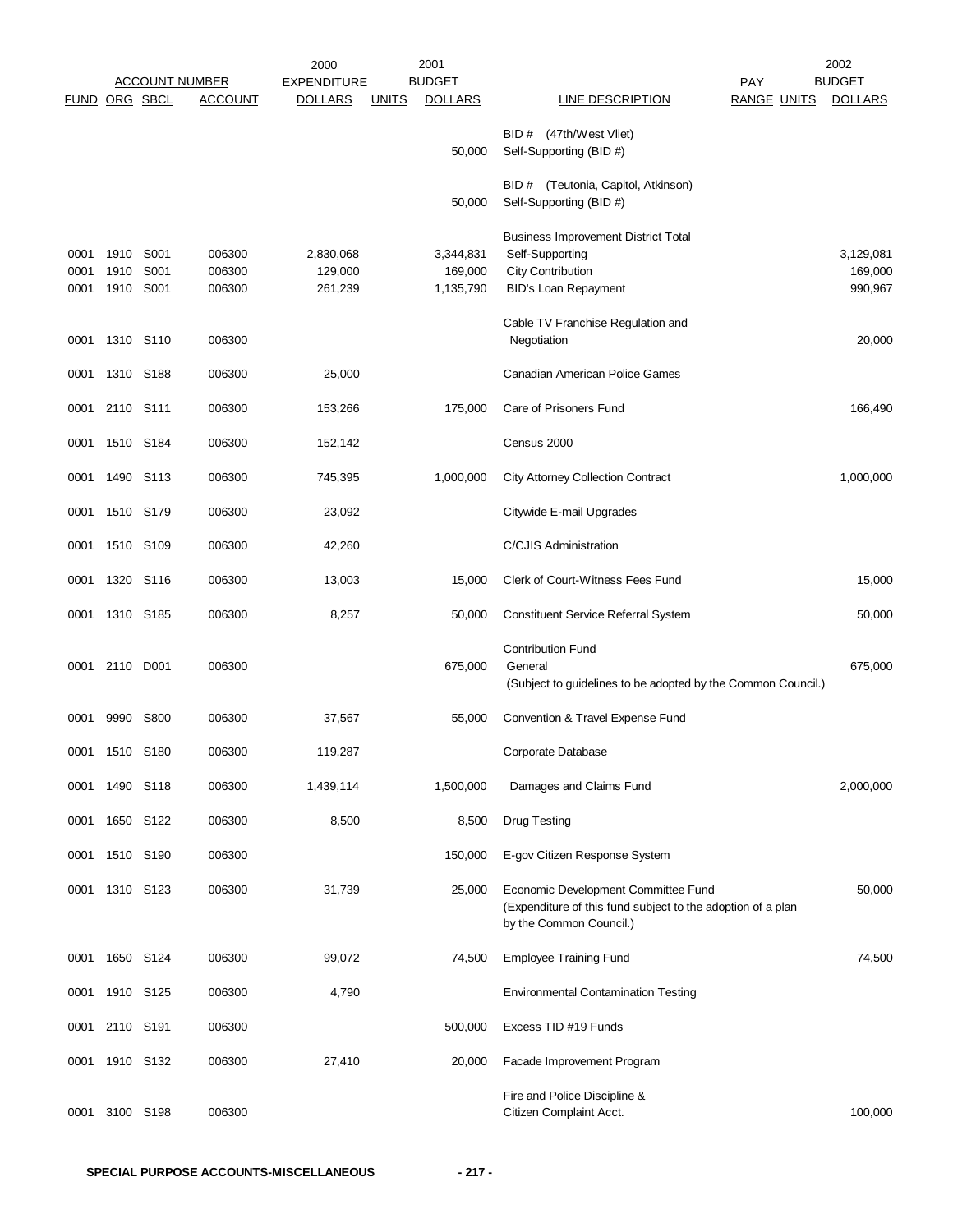|                      |           |           | <b>ACCOUNT NUMBER</b> | 2000<br><b>EXPENDITURE</b> |              | 2001<br><b>BUDGET</b> |                                                                                                                                                                                                      | PAY                | 2002<br><b>BUDGET</b> |
|----------------------|-----------|-----------|-----------------------|----------------------------|--------------|-----------------------|------------------------------------------------------------------------------------------------------------------------------------------------------------------------------------------------------|--------------------|-----------------------|
| <b>FUND ORG SBCL</b> |           |           | <b>ACCOUNT</b>        | <b>DOLLARS</b>             | <u>UNITS</u> | <b>DOLLARS</b>        | <b>LINE DESCRIPTION</b>                                                                                                                                                                              | <b>RANGE UNITS</b> | <b>DOLLARS</b>        |
| 0001                 | 2110 S133 |           | 006100                | 71,853                     |              | 78,000                | Firemen's Relief Fund                                                                                                                                                                                |                    | 78,000                |
| 0001                 | 1650 S134 |           | 006300                | 34,471                     |              | 30,000                | <b>Flexible Spending Account</b>                                                                                                                                                                     |                    | 35,000                |
| 0001                 | 2210 S181 |           | 006300                | 553,185                    |              |                       | FMIS Maintenance and Upgrade                                                                                                                                                                         |                    |                       |
| 0001                 | 1650 S135 |           | 006300                | 227,283                    |              |                       | FSA Dependent Care Account                                                                                                                                                                           |                    |                       |
| 0001                 | 1650 S136 |           | 006300                | 215,024                    |              |                       | <b>FSA Medical Care Account</b>                                                                                                                                                                      |                    |                       |
| 0001                 | 3600 S137 |           | 006300                | 193,209                    |              | 145,000               | Graffiti Abatement Fund                                                                                                                                                                              |                    | 145,000               |
| 0001                 | 2110 S138 |           | 006300                |                            |              | 5,000                 | Grants & Aids-Current Levy                                                                                                                                                                           |                    |                       |
| 0001                 | 9990 S139 |           | 006100                | 2,319,673                  |              | 2,217,000             | Group Life Insurance Premium                                                                                                                                                                         |                    | 2,340,000             |
| 0001                 | 1310 S189 |           | 006300                | 50,000                     |              | 50,000                | Handgun Violence Media Campaign                                                                                                                                                                      |                    | 50,000                |
| 0001                 | 1510 S196 |           | 006300                |                            |              |                       | Information & Technology System Study                                                                                                                                                                |                    | 50,000                |
| 0001                 | 1490 S143 |           | 006300                | 406,693                    |              | 450,000               | Insurance Fund                                                                                                                                                                                       |                    | 620,000               |
| 0001                 | 1650 S145 |           | 006100                | 419,602                    |              | 425,000               | Long Term Disability Insurance                                                                                                                                                                       |                    | 552,000               |
| 0001                 | 2110 S146 |           | 006300                | 2,226                      |              | 10,000                | Low Interest Mortgage Program                                                                                                                                                                        |                    | 10,000                |
| 0001                 | 3600 S147 |           | 006300                | 66,878                     |              | 75,000                | Maintenance of Essential Utility<br>Services-Residential Real Property                                                                                                                               |                    | 75,000                |
| 0001                 | 1310 S148 |           | 006300                | 119,846                    |              | 127,000               | Memberships, City                                                                                                                                                                                    |                    | 130,250               |
| 0001                 | 1910 S151 |           | 006300                | 190,599                    |              | 217,000               | Milwaukee Arts Board (L)<br>Projects (M)<br>(To be advisory to the Mayor and allocate funds to<br>requesting arts related agencies.)                                                                 |                    | 217,000               |
|                      |           |           |                       |                            |              |                       | (L) The Milwaukee Arts Board shall include with its annual budget<br>request, a report regarding its current year allocations and a<br>report regarding its planned allocations for the coming year. |                    |                       |
|                      |           |           |                       |                            |              |                       | (M) \$20,000 of the funds are not to be expended unless matching<br>funds are received from the Wisconsin Arts Board.                                                                                |                    |                       |
| 0001                 | 1910 S150 |           | 006300                | 151,128                    |              | 130,000               | Milwaukee Fourth of July Commission                                                                                                                                                                  |                    | 130,000               |
| 0001                 | 1510 S192 |           | 006300                |                            |              | 100,000               | Municipal Court Information System Study                                                                                                                                                             |                    |                       |
| 0001                 | 1320 S155 |           | 006300                | 437,887                    |              | 393,652               | Municipal Court Intervention Program                                                                                                                                                                 |                    | 393,652               |
| 0001                 |           | 3600 S193 | 006300                |                            |              | 10,605                | Neighborhood Clean-Up Initiative                                                                                                                                                                     |                    | 10,605                |
| 0001                 | 5450 S193 |           | 006300                |                            |              | 59,395                | Neighborhood Clean-Up Initiative                                                                                                                                                                     |                    | 59,395                |
| 0001                 | 9990 S157 |           | 006300                | 1,246,346                  |              | 500,000               | Outside Council/Expert Witness Fund                                                                                                                                                                  |                    | 250,000               |
| 0001                 | 2110 S158 |           | 006900                | 150,000                    |              | 150,000               | Pabst Theatre Board Fund                                                                                                                                                                             |                    | 150,000               |
| 0001                 | 2110 S159 |           | 006300                | 9,000                      |              | 10,000                | Pabst Theatre Rent Fund<br>(A Common Council Resolution will specify the procedures                                                                                                                  |                    | 10,000                |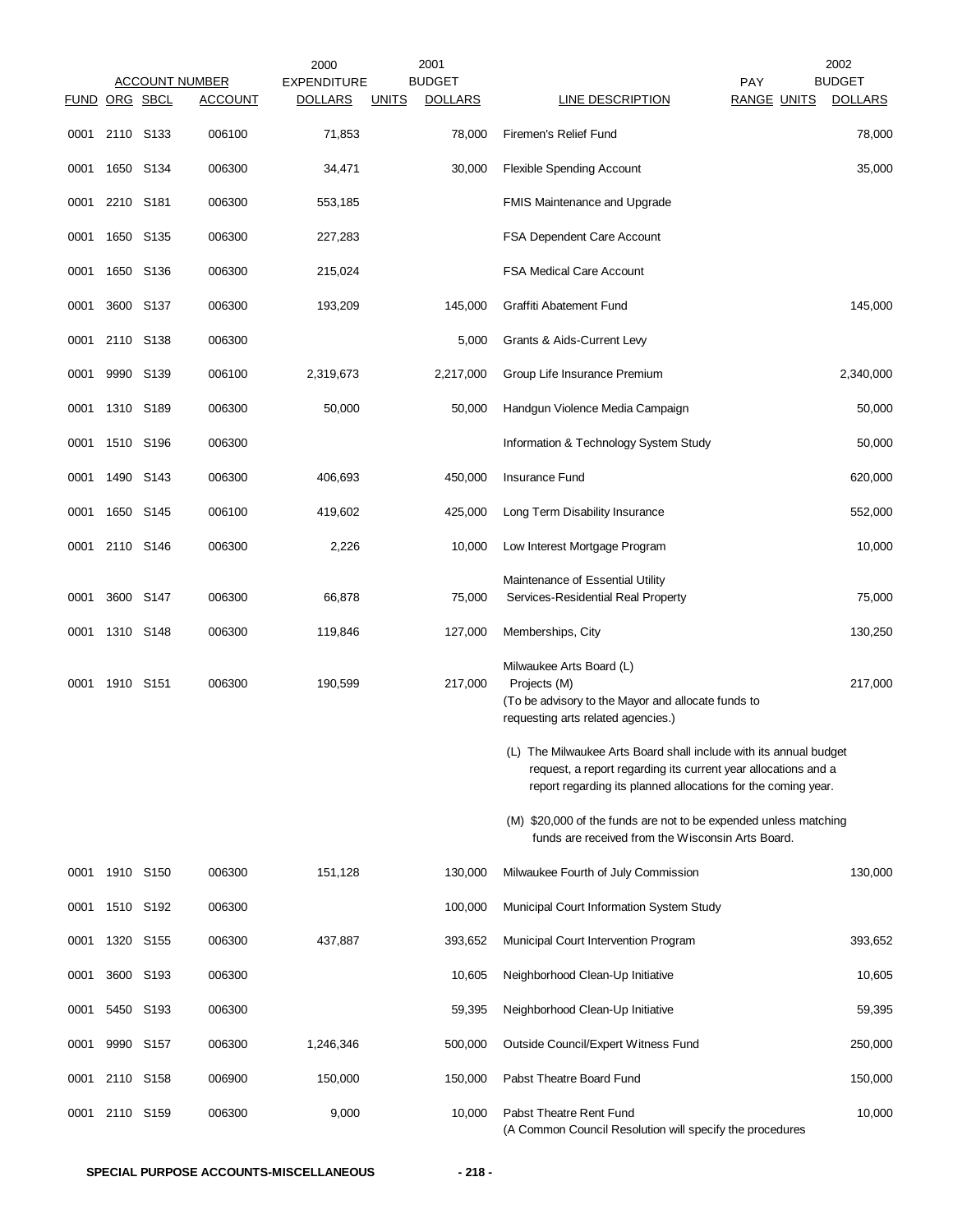|                      |           |           |                       | 2000               |              | 2001           |                                                                                                                                                                                                                                                                                                                                                                                                                                                                                                                                      |                    | 2002           |
|----------------------|-----------|-----------|-----------------------|--------------------|--------------|----------------|--------------------------------------------------------------------------------------------------------------------------------------------------------------------------------------------------------------------------------------------------------------------------------------------------------------------------------------------------------------------------------------------------------------------------------------------------------------------------------------------------------------------------------------|--------------------|----------------|
|                      |           |           | <b>ACCOUNT NUMBER</b> | <b>EXPENDITURE</b> |              | <b>BUDGET</b>  |                                                                                                                                                                                                                                                                                                                                                                                                                                                                                                                                      | <b>PAY</b>         | <b>BUDGET</b>  |
| <b>FUND ORG SBCL</b> |           |           | <b>ACCOUNT</b>        | <b>DOLLARS</b>     | <b>UNITS</b> | <b>DOLLARS</b> | <b>LINE DESCRIPTION</b>                                                                                                                                                                                                                                                                                                                                                                                                                                                                                                              | <b>RANGE UNITS</b> | <b>DOLLARS</b> |
|                      |           |           |                       |                    |              |                | for expending this fund.)                                                                                                                                                                                                                                                                                                                                                                                                                                                                                                            |                    |                |
| 0001                 |           | 5140 S186 | 006300                | 2,107,691          |              |                | Parking Fund Enforcement Payment                                                                                                                                                                                                                                                                                                                                                                                                                                                                                                     |                    |                |
|                      |           |           |                       |                    |              |                | Razing and Vacant Building                                                                                                                                                                                                                                                                                                                                                                                                                                                                                                           |                    |                |
| 0001                 |           | 3600 S162 | 006300                | 2,027,295          |              | 2,000,000      | <b>Protection Fund</b>                                                                                                                                                                                                                                                                                                                                                                                                                                                                                                               |                    | 1,600,000      |
| 0001                 |           | 9990 S183 | 006300                |                    |              | 50,000,001     | Reimbursable Services Advance Fund                                                                                                                                                                                                                                                                                                                                                                                                                                                                                                   |                    | 50,000,001     |
| 0001                 |           | 9990 S183 | 006300                |                    |              | (50,000,000)   | Less Recovery From Reimbursable<br>Operations                                                                                                                                                                                                                                                                                                                                                                                                                                                                                        |                    | (50,000,000)   |
|                      |           |           |                       |                    |              |                | To authorize a specific fund under the control of the Common<br>Council for the purpose of advance funding of reimbursable<br>materials & services of various City Departments. Funds are to be<br>appropriated to various City Departments and Agencies by Common<br>Council Resolution. Funding for this account is to be by temporary<br>transfer of General City Funds in accordance with Section 925-130A<br>Wisconsin Statutes 1919. (Repayment to be made from revenues<br>received from billings to other City departments.) |                    |                |
| 0001                 |           | 9990 S163 | 006300                | 459,290            |              | 500,000        | Remission of Taxes Fund                                                                                                                                                                                                                                                                                                                                                                                                                                                                                                              |                    | 500,000        |
| 0001                 |           | 2110 S164 | 006000                | 1,665,000          |              | 1,820,000      | Reserve for 27th Payroll                                                                                                                                                                                                                                                                                                                                                                                                                                                                                                             |                    | 1,820,000      |
| 0001                 |           | 9990 S165 | 006100                | 823,227            |              | 417,000        | Retirees Benefit Adjustment Fund<br>(Subject to the Direction of the Common Council.)                                                                                                                                                                                                                                                                                                                                                                                                                                                |                    | 507,000        |
| 0001                 |           | 1650 S182 | 006300                | 25,959             |              | 26,000         | <b>Safety Glasses</b>                                                                                                                                                                                                                                                                                                                                                                                                                                                                                                                |                    |                |
| 0001                 |           | 1310 S167 | 006300                | 14,801             |              | 20,000         | Seminar Fund                                                                                                                                                                                                                                                                                                                                                                                                                                                                                                                         |                    |                |
| 0001                 |           | 1510 S168 | 006300                | 29,100             |              | 49,000         | Sewer Maintenance Fee                                                                                                                                                                                                                                                                                                                                                                                                                                                                                                                |                    | 82,500         |
| 0001                 |           | 2110 S152 | 006300                |                    |              | 33,476,216     | MMSD-Sewer User Charge-<br>Pass Through                                                                                                                                                                                                                                                                                                                                                                                                                                                                                              |                    | 32,601,229     |
| 0001                 | 2110 S152 |           | 006300                |                    |              | (33, 476, 215) | Less Cost Recovery from Sewer<br>User Charge                                                                                                                                                                                                                                                                                                                                                                                                                                                                                         |                    | (32,601,228)   |
| 0001                 | 6940 S194 |           | 006300                |                    |              | 27,085,837     | Solid Waste Fund -<br><b>City Contribution</b>                                                                                                                                                                                                                                                                                                                                                                                                                                                                                       |                    |                |
| 0001                 |           | 5450 S197 | 006300                |                    |              |                | Snow & Ice Control Fee -<br><b>City Portion</b>                                                                                                                                                                                                                                                                                                                                                                                                                                                                                      |                    | 185,000        |
| 0001                 | 1650 S171 |           | 006300                | 700,000            |              | 700,000        | <b>Tuition Reimbursement Fund</b>                                                                                                                                                                                                                                                                                                                                                                                                                                                                                                    |                    | 700,000        |
| 0001                 |           | 1650 S172 | 006100                | 818,004            |              | 775,000        | Unemployment Compensation Fund                                                                                                                                                                                                                                                                                                                                                                                                                                                                                                       |                    | 800,000        |
| 0001                 |           | 2110 S174 | 006000                |                    |              | 19,938,000     | Wages Supplement Fund<br>(Actual experience reflected in departmental<br>operating budgets.)                                                                                                                                                                                                                                                                                                                                                                                                                                         |                    | 14,419,500     |
| 0001                 |           | 1310 S175 | 006300                | 3,538              |              | 6,500          | Wisconsin League of Municipalities -<br>Meetings                                                                                                                                                                                                                                                                                                                                                                                                                                                                                     |                    |                |
| 0001                 |           | 1510 S187 | 006300                | 32,486             |              |                | <b>Y2K Production Testing</b>                                                                                                                                                                                                                                                                                                                                                                                                                                                                                                        |                    |                |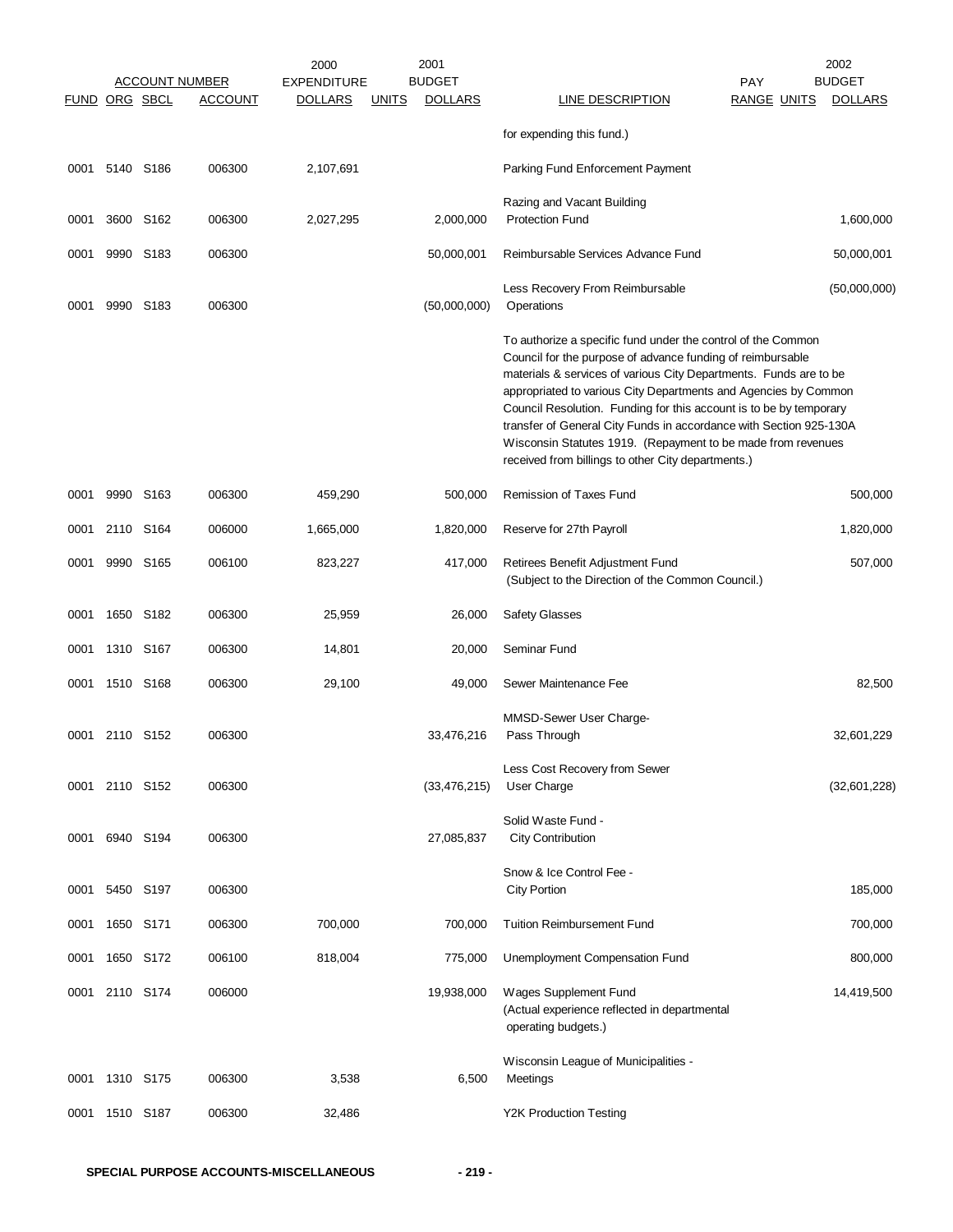|               |           |                       | 2000               |              | 2001           |                                                  |             | 2002           |
|---------------|-----------|-----------------------|--------------------|--------------|----------------|--------------------------------------------------|-------------|----------------|
|               |           | <b>ACCOUNT NUMBER</b> | <b>EXPENDITURE</b> |              | <b>BUDGET</b>  |                                                  | <b>PAY</b>  | <b>BUDGET</b>  |
| FUND ORG SBCL |           | <b>ACCOUNT</b>        | <b>DOLLARS</b>     | <b>UNITS</b> | <b>DOLLARS</b> | LINE DESCRIPTION                                 | RANGE UNITS | <b>DOLLARS</b> |
| 0001          | 1510 S178 | 006300                | 67                 |              |                | Year 2000 Compliance Project                     |             |                |
|               |           |                       | 22,282,779         |              | 68,030,012     | SPECIAL PURPOSE ACCOUNTS-<br>MISCELLANEOUS TOTAL |             | 34,992,343     |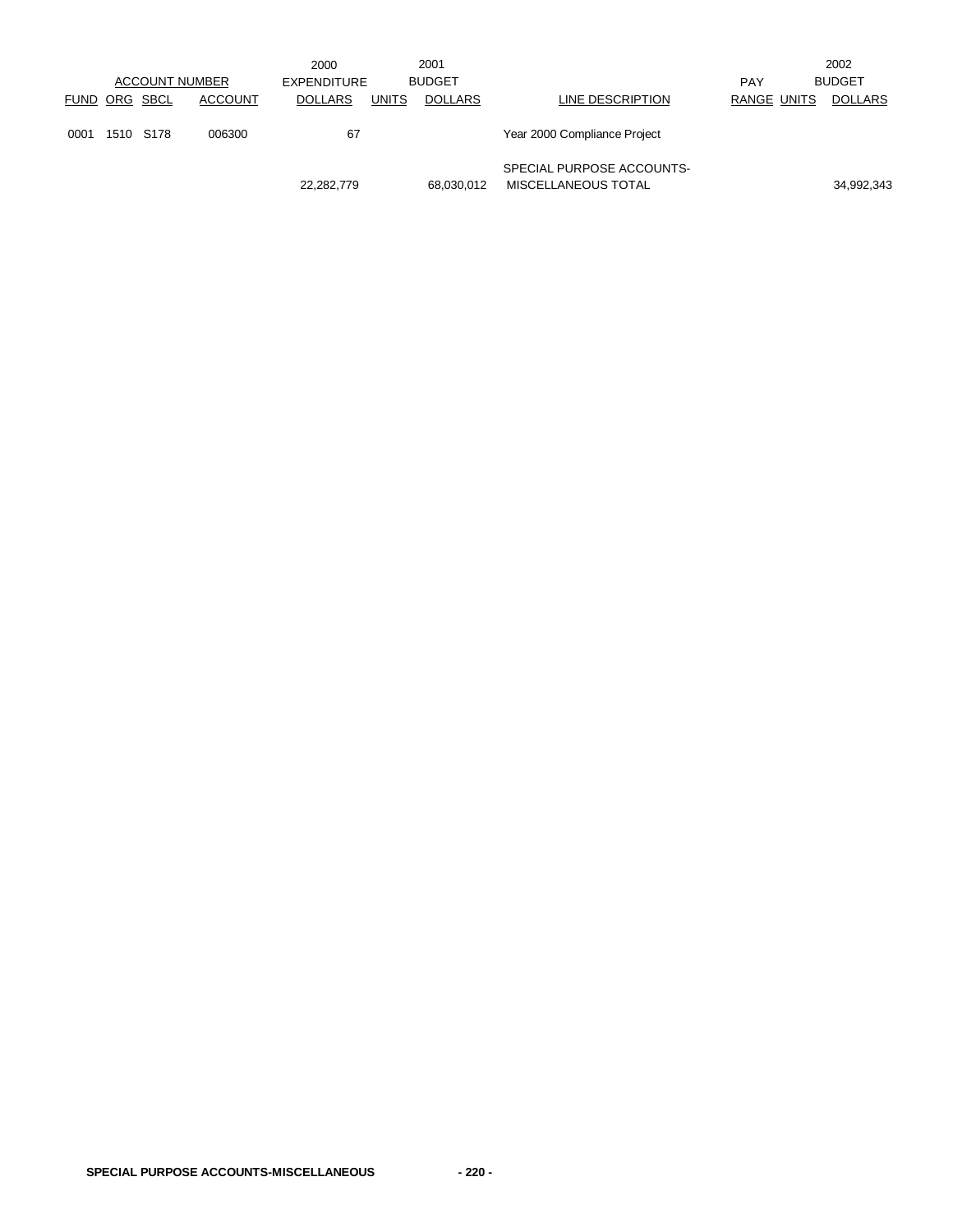|             |      |                       |                | 2000               |              | 2001           |                                                                     |                    | 2002           |
|-------------|------|-----------------------|----------------|--------------------|--------------|----------------|---------------------------------------------------------------------|--------------------|----------------|
|             |      | <b>ACCOUNT NUMBER</b> |                | <b>EXPENDITURE</b> |              | <b>BUDGET</b>  |                                                                     | <b>PAY</b>         | <b>BUDGET</b>  |
| <b>FUND</b> |      | ORG SBCL              | <b>ACCOUNT</b> | <b>DOLLARS</b>     | <b>UNITS</b> | <b>DOLLARS</b> | <b>LINE DESCRIPTION</b>                                             | <b>RANGE UNITS</b> | <b>DOLLARS</b> |
|             |      |                       |                |                    |              |                | SPECIAL PURPOSE ACCOUNTS -<br><b>WORKERS' COMPENSATION BENEFITS</b> |                    |                |
|             |      |                       |                |                    |              |                | Employees Workers'<br><b>Compensation Sub Accounts</b>              |                    |                |
|             |      |                       |                |                    |              |                |                                                                     |                    |                |
| 0001        | 1650 | S176                  | 006100         | 5,514,653          |              | 6,000,000      | <b>WORKERS' COMPENSATION</b>                                        |                    | 7,100,000      |
|             |      |                       |                |                    |              |                | For Payment of Compensation and Other Benefits                      |                    |                |
|             |      |                       |                |                    |              |                | Required to be Paid or Furnished Under the Worker's                 |                    |                |
|             |      |                       |                |                    |              |                | Compensation Act or by Directions of Wisconsin                      |                    |                |
|             |      |                       |                |                    |              |                | Industrial Commission and of Expenses Incidental                    |                    |                |
|             |      |                       |                |                    |              |                | to the Preparation and Hearing of Matters Before                    |                    |                |
|             |      |                       |                |                    |              |                | the Industrial Commission.                                          |                    |                |
| 0001        | 1650 | S177                  | 006100         | 46,661             |              | 60,000         | Required Employer Law Compliance                                    |                    | 70,000         |
|             |      |                       |                |                    |              |                | Expenses                                                            |                    |                |
|             |      |                       |                | 5,561,314          |              | 6,060,000      | <b>TOTAL</b>                                                        |                    | 7,170,000      |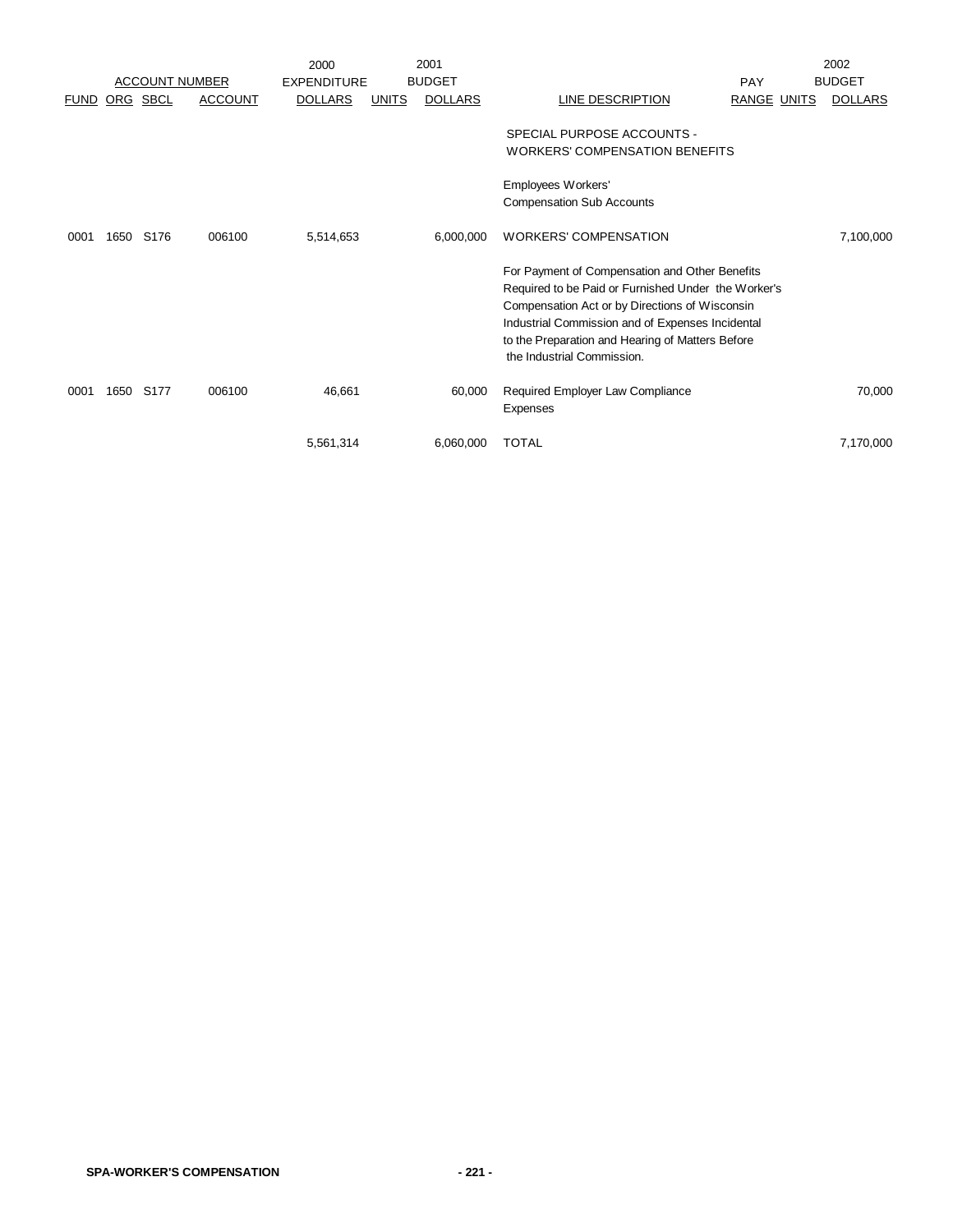|             |      | <b>ACCOUNT NUMBER</b> |                | 2000<br><b>EXPENDITURE</b> |              | 2001<br><b>BUDGET</b> |                                                                                  | PAY                | 2002<br><b>BUDGET</b> |
|-------------|------|-----------------------|----------------|----------------------------|--------------|-----------------------|----------------------------------------------------------------------------------|--------------------|-----------------------|
| <b>FUND</b> | ORG  | <b>SBCL</b>           | <b>ACCOUNT</b> | <b>DOLLARS</b>             | <b>UNITS</b> | <b>DOLLARS</b>        | <u>LINE DESCRIPTION</u>                                                          | <b>RANGE UNITS</b> | <b>DOLLARS</b>        |
|             |      |                       |                |                            |              |                       | SPECIAL PURPOSE ACCOUNTS -<br>EMPLOYEE HEALTH CARE BENEFITS                      |                    |                       |
|             |      |                       |                |                            |              |                       | <b>Employees Active and Retirees</b><br><b>Health Care Benefits Sub Accounts</b> |                    |                       |
| 0001        | 1650 | S114                  | 006100         | 20,091,402                 |              | 22,100,000            | Claims                                                                           |                    | 26,775,000            |
| 0001        | 1650 | S140                  | 006100         | 33,371,590                 |              | 36,000,000            | <b>Health Maintenance</b><br>Organizations (HMOs)                                |                    | 43,700,000            |
| 0001        | 1650 | S121                  | 006100         | 2,298,098                  |              | 2,500,000             | Dental Insurance                                                                 |                    | 2,450,000             |
| 0001        | 1650 | S <sub>101</sub>      | 006100         | 665,917                    |              | 710,000               | Administrative Expense                                                           |                    | 1,000,000             |
| 0001        | 1650 | S115                  | 006100         | 270,106                    |              | 300,000               | Claims Cost Containment Program                                                  |                    | 350,000               |
|             |      |                       |                | 56,697,113                 |              | 61,610,000            | <b>Total Employees Active and</b><br><b>Retirees Health Care Benefits</b>        |                    | 74,275,000            |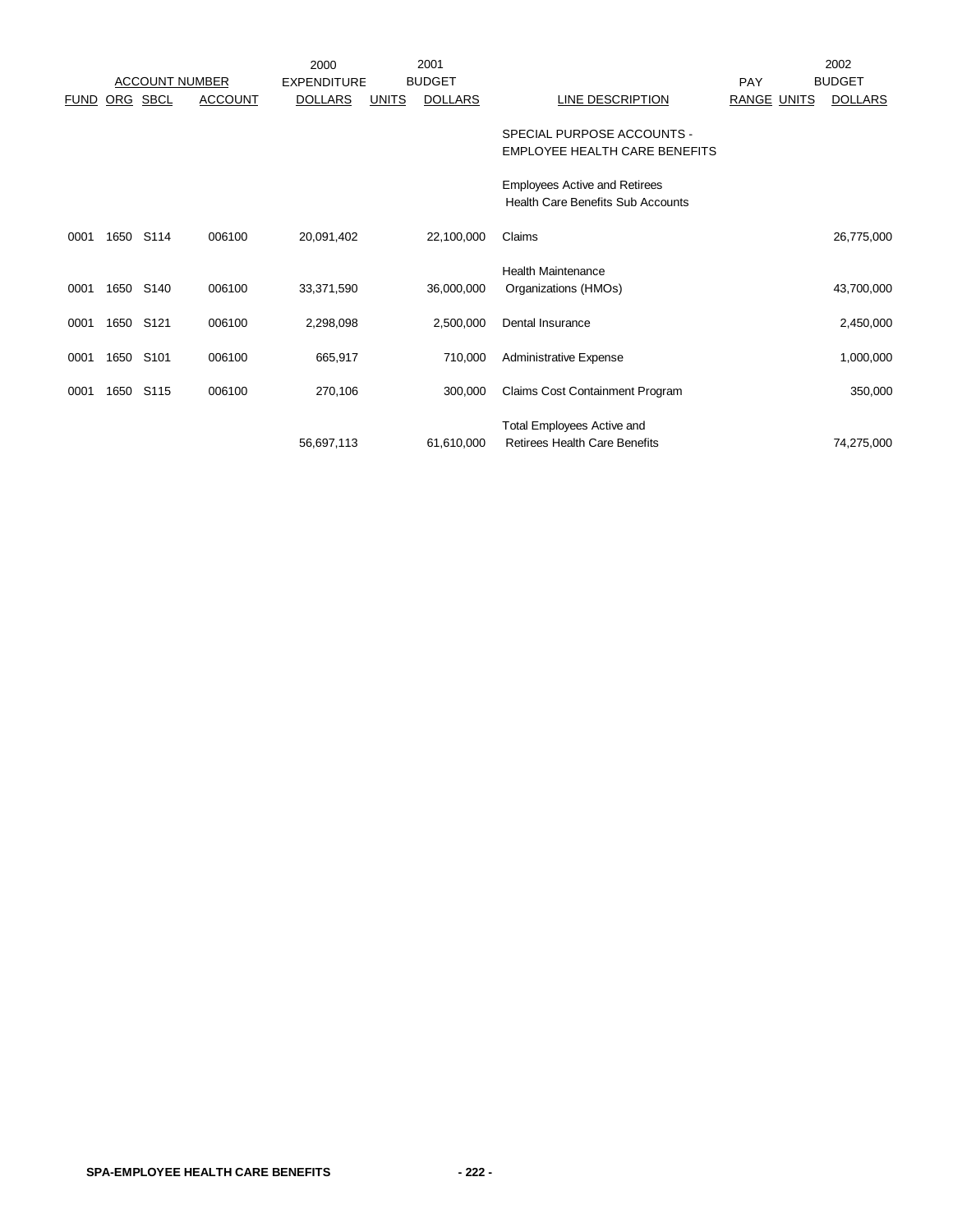|               |              |              |                       | 2000               |              | 2001           |                                                                           |                    | 2002           |
|---------------|--------------|--------------|-----------------------|--------------------|--------------|----------------|---------------------------------------------------------------------------|--------------------|----------------|
|               |              |              | <b>ACCOUNT NUMBER</b> | <b>EXPENDITURE</b> |              | <b>BUDGET</b>  |                                                                           | <b>PAY</b>         | <b>BUDGET</b>  |
| FUND ORG SBCL |              |              | <b>ACCOUNT</b>        | <b>DOLLARS</b>     | <u>UNITS</u> | <b>DOLLARS</b> | <b>LINE DESCRIPTION</b>                                                   | <b>RANGE UNITS</b> | <b>DOLLARS</b> |
|               |              |              |                       |                    |              |                | SPECIAL PURPOSE ACCOUNTS-                                                 |                    |                |
|               |              |              |                       |                    |              |                | DEFERRED COMPENSATION PLAN                                                |                    |                |
|               |              |              |                       |                    |              |                |                                                                           |                    |                |
|               |              |              |                       |                    |              |                | <b>OUTCOME INDICATORS:</b>                                                |                    |                |
|               |              |              |                       | 56.6%              |              | 68%            | Increase Employee Participation by 3%                                     |                    |                |
|               |              |              |                       | 5,281              |              | 4,882          | Increase Participant Cash Flow by 2%                                      |                    |                |
|               |              |              |                       |                    |              |                | SALARIES & WAGES                                                          |                    |                |
|               |              |              |                       |                    | 1            | 74,689         | Executive Director (Y)                                                    | 11                 |                |
|               |              |              |                       |                    | 1            | 36,897         | Program Assistant II                                                      | 530                |                |
|               |              |              |                       |                    |              |                |                                                                           |                    |                |
|               |              |              |                       |                    | 2            | 111,586        | <b>Total Before Adjustments</b>                                           |                    |                |
|               |              |              |                       |                    |              |                | Salary & Wage Rate Changes                                                |                    |                |
|               |              |              |                       |                    |              |                | Overtime Compensated                                                      |                    |                |
|               |              |              |                       |                    |              |                | Personnel Cost Adjustment<br>Other                                        |                    |                |
|               |              |              |                       |                    |              |                |                                                                           |                    |                |
|               |              |              |                       |                    | 2            | 111,586        | Gross Salary & Wages Total                                                |                    |                |
|               |              |              |                       |                    |              |                | Reimbursable Services Deduction                                           |                    |                |
|               |              |              |                       |                    |              |                | Capital Improvements Deduction                                            |                    |                |
|               |              |              |                       |                    |              |                | Grant and Aids Deduction                                                  |                    |                |
| 0001          |              | 0950 R999    | 006000                | 112,617            | 2            | 111,586        | NET SALARIES & WAGES TOTAL                                                |                    |                |
|               |              |              |                       |                    | 2.00         |                | <b>O&amp;M FTE'S</b>                                                      |                    |                |
|               |              |              |                       |                    |              |                | NON-O&M FTE'S                                                             |                    |                |
|               |              |              |                       |                    |              |                | (Y) Required to file a statement of economic interests in accordance with |                    |                |
|               |              |              |                       |                    |              |                | the Milwaukee Code of Ordinances Chapter 303-Code of Ethics.              |                    |                |
| 0001          |              | 0950 R999    | 006180                | 32,892             |              | 36,823         | ESTIMATED EMPLOYEE FRINGE BENEFITS                                        |                    |                |
|               |              |              |                       |                    |              |                | (Involves Revenue Offset-No                                               |                    |                |
|               |              |              |                       |                    |              |                | Transfers From This Account)                                              |                    |                |
|               |              |              |                       |                    |              |                | OPERATING EXPENDITURES                                                    |                    |                |
| 0001          | 0950         | R999         | 630100                | 1,065              |              | 8,800          | <b>General Office Expense</b>                                             |                    |                |
| 0001          | 0950         | R999         | 630500                |                    |              |                | Tools & Machinery Parts                                                   |                    |                |
| 0001<br>0001  | 0950<br>0950 | R999<br>R999 | 631000<br>631500      |                    |              |                | <b>Construction Supplies</b><br>Energy                                    |                    |                |
| 0001          | 0950         | R999         | 632000                |                    |              |                | <b>Other Operating Supplies</b>                                           |                    |                |
| 0001          | 0950         | R999         | 632500                |                    |              | 2,500          | <b>Facility Rental</b>                                                    |                    |                |
| 0001          | 0950         | R999         | 633000                |                    |              |                | Vehicle Rental                                                            |                    |                |
| 0001          | 0950         | R999         | 633500                |                    |              |                | Non-Vehicle Equipment Rental                                              |                    |                |
| 0001          | 0950         | R999         | 634000                | 504,155            |              | 724,075        | <b>Professional Services</b>                                              |                    |                |
| 0001          |              | 0950 R999    | 634500                |                    |              | 2,500          | Information Technology Services                                           |                    |                |
| 0001          | 0950         | R999         | 635000                |                    |              |                | <b>Property Services</b>                                                  |                    |                |
| 0001          | 0950         | R999         | 635500                |                    |              |                | Infrastructure Services                                                   |                    |                |
| 0001<br>0001  | 0950<br>0950 | R999<br>R999 | 636000<br>636500      | 56,919             |              | 6,303          | Vehicle Repair Services<br><b>Other Operating Services</b>                |                    |                |
| 0001          | 0950         | R999         | 637000                |                    |              |                | Loans and Grants                                                          |                    |                |
| 0001          |              | 0950 R999    | 637501                | 2,429              |              | 45,000         | Reimburse Other Departments                                               |                    |                |
| 0001          | 0950         | R999         | 006300                | 564,568            |              | 789,178        | OPERATING EXPENDITURES                                                    |                    |                |
|               |              |              |                       |                    |              |                |                                                                           |                    |                |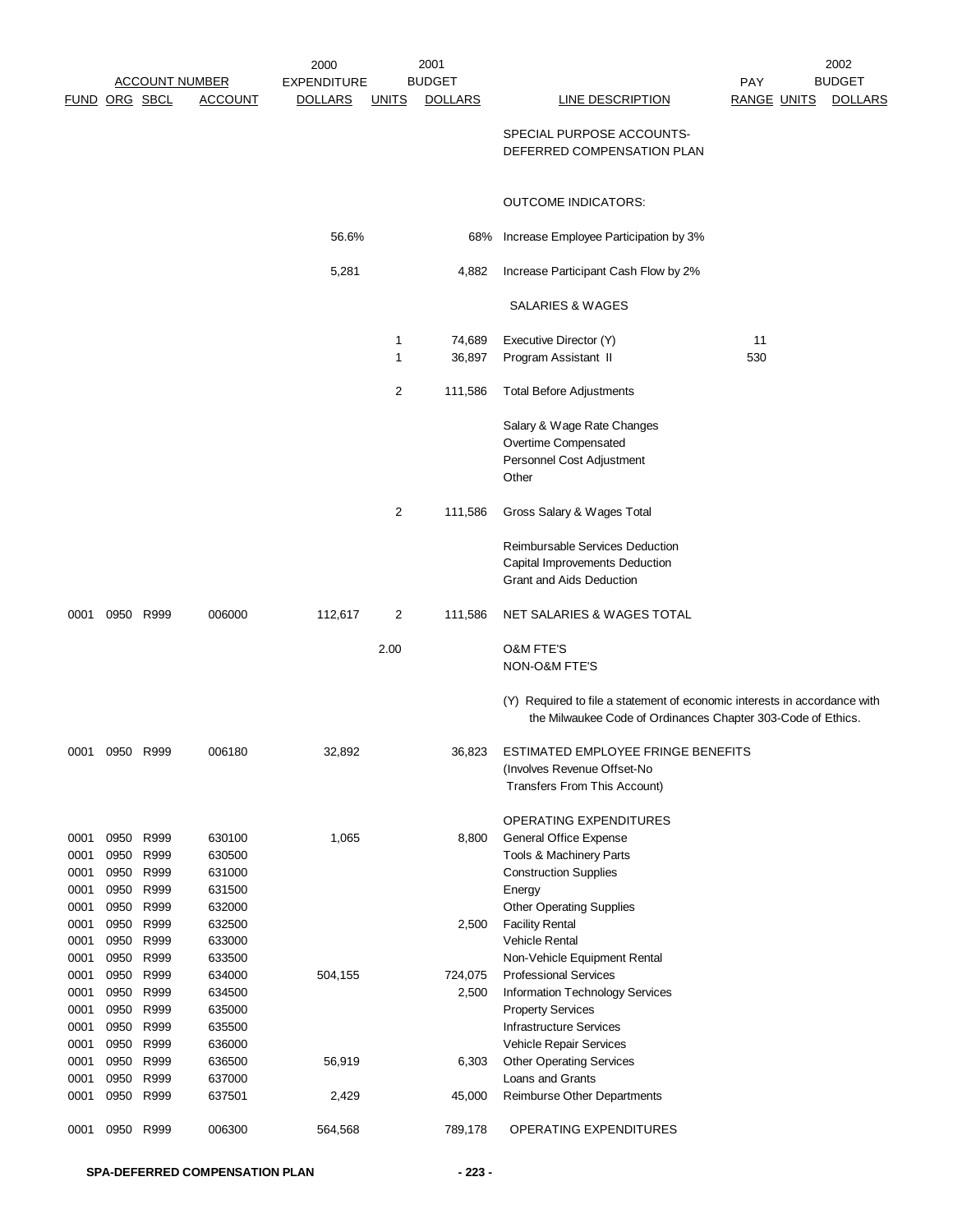|      | <b>ACCOUNT NUMBER</b> |      |                | 2001<br>2000       |              |                |                                                                              |            |                    | 2002           |
|------|-----------------------|------|----------------|--------------------|--------------|----------------|------------------------------------------------------------------------------|------------|--------------------|----------------|
|      |                       |      |                | <b>EXPENDITURE</b> |              | <b>BUDGET</b>  |                                                                              | <b>PAY</b> |                    | <b>BUDGET</b>  |
|      | FUND ORG SBCL         |      | <b>ACCOUNT</b> | <b>DOLLARS</b>     | <b>UNITS</b> | <b>DOLLARS</b> | <b>LINE DESCRIPTION</b>                                                      |            | <u>RANGE UNITS</u> | <b>DOLLARS</b> |
|      |                       |      |                |                    |              |                | <b>EQUIPMENT PURCHASES</b>                                                   |            |                    |                |
|      |                       |      |                |                    |              |                |                                                                              |            |                    |                |
|      |                       |      |                |                    |              |                | <b>Additional Equipment</b>                                                  |            |                    |                |
|      |                       |      |                | 3,048              |              | 2,500          | Micro Computers                                                              |            |                    |                |
|      |                       |      |                | 3,048              |              | 2,500          | Subtotal - Additional Equipment                                              |            |                    |                |
|      |                       |      |                |                    |              |                | Replacement Equipment                                                        |            |                    |                |
|      |                       |      |                |                    |              |                | Subtotal - Replacement Equipment                                             |            |                    |                |
| 0001 | 0950 R999             |      | 006800         | 3,048              |              | 2,500          | EQUIPMENT PURCHASES TOTAL                                                    |            |                    |                |
|      |                       |      |                |                    |              |                | <b>SPECIAL FUNDS</b>                                                         |            |                    |                |
|      |                       |      |                |                    |              | 75,000         | Contingency (A)                                                              |            |                    |                |
| 0001 | 0950 R091             |      | 006300         |                    |              |                | Contingency                                                                  |            |                    |                |
|      |                       |      |                |                    |              | 75,000         | SPECIAL FUNDS TOTAL                                                          |            |                    |                |
|      |                       |      |                |                    |              |                | (A) Funds can only be expended upon Deferred<br>Compensation Board approval. |            |                    |                |
|      |                       |      |                |                    |              |                | DEFERRED COMPENSATION PLAN                                                   |            |                    |                |
|      |                       |      |                | 713,125            |              | 1,015,087      | BUDGETARY CONTROL UNIT TOTAL                                                 |            |                    |                |
|      |                       |      |                |                    |              |                | $(1 BCU=1 DU)$                                                               |            |                    |                |
|      |                       |      |                |                    |              |                |                                                                              |            |                    |                |
|      |                       |      |                |                    |              |                | PROGRAM RESULT MEASURES/                                                     |            |                    |                |
|      |                       |      |                | <b>UNITS</b>       | %            | <b>UNITS</b>   | INTERNAL MANAGEMENT INDICATORS:                                              |            | %                  | <b>UNITS</b>   |
|      |                       |      |                |                    |              |                | Deferred Compensation Accounts                                               |            |                    |                |
| 0001 | 0950                  | 1618 | P09501         | 6,702              | 100.0        | 6,679          | Administered                                                                 |            |                    |                |
| 0001 | 0950 1618             |      | P09502         |                    | 2.0% 100.0   | 2.0%           | Percentage Change in Accounts                                                |            |                    |                |
|      |                       |      |                |                    |              |                |                                                                              |            |                    |                |
|      |                       |      |                | 3,554              |              | 3,792          | TOTAL DIRECT LABOR HOUR ALLOCATION                                           |            |                    |                |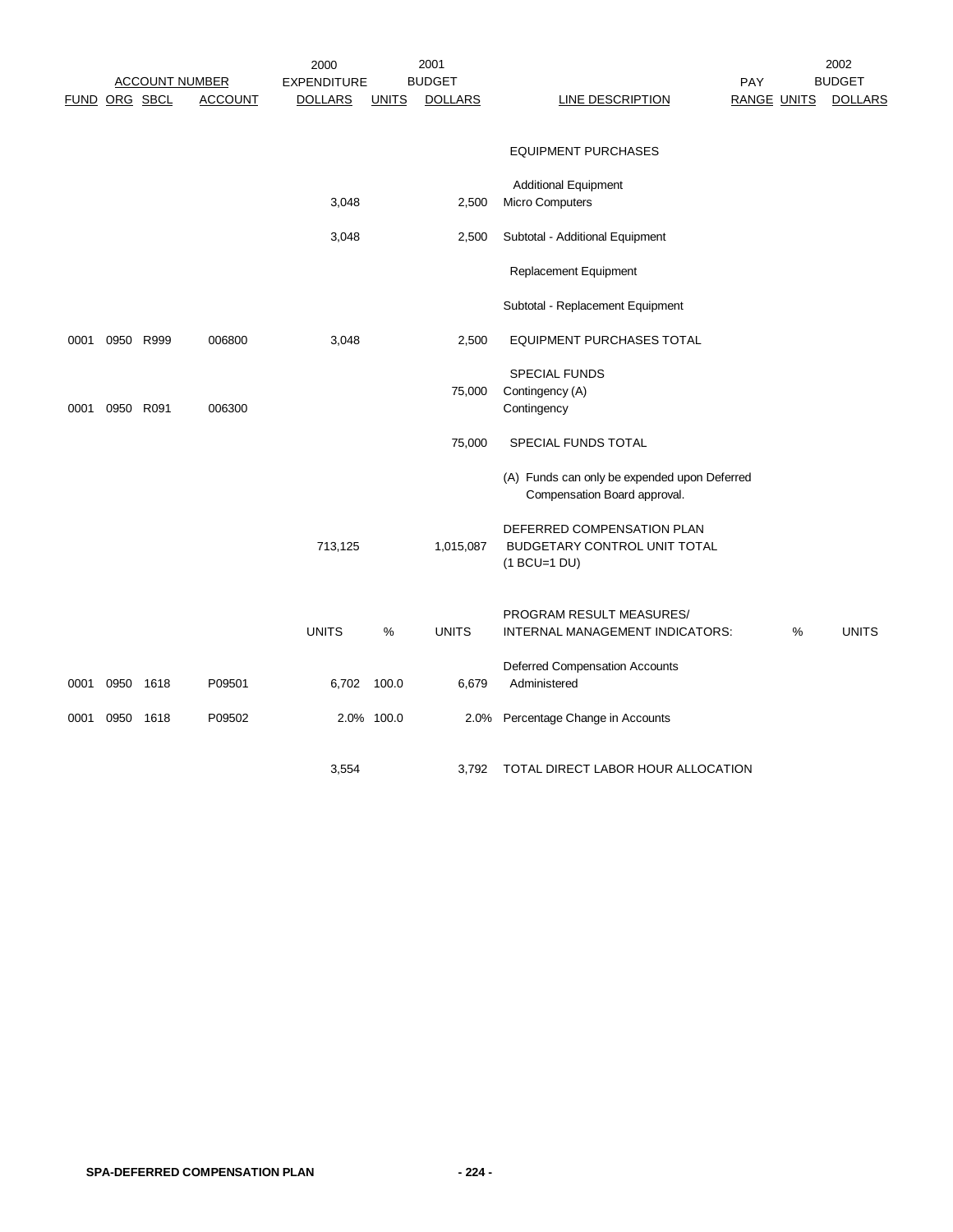|                      |      |           |                       | 2000               |              | 2001           |                                                                                                                                           |                    |                | 2002           |
|----------------------|------|-----------|-----------------------|--------------------|--------------|----------------|-------------------------------------------------------------------------------------------------------------------------------------------|--------------------|----------------|----------------|
|                      |      |           | <b>ACCOUNT NUMBER</b> | <b>EXPENDITURE</b> |              | <b>BUDGET</b>  |                                                                                                                                           | <b>PAY</b>         |                | <b>BUDGET</b>  |
| <b>FUND ORG SBCL</b> |      |           | <b>ACCOUNT</b>        | <b>DOLLARS</b>     | <b>UNITS</b> | <b>DOLLARS</b> | <b>LINE DESCRIPTION</b>                                                                                                                   | <b>RANGE UNITS</b> |                | <b>DOLLARS</b> |
|                      |      |           |                       |                    |              |                | SPECIAL PURPOSE ACCOUNTS -<br><b>BOARD OF ZONING APPEALS</b>                                                                              |                    |                |                |
|                      |      |           |                       |                    |              |                | <b>OUTCOME INDICATORS:</b>                                                                                                                |                    |                |                |
|                      |      |           |                       | 5.2                |              | 8              | Average Number of Weeks to Complete<br>Routine Appeals                                                                                    |                    |                | 6              |
|                      |      |           |                       | 13.9               |              | 12.0           | Average Number of Weeks to Complete<br><b>Complex Appeals</b>                                                                             |                    |                | 12.0           |
|                      |      |           |                       |                    |              |                | SALARIES & WAGES                                                                                                                          |                    |                |                |
|                      |      |           |                       |                    | 1            | 42,247         | Chairman Board of Zoning Appeals (Y)                                                                                                      | 47                 | 1              | 42,247         |
|                      |      |           |                       |                    | 4            | 16,800         | Member Board of Zoning Appeals (Y)                                                                                                        | 37                 | 4              | 16,800         |
|                      |      |           |                       |                    | 2            | 8,400          | Member Alt. Brd. of Zoning App. (Y)                                                                                                       | 37                 | 2              | 8,400          |
|                      |      |           |                       |                    | 2            | 29,128         | Office Assistant III (.5 FTE)                                                                                                             | 435                | $\overline{2}$ | 32,615         |
|                      |      |           |                       |                    | 1            | 31,022         | Program Assistant I                                                                                                                       | 460                | $\mathbf{1}$   | 34,734         |
|                      |      |           |                       |                    | 1            | 37,274         | Secretary, Board of Zoning Appeals                                                                                                        | 4                  | $\mathbf{1}$   | 42,345         |
|                      |      |           |                       |                    | 11           | 164,871        | <b>Total Before Adjustments</b>                                                                                                           |                    | 11             | 177,141        |
|                      |      |           |                       |                    |              |                | Salary & Wage Rate Changes                                                                                                                |                    |                |                |
|                      |      |           |                       |                    |              |                | Overtime Compensated                                                                                                                      |                    |                |                |
|                      |      |           |                       |                    |              |                | Personnel Cost Adjustment<br>Other                                                                                                        |                    |                |                |
|                      |      |           |                       |                    | 11           | 164,871        | Gross Salary & Wages Total                                                                                                                |                    | 11             | 177,141        |
|                      |      |           |                       |                    |              |                | Reimbursable Services Deduction<br>Capital Improvements Deduction<br><b>Grants &amp; Aids Deduction</b>                                   |                    |                |                |
| 0001                 |      | 0960 R999 | 006000                | 171,740            | 11           | 164,871        | NET SALARIES & WAGES TOTAL                                                                                                                |                    | 11             | 177,141        |
|                      |      |           |                       |                    | 3.00         |                | O&M FTE'S<br>NON-O&M FTE'S                                                                                                                |                    | 3.00           |                |
|                      |      |           |                       |                    |              |                | (Y) Required to file a statement of economic interests in accordance with<br>the Milwaukee Code of Ordinances Chapter 303-Code of Ethics. |                    |                |                |
| 0001                 |      | 0960 R999 | 006100                | 13,624             |              | 32,150         | ESTIMATED EMPLOYEE FRINGE BENEFITS<br>(Involves Revenue Offset - No Transfer from this Account)                                           |                    |                | 37,296         |
|                      |      |           |                       |                    |              |                | OPERATING EXPENDITURES                                                                                                                    |                    |                |                |
| 0001                 |      | 0960 R999 | 630100                | 13,213             |              | 24,635         | General Office Expense                                                                                                                    |                    |                | 24,635         |
| 0001                 | 0960 | R999      | 630500                |                    |              |                | Tools & Machinery Parts                                                                                                                   |                    |                |                |
| 0001                 |      | 0960 R999 | 631000                |                    |              |                | <b>Construction Supplies</b>                                                                                                              |                    |                |                |
| 0001                 | 0960 | R999      | 631500                |                    |              |                | Energy                                                                                                                                    |                    |                |                |
| 0001                 | 0960 | R999      | 632000                |                    |              |                | <b>Other Operating Supplies</b>                                                                                                           |                    |                |                |
| 0001                 | 0960 | R999      | 632500                |                    |              |                | <b>Facility Rental</b>                                                                                                                    |                    |                |                |
| 0001                 | 0960 | R999      | 633000                |                    |              |                | <b>Vehicle Rental</b>                                                                                                                     |                    |                |                |
| 0001                 | 0960 | R999      | 633500                | 4,056              |              | 4,920          | Non-Vehicle Equipment Rental                                                                                                              |                    |                | 4,920          |
| 0001                 |      | 0960 R999 | 634000                | 4,280              |              | 20,000         | <b>Professional Services</b>                                                                                                              |                    |                | 20,000         |
| 0001                 | 0960 | R999      | 634500                | 20,902             |              |                | Information Technology Services                                                                                                           |                    |                |                |
| 0001                 | 0960 | R999      | 635000                |                    |              |                | <b>Property Services</b>                                                                                                                  |                    |                |                |
| 0001                 | 0960 | R999      | 635500                |                    |              |                | <b>Infrastructure Services</b>                                                                                                            |                    |                |                |
| 0001                 | 0960 | R999      | 636000                |                    |              |                | Vehicle Repair Services                                                                                                                   |                    |                |                |
| 0001                 | 0960 | R999      | 636500                | 983                |              | 1,939          | <b>Other Operating Services</b>                                                                                                           |                    |                | 1,939          |
| 0001                 |      | 0960 R999 | 637000                |                    |              |                | Loans and Grants                                                                                                                          |                    |                |                |
|                      |      |           |                       |                    |              |                |                                                                                                                                           |                    |                |                |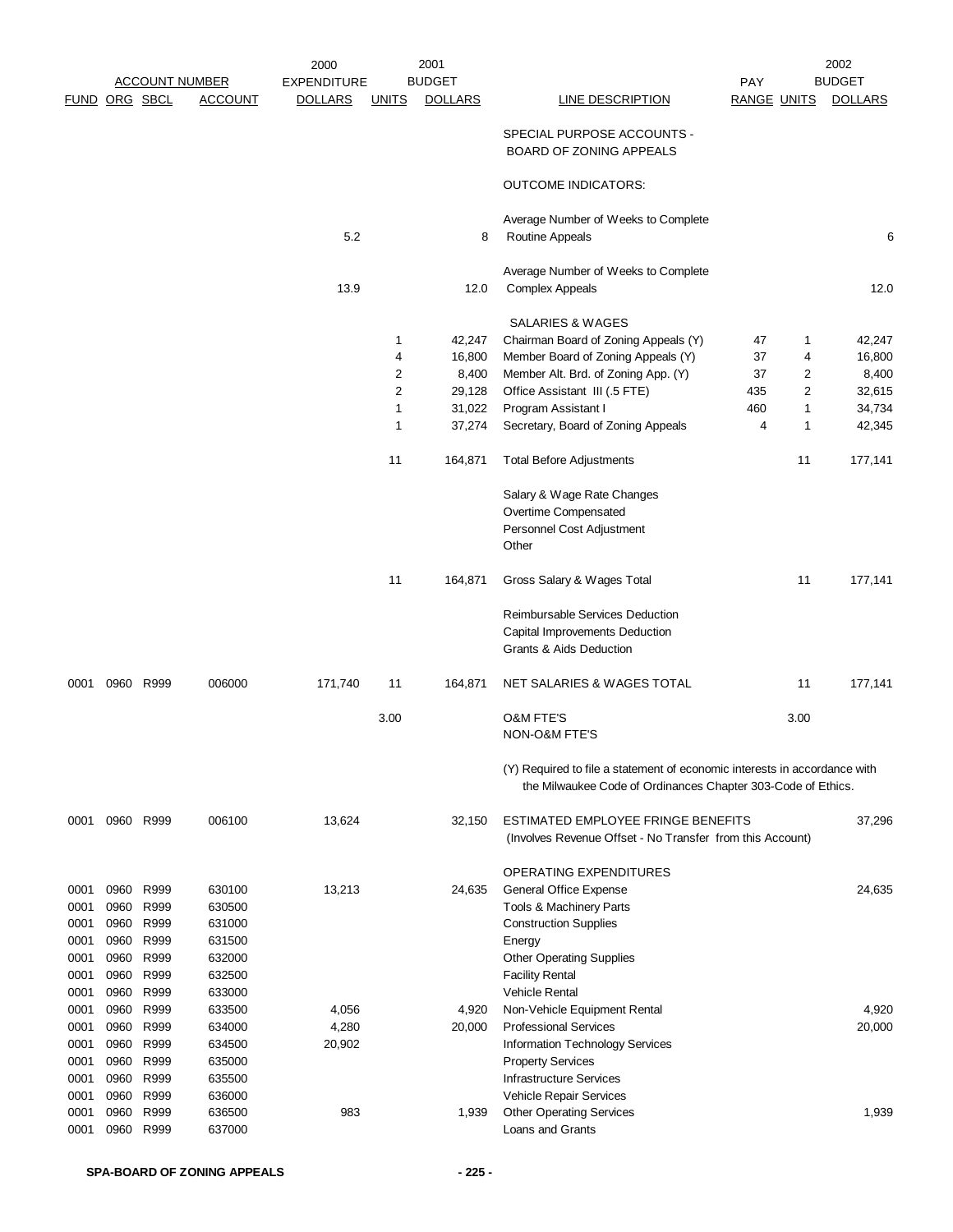|                      |           |           |                       | 2000               |              | 2001           |                                                                                                                                 |     |                    | 2002           |
|----------------------|-----------|-----------|-----------------------|--------------------|--------------|----------------|---------------------------------------------------------------------------------------------------------------------------------|-----|--------------------|----------------|
|                      |           |           | <b>ACCOUNT NUMBER</b> | <b>EXPENDITURE</b> |              | <b>BUDGET</b>  |                                                                                                                                 | PAY |                    | <b>BUDGET</b>  |
| <b>FUND ORG SBCL</b> |           |           | <b>ACCOUNT</b>        | <b>DOLLARS</b>     | <b>UNITS</b> | <b>DOLLARS</b> | <b>LINE DESCRIPTION</b>                                                                                                         |     | <b>RANGE UNITS</b> | <b>DOLLARS</b> |
| 0001                 |           | 0960 R999 | 637501                | 5,306              |              |                | Reimburse Other Departments                                                                                                     |     |                    |                |
| 0001                 | 0960 R999 |           | 006300                | 48,740             |              | 51,494         | OPERATING EXPENDITURES                                                                                                          |     |                    | 51,494         |
|                      |           |           |                       |                    |              |                | <b>EQUIPMENT PURCHASES</b>                                                                                                      |     |                    |                |
|                      |           |           |                       |                    |              |                | <b>Additional Equipment</b>                                                                                                     |     |                    |                |
|                      |           |           |                       |                    |              |                | Subtotal - Additional Equipment                                                                                                 |     |                    |                |
|                      |           |           |                       |                    |              |                | Replacement Equipment                                                                                                           |     |                    |                |
|                      |           |           |                       |                    |              |                | Subtotal - Replacement Equipment                                                                                                |     |                    |                |
| 0001                 | 0960 R999 |           | 006800                |                    |              |                | <b>EQUIPMENT PURCHASES TOTAL</b>                                                                                                |     |                    |                |
|                      |           |           |                       | 234,104            |              | 248,515        | SPECIAL PURPOSE ACCOUNTS -<br>BOARD OF ZONING APPEALS TOTAL                                                                     |     |                    | 265,931        |
|                      |           |           |                       | <b>UNITS</b>       | $\%$         | <b>UNITS</b>   | PROGRAM RESULT MEASURES/<br>INTERNAL MANAGEMENT INDICATORS:                                                                     |     | $\%$               | <b>UNITS</b>   |
| 0001                 | 0960      | 6062      | P09601                | 17                 | 100.0        | 25             | No. of Hearings (P)                                                                                                             |     | 68.0               | 17             |
| 0001                 | 0960      | 6060      | P09602                | 580                | 100.0        | 900            | No. of Appeals Per Year                                                                                                         |     | 66.7               | 600            |
| 0001                 | 0960      | 6060      |                       |                    |              |                | Weeks to Complete an Appeal                                                                                                     |     |                    |                |
| 0001                 | 0960      | 6063      | P09603                | 5,200 100.0        |              | 5,000          | Hrs. Processing Time                                                                                                            |     | 100.0              | 5,000          |
|                      |           |           |                       | 5,472              |              | 5,400          | TOTAL DIRECT LABOR HOUR ALLOCATION<br>Does not include 14,560 direct labor hours for<br>members of the Board of Zoning Appeals. |     |                    | 5,400          |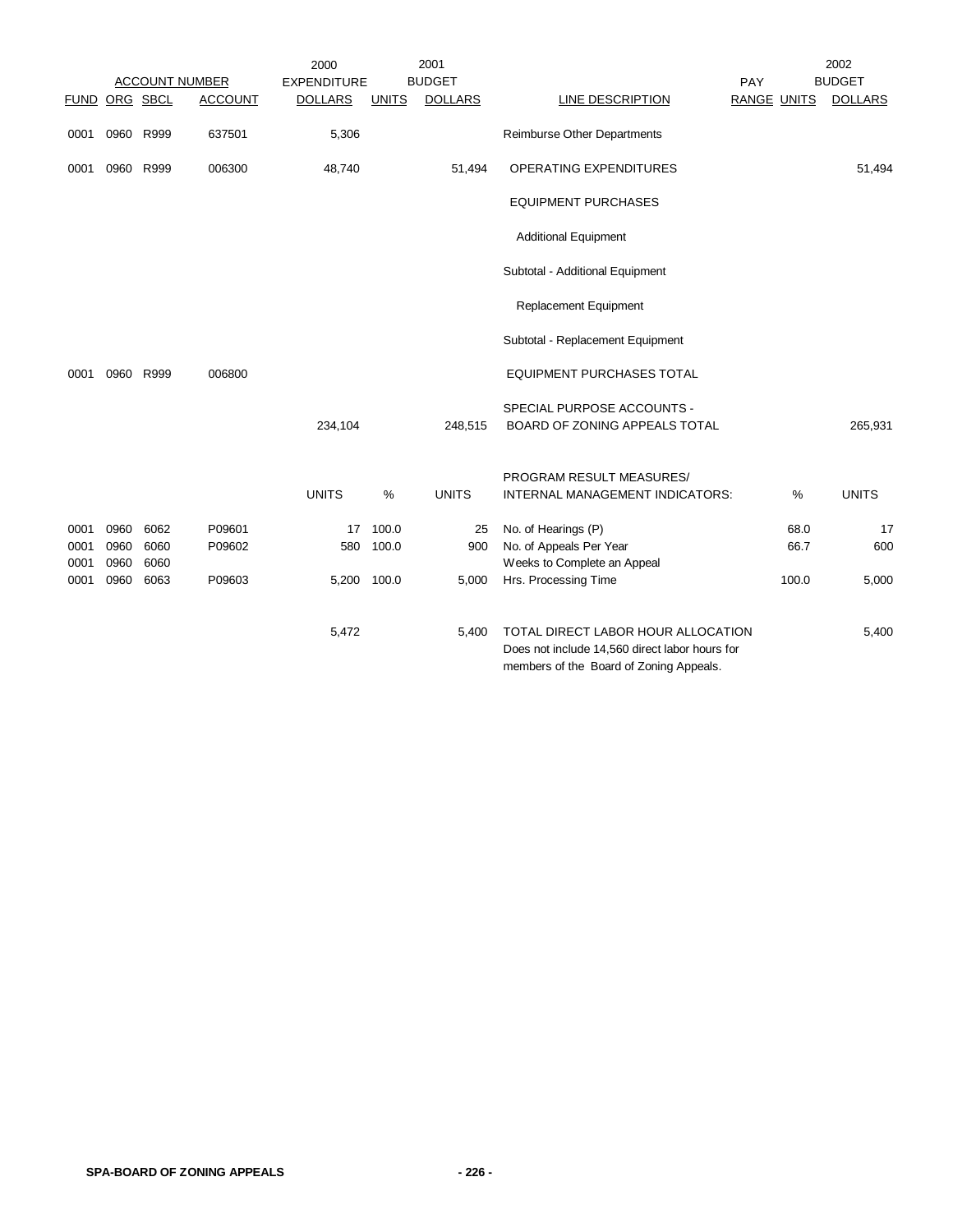|                      |      |                        |                       | 2000               |              | 2001           |                                                            |                    |      | 2002           |
|----------------------|------|------------------------|-----------------------|--------------------|--------------|----------------|------------------------------------------------------------|--------------------|------|----------------|
|                      |      |                        | <b>ACCOUNT NUMBER</b> | <b>EXPENDITURE</b> |              | <b>BUDGET</b>  |                                                            | <b>PAY</b>         |      | <b>BUDGET</b>  |
| <b>FUND ORG SBCL</b> |      |                        | <b>ACCOUNT</b>        | <b>DOLLARS</b>     | <u>UNITS</u> | <b>DOLLARS</b> | LINE DESCRIPTION                                           | <b>RANGE UNITS</b> |      | <b>DOLLARS</b> |
|                      |      |                        |                       |                    |              |                | SPECIAL PURPOSE ACCOUNTS -<br><b>INTERN PROGRAM</b>        |                    |      |                |
|                      |      |                        |                       |                    |              |                | SALARIES & WAGES                                           |                    |      |                |
|                      |      |                        |                       |                    | 5            | 19,952         | College Intern                                             | 910                | 5    | 21,970         |
|                      |      |                        |                       |                    | 3            | 22,963         | Graduate Intern                                            | 927                | 3    | 24,253         |
|                      |      |                        |                       | 42,196             | 8            | 42,915         | <b>Total Before Adjustments</b>                            |                    | 8    | 46,223         |
|                      |      |                        |                       |                    |              |                | Salary & Wage Rate Changes                                 |                    |      |                |
|                      |      |                        |                       |                    |              |                | Overtime Compensated                                       |                    |      |                |
|                      |      |                        |                       |                    |              |                | Personnel Cost Adjustment                                  |                    |      |                |
|                      |      |                        |                       |                    |              |                | Other                                                      |                    |      |                |
|                      |      |                        |                       | 42,196             | 8            | 42,915         | Gross Salary & Wages Total                                 |                    | 8    | 46,223         |
|                      |      |                        |                       |                    |              |                | <b>Reimbursable Services Deduction</b>                     |                    |      |                |
|                      |      |                        |                       |                    |              |                | Capital Improvements Deduction                             |                    |      |                |
|                      |      |                        |                       |                    |              |                | Grants & Aids Deduction                                    |                    |      |                |
| 0001                 |      | 0990 R999              | 006000                | 42,196             | 8            | 42,915         | NET SALARIES & WAGES TOTAL                                 |                    |      | 46,223         |
|                      |      |                        |                       |                    | 2.30         |                | <b>O&amp;M FTE'S</b>                                       |                    | 2.60 |                |
|                      |      |                        |                       |                    |              |                | NON-O&M FTE'S                                              |                    |      |                |
| 0001                 |      | 0990 R999              | 006100                |                    |              |                | ESTIMATED EMPLOYEE FRINGE BENEFITS                         |                    |      |                |
|                      |      |                        |                       |                    |              |                | (Involves Revenue Offset-No                                |                    |      |                |
|                      |      |                        |                       |                    |              |                | Transfers From This Account)                               |                    |      |                |
|                      |      |                        |                       |                    |              |                | OPERATING EXPENDITURES                                     |                    |      |                |
| 0001                 | 0990 | R999                   | 630100                |                    |              |                | General Office Expense                                     |                    |      |                |
| 0001                 | 0990 | R999                   | 630500                |                    |              |                | Tools & Machinery Parts                                    |                    |      |                |
| 0001                 | 0990 | R999                   | 631000                |                    |              |                | <b>Construction Supplies</b>                               |                    |      |                |
| 0001                 | 0990 | R999                   | 631500                |                    |              |                | Energy                                                     |                    |      |                |
| 0001                 | 0990 | R999                   | 632000                |                    |              |                | <b>Other Operating Supplies</b>                            |                    |      |                |
| 0001                 | 0990 | R999                   | 632500                |                    |              |                | <b>Facility Rental</b>                                     |                    |      |                |
| 0001                 | 0990 | R999                   | 633000                |                    |              |                | <b>Vehicle Rental</b>                                      |                    |      |                |
| 0001                 |      | 0990 R999              | 633500                |                    |              |                | Non-Vehicle Equipment Rental                               |                    |      |                |
| 0001                 |      | 0990 R999              | 634000                |                    |              |                | <b>Professional Services</b>                               |                    |      |                |
| 0001<br>0001         |      | 0990 R999<br>0990 R999 | 634500<br>635000      |                    |              |                | Information Technology Services                            |                    |      |                |
| 0001                 | 0990 | R999                   | 635500                |                    |              |                | <b>Property Services</b><br><b>Infrastructure Services</b> |                    |      |                |
| 0001                 |      | 0990 R999              | 636000                |                    |              |                | Vehicle Repair Services                                    |                    |      |                |
| 0001                 |      | 0990 R999              | 636500                |                    |              |                | <b>Other Operating Services</b>                            |                    |      |                |
| 0001                 |      | 0990 R999              | 637000                |                    |              |                | Loans and Grants                                           |                    |      |                |
| 0001                 |      | 0990 R999              | 637501                |                    |              |                | Reimburse Other Departments                                |                    |      |                |
| 0001                 |      | 0990 R999              | 006300                |                    |              |                | OPERATING EXPENDITURES                                     |                    |      |                |
|                      |      |                        |                       |                    |              |                | SPECIAL PURPOSE ACCOUNTS-                                  |                    |      |                |
|                      |      |                        |                       | 42,196             |              | 42,915         | <b>INTERN PROGRAM TOTAL</b>                                |                    |      | 46,223         |
|                      |      |                        |                       |                    |              |                |                                                            |                    |      |                |
|                      |      |                        |                       | 4,365              |              | 3,500          | DIRECT LABOR HOUR ALLOCATION                               |                    |      | 4,680          |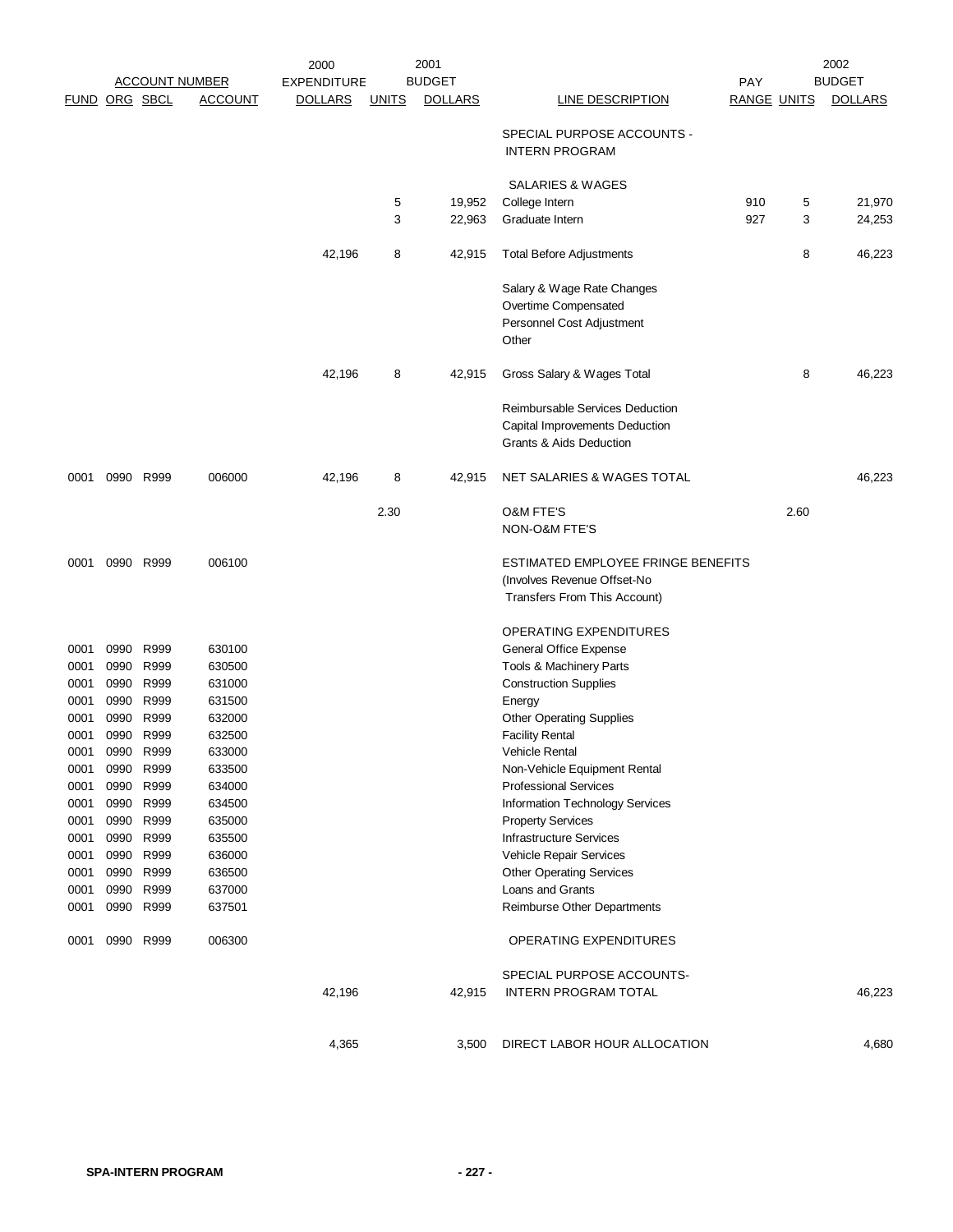|                       |                | 2000           |              | 2001           |                  |             | 2002           |
|-----------------------|----------------|----------------|--------------|----------------|------------------|-------------|----------------|
| <b>ACCOUNT NUMBER</b> |                | EXPENDITURE    |              | <b>BUDGET</b>  |                  | <b>PAY</b>  | <b>BUDGET</b>  |
| FUND ORG SBCL         | <b>ACCOUNT</b> | <b>DOLLARS</b> | <b>UNITS</b> | <b>DOLLARS</b> | LINE DESCRIPTION | RANGE UNITS | <b>DOLLARS</b> |
|                       |                |                |              |                |                  |             |                |

85,530,631 137,006,529 TOTAL SPECIAL PURPOSE ACCOUNTS 116,749,497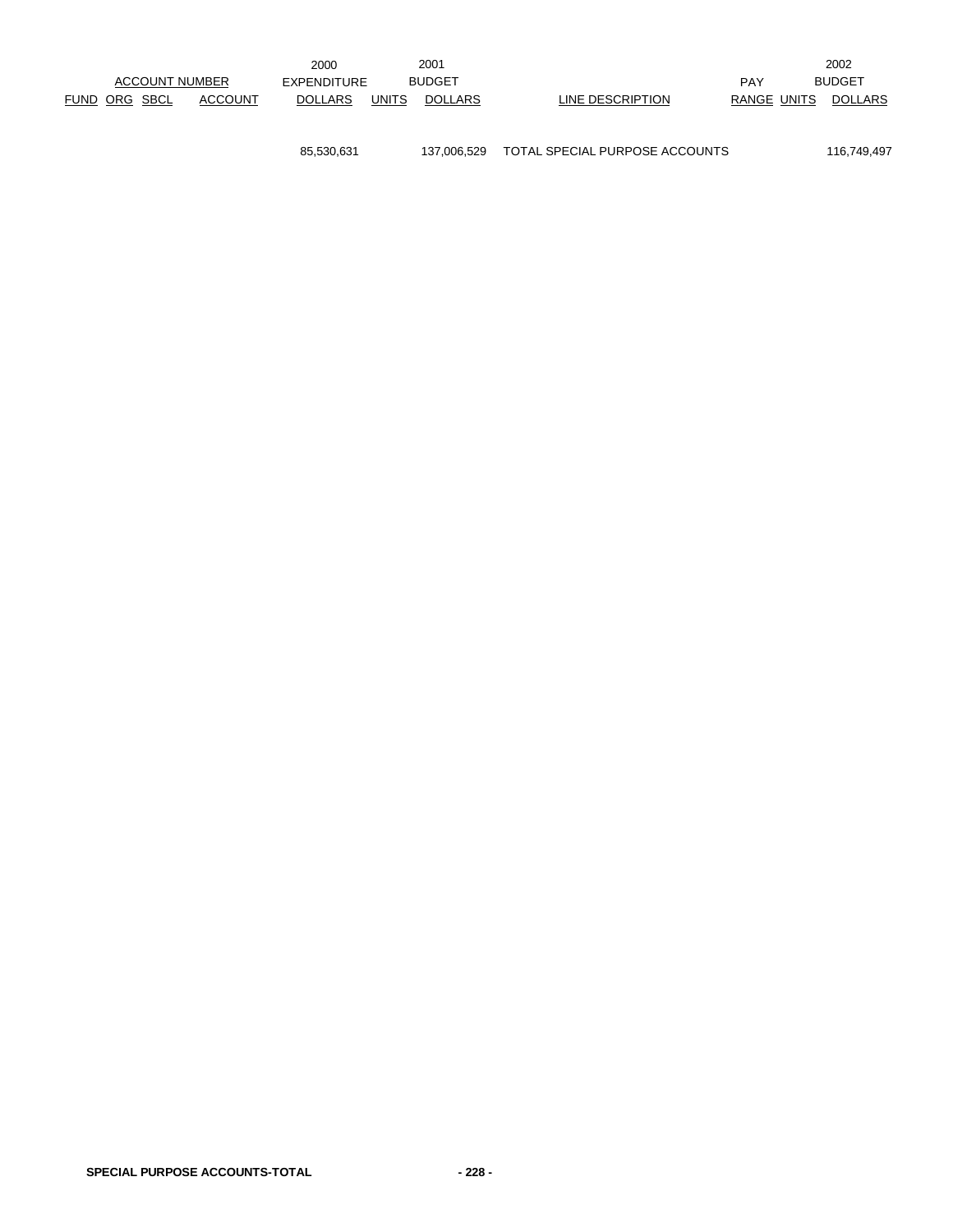| <b>ACCOUNT NUMBER</b> | 2000           |                    | 2001         |                |                                                                      | 2002                    |              |                |
|-----------------------|----------------|--------------------|--------------|----------------|----------------------------------------------------------------------|-------------------------|--------------|----------------|
|                       |                | <b>EXPENDITURE</b> |              | <b>BUDGET</b>  |                                                                      | <b>PAY</b>              |              | <b>BUDGET</b>  |
| <u>FUND ORG SBCL</u>  | <b>ACCOUNT</b> | <b>DOLLARS</b>     | <b>UNITS</b> | <b>DOLLARS</b> | <b>LINE DESCRIPTION</b>                                              | <b>RANGE UNITS</b>      |              | <b>DOLLARS</b> |
|                       |                |                    |              |                | <b>CITY TREASURER</b>                                                |                         |              |                |
|                       |                |                    |              |                | BUDGETARY CONTROL UNIT (1BCU=1DU)                                    |                         |              |                |
|                       |                |                    |              |                |                                                                      |                         |              |                |
|                       |                |                    |              |                | <b>OUTCOME INDICATORS:</b>                                           |                         |              |                |
|                       |                | 6.14%              |              | 5.51%          | Rate of return on investments<br>State of Wisconsin Local Government |                         |              | 3.75%          |
|                       |                | 6.08%              |              |                | TBD Investment Pool Rate of Return (Bench Mark)                      |                         |              | TBD            |
|                       |                |                    |              |                | Cost of tax collection as a percent                                  |                         |              |                |
|                       |                | 0.3239%            |              | 0.2650%        | of taxes collected                                                   |                         |              | 0.3664%        |
|                       |                |                    |              |                | Cost of delinquent tax collection as a percent                       |                         |              |                |
|                       |                | 2.0518%            |              | 1.8900%        | of reduction in delinquent taxes receivable                          |                         |              | 2.1232%        |
|                       |                |                    |              |                | SALARIES & WAGES                                                     |                         |              |                |
|                       |                |                    | 1            | 116,007        | City Treasurer (Y)                                                   | 17                      | 1            | 123,972        |
|                       |                |                    | 1            | 89,088         | Deputy City Treasurer (Y)                                            | 15                      | 1            | 98,162         |
|                       |                |                    | 1            | 85,938         | Special Deputy City Treasurer (Y)                                    | 13                      | 1            | 83,198         |
|                       |                |                    | 1            | 44,545         | Executive Administrative Assistant II (Y)                            | $\overline{2}$          | 1            | 47,604         |
|                       |                |                    |              |                | ADMINISTRATION DIVISION                                              |                         |              |                |
|                       |                |                    |              |                | ADMINISTRATIVE SERVICES AND<br><b>INFORMATION SYSTEMS</b>            |                         |              |                |
|                       |                |                    | 1            | 69,637         | Special Assistant to the City Treasurer (Y)                          | 9                       | 1            | 74,419         |
|                       |                |                    | 1            | 65,308         | <b>Business Systems Coordinator</b>                                  | 8                       | 1            | 69,792         |
|                       |                |                    |              |                | Network Coordinator-Associate                                        | 4                       | 1            | 39,464         |
|                       |                |                    | 1            | 49,293         | Network Coordinator-Assistant                                        | $\overline{\mathbf{c}}$ |              |                |
|                       |                |                    | 1            | 34,681         | Program Assistant I                                                  | 460                     | 1            | 33,566         |
|                       |                |                    | 2            | 58,559         | <b>Accounting Assistant I</b>                                        | 435                     | 1            | 30,513         |
|                       |                |                    |              |                | <b>INVESTMENTS AND FINANCIAL SERVICES</b>                            |                         |              |                |
|                       |                |                    | 1            | 84,318         | Investments & Financial Services Mgr. (Y)                            | 12                      | 1            | 90,108         |
|                       |                |                    |              |                | Investments and Financial Services Coord.                            | 8                       | 1            | 54,454         |
|                       |                |                    | 1            |                |                                                                      | 6                       |              |                |
|                       |                |                    | $\mathbf 1$  | 57,503         | Investments & Financial Services Spec                                | 530                     | $\mathbf{1}$ |                |
|                       |                |                    |              | 36,477         | Accountant I                                                         |                         |              | 39,322         |
|                       |                |                    | 1            | 30,561         | <b>Accounting Assistant II</b>                                       | 445                     | 1            | 32,983         |
|                       |                |                    | $\mathbf 1$  | 30,519         | <b>Accounting Assistant I</b>                                        | 435                     | $\mathbf{1}$ | 32,615         |
|                       |                |                    | $\mathbf 1$  | 29,345         | Office Assistant III                                                 | 425                     | 1            | 28,556         |
|                       |                |                    |              |                | COLLECTION DIVISION                                                  |                         |              |                |
|                       |                |                    |              |                | REVENUE COLLECTION                                                   |                         |              |                |
|                       |                |                    | 1            | 61,287         | Revenue Collection Supervisor                                        | 7                       | 1            | 65,496         |
|                       |                |                    | 1            | 36,477         | <b>Lead Teller</b>                                                   | 530                     | 1            | 39,322         |
|                       |                |                    | 1            | 31,987         | Teller                                                               | 445                     | 1            | 34,183         |
|                       |                |                    | 2            | 31,988         | Teller (.53 FTE)                                                     | 445                     | 2            | 34,184         |
|                       |                |                    |              |                | DELINQUENT TAX COLLECTION                                            |                         |              |                |
|                       |                |                    | 1            | 53,350         | Delinquent Tax Collection Supervisor                                 | 7                       | 1            | 60,323         |
|                       |                |                    | $\mathbf 1$  | 53,954         | Delinquent Tax Collection Specialist                                 | 5                       | 1            | 57,658         |
|                       |                |                    | 3            | 87,403         | Customer Service Representative II                                   | 435                     | 3            | 97,845         |
|                       |                |                    | 1            | 29,345         | Customer Service Representative I                                    | 425                     | 1            | 31,360         |
|                       |                |                    |              |                | <b>CUSTOMER SERVICES</b>                                             |                         |              |                |
|                       |                |                    | 1            | 61,287         | <b>Customer Services Supervisor</b>                                  | 7                       | 1            | 65,496         |
|                       |                |                    | $\mathbf{1}$ | 51,533         | <b>Customer Services Specialist</b>                                  | 5                       | $\mathbf{1}$ | 56,786         |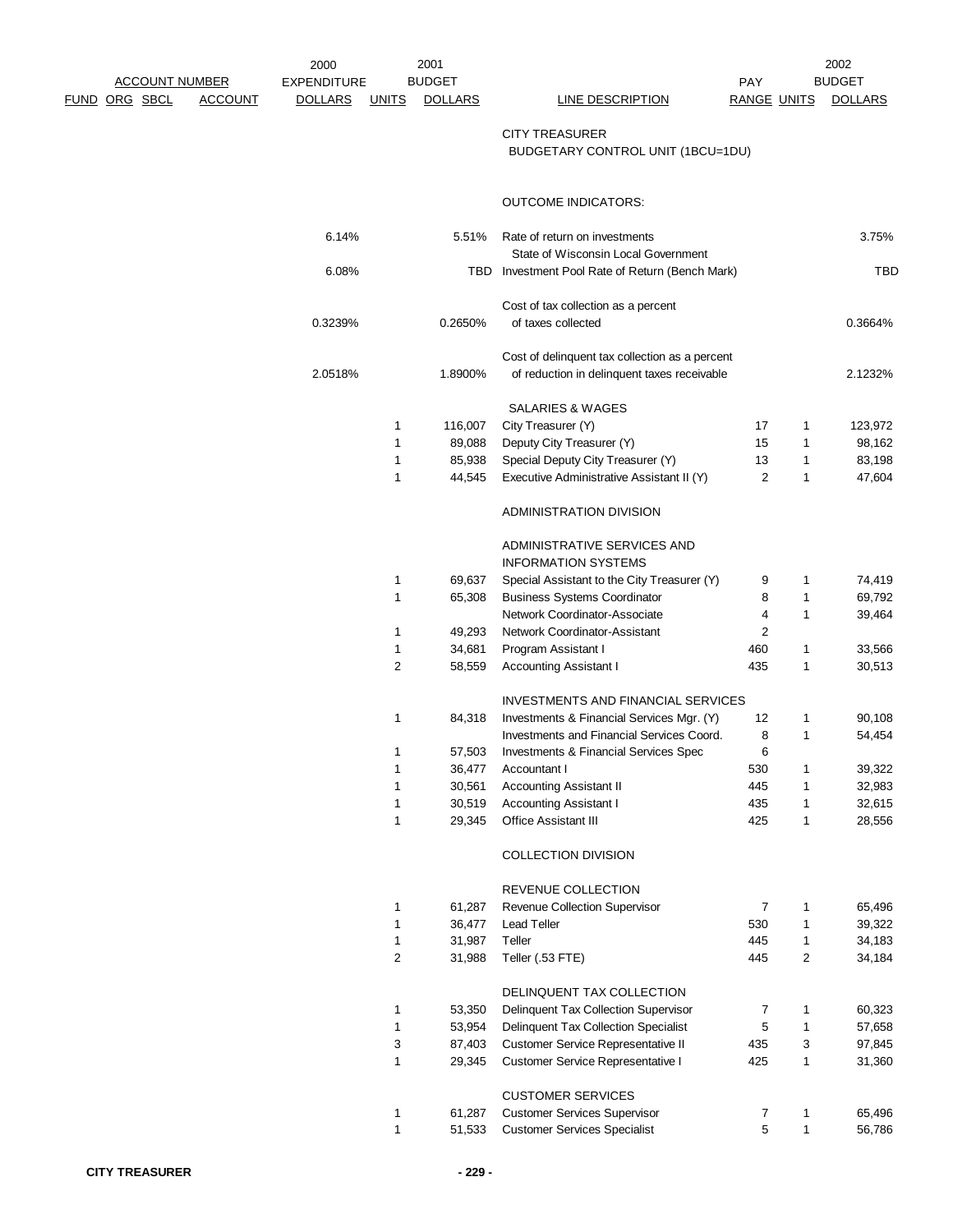|                      |      |                        |                       | 2000               |              | 2001           |                                                                                                                                           |                    |       | 2002           |
|----------------------|------|------------------------|-----------------------|--------------------|--------------|----------------|-------------------------------------------------------------------------------------------------------------------------------------------|--------------------|-------|----------------|
|                      |      |                        | <b>ACCOUNT NUMBER</b> | <b>EXPENDITURE</b> |              | <b>BUDGET</b>  |                                                                                                                                           | PAY                |       | <b>BUDGET</b>  |
| <b>FUND ORG SBCL</b> |      |                        | <b>ACCOUNT</b>        | <b>DOLLARS</b>     | <u>UNITS</u> | <b>DOLLARS</b> | LINE DESCRIPTION                                                                                                                          | <b>RANGE UNITS</b> |       | <b>DOLLARS</b> |
|                      |      |                        |                       |                    | 1            | 29,502         | Customer Service Representative II                                                                                                        | 435                | 1     | 30,489         |
|                      |      |                        |                       |                    | 4            | 115,277        | Customer Service Representative I                                                                                                         | 425                | 4     | 116,277        |
|                      |      |                        |                       |                    | 2            | 28,216         | Customer Service Rep. I (.53 FTE)                                                                                                         | 425                | 2     | 29,483         |
|                      |      |                        |                       |                    |              |                | <b>TEMPORARY POSITIONS</b>                                                                                                                |                    |       |                |
|                      |      |                        |                       |                    | 30           | 63,750         | Temp. Customer Service Rep. I                                                                                                             | 425                | 30    | 74,965         |
|                      |      |                        |                       |                    |              |                | <b>AUXILIARY POSITIONS</b>                                                                                                                |                    |       |                |
|                      |      |                        |                       |                    | 1            |                | Investments and Financial Services Coord.                                                                                                 | 9                  |       |                |
|                      |      |                        |                       | 1,492,295          | 67           | 1,617,135      | <b>Total Before Adjustments</b>                                                                                                           |                    | 65    | 1,672,595      |
|                      |      |                        |                       |                    |              |                | Salary & Wage Rate Changes                                                                                                                |                    |       |                |
|                      |      |                        |                       | 7,140              |              | 6,600          | Overtime Compensated                                                                                                                      |                    |       | 8,860          |
|                      |      |                        |                       |                    |              | (10, 545)      | Personnel Cost Adjustment                                                                                                                 |                    |       |                |
|                      |      |                        |                       |                    |              |                | Other                                                                                                                                     |                    |       |                |
|                      |      |                        |                       | 1,499,435          | 67           | 1,613,190      | Gross Salaries & Wages Total                                                                                                              |                    | 65    | 1,681,455      |
|                      |      |                        |                       |                    |              |                | Reimbursable Services Deduction                                                                                                           |                    |       |                |
|                      |      |                        |                       |                    |              |                | Capital Improvements Deduction                                                                                                            |                    |       |                |
|                      |      |                        |                       |                    |              |                | Grants and Aids Deduction                                                                                                                 |                    |       |                |
| 0001                 |      | 2210 R999              | 006000                | 1,499,435          | 67           | 1,613,190      | NET SALARIES & WAGES TOTAL                                                                                                                |                    | 65    | 1,681,455      |
|                      |      |                        |                       |                    | 36.18        |                | <b>O&amp;M FTE'S</b>                                                                                                                      |                    | 36.54 |                |
|                      |      |                        |                       |                    |              |                | NON-O&M FTE'S                                                                                                                             |                    |       |                |
|                      |      |                        |                       |                    |              |                | (Y) Required to file a statement of economic interests in accordance<br>with the Milwaukee Code of Ordinances Chapter 303-Code of Ethics. |                    |       |                |
| 0001                 |      | 2210 R999              | 006100                | 434,573            |              | 532,353        | ESTIMATED EMPLOYEE FRINGE BENEFITS                                                                                                        |                    |       | 571,695        |
|                      |      |                        |                       |                    |              |                | (Involves Revenue Offset-No                                                                                                               |                    |       |                |
|                      |      |                        |                       |                    |              |                | Transfers From This Account)                                                                                                              |                    |       |                |
|                      |      |                        |                       |                    |              |                | <b>OPERATING EXPENDITURES</b>                                                                                                             |                    |       |                |
| 0001                 |      | 2210 R999              | 630100                | 284,953            |              | 352,990        | <b>General Office Expense</b>                                                                                                             |                    |       | 333,905        |
| 0001                 |      | 2210 R999              | 630500                |                    |              |                | Tools & Machinery Parts                                                                                                                   |                    |       |                |
| 0001                 |      | 2210 R999              | 631000                |                    |              |                | <b>Construction Supplies</b>                                                                                                              |                    |       |                |
| 0001                 |      | 2210 R999              | 631500                |                    |              |                | Energy                                                                                                                                    |                    |       |                |
| 0001                 |      | 2210 R999              | 632000                | 9,135              |              | 9,970          | <b>Other Operating Supplies</b>                                                                                                           |                    |       | 9,695          |
| 0001                 |      | 2210 R999              | 632500                |                    |              |                | <b>Facility Rental</b>                                                                                                                    |                    |       |                |
| 0001                 |      | 2210 R999              | 633000                |                    |              |                | <b>Vehicle Rental</b>                                                                                                                     |                    |       |                |
| 0001                 | 2210 | R999                   | 633500                | 509                |              |                | Non-Vehicle Equipment Rental                                                                                                              |                    |       | 3,030          |
| 0001                 |      | 2210 R999              | 634000                | 4,470              |              | 4,330          | <b>Professional Services</b>                                                                                                              |                    |       | 7,220          |
| 0001                 |      | 2210 R999              | 634500                | 12,125             |              | 25,000         | Information Technology Services                                                                                                           |                    |       | 20,815         |
| 0001                 | 2210 | R999                   | 635000                | 1,384              |              | 1,650          | <b>Property Services</b>                                                                                                                  |                    |       | 2,750          |
| 0001<br>0001         |      | 2210 R999<br>2210 R999 | 635500<br>636000      |                    |              |                | <b>Infrastructure Services</b><br>Vehicle Repair Services                                                                                 |                    |       |                |
| 0001                 | 2210 | R999                   | 636500                | 316,611            |              | 390,240        | <b>Other Operating Services</b>                                                                                                           |                    |       | 348,670        |
| 0001                 |      | 2210 R999              | 637000                |                    |              |                | Loans and Grants                                                                                                                          |                    |       |                |
| 0001                 |      | 2210 R999              | 637501                | 42,148             |              | 12,860         | Reimburse Other Departments                                                                                                               |                    |       | 79,660         |
|                      |      |                        |                       |                    |              |                |                                                                                                                                           |                    |       |                |
| 0001                 |      | 2210 R999              | 006300                | 671,335            |              | 797,040        | OPERATING EXPENDITURES                                                                                                                    |                    |       | 805,745        |
|                      |      |                        |                       |                    |              |                | <b>EQUIPMENT PURCHASES</b>                                                                                                                |                    |       |                |

Additional Equipment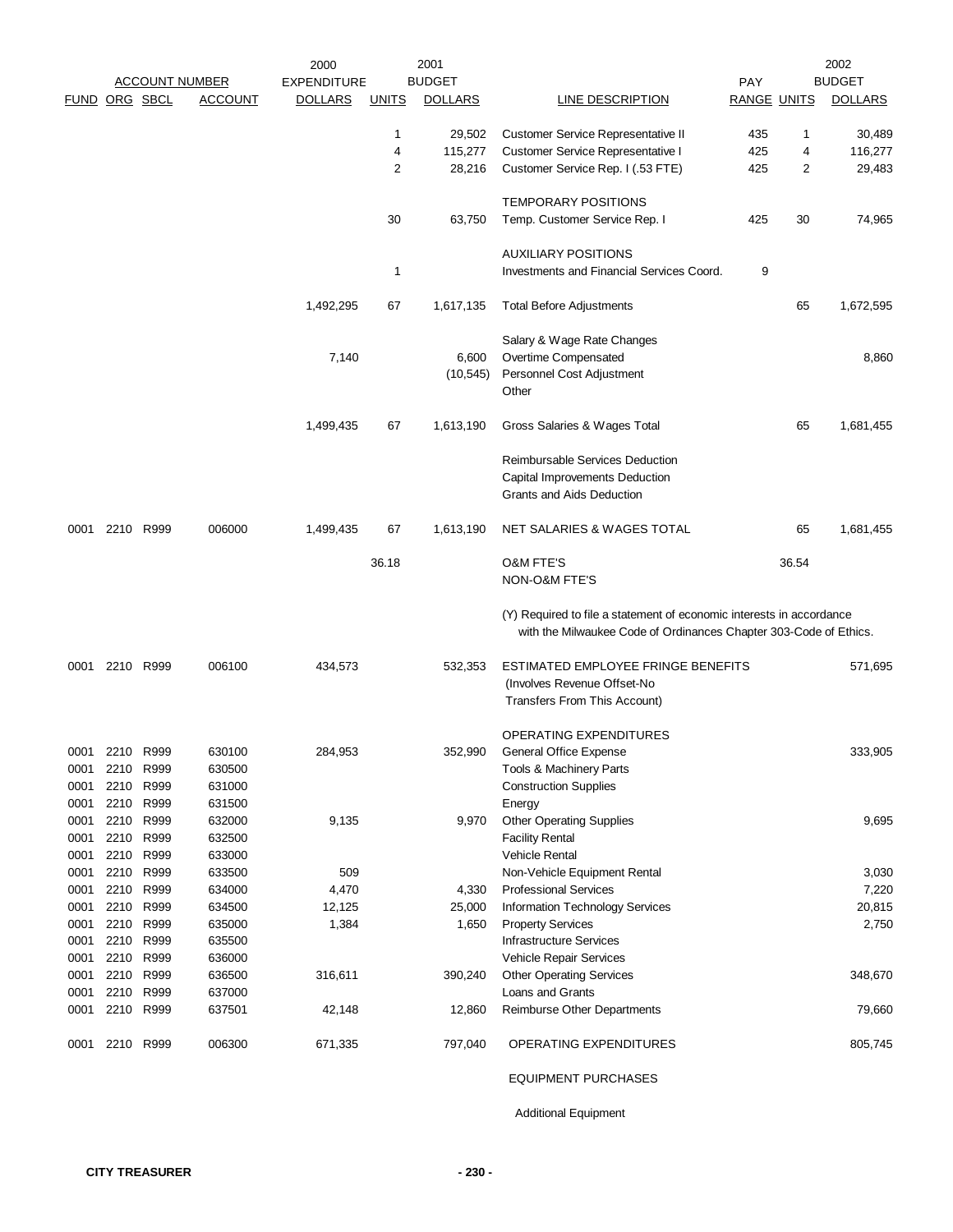|      |               |           |                       | 2000               |              | 2001           |                                                 |                    | 2002           |  |  |
|------|---------------|-----------|-----------------------|--------------------|--------------|----------------|-------------------------------------------------|--------------------|----------------|--|--|
|      |               |           | <b>ACCOUNT NUMBER</b> | <b>EXPENDITURE</b> |              | <b>BUDGET</b>  |                                                 | PAY                | <b>BUDGET</b>  |  |  |
|      | FUND ORG SBCL |           | <b>ACCOUNT</b>        | <b>DOLLARS</b>     | <b>UNITS</b> | <b>DOLLARS</b> | <b>LINE DESCRIPTION</b>                         | <b>RANGE UNITS</b> | <b>DOLLARS</b> |  |  |
|      |               |           |                       |                    |              |                | Subtotal - Additional Equipment                 |                    |                |  |  |
|      |               |           |                       |                    |              |                | Replacement Equipment                           |                    |                |  |  |
|      |               |           |                       |                    |              |                | Desktop Microfiche Reader Printer               | $\mathbf{1}$       | 10,000         |  |  |
|      |               |           |                       |                    |              |                | Subtotal - Replacement Equipment                | $\mathbf{1}$       | 10,000         |  |  |
|      |               |           |                       | 3,390              |              |                | Other Previous Experience                       |                    |                |  |  |
| 0001 |               | 2210 R999 | 006800                | 3,390              |              |                | <b>EQUIPMENT PURCHASES TOTAL</b>                | $\mathbf{1}$       | 10,000         |  |  |
|      |               |           |                       |                    |              |                | <b>SPECIAL FUNDS</b>                            |                    |                |  |  |
| 0001 |               | 2210 R222 | 006300                | 28,970             |              | 12,322         | Information Systems Support                     |                    | 45,530         |  |  |
| 0001 |               | 2210 R223 | 006300                | 20,470             |              | 12,916         | Property Tax Collection Forms                   |                    | 12,475         |  |  |
| 0001 |               | 2210 R224 | 006300                |                    |              |                | Upgrade of General Office LAN                   |                    |                |  |  |
|      |               |           |                       | 49,440             |              | 25,238         | SPECIAL FUNDS TOTAL                             |                    | 58,005         |  |  |
|      |               |           |                       |                    |              |                | CITY TREASURER BUDGETARY                        |                    |                |  |  |
|      |               |           |                       | 2,658,173          |              | 2,967,821      | CONTROL UNIT TOTAL (1BCU=1DU)                   |                    | 3,126,900      |  |  |
|      |               |           |                       |                    |              |                | PROGRAM RESULT MEASURES/                        |                    |                |  |  |
|      |               |           |                       | <b>UNITS</b>       | $\%$         | <b>UNITS</b>   | INTERNAL MANAGEMENT INDICATORS:                 | %                  | <b>UNITS</b>   |  |  |
|      |               |           |                       |                    |              |                | <b>Financial Services</b>                       |                    |                |  |  |
| 0001 | 2210          | 1820      | P22101                | 188.63             | 84.2         | 172.60         | Amount, in millions, invested                   | 110.1              | 190.00         |  |  |
| 0001 | 2210          | 1820      | P22102                |                    | 6.14 109.1   | 5.51           | Rate of return on investments                   | 68.1               | 3.75           |  |  |
|      |               |           |                       |                    |              |                | <b>Tax Collection</b>                           |                    |                |  |  |
| 0001 |               | 2210 1840 | P22103                | 413.04 110.1       |              | 475.00         | Amount, in millions, taxes collected            | 87.4               | 415.00         |  |  |
|      |               |           |                       |                    |              |                | Delinquent Tax Collection                       |                    |                |  |  |
| 0001 | 2210          | 1850      | P22104                | 22.77 135.1        |              | 25.00          | Amount, in millions, delinquent taxes collected | 100.0              | 25.00          |  |  |
|      |               |           |                       |                    |              |                |                                                 |                    |                |  |  |
|      |               |           |                       | 54,604             |              | 65,124         | TOTAL DIRECT LABOR HOUR ALLOCATION              |                    | 65,766         |  |  |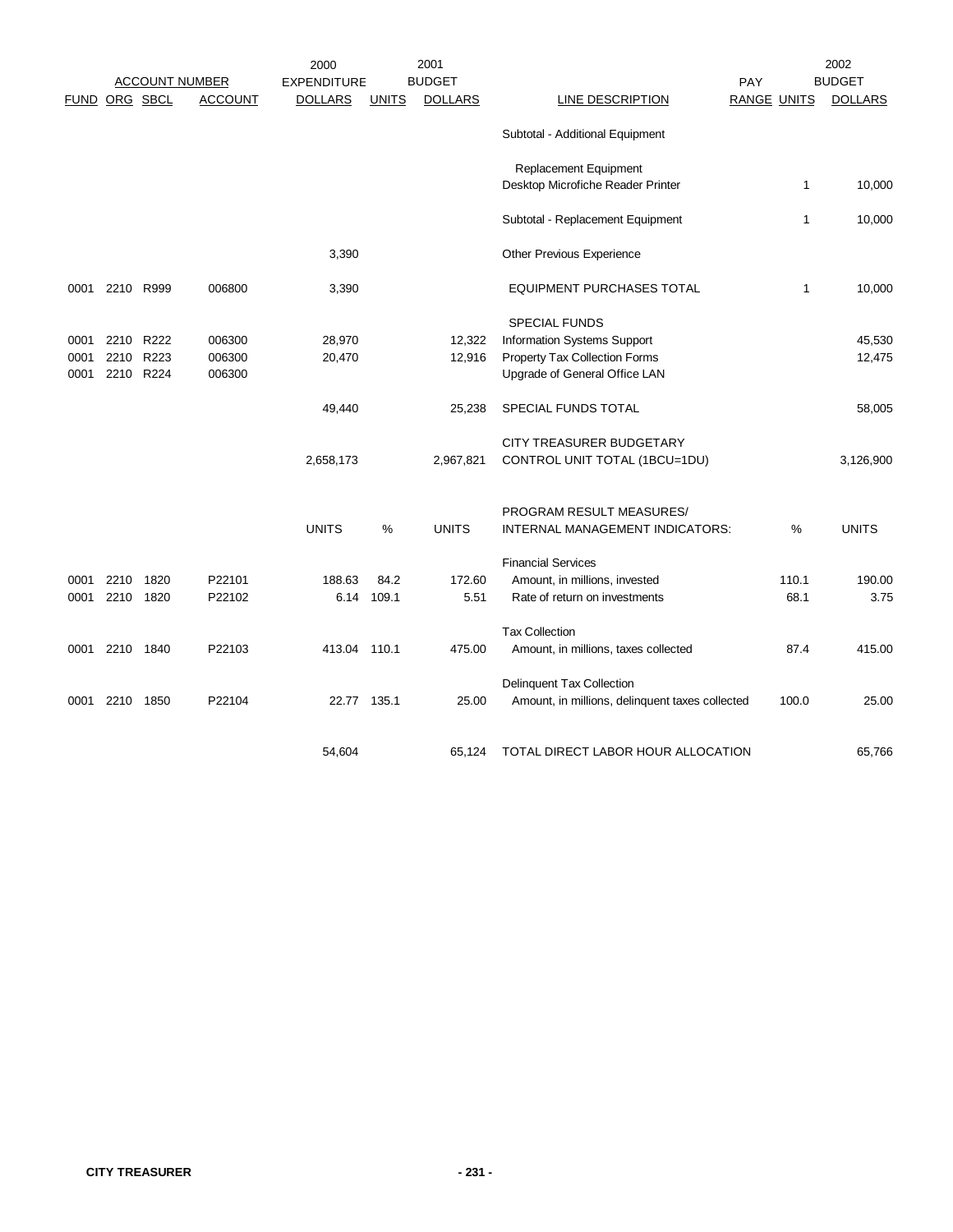|               |                       | 2000           |              | 2001           |                  |             | 2002           |
|---------------|-----------------------|----------------|--------------|----------------|------------------|-------------|----------------|
|               | <b>ACCOUNT NUMBER</b> | EXPENDITURE    |              | <b>BUDGET</b>  |                  | <b>PAY</b>  | <b>BUDGET</b>  |
| FUND ORG SBCL | ACCOUNT               | <b>DOLLARS</b> | <b>UNITS</b> | <b>DOLLARS</b> | LINE DESCRIPTION | RANGE UNITS | <b>DOLLARS</b> |
|               |                       |                |              |                |                  |             |                |

(86,887,553) (81,301,495) FRINGE BENEFIT OFFSET (93,830,102)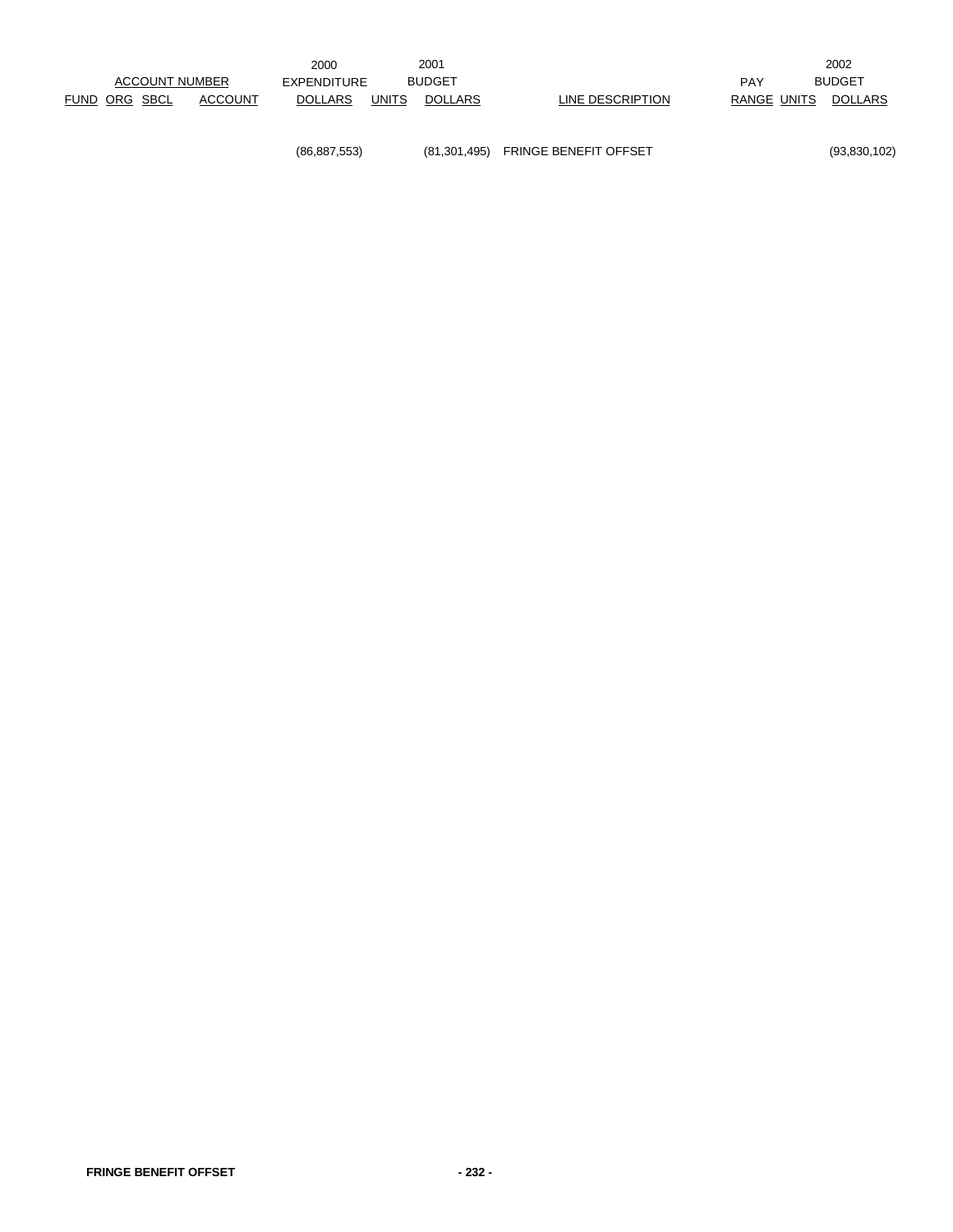|                          | 2000                           | 2001                               | 2002                          |
|--------------------------|--------------------------------|------------------------------------|-------------------------------|
| <b>ACCOUNT NUMBER</b>    | EXPENDITURE                    | <b>BUDGET</b>                      | <b>BUDGET</b><br>PAY          |
| FUND ORG SBCL<br>ACCOUNT | <b>UNITS</b><br><b>DOLLARS</b> | <b>DOLLARS</b><br>LINE DESCRIPTION | RANGE UNITS<br><b>DOLLARS</b> |
|                          |                                |                                    |                               |

TOTAL BUDGETS FOR GENERAL CITY 472,916,331 467,503,846 PURPOSES 482,547,584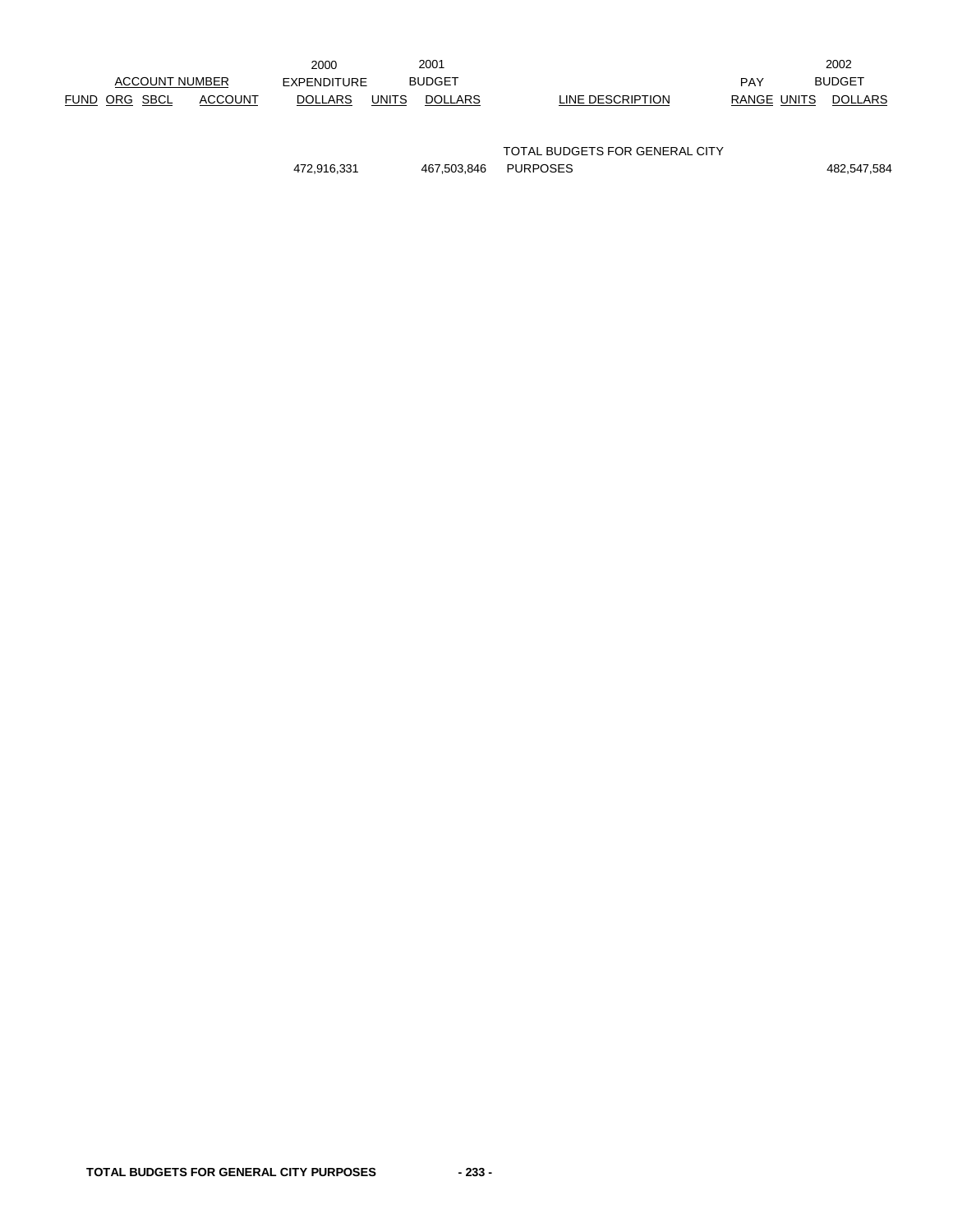|              |                       |                  | 2000               | 2001                           |                                                        | 2002                                 |
|--------------|-----------------------|------------------|--------------------|--------------------------------|--------------------------------------------------------|--------------------------------------|
|              | <b>ACCOUNT NUMBER</b> |                  | <b>EXPENDITURE</b> | <b>BUDGET</b>                  |                                                        | <b>BUDGET</b><br>PAY                 |
| <u>FUND</u>  | ORG SBCL              | <u>ACCOUNT</u>   | <b>DOLLARS</b>     | <b>UNITS</b><br><b>DOLLARS</b> | <b>LINE DESCRIPTION</b>                                | <b>RANGE UNITS</b><br><b>DOLLARS</b> |
|              |                       |                  |                    |                                | 2. SOURCE OF FUNDS FOR GENERAL<br><b>CITY PURPOSES</b> |                                      |
|              |                       |                  |                    |                                | TAXES & PAYMENTS IN LIEU OF TAXE                       |                                      |
| 0001         | 1910                  | 009021           | 978,692            | 960,000                        | <b>Housing Authority</b>                               | 960,000                              |
| 0001         | 2110                  | 009021           | 1,200,302          | 1,133,500                      | Parking                                                | 1,271,000                            |
| 0001         | 2110                  | 009020           | 8,255,186          | 8,040,000                      | Water Works                                            | 8,570,000                            |
| 0001         | 2110                  | 009040           | 127,245            | 125,000                        | <b>Trailer Park Taxes</b>                              | 110,000                              |
| 0001         | 2210                  | 009040           | 6,570              | 4,900                          | <b>Occupational Taxes</b>                              | 3,500                                |
| 0001         | 2110                  | 009021           | 323,443            | 170,000                        | Payment in Lieu of Taxes-Other                         | 175,000                              |
| 0001         | 2110                  | 009030           | 839,304            | 629,200                        | Interest/Penalties on Taxes                            | 750,000                              |
| 0001         | 2110                  | 009019           |                    | 700,000                        | <b>TID Excess Revenue</b>                              |                                      |
| 0001         | 2110                  | 009040           | 1,076,852          | 350,000                        | <b>Other Taxes</b>                                     | 200,000                              |
|              |                       |                  | 12,807,594         | 12,112,600                     | <b>TOTAL TAXES</b>                                     | 12,039,500                           |
|              |                       |                  |                    |                                | <b>LICENSES &amp; PERMITS</b>                          |                                      |
|              |                       |                  |                    |                                | <b>LICENSES</b>                                        |                                      |
| 0001         | 1310                  | 009110           | 583,511            | 400,000                        | <b>Amusement Dance/Music</b>                           | 400,000                              |
| 0001         | 1310                  | 009120           | 6,100              |                                | <b>Bicycle</b>                                         |                                      |
| 0001         | 2210                  | 009120           | 24,075             | 28,200                         | Dog and Cat                                            | 24,100                               |
| 0001         | 3810                  | 009110           | 1,030,302          | 1,109,600                      | Food - Health Department                               | 1,350,000                            |
| 0001         | 3810                  | 009110           | 35,239             | 28,600                         | Health Department-Non Food                             | 24,726                               |
| 0001         | 1310                  | 009110           | 954,441            | 900,000                        | Liquor & Malt                                          | 858,700                              |
| 0001         | 3810                  | 009110           | 241,829            | 180,000                        | <b>Scales</b>                                          | 229,200                              |
| 0001         | 1310                  | 009110           | (6, 174)           | 22,000                         | Miscellaneous-City Clerk                               | 500                                  |
| 0001         | 3600                  | 009110           | 260,915            | 266,400                        | Miscellaneous-DNS                                      | 284,600                              |
| 0001         | 5140                  | 009110           | 14,584             | 9,900                          | Miscellaneous-DPW Administration                       | 13,300                               |
|              |                       |                  |                    |                                | <b>PERMITS</b>                                         |                                      |
| 0001         | 3600                  | 009220           | 202,870            | 154,000                        | Board of Zoning Appeals                                | 146,200                              |
| 0001         | 1910                  | 009220           | 38,522             | 30,000                         | <b>Zoning Change Fees</b>                              | 25,000                               |
| 0001         | 3600                  | 009210           | 1,957,737          | 1,934,500                      | <b>Building</b>                                        | 1,880,000                            |
| 0001         | 3600                  | 009210           | 244,560            | 232,000                        | <b>Building Code Compliance</b>                        | 157,600                              |
| 0001         | 1310                  | 009230           | 84,720             | 26,000                         | Curb Space Special Privilege                           | 80,000                               |
| 0001         | 3600                  | 009210           | 588,159            | 520,000                        | Electrical                                             | 550,000                              |
| 0001         | 3600                  | 009210           | 121,523            | 105,000                        | Elevator                                               | 115,000                              |
| 0001         | 3600                  | 009210           | 262,604            | 220,000                        | Occupancy                                              | 240,000                              |
| 0001         | 3600                  | 009210           | 608,057            | 630,000                        | Plumbing                                               | 608,000                              |
| 0001         | 3600                  | 009210           | 51,768             | 43,300                         | Miscellaneous-DNS                                      | 45,900                               |
| 0001         | 3600                  | 009230           | 165,600            | 80,000                         | Sign and Billboard                                     | 107,000                              |
| 0001         | 5140                  | 009230           | 173,445            | 103,000                        | <b>Special Events</b>                                  | 150,000                              |
| 0001         | 5140                  | 009230           | 258,678            | 215,800                        | Miscellaneous-DPW                                      | 240,600                              |
| 0001         | 1310                  | 009230           | 13,657             | 14,500                         | Special Privilege-Miscellaneous-City Clerk             | 13,700                               |
| 0001         | 3600                  | 009230           | 288,027            | 275,000                        | Special Privilege-Miscellaneous-DNS                    | 280,000                              |
| 0001         | 3600                  | 009210           | 436,332            | 55,000                         | Sprinkler Inspection                                   | 411,800                              |
| 0001         | 5140<br>1910          | 009210<br>009210 | 897,781            | 675,000                        | Use of Streets-Excavating<br>Plan Exam-DCD             | 765,000                              |
| 0001         |                       |                  | 615,671            | 559,100                        |                                                        | 557,100                              |
|              |                       |                  | 10,154,533         | 8,816,900                      | <b>TOTAL LICENSES &amp; PERMITS</b>                    | 9,558,026                            |
|              |                       |                  |                    |                                | INTERGOVERNMENTAL REVENUE                              |                                      |
| 0001<br>0001 | 3600<br>3810          | 009352<br>009352 | 564,121            | 600,000<br>24,000              | Insurance Premium - Fire<br>Health-Fire Inspection Aid | 605,000                              |
| 0001         | 2110                  | 009370           | 27,751,432         | 27,700,000                     | <b>Local Street Aids</b>                               | 26,600,000                           |
| 0001         | 2110                  | 009365           | 1,752,964          | 1,800,000                      | Payment for Municipal Services                         | 2,200,000                            |
| 0001         | 3310                  | 009360           | 560,745            | 650,600                        | State Payments-Police                                  | 568,200                              |
|              |                       |                  |                    |                                |                                                        |                                      |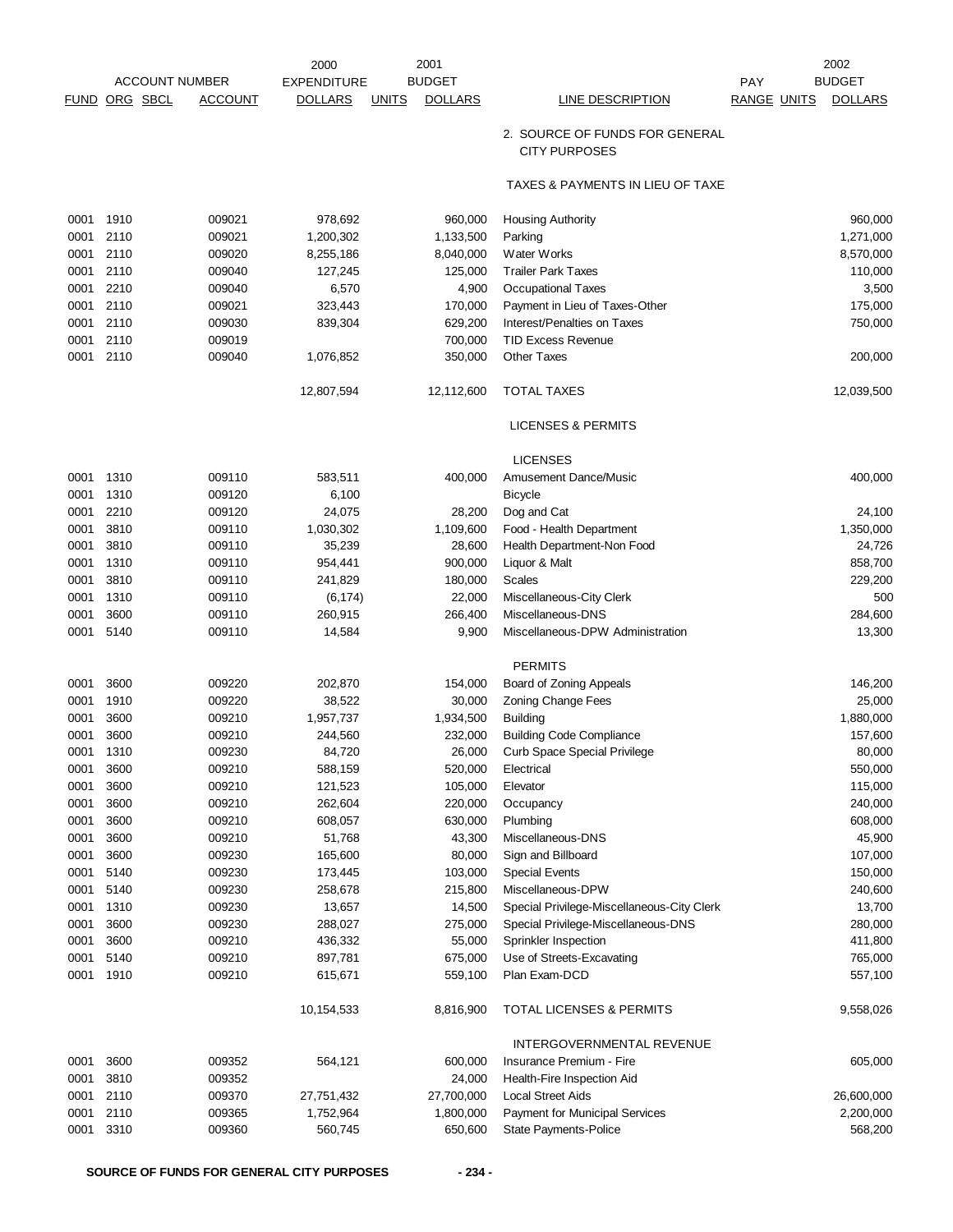|               |      |                       | 2000               |              | 2001           |                                            |                    | 2002           |
|---------------|------|-----------------------|--------------------|--------------|----------------|--------------------------------------------|--------------------|----------------|
|               |      | <b>ACCOUNT NUMBER</b> | <b>EXPENDITURE</b> |              | <b>BUDGET</b>  |                                            | PAY                | <b>BUDGET</b>  |
| FUND ORG SBCL |      | <b>ACCOUNT</b>        | <b>DOLLARS</b>     | <b>UNITS</b> | <b>DOLLARS</b> | <b>LINE DESCRIPTION</b>                    | <b>RANGE UNITS</b> | <b>DOLLARS</b> |
| 0001          | 2110 | 009350                | 235,823,274        |              | 235,800,000    | State Shared Revenue (General)             |                    | 238,140,000    |
| 0001          | 2110 | 009360                | 16,349             |              | 7,100          | Other State Payments                       |                    | 7,100          |
| 0001          | 2110 | 009351                | 8,701,402          |              | 7,750,000      | <b>Expenditure Restraint Aid</b>           |                    | 9,980,000      |
| 0001          | 2110 | 009360                | 3,263,184          |              | 4,400,000      | <b>Computer Exemption Aid</b>              |                    | 4,650,000      |
|               |      |                       | 278,433,471        |              | 278,731,700    | TOTAL INTERGOVERNMENTAL REVENUES           |                    | 282,750,300    |
|               |      |                       |                    |              |                | <b>CHARGES FOR SERVICES</b>                |                    |                |
| 0001          | 1490 | 009400                | 556,763            |              | 424,820        | <b>City Attorney</b>                       |                    | 328,100        |
| 0001          | 1650 | 009400                | 306,582            |              | 282,700        | Department of Employee Relations           |                    | 295,000        |
| 0001          | 2210 | 009400                | 160,704            |              | 121,800        | <b>City Treasurer</b>                      |                    | 108,425        |
| 0001          | 1310 | 009400                | 3,236,715          |              | 24,500         | Common Council-City Clerk                  |                    | 3,440,000      |
| 0001          | 2110 | 009400                | 224,713            |              | 100,000        | Comptroller                                |                    | 129,600        |
| 0001          | 2110 | 009400                | 3,371,020          |              | 4,480,621      | <b>BID Assessment</b>                      |                    | 4,120,000      |
| 0001          | 0950 | 009400                | 614,599            |              | 1,015,087      | Deferred Compensation                      |                    |                |
| 0001          | 1700 | 009400                | 18,354             |              | 17,600         | <b>Election Commission</b>                 |                    | 17,600         |
| 0001          | 1320 | 009400                | 1,207,982          |              | 1,312,300      | <b>Municipal Court</b>                     |                    | 1,156,400      |
| 0001          | 2400 | 009400                | 155,655            |              | 245,000        | <b>Debt Commission</b>                     |                    | 210,000        |
| 0001          | 2300 | 009400                | 1,590              |              | 500            | Assessor                                   |                    | 1,000          |
| 0001          | 1910 | 009400                | 366,934            |              | 555,500        | Department of City Development             |                    | 322,000        |
| 0001          | 1510 | 009400                | 76,878             |              | 511,294        | Department of Administration               |                    | 68,000         |
| 0001          | 1510 | 009400                |                    |              | 3,100,000      | <b>Telecommunications Franchise Fees</b>   |                    |                |
| 0001          | 1510 | 009400                | 3,566,917          |              | 3,234,869      | <b>MPS Service Charges</b>                 |                    | 3,406,200      |
| 0001          | 3280 | 009400                | 1,496,710          |              | 1,300,000      | Fire Department                            |                    | 1,452,500      |
| 0001          | 3310 | 009400                | 292,639            |              | 251,000        | <b>Police Department</b>                   |                    | 200,500        |
|               | 3600 | 009400                |                    |              |                |                                            |                    |                |
| 0001<br>0001  | 3600 |                       | 2,096,700          |              | 1,885,500      | Department of Neighborhood Services        |                    | 1,787,600      |
|               | 3600 | 009400                | 1,262,558          |              | 1,300,000      | <b>Building Razing</b>                     |                    | 1,033,000      |
| 0001          |      | 009400                | 1,055,487          |              | 1,020,000      | Fire Prevention Inspections                |                    | 1,050,000      |
| 0001          | 3600 | 009400                | 65,663             |              | 55,000         | <b>Essential Services</b>                  |                    | 65,700         |
| 0001          | 5450 | 009400                | 4,599,316          |              | 2,965,000      | DPW-Buildings and Fleet                    |                    |                |
| 0001          | 5450 | 009400                |                    |              |                | DPW-Oper. Div.-Bldgs. & Fleet              |                    | 3,000,000      |
| 0001          | 5230 | 009400                | 3,652,690          |              | 2,566,800      | DPW-Infrastructure Division                |                    | 2,754,600      |
| 0001          | 5810 | 009400                | 206,503            |              | 210,000        | DPW-Forestry                               |                    |                |
| 0001          | 5450 | 009400                |                    |              |                | DPW-Operations Division- Forestry          |                    | 175,000        |
| 0480          | 4280 | 009400                | 1,736,948          |              | 2,226,008      | <b>Harbor Commission</b>                   |                    | 3,293,885      |
| 0001          | 5140 | 009400                | 697,915            |              | 536,800        | DPW-Administrative Services                |                    | 409,500        |
| 0001          | 5650 | 009400                | 910,124            |              |                | DPW-Sanitation                             |                    |                |
| 0001          | 5450 | 009400                |                    |              |                | DPW-Operations Division- Sanitation        |                    | 860,000        |
| 0001          | 5450 | 009400                |                    |              |                | Solid Waste Fee                            |                    | 13,875,000     |
| 0001          | 5450 | 009400                |                    |              |                | Snow and Ice Control Fee                   |                    | 3,000,000      |
| 0001          | 5450 | 009400                |                    |              |                | Street Sweeping and Leaf Collection        |                    | 3,845,000      |
| 0001          | 5140 | 009400                | 631,556            |              | 814,224        | Apartment Garbage Pick-Up                  |                    | 800,000        |
| 0001          | 3810 | 009400                | 779,676            |              | 954,700        | <b>Health Department</b>                   |                    | 813,670        |
| 0001          | 8610 | 009400                | 514,997            |              | 470,800        | Public Library                             |                    | 455,300        |
| 0001          | 8610 | 009400                | 1,805,859          |              | 1,654,200      | County Fed System                          |                    | 1,805,900      |
| 0001          | 9990 | 009400                | 704                |              |                | Department Central Service Costs Recovered |                    |                |
|               |      |                       | 35,671,451         |              | 33,636,623     | TOTAL CHARGES FOR SERVICES                 |                    | 54,279,480     |
|               |      |                       |                    |              |                | <b>FINES AND FORFEITURES</b>               |                    |                |
| 0001          | 1320 | 009612                | 4,953,082          |              | 5,510,000      | <b>Municipal Court</b>                     |                    | 4,420,000      |
|               |      |                       | 4,953,082          |              | 5,510,000      | TOTAL FINES AND FORFEITURES                |                    | 4,420,000      |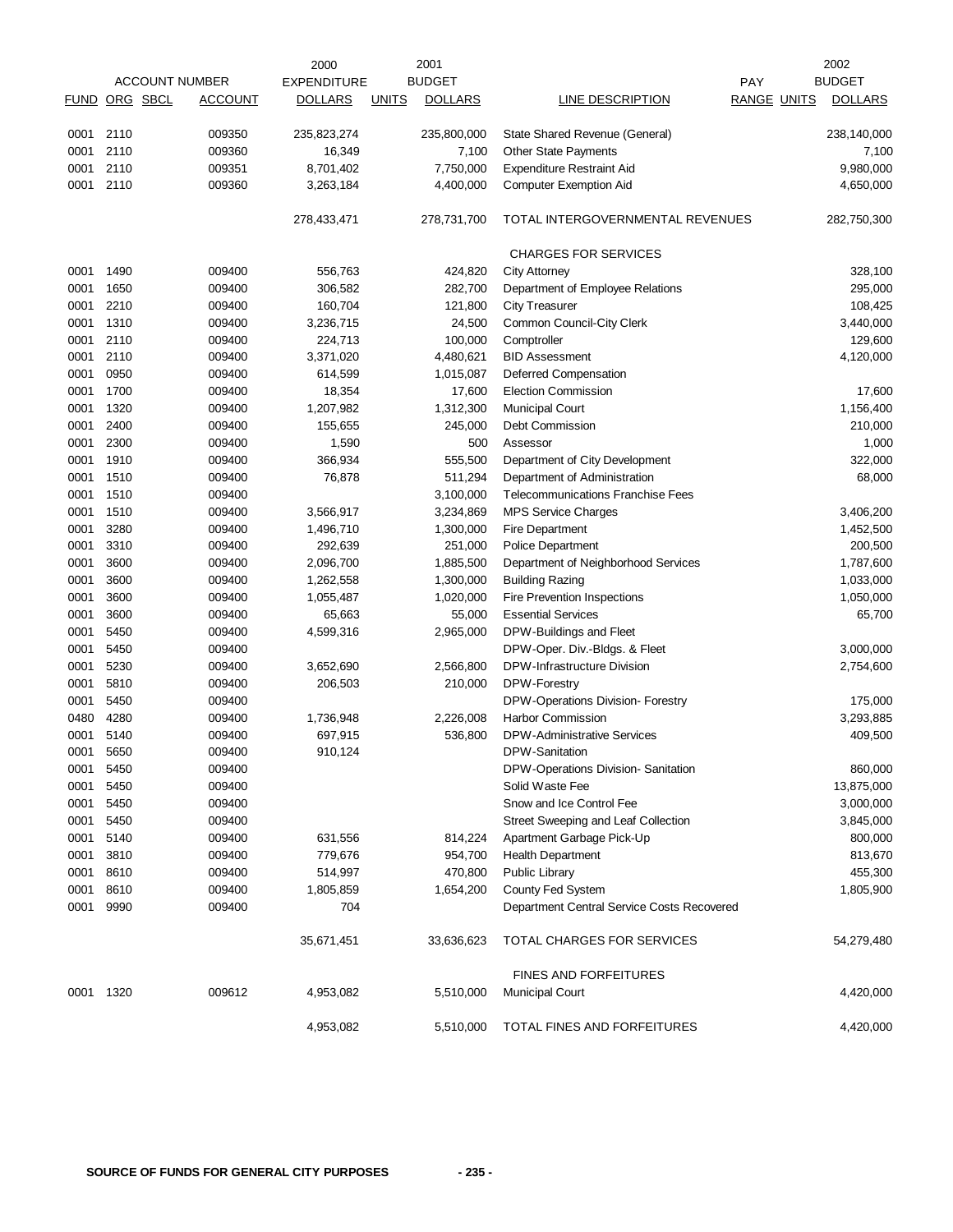|               |      |                       |                | 2000               |              | 2001           |                                                           | 2002               |  |                |
|---------------|------|-----------------------|----------------|--------------------|--------------|----------------|-----------------------------------------------------------|--------------------|--|----------------|
|               |      | <b>ACCOUNT NUMBER</b> |                | <b>EXPENDITURE</b> |              | <b>BUDGET</b>  |                                                           | <b>PAY</b>         |  | <b>BUDGET</b>  |
| FUND ORG SBCL |      |                       | <b>ACCOUNT</b> | <b>DOLLARS</b>     | <b>UNITS</b> | <b>DOLLARS</b> | LINE DESCRIPTION                                          | <b>RANGE UNITS</b> |  | <b>DOLLARS</b> |
|               |      |                       |                |                    |              |                | MISCELLANEOUS REVENUES                                    |                    |  |                |
| 0001          | 2110 |                       | 009930         | 13,083,335         |              | 15,041,085     | Parking Fund Transfer                                     |                    |  | 8,250,000      |
| 0001          | 2210 |                       | 009810         | 10,136,858         |              | 6,300,000      | Interest on Investment                                    |                    |  | 4,700,000      |
| 0001          | 9990 |                       | 009850         | 428,832            |              | 675,000        | Contributions                                             |                    |  | 675,000        |
| 0001          | 1510 |                       | 009830         | 292,122            |              | 186,000        | <b>DOA Property Sales</b>                                 |                    |  | 153,500        |
| 0001          | 1910 |                       | 009830         | 206,225            |              | 50,000         | <b>DCD Property Sales</b>                                 |                    |  | 50,000         |
| 0001          | 5450 |                       | 009820         | 214,300            |              | 223,000        | DPW-Buildings & Fleet Division - Rent                     |                    |  |                |
| 0001          | 5450 |                       | 009820         |                    |              |                | DPW-Operations Division - Rent                            |                    |  | 215,300        |
| 0001          | 2110 |                       | 009820         | 138,933            |              | 138,300        | Comptroller-Rent                                          |                    |  | 137,000        |
| 0001          | 1910 |                       | 009820         | 366,795            |              | 250,000        | <b>DCD Rent</b>                                           |                    |  | 250,000        |
| 0001          | 9990 |                       | 009870         | 754,725            |              | 58,000         | <b>Other Miscellaneous</b>                                |                    |  | 70,046         |
| 0001          | 1650 |                       | 009870         | 364,960            |              |                | <b>Flexible Spending</b>                                  |                    |  |                |
| 0001          | 1910 |                       | 009870         | 12,600             |              |                | <b>Environmental Remediation</b>                          |                    |  |                |
| 0001          | 9990 |                       | 009870         | 3,380,000          |              | 3,380,000      | Potawatomi                                                |                    |  | 3,380,000      |
| 0001          | 2110 |                       | 009870         | 94,770             |              |                | Midtown/LIMP Revenues                                     |                    |  | 85,000         |
| 0001          | 2110 |                       | 009870         |                    |              |                | Harbor Commission Transfer                                |                    |  | 960,000        |
|               |      |                       |                | 29,474,455         |              | 26,301,385     | TOTAL MISCELLANEOUS REVENUE                               |                    |  | 18,925,846     |
|               |      |                       |                |                    |              |                | <b>FRINGE BENEFITS</b>                                    |                    |  |                |
| 0001          | 9990 |                       | 009990         | 15,172,751         |              | 20,623,881     | Fringe Benefit Offset                                     |                    |  | 15,200,000     |
|               |      |                       |                | 15,172,751         |              | 20,623,881     | <b>TOTAL FRINGE BENEFITS</b>                              |                    |  | 15,200,000     |
|               |      |                       |                |                    |              |                | <b>COST RECOVERY</b>                                      |                    |  |                |
| 0001          | 6830 |                       | 009950         |                    |              | 10,000         | Sewer Maintenance                                         |                    |  | 10,000         |
|               |      |                       |                |                    |              | 10,000         | <b>TOTAL COST RECOVERY</b>                                |                    |  | 10,000         |
|               |      |                       |                | 386,667,337        |              | 385,743,089    | TOTAL GENERAL FUND REVENUE                                |                    |  | 397, 183, 152  |
|               |      |                       |                | 66,635,058         |              | 81,760,757     | Amount to be raised pursuant to 18-02-6.                  |                    |  | 85,364,432     |
|               |      |                       |                |                    |              |                | Less:                                                     |                    |  |                |
| 0001          | 2110 |                       | 009920         | 11,250,000         |              | 5,500,000      | Tax Stabilization Fund Withdrawal (sustainable)           |                    |  | 7,500,000      |
| 0001          | 2110 |                       | 009920         |                    |              |                | TSF - 2000 Budget Adjustment Payment                      |                    |  | 3,500,000      |
| 0001          | 9990 |                       | 009010         | 55,385,058         |              | 76,260,757     | Property Tax Levy                                         |                    |  | 74,364,432     |
|               |      |                       |                | 453,302,395        |              | 467,503,846    | TOTAL SOURCE OF FUNDS FOR<br><b>GENERAL CITY PURPOSES</b> |                    |  | 482,547,584    |
|               |      |                       |                |                    |              |                |                                                           |                    |  |                |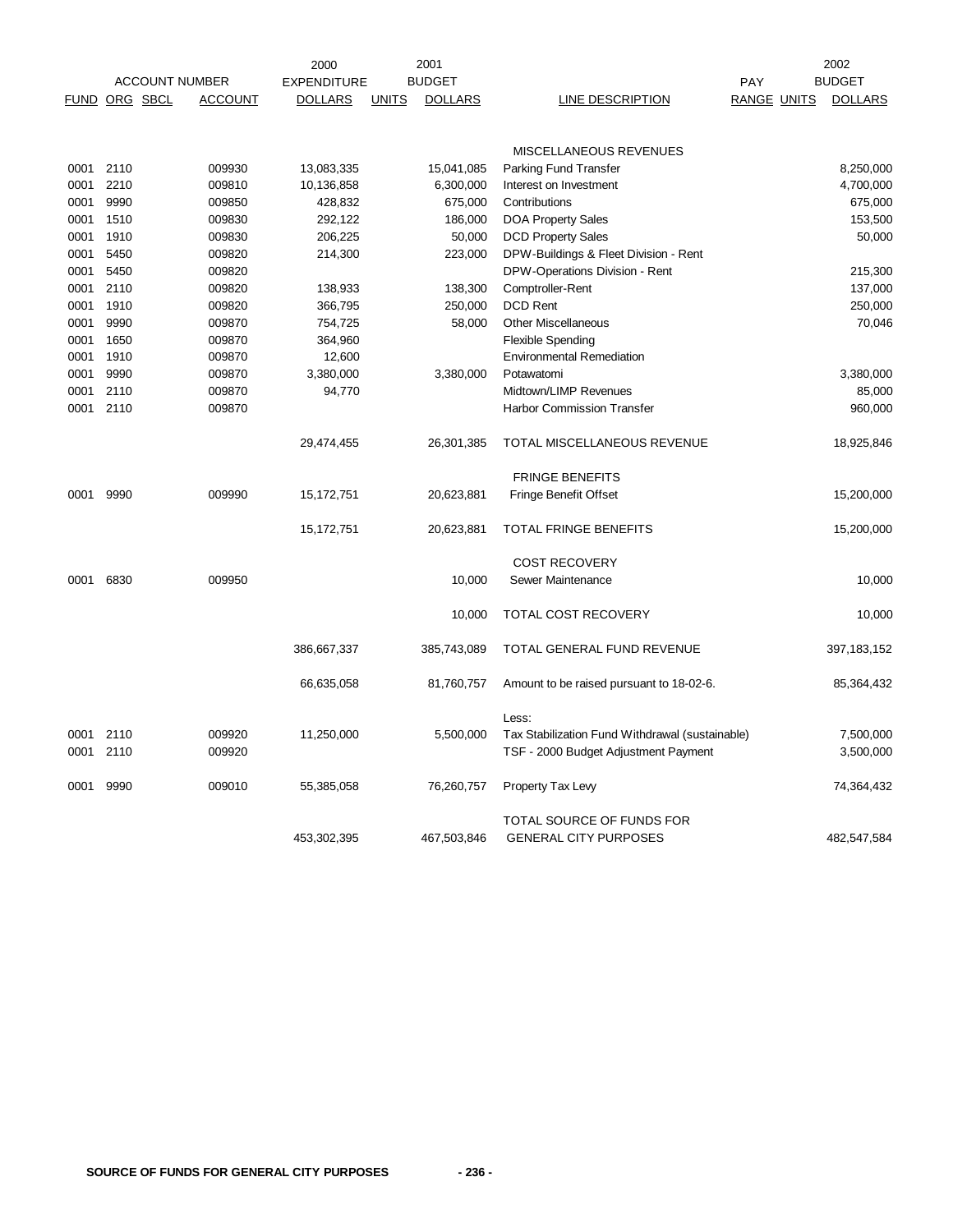|                      |           |           |                       | 2000               | 2001                           |                                                                              |                    | 2002           |
|----------------------|-----------|-----------|-----------------------|--------------------|--------------------------------|------------------------------------------------------------------------------|--------------------|----------------|
|                      |           |           | <b>ACCOUNT NUMBER</b> | <b>EXPENDITURE</b> | <b>BUDGET</b>                  |                                                                              | <b>PAY</b>         | <b>BUDGET</b>  |
| <b>FUND ORG SBCL</b> |           |           | <b>ACCOUNT</b>        | <b>DOLLARS</b>     | <b>DOLLARS</b><br><b>UNITS</b> | <b>LINE DESCRIPTION</b>                                                      | <b>RANGE UNITS</b> | <b>DOLLARS</b> |
|                      |           |           |                       |                    |                                | <b>B. PROVISIONS FOR EMPLOYEE</b><br><b>RETIREMENT FUNDS</b>                 |                    |                |
|                      |           |           |                       |                    |                                | 1. BUDGET FOR PROVISIONS FOR<br><b>EMPLOYEE RETIREMENT</b>                   |                    |                |
|                      |           |           |                       |                    |                                | Firemen's Pension Fund                                                       |                    |                |
| 0001                 | 2210      | R431      | 006100                | 262,227            | 271,000                        | <b>Employer's Pension Contribution</b>                                       |                    | 263,000        |
| 0001                 |           | 9990 R432 | 006100                |                    | 1,104,651                      | Lump-sum Supplement Contribution (A) (B)                                     |                    |                |
|                      |           |           |                       |                    |                                |                                                                              |                    |                |
|                      |           |           |                       | 262,227            | 1,375,651                      | <b>Total Pension Contribution by</b><br>Employer to Firemen's Pension Fund   |                    | 263,000        |
|                      |           |           |                       |                    |                                | Policemen's Pension Fund                                                     |                    |                |
|                      |           |           |                       |                    |                                |                                                                              |                    |                |
| 0001                 | 2210 R441 |           | 006100                | 100,944            | 229,109                        | <b>Employer's Pension Contribution</b>                                       |                    | 345,405        |
|                      |           |           |                       | 100,278            | 110,300                        | Administration*<br>Employer's Share of Employee's                            |                    | 117,647        |
| 0001                 |           | 2110 R442 | 006100                | 4,413              | 7,554                          | <b>Annuity Contribution</b>                                                  |                    | 7,554          |
| 0001                 |           | 9990 R443 | 006100                |                    | 1,395,349                      | Lump-sum Supplement Contribution (A) (B)                                     |                    | 150,000        |
|                      |           |           |                       |                    |                                |                                                                              |                    |                |
|                      |           |           |                       | 205,635            | 1,742,312                      | <b>Total Pension Contribution by Employer</b><br>to Policemen's Pension Fund |                    | 620,606        |
|                      |           |           |                       |                    |                                | Employes' Retirement Fund                                                    |                    |                |
| 0001                 |           | 2210 R454 | 006100                | 193,000            |                                | <b>Employer's Pension Contribution</b>                                       |                    |                |
|                      |           |           |                       | 11,748,477         | 24,112,175                     | Administration*                                                              |                    | 24,142,032     |
|                      |           |           |                       |                    |                                |                                                                              |                    |                |
|                      |           |           |                       |                    |                                | Employer's Share of Employee's                                               |                    |                |
| 0001                 |           | 2110 R455 | 006100                | 21,045,138         | 17,702,290                     | Annuity Contribution-Tax Levy Funded                                         |                    | 21,077,280     |
| 0001                 | 9990      | R460      | 006100                |                    | 2,500,000                      | Annuity Contribution-Employers' Reserve Fund (C)                             |                    | 1,000,000      |
|                      |           |           |                       |                    |                                | <b>Total Pension Contribution By Employer</b>                                |                    |                |
|                      |           |           |                       | 32,986,615         | 44,314,465                     | To Employes' Retirement Fund                                                 |                    | 46,219,312     |
|                      |           |           |                       |                    |                                | Social Security Fund                                                         |                    |                |
| 0001                 |           | 4500 R453 | 006100                | 15,328,772         | 15,394,100                     | Social Security Tax                                                          |                    | 15,439,720     |
|                      |           |           |                       | 15,328,772         | 15,394,100                     | <b>Total Social Security Fund</b>                                            |                    | 15,439,720     |
|                      |           |           |                       |                    |                                | Former Town of Lake Employes'                                                |                    |                |
|                      |           |           |                       |                    |                                | <b>Retirement Fund</b>                                                       |                    |                |
| 0001                 |           | 4500 R451 | 006100                | 34,015             | 114,799                        | <b>Employer's Pension Contribution</b>                                       |                    | 114,799        |
|                      |           |           |                       |                    |                                | <b>Total Pension Contribution by Employer</b>                                |                    |                |
|                      |           |           |                       |                    |                                | to Former Town of Lake                                                       |                    |                |
|                      |           |           |                       | 34,015             | 114,799                        | Employes' Retirement Fund                                                    |                    | 114,799        |
|                      |           |           |                       |                    |                                | Former Town of Lake Firemen's<br>Pension Fund                                |                    |                |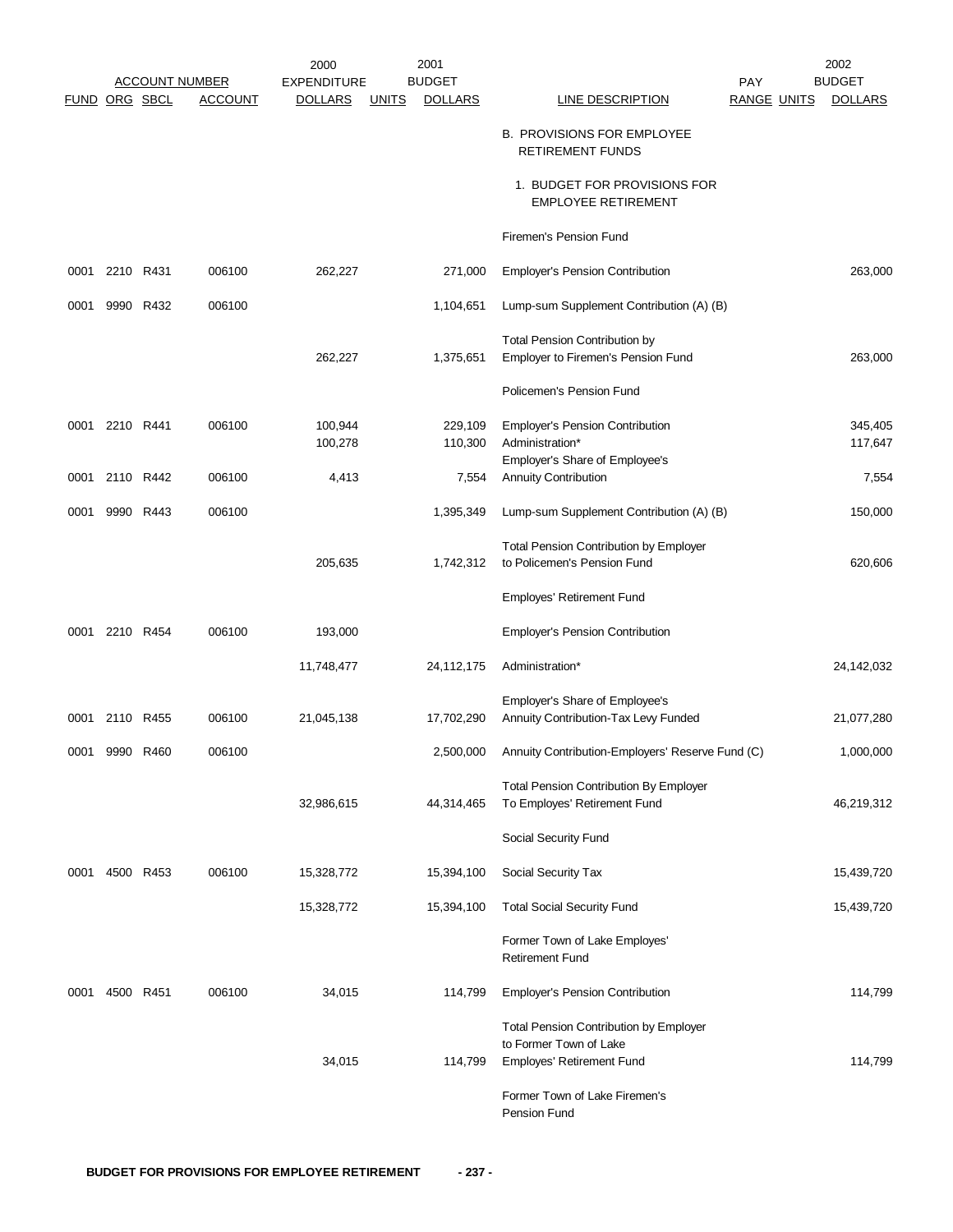|      |                      |                       |                | 2000               |              | 2001           |                                                                                                                                                                                                                                                                                                                                                                                                                                                                                                                                                                                        |                    | 2002           |
|------|----------------------|-----------------------|----------------|--------------------|--------------|----------------|----------------------------------------------------------------------------------------------------------------------------------------------------------------------------------------------------------------------------------------------------------------------------------------------------------------------------------------------------------------------------------------------------------------------------------------------------------------------------------------------------------------------------------------------------------------------------------------|--------------------|----------------|
|      |                      | <b>ACCOUNT NUMBER</b> |                | <b>EXPENDITURE</b> |              | <b>BUDGET</b>  |                                                                                                                                                                                                                                                                                                                                                                                                                                                                                                                                                                                        | PAY                | <b>BUDGET</b>  |
|      | <u>FUND ORG SBCL</u> |                       | <b>ACCOUNT</b> | <b>DOLLARS</b>     | <b>UNITS</b> | <b>DOLLARS</b> | LINE DESCRIPTION                                                                                                                                                                                                                                                                                                                                                                                                                                                                                                                                                                       | <b>RANGE UNITS</b> | <b>DOLLARS</b> |
| 0001 |                      | 4500 R452             | 006100         | 31,191             |              | 31,200         | <b>Employer's Pension Contribution</b>                                                                                                                                                                                                                                                                                                                                                                                                                                                                                                                                                 |                    | 27,675         |
|      |                      |                       |                |                    |              |                | <b>Total Pension Contribution by Employer</b>                                                                                                                                                                                                                                                                                                                                                                                                                                                                                                                                          |                    |                |
|      |                      |                       |                |                    |              |                | to Former Town of Lake                                                                                                                                                                                                                                                                                                                                                                                                                                                                                                                                                                 |                    |                |
|      |                      |                       |                | 31,191             |              | 31,200         | Firemen's Pension Fund                                                                                                                                                                                                                                                                                                                                                                                                                                                                                                                                                                 |                    | 27,675         |
|      |                      |                       |                |                    |              |                | Deferred Compensation Plan - Adm.*                                                                                                                                                                                                                                                                                                                                                                                                                                                                                                                                                     |                    | 1,085,755      |
|      |                      |                       |                |                    |              |                | TOTAL BUDGET FOR PROVISION FOR                                                                                                                                                                                                                                                                                                                                                                                                                                                                                                                                                         |                    |                |
|      |                      |                       |                | 48,848,455         |              | 62,972,527     | <b>EMPLOYEE RETIREMENT</b>                                                                                                                                                                                                                                                                                                                                                                                                                                                                                                                                                             |                    | 63,770,867     |
|      |                      |                       |                |                    |              |                | *The budgetary breakdown of the administration funds for this<br>system is included on the pages following this summary section.                                                                                                                                                                                                                                                                                                                                                                                                                                                       |                    |                |
|      |                      |                       |                |                    |              |                | (A) Funds to be expended contingent upon attainment of a global<br>pension settlement and the determination of a method of<br>distribution by the membership of the Police A & B and Fire<br>A & B Funds, respectively; such methods shall be subject to<br>final approval by the Mayor.                                                                                                                                                                                                                                                                                               |                    |                |
|      |                      |                       |                |                    |              |                | (B) Source of Funds is a tax levy supported revenue.                                                                                                                                                                                                                                                                                                                                                                                                                                                                                                                                   |                    |                |
|      |                      |                       |                |                    |              |                | (C) Source of funds for former Fire and Police Survivorship<br>Member Dissolution Payment is \$1.3 million, funded from<br>the city's share of the Fire and Police Survivorship Fund<br>dissolution. Also, the city is reserving \$3 million in<br>pension fund assets for the Employers' Reserve Fund in<br>2001. Further, \$2.5 million of the Annuity Contribution -<br>Employers' Reserve Fund payment shall be made from<br>the Employers' Reserve Fund. Total Employers' Reserve<br>Fund costs in 2001 amount to \$6.8 million. (Ref. Common<br>Council Files 991585 and 991586) |                    |                |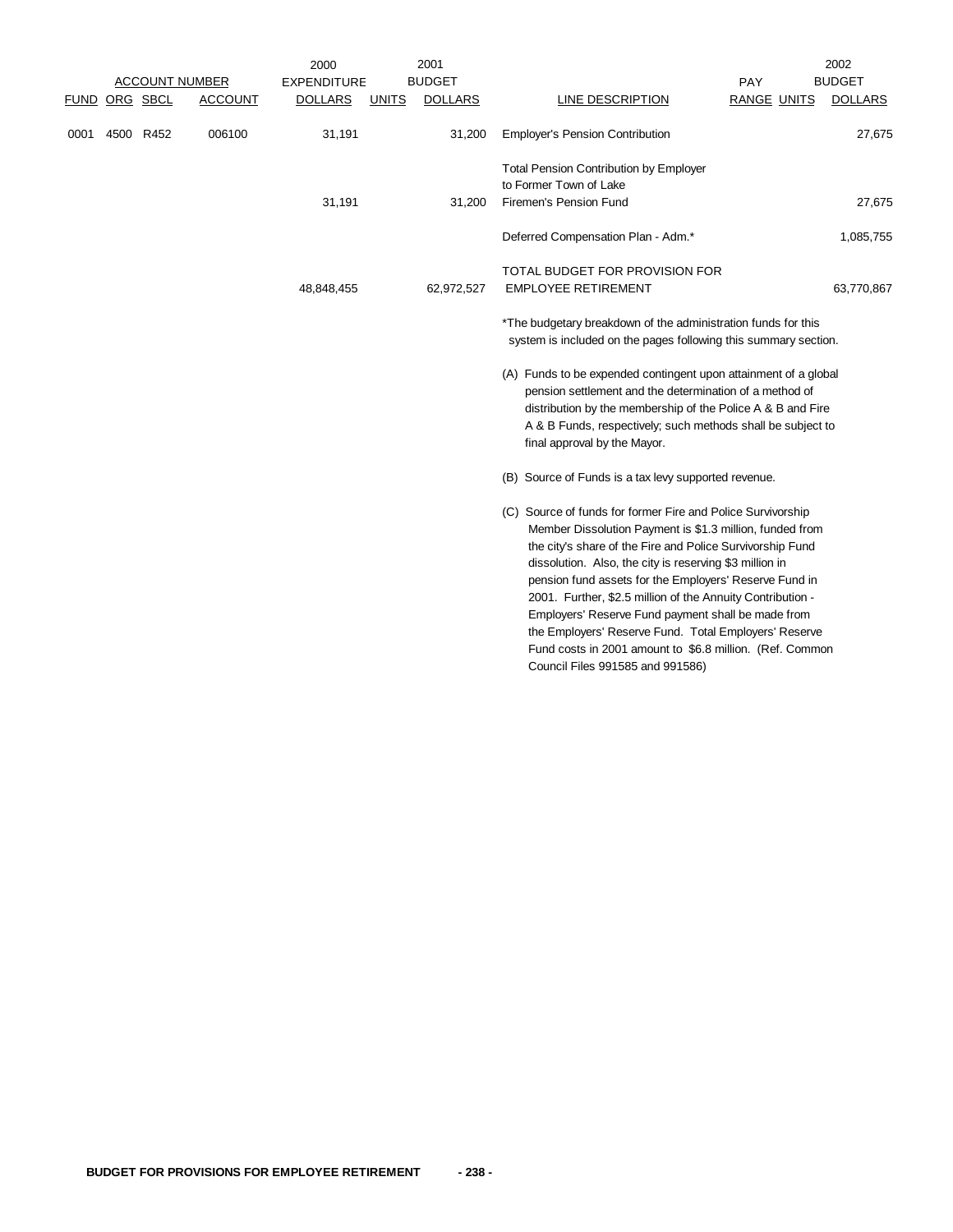|                       |                | 2000               |                | 2001           |                                                                                                                                                                                                        |                    |                | 2002           |
|-----------------------|----------------|--------------------|----------------|----------------|--------------------------------------------------------------------------------------------------------------------------------------------------------------------------------------------------------|--------------------|----------------|----------------|
| <b>ACCOUNT NUMBER</b> |                | <b>EXPENDITURE</b> |                | <b>BUDGET</b>  |                                                                                                                                                                                                        | PAY                |                | <b>BUDGET</b>  |
| <u>FUND ORG SBCL</u>  | <b>ACCOUNT</b> | <b>DOLLARS</b>     | <u>UNITS</u>   | <b>DOLLARS</b> | <b>LINE DESCRIPTION</b>                                                                                                                                                                                | <b>RANGE UNITS</b> |                | <b>DOLLARS</b> |
|                       |                |                    |                |                | <b>EMPLOYES' RETIREMENT SYSTEM</b><br>BUDGETARY CONTROL UNIT (1BCU=1DU)                                                                                                                                |                    |                |                |
|                       |                |                    |                |                | (Funds for this System's Administration<br>are Included in the Preceding Section<br><b>Entitled "Provisions for Employee</b><br>Retirement Funds - Budgets<br>for Provisions for Employee Retirement") |                    |                |                |
|                       |                |                    |                |                | <b>OUTCOME INDICATORS:</b>                                                                                                                                                                             |                    |                |                |
|                       |                | 1.0%               |                | 0.5%           | Percent difference between ERS<br>return and Custom Benchmark Index return.                                                                                                                            |                    |                | 1.0%           |
|                       |                |                    |                |                | Implement a benefit history<br>computerized database.                                                                                                                                                  |                    |                |                |
|                       |                |                    |                |                | Percent of all death claims will be<br>filed with the carrier within two<br>working days of receipt of required                                                                                        |                    |                |                |
|                       |                | 0.0%               |                | 95.0%          | documentation.                                                                                                                                                                                         |                    |                | 95.0%          |
|                       |                | n/a                |                | 90.0%          | Percent of favorable ratings on customer<br>satisfaction survey.                                                                                                                                       |                    |                | 90.0%          |
|                       |                |                    |                |                | SALARIES & WAGES                                                                                                                                                                                       |                    |                |                |
|                       |                |                    | 1              | 95,587         | ERS Executive Director (Y)                                                                                                                                                                             | 16                 | 1              | 105,536        |
|                       |                |                    | 1              | 96,314         | Chief Investment Officer (Y)                                                                                                                                                                           | 16                 | $\mathbf{1}$   | 106,029        |
|                       |                |                    |                |                | Pension Financial Manager (Y)                                                                                                                                                                          | 15                 |                |                |
|                       |                |                    | 1              | 70,393         | ERS Deputy Director (Y)                                                                                                                                                                                | 14                 | $\mathbf{1}$   | 77,328         |
|                       |                |                    |                |                | MANAGEMENT SUPPORT SERVICES                                                                                                                                                                            |                    |                |                |
|                       |                |                    | 2              | 111,570        | Pension Investment Analyst                                                                                                                                                                             | 8                  | 2              | 100,557        |
|                       |                |                    | 1              | 52,211         | Management Services Analyst                                                                                                                                                                            | $\overline{7}$     | $\mathbf{1}$   | 59,713         |
|                       |                |                    | 1              | 30,732         | Administrative Assistant II                                                                                                                                                                            | 445                | 1              | 34,240         |
|                       |                |                    | 1              | 36,319         | Administrative Assistant III                                                                                                                                                                           | 530                | 1              | 39,387         |
|                       |                |                    | 1              | 32,571         | Paralegal                                                                                                                                                                                              | $\overline{2}$     | $\mathbf 1$    | 35,457         |
|                       |                |                    |                |                | <b>FISCAL SERVICES</b>                                                                                                                                                                                 |                    |                |                |
|                       |                |                    | 1              | 79,337         | <b>ERS Financial Officer</b>                                                                                                                                                                           | 11                 | $\mathbf{1}$   | 84,693         |
|                       |                |                    | 4              | 182,399        | Pension Accounting Specialist                                                                                                                                                                          | 6                  | 5              | 246,566        |
|                       |                |                    | 2              | 70,806         | Management Accountant-Senior                                                                                                                                                                           | 4                  | $\overline{c}$ | 77,081         |
|                       |                |                    | $\mathbf{1}$   | 31,814         | <b>Accounting Assistant II</b>                                                                                                                                                                         | 445                | $\mathbf{1}$   | 34,241         |
|                       |                |                    |                |                | Program Assistant II                                                                                                                                                                                   | 530                | $\mathbf{1}$   | 35,281         |
|                       |                |                    |                |                | <b>INFORMATION SYSTEMS</b>                                                                                                                                                                             |                    |                |                |
|                       |                |                    | 1              | 96,068         | Information Systems Manager-ERS                                                                                                                                                                        | 11                 | $\mathbf{1}$   | 102,553        |
|                       |                |                    | 1              | 41,609         | <b>Business Systems Coordinator</b>                                                                                                                                                                    | 8                  | $\mathbf{1}$   | 47,125         |
|                       |                |                    | 2              | 96,752         | Systems Analyst Senior                                                                                                                                                                                 | 8                  | $\overline{2}$ | 106,925        |
|                       |                |                    | $\mathbf{1}$   | 41,396         | Network Coordinator Senior                                                                                                                                                                             | 6                  | $\mathbf{1}$   | 44,645         |
|                       |                |                    | 1              | 26,705         | <b>Office Assistant III</b>                                                                                                                                                                            | 425                | $\mathbf{1}$   | 29,989         |
|                       |                |                    | 1              | 23,479         | Record Technician                                                                                                                                                                                      | 410                | $\mathbf{1}$   | 25,253         |
|                       |                |                    |                |                | MEMBERSHIP SERVICES                                                                                                                                                                                    |                    |                |                |
|                       |                |                    | 1              | 52,211         | Membership Services Manager                                                                                                                                                                            | 7                  | $\mathbf{1}$   | 58,742         |
|                       |                |                    |                |                | Pension Counselor - Senior                                                                                                                                                                             | 3                  | 4              | 180,973        |
|                       |                |                    | 4              | 164,266        | Pension Specialist - Senior                                                                                                                                                                            | 3                  |                |                |
|                       |                |                    | 2              | 65,413         | <b>Disability Specialist Senior</b>                                                                                                                                                                    | 4                  | 2              | 73,197         |
|                       |                |                    | $\overline{2}$ | 68,103         | Program Assistant II                                                                                                                                                                                   | 530                | 3              | 109,460        |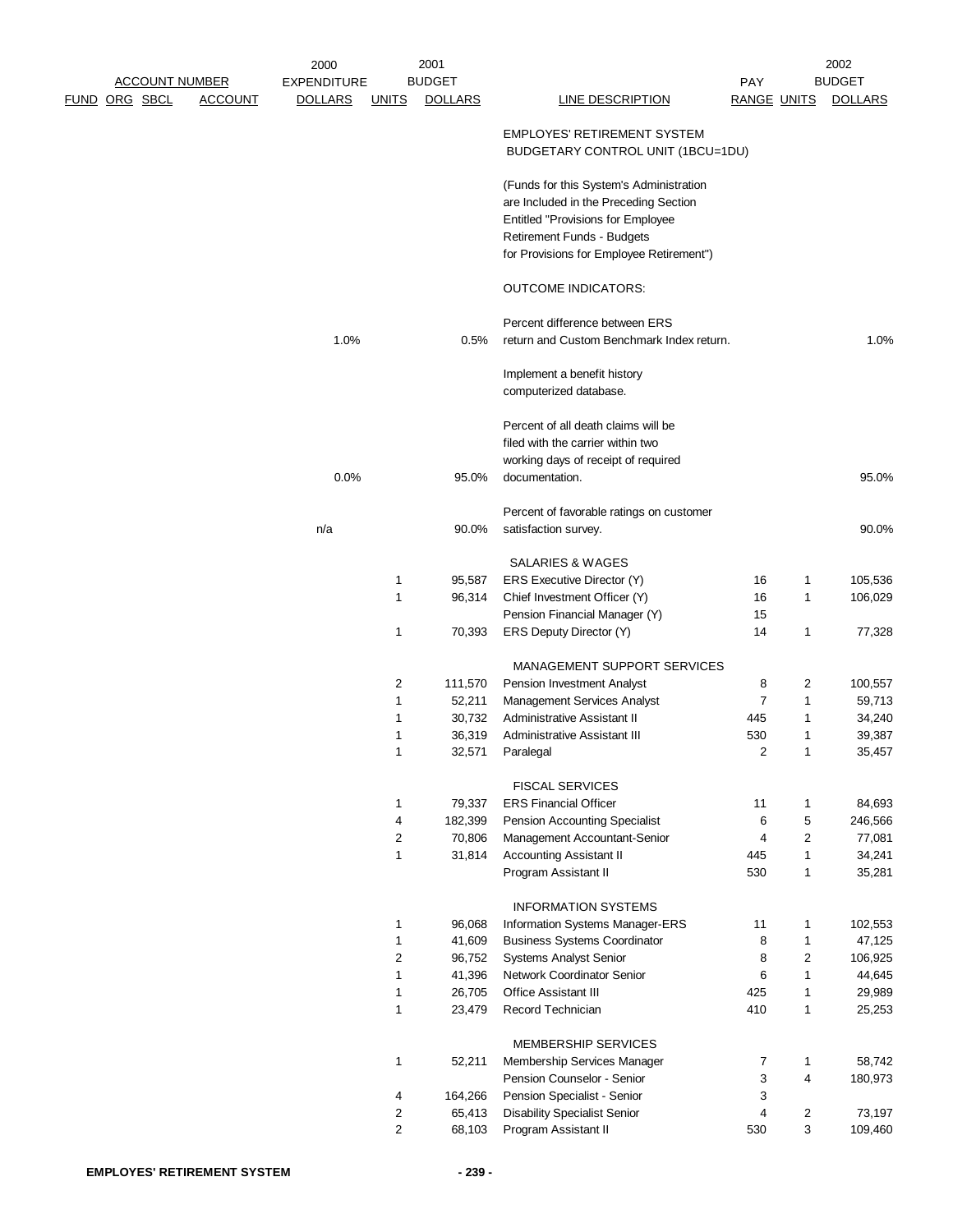|               |           |                   | <u>ACCOUNT NUMBER</u> | 2000<br><b>EXPENDITURE</b> |              | 2001<br><b>BUDGET</b> |                                                                                                                                           | <b>PAY</b>         |       | 2002<br><b>BUDGET</b> |
|---------------|-----------|-------------------|-----------------------|----------------------------|--------------|-----------------------|-------------------------------------------------------------------------------------------------------------------------------------------|--------------------|-------|-----------------------|
| FUND ORG SBCL |           |                   | <b>ACCOUNT</b>        | <b>DOLLARS</b>             | <u>UNITS</u> | <b>DOLLARS</b>        | LINE DESCRIPTION                                                                                                                          | <b>RANGE UNITS</b> |       | <b>DOLLARS</b>        |
|               |           |                   |                       |                            |              |                       |                                                                                                                                           |                    |       |                       |
|               |           |                   |                       |                            | 1            | 27,425                | <b>Office Assistant III</b>                                                                                                               | 425                | 1     | 30,774                |
|               |           |                   |                       |                            | 1            | 23,745                | <b>Office Assistant II</b>                                                                                                                | 410                | 1     | 26,975                |
|               |           |                   |                       |                            | 3            | 9,000                 | <b>Board Members</b>                                                                                                                      | 36                 | 2     | 6,345                 |
|               |           |                   |                       |                            | 38           | 1,626,225             | <b>Total Before Adjustments</b>                                                                                                           |                    | 40    | 1,879,065             |
|               |           |                   |                       |                            |              |                       | Salary & Wage Rate Changes                                                                                                                |                    |       |                       |
|               |           |                   |                       |                            |              | 10,000                | Overtime Compensated                                                                                                                      |                    |       | 10,000                |
|               |           |                   |                       |                            |              | (16, 262)             | Personnel Cost Adjustment                                                                                                                 |                    |       | (18, 793)             |
|               |           |                   |                       |                            |              |                       | Other                                                                                                                                     |                    |       |                       |
|               |           |                   |                       | 1,173,652                  | 38           | 1,619,963             | Gross Salary & Wages Total                                                                                                                |                    | 40    | 1,870,272             |
|               |           |                   |                       | (51, 154)                  |              |                       | Reimbursable Services Deduction<br>Capital Improvements Deduction<br>Grants & Aids Deduction                                              |                    |       |                       |
| 0001          | 4500      | R999              | 006000                | 1,122,498                  |              | 1,619,963             | NET SALARIES & WAGES TOTAL                                                                                                                |                    |       | 1,870,272             |
|               |           |                   |                       |                            |              |                       |                                                                                                                                           |                    |       |                       |
|               |           |                   |                       |                            | 35.00        |                       | <b>O&amp;M FTE'S</b><br>NON-O&M FTE'S                                                                                                     |                    | 38.00 |                       |
|               |           |                   |                       |                            |              |                       | (Y) Required to file a statement of economic interests in accordance with<br>the Milwaukee Code of Ordinances Chapter 303-Code of Ethics. |                    |       |                       |
| 0001          |           | 4500 R999         | 006100                | 346,267                    |              | 534,588               | ESTIMATED EMPLOYEE FRINGE BENEFITS                                                                                                        |                    |       | 635,892               |
|               |           |                   |                       |                            |              |                       | (Involves Revenue Offset-No                                                                                                               |                    |       |                       |
|               |           |                   |                       |                            |              |                       | Transfers From This Account)                                                                                                              |                    |       |                       |
|               |           |                   |                       |                            |              |                       | OPERATING EXPENDITURES                                                                                                                    |                    |       |                       |
| 0001          | 4500      | R999              | 630100                | 64,760                     |              | 90,000                | General Office Expense                                                                                                                    |                    |       | 91,300                |
| 0001          | 4500      | R999              | 630500                | 457                        |              |                       | Tools & Machinery Parts                                                                                                                   |                    |       |                       |
| 0001          | 4500      | R999<br>4500 R999 | 631000                |                            |              |                       | <b>Construction Supplies</b>                                                                                                              |                    |       |                       |
| 0001          |           | 4500 R999         | 631500                |                            |              |                       | Energy<br><b>Other Operating Supplies</b>                                                                                                 |                    |       |                       |
| 0001<br>0001  | 4500      | R999              | 632000<br>632500      | 1,138                      |              |                       | <b>Facility Rental</b>                                                                                                                    |                    |       | 2,500                 |
| 0001          | 4500      | R999              | 633000                |                            |              |                       | <b>Vehicle Rental</b>                                                                                                                     |                    |       |                       |
| 0001          |           | 4500 R999         | 633500                | 10,994                     |              | 15,300                | Non-Vehicle Equipment Rental                                                                                                              |                    |       | 20,000                |
| 0001          |           | 4500 R999         | 634000                | 1,266,983                  |              | 1,818,000             | <b>Professional Services</b>                                                                                                              |                    |       | 11,625,968            |
| 0001          |           | 4500 R999         | 634500                | 6,312                      |              | 30,000                | <b>Information Technology Services</b>                                                                                                    |                    |       | 6,000                 |
| 0001          |           | 4500 R999         | 635000                |                            |              |                       | <b>Property Services</b>                                                                                                                  |                    |       |                       |
| 0001          | 4500 R999 |                   | 635500                |                            |              |                       | Infrastructure Services                                                                                                                   |                    |       |                       |
| 0001          | 4500      | R999              | 636000                |                            |              |                       | Vehicle Repair Services                                                                                                                   |                    |       |                       |
| 0001          |           | 4500 R999         | 636500                | 261,037                    |              | 37,563                | <b>Other Operating Services</b>                                                                                                           |                    |       | 390,800               |
| 0001          |           | 4500 R999         | 637000                |                            |              |                       | Loans and Grants                                                                                                                          |                    |       |                       |
| 0001          |           | 4500 R999         | 637501                | 278,739                    |              | 121,760               | Reimburse Other Departments                                                                                                               |                    |       | 279,300               |
| 0001          | 4500 R999 |                   | 006300                | 1,890,420                  |              | 2,112,623             | OPERATING EXPENDITURES                                                                                                                    |                    |       | 12,415,868            |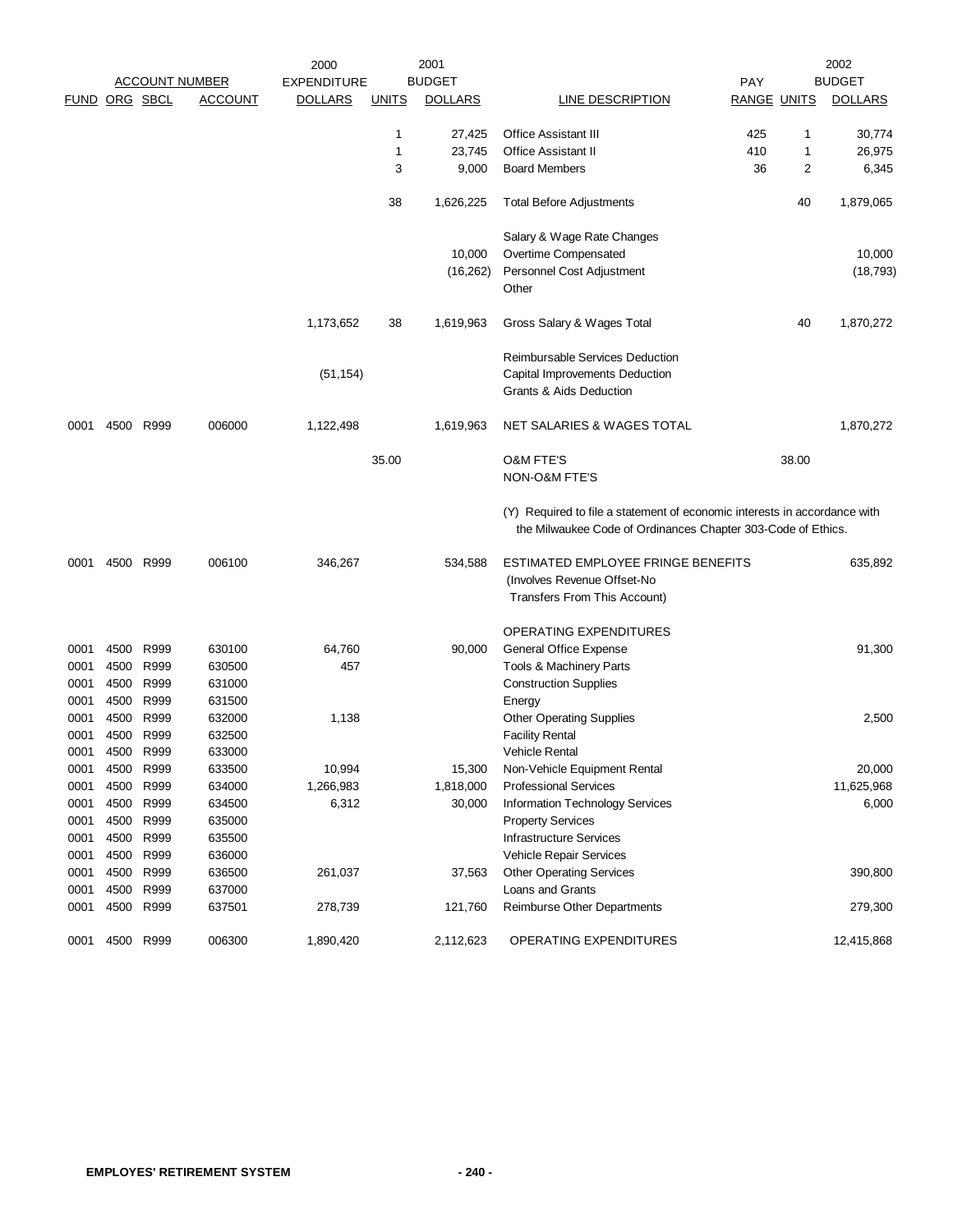|               |           |           |                       | 2000               |              | 2001           |                                                                                    |                    | 2002           |
|---------------|-----------|-----------|-----------------------|--------------------|--------------|----------------|------------------------------------------------------------------------------------|--------------------|----------------|
|               |           |           | <b>ACCOUNT NUMBER</b> | <b>EXPENDITURE</b> |              | <b>BUDGET</b>  |                                                                                    | <b>PAY</b>         | <b>BUDGET</b>  |
| FUND ORG SBCL |           |           | <b>ACCOUNT</b>        | <b>DOLLARS</b>     | <b>UNITS</b> | <b>DOLLARS</b> | LINE DESCRIPTION                                                                   | <b>RANGE UNITS</b> | <b>DOLLARS</b> |
|               |           |           |                       |                    |              |                | <b>EQUIPMENT PURCHASES</b>                                                         |                    |                |
|               |           |           |                       |                    |              |                | <b>Additional Equipment</b>                                                        |                    |                |
|               |           |           |                       |                    |              |                | Subtotal - Additional Equipment                                                    |                    |                |
|               |           |           |                       |                    |              |                | Replacement Equipment                                                              |                    |                |
|               |           |           |                       | 1,633              | 5            | 1,000          | Computer Hardware & Software                                                       |                    | 20,000         |
|               |           |           |                       | 1,633              | 5            | 1,000          | Subtotal - Replacement Equipment                                                   |                    | 20,000         |
| 0001          |           | 4500 R999 | 006800                | 1,633              | 5            | 1,000          | <b>EQUIPMENT PURCHASES TOTAL</b>                                                   |                    | 20,000         |
|               |           |           |                       |                    |              |                | <b>SPECIAL FUNDS</b>                                                               |                    |                |
| 0001          |           | 4500 R456 | 006300                | 33,979             |              |                | Integrated Pension Management System                                               |                    |                |
| 0001          |           | 4500 R457 | 006300                | 999,845            |              | 788,000        | <b>Base Fees</b>                                                                   |                    |                |
| 0001          |           | 4500 R458 | 006300                | 7,048,328          |              | 12,856,000     | Asset Base & Performance Fees                                                      |                    |                |
| 0001          |           | 4500 R459 | 006300                | 305,507            |              | 6,200,000      | Global Settlement (A)                                                              |                    | 1,300,000      |
| 0001          |           | 4500 R462 | 006300                |                    |              |                | Document Management System                                                         |                    | 400,000        |
| 0001          |           | 4500 R463 | 006300                |                    |              |                | Data Remediation                                                                   |                    | 1,500,000      |
| 0001          |           | 4500 R464 | 006300                |                    |              |                | <b>Custom Automation Project</b>                                                   |                    | 6,000,000      |
|               |           |           |                       |                    |              |                |                                                                                    |                    |                |
| 0001          | 4500 R461 |           | 006300                |                    |              | 1              | ERS Contingent Fund (A)                                                            |                    |                |
|               |           |           |                       | 8,387,659          |              | 19,844,001     | SPECIAL FUNDS TOTAL                                                                |                    | 9,200,000      |
|               |           |           |                       |                    |              |                | <b>EMPLOYES' RETIREMENT SYSTEM</b>                                                 |                    |                |
|               |           |           |                       |                    |              |                | BUDGETARY CONTROL UNIT TOTAL                                                       |                    |                |
|               |           |           |                       | 11,748,477         |              | 24,112,175     | $(1BCU=1DU)$                                                                       |                    | 24,142,032     |
|               |           |           |                       |                    |              |                | (A) The system's fund will reimburse the city's advance                            |                    |                |
|               |           |           |                       |                    |              |                |                                                                                    |                    |                |
|               |           |           |                       |                    |              |                | for pension administrative expenses, implementation                                |                    |                |
|               |           |           |                       |                    |              |                | expenses, and their associated borrowing costs once                                |                    |                |
|               |           |           |                       |                    |              |                | there is final and binding court determination of the                              |                    |                |
|               |           |           |                       |                    |              |                | Global Pension Settlement. Provision for the full                                  |                    |                |
|               |           |           |                       |                    |              |                | repayment of the city's advance for expenses pertaining                            |                    |                |
|               |           |           |                       |                    |              |                | to costs related to the Global Pension Settlement (Ref.                            |                    |                |
|               |           |           |                       |                    |              |                | Common Council Files 991585 and 991586) will be set                                |                    |                |
|               |           |           |                       |                    |              |                | forth in an intergovernmental agreement between the                                |                    |                |
|               |           |           |                       |                    |              |                | city and MERS. No funds will be advanced prior to the<br>aforementioned agreement. |                    |                |
|               |           |           |                       |                    |              |                |                                                                                    |                    |                |
|               |           |           |                       |                    |              |                | PROGRAM RESULT MEASURES/                                                           |                    |                |
|               |           |           |                       | <b>UNITS</b>       | $\%$         | <b>UNITS</b>   | INTERNAL MANAGEMENT INDICATORS:                                                    | $\%$               | <b>UNITS</b>   |
|               |           |           |                       |                    |              |                | Membership Records & Accounts                                                      |                    |                |
|               |           |           |                       |                    |              |                | Maintenance                                                                        |                    |                |
| 0001          | 4500      | 1623      | P45001                | 26,318             | 101.8        | 25,676         | Total Members (P)                                                                  | 97.4               | 25,000         |
| 0001          | 4500      | 1623      | P45002                | 16,538             | 101.7        | 16,242         | Number of Active Members (Q-1)                                                     | 98.5               | 16,000         |
| 0001          | 4500      | 1623      | P45003                | 9,780              | 101.9        | 9,434          | Number of Retired Members (Q-2)                                                    | 99.6               | 9,400          |
|               |           |           |                       |                    |              |                |                                                                                    |                    |                |
|               |           |           |                       |                    | NA.          | 51,352         | <b>Counseling Members</b>                                                          | 98.2               | 50,400         |
| 0001          | 4500      | 1622      | P45004                | 1,583              | 10.0         | 1,400          | Counseling Sessions (P)                                                            | 100.0              | 1,400          |
|               |           |           |                       |                    |              |                | Death Claim Preparation                                                            |                    |                |
| 0001          | 4500      | 1623      | P45005                |                    | 431 100.0    | 360            | No. Death Claims Submitted (P)                                                     | 100.0              | 360            |
|               |           |           |                       |                    |              |                |                                                                                    |                    |                |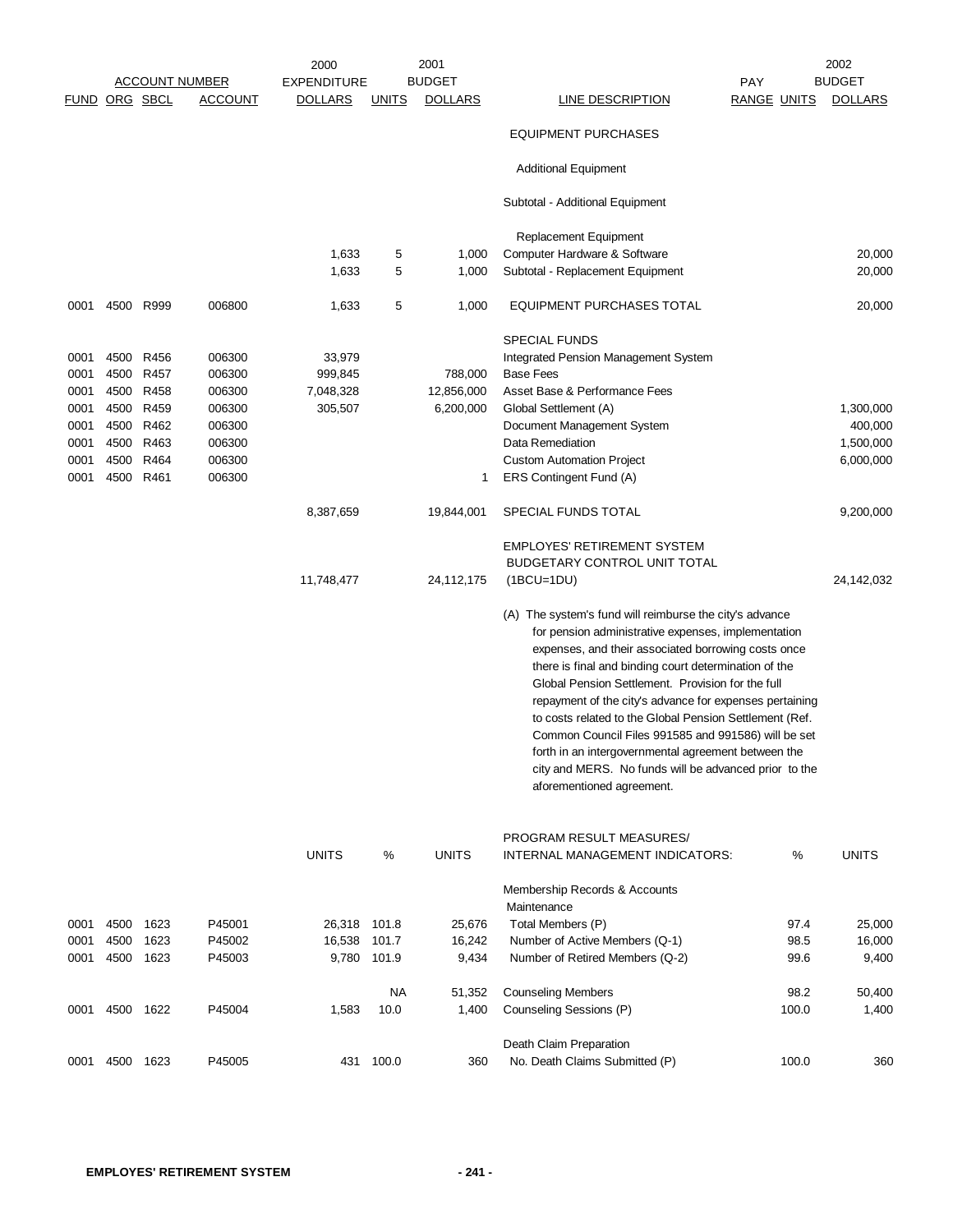|             |      |                       |                | 2000               |              | 2001           |                                      |                    | 2002           |
|-------------|------|-----------------------|----------------|--------------------|--------------|----------------|--------------------------------------|--------------------|----------------|
|             |      | <b>ACCOUNT NUMBER</b> |                | <b>EXPENDITURE</b> |              | <b>BUDGET</b>  |                                      | <b>PAY</b>         | <b>BUDGET</b>  |
| <b>FUND</b> | ORG  | <b>SBCL</b>           | <b>ACCOUNT</b> | <b>DOLLARS</b>     | <b>UNITS</b> | <b>DOLLARS</b> | LINE DESCRIPTION                     | <b>RANGE UNITS</b> | <b>DOLLARS</b> |
|             |      |                       |                |                    |              |                | PROGRAM RESULT MEASURES/             |                    |                |
|             |      |                       |                | <b>UNITS</b>       | %            | <b>UNITS</b>   | INTERNAL MANAGEMENT INDICATORS:      | %                  | <b>UNITS</b>   |
|             |      |                       |                |                    |              |                |                                      |                    |                |
|             |      |                       |                |                    |              |                | Membership Maintenance-Group Life    |                    |                |
| 0001        | 4500 | 1623                  | P45006         | 8,201              | 74.8         | 10,136         | Number of Members in System (P)      | 98.7               | 10,000         |
| 0001        | 4500 | 1623                  | P45007         | 109                | 44.4         | 200            | New Members Added (Q-1)              | 100.0              | 200            |
| 0001        | 4500 | 1623                  | P45008         | 441                | 138.3        | 415            | Resignations & Withdrawals (Q-2)     | 96.4               | 400            |
|             |      |                       |                |                    |              |                | Social Security Accounts Maintenance |                    |                |
| 0001        | 4500 | 1623                  | P45009         |                    | 97.6         | 8,000          | Member Accounts (P)                  | 100.0              | 8,000          |
| 0001        | 4500 | 1623                  | P45010         |                    | 100.0        | 600            | Members Added or Terminated (Q-1)    | 100.0              | 600            |
|             |      |                       |                |                    |              |                | Management & Administration          |                    |                |
|             |      |                       |                |                    | 150.0        | 9,000          | Est. Direct Labor Hours (P)          | 100.0              | 9,000          |
|             |      |                       |                |                    |              |                |                                      |                    |                |
|             |      |                       |                | 44,334             |              | 63,000         | TOTAL DIRECT LABOR HOUR ALLOCATION   |                    | 69,000         |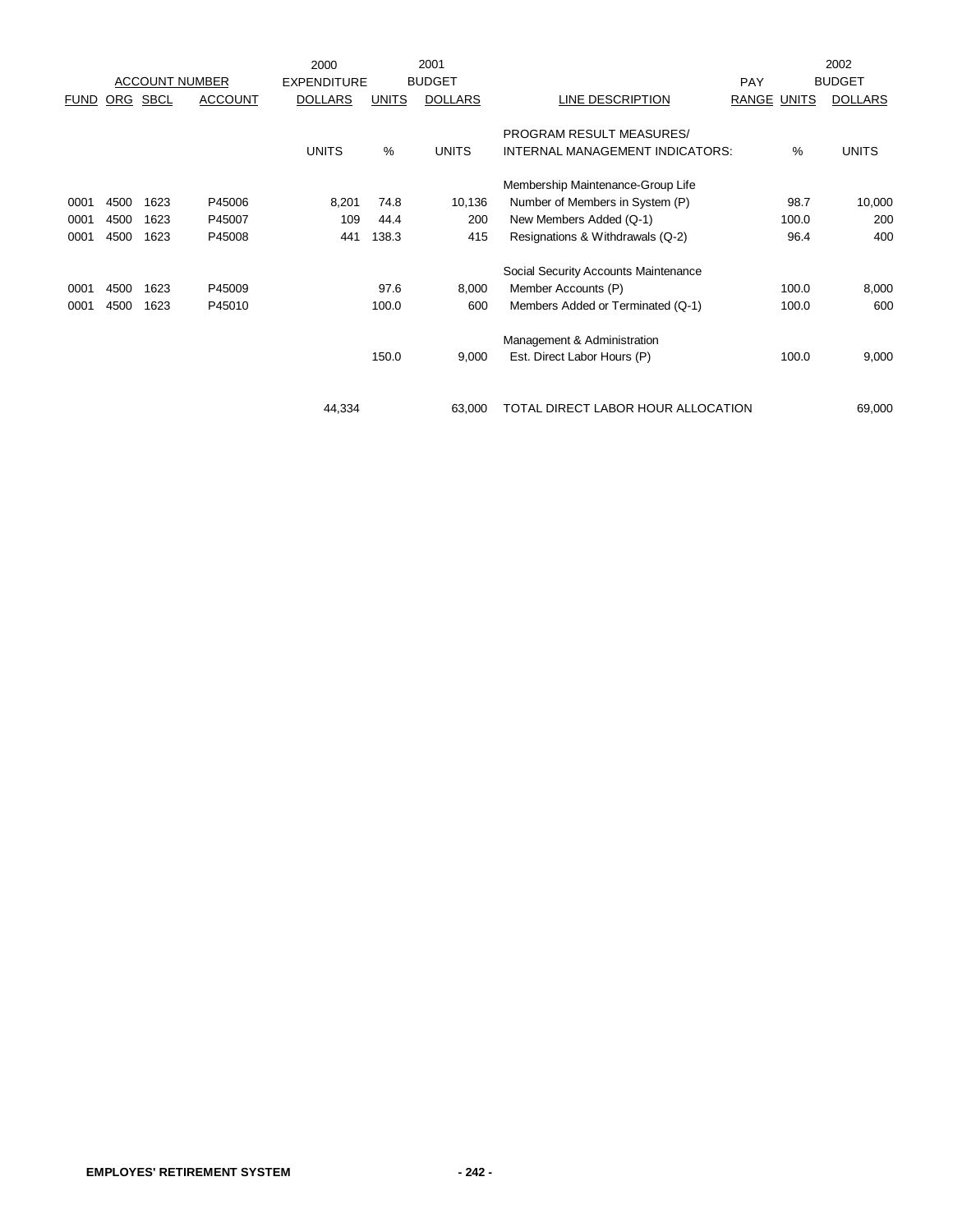|                                      |                              |                                           |                                                | 2000               |              | 2001            |                                                                                                                                                                                                            |                    |      | 2002            |
|--------------------------------------|------------------------------|-------------------------------------------|------------------------------------------------|--------------------|--------------|-----------------|------------------------------------------------------------------------------------------------------------------------------------------------------------------------------------------------------------|--------------------|------|-----------------|
|                                      |                              | <u>ACCOUNT NUMBER</u>                     |                                                | <b>EXPENDITURE</b> |              | <b>BUDGET</b>   |                                                                                                                                                                                                            | <b>PAY</b>         |      | <b>BUDGET</b>   |
| FUND ORG SBCL                        |                              |                                           | <b>ACCOUNT</b>                                 | <b>DOLLARS</b>     | <b>UNITS</b> | <b>DOLLARS</b>  | LINE DESCRIPTION                                                                                                                                                                                           | <b>RANGE UNITS</b> |      | <b>DOLLARS</b>  |
|                                      |                              |                                           |                                                |                    |              |                 | POLICEMEN'S ANNUITY AND BENEFIT<br>FUND - ADMINISTRATION<br><b>BUDGETARY CONTROL UNIT</b><br>$(1 BCU = 1 DU)$                                                                                              |                    |      |                 |
|                                      |                              |                                           |                                                |                    |              |                 | (Funds for this system's Administration are Included in the Preceding<br>Section Entitled "Provisions for Employee Retirement Funds - Budgets<br>for Provisions for Employee Retirement".)                 |                    |      |                 |
|                                      |                              |                                           |                                                |                    |              |                 | <b>OUTCOME INDICATORS:</b>                                                                                                                                                                                 |                    |      |                 |
|                                      |                              |                                           |                                                |                    |              |                 | SALARIES & WAGES                                                                                                                                                                                           |                    |      |                 |
|                                      |                              |                                           |                                                |                    | 1            | 18,790          | Office Supervisor I (0.5 FTE) (A) (Y)                                                                                                                                                                      | 1                  | 1    | 23,561          |
|                                      |                              |                                           |                                                | 18,759             | 1            | 18,790          | <b>Total Before Adjustments</b>                                                                                                                                                                            |                    | 1    | 23,561          |
|                                      |                              |                                           |                                                |                    |              |                 | Salary & Wage Rate Changes<br>Overtime Compensated<br>Personnel Cost Adjustment<br>Other                                                                                                                   |                    |      |                 |
|                                      |                              |                                           |                                                | 18,759             | 1            | 18,790          | Gross Salary & Wages Total                                                                                                                                                                                 |                    | 1    | 23,561          |
|                                      |                              |                                           |                                                |                    |              |                 | Reimbursable Services Deduction<br>Capital Improvements Deduction<br>Grants & Aids Deduction                                                                                                               |                    |      |                 |
| 0001                                 |                              | 4400 R999                                 | 006000                                         | 18,759             | 1            | 18,790          | NET SALARIES & WAGES TOTAL                                                                                                                                                                                 |                    | 1    | 23,561          |
|                                      |                              |                                           |                                                | 0.54               |              |                 | <b>O&amp;M FTE'S</b><br>NON-O&M FTE'S                                                                                                                                                                      |                    | 0.59 |                 |
|                                      |                              |                                           |                                                |                    |              |                 | (A) This position to be under the direction of the Policemen's<br>Annuity and Benefit Board. No changes will be made in<br>office location or duties assigned by Policemen's<br>Annuity and Benefit Board. |                    |      |                 |
|                                      |                              |                                           |                                                |                    |              |                 | (Y) Required to file a statement of economic interests in<br>accordance with the Milwaukee Code of Ordinances<br>Chapter 303-Code of Ethics.                                                               |                    |      |                 |
| 0001                                 |                              | 4400 R999                                 | 006100                                         | 5,923              |              | 6,201           | ESTIMATED EMPLOYEE FRINGE BENEFITS<br>(Involves Revenue Offset-No<br>Transfers From This Account)                                                                                                          |                    |      | 8,011           |
| 0001<br>0001<br>0001                 | 4400<br>4400                 | 4400 R999<br>R999<br>R999                 | 630100<br>630500<br>631000                     | 674                |              | 300             | <b>OPERATING EXPENDITURES</b><br>General Office Expense<br>Tools & Machinery Parts<br><b>Construction Supplies</b>                                                                                         |                    |      | 300             |
| 0001<br>0001<br>0001<br>0001         | 4400<br>4400                 | R999<br>R999<br>4400 R999<br>4400 R999    | 631500<br>632000<br>632500<br>633000           |                    |              | 1,335           | Energy<br><b>Other Operating Supplies</b><br><b>Facility Rental</b><br>Vehicle Rental                                                                                                                      |                    |      | 2,275           |
| 0001<br>0001<br>0001<br>0001<br>0001 | 4400<br>4400<br>4400<br>4400 | R999<br>R999<br>4400 R999<br>R999<br>R999 | 633500<br>634000<br>634500<br>635000<br>635500 | 74,366<br>73       |              | 81,050<br>1,000 | Non-Vehicle Equipment Rental<br><b>Professional Services</b><br>Information Technology Services<br><b>Property Services</b><br><b>Infrastructure Services</b>                                              |                    |      | 81,500<br>1,000 |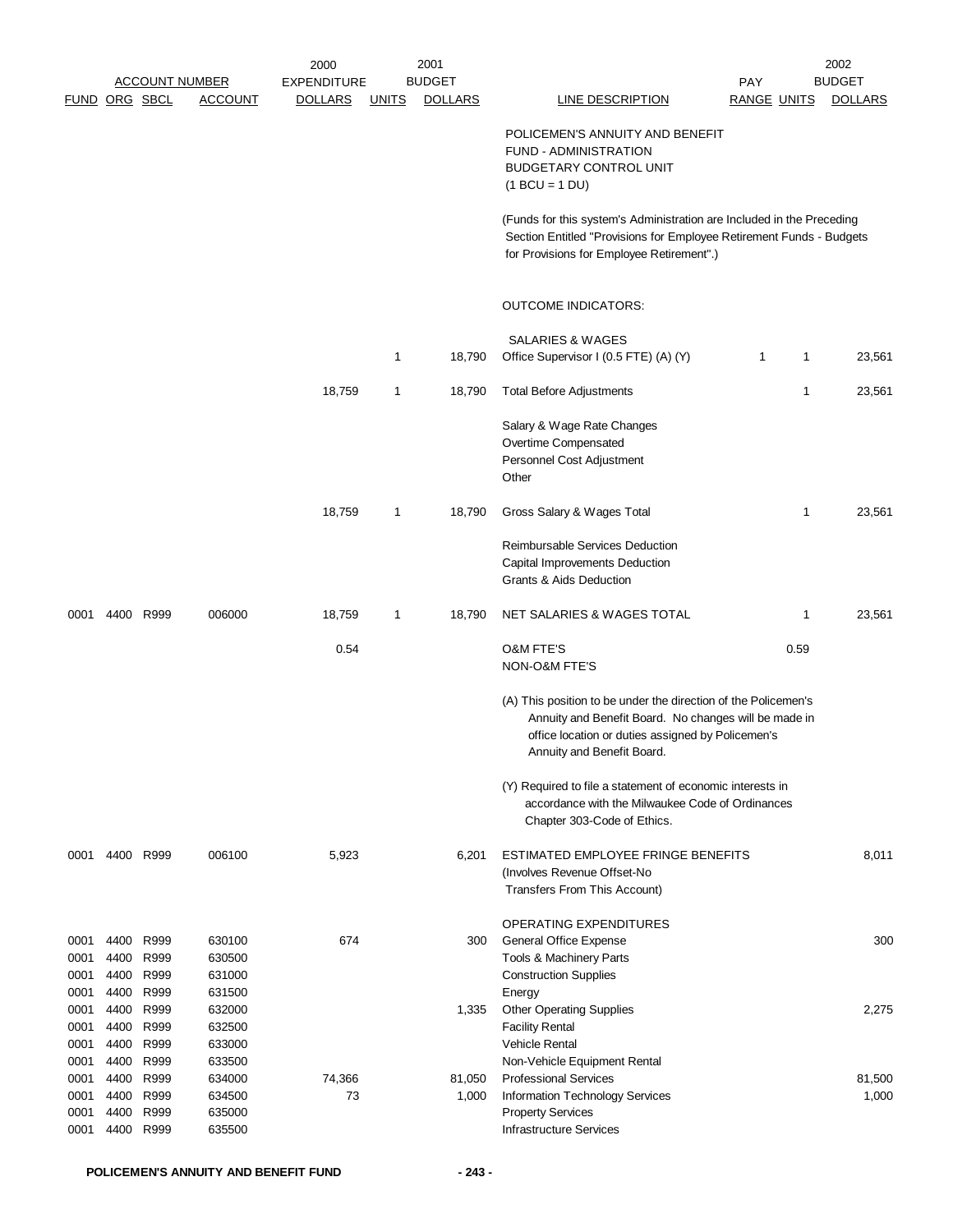|                      |           |           |                       | 2000               |              | 2001           |                                                            |                    |       | 2002           |
|----------------------|-----------|-----------|-----------------------|--------------------|--------------|----------------|------------------------------------------------------------|--------------------|-------|----------------|
|                      |           |           | <b>ACCOUNT NUMBER</b> | <b>EXPENDITURE</b> |              | <b>BUDGET</b>  |                                                            | <b>PAY</b>         |       | <b>BUDGET</b>  |
| <b>FUND ORG SBCL</b> |           |           | <b>ACCOUNT</b>        | <b>DOLLARS</b>     | <u>UNITS</u> | <b>DOLLARS</b> | <b>LINE DESCRIPTION</b>                                    | <b>RANGE UNITS</b> |       | <b>DOLLARS</b> |
| 0001                 |           | 4400 R999 | 636000                |                    |              |                | Vehicle Repair Services                                    |                    |       |                |
| 0001                 | 4400 R999 |           | 636500                | 483                |              | 1,624          | <b>Other Operating Services</b>                            |                    |       | 1,000          |
| 0001                 |           | 4400 R999 | 637000                |                    |              |                | Loans and Grants                                           |                    |       |                |
| 0001                 |           | 4400 R999 | 637501                |                    |              |                | Reimburse Other Departments                                |                    |       |                |
| 0001                 |           | 4400 R999 | 006300                | 75,596             |              | 85,309         | OPERATING EXPENDITURES                                     |                    |       | 86,075         |
|                      |           |           |                       |                    |              |                | <b>EQUIPMENT PURCHASES</b>                                 |                    |       |                |
|                      |           |           |                       |                    |              |                | <b>Additional Equipment</b>                                |                    |       |                |
|                      |           |           |                       |                    |              |                | Subtotal - Additional Equipment                            |                    |       |                |
|                      |           |           |                       |                    |              |                | Replacement Equipment                                      |                    |       |                |
|                      |           |           |                       |                    |              |                | Subtotal - Replacement Equipment                           |                    |       |                |
| 0001                 |           | 4400 R999 | 006800                |                    |              |                | <b>EQUIPMENT PURCHASES TOTAL</b>                           |                    |       |                |
|                      |           |           |                       |                    |              |                | <b>SPECIAL FUNDS</b>                                       |                    |       |                |
|                      |           |           |                       |                    |              |                | SPECIAL FUNDS TOTAL                                        |                    |       |                |
|                      |           |           |                       |                    |              |                | POLICEMEN'S ANNUITY AND BENEFIT                            |                    |       |                |
|                      |           |           |                       |                    |              |                | FUND-ADMINISTRATION                                        |                    |       |                |
|                      |           |           |                       |                    |              |                | BUDGETARY CONTROL UNIT TOTAL                               |                    |       |                |
|                      |           |           |                       | 100,278            |              | 110,300        | $(1 BCU=1 DU)$                                             |                    |       | 117,647        |
|                      |           |           |                       |                    |              |                | PROGRAM RESULT MEASURES/                                   |                    |       |                |
|                      |           |           |                       | <b>UNITS</b>       | ℅            | <b>UNITS</b>   | INTERNAL MANAGEMENT INDICATORS:                            |                    | %     | <b>UNITS</b>   |
|                      |           |           |                       |                    |              |                | Membership Records & Accts. Maint.                         |                    |       |                |
| 0001                 | 4400      | 1623      | P44001                | 302                | 92.6         | 325            | Total Members (P)                                          |                    | 89.5  | 291            |
| 0001                 | 4400      | 1623      | P44002                | 1                  | 100.0        | $\mathbf{1}$   | Number of Active Members (Q-1)                             |                    | 100.0 | $\mathbf{1}$   |
| 0001                 | 4400      | 1623      | P44003                | 301                | 92.6         | 324            | Number of Retired Members (Q-2)                            |                    | 89.5  | 290            |
|                      |           |           |                       |                    |              |                |                                                            |                    |       |                |
|                      |           |           |                       |                    |              |                | <b>Counseling Members</b>                                  |                    |       |                |
| 0001                 | 4400      | 1622      | P44004                | 302                | 92.6         | 325            | Persons Counseled (P)                                      |                    | 89.5  | 291            |
|                      |           |           |                       |                    |              |                | <b>Investment Administration</b>                           |                    |       |                |
| 0001                 | 4400      | 1621      | P44005                | 8.9                | 86.8         | 10.5           | 1,000,000 of Invested Funds (P)                            |                    | 80.9  | 8.5            |
|                      |           |           |                       |                    |              |                | Average Rate of Return on                                  |                    |       |                |
| 0001                 | 4400 1621 |           | P44006                | 4.8                | 89.8         | 4.4            | Investments (Q-1)                                          |                    | 106.8 | 4.7            |
|                      |           |           |                       |                    |              |                | Management & Administration<br>Est. Direct Labor Hours (P) |                    |       |                |
|                      |           |           |                       | 1,033              |              | 978            | TOTAL DIRECT LABOR HOUR ALLOCATION                         |                    |       | 1,066          |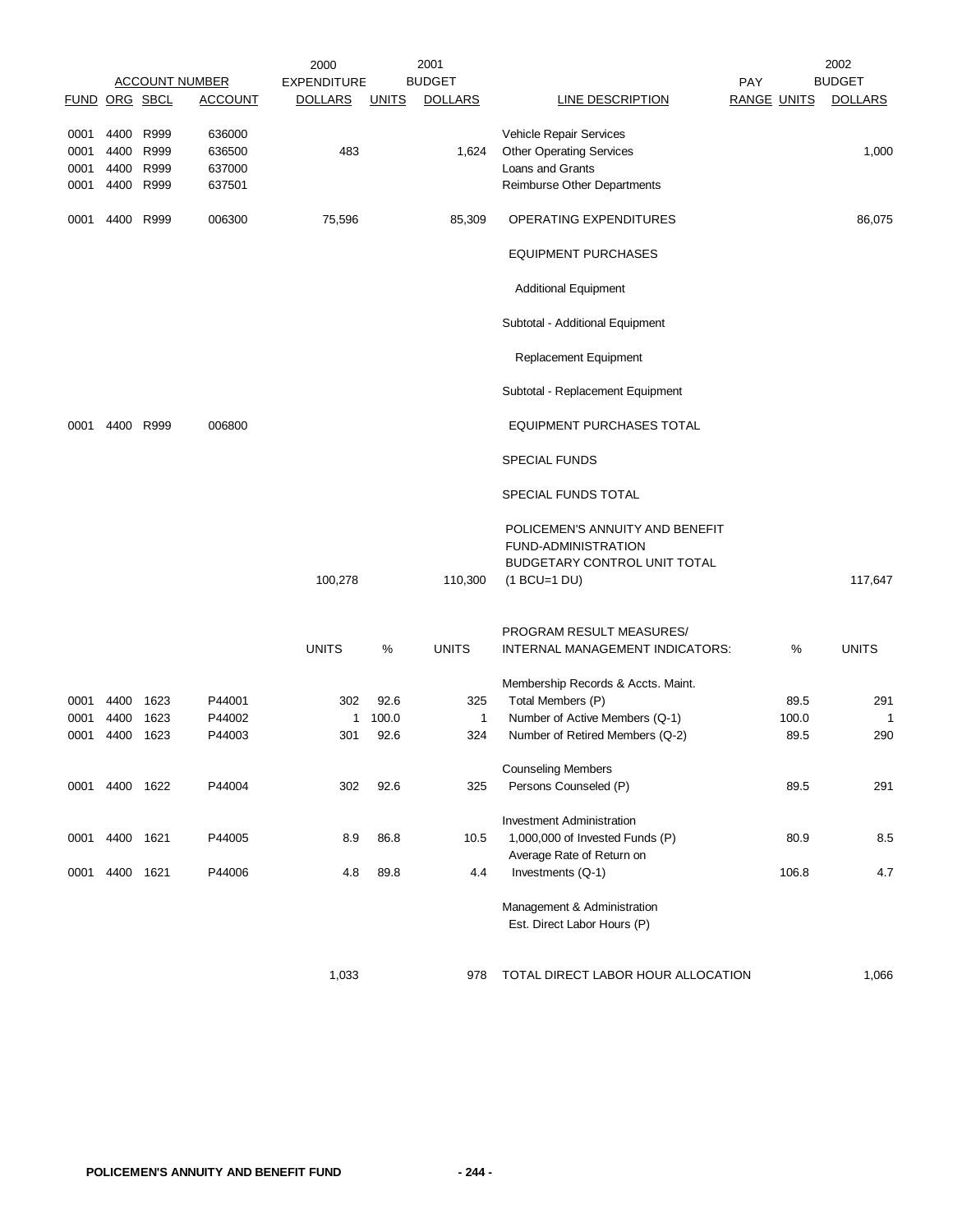|                      | <b>FUND ORG SBCL</b> | <b>ACCOUNT NUMBER</b>                            | <u>ACCOUNT</u>                       | 2000<br><b>EXPENDITURE</b><br><b>DOLLARS</b> | <u>UNITS</u> | 2001<br><b>BUDGET</b><br><b>DOLLARS</b> | <b>LINE DESCRIPTION</b>                                                                                                                   | <b>PAY</b><br><b>RANGE UNITS</b> |        | 2002<br><b>BUDGET</b><br><b>DOLLARS</b> |
|----------------------|----------------------|--------------------------------------------------|--------------------------------------|----------------------------------------------|--------------|-----------------------------------------|-------------------------------------------------------------------------------------------------------------------------------------------|----------------------------------|--------|-----------------------------------------|
|                      |                      |                                                  |                                      |                                              |              |                                         | DEFERRED COMPENSATION PLAN                                                                                                                |                                  |        |                                         |
|                      |                      |                                                  |                                      |                                              |              |                                         | <b>OUTCOME INDICATORS:</b>                                                                                                                |                                  |        |                                         |
|                      |                      |                                                  |                                      |                                              |              |                                         | Increase Employee Participation by 3%                                                                                                     |                                  |        | 65.0%                                   |
|                      |                      |                                                  |                                      |                                              |              |                                         | Increase Participant Cash Flow by 2%                                                                                                      |                                  |        | 4,396                                   |
|                      |                      |                                                  |                                      |                                              |              |                                         | SALARIES & WAGES                                                                                                                          |                                  |        |                                         |
|                      |                      |                                                  |                                      |                                              |              |                                         | Executive Director (Y)<br>Program Assistant II                                                                                            | 11<br>530                        | 1<br>1 | 71,636<br>39,322                        |
|                      |                      |                                                  |                                      |                                              |              |                                         | <b>Total Before Adjustments</b>                                                                                                           |                                  | 2      | 110,958                                 |
|                      |                      |                                                  |                                      |                                              |              |                                         | Salary & Wage Rate Changes<br>Overtime Compensated<br>Personnel Cost Adjustment<br>Other                                                  |                                  |        |                                         |
|                      |                      |                                                  |                                      |                                              |              |                                         | Gross Salary & Wages Total                                                                                                                |                                  | 2      | 110,958                                 |
|                      |                      |                                                  |                                      |                                              |              |                                         | Reimbursable Services Deduction<br>Capital Improvements Deduction<br><b>Grant and Aids Deduction</b>                                      |                                  |        |                                         |
| 0001                 |                      | 0950 R999                                        | 006000                               |                                              |              |                                         | NET SALARIES & WAGES TOTAL                                                                                                                |                                  | 2      | 110,958                                 |
|                      |                      |                                                  |                                      |                                              |              |                                         | <b>O&amp;M FTE'S</b><br>NON-O&M FTE'S                                                                                                     |                                  | 2.00   |                                         |
|                      |                      |                                                  |                                      |                                              |              |                                         | (Y) Required to file a statement of economic interests in accordance with<br>the Milwaukee Code of Ordinances Chapter 303-Code of Ethics. |                                  |        |                                         |
| 0001                 |                      | 0950 R999                                        | 006180                               |                                              |              |                                         | ESTIMATED EMPLOYEE FRINGE BENEFITS<br>(Involves Revenue Offset-No<br>Transfers From This Account)                                         |                                  |        | 37,726                                  |
| 0001<br>0001<br>0001 |                      | 0950 R999<br>0950 R999<br>0950 R999<br>0950 R999 | 630100<br>630500<br>631000<br>631500 |                                              |              |                                         | OPERATING EXPENDITURES<br>General Office Expense<br>Tools & Machinery Parts<br><b>Construction Supplies</b>                               |                                  |        | 9,000                                   |
| 0001<br>0001<br>0001 | 0950<br>0950         | R999<br>R999                                     | 632000<br>632500                     |                                              |              |                                         | Energy<br><b>Other Operating Supplies</b><br><b>Facility Rental</b>                                                                       |                                  |        | 2,500                                   |
| 0001<br>0001<br>0001 | 0950                 | 0950 R999<br>R999<br>0950 R999                   | 633000<br>633500<br>634000           |                                              |              |                                         | <b>Vehicle Rental</b><br>Non-Vehicle Equipment Rental<br><b>Professional Services</b>                                                     |                                  |        | 805,071                                 |
| 0001<br>0001<br>0001 | 0950<br>0950         | 0950 R999<br>R999<br>R999                        | 634500<br>635000<br>635500           |                                              |              |                                         | Information Technology Services<br><b>Property Services</b><br><b>Infrastructure Services</b>                                             |                                  |        | 2,500                                   |
| 0001<br>0001         |                      | 0950 R999<br>0950 R999                           | 636000<br>636500                     |                                              |              |                                         | Vehicle Repair Services<br><b>Other Operating Services</b>                                                                                |                                  |        | 6,000                                   |
| 0001<br>0001         | 0950                 | R999<br>0950 R999                                | 637000<br>637501                     |                                              |              |                                         | Loans and Grants<br>Reimburse Other Departments                                                                                           |                                  |        | 37,000                                  |
| 0001                 | 0950                 | R999                                             | 006300                               |                                              |              |                                         | OPERATING EXPENDITURES                                                                                                                    |                                  |        | 862,071                                 |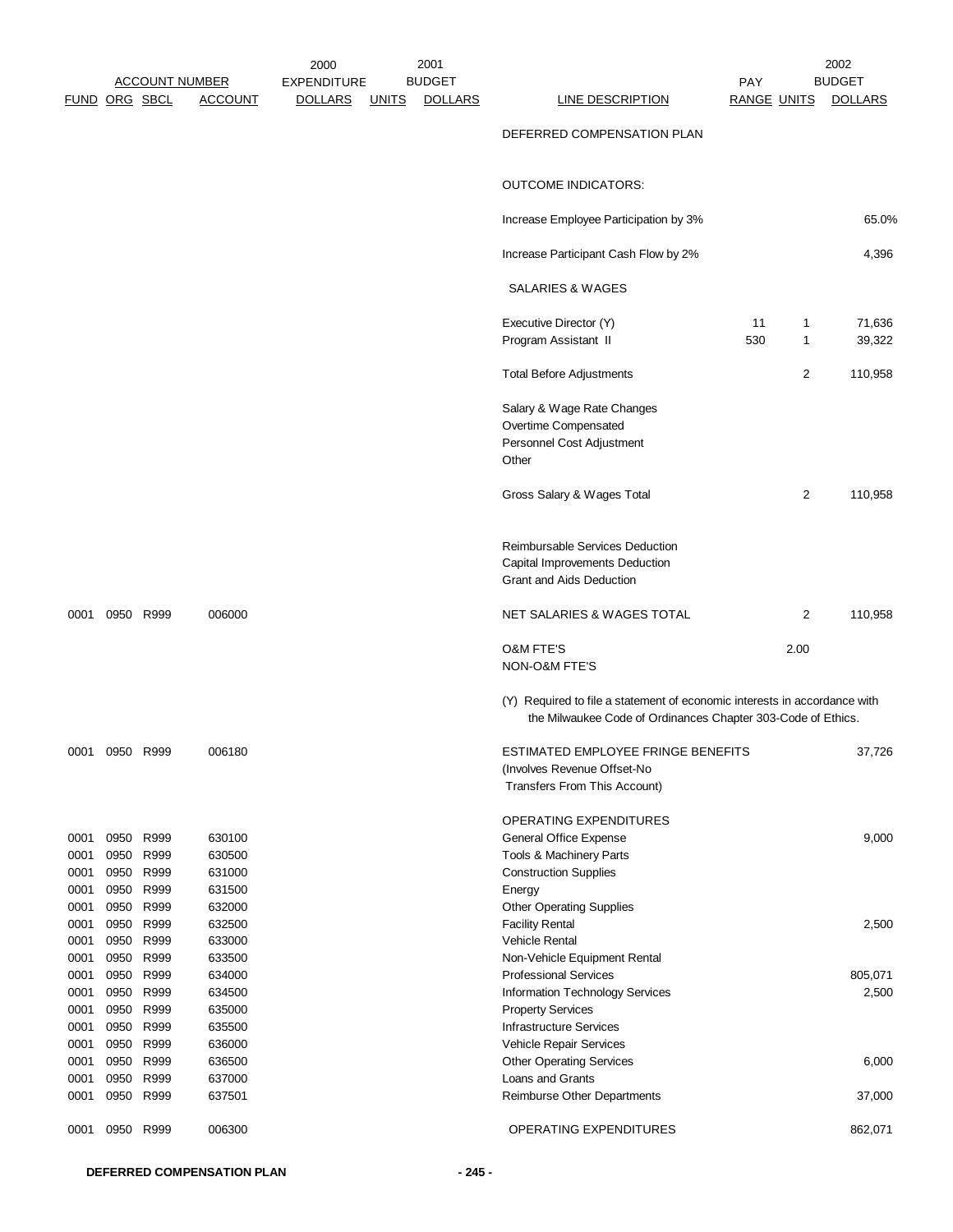|      |               | <b>ACCOUNT NUMBER</b> |                | 2000<br><b>EXPENDITURE</b> |              | 2001<br><b>BUDGET</b> |                                                                              | <b>PAY</b> |                    | 2002<br><b>BUDGET</b> |
|------|---------------|-----------------------|----------------|----------------------------|--------------|-----------------------|------------------------------------------------------------------------------|------------|--------------------|-----------------------|
|      | FUND ORG SBCL |                       | <b>ACCOUNT</b> | <b>DOLLARS</b>             | <b>UNITS</b> | <b>DOLLARS</b>        | <b>LINE DESCRIPTION</b>                                                      |            | <b>RANGE UNITS</b> | <b>DOLLARS</b>        |
|      |               |                       |                |                            |              |                       |                                                                              |            |                    |                       |
|      |               |                       |                |                            |              |                       | <b>EQUIPMENT PURCHASES</b>                                                   |            |                    |                       |
|      |               |                       |                |                            |              |                       | <b>Additional Equipment</b>                                                  |            |                    |                       |
|      |               |                       |                |                            |              |                       | Micro Computers                                                              |            |                    |                       |
|      |               |                       |                |                            |              |                       | Subtotal - Additional Equipment                                              |            |                    |                       |
|      |               |                       |                |                            |              |                       | Replacement Equipment                                                        |            |                    |                       |
|      |               |                       |                |                            |              |                       | Subtotal - Replacement Equipment                                             |            |                    |                       |
| 0001 |               | 0950 R999             | 006800         |                            |              |                       | <b>EQUIPMENT PURCHASES TOTAL</b>                                             |            |                    |                       |
|      |               |                       |                |                            |              |                       | SPECIAL FUNDS                                                                |            |                    |                       |
| 0001 |               | 0950 R091             | 006300         |                            |              |                       | Contingency (A)                                                              |            |                    | 75,000                |
| 0001 |               | 0950 R091             | 006300         |                            |              |                       | Contingency                                                                  |            |                    |                       |
|      |               |                       |                |                            |              |                       | SPECIAL FUNDS TOTAL                                                          |            |                    | 75,000                |
|      |               |                       |                |                            |              |                       | (A) Funds can only be expended upon Deferred<br>Compensation Board approval. |            |                    |                       |
|      |               |                       |                |                            |              |                       | DEFERRED COMPENSATION PLAN                                                   |            |                    |                       |
|      |               |                       |                |                            |              |                       | BUDGETARY CONTROL UNIT TOTAL                                                 |            |                    | 1,085,755             |
|      |               |                       |                |                            |              |                       | (1 BCU=1 DU)                                                                 |            |                    |                       |
|      |               |                       |                |                            |              |                       | PROGRAM RESULT MEASURES/                                                     |            |                    |                       |
|      |               |                       |                | <b>UNITS</b>               | %            | <b>UNITS</b>          | INTERNAL MANAGEMENT INDICATORS:                                              |            | %                  | <b>UNITS</b>          |
|      |               |                       |                |                            |              |                       | Deferred Compensation Accounts                                               |            |                    |                       |
| 0001 | 0950          | 1618                  | P09501         | 6,702                      | 100.0        | 6,679                 | Administered                                                                 |            | 107.9              | 7,206                 |
| 0001 | 0950 1618     |                       | P09502         |                            | 2.0% 100.0   | 2.0%                  | Percentage Change in Accounts                                                |            | 400.0              | 8.0%                  |
|      |               |                       |                |                            |              |                       | TOTAL DIRECT LABOR HOUR ALLOCATION                                           |            |                    | 3,600                 |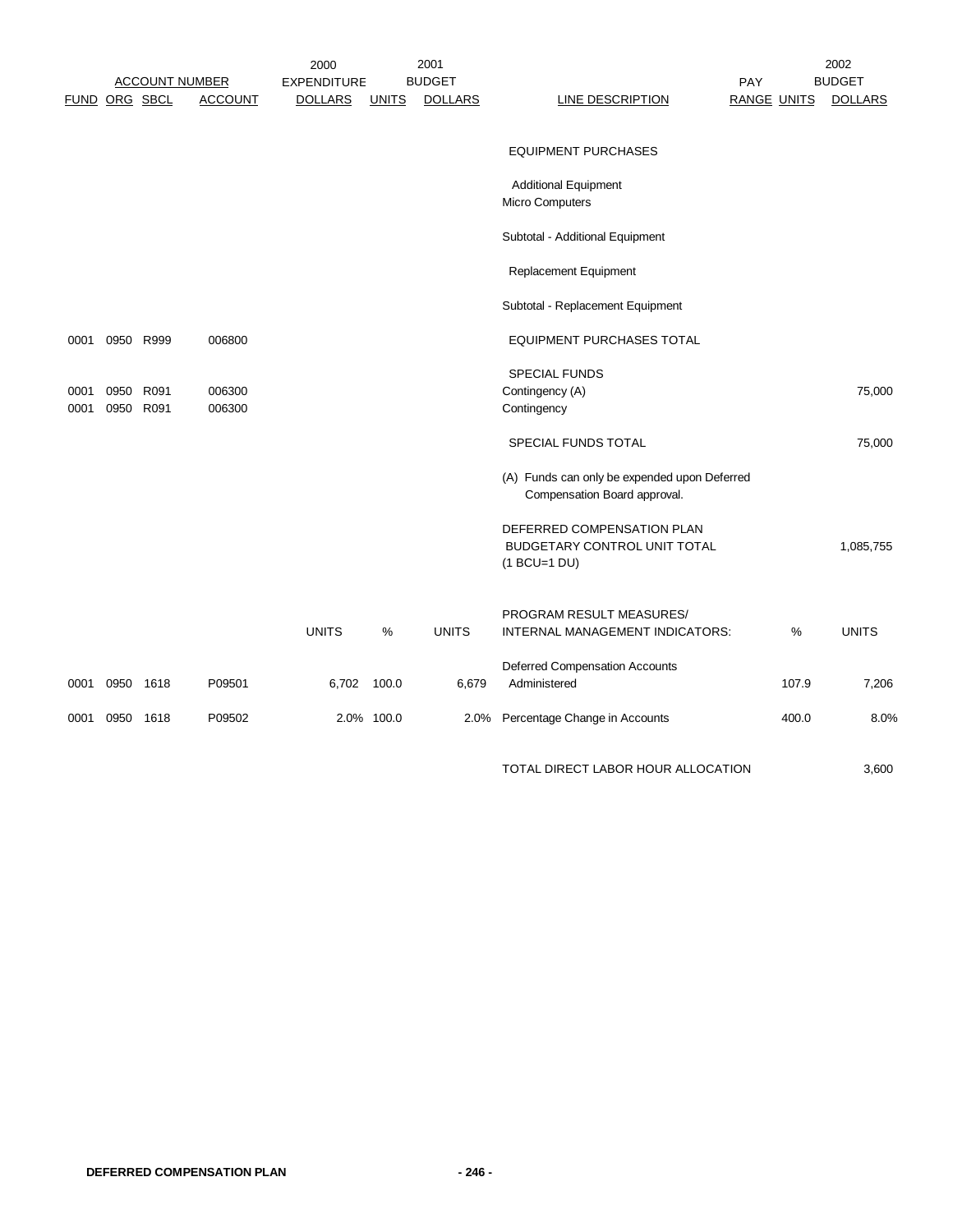|             |                       |                | 2000               |              | 2001           |                                                                 |                    | 2002           |
|-------------|-----------------------|----------------|--------------------|--------------|----------------|-----------------------------------------------------------------|--------------------|----------------|
|             | <b>ACCOUNT NUMBER</b> |                | <b>EXPENDITURE</b> |              | <b>BUDGET</b>  |                                                                 | <b>PAY</b>         | <b>BUDGET</b>  |
| <b>FUND</b> | ORG SBCL              | <b>ACCOUNT</b> | <b>DOLLARS</b>     | <b>UNITS</b> | <b>DOLLARS</b> | <u>LINE DESCRIPTION</u>                                         | <b>RANGE UNITS</b> | <b>DOLLARS</b> |
|             |                       |                |                    |              |                | PROVISION FOR EMPLOYES' RETIREMENT                              |                    |                |
|             |                       |                |                    |              |                | 2. SOURCE OF FUNDS FOR PROVISION<br>FOR EMPLOYES' RETIREMENT    |                    |                |
| 0001        | 4500                  | 009400         |                    |              |                | Charge to Other Governmental Units                              |                    |                |
|             |                       |                | 352,190            |              | 540,789        | Fringe Benefits-Pensions                                        |                    | 643,903        |
| 0001        | 9990                  | 009013         | 36,670,849         |              | 35,942,563     | Property Tax Levy                                               |                    | 38,090,209     |
| 0001        | 4500                  | 009400         | 11,669,946         |              | 23,989,175     | Charges for Services - ERS                                      |                    | 23,951,000     |
| 0001        | 0950                  | 009400         |                    |              |                | Charges for Services - Deferred Comp.                           |                    | 1,085,755      |
| 0001        | 4500                  | 009870         |                    |              | 2,500,000      | Employers' Reserve Fund (A)                                     |                    |                |
|             |                       |                | 48,692,985         |              | 62,972,527     | TOTAL SOURCE OF FUNDS FOR PROVISION<br>FOR EMPLOYES' RETIREMENT |                    | 63,770,867     |

(A) Employers' Reserve Fund funded by \$4.8 million of the city share of the Fire and Police Survivorship Fund dissolution.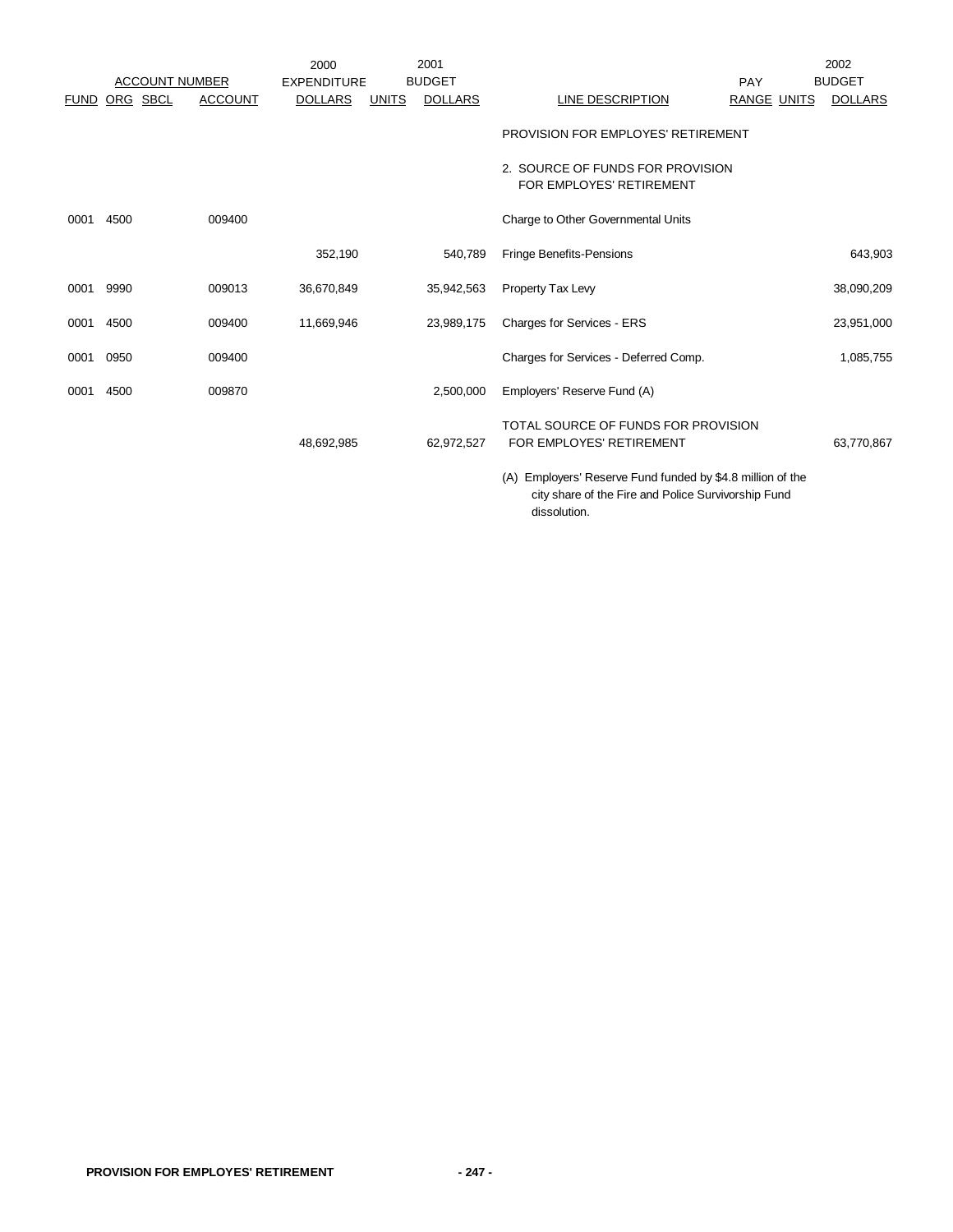|      |                      |           | <b>ACCOUNT NUMBER</b> | <b>EXPENDITURE</b> |              | <b>BUDGET</b>            |                                                                                                                                                                                                                                                                                                                                                                                                                                                                                                                                                                                                                                                                             | <b>PAY</b>         | <b>BUDGET</b>            |
|------|----------------------|-----------|-----------------------|--------------------|--------------|--------------------------|-----------------------------------------------------------------------------------------------------------------------------------------------------------------------------------------------------------------------------------------------------------------------------------------------------------------------------------------------------------------------------------------------------------------------------------------------------------------------------------------------------------------------------------------------------------------------------------------------------------------------------------------------------------------------------|--------------------|--------------------------|
|      | <b>FUND ORG SBCL</b> |           | <b>ACCOUNT</b>        | <b>DOLLARS</b>     | <u>UNITS</u> | <b>DOLLARS</b>           | <b>LINE DESCRIPTION</b>                                                                                                                                                                                                                                                                                                                                                                                                                                                                                                                                                                                                                                                     | <b>RANGE UNITS</b> | <b>DOLLARS</b>           |
|      |                      |           |                       |                    |              |                          |                                                                                                                                                                                                                                                                                                                                                                                                                                                                                                                                                                                                                                                                             |                    |                          |
|      |                      |           |                       |                    |              |                          | C. CAPITAL IMPROVEMENTS FUNDS                                                                                                                                                                                                                                                                                                                                                                                                                                                                                                                                                                                                                                               |                    |                          |
|      |                      |           |                       |                    |              |                          | 1. BUDGETS FOR CAPITAL IMPROVEMENTS                                                                                                                                                                                                                                                                                                                                                                                                                                                                                                                                                                                                                                         |                    |                          |
|      |                      |           |                       |                    |              |                          | These accounts may be credited with amounts received or receivable<br>from assessments levied, contributions, grants, and loans in aid from<br>other Governmental Units. Sales of remnant parcels of property or other<br>receipts which are considered an abatement of project - Costs and<br>amounts so received or receivable shall be deemed to be appropriated<br>for the particular purpose of the project account to which said amounts<br>are credited and are available for disbursement for said purposes,<br>providing such receipts and disbursements have the approval of the<br>Finance-Personnel Committee of the Common Council.                            |                    |                          |
|      |                      |           |                       |                    |              |                          | Various Common Council Resolutions such as C.C. Resolution 88-1664<br>adopted December 20, 1988 commonly referred to as the Capital<br>Guidelines; CC Resolution 66-1893-E, (Grant and Aids Guidelines)<br>adopted February 5, 1982, CC Resolution 72-982 (Land Acquisition<br>Policy) adopted February 23, 1973 and CC Resolution 73-1365<br>(Industrial Land Bank Revolving Fund) adopted January 15, 1974 Set<br>Forth the Various Procedures and Controls Applicable to the Capital<br>Program of the City of Milwaukee. In adopting this Budget it is the Intent<br>of the Common Council That Such Requirements and Subsequent<br>Revisions Thereto Will Be Followed. |                    |                          |
|      |                      |           |                       |                    |              |                          | In the Case of Expressway and Urban Aid Reimbursable Capital<br>Improvement Accounts, Because of Timing Uncertainties and Their<br>Reimbursable Nature, it is the Intent of the Common Council to Provide<br>Expenditure Authority on an As-Needed Revenue Offset Basis by<br>Appropriate Resolution, Rather Than to Include Amounts for Such<br>Projects in the Budget.                                                                                                                                                                                                                                                                                                    |                    |                          |
|      |                      |           |                       |                    |              |                          | Special Capital Projects or Purposes                                                                                                                                                                                                                                                                                                                                                                                                                                                                                                                                                                                                                                        |                    |                          |
|      |                      |           |                       |                    |              |                          | Capital Grant and Aids Program Expenditure Shall be Made only After<br>Adoption of a Common Council Resolution Adopted in Accordance<br>with Common Council Resolution File Number 66-1893 as Amended<br>February 25, 1982.                                                                                                                                                                                                                                                                                                                                                                                                                                                 |                    |                          |
|      |                      |           |                       |                    |              |                          | Grantor Share-Non City Cash                                                                                                                                                                                                                                                                                                                                                                                                                                                                                                                                                                                                                                                 |                    |                          |
| 0306 | 9990 R999            |           | SP032020100           |                    |              | 8,700,000                | Cash Revenues                                                                                                                                                                                                                                                                                                                                                                                                                                                                                                                                                                                                                                                               |                    | 8,700,000                |
| 0306 | 9990 R999            |           | SP032020102           |                    |              | 1,600,000<br>[6,045,000] | Out of Pocket City Share<br>New Borrowing<br>Carryover Borrowing*                                                                                                                                                                                                                                                                                                                                                                                                                                                                                                                                                                                                           |                    | 1,600,000<br>[4,635,932] |
| 0306 |                      | 9990 R999 | SP032000103           |                    |              |                          | In-Kind-City Share<br>Cash Revenues                                                                                                                                                                                                                                                                                                                                                                                                                                                                                                                                                                                                                                         |                    |                          |
| 0321 |                      | 5010 R999 | BU11080200            |                    |              | [217,780]                | Auditorium - Arena and Exposition<br>Center Modification*<br>New Borrowing<br>Carryover Borrowing*                                                                                                                                                                                                                                                                                                                                                                                                                                                                                                                                                                          |                    |                          |

2001 2002

2000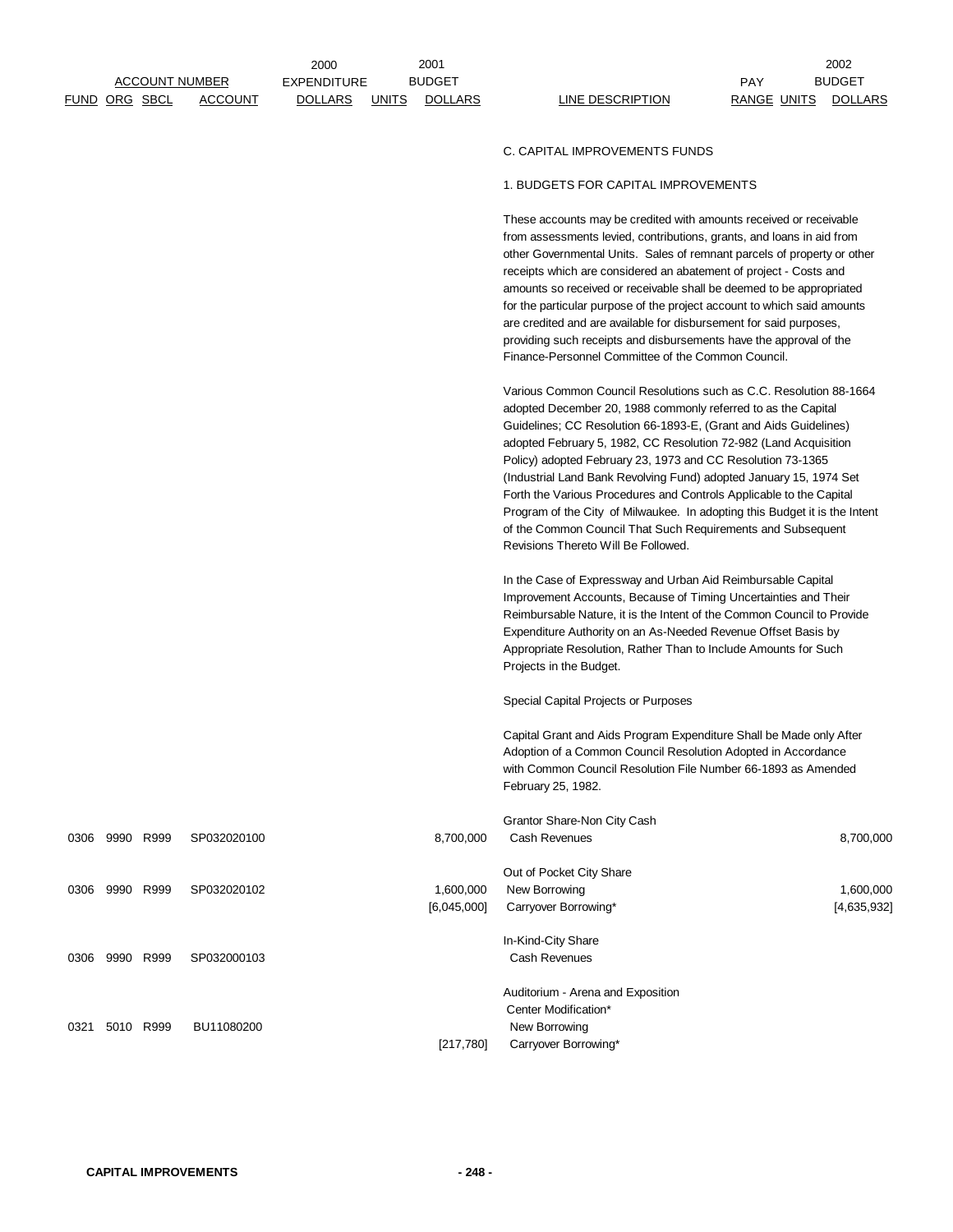|                      |                |           |                       | 2000               |              | 2001           |                                                                            |                    | 2002           |
|----------------------|----------------|-----------|-----------------------|--------------------|--------------|----------------|----------------------------------------------------------------------------|--------------------|----------------|
|                      |                |           | <u>ACCOUNT NUMBER</u> | <b>EXPENDITURE</b> |              | <b>BUDGET</b>  |                                                                            | <b>PAY</b>         | <b>BUDGET</b>  |
| <b>FUND ORG SBCL</b> |                |           | <b>ACCOUNT</b>        | <b>DOLLARS</b>     | <u>UNITS</u> | <b>DOLLARS</b> | <b>LINE DESCRIPTION</b>                                                    | <b>RANGE UNITS</b> | <b>DOLLARS</b> |
|                      |                |           |                       |                    |              |                | Municipal Art Fund                                                         |                    |                |
| 0306                 | 1910 R999      |           | SP150020000           | 22,750             |              | 25,062         | Cash Levy                                                                  |                    | 30,000         |
|                      |                |           |                       |                    |              |                |                                                                            |                    |                |
|                      |                |           |                       |                    |              |                | The Municipal Art Fund is administered in the Dept. of City Development.   |                    |                |
|                      |                |           |                       |                    |              |                | <b>Estimated Employee Fringe Benefits</b>                                  |                    |                |
|                      |                |           |                       |                    |              |                | Allocable to Capital Budget                                                |                    |                |
|                      |                |           |                       |                    |              |                | <b>Public Buildings</b>                                                    |                    |                |
| 0321                 |                | 9990 R999 | BU111016498           |                    |              | 484,000        | New Borrowing                                                              |                    |                |
|                      |                |           |                       |                    |              |                | Cash Levy                                                                  |                    |                |
|                      |                |           |                       |                    |              |                | Carryover Borrowing*                                                       |                    | [121,000]      |
|                      |                |           |                       |                    |              |                | (Note: In 2001, \$484,000 is shifted from cash                             |                    |                |
|                      |                |           |                       |                    |              |                | to borrowing for PDAF adjustment)                                          |                    |                |
|                      |                |           |                       |                    |              |                |                                                                            |                    |                |
|                      |                |           |                       |                    |              |                | Bridge & Viaduct                                                           |                    |                |
| 0303                 |                | 9990 R999 | BR101016498           |                    |              | 145,000        | New Borrowing                                                              |                    |                |
|                      |                |           |                       |                    |              |                | Cash Levy                                                                  |                    |                |
|                      |                |           |                       |                    |              |                | Carryover Borrowing*                                                       |                    | [71, 970]      |
|                      |                |           |                       |                    |              |                | (Note: In 2001, \$145,000 is shifted from cash                             |                    |                |
|                      |                |           |                       |                    |              |                | to borrowing for PDAF adjustment)                                          |                    |                |
|                      |                |           |                       |                    |              |                |                                                                            |                    |                |
|                      |                |           |                       |                    |              |                | Sewer Improvement and Construction                                         |                    |                |
| 0327                 | 9990           | R999      | SW173016498           |                    |              | 409,000        | New Borrowing                                                              |                    |                |
|                      |                |           |                       |                    |              |                | Cash Levy                                                                  |                    |                |
|                      |                |           |                       |                    |              |                | Carryover Borrowing*                                                       |                    | [164,000]      |
|                      |                |           |                       |                    |              |                | (Note: In 2001, \$409,000 is shifted from cash                             |                    |                |
|                      |                |           |                       |                    |              |                | to borrowing for PDAF adjustment)                                          |                    |                |
|                      |                |           |                       |                    |              |                | Street Improvements                                                        |                    |                |
| 0333                 |                | 9990 R999 | ST215016498           |                    |              | 2,254,000      | New Borrowing                                                              |                    |                |
|                      |                |           |                       |                    |              |                | Cash Levy                                                                  |                    |                |
|                      |                |           |                       |                    |              |                | Carryover Borrowing*                                                       |                    | [676,000]      |
|                      |                |           |                       |                    |              |                | (Note: In 2001, \$2,254,000 is shifted from cash                           |                    |                |
|                      |                |           |                       |                    |              |                | to borrowing for PDAF adjustment)                                          |                    |                |
|                      |                |           |                       |                    |              |                | Parks and Public Grounds                                                   |                    |                |
|                      | 0315 9990 R999 |           | PR112016498           |                    |              | 208,000        | New Borrowing                                                              |                    |                |
|                      |                |           |                       |                    |              |                | Cash Levy                                                                  |                    |                |
|                      |                |           |                       |                    |              |                | (Note: In 2001, \$208,000 is shifted from cash                             |                    |                |
|                      |                |           |                       |                    |              |                | to borrowing for PDAF adjustment)                                          |                    |                |
|                      |                |           |                       |                    |              |                |                                                                            |                    |                |
|                      |                |           |                       |                    |              |                | The intent is to make it possible to allocate and charge to each Capital   |                    |                |
|                      |                |           |                       |                    |              |                | Project Account and each Capital Purpose Subaccount the estimated          |                    |                |
|                      |                |           |                       |                    |              |                | fringe benefit costs of employees that work on Capital Projects and        |                    |                |
|                      |                |           |                       |                    |              |                | Purposes. The individual Capital Project and Capital Purpose Accounts      |                    |                |
|                      |                |           |                       |                    |              |                | included elsewhere in this Capital Budget do not include such fringe       |                    |                |
|                      |                |           |                       |                    |              |                | benefit amounts.                                                           |                    |                |
|                      |                |           |                       |                    |              |                | The manner of allocating this fund and for making such charges shall       |                    |                |
|                      |                |           |                       |                    |              |                | be set forth and implemented by the City Comptroller based on the          |                    |                |
|                      |                |           |                       |                    |              |                | use of an estimated factor to be applied to each direct labor hour devoted |                    |                |
|                      |                |           |                       |                    |              |                | to Capital work. Such allocations and charges shall be made on at least    |                    |                |
|                      |                |           |                       |                    |              |                | a quarterly basis.                                                         |                    |                |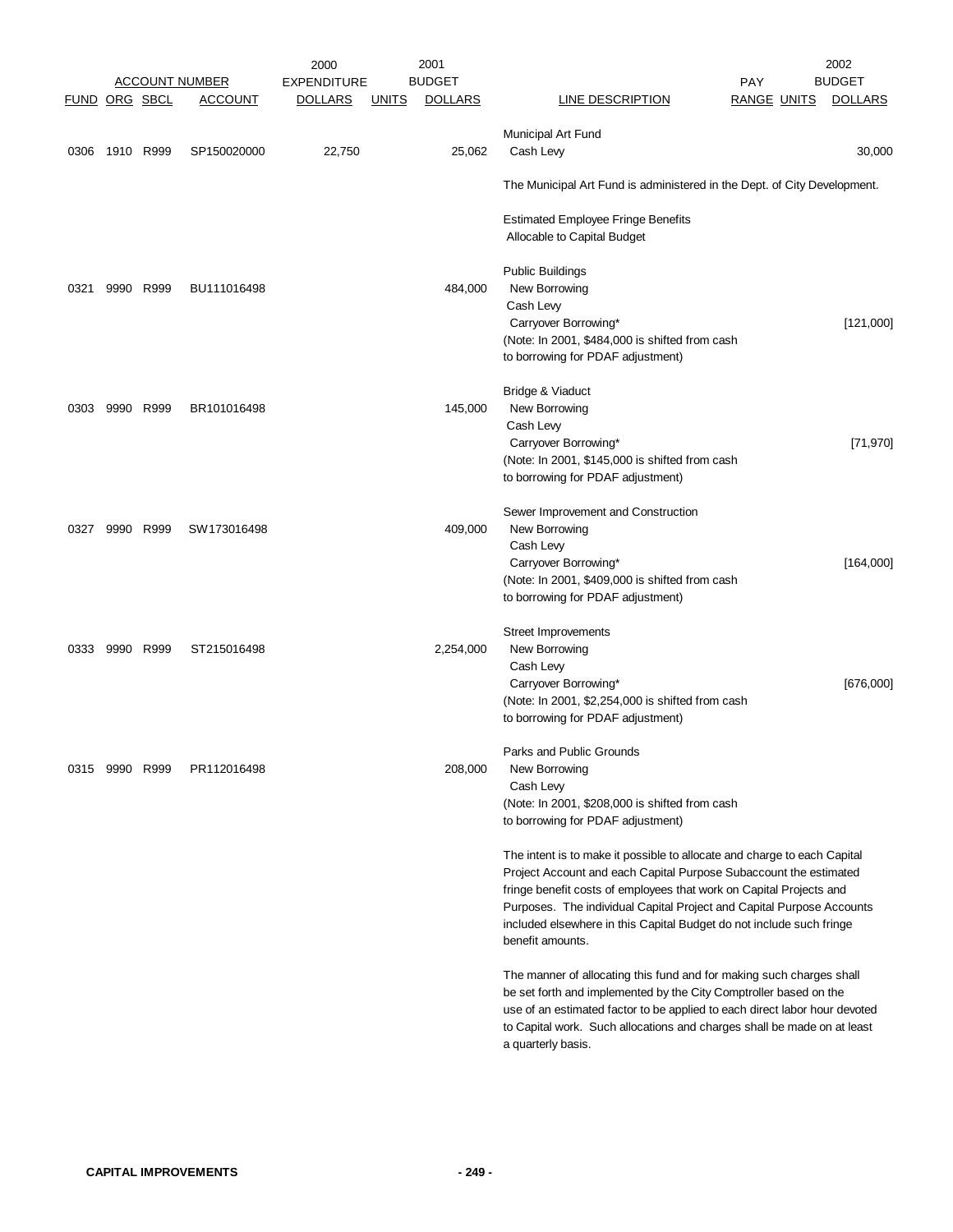|               |           |           |                       | 2000               |              | 2001           | 2002                                                            |                |  |  |
|---------------|-----------|-----------|-----------------------|--------------------|--------------|----------------|-----------------------------------------------------------------|----------------|--|--|
|               |           |           | <b>ACCOUNT NUMBER</b> | <b>EXPENDITURE</b> |              | <b>BUDGET</b>  | PAY                                                             | <b>BUDGET</b>  |  |  |
| FUND ORG SBCL |           |           | <b>ACCOUNT</b>        | <u>DOLLARS</u>     | <b>UNITS</b> | <b>DOLLARS</b> | <b>RANGE UNITS</b><br><b>LINE DESCRIPTION</b>                   | <b>DOLLARS</b> |  |  |
|               |           |           |                       |                    |              |                | <b>Pabst Theatre Modifications</b>                              |                |  |  |
| 0321          |           | 9990 R999 | BU11080300            | 903,278            |              | 1,500,000      | New Borrowing                                                   | 600,000        |  |  |
| 0321          |           | 5010 R999 | BU11080300            |                    |              |                | Cash Levy                                                       |                |  |  |
|               |           |           |                       |                    |              | [1,000,00]     | Carryover Borrowing*                                            |                |  |  |
|               |           |           |                       |                    |              |                |                                                                 |                |  |  |
|               |           |           |                       |                    |              |                | <b>Stadium Related Improvements</b>                             |                |  |  |
| 0321          |           | 1910 R999 | BU11080700            |                    |              |                | New Borrowing                                                   |                |  |  |
|               |           |           |                       |                    |              |                | Cash Revenues (A)<br>Cash Revenue Carryover                     |                |  |  |
|               |           |           |                       |                    |              | [3,898,550]    | Carryover Borrowing*                                            |                |  |  |
|               |           |           |                       |                    |              |                |                                                                 |                |  |  |
|               |           |           |                       |                    |              |                | <b>FMIS Replacement Project</b>                                 |                |  |  |
| 0306          |           | 9990 R999 | SP11080100            | 313,980            |              |                | New Borrowing                                                   |                |  |  |
|               |           |           |                       |                    |              | [653, 506]     | Carryover Borrowing*                                            |                |  |  |
|               |           |           |                       |                    |              |                | FMIS Post Implementation Work (B)                               |                |  |  |
| 0306          |           | 9990 R999 | SP11090200            | 42,142             |              |                | New Borrowing                                                   |                |  |  |
|               |           |           |                       |                    |              | [760,000]      | Carryover Borrowing*                                            |                |  |  |
|               |           |           |                       |                    |              |                | Employee Retirement System-Automated                            |                |  |  |
|               |           |           |                       |                    |              |                | Pension Management Information System                           |                |  |  |
| 0321          | 9990      | R999      | BU11091700            | 3,174,733          |              |                | New Borrowing                                                   |                |  |  |
| 0321          |           | 4500 R999 | BU11091700            |                    |              | 630,000        | <b>Cash Revenues</b>                                            |                |  |  |
|               |           |           |                       |                    |              | [3,000,000]    | Carryover Borrowing*                                            |                |  |  |
|               |           |           |                       |                    |              |                |                                                                 |                |  |  |
|               |           |           |                       |                    |              |                | Technology Initiative                                           |                |  |  |
| 0321          |           | 1510 R999 | BU110020100           |                    |              |                | New Borrowing                                                   | 500,000        |  |  |
|               |           |           |                       |                    |              |                | Document Management System                                      |                |  |  |
|               |           |           |                       |                    |              |                | New Borrowing                                                   |                |  |  |
| 0321          |           | 4500 R999 | BU110010100           |                    |              | 400,000        | Cash Revenues                                                   |                |  |  |
|               |           |           |                       |                    |              |                | <b>Equipment Replacement Program</b>                            |                |  |  |
| 0321          |           | 5010 R999 | BU110020200           |                    |              |                | New Borrowing                                                   | 3,300,000      |  |  |
|               |           |           |                       |                    |              |                |                                                                 |                |  |  |
|               |           |           |                       |                    |              |                | Data Remediation                                                |                |  |  |
|               |           |           |                       |                    |              |                | New Borrowing                                                   |                |  |  |
| 0321          |           | 4500 R999 | BU110010200           |                    |              | 1,000,000      | Cash Revenues                                                   |                |  |  |
|               |           |           |                       |                    |              |                | Consolidated Municipal Garage -                                 |                |  |  |
|               |           |           |                       |                    |              |                | Fire Repair Facility Study                                      |                |  |  |
| 0321          | 5010 R999 |           | BU110020300           |                    |              |                | Cash Levy                                                       | 150,000        |  |  |
|               |           |           |                       |                    |              |                | MPS Capital (C)                                                 |                |  |  |
|               |           |           |                       | ${12,000,000}$     |              | ${17,000,000}$ | New Borrowing                                                   | ${12,000,000}$ |  |  |
|               |           |           |                       |                    |              | [45,045,000]   | Carryover Borrowing*                                            | [1,305,000]    |  |  |
|               |           |           |                       |                    |              |                |                                                                 |                |  |  |
|               |           |           |                       | 4,456,883          |              | 17,355,062     | TOTAL SPECIAL CAPITAL PROJECTS                                  | 14,880,000     |  |  |
|               |           |           |                       |                    |              |                | *Carryover Borrowing Amounts (Restatement of a prior years      |                |  |  |
|               |           |           |                       |                    |              |                | unutilized borrowing authorization are included for information |                |  |  |
|               |           |           |                       |                    |              |                | and authorization purposes-Such amounts are excluded from       |                |  |  |

budget totals to avoid duplication.)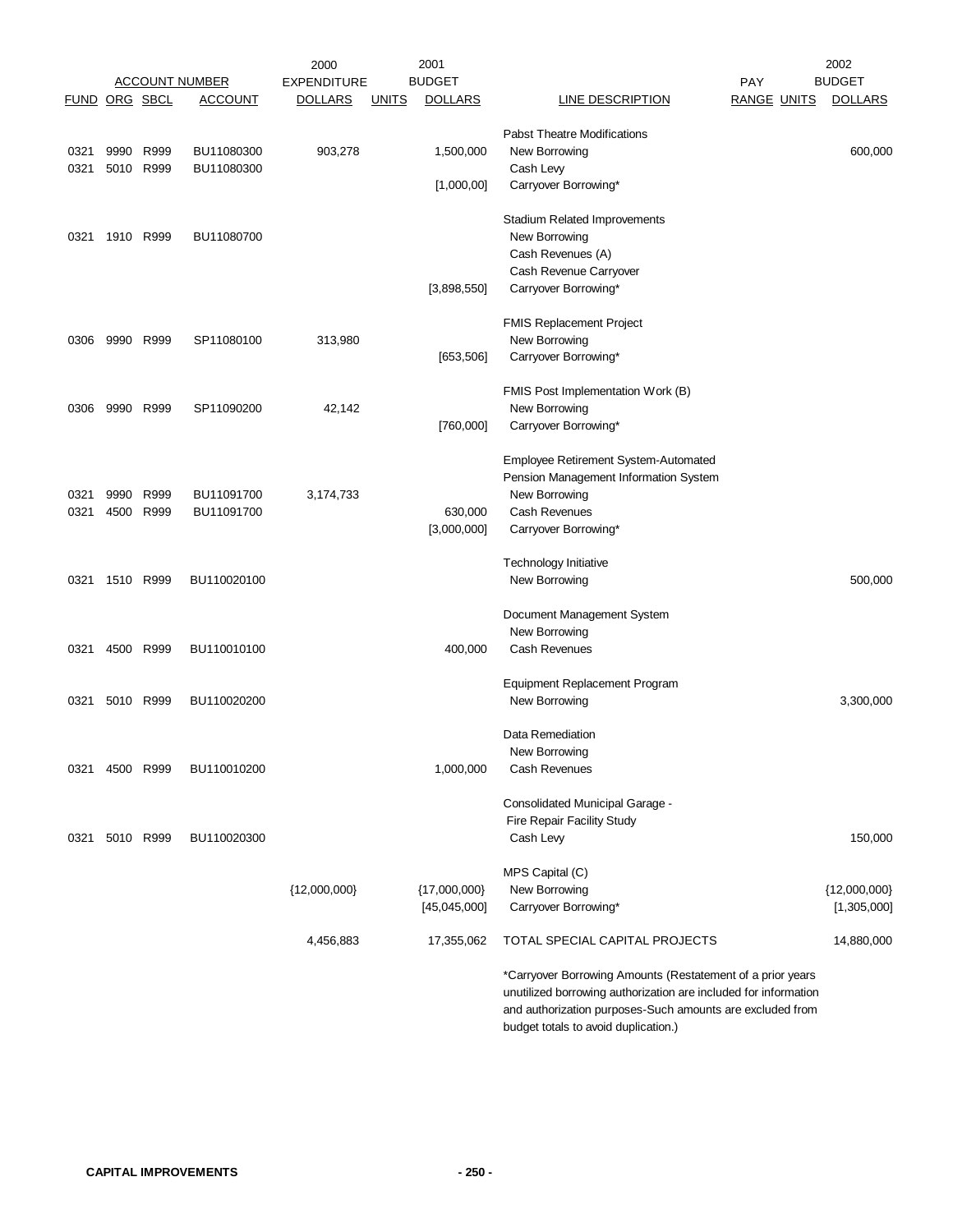FUND ORG SBCL ACCOUNT DOLLARS UNITS DOLLARS LINE DESCRIPTION RANGE UNITS DOLLARS ACCOUNT NUMBER

2000 EXPENDITURE BUDGET PAY

2001 2002 BUDGET BUDGET

> (A) Funds are not to be expended unless corresponding funding is received from the State or other non-property tax revenue or in-kind contribution.

(B) The Comptroller is required to make regular reports to the Common Council on the financial status of the implementation and support functions and the release of funding for enhanced employee training is contingent upon Common Council approval.

(C) 2000, 2001, and 2002 budgeted amounts reflect City of Milwaukee, tax levy-supported borrowing authority which is being made available to the school district to assist in meeting capital improvement needs. MPS is prevented under state law from issuing debt. In addition, MPS is prevented from making the principal and interest payments associated with debt issued on its behalf. None of these figures are added into city totals.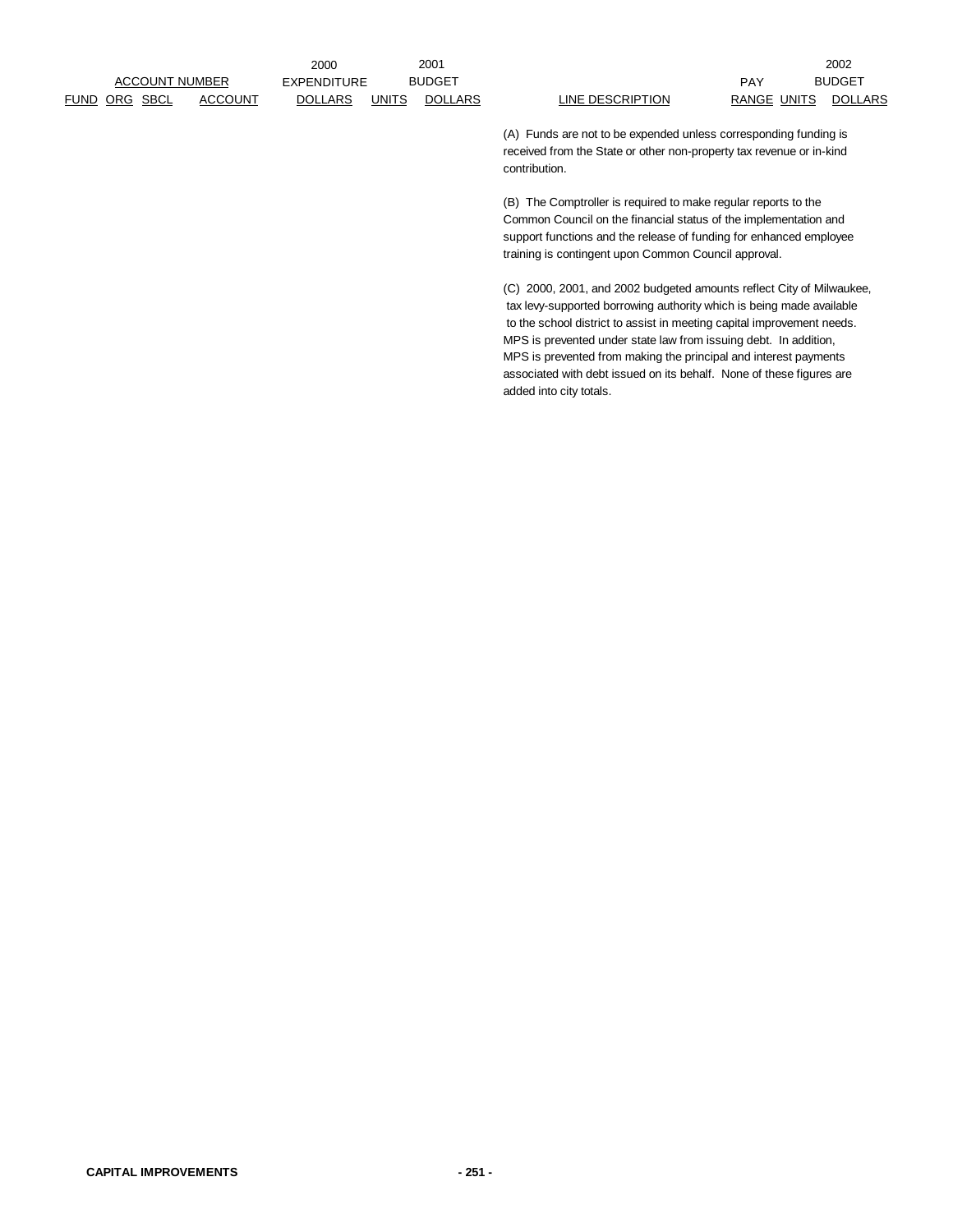|             |          |                       |                | 2000               |              | 2001           |                                                                       |                    | 2002           |
|-------------|----------|-----------------------|----------------|--------------------|--------------|----------------|-----------------------------------------------------------------------|--------------------|----------------|
|             |          | <b>ACCOUNT NUMBER</b> |                | <b>EXPENDITURE</b> |              | <b>BUDGET</b>  |                                                                       | PAY                | <b>BUDGET</b>  |
| <b>FUND</b> | ORG SBCL |                       | <b>ACCOUNT</b> | <b>DOLLARS</b>     | <b>UNITS</b> | <b>DOLLARS</b> | <b>LINE DESCRIPTION</b>                                               | <b>RANGE UNITS</b> | <b>DOLLARS</b> |
|             |          |                       |                |                    |              |                | DEPARTMENT OF ADMINISTRATION                                          |                    |                |
| 0321        | 1510     | R999                  | BU110010300    |                    |              | 300,000        | Trunked Radio Communications Study-Citywide<br>Cash Levy              |                    |                |
|             |          |                       |                |                    |              |                | <b>FMIS eProcurement</b><br>New Borrowing                             |                    |                |
| 0321        | 9990     | R999                  | BU110010400    |                    |              | 437,150        | <b>FMIS Accounts Receivable</b><br>New Borrowing                      |                    |                |
|             |          |                       |                |                    |              |                | Record Retention Movable Shelving Units<br>Cash Levy                  |                    |                |
| 0321        | 9990     | R999                  | BU110020400    |                    |              |                | New Borrowing                                                         |                    | 200,000        |
| 0321        | 9990     | R999                  | BU110020500    |                    |              |                | Optical Imaging System Software Upgrade<br>Cash Levy<br>New Borrowing |                    | 124,945        |
|             |          |                       |                |                    |              | 737,150        | TOTAL DEPARTMENT OF ADMINISTRATION                                    |                    | 324,945        |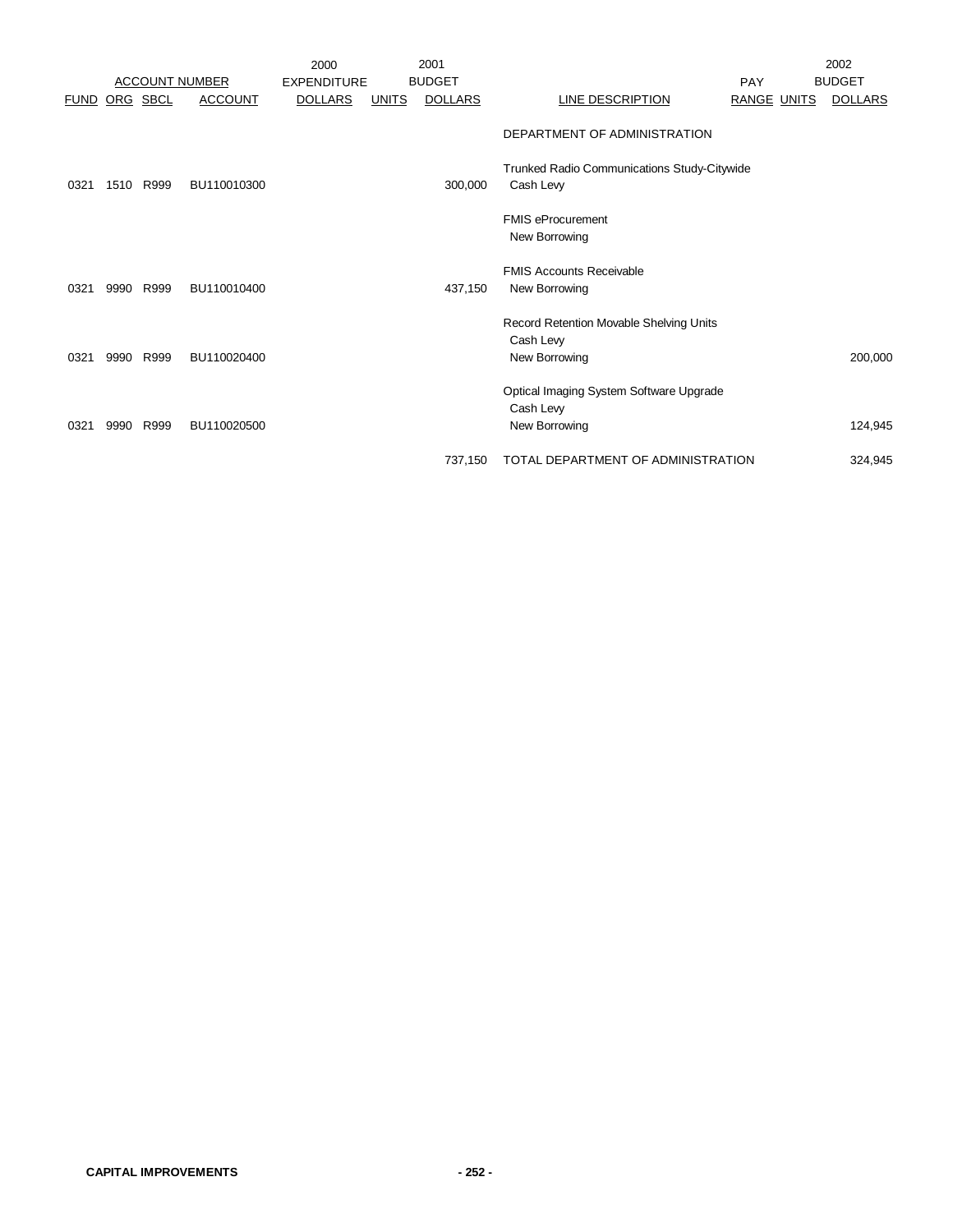|                      |              |      |                       | 2000               |              | 2001           |                                                                                   |                    | 2002           |
|----------------------|--------------|------|-----------------------|--------------------|--------------|----------------|-----------------------------------------------------------------------------------|--------------------|----------------|
|                      |              |      | <b>ACCOUNT NUMBER</b> | <b>EXPENDITURE</b> |              | <b>BUDGET</b>  |                                                                                   | <b>PAY</b>         | <b>BUDGET</b>  |
| <b>FUND ORG SBCL</b> |              |      | <b>ACCOUNT</b>        | <b>DOLLARS</b>     | <b>UNITS</b> | <b>DOLLARS</b> | <b>LINE DESCRIPTION</b>                                                           | <b>RANGE UNITS</b> | <b>DOLLARS</b> |
|                      |              |      |                       |                    |              |                | CITY ATTORNEY'S OFFICE                                                            |                    |                |
| 0321                 | 1490         | R999 | BU110000200           | 6,119              |              |                | City Attorney's Office - Lobby Alterations<br>Cash Lew                            |                    |                |
|                      |              |      |                       |                    |              |                | City Attorney's Office - Five Additional Attorney Offices<br>New Borrowing        |                    | 352,000        |
| 0321                 | 5010<br>9990 | R999 | BU110020600           |                    |              |                | City Attorney's Office - General Office Alterations<br>Cash Levy<br>New Borrowing |                    |                |
|                      |              |      |                       | 6,119              |              |                | TOTAL CITY ATTORNEY'S OFFICE                                                      |                    | 352,000        |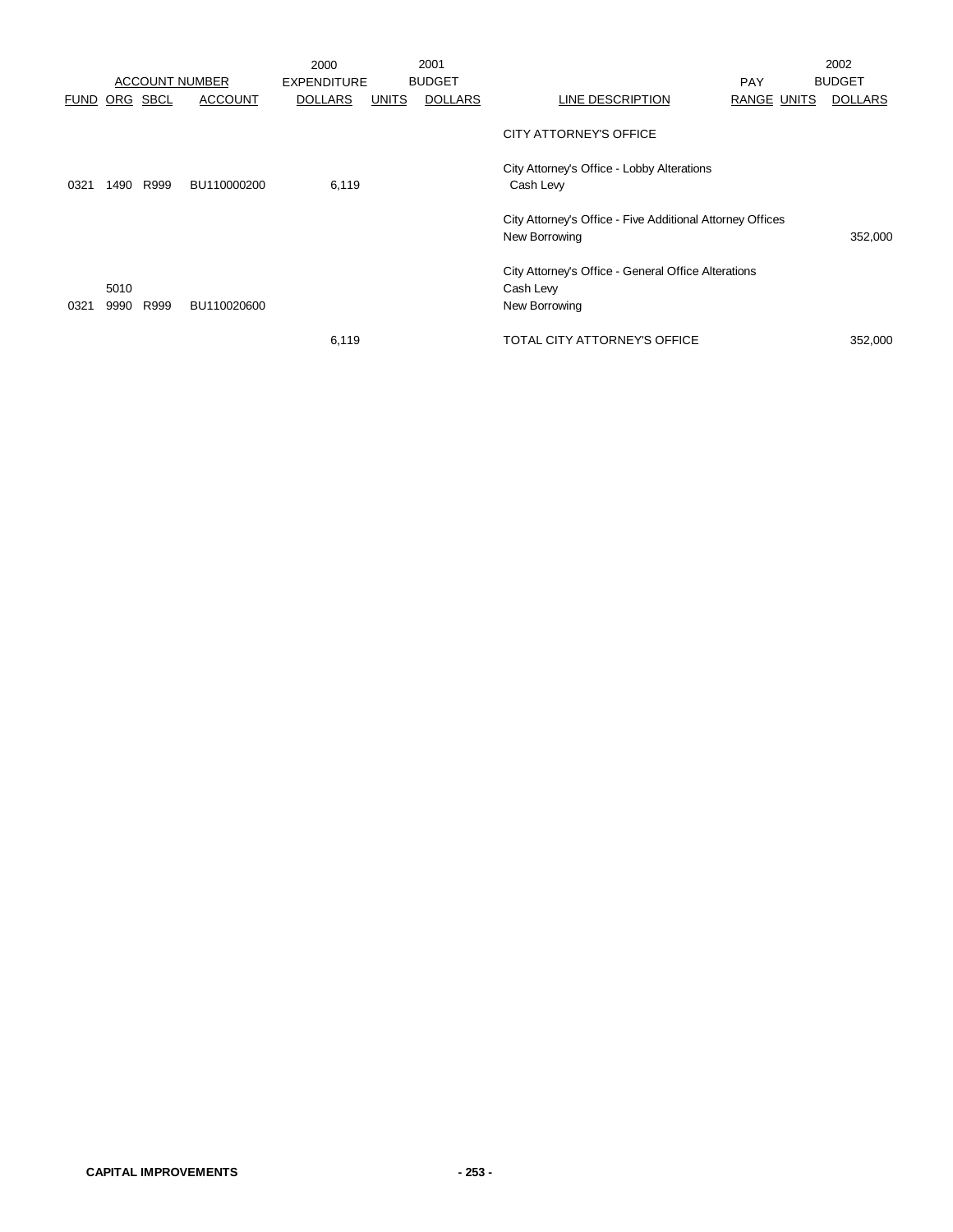| <b>FUND ORG SBCL</b> |                   |      | ACCOUNT NUMBER<br><b>ACCOUNT</b> | 2000<br><b>EXPENDITURE</b><br><b>DOLLARS</b> | <u>UNITS</u> | 2001<br><b>BUDGET</b><br><b>DOLLARS</b>   | <u>LINE DESCRIPTION</u>                                                                                                                                                                                                                                                                                                             | <b>PAY</b><br><b>RANGE UNITS</b> | 2002<br><b>BUDGET</b><br><b>DOLLARS</b> |
|----------------------|-------------------|------|----------------------------------|----------------------------------------------|--------------|-------------------------------------------|-------------------------------------------------------------------------------------------------------------------------------------------------------------------------------------------------------------------------------------------------------------------------------------------------------------------------------------|----------------------------------|-----------------------------------------|
|                      |                   |      |                                  |                                              |              |                                           | DEPARTMENT OF CITY DEVELOPMENT                                                                                                                                                                                                                                                                                                      |                                  |                                         |
| 0339                 | 1910 R999         |      | UR01280000                       | 76,556                                       |              | 150,000                                   | <b>Advanced Planning Fund</b><br>Cash Levy                                                                                                                                                                                                                                                                                          |                                  | 150,000                                 |
|                      |                   |      |                                  |                                              |              |                                           | Neighborhood Commercial District<br>Street Improvement Fund                                                                                                                                                                                                                                                                         |                                  |                                         |
| 0333                 | 9990 R999         |      | ST040020000                      | 487,827                                      |              | 500,000<br>[1,000,000]                    | New Borrowing<br>Carryover Borrowing*                                                                                                                                                                                                                                                                                               |                                  | 500,000<br>[385,000]                    |
|                      |                   |      |                                  |                                              |              |                                           | Tax Increment Financed Urban<br>Renewal Projects (Purpose Account)<br>Including Grant Funded Projects (A)                                                                                                                                                                                                                           |                                  |                                         |
| 0336<br>0336         | 9990<br>1910 R999 | R999 | TD000020000<br>TD000010000       | 5,599,593                                    |              | 19,500,000<br>1,000,000<br>[28, 234, 180] | New Borrowing<br>Developer Revenues<br>Carryover Borrowing*                                                                                                                                                                                                                                                                         |                                  | 14,500,000<br>[14, 734, 180]            |
| 0339                 | 1910 R999         |      | UR01700000                       | 145                                          |              |                                           | Park West Area Improvements<br>New Borrowing<br>Carryover Borrowing*                                                                                                                                                                                                                                                                |                                  |                                         |
|                      | 0315 1910 R999    |      | PR01800000                       | 586,113                                      |              | [1,994,000]                               | Riverfront & Other Downtown Planning<br>& Improvements<br>New Borrowing (A)<br>Carryover Borrowing*                                                                                                                                                                                                                                 |                                  |                                         |
|                      |                   |      |                                  |                                              |              |                                           | (A) No funding shall be expended from Riverwalk related accounts<br>until a plan has been approved by the Common Council. The plan<br>shall include the following elements:                                                                                                                                                         |                                  |                                         |
|                      |                   |      |                                  |                                              |              |                                           | 1. A requirement that City residents be employed on the project in<br>the same proportion as City funding for the project. One-half (50%)<br>of the City residents shall be residents of the CDBG area.<br>2. A plan for convention center expansion, including financing<br>which has been approved by the MECCA board.            |                                  |                                         |
|                      |                   |      |                                  |                                              |              |                                           | 3. A plan for the participation of DBE firms and businesses owned<br>by City residents in new investment activity generated by the<br>construction of the new riverwalks. The plan shall address how<br>MEDC and other sources of financing shall be utilized in enabling<br>such investment.                                       |                                  |                                         |
|                      |                   |      |                                  |                                              |              |                                           | 4. A plan for the employment of City residents in new jobs resulting<br>from investment in the Riverwalk area. Such plan shall focus on<br>using local hiring and training agencies, including community-<br>based organizations, to ensure that a qualified workforce is<br>available to meet the skill requirements of employers. |                                  |                                         |
|                      | 0333 1910 R999    |      | ST03080000                       | 118,384                                      |              | [157,000]                                 | King Drive Improvement Program<br>New Borrowing<br>Carryover Borrowing*                                                                                                                                                                                                                                                             |                                  |                                         |
| 0339                 | 1910 R999         |      | UR03500000                       | 187,246                                      |              | [415,000]                                 | Development Zone - Commercial<br>Development Revitalization<br>New Borrowing<br>Carryover Borrowing*                                                                                                                                                                                                                                |                                  |                                         |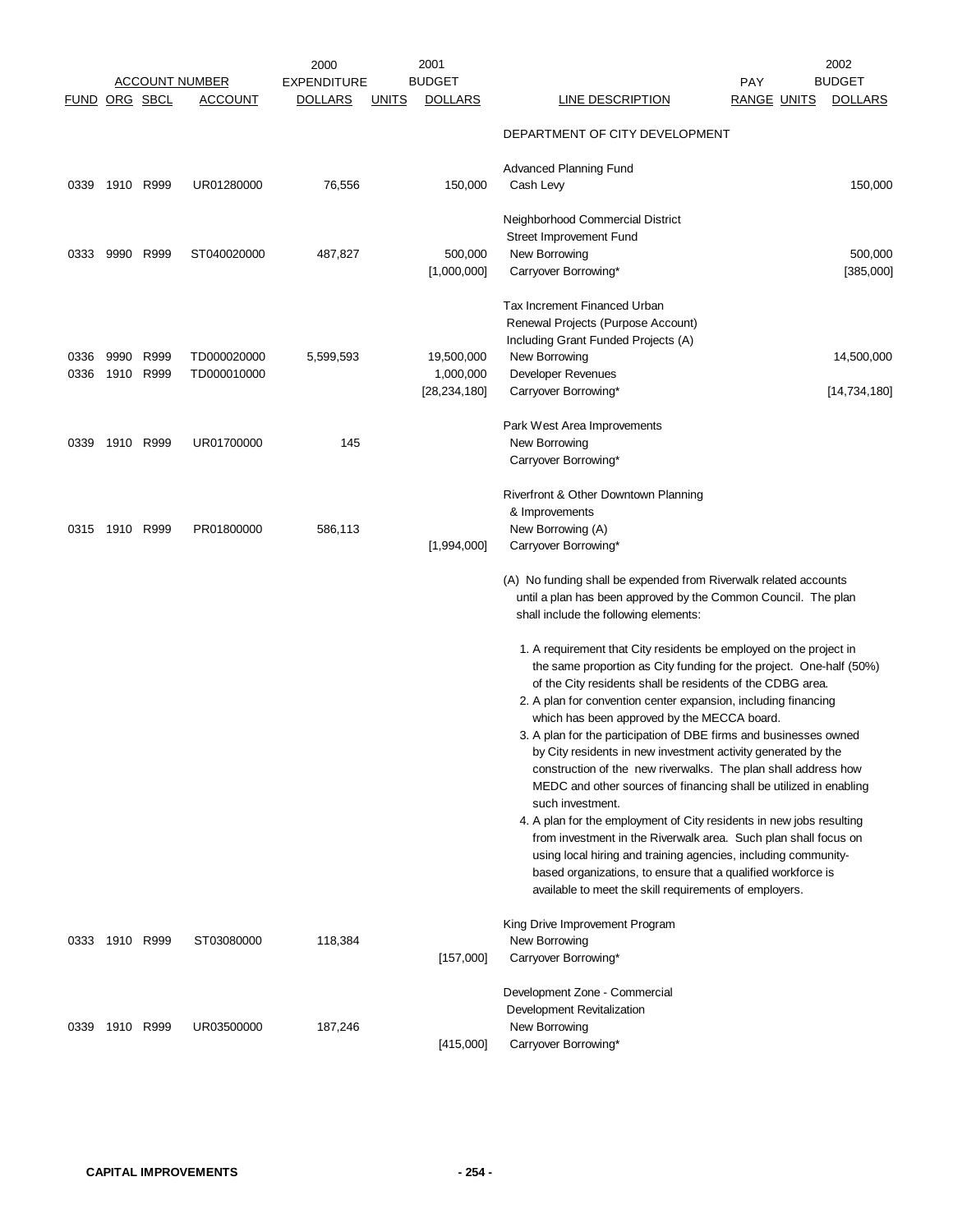|             |      |          |                       | 2000               |              | 2001                     |                                                                                                                                                                                            | 2002                     |
|-------------|------|----------|-----------------------|--------------------|--------------|--------------------------|--------------------------------------------------------------------------------------------------------------------------------------------------------------------------------------------|--------------------------|
|             |      |          | <b>ACCOUNT NUMBER</b> | <b>EXPENDITURE</b> |              | <b>BUDGET</b>            | PAY                                                                                                                                                                                        | <b>BUDGET</b>            |
| <b>FUND</b> |      | ORG SBCL | <b>ACCOUNT</b>        | <b>DOLLARS</b>     | <b>UNITS</b> | <b>DOLLARS</b>           | LINE DESCRIPTION<br><b>RANGE UNITS</b>                                                                                                                                                     | <b>DOLLARS</b>           |
|             |      |          |                       |                    |              |                          | (Expenditures from this fund are not to be made until approved by<br>the Economic Development Committee. The Common Council<br>may require matching funds if deemed appropriate.)          |                          |
| 0339        | 1910 | R999     | UR03600000            | 322,333            |              | [1,920,000]              | Development Opportunities Fund<br>New Borrowing<br>Carryover Borrowing*<br>Cash Lew                                                                                                        |                          |
| 0339        | 9990 | R999     | UR033020000           | 614,299            |              | 2,550,000<br>[3,580,000] | Development Fund<br>New Borrowing<br>Carryover Borrowing*                                                                                                                                  | 2,200,000<br>[3,592,000] |
| 0339        | 9990 | R999     | UR04180000            | 441,719            |              | 500,000<br>[2,597,000]   | <b>Business Improvement Districts</b><br>New Borrowing<br>Carryover Borrowing*                                                                                                             | 500,000                  |
| 0339        | 1910 | R999     | UR04280000            |                    |              | [500,000]                | MEDC Loan Program<br>New Borrowing<br>Carryover Borrowing*                                                                                                                                 |                          |
|             |      |          |                       | 8,434,215          |              | 24,200,000               | TOTAL DEPARTMENT OF CITY DEVELOPMENT                                                                                                                                                       | 17,850,000               |
|             |      |          |                       |                    |              |                          | *Carryover Borrowing Amounts (Restatement of a prior years<br>unutilized borrowing authorization are included for information<br>and authorization purposes-Such amounts are excluded from |                          |

budget totals to avoid duplication.)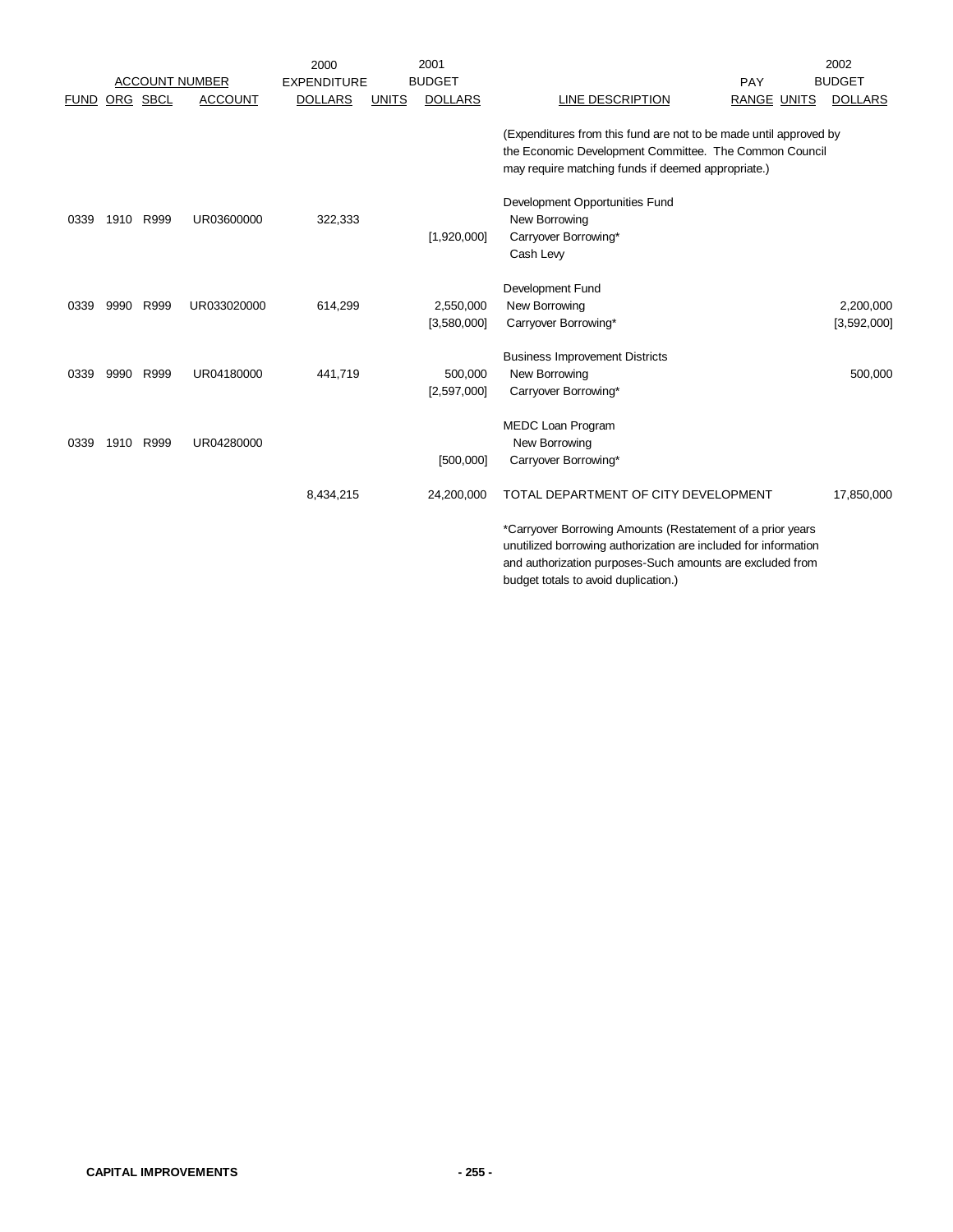|                      |      |      |                       | 2000           |              | 2001           |                                                       |             | 2002           |
|----------------------|------|------|-----------------------|----------------|--------------|----------------|-------------------------------------------------------|-------------|----------------|
|                      |      |      | <b>ACCOUNT NUMBER</b> | EXPENDITURE    |              | <b>BUDGET</b>  |                                                       | <b>PAY</b>  | <b>BUDGET</b>  |
| <b>FUND ORG SBCL</b> |      |      | <b>ACCOUNT</b>        | <b>DOLLARS</b> | <b>UNITS</b> | <b>DOLLARS</b> | LINE DESCRIPTION                                      | RANGE UNITS | <b>DOLLARS</b> |
|                      |      |      |                       |                |              |                | COMMON COUNCIL-CITY CLERK                             |             |                |
| 0321                 | 1310 | R999 | BU110010600           |                |              | 69,000         | Alterations for Channel 25 / Ethics Board<br>Cash Lew |             |                |
|                      |      |      |                       |                |              | 69.000         | TOTAL COMMON COUNCIL-CITY CLERK                       |             |                |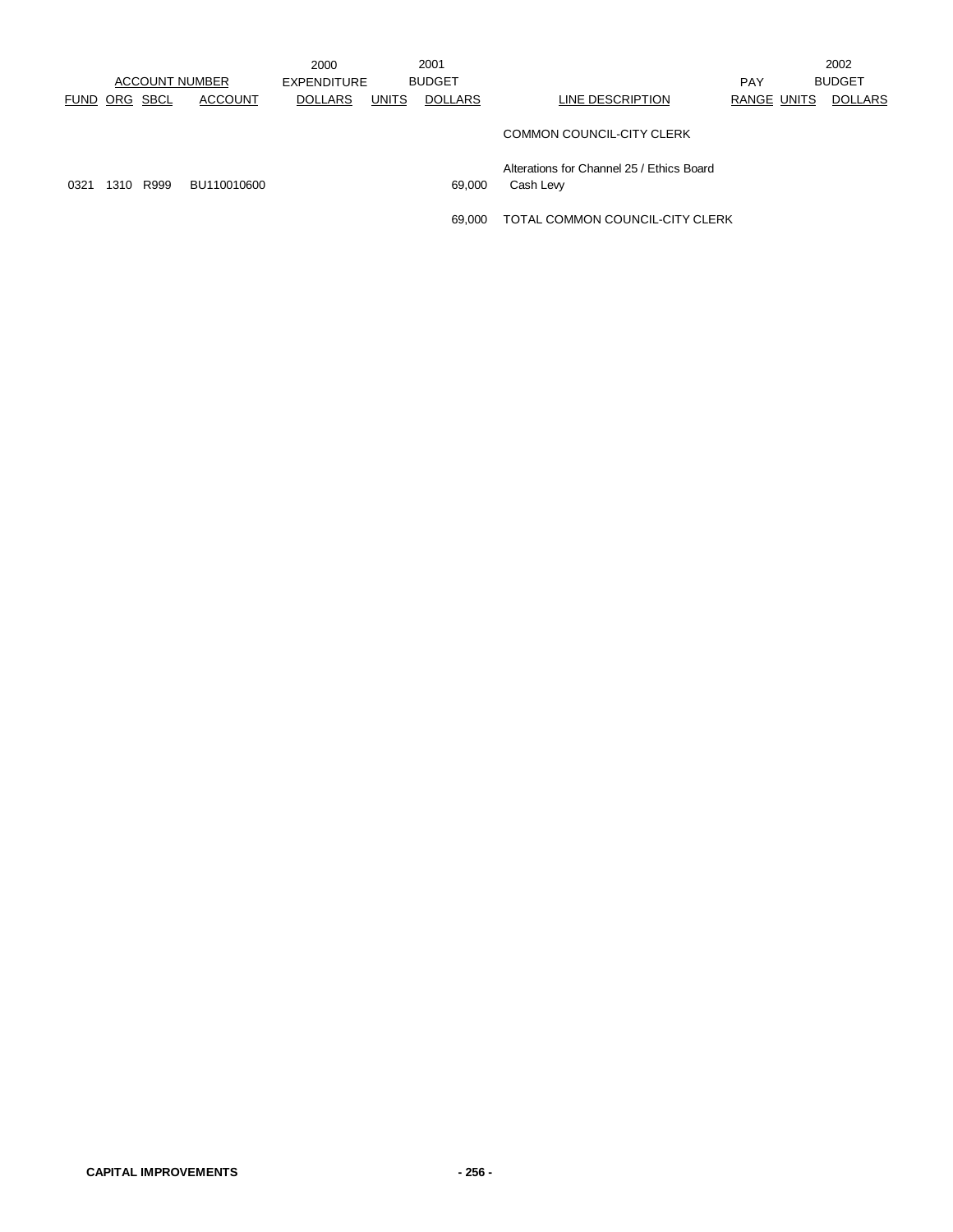FUND ORG SBCL ACCOUNT DOLLARS UNITS DOLLARS LINE DESCRIPTION RANGE UNITS DOLLARS

2000 EXPENDITURE PAY ACCOUNT NUMBER

2001 2002 PAY BUDGET

## COMPTROLLER

Renovation - Office and HVAC New Borrowing

TOTAL COMPTROLLER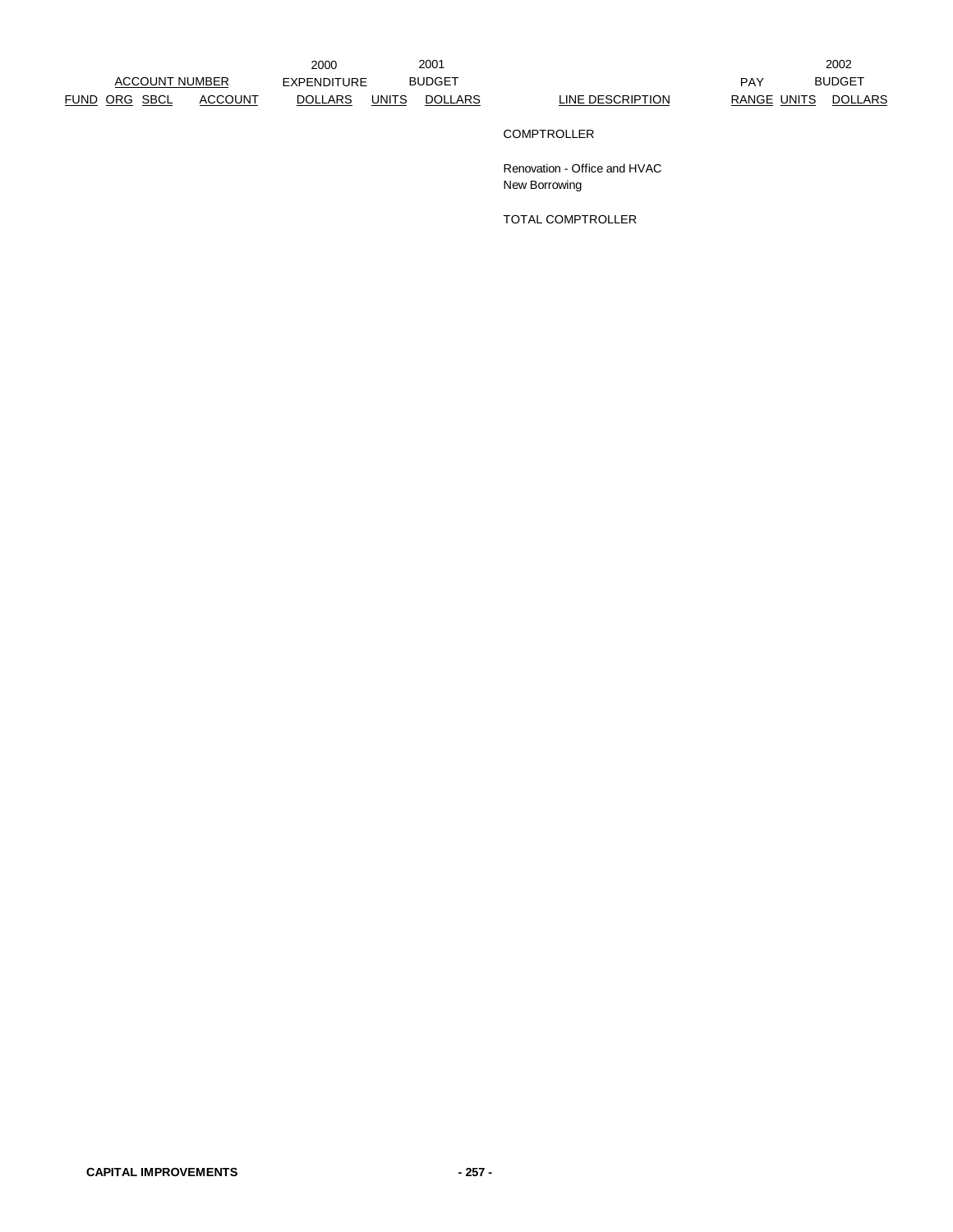|                      |      |                   |                                         | 2000                          |              | 2001                            |                                                                                                                     | 2002                            |
|----------------------|------|-------------------|-----------------------------------------|-------------------------------|--------------|---------------------------------|---------------------------------------------------------------------------------------------------------------------|---------------------------------|
| <b>FUND ORG SBCL</b> |      |                   | <u>ACCOUNT NUMBER</u><br><u>ACCOUNT</u> | EXPENDITURE<br><b>DOLLARS</b> | <b>UNITS</b> | <b>BUDGET</b><br><b>DOLLARS</b> | PAY<br><b>LINE DESCRIPTION</b><br><b>RANGE UNITS</b>                                                                | <b>BUDGET</b><br><b>DOLLARS</b> |
|                      |      |                   |                                         |                               |              |                                 |                                                                                                                     |                                 |
|                      |      |                   |                                         |                               |              |                                 | <b>FIRE DEPARTMENT</b>                                                                                              |                                 |
|                      |      |                   |                                         |                               |              |                                 | FIRE DEPARTMENT STATION FACILITIES, INCLUDING<br>PLANNING, LAND ACQUISITION AND STATION CONSTRUCTION                |                                 |
|                      |      |                   |                                         |                               |              |                                 | AS DETERMINED BY THE COMMON COUNCIL                                                                                 |                                 |
|                      |      |                   |                                         |                               |              |                                 | Ventilation & Toilet Separation                                                                                     |                                 |
| 0309<br>0309         | 3280 | R999<br>3280 R999 | FR13080100<br>FR13080100                | 58,138                        |              | 100,000                         | Cash Levy<br>New Borrowing                                                                                          | 100,000                         |
|                      |      |                   |                                         |                               |              |                                 | Carryover Borrowing*                                                                                                |                                 |
| 0309                 |      | 3280 R999         | FR130010100                             |                               |              |                                 | Window Replacement                                                                                                  |                                 |
|                      |      |                   |                                         |                               |              | 100,000                         | Cash Levy                                                                                                           |                                 |
| 0309                 |      | 3280 R999         | FR130010100                             |                               |              |                                 | New Borrowing                                                                                                       | 100,000                         |
|                      |      |                   |                                         |                               |              |                                 | Land Acquisition/Construction - Eng #35                                                                             |                                 |
| 0309                 |      | 5010 R999         | FR13080400                              | 18,486                        |              |                                 | New Borrowing<br>Carryover Borrowing*                                                                               |                                 |
|                      |      |                   |                                         |                               |              |                                 |                                                                                                                     |                                 |
|                      |      |                   |                                         |                               |              |                                 | Engine House #31 - Alterations                                                                                      |                                 |
| 0309                 |      | 9990 R999         | FR130010200                             |                               |              | 980,000                         | New Borrowing                                                                                                       |                                 |
|                      |      |                   |                                         |                               |              |                                 | Carryover Borrowing*                                                                                                | [980,000]                       |
|                      |      |                   |                                         |                               |              |                                 | Shop Preparatory Account                                                                                            |                                 |
| 0309                 |      | 9990 R999         | FR130010300                             |                               |              | 150,000                         | New Borrowing<br>Cash Levy                                                                                          |                                 |
|                      |      |                   |                                         |                               |              |                                 | Carryover Borrowing*                                                                                                | [150,000]                       |
|                      |      |                   |                                         |                               |              |                                 | New Construction Site Engine Company #3                                                                             |                                 |
| 0309                 |      | 3280 R999         | FR13080800                              | 8,517                         |              |                                 | New Borrowing                                                                                                       |                                 |
|                      |      |                   |                                         |                               |              | [100,000]                       | Carryover Borrowing*                                                                                                |                                 |
|                      |      |                   |                                         |                               |              |                                 | Training/Activity Center Alterations and Additions                                                                  |                                 |
| 0309                 |      | 5010 R999         | FR13080900                              | 42,252                        |              |                                 | New Borrowing                                                                                                       |                                 |
|                      |      |                   |                                         |                               |              | [11,000]                        | Carryover Borrowing*                                                                                                |                                 |
|                      |      |                   |                                         |                               |              |                                 | New Computer Aided Dispatch                                                                                         |                                 |
| 0309                 |      | 9990 R999         | FR130000100                             | 9,592                         |              | 2,459,900<br>[1,500,000]        | New Borrowing<br>Carryover Borrowing*                                                                               | [2,459,900]                     |
|                      |      |                   |                                         |                               |              |                                 |                                                                                                                     |                                 |
|                      | 3280 |                   |                                         |                               |              |                                 | Engine Company #3 - Alterations                                                                                     |                                 |
| 0309                 | 9990 | R999              | FR130020100                             |                               |              |                                 | New Borrowing                                                                                                       | 980,000                         |
|                      |      |                   |                                         |                               |              |                                 | Repair Shop Expansion into Existing Engine House #3 (Phase 1)<br>New Borrowing                                      |                                 |
|                      |      |                   |                                         |                               |              |                                 | Major Capital Equipment                                                                                             |                                 |
| 0309                 |      | 3280 R999         | FR130020200                             |                               |              |                                 | Cash Levy                                                                                                           | 1,550,000                       |
|                      |      |                   |                                         |                               |              |                                 | The 2002 budgeted funds will purchase one aerial ladder truck,<br>three pumper trucks, and one paramedic ambulance. |                                 |
|                      |      |                   |                                         |                               |              |                                 |                                                                                                                     |                                 |
|                      |      |                   |                                         | 136,985                       |              | 3,789,900                       | TOTAL FIRE DEPARTMENT<br>*Carryover Borrowing Amounts (Restatement of a prior years                                 | 2,730,000                       |
|                      |      |                   |                                         |                               |              |                                 | unutilized borrowing authorization are included for information                                                     |                                 |
|                      |      |                   |                                         |                               |              |                                 | and authorization purposes-Such amounts are excluded from<br>budget totals to avoid duplication.)                   |                                 |
|                      |      |                   |                                         |                               |              |                                 |                                                                                                                     |                                 |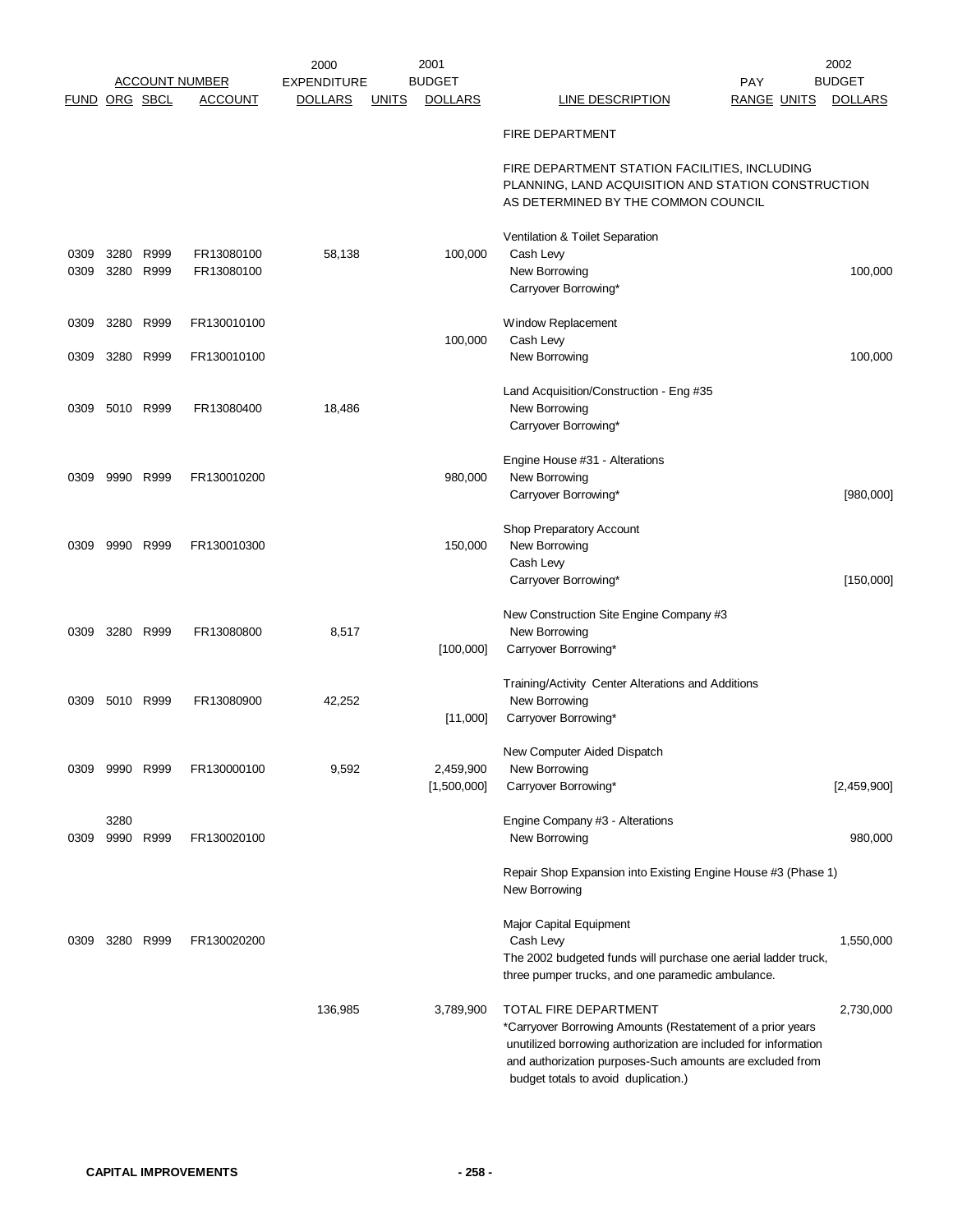|      |                      |           |                       | 2000               |              | 2001           |                                                                 |                    | 2002           |
|------|----------------------|-----------|-----------------------|--------------------|--------------|----------------|-----------------------------------------------------------------|--------------------|----------------|
|      |                      |           | <b>ACCOUNT NUMBER</b> | <b>EXPENDITURE</b> |              | <b>BUDGET</b>  |                                                                 | PAY                | <b>BUDGET</b>  |
|      | <b>FUND ORG SBCL</b> |           | <b>ACCOUNT</b>        | <u>DOLLARS</u>     | <b>UNITS</b> | <b>DOLLARS</b> | <b>LINE DESCRIPTION</b>                                         | <b>RANGE UNITS</b> | <b>DOLLARS</b> |
|      |                      |           |                       |                    |              |                | <b>HEALTH DEPARTMENT</b>                                        |                    |                |
|      |                      |           |                       |                    |              |                | Office and Lab Remodeling                                       |                    |                |
| 0321 |                      | 3810 R999 | BU11081600            | 357,397            |              |                | New Borrowing                                                   |                    |                |
|      |                      |           |                       |                    |              |                | Cash Levy                                                       |                    |                |
|      |                      |           |                       |                    |              | [838,000]      | Carryover Borrowing*                                            |                    |                |
|      |                      |           |                       |                    |              |                | Work Stations - Southwest and Northwest                         |                    |                |
| 0321 |                      | 3810 R999 | BU11081800            | 344                |              |                | Cash Levy                                                       |                    |                |
|      |                      |           |                       |                    |              |                | Boiler Replacement - Johnston                                   |                    |                |
| 0321 |                      | 3810 R999 | BU11082000            | 287                |              |                | Cash Levy                                                       |                    |                |
|      |                      |           |                       |                    |              |                |                                                                 |                    |                |
|      |                      |           |                       |                    |              |                | Exterior Door Replacement - Coggs                               |                    |                |
| 0321 |                      | 5010 R999 | BU11082100            | 150                |              |                | Cash Levy                                                       |                    |                |
|      |                      |           |                       |                    |              |                | Chiller Replacement - Southside                                 |                    |                |
| 0321 | 5010 R999            |           | BU11082200            | 2,275              |              |                | Cash Levy                                                       |                    |                |
|      |                      |           |                       |                    |              |                | Mechanical Systems Maintenance Program -                        |                    |                |
|      |                      |           |                       |                    |              |                | Various Health Dept. Bldgs.                                     |                    |                |
| 0321 |                      | 3810 R999 | BU11090200            | 138,282            |              | 59,000         | Cash Levy                                                       |                    |                |
|      |                      |           |                       |                    |              |                | New Borrowing                                                   |                    |                |
|      |                      |           |                       |                    |              |                | Exterior Building Maintenance Program -                         |                    |                |
|      |                      |           |                       |                    |              |                | Various Health Dept. Bldgs.                                     |                    |                |
| 0321 |                      | 3810 R999 | BU11090300            | 1,515              |              |                | Cash Levy                                                       |                    |                |
|      |                      |           |                       |                    |              | 570,200        | New Borrowing                                                   |                    | 130,900        |
|      |                      |           |                       |                    |              |                | Carryover Borrowing*                                            |                    | [570, 200]     |
|      |                      |           |                       |                    |              |                | Interior Building Maintenance Program -                         |                    |                |
|      |                      |           |                       |                    |              |                | Various Health Dept. Bldgs.                                     |                    |                |
| 0321 |                      | 5010 R999 | BU11090400            | 4,923              |              |                | Cash Levy                                                       |                    |                |
|      |                      |           |                       | 505,173            |              | 629,200        | TOTAL HEALTH DEPARTMENT                                         |                    | 130,900        |
|      |                      |           |                       |                    |              |                | *Carryover Borrowing Amounts (Restatement of a prior years      |                    |                |
|      |                      |           |                       |                    |              |                | unutilized borrowing authorization are included for information |                    |                |
|      |                      |           |                       |                    |              |                | and authorization purposes-Such amounts are excluded from       |                    |                |
|      |                      |           |                       |                    |              |                | budget totals to avoid duplication.)                            |                    |                |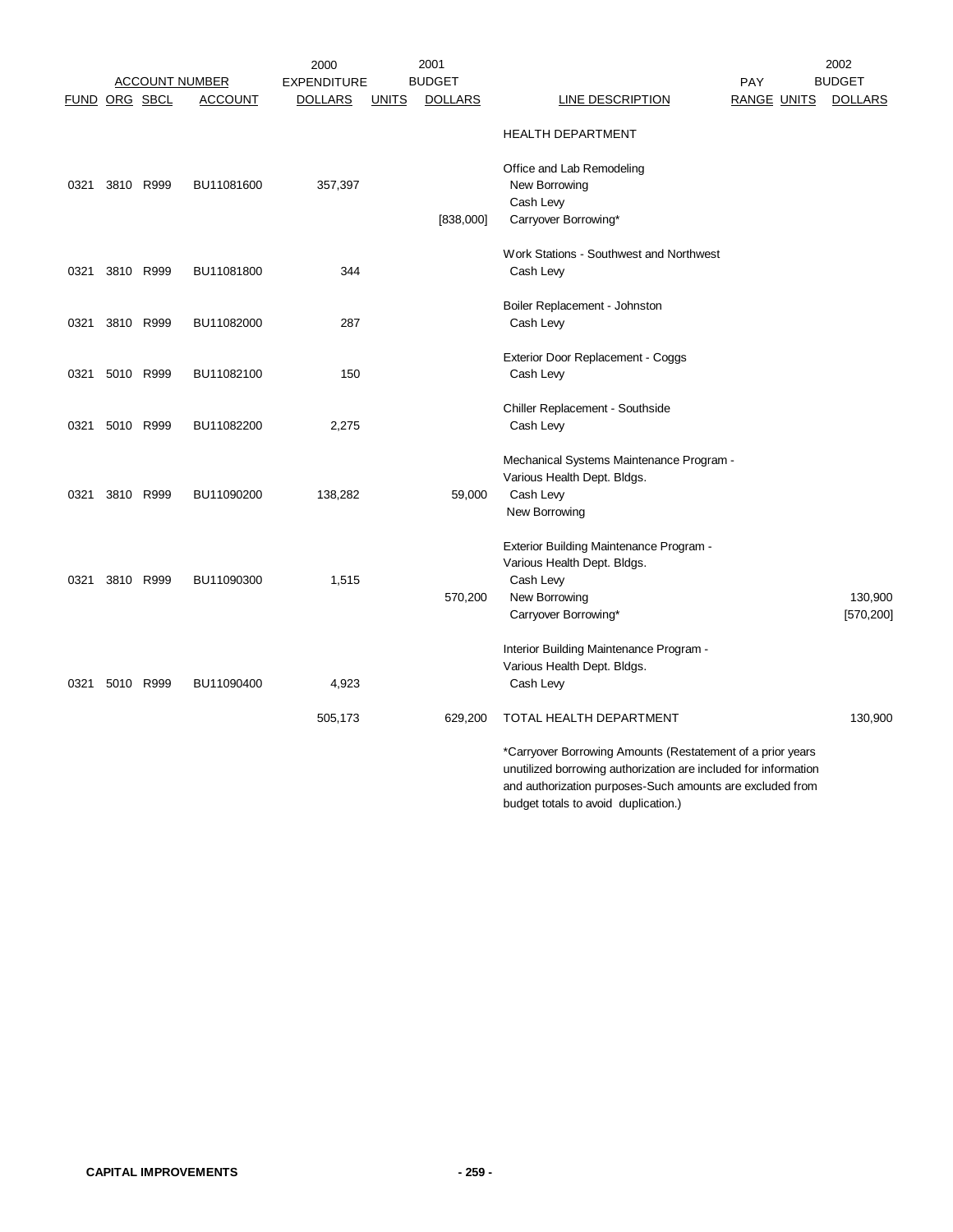|               |                |                       | 2000               | 2001                           |                                               | 2002                                 |
|---------------|----------------|-----------------------|--------------------|--------------------------------|-----------------------------------------------|--------------------------------------|
|               |                | <u>ACCOUNT NUMBER</u> | <b>EXPENDITURE</b> | <b>BUDGET</b>                  |                                               | <b>BUDGET</b><br><b>PAY</b>          |
| FUND ORG SBCL |                | <b>ACCOUNT</b>        | <u>DOLLARS</u>     | <b>DOLLARS</b><br><b>UNITS</b> | <b>LINE DESCRIPTION</b>                       | <b>DOLLARS</b><br><b>RANGE UNITS</b> |
|               |                |                       |                    |                                | <b>LIBRARY</b>                                |                                      |
|               |                |                       |                    |                                | <b>CENTRAL LIBRARY</b>                        |                                      |
|               |                |                       |                    |                                | Central Library Improvements Fund             |                                      |
| 0312          | 9990 R999      | LB141020000           | 186,416            | 825,000                        | New Borrowing                                 | 320,000                              |
|               |                |                       |                    | [650,000]                      | Carryover Borrowing*                          | [375,000]                            |
|               |                |                       |                    |                                |                                               |                                      |
|               |                |                       |                    |                                | Remodeling Central Library Building           |                                      |
| 0312          | 9990 R999      | LB14080100            | 1,764,069          | 500,000                        | New Borrowing                                 | 175,000                              |
|               |                |                       |                    |                                | Cash Levy                                     |                                      |
| 0312          | 8610 R999      | LB14080100            |                    | 500,000                        | Cash Revenues                                 |                                      |
|               |                |                       |                    | [1,200,000]                    | Carryover Borrowing*                          | [500,000]                            |
|               |                |                       |                    |                                | Elevator Upgrades - Central Library           |                                      |
|               | 0312 8610 R999 | LB14090100            | 51,707             |                                | Cash Levy                                     |                                      |
|               |                |                       |                    |                                |                                               |                                      |
|               |                |                       |                    |                                | Central Library - Masonry Repair Program      |                                      |
|               | 0312 8610 R999 | LB14090200            | 15,706             |                                | Cash Levy                                     |                                      |
|               |                |                       |                    |                                | Annex Windows                                 |                                      |
|               | 0312 8610 R999 | LB14090300            | 64,788             |                                | Cash Levy                                     |                                      |
|               |                |                       |                    |                                | New Borrowing                                 |                                      |
|               |                |                       |                    |                                |                                               |                                      |
|               |                |                       |                    |                                | <b>Restoration of Mosaic Floor</b>            |                                      |
|               | 0312 8610 R999 | LB14090400            |                    |                                | Cash Levy                                     |                                      |
|               |                |                       |                    |                                | NEIGHBORHOOD LIBRARIES                        |                                      |
|               |                |                       |                    |                                | Neighborhood Library Improvements Fund        |                                      |
| 0312          | 9990 R999      | LB145020000           |                    |                                | New Borrowing                                 | 210,000                              |
|               |                |                       |                    | [230,000]                      | Carryover Borrowing*                          |                                      |
|               |                |                       |                    |                                |                                               |                                      |
|               |                |                       |                    |                                | Neighborhood Library-Interior<br>Renovation   |                                      |
| 0312          | 9990 R999      | LB14090500            | 337,083            |                                | New Borrowing                                 |                                      |
|               |                |                       |                    | [550,000]                      | Carryover Borrowing*                          | [100,000]                            |
|               |                |                       |                    |                                |                                               |                                      |
|               |                |                       |                    |                                | Neighborhood Library - Roof Replacement       |                                      |
|               |                |                       |                    |                                | Program                                       |                                      |
|               | 0312 8610 R999 | LB14080200            | 12,709             |                                | New Borrowing                                 |                                      |
|               |                |                       |                    |                                | Carryover Borrowing*                          |                                      |
|               |                |                       |                    |                                | Neighborhood Libraries - Replace Single       |                                      |
|               |                |                       |                    |                                | Pane With Thermal Pane Windows                |                                      |
|               | 0312 8610 R999 | LB14080300            | 131,405            |                                | Cash Levy                                     |                                      |
|               |                |                       |                    |                                |                                               |                                      |
|               |                |                       |                    |                                | Neighborhood Libraries - Masonry Repairs      |                                      |
|               | 0312 8610 R999 | LB14080400            | 30,021             |                                | Cash Levy                                     |                                      |
|               |                |                       |                    |                                | Replacement of Chillers                       |                                      |
|               | 0312 8610 R999 | LB14090600            | 26,665             |                                | Cash Levy                                     |                                      |
|               |                |                       |                    |                                |                                               |                                      |
|               |                |                       |                    |                                | Technical Study and Improvements Program      |                                      |
|               | 0312 8610 R999 | LB14090800            |                    |                                | Cash Levy                                     |                                      |
|               |                |                       |                    |                                | New Library-Site Acquisition and Construction |                                      |
|               | 0312 9990 R999 | LB140010100           |                    | 1,635,000                      | New Borrowing                                 | 2,710,000                            |
|               |                |                       |                    |                                | Carryover Borrowing*                          | [1,500,000]                          |
|               |                |                       |                    |                                |                                               |                                      |
|               |                |                       | 2,620,569          | 3,460,000                      | <b>TOTAL LIBRARY</b>                          | 3,415,000                            |
|               |                |                       |                    |                                |                                               |                                      |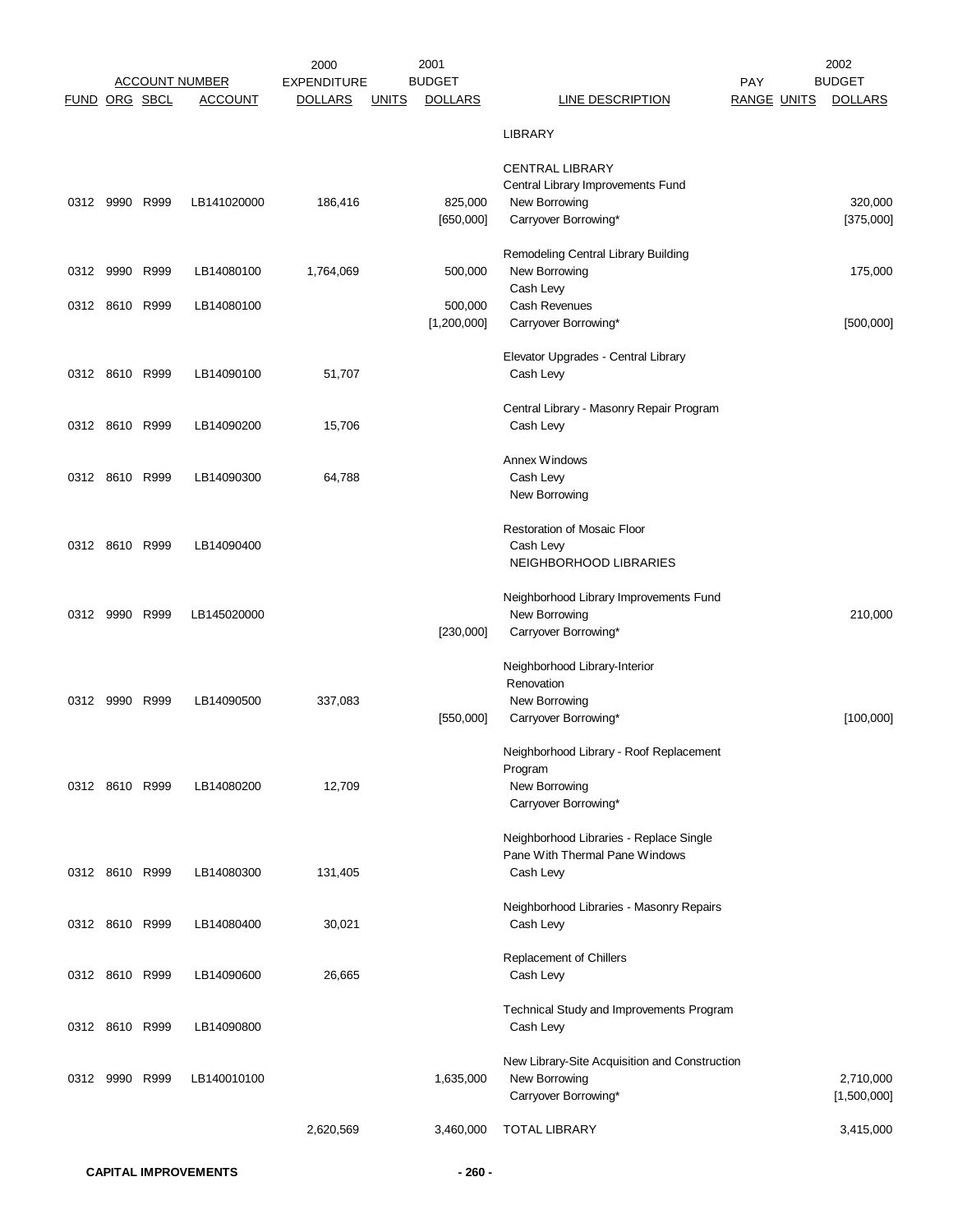FUND ORG SBCL ACCOUNT DOLLARS UNITS DOLLARS LINE DESCRIPTION RANGE UNITS DOLLARS ACCOUNT NUMBER

2000 EXPENDITURE BUDGET NEXT PAY

2001 2002 BUDGET PAY BUDGET

> \*Carryover Borrowing Amounts (Restatement of a prior years unutilized borrowing authorization are included for information and authorization purposes - Such amounts are excluded from budget totals to avoid duplication.)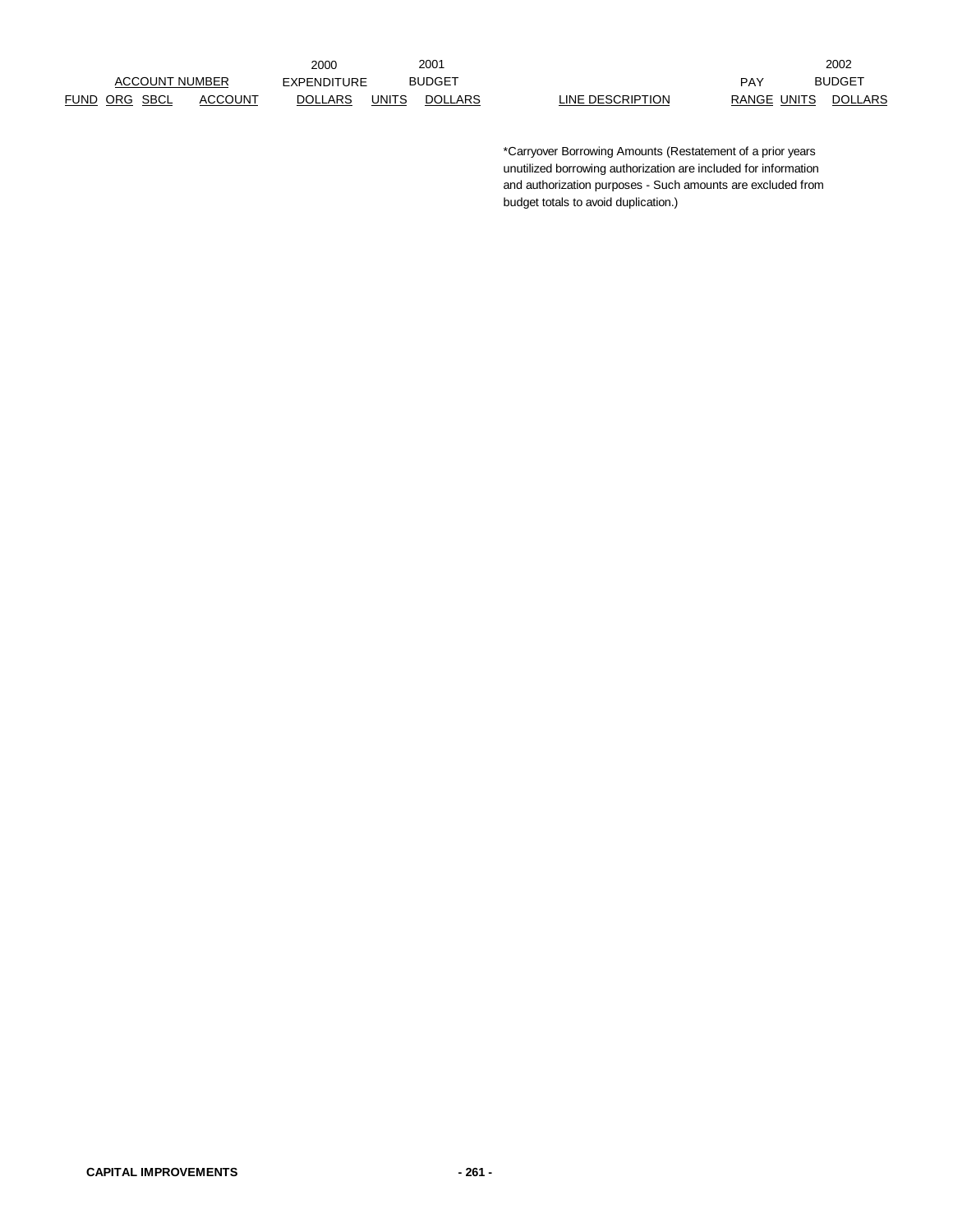|                      |           |           |                       | 2000               |              | 2001           |                                                                                                                                                                                                                                      | 2002           |
|----------------------|-----------|-----------|-----------------------|--------------------|--------------|----------------|--------------------------------------------------------------------------------------------------------------------------------------------------------------------------------------------------------------------------------------|----------------|
|                      |           |           | <b>ACCOUNT NUMBER</b> | <b>EXPENDITURE</b> |              | <b>BUDGET</b>  | <b>PAY</b>                                                                                                                                                                                                                           | <b>BUDGET</b>  |
| <b>FUND ORG SBCL</b> |           |           | <b>ACCOUNT</b>        | <b>DOLLARS</b>     | <b>UNITS</b> | <b>DOLLARS</b> | <b>LINE DESCRIPTION</b><br><b>RANGE UNITS</b>                                                                                                                                                                                        | <b>DOLLARS</b> |
|                      |           |           |                       |                    |              |                | MUNICIPAL COURT                                                                                                                                                                                                                      |                |
| 0321                 | 5010 R999 |           | BU11081300            | 18,502             |              |                | Court/PAB Entrance Remodeling<br>Cash Levy<br>New Borrowing                                                                                                                                                                          |                |
|                      |           |           |                       |                    |              | [65,000]       | Carryover Borrowing*                                                                                                                                                                                                                 |                |
| 0321                 | 5010 R999 |           | BU11090500            | 82                 |              |                | Accounting/Reception Remodeling<br>Cash Levy                                                                                                                                                                                         |                |
| 0321                 |           | 5010 R999 | BU11090600            | 7,891              |              |                | Courtroom Remodeling Project<br>Cash Levy                                                                                                                                                                                            |                |
| 0321                 |           | 5010 R999 | BU11091600            | 952                |              |                | New Court Planning Project<br>Cash Levy                                                                                                                                                                                              |                |
|                      |           |           |                       |                    |              |                | <b>Remodel WI Correctional Services Offices</b>                                                                                                                                                                                      |                |
| 0321                 |           | 5010 R999 | BU110020700           |                    |              |                | Cash Levy                                                                                                                                                                                                                            | 83,900         |
|                      |           |           |                       |                    |              |                | Court Case Management System                                                                                                                                                                                                         |                |
| 0321                 |           | 1320 R999 | BU110020800           |                    |              |                | New Borrowing                                                                                                                                                                                                                        | 1,750,000      |
|                      |           |           |                       |                    |              |                | New Municipal Court building<br>New Borrowing                                                                                                                                                                                        |                |
|                      |           |           |                       | 27,427             |              |                | <b>TOTAL MUNICIPAL COURT</b>                                                                                                                                                                                                         | 1,833,900      |
|                      |           |           |                       |                    |              |                | *Carryover Borrowing Amounts (Restatement of a prior years<br>unutilized borrowing authorization are included for information<br>and authorization purposes - Such amounts are excluded from<br>budget totals to avoid duplication.) |                |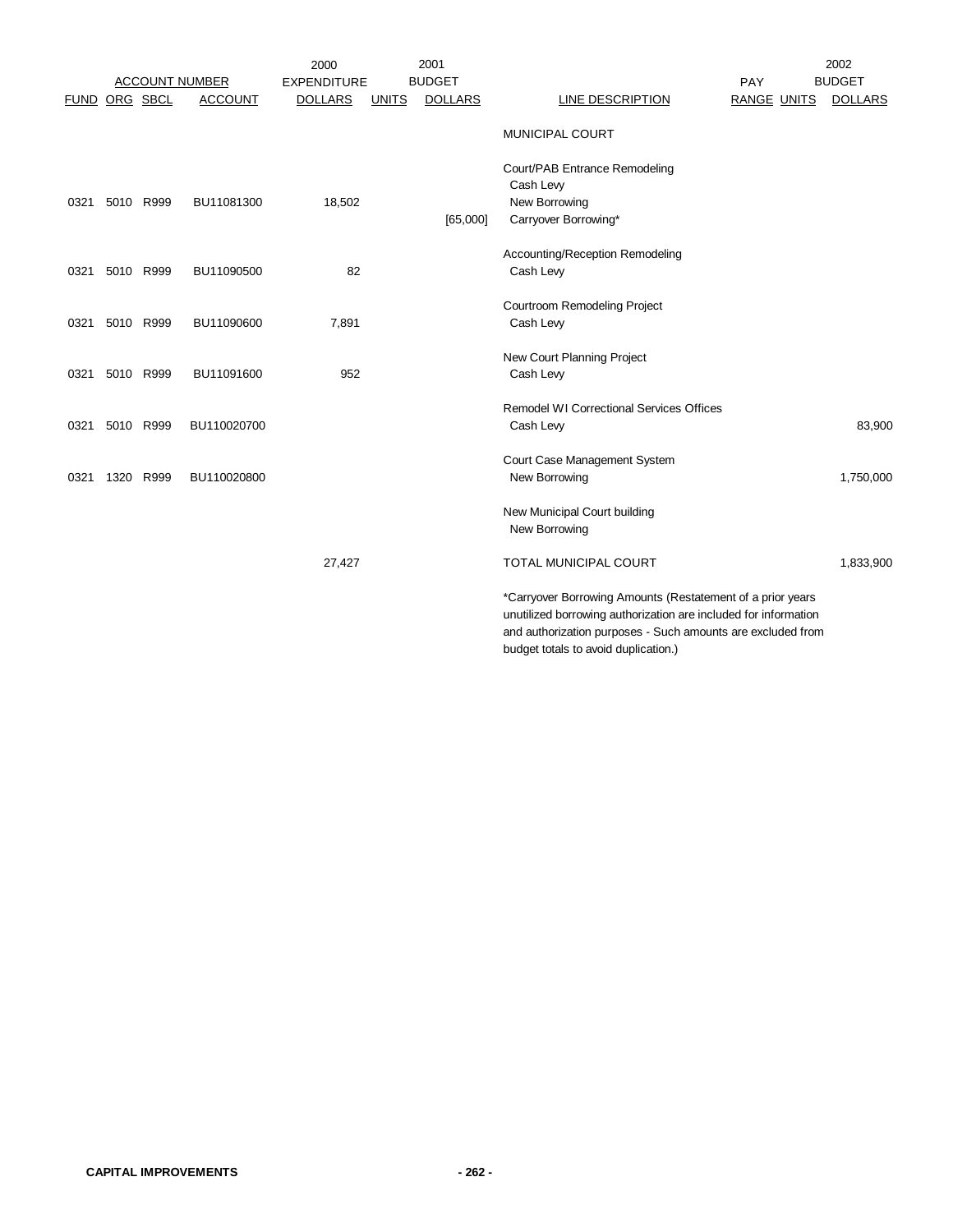|             |      |                       |                | 2000               |              | 2001                     |                                                                                    |                    | 2002           |
|-------------|------|-----------------------|----------------|--------------------|--------------|--------------------------|------------------------------------------------------------------------------------|--------------------|----------------|
|             |      | <b>ACCOUNT NUMBER</b> |                | <b>EXPENDITURE</b> |              | <b>BUDGET</b>            |                                                                                    | <b>PAY</b>         | <b>BUDGET</b>  |
| <u>FUND</u> |      | ORG SBCL              | <b>ACCOUNT</b> | <b>DOLLARS</b>     | <b>UNITS</b> | <b>DOLLARS</b>           | <u>LINE DESCRIPTION</u>                                                            | <b>RANGE UNITS</b> | <b>DOLLARS</b> |
|             |      |                       |                |                    |              |                          | DEPARTMENT OF NEIGHBORHOOD<br><b>SERVICES</b>                                      |                    |                |
| 0321        | 9990 | R999                  | BU11090700     | 1,482,578          |              | 1,857,000<br>[2,370,000] | 1st Floor Remodeling - Municipal Building<br>New Borrowing<br>Carryover Borrowing* |                    | [357,000]      |
|             |      |                       |                |                    |              |                          |                                                                                    |                    |                |
|             |      |                       |                |                    |              |                          | Indian Council for the Elderly Infrastructure Improvements                         |                    |                |
| 0333        | 9990 | R999                  | ST523010200    |                    |              | 200,000                  | New Borrowing                                                                      |                    |                |
|             |      |                       |                |                    |              |                          | Carryover Borrowing*                                                               |                    | [200,000]      |
|             |      |                       |                |                    |              |                          | Remodeling Project - Municipal Building &                                          |                    |                |
|             |      |                       |                |                    |              |                          | Anderson Building                                                                  |                    |                |
| 0321        | 5010 | R999                  | BU110020900    |                    |              |                          | New Borrowing                                                                      |                    | 2,949,990      |
|             |      |                       |                |                    |              |                          | TOTAL DEPARTMENT OF NEIGHBORHOOD                                                   |                    |                |
|             |      |                       |                | 1,482,578          |              | 2,057,000                | <b>SERVICES</b>                                                                    |                    | 2,949,990      |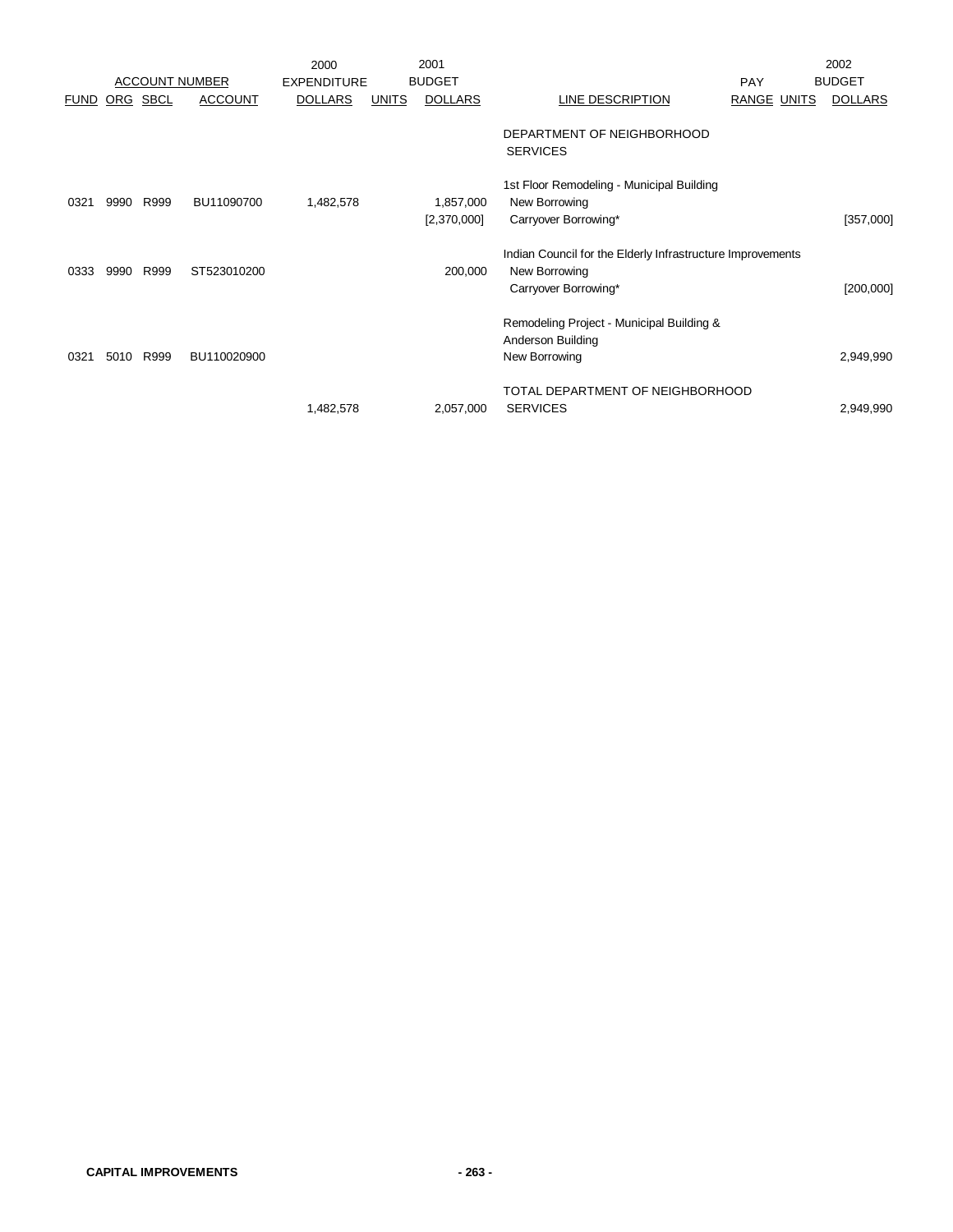|               |                |      |                       | 2000               |              | 2001                        |                                                                                                                                                                                                  | 2002                     |
|---------------|----------------|------|-----------------------|--------------------|--------------|-----------------------------|--------------------------------------------------------------------------------------------------------------------------------------------------------------------------------------------------|--------------------------|
|               |                |      | <u>ACCOUNT NUMBER</u> | <b>EXPENDITURE</b> |              | <b>BUDGET</b>               | <b>PAY</b>                                                                                                                                                                                       | <b>BUDGET</b>            |
| FUND ORG SBCL |                |      | <b>ACCOUNT</b>        | <b>DOLLARS</b>     | <u>UNITS</u> | <b>DOLLARS</b>              | LINE DESCRIPTION<br><b>RANGE UNITS</b>                                                                                                                                                           | <b>DOLLARS</b>           |
|               |                |      |                       |                    |              |                             | POLICE DEPARTMENT                                                                                                                                                                                |                          |
|               | 0318 5010 R999 |      | PL120000100           | 1,038,326          |              |                             | Police Radio Tower Maintenance Program<br>Cash Levy                                                                                                                                              |                          |
|               | 0318 3310 R999 |      | PL12080100            | 5,258              |              | 18,544                      | Compliance with ADA<br>Cash Levy                                                                                                                                                                 | 18,914                   |
| 0318          | 5010 R999      |      | PL12080300            | 428,754            |              | [428, 490]                  | <b>Evidence Storage</b><br>Cash Levy<br>New Borrowing<br>Carryover Borrowing*                                                                                                                    | [23, 490]                |
| 0318          | 9990           | R999 | PL12080500            | 14,062,374         |              | 7,560,000<br>[36, 169, 000] | Data Services/Communication Center Construction<br>New Borrowing (A)<br>Carryover Borrowing*<br>Revenues*                                                                                        | 4,000,000<br>[8,705,752] |
|               |                |      |                       |                    |              |                             | (A) Funds allocated for the Data Services/Communication<br>Center Construction Project may not be expended without Common<br>Council approval, including \$1 million in anticipated Grant & Aid) |                          |
| 0318          | 9990 R999      |      | PL12080700            | 39,069             |              | 2,100,000<br>[410,000]      | Remodel Administration Bldg Offices<br>New Borrowing<br>Carryover Borrowing*                                                                                                                     | 2,100,000<br>[960,000]   |
| 0318          | 9990 R999      |      | PL120000200           | 101,456            |              | [150,000]                   | District 7 HVAC<br>New Borrowing<br>Carryover Borrowing*                                                                                                                                         |                          |
| 0318          | 9990 R999      |      | PL120000300           | 5,474              |              | [150,000]                   | PAB Replace Cooling Tower<br>New Borrowing<br>Carryover Borrowing*                                                                                                                               |                          |
|               |                |      |                       |                    |              |                             | Trunked Radio Communications - Citywide<br>New Borrowing*<br>Revenues*                                                                                                                           |                          |
|               | 0318 3310 R999 |      | PL120020100           |                    |              |                             | Interim Radio Replacements (Pending Trunked<br>Radio)<br>New Borrowing                                                                                                                           | 244,000                  |
|               |                |      |                       |                    |              |                             | (A) Funds allocated for the Trunked Radio Communications<br>Project may not be expended without Common Council<br>approval, including the \$8 million in anticipated Grant & Aid)                |                          |
|               | 0318 3310 R999 |      | PL120010100           |                    |              | 15,000                      | Districtwide Needs Assessment<br>Cash Levy                                                                                                                                                       |                          |
|               | 0318 3310 R999 |      | PL120020200           |                    |              |                             | <b>District Station Renovation</b><br>New Borrowing                                                                                                                                              | 2,000,000                |
|               | 0318 3310 R999 |      | PL120020300           |                    |              |                             | Automated Fingerprint ID System<br>New Borrowing                                                                                                                                                 | 1,500,000                |
|               |                |      |                       | 15,680,711         |              | 9,693,544                   | TOTAL POLICE DEPARTMENT                                                                                                                                                                          | 9,862,914                |
|               |                |      |                       |                    |              |                             | *Carryover Borrowing Amounts (Restatement of a prior years<br>unutilized borrowing authorization are included for information                                                                    |                          |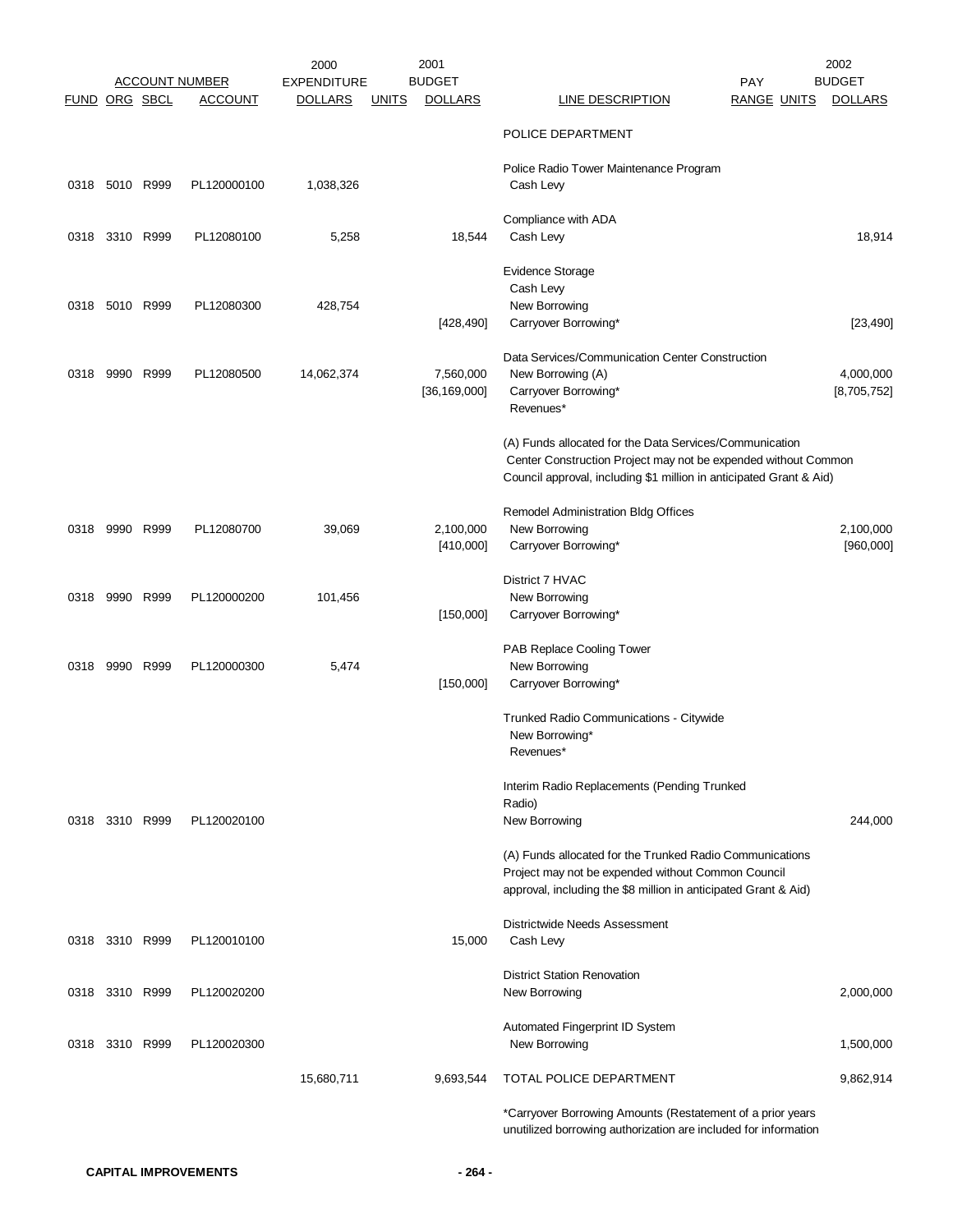2000 EXPENDITURE BUDGET PAY

2001 2002 BUDGET PAY BUDGET

> and authorization purposes - Such amounts are excluded from budget totals to avoid duplication.)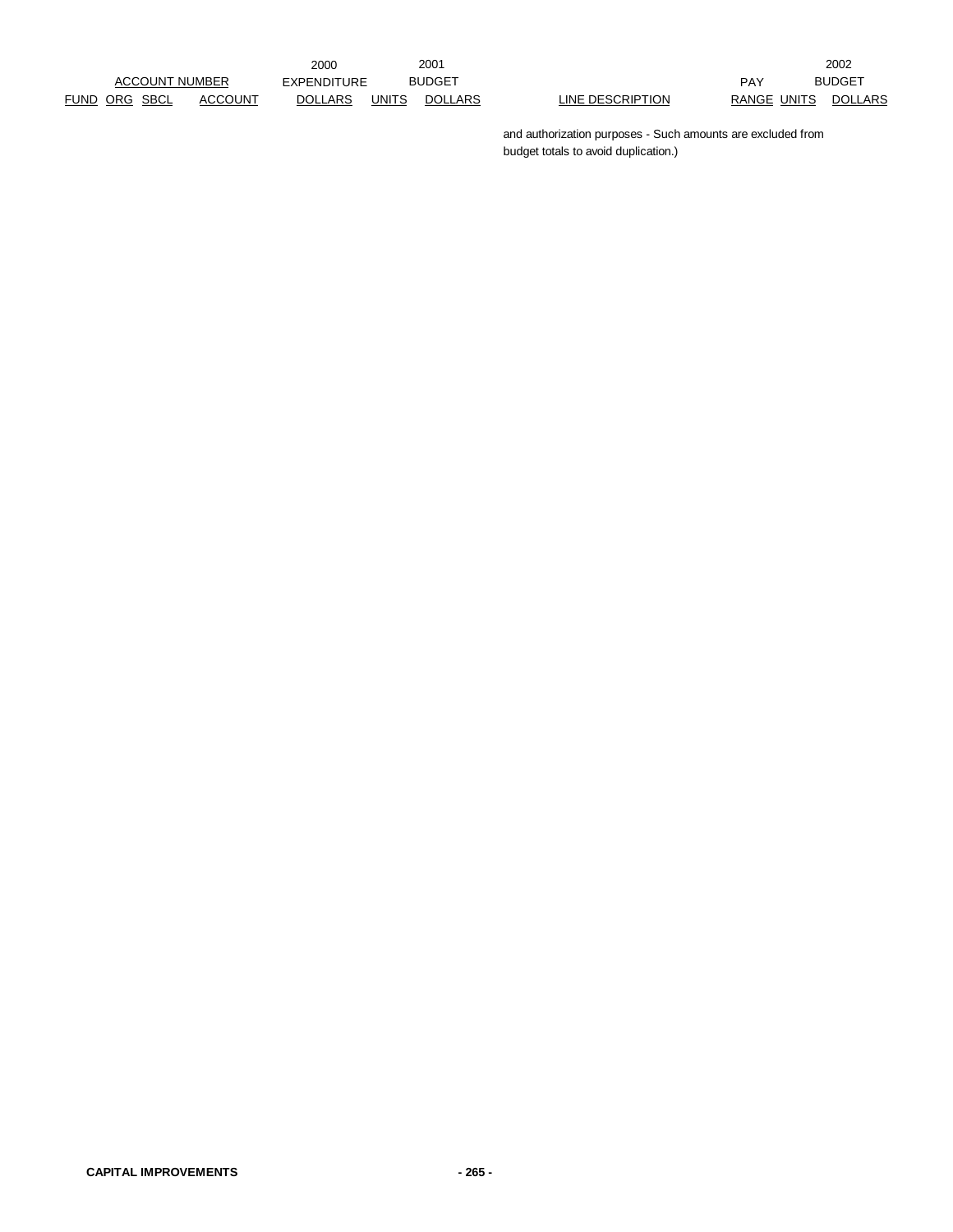|               |           |                   |                                         | 2000                                 |              | 2001                            |                                                                                                |                                  | 2002<br><b>BUDGET</b> |
|---------------|-----------|-------------------|-----------------------------------------|--------------------------------------|--------------|---------------------------------|------------------------------------------------------------------------------------------------|----------------------------------|-----------------------|
| FUND ORG SBCL |           |                   | <b>ACCOUNT NUMBER</b><br><b>ACCOUNT</b> | <b>EXPENDITURE</b><br><b>DOLLARS</b> | <b>UNITS</b> | <b>BUDGET</b><br><b>DOLLARS</b> | <b>LINE DESCRIPTION</b>                                                                        | <b>PAY</b><br><b>RANGE UNITS</b> | <b>DOLLARS</b>        |
|               |           |                   |                                         |                                      |              |                                 | PORT OF MILWAUKEE                                                                              |                                  |                       |
|               |           |                   |                                         |                                      |              |                                 | Major Maintenance - Terminals and Piers                                                        |                                  |                       |
| 0481<br>0481  | 9990      | 4280 R999<br>R999 | PT18080130<br>PT18080130                | 227,209                              |              | 75,000                          | Cash Levy<br>New Borrowing                                                                     |                                  | 115,000               |
|               |           |                   |                                         |                                      |              | [414,000]                       | Carryover Borrowing*                                                                           |                                  |                       |
| 0481          |           | 4280 R999         | PT18080140                              | 48,464                               |              |                                 | Major Equipment Rehabilitation<br>Cash Levy                                                    |                                  | 50,000                |
| 0481          | 4280 R999 |                   | PT18080200                              | 23,269                               |              |                                 | Harbor Maintenance Dredging<br>Cash Levy                                                       |                                  |                       |
| 0481          |           | 4280 R999         | PT18080210                              |                                      |              |                                 | Liquid Cargo Pier Improvements<br>New Borrowing                                                |                                  |                       |
|               |           |                   |                                         |                                      |              | [200,000]                       | Carryover Borrowing*                                                                           |                                  |                       |
| 0481          |           | 9990 R999         | PT18080110                              | 32,873                               |              |                                 | <b>Dockwall Rehabilitation</b><br>New Borrowing                                                |                                  |                       |
|               |           |                   |                                         |                                      |              | [745,000]                       | Carryover Borrowing*                                                                           |                                  |                       |
| 0481          |           | 4280 R999         | PT18080150                              |                                      |              |                                 | Analyze & Upgrade Water System<br>Cash Levy                                                    |                                  |                       |
| 0481          | 4280 R999 |                   | PT18080160                              |                                      |              | 50,000                          | Analyze & Upgrade Sewer System<br>Cash Levy                                                    |                                  |                       |
|               |           |                   |                                         |                                      |              |                                 | Environmental Audits, Assessments                                                              |                                  |                       |
|               |           |                   |                                         |                                      |              |                                 | & Upgrades                                                                                     |                                  |                       |
| 0481          |           | 4280 R999         | PT18080170                              | 75,005                               |              |                                 | Cash Levy<br>New Borrowing                                                                     |                                  |                       |
|               |           |                   |                                         |                                      |              |                                 | Cargo Handling Equipment                                                                       |                                  |                       |
| 0481          |           | 4280 R999         | PT18080180                              |                                      |              | [100,000]                       | New Borrowing<br>Carryover Borrowing*                                                          |                                  |                       |
|               |           |                   |                                         |                                      |              |                                 | Cash Levy                                                                                      |                                  |                       |
| 0481          |           | 4280 R999         | PT18080220                              |                                      |              |                                 | Terminal 3 and 4 Structural Repairs<br>New Borrowing                                           |                                  |                       |
|               |           |                   |                                         |                                      |              | [75,000]                        | Carryover Borrowing*                                                                           |                                  |                       |
|               |           |                   |                                         |                                      |              |                                 | Cash Levy                                                                                      |                                  |                       |
| 0481          |           | 4280 R999         | PT18080230                              |                                      |              |                                 | Terminal 2 Warehouse<br>New Borrowing                                                          |                                  |                       |
|               |           |                   |                                         |                                      |              | [339,000]                       | Carryover Borrowing*                                                                           |                                  |                       |
| 0481          | 4280 R999 |                   | PT18090100                              | 15,000                               |              |                                 | <b>Grand Trunk Site Improvements</b><br>Cash Levy                                              |                                  |                       |
|               |           |                   |                                         |                                      |              |                                 | South Harbor Tract Improvements                                                                |                                  |                       |
| 0481          |           | 9990 R999         | PT180000100                             |                                      |              | [1,900,000]                     | New Borrowing<br>Carryover Borrowing*                                                          |                                  | [1,900,000]           |
|               |           |                   |                                         |                                      |              |                                 |                                                                                                |                                  |                       |
| 0481          |           | 9990 R999         | PT180000200                             |                                      |              | 600,000                         | Pier, Berth and Channel Improvements<br>New Borrowing                                          |                                  | 470,000               |
|               |           |                   |                                         |                                      |              |                                 | (2001: Does not include \$2,400,000 for Grant &                                                |                                  |                       |
|               |           |                   |                                         |                                      |              |                                 | Aid portion of Pier, Berth & Channel Impr.)<br>(2002: Does not include \$1,880,000 for Grant & |                                  |                       |
|               |           |                   |                                         |                                      |              |                                 | Aid portion of Pier, Berth & Channel Impr.)                                                    |                                  |                       |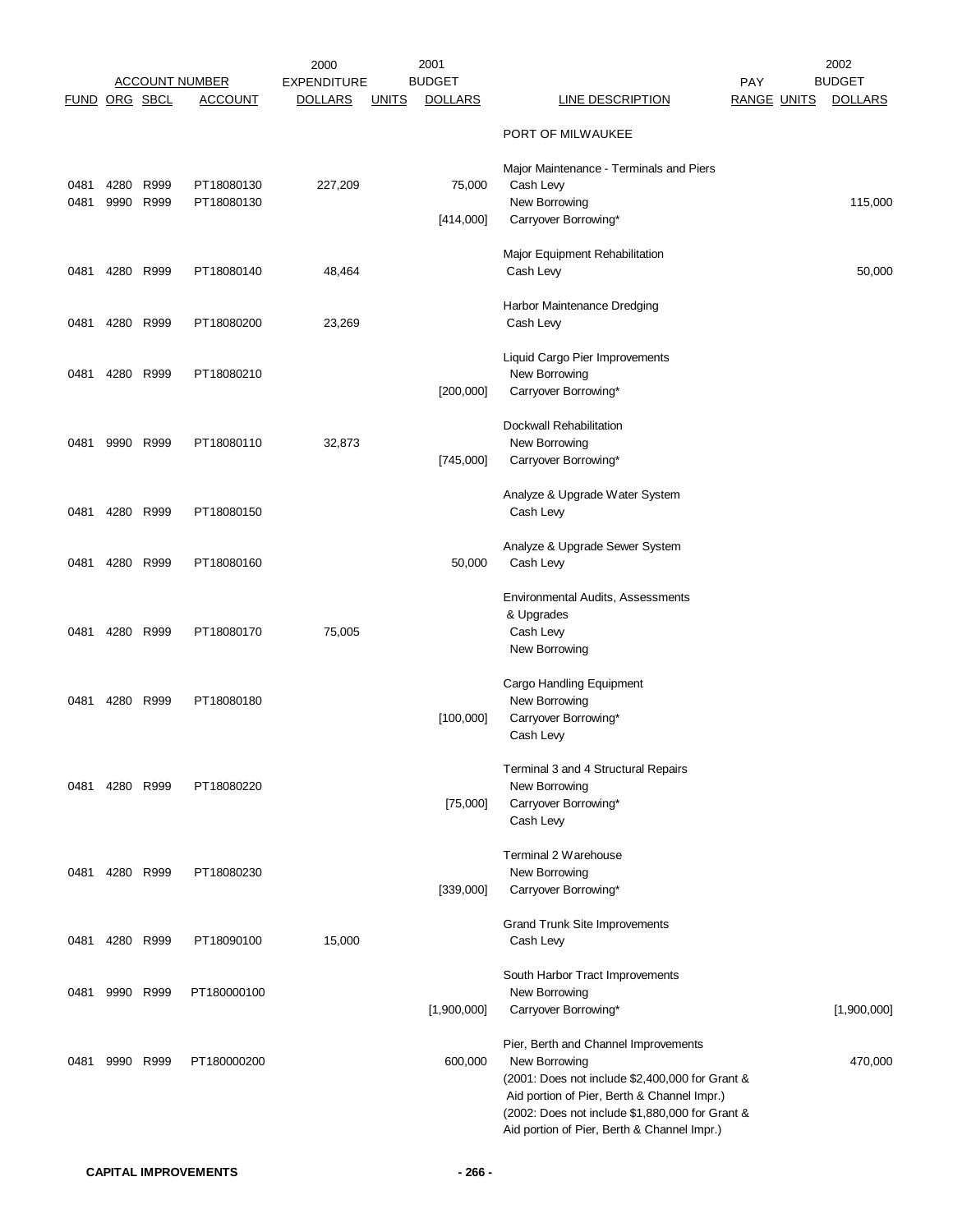|               |           |           | <b>ACCOUNT NUMBER</b> | 2000<br><b>EXPENDITURE</b> |              | 2001<br><b>BUDGET</b> |                                                                                                                                                                                                                                     | PAY                | 2002<br><b>BUDGET</b> |
|---------------|-----------|-----------|-----------------------|----------------------------|--------------|-----------------------|-------------------------------------------------------------------------------------------------------------------------------------------------------------------------------------------------------------------------------------|--------------------|-----------------------|
| FUND ORG SBCL |           |           | <b>ACCOUNT</b>        | <b>DOLLARS</b>             | <b>UNITS</b> | <b>DOLLARS</b>        | LINE DESCRIPTION                                                                                                                                                                                                                    | <b>RANGE UNITS</b> | <b>DOLLARS</b>        |
|               |           |           |                       |                            |              | [200,000]             | Carryover Borrowing*                                                                                                                                                                                                                |                    | [550,000]             |
| 0481          | 4280 R999 |           | PT180000300           |                            |              |                       | Demolish Dock Office<br>Cash Levy                                                                                                                                                                                                   |                    |                       |
| 0481          |           | 4280 R999 | PT180020100           |                            |              |                       | Resurface Road to West Side of Mooring Basin<br>Cash Levy                                                                                                                                                                           |                    | 50,000                |
| 0481          |           | 4280 R999 | PT180020200           |                            |              |                       | Rail Track & Service Improvements<br>Cash Levy                                                                                                                                                                                      |                    | 75,000                |
| 0481          |           | 4280 R999 | PT180020300           |                            |              |                       | Rail Track & Service Upgrades<br>Cash Levy<br>(2002: Does not include \$100,000 for Grant &<br>Aid portion of Rail Track & Svc Upgrades)                                                                                            |                    | 25,000                |
|               |           |           |                       |                            |              |                       | Water/Rail Transfer Facility<br>New Borrowing                                                                                                                                                                                       |                    |                       |
|               |           |           |                       |                            |              |                       | <b>Rehab Dockwall KK River Site</b><br>New Borrowing                                                                                                                                                                                |                    |                       |
|               |           |           |                       | 421,820                    |              | 725,000               | TOTAL PORT OF MILWAUKEE                                                                                                                                                                                                             |                    | 785,000               |
|               |           |           |                       |                            |              |                       | *Carryover Borrowing Amounts (Restatement of a prior years<br>unutilized borrowing authorization are included for information<br>and authorization purposes. Such amounts are excluded from<br>budget totals to avoid duplication.) |                    |                       |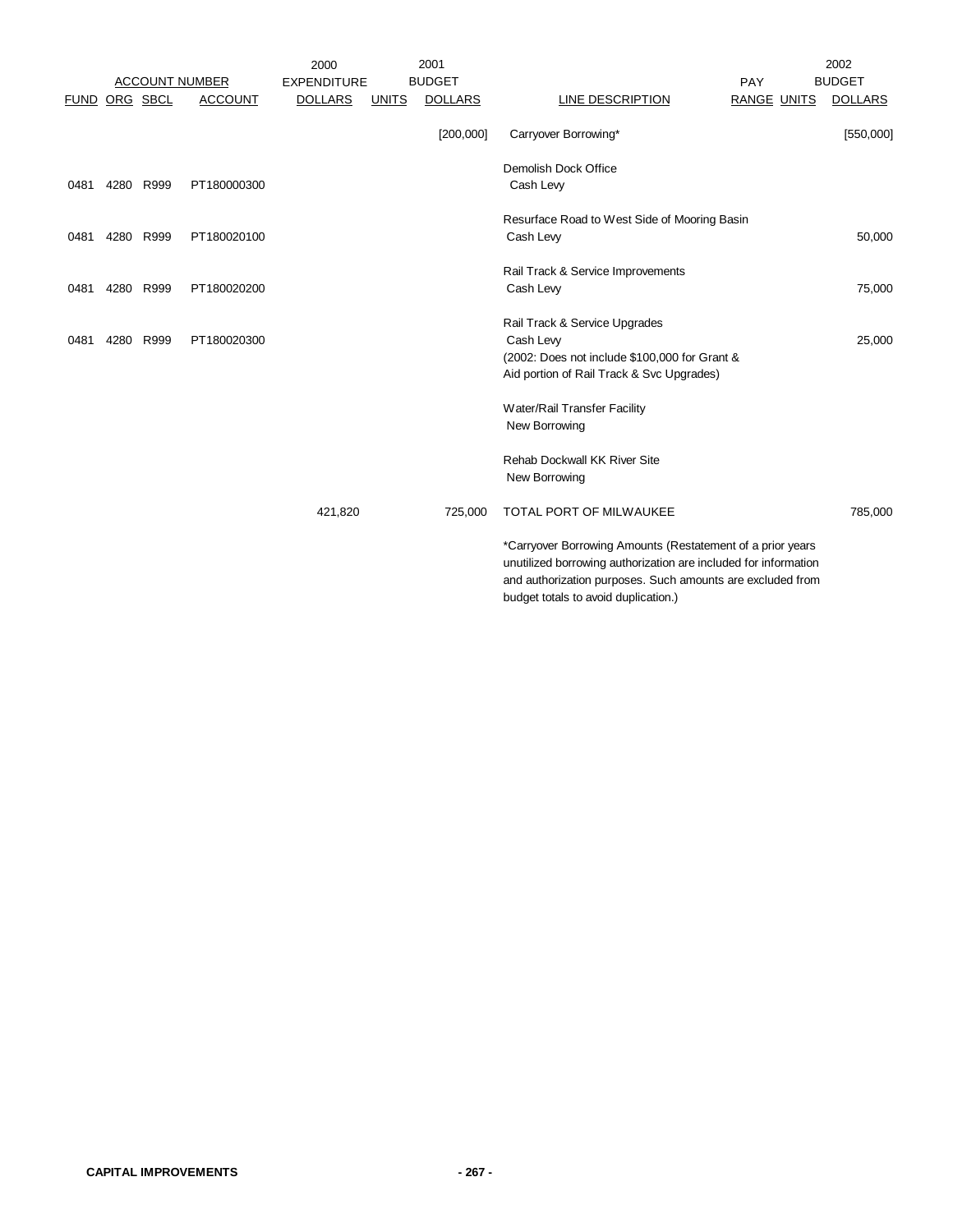|              |              |                       |                          | 2000               |              | 2001           |                                                                                                                                                                                                                                                                |                    | 2002           |
|--------------|--------------|-----------------------|--------------------------|--------------------|--------------|----------------|----------------------------------------------------------------------------------------------------------------------------------------------------------------------------------------------------------------------------------------------------------------|--------------------|----------------|
|              |              | <b>ACCOUNT NUMBER</b> |                          | <b>EXPENDITURE</b> |              | <b>BUDGET</b>  |                                                                                                                                                                                                                                                                | PAY                | <b>BUDGET</b>  |
| <u>FUND</u>  | ORG SBCL     |                       | <b>ACCOUNT</b>           | <b>DOLLARS</b>     | <b>UNITS</b> | <b>DOLLARS</b> | <b>LINE DESCRIPTION</b>                                                                                                                                                                                                                                        | <b>RANGE UNITS</b> | <b>DOLLARS</b> |
|              |              |                       |                          |                    |              |                | DEPARTMENT OF PUBLIC WORKS                                                                                                                                                                                                                                     |                    |                |
|              |              |                       |                          |                    |              |                | DPW-ADMINISTRATIVE SERVICES DIVISION                                                                                                                                                                                                                           |                    |                |
|              |              |                       |                          |                    |              |                | <b>Environmental Projects Fund</b>                                                                                                                                                                                                                             |                    |                |
| 0321         |              | 5010 R999             | BU150010000              | 66,755             |              | 100,000        | Cash Levy                                                                                                                                                                                                                                                      |                    |                |
|              |              |                       |                          |                    |              | [400,000]      | Carryover Borrowing*                                                                                                                                                                                                                                           |                    |                |
| 0333         | 9990         | R999                  | ST270020000              |                    |              | 500,000        | <b>Public Safety Communications</b><br>Cash Levy (1)<br>New Borrowing<br>(1) 2002 includes appropriation for employee<br>fringe benefits allocable to capital projects.<br>(Note: In 2001, \$113,932 is shifted from cash to<br>borrowing for PDAF adjustment) |                    | 621,000        |
| 0321<br>0321 | 5010<br>5010 | R999<br>R999          | BU11082300<br>BU11082300 | 293,440            |              | [450,000]      | College Avenue Landfill Closure<br>Cash Levy<br>New Borrowing<br>Carryover Borrowing*                                                                                                                                                                          |                    |                |
| 0321         | 5010         | R999                  | BU110021000              |                    |              |                | City Telephone Switch Replacement<br>New Borrowing                                                                                                                                                                                                             |                    | 5,000,000      |
|              |              |                       |                          | 360,195            |              | 600,000        | <b>TOTAL DPW-ADMINISTRATIVE SERVICES</b>                                                                                                                                                                                                                       |                    | 5,621,000      |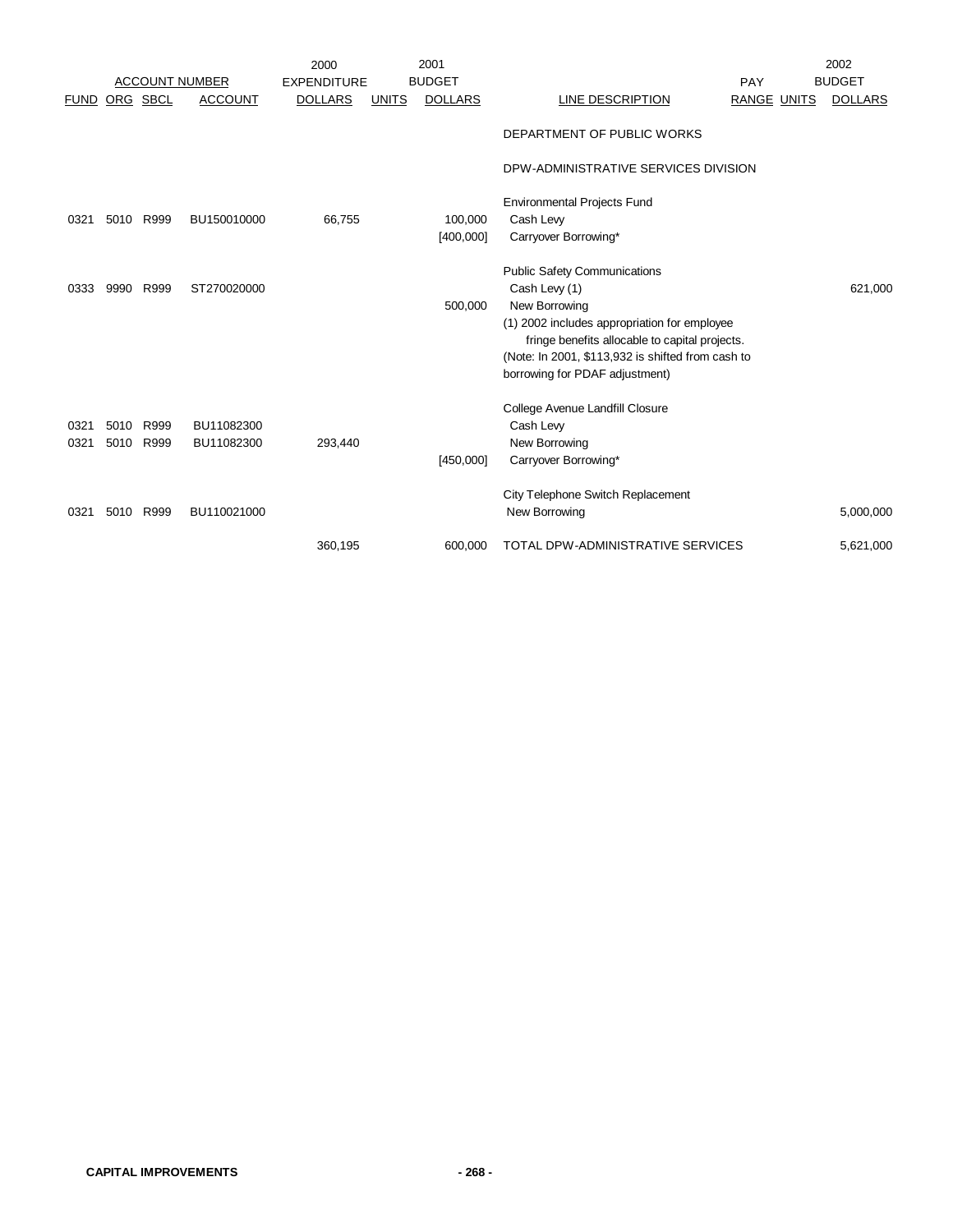|               |              |                       |                          | 2000               |              | 2001               |                                                                                                                                                     |                    | 2002           |
|---------------|--------------|-----------------------|--------------------------|--------------------|--------------|--------------------|-----------------------------------------------------------------------------------------------------------------------------------------------------|--------------------|----------------|
|               |              | <b>ACCOUNT NUMBER</b> |                          | <b>EXPENDITURE</b> |              | <b>BUDGET</b>      |                                                                                                                                                     | PAY                | <b>BUDGET</b>  |
| FUND ORG SBCL |              |                       | <b>ACCOUNT</b>           | <b>DOLLARS</b>     | <b>UNITS</b> | <b>DOLLARS</b>     | <b>LINE DESCRIPTION</b>                                                                                                                             | <b>RANGE UNITS</b> | <b>DOLLARS</b> |
|               |              |                       |                          |                    |              |                    | DPW-FORESTRY DIVISION                                                                                                                               |                    |                |
| 0315<br>0315  | 5010<br>9990 | R999<br>R999          | PR58180300<br>PR58180300 | 336,053            |              | 141,680<br>328,320 | Concealed Irrigation & General Landscaping/<br><b>City Boulevards</b><br>Cash Levy<br>New Borrowing<br>Carryover Borrowing*                         |                    |                |
|               |              |                       |                          |                    |              |                    | (Note: In 2001, \$328,320 is shifted from cash<br>to borrowing for PDAF adjustment.)                                                                |                    |                |
| 315           |              | 5010 R999             | PR58180100               | 575,601            |              | 498,000            | Planting Program-Trees, Shrubs, Evergreens -<br>Paving/Sidewalk Construction & Blvd Plantings<br>Cash Levy<br>New Borrowing<br>Carryover Borrowing* |                    |                |
|               |              |                       |                          |                    |              |                    | (Note: In 2001, \$261,333 is shifted from cash<br>to borrowing for PDAF adjustment.)                                                                |                    |                |
| 0321          |              | 5010 R999             | BU11086900               | 242,701            |              | [994,000]          | <b>Consolidation of District</b><br>Headquarters<br>New Borrowing<br>Carryover Borrowing*                                                           |                    |                |
| 0321          |              | 5010 R999             | BU11087000               | 9,112              |              |                    | South Headquarters Expansion<br>Cash Levy                                                                                                           |                    |                |
| 0321          | 5010         | R999                  | BU11087100               | 766                |              |                    | North Headquarters Modifications<br>Cash Levy                                                                                                       |                    |                |
|               |              |                       |                          | 1,164,233          |              | 968,000            | TOTAL DPW-FORESTRY DIVISION                                                                                                                         |                    |                |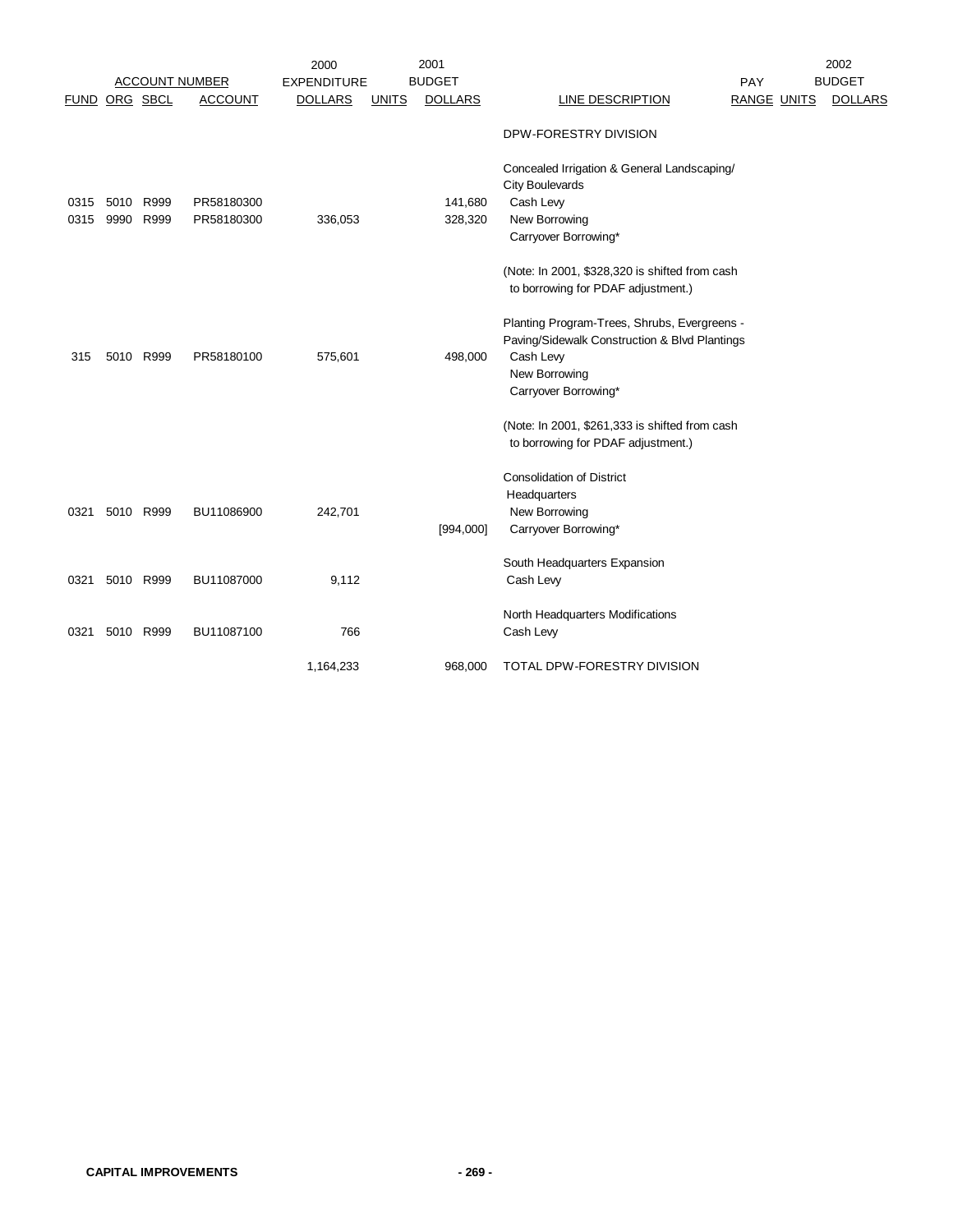|                |                |           |                       | 2000               |              | 2001           |                                                                                                | 2002           |
|----------------|----------------|-----------|-----------------------|--------------------|--------------|----------------|------------------------------------------------------------------------------------------------|----------------|
|                |                |           | <u>ACCOUNT NUMBER</u> | <b>EXPENDITURE</b> |              | <b>BUDGET</b>  | <b>PAY</b>                                                                                     | <b>BUDGET</b>  |
| FUND ORG SBCL  |                |           | <b>ACCOUNT</b>        | <b>DOLLARS</b>     | <u>UNITS</u> | <b>DOLLARS</b> | <b>LINE DESCRIPTION</b><br><b>RANGE UNITS</b>                                                  | <b>DOLLARS</b> |
|                |                |           |                       |                    |              |                | DPW-INFRASTRUCTURE SERVICES DIVISION                                                           |                |
|                |                |           |                       |                    |              |                | SEWER CONSTRUCTION                                                                             |                |
|                |                |           |                       |                    |              |                | Expansion of Capacity Sewer Program                                                            |                |
| 0327           |                | 9990 R999 | SW170020000           | 7,492,628          |              |                | at Various Locations (City-Wide)<br>New Borrowing                                              | 2,750,000      |
|                |                |           | SW170020000           |                    |              | 5,050,000      | Cash Levy (1)                                                                                  | 409,000        |
|                |                |           |                       | (40,028)           |              |                | Assessable                                                                                     |                |
|                |                |           |                       |                    |              | [13,292,000]   | Carryover Borrowing*                                                                           | [7,760,000]    |
|                |                |           |                       |                    |              | [1,556,745]    | Assessment Carryover*                                                                          |                |
|                |                |           |                       |                    |              |                | Other Revenue                                                                                  |                |
|                |                |           |                       |                    |              |                |                                                                                                |                |
|                |                |           |                       |                    |              |                | (1) 2002 includes appropriation for employee fringe                                            |                |
|                |                |           |                       |                    |              |                | benefits allocable to capital projects.                                                        |                |
|                |                |           |                       |                    |              |                | Sewers-Out of Program Developer                                                                |                |
|                |                |           |                       |                    |              |                | Financed                                                                                       |                |
| 0327           | 5010 R999      |           | SW172020000           | 375,158            |              | 500,000        | Developer Revenues                                                                             | 500,000        |
|                |                |           |                       |                    |              |                | Relief & Relay Sewers-Minor                                                                    |                |
|                |                |           |                       |                    |              |                | Construction and Improvement                                                                   |                |
|                |                |           |                       |                    |              |                | of Catch Basins & Appurtenances                                                                |                |
| 0327           |                | 9990 R999 | SW171000000           | 3,282,402          |              |                | New Borrowing                                                                                  |                |
|                |                |           |                       |                    |              |                | Carryover Borrowing*                                                                           |                |
|                |                |           |                       |                    |              |                | Cash Levy                                                                                      |                |
|                |                |           |                       |                    |              |                | Underground Manholes                                                                           |                |
| 0327           |                | 9990 R999 | SW 52390000           | 2,994              |              |                | New Borrowing                                                                                  |                |
|                |                |           |                       | 11,113,154         |              | 5,550,000      | TOTAL SEWER CONSTRUCTION                                                                       | 3,659,000      |
|                |                |           |                       |                    |              |                | <b>BRIDGE CONSTRUCTION</b>                                                                     |                |
|                |                |           |                       |                    |              |                |                                                                                                |                |
|                |                |           |                       |                    |              |                | <b>Bridge Design Construction Renovation</b>                                                   |                |
|                |                |           |                       |                    |              |                | and/or Removal (Purpose Account)                                                               |                |
| 0303           | 5010 R999      |           | BR100020000           |                    |              |                | Cash Levy (1)                                                                                  | 145,000        |
|                | 0303 9990 R999 |           | BR100020000           | 293,593            |              | 2,270,000      | New Borrowing                                                                                  | 1,971,000      |
|                |                |           |                       |                    |              | [9,788,000]    | Carryover Borrowing*                                                                           | [3,608,000]    |
| 0303 5010 R999 |                |           | BR100010000           |                    |              | 594,000        | <b>Other Revenues</b>                                                                          |                |
|                |                |           |                       |                    |              |                | (1) 2002 includes appropriation for employee fringe<br>benefits allocable to capital projects. |                |
|                |                |           |                       |                    |              |                |                                                                                                |                |
|                |                |           |                       | 293,593            |              | 2,864,000      | TOTAL BRIDGE CONSTRUCTION                                                                      | 2,116,000      |
|                |                |           |                       |                    |              |                | (2001: Does not include \$12,711,000                                                           |                |
|                |                |           |                       |                    |              |                | for Grant & Aid portion of the                                                                 |                |
|                |                |           |                       |                    |              |                | Bridge Program.)                                                                               |                |
|                |                |           |                       |                    |              |                | (2002: Does not include \$5,566,000)                                                           |                |
|                |                |           |                       |                    |              |                | for Grant & Aid portion of the                                                                 |                |
|                |                |           |                       |                    |              |                | Bridge Program.)                                                                               |                |
|                |                |           |                       |                    |              |                |                                                                                                |                |
|                |                |           |                       |                    |              |                | PAVING PROGRAM                                                                                 |                |
|                |                |           |                       |                    |              |                | A. Street Reconstruction-City Contribution to State and                                        |                |
|                |                |           |                       |                    |              |                | Federally Aided Projects-Including Land for R.O.W.                                             |                |
| 0330           | 5010 R999      |           | ST320020000           |                    |              | 1,740,910      | Assessable                                                                                     | 826,093        |
|                |                |           |                       |                    |              |                |                                                                                                |                |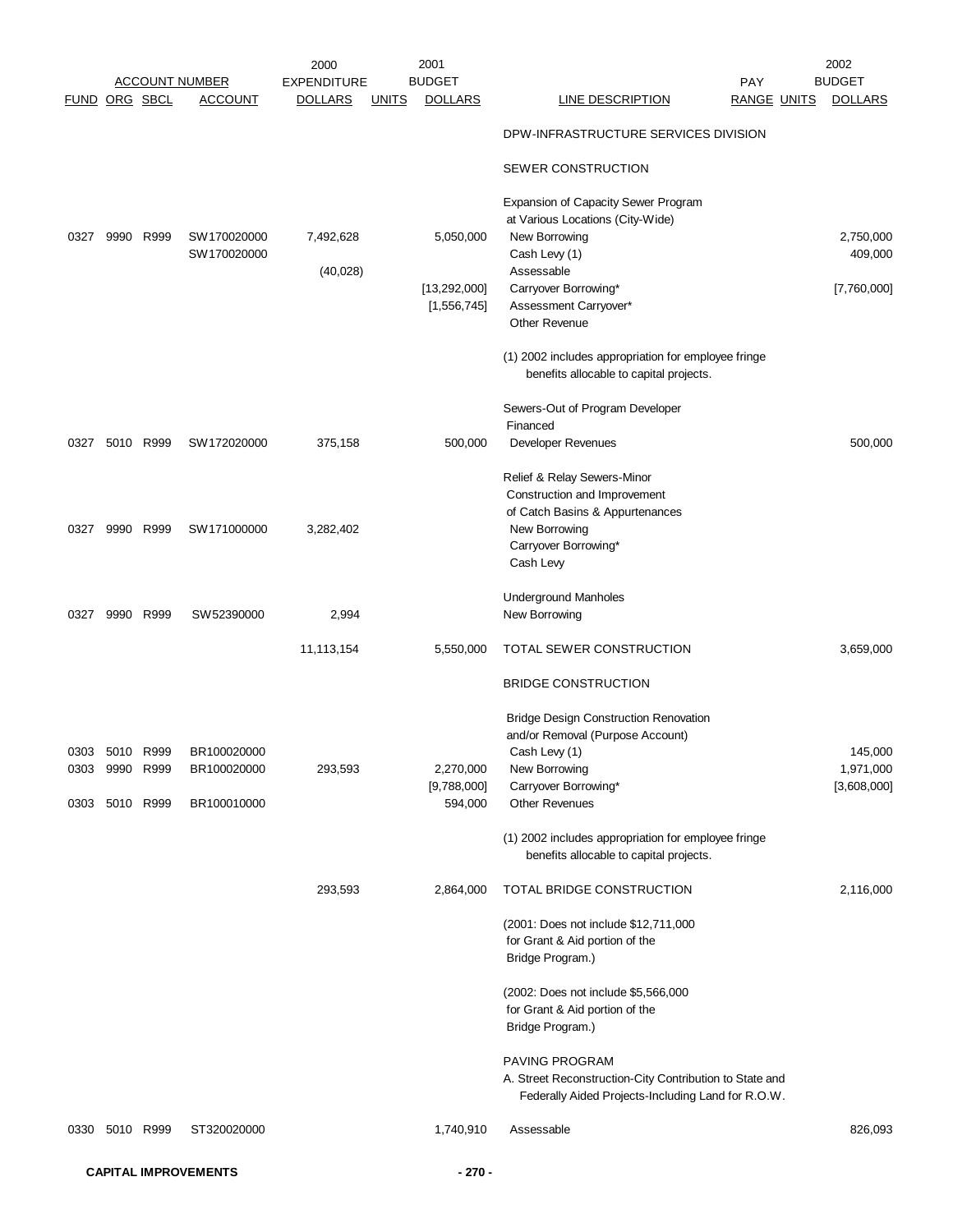|                      |                |                       | 2000               |              | 2001                     |                                                                                                                                  | 2002                       |
|----------------------|----------------|-----------------------|--------------------|--------------|--------------------------|----------------------------------------------------------------------------------------------------------------------------------|----------------------------|
|                      |                | <b>ACCOUNT NUMBER</b> | <b>EXPENDITURE</b> |              | <b>BUDGET</b>            | PAY                                                                                                                              | <b>BUDGET</b>              |
| <b>FUND ORG SBCL</b> |                | <b>ACCOUNT</b>        | <b>DOLLARS</b>     | <u>UNITS</u> | <b>DOLLARS</b>           | <b>LINE DESCRIPTION</b><br><b>RANGE UNITS</b>                                                                                    | <b>DOLLARS</b>             |
| 0333                 | 9990 R999      | ST320020000           | 1,600,533          |              | [2,423,462]<br>5,867,623 | Assessment Carryover*<br>New Borrowing                                                                                           | [3,043,571]<br>5,320,509   |
|                      |                |                       |                    |              | [10.433, 277]            | Carryover Borrowing*<br>Cash Levy                                                                                                | [7,850,900]                |
| 0333                 | 5010 R999      | ST320000000           | 4,047,389          |              |                          | <b>State Revenue</b>                                                                                                             |                            |
|                      |                |                       |                    |              |                          | (2001: Does not include \$33,076,518 for Grant & Aid<br>portion of State and Federally Aided Projects.)                          |                            |
|                      |                |                       |                    |              |                          | (2002: Does not include \$17,573,373 for Grant & Aid<br>portion of State and Federally Aided Projects.)                          |                            |
|                      |                |                       |                    |              |                          | TOTAL STREET CONSTRUCTION-CITY                                                                                                   |                            |
|                      |                |                       | 5,647,922          |              | 7,608,533                | <b>CONTRIBUTION TO AIDED PROJECTS</b><br>INCLUDING R.O.W.                                                                        | 6,146,602                  |
|                      |                |                       |                    |              |                          | <b>B. STREET RECONSTRUCTION OR</b><br>RESURFACING REGULAR CITY<br>PROGRAM-INCLUDING LAND FOR R.O.W.<br>(EXCLUDING URBAN RENEWAL) |                            |
| 0330                 | 5010 R999      | ST211020000           | 1,230,987          |              | 3,250,000                | Assessable                                                                                                                       | 1,125,000                  |
| 0333                 | 9990 R999      | ST211020000           | 5,698,412          |              | [2,336,401]<br>2,733,000 | Assessable Carryover*<br>New Borrowing                                                                                           | [5, 150, 000]<br>2,100,000 |
| 0333                 | 5010 R999      | ST211020000           |                    |              | [6, 506, 800]            | Carryover Borrowing*<br>Cash Levy (1)                                                                                            | 592,000                    |
|                      |                |                       |                    |              |                          | (1) 2002 includes appropriation for estimated employee<br>fringe benefits allocable to capital projects.                         |                            |
|                      |                |                       |                    |              |                          | (Note: In 2001, \$2,733,000 is shifted from cash<br>to borrowing for PDAF adjustment.)                                           |                            |
|                      |                |                       |                    |              |                          | (2001 does not include \$17,000 for street<br>improvements funded through CDBG.)                                                 |                            |
|                      |                |                       |                    |              |                          | (Note: In 2002, \$2,100,000 is shifted from cash<br>to borrowing for PDAF adjustment.)                                           |                            |
|                      |                |                       |                    |              |                          | (2002 does not include \$150,000 for street<br>improvements funded through CDBG.)                                                |                            |
|                      |                |                       |                    |              |                          | TOTAL STREET RECONSTRUCTION OR<br>RESURFACING-REGULAR CITY PROGRAM<br>INCLUDING LAND FOR R.O.W.                                  |                            |
|                      |                |                       | 6,929,399          |              | 5,983,000                | (EXCLUDING URBAN RENEWAL)                                                                                                        | 3,817,000                  |
|                      |                |                       |                    |              |                          | C. ALLEY RECONSTRUCTION PROGRAM                                                                                                  |                            |
|                      | 0330 5010 R999 | ST212020000           | 875,026            |              | 2,016,000                | Assessable                                                                                                                       | 300,000                    |
| 0333                 | 9990 R999      | ST212020000           | 1,272,222          |              | [2, 194, 940]<br>224,000 | Assessable Carryover*<br>New Borrowing                                                                                           | [3,366,000]<br>1,000,000   |
|                      | 0333 5010 R999 | ST212020000           |                    |              | [1,250,000]              | Carryover Borrowing*<br>Cash Levy (1)                                                                                            | [224,000]<br>179,000       |
|                      |                |                       |                    |              |                          | (1) 2002 includes appropriation for estimated employee<br>fringe benefits allocable to capital projects.                         |                            |
|                      |                |                       |                    |              |                          | (Note: In 2001, \$224,000 is shifted from cash                                                                                   |                            |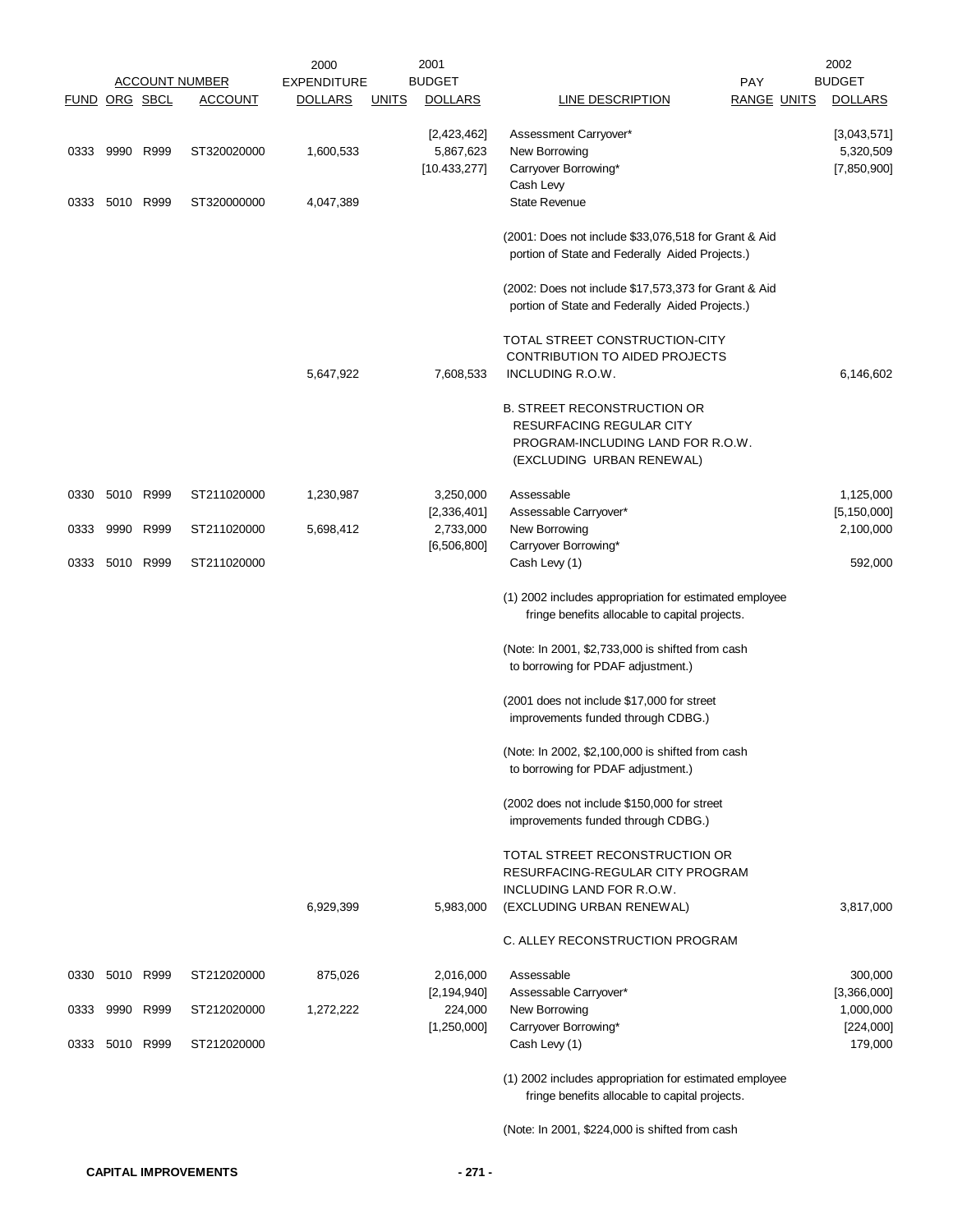|      |           |                      |                       | 2000               | 2001                           |                                                                                                          | 2002           |
|------|-----------|----------------------|-----------------------|--------------------|--------------------------------|----------------------------------------------------------------------------------------------------------|----------------|
|      |           |                      | <b>ACCOUNT NUMBER</b> | <b>EXPENDITURE</b> | <b>BUDGET</b>                  | PAY                                                                                                      | <b>BUDGET</b>  |
|      |           | <b>FUND ORG SBCL</b> | <u>ACCOUNT</u>        | <b>DOLLARS</b>     | <b>DOLLARS</b><br><b>UNITS</b> | <b>RANGE UNITS</b><br><b>LINE DESCRIPTION</b>                                                            | <b>DOLLARS</b> |
|      |           |                      |                       |                    |                                | to borrowing for PDAF adjustment)                                                                        |                |
|      |           |                      |                       |                    |                                | (Note: In 2002, \$1,000,000 is shifted from cash<br>to borrowing for PDAF adjustment)                    |                |
|      |           |                      |                       | 2,147,248          | 2,240,000                      | TOTAL ALLEY RECONSTRUCTION PROGRAM                                                                       | 1,479,000      |
|      |           |                      |                       |                    |                                | D. NEW STREET CONSTRUCTION PROGRAM<br>INCLUDING LAND FOR R.O.W.                                          |                |
| 0330 | 5010 R999 |                      | ST210020000           | 164,966            |                                | Assessable                                                                                               | 200,000        |
|      |           |                      |                       |                    | [408, 021]                     | Assessable Carryover*                                                                                    | [100,000]      |
| 0333 | 9990      | R999                 | ST210020000           | 793,583            | 435,000                        | New Borrowing                                                                                            | 600,000        |
|      |           |                      |                       |                    | [1,355,000]                    | Carryover Borrowing*                                                                                     | [709,000]      |
| 0333 | 5010      | R999                 | ST210020000           |                    |                                | Cash Levy (1)                                                                                            | 51,000         |
| 0333 | 5010      | R999                 | ST210020000           | 415,285            | 400,000                        | Developer Revenues                                                                                       | 400,000        |
|      |           |                      |                       |                    |                                | Carryover Developer Revenues                                                                             |                |
|      |           |                      |                       |                    |                                | (1) 2002 includes appropriation for estimated employee<br>fringe benefits allocable to capital projects. |                |
|      |           |                      |                       |                    |                                | TOTAL NEW STREET CONSTRUCTION                                                                            |                |
|      |           |                      |                       | 1,373,834          |                                | PROGRAM-INCLUDING LAND FOR R.O.W.                                                                        |                |
|      |           |                      |                       |                    | 835,000                        |                                                                                                          | 1,251,000      |
|      |           |                      |                       |                    |                                | E. ADA Compliance - Curb Ramps                                                                           |                |
| 0333 |           | 5010 R999            | ST2138000             |                    |                                | New Borrowing                                                                                            |                |
|      |           |                      |                       |                    | [60,000]                       | Carryover Borrowing*                                                                                     |                |
|      |           |                      |                       |                    |                                |                                                                                                          |                |
|      |           |                      |                       |                    |                                | SUMMARY OF STREET CONSTRUCTION PROG.<br>(A,B,C,D,E) (EXCLUDING URBAN RENEWAL)                            |                |
|      |           |                      |                       |                    |                                | Carryover Developer Revenues-Total                                                                       |                |
|      |           |                      |                       |                    |                                | Assessable - Total                                                                                       |                |
|      |           |                      |                       | 2,270,979          | 7,006,910                      | Assessment Carryover*-Total                                                                              | 2,451,093      |
|      |           |                      |                       |                    | [7,362,823]<br>400,000         |                                                                                                          | [11,659,571]   |
|      |           |                      |                       | 4,462,674          |                                | Cash Revenues-Total                                                                                      | 400,000        |
|      |           |                      |                       | 9,364,750          | 9,259,623                      | New Borrowing-Streets                                                                                    | 9,020,509      |
|      |           |                      |                       |                    | [19,605,077]                   | Carryover Borrowing*-Total                                                                               | [8,783,900]    |
|      |           |                      |                       |                    |                                | Cash Levy-Total                                                                                          | 822,000        |
|      |           |                      |                       |                    |                                | (A,B,C,D,E) (EXCLUDING URBAN RENEWAL)                                                                    |                |
|      |           |                      |                       |                    |                                | (INCLUDING LAND FOR R.O.W.)                                                                              |                |
|      |           |                      |                       | 16,098,403         | 16,666,533                     | TOTAL STREET CONSTRUCTION PROGRAM                                                                        | 12,693,602     |
|      |           |                      |                       |                    |                                | Street Improvements-Sidewalk,                                                                            |                |
|      |           |                      |                       |                    |                                | Driveway Curb and Gutter -                                                                               |                |
|      |           |                      |                       |                    |                                | Replacement**                                                                                            |                |
| 0333 | 9990      | R999                 | ST230020000           | 720,056            | 450,000                        | New Borrowing                                                                                            | 450,000        |
| 0330 |           | 5010 R999            | ST230020000           | 742,475            | 1,050,000                      | Assessable                                                                                               | 1,265,000      |
|      |           |                      |                       |                    | [2,345,071]                    | Assessable Carryover*                                                                                    | [3,410,500]    |
| 0333 |           | 5010 R999            | ST230020000           |                    |                                | Cash Levy (1)                                                                                            | 135,000        |
|      |           |                      |                       |                    | [999, 500]                     | Carryover Borrowing*                                                                                     |                |
|      |           |                      |                       |                    |                                |                                                                                                          |                |
|      |           |                      |                       |                    |                                | (1) 2002 includes appropriation for estimated employee<br>fringe benefits allocable to capital projects. |                |
|      |           |                      |                       |                    |                                |                                                                                                          |                |
|      |           |                      |                       |                    |                                | (Note: In 2001, \$450,000 is shifted from cash<br>to borrowing for PDAF adjustment)                      |                |
|      |           |                      |                       |                    |                                | (Note: In 2002, \$450,000 is shifted from cash                                                           |                |
|      |           |                      |                       |                    |                                |                                                                                                          |                |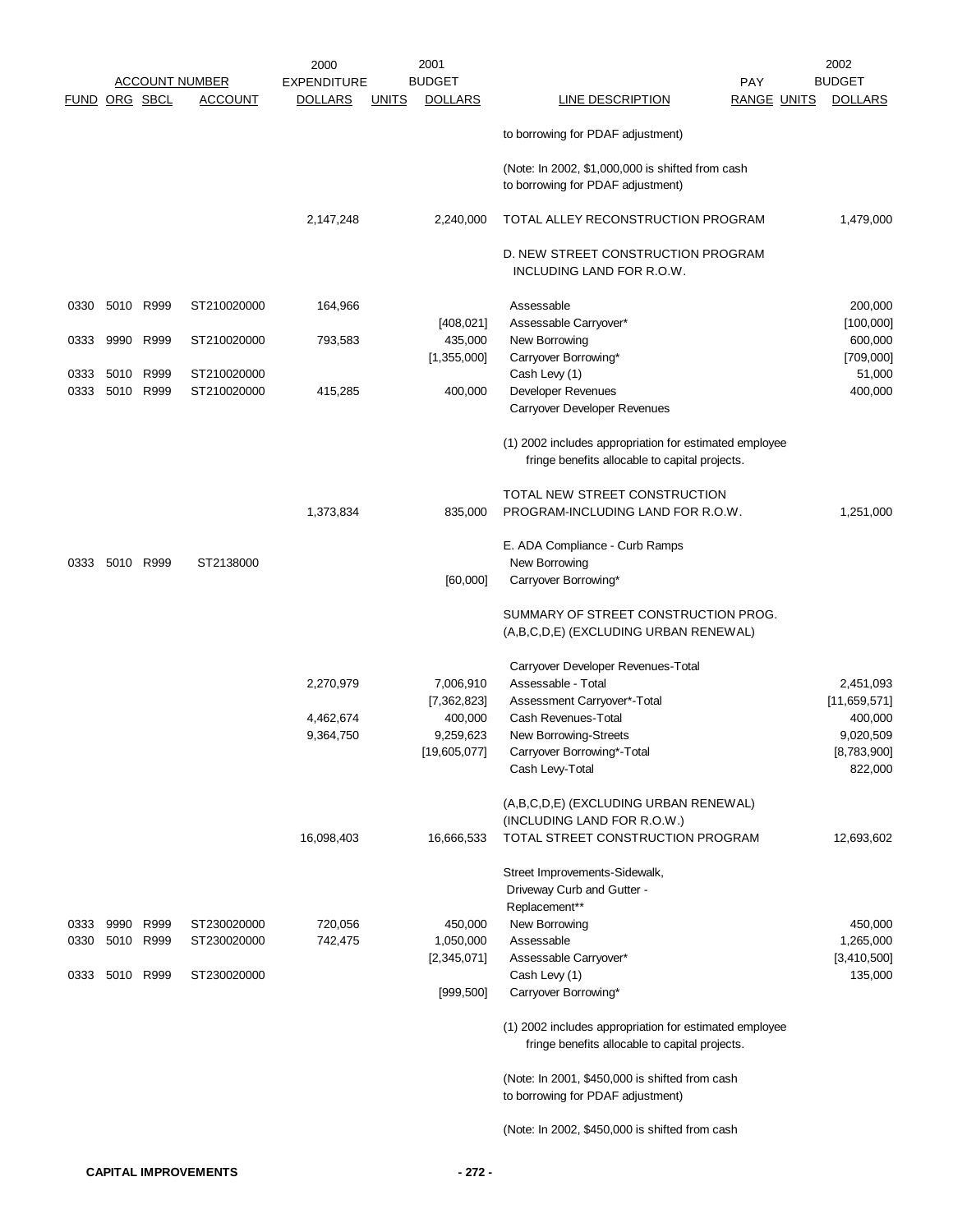|                      |           |                       |                | 2000               |              | 2001           |                                                                                                                                            | 2002           |
|----------------------|-----------|-----------------------|----------------|--------------------|--------------|----------------|--------------------------------------------------------------------------------------------------------------------------------------------|----------------|
|                      |           | <b>ACCOUNT NUMBER</b> |                | <b>EXPENDITURE</b> |              | <b>BUDGET</b>  | PAY                                                                                                                                        | <b>BUDGET</b>  |
| <b>FUND ORG SBCL</b> |           |                       | <b>ACCOUNT</b> | <b>DOLLARS</b>     | <u>UNITS</u> | <b>DOLLARS</b> | <b>LINE DESCRIPTION</b><br><b>RANGE UNITS</b>                                                                                              | <b>DOLLARS</b> |
|                      |           |                       |                |                    |              |                | to borrowing for PDAF adjustment)                                                                                                          |                |
|                      |           |                       |                |                    |              |                | It is the intent of the Common Council that work done under this<br>$***$<br>program be performed by City employees on a "phase-in" basis. |                |
|                      |           |                       |                |                    |              |                | Street Improvements-Street Lighting                                                                                                        |                |
| 0333                 | 9990      | R999                  | ST240020000    | 3,912,269          |              | 4,500,000      | New Borrowing                                                                                                                              | 4,500,000      |
| 0333                 | 5010 R999 |                       | ST240020000    |                    |              |                | Cash Levy (1)                                                                                                                              | 984,000        |
| 0330                 |           | 5010 R999             | ST240020000    |                    |              | 500,000        | Assessable                                                                                                                                 | 1,220,000      |
|                      |           |                       |                |                    |              | [8,317,500]    | Carryover Borrowing*                                                                                                                       | [5, 141, 300]  |
|                      |           |                       |                |                    |              |                | Developer Revenues                                                                                                                         |                |
|                      |           |                       |                |                    |              | [901, 014]     | Assessable Carryover*                                                                                                                      | [1,500,000]    |
|                      |           |                       |                |                    |              |                | (1) 2002 includes appropriation for estimated employee<br>fringe benefits allocable to capital projects.                                   |                |
|                      |           |                       |                |                    |              |                | (Note: In 2001, \$2,589,799 is shifted from cash to<br>borrowing for PDAF adjustment.)                                                     |                |
|                      |           |                       |                |                    |              |                | (Note: In 2002, \$2,745,005 is shifted from cash to<br>borrowing for PDAF adjustment.)                                                     |                |
|                      |           |                       |                |                    |              |                | Street Improvements-Traffic Control                                                                                                        |                |
|                      |           |                       |                |                    |              |                | <b>Facilities</b>                                                                                                                          |                |
| 0333                 | 9990      | R999                  | ST220020000    | 695,959            |              | 540,000        | New Borrowing                                                                                                                              | 41,995         |
| 0333                 |           | 5010 R999             | ST220020000    |                    |              |                | Cash Levy (1)                                                                                                                              | 635,005        |
|                      |           |                       |                |                    |              | [485,000]      | Carryover Borrowing*                                                                                                                       |                |
|                      |           |                       |                |                    |              |                | (1) 2002 includes \$132,000 appropriation for estimated employee<br>fringe benefits allocable to capital projects.                         |                |
|                      |           |                       |                |                    |              |                |                                                                                                                                            |                |
|                      |           |                       |                |                    |              |                | (Note: In 2001, \$540,000 is shifted from cash to                                                                                          |                |
|                      |           |                       |                |                    |              |                | borrowing for PDAF adjustment.)                                                                                                            |                |
|                      |           |                       |                |                    |              |                | (Note: In 2002, \$41,995 is shifted from cash to                                                                                           |                |
|                      |           |                       |                |                    |              |                | borrowing for PDAF adjustment.)                                                                                                            |                |
| 0321                 |           | 5010 R999             | BU11082800     | 41,795             |              |                | Water Pollution Prevention Project - Asphalt Plant<br>Cash Levy                                                                            |                |
|                      |           |                       |                |                    |              |                |                                                                                                                                            |                |
|                      |           |                       |                |                    |              |                | Traser Yard - Parking & Storage Facility                                                                                                   |                |
| 0321                 |           | 5010 R999             | BU11083100     |                    |              |                | New Borrowing                                                                                                                              |                |
|                      |           |                       |                |                    |              |                | Cash Levy                                                                                                                                  |                |
|                      |           |                       |                |                    |              |                | Cash Revenues                                                                                                                              |                |
|                      |           |                       |                |                    |              | [388, 750]     | Carryover Borrowing*                                                                                                                       | [313,500]      |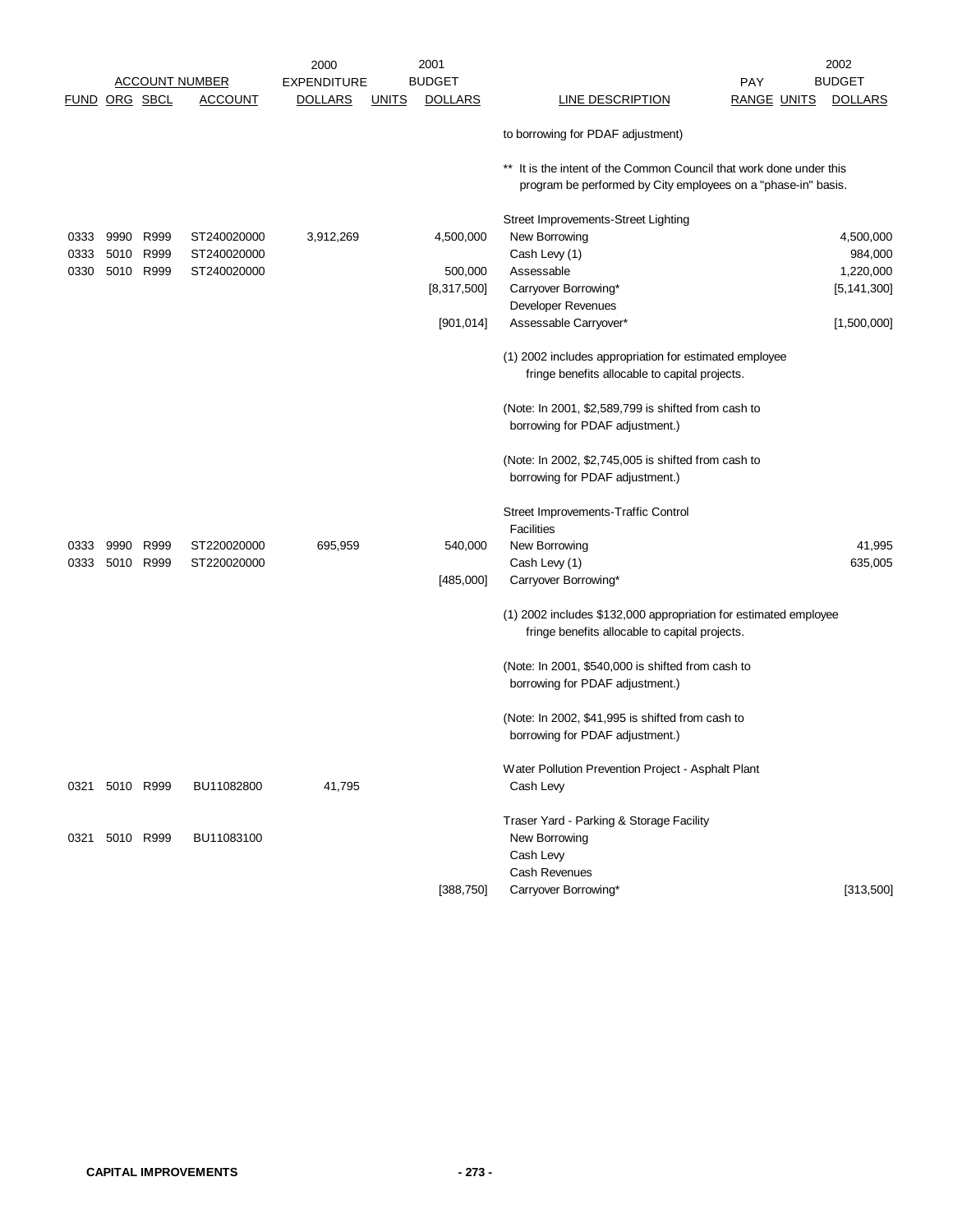|                      |                        |                        |                            | 2000               | 2001                           |                                                                                                          | 2002                                 |
|----------------------|------------------------|------------------------|----------------------------|--------------------|--------------------------------|----------------------------------------------------------------------------------------------------------|--------------------------------------|
|                      |                        |                        | <b>ACCOUNT NUMBER</b>      | <b>EXPENDITURE</b> | <b>BUDGET</b>                  | PAY                                                                                                      | <b>BUDGET</b>                        |
| <b>FUND ORG SBCL</b> |                        |                        | <b>ACCOUNT</b>             | <b>DOLLARS</b>     | <b>DOLLARS</b><br><b>UNITS</b> | <b>LINE DESCRIPTION</b>                                                                                  | <b>RANGE UNITS</b><br><b>DOLLARS</b> |
|                      |                        |                        |                            |                    |                                | (2001: Does not include \$232,500<br>for Grant & Aid portion)                                            |                                      |
| 0321                 |                        | 5010 R999              | BU11090900                 | 15,812             |                                | Security Access at 64th & Florist<br>Cash Levy                                                           |                                      |
| 0321                 |                        | 5010 R999              | BU110010700                |                    | 33,000                         | Air Conditioning - Canal Street<br>Cash Levy                                                             |                                      |
| 0321                 |                        | 5010 R999              | BU11091000                 | 68,367             |                                | Boiler Replacement - Asphalt Plant<br>Cash Levy                                                          |                                      |
| 0333                 | 5010 R999              |                        | ST523010100                |                    | 40,000                         | Cambridge/Bartlett/Kane intersection<br>Cash Levy                                                        |                                      |
|                      |                        |                        |                            |                    |                                | Street Improvements-Underground<br>Conduit & Manholes                                                    |                                      |
| 0333<br>0333         |                        | 9990 R999<br>5010 R999 | ST280020000<br>ST280020000 | 321,069            | 250,000<br>[122,000]           | New Borrowing<br>Cash Levy (1)<br>Carryover Borrowing*                                                   | 500,000<br>39,000                    |
|                      |                        |                        |                            |                    |                                | (1) 2002 includes appropriation for estimated employee<br>fringe benefits allocable to capital projects. |                                      |
|                      |                        |                        |                            |                    |                                | (Note: In 2001, \$250,000 is shifted from cash to<br>borrowing for PDAF adjustment.)                     |                                      |
|                      |                        |                        |                            |                    |                                | (Note: In 2002, \$500,000 is shifted from cash to<br>borrowing for PDAF adjustment.)                     |                                      |
|                      |                        |                        |                            |                    |                                | Traffic Flow Improvements/Emergency<br>Response Management                                               |                                      |
| 0333<br>0333         | 9990<br>5010 R999      | R999                   | ST52380200<br>ST52380200   | 35,076             | 147,000                        | New Borrowing<br>Cash Levy<br>Carryover Borrowing*                                                       | 147,000                              |
|                      |                        |                        |                            |                    |                                | Underground Electrical Manholes<br><b>Reconstruction Program</b>                                         |                                      |
| 0333<br>0333         |                        | 5010 R999<br>9990 R999 | ST285020000<br>ST285020000 | 130,621            | 200,000                        | Cash Levy (1)<br>New Borrowing                                                                           | 21,000<br>200,000                    |
|                      |                        |                        |                            |                    | [400,000]                      | Carryover Borrowing*                                                                                     | [200,000]                            |
|                      |                        |                        |                            |                    |                                | (1) 2002 includes appropriation for estimated employee<br>fringe benefits allocable to capital projects. |                                      |
| 0330                 | 5010 R999              |                        | ST523000100                |                    |                                | E. North Avenue Paving Project<br>Assessable                                                             |                                      |
| 0333<br>0333         | 5010 R999<br>9990 R999 |                        | ST523000100<br>ST523000100 | 86,937             |                                | Assessable Carryover<br>Cash Revenue<br>New Borrowing                                                    | [29,750]                             |
|                      |                        |                        |                            |                    | [102, 750]                     | Carryover Borrowing*<br>Major Capital Equipment                                                          |                                      |
| 0321                 |                        | 5010 R999              | BU110021100                |                    |                                | Cash Levy<br>(The 2002 budgeted funds will purchase one<br>directional boring machine.)                  | 100,000                              |
|                      |                        |                        |                            |                    |                                | Other Experience                                                                                         |                                      |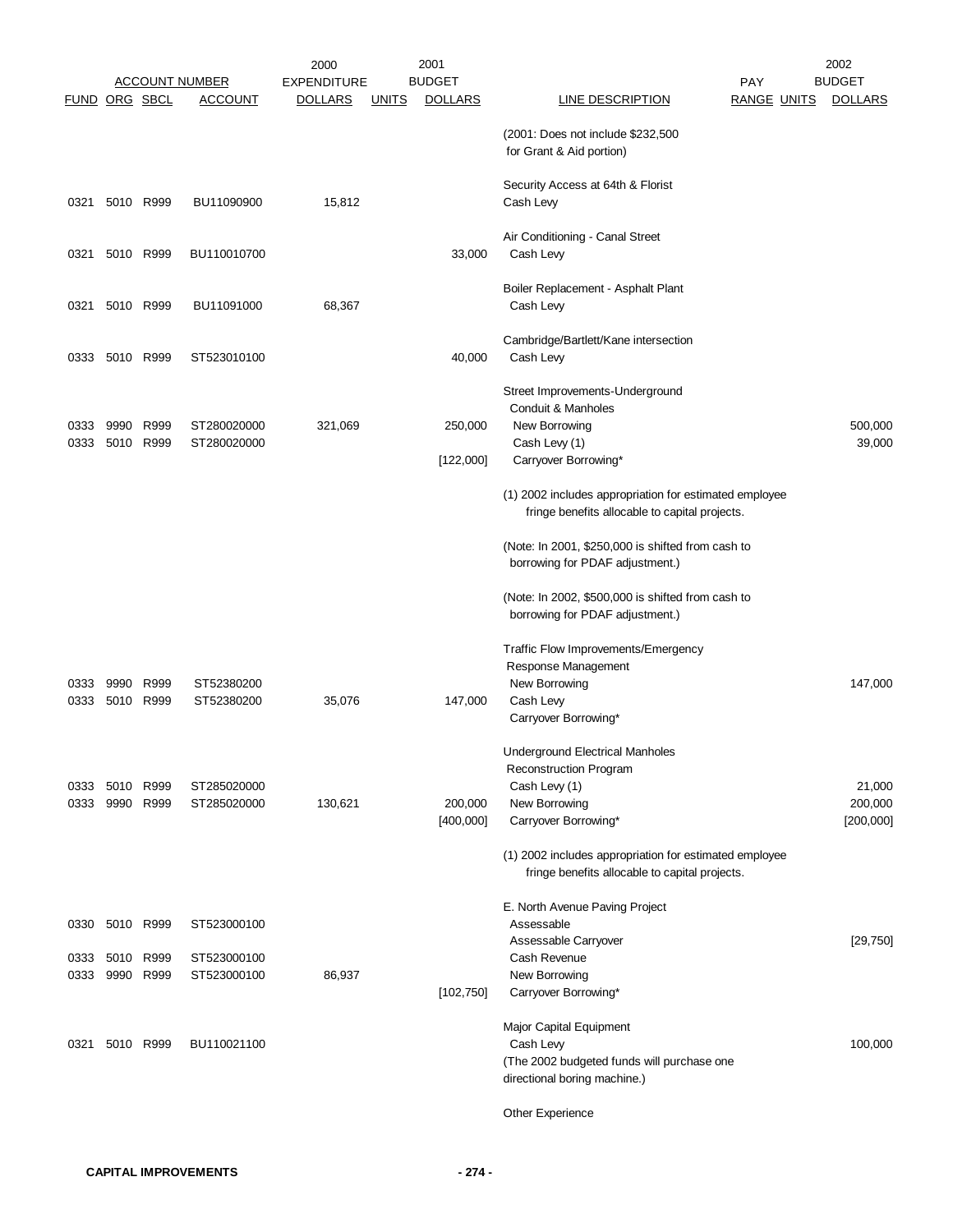|               |                |                | 2000           |              | 2001           |                                          |             | 2002           |
|---------------|----------------|----------------|----------------|--------------|----------------|------------------------------------------|-------------|----------------|
|               | ACCOUNT NUMBER |                | EXPENDITURE    |              | <b>BUDGET</b>  |                                          | PAY         | <b>BUDGET</b>  |
| FUND ORG SBCL |                | <b>ACCOUNT</b> | <b>DOLLARS</b> | <b>UNITS</b> | <b>DOLLARS</b> | LINE DESCRIPTION                         | RANGE UNITS | <b>DOLLARS</b> |
|               |                |                | 34,275,586     |              | 32.790.533     | TOTAL - DPW-INFRASTRUCTURE SERVICES DIV. |             | 28,706,602     |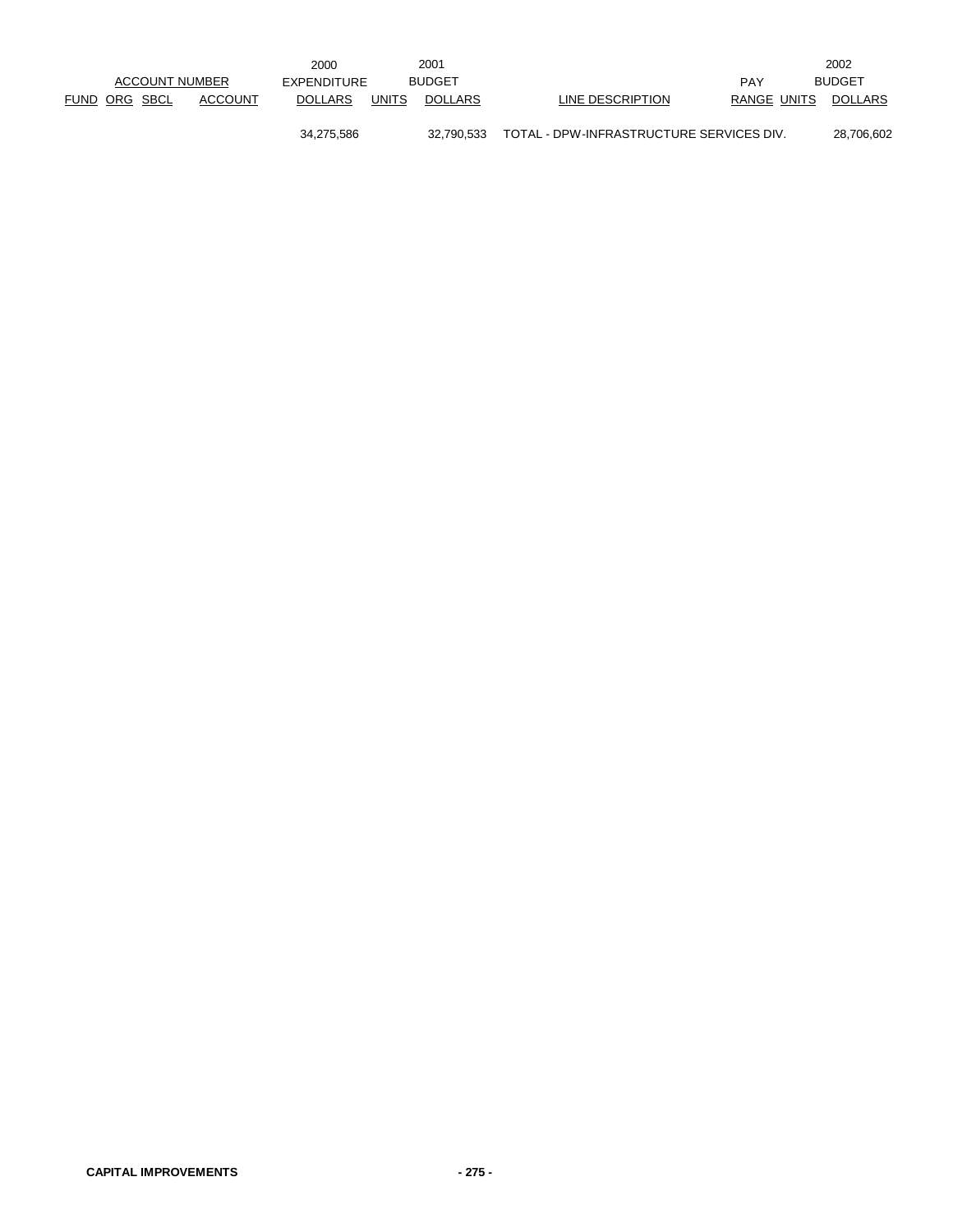|      |      |                       |                | 2000               |              | 2001                    |                                                                                                                     |                    | 2002           |
|------|------|-----------------------|----------------|--------------------|--------------|-------------------------|---------------------------------------------------------------------------------------------------------------------|--------------------|----------------|
|      |      | <b>ACCOUNT NUMBER</b> |                | <b>EXPENDITURE</b> |              | <b>BUDGET</b>           |                                                                                                                     | <b>PAY</b>         | <b>BUDGET</b>  |
| FUND |      | ORG SBCL              | <b>ACCOUNT</b> | <b>DOLLARS</b>     | <b>UNITS</b> | <b>DOLLARS</b>          | LINE DESCRIPTION                                                                                                    | <b>RANGE UNITS</b> | <b>DOLLARS</b> |
|      |      |                       |                |                    |              |                         | DPW-SANITATION                                                                                                      |                    |                |
| 0321 |      | 5010 R999             | BU11086300     | 13,243             |              |                         | Transfer Station and Self-Help-North and South<br>New Borrowing<br>Carryover Borrowing*                             |                    |                |
| 0321 |      | 5010 R999             | BU11086400     | 383                |              |                         | Salt Dome Construction & Yard Modifications -<br>South District I<br>New Borrowing<br>Carryover Borrowing*          |                    |                |
| 0321 | 5010 | R999                  | BU11086500     |                    |              | [450,000]               | N. District I - 6732 N. Industrial Rd<br>Joint Headquarters Reconstruction<br>New Borrowing<br>Carryover Borrowing* |                    |                |
| 0321 |      | 5010 R999             | BU11086600     | 11,000             |              |                         | MRF Overhead Door Replacement<br>Cash Levy                                                                          |                    |                |
| 0321 | 9990 | R999                  | BU11091100     | 28,006             |              | 1,587,000<br>[662, 500] | Sanitation Hdq Modification - Various Sites<br>New Borrowing<br>Carryover Borrowing*                                |                    |                |
|      |      |                       |                | 52,632             |              | 1,587,000               | TOTAL-DPW-SANITATION                                                                                                |                    |                |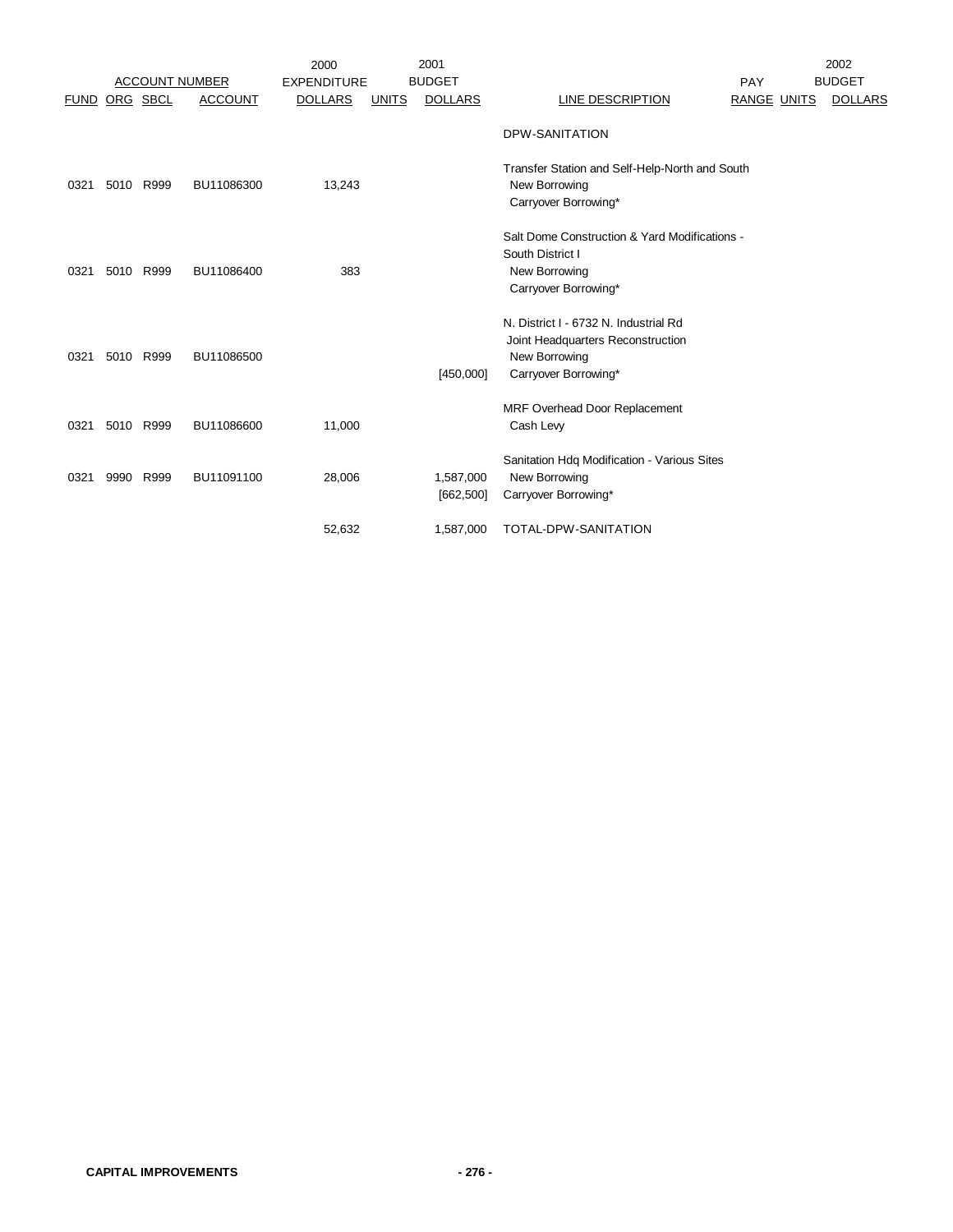|                      |                |           |                       | 2000               | 2001                           |                                                                 |                    | 2002           |
|----------------------|----------------|-----------|-----------------------|--------------------|--------------------------------|-----------------------------------------------------------------|--------------------|----------------|
|                      |                |           | <b>ACCOUNT NUMBER</b> | <b>EXPENDITURE</b> | <b>BUDGET</b>                  |                                                                 | <b>PAY</b>         | <b>BUDGET</b>  |
| <b>FUND ORG SBCL</b> |                |           | <b>ACCOUNT</b>        | <u>DOLLARS</u>     | <b>DOLLARS</b><br><b>UNITS</b> | <b>LINE DESCRIPTION</b>                                         | <u>RANGE UNITS</u> | <b>DOLLARS</b> |
|                      |                |           |                       |                    |                                | DPW-BUILDINGS AND FLEET DIVISION                                |                    |                |
|                      |                |           |                       |                    |                                |                                                                 |                    |                |
| 0321                 |                | 5010 R999 | BU11085700            | 17,200             |                                | Ventilation Improvements<br>Cash Levy                           |                    |                |
|                      |                |           |                       |                    |                                |                                                                 |                    |                |
|                      |                |           |                       |                    |                                | Asbestos Abatement Program                                      |                    |                |
| 0321                 |                | 5010 R999 | BU11083700            |                    |                                | New Borrowing                                                   |                    |                |
|                      |                |           |                       |                    |                                | Carryover Borrowing*<br>Cash Levy                               |                    |                |
|                      |                |           |                       |                    |                                |                                                                 |                    |                |
|                      |                |           |                       |                    |                                | Boiler Replacement - Various Locations                          |                    |                |
| 0321                 |                | 5010 R999 | BU11084600            |                    |                                | Cash Levy                                                       |                    |                |
|                      |                |           |                       |                    |                                | New Borrowing                                                   |                    |                |
|                      |                |           |                       |                    | [47,000]                       | Carryover Borrowing*                                            |                    |                |
|                      |                |           |                       |                    |                                | Interim Reorganizational Alterations                            |                    |                |
| 0321                 |                | 5010 R999 | BU11084100            | 130,942            |                                | Cash Levy                                                       |                    |                |
|                      |                |           |                       |                    |                                | City Hall Complex Mechanical Systems                            |                    |                |
|                      |                |           |                       |                    |                                | Upgrade                                                         |                    |                |
| 0321                 |                | 5010 R999 | BU11084200            | 4,075              |                                | Cash Levy                                                       |                    |                |
|                      |                |           |                       |                    |                                | New Borrowing                                                   |                    |                |
|                      |                |           |                       |                    | [3,000]                        | Carryover Borrowing*                                            |                    |                |
|                      |                |           |                       |                    |                                | City Hall Complex Remodeling                                    |                    |                |
| 0321                 |                | 9990 R999 | BU11083900            | 705,819            | 750,000                        | New Borrowing                                                   |                    |                |
|                      |                |           |                       |                    |                                | Cash Levy                                                       |                    |                |
|                      |                |           |                       |                    | [1,262,000]                    | Carryover Borrowing*                                            |                    |                |
|                      |                |           |                       |                    |                                | Digital Controller - City Bldgs.                                |                    |                |
|                      |                |           |                       |                    |                                | Facilities Management System                                    |                    |                |
| 0321                 |                | 5010 R999 | BU11084500            | 81,650             |                                | Cash Levy                                                       |                    |                |
|                      |                |           |                       |                    |                                | New Borrowing                                                   |                    |                |
|                      |                |           |                       |                    | [105,000]                      | Carryover Borrowing*                                            |                    |                |
|                      |                |           |                       |                    |                                | Space Planning - Facilities                                     |                    |                |
| 0321                 | 5010 R999      |           | BU110010800           | 1,106              | 128,500                        | Cash Levy (A)                                                   |                    |                |
|                      |                |           |                       |                    |                                |                                                                 |                    |                |
|                      | 0333 9990 R999 |           | ST270000000           | 575,855            |                                | Communications and Control/City Wide<br>New Borrowing           |                    |                |
|                      |                |           |                       |                    |                                | Carryover Borrowing*                                            |                    |                |
|                      | 0333 5010 R999 |           | ST270000000           |                    |                                | Cash Levy                                                       |                    |                |
|                      |                |           |                       |                    |                                |                                                                 |                    |                |
| 0321                 |                | 5010 R999 | BU11083800            | 42,043             |                                | Underground Storage Tank Removal Prog.<br>New Borrowing         |                    |                |
|                      |                |           |                       |                    | [500,000]                      | Carryover Borrowing*                                            |                    |                |
|                      |                |           |                       |                    |                                | Cash Levy                                                       |                    |                |
|                      |                |           |                       |                    |                                |                                                                 |                    |                |
| 0321                 |                | 5010 R999 | BU11085300            | 902                |                                | Restore Upper/Lower Parking Floor - Mun. Bldg.<br>New Borrowing |                    |                |
|                      |                |           |                       |                    |                                | Carryover Borrowing*                                            |                    |                |
|                      |                |           |                       |                    |                                |                                                                 |                    |                |
|                      |                |           |                       |                    |                                | Facility Alterations - NW Garage                                |                    |                |
| 0321                 |                | 5010 R999 | BU11085400            | 3,860              |                                | New Borrowing                                                   |                    |                |
|                      |                |           |                       |                    |                                | Carryover Borrowing*                                            |                    |                |
|                      |                |           |                       |                    |                                | City Hall Complex Security System                               |                    |                |
| 0321                 |                | 5010 R999 | BU11085600            | 5,613              |                                | Cash Levy                                                       |                    |                |
|                      |                |           |                       |                    |                                |                                                                 |                    |                |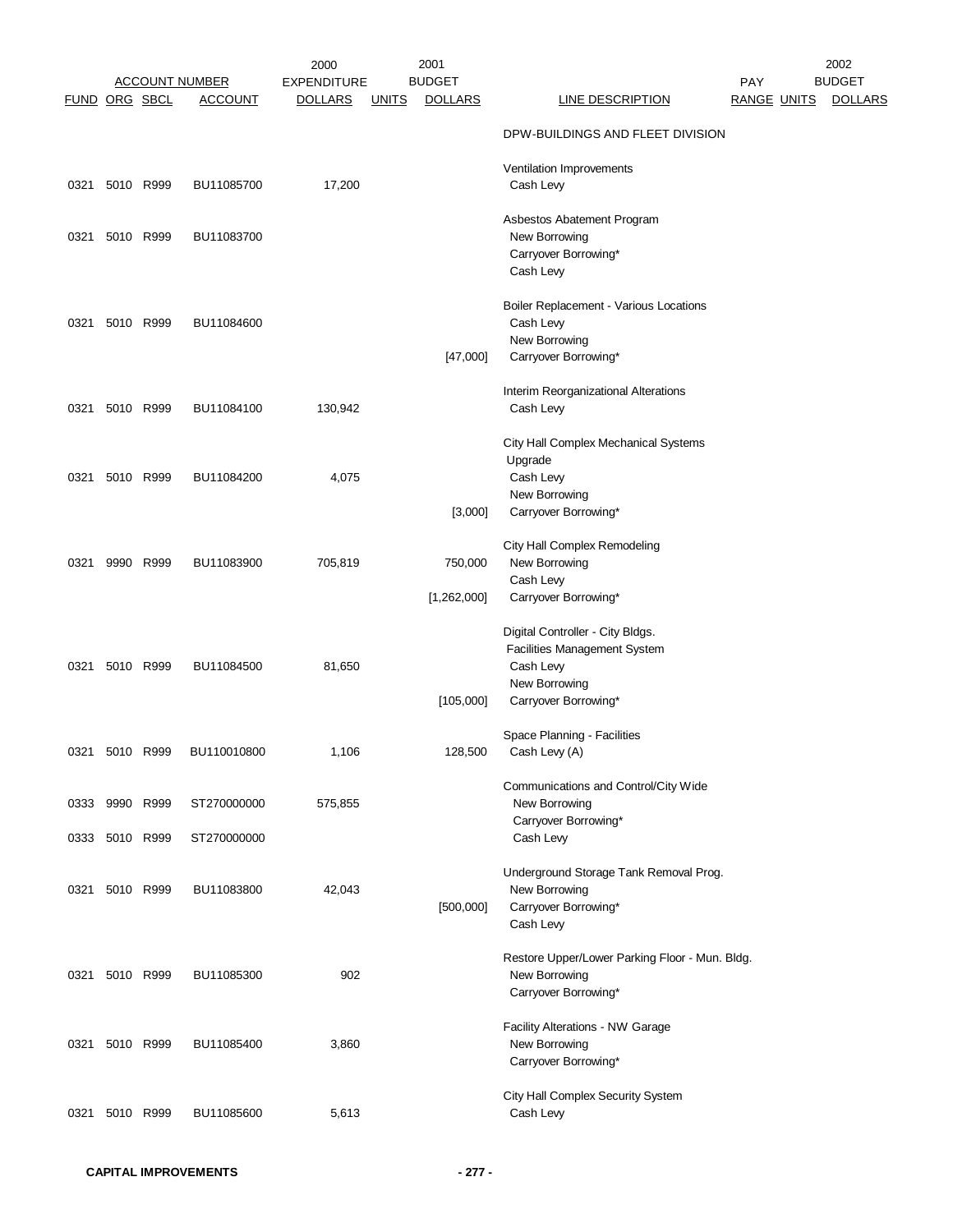|                      |                |           |                       | 2000               | 2001                           |                                                         |                    | 2002           |
|----------------------|----------------|-----------|-----------------------|--------------------|--------------------------------|---------------------------------------------------------|--------------------|----------------|
|                      |                |           | <b>ACCOUNT NUMBER</b> | <b>EXPENDITURE</b> | <b>BUDGET</b>                  |                                                         | <b>PAY</b>         | <b>BUDGET</b>  |
| <b>FUND ORG SBCL</b> |                |           | <u>ACCOUNT</u>        | <u>DOLLARS</u>     | <b>DOLLARS</b><br><b>UNITS</b> | <b>LINE DESCRIPTION</b>                                 | <u>RANGE UNITS</u> | <b>DOLLARS</b> |
|                      |                |           |                       |                    |                                | Fire Protection System - City Hall                      |                    |                |
| 0321                 |                | 5010 R999 | BU11085900            | 22,632             |                                | New Borrowing                                           |                    |                |
|                      |                |           |                       |                    | [157,000]                      | Carryover Borrowing*                                    |                    |                |
|                      |                |           |                       |                    |                                |                                                         |                    |                |
|                      |                |           |                       |                    |                                | Playgrounds and Totlots                                 |                    |                |
|                      |                |           |                       |                    |                                | Unallocated-Including Land                              |                    |                |
|                      |                |           |                       |                    |                                | Acquisition Projects To Be                              |                    |                |
|                      |                |           |                       |                    |                                | Determined By The Common Council                        |                    |                |
|                      |                |           |                       |                    |                                | (Funds not to be released without                       |                    |                |
|                      |                |           |                       |                    |                                | prior approval of the Common                            |                    |                |
|                      |                |           |                       |                    |                                | Council.)                                               |                    |                |
|                      | 0315 5010 R999 |           | PR111000000           | 486,167            |                                | Cash Levy                                               |                    |                |
|                      |                |           |                       |                    | [633,000]                      | Carryover Borrowing*                                    |                    |                |
| 0315                 | 9990 R999      |           | PR111010000           |                    | 117,000                        | New Borrowing                                           |                    |                |
|                      |                |           |                       |                    |                                |                                                         |                    |                |
|                      |                |           |                       |                    |                                | (Note: In 2001, \$117,000 is shifted from cash          |                    |                |
|                      |                |           |                       |                    |                                | to borrowing for PDAF adjustment)                       |                    |                |
|                      |                |           |                       |                    |                                |                                                         |                    |                |
|                      |                |           |                       |                    |                                | (Note: 2001 does not include \$383,000 for recreational |                    |                |
|                      |                |           |                       |                    |                                | facilities funded through CDBG.)                        |                    |                |
|                      |                |           |                       |                    |                                |                                                         |                    |                |
|                      |                |           |                       |                    |                                | CCTV - Card Access System Expansion &                   |                    |                |
|                      |                |           |                       |                    |                                | Rekeying for City Buildings                             |                    |                |
|                      |                |           |                       |                    |                                | Cash Levy                                               |                    |                |
| 0321                 |                | 5010 R999 | BU11086000            |                    |                                | New Borrowing                                           |                    |                |
|                      |                |           |                       |                    | [41,000]                       | Carryover Borrowing*                                    |                    |                |
|                      |                |           |                       |                    |                                |                                                         |                    |                |
|                      |                |           |                       |                    |                                | Central Chiller Replacement - Downtown Complex          |                    |                |
| 0321                 |                | 5010 R999 | BU11086100            | 22,091             |                                | Cash Levy                                               |                    |                |
|                      |                |           |                       |                    |                                |                                                         |                    |                |
| 0321                 |                | 5010 R999 | BU11086200            | 19,389             |                                | Upgrade of Electrical Switchgear<br>Cash Levy           |                    |                |
|                      |                |           |                       |                    |                                |                                                         |                    |                |
|                      |                |           |                       |                    |                                | <b>Facility Systems Program</b>                         |                    |                |
|                      |                |           |                       |                    |                                | Cash Levy                                               |                    |                |
| 0321                 | 9990 R999      |           | BU11091200            | 1,115,620          | 1,810,000                      | New Borrowing                                           |                    |                |
|                      |                |           |                       |                    | [3,945,000]                    | Carryover Borrowing                                     |                    |                |
|                      |                |           |                       |                    |                                |                                                         |                    |                |
|                      |                |           |                       |                    |                                | <b>Environmental Remediation Program</b>                |                    |                |
| 0321                 | 5010           | R999      | BU11091500            | 265,986            | 236,051                        | Cash Levy                                               |                    |                |
| 0321                 |                | 5010 R999 | BU11091500            |                    | 153,949                        | New Borrowing                                           |                    |                |
|                      |                |           |                       |                    |                                | (In 2001, \$153,949 is shifted from cash to             |                    |                |
|                      |                |           |                       |                    |                                | borrowing for PDAF adjustment.)                         |                    |                |
|                      |                |           |                       |                    |                                |                                                         |                    |                |
|                      |                |           |                       |                    |                                | ADA Compliance Program                                  |                    |                |
|                      | 0333 9990 R999 |           | ST213010000           |                    | 425,000                        | New Borrowing                                           |                    |                |
|                      |                |           |                       |                    |                                |                                                         |                    |                |
|                      |                |           |                       |                    |                                | <b>Facilities Exterior Upgrades Program</b>             |                    |                |
| 0321                 |                | 5010 R999 | BU11091300            |                    |                                | Cash Levy                                               |                    |                |
| 0321                 |                | 9990 R999 | BU11091300            | 486,210            | 466,500                        | New Borrowing                                           |                    |                |
|                      |                |           |                       |                    |                                |                                                         |                    |                |
|                      |                |           |                       |                    |                                | <b>Facilities Interior Upgrades</b>                     |                    |                |
| 0321                 |                | 9990 R999 | BU110000300           |                    |                                | New Borrowing                                           |                    |                |
|                      |                |           |                       |                    | [550,000]                      | Carryover Borrowing*                                    |                    |                |
|                      |                |           |                       |                    |                                |                                                         |                    |                |
|                      |                |           |                       |                    |                                | City Hall Restoration Program                           |                    |                |
| 0321                 | 9990           | R999      | BU110000300           | 304,346            | 2,500,000                      | New Borrowing                                           |                    |                |
|                      |                |           |                       |                    | [640,000]                      | Carryover Borrowing*                                    |                    |                |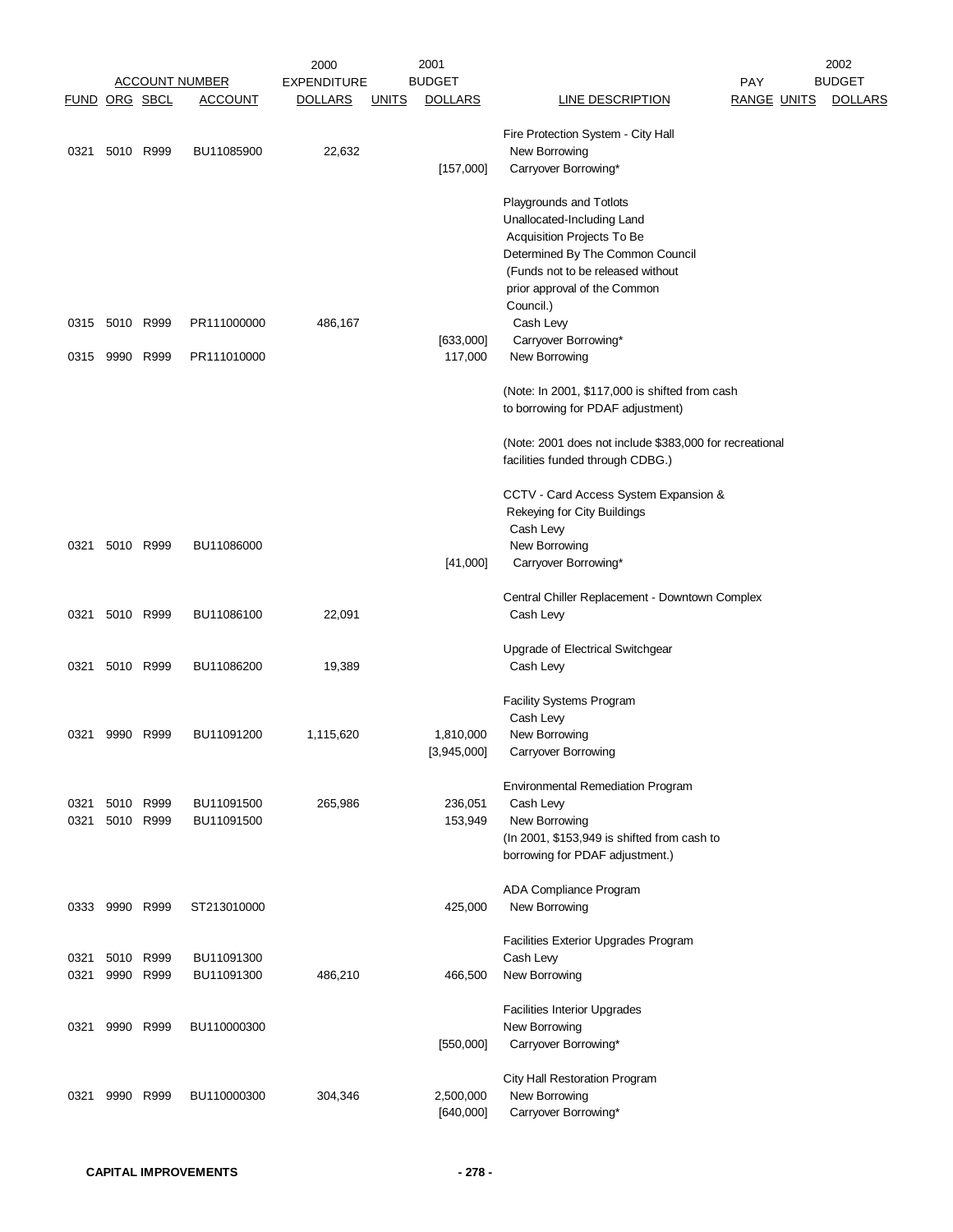|                         | <b>ACCOUNT NUMBER</b> | 2000<br><b>EXPENDITURE</b> |              | 2001<br><b>BUDGET</b> |                                                                               | <b>PAY</b>  | 2002<br><b>BUDGET</b> |
|-------------------------|-----------------------|----------------------------|--------------|-----------------------|-------------------------------------------------------------------------------|-------------|-----------------------|
| <b>SBCL</b><br>FUND ORG | <b>ACCOUNT</b>        | <b>DOLLARS</b>             | <b>UNITS</b> | <b>DOLLARS</b>        | LINE DESCRIPTION                                                              | RANGE UNITS | <b>DOLLARS</b>        |
|                         |                       |                            |              |                       | Municipal Garages/Outlying Facilities<br>Development Program<br>New Borrowing |             |                       |
|                         |                       | 193.847                    |              |                       | <b>Other Experience</b>                                                       |             |                       |
|                         |                       | 4,485,353                  |              | 6.587.000             | TOTAL - DPW-BUILDINGS AND FLEET DIVISION                                      |             |                       |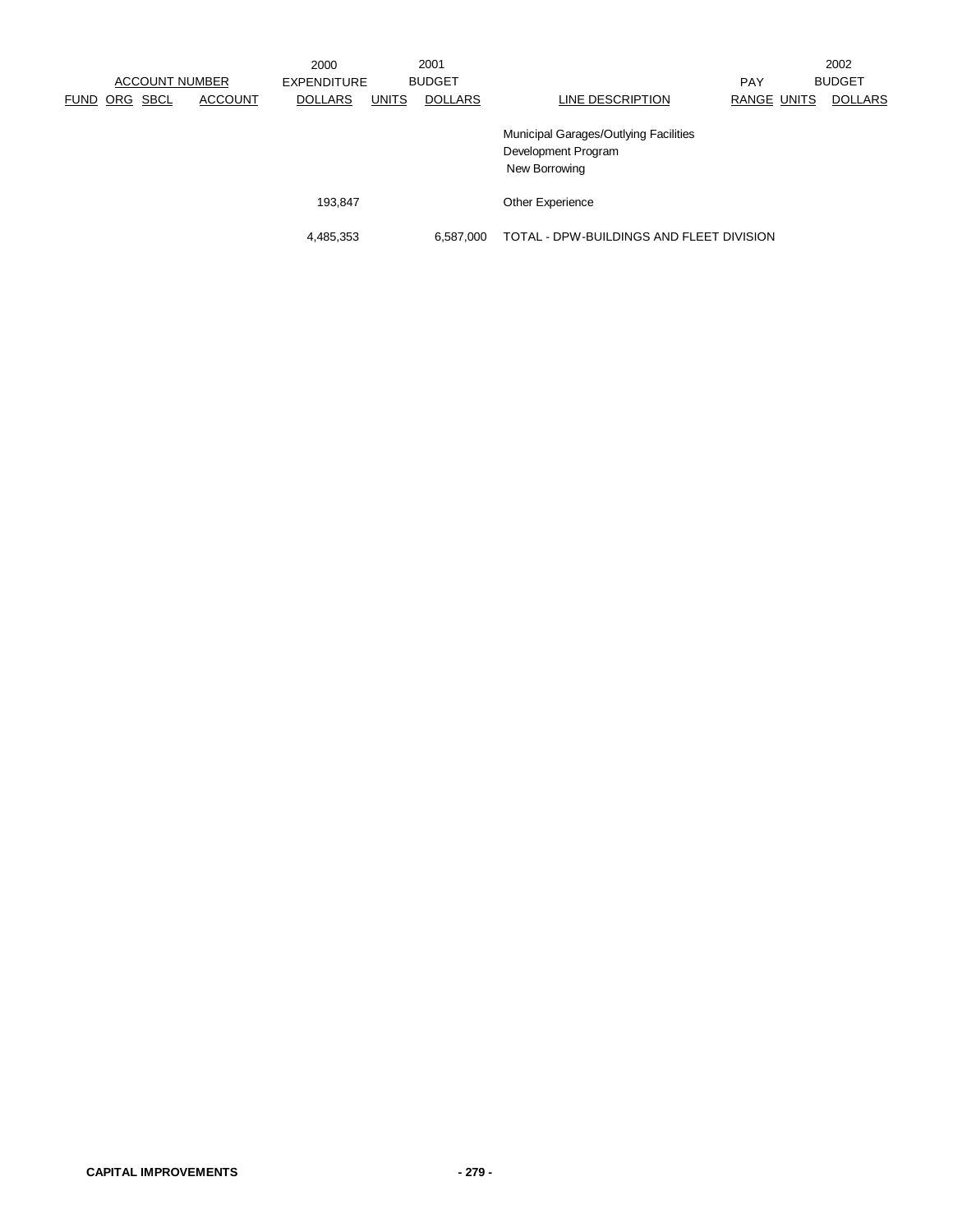|               |                |           |                       | 2000               |              | 2001           |                                                              |                    | 2002           |
|---------------|----------------|-----------|-----------------------|--------------------|--------------|----------------|--------------------------------------------------------------|--------------------|----------------|
|               |                |           | <b>ACCOUNT NUMBER</b> | <b>EXPENDITURE</b> |              | <b>BUDGET</b>  |                                                              | <b>PAY</b>         | <b>BUDGET</b>  |
| FUND ORG SBCL |                |           | <b>ACCOUNT</b>        | <b>DOLLARS</b>     | <b>UNITS</b> | <b>DOLLARS</b> | <b>LINE DESCRIPTION</b>                                      | <b>RANGE UNITS</b> | <b>DOLLARS</b> |
|               |                |           |                       |                    |              |                |                                                              |                    |                |
|               |                |           |                       |                    |              |                | DPW-OPERATIONS DIVISION                                      |                    |                |
|               |                |           |                       |                    |              |                |                                                              |                    |                |
|               |                |           |                       |                    |              |                | SANITATION PROJECTS                                          |                    |                |
|               |                |           |                       |                    |              |                |                                                              |                    |                |
| 0321          |                | 5010 R999 | BU11091100            |                    |              |                | Sanitation Hdq Modification - Various Sites<br>New Borrowing |                    | 275,000        |
|               |                |           |                       |                    |              |                | Carryover Borrowing*                                         |                    | [1,000,000]    |
|               |                |           |                       |                    |              |                |                                                              |                    |                |
|               |                |           |                       |                    |              |                | TOTAL-SANITATION PROJECTS                                    |                    | 275,000        |
|               |                |           |                       |                    |              |                |                                                              |                    |                |
|               |                |           |                       |                    |              |                |                                                              |                    |                |
|               |                |           |                       |                    |              |                | <b>FORESTRY PROJECTS</b>                                     |                    |                |
|               |                |           |                       |                    |              |                | Concealed Irrigation & General Landscaping/                  |                    |                |
|               |                |           |                       |                    |              |                | <b>City Boulevards</b>                                       |                    |                |
|               | 0315 5010 R999 |           | PR58180300            |                    |              |                | Cash Levy                                                    |                    |                |
| 0315          |                | 5010 R999 | PR58180300            |                    |              |                | New Borrowing                                                |                    | 372,062        |
|               |                |           |                       |                    |              |                | Carryover Borrowing*                                         |                    |                |
|               |                |           |                       |                    |              |                |                                                              |                    |                |
|               |                |           |                       |                    |              |                | Planting Program-Trees, Shrubs, Evergreens -                 |                    |                |
|               |                |           |                       |                    |              |                | Paving/Sidewalk Construction & Blvd Plantings                |                    |                |
| 0315          | 5010 R999      |           | PR58180100            |                    |              |                | Cash Levy                                                    |                    |                |
|               | 0315 5010 R999 |           | PR58180100            |                    |              |                | New Borrowing                                                |                    | 515,000        |
|               |                |           |                       |                    |              |                | Carryover Borrowing*                                         |                    |                |
|               |                |           |                       |                    |              |                | TOTAL-FORESTRY PROJECTS                                      |                    | 887,062        |
|               |                |           |                       |                    |              |                |                                                              |                    |                |
|               |                |           |                       |                    |              |                |                                                              |                    |                |
|               |                |           |                       |                    |              |                | <b>BUILDINGS AND FLEET PROJECTS</b>                          |                    |                |
|               |                |           |                       |                    |              |                |                                                              |                    |                |
|               |                |           |                       |                    |              |                | Fringe Benefits - Public Buildings                           |                    |                |
| 0321          |                | 5010 R999 | BU111026498           |                    |              |                | Cash Levy (1)                                                |                    | 484,000        |
|               |                |           |                       |                    |              |                | (1) 2002 includes appropriation for estimated employee       |                    |                |
|               |                |           |                       |                    |              |                | fringe benefits allocable to capital projects.               |                    |                |
|               |                |           |                       |                    |              |                |                                                              |                    |                |
|               |                |           |                       |                    |              |                | City Hall Complex Remodeling                                 |                    |                |
|               | 0321 5010 R999 |           | BU11083900            |                    |              |                | New Borrowing                                                |                    | 695,000        |
|               |                |           |                       |                    |              |                | Cash Levy                                                    |                    |                |
|               |                |           |                       |                    |              |                | Carryover Borrowing*                                         |                    | [540,000]      |
|               |                |           |                       |                    |              |                |                                                              |                    |                |
|               |                | 5010 R999 | BU110010800           |                    |              |                | Space Planning - Facilities<br>Cash Levy (A)                 |                    | 150,000        |
| 0321          |                |           |                       |                    |              |                |                                                              |                    |                |
|               |                |           |                       |                    |              |                | Playgrounds and Totlots                                      |                    |                |
|               |                |           |                       |                    |              |                | Unallocated-Including Land                                   |                    |                |
|               |                |           |                       |                    |              |                | Acquisition Projects To Be                                   |                    |                |
|               |                |           |                       |                    |              |                | Determined By The Common Council                             |                    |                |
|               |                |           |                       |                    |              |                | (Funds not to be released without                            |                    |                |
|               |                |           |                       |                    |              |                | prior approval of the Common                                 |                    |                |
|               |                |           |                       |                    |              |                | Council.)                                                    |                    |                |
|               | 0315 5010 R999 |           | PR111020000           |                    |              |                | Cash Levy (1)                                                |                    | 208,000        |
|               |                |           |                       |                    |              |                | Carryover Borrowing*                                         |                    | [137,000]      |
|               | 0315 5010 R999 |           | PR111020000           |                    |              |                | New Borrowing                                                |                    | 163,000        |
|               |                |           |                       |                    |              |                | (1) 2002 includes appropriation for estimated employee       |                    |                |
|               |                |           |                       |                    |              |                |                                                              |                    |                |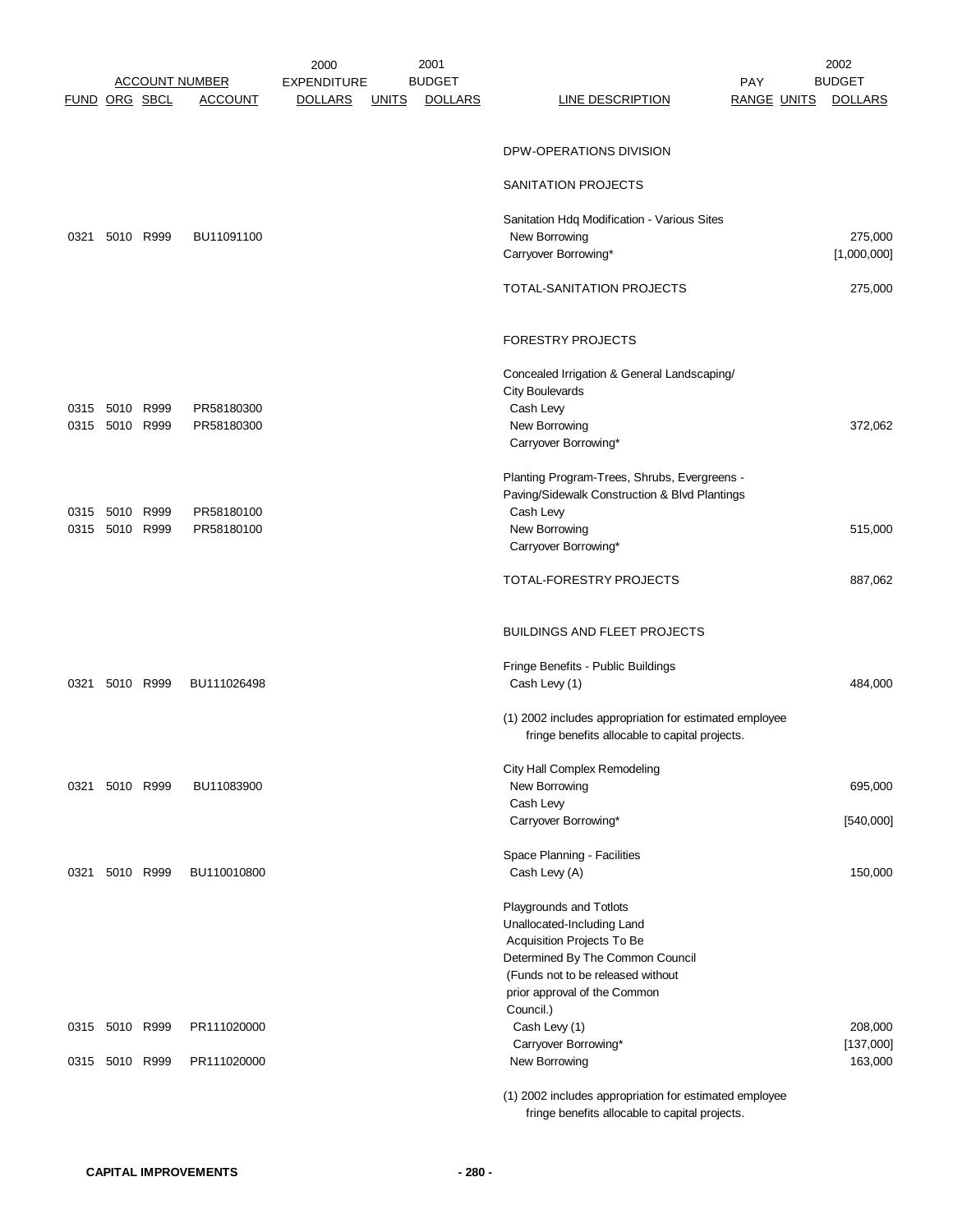|      |                      |           |                       | 2000               |              | 2001           |                                                                                | 2002           |
|------|----------------------|-----------|-----------------------|--------------------|--------------|----------------|--------------------------------------------------------------------------------|----------------|
|      |                      |           | <b>ACCOUNT NUMBER</b> | <b>EXPENDITURE</b> |              | <b>BUDGET</b>  | PAY                                                                            | <b>BUDGET</b>  |
|      | <b>FUND ORG SBCL</b> |           | <u>ACCOUNT</u>        | <b>DOLLARS</b>     | <u>UNITS</u> | <b>DOLLARS</b> | <b>LINE DESCRIPTION</b><br><b>RANGE UNITS</b>                                  | <b>DOLLARS</b> |
|      |                      |           |                       |                    |              |                | (Note: In 2002, \$163,000 is shifted from cash                                 |                |
|      |                      |           |                       |                    |              |                | to borrowing for PDAF adjustment)                                              |                |
|      |                      |           |                       |                    |              |                | (Note: 2002 does not include \$350,000 for recreational                        |                |
|      |                      |           |                       |                    |              |                | facilities funded through CDBG.)                                               |                |
|      |                      |           |                       |                    |              |                |                                                                                |                |
|      |                      |           |                       |                    |              |                | <b>Facility Systems Program</b>                                                |                |
|      |                      |           |                       |                    |              |                | Cash Levy                                                                      |                |
| 0321 |                      | 5010 R999 | BU11091200            |                    |              |                | New Borrowing                                                                  | 2,808,000      |
|      |                      |           |                       |                    |              |                | <b>Carryover Borrowing</b>                                                     | [556, 250]     |
|      |                      |           |                       |                    |              |                | <b>Environmental Remediation Program</b>                                       |                |
| 0321 |                      | 5010 R999 | BU11091500            |                    |              |                | Cash Levy                                                                      |                |
| 0321 |                      | 5010 R999 | BU11091500            |                    |              |                | New Borrowing                                                                  | 634,000        |
|      |                      |           |                       |                    |              |                | Carryover Borrowing*                                                           | [153, 949]     |
|      |                      |           |                       |                    |              |                | ADA Compliance Program                                                         |                |
| 0321 |                      | 5010 R999 | BU110010500           |                    |              |                | New Borrowing                                                                  | 408,000        |
|      |                      |           |                       |                    |              |                |                                                                                |                |
| 0321 |                      | 5010 R999 | BU11091300            |                    |              |                | <b>Facilities Exterior Upgrades Program</b><br>Cash Levy                       |                |
| 0321 |                      | 5010 R999 | BU11091300            |                    |              |                | New Borrowing                                                                  | 1,108,000      |
|      |                      |           |                       |                    |              |                | Carryover Borrowing*                                                           | [66, 500]      |
|      |                      |           |                       |                    |              |                |                                                                                |                |
|      |                      |           |                       |                    |              |                | City Hall Restoration Program                                                  |                |
| 0321 |                      | 5010 R999 | BU110000300           |                    |              |                | New Borrowing                                                                  | 2,500,000      |
|      |                      |           |                       |                    |              |                | Carryover Borrowing*                                                           | [1,503,000]    |
|      |                      |           |                       |                    |              |                | Major Capital Equipment                                                        |                |
| 0321 |                      | 5010 R999 | BU110021200           |                    |              |                | Cash Levy                                                                      | 3,080,000      |
|      |                      |           |                       |                    |              |                | (The 2002 budgeted funds will purchase two sweepers-3 yard,                    |                |
|      |                      |           |                       |                    |              |                | two light multi-purpose tractors, two 50 ft. utility body trucks,              |                |
|      |                      |           |                       |                    |              |                | eight 5 yd. dump trucks with underbody plow and eleven 25 yd.                  |                |
|      |                      |           |                       |                    |              |                | rearload packer trucks.)                                                       |                |
|      |                      |           |                       |                    |              |                | TOTAL - BUILDINGS AND FLEET PROJECTS                                           | 12,238,000     |
|      |                      |           |                       |                    |              |                |                                                                                |                |
|      |                      |           |                       |                    |              |                |                                                                                |                |
|      |                      |           |                       |                    |              |                | TOTAL - DPW OPERATIONS DIVISION                                                | 13,400,062     |
|      |                      |           |                       |                    |              |                |                                                                                |                |
|      |                      |           |                       | 40,337,999         |              | 42,532,533     | TOTAL DEPARTMENT OF PUBLIC WORKS                                               | 47,727,664     |
|      |                      |           |                       |                    |              |                | *Carryover Borrowing Amounts (Restatement of a prior years                     |                |
|      |                      |           |                       |                    |              |                | unutilized borrowing authorization are included for information                |                |
|      |                      |           |                       |                    |              |                | and authorization purposes - Such amounts are excluded from                    |                |
|      |                      |           |                       |                    |              |                | budget totals to avoid duplication.)                                           |                |
|      |                      |           |                       |                    |              |                |                                                                                |                |
|      |                      |           |                       | 74,110,479         |              | 105,248,389    | TOTAL CAPITAL IMPROVEMENTS BUDGET<br>(Excludes Water Works, Parking Fund, and) | 102,842,313    |
|      |                      |           |                       |                    |              |                |                                                                                |                |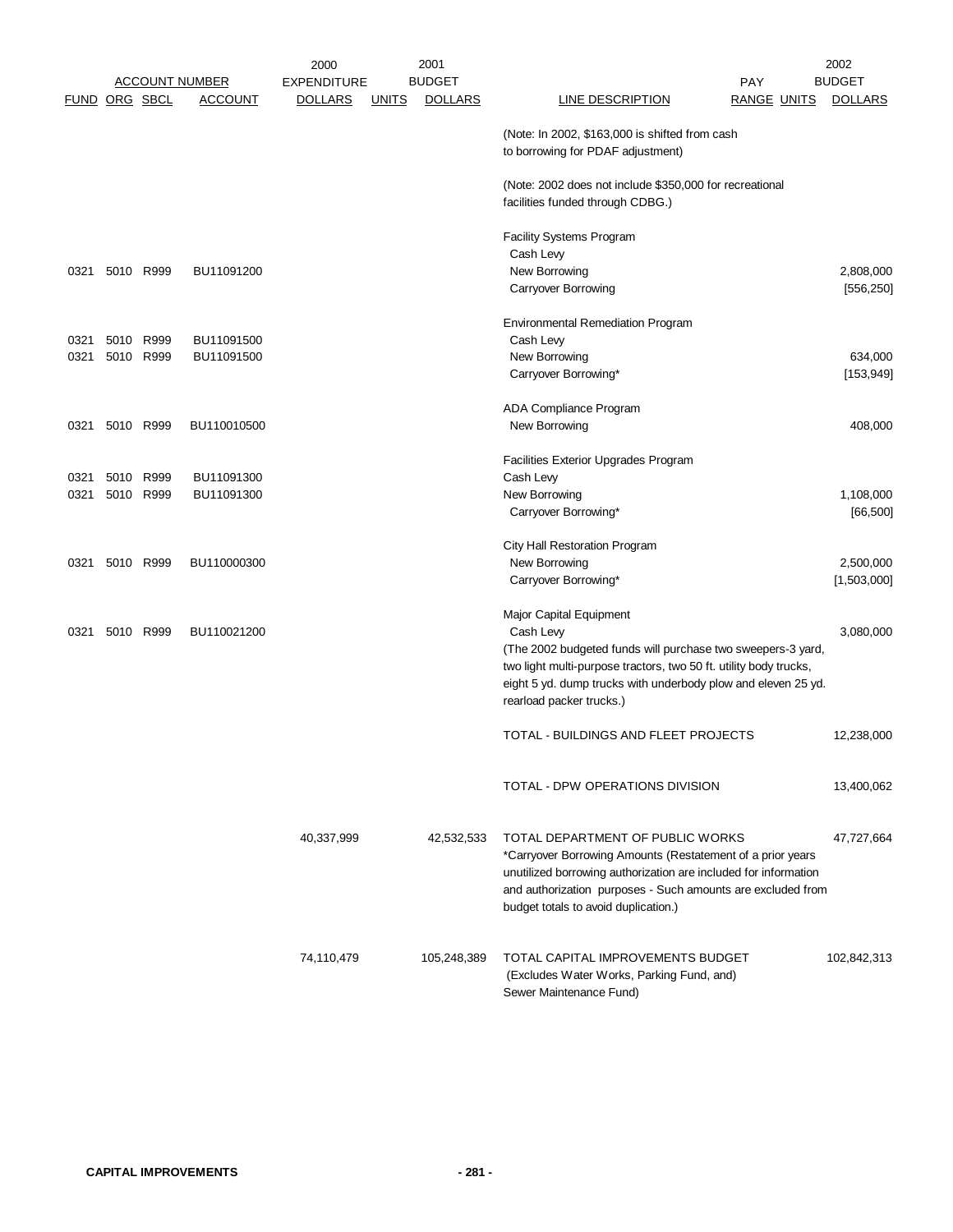|                      |                       |                | 2000               |              | 2001            |                                                             |                    | 2002           |
|----------------------|-----------------------|----------------|--------------------|--------------|-----------------|-------------------------------------------------------------|--------------------|----------------|
|                      | <b>ACCOUNT NUMBER</b> |                | <b>EXPENDITURE</b> |              | <b>BUDGET</b>   |                                                             | <b>PAY</b>         | <b>BUDGET</b>  |
| <b>FUND ORG SBCL</b> |                       | <b>ACCOUNT</b> | <b>DOLLARS</b>     | <b>UNITS</b> | <b>DOLLARS</b>  | <b>LINE DESCRIPTION</b>                                     | <b>RANGE UNITS</b> | <b>DOLLARS</b> |
|                      |                       |                |                    |              |                 | 2. SOURCE OF FUNDS FOR CAPITAL<br><b>IMPROVEMENT BUDGET</b> |                    |                |
|                      |                       |                |                    |              |                 | CAPITAL IMPROVEMENTS                                        |                    |                |
|                      |                       |                |                    |              |                 | FINANCING OF CAPITAL IMPROVEMENTS                           |                    |                |
|                      |                       |                |                    |              |                 | OTHER THAN WATER WORKS, SEWER                               |                    |                |
|                      |                       |                |                    |              |                 | MAINTENANCE FUND AND PARKING FUND                           |                    |                |
|                      |                       |                |                    |              |                 | General Obligation Borrowings**                             |                    |                |
|                      |                       |                | 56,768,038         |              | 61, 181, 642    | New Authorizations - City Share (A)                         |                    | 63,790,401     |
|                      |                       |                |                    |              |                 | Repetition of Authorizations of                             |                    |                |
|                      |                       |                |                    |              | [141, 432, 403] | Previous Years (B)                                          |                    | [58,740,643]   |
|                      |                       |                |                    |              |                 | Pub. Improvements in Tax Increment                          |                    |                |
|                      |                       |                |                    |              |                 | <b>Districts</b>                                            |                    |                |
|                      |                       |                | 5,599,593          |              | 19,500,000      | New Authorizations                                          |                    | 14,500,000     |
|                      |                       |                |                    |              |                 | Repetition of Authorizations of                             |                    |                |
|                      |                       |                |                    |              | [28, 234, 180]  | Previous Years (B)                                          |                    | [14, 734, 180] |
|                      |                       |                |                    |              |                 | Proceeds From Borrowing to Finance                          |                    |                |
|                      |                       |                | 2,973,426          |              | 8,556,910       | Assessable Projects-Total                                   |                    | 4,936,093      |
|                      |                       |                |                    |              | [12, 165, 654]  | Assessment Carryover-Total                                  |                    | [16, 599, 821] |
|                      |                       |                |                    |              |                 | <b>Property Taxes</b>                                       |                    |                |
|                      |                       |                | 3,931,590          |              | 2,285,837       | Cash Levy (A)                                               |                    | 10,015,819     |
|                      |                       |                |                    |              |                 | Capital Improvements Revenues***                            |                    |                |
|                      |                       |                | 4,837,832          |              | 13,724,000      | Cash Revenues-Total                                         |                    | 9,600,000      |
|                      |                       |                |                    |              |                 | Carryover Cash Revenues-Total                               |                    |                |
|                      |                       |                | 74,110,479         |              | 105,248,389     | TOTAL SOURCE OF FUNDS FOR CAPITAL                           |                    | 102,842,313    |
|                      |                       |                |                    |              |                 | (Excludes Water Works, Parking Fund                         |                    |                |
|                      |                       |                |                    |              |                 | and Sewer Maintenance)                                      |                    |                |
|                      |                       |                |                    |              |                 | *** Capital Revenues (Detailed)                             |                    |                |
|                      |                       |                |                    |              |                 | Developers Out of Program Projects                          |                    |                |
|                      |                       |                | 375,158            |              | 500,000         | Sewers                                                      |                    | 500,000        |
|                      |                       |                | 415,285            |              | 400,000         | <b>Streets</b><br><b>Street Lighting</b>                    |                    | 400,000        |
|                      |                       |                |                    |              |                 | Other Revenue                                               |                    |                |
|                      |                       |                | 4,047,389          |              |                 | <b>Street Reconstruction</b>                                |                    |                |
|                      |                       |                |                    |              | 594,000         | <b>Bridge Construction</b>                                  |                    |                |
|                      |                       |                |                    |              | 500,000         | Library                                                     |                    |                |
|                      |                       |                |                    |              | 630,000         | ERS-Pension Management Information System                   |                    |                |
|                      |                       |                |                    |              | 400,000         | ERS-Document Management System                              |                    |                |
|                      |                       |                |                    |              | 1,000,000       | <b>ERS-Data Remediation</b>                                 |                    |                |
|                      |                       |                |                    |              | 1,000,000       | Public Improvements in Tax Increment Districts              |                    |                |
|                      |                       |                |                    |              |                 | <b>Grant and Aids</b><br>Grantor Share-Non City             |                    |                |
|                      |                       |                |                    |              | 8,700,000       | Cash Revenues                                               |                    | 8,700,000      |
|                      |                       |                |                    |              |                 | In Kind City Share                                          |                    |                |
|                      |                       |                |                    |              |                 | Cash Revenues                                               |                    |                |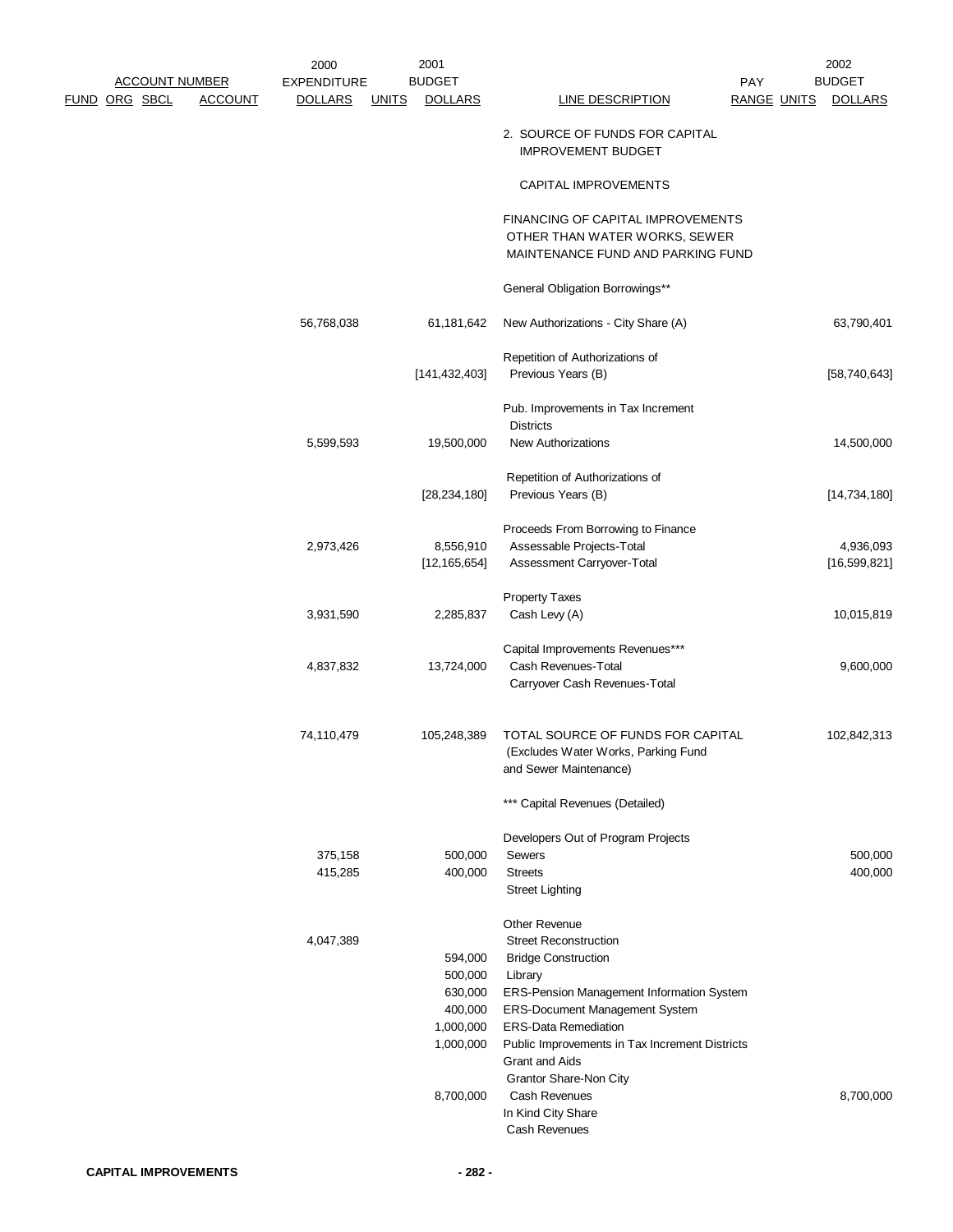|      |                       |                | 2000               |              | 2001           |                                               |                    | 2002           |
|------|-----------------------|----------------|--------------------|--------------|----------------|-----------------------------------------------|--------------------|----------------|
|      | <b>ACCOUNT NUMBER</b> |                | <b>EXPENDITURE</b> |              | <b>BUDGET</b>  |                                               | PAY                | <b>BUDGET</b>  |
| FUND | ORG SBCL              | <b>ACCOUNT</b> | <b>DOLLARS</b>     | <b>UNITS</b> | <b>DOLLARS</b> | LINE DESCRIPTION                              | <b>RANGE UNITS</b> | <b>DOLLARS</b> |
|      |                       |                |                    |              |                |                                               |                    |                |
|      |                       |                |                    |              |                | Police Data Comm. Grant                       |                    |                |
|      |                       |                |                    |              |                | Cash Revenues                                 |                    |                |
|      |                       |                |                    |              |                | <b>Police Trunked Communications Grant</b>    |                    |                |
|      |                       |                |                    |              |                | Cash Revenues                                 |                    |                |
|      |                       |                |                    |              |                | <b>Total Capital Revenues</b>                 |                    |                |
|      |                       |                | 4,837,832          |              | 13,724,000     | Cash Revenues-Total                           |                    | 9,600,000      |
|      |                       |                |                    |              |                | ** General Obligation Borrowing (Detailed)    |                    |                |
|      |                       |                | 55,134,632         |              | 53,114,019     | New Authorizations - City Share               |                    | 56,284,892     |
|      |                       |                |                    |              | 1,600,000      | New Authorizations - City Share, Grant & Aid  |                    | 1,600,000      |
|      |                       |                | 1,600,533          |              | 5,867,623      | New Authorizations - City Share, Major Street |                    | 5,320,509      |
|      |                       |                | 32,873             |              | 600,000        | New Authorizations - City Share, Port         |                    | 585,000        |
|      |                       |                |                    |              |                | <b>Total General Obligation</b>               |                    |                |
|      |                       |                | 56,768,038         |              | 61,181,642     | Borrowing-Total                               |                    | 63,790,401     |
|      |                       |                |                    |              |                | Property Tax Levy (Detailed)                  |                    |                |
|      |                       |                | 3,542,643          |              | 2,160,837      | Property Tax - Cash Levy                      |                    | 9,815,819      |
|      |                       |                | 388,947            |              | 125,000        | Property Tax - Cash Levy, Port                |                    | 200,000        |
|      |                       |                | 3,931,590          |              | 2,285,837      | Total Property Tax Levy - Total               |                    | 10,015,819     |
|      |                       |                |                    |              |                |                                               |                    |                |

(A) In 2002, \$7.0 million is shifted from tax levy to borrowing to reflect PDAF adjustment.

(B) Not Included in Budget Totals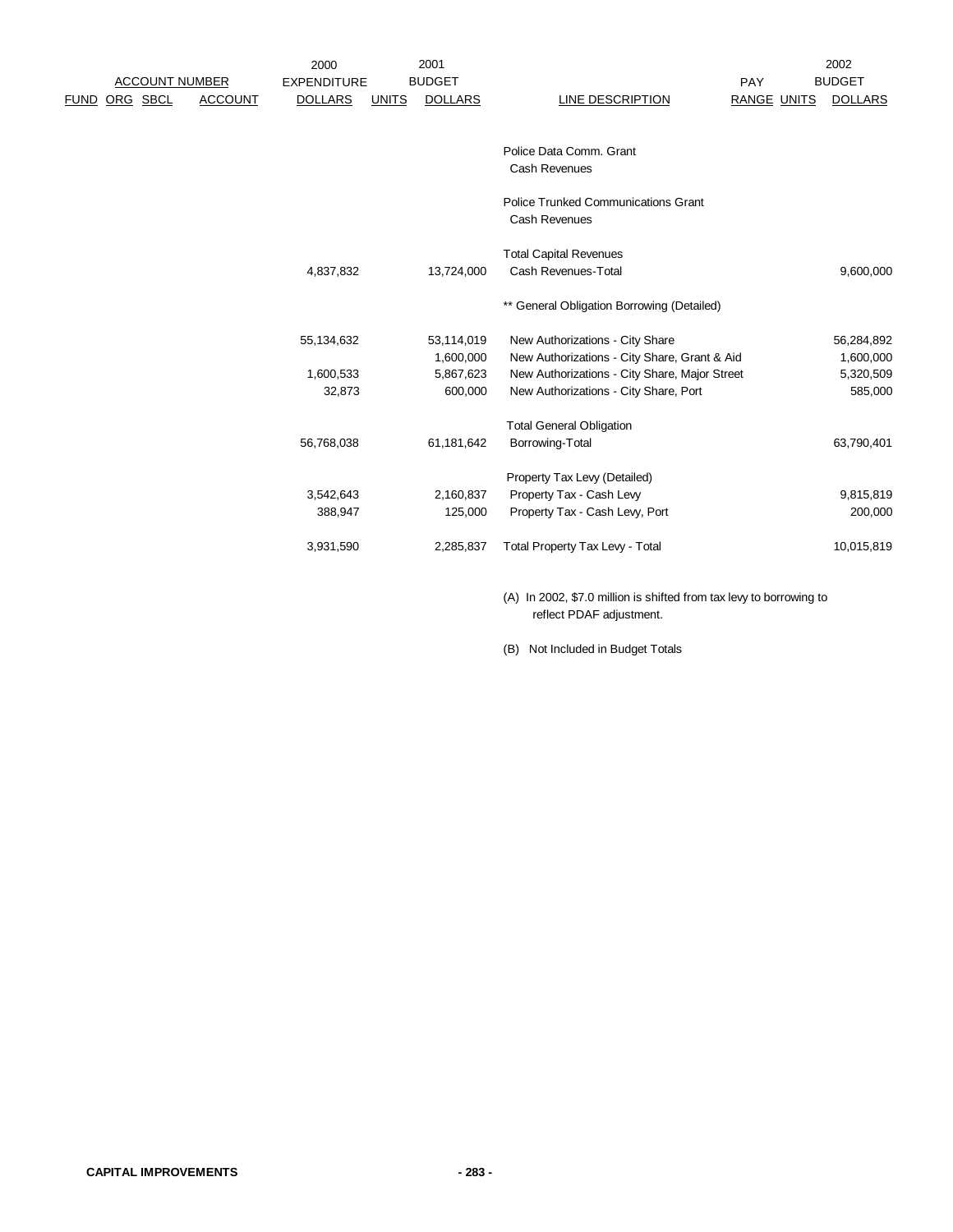|                                        |                | 2000<br><b>EXPENDITURE</b> |              | 2001<br><b>BUDGET</b>     |                                                                                                                                                                                                                                                             | PAY                | 2002<br><b>BUDGET</b>     |
|----------------------------------------|----------------|----------------------------|--------------|---------------------------|-------------------------------------------------------------------------------------------------------------------------------------------------------------------------------------------------------------------------------------------------------------|--------------------|---------------------------|
| <b>ACCOUNT NUMBER</b><br>FUND ORG SBCL | <b>ACCOUNT</b> | <b>DOLLARS</b>             | <b>UNITS</b> | <b>DOLLARS</b>            | <b>LINE DESCRIPTION</b>                                                                                                                                                                                                                                     | <b>RANGE UNITS</b> | <b>DOLLARS</b>            |
|                                        |                |                            |              |                           | D. CITY DEBT FUNDS<br>(INCLUDING SCHOOL PURPOSES)                                                                                                                                                                                                           |                    |                           |
|                                        |                | 67,296,167                 |              | 73,643,607                | 1. BUDGET FOR CITY DEBT<br><b>Bonded Debt (Principal)</b>                                                                                                                                                                                                   |                    | 78,416,463                |
|                                        |                | 39,303,938<br>106,600,105  |              | 43,375,229<br>117,018,836 | <b>Bonded Debt (Interest)</b><br><b>Subtotal City Debt</b><br>Prepayment Deduction (From Public<br>Debt Amortization Fund)                                                                                                                                  |                    | 40,475,370<br>118,891,833 |
|                                        |                | (3,291,055)                |              | (3,531,415)               | <b>Special Assessments</b>                                                                                                                                                                                                                                  |                    | (4,904,182)               |
|                                        |                | 103,309,050                |              | 113,487,421               | TOTAL BUDGET FOR CITY DEBT                                                                                                                                                                                                                                  |                    | 113,987,651               |
|                                        |                |                            |              |                           | Tax Levy for Debt Issued or Authorized<br>for Milwaukee Public School Purposes<br>1995 \$5,928,774<br>1996 \$8,840,475<br>1997 \$10,302,092<br>1998 \$11,342,500<br>1999 \$12,057,347<br>2000 \$13,527,167<br>2001 \$14,447,637<br>2002 \$14,104,261 (est.) |                    |                           |
|                                        |                |                            |              |                           | 2. SOURCE OF FUNDS FOR CITY DEBT                                                                                                                                                                                                                            |                    |                           |
|                                        |                | 29,575,439<br>14,946,890   |              | 30,676,644<br>10,321,613  | Revenues<br>TID Increments From Prior Year<br>(Includes capitalized interest)                                                                                                                                                                               |                    | 28,814,582<br>12,885,445  |
|                                        |                | 12,350,890                 |              | 12,998,908                | Delinquent Tax Revenues                                                                                                                                                                                                                                     |                    | 13,371,861                |
|                                        |                | 56,873,219                 |              | 53,997,165                | Subtotal                                                                                                                                                                                                                                                    |                    | 55,071,888                |
|                                        |                | 48,973,382                 |              | 59,490,256                | Property Tax Levy                                                                                                                                                                                                                                           |                    | 58,915,763                |
|                                        |                | 105,846,601                |              | 113,487,421               | TOTAL SOURCE OF FUNDS FOR CITY DEBT                                                                                                                                                                                                                         |                    | 113,987,651               |
|                                        |                |                            |              |                           |                                                                                                                                                                                                                                                             |                    |                           |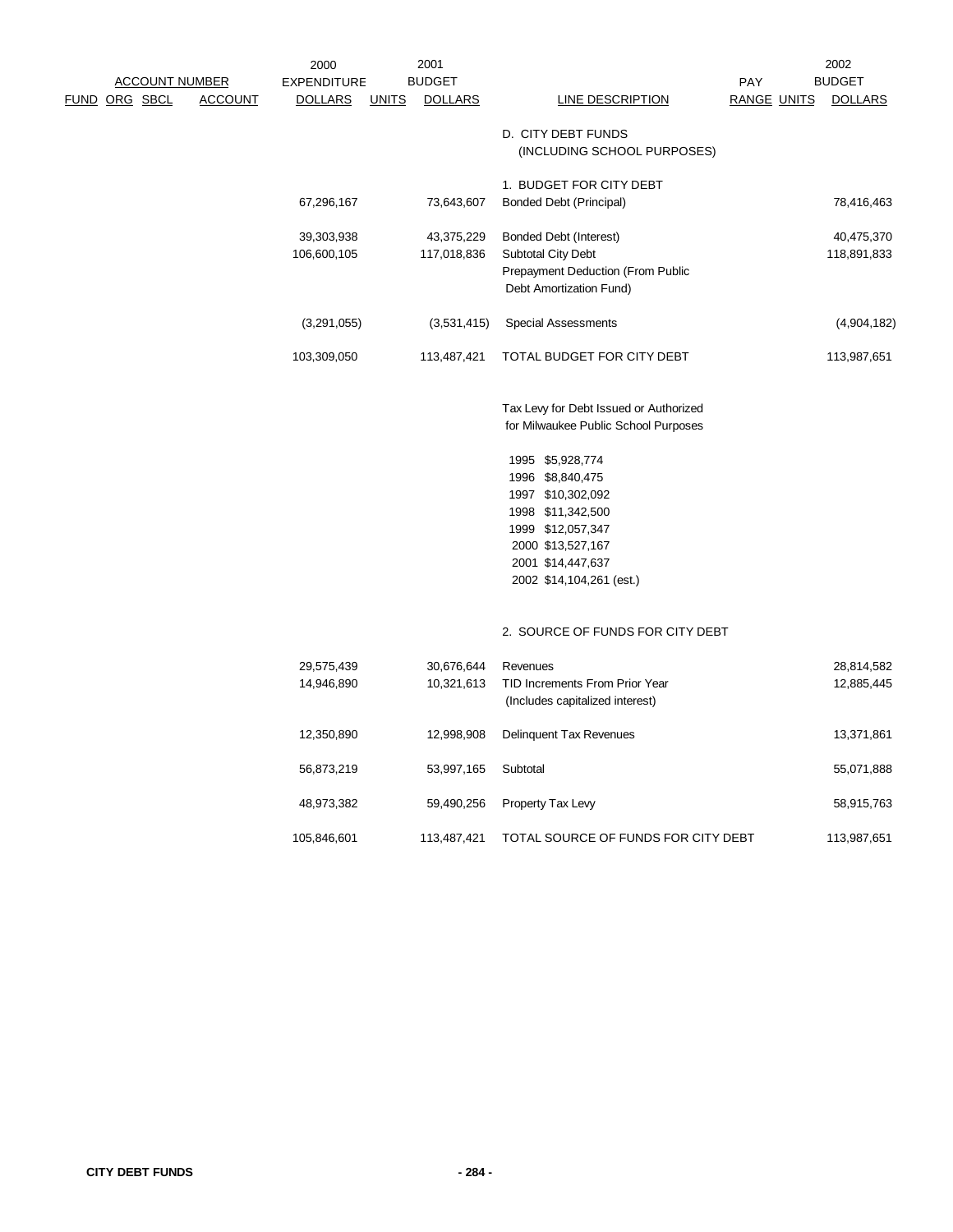|                 |           |                       |                | 2000               |              | 2001           |                                                 |             | 2002           |
|-----------------|-----------|-----------------------|----------------|--------------------|--------------|----------------|-------------------------------------------------|-------------|----------------|
|                 |           | <b>ACCOUNT NUMBER</b> |                | <b>EXPENDITURE</b> |              | <b>BUDGET</b>  |                                                 | <b>PAY</b>  | <b>BUDGET</b>  |
| <b>FUND ORG</b> |           | <b>SBCL</b>           | <b>ACCOUNT</b> | <b>DOLLARS</b>     | <b>UNITS</b> | <b>DOLLARS</b> | LINE DESCRIPTION                                | RANGE UNITS | <b>DOLLARS</b> |
|                 |           |                       |                |                    |              |                | E. DELINQUENT TAX                               |             |                |
|                 |           |                       |                |                    |              |                | 1. BUDGET FOR DELINQUENT TAX                    |             |                |
| 0001            | 2110 S120 |                       | 006630         | 1,400,000          |              | 1,600,000      | Delinquent Tax                                  |             | 1,000,000      |
|                 |           |                       |                |                    |              |                | 2. SOURCE OF FUNDS FOR<br><b>DELINQUENT TAX</b> |             |                |
| 0001            | 9990      |                       | 009010         | 1,400,000          |              | 1,600,000      | Property Tax Levy                               |             | 1,000,000      |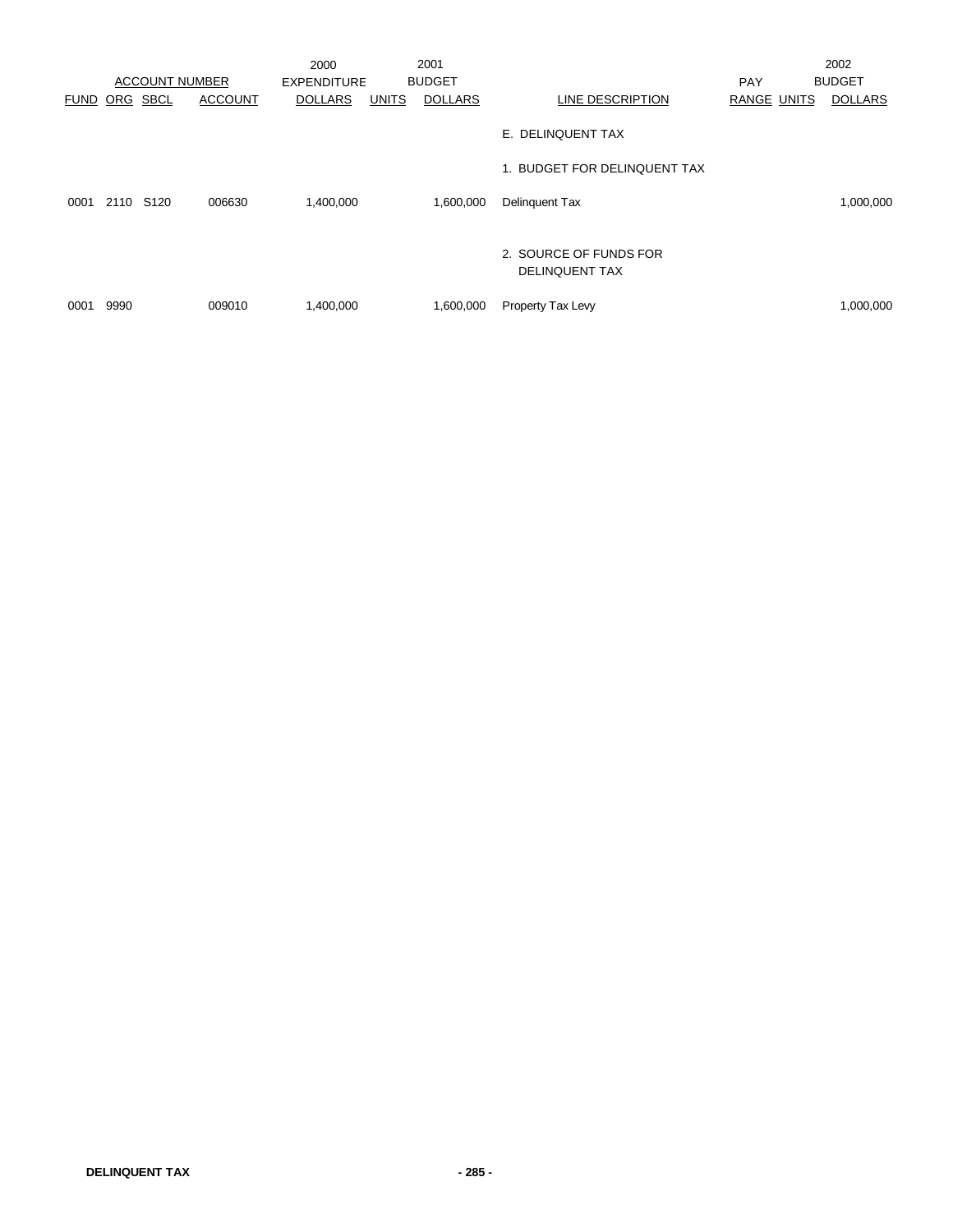|             |      |                       |                | 2000               |              | 2001           |                                                                                                                                                                                                                                        |                    | 2002           |
|-------------|------|-----------------------|----------------|--------------------|--------------|----------------|----------------------------------------------------------------------------------------------------------------------------------------------------------------------------------------------------------------------------------------|--------------------|----------------|
|             |      | <b>ACCOUNT NUMBER</b> |                | <b>EXPENDITURE</b> |              | <b>BUDGET</b>  |                                                                                                                                                                                                                                        | PAY                | <b>BUDGET</b>  |
| <b>FUND</b> |      | ORG SBCL              | <b>ACCOUNT</b> | <b>DOLLARS</b>     | <b>UNITS</b> | <b>DOLLARS</b> | <b>LINE DESCRIPTION</b>                                                                                                                                                                                                                | <b>RANGE UNITS</b> | <b>DOLLARS</b> |
|             |      |                       |                |                    |              |                | F. COMMON COUNCIL CONTINGENT FUND                                                                                                                                                                                                      |                    |                |
|             |      |                       |                |                    |              |                | 1. BUDGET FOR COMMON COUNCIL<br><b>CONTINGENT FUND</b>                                                                                                                                                                                 |                    |                |
|             |      |                       |                |                    |              |                | Total Budget for Common Council                                                                                                                                                                                                        |                    |                |
| 0001        | 9990 | C <sub>001</sub>      | 006300         | 5,000,000          |              | 5,000,000      | <b>Contingent Fund</b>                                                                                                                                                                                                                 |                    | 5,420,458      |
|             |      |                       |                |                    |              |                | For emergency or other purposes which may<br>arise during the year requiring the expenditure<br>of money in addition to the amount provided<br>for the several purposes for which no express<br>provision has been made in the budget. |                    |                |
|             |      |                       |                |                    |              |                | See Detailed Listing for Expenditures.                                                                                                                                                                                                 |                    |                |
|             |      |                       |                |                    |              |                | 2. SOURCE OF FUNDS FOR COMMON<br><b>COUNCIL CONTINGENT FUND</b>                                                                                                                                                                        |                    |                |
| 0001        | 9990 |                       | 009010         | 5,000,000          |              | 5,000,000      | Property Tax Levy                                                                                                                                                                                                                      |                    | 5,420,458      |
|             |      |                       |                |                    |              |                | Expenditure experience represents transfers and<br>expenditures authorized by resolution.                                                                                                                                              |                    |                |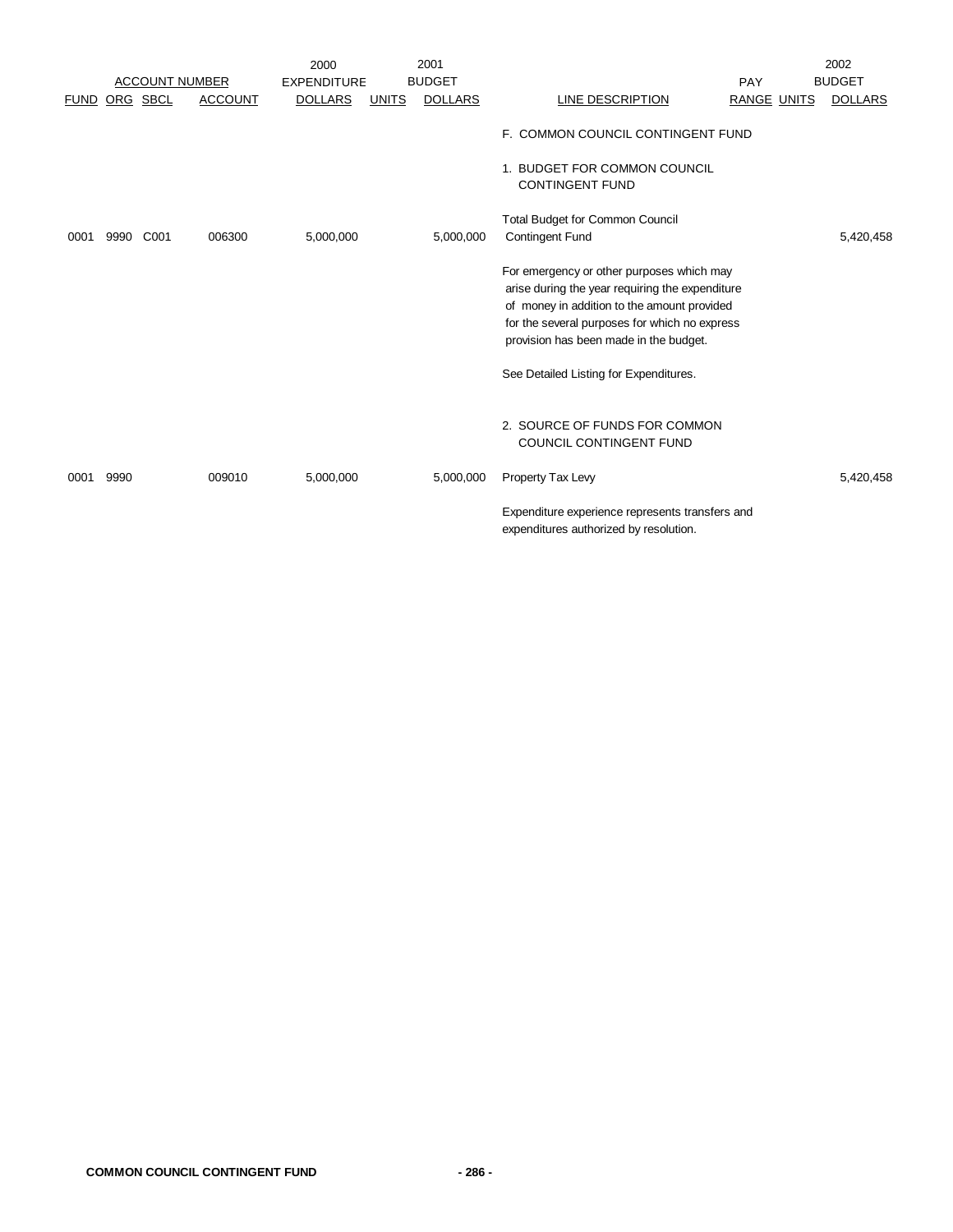|      |               |           |                       | 2000               |              | 2001           |                                             |                    |                | 2002           |
|------|---------------|-----------|-----------------------|--------------------|--------------|----------------|---------------------------------------------|--------------------|----------------|----------------|
|      |               |           | <b>ACCOUNT NUMBER</b> | <b>EXPENDITURE</b> |              | <b>BUDGET</b>  |                                             | <b>PAY</b>         |                | <b>BUDGET</b>  |
|      | FUND ORG SBCL |           | <b>ACCOUNT</b>        | <b>DOLLARS</b>     | <b>UNITS</b> | <b>DOLLARS</b> | <b>LINE DESCRIPTION</b>                     | <b>RANGE UNITS</b> |                | <b>DOLLARS</b> |
|      |               |           |                       |                    |              |                | <b>ENTERPRISE FUND - PARKING</b>            |                    |                |                |
|      |               |           |                       |                    |              |                | G. PARKING FUND                             |                    |                |                |
|      |               |           |                       |                    |              |                | 1. BUDGET FOR PARKING                       |                    |                |                |
|      |               |           |                       |                    |              |                | <b>OPERATING &amp; MAINTENANCE EXPENSES</b> |                    |                |                |
|      |               |           |                       |                    | 6            | 188,416        | Parking Enforcement Supervisor              | 4                  | 5              | 214,665        |
|      |               |           |                       |                    | 4            | 117,862        | <b>Lead Parking Checkers</b>                | 508                | 4              | 121,253        |
|      |               |           |                       |                    | 1            | 55,116         | Parking Operations Coordinator              | 627                | 1              | 52,519         |
|      |               |           |                       |                    | 1            | 44,578         | Parking Operations Assistant                | 621                | 1              | 47,408         |
|      |               |           |                       |                    | 2            | 60,891         | <b>Office Assistant IV</b>                  | 445                | 2              | 68,368         |
|      |               |           |                       |                    |              |                | Office Supervisor I                         |                    | 1              | 36,121         |
|      |               |           |                       |                    | 1            | 50,611         | Tow Lot Assistant Manager                   | 4                  | 1              | 54,086         |
|      |               |           |                       |                    | 6            | 167,970        | <b>Office Assistant III</b>                 | 430                | 7              | 218,967        |
|      |               |           |                       |                    | 10           | 291,333        | Tow Lot Attendant                           | 220                | 11             | 359,940        |
|      |               |           |                       |                    | 4            | 129,158        | Parking Services Worker II                  | 245                | 4              | 132,653        |
|      |               |           |                       |                    | 1            | 34,516         | Vehicle Salvage Supervisor                  | $\overline{c}$     | 1              | 38,032         |
|      |               |           |                       |                    | 1            | 30,800         | Tow Lot Crew Leader                         | 235                | 1              | 34,581         |
|      |               |           |                       |                    | 1            | 30,446         | <b>Accounting Assistant II</b>              | 445                | $\mathbf{1}$   | 34,183         |
|      |               |           |                       |                    | 60           | 1,599,285      | Parking Checker                             | 490                | 60             | 1,734,898      |
|      |               |           |                       |                    | 16           | 464,335        | <b>Communication Assistant III</b>          | 410                | 16             | 520,403        |
|      |               |           |                       |                    | 5            | 148,573        | <b>Communication Assistant IV</b>           | 425                | 5              | 170,084        |
|      |               |           |                       |                    | 1            | 62,286         | Parking Enforcement Manager                 | 10                 | 1              | 68,630         |
|      |               |           |                       |                    | 1            | 61,287         | Parking Financial Manager (Y)               | 7                  | 1              | 65,496         |
|      |               |           |                       |                    | 1            | 59,373         | Towing and Parking Meter Manager            | 8                  | 1              | 65,420         |
|      |               |           |                       |                    | 2            | 7,721          | Tow Lot Attendant (Aux.)                    | 220                | $\overline{2}$ | 9,256          |
|      |               |           |                       |                    | 1            | 51,644         | Parking Enforcement Asst. Manager           | 6                  | 2              | 99,964         |
|      |               |           |                       |                    | 125          | 3,656,201      | <b>Total Before Adjustments</b>             |                    | 128            | 4,146,927      |
|      |               |           |                       |                    |              | 115,546        | Salary & Wage Rate Changes                  |                    |                | 106,053        |
|      |               |           |                       |                    |              | 182,716        | Overtime Compensated                        |                    |                | 192,765        |
|      |               |           |                       |                    |              | (68, 428)      | Personnel Cost Adjustment                   |                    |                | (45, 822)      |
|      |               |           |                       | 3,208,855          | 125          | 3,886,035      | Gross Salaries & Wages Total                |                    | 128            | 4,399,923      |
|      |               |           |                       |                    |              |                | Reimbursable Services Deduction             |                    |                |                |
|      |               |           |                       |                    |              |                | Capital Improvements Deduction              |                    |                |                |
|      |               |           |                       |                    |              |                | Grants & Aids Deduction                     |                    |                |                |
| 0450 |               | 6610 R999 | 006000                | 3,208,855          |              | 3,886,035      | NET SALARIES & WAGES TOTAL                  |                    |                | 4,399,923      |
|      |               |           |                       |                    | 123.25       |                | <b>O&amp;M FTE'S</b>                        |                    | 126.25         |                |
|      |               |           |                       |                    |              |                | NON-O&M FTE'S                               |                    |                |                |
| 0450 | 6610 R999     |           | 006180                | 891,332            |              | 1,243,531      | ESTIMATED EMPLOYEE FRINGE BENEFITS          |                    |                | 1,451,975      |
|      |               |           |                       |                    |              |                | OPERATING EXPENDITURES                      |                    |                |                |
| 0450 |               | 6610 R999 | 630100                | 78,791             |              | 59,950         | General Office Expense                      |                    |                | 111,300        |
| 0450 | 6610          | R999      | 630500                | 3,052              |              | 202,300        | Tools & Machinery Parts                     |                    |                | 202,300        |
| 0450 | 6610 R999     |           | 631000                | 7,012              |              | 2,000          | <b>Construction Supplies</b>                |                    |                | 10,780         |
| 0450 | 6610          | R999      | 631500                | 247,452            |              | 249,000        | Energy                                      |                    |                | 288,645        |
| 0450 | 6610          | R999      | 632000                | 220,468            |              | 30,200         | <b>Other Operating Supplies</b>             |                    |                | 33,700         |
| 0450 | 6610          | R999      | 632500                |                    |              | 11,000         | <b>Facility Rental</b>                      |                    |                | 5,000          |
| 0450 | 6610          | R999      | 633000                | 8,925              |              | 4,380          | <b>Vehicle Rental</b>                       |                    |                | 6,780          |
| 0450 | 6610          | R999      | 633500                | 65,444             |              | 105,280        | Non-Vehicle Equipment Rental                |                    |                | 87,500         |
| 0450 | 6610          | R999      | 634000                | 2,028,986          |              | 7,917,262      | <b>Professional Services</b>                |                    |                | 7,666,399      |
| 0450 | 6610          | R999      | 634500                | 233                |              | 50,780         | Information Technology Services             |                    |                | 48,080         |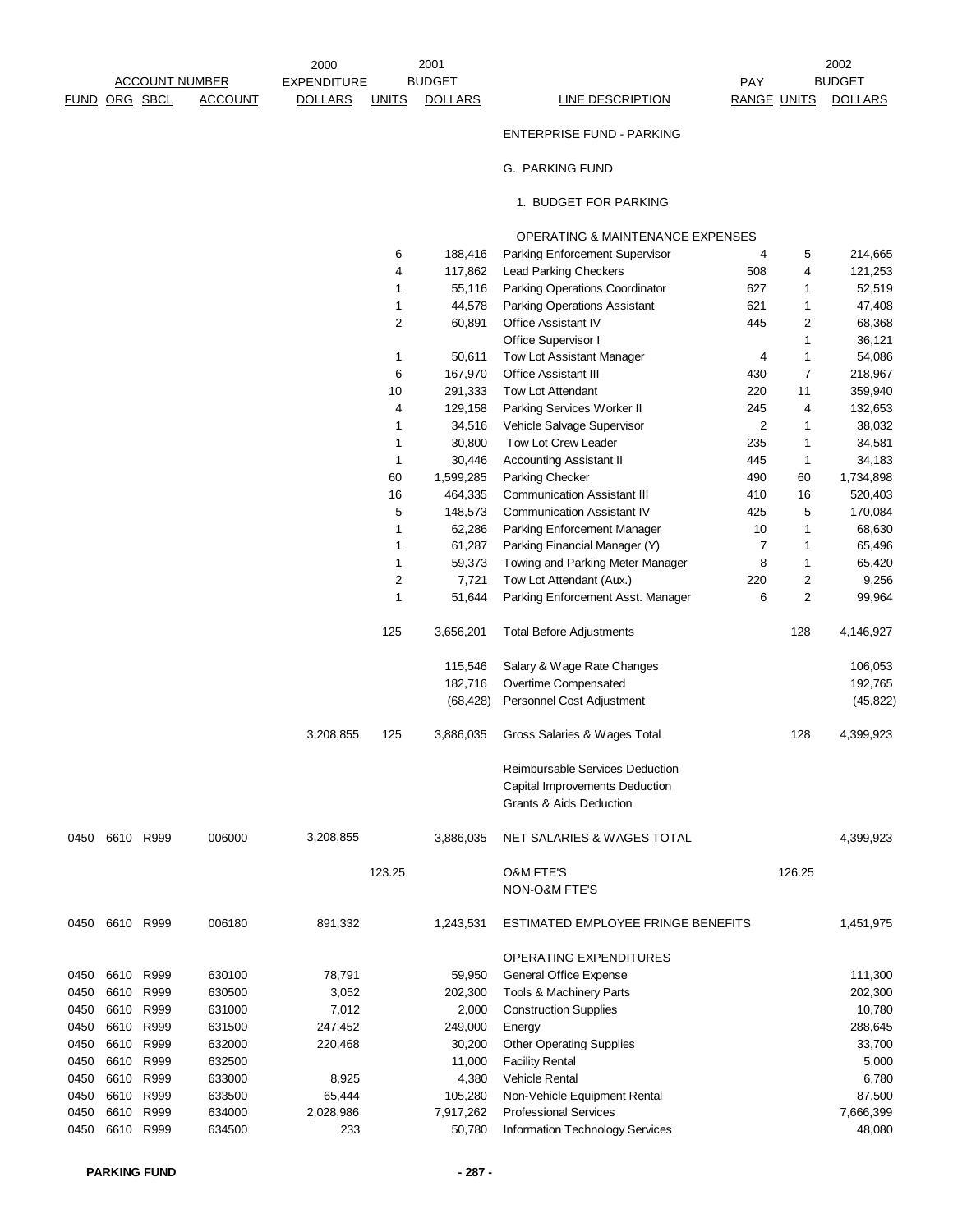|              |                      |                   |                       | 2000               |                         | 2001           |                                                             |                         | 2002           |
|--------------|----------------------|-------------------|-----------------------|--------------------|-------------------------|----------------|-------------------------------------------------------------|-------------------------|----------------|
|              |                      |                   | <b>ACCOUNT NUMBER</b> | <b>EXPENDITURE</b> |                         | <b>BUDGET</b>  | PAY                                                         |                         | <b>BUDGET</b>  |
|              | <b>FUND ORG SBCL</b> |                   | <b>ACCOUNT</b>        | <b>DOLLARS</b>     | <b>UNITS</b>            | <b>DOLLARS</b> | LINE DESCRIPTION                                            | <b>RANGE UNITS</b>      | <b>DOLLARS</b> |
| 0450         | 6610                 | R999              | 635000                | 618,356            |                         | 215,600        | <b>Property Services</b>                                    |                         | 279,475        |
| 0450         | 6610                 | R999              | 635500                | 37,195             |                         | 140,000        | <b>Infrastructure Services</b>                              |                         | 90,000         |
|              | 6610                 | R999              | 636000                |                    |                         |                | Vehicle Repair Services                                     |                         |                |
| 0450         |                      |                   |                       | 23,616             |                         | 2,500          |                                                             |                         | 25,500         |
| 0450         | 6610                 | R999              | 636500                | 2,497,120          |                         | 2,323,696      | <b>Other Operating Services</b>                             |                         | 3,008,170      |
| 0450         | 6610                 | R999              | 637000                |                    |                         |                | Loans and Grants                                            |                         |                |
| 0450         | 6610                 | R999              | 637501                | 871,217            |                         | 737,080        | Reimburse Other Departments                                 |                         | 841,552        |
| 0450<br>0450 | 6610                 | R999<br>6610 R999 | 006300                | 6,707,867          |                         | 12,051,028     | OPERATING EXPENDITURES                                      |                         | 12,705,181     |
| 0450         | 6610                 | R999              |                       |                    |                         |                | <b>EQUIPMENT PURCHASES</b>                                  |                         |                |
|              |                      |                   |                       |                    |                         |                | <b>Additional Equipment</b>                                 |                         |                |
| 0450         |                      | 6610 R999         |                       |                    | 1                       | 18,000         | Pick Up Truck                                               |                         |                |
|              |                      |                   |                       |                    | 1                       | 200            | Radio Rack                                                  |                         |                |
|              |                      |                   |                       |                    | 1                       | 3,000          | Radio Base Station                                          |                         |                |
|              |                      |                   |                       |                    |                         |                |                                                             |                         |                |
|              |                      |                   |                       |                    | 18                      | 504,000        | Auto-Jeeps                                                  |                         |                |
|              |                      |                   |                       |                    | 21                      | 525,200        | Subtotal - Additional Equipment                             |                         |                |
|              |                      |                   |                       |                    |                         |                | Replacement Equipment                                       |                         |                |
|              |                      |                   |                       |                    | 6                       | 1,230          | Locking 4 Drawer File Cabinets                              |                         |                |
|              |                      |                   |                       |                    |                         | 1,480          | <b>Office Furniture</b>                                     |                         | 1,480          |
|              |                      |                   |                       |                    | 1                       | 1,000          | Video Camera                                                |                         |                |
|              |                      |                   |                       |                    |                         |                |                                                             | 1                       | 1,000          |
|              |                      |                   |                       |                    |                         |                | Auto-Jeeps                                                  | 1                       | 30,000         |
|              |                      |                   |                       |                    |                         |                | <b>Tenant Power Scrubber</b>                                | $\mathbf{1}$            | 35,000         |
|              |                      |                   |                       |                    | 2                       | 1,700          | Radio                                                       | 2                       | 1,700          |
|              |                      |                   |                       |                    | $\overline{\mathbf{c}}$ | 175            | <b>Battery Recharging</b>                                   | $\overline{\mathbf{c}}$ | 175            |
|              |                      |                   |                       |                    |                         |                | Microcomputers                                              | 20                      | 20,000         |
|              |                      |                   |                       |                    |                         |                | Printer                                                     | 1                       | 2,500          |
|              |                      |                   |                       |                    |                         |                | Meter Repair Truck                                          | 1                       | 45,000         |
|              |                      |                   |                       |                    | 11                      | 5,585          | Subtotal - Replacement Equipment                            | 29                      | 136,855        |
|              |                      |                   |                       | 13,169             |                         |                | Other Previous Experience                                   |                         |                |
|              |                      |                   |                       |                    |                         |                |                                                             |                         |                |
|              |                      |                   | 006800                | 13,169             | 32                      | 530,785        | <b>EQUIPMENT PURCHASES TOTAL</b>                            | 29                      | 136,855        |
|              |                      |                   |                       |                    |                         |                | <b>SPECIAL FUNDS</b>                                        |                         |                |
| 0450         |                      | 6610 R661         | 006300                | 4,851,289          |                         | 6,156,573      | Payment to Debt Service                                     |                         | 5,265,000      |
|              |                      |                   |                       | 120,355            |                         |                | Bradley Center R.A.C.M. Payment                             |                         |                |
| 0450<br>0450 | 6610<br>6610         | R663<br>R662      | 006300<br>006300      | 1,200,378          |                         | 1,228,165      | Payment in Lieu of Taxes                                    |                         | 1,271,332      |
|              |                      |                   |                       | 6,172,022          |                         | 7,384,738      | SPECIAL FUNDS TOTAL                                         |                         | 6,536,332      |
|              |                      |                   |                       | 16,993,245         |                         | 25,096,117     | OPERATING & MAINTENANCE EXPENSE TOTAL                       |                         | 25,230,266     |
| 0450         |                      | 6610 R999         | 006900                |                    |                         |                | DEPOSIT TO RETAINED EARNINGS                                |                         | 903,832        |
| 0450         |                      | 6610 R999         | 006900                |                    |                         | 15,041,085     | <b>TRANSFER TO GENERAL FUND</b>                             |                         | 8,250,000      |
| 0450         |                      | 6610 R999         |                       | 16,993,245         |                         | 40,137,202     | <b>TOTAL OPERATIONS</b>                                     |                         | 34,384,098     |
|              |                      |                   |                       | <b>UNITS</b>       | %                       | <b>UNITS</b>   | PROGRAM RESULT MEASURES/<br>INTERNAL MANAGEMENT INDICATORS: | %                       | <b>UNITS</b>   |
|              |                      |                   | P66101                |                    | 95% 100.0               | 103%           | Parking Fund<br>Percentage of Cost Recovery                 |                         |                |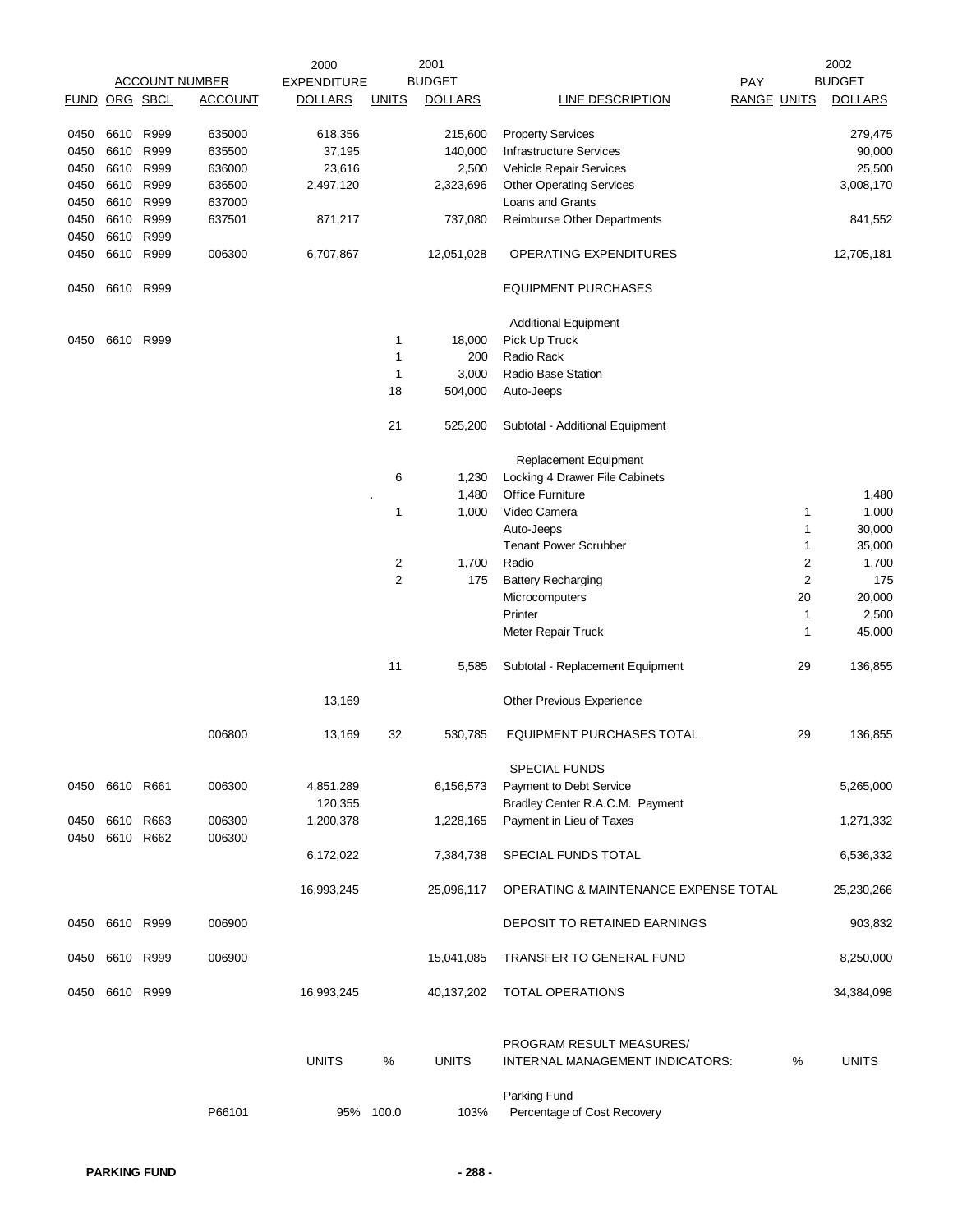|             |            |             |                       | 2000               |              | 2001           |                                                 |                    | 2002           |
|-------------|------------|-------------|-----------------------|--------------------|--------------|----------------|-------------------------------------------------|--------------------|----------------|
|             |            |             | <b>ACCOUNT NUMBER</b> | <b>EXPENDITURE</b> |              | <b>BUDGET</b>  |                                                 | <b>PAY</b>         | <b>BUDGET</b>  |
| <b>FUND</b> | <u>ORG</u> | <b>SBCL</b> | <b>ACCOUNT</b>        | <b>DOLLARS</b>     | <b>UNITS</b> | <b>DOLLARS</b> | LINE DESCRIPTION                                | <b>RANGE UNITS</b> | <b>DOLLARS</b> |
|             |            |             |                       |                    |              |                | Surface Lots Program                            |                    |                |
| 0450        | 6610       | 5000        | P66102                | 103%               | 100.0        | 100%           | Percentage of Cost Recovery (P)                 |                    |                |
|             |            |             |                       |                    |              |                | Parking Structure Program                       |                    |                |
| 0450        | 6610       | 5030        | P66103                | 296%               | 100.0        | 103%           | Percentage of Cost Recovery (P)                 |                    |                |
|             |            |             |                       |                    |              |                | Parking Meter Program                           |                    |                |
| 0450        | 6610       | 5040        | P66104                | 99%                | 100.0        | 99%            | Service Percentage for Meters (P)               |                    |                |
|             |            |             | P66105                | 100                | 100.0        | 24 hours       | Meter Service Calls (hrs turn-around time) (P)  |                    |                |
|             |            |             | P66106                |                    | 100.7        | 6,486          | Number of Meters (P)                            |                    |                |
| 0450        | 6610       | 5050        |                       |                    |              |                | <b>Towing Program</b>                           |                    |                |
| 0450        | 6610       | 5050        | P66107                | 69%                | 100.0        | 100%           | Percentage of Cost Recovery (P)                 |                    |                |
|             |            |             | P66108                | 27,790             | 109.1        | 24,000         | Number of Vehicles Towed (P)                    |                    |                |
|             |            |             | P66109                | 47%                | 100.0        | 68%            | Percentage of Vehicles Returned to Owners (Q-1) |                    |                |
| 0450        | 6610       | 5020        |                       |                    |              |                |                                                 |                    |                |
| 0450        | 6610       | 5020        |                       |                    |              |                | Management & Administration                     |                    |                |
| 0450        | 6610       | 5020        |                       | 9,000              | 225.0        | 9,000          | <b>Estimated Direct Labor Hours</b>             |                    |                |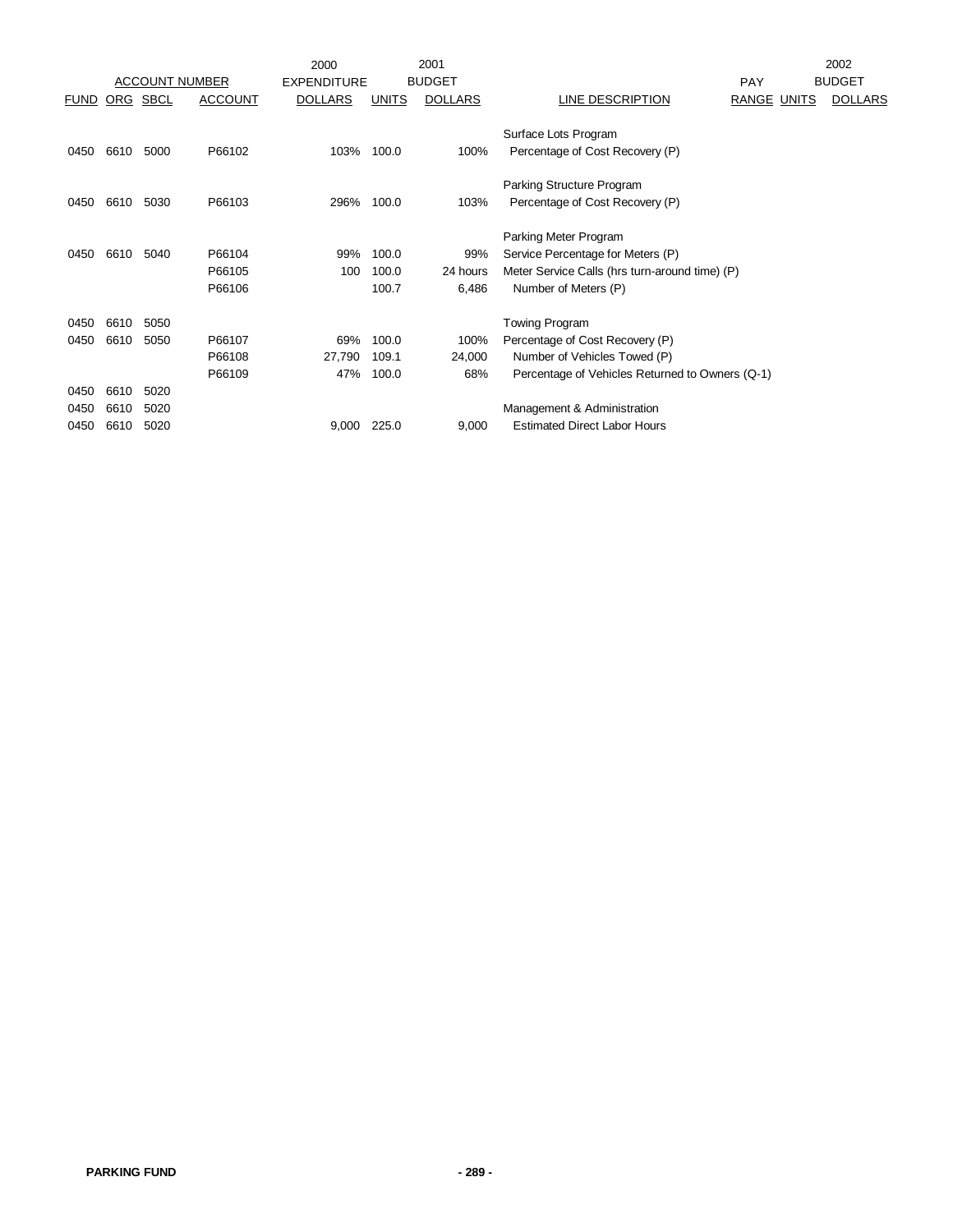|                      |                |           |                       | 2000               |              | 2001           |                                                         |                    | 2002           |
|----------------------|----------------|-----------|-----------------------|--------------------|--------------|----------------|---------------------------------------------------------|--------------------|----------------|
|                      |                |           | <u>ACCOUNT NUMBER</u> | <b>EXPENDITURE</b> |              | <b>BUDGET</b>  |                                                         | <b>PAY</b>         | <b>BUDGET</b>  |
| <b>FUND ORG SBCL</b> |                |           | <b>ACCOUNT</b>        | <b>DOLLARS</b>     | <b>UNITS</b> | <b>DOLLARS</b> | <b>LINE DESCRIPTION</b>                                 | <b>RANGE UNITS</b> | <b>DOLLARS</b> |
|                      |                |           |                       |                    |              |                | CAPITAL IMPROVEMENTS PROGRAM                            |                    |                |
|                      |                |           |                       |                    |              |                | <b>Total Capital Improvements-Parking</b>               |                    |                |
|                      |                |           |                       |                    |              |                | Program - Unallocated                                   |                    |                |
|                      |                |           |                       |                    |              |                | MacArthur Square - Reconstruct                          |                    |                |
|                      |                |           |                       |                    |              |                | West End of 7th Street                                  |                    |                |
|                      |                |           |                       |                    |              |                | Carryover Borrowing**                                   |                    |                |
|                      |                |           |                       |                    |              |                |                                                         |                    |                |
|                      |                |           |                       |                    |              |                | MacArthur Square - Renovation                           |                    |                |
|                      |                |           |                       |                    |              |                | Carryover Borrowing**                                   |                    |                |
|                      |                |           |                       |                    |              |                | Milwaukee/Michigan Rehab-Structural Remodeling          |                    |                |
| 0451                 |                | 9990 R999 | PA16080150            | (3,042)            |              | 1,200,000      | New Borrowing                                           |                    |                |
|                      |                |           |                       |                    |              |                | Carryover Borrowing**                                   |                    |                |
|                      |                |           |                       |                    |              |                | 2nd/Plankinton Rehab-New Borrowing                      |                    |                |
|                      |                |           |                       | 299,743            |              |                | 2nd/Plankinton Rehab                                    |                    |                |
|                      |                |           |                       |                    |              |                | 2nd/Plankinton Rehab                                    |                    |                |
|                      |                |           |                       |                    |              | [1,731,000]    | Carryover Borrowing**                                   |                    |                |
|                      |                |           |                       |                    |              |                |                                                         |                    |                |
|                      |                |           |                       |                    |              |                | Miller Park Parking Improvements<br>New Borrowing       |                    |                |
|                      |                |           |                       |                    |              | [5,869,160]    | Carryover Borrowing**                                   |                    |                |
|                      |                |           | PA16090210            |                    |              |                |                                                         |                    |                |
|                      |                |           |                       |                    |              |                | 1000 N. Water - Add CO, HVAC System                     |                    |                |
|                      |                |           |                       |                    |              |                | and Settlement Costs                                    |                    |                |
| 0451<br>0451         | 9990 R999      | 9990 R999 | PA160010100           |                    |              | 150,000        | New Borrowing                                           |                    |                |
|                      |                |           |                       |                    |              |                | 4th/Highland-Concrete Slab & Caulk                      |                    |                |
|                      |                |           |                       | 3,475,000          |              |                | Joint Renovation                                        |                    |                |
| 0451                 |                | 9990 R999 | PA16080190            |                    |              | 400,000        | New Borrowing                                           |                    |                |
|                      |                |           |                       | 3,954              |              |                | Passegio                                                |                    |                |
|                      |                |           |                       |                    |              | [312,000]      | Carryover Borrowing**                                   |                    |                |
| 0451                 |                | 9990 R999 | PA160020100           |                    |              |                | Parking Checker Facility New Borrowing                  |                    |                |
|                      |                |           |                       |                    |              |                | Miscellaneous                                           |                    |                |
|                      |                |           |                       |                    |              |                | Expansion of Lincoln Yard Tow Lot                       |                    |                |
|                      |                |           |                       |                    |              |                |                                                         |                    |                |
| 0451                 |                | 9990 R999 | PA160020200           |                    |              |                | MacArthur Square Freeway Tunnel Repair<br>New Borrowing |                    | 422,000        |
|                      |                |           |                       |                    |              |                |                                                         |                    |                |
|                      |                |           |                       |                    |              |                | <b>Plankinton Traffic Membrane</b>                      |                    |                |
|                      |                |           |                       |                    |              |                | New Borrowing                                           |                    |                |
|                      |                |           |                       |                    |              |                | Deferred Mechanical Maintenance                         |                    |                |
|                      | 0451 9990 R999 |           | PA160020300           |                    |              |                | New Borrowing                                           |                    | 200,000        |
|                      |                |           |                       |                    |              |                |                                                         |                    |                |
|                      |                |           |                       |                    |              |                | Deferred Structural Maintenance                         |                    |                |
| 0451                 | 9990 R999      |           | PA160020400           |                    |              |                | New Borrowing                                           |                    | 200,000        |
|                      |                |           |                       |                    |              |                | Capital Improvements to be Financed                     |                    |                |
|                      |                |           |                       |                    |              |                | from Permanent Improvement Reserve                      |                    |                |
|                      |                |           |                       |                    |              | 5,000,000      | Fund-Parking                                            |                    | 5,000,000      |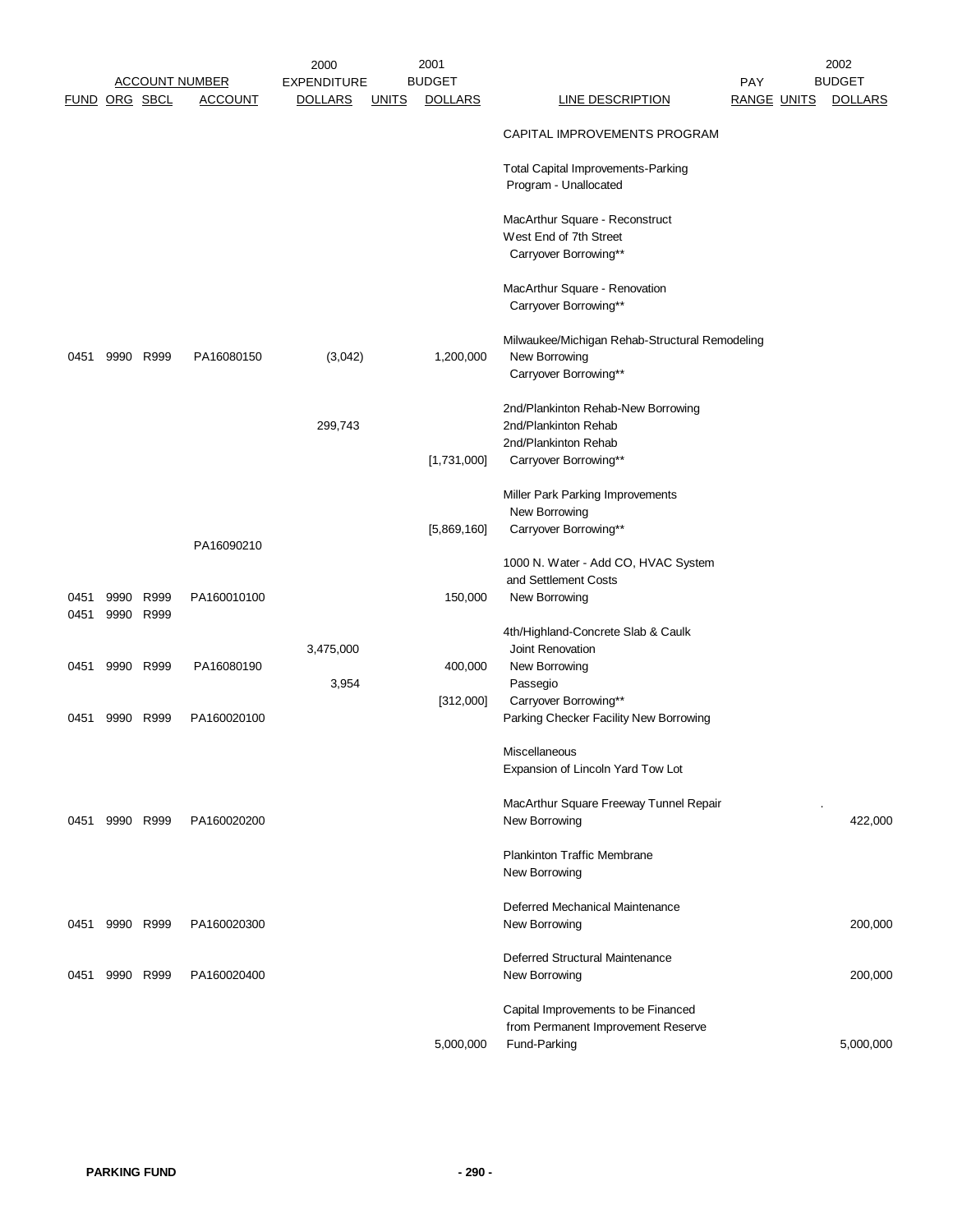|                                   |                | 2000               |              | 2001           |                                                                           |                    | 2002           |
|-----------------------------------|----------------|--------------------|--------------|----------------|---------------------------------------------------------------------------|--------------------|----------------|
| <b>ACCOUNT NUMBER</b>             |                | <b>EXPENDITURE</b> |              | <b>BUDGET</b>  |                                                                           | <b>PAY</b>         | <b>BUDGET</b>  |
| <b>SBCL</b><br>ORG<br><b>FUND</b> | <b>ACCOUNT</b> | <b>DOLLARS</b>     | <b>UNITS</b> | <b>DOLLARS</b> | LINE DESCRIPTION                                                          | <b>RANGE UNITS</b> | <b>DOLLARS</b> |
|                                   |                | 3,775,655          |              | 6,750,000      | Total Capital Improvements -<br>Parking Program                           |                    | 5,822,000      |
|                                   |                |                    |              |                | <b>Experience Adjustments:</b><br><b>Interest Expense</b><br>Depreciation |                    |                |
|                                   |                | 20,768,900         |              | 46,887,202     | <b>Total Budget for Parking</b>                                           |                    | 40,206,098     |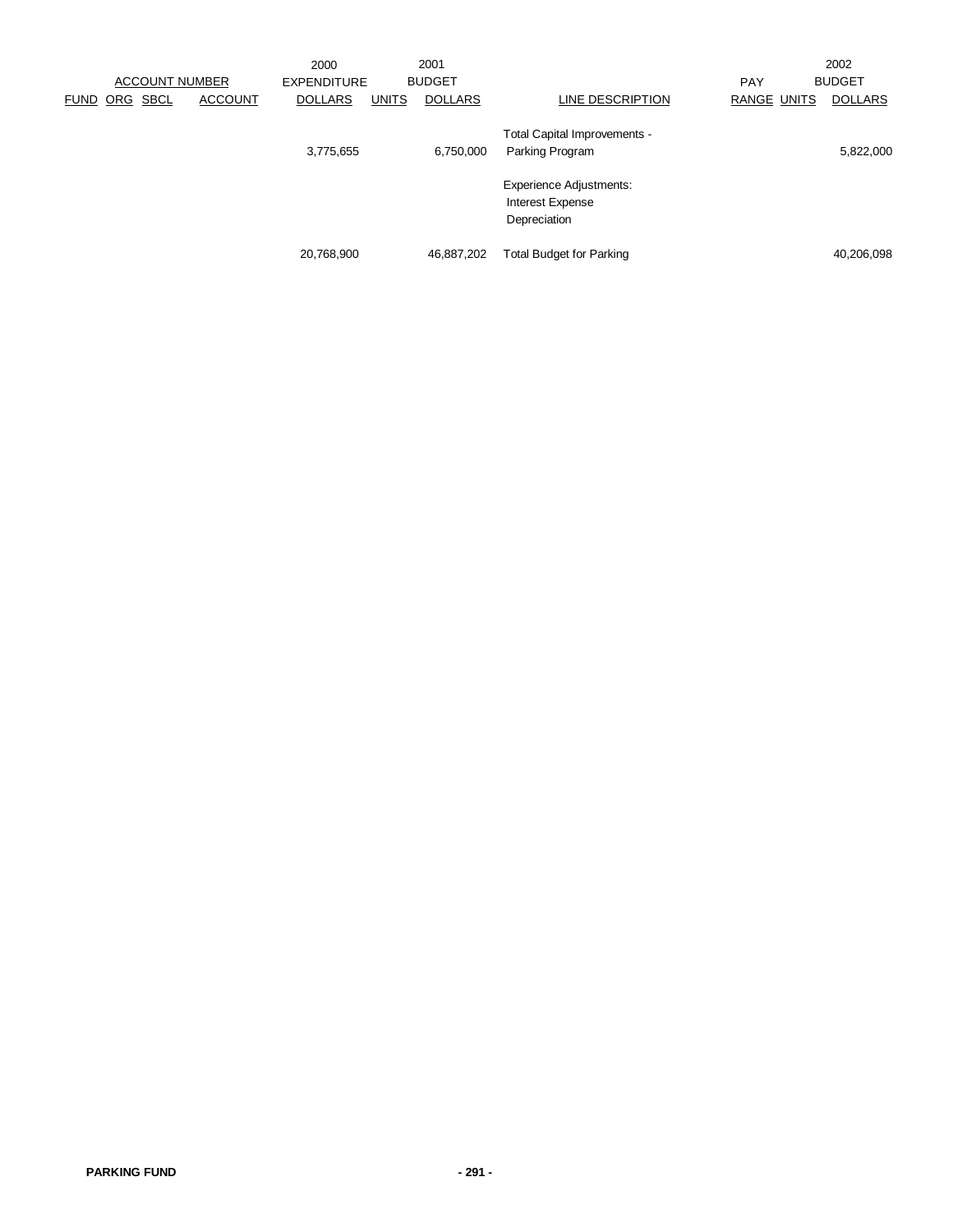|      |                       |                | 2000               | 2001                           |                                                                                                                                                                                                                                      | 2002                                 |
|------|-----------------------|----------------|--------------------|--------------------------------|--------------------------------------------------------------------------------------------------------------------------------------------------------------------------------------------------------------------------------------|--------------------------------------|
|      | <b>ACCOUNT NUMBER</b> |                | <b>EXPENDITURE</b> | <b>BUDGET</b>                  |                                                                                                                                                                                                                                      | <b>BUDGET</b><br>PAY                 |
|      | <b>FUND ORG SBCL</b>  | <u>ACCOUNT</u> | <b>DOLLARS</b>     | <b>UNITS</b><br><b>DOLLARS</b> | <b>LINE DESCRIPTION</b>                                                                                                                                                                                                              | <b>RANGE UNITS</b><br><b>DOLLARS</b> |
|      |                       |                |                    |                                | 2. SOURCE OF FUNDS FOR PARKING                                                                                                                                                                                                       |                                      |
|      |                       |                |                    |                                | <b>Parking Permits</b>                                                                                                                                                                                                               |                                      |
| 0450 | 6610                  | 009400         | 1,300,436          | 1,360,000                      | On-Street                                                                                                                                                                                                                            | 1,776,000                            |
| 0450 | 6610                  | 009400         | 2,528              | 2,300                          | Residential                                                                                                                                                                                                                          | 2,000                                |
| 0450 | 6610                  |                |                    |                                | <b>Parking Meters</b>                                                                                                                                                                                                                |                                      |
| 0450 | 6610                  | 009400         | 3,323,456          | 3,300,000                      | On-Street                                                                                                                                                                                                                            | 3,450,000                            |
| 0450 | 6610                  | 009400         | 82,148             | 100,000                        | Off-Street                                                                                                                                                                                                                           | 84,456                               |
| 0450 | 6610                  | 009400         | 85,927             | 61,000                         | Hooding                                                                                                                                                                                                                              | 125,000                              |
| 0450 | 6610                  | 009400         | 899                | 4,000                          | Removal                                                                                                                                                                                                                              | 1,200                                |
| 0450 | 6610                  |                |                    |                                |                                                                                                                                                                                                                                      |                                      |
| 0450 | 6610                  |                |                    |                                | Rental and Leases of Facilities                                                                                                                                                                                                      |                                      |
|      |                       | $-9522$        |                    |                                | Retail Tenants-1000 N. Water                                                                                                                                                                                                         |                                      |
| 0450 | 6610                  | 009400         | 111,804            | 111,804                        | Restaurant 4th & Highland                                                                                                                                                                                                            | 111,804                              |
| 0450 | 6610                  | 009400         | 877,812            | 766,660                        | 4th & Highland                                                                                                                                                                                                                       | 908,500                              |
|      |                       |                |                    |                                |                                                                                                                                                                                                                                      |                                      |
| 0450 | 6610                  | 009400         | 41,220             | 43,000                         | <b>Temporary Leased Lots</b>                                                                                                                                                                                                         | 41,200                               |
| 0450 | 6610                  | 009400         | 214,500            | 145,000                        | Permanent Leased Lots                                                                                                                                                                                                                | 100,000                              |
| 0450 | 6610                  | 009400         | 386,409            | 427,875                        | 535 N. Milwaukee                                                                                                                                                                                                                     | 427,875                              |
| 0450 | 6610                  | 009400         | 2,830,898          | 2,910,000                      | <b>MacArthur Square</b>                                                                                                                                                                                                              | 3,000,000                            |
| 0450 | 6610                  | 009400         | 1,143,581          | 1,200,000                      | 1000 N. Water Street                                                                                                                                                                                                                 | 1,300,000                            |
| 0450 | 6610                  | 009400         | 354,679            | 572,484                        | 742 N. 2nd                                                                                                                                                                                                                           | 455,000                              |
| 0450 | 6610                  |                |                    |                                | Revenues Collected From the                                                                                                                                                                                                          |                                      |
| 0450 | 6610                  | 009400         | 1,734,504          | 1,671,172                      | Towing of Vehicles                                                                                                                                                                                                                   | 1,875,000                            |
| 0450 | 6610                  |                | 38,017             |                                | Miscellaneous                                                                                                                                                                                                                        |                                      |
| 0450 | 6610                  | 009400         | 1,442,853          | 1,325,256                      | Vehicle Disposal Revenue                                                                                                                                                                                                             | 1,437,000                            |
| 0450 | 6610                  |                |                    |                                |                                                                                                                                                                                                                                      |                                      |
|      |                       |                | 13,971,671         | 14,000,551                     | <b>Total Revenue</b>                                                                                                                                                                                                                 | 15,095,035                           |
| 0450 | 6610                  |                |                    |                                |                                                                                                                                                                                                                                      |                                      |
|      |                       |                |                    |                                | <b>Other Funding Sources</b>                                                                                                                                                                                                         |                                      |
| 0450 | 6610                  | 009920         | 840,382            | 4,037,361                      | Withdrawal from Retained Earnings                                                                                                                                                                                                    |                                      |
| 0450 | 6610                  | 009400         | 2,281,681          |                                | Parking Enforcement Offset                                                                                                                                                                                                           |                                      |
| 0450 | 6610                  | 009611         |                    | 358,200                        | <b>Citation Processing Services</b>                                                                                                                                                                                                  | 370,800                              |
|      |                       |                |                    |                                | Experience Adjustments:                                                                                                                                                                                                              |                                      |
|      |                       |                |                    |                                |                                                                                                                                                                                                                                      |                                      |
| 0450 | 6610                  |                |                    |                                | Interest Income                                                                                                                                                                                                                      |                                      |
|      |                       |                | (100, 489)         |                                | Loss on Sale                                                                                                                                                                                                                         |                                      |
| 0450 | 6610                  | 009611         |                    | 21,741,090                     | Parking Citation Revenue                                                                                                                                                                                                             | 18,918,263                           |
|      |                       |                |                    |                                | Capital Improvements Funded from the                                                                                                                                                                                                 |                                      |
|      |                       |                |                    |                                | Permanent Improvement Reserve Fund                                                                                                                                                                                                   |                                      |
|      |                       |                |                    | 5,000,000                      | -Parking                                                                                                                                                                                                                             | 5,000,000                            |
|      |                       |                |                    |                                |                                                                                                                                                                                                                                      |                                      |
|      |                       |                |                    |                                | Carryover Borrowing**                                                                                                                                                                                                                |                                      |
|      |                       |                |                    | 1,750,000                      | New Borrowing                                                                                                                                                                                                                        | 822,000                              |
|      |                       |                | 3,021,574          | 32,886,651                     | <b>Total Other Funding</b>                                                                                                                                                                                                           | 25,111,063                           |
|      |                       |                | 16,993,245         | 46,887,202                     | <b>Total Funds for Parking</b>                                                                                                                                                                                                       | 40,206,098                           |
|      |                       |                |                    |                                | **Carryover Borrowing Amount (Restatement of a prior years<br>unutilized borrowing authorization are included for information and<br>authorization purposes - such amounts are excluded from budget<br>totals to avoid duplication.) |                                      |
|      |                       |                | 159,516            | 221,850                        | TOTAL DIRECT LABOR HOUR ALLOCATION                                                                                                                                                                                                   | 227,250                              |
|      |                       |                |                    |                                |                                                                                                                                                                                                                                      |                                      |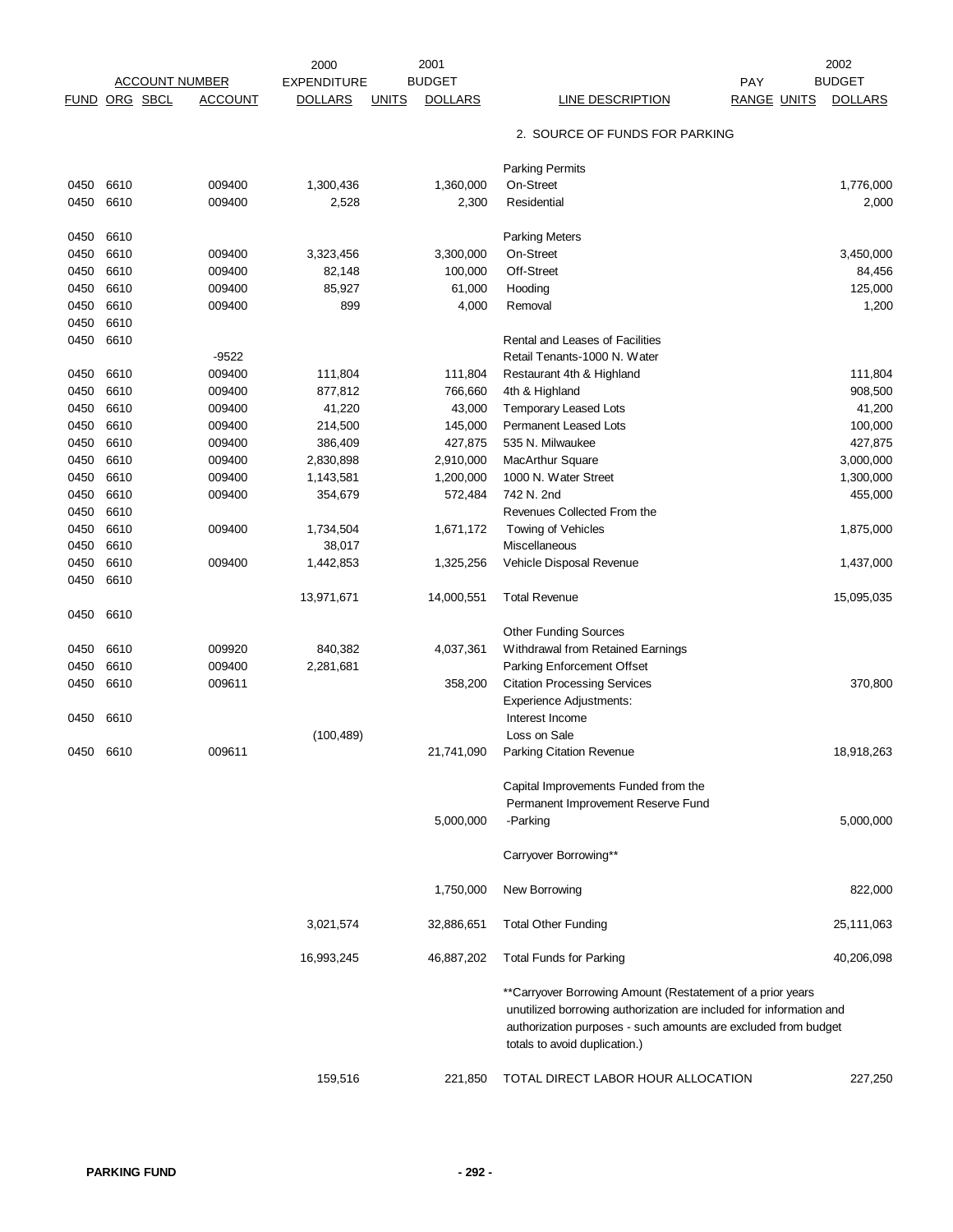|      |      |           |                             | 2000               |              | 2001           |                                                                                                                                    |                    | 2002           |
|------|------|-----------|-----------------------------|--------------------|--------------|----------------|------------------------------------------------------------------------------------------------------------------------------------|--------------------|----------------|
|      |      |           | <b>ACCOUNT NUMBER</b>       | <b>EXPENDITURE</b> |              | <b>BUDGET</b>  |                                                                                                                                    | PAY                | <b>BUDGET</b>  |
|      |      |           | FUND ORG SBCL PROJECT/GRANT | <b>DOLLARS</b>     | <b>UNITS</b> | <b>DOLLARS</b> | LINE DESCRIPTION                                                                                                                   | <b>RANGE UNITS</b> | <b>DOLLARS</b> |
|      |      |           |                             |                    |              |                | SPECIAL REVENUE FUND - GRANT AND AID                                                                                               |                    |                |
|      |      |           |                             |                    |              |                | H. GRANT AND AID PROJECTS FUND                                                                                                     |                    |                |
|      |      |           |                             |                    |              |                | 1. BUDGET FOR GRANT AND AID<br><b>PROJECTS</b>                                                                                     |                    |                |
|      |      |           |                             |                    |              |                | Grant and Aid Projects                                                                                                             |                    |                |
| 0150 |      | 9990 R999 | GR0000100000                | 61,401,883         |              | 79,769,019     | Grantor Share (Non-City)                                                                                                           |                    | 81,534,000     |
| 0150 | 9990 | R999      | GR0000100102                |                    |              | 5,000          | Local Share Out-of-Pocket Current<br>Levy                                                                                          |                    |                |
|      |      |           |                             | 61,401,883         |              | 79,774,019     | Total for Grant and Aid Projects                                                                                                   |                    | 81,534,000     |
|      |      |           |                             |                    |              |                | Funds Shall Be Transferred to Sub Accounts in<br>Accordance With Common Council Resolution<br>872120 Before Expenditures are made. |                    |                |
|      |      |           |                             |                    |              |                | See Single Audit Act Supplemental Financial<br>Report for Allocations and Expenditures.                                            |                    |                |
|      |      |           |                             |                    |              |                | 2. SOURCES OF FUNDS FOR GRANT<br>AND AID PROJECTS                                                                                  |                    |                |
|      |      |           |                             | 61,401,883         |              | 79,769,019     | Grantors Share (Non-City)                                                                                                          |                    | 81,534,000     |
|      |      |           |                             |                    |              | 5,000          | Local Share Out-Of Pocket Current<br>Levy                                                                                          |                    |                |
|      |      |           |                             |                    |              |                | Total Source of Funds For Grant and                                                                                                |                    |                |
|      |      |           |                             | 61,401,883         |              | 79,774,019     | Aid Projects                                                                                                                       |                    | 81,534,000     |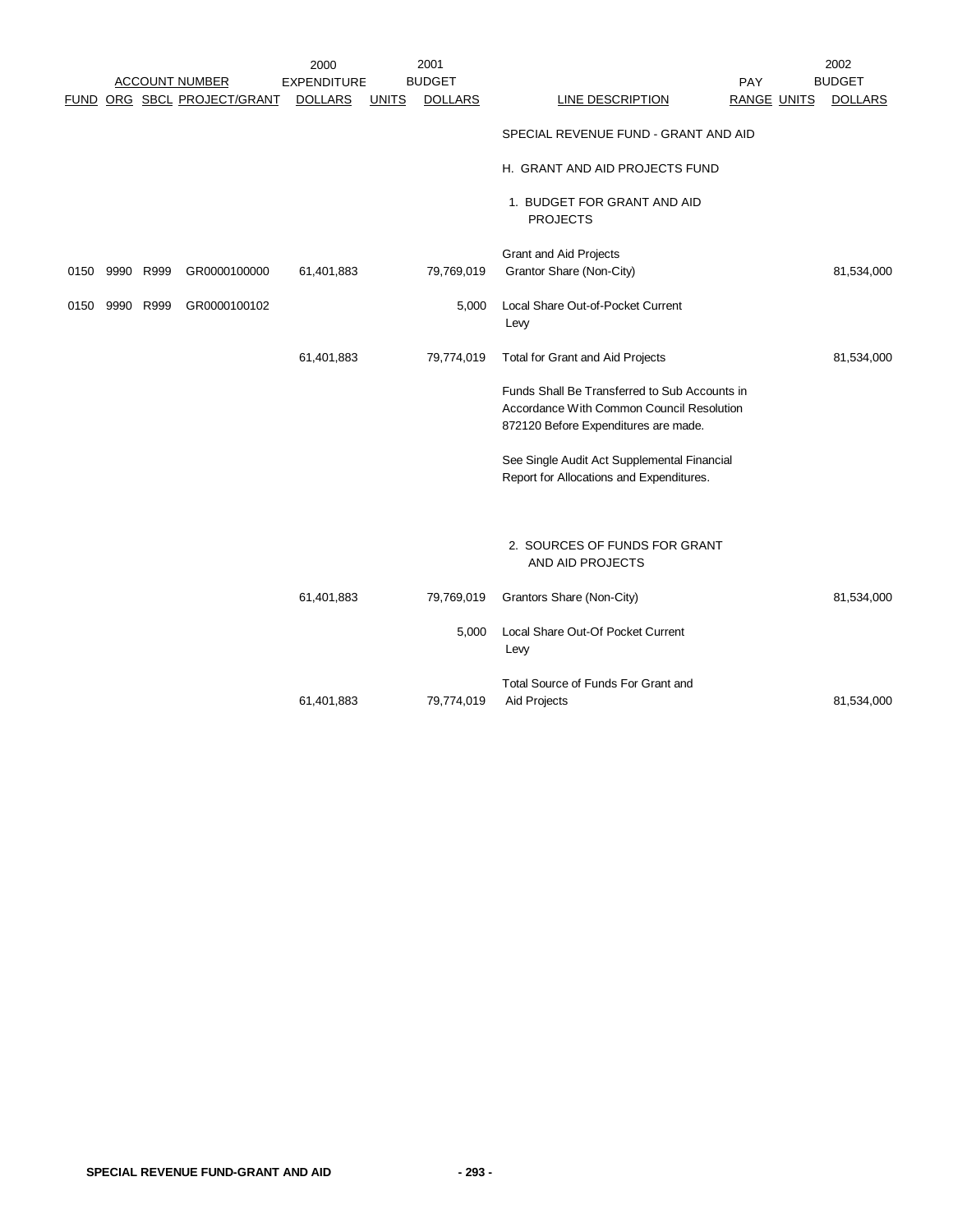|                      |                |           |                       | 2000               |              | 2001           |                                                                         |                    | 2002           |
|----------------------|----------------|-----------|-----------------------|--------------------|--------------|----------------|-------------------------------------------------------------------------|--------------------|----------------|
|                      |                |           | <b>ACCOUNT NUMBER</b> | <b>EXPENDITURE</b> |              | <b>BUDGET</b>  | <b>PAY</b>                                                              |                    | <b>BUDGET</b>  |
| <b>FUND ORG SBCL</b> |                |           | <u>ACCOUNT</u>        | <b>DOLLARS</b>     | <b>UNITS</b> | <b>DOLLARS</b> | <b>LINE DESCRIPTION</b>                                                 | <b>RANGE UNITS</b> | <b>DOLLARS</b> |
|                      |                |           |                       |                    |              |                | DPW WATER WORKS - OPERATING<br><b>BUDGET SUMMARY</b>                    |                    |                |
|                      |                |           |                       |                    |              |                | J. WATER WORKS (DPW) FUNDS<br>1. BUDGET FOR WATER WORKS                 |                    |                |
|                      |                |           |                       |                    |              |                | WATER WORKS - OPERATING BUDGET<br>BUDGETARY CONTROL UNIT (1 FUND=6 ORG) |                    |                |
|                      |                |           |                       |                    |              |                | SALARIES & WAGES                                                        |                    |                |
|                      |                |           |                       | 552,239            |              | 780,000        | Overtime Compensated                                                    |                    | 770,000        |
|                      |                |           |                       | 14,734,317         |              | 14,441,271     | All Other Salaries & Wages                                              |                    | 15,018,294     |
| 0410                 | 6410 R999      |           | 006000                | 15,286,556         |              | 15,221,271     | NET SALARIES & WAGES TOTAL                                              |                    | 15,788,294     |
|                      |                |           |                       |                    | 400          |                | TOTAL NUMBER OF POSITIONS AUTHORIZED                                    | 388                |                |
|                      |                |           |                       |                    | 392.30       |                | <b>O&amp;M FTE'S</b>                                                    | 385.09             |                |
|                      |                |           |                       |                    | 12.28        |                | NON-O&M FTE'S                                                           | 12.28              |                |
| 0410                 | 6410 R999      |           | 006180                | 4,812,288          |              | 5,175,231      | ESTIMATED EMPLOYEE FRINGE BENEFITS                                      |                    | 5,525,901      |
|                      |                |           |                       |                    |              |                | OPERATING EXPENDITURES                                                  |                    |                |
| 0410                 |                | 6410 R999 | 630100                | 347,906            |              | 292,810        | General Office Expense                                                  |                    | 290,600        |
| 0410                 | 6410           | R999      | 630500                | 212,192            |              | 276,080        | Tools & Machinery Parts                                                 |                    | 235,350        |
| 0410                 | 6410 R999      |           | 631000                | 1,450,919          |              | 1,273,000      | <b>Construction Supplies</b>                                            |                    | 1,228,200      |
| 0410                 |                | 6410 R999 | 631500                | 3,831,798          |              | 4,196,914      | Energy                                                                  |                    | 4,273,800      |
| 0410                 | 6410           | R999      | 632000                | 1,996,531          |              | 1,808,911      | <b>Other Operating Supplies</b>                                         |                    | 1,821,300      |
| 0410                 | 6410 R999      |           | 632500                | 196,247            |              | 212,885        | <b>Facility Rental</b>                                                  |                    | 209,000        |
| 0410                 |                | 6410 R999 | 633000                | 796,281            |              | 970,300        | <b>Vehicle Rental</b>                                                   |                    | 931,500        |
| 0410                 |                | 6410 R999 | 633500                | 41,652             |              | 30,400         | Non-Vehicle Equipment Rental                                            |                    | 30,600         |
| 0410                 | 6410 R999      |           | 634000                | 2,080,001          |              | 3,399,734      | <b>Professional Services</b>                                            |                    | 2,544,512      |
| 0410                 | 6410 R999      |           | 634500                | 453,551            |              | 722,000        | Information Technology Services                                         |                    | 2,678,500      |
| 0410                 | 6410           | R999      | 635000                | 9,674,647          |              | 9,645,235      | <b>Property Services</b>                                                |                    | 10,079,000     |
| 0410                 | 6410           | R999      | 635500                | 4,378,225          |              | 3,549,000      | <b>Infrastructure Services</b>                                          |                    | 3,514,000      |
| 0410                 |                | 6410 R999 | 636000                | 8,492              |              | 152,100        | Vehicle Repair Services                                                 |                    | 15,600         |
| 0410                 | 6410           | R999      | 636500                | 807,283            |              | 1,112,775      | <b>Other Operating Services</b>                                         |                    | 1,035,000      |
|                      | 0410 6410 R999 |           | 637000                |                    |              |                | Loans and Grants                                                        |                    |                |
|                      | 0410 6410 R999 |           | 637501                | 73,238             |              |                | Reimburse Other Departments                                             |                    |                |
|                      | 0410 6410 R999 |           | 006300                | 26,348,963         |              | 27,642,144     | OPERATING EXPENDITURES                                                  |                    | 28,886,962     |
|                      | 0410 6410 R999 |           | 006800                | 1,255,988          |              | 1,357,167      | EQUIPMENT PURCHASES TOTAL                                               |                    | 1,338,450      |
|                      |                |           |                       | 8,921,436          |              | 9,589,626      | SPECIAL FUNDS TOTAL                                                     |                    | 8,750,000      |
|                      |                |           |                       |                    |              |                | DPW-WATER WORKS OPERATING                                               |                    |                |
|                      |                |           |                       | 56,625,231         |              | 58,985,439     | BUDGETARY CONTROL UNIT TOTAL                                            |                    | 60,289,607     |
|                      |                |           |                       | 608,652            |              | 671,610        | TOTAL DIRECT LABOR HOUR ALLOCATION                                      |                    | 660,660        |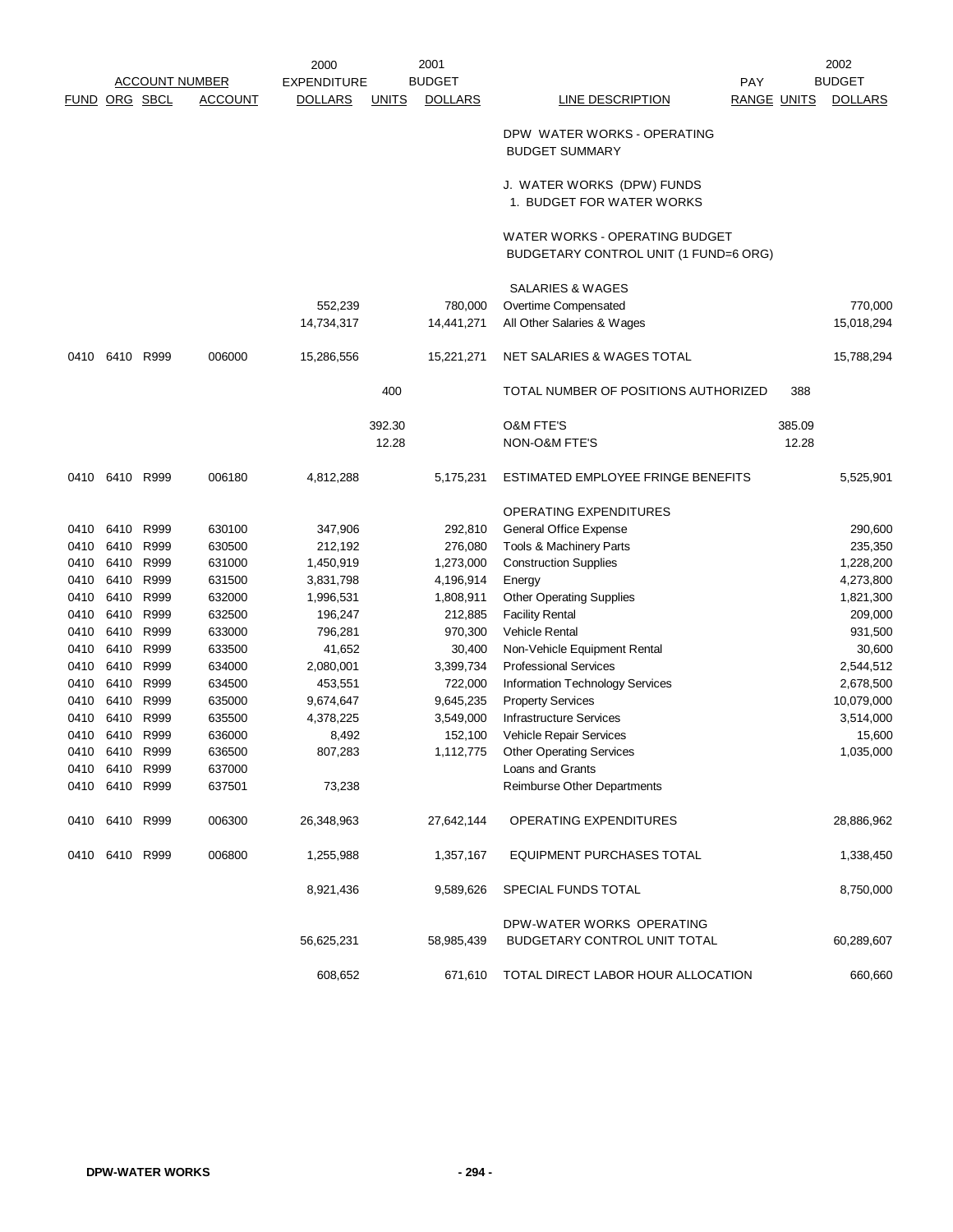|  | <b>ACCOUNT NUMBER</b> |                | <b>EXPENDITURE</b> |                | <b>BUDGET</b>      |                                                                         | PAY                |        | <b>BUDGET</b>      |
|--|-----------------------|----------------|--------------------|----------------|--------------------|-------------------------------------------------------------------------|--------------------|--------|--------------------|
|  | FUND ORG SBCL         | <b>ACCOUNT</b> | <b>DOLLARS</b>     | <b>UNITS</b>   | <b>DOLLARS</b>     | <b>LINE DESCRIPTION</b>                                                 | <b>RANGE UNITS</b> |        | <b>DOLLARS</b>     |
|  |                       |                |                    |                |                    |                                                                         |                    |        |                    |
|  |                       |                |                    |                |                    | DPW-WATER WORKS - BUSINESS                                              |                    |        |                    |
|  |                       |                |                    |                |                    | ORGANIZATION (6411)                                                     |                    |        |                    |
|  |                       |                |                    |                |                    |                                                                         |                    |        |                    |
|  |                       |                |                    |                |                    | SALARIES & WAGES                                                        |                    |        |                    |
|  |                       |                |                    |                |                    | <b>ADMINISTRATION</b>                                                   |                    |        |                    |
|  |                       |                |                    | 1<br>1         | 102,364<br>95,805  | Water Works Superintendent (X)(Y)<br>Admin. and Projects Manager (X)(Y) | 16<br>14           | 1<br>1 | 116,309<br>102,383 |
|  |                       |                |                    | 1              | 65,854             | Water Business Manager                                                  | 11                 | 1      | 70,375             |
|  |                       |                |                    |                |                    | Water Security Manager                                                  | 6                  | 1      | 42,611             |
|  |                       |                |                    | 1              | 32,947             | Administrative Assistant II                                             | 445                | 1      | 34,183             |
|  |                       |                |                    | 2              | 60,451             | <b>Office Assistant III</b>                                             | 425                | 2      | 62,720             |
|  |                       |                |                    | 1              | 28,271             | Office Assistant II                                                     | 410                | 1      | 29,332             |
|  |                       |                |                    |                |                    |                                                                         |                    |        |                    |
|  |                       |                |                    |                |                    | <b>Auxiliary Position</b>                                               |                    |        |                    |
|  |                       |                |                    | 1              | 44,935             | Special Assistant - Water (0.5 FTE)                                     | 13                 | 1      | 48,020             |
|  |                       |                |                    |                |                    | <b>TECHNICAL SERVICES</b>                                               |                    |        |                    |
|  |                       |                |                    | 1              | 61,287             | Water Systems Analyst                                                   | 7                  | 1      | 65,496             |
|  |                       |                |                    | $\overline{c}$ | 102,174            | Network Coordinator-Senior                                              | 6                  | 2      | 114,179            |
|  |                       |                |                    |                |                    |                                                                         |                    |        |                    |
|  |                       |                |                    |                |                    | MUNICIPAL BUILDING CONTROL CENTER                                       |                    |        |                    |
|  |                       |                |                    | 1              | 58,524             | Water Communications Center Supv.                                       | 6                  | 1      | 61,451             |
|  |                       |                |                    | 5              | 169,178            | <b>Communications Assistant V</b>                                       | 460                | 5      | 176,381            |
|  |                       |                |                    |                |                    | <b>ACCOUNTING SERVICES</b>                                              |                    |        |                    |
|  |                       |                |                    | 1              | 74,217             | Water Accounting Manager                                                | 10                 | 1      | 79,313             |
|  |                       |                |                    | 1              | 65,308             | <b>Business Operations Manager</b>                                      | 8                  | 1      | 69,792             |
|  |                       |                |                    | $\overline{c}$ | 93,521             | <b>Accountant III</b>                                                   | 6                  | 2      | 102,434            |
|  |                       |                |                    | 2              | 96,192             | Management Accounting Specialist                                        | 5                  | 2      | 105,644            |
|  |                       |                |                    | 1              | 49,217             | <b>Claims Adjuster Specialist</b>                                       | 5                  | 1      | 55,913             |
|  |                       |                |                    | 1              | 41,070             | Management Accountant-Senior                                            | 4                  | 1      | 50,735             |
|  |                       |                |                    |                |                    | Water Accountant II                                                     | 550                |        |                    |
|  |                       |                |                    | 1              | 35,722             | <b>Accounting Assistant III</b>                                         | 460                | 1      | 37,063             |
|  |                       |                |                    | 2              | 65,894             | <b>Accounting Assistant II</b>                                          | 445                | 2      | 68,367             |
|  |                       |                |                    |                |                    | <b>Auxiliary Positions</b>                                              |                    |        |                    |
|  |                       |                |                    | 1              | 23,927             | Accountant III (0.5 FTE)                                                | 6                  | 1      | 30,725             |
|  |                       |                |                    |                |                    |                                                                         |                    |        |                    |
|  |                       |                |                    |                |                    | <b>METER READING</b>                                                    |                    |        |                    |
|  |                       |                |                    | 1              | 53,954             | Meter Reader Supervisor                                                 | 5                  | 1      | 57,658             |
|  |                       |                |                    | 4<br>3         | 141,262<br>110,316 | Water Meter Investigator<br>Meter Reader - Commercial                   | 360<br>360         | 4<br>3 | 152,608<br>114,456 |
|  |                       |                |                    |                |                    |                                                                         |                    |        |                    |
|  |                       |                |                    |                |                    | <b>Auxiliary Positions</b>                                              |                    |        |                    |
|  |                       |                |                    | 2              | 68,836             | Water Meter Investigator                                                | 360                | 2      | 76,304             |
|  |                       |                |                    |                |                    |                                                                         |                    |        |                    |
|  |                       |                |                    | 1              | 57,786             | COMMERCIAL SERVICES<br>Water Revenue Manager                            | 8                  | 1      | 65,648             |
|  |                       |                |                    | 1              | 65,308             | Utility Service Liaison                                                 | 6                  | 1      | 69,792             |
|  |                       |                |                    | 1              | 63,338             | Water Billing Services Manager                                          | 6                  | 1      |                    |
|  |                       |                |                    | 3              | 103,618            | Program Assistant II                                                    | 530                | 3      | 111,189            |
|  |                       |                |                    |                |                    | <b>Accounting Assistant III</b>                                         | 460                |        |                    |
|  |                       |                |                    | 9              | 287,011            | Customer Service Representative III                                     | 445                | 9      | 302,329            |
|  |                       |                |                    | 2              | 56,542             | Office Assistant II                                                     | 410                | 2      | 58,665             |
|  |                       |                |                    | 1              | 31,435             | Teller-Water II                                                         | 435                | 1      | 32,615             |

2002

Auxiliary Positions

73,544 Water Revenue Collector 360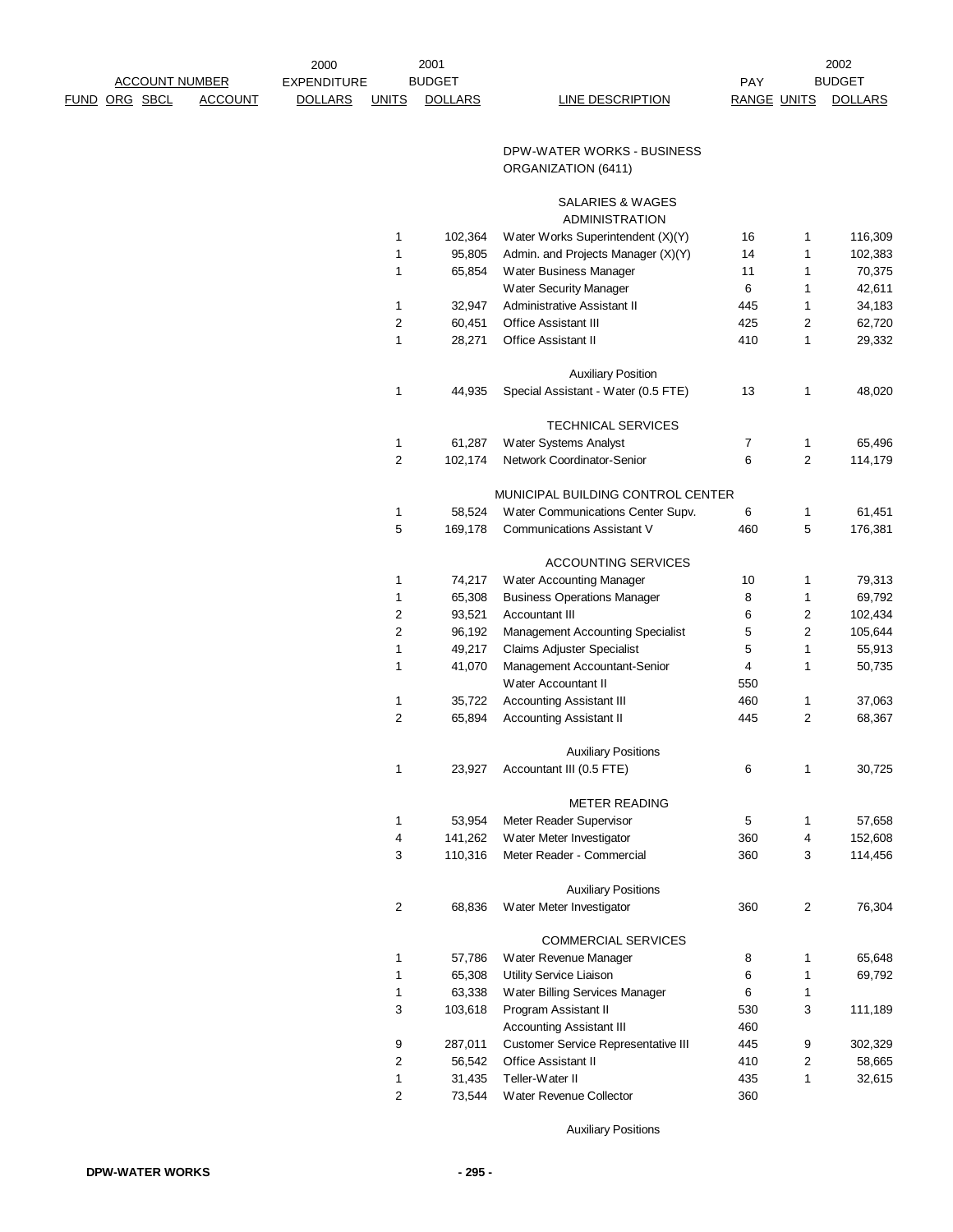|               |              |              | 2001<br>2000          |                    |                |                |                                                                                                                                           | 2002               |       |                |
|---------------|--------------|--------------|-----------------------|--------------------|----------------|----------------|-------------------------------------------------------------------------------------------------------------------------------------------|--------------------|-------|----------------|
|               |              |              | <b>ACCOUNT NUMBER</b> | <b>EXPENDITURE</b> |                | <b>BUDGET</b>  |                                                                                                                                           | <b>PAY</b>         |       | <b>BUDGET</b>  |
| FUND ORG SBCL |              |              | <b>ACCOUNT</b>        | <b>DOLLARS</b>     | <b>UNITS</b>   | <b>DOLLARS</b> | <b>LINE DESCRIPTION</b>                                                                                                                   | <b>RANGE UNITS</b> |       | <b>DOLLARS</b> |
|               |              |              |                       |                    | $\overline{c}$ | 31,138         | Customer Serv. Rep. III (0.5 FTE)                                                                                                         | 445                | 2     | 33,399         |
|               |              |              |                       |                    |                |                | Water Revenue Collector                                                                                                                   | 360                | 2     | 76,304         |
|               |              |              |                       |                    |                |                | <b>METER REPAIR SECTION</b>                                                                                                               |                    |       |                |
|               |              |              |                       |                    | 1              | 42,239         | Meter Repair Supervisor (X)                                                                                                               | 5                  | 1     | 47,986         |
|               |              |              |                       |                    | 1              | 50,611         | Meter Services Coordinator (X)                                                                                                            | $\overline{4}$     | 1     | 54,086         |
|               |              |              |                       |                    | 6              | 222,301        | Water Meter Specialist                                                                                                                    | 255                | 6     | 230,643        |
|               |              |              |                       |                    | 10             | 358,274        | Water Meter Technician II                                                                                                                 | 249                | 10    | 371,721        |
|               |              |              |                       |                    | 9              | 292,537        | Water Meter Technician I                                                                                                                  | 240                | 9     | 318,464        |
|               |              |              |                       |                    | 1              | 34,942         | Meter Shop Utility Worker                                                                                                                 | 245                | 1     | 36,253         |
|               |              |              |                       |                    | 3              | 97,509         | Meter Shop Laborer                                                                                                                        | 230                | 2     | 65,433         |
|               |              |              |                       |                    |                |                | <b>Inventory Assistant III</b>                                                                                                            | 347                | 1     | 35,385         |
|               |              |              |                       |                    | $\mathbf{1}$   | 33,775         | Water Materials Clerk III                                                                                                                 | 345                |       |                |
|               |              |              |                       |                    | 1              | 31,435         | <b>Customer Service Representative III</b>                                                                                                | 445                | 1     | 34,183         |
|               |              |              |                       |                    |                |                | <b>Auxiliary Positions</b>                                                                                                                |                    |       |                |
|               |              |              |                       |                    | 1              | 45,584         | Water Meter Field Supervisor                                                                                                              | 4                  | 1     |                |
| 410           |              | 6411 R999    | 600101                | 2,904,030          | 95             | 3,720,153      | <b>Total Before Adjustments</b>                                                                                                           |                    | 95    | 3,868,547      |
|               |              |              |                       |                    |                |                | Salary & Wage Rate Changes                                                                                                                |                    |       |                |
| 410           | 6411         | R999         | 602101                | 30,196             |                | 35,000         | Overtime Compensated                                                                                                                      |                    |       | 35,000         |
|               |              |              |                       |                    |                | (74, 403)      | Personnel Cost Adjustment                                                                                                                 |                    |       | (76, 519)      |
| 410           | 6411         | R999         | 602201 - 602601       | 940,246            |                |                | Other                                                                                                                                     |                    |       |                |
|               |              |              |                       | 3,874,472          |                | 3,680,750      | Gross Salaries & Wages Total                                                                                                              |                    |       | 3,827,028      |
|               |              |              |                       |                    |                |                | Reimbursable Services Deduction                                                                                                           |                    |       |                |
|               |              |              |                       |                    |                |                | Capital Improvements Deduction                                                                                                            |                    |       |                |
|               |              |              |                       |                    |                |                | Grants & Aids Deduction                                                                                                                   |                    |       |                |
| 0410          | 6411 R999    |              | 006000                | 3,874,472          |                | 3,680,750      | <b>NET SALARIES &amp; WAGES TOTAL</b>                                                                                                     |                    |       | 3,827,028      |
|               |              |              |                       |                    | 94.01          |                | <b>O&amp;M FTE'S</b>                                                                                                                      |                    | 94.01 |                |
|               |              |              |                       |                    |                |                | NON-O&M FTE'S                                                                                                                             |                    |       |                |
|               |              |              |                       |                    |                |                | (X) Private Auto Allowance May Be Paid Pursuant To<br>Section 350-183 of the Milwaukee Code                                               |                    |       |                |
|               |              |              |                       |                    |                |                | (Y) Required to file a statement of economic interests in accordance with<br>the Milwaukee Code of Ordinances Chapter 303-Code of Ethics. |                    |       |                |
| 0410          | 6411         | R999         | 006180                | 1,261,787          |                | 1,251,455      | ESTIMATED EMPLOYEE FRINGE BENEFITS                                                                                                        |                    |       | 1,339,461      |
|               |              |              |                       |                    |                |                | OPERATING EXPENDITURES                                                                                                                    |                    |       |                |
| 0410          | 6411         | R999         | 630100                | 285,606            |                | 210,160        | <b>General Office Expense</b>                                                                                                             |                    |       | 219,600        |
| 0410          | 6411         | R999         | 630500                | 293                |                | 18,330         | Tools & Machinery Parts                                                                                                                   |                    |       | 19,200         |
| 0410          | 6411         | R999         | 631000                | 82,604             |                | 305,700        | <b>Construction Supplies</b>                                                                                                              |                    |       | 306,000        |
| 0410          | 6411         | R999         | 631500                | 21,727             |                | 23,264         | Energy                                                                                                                                    |                    |       | 20,000         |
| 0410          | 6411         | R999         | 632000                | 217,427            |                | 100,621        | <b>Other Operating Supplies</b>                                                                                                           |                    |       | 101,800        |
| 0410          | 6411         | R999         | 632500                | 166,227            |                | 148,468        | <b>Facility Rental</b>                                                                                                                    |                    |       | 145,000        |
| 0410          | 6411         | R999         | 633000                | 59,577             |                | 53,800         | <b>Vehicle Rental</b>                                                                                                                     |                    |       | 63,000         |
| 0410          | 6411         | R999         | 633500                | 13,872             |                | 14,300         | Non-Vehicle Equipment Rental                                                                                                              |                    |       | 14,000         |
| 0410          | 6411         | R999         | 634000                | 1,755,302          |                | 1,913,566      | <b>Professional Services</b>                                                                                                              |                    |       | 1,257,512      |
| 0410          | 6411         | R999         | 634500                | 425,379            |                | 622,000        | Information Technology Services                                                                                                           |                    |       | 2,578,500      |
| 0410          | 6411         | R999         | 635000                | 8,323,256          |                | 8,191,503      | <b>Property Services</b>                                                                                                                  |                    |       | 8,680,000      |
| 0410          | 6411         | R999         | 635500                | 613,671            |                |                | <b>Infrastructure Services</b>                                                                                                            |                    |       |                |
| 0410<br>0410  | 6411<br>6411 | R999<br>R999 | 636000<br>636500      | 65<br>557,588      |                | 730,225        | Vehicle Repair Services<br><b>Other Operating Services</b>                                                                                |                    |       | 682,000        |
|               |              |              |                       |                    |                |                |                                                                                                                                           |                    |       |                |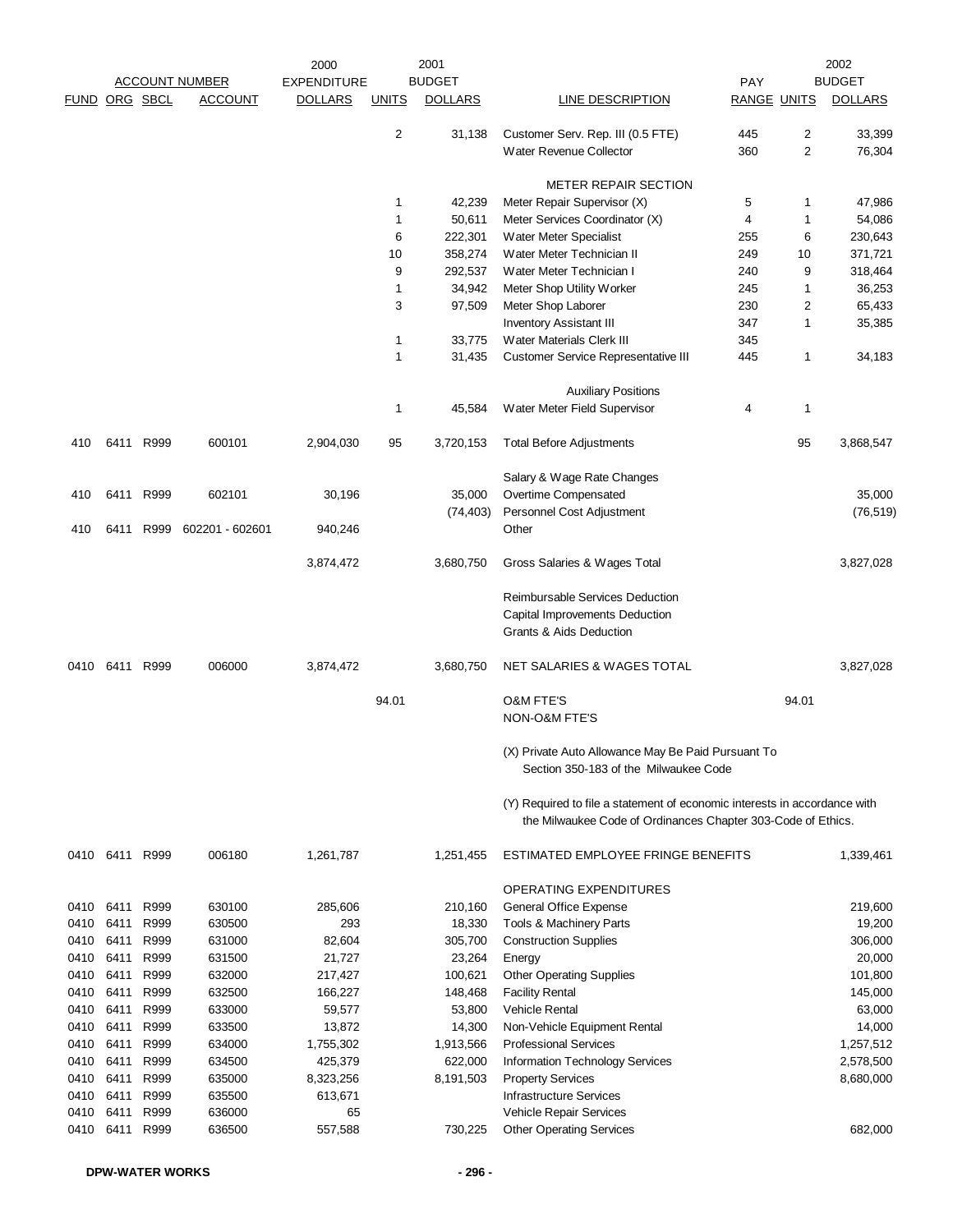|               |                |      |                       | 2000               |              | 2001           |                                                                                                                                                                                                                                                                                    |            |                    | 2002           |
|---------------|----------------|------|-----------------------|--------------------|--------------|----------------|------------------------------------------------------------------------------------------------------------------------------------------------------------------------------------------------------------------------------------------------------------------------------------|------------|--------------------|----------------|
|               |                |      | <b>ACCOUNT NUMBER</b> | <b>EXPENDITURE</b> |              | <b>BUDGET</b>  |                                                                                                                                                                                                                                                                                    | <b>PAY</b> |                    | <b>BUDGET</b>  |
| FUND ORG SBCL |                |      | <b>ACCOUNT</b>        | <b>DOLLARS</b>     | <b>UNITS</b> | <b>DOLLARS</b> | <b>LINE DESCRIPTION</b>                                                                                                                                                                                                                                                            |            | <b>RANGE UNITS</b> | <b>DOLLARS</b> |
|               | 0410 6411      | R999 | 637000                |                    |              |                | Loans and Grants                                                                                                                                                                                                                                                                   |            |                    |                |
| 0410          | 6411           | R999 | 637501                | 68,594             |              |                | <b>Reimburse Other Departments</b>                                                                                                                                                                                                                                                 |            |                    |                |
| 0410          | 6411           | R999 | 006300                | 12,591,188         |              | 12,331,937     | <b>OPERATING EXPENDITURES</b>                                                                                                                                                                                                                                                      |            |                    | 14,086,612     |
|               |                |      |                       |                    |              |                | <b>EQUIPMENT PURCHASES</b>                                                                                                                                                                                                                                                         |            |                    |                |
|               |                |      |                       |                    |              |                | <b>Additional Equipment</b>                                                                                                                                                                                                                                                        |            |                    |                |
|               |                |      |                       |                    | 125          | 30,000         | Computer software - upgrade of licenses                                                                                                                                                                                                                                            |            |                    |                |
|               |                |      |                       |                    | 1            | 1,500          | Camera equipment - digital                                                                                                                                                                                                                                                         |            |                    |                |
|               |                |      |                       |                    | 12           | 2,000          | Ladders & scaffolding - ladders straight & folding                                                                                                                                                                                                                                 |            |                    |                |
| 0410 6411     |                | R999 | 680505                |                    |              |                | <b>Office Furniture</b>                                                                                                                                                                                                                                                            |            | 1                  | 2,400          |
| 0410          | 6411           | R999 | 681009                |                    |              |                | <b>Computer Workstations</b>                                                                                                                                                                                                                                                       |            | 10                 | 31,400         |
| 0410          | 6411           | R999 | 681010                |                    |              |                | <b>Computer Server &amp; Components</b>                                                                                                                                                                                                                                            |            | 2                  | 26,000         |
| 0410          | 6411           | R999 | 681011                |                    |              |                | <b>Computer Printing Equipment</b>                                                                                                                                                                                                                                                 |            | 10                 | 25,000         |
| 0410          | 6411           | R999 | 681050                |                    |              |                | Computer Software (upgrades)                                                                                                                                                                                                                                                       |            | 201                | 77,500         |
| 0410          | 6411           | R999 | 683515                |                    |              |                | <b>Testing Apparatus</b>                                                                                                                                                                                                                                                           |            | 3                  | 5,200          |
| 0410          | 6411           | R999 | 683535                |                    |              |                | Air Compressor                                                                                                                                                                                                                                                                     |            | 1                  | 900            |
| 0410          | 6411           | R999 | 685550                |                    |              |                | Pickup Trucks and Vans                                                                                                                                                                                                                                                             |            | 2                  | 90,000         |
| 0410          | 6411           | R999 | 685560                |                    |              |                | Auto & Truck Accessories                                                                                                                                                                                                                                                           |            | 4                  | 9,000          |
| 0410          | 6411           | R999 | 689000                |                    |              |                | Miscellaneous                                                                                                                                                                                                                                                                      |            | 1,590              | 433,200        |
|               |                |      |                       |                    | 138          | 33,500         | Subtotal - Additional Equipment                                                                                                                                                                                                                                                    |            | 1,824              | 700,600        |
|               |                |      |                       |                    |              |                | Replacement Equipment                                                                                                                                                                                                                                                              |            |                    |                |
|               |                |      |                       |                    | 1            | 2,500          | Computer peripherals - UPS for monitoring sys.                                                                                                                                                                                                                                     |            |                    |                |
|               |                |      |                       |                    | 16           | 6,800          | Computer peripherals - batteries for UPS system                                                                                                                                                                                                                                    |            |                    |                |
|               |                |      |                       |                    | 1            | 1,500          | Computer peripherals - backpack                                                                                                                                                                                                                                                    |            |                    |                |
|               |                |      |                       |                    | 5            | 21,000         | Computer workstation - GIS                                                                                                                                                                                                                                                         |            |                    |                |
|               |                |      |                       |                    | 1            | 4,800          | Computer workstation - laptop                                                                                                                                                                                                                                                      |            |                    |                |
|               |                |      |                       |                    | 1            | 16,500         | Computer printing equipment - line printer system                                                                                                                                                                                                                                  |            |                    |                |
|               |                |      |                       |                    | 1            | 400            | <b>Stoves</b>                                                                                                                                                                                                                                                                      |            |                    |                |
|               |                |      |                       |                    | 1            | 2,950          | Testing apparatus - gas monitor                                                                                                                                                                                                                                                    |            |                    |                |
|               |                |      |                       |                    | 2            | 70,000         | Industrial trucks - meter exchange trucks (4wd)                                                                                                                                                                                                                                    |            |                    |                |
|               |                |      |                       |                    | 1            | 43,000         | Industrial trucks - hose truck                                                                                                                                                                                                                                                     |            |                    |                |
|               |                |      |                       |                    | 1            | 27,000         | Industrial trucks - meter exchange trucks (2wd)                                                                                                                                                                                                                                    |            |                    |                |
|               |                |      |                       |                    | っ            | 8,000          | Miscellaneous - large suburb meters                                                                                                                                                                                                                                                |            |                    |                |
|               |                |      |                       |                    | 52           | 52,000         | Miscellaneous - meters                                                                                                                                                                                                                                                             |            |                    |                |
|               |                |      |                       |                    | 85           | 256,450        | Subtotal - Replacement Equipment                                                                                                                                                                                                                                                   |            |                    |                |
|               |                |      |                       | 817,436            |              |                | Other Previous Experience                                                                                                                                                                                                                                                          |            |                    |                |
|               | 0410 6411      | R999 | 006800                | 817,436            | 223          | 289,950        | EQUIPMENT PURCHASES TOTAL                                                                                                                                                                                                                                                          |            | 1,824              | 700,600        |
|               |                |      |                       |                    |              |                | <b>SPECIAL FUNDS</b>                                                                                                                                                                                                                                                               |            |                    |                |
|               | 0410 6410 R641 |      | 006300                |                    |              | 599,626        | <b>Contingent Fund</b>                                                                                                                                                                                                                                                             |            |                    | 150,000        |
|               |                |      |                       |                    |              |                | For Emergency or other purposes which may<br>arise during the year requiring expenditure of<br>Water Department monies in addition to the<br>amount provided for the several purposes and<br>for purposes for which no express provision<br>has been made in the Water Department. |            |                    |                |
|               | 0410 6410 R643 |      | 006300                | 97,337             |              | 200,000        | Safety Incentive Program<br>Liability Self-Insurance Reserve<br>Automatic Meter Reading Pilot Program                                                                                                                                                                              |            |                    | 200,000        |
|               | 0410 6410      | R642 | 006300                |                    |              |                | Safety Incentive Program                                                                                                                                                                                                                                                           |            |                    |                |
| 0410          | 6410           | R645 | 006300                |                    |              | 390,000        | Automatic Meter Reading Program                                                                                                                                                                                                                                                    |            |                    |                |
|               |                |      |                       |                    |              |                |                                                                                                                                                                                                                                                                                    |            |                    |                |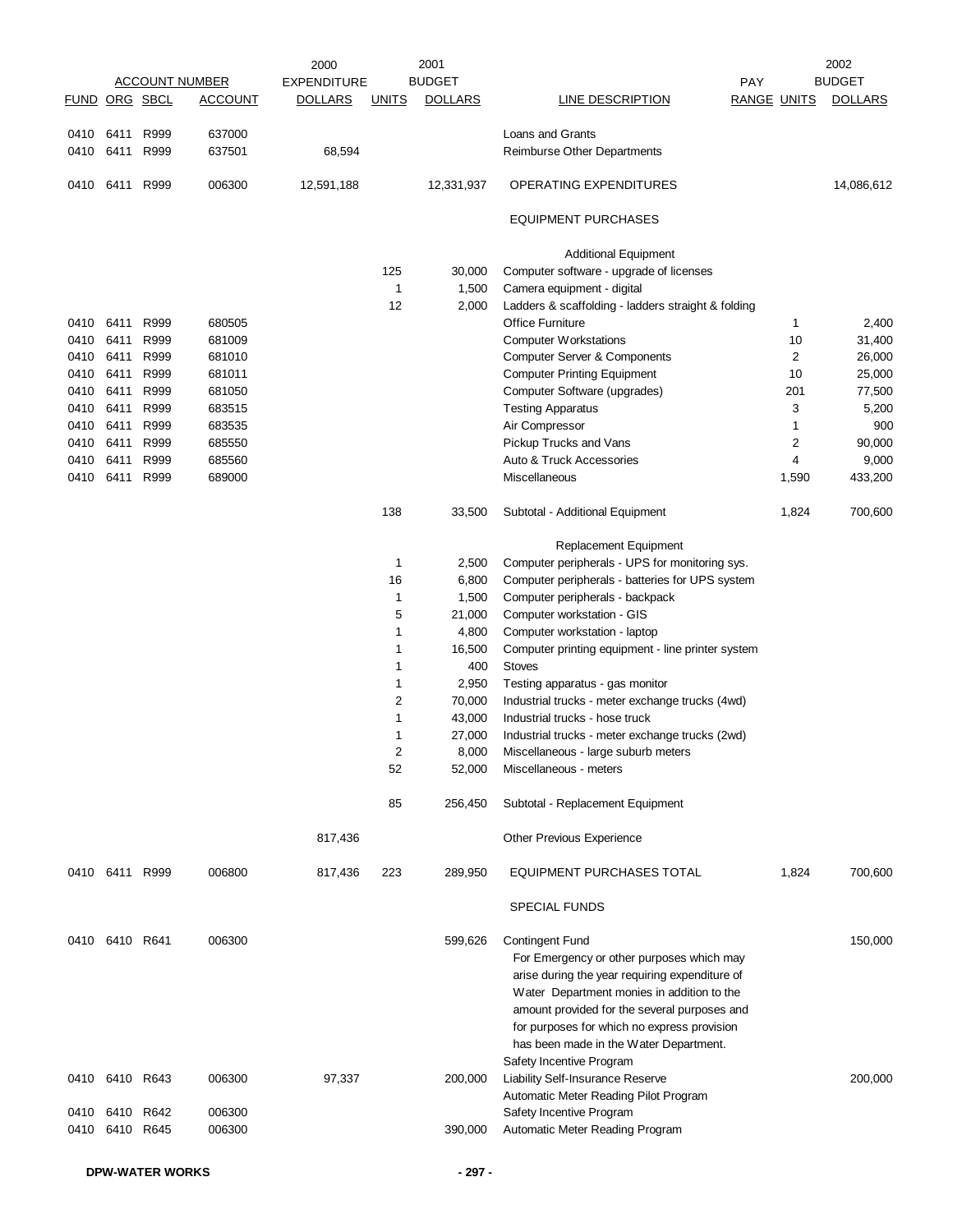|      |               |                       |                | 2000               |              | 2001           |                                          |                    |       | 2002           |  |
|------|---------------|-----------------------|----------------|--------------------|--------------|----------------|------------------------------------------|--------------------|-------|----------------|--|
|      |               | <b>ACCOUNT NUMBER</b> |                | <b>EXPENDITURE</b> |              | <b>BUDGET</b>  |                                          | <b>PAY</b>         |       | <b>BUDGET</b>  |  |
|      | FUND ORG SBCL |                       | <b>ACCOUNT</b> | <b>DOLLARS</b>     | <u>UNITS</u> | <b>DOLLARS</b> | <b>LINE DESCRIPTION</b>                  | <b>RANGE UNITS</b> |       | <b>DOLLARS</b> |  |
|      |               |                       |                |                    |              |                |                                          |                    |       |                |  |
|      |               |                       |                | 97,337             |              | 1,189,626      | Special Funds Total                      |                    |       | 350,000        |  |
|      |               |                       |                |                    |              |                |                                          |                    |       |                |  |
|      |               |                       |                |                    |              |                | DPW-WATER WORKS - BUSINESS               |                    |       |                |  |
|      |               |                       |                | 18,642,220         |              | 18,743,718     | ORGANIZATION TOTAL                       |                    |       | 20,303,701     |  |
|      |               |                       |                |                    |              |                | PROGRAM RESULT MEASURES/                 |                    |       |                |  |
|      |               |                       |                | <b>UNITS</b>       | %            | <b>UNITS</b>   | INTERNAL MANAGEMENT INDICATORS:          |                    | %     | <b>UNITS</b>   |  |
|      |               |                       |                |                    |              |                | <b>Accounting Services</b>               |                    |       |                |  |
|      |               |                       |                | 16,440             | 59.8         | 14,000         | Direct Labor Hours (P)                   |                    | 100.0 | 14,000         |  |
|      |               |                       |                | <b>NA</b>          |              |                | % Approved Rate of Return Achieved (Q-1) |                    |       | 6.5%           |  |
|      | 0410 6411     | 0240                  | P64101         | 4,800              | 100.0        | 4,000          | A/P Vouchers Processed (PP) (Q-2)        |                    | 100.0 | 4,000          |  |
|      |               |                       |                |                    |              |                | <b>Inventory Control</b>                 |                    |       |                |  |
| 0410 | 6411          | 0900                  | P644102        | 2,180,317 100.0    |              | 2,300,000      | Inventory \$ Value (P)                   |                    | 100.0 | 2,300,000      |  |
|      |               |                       |                | <b>NA</b>          |              |                | Variance Rate (Q-1)                      |                    |       | 5.0%           |  |
|      |               |                       |                |                    |              |                | Damages & Claims Management              |                    |       |                |  |
| 0410 | 6411          | 0200                  | P64103         | 2,659              | 100.0        | 2,000          | Direct Labor Hours (P)                   |                    | 100.0 | 2,000          |  |
|      |               |                       |                | <b>NA</b>          |              |                | % Claims Paid (Q-1)                      |                    |       | 40.0%          |  |
|      |               |                       |                | <b>NA</b>          |              |                | % Damages Collected (Q-2)                |                    |       |                |  |
|      |               |                       |                |                    |              |                | <b>Technical Services</b>                |                    |       |                |  |
|      | 0410 6411     | 0503                  | P64104         | 3,618              | 56.2         | 5,400          | Direct Labor Hours (P)                   |                    | 100.0 | 5,400          |  |
|      |               |                       |                | <b>NA</b>          |              |                | System Availability (Q-1)                |                    |       |                |  |
|      |               |                       |                |                    |              |                | <b>Small Meter Service</b>               |                    |       |                |  |
| 0410 | 6411          | 5420                  | P64106         |                    | NA 100.0     | 161,500        | Meters in Service (P)                    |                    | 100.0 | 161,500        |  |
| 0410 | 6411          | 5425                  | P64107         |                    | NA 100.0     | 12,600         | Repairs Performed (Q-1)                  |                    | 100.0 | 12,600         |  |
| 0410 | 6411          | 5426                  | P64108         |                    | NA 100.0     | 28,000         | Meters Exchanged (Q-2)                   |                    | 100.0 | 28,000         |  |
|      |               |                       |                |                    |              |                | <b>Medium Meter Service</b>              |                    |       |                |  |
|      | 0410 6411     | 5420                  | P64109         |                    | NA 100.0     | 4,500          | Meters in Service (P)                    |                    | 100.0 | 4,500          |  |
|      | 0410 6411     | 5425                  | P64110         |                    | NA 100.0     | 520            | Repairs Performed (Q-1)                  |                    | 100.0 | 520            |  |
|      | 0410 6411     | 5426                  | P64111         |                    | NA 100.0     | 635            | Meters Exchanged (Q-2)                   |                    | 100.0 | 635            |  |
|      |               |                       |                |                    |              |                | Large Meter Service                      |                    |       |                |  |
| 0410 | 6411          | 5420                  | P64112         |                    | NA 100.0     | 1,240          | Meters in Service (P)                    |                    | 100.0 | 1,240          |  |
|      | 0410 6411     | 5425                  | P64113         |                    | NA 100.0     | 260            | Repairs Performed (Q-1)                  |                    | 100.0 | 260            |  |
|      | 0410 6411     | 5426                  | P64114         |                    | NA 100.0     | 120            | Meters Exchanged (Q-2)                   |                    | 100.0 | 120            |  |
|      |               |                       |                |                    |              |                | <b>Emergency Water Service</b>           |                    |       |                |  |
|      | 0410 6411     | 5400                  | P64115         |                    | NA 100.0     | 355            | Service Responses (P)                    |                    | 100.0 | 355            |  |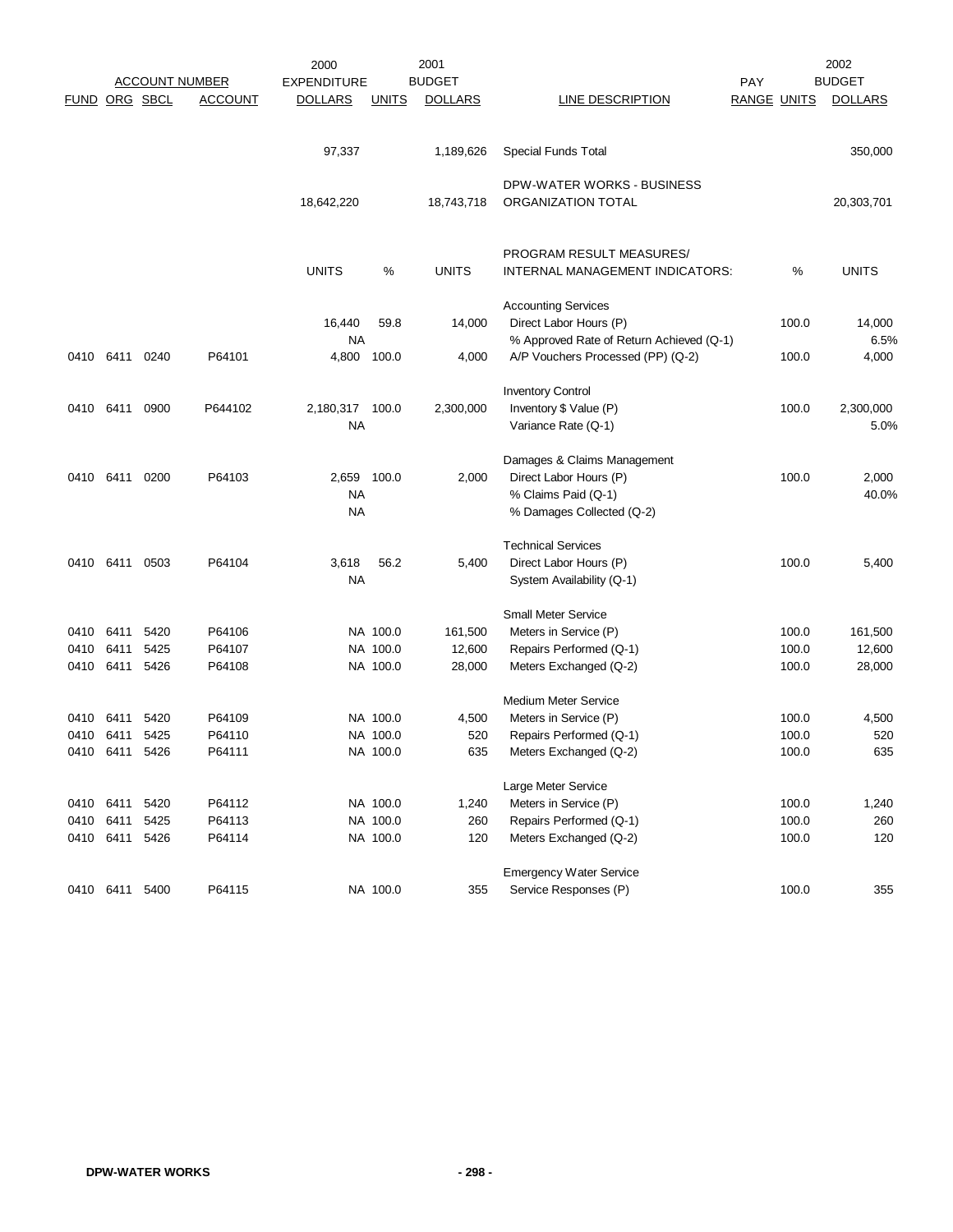|             |      |          |                       | 2000               |              | 2001           |                                         |                    |       | 2002           |
|-------------|------|----------|-----------------------|--------------------|--------------|----------------|-----------------------------------------|--------------------|-------|----------------|
|             |      |          | <b>ACCOUNT NUMBER</b> | <b>EXPENDITURE</b> |              | <b>BUDGET</b>  |                                         | PAY                |       | <b>BUDGET</b>  |
| <b>FUND</b> |      | ORG SBCL | <b>ACCOUNT</b>        | <b>DOLLARS</b>     | <b>UNITS</b> | <b>DOLLARS</b> | LINE DESCRIPTION                        | <b>RANGE UNITS</b> |       | <b>DOLLARS</b> |
|             |      |          |                       |                    |              |                | PROGRAM RESULT MEASURES/                |                    |       |                |
|             |      |          |                       | <b>UNITS</b>       | %            | <b>UNITS</b>   | INTERNAL MANAGEMENT INDICATORS:         |                    | %     | <b>UNITS</b>   |
|             |      |          |                       |                    |              |                | <b>Billing Services</b>                 |                    |       |                |
| 0410        | 6411 | 5400     | P64116                | 637,237            | 100.0        | 700,000        | Bills Issued (P)                        |                    | 100.0 | 700,000        |
| 0410        | 6411 | 5400     | P64117                | 94,225             | 100.0        | 85,000         | \$1000 Revenue Collected (Q-1)          |                    | 100.0 | 85,000         |
| 0410        | 6411 | 5400     | P64118                | 9,573              | 100.0        | 6,150          | \$1000 Delinquencies c/o Tax Roll (Q-2) |                    | 100.0 | 6,150          |
|             |      |          |                       |                    |              |                | <b>Billing Pre-Audit</b>                |                    |       |                |
| 0410        | 6411 | 5400     | P64119                | 5,209              | <b>NA</b>    | 5,400          | Direct Labor Hours (P)                  |                    | 100.0 | 5,400          |
|             |      |          |                       | <b>NA</b>          | <b>NA</b>    |                | Ave. % Accurate Bills Created (Q-1)     |                    |       | 100.0%         |
|             |      |          |                       |                    |              |                | Meter Reading                           |                    |       |                |
| 0410        | 6411 | 5421     | P64120                | 606,339            | 156.9        | 543,000        | Meters Read (P)                         |                    | 100.0 | 543,000        |
| 0410        | 6411 | 5421     | P64121                | 55,018             | 32.9         | 105,000        | No Access (Q-1)                         |                    | 100.0 | 105,000        |
|             |      |          |                       |                    |              |                | <b>Customer Service</b>                 |                    |       |                |
| 0410        | 6411 | 5400     | P64126                | 12,050             | 100.0        | 19,800         | Est. Direct Labor Hours (P)             |                    | 100.0 | 19,800         |
|             |      |          |                       |                    |              |                | % Survey Responses Satisfactory         |                    |       | 95.0%          |
| 0410        | 6411 | 5400     | P64127                | <b>NA</b>          |              |                | to Outstanding (Q-1)                    |                    |       |                |
| 0410        | 6411 | 5400     | P64128                | 4.50               | 100.0        | 8              | Average PSC Complaints per Month (Q-2)  |                    | 100.0 | 8              |
|             |      |          |                       |                    |              |                | Management & Administration             |                    |       |                |
|             |      |          |                       | 11,162             | 40.0         | 12,000         | Est. Direct Labor Hours (P)             |                    | 100.0 | 12,000         |
|             |      |          |                       |                    |              |                |                                         |                    |       |                |
|             |      |          |                       | 116,434            |              | 154,500        | DIRECT LABOR HOUR ALLOCATION            |                    |       | 154.500        |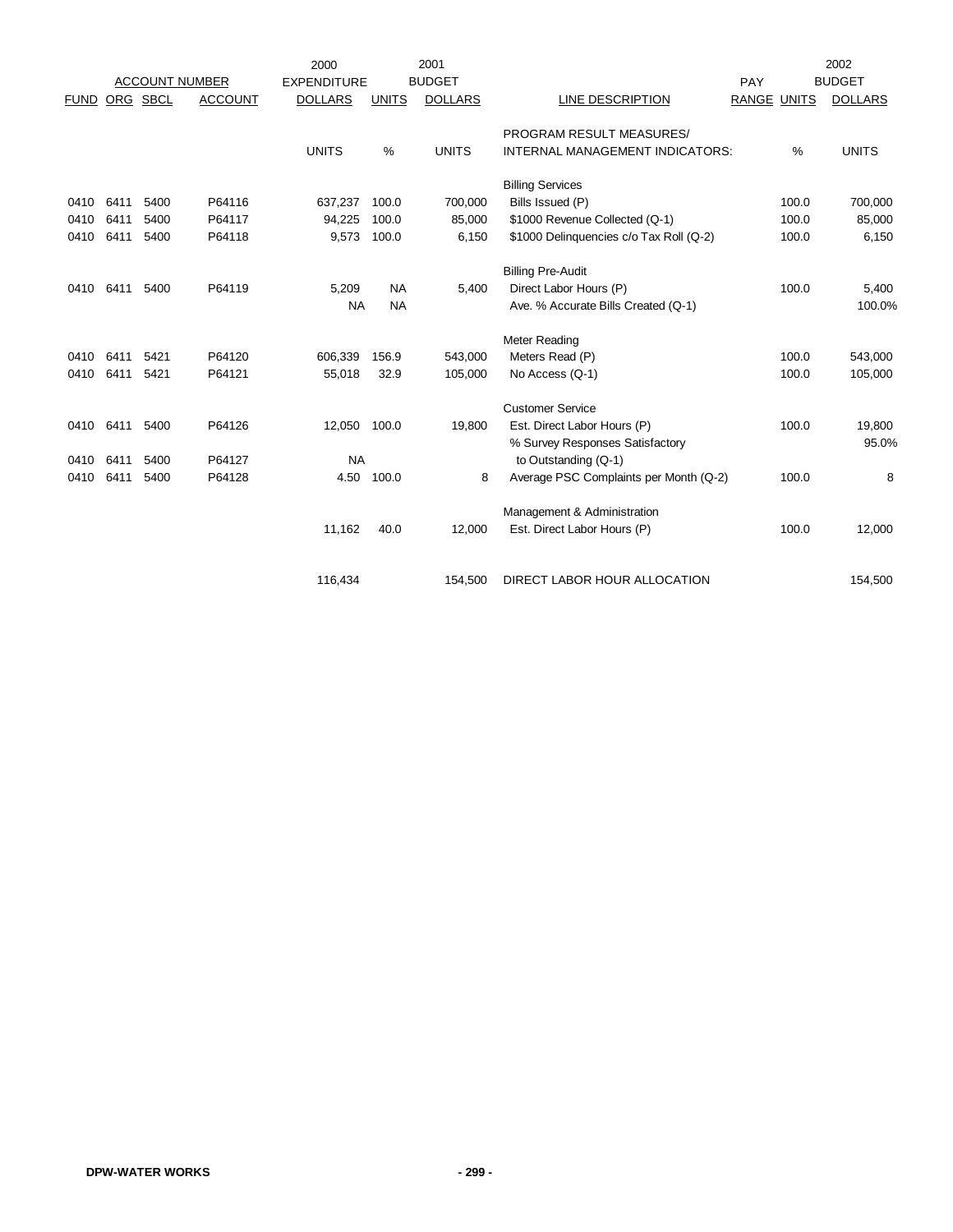|     |               |           |                       | 2000               |                | 2001             |                                                                          |                    |                | 2002             |
|-----|---------------|-----------|-----------------------|--------------------|----------------|------------------|--------------------------------------------------------------------------|--------------------|----------------|------------------|
|     |               |           | <b>ACCOUNT NUMBER</b> | <b>EXPENDITURE</b> |                | <b>BUDGET</b>    |                                                                          | PAY                |                | <b>BUDGET</b>    |
|     | FUND ORG SBCL |           | <b>ACCOUNT</b>        | <b>DOLLARS</b>     | <b>UNITS</b>   | <b>DOLLARS</b>   | LINE DESCRIPTION                                                         | <b>RANGE UNITS</b> |                | <b>DOLLARS</b>   |
|     |               |           |                       |                    |                |                  | DPW-WATER WORKS-PLANTS-NORTH<br>ORGANIZATION (6412)                      |                    |                |                  |
|     |               |           |                       |                    |                |                  | SALARIES & WAGES<br>LINNWOOD and NORTH PRODUCTION                        |                    |                |                  |
|     |               |           |                       |                    |                |                  | Water Plant Manager (0.5 FTE) (X)                                        | 12                 |                |                  |
|     |               |           |                       |                    |                |                  | Water Plant Manager (X)                                                  |                    | 1              | 74,996           |
|     |               |           |                       |                    | 1<br>1         | 67,898<br>59,761 | Water Plant Manager - North (X)<br>Water Plant Oper. Manager - North (X) | 11<br>9            | 1<br>1         | 74,813<br>58,266 |
|     |               |           |                       |                    | 1              | 57,503           | Water Plant Maintenance Asst. Supv.                                      | 6                  | 1              | 61,451           |
|     |               |           |                       |                    | 1              | 30,062           | Office Assistant IV                                                      | 445                | 1              | 32,615           |
|     |               |           |                       |                    |                |                  | Senior Water Treatment Plant Operator                                    | 291                | 12             | 529,518          |
|     |               |           |                       |                    | 5              | 218,305          | Water Plant Operator in Charge                                           | 282                |                |                  |
|     |               |           |                       |                    | 1              | 43,661           | <b>Power Plant Steamfitter</b>                                           | 282                | 1              | 45,300           |
|     |               |           |                       |                    | 3              | 130,983          | Machinist I                                                              | 282                | 4              | 177,965          |
|     |               |           |                       |                    | 1              | 40,545           | Maintenance Millwright                                                   | 270                |                |                  |
|     |               |           |                       |                    | 1              | 40,545           | Water Plant Heating & Ventilating Mech.                                  | 270                | 1              | 42,066           |
|     |               |           |                       |                    | 1              | 40,545           | Power Plant Blacksmith                                                   | 270                | 1              | 42,066           |
|     |               |           |                       |                    | 5              | 187,383          | Water Plant Operator III                                                 | 260                |                |                  |
|     |               |           |                       |                    |                |                  | Water Treatment Plant Operator                                           | 252                | 7              | 252,192          |
|     |               |           |                       |                    | 5              | 179,137          | Water Plant Operator II                                                  | 249                |                |                  |
|     |               |           |                       |                    | 8              | 284,122          | Plant Mechanic II                                                        | 249                | 8              | 294,785          |
|     |               |           |                       |                    | 4              | 133,319          | Water Plant Operator I                                                   | 235                |                |                  |
|     |               |           |                       |                    | $\mathbf{1}$   | 33,330           | Water Plant Laborer                                                      | 235                | 1              | 34,581           |
|     |               |           |                       |                    | $\sqrt{2}$     | 33,330           | Water Plant Laborer (0.5 FTE)                                            | 235                | 1              | 17,290           |
|     |               |           |                       |                    |                |                  | Auxiliary - Emergency                                                    |                    |                |                  |
|     |               |           |                       |                    |                |                  | Sr. Wtr. Treatment Plant Oper. (.25 FTE) (A)                             | 291                | 1              | 10,964           |
|     |               |           |                       |                    | $\mathbf{1}$   | 10,154           | Wt Plant Oper in Chrg (.25 FTE)(A)                                       | 282                |                |                  |
|     |               |           |                       |                    | $\mathbf{1}$   | 8,879            | Water Plant Oper. III (.25 FTE)(A)                                       | 260                |                |                  |
|     |               |           |                       |                    |                |                  | Water Treatment Plant Oper. (.25 FTE)(A)                                 | 252                | 1              | 8,924            |
|     |               |           |                       |                    | 1              | 8,407            | Water Plant Oper. II (.25 FTE)(A)                                        | 249                |                |                  |
|     |               |           |                       |                    |                |                  | Auxiliary                                                                |                    |                |                  |
|     |               |           |                       |                    | $\overline{c}$ | 31,520           | Water Plant Laborer (0.5 FTE)                                            | 235                | $\overline{c}$ |                  |
|     |               |           |                       |                    |                |                  | ELECTRICAL & INSTRUMENTATION                                             |                    |                |                  |
|     |               |           |                       |                    |                |                  | <b>Electrical Services Supervisor I</b>                                  | 8                  | 1              | 79,313           |
|     |               |           |                       |                    | 1              | 46,540           | <b>Plant Automation Specialist</b>                                       | 7                  | 1              | 63,521           |
|     |               |           |                       |                    | $\mathbf{1}$   | 53,954           | Water Maintenance Scheduler                                              | 5                  | 1              | 57,658           |
|     |               |           |                       |                    | 4              | 196,906          | <b>Electrical Mechanic</b>                                               | 978                | 6              | 309,894          |
|     |               |           |                       |                    |                |                  | Program Assistant I                                                      | 460                | 1              | 37,063           |
|     |               |           |                       |                    | $\overline{2}$ | 82,628           | Instrument Technician I                                                  | 275                | 5              | 214,323          |
|     |               |           |                       |                    | 1              | 32,947           | Office Assistant IV                                                      | 445                |                |                  |
|     |               |           |                       |                    | 1              | 65,666           | <b>Electrical Services Supervisor II</b>                                 | 10                 |                |                  |
|     |               |           |                       |                    |                |                  | Auxiliary                                                                |                    |                |                  |
|     |               |           |                       |                    |                |                  | Electrical Mech. Apprentice                                              | 978                | 1              | 30,985           |
| 410 |               | 6412 R999 | 600101                | 3,468,830          | 56             | 2,118,030        | <b>Total Before Adjustments</b>                                          |                    | 61             | 2,550,549        |
|     |               |           |                       |                    |                |                  | Salary & Wage Rate Change                                                |                    |                |                  |
| 410 |               | 6412 R999 | 602101                | 180,511            |                | 100,000          | Overtime Compensated                                                     |                    |                | 100,000          |
|     |               |           |                       |                    |                | (42, 361)        | Personnel Cost Adjustment                                                |                    |                | (44, 669)        |
| 410 | 6412          | R999      | 602201 - 602601       | 1,189,835          |                |                  | Other - Allocation to Plant - South                                      |                    |                | (317, 103)       |
|     |               |           |                       | 4,839,176          | 56             | 2,175,669        | Gross Salaries & Wages Total                                             |                    | 61             | 2,288,777        |
|     |               |           |                       |                    |                |                  | Reimbursable Services Deduction                                          |                    |                |                  |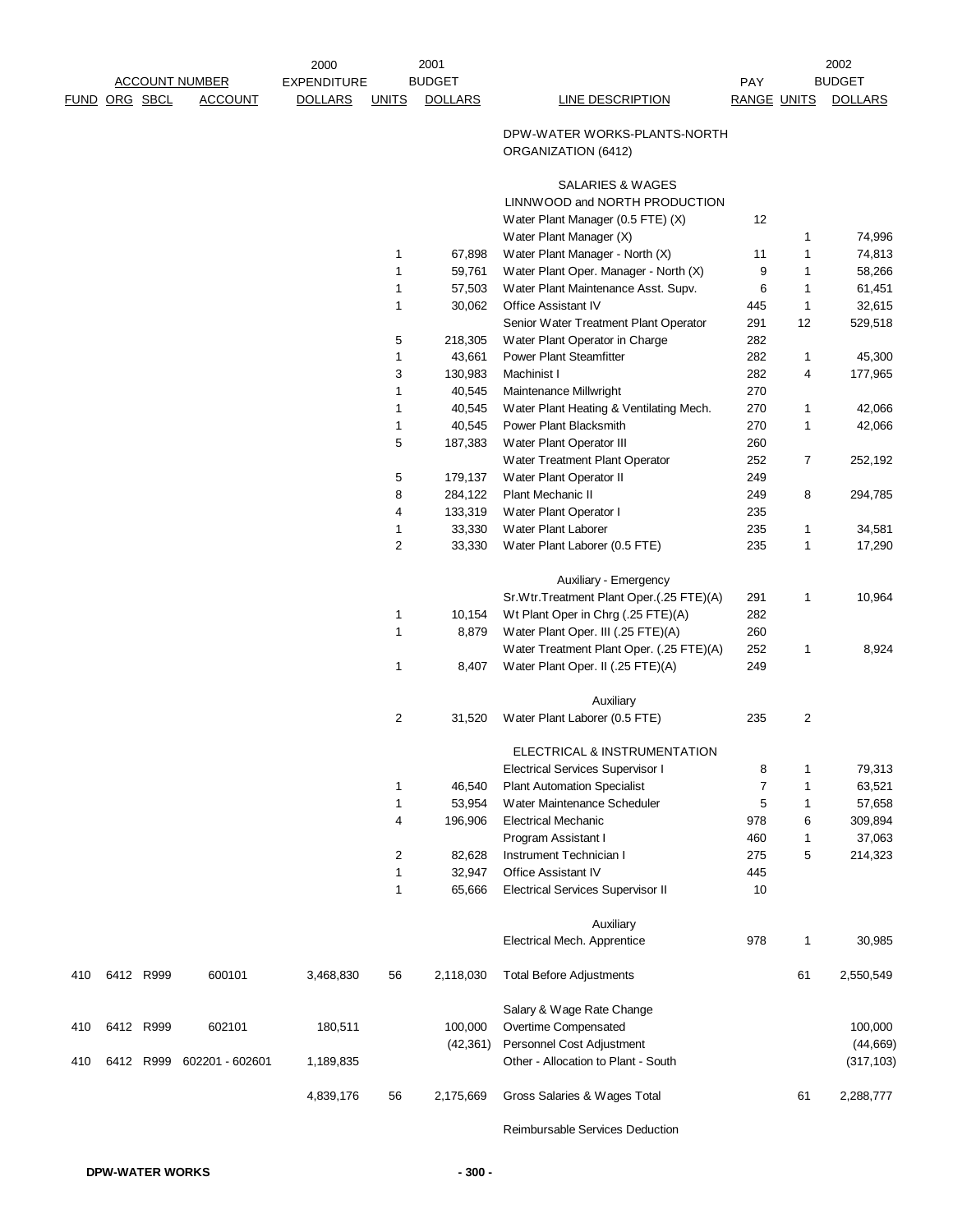|                      |           |           |                       | 2000               |              | 2001           |                                                                                                                                                              |                    |       | 2002           |
|----------------------|-----------|-----------|-----------------------|--------------------|--------------|----------------|--------------------------------------------------------------------------------------------------------------------------------------------------------------|--------------------|-------|----------------|
|                      |           |           | <b>ACCOUNT NUMBER</b> | <b>EXPENDITURE</b> |              | <b>BUDGET</b>  |                                                                                                                                                              | <b>PAY</b>         |       | <b>BUDGET</b>  |
| <b>FUND ORG SBCL</b> |           |           | <b>ACCOUNT</b>        | <b>DOLLARS</b>     | <b>UNITS</b> | <b>DOLLARS</b> | <b>LINE DESCRIPTION</b>                                                                                                                                      | <b>RANGE UNITS</b> |       | <b>DOLLARS</b> |
|                      |           |           |                       |                    |              |                | Capital Improvements Deduction<br><b>Grants &amp; Aids Deduction</b>                                                                                         |                    |       |                |
| 0410                 |           | 6412 R999 | 006000                | 4,839,176          |              | 2,175,669      | NET SALARIES & WAGES TOTAL                                                                                                                                   |                    |       | 2,288,777      |
|                      |           |           |                       |                    | 54.58        |                | <b>O&amp;M FTE'S</b>                                                                                                                                         |                    | 60.10 |                |
|                      |           |           |                       |                    |              |                | NON-O&M FTE'S                                                                                                                                                |                    |       |                |
|                      |           |           |                       |                    |              |                | (A) For Assignment As Relief To 24-Hour Duty Stations<br>At Both Linnwood and Howard Avenue Purification<br>Plants to Minimize the Need for Double Shifting. |                    |       |                |
|                      |           |           |                       |                    |              |                | (X) Private Auto Allowance May Be Paid Pursuant to<br>Section 350-183 of the Milwaukee Code.                                                                 |                    |       |                |
| 0410                 | 6412 R999 |           | 006180                | 1,495,412          |              | 739,727        | ESTIMATED EMPLOYEE FRINGE BENEFITS                                                                                                                           |                    |       | 801,069        |
|                      |           |           |                       |                    |              |                | OPERATING EXPENDITURES                                                                                                                                       |                    |       |                |
| 0410                 |           | 6412 R999 | 630100                | 20,150             |              | 27,810         | General Office Expense                                                                                                                                       |                    |       | 16,200         |
| 0410                 |           | 6412 R999 | 630500                | 134,809            |              | 95,860         | Tools & Machinery Parts                                                                                                                                      |                    |       | 75,000         |
| 0410                 |           | 6412 R999 | 631000                | 73,950             |              | 63,700         | <b>Construction Supplies</b>                                                                                                                                 |                    |       | 46,000         |
| 0410                 |           | 6412 R999 | 631500                | 3,767,524          |              | 2,216,600      | Energy                                                                                                                                                       |                    |       | 2,300,720      |
| 0410                 |           | 6412 R999 | 632000                | 1,308,087          |              | 688,220        | <b>Other Operating Supplies</b>                                                                                                                              |                    |       | 730,480        |
| 0410                 |           | 6412 R999 | 632500                | 12,577             |              |                | <b>Facility Rental</b>                                                                                                                                       |                    |       |                |
| 0410                 |           | 6412 R999 | 633000                | 39,028             |              | 13,200         | Vehicle Rental                                                                                                                                               |                    |       | 28,000         |
| 0410                 | 6412      | R999      | 633500                | 13,581             |              | 5,500          | Non-Vehicle Equipment Rental                                                                                                                                 |                    |       | 6,000          |
| 0410                 |           | 6412 R999 | 634000                | 56,462             |              | 197,537        | <b>Professional Services</b>                                                                                                                                 |                    |       | 155,000        |
| 0410                 |           | 6412 R999 | 634500                | 13,532             |              |                | Information Technology Services                                                                                                                              |                    |       |                |
| 0410                 | 6412      | R999      | 635000                | 1,084,175          |              | 682,320        | <b>Property Services</b>                                                                                                                                     |                    |       | 632,000        |
| 0410                 |           | 6412 R999 | 635500                | 2,258              |              | 7,000          | <b>Infrastructure Services</b>                                                                                                                               |                    |       | 4,000          |
| 0410                 |           | 6412 R999 | 636000                |                    |              | 137,500        | Vehicle Repair Services                                                                                                                                      |                    |       | 5,600          |
| 0410                 |           | 6412 R999 | 636500                | 79,441             |              | 44,760         | <b>Other Operating Services</b>                                                                                                                              |                    |       | 27,000         |
| 0410                 |           | 6412 R999 | 637000                |                    |              |                | Loans and Grants                                                                                                                                             |                    |       |                |
| 0410                 |           | 6412 R999 | 637501                | 2,546              |              |                | Reimburse Other Departments                                                                                                                                  |                    |       |                |
| 0410                 | 6412 R999 |           | 006300                | 6,608,120          |              | 4,180,007      | OPERATING EXPENDITURES                                                                                                                                       |                    |       | 4,026,000      |
|                      |           |           |                       |                    |              |                | <b>EQUIPMENT PURCHASES</b>                                                                                                                                   |                    |       |                |
|                      |           |           |                       |                    |              |                | <b>Additional Equipment</b>                                                                                                                                  |                    |       |                |
| 0410                 |           | 6412 R999 | 683515                |                    |              |                | <b>Testing Apparatus</b>                                                                                                                                     |                    | 1     | 1,100          |
| 0410                 |           | 6412 R999 | 684017                |                    |              |                | <b>Metering Devices</b>                                                                                                                                      |                    | 6     | 18,000         |
|                      |           |           |                       |                    | 1            | 10,245         | Computer Server & Components - Sun Ultra 60                                                                                                                  |                    |       |                |
|                      |           |           |                       |                    | 1            | 500            | Computer Software - Oracle                                                                                                                                   |                    |       |                |
|                      |           |           |                       |                    | 1            | 5,000          | Miscellaneous - Scissors lift platform                                                                                                                       |                    |       |                |
|                      |           |           |                       |                    | 3            | 15,745         | Subtotal - Additional Equipment                                                                                                                              |                    | 7     | 19,100         |
|                      |           |           |                       |                    |              |                | <b>Replacement Equipment</b>                                                                                                                                 |                    |       |                |
|                      |           |           |                       |                    | 1            | 4,000          | Computer Workstations - Sun Ultra 5                                                                                                                          |                    |       |                |
|                      |           |           |                       |                    | 1            | 15,000         | Testing Apparatus - Sludge monitor                                                                                                                           |                    |       |                |
|                      |           |           |                       |                    | 4            | 10,000         | Technical Tools - Ambient zone monitor                                                                                                                       |                    |       |                |
|                      |           |           |                       |                    | 1            | 33,000         | Pickup Trucks & Vans - Pickup (4x4) crew cab                                                                                                                 |                    |       |                |
|                      |           |           |                       |                    | $\mathbf{1}$ | 3,000          | Auto & Truck Accessories - Two ton hoist                                                                                                                     |                    |       |                |
|                      |           |           |                       |                    | 2            | 15,000         | Miscellaneous - Flanges butterfly valves                                                                                                                     |                    |       |                |
|                      |           |           |                       |                    | 10           | 80,000         | Subtotal - Replacement Equipment                                                                                                                             |                    |       |                |
|                      |           |           |                       | 31,885             |              |                | Other Previous Experience                                                                                                                                    |                    |       |                |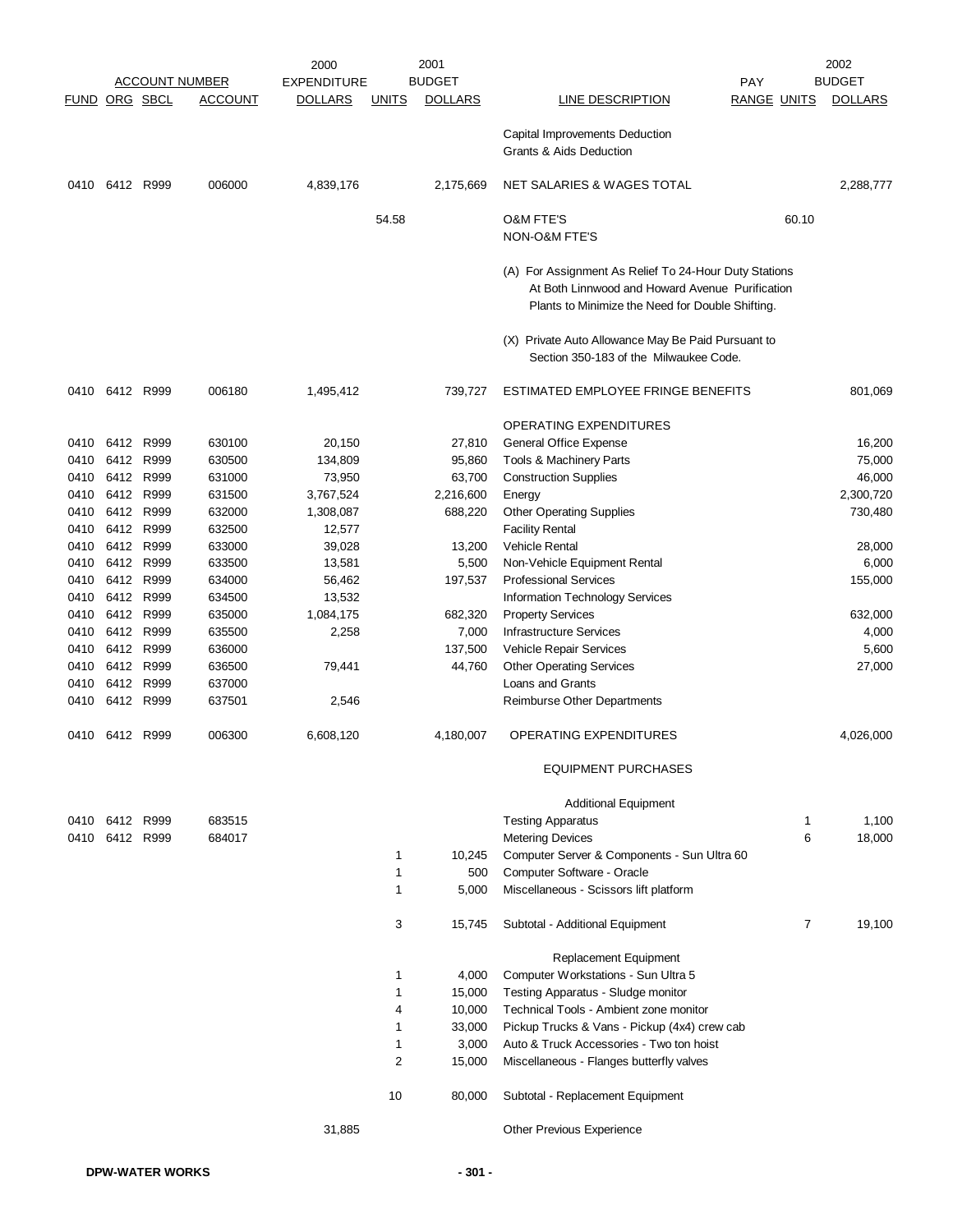|               |                |      | <b>ACCOUNT NUMBER</b> | 2000<br><b>EXPENDITURE</b> |              | 2001<br><b>BUDGET</b> |                                             | <b>PAY</b>         |       | 2002<br><b>BUDGET</b> |
|---------------|----------------|------|-----------------------|----------------------------|--------------|-----------------------|---------------------------------------------|--------------------|-------|-----------------------|
| FUND ORG SBCL |                |      | <b>ACCOUNT</b>        | <b>DOLLARS</b>             | <b>UNITS</b> | <b>DOLLARS</b>        | <b>LINE DESCRIPTION</b>                     | <b>RANGE UNITS</b> |       | <b>DOLLARS</b>        |
|               |                |      |                       |                            |              |                       |                                             |                    |       |                       |
| 0410          | 6412 R999      |      | 006800                | 31,885                     | 13           | 95,745                | <b>EQUIPMENT PURCHASES TOTAL</b>            |                    | 7     | 19,100                |
|               |                |      |                       |                            |              |                       | <b>SPECIAL FUNDS</b>                        |                    |       |                       |
|               |                |      |                       |                            |              |                       | Contingent Fund - Debt Service              |                    |       |                       |
| 0410          | 6410 R646      |      | 006300                | 8,824,099                  |              | 4,200,000             | Contingent FD. - Debt Service - Water Works |                    |       | 5,040,000             |
|               |                |      |                       | 8,824,099                  |              | 4,200,000             | SPECIAL FUNDS TOTAL                         |                    |       | 5,040,000             |
|               |                |      |                       |                            |              |                       | DPW-WATER WORKS-PLANTS-NORTH                |                    |       |                       |
|               |                |      |                       | 21,798,692                 |              | 11,391,148            | ORGANIZATION TOTAL                          |                    |       | 12,174,946            |
|               |                |      |                       |                            |              |                       | PROGRAM RESULT MEASURES/                    |                    |       |                       |
|               |                |      |                       | <b>UNITS</b>               | %            | <b>UNITS</b>          | INTERNAL MANAGEMENT INDICATORS:             |                    | %     | <b>UNITS</b>          |
|               |                |      |                       |                            |              |                       | Water Pumping & Purification                |                    |       |                       |
|               |                |      |                       |                            |              |                       | Operations                                  |                    |       |                       |
| 0410          | 6412 5100      |      | P64130                | NA.                        | 60.0         | 32,400                | Million Gal. Purified & Pumped(P)           |                    | 80.2  | 26,000                |
| 0410          | 6412 5100      |      | P64131                | NA                         | 60.0         | 39                    | Electrical Cost/M.G. (Q-1)                  |                    | 100.0 | 39                    |
| 0410          | 6412 5100      |      | P64132                | NA                         | 60.0         | 9                     | Chemical Cost/M.G. (Q-2)                    |                    | 100.0 | 9                     |
|               |                |      |                       |                            |              |                       | <b>Laboratory Operations</b>                |                    |       |                       |
| 0410          | 6412           | 5200 | P64133                | NA                         | 60.0         | 156,000               | Plant Water Tests Performed (P)             |                    | 100.0 | 156,000               |
| 0410          | 6412 5200      |      | P64134                | NA                         | 40.0         | 5,600                 | System Water Samples Tested (Q-1)           |                    | 100.0 | 5,600                 |
| 0410          | 6412 5200      |      | P64135                | NA                         | 60.0         | 480                   | Water Quality Complaints (Q-2)              |                    | 100.0 | 480                   |
|               |                |      |                       |                            |              |                       | Plants Maintenance and Repair               |                    |       |                       |
| 0410          | 6412           | 5200 | P64136                | NA.                        | 60.0         | 2,520                 | No. of Projects (P)                         |                    | 100.0 | 2,520                 |
| 0410          | 6412           | 5200 | P64137                | NA.                        | 60.0         | 1,620                 | No. of Maint. Projects (Q-1)                |                    | 100.0 | 1,620                 |
| 0410          | 6412 5200      |      | P64138                | NA                         | 60.0         | 1,020                 | No. of Repair Projects (Q-2)                |                    | 100.0 | 1,020                 |
|               |                |      |                       |                            |              |                       | Inst. Maintenance and Repair                |                    |       |                       |
| 0410          | 6412 5200      |      | P64139                | NA.                        | 60.0         | 2,040                 | No. of Projects (P)                         |                    | 100.0 | 2,040                 |
|               | 0410 6412 5200 |      | P64140                | NA                         | 60.0         | 1,800                 | No. of Maint. Projects (Q-1)                |                    | 100.0 | 1,800                 |
|               | 0410 6412 5200 |      | P64141                |                            | NA 60.0      | 240                   | No. of Repair Projects (Q-2)                |                    | 100.0 | 240                   |
|               |                |      |                       |                            |              |                       | Management & Administration                 |                    |       |                       |
|               |                |      |                       |                            | NA 42.8      | 11,000                | Est. Direct Labor Hours (P)                 |                    | 100.0 | 11,000                |
|               |                |      |                       |                            |              |                       | <b>Electrical Services</b>                  |                    |       |                       |
| 0410          | 6412           | 5200 | P64144                | NA                         | 59.5         | 22                    | No. of Locations Serviced (P)               |                    | 100.0 | 22                    |
| 0410          | 6412           | 5200 | P64145                | <b>NA</b>                  | 60.0         | 216                   | No. of Electrical Repairs (Q-1)             |                    | 100.0 | 216                   |
|               | 0410 6412 5200 |      | P64146                | NA                         | 58.3         | 7                     | No. of Elec. Alt & Addn'ts (Q-2)            |                    | 100.0 | 7                     |
| 0410          | 6412 5100      |      | P64184                | <b>NA</b>                  |              |                       | Days in Target Pressure Ranges              |                    |       |                       |
|               |                |      |                       | 133,157                    |              | 81,450                | DIRECT LABOR HOUR ALLOCATION                |                    |       | 92,700                |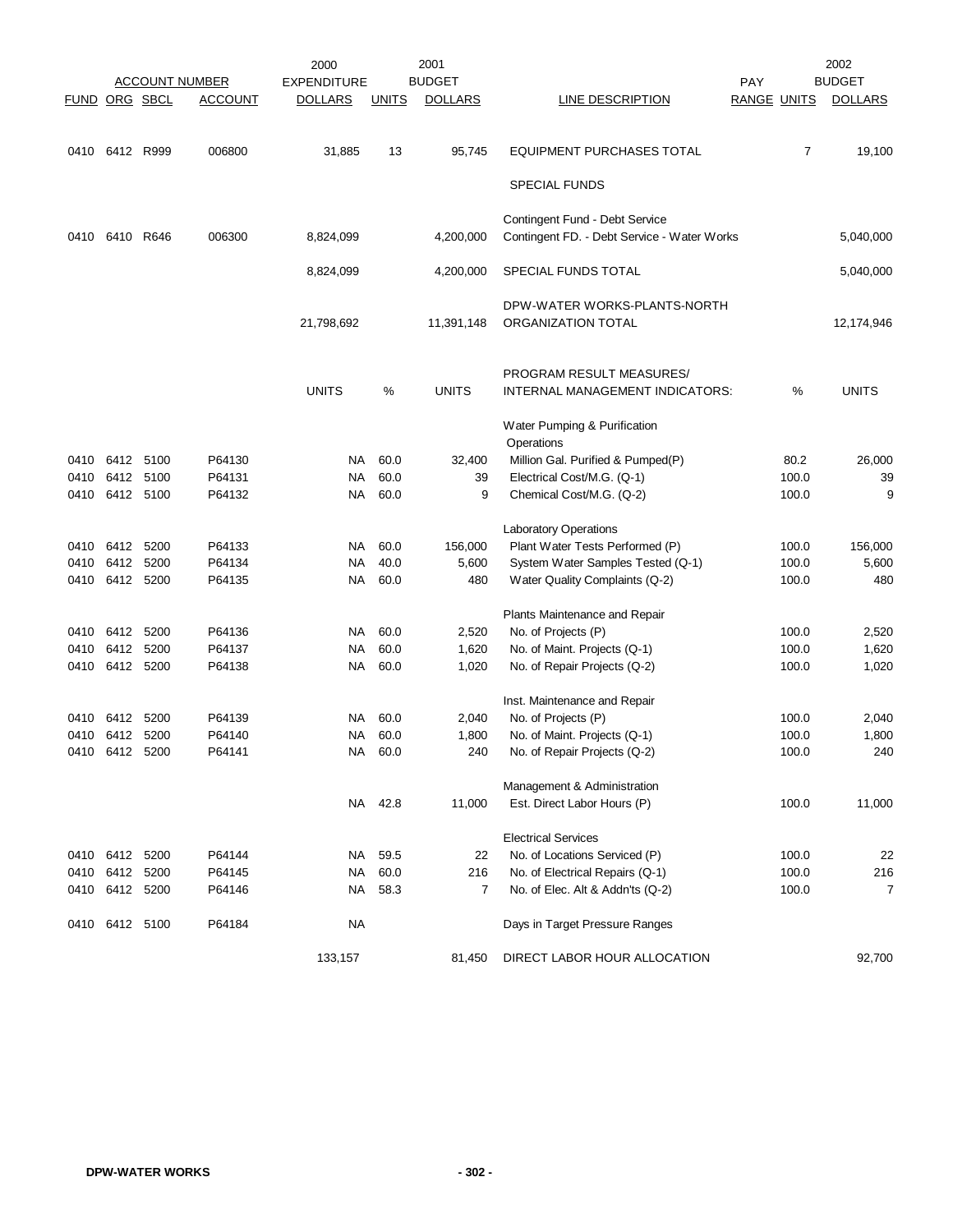|               |                |           | <b>ACCOUNT NUMBER</b> | 2000<br><b>EXPENDITURE</b> |                | 2001<br><b>BUDGET</b> |                                                                                              | <b>PAY</b>         |                | 2002<br><b>BUDGET</b> |
|---------------|----------------|-----------|-----------------------|----------------------------|----------------|-----------------------|----------------------------------------------------------------------------------------------|--------------------|----------------|-----------------------|
| FUND ORG SBCL |                |           | <b>ACCOUNT</b>        | <b>DOLLARS</b>             | <b>UNITS</b>   | <b>DOLLARS</b>        | <b>LINE DESCRIPTION</b>                                                                      | <b>RANGE UNITS</b> |                | <b>DOLLARS</b>        |
|               |                |           |                       |                            |                |                       | DPW-WATER WORKS-ENGINEERING<br>ORGANIZATION (6413)                                           |                    |                |                       |
|               |                |           |                       |                            |                |                       | SALARIES & WAGES<br><b>ADMINISTRATION</b>                                                    |                    |                |                       |
|               |                |           |                       |                            | 1              | 81,979                | Civil Engineer V                                                                             | 13                 | 1              | 96,041                |
|               |                |           |                       |                            | $\mathbf{1}$   | 29,773                | Office Assistant III                                                                         | 425                | $\mathbf{1}$   | 29,332                |
|               |                |           |                       |                            |                |                       | <b>ENGINEERING DESIGN</b>                                                                    |                    |                |                       |
|               |                |           |                       |                            |                |                       | Management Civil Engineer Sr.                                                                | 12                 | 1              | 77,325                |
|               |                |           |                       |                            |                |                       | Civil Engineer IV                                                                            | 630                | 1              | 73,346                |
|               |                |           |                       |                            |                |                       | Civil Engineer III                                                                           | 628                | 3              | 193,700               |
|               |                |           |                       |                            |                |                       | Civil Engineer II                                                                            | 626                | 4              | 222,449               |
|               |                |           |                       |                            |                |                       | Engineering Technician V                                                                     | 622                | $\overline{2}$ | 106,589               |
|               |                |           |                       |                            |                |                       | <b>Engineering Drafting Technician V</b>                                                     | 606                | 1              | 55,564                |
|               |                |           |                       |                            |                |                       | Engineering Drafting Technician IV                                                           | 604                | 6              | 285,533               |
|               |                |           |                       |                            |                |                       | <b>Electrical Engineer III</b>                                                               | 628                | 2              | 129,133               |
|               |                |           |                       |                            |                |                       | Mechanical Engineer III                                                                      | 628                | $\mathbf{1}$   | 64,567                |
|               |                |           |                       |                            |                |                       | <b>WATER MAINS DESIGN</b>                                                                    |                    |                |                       |
|               |                |           |                       |                            | 1              | 72,357                | Management Civil Engineer Sr.                                                                | 12                 |                |                       |
|               |                |           |                       |                            | $\overline{c}$ | 124,463               | Civil Engineer III                                                                           | 628                |                |                       |
|               |                |           |                       |                            | 4              | 203,634               | Civil Engineer II                                                                            | 626                |                |                       |
|               |                |           |                       |                            | 2              | 100,729               | Engineering Technician V                                                                     | 622                |                |                       |
|               |                |           |                       |                            | 1              | 53,554                | Engineering Drafting Technician V                                                            | 606                |                |                       |
|               |                |           |                       |                            | 5              | 217,642               | Engineering Drafting Technician IV                                                           | 604                |                |                       |
|               |                |           |                       |                            |                |                       | WATER PLANT DESIGN                                                                           |                    |                |                       |
|               |                |           |                       |                            | 1              | 70,693                | Management Civil Engineer Sr.                                                                | 12                 |                |                       |
|               |                |           |                       |                            | 2              | 119,098               | Civil Engineer III                                                                           | 628                |                |                       |
|               |                |           |                       |                            | $\sqrt{2}$     | 121,780               | <b>Electrical Engineer III</b>                                                               | 628                |                |                       |
|               |                |           |                       |                            | $\mathbf{1}$   | 62,231                | Mechanical Engineer III                                                                      | 628                |                |                       |
|               |                |           |                       |                            | 1              | 43,365                | <b>Engineering Drafting Technician IV</b>                                                    | 604                |                |                       |
| 410           |                | 6413 R999 | 600101                | 549,356                    | 24             | 1,301,298             | <b>Total Before Adjustments</b>                                                              |                    | 23             | 1,333,579             |
|               |                |           |                       |                            |                |                       | Salary & Wage Rate Change                                                                    |                    |                |                       |
| 410           |                | 6413 R999 | 602101                | 5,636                      |                | 25,000                | Overtime Compensated                                                                         |                    |                | 15,000                |
| 410           |                | 6413 R999 | 602201 - 602601       | 79,731                     |                | (26, 026)             | Personnel Cost Adjustment<br>Other                                                           |                    |                | (26, 672)             |
|               |                |           |                       | 634,723                    | 24             | 1,300,272             | Gross Salaries & Wages Total                                                                 |                    | 23             | 1,321,907             |
|               |                |           |                       |                            |                |                       |                                                                                              |                    |                |                       |
|               |                |           |                       |                            |                | (500,000)             | Reimbursable Services Deduction<br>Capital Improvements Deduction<br>Grants & Aids Deduction |                    |                | (500,000)             |
|               | 0410 6413 R999 |           | 006000                | 634,723                    |                | 800,272               | NET SALARIES & WAGES TOTAL                                                                   |                    |                | 821,907               |
|               |                |           |                       |                            | 14.27          |                       | <b>O&amp;M FTE'S</b>                                                                         |                    | 14.05          |                       |
|               |                |           |                       |                            | 9.22           |                       | NON-O&M FTE'S                                                                                |                    | 9.22           |                       |
|               | 0410 6413 R999 |           | 006180                | 236,828                    |                | 272,092               | ESTIMATED EMPLOYEE FRINGE BENEFITS                                                           |                    |                | 287,668               |
|               |                |           |                       |                            |                |                       | OPERATING EXPENDITURES                                                                       |                    |                |                       |
| 0410          |                | 6413 R999 | 630100                | 6,005                      |                | 6,000                 | General Office Expense                                                                       |                    |                | 6,000                 |
| 0410          | 6413 R999      |           | 630500                |                            |                | 150                   | Tools & Machinery Parts                                                                      |                    |                | 150                   |
| 0410          |                | 6413 R999 | 631000                |                            |                | 1,200                 | <b>Construction Supplies</b>                                                                 |                    |                | 1,200                 |
| 0410          |                | 6413 R999 | 631500                |                            |                | 100                   | Energy                                                                                       |                    |                | 100                   |
|               |                |           |                       |                            |                |                       |                                                                                              |                    |                |                       |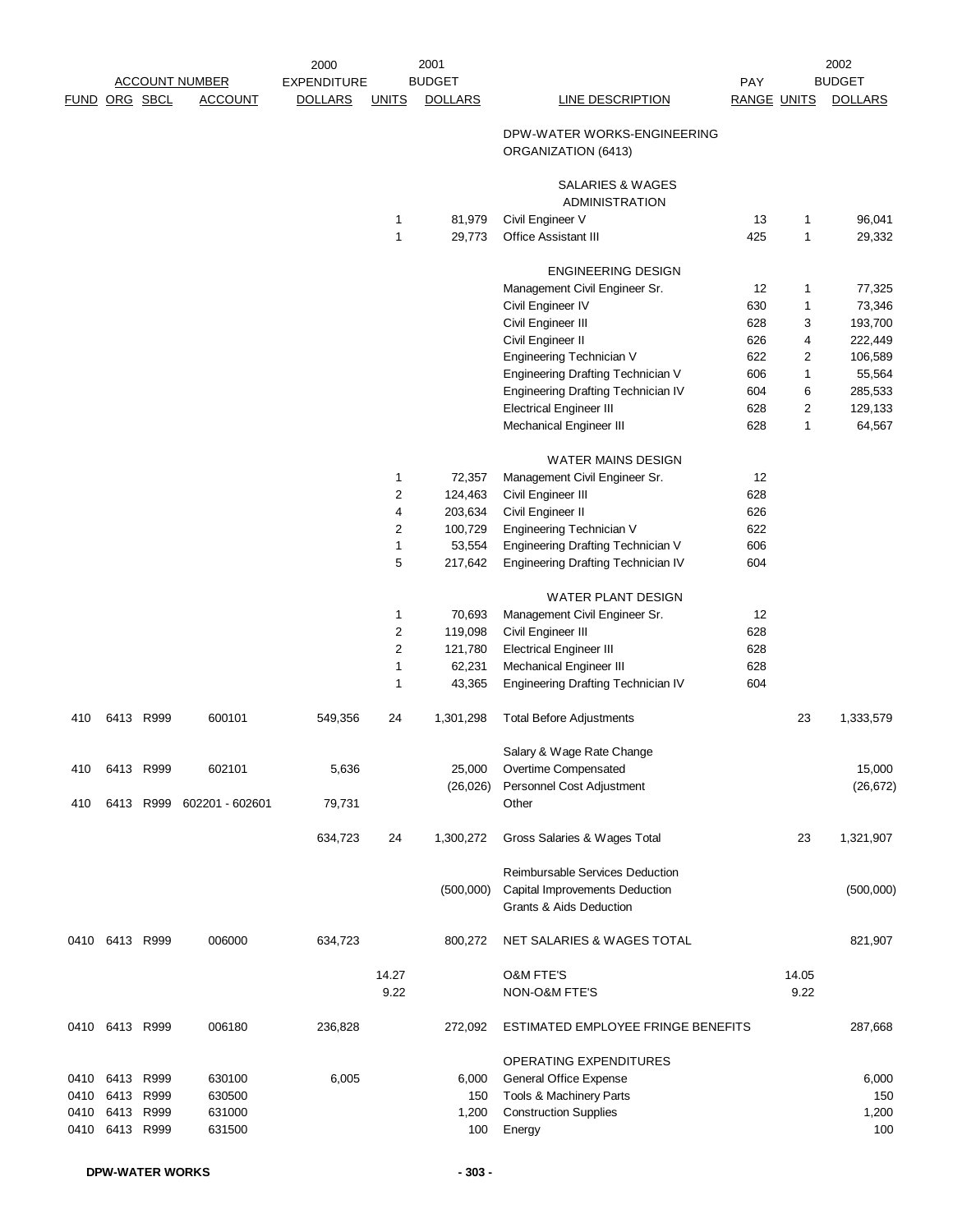|               |                |      |                       | 2000               |              | 2001           |                                               |                    |       | 2002           |
|---------------|----------------|------|-----------------------|--------------------|--------------|----------------|-----------------------------------------------|--------------------|-------|----------------|
|               |                |      | <u>ACCOUNT NUMBER</u> | <b>EXPENDITURE</b> |              | <b>BUDGET</b>  |                                               | <b>PAY</b>         |       | <b>BUDGET</b>  |
| FUND ORG SBCL |                |      | <b>ACCOUNT</b>        | <b>DOLLARS</b>     | <b>UNITS</b> | <b>DOLLARS</b> | <b>LINE DESCRIPTION</b>                       | <b>RANGE UNITS</b> |       | <b>DOLLARS</b> |
|               |                |      |                       |                    |              |                |                                               |                    |       |                |
| 0410          | 6413 R999      |      | 632000                | 659                |              | 2,700          | <b>Other Operating Supplies</b>               |                    |       | 2,700          |
| 0410          | 6413           | R999 | 632500                | 1,744              |              | 38,017         | <b>Facility Rental</b>                        |                    |       | 37,000         |
| 0410          | 6413           | R999 | 633000                | 28,602             |              | 500            | <b>Vehicle Rental</b>                         |                    |       | 500            |
| 0410          | 6413           | R999 | 633500                | 4,900              |              | 3,600          | Non-Vehicle Equipment Rental                  |                    |       | 3,600          |
| 0410          | 6413           | R999 | 634000                | 4,971              |              | 122,481        | <b>Professional Services</b>                  |                    |       | 60,000         |
| 0410          | 6413           | R999 | 634500                | 14,640             |              |                | <b>Information Technology Services</b>        |                    |       |                |
| 0410          | 6413 R999      |      | 635000                | 45,065             |              | 5,000          | <b>Property Services</b>                      |                    |       | 5,000          |
| 0410          | 6413 R999      |      | 635500                |                    |              |                | <b>Infrastructure Services</b>                |                    |       |                |
| 0410          | 6413           | R999 | 636000                |                    |              | 600            | Vehicle Repair Services                       |                    |       | 600            |
| 0410          | 6413 R999      |      | 636500                | 17,256             |              | 20,000         | <b>Other Operating Services</b>               |                    |       | 20,000         |
| 0410          | 6413           | R999 | 637000                |                    |              |                | Loans and Grants                              |                    |       |                |
| 0410          | 6413 R999      |      | 637501                |                    |              |                | Reimburse Other Departments                   |                    |       |                |
|               |                |      |                       |                    |              |                |                                               |                    |       |                |
| 0410          | 6413 R999      |      | 006300                | 123,842            |              | 200,348        | OPERATING EXPENDITURES                        |                    |       | 136,850        |
|               |                |      |                       |                    |              |                | <b>EQUIPMENT PURCHASES</b>                    |                    |       |                |
|               |                |      |                       |                    |              |                | <b>Additional Equipment</b>                   |                    |       |                |
| 0410          | 6413 R999      |      | 681011                |                    |              |                | <b>Computer Printing Equipment</b>            |                    | 1     | 7,500          |
|               |                |      |                       |                    |              |                |                                               |                    |       |                |
|               |                |      |                       |                    | 1            | 3,500          | Computer Workstation - laptop                 |                    |       |                |
|               |                |      |                       |                    | 1            | 10,000         | Testing Apparatus - Hydrant pressure recorder |                    |       |                |
|               |                |      |                       |                    | 2            | 13,500         | Subtotal - Additional Equipment               |                    | 1     | 7,500          |
|               |                |      |                       |                    |              |                | Replacement Equipment                         |                    |       |                |
|               |                |      |                       |                    | 23           | 105,800        | Computer Workstation - GIS                    |                    |       |                |
|               |                |      |                       |                    |              | 105,800        | Subtotal - Replacement Equipment              |                    |       |                |
|               |                |      |                       | 3,560              |              |                | Other Previous Experience                     |                    |       |                |
| 0410          | 6413 R999      |      | 006800                | 3,560              | 2            | 119,300        | EQUIPMENT PURCHASES TOTAL                     |                    | 1     | 7,500          |
|               |                |      |                       |                    |              |                | <b>SPECIAL FUNDS</b>                          |                    |       |                |
|               |                |      |                       |                    |              |                | SPECIAL FUNDS TOTAL                           |                    |       |                |
|               |                |      |                       |                    |              |                | DPW-WATER WORKS-ENGINEERING                   |                    |       |                |
|               |                |      |                       | 998,953            |              | 1,392,012      | ORGANIZATION TOTAL                            |                    |       | 1,253,925      |
|               |                |      |                       |                    |              |                |                                               |                    |       |                |
|               |                |      |                       |                    |              |                | PROGRAM RESULT MEASURES/                      |                    |       |                |
|               |                |      |                       | <b>UNITS</b>       |              | <b>UNITS</b>   | INTERNAL MANAGEMENT INDICATORS:               |                    |       | <b>UNITS</b>   |
|               |                |      |                       |                    | $\%$         |                |                                               |                    | %     |                |
|               |                |      |                       |                    |              |                |                                               |                    |       |                |
|               |                |      |                       |                    |              |                | Plant Maintenance & Engineering               |                    |       |                |
|               | 0410 6413 5200 |      | P64147                | 70                 | 100.0        | 70             | Investigations Completed (P)                  |                    | 100.0 | 70             |
|               |                |      |                       |                    |              |                | Materials & Projects Inspection               |                    |       |                |
|               | 0410 6413 0900 |      | P64149                | 19,608 100.0       |              | 1,100          | Items & Projects Inspected (P)                |                    | 100.0 | 1,100          |
|               |                |      |                       |                    |              |                |                                               |                    |       |                |
|               |                |      |                       |                    |              |                | Capital Program Administration                |                    |       |                |
|               |                |      |                       |                    | 100.0        |                |                                               |                    |       |                |
| 0410          | 6413 0230      |      | P64150                | 160                |              | 200            | Plants & Main Plans Prepared (p)              |                    | 100.0 | 200            |
|               |                |      |                       |                    |              |                | PROGRAM RESULT MEASURES/                      |                    |       |                |
|               |                |      |                       | <b>UNITS</b>       |              | <b>UNITS</b>   |                                               |                    |       | <b>UNITS</b>   |
|               |                |      |                       |                    | %            |                | INTERNAL MANAGEMENT INDICATORS:               |                    | %     |                |
|               |                |      |                       |                    |              |                |                                               |                    |       |                |
| 0410          | 6413           | 0230 | P64151                |                    |              |                | Design                                        |                    |       |                |
| 0410          | 6413           | 0234 | P64152                | 17,000             | NA           | 22,500         | Program DLH                                   |                    | 100.0 | 22,500         |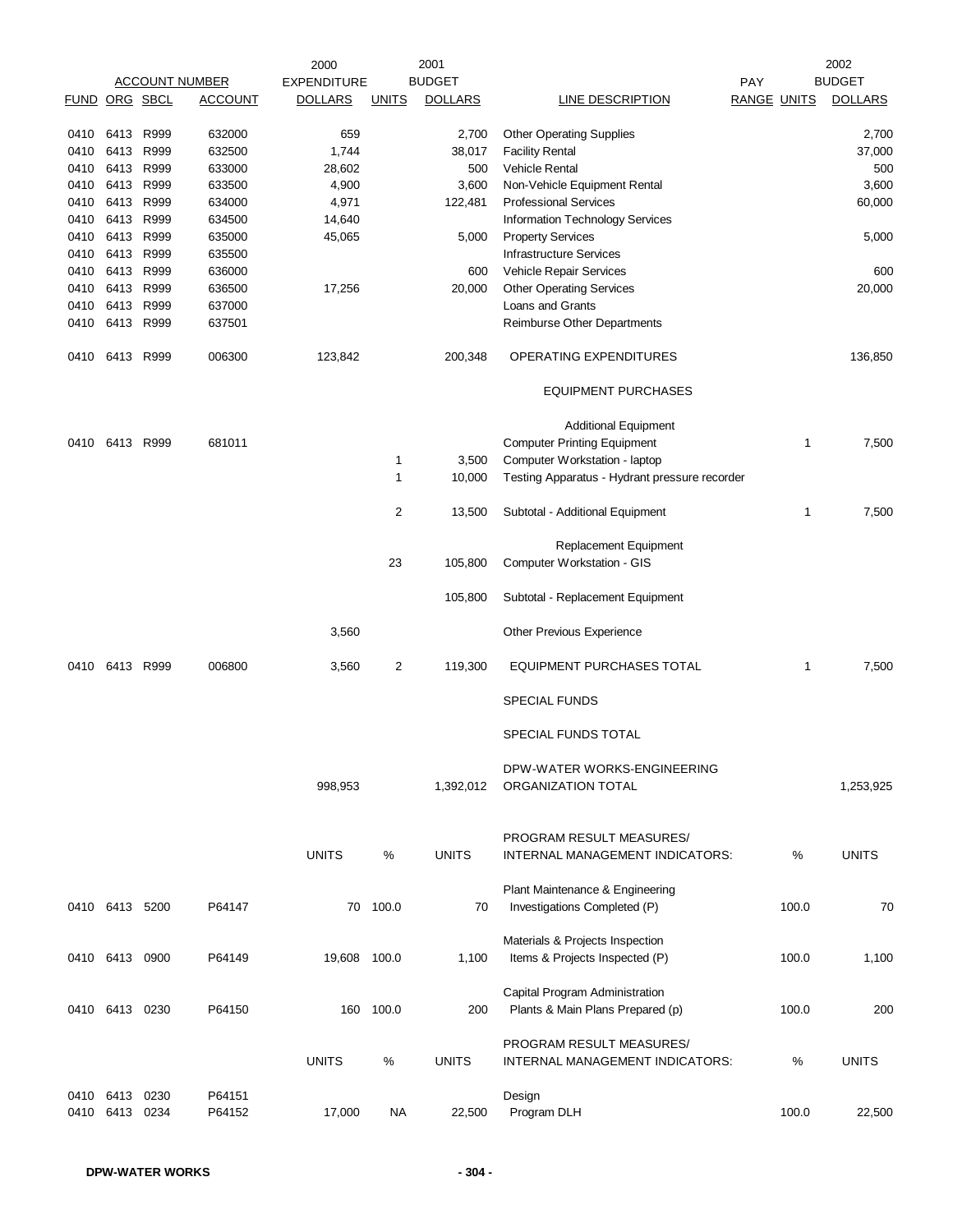|             |      |             |                       | 2000               |              | 2001           |                                       |                    |       | 2002           |
|-------------|------|-------------|-----------------------|--------------------|--------------|----------------|---------------------------------------|--------------------|-------|----------------|
|             |      |             | <b>ACCOUNT NUMBER</b> | <b>EXPENDITURE</b> |              | <b>BUDGET</b>  |                                       | PAY                |       | <b>BUDGET</b>  |
| <b>FUND</b> | ORG  | <b>SBCL</b> | <b>ACCOUNT</b>        | <b>DOLLARS</b>     | <b>UNITS</b> | <b>DOLLARS</b> | LINE DESCRIPTION                      | <b>RANGE UNITS</b> |       | <b>DOLLARS</b> |
|             |      |             |                       |                    |              |                |                                       |                    |       |                |
|             |      |             |                       |                    |              |                | Pressure & Flow Surveys               |                    |       |                |
| 0410        | 6413 | 0236        | P64153                | 644                | 100.0        | 650            | Surveys Completed (P)                 |                    | 100.0 | 650            |
|             |      |             |                       |                    |              |                |                                       |                    |       |                |
|             |      |             |                       |                    |              |                | Map & Record Maintenance              |                    |       |                |
| 0410        | 6413 | 0230        | P64154                | 150                | 100.0        | 920            | Maps & Records (P)                    |                    | 100.0 | 920            |
|             |      |             |                       |                    |              |                |                                       |                    |       |                |
|             |      |             |                       |                    |              |                | <b>Information Services</b>           |                    |       |                |
| 0410        | 6413 | 0230        | P64155                | 3,000              | 100.0        | 3,200          | Inquiries Received (P)                |                    | 100.0 | 3,200          |
|             |      |             |                       |                    |              |                |                                       |                    |       |                |
|             |      |             |                       |                    |              |                | <b>Special Studies</b>                |                    |       |                |
| 0410        | 6413 | 0230        | P64156                | 230                | 100.0        | 230            | Studies Completed (P)                 |                    | 100.0 | 230            |
|             |      |             |                       |                    |              |                |                                       |                    |       |                |
|             |      |             |                       |                    |              |                | Management and Administration (Water) |                    |       |                |
|             |      |             |                       | 3,627              | 100.0        | 8,900          | Direct Labor Hours (P)                |                    | 100.0 | 8,900          |
|             |      |             |                       |                    |              |                |                                       |                    |       |                |
|             |      |             |                       | 43,952             |              | 34,910         | DIRECT LABOR HOUR ALLOCATION          |                    |       | 33,110         |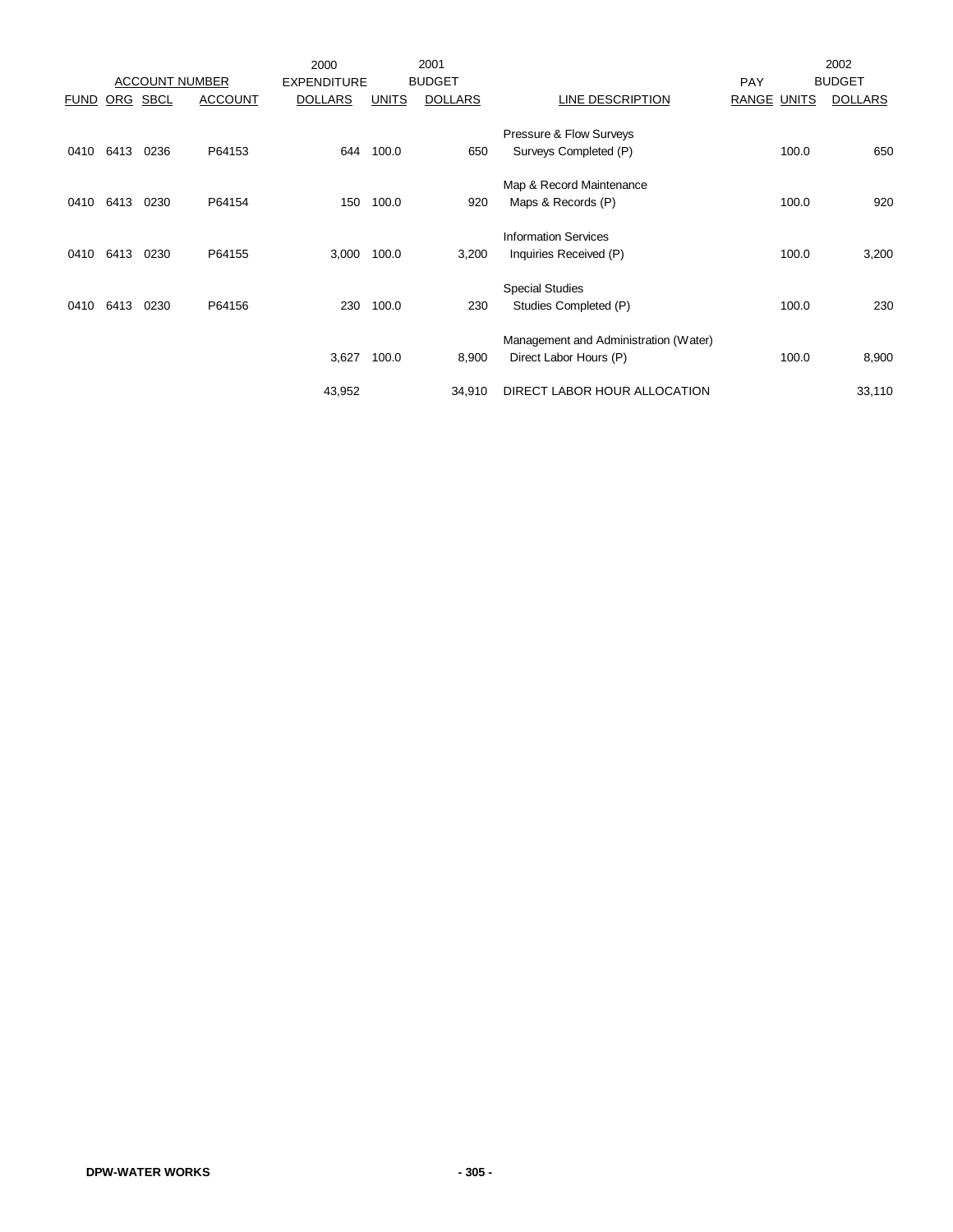| 2000               |                         | 2001              |                                                             |                    |                              | 2002              |
|--------------------|-------------------------|-------------------|-------------------------------------------------------------|--------------------|------------------------------|-------------------|
| <b>EXPENDITURE</b> |                         | <b>BUDGET</b>     |                                                             | <b>PAY</b>         |                              | <b>BUDGET</b>     |
| <u>DOLLARS</u>     | <u>UNITS</u>            | <b>DOLLARS</b>    | <b>LINE DESCRIPTION</b>                                     | <u>RANGE UNITS</u> |                              | <b>DOLLARS</b>    |
|                    |                         |                   | DPW-WATER WORKS-DISTRIBUTION<br>ORGANIZATION (6414)         |                    |                              |                   |
|                    |                         |                   | SALARIES & WAGES<br>ADMINISTRATION                          |                    |                              |                   |
|                    | 1                       | 84,318            | Water Distribution Manager (X)                              | 12                 | 1                            | 90,108            |
|                    |                         |                   | CAMERON                                                     |                    |                              |                   |
|                    | 1                       | 65,308            | Water Distribution District Supvr. (X)                      | 8                  | 1                            | 69,792            |
|                    | 1                       | 57,503            | Water Distribution Supervisor II(X)                         | 6                  | 1                            | 61,451            |
|                    | 5                       | 247,226           | Water Distribution Supervisor I(X)                          | 4                  | 5                            | 259,728           |
|                    | 1                       | 51,846            | <b>Distribution Services Specialist</b>                     | 786                | 1                            | 55,580            |
|                    | 1                       | 32,947            | Office Assistant IV                                         | 445                | 1                            | 34,183            |
|                    | 2                       | 60,451            | <b>Office Assistant III</b>                                 | 425                | 2                            | 62,720            |
|                    |                         |                   | Inventory Assistant IV                                      | 345                | 1                            | 35,043            |
|                    | 1                       | 33,775            | Water Materials Clerk III                                   | 345                |                              |                   |
|                    | 1                       | 43,661            | Machinist I                                                 | 282                | 1                            | 45,300            |
|                    | 1                       | 40,545            | Water Department Blacksmith                                 | 270                | 1                            | 42,066            |
|                    | 7                       | 263,317           | Chief Distribution Repair Worker                            | 260                | 7                            | 275,744           |
|                    | 14                      | 508,585           | Distribution Repair Worker II                               | 252                | 14                           | 532,330           |
|                    | 5                       | 181,042           | Field Investigator                                          | 250                | 5                            | 187,837           |
|                    |                         |                   | Equipment Mechanic III                                      | 248                | 1                            | 36,910            |
|                    | 14                      | 462,327           | Distribution Repair Worker I                                | 235                | 14                           | 480,372           |
|                    | 1                       | 32,323            | Water Mechanic Helper                                       | 235                |                              |                   |
|                    | 2                       | 65,006            | Hydrant Service Worker (X)                                  | 230                | 2                            | 67,446            |
|                    | 9                       | 292,528           | Water Distribution Laborer                                  | 230                | 9                            | 303,508           |
|                    |                         |                   | STORES - WATERFORD                                          |                    |                              |                   |
|                    | 1                       | 38,326            | Water Materials Supervisor (X)                              | 3                  | 1                            | 43,540            |
|                    |                         |                   | <b>Inventory Assistant IV</b>                               | 350                | 1                            | 36,018            |
|                    | 1                       | 31,874            | Water Materials Clerk III                                   | 345                |                              |                   |
|                    | 1                       | 33,044            | Pipe Yard Crew Leader                                       | 245                | 1                            | 36,253            |
|                    | 1                       | 31,570            | Water Yard Equipment Operator                               | 235                |                              |                   |
|                    | 1                       | 32,503            | Special Pipe Yard Laborer                                   | 230                |                              |                   |
|                    |                         |                   | Auxiliary                                                   |                    |                              |                   |
|                    |                         |                   | Water Distribution Laborer (0.5 FTE)                        | 230                |                              | 15,961            |
|                    |                         |                   | <b>LINCOLN</b>                                              |                    |                              |                   |
|                    | 1                       | 65,308            | Water Distribution District Supvr. (X)                      | 8                  | 1                            | 65,648            |
|                    | 1                       | 57,503            | Water Distribution Supervisor II(X)                         | 6                  | 1                            | 46,657            |
|                    | 1                       | 52,638            | System & Special Projects Manager                           | 5                  | 1                            | 57,658            |
|                    | 4                       | 193,347           | Water Distribution Supervisor I(X)                          | 4                  | 4                            | 216,345           |
|                    | 1                       | 42,124            | <b>Technical Coordinator</b>                                | 4                  | 1                            | 41,070            |
|                    | 1                       | 32,947            | <b>Office Assistant IV</b>                                  | 445                | 1                            | 34,183            |
|                    | $\overline{\mathbf{c}}$ | 60,451            | <b>Office Assistant III</b>                                 | 425                | $\overline{c}$               | 62,720            |
|                    |                         |                   | Inventory Assistant IV                                      | 350                | 1                            | 36,018            |
|                    | 1                       | 33,775            | Water Materials Clerk III                                   | 345                |                              |                   |
|                    | $\overline{7}$          | 265,770           | Chief Distribution Repair Worker                            | 260                | 7                            | 275,744           |
|                    | 14                      | 508,585           | Distribution Repair Worker II                               | 252                | 14                           | 530,002           |
|                    | $\overline{c}$          | 68,807            | Tapper                                                      | 252                | 2                            | 76,047            |
|                    | 5                       | 181,042           | Field Investigator                                          | 250                | 5                            | 187,837           |
|                    | 1                       | 35,575            | Equipment Mechanic III                                      | 248                | 1                            | 36,910            |
|                    | 1                       | 31,520            | Water Maintenance Worker                                    | 235                | 1                            | 34,581            |
|                    | 14                      | 462,997           | Distribution Repair Worker I                                | 235                | 14                           | 482,250           |
|                    | 2<br>9                  | 65,006<br>292,528 | <b>Hydrant Service Worker</b><br>Water Distribution Laborer | 230<br>230         | $\overline{\mathbf{c}}$<br>9 | 67,446<br>301,708 |
|                    |                         |                   |                                                             |                    |                              |                   |

Auxiliary

FUND ORG SBCL ACCOUNT ACCOUNT NUMBER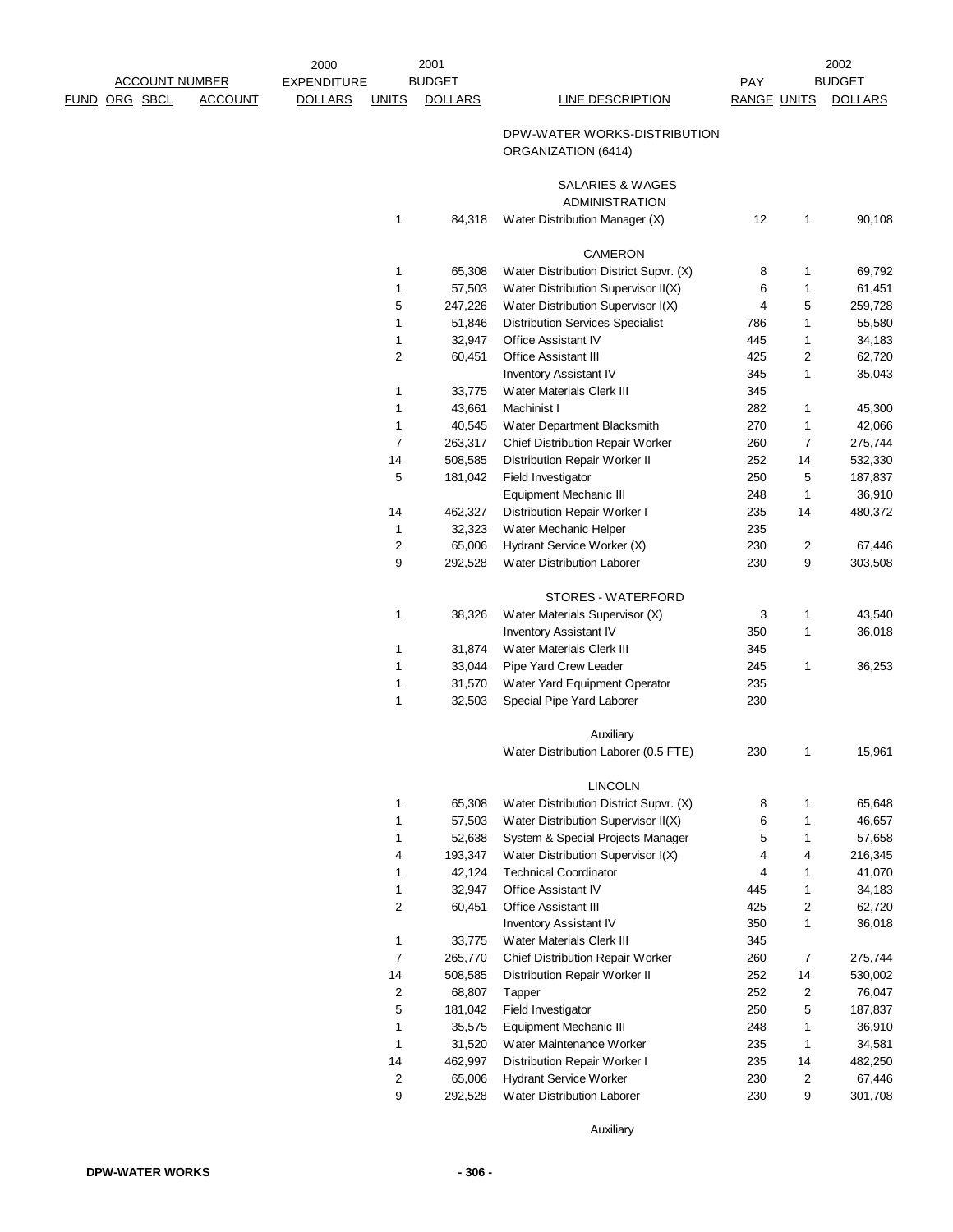|               |                |           |                       | 2000               |              | 2001           |                                                                                             |                    |                | 2002           |
|---------------|----------------|-----------|-----------------------|--------------------|--------------|----------------|---------------------------------------------------------------------------------------------|--------------------|----------------|----------------|
|               |                |           | <b>ACCOUNT NUMBER</b> | <b>EXPENDITURE</b> |              | <b>BUDGET</b>  |                                                                                             | <b>PAY</b>         |                | <b>BUDGET</b>  |
| FUND ORG SBCL |                |           | <b>ACCOUNT</b>        | <b>DOLLARS</b>     | <b>UNITS</b> | <b>DOLLARS</b> | <b>LINE DESCRIPTION</b>                                                                     | <b>RANGE UNITS</b> |                | <b>DOLLARS</b> |
|               |                |           |                       |                    | 2            | 29,805         | Water Distr. Supvr. I (.33 FTE)                                                             | 4                  | 1              | 14,717         |
|               |                |           |                       |                    | $\mathbf{1}$ | 11,610         | Chief Distr. Repair Wkr. (.33 FTE)                                                          | 260                |                |                |
|               |                |           |                       |                    | 1            | 11,104         | Field Investigator (.33 FTE)                                                                | 250                | 1              | 11,520         |
|               |                |           |                       |                    | 4            | 40,235         | Water Distr. Laborer (.33 FTE)                                                              | 230                | $\overline{2}$ | 20,873         |
|               |                |           |                       |                    | 1            | 7,825          | Pipe Yard Crew Leader (0.25 FTE)                                                            | 245                |                |                |
| 410           |                | 6414 R999 | 600101                | 3,970,715          | 148          | 5,240,527      | <b>Total Before Adjustments</b>                                                             |                    | 142            | 5,371,824      |
|               |                |           |                       |                    |              |                | Salary & Wage Rate Change                                                                   |                    |                |                |
| 410           | 6414           | R999      | 602101                | 333,349            |              | 500,000        | Overtime Compensated                                                                        |                    |                | 500,000        |
|               |                |           |                       |                    |              | (104, 811)     | Personnel Cost Adjustment                                                                   |                    |                | (107, 437)     |
| 410           | 6414           | R999      | 602201 - 602601       | 1,327,724          |              |                | Other - Shift Premium                                                                       |                    |                |                |
|               |                |           |                       | 5,631,788          |              | 5,635,716      | Gross Salaries & Wages Total                                                                |                    |                | 5,764,387      |
|               |                |           |                       |                    |              |                | Reimbursable Services Deduction                                                             |                    |                |                |
|               |                |           |                       |                    |              | (110,000)      | Capital Improvements Deduction                                                              |                    |                | (110,000)      |
|               |                |           |                       |                    |              |                | Grants & Aids Deduction                                                                     |                    |                |                |
| 0410          | 6414           | R999      | 006000                | 5,631,788          |              | 5,525,716      | NET SALARIES & WAGES TOTAL                                                                  |                    |                | 5,654,387      |
|               |                |           |                       |                    | 153.88       |                | <b>O&amp;M FTE'S</b>                                                                        |                    | 149.85         |                |
|               |                |           |                       |                    | 3.06         |                | NON-O&M FTE'S                                                                               |                    | 3.06           |                |
|               |                |           |                       |                    |              |                | (X) Private Auto Allowance May Be Paid Pursuant To<br>Section 350-183 of the Milwaukee Code |                    |                |                |
| 0410          |                | 6414 R999 | 006180                | 1,711,775          |              | 1,878,743      | ESTIMATED EMPLOYEE FRINGE BENEFITS                                                          |                    |                | 1,979,036      |
|               |                |           |                       |                    |              |                | OPERATING EXPENDITURES                                                                      |                    |                |                |
| 0410          | 6414           | R999      | 630100                | 18,186             |              | 17,000         | General Office Expense                                                                      |                    |                | 17,000         |
| 0410          | 6414           | R999      | 630500                | 77,078             |              | 96,000         | Tools & Machinery Parts                                                                     |                    |                | 85,000         |
| 0410          | 6414           | R999      | 631000                | 1,294,074          |              | 860,000        | <b>Construction Supplies</b>                                                                |                    |                | 840,000        |
| 0410          | 6414           | R999      | 631500                | 42,547             |              | 52,500         | Energy                                                                                      |                    |                | 52,500         |
| 0410          | 6414           | R999      | 632000                | 392,005            |              | 280,800        | <b>Other Operating Supplies</b>                                                             |                    |                | 250,000        |
| 0410          | 6414           | R999      | 632500                | 15,699             |              | 14,400         | <b>Facility Rental</b>                                                                      |                    |                | 15,000         |
| 0410          | 6414           | R999      | 633000                | 669,074            |              | 864,000        | Vehicle Rental                                                                              |                    |                | 800,000        |
| 0410          | 6414 R999      |           | 633500                | 9,299              |              | 5,000          | Non-Vehicle Equipment Rental                                                                |                    |                | 5,000          |
| 0410          | 6414           | R999      | 634000                | 68,357             |              | 795,548        | <b>Professional Services</b>                                                                |                    |                | 750,000        |
| 0410          | 6414           | R999      | 634500                |                    |              | 100,000        | Information Technology Services                                                             |                    |                | 100,000        |
| 0410          | 6414           | R999      | 635000                | 218,788            |              | 162,366        | <b>Property Services</b>                                                                    |                    |                | 163,000        |
| 0410          | 6414           | R999      | 635500                | 3,762,296          |              | 3,532,000      | <b>Infrastructure Services</b>                                                              |                    |                | 3,500,000      |
| 0410          | 6414           | R999      | 636000                | 8,427              |              | 9,000          | Vehicle Repair Services                                                                     |                    |                | 8,000          |
| 0410          | 6414 R999      |           | 636500                | 139,915            |              | 224,000        | <b>Other Operating Services</b>                                                             |                    |                | 224,000        |
| 0410          | 6414           | R999      | 637000                |                    |              |                | Loans and Grants                                                                            |                    |                |                |
| 0410          | 6414 R999      |           | 637501                | 1,097              |              |                | Reimburse Other Departments                                                                 |                    |                |                |
|               | 0410 6414 R999 |           | 006300                | 6,716,842          |              | 7,012,614      | OPERATING EXPENDITURES                                                                      |                    |                | 6,809,500      |
|               |                |           |                       |                    |              |                | <b>EQUIPMENT PURCHASES</b>                                                                  |                    |                |                |
|               |                |           |                       |                    |              |                | <b>Additional Equipment</b>                                                                 |                    |                |                |
| 0410          |                | 6414 R999 | 681009                |                    |              |                | <b>Computer Workstations</b>                                                                |                    | 4              | 20,000         |
| 0410          | 6414           | R999      | 683515                |                    |              |                | <b>Testing Apparatus</b>                                                                    |                    | 3              | 2,250          |
| 0410          | 6414           | R999      | 683521                |                    |              |                | Tools                                                                                       |                    | 2              | 3,000          |
| 0410          |                | 6414 R999 | 683521                |                    |              |                | Tools                                                                                       |                    | 1              | 3,600          |
| 0410          | 6414 R999      |           | 683521                |                    |              |                | Tools                                                                                       |                    |                | 8,600          |
| 0410          | 6414           | R999      | 683530                |                    |              |                | <b>Pumping Equipment</b>                                                                    |                    | 1              | 800            |
| 0410          | 6414           | R999      | 683540                |                    |              |                | Concrete Accessory & Supplies                                                               |                    | 1              | 1,000          |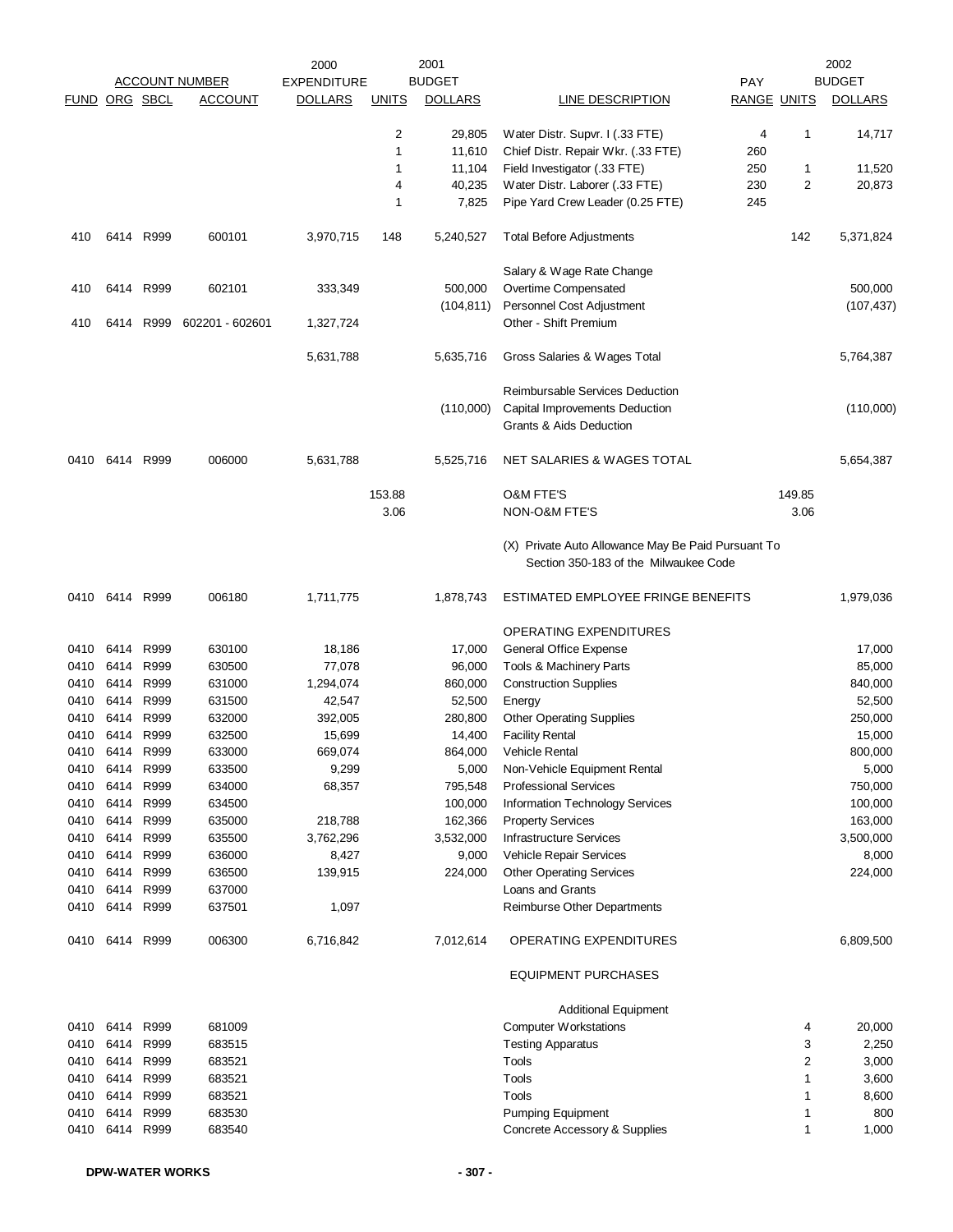|      |                      |           |                       | 2000               |              | 2001           |                                                 |     |                    | 2002           |
|------|----------------------|-----------|-----------------------|--------------------|--------------|----------------|-------------------------------------------------|-----|--------------------|----------------|
|      |                      |           | <b>ACCOUNT NUMBER</b> | <b>EXPENDITURE</b> |              | <b>BUDGET</b>  |                                                 | PAY |                    | <b>BUDGET</b>  |
|      | <b>FUND ORG SBCL</b> |           | <b>ACCOUNT</b>        | <b>DOLLARS</b>     | <b>UNITS</b> | <b>DOLLARS</b> | <b>LINE DESCRIPTION</b>                         |     | <b>RANGE UNITS</b> | <b>DOLLARS</b> |
|      |                      |           |                       |                    |              |                |                                                 |     |                    |                |
| 0410 |                      | 6414 R999 | 685512                |                    |              |                | Automobile, Jeeps                               |     | 1                  | 24,000         |
| 0410 |                      | 6414 R999 | 685527                |                    |              |                | Dump Trucks                                     |     | 2                  | 220,000        |
| 0410 |                      | 6414 R999 | 685529                |                    |              |                | <b>Industrial Trucks</b>                        |     | 4                  | 194,000        |
| 0410 |                      | 6414 R999 | 685529                |                    |              |                | <b>Industrial Trucks</b>                        |     | 1                  | 20,000         |
| 0410 |                      | 6414 R999 | 685565                |                    |              |                | Auto & Truck Accessories                        |     | 2                  | 17,000         |
|      |                      |           |                       |                    | 4            | 12,800         | Computer Workstation - Laptops                  |     |                    |                |
|      |                      |           |                       |                    | 1            | 1,400          | Saws & Shearing Tools - Vertical band saw       |     |                    |                |
|      |                      |           |                       |                    | 4            | 6,400          | Saws & Shearing Tools - Pneumatic saw (14")     |     |                    |                |
|      |                      |           |                       |                    | 1            | 14,000         | Automobile, Compacts - Compact car              |     |                    |                |
|      |                      |           |                       |                    | 10           | 34,600         | Subtotal - Additional Equipment                 |     | 23                 | 514,250        |
|      |                      |           |                       |                    |              |                | Replacement Equipment                           |     |                    |                |
|      |                      |           |                       |                    | 2            | 8,400          | Computer Workstation - GIS                      |     |                    |                |
|      |                      |           |                       |                    | 1            | 4,000          | Cleaning Equipment - Pressure cabinet & blaster |     |                    |                |
|      |                      |           |                       |                    | 1            | 7,000          | Saws & Shearing Tools - Air travel saw          |     |                    |                |
|      |                      |           |                       |                    | 2            | 220,000        | Dump trucks - Tri-axle, 16 cu. yd.              |     |                    |                |
|      |                      |           |                       |                    | 1            | 48,000         | Industrial Trucks - Platform, 12' stake bed     |     |                    |                |
|      |                      |           |                       |                    | 1            | 110,000        | Industrial Trucks - Drill rig                   |     |                    |                |
|      |                      |           |                       |                    | 3            | 72,000         | Pickup Trucks & Vans - Pickup, plow, tailgate   |     |                    |                |
|      |                      |           |                       |                    | 2            | 52,000         | Pickup Trucks & Vans - Pickup, enclosed body    |     |                    |                |
|      |                      |           |                       |                    | 1            | 32,000         | Pickup Trucks & Vans - Pickup, 8600 lb.         |     |                    |                |
|      |                      |           |                       |                    | 1            | 55,000         | Pickup Trucks & Vans - Cube van, compressor     |     |                    |                |
|      |                      |           |                       |                    | 15           | 608,400        | Subtotal - Replacement Equipment                |     |                    |                |
|      |                      |           |                       | 403,107            |              |                | Other Previous Experience                       |     |                    |                |
| 0410 | 6414 R999            |           | 006800                | 403,107            | 25           | 643,000        | <b>EQUIPMENT PURCHASES TOTAL</b>                |     | 23                 | 514,250        |
|      |                      |           |                       |                    |              |                | <b>SPECIAL FUNDS</b>                            |     |                    |                |
|      |                      |           |                       |                    |              |                | Cool-Spot Program                               |     |                    |                |
|      |                      | R642      |                       |                    |              |                | Safety Incentive                                |     |                    |                |
|      |                      |           |                       |                    |              |                | SPECIAL FUNDS TOTAL                             |     |                    |                |
|      |                      |           |                       |                    |              |                | DPW-WATER WORKS-DISTRIBUTION                    |     |                    |                |
|      |                      |           |                       | 14,463,512         |              | 15,060,073     | ORGANIZATION TOTAL                              |     |                    | 14,957,173     |
|      |                      |           |                       |                    |              |                | PROGRAM RESULT MEASURES/                        |     |                    |                |
|      |                      |           |                       | <b>UNITS</b>       | $\%$         | <b>UNITS</b>   | INTERNAL MANAGEMENT INDICATORS:                 |     | %                  | <b>UNITS</b>   |
|      |                      |           |                       |                    |              |                | Main Break Repair                               |     |                    |                |
|      | 0410 6414 5300       |           | P64157                | 670                |              |                | No. of Main Break Repairs 4"-8"                 |     |                    |                |
|      |                      |           |                       |                    |              |                | Percent of Breaks Back-In-Service               |     |                    |                |
|      | 0410 6414 5300       |           | P64158                | 60                 |              |                | No. of Main Break Repairs 12" or larger         |     |                    |                |
|      |                      |           |                       |                    |              |                |                                                 |     |                    |                |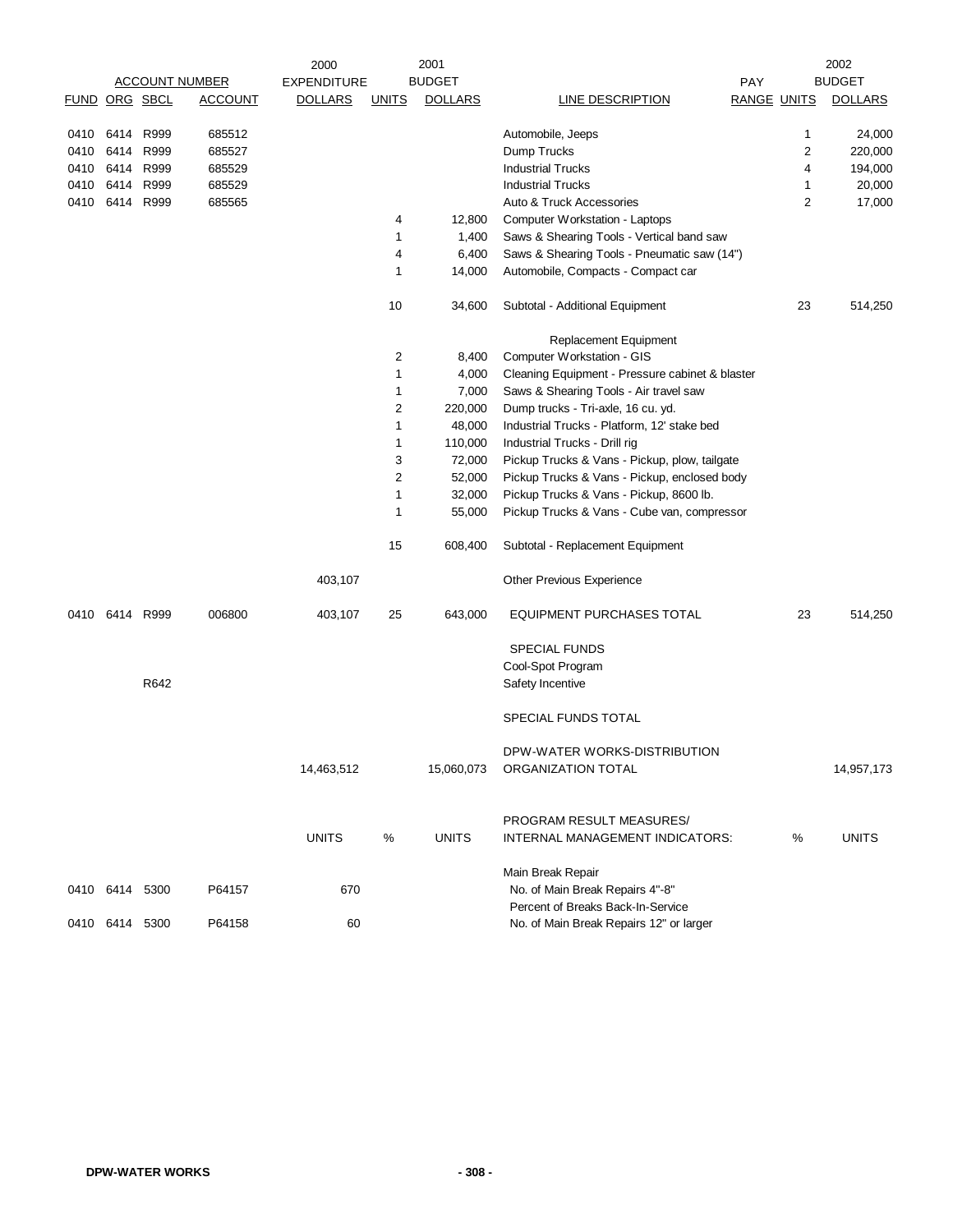|               |                |      |                       | 2000               |              | 2001           | 2002                                      |                    |       |                |
|---------------|----------------|------|-----------------------|--------------------|--------------|----------------|-------------------------------------------|--------------------|-------|----------------|
|               |                |      | <b>ACCOUNT NUMBER</b> | <b>EXPENDITURE</b> |              | <b>BUDGET</b>  |                                           | <b>PAY</b>         |       | <b>BUDGET</b>  |
| FUND ORG SBCL |                |      | <b>ACCOUNT</b>        | <b>DOLLARS</b>     | <u>UNITS</u> | <b>DOLLARS</b> | LINE DESCRIPTION                          | <b>RANGE UNITS</b> |       | <b>DOLLARS</b> |
|               |                |      |                       |                    |              |                | PROGRAM RESULT MEASURES/                  |                    |       |                |
|               |                |      |                       | <b>UNITS</b>       | %            | <b>UNITS</b>   | INTERNAL MANAGEMENT INDICATORS:           |                    | %     | <b>UNITS</b>   |
|               |                |      |                       |                    |              |                |                                           |                    |       |                |
|               |                |      |                       |                    |              |                | Valve Maintenance and Repair              |                    |       |                |
| 0410          | 6414           | 5300 | P64161                | 3,000              |              |                | No. of Valves Exercised                   |                    |       |                |
| 0410          | 6414           | 5300 | P64162                | 450                |              |                | No. of Valves Repaired or Replaced        |                    |       |                |
|               |                |      |                       |                    |              |                | Leak Repair (Mains)                       |                    |       |                |
| 0410          | 6414           | 5300 | P64164                | 15                 | <b>NA</b>    | 18             | No. of Joint Leaks Repaired               |                    | 100.0 | 18             |
|               |                |      |                       |                    |              |                |                                           |                    |       |                |
|               |                |      |                       |                    |              |                | Hydrant Maintenance and Repair            |                    |       |                |
| 0410          | 6414           | 5300 | P64165                | 15,000             | <b>NA</b>    | 13,125         | No. of Hydrants Inspected                 |                    | 100.0 | 13,125         |
| 0410          | 6414           | 5300 | P64166                | 600                | <b>NA</b>    | 804            | No. of Hydrants Repaired from the top     |                    | 100.0 | 804            |
| 0410          | 6414           | 5300 | P64167                | <b>NA</b>          | NA           | 175            | No. of Hydrants Replaced or Dig to Repair |                    | 100.0 | 175            |
|               |                |      |                       |                    |              |                | Taps & Branches                           |                    |       |                |
|               |                |      |                       | <b>NA</b>          | NA           | 20             | No. of New Taps Installed                 |                    | 100.0 | 20             |
|               |                |      |                       | <b>NA</b>          | <b>NA</b>    | 300            | No. of Taps Disconnected                  |                    | 100.0 | 300            |
|               |                |      |                       | 950                | NA           | 730            | No. of Taps Transferred Main to Main      |                    | 100.0 | 730            |
|               |                |      |                       | NA                 | NA           | 60             | No. of Branches Repaired                  |                    | 100.0 | 60             |
|               |                |      |                       | NA                 | NA           | 10             | No. of Branches Installed                 |                    | 100.0 | 10             |
|               |                |      |                       | <b>NA</b>          | <b>NA</b>    | 15             | No. of Branches Disconnected              |                    | 100.0 | 15             |
|               |                |      |                       |                    |              |                | Service Leaks Repaired                    |                    |       |                |
|               |                |      |                       | <b>NA</b>          | <b>NA</b>    | 370            | No. of Service Leaks Repaired             |                    | 100.0 | 370            |
|               |                |      |                       |                    |              |                |                                           |                    |       |                |
|               |                |      |                       |                    |              |                | Shop Operations Support Services          |                    |       |                |
| 0410          | 6414           | 5300 | P64170                | NA                 | 100.0        | 12,600         | Work Labor Hours (P)                      |                    | 100.0 | 12,600         |
|               |                |      |                       |                    |              |                | Investigation                             |                    |       |                |
| 0410          | 6414           | 5300 | P64171                | 11,100             | <b>NA</b>    | 4,225          | Number of Investigations Conducted        |                    | 189.3 | 8,000          |
|               |                |      |                       |                    |              |                | <b>Mains Flushed</b>                      |                    |       |                |
|               |                |      |                       |                    |              |                |                                           |                    |       |                |
|               |                |      |                       | 1,000              | NA           | 1,000          | No. of Hydrants/Vents Flushed             |                    | 100.0 | 1,000          |
|               |                |      |                       |                    |              |                | Management & Administration               |                    |       |                |
|               |                |      |                       | 21,426             | 100.0        | 44,388         | Est. Direct Labor Hours (P)               |                    | 100.0 | 44,388         |
|               |                |      |                       |                    |              |                | Paving                                    |                    |       |                |
| 0410          | 6414           | 5300 | P64175                | 110                | 100.0        | 125            | No. of Paving Jobs Coordinated and Worked |                    | 100.0 | 125            |
|               |                |      |                       |                    |              |                |                                           |                    |       |                |
|               | 0410 6414 5300 |      | P64186                | 667                | <b>NA</b>    | 700            | Annual Number of Main Breaks              |                    | 100.0 | 700            |
|               |                |      |                       |                    |              |                |                                           |                    |       |                |
|               |                |      |                       | 304,263            |              | 270,700        | DIRECT LABOR HOUR ALLOCATION              |                    |       | 265,150        |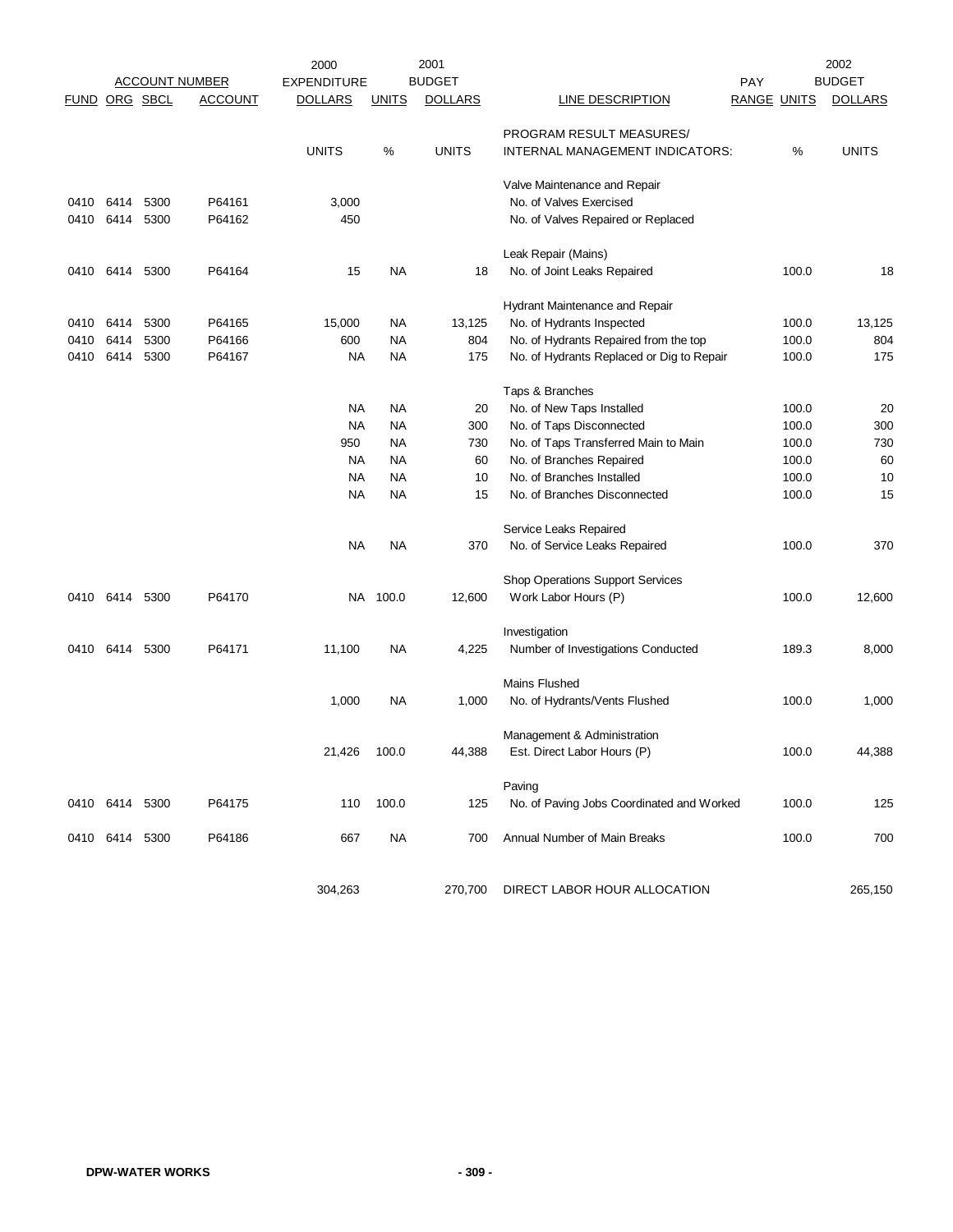|               |                        |           |                       | 2000               |                | 2001           |                                                                                                         |                    |                | 2002           |
|---------------|------------------------|-----------|-----------------------|--------------------|----------------|----------------|---------------------------------------------------------------------------------------------------------|--------------------|----------------|----------------|
|               |                        |           | <b>ACCOUNT NUMBER</b> | <b>EXPENDITURE</b> |                | <b>BUDGET</b>  |                                                                                                         | PAY                |                | <b>BUDGET</b>  |
| FUND ORG SBCL |                        |           | <b>ACCOUNT</b>        | <b>DOLLARS</b>     | <b>UNITS</b>   | <b>DOLLARS</b> | <b>LINE DESCRIPTION</b>                                                                                 | <b>RANGE UNITS</b> |                | <b>DOLLARS</b> |
|               |                        |           |                       |                    |                |                | DPW-WATER WORKS-WATER QUALITY<br>ORGANIZATION (6415)                                                    |                    |                |                |
|               |                        |           |                       |                    |                |                | SALARIES & WAGES                                                                                        |                    |                |                |
|               |                        |           |                       |                    | 1              | 74,793         | Water Quality Manager                                                                                   | 13                 | 1              | 82,410         |
|               |                        |           |                       |                    | 1              | 61,287         | Water Quality Analyst                                                                                   | $\overline{7}$     | $\mathbf{1}$   | 65,496         |
|               |                        |           |                       |                    | 1              | 57,503         | Water Research Chemist                                                                                  | 6                  | 1              | 61,451         |
|               |                        |           |                       |                    | 3              | 134,846        | Lead Water Chemist                                                                                      | 559                | 3              | 146,737        |
|               |                        |           |                       |                    | $\overline{7}$ | 290,271        | Water Chemist II                                                                                        | 542                | 7              | 301,316        |
|               |                        |           |                       |                    | $\sqrt{2}$     | 74,905         | Water Microbiologist II                                                                                 | 547                | $\overline{2}$ | 83,606         |
|               |                        |           |                       |                    | $\overline{4}$ | 121,474        | Water Laboratory Technician                                                                             | 504                | 3              | 96,458         |
|               |                        |           |                       |                    |                |                | Auxiliary - Emergency                                                                                   |                    |                |                |
|               |                        |           |                       |                    | $\overline{2}$ | 38,217         | Water Chemist II (0.5 FTE)                                                                              | 542                | $\mathbf{1}$   | 20,620         |
|               |                        |           |                       |                    |                |                | Auxiliary                                                                                               |                    |                |                |
|               |                        |           |                       |                    |                |                | <b>Plants Operation Manager</b>                                                                         |                    | 1              | 61,941         |
|               |                        |           |                       |                    | 3              | 114,652        | Water Chemist II                                                                                        | 542                | 3              | 119,411        |
| 410           |                        | 6415 R999 | 600101                | 247,009            | 24             | 967,948        | <b>Total Before Adjustments</b>                                                                         |                    | 23             | 1,039,446      |
|               |                        |           |                       |                    |                |                | Salary & Wage Rate Change                                                                               |                    |                |                |
| 410           |                        | 6415 R999 | 602101                | 2,547              |                | 20,000         | Overtime Compensated                                                                                    |                    |                | 20,000         |
|               |                        |           |                       |                    |                | (19, 359)      | Personnel Cost Adjustment                                                                               |                    |                | (20, 789)      |
| 410           |                        | 6415 R999 | 602201 - 602601       | 56,841             |                |                | Other                                                                                                   |                    |                |                |
|               |                        |           |                       | 306,397            |                | 968,589        | Gross Salaries & Wages Total                                                                            |                    |                | 1,038,657      |
|               |                        |           |                       |                    |                |                | Reimbursable Services Deduction<br>Capital Improvements Deduction<br><b>Grants &amp; Aids Deduction</b> |                    |                |                |
| 0410          | 6415 R999              |           | 006000                | 306,397            |                | 968,589        | NET SALARIES & WAGES TOTAL                                                                              |                    |                | 1,038,657      |
|               |                        |           |                       |                    | 23.54          |                | <b>O&amp;M FTE'S</b><br><b>NON-O&amp;M FTE'S</b>                                                        |                    | 22.98          |                |
| 0410          | 6415 R999              |           | 006180                | 106,486            |                | 329,320        | ESTIMATED EMPLOYEE FRINGE BENEFITS                                                                      |                    |                | 363,529        |
|               |                        |           |                       |                    |                |                | OPERATING EXPENDITURES                                                                                  |                    |                |                |
| 0410          |                        | 6415 R999 | 630100                | 17,959             |                | 13,000         | General Office Expense                                                                                  |                    |                | 13,000         |
| 0410          | 6415 R999              |           | 630500                | 12                 |                |                | Tools & Machinery Parts                                                                                 |                    |                |                |
| 0410          | 6415 R999              |           | 631000                | 291                |                |                | <b>Construction Supplies</b>                                                                            |                    |                |                |
| 0410          | 6415 R999              |           | 631500                |                    |                |                | Energy                                                                                                  |                    |                |                |
| 0410          | 6415 R999              |           | 632000                | 78,353             |                | 81,000         | <b>Other Operating Supplies</b>                                                                         |                    |                | 81,000         |
| 0410          | 6415 R999              |           | 632500                |                    |                |                | <b>Facility Rental</b>                                                                                  |                    |                |                |
| 0410          | 6415                   | R999      | 633000                |                    |                | 3,000          | Vehicle Rental                                                                                          |                    |                | 3,000          |
| 0410          | 6415 R999              |           | 633500                |                    |                | 1,000          | Non-Vehicle Equipment Rental                                                                            |                    |                | 1,000          |
| 0410          | 6415 R999              |           | 634000                | 194,909            |                | 201,314        | <b>Professional Services</b>                                                                            |                    |                | 200,000        |
| 0410          | 6415 R999              |           | 634500                |                    |                |                | Information Technology Services                                                                         |                    |                |                |
| 0410          | 6415 R999<br>6415 R999 |           | 635000                | 3,363              |                | 6,000          | <b>Property Services</b>                                                                                |                    |                | 6,000          |
| 0410<br>0410  | 6415                   | R999      | 635500<br>636000      |                    |                |                | <b>Infrastructure Services</b><br>Vehicle Repair Services                                               |                    |                |                |
| 0410          | 6415 R999              |           | 636500                | 13,083             |                | 29,500         | <b>Other Operating Services</b>                                                                         |                    |                | 30,000         |
| 0410          | 6415                   | R999      | 637000                |                    |                |                | Loans and Grants                                                                                        |                    |                |                |
| 0410          | 6415 R999              |           | 637501                | 1,001              |                |                | Reimburse Other Departments                                                                             |                    |                |                |
| 0410          | 6415 R999              |           | 006300                | 308,971            |                | 334,814        | OPERATING EXPENDITURES                                                                                  |                    |                | 334,000        |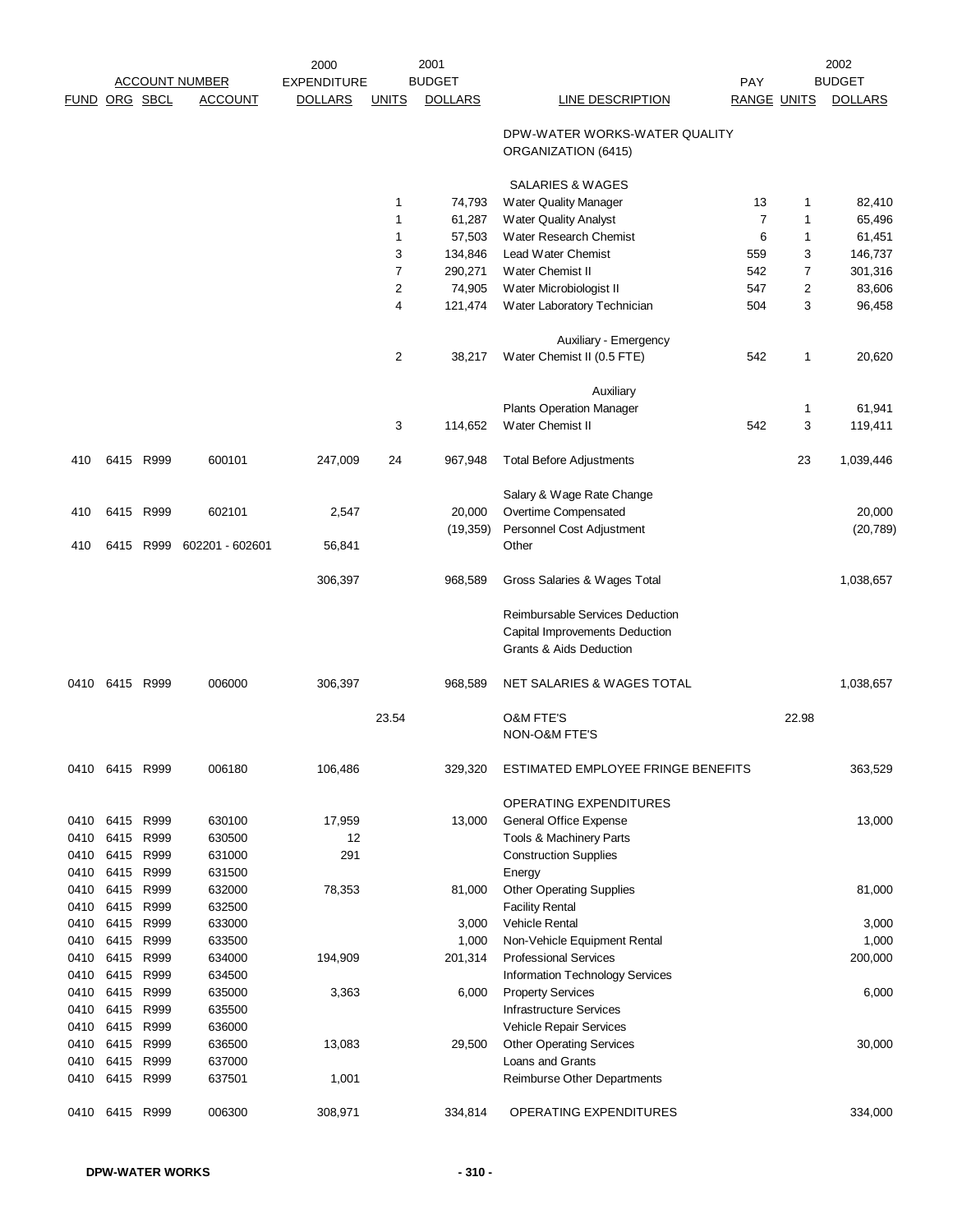|                |                |      |                                         | 2000                                 |              | 2001                            |                                            |                    |       | 2002                            |
|----------------|----------------|------|-----------------------------------------|--------------------------------------|--------------|---------------------------------|--------------------------------------------|--------------------|-------|---------------------------------|
| FUND ORG SBCL  |                |      | <b>ACCOUNT NUMBER</b><br><b>ACCOUNT</b> | <b>EXPENDITURE</b><br><b>DOLLARS</b> |              | <b>BUDGET</b><br><b>DOLLARS</b> |                                            | <b>PAY</b>         |       | <b>BUDGET</b><br><b>DOLLARS</b> |
|                |                |      |                                         |                                      | <b>UNITS</b> |                                 | <b>LINE DESCRIPTION</b>                    | <b>RANGE UNITS</b> |       |                                 |
|                |                |      |                                         |                                      |              |                                 | <b>EQUIPMENT PURCHASES</b>                 |                    |       |                                 |
|                |                |      |                                         |                                      |              |                                 | <b>Additional Equipment</b>                |                    |       |                                 |
| 0410           | 6415 R999      |      | 683525                                  |                                      |              |                                 | <b>Technical Tools</b>                     |                    | 1     | 60,000                          |
| 0410           | 6415           | R999 | 683525                                  |                                      |              |                                 | <b>Technical Tools</b>                     |                    | 1     | 10,000                          |
|                |                |      |                                         |                                      | $\mathbf{1}$ | 10,000                          | Technical Tools - High performance columns |                    |       |                                 |
|                |                |      |                                         |                                      | 1            | 65,000                          | Technical Tools - Steam autoclave          |                    |       |                                 |
|                |                |      |                                         |                                      | 1            | 75,000                          | Technical Tools - Gas chromatograph        |                    |       |                                 |
|                |                |      |                                         |                                      |              |                                 |                                            |                    |       |                                 |
|                |                |      |                                         |                                      | 3            | 150,000                         | Subtotal - Additional Equipment            |                    | 2     | 70,000                          |
|                |                |      |                                         |                                      |              |                                 | Replacement Equipment                      |                    |       |                                 |
|                |                |      |                                         |                                      | 1            | 2,000                           | Technical Tools - Programmable jar test    |                    |       |                                 |
|                |                |      |                                         |                                      | 1            | 7,500                           | Technical Tools - Specific ion analyzer    |                    |       |                                 |
|                |                |      |                                         |                                      |              |                                 |                                            |                    |       |                                 |
|                |                |      |                                         |                                      | 2            | 9,500                           | Subtotal - Replacement Equipment           |                    |       |                                 |
| 0410           | 6415 R999      |      |                                         |                                      | 5            | 159,500                         | <b>EQUIPMENT PURCHASES TOTAL</b>           |                    | 2     | 70,000                          |
|                |                |      |                                         |                                      |              |                                 | <b>SPECIAL FUNDS</b>                       |                    |       |                                 |
|                |                |      |                                         |                                      |              |                                 | SPECIAL FUNDS TOTAL                        |                    |       |                                 |
|                |                |      |                                         |                                      |              |                                 |                                            |                    |       |                                 |
|                |                |      |                                         |                                      |              |                                 | DPW-WATER WORKS - WATER QUALITY            |                    |       |                                 |
|                |                |      |                                         | 721,854                              |              | 1,792,223                       | ORGANIZATION TOTAL                         |                    |       | 1,806,186                       |
|                |                |      |                                         |                                      |              |                                 |                                            |                    |       |                                 |
|                |                |      |                                         |                                      |              |                                 |                                            |                    |       |                                 |
|                |                |      |                                         |                                      |              |                                 | PROGRAM RESULT MEASURES/                   |                    |       |                                 |
|                |                |      |                                         | <b>UNITS</b>                         | $\%$         | <b>UNITS</b>                    | INTERNAL MANAGEMENT INDICATORS:            |                    | %     | <b>UNITS</b>                    |
|                |                |      |                                         |                                      |              |                                 | Management & Administration                |                    |       |                                 |
|                |                |      |                                         | 5,359 100.0                          |              | 800                             | Est. Direct Labor Hours (P)                |                    | 100.0 | 800                             |
|                |                |      |                                         |                                      |              |                                 |                                            |                    |       |                                 |
|                |                |      |                                         |                                      |              |                                 | Applied Research & Data Analysis           |                    |       |                                 |
|                | 0410 6415 5200 |      | P64179                                  | 8,000 100.0                          |              | 2,000                           | Est. Direct Labor Hours (P)                |                    | 100.0 | 2,000                           |
|                |                |      |                                         |                                      |              |                                 |                                            |                    |       |                                 |
|                |                |      |                                         |                                      |              |                                 | Monitoring & Reporting                     |                    |       |                                 |
|                | 0410 6415 5200 |      | P64180                                  | 3,440 100.0                          |              | 1,000                           | Est. Direct Labor Hours (P)                |                    | 100.0 | 1,000                           |
|                |                |      |                                         |                                      |              |                                 |                                            |                    |       |                                 |
|                |                |      |                                         |                                      |              |                                 | <b>Customer Response</b>                   |                    |       |                                 |
| 0410 6415 5200 |                |      | P64181                                  |                                      | 1,600 100.0  | 800                             | Est. Direct Labor Hours (P)                |                    | 100.0 | 800                             |
|                |                |      |                                         |                                      |              |                                 |                                            |                    |       |                                 |
|                |                |      |                                         |                                      |              |                                 | Quality Assurance/Quality Control          |                    |       |                                 |
| 0410 6415 5200 |                |      | P64182                                  |                                      | 820 100.0    | 500                             | Est. Direct Labor Hours (P)                |                    | 100.0 | 500                             |
|                |                |      |                                         |                                      |              |                                 | Training                                   |                    |       |                                 |
|                | 0410 6415 5200 |      | P64183                                  |                                      | 340 100.0    | 200                             | Est. Direct Labor Hours (P)                |                    | 100.0 | 200                             |
|                |                |      |                                         |                                      |              |                                 |                                            |                    |       |                                 |
| 0410 6415 5200 |                |      | P64185                                  | 365                                  | <b>NA</b>    |                                 | Days in Compliance with SDWA               |                    |       | 365                             |
|                |                |      |                                         |                                      |              |                                 |                                            |                    |       |                                 |
|                |                |      |                                         | 10,846                               |              | 41,400                          | DIRECT LABOR HOUR ALLOCATION               |                    |       | 40,500                          |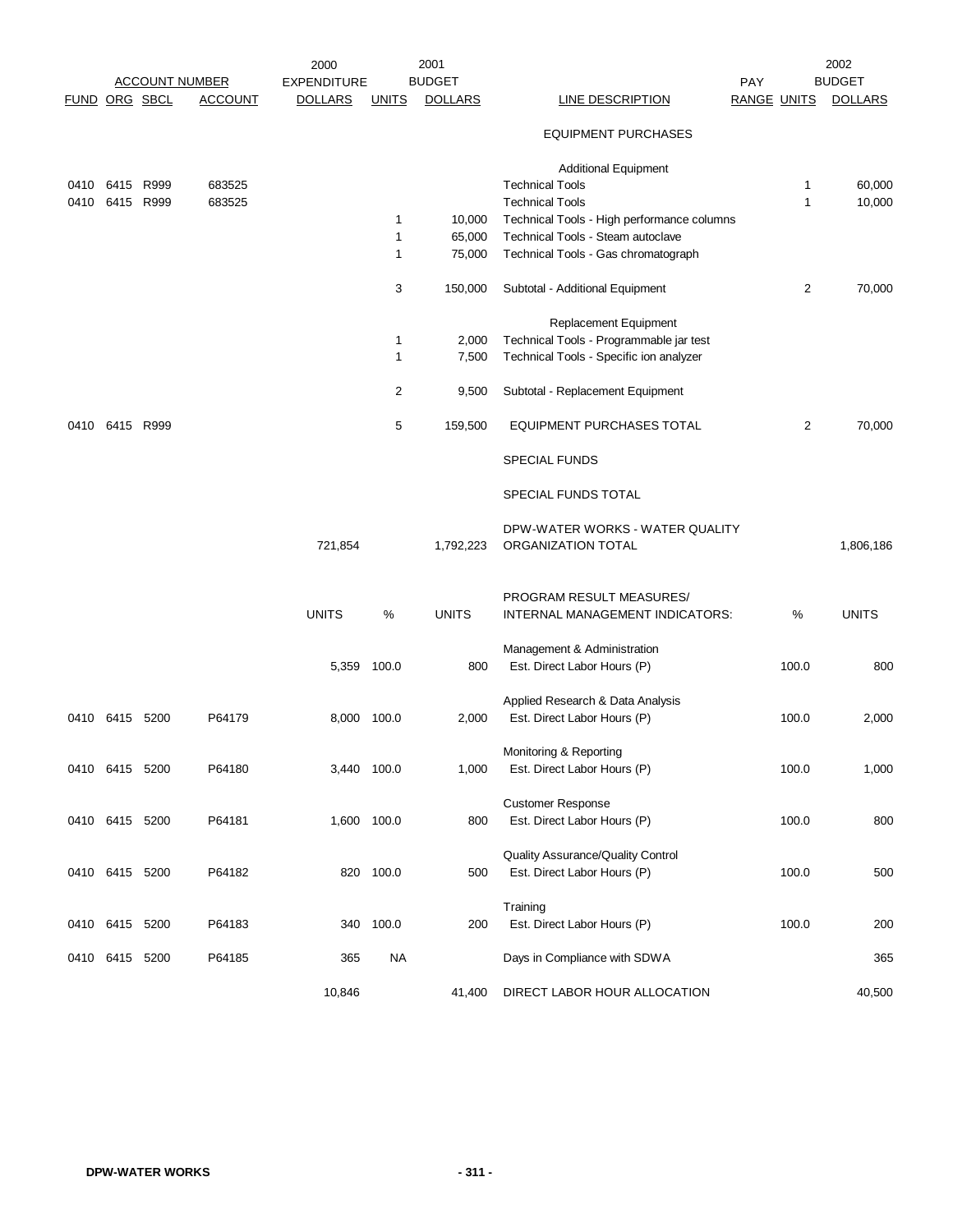| <b>EXPENDITURE</b> |                | <b>BUDGET</b>  |                                                     | <b>PAY</b>         |    | <b>BUDGET</b>  |
|--------------------|----------------|----------------|-----------------------------------------------------|--------------------|----|----------------|
| <u>DOLLARS</u>     | <b>UNITS</b>   | <b>DOLLARS</b> | <b>LINE DESCRIPTION</b>                             | <u>RANGE UNITS</u> |    | <b>DOLLARS</b> |
|                    |                |                | DPW-WATER WORKS-PLANTS-SOUTH<br>ORGANIZATION (6416) |                    |    |                |
|                    |                |                | SALARIES & WAGES                                    |                    |    |                |
|                    |                |                | <b>HOWARD &amp; SOUTH WATER PRODUCTION</b>          |                    |    |                |
|                    |                |                | Water Plant Manager (0.5FTE) (X)                    | 12                 |    |                |
|                    | 1              | 79,120         | Water Plant Manager - South (X)                     | 11                 | 1  | 70,375         |
|                    | 1              | 69,637         | Water Plant Oper. Manager - South (X)               | 9                  | 1  | 74,418         |
|                    |                |                | Water Plant Maintenance Asst. Supv.                 | 6                  | 1  | 61,451         |
|                    | 1              | 53,954         | Water Maintenance Supervisor                        | 5                  |    |                |
|                    | 1              | 30,226         | <b>Office Assistant IV</b>                          | 445                | 1  | 31,360         |
|                    | 5              | 218,305        | Water Plant Operator in Charge                      | 282                |    |                |
|                    |                |                | Senior Water Treatment Plant Operator               | 291                | 12 | 529,518        |
|                    | 1              | 43,661         | <b>Power Plant Steamfitter</b>                      | 282                | 1  | 45,300         |
|                    | $\overline{2}$ | 87,322         | Machinist I                                         | 282                | 3  | 132,666        |
|                    | 1              | 40,545         | Maintenance Millwright                              | 270                |    |                |
|                    | 1              | 40,545         | Water Plant Heating & Ventilation Mech.             | 270                | 1  | 42,066         |
|                    | 5              |                | Water Plant Operator III                            | 260                |    |                |
|                    |                | 184,929        |                                                     |                    |    |                |
|                    |                |                | Water Treatment Plant Operator                      | 252                | 7  | 256,850        |
|                    | $\overline{2}$ | 72,770         | <b>Booster Station Operator</b>                     | 250                | 2  | 75,135         |
|                    | 5              | 179,137        | Water Plant Operator II                             | 249                |    |                |
|                    | 4              | 143,310        | Plant Mechanic II                                   | 249                | 4  | 148,688        |
|                    | 4              | 129,699        | Water Plant Operator I                              | 235                |    |                |
|                    | 1              | 33,330         | Water Plant Laborer                                 | 235                | 1  | 34,581         |
|                    | 3              | 47,279         | Water Plant Laborer (0.5 FTE)                       | 235                | 2  | 33,642         |
|                    |                |                |                                                     |                    |    |                |
|                    |                |                | Auxiliary - Emergency                               |                    |    |                |
|                    |                |                | Sr. Wtr. Treatment Plant Oper. (.25 FTE) (A)        | 291                | 1  | 10,954         |
|                    | 1              | 10,154         | Wt Plant Oper in Chrg (.25 FTE)(A)                  | 282                |    |                |
|                    | 1              | 8,879          | Water Plant Oper. III (.25 FTE)(A)                  | 260                |    |                |
|                    |                |                | Wtr. Treatment Plant Oper. (.25 FTE)(A)             | 252                | 1  | 8,924          |
|                    | 1              | 8,407          | Water Plant Oper. II (.25 FTE)(A)                   | 249                |    |                |
|                    |                |                | Auxiliary                                           |                    |    |                |
|                    | 1              | 57,979         | <b>Plant Operations Manager</b>                     | 9                  |    |                |
|                    |                |                |                                                     |                    |    |                |
|                    |                |                | HOWARD CONTROL CENTER                               |                    |    |                |
|                    | 5              | 219,370        | Water System Operator in Charge                     | 282                | 5  | 226,498        |
|                    |                |                |                                                     |                    |    |                |
|                    |                |                | ELECTRICAL & INSTRUMENTATION                        |                    |    |                |
|                    |                |                | Salary & Wage Allocation                            |                    |    | 317,103        |
|                    | 2              | 98,453         | <b>Electrical Mechanic</b>                          | 978                |    |                |
|                    | 3              | 123,943        | Instrument Technician I                             | 275                |    |                |
|                    |                |                | Auxiliary                                           |                    |    |                |
|                    | 1              | 29,531         | Electrical Mech. Apprentice                         | 975                |    |                |
|                    |                |                |                                                     |                    |    |                |
|                    | 53             | 2,010,485      | <b>Total Before Adjustments</b>                     |                    | 44 | 2,099,529      |
|                    |                |                |                                                     |                    |    |                |
|                    |                |                | Salary & Wage Rate Change                           |                    |    |                |
|                    |                | 100,000        | Overtime Compensated                                |                    |    | 100,000        |
|                    |                | (40, 210)      | Personnel Cost Adjustment                           |                    |    | (41, 991)      |
|                    |                |                | Other                                               |                    |    |                |
|                    | 53             | 2,070,275      | Gross Salaries & Wages Total                        |                    | 44 | 2,157,538      |
|                    |                |                |                                                     |                    |    |                |
|                    |                |                | <b>Doimburgable Consigne Doduction</b>              |                    |    |                |

2001 2002

2000

FUND ORG SBCL ACCOUNT ACCOUNT NUMBER

> Reimbursable Services Deduction Capital Improvements Deduction Grants & Aids Deduction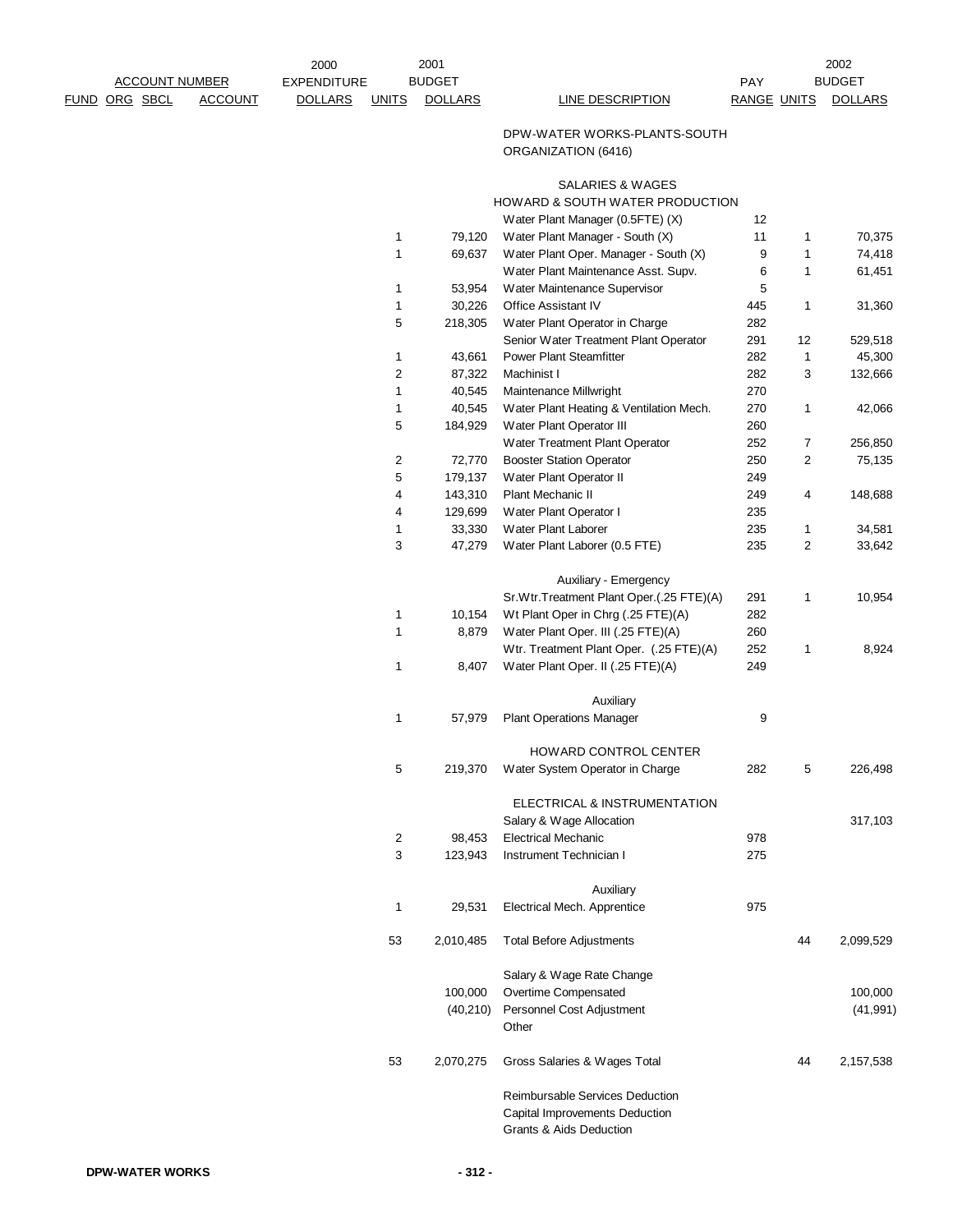|               |                |           |                       | 2000               |              | 2001           |                                                       |                    | 2002           |
|---------------|----------------|-----------|-----------------------|--------------------|--------------|----------------|-------------------------------------------------------|--------------------|----------------|
|               |                |           | <b>ACCOUNT NUMBER</b> | <b>EXPENDITURE</b> |              | <b>BUDGET</b>  |                                                       | <b>PAY</b>         | <b>BUDGET</b>  |
| FUND ORG SBCL |                |           | <b>ACCOUNT</b>        | <b>DOLLARS</b>     | <u>UNITS</u> | <b>DOLLARS</b> | LINE DESCRIPTION                                      | <b>RANGE UNITS</b> | <b>DOLLARS</b> |
|               |                |           |                       |                    |              |                |                                                       |                    |                |
| 0410          | 6416 R999      |           | 006000                |                    | 53           | 2,070,275      | NET SALARIES & WAGES TOTAL                            | 44                 | 2,157,538      |
|               |                |           |                       |                    | 52.02        |                | O&M FTE'S<br>NON-O&M FTE'S                            | 44.10              |                |
|               |                |           |                       |                    |              |                |                                                       |                    |                |
|               |                |           |                       |                    |              |                | (A) For Assignment As Relief To 24-Hour Duty Stations |                    |                |
|               |                |           |                       |                    |              |                | At Both Linnwood and Howard Avenue Purification       |                    |                |
|               |                |           |                       |                    |              |                | Plants to Minimize the Need for Double Shifting.      |                    |                |
|               |                |           |                       |                    |              |                | (X) Private Auto Allowance May Be Paid Pursuant to    |                    |                |
|               |                |           |                       |                    |              |                | Section 350-183 of the Milwaukee Code.                |                    |                |
|               |                |           |                       |                    |              |                |                                                       |                    |                |
| 0410          | 6416 R999      |           | 006180                |                    |              | 703,894        | ESTIMATED EMPLOYEE FRINGE BENEFITS                    |                    | 755,138        |
|               |                |           |                       |                    |              |                | <b>OPERATING EXPENDITURES</b>                         |                    |                |
| 0410          | 6416 R999      |           | 630100                |                    |              | 18,840         | General Office Expense                                |                    | 18,800         |
| 0410          |                | 6416 R999 | 630500                |                    |              | 65,740         | Tools & Machinery Parts                               |                    | 56,000         |
| 0410          |                | 6416 R999 | 631000                |                    |              | 42,400         | <b>Construction Supplies</b>                          |                    | 35,000         |
| 0410          |                | 6416 R999 | 631500                |                    |              | 1,904,450      | Energy                                                |                    | 1,900,480      |
| 0410          |                | 6416 R999 | 632000                |                    |              | 655,570        | <b>Other Operating Supplies</b>                       |                    | 655,320        |
| 0410          |                | 6416 R999 | 632500                |                    |              | 12,000         | <b>Facility Rental</b>                                |                    | 12,000         |
| 0410          |                | 6416 R999 | 633000                |                    |              | 35,800         | <b>Vehicle Rental</b>                                 |                    | 37,000         |
| 0410          |                | 6416 R999 | 633500                |                    |              | 1,000          | Non-Vehicle Equipment Rental                          |                    | 1,000          |
| 0410          |                | 6416 R999 | 634000                |                    |              | 169,288        | <b>Professional Services</b>                          |                    | 122,000        |
| 0410          |                | 6416 R999 | 634500                |                    |              |                | Information Technology Services                       |                    |                |
| 0410          | 6416           | R999      | 635000                |                    |              | 598,046        | <b>Property Services</b>                              |                    | 593,000        |
| 0410          |                | 6416 R999 | 635500                |                    |              | 10,000         | <b>Infrastructure Services</b>                        |                    | 10,000         |
| 0410          | 6416 R999      |           | 636000                |                    |              | 5,000          | Vehicle Repair Services                               |                    | 1,400          |
| 0410          | 6416           | R999      | 636500                |                    |              | 64,290         | <b>Other Operating Services</b>                       |                    | 52,000         |
| 0410          |                | 6416 R999 | 637000                |                    |              |                | Loans and Grants                                      |                    |                |
| 0410          |                | 6416 R999 | 637501                |                    |              |                | Reimburse Other Departments                           |                    |                |
| 0410          | 6416 R999      |           | 006300                |                    |              | 3,582,424      | OPERATING EXPENDITURES                                |                    | 3,494,000      |
|               |                |           |                       |                    |              |                | <b>EQUIPMENT PURCHASES</b>                            |                    |                |
|               |                |           |                       |                    |              |                | <b>Additional Equipment</b>                           |                    |                |
|               | 0410 6416 R999 |           | 685550                |                    |              |                | Pickup Trucks & Vans                                  | 1                  | 27,000         |
|               |                |           |                       |                    | 1            | 7,000          | Computer Server - Sun Ultra 60, Oracle                |                    |                |
|               |                |           |                       |                    | 1            | 400            | Computer Software - Oracle                            |                    |                |
|               |                |           |                       |                    | 1            | 800            | Camera Equipment - Digital                            |                    |                |
|               |                |           |                       |                    | 1            | 722            | Testing Apparatus - Amprobe circuit tracer            |                    |                |
|               |                |           |                       |                    | 1            | 900            | Testing Apparatus - Vibration meter                   |                    |                |
|               |                |           |                       |                    | 1            | 800            | Tools - Hydraulic slug buster                         |                    |                |
|               |                |           |                       |                    | 1            | 2,200          | Miscellaneous - Fluorescent bulb crusher              |                    |                |
|               |                |           |                       |                    | 7            | 12,822         | Subtotal - Additional Equipment                       | 1                  | 27,000         |
|               |                |           |                       |                    |              |                | Replacement Equipment                                 |                    |                |
|               |                |           |                       |                    | 3            | 12,000         | Computer Workstation - Sun Ultra 5                    |                    |                |
|               |                |           |                       |                    | 1            | 850            | Technical Tools - Pressure transmitter                |                    |                |
|               |                |           |                       |                    | 60           | 24,000         | Miscellaneous - Wet cell storage batteries            |                    |                |
|               |                |           |                       |                    | 64           | 36,850         | Subtotal - Replacement Equipment                      |                    |                |
|               | 0410 6416 R999 |           | 006800                |                    | 71           | 49,672         | EQUIPMENT PURCHASES TOTAL                             | 1                  | 27,000         |
|               |                |           |                       |                    |              |                | <b>SPECIAL FUNDS</b>                                  |                    |                |
|               |                |           |                       |                    |              |                |                                                       |                    |                |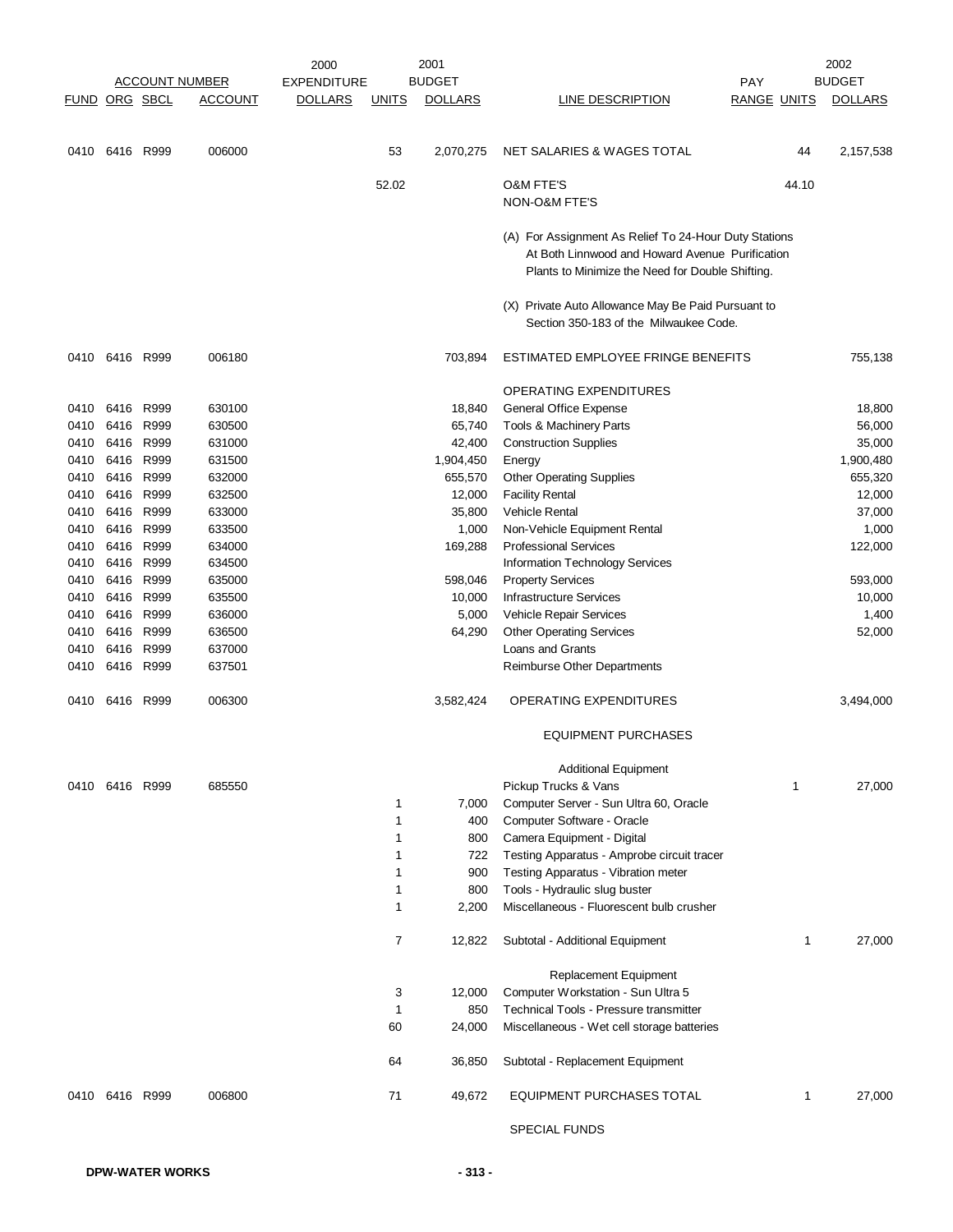|                      |           |      |                       | 2000               |              | 2001           |                                                      |                    |       | 2002           |
|----------------------|-----------|------|-----------------------|--------------------|--------------|----------------|------------------------------------------------------|--------------------|-------|----------------|
|                      |           |      | <b>ACCOUNT NUMBER</b> | <b>EXPENDITURE</b> |              | <b>BUDGET</b>  |                                                      | PAY                |       | <b>BUDGET</b>  |
| <b>FUND ORG SBCL</b> |           |      | <b>ACCOUNT</b>        | <b>DOLLARS</b>     | <b>UNITS</b> | <b>DOLLARS</b> | <b>LINE DESCRIPTION</b>                              | <b>RANGE UNITS</b> |       | <b>DOLLARS</b> |
|                      |           |      |                       |                    |              |                |                                                      |                    |       |                |
| 0410                 | 6410 R646 |      | 006300                |                    |              | 4,200,000      | Contingent FD. - Debt Service - Water Works          |                    |       | 3,360,000      |
|                      |           |      |                       |                    |              | 4,200,000      | SPECIAL FUNDS TOTAL                                  |                    |       | 3,360,000      |
|                      |           |      |                       |                    |              | 10,606,265     | DPW-WATER WORKS-HOWARD - SOUTH<br>ORGANIZATION TOTAL |                    |       | 9,793,676      |
|                      |           |      |                       |                    |              |                |                                                      |                    |       |                |
|                      |           |      |                       |                    |              |                | PROGRAM RESULT MEASURES/                             |                    |       |                |
|                      |           |      |                       | <b>UNITS</b>       | %            | <b>UNITS</b>   | INTERNAL MANAGEMENT INDICATORS:                      |                    | %     | <b>UNITS</b>   |
|                      |           |      |                       |                    |              |                | Water Pumping & Purification                         |                    |       |                |
|                      |           |      |                       |                    |              |                | Operations                                           |                    |       |                |
| 0410                 | 6416 5100 |      | P64130                | <b>NA</b>          |              | 21,600         | Million Gal. Purified & Pumped(P)                    |                    | 88.0  | 19,000         |
| 0410                 | 6416      | 5100 | P64131                | <b>NA</b>          |              | 26             | Electrical Cost/M.G. (Q-1)                           |                    | 100.0 | 26             |
| 0410                 | 6416 5100 |      | P64132                | <b>NA</b>          |              | 6              | Chemical Cost/M.G. (Q-2)                             |                    | 100.0 | 6              |
|                      |           |      |                       |                    |              |                | <b>Laboratory Operations</b>                         |                    |       |                |
| 0410                 | 6416      | 5200 | P64133                | <b>NA</b>          |              | 104,000        | Plant Water Tests Performed (P)                      |                    | 100.0 | 104,000        |
| 0410                 | 6416      | 5200 | P64134                | <b>NA</b>          |              | 5,600          | System Water Samples Tested (Q-1)                    |                    | 100.0 | 5,600          |
| 0410                 | 6416      | 5200 | P64135                | <b>NA</b>          |              | 320            | Water Quality Complaints (Q-2)                       |                    | 100.0 | 320            |
|                      |           |      |                       |                    |              |                | Plants Maintenance and Repair                        |                    |       |                |
| 0410                 | 6416      | 5200 | P64136                | <b>NA</b>          |              | 1,680          | No. of Projects (P)                                  |                    | 100.0 | 1,680          |
| 0410                 | 6416      | 5200 | P64137                | <b>NA</b>          |              | 1,080          | No. of Maint. Projects (Q-1)                         |                    | 100.0 | 1,080          |
| 0410                 | 6416      | 5200 | P64138                | NA                 |              | 680            | No. of Repair Projects (Q-2)                         |                    | 100.0 | 680            |
|                      |           |      |                       |                    |              |                | Inst. Maintenance and Repair                         |                    |       |                |
| 0410                 | 6416      | 5200 | P64139                | NA                 |              | 1,360          | No. of Projects (P)                                  |                    | 100.0 | 1,360          |
| 0410                 | 6416      | 5200 | P64140                | <b>NA</b>          |              | 1,200          | No. of Maint. Projects (Q-1)                         |                    | 100.0 | 1,200          |
| 0410                 | 6416      | 5200 | P64141                | <b>NA</b>          |              | 160            | No. of Repair Projects (Q-2)                         |                    | 100.0 | 160            |
|                      |           |      |                       |                    |              |                | Management & Administration                          |                    |       |                |
|                      |           |      |                       | <b>NA</b>          |              | 10,280         | Est. Direct Labor Hours (P)                          |                    | 100.0 | 10,280         |
|                      |           |      |                       |                    |              |                | <b>Electrical Services</b>                           |                    |       |                |
| 0410                 | 6416      | 5200 | P64144                | <b>NA</b>          |              | 15             | No. of Locations Serviced (P)                        |                    | 100.0 | 15             |
| 0410                 | 6416      | 5200 | P64145                | <b>NA</b>          |              | 144            | No. of Electrical Repairs (Q-1)                      |                    | 100.0 | 144            |
| 0410                 | 6416 5200 |      | P64146                | <b>NA</b>          |              | 5              | No. of Elec. Alt & Addn'ts (Q-2)                     |                    | 100.0 | 5              |
| 0410                 | 6416 5100 |      | P64184                | <b>NA</b>          |              |                | Days in Target Pressure Ranges                       |                    |       |                |

88,650 DIRECT LABOR HOUR ALLOCATION 74,700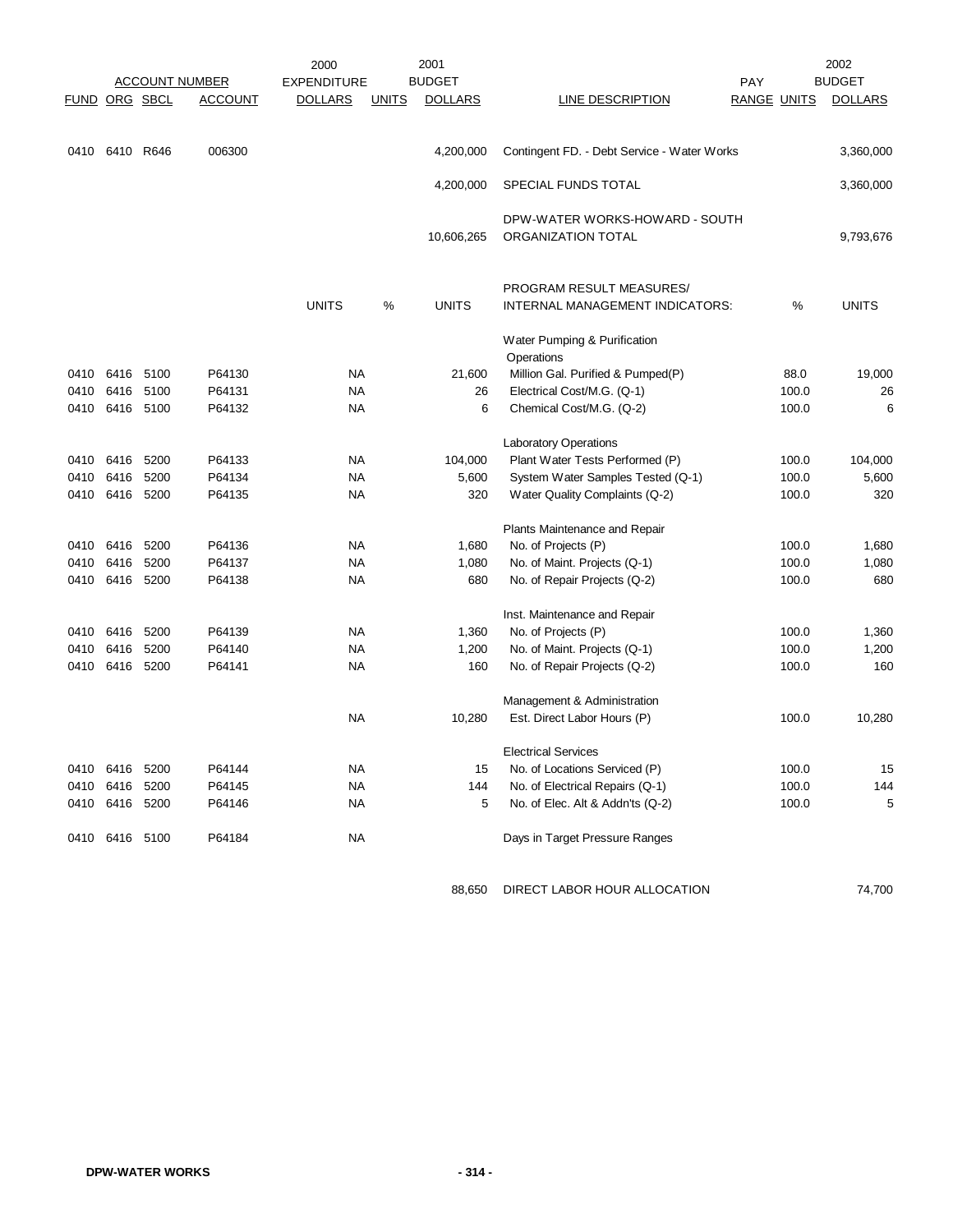|               |           |           | <b>ACCOUNT NUMBER</b> | 2000<br><b>EXPENDITURE</b> |              | 2001<br><b>BUDGET</b> |                                                                                   | <b>PAY</b>         | 2002<br><b>BUDGET</b> |
|---------------|-----------|-----------|-----------------------|----------------------------|--------------|-----------------------|-----------------------------------------------------------------------------------|--------------------|-----------------------|
| FUND ORG SBCL |           |           | <b>ACCOUNT</b>        | <b>DOLLARS</b>             | <b>UNITS</b> | <b>DOLLARS</b>        | LINE DESCRIPTION                                                                  | <b>RANGE UNITS</b> | <b>DOLLARS</b>        |
|               |           |           |                       |                            |              |                       | DPW-WATER WORKS<br>FUND 41 AUTHORIZATIONS                                         |                    |                       |
|               |           |           |                       | 56,625,231                 |              | 58,985,439            | Operating                                                                         |                    | 60,289,607            |
| 0410          |           | 6410 R999 | 006900                | 10,245,000                 |              | 11,575,000            | Capital Funding From Retained Earnings                                            |                    | 13,850,000            |
|               |           |           |                       |                            |              |                       | Deposit to Retained Earnings                                                      |                    |                       |
|               |           |           |                       | 66,870,231                 |              | 70,560,439            | Total Water Operating & Deposits                                                  |                    | 74,139,607            |
|               |           |           |                       |                            |              |                       | DPW - WATER WORKS CAPITAL<br><b>IMPROVEMENTS</b>                                  |                    |                       |
|               |           |           |                       |                            |              |                       | Project and Purpose Account<br>Requirements                                       |                    |                       |
|               |           |           |                       |                            |              |                       | Distribution System-Replacement of<br>Mains Hydrants and Valves                   |                    |                       |
| 0420          |           | 6410 R999 | WT410020000           | 6,204,257                  |              | 9,015,000             | Non-Assessable (S)                                                                |                    | 10,000,000            |
|               |           |           |                       |                            |              |                       | Distribution System-Extensions and<br>Modifications (Other Than Replacement       |                    |                       |
| 0420          |           | 6410 R999 | WT410020000           |                            |              | 2,200,000             | Non-Assessable                                                                    |                    | 1,000,000             |
|               |           |           |                       | 46,725                     |              |                       | Assessable                                                                        |                    |                       |
| 0420          |           | 6410 R999 | WT430020000           | 556,963                    |              | 1,200,000             | Developer Financed                                                                |                    | 1,200,000             |
|               |           |           |                       | 6,807,945                  |              | 12,415,000            | <b>Total Water Main Projects</b>                                                  |                    | 12,200,000            |
| 0420          |           | 6410 R999 | WT450021000           | 3,636                      |              | 200,000               | Linnwood Plant Building Improvements                                              |                    | 650,000               |
| 0420          |           | 6410 R999 | WT4500220000          | 246,157                    |              | 350,000               | Linnwood Plant Treatment Improvements                                             |                    | 150,000               |
| 0420          |           | 6410 R999 | WT4500230000          | 2,193                      |              | 200,000               | Howard Plant Building Improvements                                                |                    | 200,000               |
| 0420          | 6410 R999 |           | WT450024000           | 2,281                      |              | 360,000               | Howard Plant Treatment Improvements                                               |                    | 150,000               |
| 0420          |           | 6410 R999 | WT450025000           | 430,457                    |              | 150,000               | Pump Facilities Improvements                                                      |                    | 1,700,000             |
| 0420          | 9990      | R999      | WT450026000           | 7,500                      |              | 600,000               | <b>Storage Facilities Improvements</b><br>New Borrowing                           |                    |                       |
|               |           |           |                       |                            |              | [5,300,000]           | Carryover Borrowing                                                               |                    | (5,300,000)           |
| 0420          |           | 9990 R999 | WT45190000            | 3,955                      |              | [9,000,000]           | <b>Distribution Building Improvements</b><br>New Borrowing<br>Carryover Borrowing |                    | (9,000,000)           |
|               |           |           |                       | 200,762                    |              |                       | Howard Treatment Process Upgrade (B)                                              |                    |                       |
|               |           |           |                       | 190,104                    |              |                       | Howard Ozone System (A) (B)                                                       |                    |                       |
|               |           |           |                       | 374,986                    |              |                       | Linnwood Treatment Process Upgrade (B)                                            |                    |                       |
|               |           |           |                       | 1,612                      |              |                       | Linnwood Ozone System (A) (B)                                                     |                    |                       |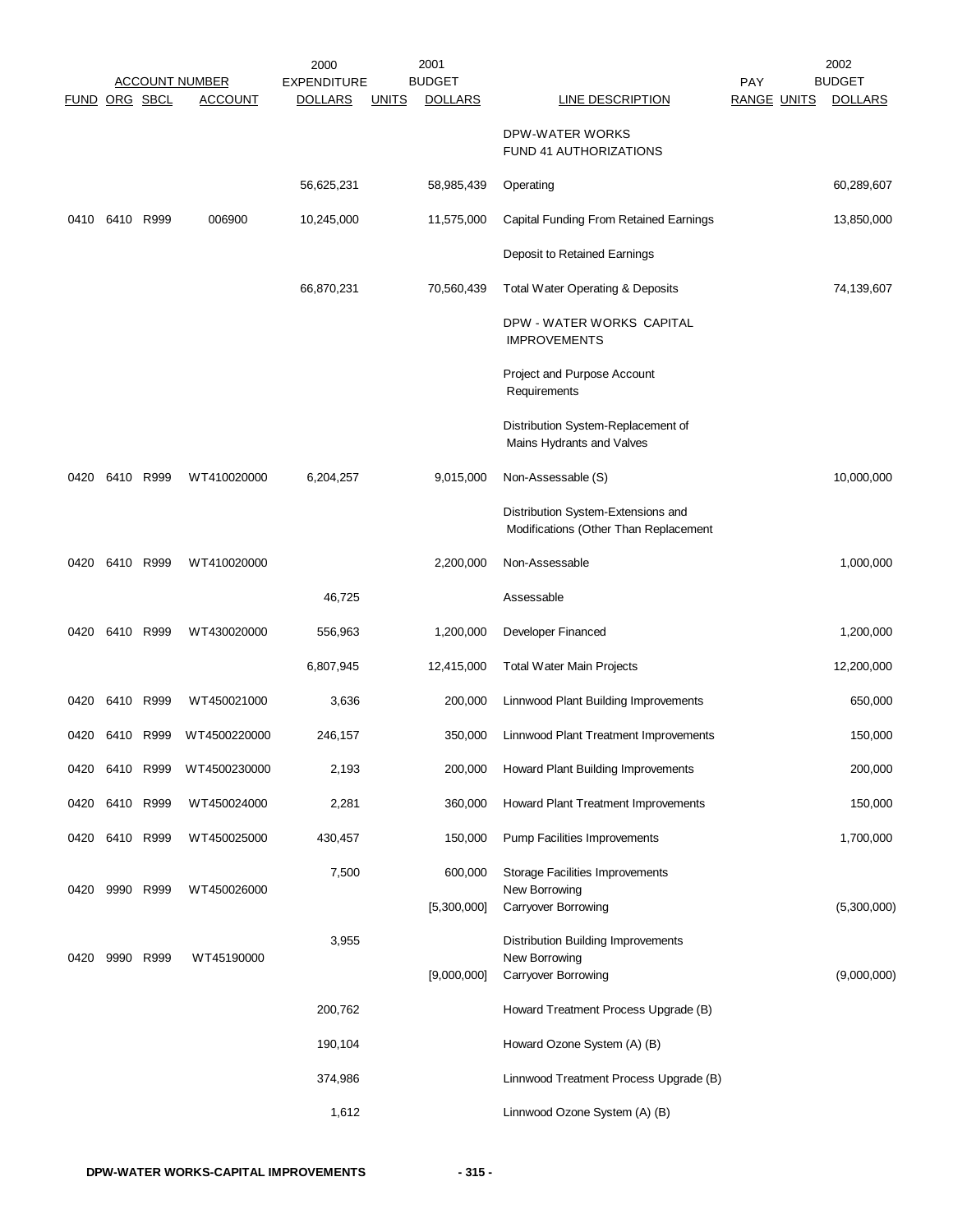|  | <b>ACCOUNT NUMBER</b> |                | 2000<br><b>EXPENDITURE</b> |              | 2001<br><b>BUDGET</b> |                                                                                                                                                                                                                                     | <b>PAY</b>         | 2002<br><b>BUDGET</b> |
|--|-----------------------|----------------|----------------------------|--------------|-----------------------|-------------------------------------------------------------------------------------------------------------------------------------------------------------------------------------------------------------------------------------|--------------------|-----------------------|
|  | <u>FUND ORG SBCL</u>  | <b>ACCOUNT</b> | <b>DOLLARS</b>             | <u>UNITS</u> | <b>DOLLARS</b>        | <b>LINE DESCRIPTION</b>                                                                                                                                                                                                             | <u>RANGE UNITS</u> | <b>DOLLARS</b>        |
|  |                       |                |                            |              |                       | (A) No expenditures for ozone to be made until a plan regarding<br>the construction of facilities, utilization of land, and the<br>technological approach to ozonation has been presented<br>to and approved by the Common Council. |                    |                       |
|  |                       |                |                            |              |                       | (B) These projects include \$46,688,000 in carryover<br>borrowing in 1998.                                                                                                                                                          |                    |                       |
|  |                       |                |                            |              |                       | Automated Mapping Facilities Mgmt.                                                                                                                                                                                                  |                    |                       |
|  |                       |                | 29,701                     |              |                       | <b>District Flow/Quality Monitoring</b>                                                                                                                                                                                             |                    |                       |
|  |                       |                |                            |              |                       | Riverside Road, Fence and Gear                                                                                                                                                                                                      |                    |                       |
|  |                       |                |                            |              |                       | Howard - Data Logging                                                                                                                                                                                                               |                    |                       |
|  |                       |                |                            |              |                       | Southwest - Rebuild Station                                                                                                                                                                                                         |                    |                       |
|  |                       |                |                            |              |                       | New Discharge Main                                                                                                                                                                                                                  |                    |                       |
|  |                       |                |                            |              |                       | Plants - SCADA System                                                                                                                                                                                                               |                    |                       |
|  |                       |                | 347                        |              |                       | Replace Switch gear at Adler Z & Lisbon                                                                                                                                                                                             |                    |                       |
|  |                       |                | 608                        |              |                       | <b>Plant Automation</b>                                                                                                                                                                                                             |                    |                       |
|  |                       |                | 17,803                     |              |                       | Replace Washwater Pump at Linnwood                                                                                                                                                                                                  |                    |                       |
|  |                       |                | 53,250                     |              |                       | Refurbish Tanks/Repair Roof-Menomonee                                                                                                                                                                                               |                    |                       |
|  |                       |                | 72,678                     |              |                       | Kilbourn Tank                                                                                                                                                                                                                       |                    |                       |
|  |                       |                | 893                        |              |                       | <b>Security Systems</b>                                                                                                                                                                                                             |                    |                       |
|  |                       |                | 794                        |              |                       | Upgrade Substations-Linnwood                                                                                                                                                                                                        |                    |                       |
|  |                       |                | 1,639,717                  |              | 1,860,000             | Water Projects Other Than Mains                                                                                                                                                                                                     |                    | 2,850,000             |
|  |                       |                | 49,038                     |              |                       | Previous Experience                                                                                                                                                                                                                 |                    |                       |
|  |                       |                |                            |              | [14,300,000]          | Carryover Borrowing**                                                                                                                                                                                                               |                    | (14,300,000)          |
|  |                       |                | 1,688,755                  |              | 1,860,000             | Total Projects Other Than Mains                                                                                                                                                                                                     |                    | 2,850,000             |
|  |                       |                | 8,496,700                  |              | 14,275,000            | Total Capital (Project & Purpose Account)<br>Requirements Water Works (Account Numbers to<br>be Assigned Upon Adoption of a Subsequent<br>Funding Resolution.)                                                                      |                    | 15,050,000            |
|  |                       |                |                            |              |                       | ** Carryover Borrowing (Restatement of a prior year's unutilized<br>borrowing authorization are included for information and authorization<br>purposes - such amounts are excluded from budget totals to avoid                      |                    |                       |

duplication.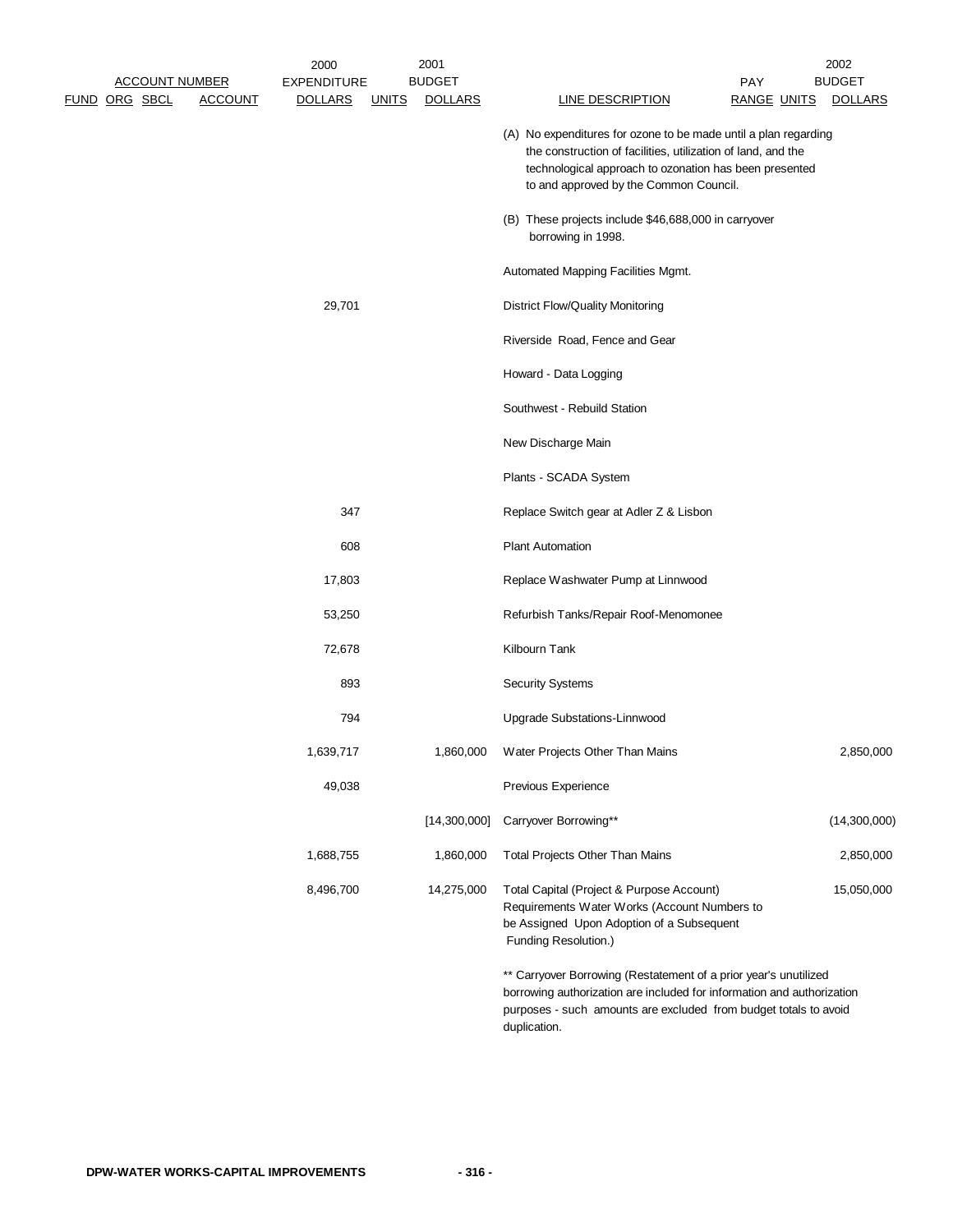|               |      | <b>ACCOUNT NUMBER</b> | 2000<br><b>EXPENDITURE</b> |              | 2001<br><b>BUDGET</b> |                                                                         | PAY                | 2002<br><b>BUDGET</b> |
|---------------|------|-----------------------|----------------------------|--------------|-----------------------|-------------------------------------------------------------------------|--------------------|-----------------------|
| FUND ORG SBCL |      | <b>ACCOUNT</b>        | <b>DOLLARS</b>             | <b>UNITS</b> | <b>DOLLARS</b>        | <b>LINE DESCRIPTION</b>                                                 | <b>RANGE UNITS</b> | <b>DOLLARS</b>        |
|               |      |                       |                            |              |                       | DPW-WATER WORKS - RECAP OF<br><b>AUTHORIZATIONS</b>                     |                    |                       |
|               |      |                       | 66,870,231                 |              | 70,560,439            | Total Water Operating & Deposits                                        |                    | 74,139,607            |
|               |      |                       | 8,496,700                  |              | 14,275,000            | <b>Total Water Capital</b>                                              |                    | 15,050,000            |
|               |      |                       | 75,366,931                 |              | 84,835,439            | <b>Total Water Works Authorizations</b>                                 |                    | 89,189,607            |
|               |      |                       |                            |              |                       | 2. Source of Funds for Water Works                                      |                    |                       |
|               |      |                       |                            |              |                       | DPW-Water Works - Revenues                                              |                    |                       |
| 0410          | 6410 | 009400                | 66,241,638                 |              | 61,239,963            | <b>Operating Revenue</b>                                                |                    | 64,720,000            |
| 0410          | 6410 | 009400                | 1,213,987                  |              | 2,517,784             | Non-Operating Revenue                                                   |                    | 6,201,000             |
| 0410 6410     |      | 009920                | (585, 394)                 |              | 6,802,692             | Withdrawal From Retained Earnings                                       |                    | 3,218,607             |
|               |      |                       | 66,870,231                 |              | 70,560,439            | <b>Total Current Revenues for Water Works</b><br>Purposes (W/O Capital) |                    | 74,139,607            |
|               |      |                       |                            |              |                       | Financing of Water Works Capital<br>Improvements                        |                    |                       |
|               |      |                       | 46,725                     |              |                       | Assessments                                                             |                    |                       |
|               |      |                       | 7,893,012                  |              | 11,575,000            | From Fund 41 Retained Earnings                                          |                    | 13,850,000            |
|               |      |                       |                            |              |                       | Proceeds from Borrowing                                                 |                    |                       |
|               |      |                       |                            |              |                       | Carryover Borrowing**                                                   |                    |                       |
|               |      |                       | 556,963                    |              | 1,200,000             | Out Of Program-Developer Financed                                       |                    | 1,200,000             |
|               |      |                       |                            |              | 1,500,000             | Interest & Earnings on Capital Funds                                    |                    |                       |
|               |      |                       |                            |              |                       | Developer Refunds to Department<br>(Previous Projects)                  |                    |                       |
|               |      |                       | 8,496,700                  |              | 14,275,000            | <b>Total Capital Financing Required</b>                                 |                    | 15,050,000            |
|               |      |                       | 66,870,231                 |              | 70,560,439            | Total Operating & Non-Operating<br><b>Current Revenues</b>              |                    | 74,139,607            |
|               |      |                       | 1,770,950                  |              | 2,700,000             | Assessments, Developer & Earnings                                       |                    | 1,200,000             |
|               |      |                       |                            |              |                       | Proceeds from Borrowing                                                 |                    |                       |
|               |      |                       |                            |              |                       | Carryover Borrowing**                                                   |                    | (14,300,000)          |
|               |      |                       | 6,725,750                  |              | 11,575,000            | Use of Retained Earnings                                                |                    | 13,850,000            |
|               |      |                       | 75,366,931                 |              | 84,835,439            | Total Source of Funds for Water Works                                   |                    | 89,189,607            |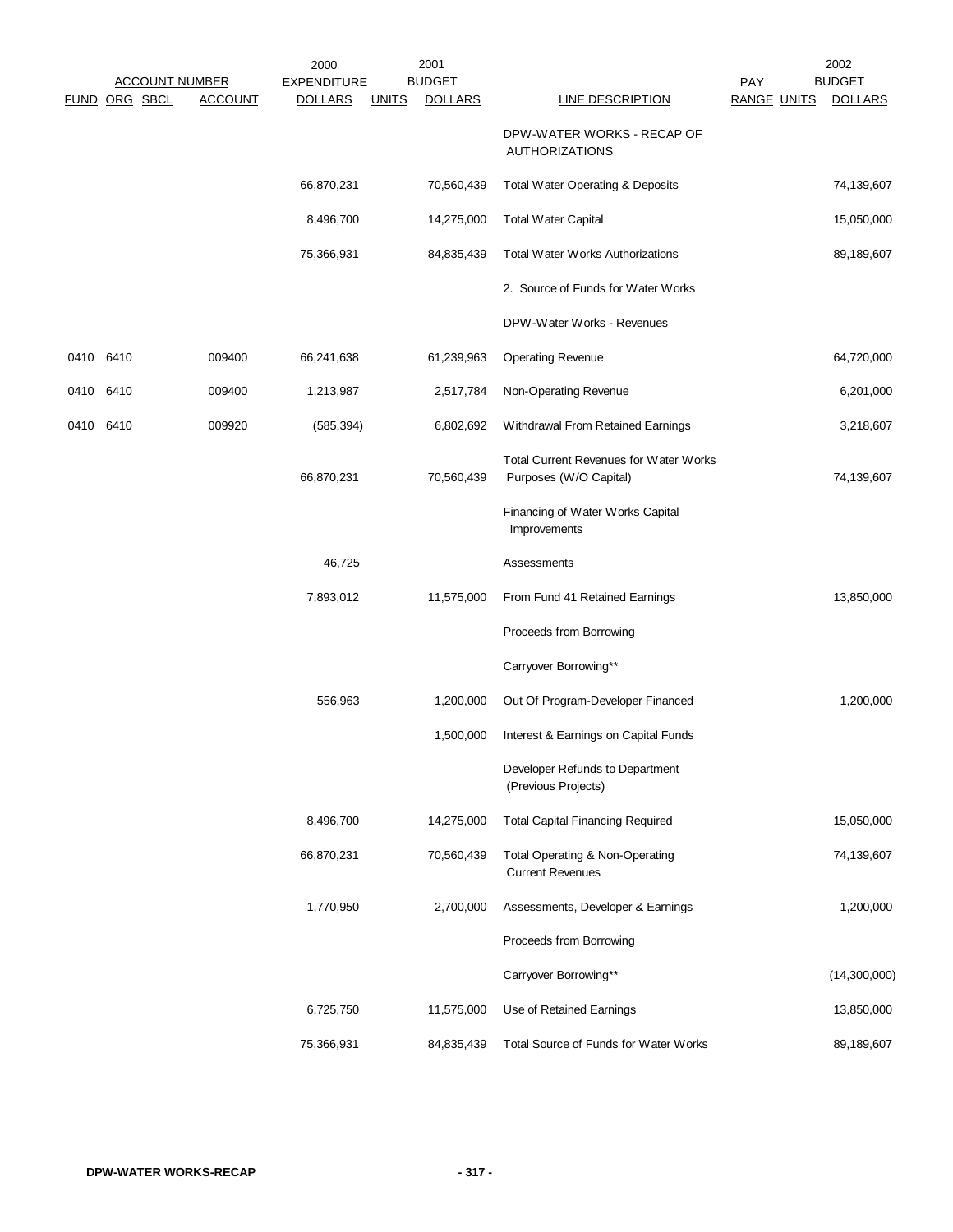|               |                       |                | 200C           |       | 200۰           |                  |     |             | 2002          |
|---------------|-----------------------|----------------|----------------|-------|----------------|------------------|-----|-------------|---------------|
|               | <b>ACCOUNT NUMBER</b> |                | EXPENDITURE    |       | <b>BUDGET</b>  |                  | PAY |             | <b>BUDGET</b> |
| FUND ORG SBCL |                       | <b>ACCOUNT</b> | <b>DOLLARS</b> | UNITS | <b>DOLLARS</b> | LINE DESCRIPTION |     | RANGE UNITS | <b>DOLL</b>   |

UNITS DOLLARS LINE DESCRIPTION RANGE UNITS DOLLARS 2002

> \*\* Carryover Borrowing (Restatement of a prior year's unutilized borrowing authorization are included for information and authorization purposes - such amounts are excluded from budget totals to avoid duplication.)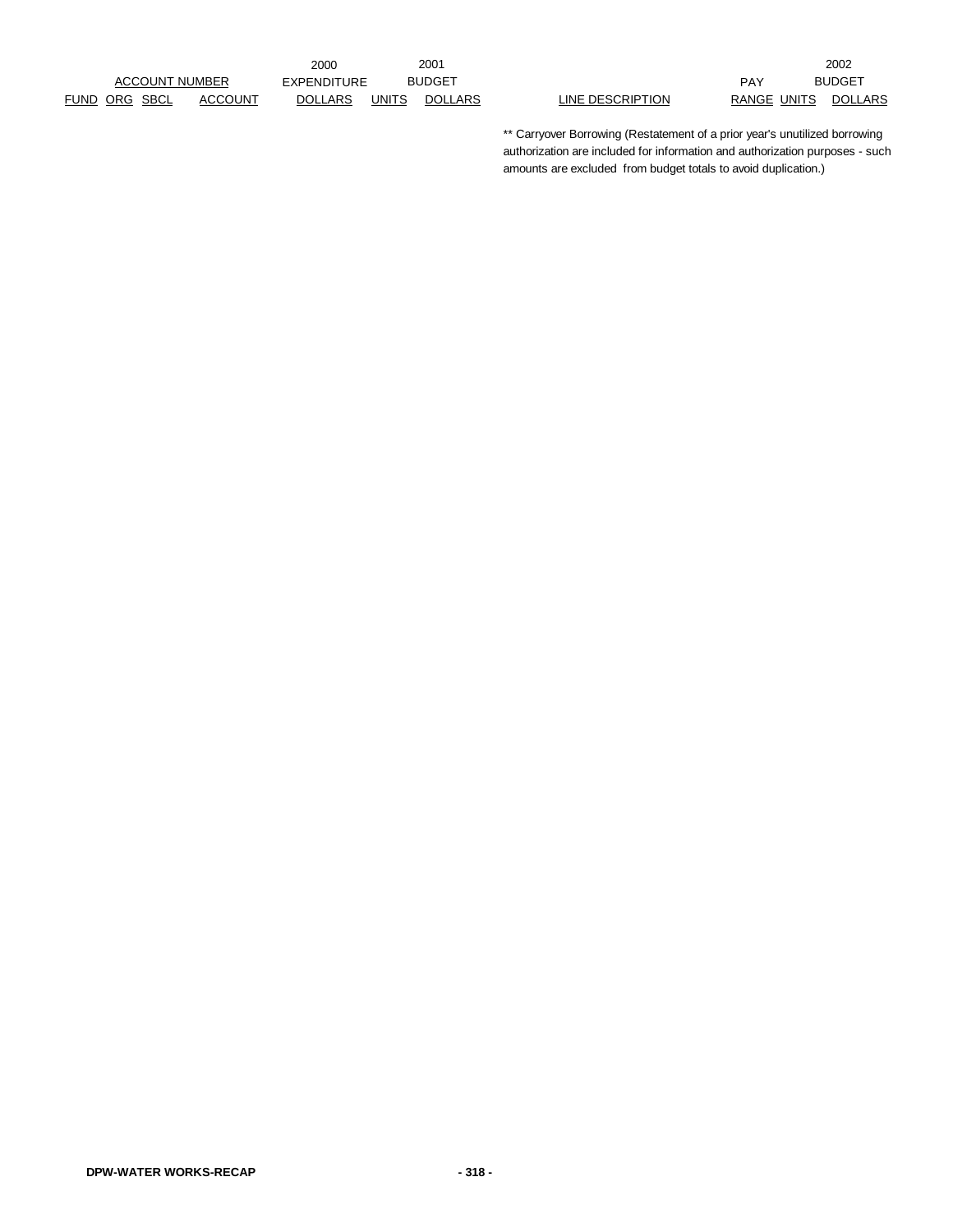|              |                      |              |                       | 2000               |              | 2001               |                                                                                                            |                    | 2002           |
|--------------|----------------------|--------------|-----------------------|--------------------|--------------|--------------------|------------------------------------------------------------------------------------------------------------|--------------------|----------------|
|              |                      |              | <b>ACCOUNT NUMBER</b> | <b>EXPENDITURE</b> |              | <b>BUDGET</b>      | PAY                                                                                                        |                    | <b>BUDGET</b>  |
|              | <b>FUND ORG SBCL</b> |              | <b>ACCOUNT</b>        | <b>DOLLARS</b>     | <u>UNITS</u> | <b>DOLLARS</b>     | <b>LINE DESCRIPTION</b>                                                                                    | <u>RANGE UNITS</u> | <b>DOLLARS</b> |
|              |                      |              |                       |                    |              |                    | K. SEWER MAINTENANCE FUND                                                                                  |                    |                |
|              |                      |              |                       |                    |              |                    | 1. BUDGET FOR SEWER MAINTENANCE FUND                                                                       |                    |                |
|              |                      |              |                       |                    |              |                    | DPW-INFRASTRUCTURE SERVICES DIVISION -<br>SEWER MAINTENANCE FUND BUDGETARY<br>CONTROL UNIT (1 BCU = 2 DU)  |                    |                |
|              |                      |              |                       |                    |              |                    | <b>SALARIES &amp; WAGES</b>                                                                                |                    |                |
|              |                      |              |                       |                    |              | 120,000            | Overtime Compensated                                                                                       |                    | 221,708        |
|              |                      |              |                       | 4,256,032          |              | 3,726,717          | All Other Salaries & Wages                                                                                 |                    | 4,513,937      |
| 0490         |                      | 6830 R999    | 006000                | 4,256,032          |              | 3,846,717          | NET SALARIES & WAGES TOTAL                                                                                 |                    | 4,735,645      |
|              |                      |              |                       |                    | 191          |                    | TOTAL NUMBER OF POSITIONS AUTHORIZED                                                                       | 193                |                |
|              |                      |              |                       |                    | 96.95        |                    | <b>O&amp;M FTE'S</b>                                                                                       | 99.95              |                |
|              |                      |              |                       |                    | 36.05        |                    | NON-O&M FTE'S                                                                                              | 29.61              |                |
| 0490         |                      | 6830 R999    | 006180                | 1,239,212          |              | 1,269,417          | ESTIMATED EMPLOYEE FRINGE BENEFITS                                                                         |                    | 1,610,120      |
|              |                      |              |                       |                    |              |                    | <b>OPERATING EXPENDITURES</b>                                                                              |                    |                |
| 0490         | 6830                 | R999         | 630100                | 38,383             |              | 37,000             | General Office Expense                                                                                     |                    | 36,500         |
| 0490         | 6830                 | R999         | 630500                | 27,588             |              | 21,000             | Tools & Machinery Parts                                                                                    |                    | 26,000         |
| 0490         | 6830                 | R999         | 631000                | 398,303            |              | 450,000            | <b>Construction Supplies</b>                                                                               |                    | 400,000        |
| 0490         | 6830                 | R999         | 631500                | 47,736             |              | 28,000             | Energy                                                                                                     |                    | 31,000         |
| 0490         | 6830                 | R999         | 632000                | 109,929            |              | 108,000            | <b>Other Operating Supplies</b>                                                                            |                    | 117,000        |
| 0490         | 6830                 | R999         | 632500                |                    |              |                    | <b>Facility Rental</b>                                                                                     |                    |                |
| 0490         | 6830                 | R999         | 633000                |                    |              | 1,804,900          | <b>Vehicle Rental</b>                                                                                      |                    | 10,900         |
| 0490         | 6830                 | R999         | 633500                | 3,551              |              |                    | Non-Vehicle Equipment Rental                                                                               |                    | 4,000          |
| 0490         | 6830                 | R999         | 634000                | 1,349,136          |              | 2,000<br>4,905,612 | <b>Professional Services</b>                                                                               |                    | 3,901,407      |
|              | 6830                 | R999         |                       |                    |              | 65,000             |                                                                                                            |                    |                |
| 0490         |                      |              | 634500                |                    |              | 12,100             | Information Technology Services<br><b>Property Services</b>                                                |                    | 60,000         |
| 0490<br>0490 | 6830<br>6830         | R999<br>R999 | 635000<br>635500      | 8                  |              |                    | <b>Infrastructure Services</b>                                                                             |                    | 10,940         |
|              | 6830                 | R999         | 636000                | 524,324            |              | 223,000            |                                                                                                            |                    | 806,500        |
| 0490         |                      |              |                       | 306,132            |              |                    | Vehicle Repair Services                                                                                    |                    | 300,000        |
| 0490         | 6830                 | R999         | 636500                | 165,358            |              | 164,453            | <b>Other Operating Services</b>                                                                            |                    | 1,004,000      |
| 0490         | 6830 R999            |              | 637000                |                    |              |                    | Loans and Grants                                                                                           |                    |                |
| 0490         | 6830 R999            |              | 637501                | 2,459,123          |              | 100,000            | Reimburse Other Departments                                                                                |                    | 2,200,000      |
| 0490         | 6830 R999            |              | 006300                | 5,429,571          |              | 7,921,065          | OPERATING EXPENDITURES                                                                                     |                    | 8,908,247      |
|              | 0490 6830 R999       |              | 006800                | 580,053            | 25           | 113,800            | <b>EQUIPMENT PURCHASES TOTAL</b>                                                                           | 69                 | 888,400        |
|              |                      |              |                       | 100,000            |              | 4,934,435          | <b>SPECIAL FUNDS</b>                                                                                       |                    | 9,670,734      |
|              |                      |              |                       | 11,604,868         |              | 18,085,434         | DPW-INFRASTRUCTURE SERVICES DIVISION-<br>SEWER MAINTENANCE FUND BUDGETARY<br>CONTROL UNIT TOTAL (1BCU=2DU) |                    | 25,813,146     |
|              |                      |              |                       | 165,357            |              | 174,510            | TOTAL DIRECT LABOR HOUR ALLOCATION                                                                         |                    | 178,110        |
|              |                      |              |                       | 7,627,875          |              | 15,300,000         | CAPITAL IMPROVEMENTS PROGRAM                                                                               |                    | 17,400,000     |
|              |                      |              |                       | 19,232,743         |              | 33,385,434         | TOTAL BUDGET FOR SEWER MAINTENANCE                                                                         |                    | 43,213,146     |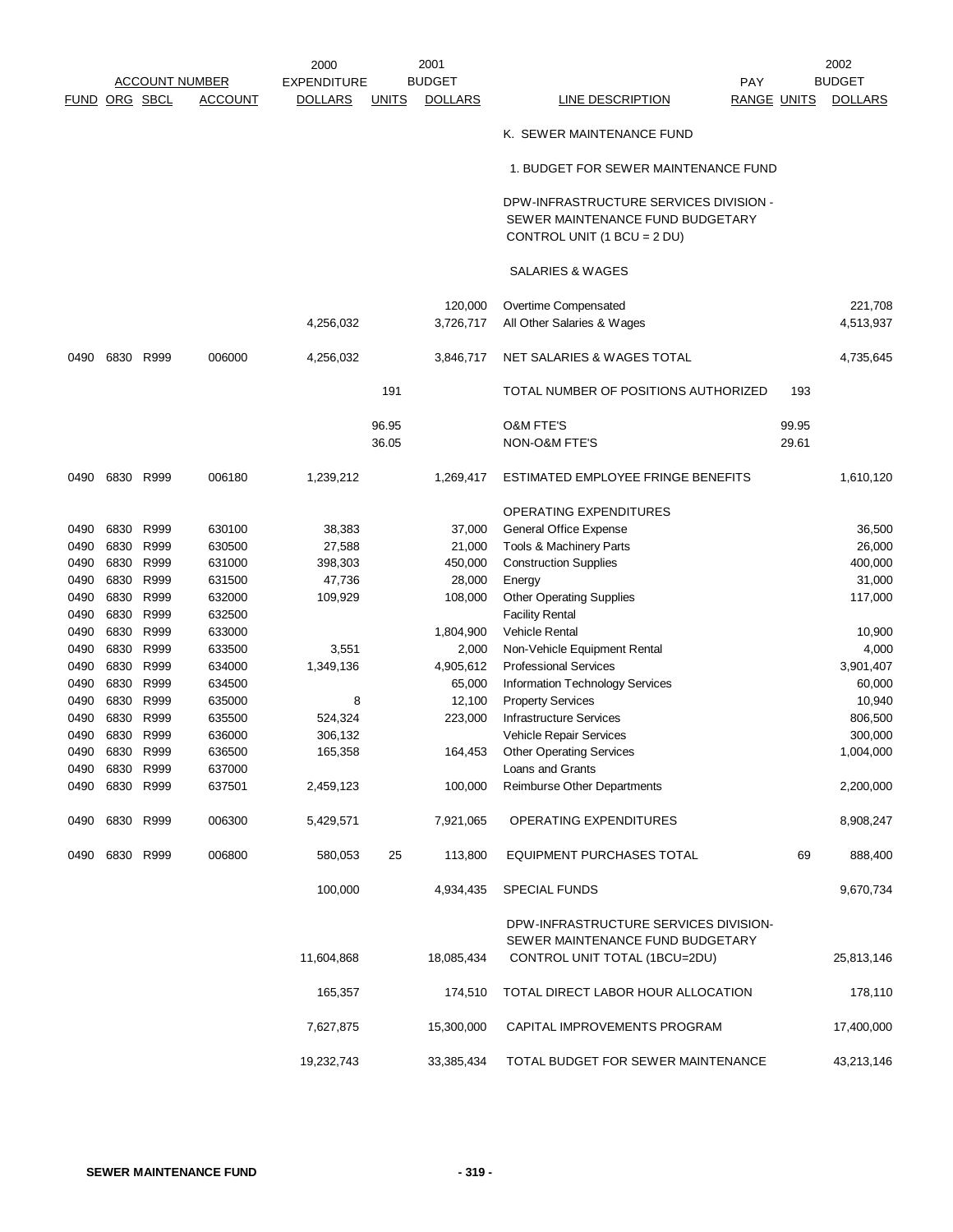|               |           |                       | 2000               |              | 2001              |                                                               |                    |                | 2002              |
|---------------|-----------|-----------------------|--------------------|--------------|-------------------|---------------------------------------------------------------|--------------------|----------------|-------------------|
|               |           | <b>ACCOUNT NUMBER</b> | <b>EXPENDITURE</b> |              | <b>BUDGET</b>     |                                                               | PAY                |                | <b>BUDGET</b>     |
| FUND ORG SBCL |           | <b>ACCOUNT</b>        | <b>DOLLARS</b>     | <b>UNITS</b> | <b>DOLLARS</b>    | <b>LINE DESCRIPTION</b>                                       | <b>RANGE UNITS</b> |                | <b>DOLLARS</b>    |
|               |           |                       |                    |              |                   | DPW-INFRASTRUCTURE SERVICES DIVISION -                        |                    |                |                   |
|               |           |                       |                    |              |                   | SEWER MAINTENANCE FUND -                                      |                    |                |                   |
|               |           |                       |                    |              |                   | ENVIRONMENTAL DECISION UNIT                                   |                    |                |                   |
|               |           |                       |                    |              |                   |                                                               |                    |                |                   |
|               |           |                       |                    |              |                   | SALARIES & WAGES                                              |                    |                |                   |
|               |           |                       |                    | 1            | 90,217            | Engineer In Charge (Y)                                        | 14                 | 1              | 99,405            |
|               |           |                       |                    |              |                   | ADMINISTRATIVE SUPPORT                                        |                    |                |                   |
|               |           |                       |                    | 1            | 26,125            | Office Assistant II                                           | 410                | 1              | 29,332            |
|               |           |                       |                    |              |                   | Management & Accounting Officer                               | 6                  | $\mathbf{1}$   | 43,890            |
|               |           |                       |                    |              |                   |                                                               |                    |                |                   |
|               |           |                       |                    | 1            | 84,318            | <b>SEWER DESIGN</b><br>Management Civil Engineer-Senior       | 12                 | 1              | 90,107            |
|               |           |                       |                    | 3            | 172,521           | Civil Engineer III (X)                                        | 628                | 3              | 180,449           |
|               |           |                       |                    | 8            | 391,064           | Civil Engineer II (X)                                         | 626                | 8              | 408,581           |
|               |           |                       |                    |              |                   |                                                               |                    |                |                   |
|               |           |                       |                    |              |                   | DRAFTING AND BUILDING SERVICES                                |                    |                |                   |
|               |           |                       |                    | 1            | 84,318            | Management Civil Engineer-Senior                              | 12                 | 1              | 90,107            |
|               |           |                       |                    |              |                   | <b>DRAFTING</b>                                               |                    |                |                   |
|               |           |                       |                    | 3            | 143,940           | Engineering Drafting Technician V                             | 606                | 3              | 152,656           |
|               |           |                       |                    | 7            | 281,617           | Engineering Drafting Technician IV                            | 604                | 7              | 315,577           |
|               |           |                       |                    | 6            | 196,816           | <b>Engineering Drafting Technician II</b>                     | 602                | 6              | 215,112           |
|               |           |                       |                    |              |                   |                                                               |                    |                |                   |
|               |           |                       |                    | 1            | 74,882            | ADVANCED PLANNING<br>Civil Engineer V                         | 13                 | 1              | 82,902            |
|               |           |                       |                    |              |                   |                                                               |                    |                |                   |
|               |           |                       |                    |              |                   | RESEARCH, PLANNING & STORMWATER                               |                    |                |                   |
|               |           |                       |                    | 1            | 89,870            | Management Civil Engineer-Senior (A)                          | 12                 | 1              | 96,041            |
|               |           |                       |                    | 2            | 112,348           | Civil Engineer III                                            | 628                | 2              | 117,324           |
|               |           |                       |                    | 3            | 147,495           | Civil Engineer II                                             | 626                | 3              | 161,533           |
|               |           |                       |                    | 1<br>5       | 38,979<br>158,733 | Engineering Technician IV<br><b>Engineering Technician II</b> | 620<br>602         | 1<br>5         | 44,059<br>176,269 |
|               |           |                       |                    |              |                   |                                                               |                    |                |                   |
|               |           |                       |                    |              |                   | <b>AUXILIARY PERSONNEL</b>                                    |                    |                |                   |
|               |           |                       |                    | 2            | 30,527            | <b>Engineering Drafting Technician II</b>                     | 602                | $\overline{2}$ | 34,275            |
|               |           |                       |                    | 1            | 44,903            | <b>Public Information Coordinator</b>                         | 5                  | 1              | 47,986            |
|               |           |                       |                    | 47           | 2,168,673         | <b>Total Before Adjustments</b>                               |                    | 48             | 2,385,605         |
|               |           |                       |                    |              |                   | Salary & Wage Rate Change                                     |                    |                | 50,841            |
|               |           |                       |                    |              |                   | Overtime Compensated                                          |                    |                |                   |
|               |           |                       |                    |              |                   | Personnel Cost Adjustment                                     |                    |                |                   |
|               |           |                       |                    |              |                   | Other                                                         |                    |                |                   |
|               |           |                       |                    |              | 2,168,673         |                                                               |                    |                |                   |
|               |           |                       |                    |              |                   | Gross Salaries & Wages Total                                  |                    |                | 2,436,446         |
|               |           |                       |                    |              |                   | Reimbursable Services Deduction                               |                    |                |                   |
|               |           |                       |                    |              | (794, 577)        | <b>Capital Services Deduction</b>                             |                    |                | (872, 262)        |
|               |           |                       |                    |              | (134, 773)        | Grants & Aids Deductions                                      |                    |                | (144, 026)        |
| 0490          | 6831 R999 | 006000                | 1,316,975          |              | 1,239,323         | NET SALARIES & WAGES TOTAL                                    |                    |                | 1,420,158         |
|               |           |                       | 24.46              | 26.95        |                   | O&M FTE'S                                                     |                    | 27.95          |                   |
|               |           |                       |                    | 14.83 19.05  |                   | NON-O&M FTE'S                                                 |                    | 19.05          |                   |
|               |           |                       |                    |              |                   |                                                               |                    |                |                   |

(A) Salary for incumbent Robert Rehm to be maintained at paygrade 13 until the position is vacated by Robert Rehm.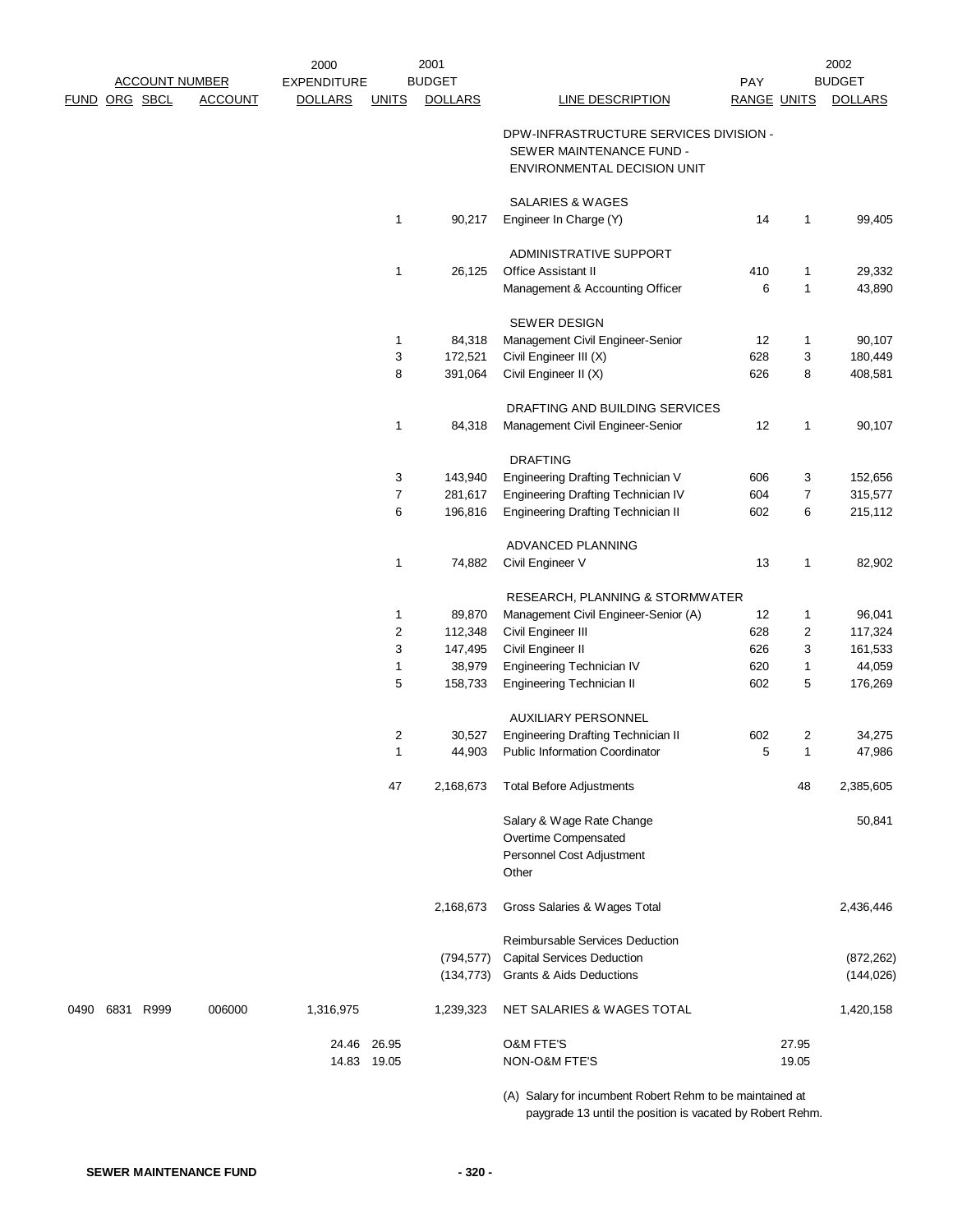|                      |      |                |                       | 2000               | 2001                           |       |                                                                                                                                           |                    | 2002           |
|----------------------|------|----------------|-----------------------|--------------------|--------------------------------|-------|-------------------------------------------------------------------------------------------------------------------------------------------|--------------------|----------------|
|                      |      |                | <u>ACCOUNT NUMBER</u> | <b>EXPENDITURE</b> | <b>BUDGET</b>                  |       | PAY                                                                                                                                       |                    | <b>BUDGET</b>  |
| <b>FUND ORG SBCL</b> |      |                | <u>ACCOUNT</u>        | <b>DOLLARS</b>     | <b>DOLLARS</b><br><u>UNITS</u> |       | <b>LINE DESCRIPTION</b>                                                                                                                   | <b>RANGE UNITS</b> | <b>DOLLARS</b> |
|                      |      |                |                       |                    |                                |       | (X) Private Auto Allowance May Be Paid Pursuant to Section<br>350-183 of the Milwaukee Code.                                              |                    |                |
|                      |      |                |                       |                    |                                |       | (Y) Required to file a statement of economic interests in accordance with<br>the Milwaukee Code of Ordinances Chapter 303-Code of Ethics. |                    |                |
| 0490                 | 6831 | R999           | 006180                | 403,607            | 408,977                        |       | ESTIMATED EMPLOYEE FRINGE BENEFITS                                                                                                        |                    | 482,854        |
|                      |      |                |                       |                    |                                |       | OPERATING EXPENDITURES                                                                                                                    |                    |                |
| 0490                 | 6831 | R999           | 630100                | 24,748             | 31,000                         |       | General Office Expense                                                                                                                    |                    | 29,000         |
| 0490                 | 6831 | R999           | 630500                | 324                |                                | 1,000 | Tools & Machinery Parts                                                                                                                   |                    | 1,000          |
| 0490                 | 6831 | R999           | 631000                |                    |                                |       | <b>Construction Supplies</b>                                                                                                              |                    |                |
| 0490                 | 6831 | R999           | 631500                | 1,245              |                                | 3,000 | Energy                                                                                                                                    |                    | 1,000          |
| 0490                 | 6831 | R999           | 632000                | 1,622              |                                | 8,000 | <b>Other Operating Supplies</b>                                                                                                           |                    | 7,000          |
| 0490                 | 6831 | R999           | 632500                |                    |                                |       | <b>Facility Rental</b>                                                                                                                    |                    |                |
| 0490                 | 6831 | R999           | 633000                |                    |                                | 9,900 | <b>Vehicle Rental</b>                                                                                                                     |                    | 10,900         |
| 0490                 | 6831 | R999           | 633500                | 49                 |                                |       | Non-Vehicle Equipment Rental                                                                                                              |                    |                |
| 0490                 | 6831 | R999           | 634000                | 1,342,860          | 3,905,612                      |       | <b>Professional Services</b>                                                                                                              |                    | 3,801,407      |
| 0490                 | 6831 | R999           | 634500                |                    | 65,000                         |       | Information Technology Services                                                                                                           |                    | 60,000         |
| 0490                 | 6831 | R999           | 635000                |                    | 12,100                         |       | <b>Property Services</b>                                                                                                                  |                    | 10,940         |
| 0490                 | 6831 | R999           | 635500                | 263,210            | 103,000                        |       | <b>Infrastructure Services</b>                                                                                                            |                    | 106,500        |
| 0490                 | 6831 | R999           | 636000                |                    |                                |       | Vehicle Repair Services                                                                                                                   |                    |                |
| 0490                 | 6831 | R999           | 636500                | 30,150             | 64,453                         |       | <b>Other Operating Services</b>                                                                                                           |                    | 54,000         |
| 0490                 | 6831 | R999           | 637000                |                    |                                |       | Loans and Grants                                                                                                                          |                    |                |
| 0490                 | 6831 | R999           | 637501                | 325,650            |                                |       | Reimburse Other Departments                                                                                                               |                    |                |
| 0490                 | 6831 | R999           | 006300                | 1,989,858          | 4,203,065                      |       | <b>OPERATING EXPENDITURES</b>                                                                                                             |                    | 4,081,747      |
|                      |      |                |                       |                    |                                |       | <b>EQUIPMENT PURCHASES</b>                                                                                                                |                    |                |
|                      |      |                |                       |                    |                                |       | <b>Additional Equipment</b>                                                                                                               |                    |                |
|                      |      |                |                       |                    |                                |       | Subtotal - Additional Equipment                                                                                                           |                    |                |
|                      |      |                |                       |                    |                                |       | Replacement Equipment                                                                                                                     |                    |                |
|                      |      |                |                       |                    | 2                              | 2,800 | Computer, Micro, 200MHz Pentium                                                                                                           |                    |                |
|                      |      |                |                       |                    | 3                              | 900   | Monitor, 17", CADD                                                                                                                        |                    |                |
|                      |      |                |                       |                    | 6                              | 6,600 | Monitor, 21", CADD                                                                                                                        |                    |                |
|                      |      |                |                       |                    | 1                              | 2,000 | Printer, Laser                                                                                                                            |                    |                |
|                      |      |                |                       |                    |                                |       | Server                                                                                                                                    | 1                  | 18,000         |
|                      |      |                |                       |                    |                                |       | <b>Work Station</b>                                                                                                                       | 13                 | 39,200         |
|                      |      |                |                       |                    | 12<br>12,300                   |       | Subtotal - Replacement Equipment                                                                                                          | 14                 | 57,200         |
|                      |      | 0490 6831 R999 | 006800                |                    | 12<br>12,300                   |       | <b>EQUIPMENT PURCHASES TOTAL</b>                                                                                                          | 14                 | 57,200         |
|                      |      |                |                       |                    |                                |       | <b>SPECIAL FUNDS</b>                                                                                                                      |                    |                |
| 0490                 |      | 6830 R681      | 006300                | 30,000             | 105,000                        |       | Water Administration                                                                                                                      |                    | 105,000        |
| 0490                 |      | 6830 R682      | 006300                |                    | 211,540                        |       | Contingencies                                                                                                                             |                    | 100,000        |
| 0490                 |      | 6830 R999      | 006600                |                    | 41,108                         |       | Depreciation                                                                                                                              |                    | 39,033         |
| 0490                 |      | 6830 R683      | 006610                |                    | 3,893,958                      |       | Debt Service-Sewer Maintenance                                                                                                            |                    | 4,000,000      |
| 0490                 |      | 6830 R684      | 006900                |                    |                                |       | Payment to General Fund                                                                                                                   |                    | 4,372,001      |
| 0490                 |      | 6830 R685      | 006300                |                    |                                |       | <b>Rate Study</b>                                                                                                                         |                    | 150,000        |
|                      |      |                |                       | 30,000             | 4,251,606                      |       | SPECIAL FUNDS TOTAL                                                                                                                       |                    | 8,766,034      |
|                      |      |                |                       |                    |                                |       | DPW-INFRASTRUCTURE SERVICES DIVISION -                                                                                                    |                    |                |
|                      |      |                |                       |                    |                                |       | SEWER MAINTENANCE - ENVIRONMENTAL                                                                                                         |                    |                |
|                      |      |                |                       | 3,740,440          | 10,115,271                     |       | <b>DECISION UNIT TOTAL</b>                                                                                                                |                    | 14,807,993     |
|                      |      |                |                       |                    |                                |       |                                                                                                                                           |                    |                |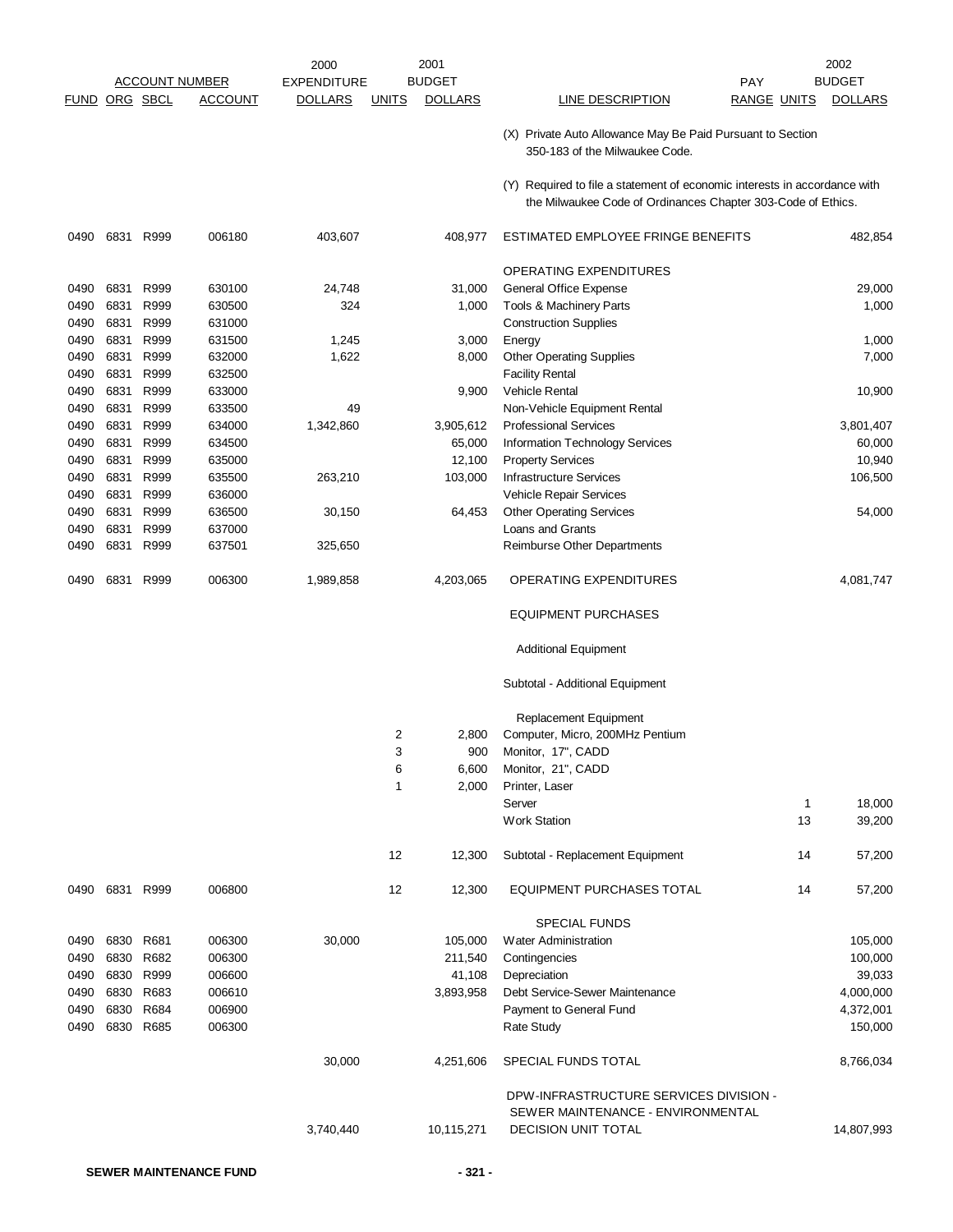|             |            |                       |                | 2000               |               | 2001           |                                                                                         |                    |       | 2002           |
|-------------|------------|-----------------------|----------------|--------------------|---------------|----------------|-----------------------------------------------------------------------------------------|--------------------|-------|----------------|
|             |            | <b>ACCOUNT NUMBER</b> |                | <b>EXPENDITURE</b> |               | <b>BUDGET</b>  |                                                                                         | PAY                |       | <b>BUDGET</b>  |
| <b>FUND</b> | <b>ORG</b> | <b>SBCL</b>           | <b>ACCOUNT</b> | <b>DOLLARS</b>     | <b>UNITS</b>  | <b>DOLLARS</b> | LINE DESCRIPTION                                                                        | <b>RANGE UNITS</b> |       | <b>DOLLARS</b> |
|             |            |                       |                |                    |               |                |                                                                                         |                    |       |                |
|             |            |                       |                |                    |               |                | PROGRAM RESULT MEASURES/                                                                |                    |       |                |
|             |            |                       |                | <b>UNITS</b>       | $\frac{0}{0}$ | <b>UNITS</b>   | INTERNAL MANAGEMENT INDICATORS:                                                         |                    | %     | <b>UNITS</b>   |
|             |            |                       |                |                    |               |                | As Builds & Plat Maintenance                                                            |                    |       |                |
| 0490        | 6831       | 4780                  | P68301         | 4,764              | 88.2          | 4,200          | Plat Page Updates                                                                       |                    | 100.0 | 4,200          |
| 0490        | 6831       | 4780                  | P68302         | 120                | 100.0         | 120            | <b>Construction As-builds entered</b>                                                   |                    | 100.0 | 120            |
| 0490        | 6831       | 4780                  | P68303         | 168                | 71.4          | 120            | Capital Improvements Program<br>Sewer Construction Plans Prepared<br>Design Hours (Q-1) |                    | 100.0 | 120            |
|             |            |                       |                |                    |               |                | Program Dollars (Millions) (Q-2)                                                        |                    |       |                |
|             |            |                       |                |                    |               |                | Sewer Examination                                                                       |                    |       |                |
| 0490        | 6831       | 4700                  | P68304         | 1,025              | 87.8          | 900            | Sewer exams reviewed and rated                                                          |                    | 100.0 | 900            |
|             |            |                       |                | 44,023             |               | 48.510         | TOTAL DIRECT LABOR HOUR ALLOCATION                                                      |                    |       | 50,310         |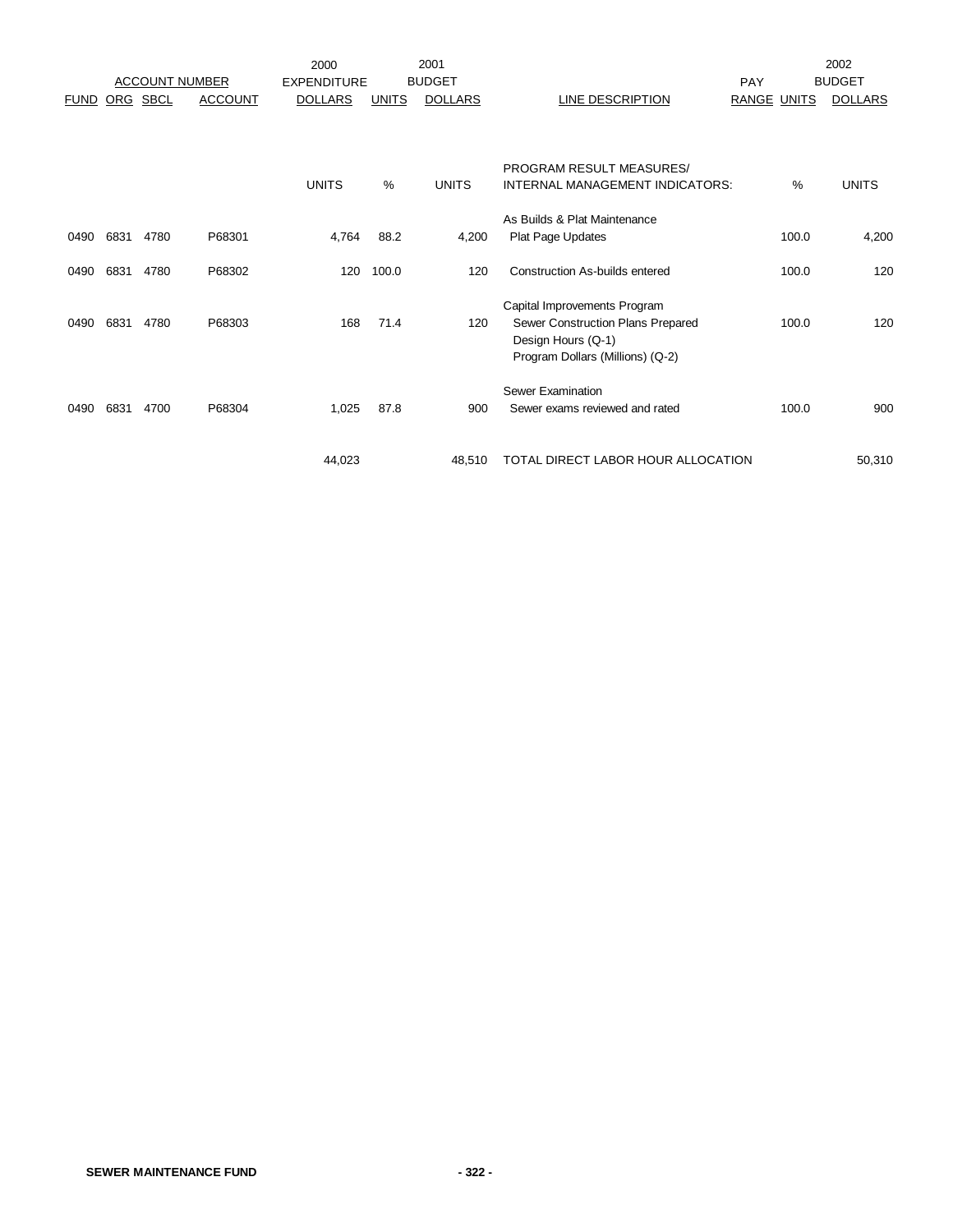|      |                       |                | 2000               |                      | 2001           |                                                                                                        |                    |                | 2002           |
|------|-----------------------|----------------|--------------------|----------------------|----------------|--------------------------------------------------------------------------------------------------------|--------------------|----------------|----------------|
|      | <b>ACCOUNT NUMBER</b> |                | <b>EXPENDITURE</b> |                      | <b>BUDGET</b>  |                                                                                                        | PAY                |                | <b>BUDGET</b>  |
|      | <u>FUND ORG SBCL</u>  | <b>ACCOUNT</b> | <b>DOLLARS</b>     | <b>UNITS</b>         | <b>DOLLARS</b> | <b>LINE DESCRIPTION</b>                                                                                | <b>RANGE UNITS</b> |                | <b>DOLLARS</b> |
|      |                       |                |                    |                      |                | DPW-INFRASTRUCTURE SERVICES DIVISION -<br>SEWER MAINTENANCE FUND - UNDERGROUND<br><b>DECISION UNIT</b> |                    |                |                |
|      |                       |                |                    |                      |                | SALARIES & WAGES                                                                                       |                    |                |                |
|      |                       |                |                    | 1                    | 89,870         | Sewer Services Manager                                                                                 | 13                 | $\mathbf{1}$   | 96,041         |
|      |                       |                |                    |                      |                | SEWER UNDERGROUND OPERATIONS                                                                           |                    |                |                |
|      |                       |                |                    | 1                    | 74,216         | Sewer Services District Manager-Senior                                                                 | 10                 | $\mathbf{1}$   | 79,313         |
|      |                       |                |                    | $\overline{c}$       | 127,667        | Sewer Services District Manager                                                                        | 9                  | $\overline{c}$ | 139,121        |
|      |                       |                |                    | 3                    | 156,780        | Sewer Operations Supervisor                                                                            | 5                  | 3              | 169,169        |
|      |                       |                |                    | $\mathbf{1}$         | 37,274         | Sewer Maintenance Program Manager                                                                      | 4                  | $\mathbf{1}$   | 45,016         |
|      |                       |                |                    | 4                    | 98,890         | Sewer Crew Leader III                                                                                  | 252                |                |                |
|      |                       |                |                    |                      |                | Sewer Repair Crew Leader                                                                               | 265                | 4              | 160,121        |
|      |                       |                |                    | 3                    | 97,501         | Sewer Crew Leader II                                                                                   | 248                | 3              | 110,731        |
|      |                       |                |                    | 20                   | 574,618        | Sewer Crew Leader I                                                                                    | 245                | 20             | 623,468        |
|      |                       |                |                    | 26                   | 572,903        | Sewer Laborer II                                                                                       | 238                | 26             | 808,039        |
|      |                       |                |                    | 6                    | 244,192        | Sewer Mason                                                                                            | 989                | 6              | 251,896        |
|      |                       |                |                    | 21                   | 456,568        | Sewer Laborer I                                                                                        | 230                | 21             | 516,139        |
|      |                       |                |                    | 5                    | 166,093        | Sewer Field Investigator                                                                               | 250                | 5              | 187,837        |
|      |                       |                |                    | 3                    | 102,617        | Sewer Examiner II                                                                                      | 260                | 3              | 118,175        |
|      |                       |                |                    | 3                    | 98,623         | Sewer Examiner I                                                                                       | 248                | 3              | 110,730        |
|      |                       |                |                    | 1                    | 48,610         | <b>Electrical Mechanic</b>                                                                             | 979                | $\mathbf{1}$   | 36,691         |
|      |                       |                |                    |                      |                | Sewer Maintenance Scheduler                                                                            | 265                | $\mathbf{1}$   | 38,103         |
|      |                       |                |                    |                      |                | AUXILIARY PERSONNEL                                                                                    |                    |                |                |
|      |                       |                |                    | 1                    |                | Sewer Services District Manager                                                                        | 10                 | 1              |                |
|      |                       |                |                    | 1                    |                | Sewer Operations Supervisor                                                                            | 5                  | $\mathbf{1}$   |                |
|      |                       |                |                    | 3                    |                | Sewer Crew Leader III                                                                                  | 252                |                |                |
|      |                       |                |                    |                      |                | Sewer Repair Crew Leader                                                                               | 265                | 3              |                |
|      |                       |                |                    | 2                    |                | Sewer Crew Leader II                                                                                   | 248                | 2              |                |
|      |                       |                |                    | 6                    |                | Sewer Crew Leader I                                                                                    | 245                | 6              |                |
|      |                       |                |                    | 8                    |                | Sewer Laborer II                                                                                       | 238                | 8              |                |
|      |                       |                |                    | $\overline{c}$       |                | Sewer Mason                                                                                            | 989                | $\overline{c}$ |                |
|      |                       |                |                    | 10                   |                | Sewer Laborer I                                                                                        | 230                | 10             |                |
|      |                       |                |                    | 5                    |                | Sewer Field Investigator                                                                               | 250                | 5              |                |
|      |                       |                |                    | 3                    |                | Sewer Examiner II                                                                                      | 260                | 3              |                |
|      |                       |                |                    | 3                    |                | Sewer Examiner I                                                                                       | 248                | 3              |                |
|      |                       |                |                    | 144                  | 2,946,422      | <b>Total Before Adjustments</b>                                                                        |                    | 145            | 3,490,590      |
|      |                       |                |                    |                      |                | Salary & Wage Rate Change                                                                              |                    |                | 16,089         |
|      |                       |                |                    |                      | 120,000        | Overtime Compensated                                                                                   |                    |                | 221,708        |
|      |                       |                |                    |                      | (59,028)       | Personnel Cost Adjustment                                                                              |                    |                | (69, 781)      |
|      |                       |                |                    |                      |                | Other                                                                                                  |                    |                |                |
|      |                       |                |                    |                      | 3,007,394      | Gross Salaries & Wages Total                                                                           |                    |                | 3,658,606      |
|      |                       |                |                    |                      |                | Reimbursable Services Deduction                                                                        |                    |                |                |
|      |                       |                |                    |                      | (400,000)      | <b>Capital Services Deduction</b><br>Grants & Aids Deductions                                          |                    |                | (343, 119)     |
| 0490 | 6832 R999             | 006000         | 2,939,057          |                      | 2,607,394      | NET SALARIES & WAGES TOTAL                                                                             |                    |                | 3,315,487      |
|      |                       |                | 67.41              | 70.00<br>10.89 17.00 |                | <b>O&amp;M FTE'S</b><br>NON-O&M FTE'S                                                                  |                    | 72.00<br>10.56 |                |
|      |                       |                |                    |                      |                |                                                                                                        |                    |                |                |

(X) Private Auto Allowance May Be Paid Pursuant to Section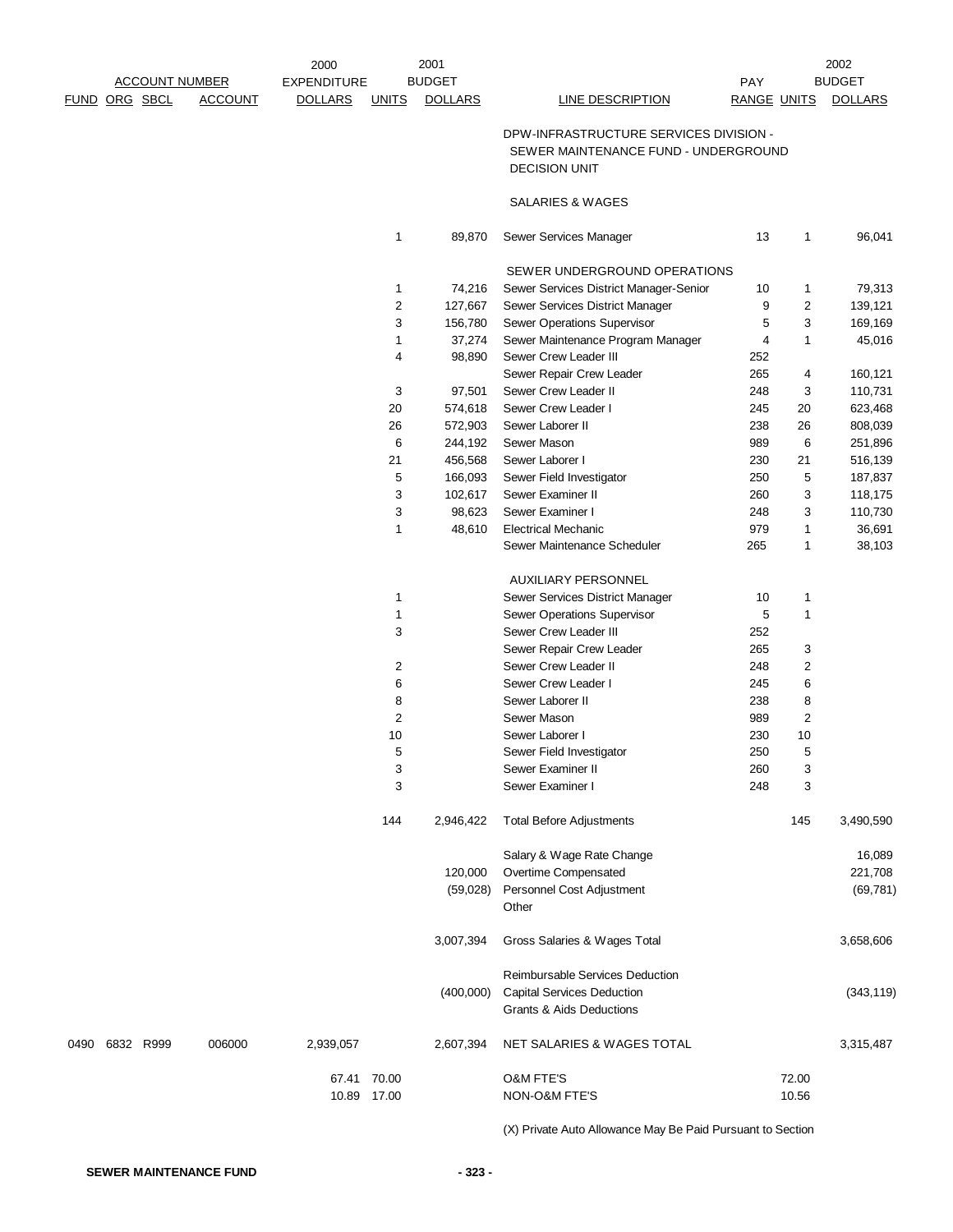2000 EXPENDITURE BUDGET NOTES AND THE PAY FUND ORG SBCL ACCOUNT DOLLARS UNITS DOLLARS LINE DESCRIPTION RANGE UNITS DOLLARS 2002 ACCOUNT NUMBER EXPENDITURE BUDGET AND RESERVE THE PAY BUDGET 2001 BUDGET 350-183 of the Milwaukee Code. (Y) Required to file a statement of economic interests in accordance with the Milwaukee Code of Ordinances Chapter 303-Code of Ethics. 0490 6832 R999 006180 835,605 860,440 ESTIMATED EMPLOYEE FRINGE BENEFITS 1,127,266 OPERATING EXPENDITURES 0490 6832 R999 630100 13,635 6,000 General Office Expense 6,000 6 and 57,500 0490 6832 R999 630500 27,264 20,000 Tools & Machinery Parts 25,000 0490 6832 R999 631000 398,303 450,000 Construction Supplies 400,000 0490 6832 R999 631500 46,491 25,000 Energy 30,000 0490 6832 R999 632000 108,307 100,000 Other Operating Supplies 110,000 110,000 0490 6832 R999 632500 **6832 R999 632500 Facility Rental** 0490 6832 R999 633000 6300 1,795,000 Vehicle Rental 0490 6832 R999 633500 3,502 2,000 Non-Vehicle Equipment Rental 4,000 0490 6832 R999 634000 6,276 1,000,000 Professional Services 100,000 0490 6832 R999 634500 Information Technology Services 0490 6832 R999 635000 8 8 Property Services 0490 6832 R999 635500 261,114 120,000 Infrastructure Services 700,000 0490 6832 R999 636000 306,132 Vehicle Repair Services 300,000 0490 6832 R999 636500 135,208 100,000 Other Operating Services 950,000 0490 6832 R999 637000 Loans and Grants 0490 6832 R999 637501 2,133,473 100,000 Reimburse Other Departments 2,200,000 0490 6832 R999 006300 3,439,713 3,718,000 OPERATING EXPENDITURES 4,826,500

#### EQUIPMENT PURCHASES

|   |        | <b>Additional Equipment</b>                     |                |         |
|---|--------|-------------------------------------------------|----------------|---------|
|   |        | <b>Catch Basin Cleaner</b>                      | $\mathbf{1}$   | 80,000  |
|   |        | Mini-Excavator                                  | 1              | 45,000  |
|   |        | <b>Traffic Control Board-Trailer Mounted</b>    | $\overline{2}$ | 12,000  |
| 1 | 25,000 | Manhole Rehab. System                           |                |         |
|   |        | <b>Trench Shield &amp; Trailer</b>              | 1              | 15,000  |
|   |        | Portable Manhole Inspection System              | 1              | 11,000  |
|   |        | Manhole/Catch Basin Excavation Shield w/trailer | 3              | 30,000  |
|   |        | Crawler Camera, large diameter sewers           | 1              | 32,000  |
|   |        | Fleets                                          |                |         |
|   |        | <b>Trailer Digging Shield</b>                   | 1              | 10,000  |
|   |        | <b>Thawing Unit</b>                             | 1              | 38,000  |
| 1 | 25,000 | Subtotal - Additional Equipment                 | 12             | 273,000 |
|   |        | <b>Replacement Equipment</b>                    |                |         |
|   |        | 4 Wheel Drive SUV                               | $\mathbf{1}$   | 27,000  |
| 3 | 7,500  | Detector, Quad-Gas                              | 3              | 8,500   |
|   |        | Pump, Electric, Submersible, 12V                | $\overline{2}$ | 1,800   |
|   |        | Sewer Jet                                       | 1              | 60,000  |
|   |        | Step Van                                        | 1              | 47,000  |
|   |        | Mason Truck                                     | $\mathbf{1}$   | 70,000  |
|   |        | Van                                             | 1              | 28,000  |
|   |        | <b>Confined Space Safety Harness</b>            | 10             | 1,000   |
|   |        | Hammer, Air, 60#                                | $\overline{2}$ | 2,400   |
| 2 | 10,000 | Plug, Inflatable                                |                |         |
| 6 | 9,000  | Radio, Hand Held                                | 3              | 5,000   |
|   |        | Mini-Camera, small diameter sewers              | 1              | 32,000  |
|   |        | Pressure Washer                                 | 3              | 4,500   |
|   |        | <b>Jet Nozzles</b>                              | $\overline{2}$ | 11,000  |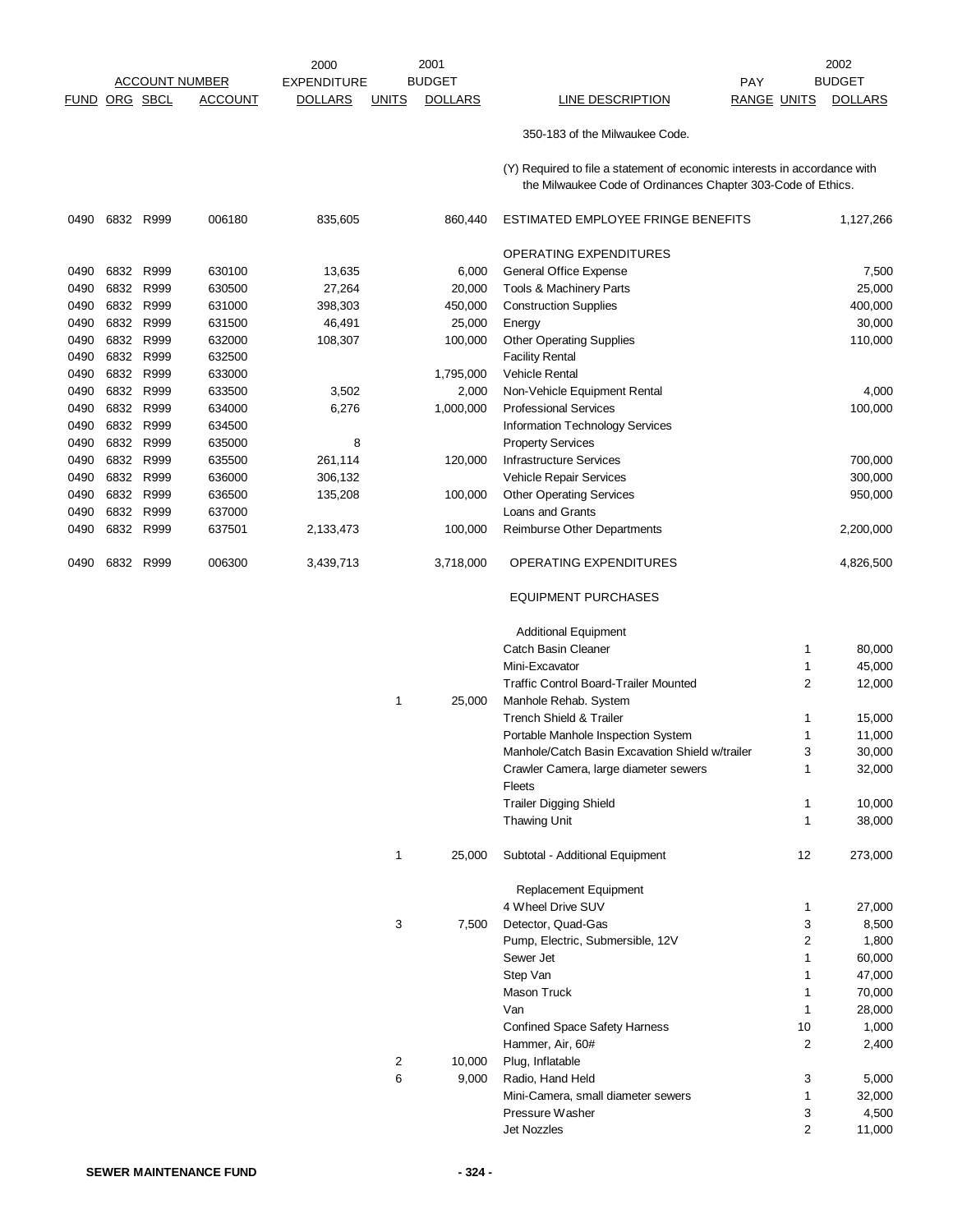|                      |                |      | <b>ACCOUNT NUMBER</b> | 2000<br><b>EXPENDITURE</b> |              | 2001<br><b>BUDGET</b> | <b>PAY</b>                                       |                    | 2002<br><b>BUDGET</b> |
|----------------------|----------------|------|-----------------------|----------------------------|--------------|-----------------------|--------------------------------------------------|--------------------|-----------------------|
| <b>FUND ORG SBCL</b> |                |      | <b>ACCOUNT</b>        | <b>DOLLARS</b>             | <b>UNITS</b> | <b>DOLLARS</b>        | <b>LINE DESCRIPTION</b>                          | <b>RANGE UNITS</b> | <b>DOLLARS</b>        |
|                      |                |      |                       |                            |              |                       |                                                  |                    |                       |
|                      |                |      |                       |                            |              |                       | Computers                                        | 5                  | 5,000                 |
|                      |                |      |                       |                            | 1            | 50,000                | Van, Closed Circuit TV Rehabilitation            | $\mathbf{1}$       | 60,000                |
|                      |                |      |                       |                            |              |                       | Fleets<br>Cube Van                               | 3                  | 96,000                |
|                      |                |      |                       |                            |              |                       | Small Dump                                       | 3                  | 99,000                |
|                      |                |      |                       |                            |              |                       |                                                  |                    |                       |
|                      |                |      |                       |                            | 12           | 76,500                | Subtotal - Replacement Equipment                 | 43                 | 558,200               |
|                      |                |      |                       | 580,053                    |              |                       | Other Previous Experience                        |                    |                       |
| 0490                 | 6832 R999      |      | 006800                | 580,053                    | 13           | 101,500               | EQUIPMENT PURCHASES TOTAL                        | 55                 | 831,200               |
|                      |                |      |                       |                            |              |                       | <b>SPECIAL FUNDS</b>                             |                    |                       |
| 0490                 | 6830           | R681 | 006300                | 70,000                     |              | 245,000               | Water Administration                             |                    | 245,000               |
| 0490                 | 6830           | R682 | 006300                |                            |              | 384,581               | Contingencies                                    |                    | 200,000               |
| 0490                 | 6830           | R999 | 006300                |                            |              | 53,248                | Depreciation                                     |                    | 459,700               |
|                      |                |      |                       | 70,000                     |              | 682,829               | SPECIAL FUNDS TOTAL                              |                    | 904,700               |
|                      |                |      |                       |                            |              |                       | DPW-INFRASTRUCTURE SERVICES DIVISION             |                    |                       |
|                      |                |      |                       |                            |              |                       | SEWER MAINTENANCE - UNDERGROUND                  |                    |                       |
|                      |                |      |                       | 7,864,428                  |              | 7,970,163             | <b>DECISION UNIT TOTAL</b>                       |                    | 11,005,153            |
|                      |                |      |                       |                            |              |                       |                                                  |                    |                       |
|                      |                |      |                       |                            |              |                       | PROGRAM RESULT MEASURES/                         |                    |                       |
|                      |                |      |                       | <b>UNITS</b>               | %            | <b>UNITS</b>          | INTERNAL MANAGEMENT INDICATORS:                  | %                  | <b>UNITS</b>          |
|                      |                |      |                       |                            |              |                       | Backwater, Flood Control and Other               |                    |                       |
|                      |                |      |                       |                            |              |                       | <b>Trouble Calls - Sewers</b>                    |                    |                       |
|                      | 0490 6832 4710 |      | P68305                | 10,616                     | 94.2         | 10,000                | Responses (P)                                    | 100.0              | 10,000                |
|                      |                |      |                       |                            |              |                       |                                                  |                    |                       |
| 0490                 | 6832 4720      |      | P68308                | 6,830                      | 73.2         | 5,000                 | Sewer System Examinations<br>100 Lineal Feet (P) | 100.0              | 5,000                 |
|                      |                |      |                       |                            |              |                       |                                                  |                    |                       |
|                      |                |      |                       |                            |              |                       | Sewer Mains Cleaned                              |                    |                       |
| 0490                 | 6832           | 4730 | P68309                | 24,260 123.7               |              | 30,000                | 100 Lineal Feet (P)                              | 100.0              | 30,000                |
|                      | 0490 6832 4700 |      | P68307                | 54                         | 92.6         | 50                    | Limit 3 Year Ave. No. of Back-Ups 45-55          | 100.0              | 50                    |
|                      |                |      |                       |                            |              |                       | Sewer Structures - Cleaned                       |                    |                       |
| 0490                 | 6832           | 4740 | P68311                | 28,152 106.6               |              | 30,000                | Structures (P)                                   | 100.0              | 30,000                |
| 0490                 | 6832 4700      |      | P68306                | 4,642 129.3                |              | 6,000                 | 3 Year Ave. No. of Surface Flooding              | 100.0              | 6,000                 |
|                      |                |      |                       |                            |              |                       |                                                  |                    |                       |
|                      | 0490 6832 4750 |      | P68312                | <b>NA</b>                  | <b>NA</b>    | 10,000                | Sewer Structures - Repaired<br>Structures (P)    | 100.0              | 10,000                |
|                      |                |      |                       |                            |              |                       |                                                  |                    |                       |
|                      |                |      |                       |                            |              |                       | <b>Sewer Condition</b>                           |                    |                       |
|                      | 0490 6832 4700 |      | P68314                | 82                         | <b>NA</b>    |                       | Sewer Index Rating                               | NA                 | 65                    |
|                      |                |      |                       |                            |              |                       | Contracting                                      |                    |                       |
| 0490                 | 6832 4700      |      | P68315                | 86.7%                      | NA           |                       | % of Contracts Completed on Time                 | NA                 | 90.0%                 |
|                      |                |      |                       |                            |              |                       |                                                  |                    |                       |
|                      |                |      |                       | 121,334                    |              | 126,000               | TOTAL DIRECT LABOR HOUR ALLOCATION               |                    | 127,800               |

#### CAPITAL IMPROVEMENTS PROGRAM

Relief & Relay Sewers-Minor Construction and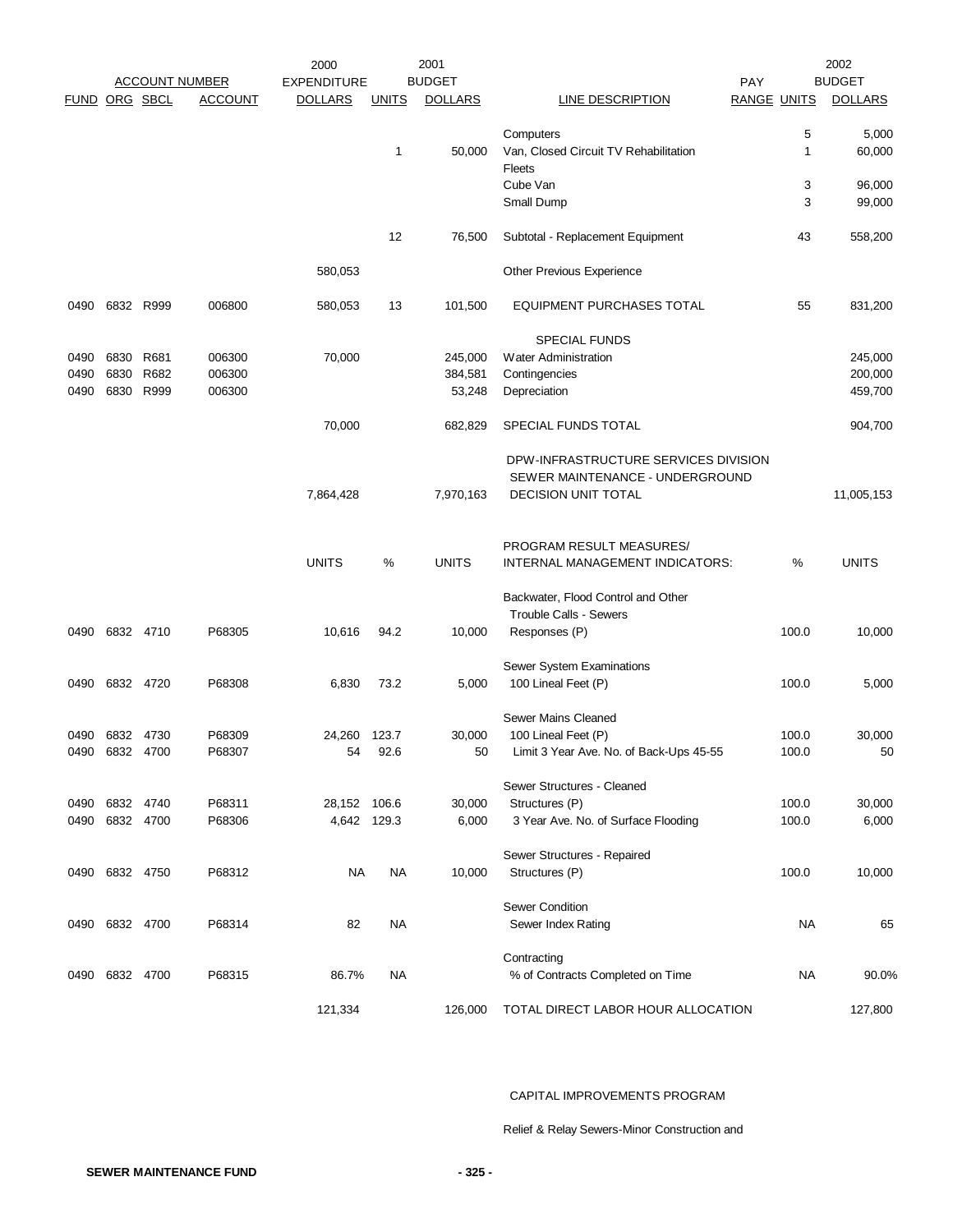|             |      |             |                       | 2000               |              | 2001           |                                                                    |                    | 2002           |
|-------------|------|-------------|-----------------------|--------------------|--------------|----------------|--------------------------------------------------------------------|--------------------|----------------|
|             |      |             | <b>ACCOUNT NUMBER</b> | <b>EXPENDITURE</b> |              | <b>BUDGET</b>  |                                                                    | PAY                | <b>BUDGET</b>  |
| <b>FUND</b> | ORG  | <b>SBCL</b> | <b>ACCOUNT</b>        | <b>DOLLARS</b>     | <b>UNITS</b> | <b>DOLLARS</b> | LINE DESCRIPTION                                                   | <b>RANGE UNITS</b> | <b>DOLLARS</b> |
|             |      |             |                       |                    |              |                | Improvement of Catch Basins & Appurtenances<br>Sewer Relay Program |                    |                |
| 0491        | 9990 | R999        | SM495020000           | 7,627,875          |              | 14,535,000     | New Borrowing                                                      |                    | 16,138,500     |
| 0491        | 9990 | R999        | SM495020000           |                    |              | 765.000        | Cash                                                               |                    | 1,261,500      |
|             |      |             |                       |                    |              | [24, 123, 752] | Carryover Borrowing                                                |                    | [29,095,000]   |
|             |      |             |                       |                    |              |                | <b>Total Capital Improvements for Sewer</b>                        |                    |                |
|             |      |             |                       | 7,627,875          |              | 15.300.000     | Maintenance Fund                                                   |                    | 17,400,000     |
|             |      |             |                       | 19,232,743         |              | 33,385,434     | TOTAL BUDGET FOR SEWER MAINTENANCE                                 |                    | 43,213,146     |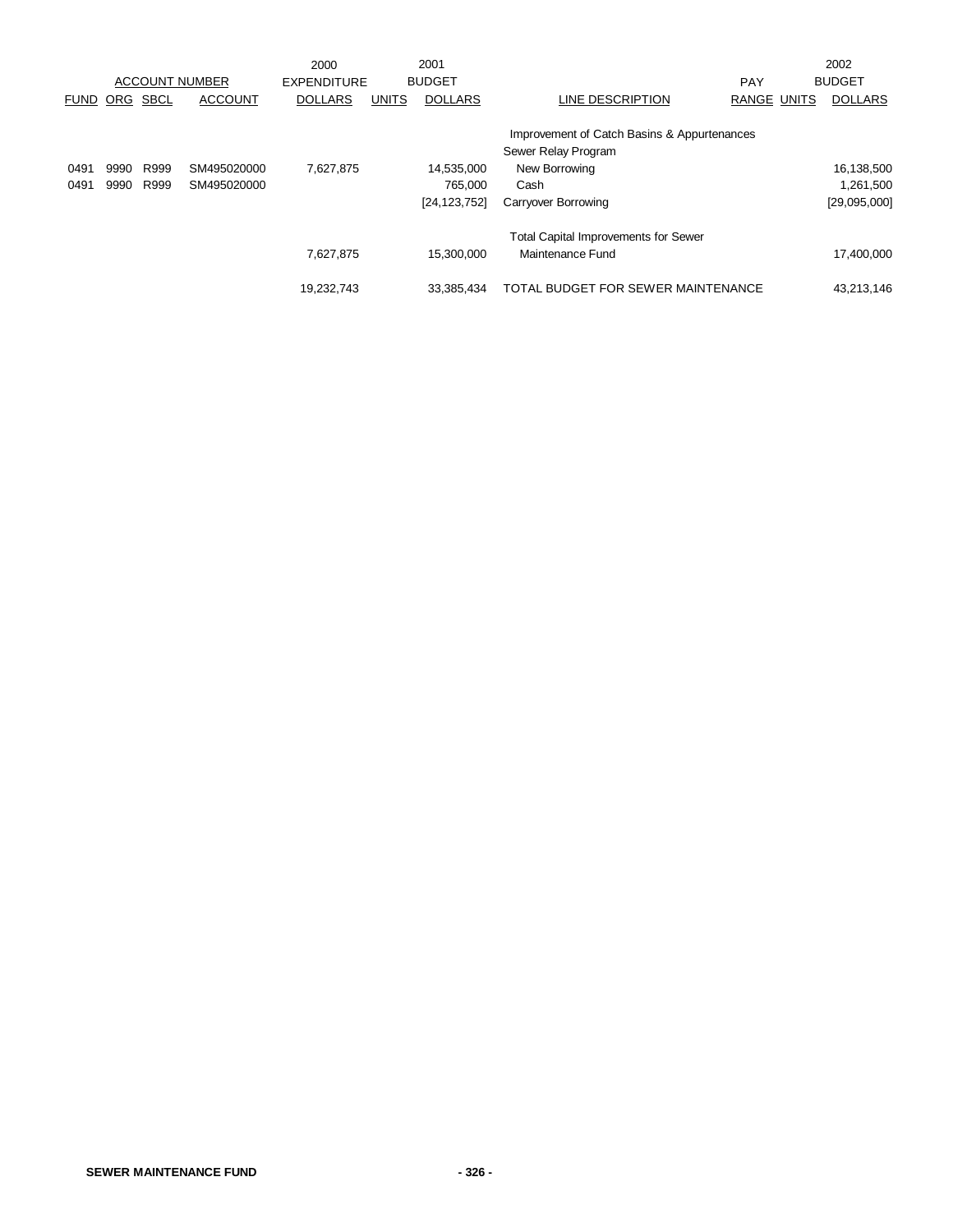|             |            |                       |                | 2000               |              | 2001           |                                          |                    | 2002           |
|-------------|------------|-----------------------|----------------|--------------------|--------------|----------------|------------------------------------------|--------------------|----------------|
|             |            | <b>ACCOUNT NUMBER</b> |                | <b>EXPENDITURE</b> |              | <b>BUDGET</b>  |                                          | <b>PAY</b>         | <b>BUDGET</b>  |
| <b>FUND</b> | <u>ORG</u> | <b>SBCL</b>           | <b>ACCOUNT</b> | <b>DOLLARS</b>     | <b>UNITS</b> | <b>DOLLARS</b> | LINE DESCRIPTION                         | <b>RANGE UNITS</b> | <b>DOLLARS</b> |
|             |            |                       |                |                    |              |                | K. SEWER MAINTENANCE FUND                |                    |                |
|             |            |                       |                |                    |              |                | 2. SOURCE OF FUNDS FOR SEWER MAINTENANCE |                    |                |
| 0490        | 6830       |                       | 009400         |                    |              |                | <b>REVENUES</b>                          |                    |                |
| 0490        | 6830       |                       | 009400         | 14,764,766         |              | 17,255,434     | Sewer Fee                                |                    | 25,097,111     |
| 0491        | 6830       |                       | 009400         |                    |              | 765,000        | Sewer Fee - Capital                      |                    | 1,261,500      |
| 0490        | 6830       |                       | 009400         | 100,034            |              | 100,000        | <b>Charges for Service</b>               |                    | 716,035        |
| 0490        | 6830       |                       | 009870         | 717,058            |              | 730,000        | Miscellaneous Revenue                    |                    |                |
|             |            |                       |                | 15,581,858         |              | 18,850,434     | <b>Total Revenue</b>                     |                    | 27,074,646     |
|             |            |                       |                |                    |              |                | OTHER FUNDING SOURCES                    |                    |                |
|             |            |                       |                | 6,258,185          |              | 14,535,000     | Proceeds from Borrowing                  |                    | 16,138,500     |
|             |            |                       |                | (2,607,300)        |              |                | <b>Retained Earnings</b>                 |                    |                |
|             |            |                       |                | 3,650,885          |              | 14,535,000     | <b>Total Other Funding Sources</b>       |                    | 16,138,500     |
|             |            |                       |                |                    |              |                | TOTAL SOURCES OF FUNDS FOR               |                    |                |
|             |            |                       |                | 19,232,743         |              | 33,385,434     | SEWER MAINTENANCE                        |                    | 43,213,146     |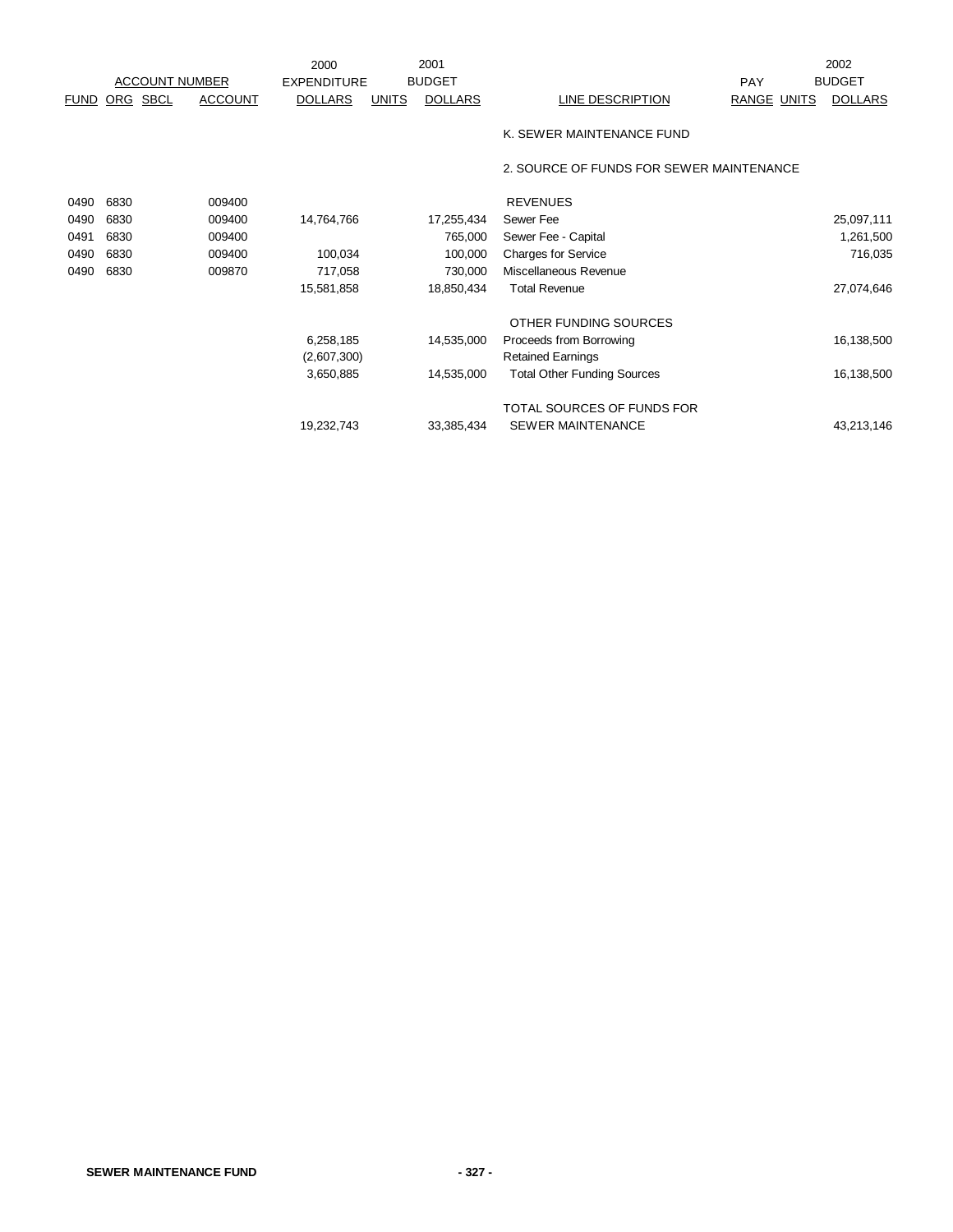|                       |                | 2000               |                | 2001           |                                                                              |                    | 2002           |
|-----------------------|----------------|--------------------|----------------|----------------|------------------------------------------------------------------------------|--------------------|----------------|
| <b>ACCOUNT NUMBER</b> |                | <b>EXPENDITURE</b> |                | <b>BUDGET</b>  |                                                                              | <b>PAY</b>         | <b>BUDGET</b>  |
| <u>FUND ORG SBCL</u>  | <b>ACCOUNT</b> | <b>DOLLARS</b>     | <b>UNITS</b>   | <b>DOLLARS</b> | <b>LINE DESCRIPTION</b>                                                      | <b>RANGE UNITS</b> | <b>DOLLARS</b> |
|                       |                |                    |                |                | L. SOLID WASTE (DPW) FUND                                                    |                    |                |
|                       |                |                    |                |                | 1. BUDGET FOR SOLID WASTE FUND                                               |                    |                |
|                       |                |                    |                |                | DPW-SOLID WASTE FUND - OPERATING BUDGET<br>BUDGETARY CONTROL UNIT (1BCU=1DU) |                    |                |
|                       |                |                    |                |                | SALARIES & WAGES                                                             |                    |                |
|                       |                |                    |                |                | <b>ADMINISTRATION</b>                                                        |                    |                |
|                       |                |                    | 1              | 108,836        | Sanitation Services Superintendent (Y)                                       | 16                 |                |
|                       |                |                    | 1              | 87,395         | Operations Manager (B) (Y)                                                   | 14                 |                |
|                       |                |                    | 1              | 95,804         | Administration & Projects Manager (Y)                                        | 14                 |                |
|                       |                |                    | 1              | 79,120         | Resource Recovery Manager                                                    | 11                 |                |
|                       |                |                    | 1              | 32,741         | Program Assistant II                                                         | 530                |                |
|                       |                |                    | $\overline{c}$ | 67,932         | <b>Communications Assistant IV</b>                                           | 455                |                |
|                       |                |                    | 2              | 59,623         | Administrative Assistant I                                                   | 435                |                |
|                       |                |                    | 1              | 23,697         | <b>Office Assistant II</b>                                                   | 410                |                |
|                       |                |                    | 1              | 11,482         | Graduate Intern                                                              | 927                |                |
|                       |                |                    | 1              | 53,491         | <b>Business Operations Manager</b>                                           | 8                  |                |
|                       |                |                    |                |                | <b>Accounting Assistant II</b>                                               | 445                |                |
|                       |                |                    |                |                | <b>FIELD OPERATIONS</b>                                                      |                    |                |
|                       |                |                    | 3              | 208,342        | Sanitation Area Manager (Y)                                                  | 10                 |                |
|                       |                |                    | 6              | 365,876        | <b>Sanitation District Manager</b>                                           | $\overline{7}$     |                |
|                       |                |                    | $\mathbf{1}$   | 54,081         | Sanitation Shop Supervisor                                                   | 6                  |                |
|                       |                |                    | 30             | 1,500,888      | <b>Sanitation Supervisor</b>                                                 | $\overline{4}$     |                |
|                       |                |                    | 6              | 197,487        | Field Headquarters Coordinator                                               | 741                |                |
|                       |                |                    | 110            | 3,527,524      | Sanitation Worker                                                            | 740                |                |
|                       |                |                    | 5              | 157,689        | Utility Crew Worker                                                          | 741                |                |
|                       |                |                    | 4              | 128,273        | Cart Maintenance Technician                                                  | 740                |                |
|                       |                |                    | 1              | 57,503         | Sanitation Survey Coordinator                                                | 6                  |                |
|                       |                |                    | 131            | 4,985,225      | Driver Loader (D)                                                            | 746                |                |
|                       |                |                    |                |                | <b>AUXILIARY PERSONNEL</b>                                                   |                    |                |
|                       |                |                    | 5              |                | <b>Sanitation Supervisor</b>                                                 | 4                  |                |
|                       |                |                    | 48             |                | Sanitation Worker                                                            | 740                |                |
|                       |                |                    | 500            |                | <b>Emergency City Laborer</b>                                                | 942                |                |
|                       |                |                    | 1              |                | <b>Sanitation District Manager</b>                                           | $\overline{7}$     |                |
|                       |                |                    | 36             |                | Sanitation Crew Leader (Snow)                                                | 742                |                |
|                       |                |                    | 148            |                | Driver/Loader (C)                                                            | 746                |                |
|                       |                |                    | 19             |                | Sanitation Worker (C)                                                        | 740                |                |
|                       |                |                    | 1              |                | Field Headquarters Coordinator                                               | 741                |                |
|                       |                |                    | 28             |                | Sanitation Supvr. (Winter Relief)                                            | 945                |                |
|                       |                |                    | 1              |                | Sanitation Area Manager                                                      | 10                 |                |
|                       |                |                    | 787            | 2,759,399      | <b>AUXILIARY PERSONNEL</b>                                                   |                    |                |
|                       |                |                    | 1,096          | 14,562,408     | <b>Total Before Adjustments</b>                                              |                    |                |
|                       |                |                    |                | 27,838         | Salary & Wage Rate Change                                                    |                    |                |
|                       |                |                    |                | 2,238,656      | Overtime Compensated                                                         |                    |                |
|                       |                |                    |                | (176, 986)     | Personnel Cost Adjustment                                                    |                    |                |

Reimbursable Services Deduction Capital Improvements Deduction

111,053 Other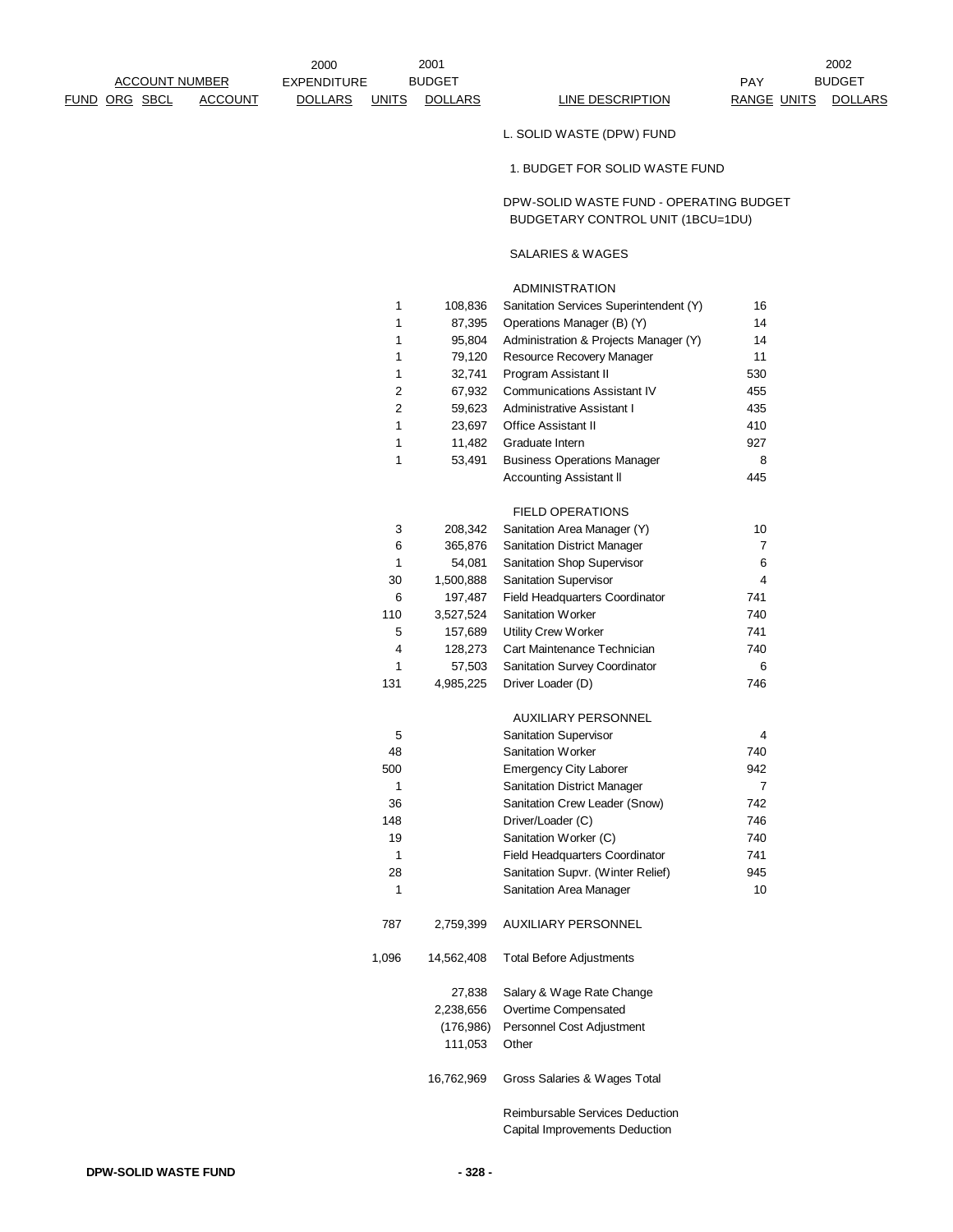|                      |              |              |                       | 2001<br>2000       |                 |                   | 2002                                                                      |                    |                |  |
|----------------------|--------------|--------------|-----------------------|--------------------|-----------------|-------------------|---------------------------------------------------------------------------|--------------------|----------------|--|
|                      |              |              | <b>ACCOUNT NUMBER</b> | <b>EXPENDITURE</b> |                 | <b>BUDGET</b>     |                                                                           | PAY                | <b>BUDGET</b>  |  |
| <b>FUND ORG SBCL</b> |              |              | <u>ACCOUNT</u>        | <u>DOLLARS</u>     | <u>UNITS</u>    | <u>DOLLARS</u>    | <b>LINE DESCRIPTION</b>                                                   | <u>RANGE UNITS</u> | <b>DOLLARS</b> |  |
|                      |              |              |                       |                    |                 | (1,282,732)       | Grants & Aids Deduction                                                   |                    |                |  |
| 0470                 | 6940 R999    |              | 006000                |                    |                 | 15,480,237        | NET SALARIES & WAGES TOTAL                                                |                    |                |  |
|                      |              |              |                       |                    |                 |                   | O&M FTE'S                                                                 |                    |                |  |
|                      |              |              |                       |                    | 387.71<br>34.00 |                   | NON-O&M FTE'S                                                             |                    |                |  |
|                      |              |              |                       |                    |                 |                   |                                                                           |                    |                |  |
|                      |              |              |                       |                    |                 |                   | (C) Relief Positions.                                                     |                    |                |  |
|                      |              |              |                       |                    |                 |                   | (D) 34 of the positions are funded through the recycling grant.           |                    |                |  |
|                      |              |              |                       |                    |                 |                   | (Y) Required to file a statement of economic interests in accordance with |                    |                |  |
|                      |              |              |                       |                    |                 |                   | the Milwaukee Code of Ordinances Chapter 303-Code of Ethics.              |                    |                |  |
| 0470                 | 6940 R999    |              | 006100                |                    |                 | 5,108,478         | ESTIMATED EMPLOYEE FRINGE BENEFITS                                        |                    |                |  |
|                      |              |              |                       |                    |                 |                   | (Involves Revenue Offset-No                                               |                    |                |  |
|                      |              |              |                       |                    |                 |                   | Transfers from this Account)                                              |                    |                |  |
| 0470                 | 6940 R999    |              | 006100                |                    |                 |                   | ESTIMATED EMPLOYEE FRINGE BENEFIT OFFSET                                  |                    |                |  |
|                      |              |              |                       |                    |                 |                   | (Consistently reflects the manner in which fringe                         |                    |                |  |
|                      |              |              |                       |                    |                 |                   | benefits are shown in the budget.)                                        |                    |                |  |
|                      |              |              |                       |                    |                 |                   | <b>OPERATING EXPENDITURES</b>                                             |                    |                |  |
| 0470                 | 6940 R999    |              | 630100                |                    |                 | 132,500           | General Office Expense                                                    |                    |                |  |
| 0470                 | 6940 R999    |              | 630500                |                    |                 | 49,000            | Tools & Machinery Parts                                                   |                    |                |  |
| 0470                 | 6940         | R999         | 631000                |                    |                 | 25,000            | <b>Construction Supplies</b>                                              |                    |                |  |
| 0470                 | 6940         | R999         | 631500                |                    |                 | 7,600             | Energy                                                                    |                    |                |  |
| 0470                 | 6940         | R999         | 632000                |                    |                 | 1,428,070         | <b>Other Operating Supplies</b>                                           |                    |                |  |
| 0470                 | 6940         | R999         | 632500                |                    |                 |                   | <b>Facility Rental</b>                                                    |                    |                |  |
| 0470                 | 6940         | R999         | 633000                |                    |                 |                   | Vehicle Rental<br>Non-Vehicle Equipment Rental                            |                    |                |  |
| 0470<br>0470         | 6940<br>6940 | R999<br>R999 | 633500<br>634000      |                    |                 | 25,000<br>500,000 | <b>Professional Services</b>                                              |                    |                |  |
| 0470                 | 6940         | R999         | 634500                |                    |                 |                   | <b>Information Technology Services</b>                                    |                    |                |  |
| 0470                 | 6940         | R999         | 635000                |                    |                 |                   | <b>Property Services</b>                                                  |                    |                |  |
| 0470                 | 6940         | R999         | 635500                |                    |                 |                   | <b>Infrastructure Services</b>                                            |                    |                |  |
| 0470                 | 6940         | R999         | 636000                |                    |                 | 18,000            | Vehicle Repair Services                                                   |                    |                |  |
| 0470                 | 6940 R999    |              | 636500                |                    |                 | 11,099,733        | <b>Other Operating Services</b>                                           |                    |                |  |
| 0470                 | 6940         | R999         | 637000                |                    |                 |                   | Loans and Grants                                                          |                    |                |  |
| 0470                 | 6940         | R999         | 637501                |                    |                 |                   | Reimburse Other Departments                                               |                    |                |  |
| 0470                 | 6940 R999    |              | 006300                |                    |                 | 13,284,903        | OPERATING EXPENDITURES                                                    |                    |                |  |
|                      |              |              |                       |                    |                 |                   | <b>EQUIPMENT PURCHASES</b>                                                |                    |                |  |
|                      |              |              |                       |                    |                 |                   | <b>Additional Equipment</b>                                               |                    |                |  |
|                      |              |              |                       |                    |                 |                   | Other Previous Experience                                                 |                    |                |  |
|                      |              |              |                       |                    | 2<br>2          | 1,200             | Desk<br>Chair                                                             |                    |                |  |
|                      |              |              |                       |                    | $\overline{c}$  | 500<br>500        | <b>File Cabinet</b>                                                       |                    |                |  |
|                      |              |              |                       |                    | 2               | 5,000             | Computer                                                                  |                    |                |  |
|                      |              |              |                       |                    | 4               | 120,000           | Mad Vac                                                                   |                    |                |  |
|                      |              |              |                       |                    | 2               | 44,000            | Skid Loader                                                               |                    |                |  |
|                      |              |              |                       |                    | 2               | 9,000             | Trailer                                                                   |                    |                |  |
|                      |              |              |                       |                    |                 |                   | Salt Conveyor with power unit                                             |                    |                |  |
|                      |              |              |                       |                    | 16              | 180,200           | Subtotal - Additional Equipment                                           |                    |                |  |
|                      |              |              |                       |                    |                 |                   | Replacement Equipment                                                     |                    |                |  |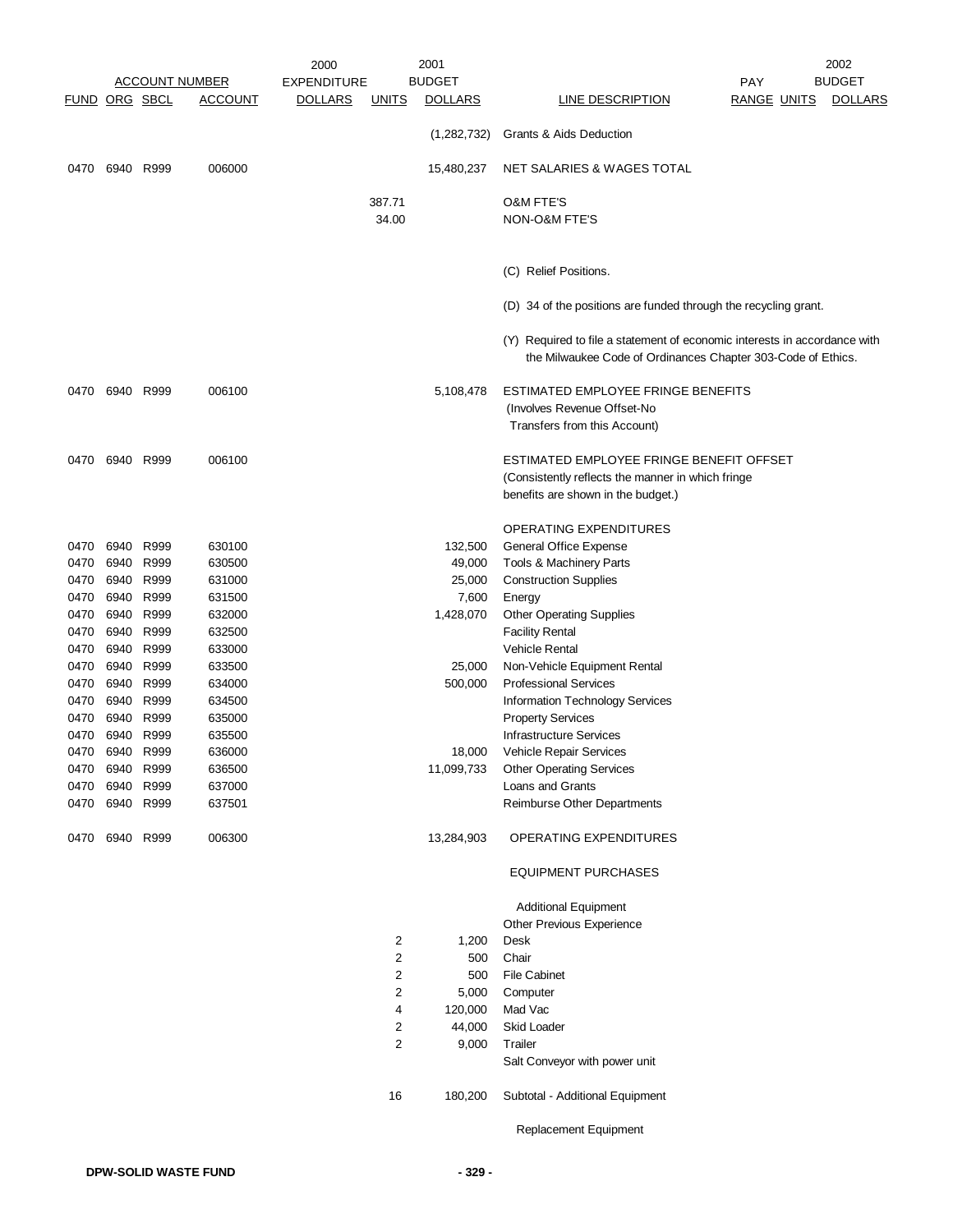|               |                |           |                       | 2000               |              | 2001           |                                                  |                    |   | 2002           |
|---------------|----------------|-----------|-----------------------|--------------------|--------------|----------------|--------------------------------------------------|--------------------|---|----------------|
|               |                |           | <b>ACCOUNT NUMBER</b> | <b>EXPENDITURE</b> |              | <b>BUDGET</b>  |                                                  | PAY                |   | <b>BUDGET</b>  |
| FUND ORG SBCL |                |           | <b>ACCOUNT</b>        | <b>DOLLARS</b>     | <b>UNITS</b> | <b>DOLLARS</b> | <b>LINE DESCRIPTION</b>                          | <b>RANGE UNITS</b> |   | <b>DOLLARS</b> |
|               |                |           |                       |                    | 250          | 1,174,250      | Carts, Refuse (Lot of 100)                       |                    |   |                |
|               |                |           |                       |                    | 300          | 60,000         | Receptacle, Rubbish                              |                    |   |                |
|               |                |           |                       |                    | 20           | 60,000         | Radios, Mobile                                   |                    |   |                |
|               |                |           |                       |                    | 20           | 54,000         | <b>Rolloff Boxes</b>                             |                    |   |                |
|               |                |           |                       |                    | 1            | 25,000         | Front/Rear Boxes (1 Lot)                         |                    |   |                |
|               |                |           |                       |                    |              |                | Fax Machine                                      |                    |   |                |
|               |                |           |                       |                    | 2            | 64,000         | <b>Stake Truck</b>                               |                    |   |                |
|               |                |           |                       |                    |              |                | Festival Boxes 6 cu. Yd.                         |                    |   |                |
|               |                |           |                       |                    |              |                | Other Previous Experience                        |                    |   |                |
|               |                |           |                       |                    |              |                |                                                  |                    |   |                |
|               |                |           |                       |                    | 593          | 1,437,250      | Subtotal - Replacement Equipment                 |                    |   |                |
|               | 0470 6940 R999 |           | 006800                |                    | 609          | 1,617,450      | <b>EQUIPMENT PURCHASES TOTAL</b>                 |                    |   |                |
|               |                |           |                       |                    |              |                |                                                  |                    |   |                |
|               |                |           |                       |                    |              |                | <b>SPECIAL FUNDS</b>                             |                    |   |                |
|               | 0470 6940 R691 |           | 006300                |                    |              | 50,469         | Contingency Fund                                 |                    |   |                |
|               |                |           |                       |                    |              | 50,469         | SPECIAL FUNDS TOTAL                              |                    |   |                |
|               |                |           |                       |                    |              |                |                                                  |                    |   |                |
|               |                |           |                       |                    |              |                | DPW-SOLID WASTE FUND BUDGETARY                   |                    |   |                |
|               |                |           |                       |                    |              | 35,541,537     | CONTROL UNIT TOTAL (1BCU=1DU)                    |                    |   |                |
|               |                |           |                       |                    |              |                |                                                  |                    |   |                |
|               |                |           |                       |                    |              |                | PROGRAM RESULT MEASURES/                         |                    |   |                |
|               |                |           |                       | <b>UNITS</b>       | $\%$         | <b>UNITS</b>   | INTERNAL MANAGEMENT INDICATORS:                  |                    | % | <b>UNITS</b>   |
|               |                |           |                       |                    |              |                |                                                  |                    |   |                |
|               |                |           |                       |                    |              |                | Weed Removal                                     |                    |   |                |
| 0001          |                | 5650 39D0 |                       |                    |              |                | Square Feet Cut                                  |                    |   |                |
|               |                |           |                       |                    |              |                | <b>Street Sweeping</b>                           |                    |   |                |
| 0001          | 5650           | 39E0      |                       |                    |              |                | <b>Curb Miles Swept</b>                          |                    |   |                |
| 0001          | 5650           | 39E0      |                       |                    |              |                | Tons of Sweeping                                 |                    |   |                |
|               |                |           |                       |                    |              |                |                                                  |                    |   |                |
|               |                |           |                       |                    |              |                | Solid Waste Collection                           |                    |   |                |
|               |                |           |                       |                    |              | 80%            | Percentage of City Residents Satisfied with      |                    |   |                |
|               | 0001 5650 4000 |           | P56501                |                    |              |                | <b>Garbage Collection Services</b>               |                    |   |                |
| 0001          | 5650 4010      |           |                       |                    |              |                | <b>Tons Collected</b>                            |                    |   |                |
|               |                |           |                       |                    |              |                | Number of Customers Services at Self-Help        |                    |   |                |
|               | 0001 5650 4017 |           | P56502                |                    |              | 300,000        | Stations                                         |                    |   |                |
|               |                |           |                       |                    |              |                |                                                  |                    |   |                |
|               |                |           |                       |                    |              |                | Self Help                                        |                    |   |                |
| 0001          | 5650 4017      |           |                       |                    |              |                | Number of Customers                              |                    |   |                |
| 0001          |                | 5650 4017 |                       |                    |              |                | <b>Tons Collected</b>                            |                    |   |                |
|               |                |           |                       |                    |              |                | Recycling                                        |                    |   |                |
|               | 0001 5650 4100 |           | P56503                |                    |              | 60,000         | Tons of Materials Diverted from Landfills (Tons) |                    |   |                |
|               |                |           |                       |                    |              |                |                                                  |                    |   |                |
|               | 0001 5650 4100 |           |                       |                    |              |                | Dwelling Units Served-Waste Rd                   |                    |   |                |
|               |                |           |                       |                    |              |                |                                                  |                    |   |                |
|               |                |           |                       |                    |              |                | PROGRAM RESULT MEASURES/                         |                    |   |                |
|               |                |           |                       | <b>UNITS</b>       | %            | <b>UNITS</b>   | INTERNAL MANAGEMENT INDICATORS:                  |                    | % | <b>UNITS</b>   |
|               |                |           |                       |                    |              |                |                                                  |                    |   |                |
| 0001          |                | 5650 4100 |                       |                    |              |                | Tons Collected-Waste Reduction                   |                    |   |                |
|               |                |           |                       |                    |              |                | Snow and Ice Control                             |                    |   |                |
|               |                |           |                       |                    |              |                | Average Response Time to Plow City               |                    |   |                |
| 0001          | 5650           | 4600      | P56504                |                    |              | 18             | Streets After First Snowfall Ceases (Hrs)        |                    |   |                |
| 0001          | 5650           | 4600      |                       |                    |              |                | Annual Snow Plowings                             |                    |   |                |
|               |                |           |                       |                    |              |                |                                                  |                    |   |                |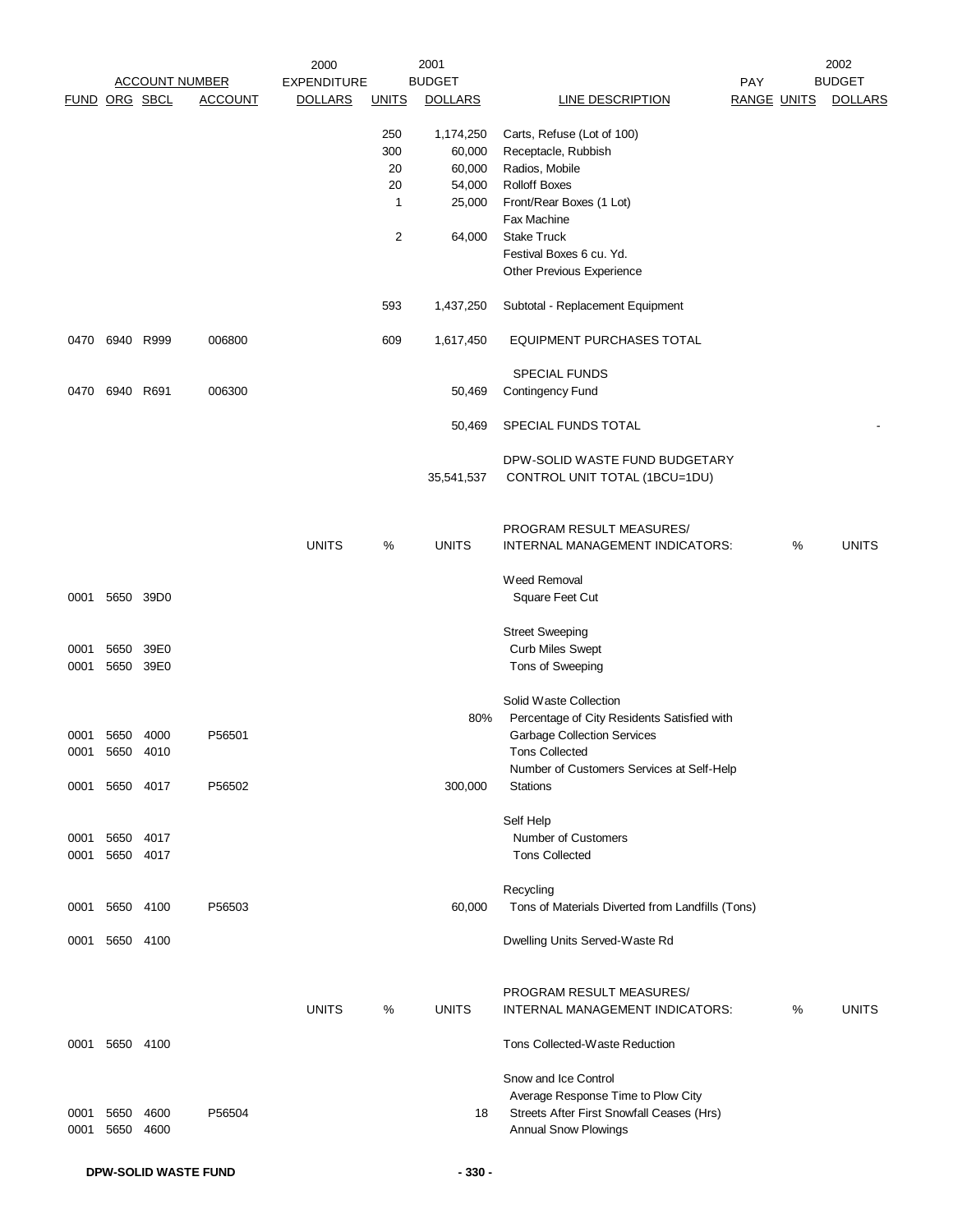|               |           |                       |                | 2000               |              | 2001           |                                    |                    | 2002           |
|---------------|-----------|-----------------------|----------------|--------------------|--------------|----------------|------------------------------------|--------------------|----------------|
|               |           | <b>ACCOUNT NUMBER</b> |                | <b>EXPENDITURE</b> |              | <b>BUDGET</b>  |                                    | PAY                | <b>BUDGET</b>  |
| FUND ORG SBCL |           |                       | <b>ACCOUNT</b> | <b>DOLLARS</b>     | <b>UNITS</b> | <b>DOLLARS</b> | <b>LINE DESCRIPTION</b>            | <b>RANGE UNITS</b> | <b>DOLLARS</b> |
| 0001          | 5650      | 4610                  |                |                    |              |                | Annual Ice Control Operations      |                    |                |
| 0001          |           | 5650 4610             |                |                    |              |                | Tons of Salt Used                  |                    |                |
|               |           |                       |                |                    |              |                |                                    |                    |                |
|               |           |                       |                |                    |              |                | Cart Repair & Replacement          |                    |                |
|               |           |                       |                |                    |              | 25,000         | Number of Carts Replaced           |                    |                |
|               |           |                       |                |                    |              | 25,000         | Number of Carts Repaired           |                    |                |
| 0001          | 5650 6810 |                       |                |                    |              |                | Solid Waste Tons Disposed          |                    |                |
| 0001          | 5650 6820 |                       |                |                    |              |                | <b>Recycling Tons Disposed</b>     |                    |                |
|               |           |                       |                |                    |              |                | Operations & Support               |                    |                |
| 0001          |           | 5650 0100             | P56517         |                    |              |                | Est. Direct Labor Hours            |                    |                |
| 0001          | 5650      | 0100                  |                |                    |              |                | Hours                              |                    |                |
|               |           |                       |                |                    |              |                | Management and Administration      |                    |                |
|               |           |                       |                |                    |              |                | Est. Direct Labor Hours (P)        |                    |                |
|               |           |                       |                |                    |              | 697,878        | TOTAL DIRECT LABOR HOUR ALLOCATION |                    |                |
|               |           |                       |                |                    |              |                |                                    |                    |                |
|               |           |                       |                |                    |              |                | L. SOLID WASTE (DPW) FUND REVENUE  |                    |                |
|               |           |                       |                |                    |              |                | 2. SOURCE OF FUNDS FOR SOLID       |                    |                |
|               |           |                       |                |                    |              |                | <b>WASTE FUND</b>                  |                    |                |
| 0470          | 6940      |                       | 009400         |                    |              | 27,085,837     | <b>City Contribution</b>           |                    |                |
| 0470          | 6940      |                       | 009400         |                    |              | 7,951,900      | Solid Waste Fee                    |                    |                |
| 0470          | 6940      |                       | 009870         |                    |              | 503,800        | Other Miscellaneous Revenue        |                    |                |
|               |           |                       |                |                    |              |                | TOTAL SOURCES OF FUNDS FOR         |                    |                |
|               |           |                       |                |                    |              | 35,541,537     | SOLID WASTE FUND                   |                    |                |
|               |           |                       |                |                    |              |                |                                    |                    |                |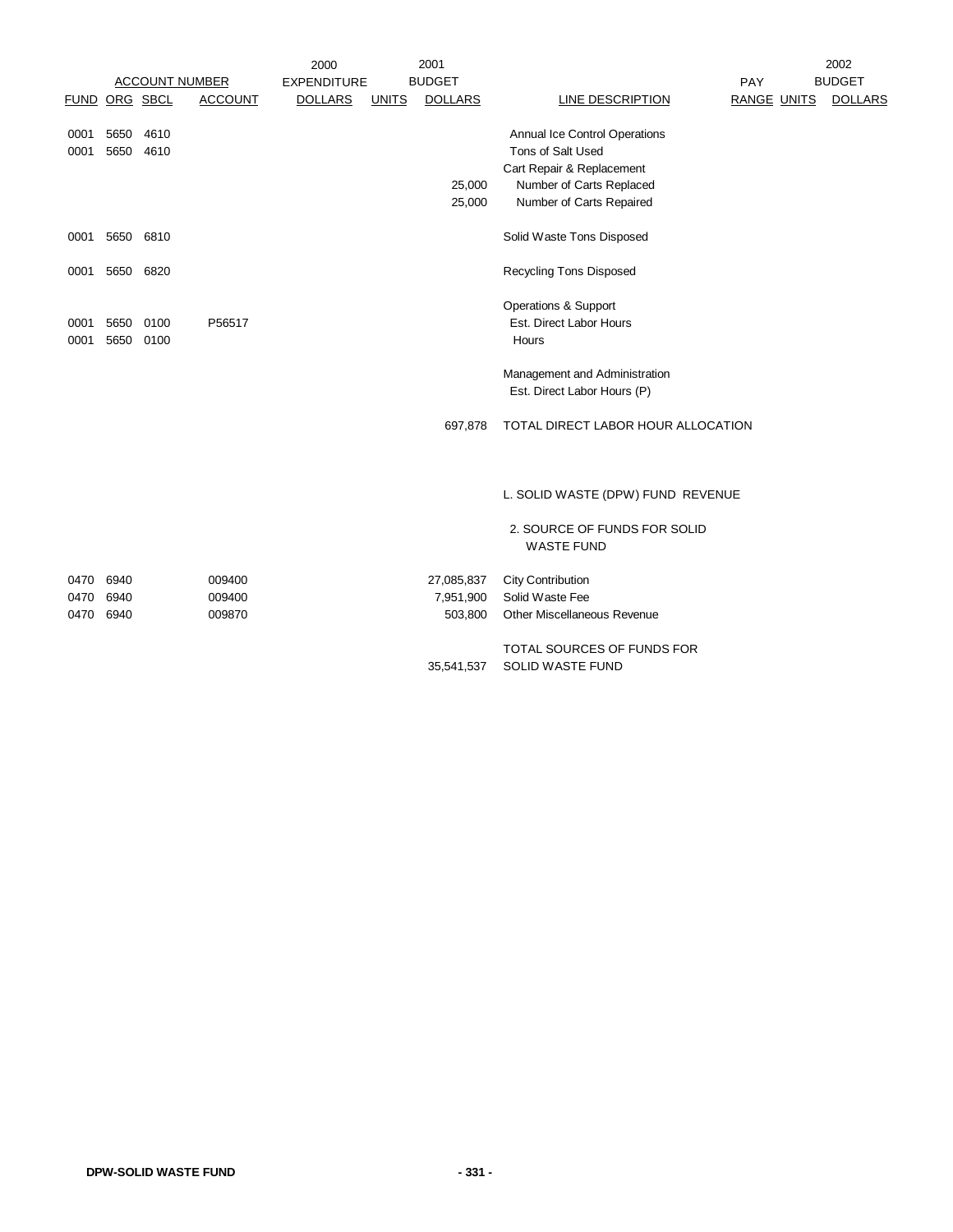|                      |      |                       |                | 2000               |              | 2001           |                                                          |                    | 2002           |
|----------------------|------|-----------------------|----------------|--------------------|--------------|----------------|----------------------------------------------------------|--------------------|----------------|
|                      |      | <b>ACCOUNT NUMBER</b> |                | <b>EXPENDITURE</b> |              | <b>BUDGET</b>  |                                                          | <b>PAY</b>         | <b>BUDGET</b>  |
| <b>FUND ORG SBCL</b> |      |                       | <b>ACCOUNT</b> | <b>DOLLARS</b>     | <b>UNITS</b> | <b>DOLLARS</b> | LINE DESCRIPTION                                         | <b>RANGE UNITS</b> | <b>DOLLARS</b> |
|                      |      |                       |                |                    |              |                | M. COUNTY DELINQUENT TAXES FUND                          |                    |                |
|                      |      |                       |                |                    |              |                | 1. BUDGET FOR COUNTY<br><b>DELINQUENT TAXES</b>          |                    |                |
| 0430                 |      | 2210 R999             | 006300         |                    |              | 5,650,000      | County Delinquent Tax Purchases                          |                    | 5,650,000      |
|                      |      |                       |                |                    |              |                | 2. SOURCE OF FUNDS FOR<br><b>COUNTY DELINQUENT TAXES</b> |                    |                |
| 0430                 | 2210 |                       | 009980         |                    |              | 5,650,000      | Purchases of Milwaukee County<br><b>Delinquent Taxes</b> |                    | 5,650,000      |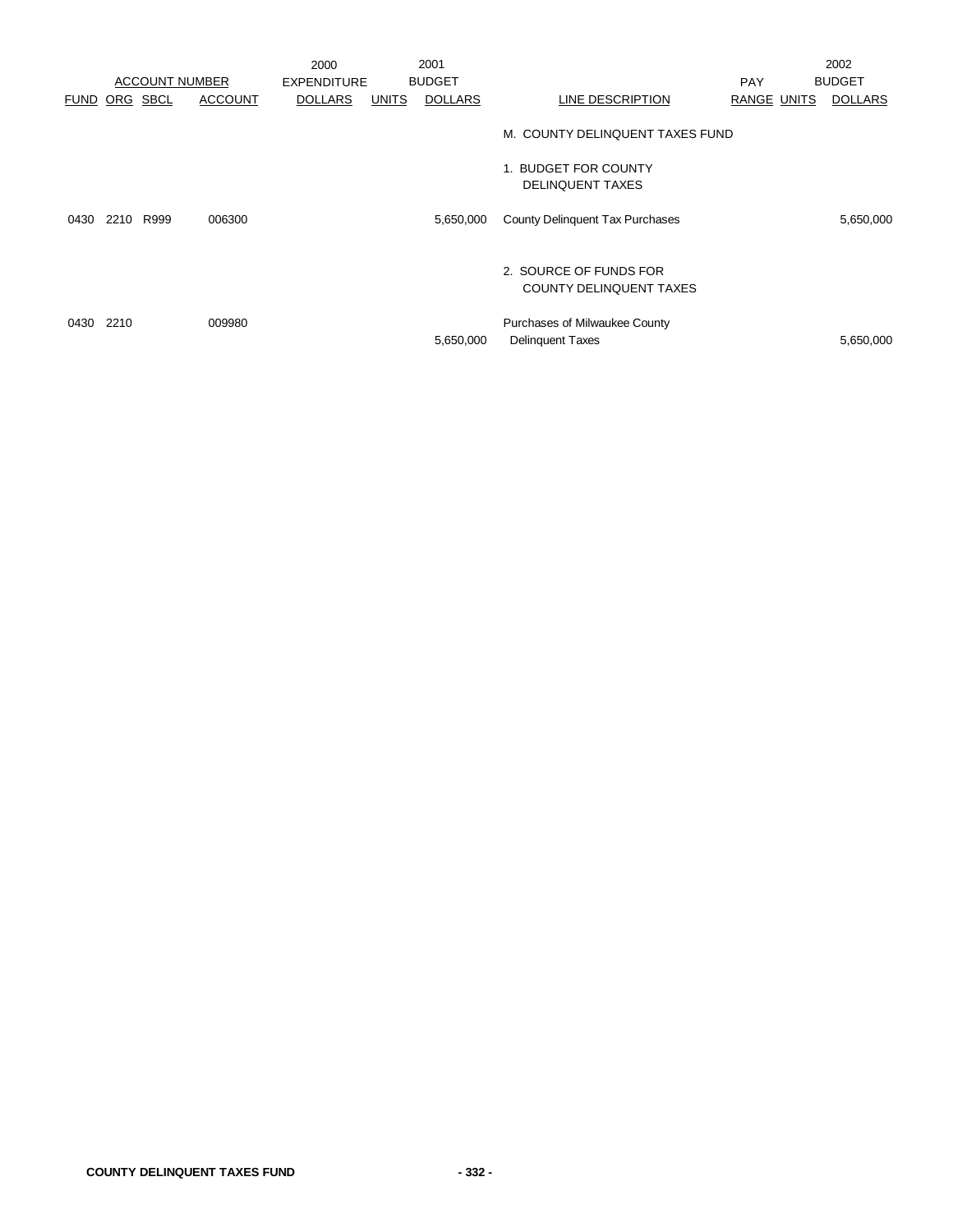|             |            | <b>ACCOUNT NUMBER</b> |                | 2000<br>EXPENDITURE |              | 2001<br><b>BUDGET</b> |                                                                                    | <b>PAY</b>         | 2002<br><b>BUDGET</b> |
|-------------|------------|-----------------------|----------------|---------------------|--------------|-----------------------|------------------------------------------------------------------------------------|--------------------|-----------------------|
| <b>FUND</b> | <b>ORG</b> | <b>SBCL</b>           | <b>ACCOUNT</b> | <b>DOLLARS</b>      | <b>UNITS</b> | <b>DOLLARS</b>        | LINE DESCRIPTION                                                                   | <b>RANGE UNITS</b> | <b>DOLLARS</b>        |
|             |            |                       |                |                     |              |                       | TOTAL BUDGET AUTHORIZATIONS AND<br><b>FUNDING</b>                                  |                    |                       |
|             |            |                       |                | 872,354,772         |              | 1,041,885,814         | <b>Total Budget Authorization for</b><br><b>Common Council Controlled Purposes</b> |                    | 1,029,361,724         |
|             |            |                       |                | 861,347,262         |              | 1,041,885,814         | <b>Total Funding for Common Council</b><br><b>Controlled Purposes</b>              |                    | 1,029,361,724         |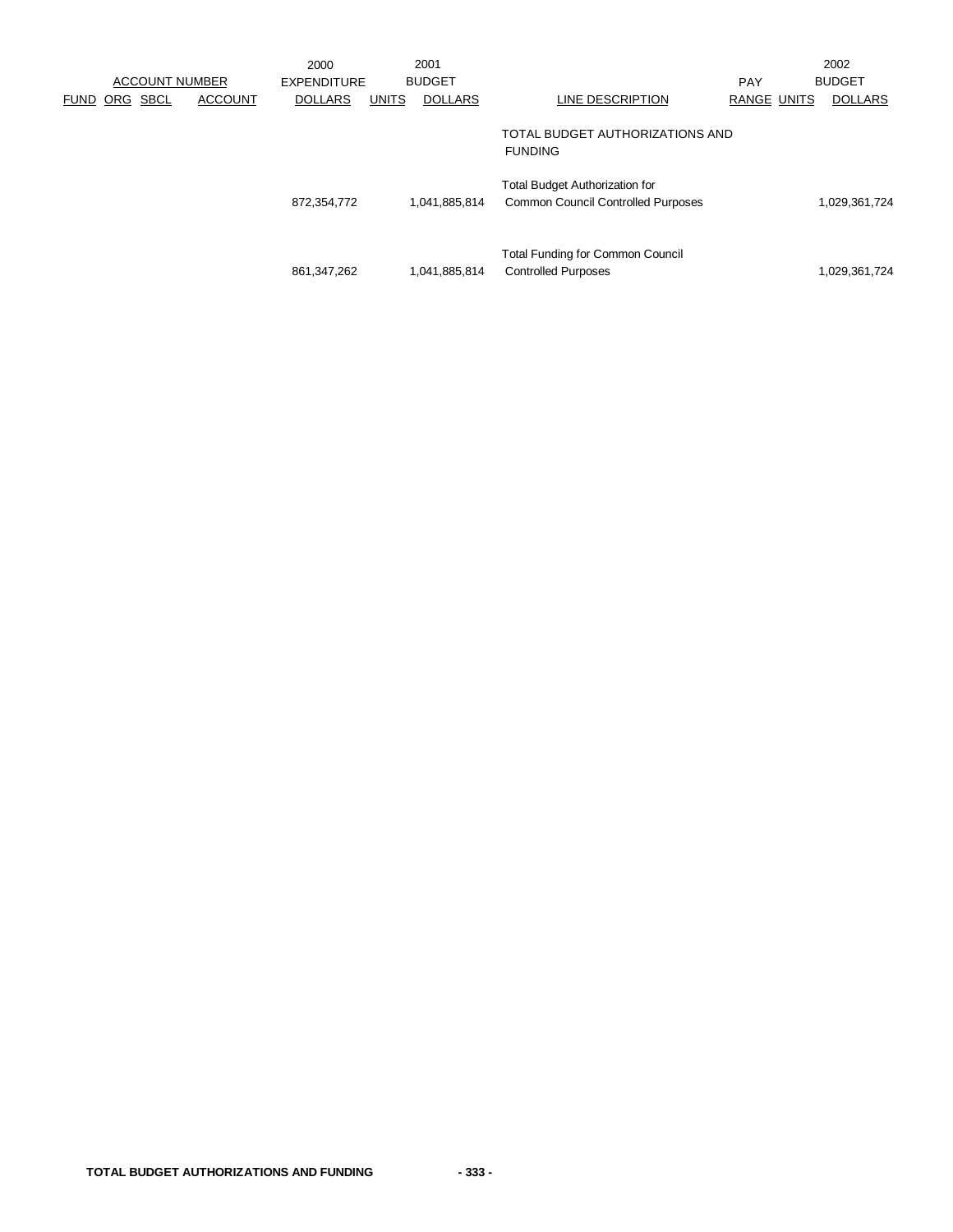### II. BORROWING AUTHORIZATIONS

### GENERAL OBLIGATION BONDS OR SHORT-TERM NOTES

|    |                                                                                                          | <b>Reauthorization</b> |                 |               |  |
|----|----------------------------------------------------------------------------------------------------------|------------------------|-----------------|---------------|--|
|    |                                                                                                          | of 2001                | <b>New 2002</b> |               |  |
|    | <b>PURPOSE</b>                                                                                           | Authority (1)(2)       | Authority       | Total         |  |
| А. | <b>GRANT AND AID PROJECTS - Specific Purposes Not</b><br>Contemplated at the Time the Budget was Adopted |                        |                 |               |  |
|    | 1. For Public Improvements authorized under Section 62.11(5) for                                         |                        |                 |               |  |
|    | any of the purposes enumerated in Section 67.05(5)(b)                                                    |                        |                 |               |  |
|    | 2.<br>For Harbor Improvements authorized under Section 30.30                                             |                        |                 |               |  |
|    | For Library Improvements authorized under Section 229.11 and 229.17<br>3.                                |                        |                 |               |  |
|    | For Convention Complex and Exposition Center improvements<br>4.                                          |                        |                 |               |  |
|    | authorized under Section 229.26                                                                          |                        |                 |               |  |
|    | For blight elimination, slum clearance, redevelopment, community<br>5.                                   |                        |                 |               |  |
|    | development, and urban renewal projects under Section 66.405                                             |                        |                 |               |  |
|    | to 66.425, 66.43, 66.431, 66.4325, 66.435, and 66.46                                                     |                        |                 |               |  |
|    | 6.<br>For developing sites for industry and commerce to expand the                                       |                        |                 |               |  |
|    | tax base as authorized under Section 66.52 and 66.521.                                                   |                        |                 |               |  |
|    | Grant and Aid Projects (3)                                                                               | \$4,635,932            | \$1,600,000     | \$6,235,932   |  |
| В. | RENEWAL AND DEVELOPMENT PROJECTS                                                                         |                        |                 |               |  |
|    |                                                                                                          |                        |                 |               |  |
|    | 1. For providing financial assistance to blight elimination, slum                                        |                        |                 |               |  |
|    | clearance, redevelopment, and urban renewal projects under                                               |                        |                 |               |  |
|    | Section 66.405 to 66.425, 66.43, 66.431, 66.4325, 66.435, and 66.46                                      |                        |                 |               |  |
|    | Renewal and Development Projects                                                                         | \$3,592,000            | \$2,700,000     | \$6,292,000   |  |
|    | MEDC Loan Program                                                                                        | 0                      | 0               | $\mathbf 0$   |  |
| С. | <b>PUBLIC IMPROVEMENTS</b>                                                                               |                        |                 |               |  |
|    | Public Buildings for Housing Machinery and Equipment<br>1.                                               | \$5,181,399            | \$23,335,835    | \$28,517,234  |  |
|    | 2.<br>Harbor Improvements                                                                                | 2,450,000              | 585,000         | 3,035,000     |  |
|    | Parking Facility Improvement<br>3.                                                                       | 0                      | 822,000         | 822,000       |  |
|    | Purchase of Sites for and Construction of Engine Houses,<br>4.                                           |                        |                 |               |  |
|    | Fire Station Reconstruction, Remodeling, Planning, Design                                                |                        |                 |               |  |
|    | and Site Acquisition                                                                                     | 3,589,900              | 1,180,000       | 4,769,900     |  |
|    | <b>Police Department Facility Construction</b><br>5.                                                     | 9,689,242              | 9,844,000       | 19,533,242    |  |
|    | <b>Bridge and Viaduct</b><br>6.                                                                          | 3,679,970              | 1,971,000       | 5,650,970     |  |
|    | 7.<br>Sewage Disposal - Sewer Improvement and Construction                                               | 7,924,000              | 2,750,000       | 10,674,000    |  |
|    | Street Improvements - Street Improvement and Construction<br>8.                                          | 15,386,200             | 15,359,504      | 30,745,704    |  |
|    | Parks and Public Grounds<br>9.                                                                           | 137,000                | 1,050,062       | 1,187,062     |  |
|    | 10. Library Improvements authorized under Section 229.11<br>and 229.17                                   | 2,475,000              | 3,415,000       | 5,890,000     |  |
|    | Subtotal - General Obligation Bonds or Short-Term Notes                                                  |                        |                 |               |  |
|    | (Sections A through C)                                                                                   | \$58,740,643           | \$64,612,401    | \$123,353,044 |  |
| D. | <b>CONTINGENT BORROWING</b>                                                                              |                        |                 |               |  |
|    | Borrowing for a public purpose not contemplated at the time<br>the budget was adopted                    |                        |                 |               |  |
|    | <b>Contingent Borrowing</b>                                                                              | \$0                    | \$30,000,000    | \$30,000,000  |  |
|    | Subtotal - General Obligation Bonds or Short-Term Notes                                                  | \$0                    | \$30,000,000    | \$30,000,000  |  |
| Е. | <b>SCHOOL BOARD BORROWING</b>                                                                            |                        |                 |               |  |
|    | School Purposes (A) (B) (C) (D)                                                                          | \$1,305,000            | \$12,000,000    | \$13,305,000  |  |
|    | Subtotal - General Obligation Bonds or Short-Term Notes                                                  | \$1,305,000            | \$12,000,000    | \$13,305,000  |  |
|    |                                                                                                          |                        |                 |               |  |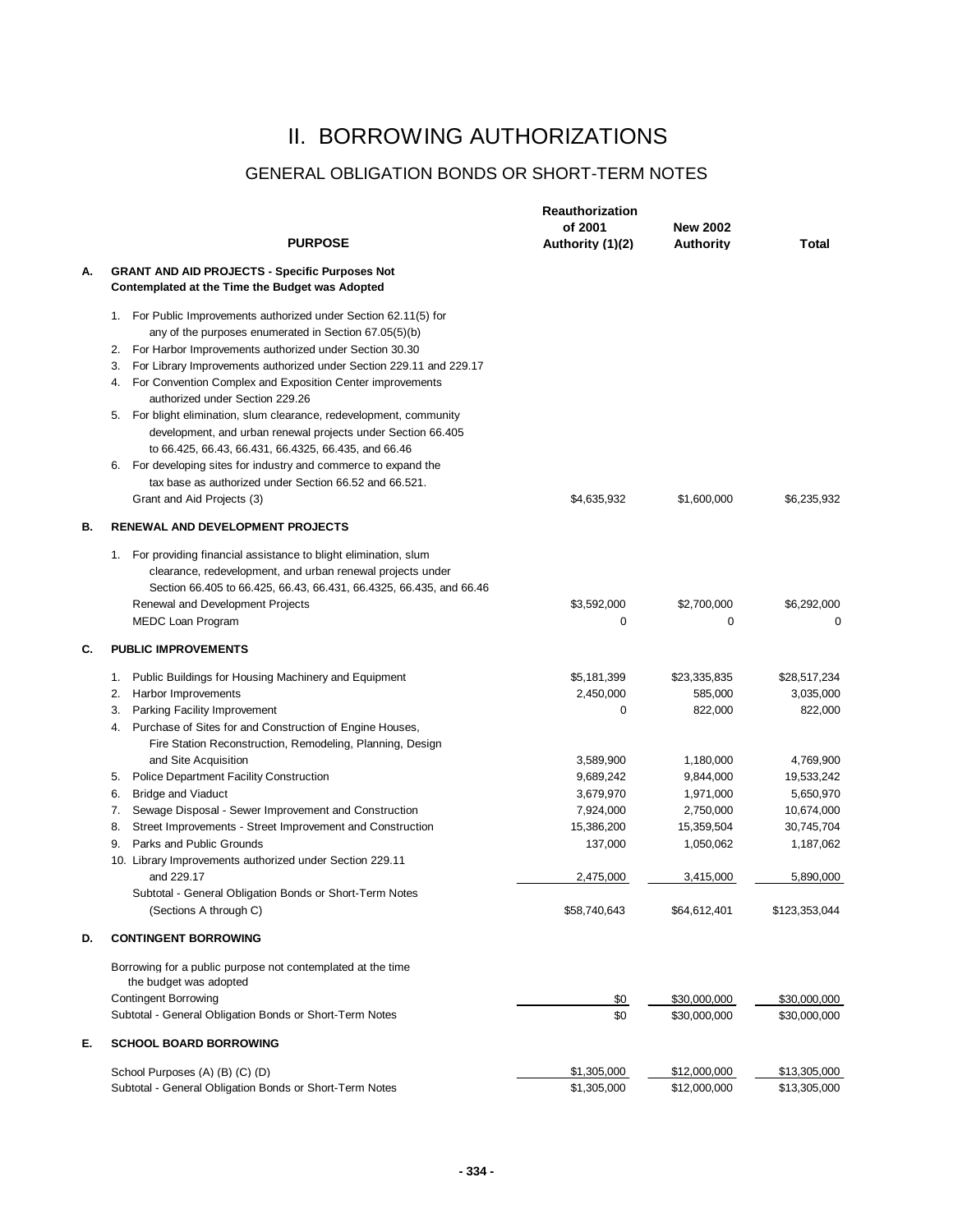|    | <b>PURPOSE</b>                                                                                                                                                                                                 | <b>Reauthorization</b><br>of 2001<br>Authority (1)(2) | <b>New 2002</b><br><b>Authority</b>  | <b>Total</b>                         |
|----|----------------------------------------------------------------------------------------------------------------------------------------------------------------------------------------------------------------|-------------------------------------------------------|--------------------------------------|--------------------------------------|
| F. | <b>BORROWING FOR SPECIAL ASSESSMENTS</b>                                                                                                                                                                       |                                                       |                                      |                                      |
|    | 1. To finance public improvements in anticipation of special<br>assessments levied against property<br>2. General City<br>Subtotal - General Obligation Bonds or Local Improvements                            | \$16,599,821                                          | \$4,936,093                          | \$21,535,914                         |
|    | <b>Bonds</b>                                                                                                                                                                                                   | \$16,599,821                                          | \$4,936,093                          | \$21,535,914                         |
| G. | <b>TAX INCREMENTAL DISTRICTS</b><br>For paying project costs in accordance with project plans for<br>1.<br><b>Tax Incremental Districts</b><br>2. For providing financial assistance to urban renewal projects |                                                       |                                      |                                      |
|    | authorized under Section 66.405<br>Subtotal - General Obligation Bonds, Short-Term Notes,<br>or Revenue Bonds                                                                                                  | \$14,734,180<br>\$14,734,180                          | \$14,500,000<br>\$14,500,000         | \$29,234,180<br>\$29,234,180         |
| н. | <b>BORROWING FOR DELINQUENT TAXES</b>                                                                                                                                                                          |                                                       |                                      |                                      |
|    | To finance General City Purposes for anticipated<br>delinquent taxes<br>Subtotal - General Obligation Bonds or Short-Term Notes                                                                                | \$0<br>\$0                                            | \$15,000,000<br>\$15,000,000         | \$15,000,000<br>\$15,000,000         |
| ı. | <b>REVENUE ANTICIPATION BORROWING</b>                                                                                                                                                                          |                                                       |                                      |                                      |
|    | To borrow in anticipation of revenue in accordance with<br>Section 67.12 (1a) of the Wisconsin State Statutes<br>Subtotal - General Obligation Bonds or Short-Term Notes                                       | \$0<br>\$0                                            | \$250,000,000<br>\$250,000,000       | \$250,000,000<br>\$250,000,000       |
| J. | <b>WATER WORKS BORROWING</b>                                                                                                                                                                                   |                                                       |                                      |                                      |
|    | Water Works Mortgage Revenue Bonds or General<br><b>Obligation Bonds</b>                                                                                                                                       | \$14,300,000                                          | \$0                                  | \$14,300,000                         |
| Κ. | <b>SEWER MAINTENANCE FUND BORROWING</b>                                                                                                                                                                        |                                                       |                                      |                                      |
|    | Sewer Maintenance Fund Revenue Bonds or General<br><b>Obligation Bonds</b><br>TOTAL BORROWING AUTHORIZATION<br>(Sections A through K)                                                                          | \$29,095,000<br>\$134,774,644                         | <u>\$16,138,500</u><br>\$407,186,994 | <u>\$45,233,500</u><br>\$541,961,638 |
|    |                                                                                                                                                                                                                |                                                       |                                      |                                      |

(A) Design plans for any alteration to building exteriors and interiors shall be reviewed and approved by the city.

(B) 1999 borrowing authority includes \$15 million associated with an Intergovernmental Agreement between the city and MPS.

(C) 1999 borrowing authority includes \$2 million associated with an energy retrofit project for which MPS will reimburse the city for all debt service costs associated with the borrowing.

- (D) It is the intent of the Common Council that no less than \$15 million in borrowing authority be allocated to the Milwaukee Tech project over the budget years 1999, 2000, and 2001.
	- (1) Reauthorization of prior unused borrowing authority:

It is the intent of such reauthorization to expressly authorize the issuance and sale of such obligations (either bonds or notes) as set forth in this borrowing section of the budget, for the purposes and amounts enumerated herein. Such carryover borrowing (reauthorization of prior unused borrowing authority) is also reflected in the capital budget for informational purposes, but such amounts are excluded from the capital budget totals to avoid duplication.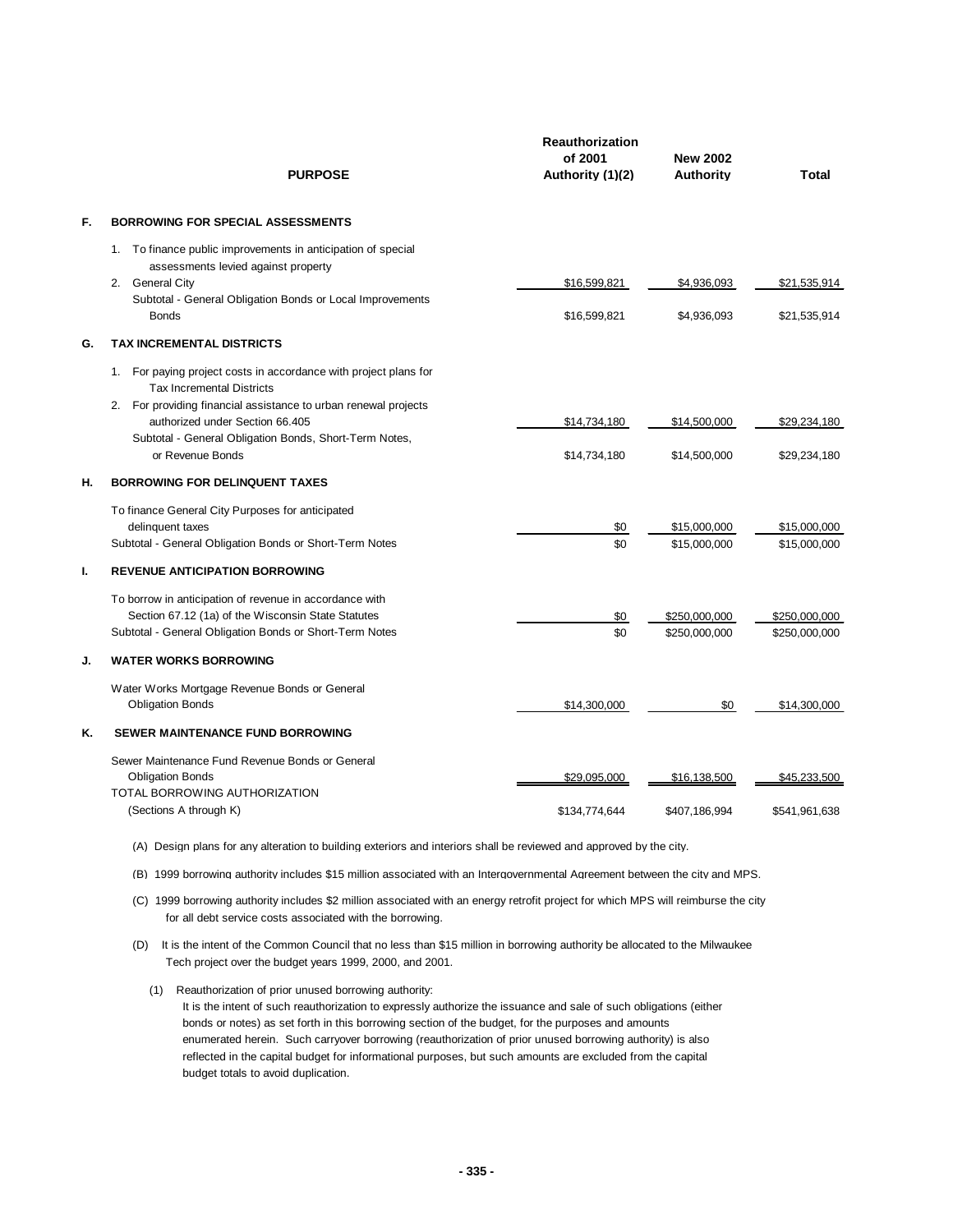|                | <b>Reauthorization</b> |                 |       |
|----------------|------------------------|-----------------|-------|
|                | of 2001                | <b>New 2002</b> |       |
| <b>PURPOSE</b> | Authority (1)(2)       | Authority       | Total |

- (2) Bond authorizations included and approved by the Common Council in the preceding municipal budget and further approved by the adoption of a resolution of intent are herein continued and are deemed to be with the same force and effect as though they had been specifically enumerated, both as to purpose and amount in this municipal budget.
- (3) The purpose of this borrowing is to provide funds in connection with projects undertaken by the city with federal or other financial assistance. Expenditures shall be made only after adoption of a Common Council resolution adopted in accordance with Common Council Resolution File 66-1893, as amended.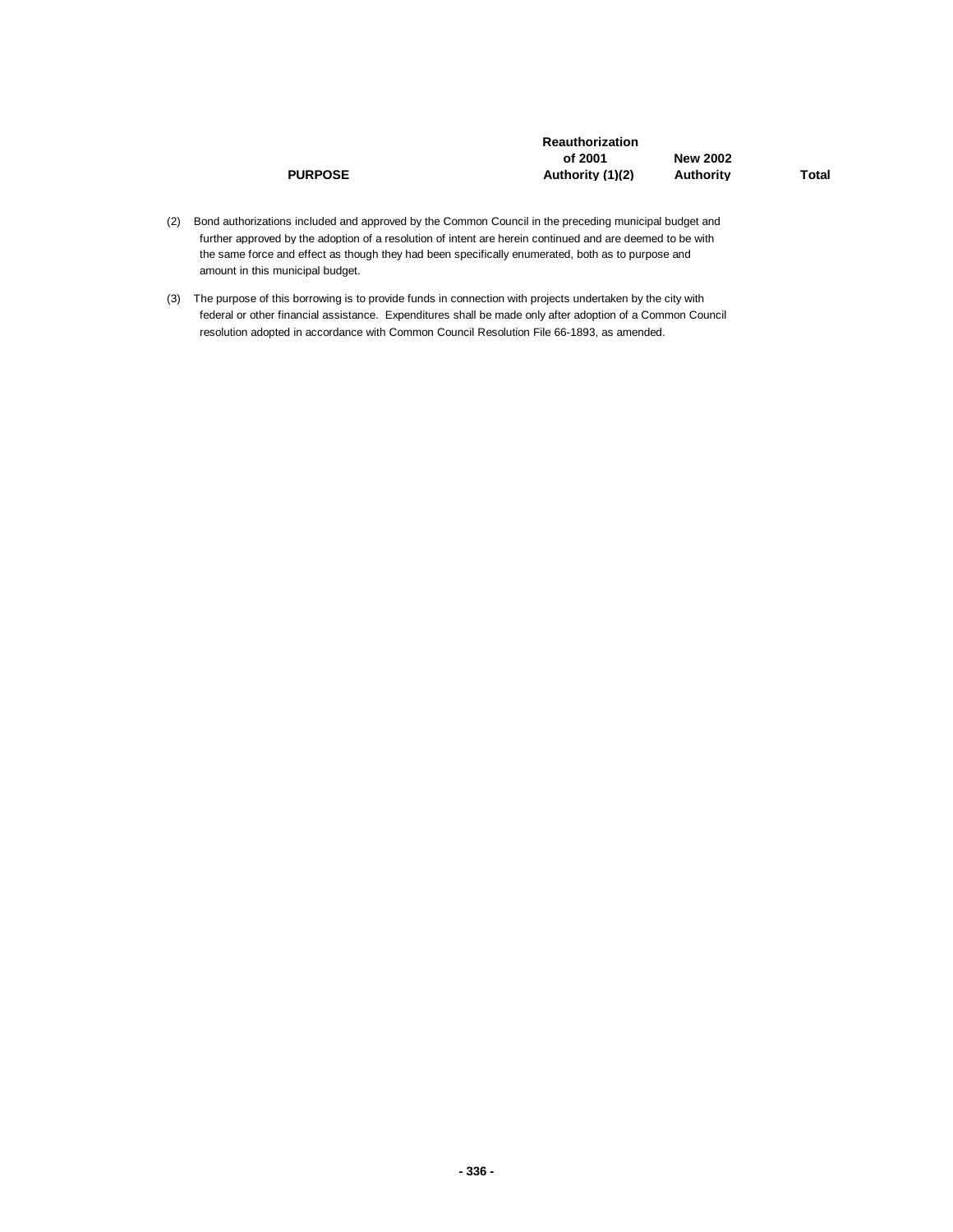# **III. CLARIFICATION OF INTENT**

### **Employee Fringe Benefits**

Employee fringe benefit costs are allocated to operating and capital budgets on an estimated basis for informational purposes only. Such estimated expenditures are 100% appropriation offset for operating budgets and 100% revenue offset for the capital budget to avoid any impact on the city's tax levy. Actual fringe benefit costs, such as health care benefits, life insurance, and pensions, are budgeted separately in non-departmental accounts, which are funded from the property tax levy.

The amount included in each departmental (or budgetary control unit) operating budget on the line entitled "Estimated Employee Fringe Benefits" is subject to adjustment by unilateral action of the City Comptroller, during the budget year, if the actual rate charged against salaries paid is at variance with the estimated rate used in calculating the budgeted amount.

#### **Changes to Performance Measures to Correct Possible Errors or Omissions**

The Budget and Management Director is authorized to make or approve changes in performance measures including additions, deletions, and modifications during the budget year.

The City Comptroller shall reflect such performance measure changes that are approved by the Budget and Management Director in the establishment of the necessary accounts for reporting purposes.

#### **Departmental Salary Appropriations**

Department net salary and wage appropriations reflect current wage rates and expenditures are limited to these amounts. Funding of future salary increases from the Wages Supplement Fund will be restricted to wage settlements only. These transfers must be pre-approved by the Budget and Management Director.

#### **Footnotes**

Section 18-07-12 of the Milwaukee City Charter states that the adoption of the budget shall be the authority for the expenditure by a department for the purposes therein provided and of the amounts assigned to the department thereby and no further action by the Common Council shall be necessary to authorize any department to make such expenditures. The City Attorney has advised that footnotes contained in the line item budget are informational only and not controlling over expenditures.